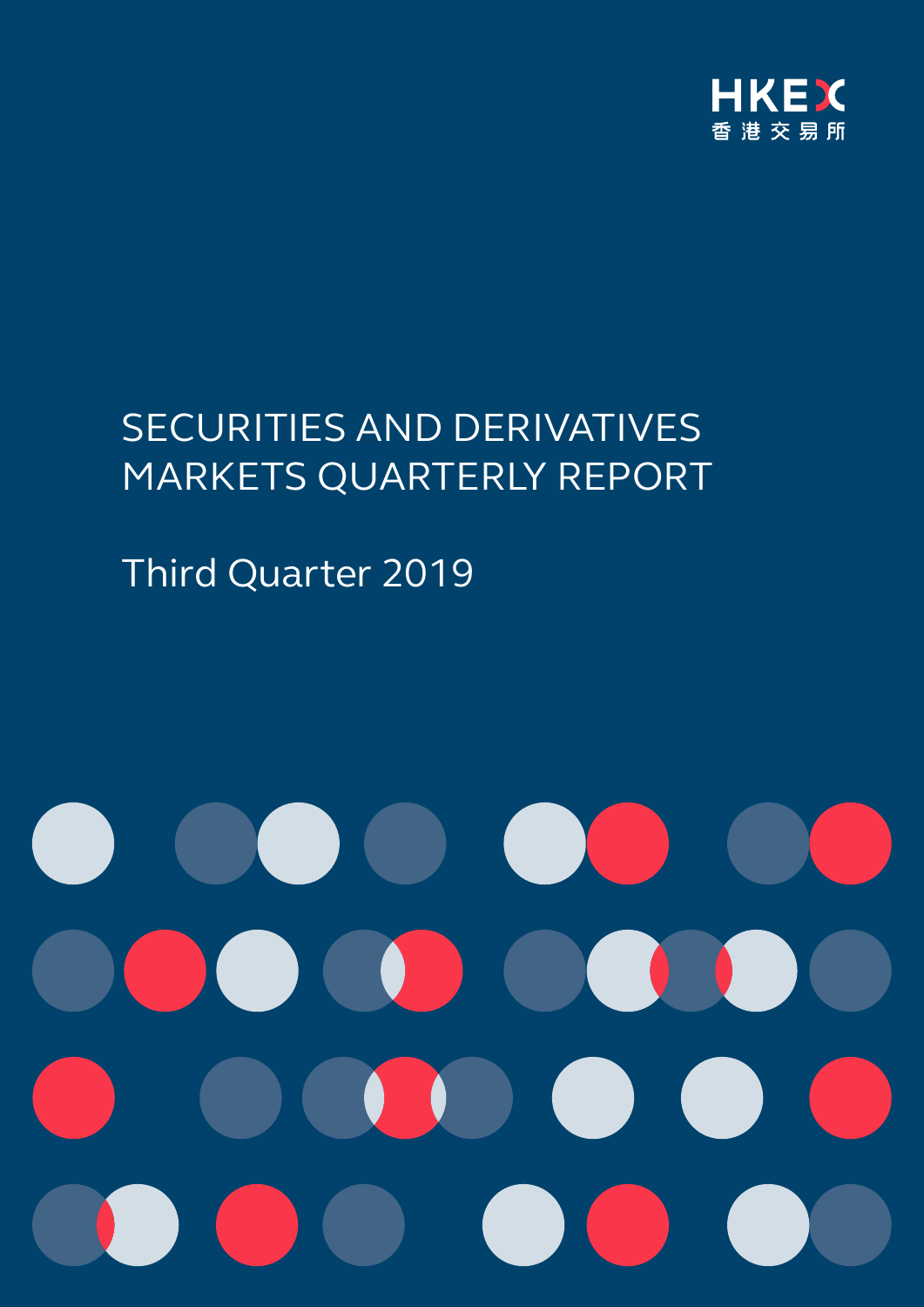# MARKET HIGHLIGHTS

### **Market Highlights – Main Board**

| <b>Highlights</b>                      | 3rd Quarter 2019   | 3rd Quarter 2018   |  |
|----------------------------------------|--------------------|--------------------|--|
| No. of listed companies                | 2,013              | 1,885              |  |
| No. of listed securities               | 12,924             | 13,344             |  |
| Equities                               |                    |                    |  |
| Ordinary shares                        | 2,014              | 1,886              |  |
| Preference shares                      | 18                 | 16                 |  |
| Warrants                               | 5,708              | 7,230              |  |
| Equity                                 | 1                  | 1                  |  |
| Derivative                             | 5,295              | 7,229              |  |
| Inline                                 | 412                |                    |  |
| Equity linked instrument               | $\mathbf 0$        | $\overline{0}$     |  |
| Callable bull/bear contracts           | 3,684              | 2,911              |  |
| Unit trusts/mutual funds               | 153                | 146                |  |
| Debt securities                        | 1,347              | 1,155              |  |
| No. of trading only stocks             |                    |                    |  |
| Nasdaq stocks                          | 6                  | 6                  |  |
| iShares                                | 0                  | 0                  |  |
| No. of trading days                    | 65                 | 63                 |  |
| Total turnover in value (HK\$mil.) *   | 4,995,760.49       | 5,764,165.46       |  |
| Total turnover in shares (mil. shs)    | 13,427,852.94      | 12,761,132.30      |  |
| Total number of trades (deals)         | 87,328,830         | 93,036,064         |  |
| Total market capitalisation (HK\$mil.) | 30,521,427.39      | 31,956,761.39      |  |
| Average P/E ratio (times)              | 10.66              | 11.27              |  |
| Average dividend yield (%)             | 3.27               | 3.11               |  |
| Number of exchange participants        |                    |                    |  |
| - Trading                              | 655                | 639                |  |
| - Non-trading                          | 42                 | 31                 |  |
| Turnover in value (HK\$mil.)           |                    |                    |  |
| Highest                                | 122,631.31 (06/08) | 133,044.03 (03/07) |  |
| Lowest                                 | 53,106.07 (27/09)  | 64,447.94 (17/09)  |  |
| Turnover in shares (mil. shs)          |                    |                    |  |
| Highest                                | 287,187.50 (15/07) | 256,157.75 (21/09) |  |
| Lowest                                 | 58,241.02 (05/09)  | 150,172.62 (27/07) |  |
| Total number of trades (deals)         |                    |                    |  |
| Highest                                | 2,104,803 (06/08)  | 2,125,941 (03/07)  |  |
| Lowest                                 | 971,970 (27/09)    | 1,058,402 (17/09)  |  |

\* Included turnover value traded in non-HKD currency securities.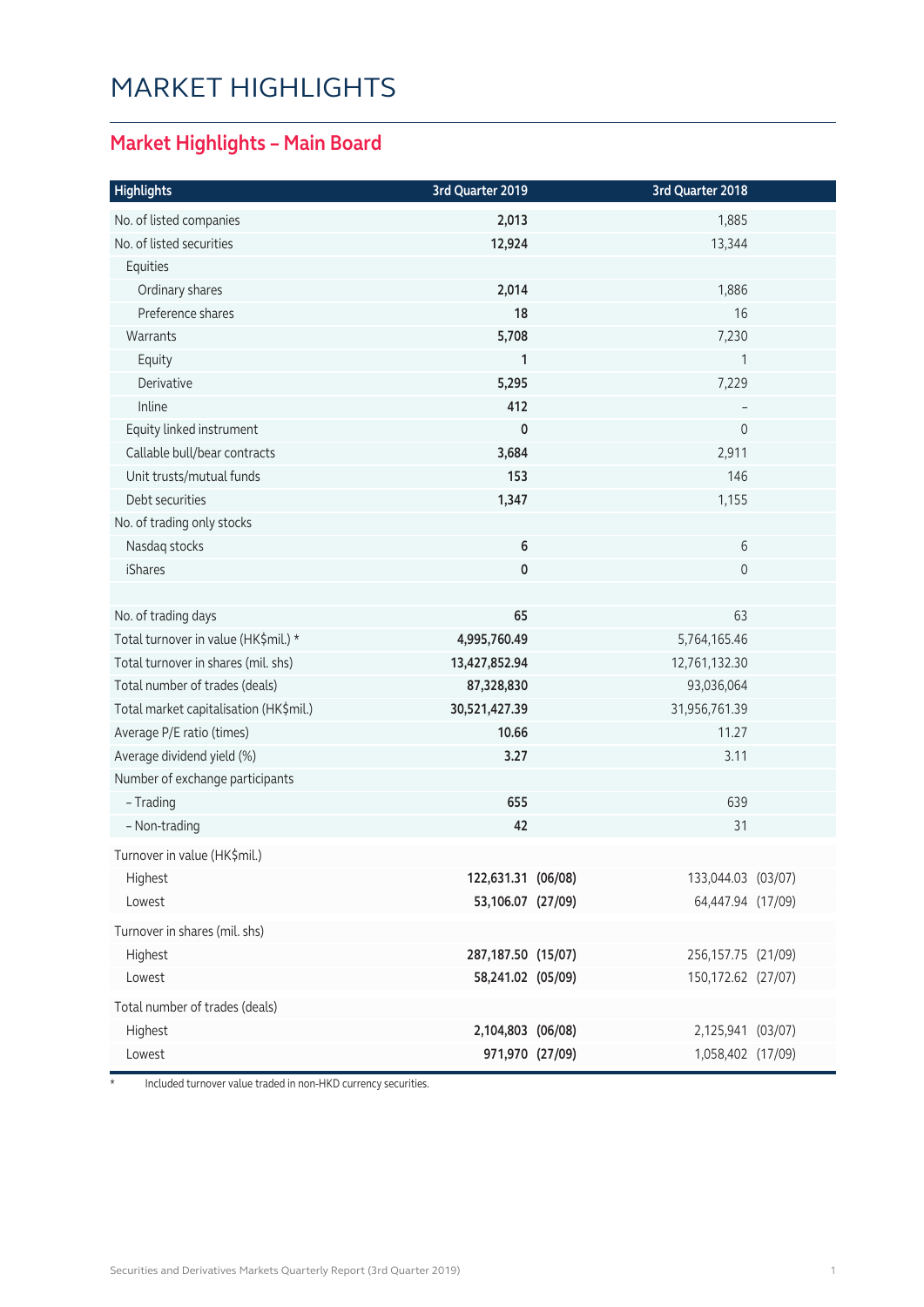# MARKET HIGHLIGHTS

### **Market Highlights – GEM**

| <b>Highlights</b>                      | 3rd Quarter 2019 |                | 3rd Quarter 2018 |                |
|----------------------------------------|------------------|----------------|------------------|----------------|
| No. of listed companies                | 382              |                | 383              |                |
| No. of listed securities               | 383              |                | 384              |                |
| Equities                               | 382              |                | 383              |                |
| Warrants                               | $\mathbf{1}$     |                | 1                |                |
|                                        |                  |                |                  |                |
| No. of trading days                    | 65               |                | 63               |                |
| Total turnover in value (HK\$mil.) *   | 9,838.81         |                | 26,101.91        |                |
| Total turnover in shares (mil. shs)    | 41,936.23        |                | 68,628.60        |                |
| Total number of trades (deals)         | 478,921          |                | 952,815          |                |
| Total market capitalisation (HK\$mil.) | 121,267.37       |                | 209,809.82       |                |
| Average P/E ratio (times)              | 20.90            |                | 33.48            |                |
| Average dividend yield (%)             | 1.65             |                | 0.39             |                |
| Turnover in value (HK\$mil.)           |                  |                |                  |                |
| Highest                                |                  | 356.08 (26/09) |                  | 652.74 (18/07) |
| Lowest                                 |                  | 97.33 (14/08)  |                  | 245.67 (20/08) |
| Turnover in shares (mil. shs)          |                  |                |                  |                |
| Highest                                | 2,704.05 (05/07) |                | 2,036.29 (17/07) |                |
| Lowest                                 |                  | 274.04 (02/09) |                  | 578.50 (24/09) |
| Total number of trades (deals)         |                  |                |                  |                |
| Highest                                |                  | 25,237 (26/09) |                  | 26,578 (18/07) |
| Lowest                                 |                  | 4,249 (31/07)  |                  | 9,063 (24/09)  |

\* Included turnover value traded in non-HKD currency securities.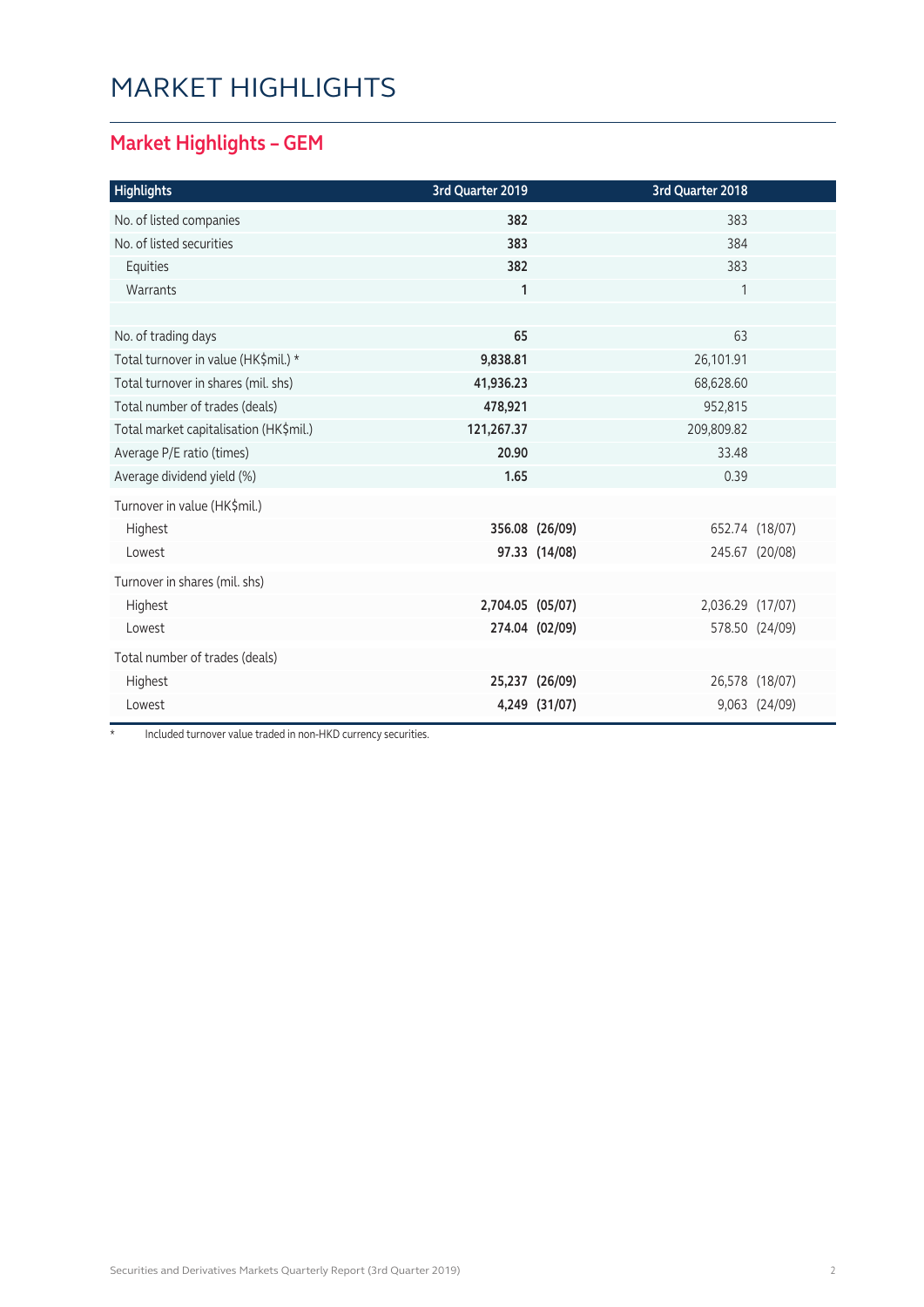# MARKET HIGHLIGHTS

### **Derivatives Market Highlights**

| <b>Highlights</b>                                          | 3rd Quarter            | <b>3rd Quarter</b>  |
|------------------------------------------------------------|------------------------|---------------------|
|                                                            | 2019                   | 2018                |
| All futures and options products (excluding stock options) |                        |                     |
| No. of trading days                                        | 65                     | 63                  |
| Total contract volume                                      | 39,462,356             | 42,358,827          |
| Equity index products                                      | 38,536,489             | 41,329,227          |
| Equity products                                            | 168,917                | 282,678             |
| Interest rates products                                    | 211                    | 189                 |
| RMB Currency products                                      | 537,011                | 671,256             |
| Gold Futures <sup>#</sup>                                  | 163,832                | 74,108              |
| Iron Ore Futures <sup>^</sup>                              | 39,416                 | 1,102               |
| London Metal Mini Futures                                  | 16,480                 | 267                 |
| Average daily contract volume                              | 607,113                | 672,362             |
| Total open interest as at the quarter end (contracts)      | 3,656,757              | 4,056,271           |
| Equity index products                                      | 3,604,494              | 3,995,099           |
| Equity products                                            | 17,972                 | 18,058              |
| Interest rates products                                    | 130                    | 415                 |
| RMB Currency products                                      | 30,914                 | 42,023              |
| Gold Futures <sup>#</sup>                                  | 911                    | 246                 |
| Iron Ore Futures <sup>^</sup>                              | 2,101                  | 426                 |
| London Metal Mini Futures                                  | 235                    | $\overline{4}$      |
| <b>Stock options</b>                                       |                        |                     |
| No. of newly introduced stock options classes              | 1                      | 8                   |
| No. of stock options as at the quarter end                 |                        |                     |
| Class                                                      | 95                     | 96                  |
| <b>Series</b>                                              | 35,350                 | 37,264              |
| Total premium (HK\$mil.)                                   | 16,676.00              | 21,588.94           |
| Call                                                       | 7,468.32               | 8,205.30            |
| Put                                                        | 9,207.67               | 13,383.65           |
| Average daily premium (HK\$mil.)                           | 256.55                 | 342.68              |
| Total contract volume                                      | 24,894,853             | 28,766,745          |
| Call                                                       | 12,230,146             | 14,192,418          |
| Put                                                        | 12,664,707             | 14,574,327          |
| Average daily contract volume                              | 382,998                | 456,615             |
| Total open interest as at the quarter end (contracts)      | 7,626,463              | 8,465,878           |
| Call<br>Put                                                | 3,768,563              | 4,109,786           |
| Total number of trades                                     | 3,857,900<br>1,072,326 | 4,356,092           |
| Average daily number of trades                             | 16,497                 | 1,138,963<br>18,079 |
| Total contracts exercised                                  | 2,731,225              | 2,908,479           |
| Average premium per contract (HK\$)                        | 669.86                 | 750.48              |
| Average contract per trade (contracts)                     | 23                     | 25                  |
| Put volume/call volume                                     | 1.04                   | 1.03                |
| Average daily contract volume/open interest                | 5.0%                   | 5.4%                |
| All futures and options products                           |                        |                     |

| All futures and options products                      |            |            |
|-------------------------------------------------------|------------|------------|
| Total contract volume                                 | 64.357.209 | 71.125.572 |
| Total open interest as at the quarter end (contracts) | 11.283.220 | 12,522,149 |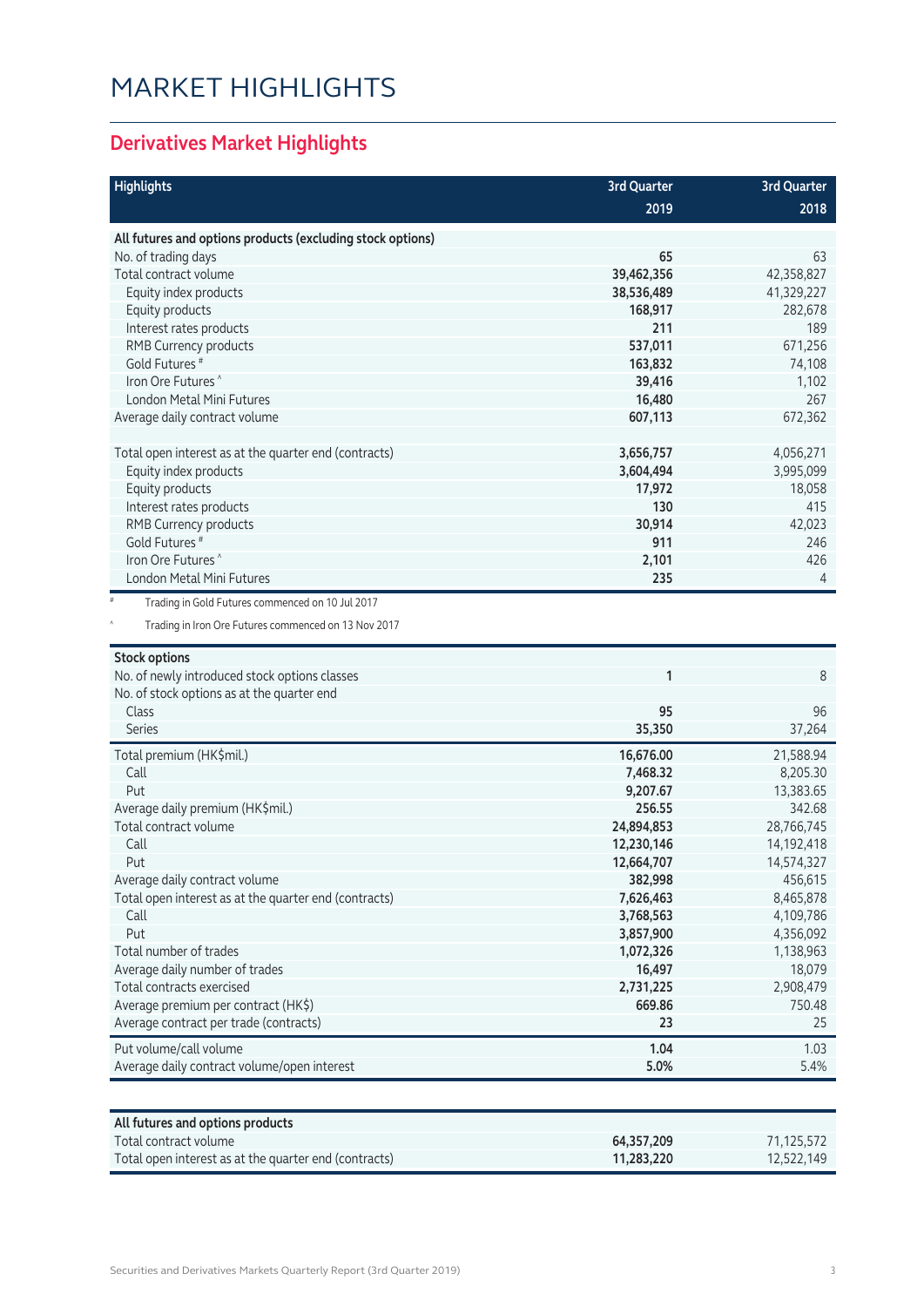### **Clearing and Settlement Statistics**

| <b>Securities Market</b>                                                        | 3rd Quarter 2019 | 3rd Quarter 2018 |
|---------------------------------------------------------------------------------|------------------|------------------|
| Average Daily Exchange Trades Handled by CCASS                                  |                  |                  |
| - Number of trades                                                              | 1,350,055        | 1,491,219        |
| - Value of trades (HK\$bil.)                                                    | 76.7             | 91.6             |
| - Share quantity Involved (bil shares)                                          | 207.2            | 203.6            |
| Average Daily Settlement Instructions ("SIs") Settled by CCASS                  |                  |                  |
| - Number of SIs                                                                 | 88,236           | 95,037           |
| - Value of SIs (HK\$bil.)                                                       | 216.1            | 246.9            |
| - Share quantity involved (bil. Shares)                                         | 41.0             | 47.8             |
| Average Daily Investor SIs ("ISIs") Settled by CCASS                            |                  |                  |
| - Number of ISIs                                                                | 221              | 261              |
| - Value of ISIs (HK\$mil.)                                                      | 210.5            | 179.4            |
| - Share quantity involved (mil. shares)                                         | 78.8             | 42.5             |
| Average Daily Settlement Efficiency of CNS Stock Positions on Due Day (T+2) (%) | 99.92            | 99.89            |
| Average Daily Settlement Efficiency of CNS Stock Positions                      |                  |                  |
| on the Day following the Due Day (T+3) (%)                                      | 99.99            | 99.99            |
| Average Daily Buy-ins Executed on T+3                                           |                  |                  |
| - Number of brokers involved                                                    | $\overline{2}$   | $\overline{2}$   |
| - Number of buy-ins                                                             | 2                | 4                |
| - Value of buy-ins (HK\$mil)                                                    | 1.9              | 2.3              |
| Shares Deposited in the CCASS Depository *                                      |                  |                  |
| - Number of shares (bil shares)                                                 | 6,578.1          | 6,587.3          |
| - Percentage of total issued shares of the admitted securities                  | 75.40            | 75.87            |
| - Value of shares (HK\$bil)                                                     | 19,847.3         | 20,139.8         |
| - Percentage of the total market capitalisation of the admitted securities      | 60.46            | 58.33            |

| <b>Derivatives Market</b>                 | 3rd Quarter 2019 | 3rd Quarter 2018 |
|-------------------------------------------|------------------|------------------|
| Open Interest                             |                  |                  |
| - Equity Index Futures                    | 648,747          | 673,906          |
| - Stock Futures                           | 17,972           | 18,058           |
| - Interest Rates Futures                  | 130              | 415              |
| - RMB Currency Futures                    | 26,774           | 33,334           |
| - Gold Futures                            | 911              | 246              |
| - Iron Ore Futures                        | 2,101            | 426              |
| - London Metal Mini Futures               | 235              | 4                |
| - Equity Index Options                    | 2,955,747        | 3,321,193        |
| - Stock Options                           | 7,626,463        | 8,465,878        |
| - RMB Currency Options                    | 4,140            | 8,689            |
| <b>Cumulative Stock Options Exercised</b> |                  |                  |
| - Share quantity involved (mil. shs)      | 3,067            | 2,669            |
| - Value of shares (HK\$bil.)              | 58               | 65               |

\* Share quantity and market value of securities in non-HKD currency are included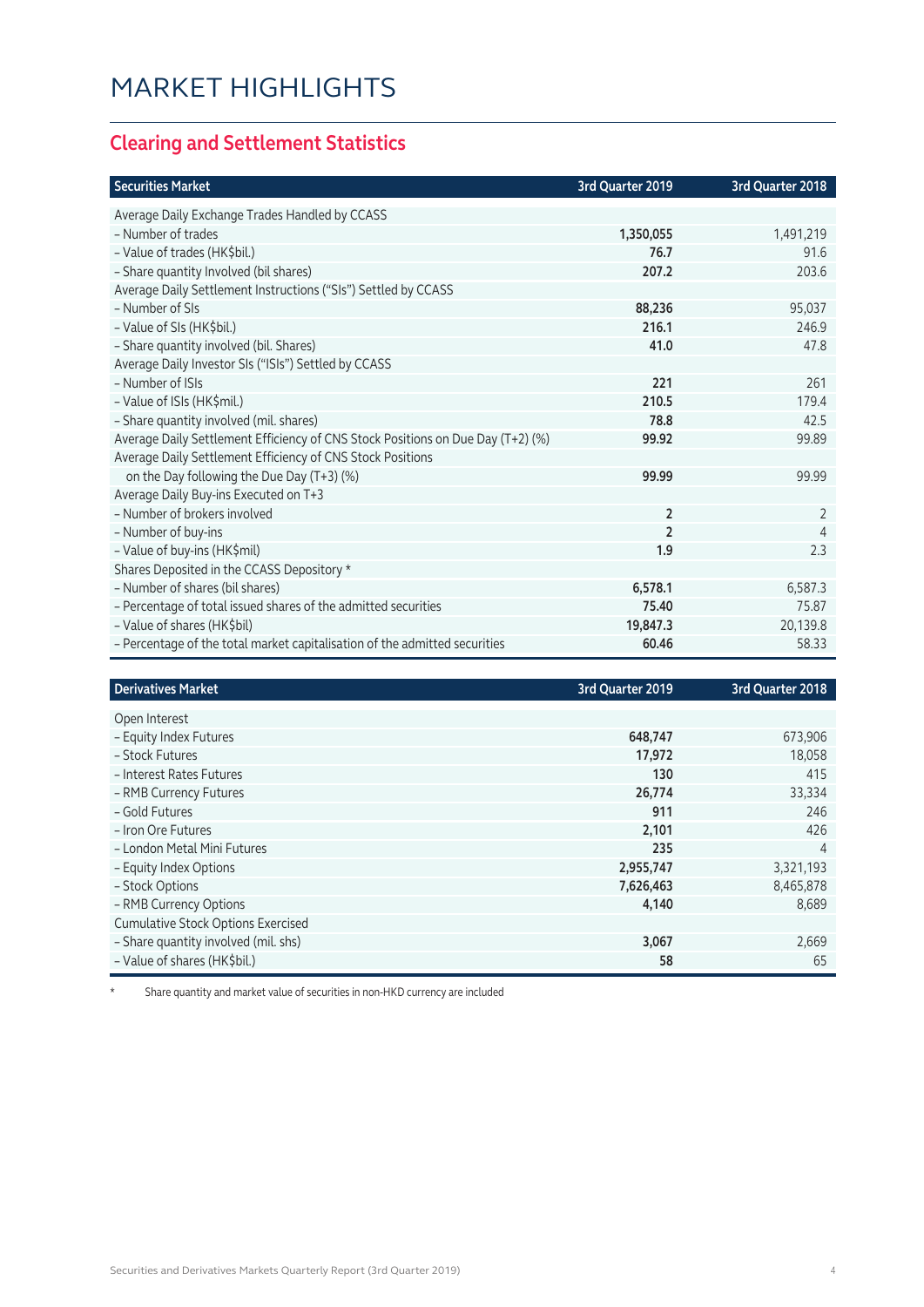### **Equity Turnover**

|      |                | <b>Share</b> | Value        |              |
|------|----------------|--------------|--------------|--------------|
|      |                | (mil. shs)   | (HK\$ mil.)  | No. of deals |
| 2018 | Q <sub>3</sub> | 662,200.49   | 4,350,400.73 | 70,039,018   |
|      | Q4             | 586,848.27   | 3,646,713.37 | 64,855,996   |
| 2019 | Q1             | 750,792.38   | 4,110,410.18 | 73,076,097   |
|      | Q <sub>2</sub> | 650,222.76   | 4,073,009.59 | 70,896,400   |
|      | Q3             | 653,090.18   | 3,699,380.57 | 69,429,153   |

### **Equity Trading Statistics**

|      |                | No. of<br>trading days | Average daily<br>turnover (HK\$ mil.) | Average<br>value per deal |
|------|----------------|------------------------|---------------------------------------|---------------------------|
| 2018 | Q3             | 63                     | 69,053.98                             | 62,114                    |
|      | Q4             | 62                     | 58,817.96                             | 56,228                    |
| 2019 | Q1             | 60                     | 68,506.84                             | 56,248                    |
|      | Q <sub>2</sub> | 59                     | 69,034.06                             | 57,450                    |
|      | Q3             | 65                     | 56,913.55                             | 53,283                    |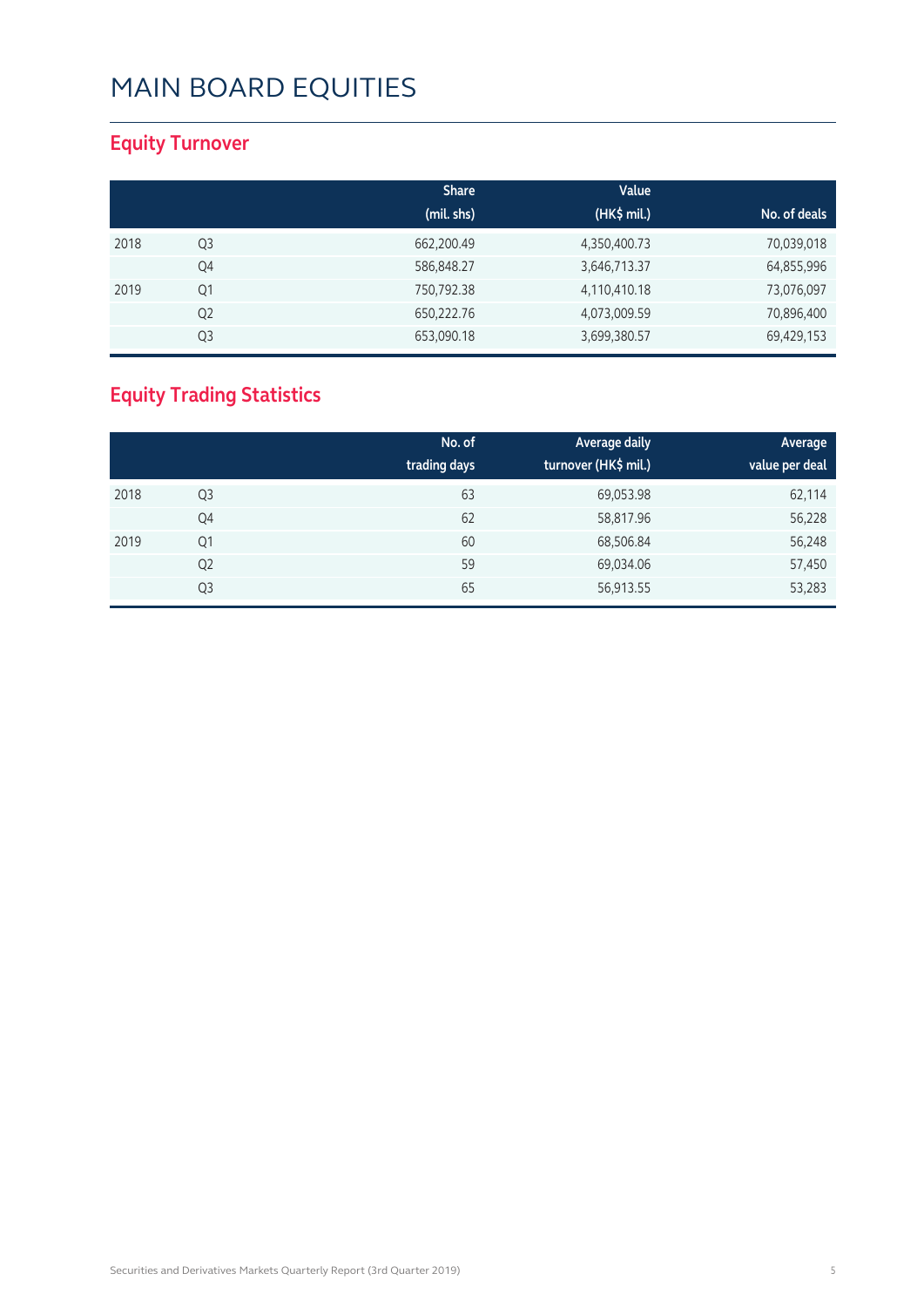#### **20 Most Advanced Stocks**

for 3rd quarter 2019

|      |       |                        | <b>Closing price</b> |                 |                |        |
|------|-------|------------------------|----------------------|-----------------|----------------|--------|
| Rank | Code  | <b>Stock</b>           | End of Sep 2019      | End of Jun 2019 |                | % up   |
| 1    | 02309 | <b>BIRMINGHAM SPTS</b> | 0.195                | 0.047           |                | 314.89 |
| 2    | 00812 | SWSI                   | 0.310                | 0.108           |                | 187.04 |
| 3    | 06880 | <b>TEMPUS HOLD</b>     | 1.310                | 0.460           |                | 184.78 |
| 4    | 00979 | <b>GREEN ENERGY GP</b> | 0.390                | 0.145           |                | 168.97 |
| 5    | 02100 | <b>BAIOO</b>           | 1.020                | 0.409           | $\overline{A}$ | 149.39 |
| 6    | 00986 | CH ENV ENERGY          | 0.770                | 0.310           |                | 148.39 |
| 7    | 01858 | <b>CHUNLI MEDICAL</b>  | 38.800               | 15.820          |                | 145.26 |
| 8    | 00646 | <b>CHINA ENV TEC</b>   | 0.062                | 0.028           |                | 121.43 |
| 9    | 01769 | <b>SCHOLAR EDU</b>     | 7.760                | 3.606           | $\overline{A}$ | 115.20 |
| 10   | 02366 | <b>SMI CULTURE</b>     | 0.182                | 0.085           |                | 114.12 |
| 11   | 00797 | 7ROAD                  | 2.890                | 1.370           |                | 110.95 |
| 12   | 01665 | PENTAMASTER            | 1.790                | 0.850           |                | 110.59 |
| 13   | 02262 | <b>SLD GROUP</b>       | 1.360                | 0.656           | $\overline{A}$ | 107.32 |
| 14   | 06189 | ADWAY                  | 15.740               | 7.790           |                | 102.05 |
| 15   | 01741 | RI YING HLDGS          | 2.950                | 1.490           |                | 97.99  |
| 16   | 00804 | <b>PINESTONE</b>       | 0.159                | 0.084           |                | 89.29  |
| 17   | 00815 | CHI SILVER GP          | 1.000                | 0.530           |                | 88.68  |
| 18   | 01002 | V.S. INT'L             | 0.183                | 0.097           |                | 88.66  |
| 19   | 01335 | <b>SHEEN TAI</b>       | 0.196                | 0.104           |                | 88.46  |
| 20   | 00063 | <b>CHINA GRAPHENE</b>  | 0.265                | 0.141           |                | 87.94  |

A Adjusted

#### **20 Most Declined Stocks**

for 3rd quarter 2019

|                |       |                            |                 | <b>Closing price</b> |          |
|----------------|-------|----------------------------|-----------------|----------------------|----------|
| Rank           | Code  | <b>Stock</b>               | End of Sep 2019 | End of Jun 2019      | % down   |
| 1              | 02268 | YOUYUAN HLDGS              | 0.260           | 2.310                | $-88.74$ |
| $\overline{2}$ | 01573 | SOUTHERN ENERGY            | 1.640           | 11.160               | $-85.30$ |
| 3              | 01803 | <b>BJ SPORTS &amp; ENT</b> | 0.325           | 2.150                | $-84.88$ |
| 4              | 01466 | AFFLUENTPARTNER            | 0.176           | 1.120                | $-84.29$ |
| 5              | 02662 | <b>CAMSING INTL</b>        | 1.160           | 7.180                | $-83.84$ |
| 6              | 01069 | CA LOW-CARBON              | 0.012           | 0.057                | $-78.95$ |
| 7              | 02112 | <b>CAA RESOURCES</b>       | 0.315           | 1.440                | $-78.13$ |
| 8              | 01572 | <b>CHINA ART FIN</b>       | 0.350           | 1.540                | $-77.27$ |
| 9              | 01872 | <b>GUAN CHAO HLDGS</b>     | 0.365           | 1.600                | $-77.19$ |
| 10             | 00039 | CH BEIDAHUANG              | 0.066           | 0.265                | $-75.09$ |
| 11             | 01096 | <b>SINO ENERGY INT</b>     | 0.055           | 0.189                | $-70.90$ |
| 12             | 00828 | <b>DYNASTY WINES</b>       | 0.420           | 1.440                | $-70.83$ |
| 13             | 00729 | <b>FDG EVEH-NEW</b>        | 0.215           | 0.600<br>A           | $-64.17$ |
| 14             | 01073 | DA YU FIN                  | 0.480           | 1.290<br>A           | $-62.79$ |
| 15             | 02369 | COOLPAD GROUP              | 0.270           | 0.720                | $-62.50$ |
| 16             | 01007 | <b>LONGHUI INTL</b>        | 0.033           | 0.088                | $-62.50$ |
| 17             | 02221 | <b>NEW CONCEPTS</b>        | 0.450           | 1.190                | $-62.18$ |
| 18             | 00707 | <b>ATV HOLDINGS</b>        | 0.055           | 0.143                | $-61.54$ |
| 19             | 02086 | HNA TECH INV               | 0.750           | 1.950                | $-61.54$ |
| 20             | 06168 | <b>CHINA U-TON</b>         | 0.285           | 0.700                | $-59.29$ |

A Adjusted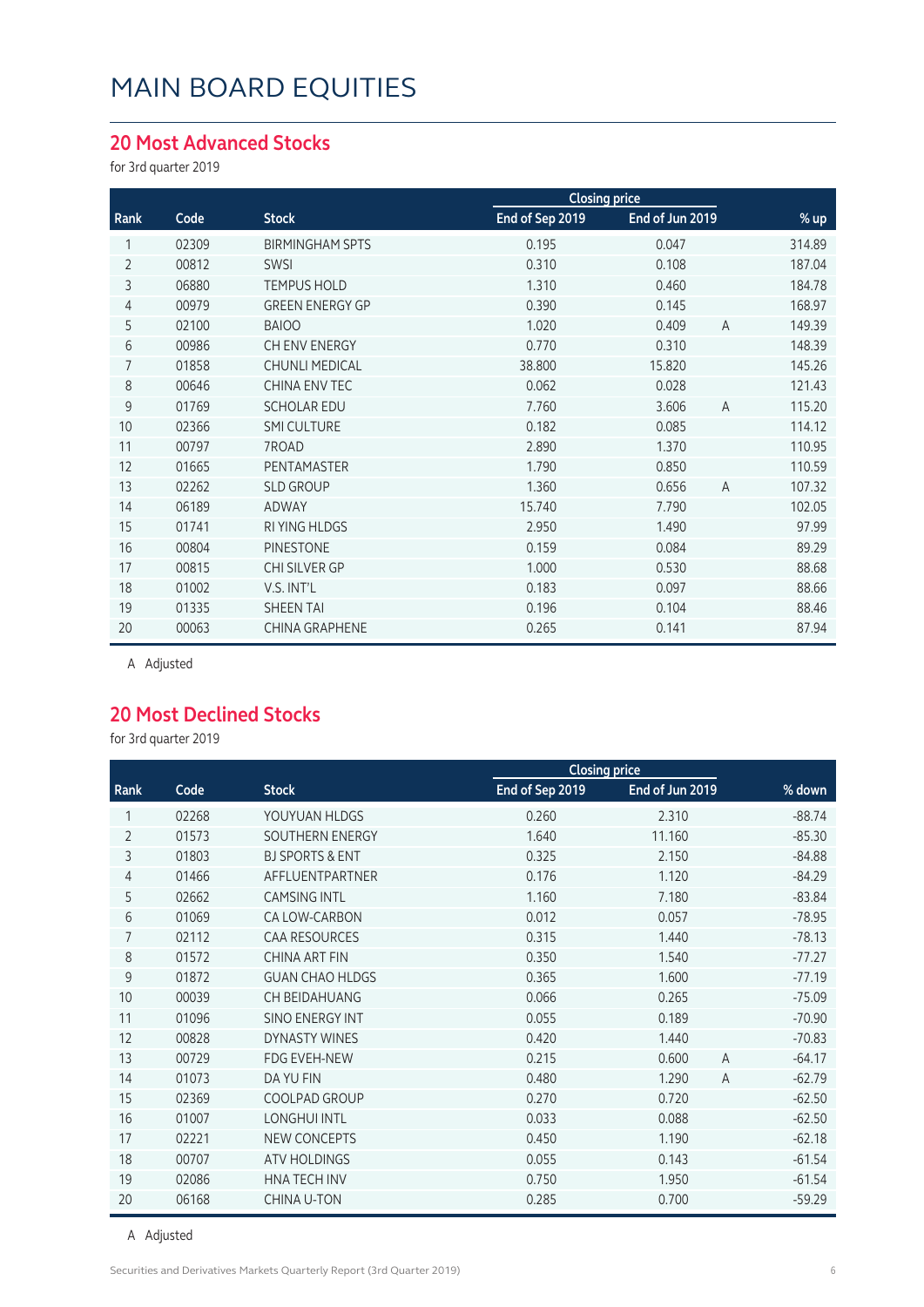### **20 Most Active Stocks by Value**

for 3rd quarter 2019

| Rank           | Code  | <b>Stock</b>         | Turnover (HK\$ mil.) | % of total |
|----------------|-------|----------------------|----------------------|------------|
| 1              | 00700 | <b>TENCENT</b>       | 324,059.98           | 8.76       |
| $\overline{2}$ | 02318 | PING AN              | 145,149.13           | 3.92       |
| 3              | 00939 | CCB                  | 130,065.15           | 3.52       |
| 4              | 01299 | AIA                  | 126,110.98           | 3.41       |
| 5              | 00388 | <b>HKEX</b>          | 83,461.02            | 2.26       |
| 6              | 03690 | MEITUAN-W            | 81,404.14            | 2.20       |
| $\overline{7}$ | 00005 | <b>HSBC HOLDINGS</b> | 81,220.51            | 2.20       |
| 8              | 00941 | <b>CHINA MOBILE</b>  | 65,143.63            | 1.76       |
| 9              | 01398 | <b>ICBC</b>          | 63,076.89            | 1.71       |
| 10             | 02382 | <b>SUNNY OPTICAL</b> | 52,070.77            | 1.41       |
| 11             | 00788 | <b>CHINA TOWER</b>   | 50,869.84            | 1.38       |
| 12             | 01810 | XIAOMI-W             | 49,902.19            | 1.35       |
| 13             | 00016 | <b>SHK PPT</b>       | 43,607.12            | 1.18       |
| 14             | 00175 | <b>GEELY AUTO</b>    | 43,225.72            | 1.17       |
| 15             | 03988 | <b>BANK OF CHINA</b> | 42,167.65            | 1.14       |
| 16             | 03968 | <b>CM BANK</b>       | 38,447.42            | 1.04       |
| 17             | 00883 | <b>CNOOC</b>         | 38,413.44            | 1.04       |
| 18             | 02628 | <b>CHINA LIFE</b>    | 37,070.28            | 1.00       |
| 19             | 01093 | <b>CSPC PHARMA</b>   | 36,452.45            | 0.99       |
| 20             | 01177 | <b>SINO BIOPHARM</b> | 35,848.41            | 0.97       |
| Total          |       |                      | 1,567,766.72         | 42.38      |

### **20 Most Active Stock by Shares**

| Rank           | Code  | <b>Stock</b>           | Turnover (mil. shs) | % of total |
|----------------|-------|------------------------|---------------------|------------|
|                | 00996 | <b>CARNIVAL GROUP</b>  | 30,679.54           | 4.70       |
| $\overline{2}$ | 00788 | <b>CHINA TOWER</b>     | 26,274.43           | 4.02       |
| 3              | 00939 | CCB                    | 21,846.10           | 3.35       |
| 4              | 03988 | <b>BANK OF CHINA</b>   | 13,569.02           | 2.08       |
| 5              | 01398 | <b>ICBC</b>            | 12,161.14           | 1.86       |
| 6              | 01069 | CA LOW-CARBON          | 9,766.29            | 1.50       |
| 7              | 01573 | SOUTHERN ENERGY        | 8,393.29            | 1.29       |
| 8              | 01007 | <b>LONGHUI INTL</b>    | 8,328.14            | 1.28       |
| 9              | 01076 | <b>IMPERIAL PAC</b>    | 7,141.62            | 1.09       |
| 10             | 03800 | <b>GCL-POLY ENERGY</b> | 6,889.36            | 1.05       |
| 11             | 00885 | RENTIAN TECH           | 6,836.32            | 1.05       |
| 12             | 00607 | <b>FULLSHARE</b>       | 6,745.11            | 1.03       |
| 13             | 01288 | ABC                    | 6,313.74            | 0.97       |
| 14             | 01822 | <b>HONGDA FIN</b>      | 6,110.92            | 0.94       |
| 15             | 00651 | CHI OCEAN IND          | 6,028.22            | 0.92       |
| 16             | 00386 | SINOPEC CORP           | 5,881.81            | 0.90       |
| 17             | 02662 | <b>CAMSING INTL</b>    | 5,628.25            | 0.86       |
| 18             | 00857 | PETROCHINA             | 5,560.90            | 0.85       |
| 19             | 01810 | <b>XIAOMI-W</b>        | 5,500.37            | 0.84       |
| 20             | 00136 | <b>HENGTEN NET</b>     | 5,079.51            | 0.78       |
| Total          |       |                        | 204,734.08          | 31.35      |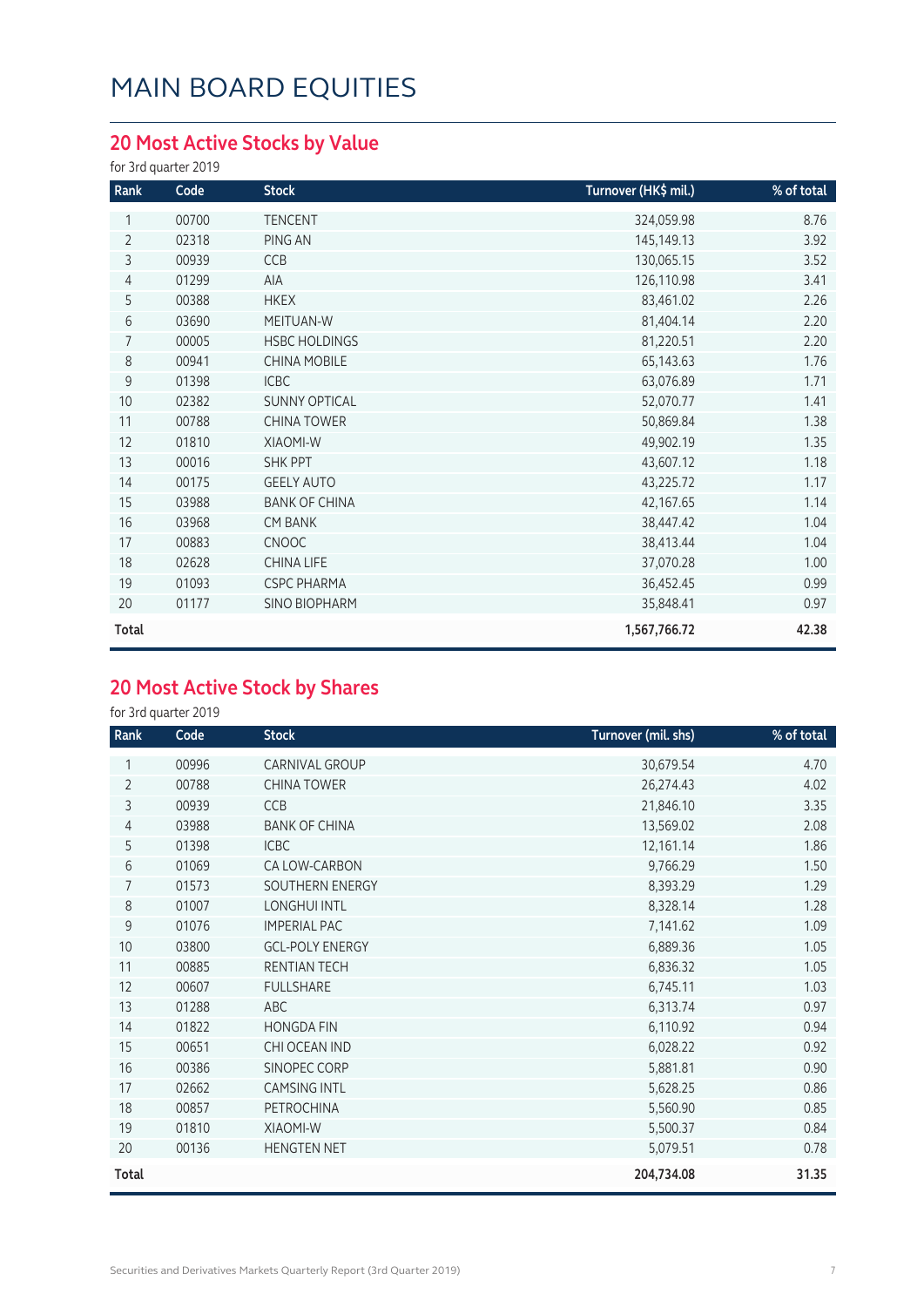#### **Market Capitalisation of Listed Companies for Main Board**

|      |                | HK\$ mil.     |
|------|----------------|---------------|
| 2018 | Q3             | 31,956,761.39 |
|      | Q4             | 29,723,238.27 |
| 2019 | Q1             | 33,647,822.31 |
|      | Q <sub>2</sub> | 32,591,655.65 |
|      | Q3             | 30,521,427.39 |

### **Market Capitalisation by Hang Seng Industry Classification System\* – Main Board**

Quarter-end figures



\* Hang Seng Industry Classification System (HSICS) is provided by Hang Seng Indexes Company Limited.

Note: New Hang Seng Industry Classification System took effect on 9 September 2013.

^ With effect from 9 September 2019, 'Consumer Goods' or 'Consumer Services' industries have been reorganized into 'Consumer Discretionary', 'Consumer Staples' and 'Healthcare' industries.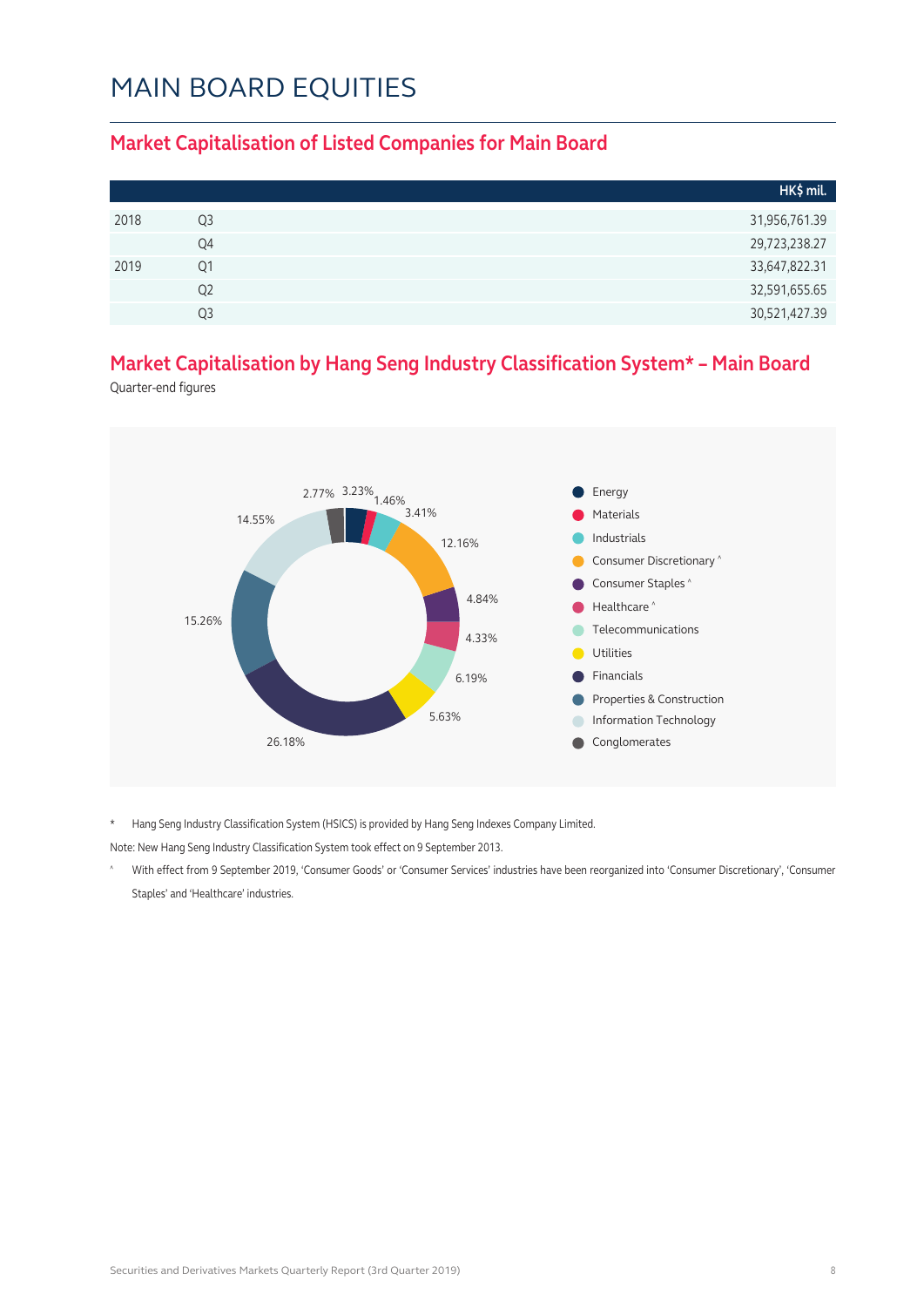#### **50 Leading Companies by Market Capitalisation**

as at the 3rd quarter end 2019

| (HK\$ mil.)<br>% of market total<br>Rank<br>Code<br>Company<br>00700<br>10.34<br>1<br>Tencent Holdings Ltd.<br>3,154,638.68<br>2<br>00939<br>China Construction Bank Corporation - H Shares<br>4.71<br>1,437,695.57<br>3<br>00941<br>China Mobile Ltd.<br>4.35<br>1,327,835.07<br>4<br>00005<br><b>HSBC Holdings plc</b><br>4.05<br>1,237,055.76<br>5<br>01299<br>AIA Group Ltd.<br>2.93<br>895,163.00<br>6<br>02318<br>Ping An Insurance (Group) Co. of China, Ltd. - H Shares<br>2.20<br>670,654.30<br>7<br>00883<br>CNOOC Ltd.<br>1.75<br>533,983.57<br>8<br>03690<br>Meituan Dianping - W<br>464,615.58<br>1.52<br>$\mathsf 9$<br>01398<br>Industrial and Commercial Bank of China Ltd. - H Shares<br>1.49<br>455,668.73<br>1.22<br>10<br>01876<br>Budweiser Brewing Co. APAC Ltd.<br>373,463.80<br>11<br>02378<br>Prudential plc *<br>370,223.99<br>N.A.<br>12<br>00016<br>Sun Hung Kai Properties Ltd.<br>1.07<br>326,869.61<br>13<br>00011<br>Hang Seng Bank Ltd.<br>1.06<br>323,101.42<br>14<br>00388<br>Hong Kong Exchanges and Clearing Ltd.<br>290,076.30<br>0.95<br>15<br>00267<br>0.94<br>CITIC Ltd.<br>287,993.60<br>16<br>01928<br>Sands China Ltd.<br>0.94<br>287,086.95<br>17<br>02388<br>BOC Hong Kong (Holdings) Ltd.<br>0.92<br>281,235.96<br>18<br>00945<br>277,758.20<br>N.A.<br>Manulife Financial Corporation *<br>19<br>00066<br>MTR Corporation Ltd.<br>270,865.39<br>0.89<br>20<br>00688<br>China Overseas Land & Investment Ltd.<br>270,070.37<br>0.88<br>21<br>00001<br>CK Hutchison Holdings Ltd.<br>266,851.84<br>0.87<br>22<br>00003<br>Hong Kong and China Gas Co. Ltd., The<br>0.85<br>258,614.80<br>23<br>03988<br>Bank of China Ltd. - H Shares<br>0.84<br>257,556.61<br>24<br>00762<br>0.83<br>China Unicom (Hong Kong) Ltd.<br>254,576.39<br>25<br>01109<br>China Resources Land Ltd.<br>0.75<br>227,681.37<br>26<br>03333<br>0.72<br>China Evergrande Group<br>219,241.11<br>27<br>02007<br>Country Garden Holdings Co. Ltd.<br>0.70<br>215,087.60<br>28<br>02888<br><b>Standard Chartered PLC</b><br>211,670.03<br>0.69<br>29<br>01810<br>Xiaomi Corporation - W<br>0.69<br>211,387.89<br>30<br>00027<br>Galaxy Entertainment Group Ltd.<br>0.69<br>211,213.88<br>31<br>00002<br>CLP Holdings Ltd.<br>208,053.20<br>0.68<br>32<br>01113<br>CK Asset Holdings Ltd.<br>0.64<br>196,119.57<br>33<br>03328<br>Bank of Communications Co., Ltd. - H Shares<br>0.59<br>179,260.74<br>34<br>06862<br>Haidilao International Holding Ltd.<br>0.58<br>177,550.00<br>35<br>00012<br>0.58<br>Henderson Land Development Co. Ltd.<br>176,710.63<br>36<br>02020<br>0.57<br>ANTA Sports Products Ltd.<br>175,177.29<br>00960<br>Longfor Group Holdings Ltd.<br>174,664.88<br>0.57<br>37<br>38<br>03968<br>0.56<br>China Merchants Bank Co., Ltd. - H Shares<br>171,240.61<br>39<br>00384<br>0.52<br>China Gas Holdings Ltd.<br>158,122.46<br>40<br>02313<br>Shenzhou International Group Holdings Ltd.<br>0.50<br>153,929.97<br>41<br>01972<br>Swire Properties Ltd.<br>143,910.00<br>0.47<br>42<br>01918<br>Sunac China Holdings Ltd.<br>139,907.24<br>0.46<br>43<br>01038<br>CK Infrastructure Holdings Ltd.<br>0.46<br>139,823.16<br>44<br>03692<br>Hansoh Pharmaceutical Group Co. Ltd.<br>138,926.67<br>0.46<br>45<br>02628<br>China Life Insurance Co. Ltd. - H Shares<br>135,131.74<br>0.44<br>46<br>00291<br>China Resources Beer (Holdings) Co. Ltd.<br>134,795.55<br>0.44<br>47<br>01997<br>Wharf Real Estate Investment Co. Ltd.<br>129,950.53<br>0.43<br>48<br>02382<br>Sunny Optical Technology (Group) Co. Ltd.<br>126,357.09<br>0.41<br>49<br>01177<br>Sino Biopharmaceutical Ltd.<br>125,379.51<br>0.41<br>50<br>00175<br>Geely Automobile Holdings Ltd.<br>0.40<br>121,273.20<br>Total<br>18,328,239.22<br>60.05<br><b>Market Total</b><br>100.00<br>30,521,427.39 |  | <b>Market capitalisation</b> |  |
|---------------------------------------------------------------------------------------------------------------------------------------------------------------------------------------------------------------------------------------------------------------------------------------------------------------------------------------------------------------------------------------------------------------------------------------------------------------------------------------------------------------------------------------------------------------------------------------------------------------------------------------------------------------------------------------------------------------------------------------------------------------------------------------------------------------------------------------------------------------------------------------------------------------------------------------------------------------------------------------------------------------------------------------------------------------------------------------------------------------------------------------------------------------------------------------------------------------------------------------------------------------------------------------------------------------------------------------------------------------------------------------------------------------------------------------------------------------------------------------------------------------------------------------------------------------------------------------------------------------------------------------------------------------------------------------------------------------------------------------------------------------------------------------------------------------------------------------------------------------------------------------------------------------------------------------------------------------------------------------------------------------------------------------------------------------------------------------------------------------------------------------------------------------------------------------------------------------------------------------------------------------------------------------------------------------------------------------------------------------------------------------------------------------------------------------------------------------------------------------------------------------------------------------------------------------------------------------------------------------------------------------------------------------------------------------------------------------------------------------------------------------------------------------------------------------------------------------------------------------------------------------------------------------------------------------------------------------------------------------------------------------------------------------------------------------------------------------------------------------------------------------------------------------------------------------------------------------------------------------------------------------------------------------------------------------------------------------------------------------------------------------------------------------------------------------------------------------------------------------------------------------------------------------------------------------------------------------------------------------------------------------------------------------------------------------------------------------------------------------------------------------------------------------------------------------|--|------------------------------|--|
|                                                                                                                                                                                                                                                                                                                                                                                                                                                                                                                                                                                                                                                                                                                                                                                                                                                                                                                                                                                                                                                                                                                                                                                                                                                                                                                                                                                                                                                                                                                                                                                                                                                                                                                                                                                                                                                                                                                                                                                                                                                                                                                                                                                                                                                                                                                                                                                                                                                                                                                                                                                                                                                                                                                                                                                                                                                                                                                                                                                                                                                                                                                                                                                                                                                                                                                                                                                                                                                                                                                                                                                                                                                                                                                                                                                                               |  |                              |  |
|                                                                                                                                                                                                                                                                                                                                                                                                                                                                                                                                                                                                                                                                                                                                                                                                                                                                                                                                                                                                                                                                                                                                                                                                                                                                                                                                                                                                                                                                                                                                                                                                                                                                                                                                                                                                                                                                                                                                                                                                                                                                                                                                                                                                                                                                                                                                                                                                                                                                                                                                                                                                                                                                                                                                                                                                                                                                                                                                                                                                                                                                                                                                                                                                                                                                                                                                                                                                                                                                                                                                                                                                                                                                                                                                                                                                               |  |                              |  |
|                                                                                                                                                                                                                                                                                                                                                                                                                                                                                                                                                                                                                                                                                                                                                                                                                                                                                                                                                                                                                                                                                                                                                                                                                                                                                                                                                                                                                                                                                                                                                                                                                                                                                                                                                                                                                                                                                                                                                                                                                                                                                                                                                                                                                                                                                                                                                                                                                                                                                                                                                                                                                                                                                                                                                                                                                                                                                                                                                                                                                                                                                                                                                                                                                                                                                                                                                                                                                                                                                                                                                                                                                                                                                                                                                                                                               |  |                              |  |
|                                                                                                                                                                                                                                                                                                                                                                                                                                                                                                                                                                                                                                                                                                                                                                                                                                                                                                                                                                                                                                                                                                                                                                                                                                                                                                                                                                                                                                                                                                                                                                                                                                                                                                                                                                                                                                                                                                                                                                                                                                                                                                                                                                                                                                                                                                                                                                                                                                                                                                                                                                                                                                                                                                                                                                                                                                                                                                                                                                                                                                                                                                                                                                                                                                                                                                                                                                                                                                                                                                                                                                                                                                                                                                                                                                                                               |  |                              |  |
|                                                                                                                                                                                                                                                                                                                                                                                                                                                                                                                                                                                                                                                                                                                                                                                                                                                                                                                                                                                                                                                                                                                                                                                                                                                                                                                                                                                                                                                                                                                                                                                                                                                                                                                                                                                                                                                                                                                                                                                                                                                                                                                                                                                                                                                                                                                                                                                                                                                                                                                                                                                                                                                                                                                                                                                                                                                                                                                                                                                                                                                                                                                                                                                                                                                                                                                                                                                                                                                                                                                                                                                                                                                                                                                                                                                                               |  |                              |  |
|                                                                                                                                                                                                                                                                                                                                                                                                                                                                                                                                                                                                                                                                                                                                                                                                                                                                                                                                                                                                                                                                                                                                                                                                                                                                                                                                                                                                                                                                                                                                                                                                                                                                                                                                                                                                                                                                                                                                                                                                                                                                                                                                                                                                                                                                                                                                                                                                                                                                                                                                                                                                                                                                                                                                                                                                                                                                                                                                                                                                                                                                                                                                                                                                                                                                                                                                                                                                                                                                                                                                                                                                                                                                                                                                                                                                               |  |                              |  |
|                                                                                                                                                                                                                                                                                                                                                                                                                                                                                                                                                                                                                                                                                                                                                                                                                                                                                                                                                                                                                                                                                                                                                                                                                                                                                                                                                                                                                                                                                                                                                                                                                                                                                                                                                                                                                                                                                                                                                                                                                                                                                                                                                                                                                                                                                                                                                                                                                                                                                                                                                                                                                                                                                                                                                                                                                                                                                                                                                                                                                                                                                                                                                                                                                                                                                                                                                                                                                                                                                                                                                                                                                                                                                                                                                                                                               |  |                              |  |
|                                                                                                                                                                                                                                                                                                                                                                                                                                                                                                                                                                                                                                                                                                                                                                                                                                                                                                                                                                                                                                                                                                                                                                                                                                                                                                                                                                                                                                                                                                                                                                                                                                                                                                                                                                                                                                                                                                                                                                                                                                                                                                                                                                                                                                                                                                                                                                                                                                                                                                                                                                                                                                                                                                                                                                                                                                                                                                                                                                                                                                                                                                                                                                                                                                                                                                                                                                                                                                                                                                                                                                                                                                                                                                                                                                                                               |  |                              |  |
|                                                                                                                                                                                                                                                                                                                                                                                                                                                                                                                                                                                                                                                                                                                                                                                                                                                                                                                                                                                                                                                                                                                                                                                                                                                                                                                                                                                                                                                                                                                                                                                                                                                                                                                                                                                                                                                                                                                                                                                                                                                                                                                                                                                                                                                                                                                                                                                                                                                                                                                                                                                                                                                                                                                                                                                                                                                                                                                                                                                                                                                                                                                                                                                                                                                                                                                                                                                                                                                                                                                                                                                                                                                                                                                                                                                                               |  |                              |  |
|                                                                                                                                                                                                                                                                                                                                                                                                                                                                                                                                                                                                                                                                                                                                                                                                                                                                                                                                                                                                                                                                                                                                                                                                                                                                                                                                                                                                                                                                                                                                                                                                                                                                                                                                                                                                                                                                                                                                                                                                                                                                                                                                                                                                                                                                                                                                                                                                                                                                                                                                                                                                                                                                                                                                                                                                                                                                                                                                                                                                                                                                                                                                                                                                                                                                                                                                                                                                                                                                                                                                                                                                                                                                                                                                                                                                               |  |                              |  |
|                                                                                                                                                                                                                                                                                                                                                                                                                                                                                                                                                                                                                                                                                                                                                                                                                                                                                                                                                                                                                                                                                                                                                                                                                                                                                                                                                                                                                                                                                                                                                                                                                                                                                                                                                                                                                                                                                                                                                                                                                                                                                                                                                                                                                                                                                                                                                                                                                                                                                                                                                                                                                                                                                                                                                                                                                                                                                                                                                                                                                                                                                                                                                                                                                                                                                                                                                                                                                                                                                                                                                                                                                                                                                                                                                                                                               |  |                              |  |
|                                                                                                                                                                                                                                                                                                                                                                                                                                                                                                                                                                                                                                                                                                                                                                                                                                                                                                                                                                                                                                                                                                                                                                                                                                                                                                                                                                                                                                                                                                                                                                                                                                                                                                                                                                                                                                                                                                                                                                                                                                                                                                                                                                                                                                                                                                                                                                                                                                                                                                                                                                                                                                                                                                                                                                                                                                                                                                                                                                                                                                                                                                                                                                                                                                                                                                                                                                                                                                                                                                                                                                                                                                                                                                                                                                                                               |  |                              |  |
|                                                                                                                                                                                                                                                                                                                                                                                                                                                                                                                                                                                                                                                                                                                                                                                                                                                                                                                                                                                                                                                                                                                                                                                                                                                                                                                                                                                                                                                                                                                                                                                                                                                                                                                                                                                                                                                                                                                                                                                                                                                                                                                                                                                                                                                                                                                                                                                                                                                                                                                                                                                                                                                                                                                                                                                                                                                                                                                                                                                                                                                                                                                                                                                                                                                                                                                                                                                                                                                                                                                                                                                                                                                                                                                                                                                                               |  |                              |  |
|                                                                                                                                                                                                                                                                                                                                                                                                                                                                                                                                                                                                                                                                                                                                                                                                                                                                                                                                                                                                                                                                                                                                                                                                                                                                                                                                                                                                                                                                                                                                                                                                                                                                                                                                                                                                                                                                                                                                                                                                                                                                                                                                                                                                                                                                                                                                                                                                                                                                                                                                                                                                                                                                                                                                                                                                                                                                                                                                                                                                                                                                                                                                                                                                                                                                                                                                                                                                                                                                                                                                                                                                                                                                                                                                                                                                               |  |                              |  |
|                                                                                                                                                                                                                                                                                                                                                                                                                                                                                                                                                                                                                                                                                                                                                                                                                                                                                                                                                                                                                                                                                                                                                                                                                                                                                                                                                                                                                                                                                                                                                                                                                                                                                                                                                                                                                                                                                                                                                                                                                                                                                                                                                                                                                                                                                                                                                                                                                                                                                                                                                                                                                                                                                                                                                                                                                                                                                                                                                                                                                                                                                                                                                                                                                                                                                                                                                                                                                                                                                                                                                                                                                                                                                                                                                                                                               |  |                              |  |
|                                                                                                                                                                                                                                                                                                                                                                                                                                                                                                                                                                                                                                                                                                                                                                                                                                                                                                                                                                                                                                                                                                                                                                                                                                                                                                                                                                                                                                                                                                                                                                                                                                                                                                                                                                                                                                                                                                                                                                                                                                                                                                                                                                                                                                                                                                                                                                                                                                                                                                                                                                                                                                                                                                                                                                                                                                                                                                                                                                                                                                                                                                                                                                                                                                                                                                                                                                                                                                                                                                                                                                                                                                                                                                                                                                                                               |  |                              |  |
|                                                                                                                                                                                                                                                                                                                                                                                                                                                                                                                                                                                                                                                                                                                                                                                                                                                                                                                                                                                                                                                                                                                                                                                                                                                                                                                                                                                                                                                                                                                                                                                                                                                                                                                                                                                                                                                                                                                                                                                                                                                                                                                                                                                                                                                                                                                                                                                                                                                                                                                                                                                                                                                                                                                                                                                                                                                                                                                                                                                                                                                                                                                                                                                                                                                                                                                                                                                                                                                                                                                                                                                                                                                                                                                                                                                                               |  |                              |  |
|                                                                                                                                                                                                                                                                                                                                                                                                                                                                                                                                                                                                                                                                                                                                                                                                                                                                                                                                                                                                                                                                                                                                                                                                                                                                                                                                                                                                                                                                                                                                                                                                                                                                                                                                                                                                                                                                                                                                                                                                                                                                                                                                                                                                                                                                                                                                                                                                                                                                                                                                                                                                                                                                                                                                                                                                                                                                                                                                                                                                                                                                                                                                                                                                                                                                                                                                                                                                                                                                                                                                                                                                                                                                                                                                                                                                               |  |                              |  |
|                                                                                                                                                                                                                                                                                                                                                                                                                                                                                                                                                                                                                                                                                                                                                                                                                                                                                                                                                                                                                                                                                                                                                                                                                                                                                                                                                                                                                                                                                                                                                                                                                                                                                                                                                                                                                                                                                                                                                                                                                                                                                                                                                                                                                                                                                                                                                                                                                                                                                                                                                                                                                                                                                                                                                                                                                                                                                                                                                                                                                                                                                                                                                                                                                                                                                                                                                                                                                                                                                                                                                                                                                                                                                                                                                                                                               |  |                              |  |
|                                                                                                                                                                                                                                                                                                                                                                                                                                                                                                                                                                                                                                                                                                                                                                                                                                                                                                                                                                                                                                                                                                                                                                                                                                                                                                                                                                                                                                                                                                                                                                                                                                                                                                                                                                                                                                                                                                                                                                                                                                                                                                                                                                                                                                                                                                                                                                                                                                                                                                                                                                                                                                                                                                                                                                                                                                                                                                                                                                                                                                                                                                                                                                                                                                                                                                                                                                                                                                                                                                                                                                                                                                                                                                                                                                                                               |  |                              |  |
|                                                                                                                                                                                                                                                                                                                                                                                                                                                                                                                                                                                                                                                                                                                                                                                                                                                                                                                                                                                                                                                                                                                                                                                                                                                                                                                                                                                                                                                                                                                                                                                                                                                                                                                                                                                                                                                                                                                                                                                                                                                                                                                                                                                                                                                                                                                                                                                                                                                                                                                                                                                                                                                                                                                                                                                                                                                                                                                                                                                                                                                                                                                                                                                                                                                                                                                                                                                                                                                                                                                                                                                                                                                                                                                                                                                                               |  |                              |  |
|                                                                                                                                                                                                                                                                                                                                                                                                                                                                                                                                                                                                                                                                                                                                                                                                                                                                                                                                                                                                                                                                                                                                                                                                                                                                                                                                                                                                                                                                                                                                                                                                                                                                                                                                                                                                                                                                                                                                                                                                                                                                                                                                                                                                                                                                                                                                                                                                                                                                                                                                                                                                                                                                                                                                                                                                                                                                                                                                                                                                                                                                                                                                                                                                                                                                                                                                                                                                                                                                                                                                                                                                                                                                                                                                                                                                               |  |                              |  |
|                                                                                                                                                                                                                                                                                                                                                                                                                                                                                                                                                                                                                                                                                                                                                                                                                                                                                                                                                                                                                                                                                                                                                                                                                                                                                                                                                                                                                                                                                                                                                                                                                                                                                                                                                                                                                                                                                                                                                                                                                                                                                                                                                                                                                                                                                                                                                                                                                                                                                                                                                                                                                                                                                                                                                                                                                                                                                                                                                                                                                                                                                                                                                                                                                                                                                                                                                                                                                                                                                                                                                                                                                                                                                                                                                                                                               |  |                              |  |
|                                                                                                                                                                                                                                                                                                                                                                                                                                                                                                                                                                                                                                                                                                                                                                                                                                                                                                                                                                                                                                                                                                                                                                                                                                                                                                                                                                                                                                                                                                                                                                                                                                                                                                                                                                                                                                                                                                                                                                                                                                                                                                                                                                                                                                                                                                                                                                                                                                                                                                                                                                                                                                                                                                                                                                                                                                                                                                                                                                                                                                                                                                                                                                                                                                                                                                                                                                                                                                                                                                                                                                                                                                                                                                                                                                                                               |  |                              |  |
|                                                                                                                                                                                                                                                                                                                                                                                                                                                                                                                                                                                                                                                                                                                                                                                                                                                                                                                                                                                                                                                                                                                                                                                                                                                                                                                                                                                                                                                                                                                                                                                                                                                                                                                                                                                                                                                                                                                                                                                                                                                                                                                                                                                                                                                                                                                                                                                                                                                                                                                                                                                                                                                                                                                                                                                                                                                                                                                                                                                                                                                                                                                                                                                                                                                                                                                                                                                                                                                                                                                                                                                                                                                                                                                                                                                                               |  |                              |  |
|                                                                                                                                                                                                                                                                                                                                                                                                                                                                                                                                                                                                                                                                                                                                                                                                                                                                                                                                                                                                                                                                                                                                                                                                                                                                                                                                                                                                                                                                                                                                                                                                                                                                                                                                                                                                                                                                                                                                                                                                                                                                                                                                                                                                                                                                                                                                                                                                                                                                                                                                                                                                                                                                                                                                                                                                                                                                                                                                                                                                                                                                                                                                                                                                                                                                                                                                                                                                                                                                                                                                                                                                                                                                                                                                                                                                               |  |                              |  |
|                                                                                                                                                                                                                                                                                                                                                                                                                                                                                                                                                                                                                                                                                                                                                                                                                                                                                                                                                                                                                                                                                                                                                                                                                                                                                                                                                                                                                                                                                                                                                                                                                                                                                                                                                                                                                                                                                                                                                                                                                                                                                                                                                                                                                                                                                                                                                                                                                                                                                                                                                                                                                                                                                                                                                                                                                                                                                                                                                                                                                                                                                                                                                                                                                                                                                                                                                                                                                                                                                                                                                                                                                                                                                                                                                                                                               |  |                              |  |
|                                                                                                                                                                                                                                                                                                                                                                                                                                                                                                                                                                                                                                                                                                                                                                                                                                                                                                                                                                                                                                                                                                                                                                                                                                                                                                                                                                                                                                                                                                                                                                                                                                                                                                                                                                                                                                                                                                                                                                                                                                                                                                                                                                                                                                                                                                                                                                                                                                                                                                                                                                                                                                                                                                                                                                                                                                                                                                                                                                                                                                                                                                                                                                                                                                                                                                                                                                                                                                                                                                                                                                                                                                                                                                                                                                                                               |  |                              |  |
|                                                                                                                                                                                                                                                                                                                                                                                                                                                                                                                                                                                                                                                                                                                                                                                                                                                                                                                                                                                                                                                                                                                                                                                                                                                                                                                                                                                                                                                                                                                                                                                                                                                                                                                                                                                                                                                                                                                                                                                                                                                                                                                                                                                                                                                                                                                                                                                                                                                                                                                                                                                                                                                                                                                                                                                                                                                                                                                                                                                                                                                                                                                                                                                                                                                                                                                                                                                                                                                                                                                                                                                                                                                                                                                                                                                                               |  |                              |  |
|                                                                                                                                                                                                                                                                                                                                                                                                                                                                                                                                                                                                                                                                                                                                                                                                                                                                                                                                                                                                                                                                                                                                                                                                                                                                                                                                                                                                                                                                                                                                                                                                                                                                                                                                                                                                                                                                                                                                                                                                                                                                                                                                                                                                                                                                                                                                                                                                                                                                                                                                                                                                                                                                                                                                                                                                                                                                                                                                                                                                                                                                                                                                                                                                                                                                                                                                                                                                                                                                                                                                                                                                                                                                                                                                                                                                               |  |                              |  |
|                                                                                                                                                                                                                                                                                                                                                                                                                                                                                                                                                                                                                                                                                                                                                                                                                                                                                                                                                                                                                                                                                                                                                                                                                                                                                                                                                                                                                                                                                                                                                                                                                                                                                                                                                                                                                                                                                                                                                                                                                                                                                                                                                                                                                                                                                                                                                                                                                                                                                                                                                                                                                                                                                                                                                                                                                                                                                                                                                                                                                                                                                                                                                                                                                                                                                                                                                                                                                                                                                                                                                                                                                                                                                                                                                                                                               |  |                              |  |
|                                                                                                                                                                                                                                                                                                                                                                                                                                                                                                                                                                                                                                                                                                                                                                                                                                                                                                                                                                                                                                                                                                                                                                                                                                                                                                                                                                                                                                                                                                                                                                                                                                                                                                                                                                                                                                                                                                                                                                                                                                                                                                                                                                                                                                                                                                                                                                                                                                                                                                                                                                                                                                                                                                                                                                                                                                                                                                                                                                                                                                                                                                                                                                                                                                                                                                                                                                                                                                                                                                                                                                                                                                                                                                                                                                                                               |  |                              |  |
|                                                                                                                                                                                                                                                                                                                                                                                                                                                                                                                                                                                                                                                                                                                                                                                                                                                                                                                                                                                                                                                                                                                                                                                                                                                                                                                                                                                                                                                                                                                                                                                                                                                                                                                                                                                                                                                                                                                                                                                                                                                                                                                                                                                                                                                                                                                                                                                                                                                                                                                                                                                                                                                                                                                                                                                                                                                                                                                                                                                                                                                                                                                                                                                                                                                                                                                                                                                                                                                                                                                                                                                                                                                                                                                                                                                                               |  |                              |  |
|                                                                                                                                                                                                                                                                                                                                                                                                                                                                                                                                                                                                                                                                                                                                                                                                                                                                                                                                                                                                                                                                                                                                                                                                                                                                                                                                                                                                                                                                                                                                                                                                                                                                                                                                                                                                                                                                                                                                                                                                                                                                                                                                                                                                                                                                                                                                                                                                                                                                                                                                                                                                                                                                                                                                                                                                                                                                                                                                                                                                                                                                                                                                                                                                                                                                                                                                                                                                                                                                                                                                                                                                                                                                                                                                                                                                               |  |                              |  |
|                                                                                                                                                                                                                                                                                                                                                                                                                                                                                                                                                                                                                                                                                                                                                                                                                                                                                                                                                                                                                                                                                                                                                                                                                                                                                                                                                                                                                                                                                                                                                                                                                                                                                                                                                                                                                                                                                                                                                                                                                                                                                                                                                                                                                                                                                                                                                                                                                                                                                                                                                                                                                                                                                                                                                                                                                                                                                                                                                                                                                                                                                                                                                                                                                                                                                                                                                                                                                                                                                                                                                                                                                                                                                                                                                                                                               |  |                              |  |
|                                                                                                                                                                                                                                                                                                                                                                                                                                                                                                                                                                                                                                                                                                                                                                                                                                                                                                                                                                                                                                                                                                                                                                                                                                                                                                                                                                                                                                                                                                                                                                                                                                                                                                                                                                                                                                                                                                                                                                                                                                                                                                                                                                                                                                                                                                                                                                                                                                                                                                                                                                                                                                                                                                                                                                                                                                                                                                                                                                                                                                                                                                                                                                                                                                                                                                                                                                                                                                                                                                                                                                                                                                                                                                                                                                                                               |  |                              |  |
|                                                                                                                                                                                                                                                                                                                                                                                                                                                                                                                                                                                                                                                                                                                                                                                                                                                                                                                                                                                                                                                                                                                                                                                                                                                                                                                                                                                                                                                                                                                                                                                                                                                                                                                                                                                                                                                                                                                                                                                                                                                                                                                                                                                                                                                                                                                                                                                                                                                                                                                                                                                                                                                                                                                                                                                                                                                                                                                                                                                                                                                                                                                                                                                                                                                                                                                                                                                                                                                                                                                                                                                                                                                                                                                                                                                                               |  |                              |  |
|                                                                                                                                                                                                                                                                                                                                                                                                                                                                                                                                                                                                                                                                                                                                                                                                                                                                                                                                                                                                                                                                                                                                                                                                                                                                                                                                                                                                                                                                                                                                                                                                                                                                                                                                                                                                                                                                                                                                                                                                                                                                                                                                                                                                                                                                                                                                                                                                                                                                                                                                                                                                                                                                                                                                                                                                                                                                                                                                                                                                                                                                                                                                                                                                                                                                                                                                                                                                                                                                                                                                                                                                                                                                                                                                                                                                               |  |                              |  |
|                                                                                                                                                                                                                                                                                                                                                                                                                                                                                                                                                                                                                                                                                                                                                                                                                                                                                                                                                                                                                                                                                                                                                                                                                                                                                                                                                                                                                                                                                                                                                                                                                                                                                                                                                                                                                                                                                                                                                                                                                                                                                                                                                                                                                                                                                                                                                                                                                                                                                                                                                                                                                                                                                                                                                                                                                                                                                                                                                                                                                                                                                                                                                                                                                                                                                                                                                                                                                                                                                                                                                                                                                                                                                                                                                                                                               |  |                              |  |
|                                                                                                                                                                                                                                                                                                                                                                                                                                                                                                                                                                                                                                                                                                                                                                                                                                                                                                                                                                                                                                                                                                                                                                                                                                                                                                                                                                                                                                                                                                                                                                                                                                                                                                                                                                                                                                                                                                                                                                                                                                                                                                                                                                                                                                                                                                                                                                                                                                                                                                                                                                                                                                                                                                                                                                                                                                                                                                                                                                                                                                                                                                                                                                                                                                                                                                                                                                                                                                                                                                                                                                                                                                                                                                                                                                                                               |  |                              |  |
|                                                                                                                                                                                                                                                                                                                                                                                                                                                                                                                                                                                                                                                                                                                                                                                                                                                                                                                                                                                                                                                                                                                                                                                                                                                                                                                                                                                                                                                                                                                                                                                                                                                                                                                                                                                                                                                                                                                                                                                                                                                                                                                                                                                                                                                                                                                                                                                                                                                                                                                                                                                                                                                                                                                                                                                                                                                                                                                                                                                                                                                                                                                                                                                                                                                                                                                                                                                                                                                                                                                                                                                                                                                                                                                                                                                                               |  |                              |  |
|                                                                                                                                                                                                                                                                                                                                                                                                                                                                                                                                                                                                                                                                                                                                                                                                                                                                                                                                                                                                                                                                                                                                                                                                                                                                                                                                                                                                                                                                                                                                                                                                                                                                                                                                                                                                                                                                                                                                                                                                                                                                                                                                                                                                                                                                                                                                                                                                                                                                                                                                                                                                                                                                                                                                                                                                                                                                                                                                                                                                                                                                                                                                                                                                                                                                                                                                                                                                                                                                                                                                                                                                                                                                                                                                                                                                               |  |                              |  |
|                                                                                                                                                                                                                                                                                                                                                                                                                                                                                                                                                                                                                                                                                                                                                                                                                                                                                                                                                                                                                                                                                                                                                                                                                                                                                                                                                                                                                                                                                                                                                                                                                                                                                                                                                                                                                                                                                                                                                                                                                                                                                                                                                                                                                                                                                                                                                                                                                                                                                                                                                                                                                                                                                                                                                                                                                                                                                                                                                                                                                                                                                                                                                                                                                                                                                                                                                                                                                                                                                                                                                                                                                                                                                                                                                                                                               |  |                              |  |
|                                                                                                                                                                                                                                                                                                                                                                                                                                                                                                                                                                                                                                                                                                                                                                                                                                                                                                                                                                                                                                                                                                                                                                                                                                                                                                                                                                                                                                                                                                                                                                                                                                                                                                                                                                                                                                                                                                                                                                                                                                                                                                                                                                                                                                                                                                                                                                                                                                                                                                                                                                                                                                                                                                                                                                                                                                                                                                                                                                                                                                                                                                                                                                                                                                                                                                                                                                                                                                                                                                                                                                                                                                                                                                                                                                                                               |  |                              |  |
|                                                                                                                                                                                                                                                                                                                                                                                                                                                                                                                                                                                                                                                                                                                                                                                                                                                                                                                                                                                                                                                                                                                                                                                                                                                                                                                                                                                                                                                                                                                                                                                                                                                                                                                                                                                                                                                                                                                                                                                                                                                                                                                                                                                                                                                                                                                                                                                                                                                                                                                                                                                                                                                                                                                                                                                                                                                                                                                                                                                                                                                                                                                                                                                                                                                                                                                                                                                                                                                                                                                                                                                                                                                                                                                                                                                                               |  |                              |  |
|                                                                                                                                                                                                                                                                                                                                                                                                                                                                                                                                                                                                                                                                                                                                                                                                                                                                                                                                                                                                                                                                                                                                                                                                                                                                                                                                                                                                                                                                                                                                                                                                                                                                                                                                                                                                                                                                                                                                                                                                                                                                                                                                                                                                                                                                                                                                                                                                                                                                                                                                                                                                                                                                                                                                                                                                                                                                                                                                                                                                                                                                                                                                                                                                                                                                                                                                                                                                                                                                                                                                                                                                                                                                                                                                                                                                               |  |                              |  |
|                                                                                                                                                                                                                                                                                                                                                                                                                                                                                                                                                                                                                                                                                                                                                                                                                                                                                                                                                                                                                                                                                                                                                                                                                                                                                                                                                                                                                                                                                                                                                                                                                                                                                                                                                                                                                                                                                                                                                                                                                                                                                                                                                                                                                                                                                                                                                                                                                                                                                                                                                                                                                                                                                                                                                                                                                                                                                                                                                                                                                                                                                                                                                                                                                                                                                                                                                                                                                                                                                                                                                                                                                                                                                                                                                                                                               |  |                              |  |
|                                                                                                                                                                                                                                                                                                                                                                                                                                                                                                                                                                                                                                                                                                                                                                                                                                                                                                                                                                                                                                                                                                                                                                                                                                                                                                                                                                                                                                                                                                                                                                                                                                                                                                                                                                                                                                                                                                                                                                                                                                                                                                                                                                                                                                                                                                                                                                                                                                                                                                                                                                                                                                                                                                                                                                                                                                                                                                                                                                                                                                                                                                                                                                                                                                                                                                                                                                                                                                                                                                                                                                                                                                                                                                                                                                                                               |  |                              |  |
|                                                                                                                                                                                                                                                                                                                                                                                                                                                                                                                                                                                                                                                                                                                                                                                                                                                                                                                                                                                                                                                                                                                                                                                                                                                                                                                                                                                                                                                                                                                                                                                                                                                                                                                                                                                                                                                                                                                                                                                                                                                                                                                                                                                                                                                                                                                                                                                                                                                                                                                                                                                                                                                                                                                                                                                                                                                                                                                                                                                                                                                                                                                                                                                                                                                                                                                                                                                                                                                                                                                                                                                                                                                                                                                                                                                                               |  |                              |  |
|                                                                                                                                                                                                                                                                                                                                                                                                                                                                                                                                                                                                                                                                                                                                                                                                                                                                                                                                                                                                                                                                                                                                                                                                                                                                                                                                                                                                                                                                                                                                                                                                                                                                                                                                                                                                                                                                                                                                                                                                                                                                                                                                                                                                                                                                                                                                                                                                                                                                                                                                                                                                                                                                                                                                                                                                                                                                                                                                                                                                                                                                                                                                                                                                                                                                                                                                                                                                                                                                                                                                                                                                                                                                                                                                                                                                               |  |                              |  |
|                                                                                                                                                                                                                                                                                                                                                                                                                                                                                                                                                                                                                                                                                                                                                                                                                                                                                                                                                                                                                                                                                                                                                                                                                                                                                                                                                                                                                                                                                                                                                                                                                                                                                                                                                                                                                                                                                                                                                                                                                                                                                                                                                                                                                                                                                                                                                                                                                                                                                                                                                                                                                                                                                                                                                                                                                                                                                                                                                                                                                                                                                                                                                                                                                                                                                                                                                                                                                                                                                                                                                                                                                                                                                                                                                                                                               |  |                              |  |
|                                                                                                                                                                                                                                                                                                                                                                                                                                                                                                                                                                                                                                                                                                                                                                                                                                                                                                                                                                                                                                                                                                                                                                                                                                                                                                                                                                                                                                                                                                                                                                                                                                                                                                                                                                                                                                                                                                                                                                                                                                                                                                                                                                                                                                                                                                                                                                                                                                                                                                                                                                                                                                                                                                                                                                                                                                                                                                                                                                                                                                                                                                                                                                                                                                                                                                                                                                                                                                                                                                                                                                                                                                                                                                                                                                                                               |  |                              |  |
|                                                                                                                                                                                                                                                                                                                                                                                                                                                                                                                                                                                                                                                                                                                                                                                                                                                                                                                                                                                                                                                                                                                                                                                                                                                                                                                                                                                                                                                                                                                                                                                                                                                                                                                                                                                                                                                                                                                                                                                                                                                                                                                                                                                                                                                                                                                                                                                                                                                                                                                                                                                                                                                                                                                                                                                                                                                                                                                                                                                                                                                                                                                                                                                                                                                                                                                                                                                                                                                                                                                                                                                                                                                                                                                                                                                                               |  |                              |  |

Notes:

\* not included in Market Total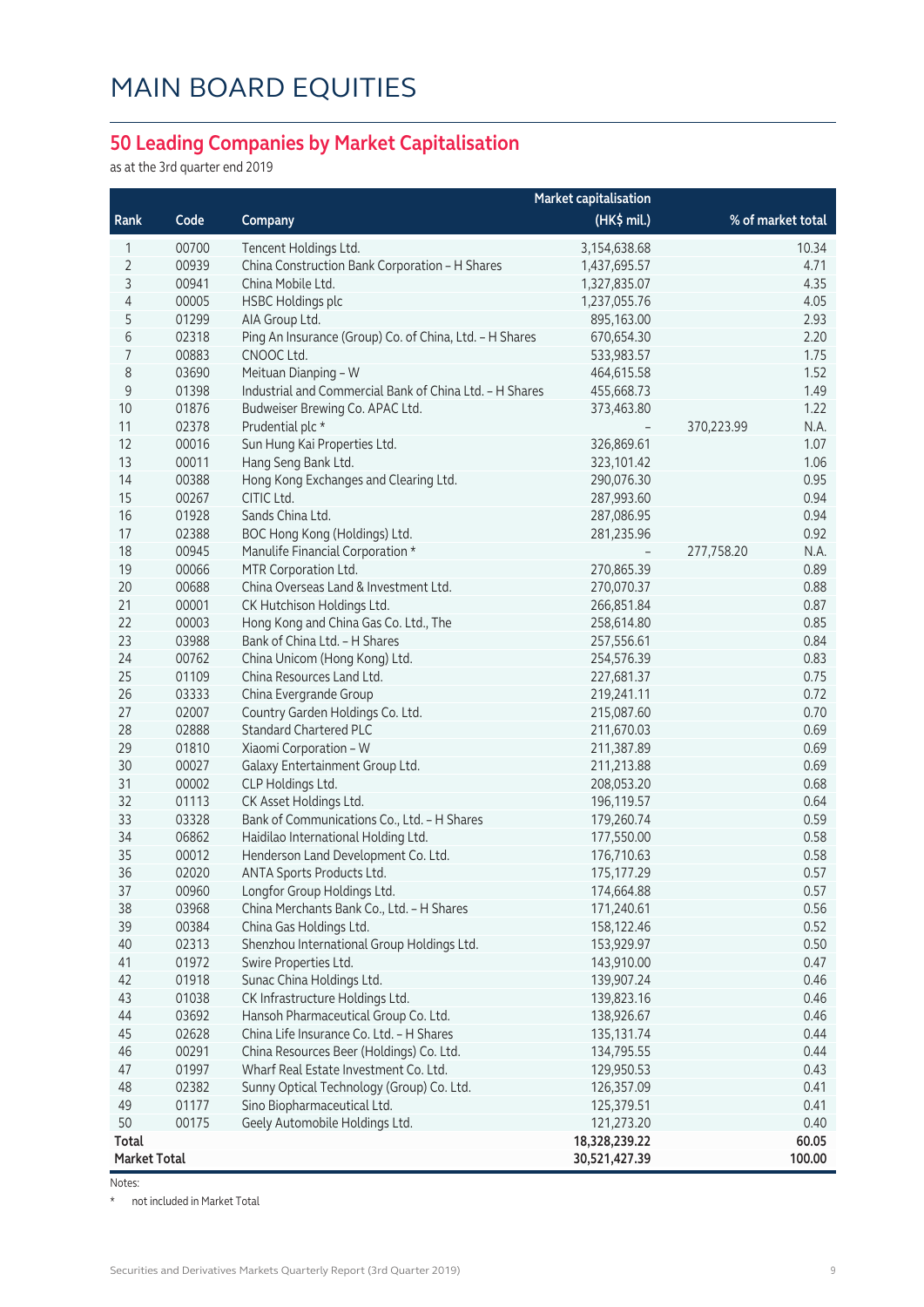#### **Short Selling (value)**

|    | Short selling turnover (HK\$ mil.) | Market turnover (HK\$ mil.) * | % of market total |
|----|------------------------------------|-------------------------------|-------------------|
| Q3 | 786,746.65                         | 5,790,267.37                  | 13.59             |
| Q4 | 777,054.26                         | 5,311,774.48                  | 14.63             |
| 01 | 831,592.80                         | 6,063,241.38                  | 13.72             |
| Q2 | 809,812.75                         | 5,590,062.03                  | 14.49             |
| Q3 | 775,830.36                         | 5,005,599.30                  | 15.50             |
|    |                                    |                               |                   |

**Included Market total for Main Board and GEM** 

#### **Short Selling (share)**

|      |    | Short selling turnover (mil. shs) | Market turnover (mil. shs) * | % of market total |
|------|----|-----------------------------------|------------------------------|-------------------|
| 2018 | Q3 | 63,962.52                         | 12,829,760.90                | 0.50              |
|      | Q4 | 64,067.68                         | 15,188,313.38                | 0.42              |
| 2019 | Q1 | 70,290.01                         | 20,448,501.82                | 0.34              |
|      | Q2 | 73,356.84                         | 14,806,813.31                | 0.50              |
|      | Q3 | 66,945.13                         | 13,469,789.17                | 0.50              |

Included Market total for Main Board and GEM

### **New Listing Companies Statistics**

|      |                | No. of newly<br>listed companies | No. of companies<br>transferred from GEM * | <b>Funds raised</b><br>(HK\$ mil.) $*$ |
|------|----------------|----------------------------------|--------------------------------------------|----------------------------------------|
| 2018 | Q <sub>3</sub> | 40                               |                                            | 190,338.13                             |
|      | Q4             | 42                               |                                            | 44,400.75                              |
| 2019 | Q1             | 32                               | 6                                          | 20,840.88                              |
|      | Q <sub>2</sub> | 38                               |                                            | 50,600.82                              |
|      | Q <sub>3</sub> | 20                               |                                            | 61,649.37                              |

Included only the transfers of listing from GEM to Main Board pursuant to the revised Rule 9.24 of GEM Listing Rules and to the new Chapter 9A of the Main Board Listing Rules effective from 1 July 2008

All funds raised are attributed to the initial public offers of newly listed companies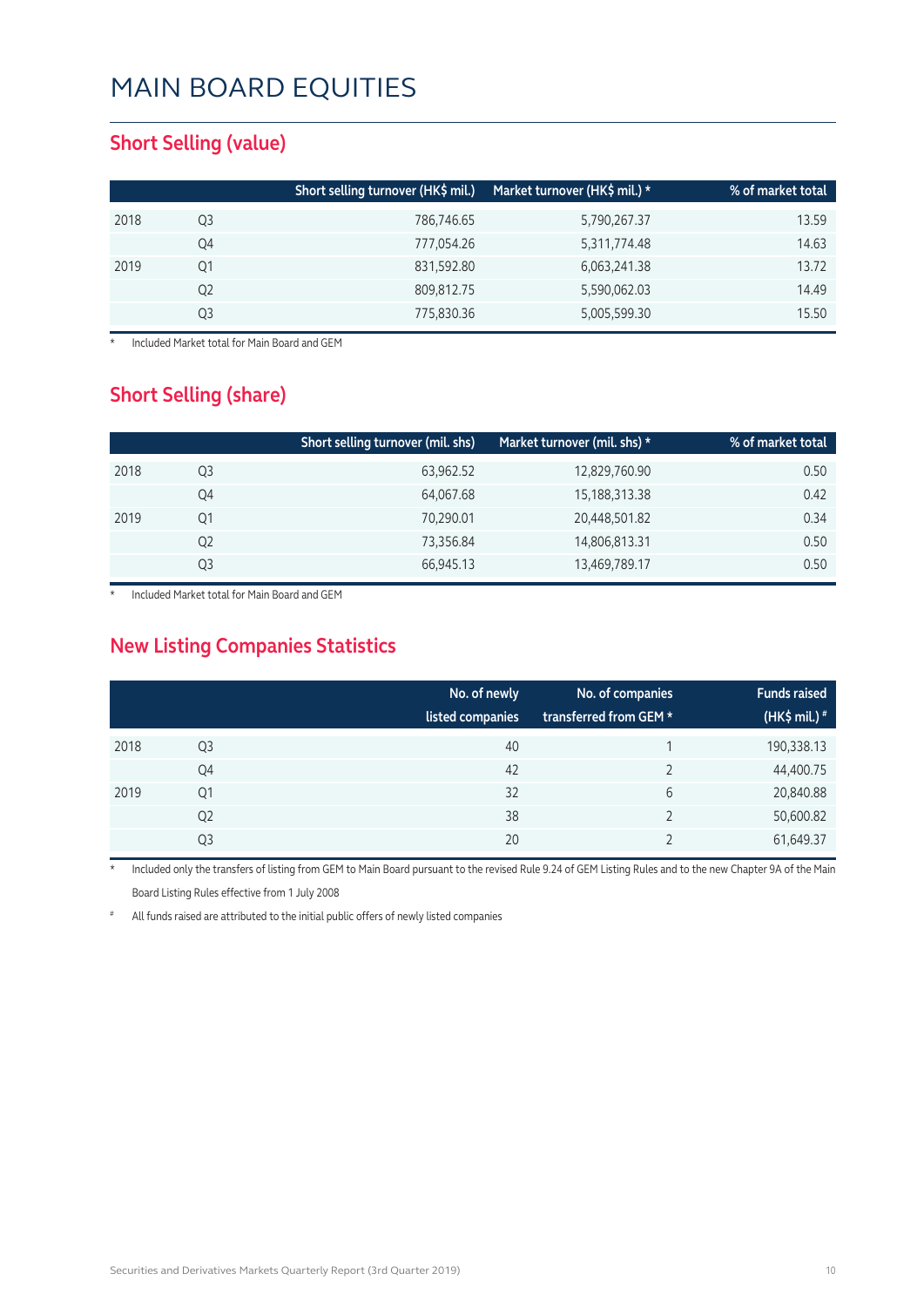#### **Newly Listed Companies**

for 3rd quarter 2019

| Code  | Company                                                         | <b>Listing date</b> | No. of issued shares | Funds raised (HK\$ mil.) |
|-------|-----------------------------------------------------------------|---------------------|----------------------|--------------------------|
| 03798 | Homeland Interactive Technology Ltd.                            | 2019/07/04          | 1,256,000,000        | 450.18                   |
| 00924 | Khoon Group Ltd.                                                | 2019/07/05          | 1,000,000,000        | 125.00                   |
| 02180 | ManpowerGroup Greater China Ltd.                                | 2019/07/10          | 207,500,000          | 569.25                   |
| 01839 | CIMC Vehicles (Group) Co., Ltd. - H Shares                      | 2019/07/11          | 563,920,000          | 1,690.70                 |
| 01977 | Analogue Holdings Ltd.                                          | 2019/07/12          | 1,400,000,000        | 420.00                   |
| 06093 | Hevol Services Group Co., Ltd.                                  | 2019/07/12          | 400,000,000          | 128.00                   |
| 01931 | IVD Medical Holding Ltd.                                        | 2019/07/12          | 1,333,400,000        | 1,023.54                 |
| 01912 | Contel Technology Co. Ltd.                                      | 2019/07/16          | 800,000,000          | 130.00                   |
| 00382 | Edvantage Group Holdings Ltd.                                   | 2019/07/16          | 1,018,362,000        | 764.83                   |
| 01134 | Kelfred Holdings Ltd.                                           | 2019/07/16          | 500,000,000          | 125.00                   |
| 06805 | Kimou Environmental Holding Ltd.                                | 2019/07/16          | 1,120,000,000        | 372.40                   |
| 01949 | Platt Nera International Ltd.                                   | 2019/07/16          | 400,000,000          | 125.00                   |
| 02772 | Zhongliang Holdings Group Co. Ltd.                              | 2019/07/16          | 3,581,791,500        | 3,228.94                 |
| 01915 | Yangzhou Guangling District Taihe Rural Micro-fin Co. - H shs * | 2019/07/17          | 150,000,000          |                          |
| 02558 | Jinshang Bank Co., Ltd. - H Shares                              | 2019/07/18          | 970,650,000          | 3,707.88                 |
| 01920 | Hands Form Holdings Ltd.                                        | 2019/08/16          | 2,600,000,000        | 130.00                   |
| 01732 | XiangXing International Holding Ltd. *                          | 2019/09/06          | 1,000,000,000        |                          |
| 03928 | S&T Holdings Ltd.                                               | 2019/09/19          | 480,000,000          | 128.40                   |
| 02696 | Shanghai Henlius Biotech, Inc. - B - H Shares                   | 2019/09/25          | 159,062,141          | 3,208.89                 |
| 01876 | Budweiser Brewing Co. APAC Ltd.                                 | 2019/09/30          | 13,243,397,000       | 45,075.39                |
| 03938 | LFG Investment Holdings Ltd.                                    | 2019/09/30          | 400,000,000          | 120.96                   |
| 01960 | TBK & Sons Holdings Ltd.                                        | 2019/09/30          | 1,000,000,000        | 125.00                   |
| Total |                                                                 |                     |                      | 61,649.37                |

\* Transfers of listing from GEM to Main Board pursuant to the revised Rule 9.24 of the GEM Listing Rules and to the new Chapter 9A of the Main Board Listing Rules effective from 1 July 2008.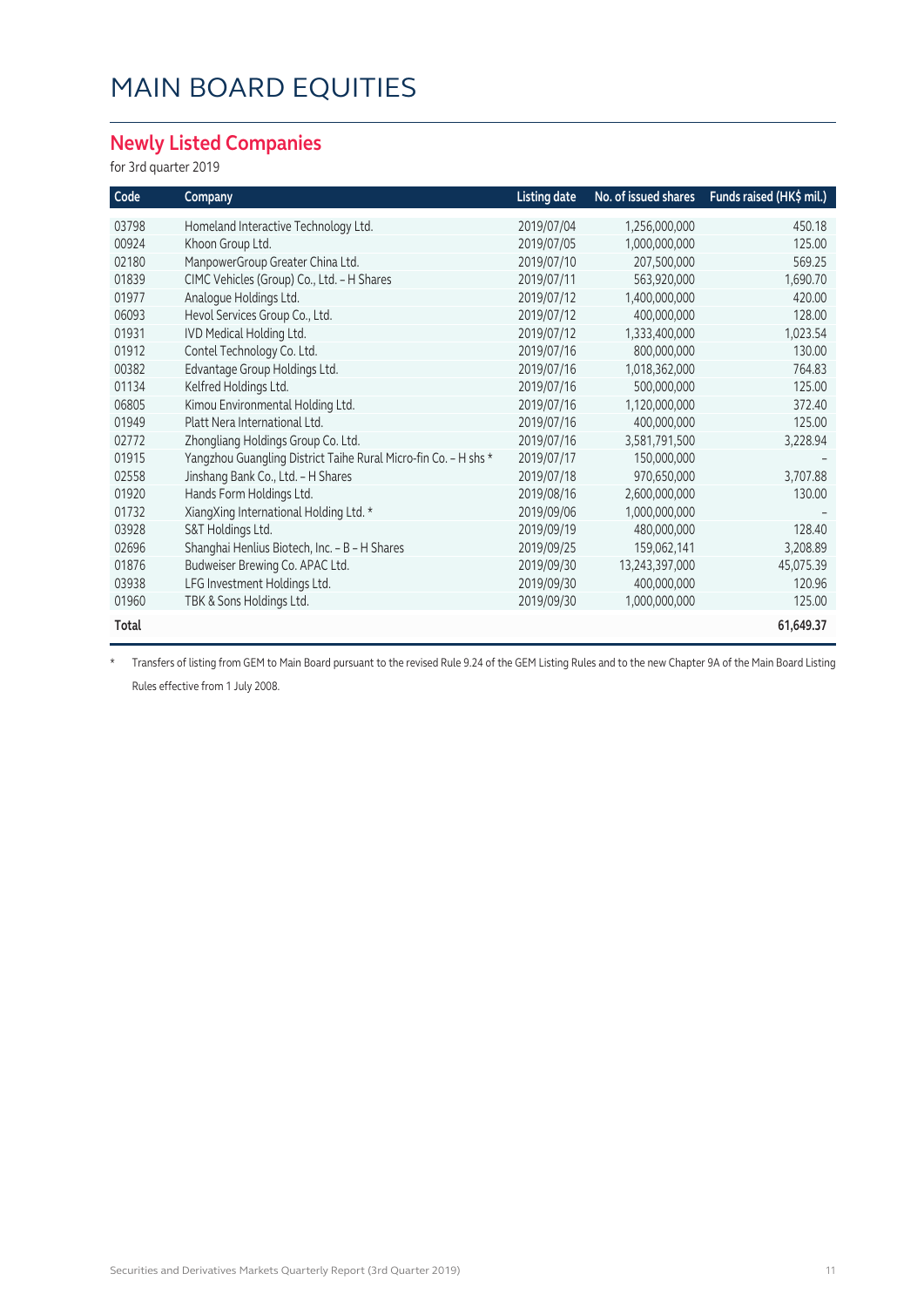### **Withdrawal of Listed Companies**

| Company                                               | Last trading date | <b>Delisted date</b> |
|-------------------------------------------------------|-------------------|----------------------|
| China Hengshi Foundation Co. Ltd.                     | 2019/06/25        | 2019/07/05           |
| China Power Clean Energy Development Co. Ltd.         | 2019/07/16        | 2019/08/21           |
| Shenji Group Kunming Machine Tool Co. Ltd. - H Shares | 2017/03/22        | 2019/08/26           |
| Asia Satellite Telecommunications Holdings Ltd.       | 2019/08/26        | 2019/09/05           |
| Pacific Andes International Holdings Ltd.             | 2015/11/25        | 2019/09/26           |
|                                                       |                   |                      |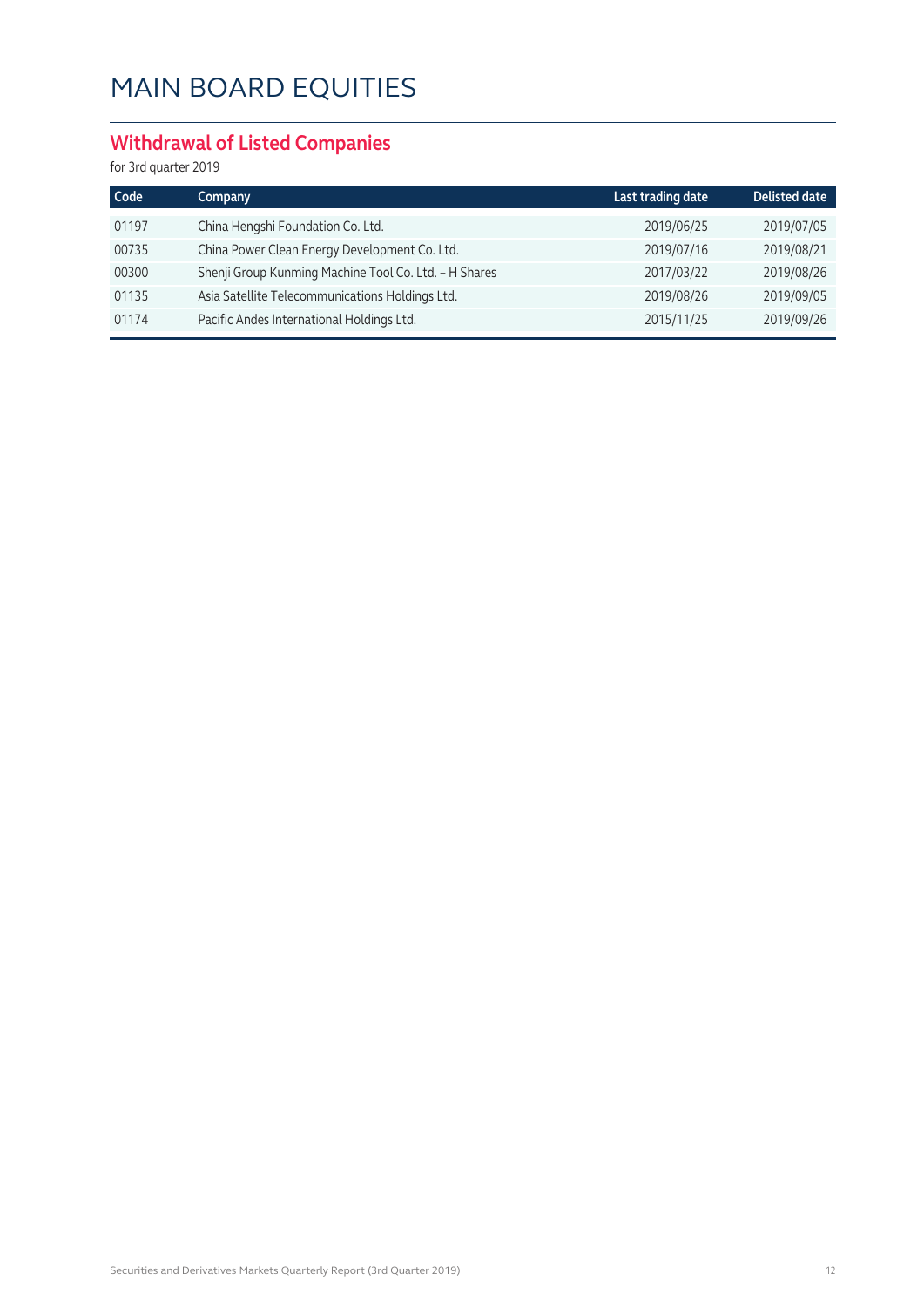### **Company Name Changes**

| Code  | Old name                                                    | New name                                          | <b>Effective date</b> | <b>Adoption date</b> |
|-------|-------------------------------------------------------------|---------------------------------------------------|-----------------------|----------------------|
| 00464 | Kenford Group Holdings Ltd.                                 | China Overseas Nuoxin International Holdings Ltd. | 2019/05/31            | 2019/07/03           |
| 03709 | Koradior Holdings Ltd.                                      | EEKA Fashion Holdings Ltd.                        | 2019/06/26            | 2019/07/03           |
| 01983 | Luzhou City Commercial Bank Co., Ltd. - H Shares            | Luzhou Bank Co., Ltd. - H Shares                  | 2019/06/28            | 2019/07/04           |
| 00299 | New Sports Group Ltd.                                       | Glory Sun Land Group Ltd.                         | 2019/06/04            | 2019/07/04           |
| 01755 | Xinchengyue Holdings Ltd.                                   | S-Enjoy Service Group Co., Ltd.                   | 2019/05/21            | 2019/07/04           |
| 00672 | Zhong An Real Estate Ltd.                                   | Zhong An Group Ltd.                               | 2019/06/06            | 2019/07/08           |
| 02133 | China Polymetallic Mining Ltd.                              | Greenway Mining Group Ltd.                        | 2019/06/05            | 2019/07/09           |
| 00141 | Great China Holdings Ltd.                                   | Sky Chinafortune Holdings Group Ltd.              | 2019/06/28            | 2019/07/09           |
| 00751 | Skyworth Digital Holdings Ltd.                              | Skyworth Group Ltd.                               | 2019/06/11            | 2019/07/11           |
| 01328 | International Elite Ltd.                                    | Goldstream Investment Ltd.                        | 2019/06/04            | 2019/07/12           |
| 00185 | ZH International Holdings Ltd.                              | Zensun Enterprises Ltd.                           | 2019/07/08            | 2019/07/15           |
| 01626 | Tourism International Holdings Ltd.                         | Jia Yao Holdings Ltd.                             | 2019/06/04            | 2019/07/16           |
| 01073 | China Agrotech Holdings Ltd.                                | Da Yu Financial Holdings Ltd.                     | 2019/06/14            | 2019/07/17           |
| 02168 | Kaisa Property Holdings Ltd.                                | Kaisa Prosperity Holdings Ltd.                    | 2019/06/24            | 2019/07/18           |
| 00033 | Asia Investment Finance Group Ltd.                          | China Cloud Copper Co. Ltd.                       | 2019/06/20            | 2019/07/25           |
| 00613 | Yugang International Ltd.                                   | Planetree International Development Ltd.          | 2019/06/13            | 2019/07/26           |
| 00994 | Win Win Way Construction Holdings Ltd.                      | CT Vision (International) Holdings Ltd.           | 2019/06/19            | 2019/08/05           |
| 00526 | Lisi Group (Holdings) Ltd.                                  | China Automobile New Retail (Holdings) Ltd.       | 2019/07/02            | 2019/08/07           |
| 06133 | Vital Mobile Holdings Ltd.                                  | Vital Innovations Holdings Ltd.                   | 2019/07/10            | 2019/08/08           |
| 00090 | Amber Energy Ltd.                                           | Puxing Clean Energy Ltd.                          | 2019/07/11            | 2019/08/09           |
| 00687 | Hong Kong Int'l Construction Inv Management Group Co., Ltd. | Tysan Holdings Ltd.                               | 2019/06/19            | 2019/08/15           |
| 02006 | Shanghai Jin Jiang Int'l Hotels (Group) Co. Ltd. - H Shares | Shanghai Jin Jiang Capital Co. Ltd. - H Shares    | 2019/07/15            | 2019/08/16           |
| 02322 | Noble Century Investment Holdings Ltd.                      | Hong Kong ChaoShang Group Ltd.                    | 2019/07/22            | 2019/08/27           |
| 01327 | Time2U International Holding Ltd.                           | Luxxu Group Ltd.                                  | 2019/07/29            | 2019/09/04           |
| 01741 | Shing Chi Holdings Ltd.                                     | Ri Ying Holdings Ltd.                             | 2019/08/27            | 2019/09/18           |
| 01683 | Royal China International Holdings Ltd.                     | Hope Life International Holdings Ltd.             | 2019/08/26            | 2019/09/23           |
| 00789 | Primeview Holdings Ltd.                                     | Artini Holdings Ltd.                              | 2019/08/28            | 2019/09/27           |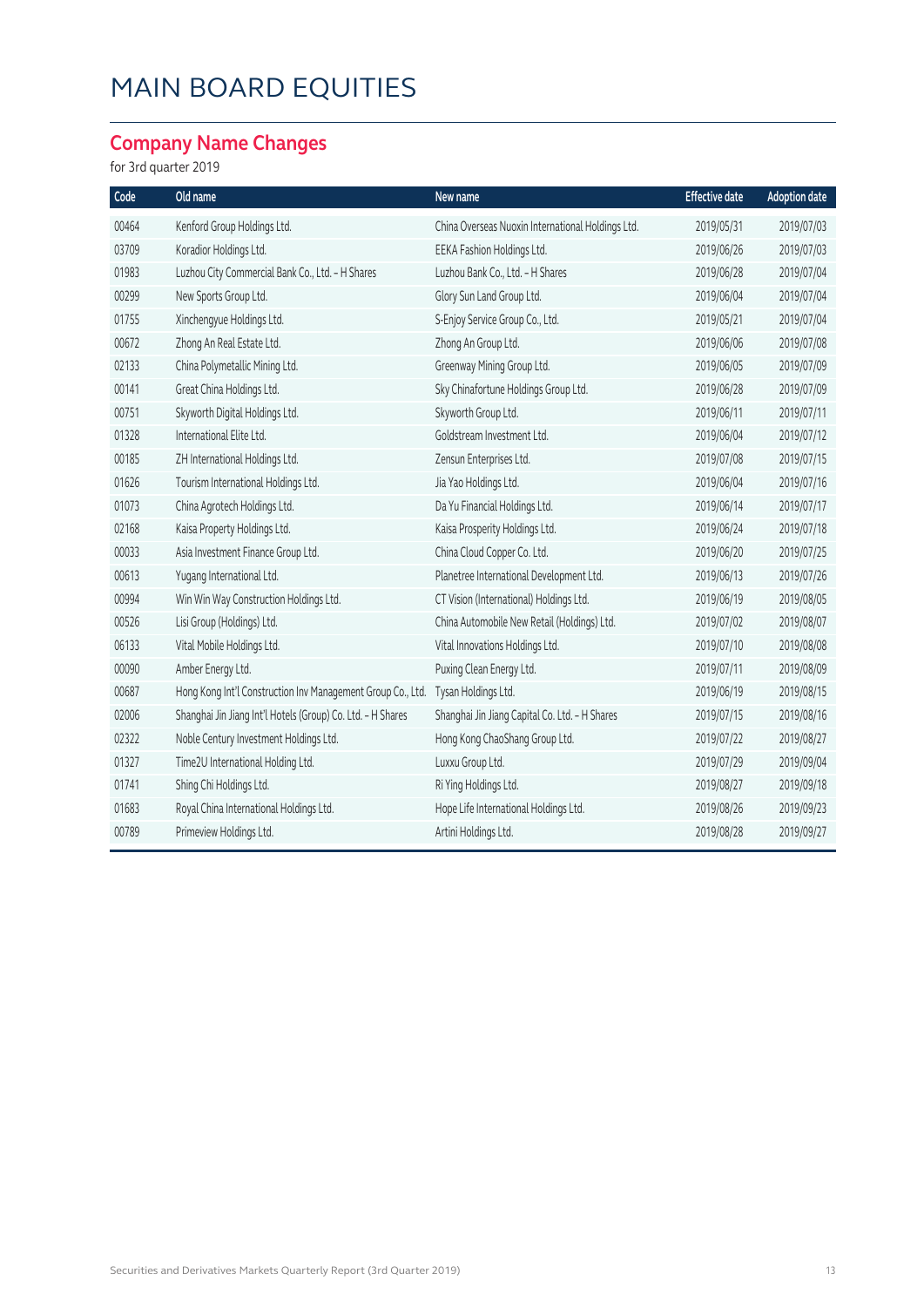#### **Bonus Issues/Bonus Warrants**

for 3rd quarter 2019

| Code  | Company                                        | <b>Particulars</b> | Ex-date    |
|-------|------------------------------------------------|--------------------|------------|
| 01513 | Livzon Pharmaceutical Group Inc. - H Shares    | 3 for 10           | 2019/07/03 |
| 01787 | Shandong Gold Mining Co., Ltd. - H Shares      | 4 for 10           | 2019/07/03 |
| 00091 | International Standard Resources Holdings Ltd. | 1 wt for 5         | 2019/09/23 |

#### **Share Split/Consolidation**

| Code  | Company                                   | <b>Particulars</b>      | <b>Effective date</b> |
|-------|-------------------------------------------|-------------------------|-----------------------|
| 01102 | Enviro Energy International Holdings Ltd. | Consolidation 20 into 1 | 2019/07/02            |
| 00632 | Pearl Oriental Oil Ltd.                   | Consolidation 20 into 1 | 2019/07/10            |
| 00033 | China Cloud Copper Co. Ltd.               | Consolidation 10 into 1 | 2019/07/24            |
| 01073 | Da Yu Financial Holdings Ltd.             | Consolidation 10 into 1 | 2019/07/25            |
| 01332 | China Touyun Tech Group Ltd.              | Consolidation 4 into 1  | 2019/08/12            |
| 00351 | Asia Energy Logistics Group Ltd.          | Consolidation 5 into 1  | 2019/08/19            |
| 00975 | Mongolian Mining Corporation              | Consolidation 10 into 1 | 2019/08/26            |
| 00712 | Comtec Solar Systems Group Ltd.           | Consolidation 4 into 1  | 2019/08/28            |
| 00729 | FDG Electric Vehicles Ltd.                | Consolidation 20 into 1 | 2019/09/05            |
|       |                                           |                         |                       |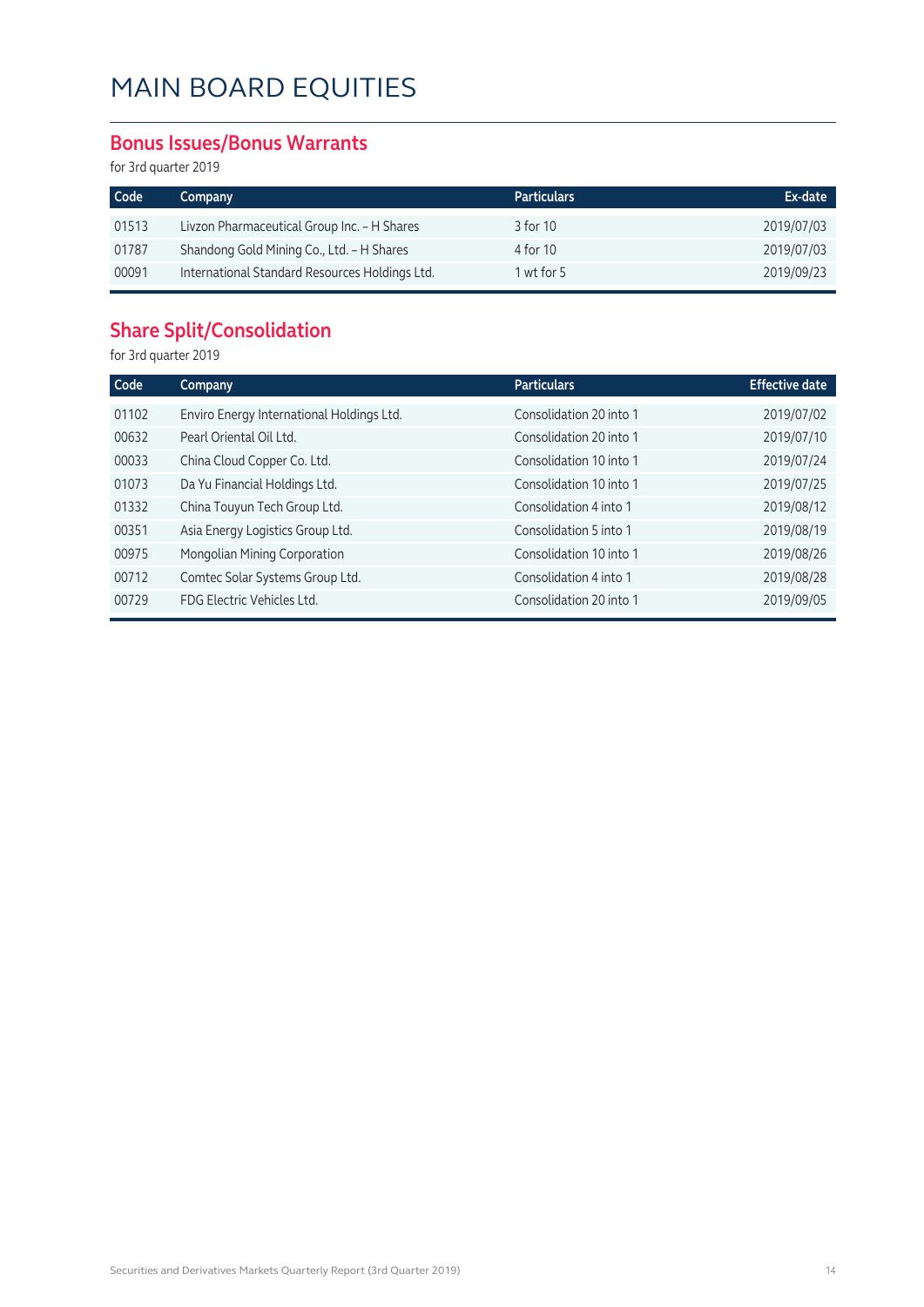### **Rights Issues & Open Offers**

| Month | Code  | <b>Company</b>                                 | <b>Ratio</b>                    | Funds raised (HK\$ mil.) |
|-------|-------|------------------------------------------------|---------------------------------|--------------------------|
| Jul   | 00244 | Sincere Co. Ltd., The                          | Open offer 3 for 5 @\$0.26      | 102.72                   |
|       |       |                                                | (except for the Sincere Co.)    |                          |
|       | 01073 | Da Yu Financial Holdings Ltd.                  | Preferential Offering           | 15.88                    |
|       |       |                                                | 3 offer shs for 2 shs @\$0.52   |                          |
|       |       |                                                | (after consolidation 10 into 1) |                          |
| Sep   | 00091 | International Standard Resources Holdings Ltd. | Rts 1 for 2 @\$0.12             | 28.75                    |
| Total |       |                                                |                                 | 147.35                   |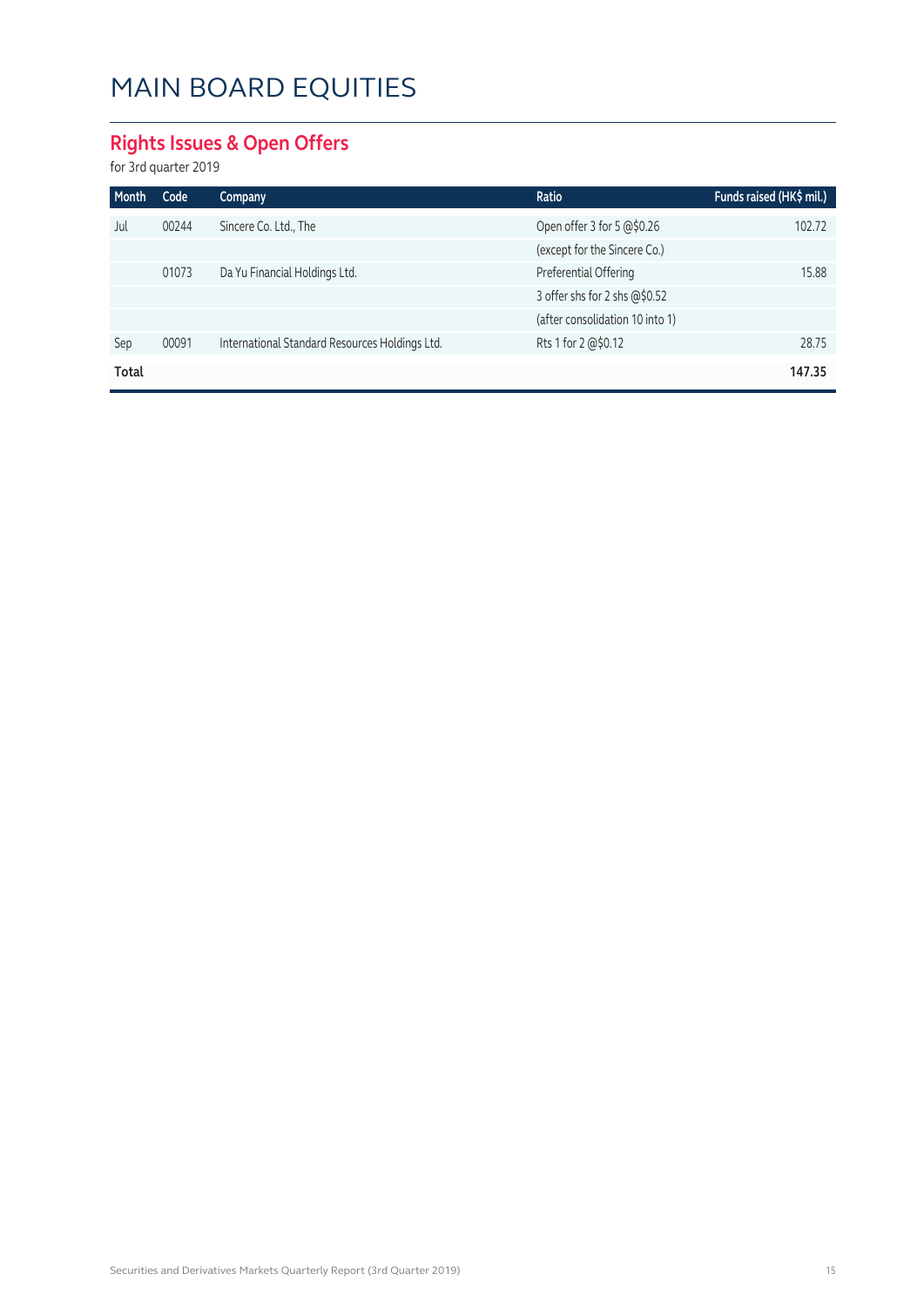### **Placing\***

|              |       |                        | No. of new    | <b>Placing price</b> | <b>Funds raised</b> |
|--------------|-------|------------------------|---------------|----------------------|---------------------|
| Month        | Code  | Company                | shares placed | $(HK\$               | (HK\$ mil.)         |
| 2019         |       |                        |               |                      |                     |
| Jul          | 00241 | <b>ALI HEALTH</b>      | 302,976,000   | 7.5000               | 2,272.32            |
|              | 00863 | <b>BC TECH GROUP</b>   | 784,500       | 5.0000               | 3.92                |
|              | 01094 | C P PROCUREMENT        | 34,897,000    | 0.3370               | 11.76               |
|              | 01609 | <b>CHONG KIN GP</b>    | 60,000,000    | 3.5000               | 210.00              |
|              | 02371 | CL EDU FIN             | 993,700,000   | 0.0400               | 39.75               |
|              | 00033 | <b>CLOUD COPPER</b>    | 50,800,000    | 0.1000               | 5.08                |
|              | 01778 | <b>COLOUR LIFE</b>     | 71,149,000    | 5.2200               | 371.40              |
|              | 00712 | COMTEC SOLAR           | 145,454,546   | 0.0550               | 8.00                |
|              | 01073 | DA YU FIN              | 1,008,622,200 | 0.5200               | 524.48              |
|              | 00547 | <b>DIGITAL DOMAIN</b>  | 2,000,000,000 | 0.1040               | 208.00              |
|              | 01259 | FUTURE DEV H           | 220,000,000   | 0.1360               | 29.92               |
|              | 00979 | <b>GREEN ENERGY GP</b> | 189,380,000   | 0.1200               | 22.73               |
|              | 01559 | <b>KWAN ON HLDGS</b>   | 220,000,000   | 0.4850               | 106.70              |
|              | 01561 | MANFIELD CHEM          | 45,614,035    | 2.8500               | 130.00              |
|              | 01555 | MIE HOLDINGS           | 58,823,530    | 0.1700               | 10.00               |
|              | 00632 | PEARLORIENT OIL        | 9,000,000,000 | 0.0200               | 180.00              |
|              | 00860 | WE SOLUTIONS           | 382,352,000   | 0.5100               | 195.00              |
|              | 06158 | ZHENRO PPT             | 244,756,000   | 4.9500               | 1,211.54            |
|              |       |                        |               |                      |                     |
| Aug          | 00670 | CHINA EAST AIR         | 517,677,777   | 4.2900               | 2,220.84            |
|              | 00673 | <b>CHINA HEALTH</b>    | 46,000,000    | 0.1000               | 4.60                |
|              | 00817 | CHINA JINMAO           | 169,494,061   | 4.8106               | 815.37              |
|              | 00153 | <b>CHINA SAITE</b>     | 430,000,000   | 0.3800               | 163.40              |
|              | 01778 | <b>COLOUR LIFE</b>     | 22,956,000    | 5.2200               | 119.83              |
|              | 00712 | <b>COMTEC SOLAR</b>    | 270,000,000   | 0.0550               | 14.85               |
|              | 01815 | <b>CSMALL</b>          | 100,000,000   | 1.5000               | 150.00              |
|              | 00620 | <b>DTXS SILK ROAD</b>  | 111, 187, 538 | 5.3873               | 599.00              |
|              | 00279 | FREEMAN FINTECH        | 300,000,000   | 0.1450               | 43.50               |
|              | 00809 | <b>GLOBAL BIO-CHEM</b> | 1,279,799,672 | 0.1000               | 127.98              |
|              | 00021 | <b>GREAT CHI PPT</b>   | 662,535,000   | 0.1220               | 80.83               |
|              | 01198 | <b>ROYALE FURN</b>     | 433,093,554   | 1.0200               | 441.76              |
|              | 00102 | <b>SUMMIT ASCENT</b>   | 300,000,000   | 1.0100               | 303.00              |
|              | 01201 | <b>TESSON HOLDINGS</b> | 10,170,000    | 0.5000               | 5.09                |
|              | 00690 | UNI-BIO GROUP          | 215,800,000   | 0.1390               | 30.00               |
|              | 02013 | WEIMOB INC             | 255,000,000   | 4.6000               | 1,173.00            |
|              | 02728 | YUHUA ENERGY           | 540,000,000   | 0.1250               | 67.50               |
|              | 00185 | <b>ZENSUN ENT</b>      | 4,117,879,979 | 0.3800               | 1,564.79            |
| Sep          | 02113 | <b>CENTURY GP INTL</b> | 37,000,000    | 0.2220               | 8.21                |
|              | 01117 | CH MODERN D            | 276,228,409   | 1.3535               | 373.88              |
|              | 00286 | <b>CS HEALTH</b>       | 734,660,000   | 0.4000               | 293.86              |
|              | 00729 | FDG EVEH-NEW           | 204,316,184   | 0.5400               | 110.33              |
|              | 01159 | STARLIGHT CUL          | 78,000,000    | 2.5000               | 195.00              |
|              | 00401 | WANJIA GROUP           | 155,617,260   | 0.0540               | 8.40                |
| <b>Total</b> |       |                        |               |                      | 14,455.61           |

\* Due to the reporting time-lag, placing figures for the quarter are provisional.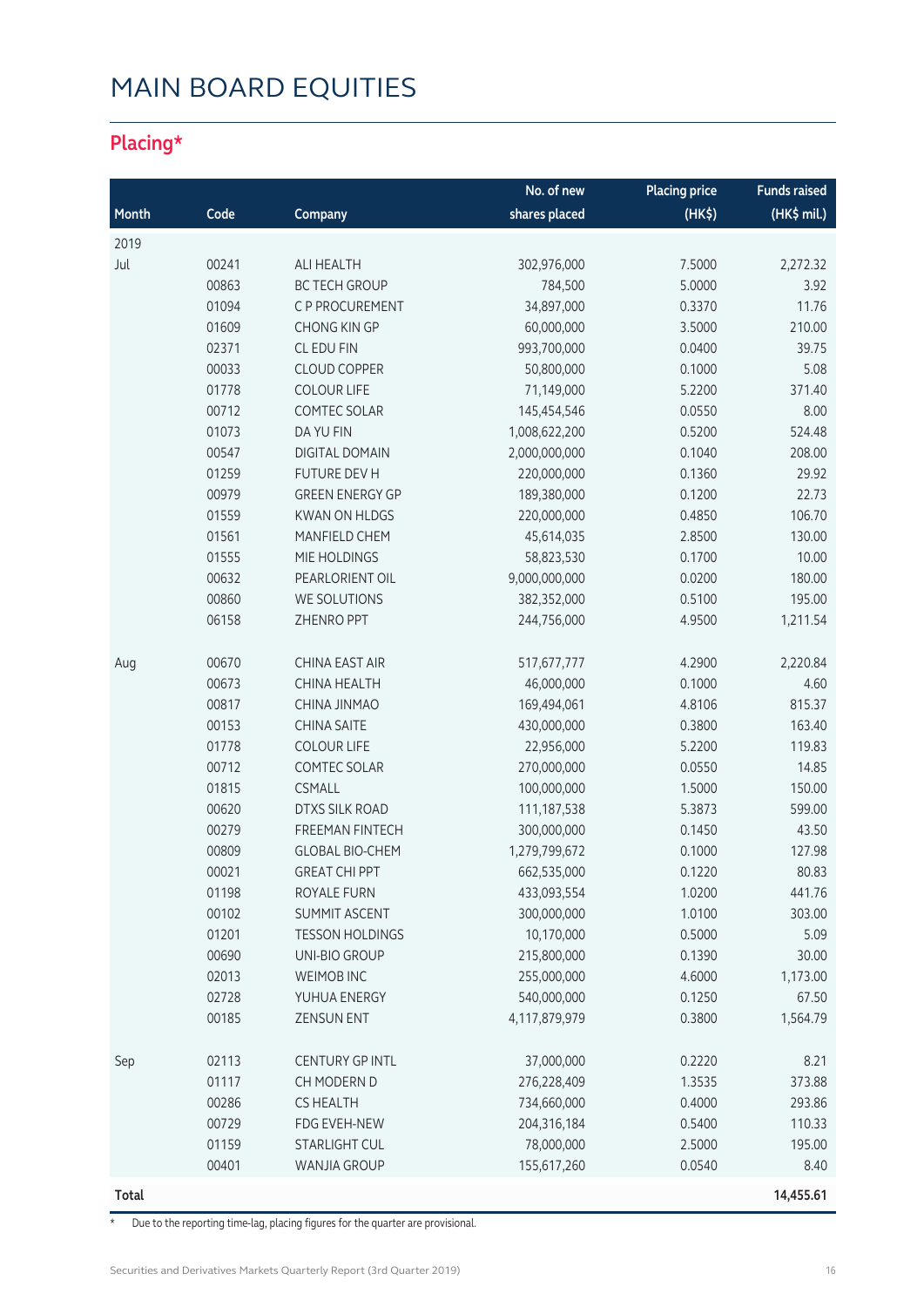#### **Warrant Trading Statistics**

|      |                | <b>Equity wts</b><br>(HK\$ mil.) | <b>Derivative wts</b><br>(HK\$ mil.) | Inline wts*<br>(HK\$ mil.) | <b>Total</b><br>(HK\$ mil.) |
|------|----------------|----------------------------------|--------------------------------------|----------------------------|-----------------------------|
| 2018 | Q <sub>3</sub> | 0.33                             | 783,971.47                           | $\overline{\phantom{m}}$   | 783,971.81                  |
|      | Q4             | 6.44                             | 863,336.45                           | $\overline{\phantom{m}}$   | 863,342.90                  |
| 2019 | Q1             | 0.92                             | 1,009,753.31                         | $\overline{\phantom{a}}$   | 1,009,754.23                |
|      | Q <sub>2</sub> | 2.21                             | 614,814.59                           | $\qquad \qquad -$          | 614,816.80                  |
|      | Q <sub>3</sub> | 0.82                             | 434,520.06                           | 80.41                      | 434,601.30                  |

\* Inline warrants started trading on 18 July 2019

#### **Warrant Market Value**

|      |                |               | <b>Equity wts</b> |               | Derivative wts |                          | Inline wts*              |           | <b>Total</b> |
|------|----------------|---------------|-------------------|---------------|----------------|--------------------------|--------------------------|-----------|--------------|
|      |                | <b>Number</b> | (HK\$ mil.)       | <b>Number</b> | (HK\$ mil.)    | <b>Number</b>            | $(HK$$ mil.)             | Total no. | (HK\$ mil.)  |
| 2018 | Q <sub>3</sub> |               | 42.92             | 7,229         | 85,285.94      | $\qquad \qquad -$        | $\qquad \qquad -$        | 7,230     | 85,328.86    |
|      | Q4             |               | 71.12             | 6,763         | 70,515.61      | $\qquad \qquad -$        | $\overline{\phantom{a}}$ | 6.765     | 70,586.73    |
| 2019 | Q1             |               | 43.87             | 6,724         | 110,213.51     | $\overline{\phantom{0}}$ | $\qquad \qquad -$        | 6.726     | 110,257.38   |
|      | Q <sub>2</sub> |               | 46.47             | 5.981         | 72,589.26      |                          | $\qquad \qquad -$        | 5,983     | 72,635.73    |
|      | Q <sub>3</sub> |               | 17.92             | 5,295         | 49,285.74      | 412                      | 3,016.30                 | 5,708     | 52,319.97    |

\* Inline warrants started trading on 18 July 2019

#### **New Listing Statistics – Warrants**

|      |                | No. of newly listed<br>equity wts | No. of newly listed<br>derivative wts | No. of newly listed<br>inline wts* | <b>Amount raised</b><br>(HK\$ mil.) |
|------|----------------|-----------------------------------|---------------------------------------|------------------------------------|-------------------------------------|
| 2018 | Q3             | 0                                 | 3,348                                 | $\overline{\phantom{0}}$           | 72,114.72                           |
|      | Q4             |                                   | 2,661                                 | $\qquad \qquad -$                  | 52,904.05                           |
| 2019 | Q <sub>1</sub> | 0                                 | 2,965                                 | $\qquad \qquad -$                  | 53,532.77                           |
|      | Q <sub>2</sub> | 0                                 | 2,083                                 | $\overline{\phantom{0}}$           | 39,993.21                           |
|      | Q <sub>3</sub> | 0                                 | 1,951                                 | 412                                | 39,516.13                           |

\* Inline warrants started trading on 18 July 2019

### **Newly Listed Equity Warrants**

|            |                        | Initial issued |              |               | Amount raised |
|------------|------------------------|----------------|--------------|---------------|---------------|
| Code       | <b>Equity warrants</b> | amount (HK\$)  | Listing date | <b>Expiry</b> | (HK\$ mil.)   |
| <b>Nil</b> |                        |                |              |               |               |
| Total      |                        |                |              |               | $\sim$        |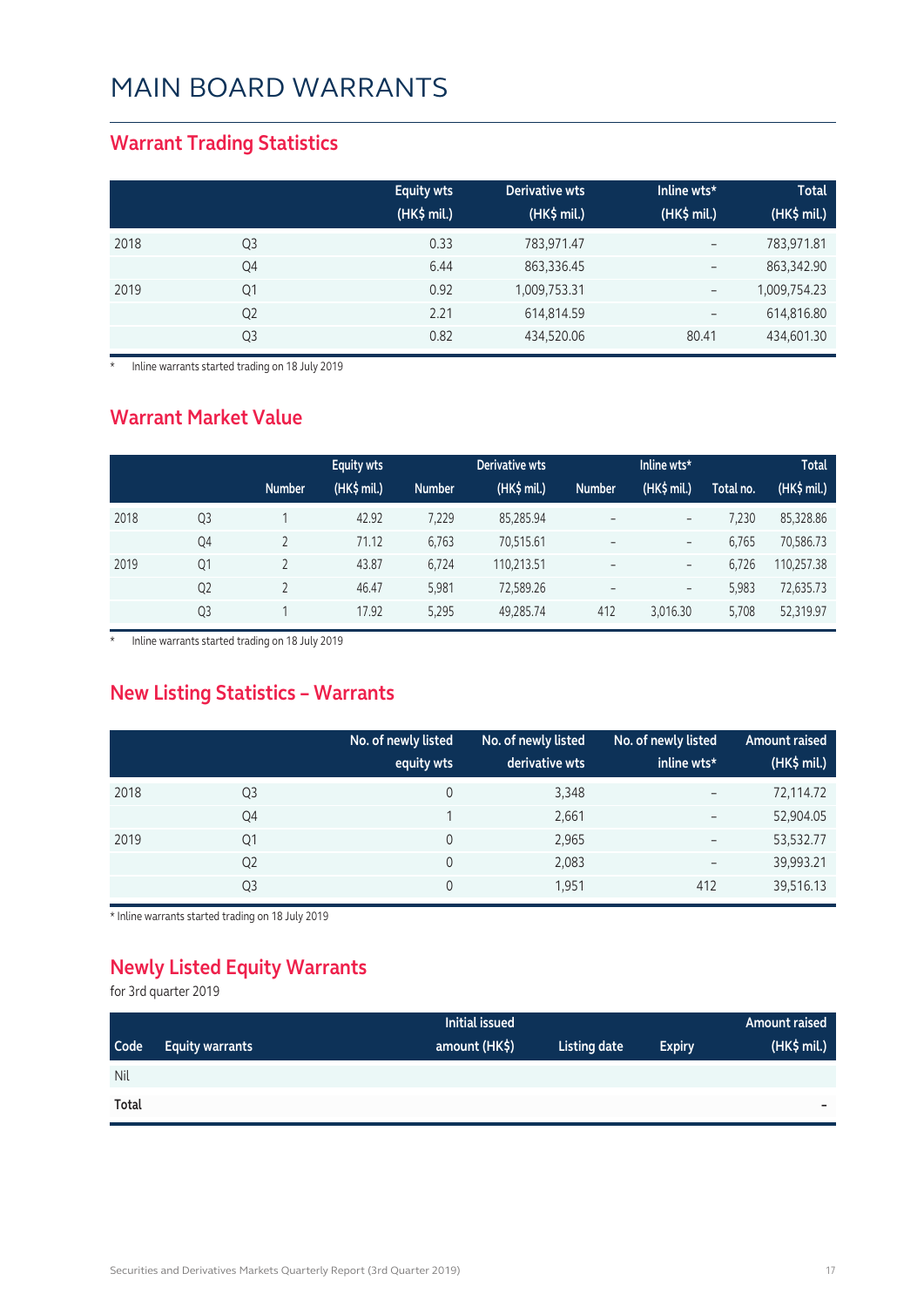### **Newly Listed Derivative Warrants**

|       |                                                              |               |                     |               | Amount      |
|-------|--------------------------------------------------------------|---------------|---------------------|---------------|-------------|
|       |                                                              | No. of issue  |                     |               | raised      |
| Code  | Derivative warrants                                          | (units)       | <b>Listing date</b> | <b>Expiry</b> | (HK\$ mil.) |
| 20442 | BOCI Asia Ltd. - HSBC European Warrants Nov 2019 A           | 60,000,000    | 2019/07/02          | 2019/11/04    | 13.80       |
| 20437 | BOCI Asia Ltd. - HSBC European Warrants Jan 2020 A           | 70,000,000    | 2019/07/02          | 2020/01/24    | 10.50       |
| 20443 | BOCI Asia Ltd. - HSBC European Put Warrants Dec 2019 B       | 60,000,000    | 2019/07/02          | 2019/12/16    | 11.40       |
| 20454 | BNP Paribas Issuance B.V. - Xiaomi European Warrants Dec19 C | 60,000,000    | 2019/07/02          | 2019/12/03    | 12.00       |
| 20451 | Credit Suisse AG - AIA European Put Warrants Nov 2019 C      | 50,000,000    | 2019/07/02          | 2019/11/04    | 16.50       |
| 20450 | Credit Suisse AG - Ping An European Put Warrants Oct 2019 G  | 100,000,000   | 2019/07/02          | 2019/10/03    | 24.00       |
| 20449 | Credit Suisse AG - Vitasoy Intl European Warrants Jan 2020 A | 20,000,000    | 2019/07/02          | 2020/01/02    | 10.00       |
| 20459 | Goldman Sachs SP (Asia) - AIA European Put Wts Apr 2020 A    | 150,000,000   | 2019/07/02          | 2020/04/23    | 22.50       |
| 20469 | Goldman Sachs SP (Asia) - Fosun Intl European Wts Dec 2019 A | 60,000,000    | 2019/07/02          | 2019/12/13    | 10.02       |
| 20457 | Goldman Sachs SP (Asia) - HSI European Put Wts Oct 2019 F    | 150,000,000   | 2019/07/02          | 2019/10/30    | 22.50       |
| 20465 | Goldman Sachs SP (Asia) - Haitong Sec Euro Wts Jan 2020 A    | 50,000,000    | 2019/07/02          | 2020/01/02    | 12.50       |
| 20460 | Goldman Sachs SP (Asia) - Ping An European Wts Oct 2019 I    | 100,000,000   | 2019/07/02          | 2019/10/09    | 19.20       |
| 20446 | J P Morgan SP BV - Hang Seng Bank European Warrants Jan 20 A | 50,000,000    | 2019/07/02          | 2020/01/31    | 12.50       |
| 20447 | J P Morgan SP BV - Ping An European Warrants Dec 2020 D      | 1,000,000,000 | 2019/07/02          | 2020/12/23    | 150.00      |
| 20445 | J P Morgan SP BV - SPDR Gold Trust European Wts Aug 2020 A   | 40,000,000    | 2019/07/02          | 2020/08/14    | 10.08       |
| 20448 | J P Morgan SP BV - Vitasoy Intl European Warrants Jan 2020 A | 40,000,000    | 2019/07/02          | 2020/01/02    | 14.80       |
| 20444 | Macquarie Bank Ltd. - Chi Res Power European Wts Jul 2020 A  | 36,500,000    | 2019/07/02          | 2020/07/17    | 10.07       |
| 20452 | SG Issuer - ICBC European Put Wt Oct 2019 B                  | 60,000,000    | 2019/07/02          | 2019/10/28    | 10.20       |
| 20453 | SG Issuer - Ping An European Warrants Nov 2019 A             | 80,000,000    | 2019/07/02          | 2019/11/26    | 15.60       |
| 20455 | Bank Vontobel - BOC HK European Warrants Apr 2020 B          | 40,000,000    | 2019/07/02          | 2020/04/03    | 10.04       |
| 20487 | Credit Suisse AG - China Lit European Warrants Nov 2019 A    | 25,000,000    | 2019/07/03          | 2019/11/26    | 10.00       |
| 20484 | Credit Suisse AG - CM Bank European Warrants Jan 2020 A      | 50,000,000    | 2019/07/03          | 2020/01/02    | 12.50       |
| 20488 | Credit Suisse AG - CM Bank European Put Warrants Jan 2020 B  | 50,000,000    | 2019/07/03          | 2020/01/02    | 12.50       |
| 20482 | Credit Suisse AG - ICBC European Warrants Jan 2020 A         | 60,000,000    | 2019/07/03          | 2020/01/02    | 15.00       |
| 20500 | Goldman Sachs SP (Asia) - Bank of China Euro Wts Dec 2019 B  | 80,000,000    | 2019/07/03          | 2019/12/20    | 12.00       |
| 20503 | Goldman Sachs SP (Asia) - China Lit European Wts Nov 2019 A  | 40,000,000    | 2019/07/03          | 2019/11/26    | 16.04       |
| 20505 | Goldman Sachs SP (Asia) - KECL European Warrants Dec 2019 A  | 30,000,000    | 2019/07/03          | 2019/12/20    | 10.02       |
| 20502 | Goldman Sachs SP (Asia) - Ping An European Wts Nov 2019 C    | 100,000,000   | 2019/07/03          | 2019/11/26    | 15.00       |
| 20504 | Goldman Sachs SP (Asia) - Xiaomi European Wts Dec 2019 C     | 60,000,000    | 2019/07/03          | 2019/12/03    | 10.20       |
| 20496 | J P Morgan SP BV - BankComm European Warrants Jan 2020 A     | 50,000,000    | 2019/07/03          | 2020/01/02    | 19.50       |
| 20489 | J P Morgan SP BV - CM Bank European Warrants Oct 2019 B      | 100,000,000   | 2019/07/03          | 2019/10/24    | 22.00       |
| 20492 | J P Morgan SP BV - Li Ning European Warrants Jan 2020 A      | 50,000,000    | 2019/07/03          | 2020/01/02    | 12.50       |
| 20495 | J P Morgan SP BV - SPDR Gold Trust European Wts Jan 2020 A   | 30,000,000    | 2019/07/03          | 2020/01/02    | 10.92       |
| 20491 | J P Morgan SP BV - Zhaojin Mining European Wts Oct 2019 A    | 60,000,000    | 2019/07/03          | 2019/10/04    | 10.08       |
| 20497 | SG Issuer - BankComm European Put Warrants Feb 2020 A        | 30,000,000    | 2019/07/03          | 2020/02/28    | 10.05       |
| 20498 | SG Issuer - Hang Seng Bank European Warrants Apr 2020 A      | 100,000,000   | 2019/07/03          | 2020/04/20    | 18.50       |
| 20473 | UBS AG - Zijin Mining European Warrants Nov 2019 A           | 40,000,000    | 2019/07/03          | 2019/11/26    | 10.08       |
| 20506 | BOCI Asia Ltd. - Zijin Mining European Warrants Nov 2019 A   | 70,000,000    | 2019/07/04          | 2019/11/26    | 10.50       |
| 20510 | BNP Paribas Issuance B.V. - CAM CSI300 Euro Wts Nov 2019 B   | 70,000,000    | 2019/07/04          | 2019/11/04    | 10.50       |
| 20509 | BNP Paribas Issuance B.V. - MTRC European Wts Jan 2020 A     | 40,000,000    | 2019/07/04          | 2020/01/03    | 12.80       |
| 20507 | BNP Paribas Issuance B.V. - Ping An European Wt Jan 2020 C   | 40,000,000    | 2019/07/04          | 2020/01/03    | 14.00       |
| 20521 | Credit Suisse AG - Avichina European Warrants Dec 2020 A     | 60,000,000    | 2019/07/04          | 2020/12/31    | 15.00       |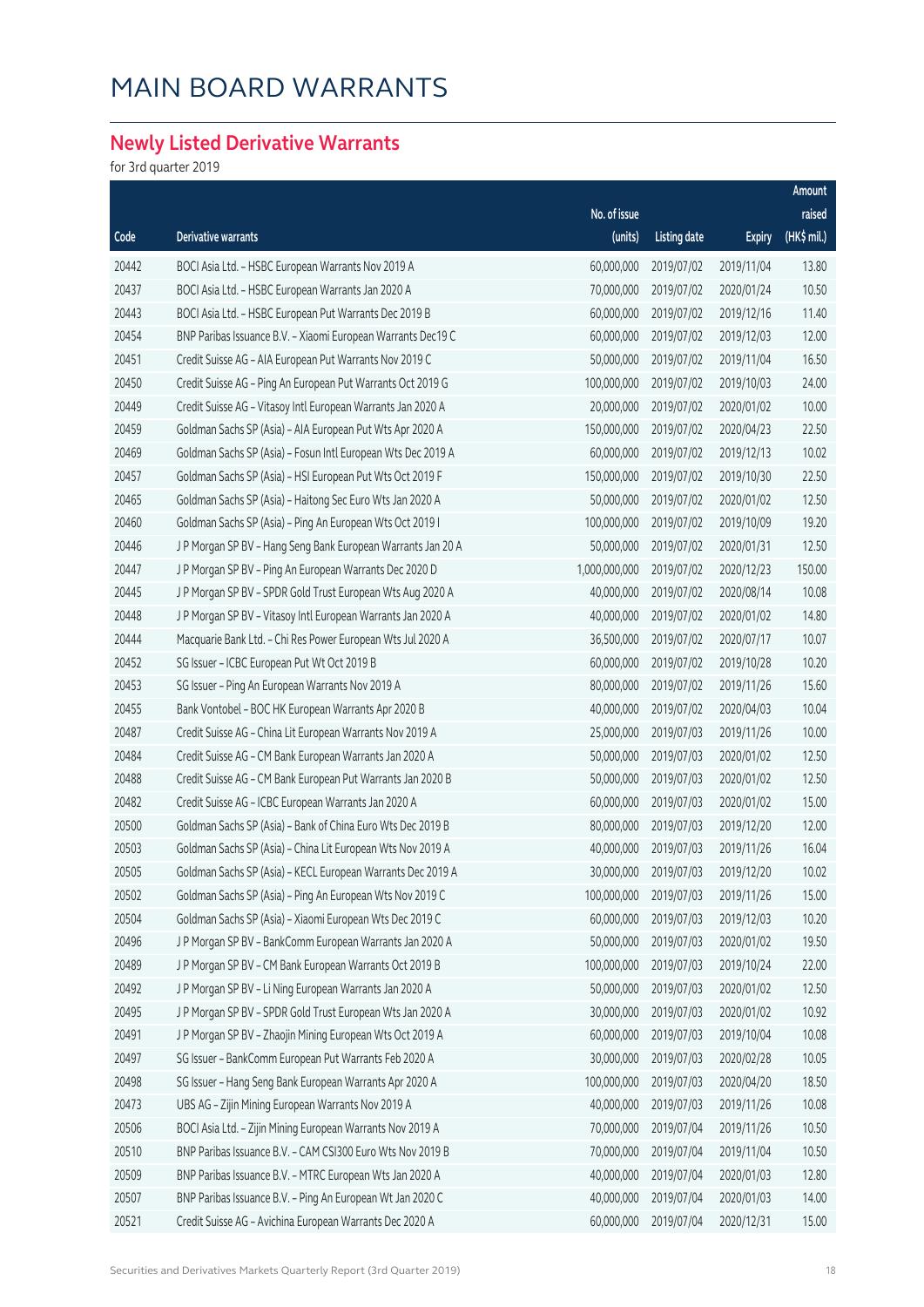|       |                                                              |              |                       |               | Amount      |
|-------|--------------------------------------------------------------|--------------|-----------------------|---------------|-------------|
|       |                                                              | No. of issue |                       |               | raised      |
| Code  | Derivative warrants                                          | (units)      | <b>Listing date</b>   | <b>Expiry</b> | (HK\$ mil.) |
| 20520 | Credit Suisse AG - BYD Company European Warrants Nov 2019 A  | 30,000,000   | 2019/07/04            | 2019/11/25    | 10.20       |
| 20518 | Credit Suisse AG - China EB Ltd European Warrants Jan 2020 A | 40,000,000   | 2019/07/04            | 2020/01/03    | 10.00       |
| 20527 | Credit Suisse AG - Haidilao European Warrants Nov 2019 A     | 40,000,000   | 2019/07/04            | 2019/11/22    | 10.00       |
| 20517 | Credit Suisse AG - MTRC European Warrants Jan 2020 A         | 40,000,000   | 2019/07/04            | 2020/01/03    | 10.00       |
| 20524 | Credit Suisse AG - ZA Onine European Warrants Jan 2020 A     | 30,000,000   | 2019/07/04            | 2020/01/03    | 10.20       |
| 20522 | Credit Suisse AG - CRRC Times European Warrants Nov 2019 A   | 35,000,000   | 2019/07/04            | 2019/11/22    | 10.15       |
| 20560 | Goldman Sachs SP (Asia) - NCI European Warrants Jan 2020 A   | 50,000,000   | 2019/07/04            | 2020/01/06    | 12.50       |
| 20565 | Goldman Sachs SP (Asia) - Ping An European Wts Dec 2019 A    | 100,000,000  | 2019/07/04            | 2019/12/20    | 72.10       |
| 20567 | Goldman Sachs SP (Asia) - SJM Holdings Euro Wts Nov 2019 A   | 60,000,000   | 2019/07/04            | 2019/11/29    | 10.02       |
| 20559 | Goldman Sachs SP (Asia) - Yanzhou Coal Euro Wts Jan 2020 A   | 70,000,000   | 2019/07/04            | 2020/01/03    | 10.50       |
| 20512 | J P Morgan SP BV - AIA European Put Warrants Apr 2020 A      | 300,000,000  | 2019/07/04            | 2020/04/23    | 45.30       |
| 20514 | J P Morgan SP BV - BankComm European Put Warrants Jan 2020 B | 50,000,000   | 2019/07/04            | 2020/01/06    | 12.80       |
| 20515 | J P Morgan SP BV - CM Bank European Warrants Jan 2020 A      | 80,000,000   | 2019/07/04            | 2020/01/06    | 20.40       |
| 20516 | J P Morgan SP BV - ZA Onine European Warrants Jan 2020 A     | 40,000,000   | 2019/07/04            | 2020/01/06    | 10.04       |
| 20547 | SG Issuer - Bank of China European Warrants Jan 2020 A       | 60,000,000   | 2019/07/04            | 2020/01/31    | 15.00       |
| 20553 | SG Issuer - China Gas Hold Eu Wt Jan 2020 A                  | 35,000,000   | 2019/07/04            | 2020/01/03    | 10.15       |
| 20554 | SG Issuer - Dongfeng European Warrants Dec 2019 A            | 20,000,000   | 2019/07/04            | 2019/12/20    | 10.20       |
| 20555 | SG Issuer - HSBC European Warrants Mar 2020 A                | 60,000,000   | 2019/07/04            | 2020/03/31    | 15.00       |
| 20556 | SG Issuer - MTR Corporation European Put Warrants Dec 2019 B | 70,000,000   | 2019/07/04            | 2019/12/20    | 11.55       |
| 20557 | SG Issuer - SHK Ppt European Put Warrants Dec 2019 B         | 30,000,000   | 2019/07/04            | 2019/12/24    | 10.05       |
| 20511 | UBS AG - Tracker Fund European Warrants Feb 2020 A           | 50,000,000   | 2019/07/04            | 2020/02/24    | 12.50       |
| 20531 | Bank Vontobel - CSPC Pharma European Warrants Nov 2019 B     | 70,000,000   | 2019/07/04            | 2019/11/26    | 10.50       |
| 20530 | Bank Vontobel - China Tower European Warrants Jan 2020 A     | 70,000,000   | 2019/07/04            | 2020/01/02    | 10.50       |
| 20529 | Bank Vontobel - China Unicom European Warrants Jan 2020 A    | 30,000,000   | 2019/07/04            | 2020/01/03    | 11.34       |
| 20545 | Bank Vontobel - Lenovo European Warrants Mar 2020 A          | 25,000,000   | 2019/07/04            | 2020/03/31    | 10.50       |
| 20544 | Bank Vontobel - MTR Corporation European Warrants Feb 2020 A | 40,000,000   | 2019/07/04            | 2020/02/03    | 10.76       |
| 20528 | Bank Vontobel - PetroChina European Warrants Jan 2020 B      |              | 40,000,000 2019/07/04 | 2020/01/03    | 10.00       |
| 20534 | Bank Vontobel - Tencent European Warrants Nov 2019 F         | 100,000,000  | 2019/07/04            | 2019/11/26    | 15.00       |
| 20543 | Bank Vontobel - Tencent European Put Warrants Dec 2019 B     | 100,000,000  | 2019/07/04            | 2019/12/17    | 22.00       |
| 20572 | BNP Paribas Issuance B.V. - Geely Auto Euro Wts Feb 2020 A   | 50,000,000   | 2019/07/05            | 2020/02/04    | 16.50       |
| 20570 | BNP Paribas Issuance B.V. - HKEX European Wts Feb 2020 B     | 40,000,000   | 2019/07/05            | 2020/02/04    | 10.00       |
| 20569 | BNP Paribas Issuance B.V. - Meituan European Warrants Feb20A | 30,000,000   | 2019/07/05            | 2020/02/04    | 12.60       |
| 20589 | Credit Suisse AG - AIA European Warrants Nov 2019 D          | 70,000,000   | 2019/07/05            | 2019/11/26    | 10.50       |
| 20593 | Credit Suisse AG - CGS European Warrants Jan 2020 A          | 30,000,000   | 2019/07/05            | 2020/01/06    | 10.20       |
| 20591 | Credit Suisse AG - COSCO Sh Hold European Warrants Nov 2019A | 30,000,000   | 2019/07/05            | 2019/11/28    | 10.20       |
| 20592 | Credit Suisse AG - Guangdong Inv European Warrants Apr 2020A | 40,000,000   | 2019/07/05            | 2020/04/29    | 10.00       |
| 20590 | Credit Suisse AG - Greatwall Motor European Wts Apr 2020 B   | 50,000,000   | 2019/07/05            | 2020/04/22    | 10.00       |
| 20582 | Credit Suisse AG - SHK Ppt European Put Warrants Jan 2020 A  | 60,000,000   | 2019/07/05            | 2020/01/31    | 15.00       |
| 20583 | Credit Suisse AG - Tencent European Wts Nov 2019 E           | 250,000,000  | 2019/07/05            | 2019/11/26    | 37.50       |
| 20601 | Goldman Sachs SP (Asia) - AIA European Put Wts Nov 2019 D    | 80,000,000   | 2019/07/05            | 2019/11/04    | 23.20       |
| 20602 | Goldman Sachs SP (Asia) - CM Bank European Wts Oct 2019 B    | 70,000,000   | 2019/07/05            | 2019/10/21    | 10.50       |
| 20603 | Goldman Sachs SP (Asia) - PICC Group European Wts Dec 2019 A | 60,000,000   | 2019/07/05            | 2019/12/20    | 10.02       |
| 20611 | Goldman Sachs SP (Asia) - Sands China Ltd Euro Wts Nov 2019B | 80,000,000   | 2019/07/05            | 2019/11/22    | 12.00       |
| 20608 | Goldman Sachs SP (Asia) - Sunny Optical Euro Wts Dec 2019 C  | 70,000,000   | 2019/07/05            | 2019/12/20    | 10.50       |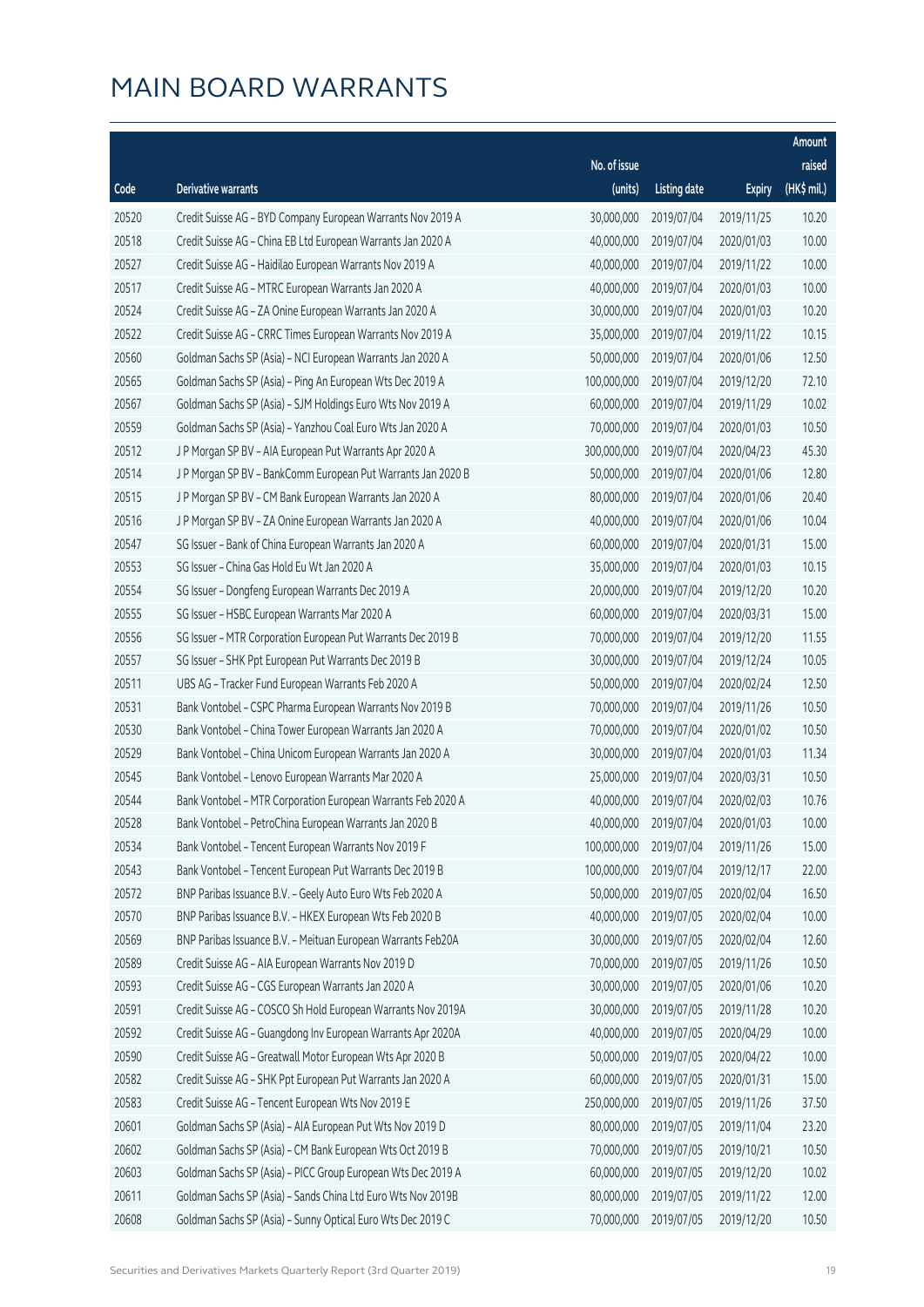|       |                                                              |              |                       |               | Amount      |
|-------|--------------------------------------------------------------|--------------|-----------------------|---------------|-------------|
|       |                                                              | No. of issue |                       |               | raised      |
| Code  | Derivative warrants                                          | (units)      | <b>Listing date</b>   | <b>Expiry</b> | (HK\$ mil.) |
| 20580 | J P Morgan SP BV - Meituan European Warrants Jan 2020 B      | 40,000,000   | 2019/07/05            | 2020/01/06    | 16.28       |
| 20573 | J P Morgan SP BV - Meituan European Put Warrants Jan 2020 A  | 80,000,000   | 2019/07/05            | 2020/01/21    | 12.56       |
| 20574 | J P Morgan SP BV - SPDR Gold Trust Euro Put Wts Jan 2020 B   | 25,000,000   | 2019/07/05            | 2020/01/22    | 10.33       |
| 20575 | J P Morgan SP BV - Vitasoy Intl European Warrants Jul 2020 A | 200,000,000  | 2019/07/05            | 2020/07/24    | 30.40       |
| 20568 | Macquarie Bank Ltd. - China Tower European Warrants Feb 20 B | 39,500,000   | 2019/07/05            | 2020/02/04    | 10.07       |
| 20597 | SG Issuer - AIA European Put Warrants Oct 2019 C             | 50,000,000   | 2019/07/05            | 2019/10/09    | 11.00       |
| 20594 | SG Issuer - CITIC Sec European Warrants Jan 2020 A           | 40,000,000   | 2019/07/05            | 2020/01/31    | 10.80       |
| 20600 | SG Issuer - HKEX European Warrants Feb 2020 A                | 200,000,000  | 2019/07/05            | 2020/02/24    | 38.00       |
| 20596 | SG Issuer - Ping An European Warrants Oct 2019 E             | 80,000,000   | 2019/07/05            | 2019/10/09    | 16.80       |
| 20617 | BOCI Asia Ltd. - Tencent European Wts Dec 2019 C             | 200,000,000  | 2019/07/08            | 2019/12/24    | 36.00       |
| 20619 | BOCI Asia Ltd. - Tencent European Wts Dec 2019 D             | 200,000,000  | 2019/07/08            | 2019/12/27    | 30.00       |
| 20621 | BOCI Asia Ltd. - Tencent European Put Wts Dec 2019 E         | 200,000,000  | 2019/07/08            | 2019/12/20    | 34.00       |
| 20640 | Credit Suisse AG - China Com Services European Wts Jan2020 A | 30,000,000   | 2019/07/08            | 2020/01/07    | 10.20       |
| 20641 | Credit Suisse AG - Xinyi Glass European Warrants Jan 2020 A  | 40,000,000   | 2019/07/08            | 2020/01/07    | 10.00       |
| 20658 | Goldman Sachs SP (Asia) - CAM CSI300 European Wts Nov 2019 A | 80,000,000   | 2019/07/08            | 2019/11/01    | 12.00       |
| 20655 | Goldman Sachs SP (Asia) - BOC HK European Wts Dec 2019 A     | 70,000,000   | 2019/07/08            | 2019/12/18    | 10.50       |
| 20656 | Goldman Sachs SP (Asia) - Kingsoft European Wts Nov 2019 A   | 60,000,000   | 2019/07/08            | 2019/11/26    | 10.02       |
| 20651 | Goldman Sachs SP (Asia) - Meituan European Warrants Jun 20 A | 100,000,000  | 2019/07/08            | 2020/06/30    | 25.00       |
| 20654 | Goldman Sachs SP (Asia) - Tencent European Wt Nov 2019 G     | 150,000,000  | 2019/07/08            | 2019/11/26    | 22.50       |
| 20613 | HK Bank - Ping An European Warrants Mar 2020 B               | 180,000,000  | 2019/07/08            | 2020/03/30    | 37.80       |
| 20612 | HK Bank - Tencent European Put Warrants Jan 2020 A           | 80,000,000   | 2019/07/08            | 2020/01/07    | 20.00       |
| 20633 | J P Morgan SP BV - AIA European Warrants Oct 2019 C          | 100,000,000  | 2019/07/08            | 2019/10/08    | 19.70       |
| 20638 | J P Morgan SP BV - AIA European Warrants Nov 2019 C          | 100,000,000  | 2019/07/08            | 2019/11/29    | 16.20       |
| 20639 | J P Morgan SP BV - HSI European Warrants Dec 2019 F          | 400,000,000  | 2019/07/08            | 2019/12/30    | 60.40       |
| 20650 | SG Issuer - Xiaomi European Put Warrants Dec 2019 F          | 80,000,000   | 2019/07/08            | 2019/12/20    | 12.00       |
| 20625 | UBS AG - Meituan European Put Warrants Jan 2020 A            | 70,000,000   | 2019/07/08            | 2020/01/21    | 10.71       |
| 20647 | Bank Vontobel - CC Bank European Warrants Dec 2019 A         |              | 60,000,000 2019/07/08 | 2019/12/18    | 10.20       |
| 20645 | Bank Vontobel - CLP Holdings European Warrants Apr 2020 A    | 30,000,000   | 2019/07/08            | 2020/04/01    | 11.10       |
| 20643 | Bank Vontobel - SHK Ppt European Warrants Jan 2020 C         | 20,000,000   | 2019/07/08            | 2020/01/31    | 10.68       |
| 20688 | BOCI Asia Ltd. - AIA European Warrants Nov 2019 E            | 70,000,000   | 2019/07/09            | 2019/11/26    | 13.30       |
| 20690 | BOCI Asia Ltd. - AIA European Put Warrants Nov 2019 F        | 70,000,000   | 2019/07/09            | 2019/11/04    | 19.60       |
| 20693 | BOCI Asia Ltd. - China Tower European Put Warrants Oct 2019C | 80,000,000   | 2019/07/09            | 2019/10/22    | 13.60       |
| 20691 | BOCI Asia Ltd. - Ping An European Put Warrants Oct 2019 D    | 80,000,000   | 2019/07/09            | 2019/10/09    | 16.80       |
| 20692 | BOCI Asia Ltd. - Tencent European Put Wts Oct 2019 D         | 200,000,000  | 2019/07/09            | 2019/10/09    | 50.00       |
| 20686 | Credit Suisse AG - Nine Dragons European Warrants Mar 2020 A | 40,000,000   | 2019/07/09            | 2020/03/31    | 10.00       |
| 20685 | Credit Suisse AG - Tencent European Wts Oct 2019 E           | 250,000,000  | 2019/07/09            | 2019/10/23    | 37.50       |
| 20684 | Credit Suisse AG - Tencent Euro Put Wts Dec 2019 E           | 200,000,000  | 2019/07/09            | 2019/12/20    | 30.00       |
| 20706 | Goldman Sachs SP (Asia) - AIA European Warrants Nov 2019 E   | 80,000,000   | 2019/07/09            | 2019/11/26    | 13.36       |
| 20714 | Goldman Sachs SP (Asia) - CITIC Sec European Wts Mar 2020 B  | 80,000,000   | 2019/07/09            | 2020/03/30    | 12.00       |
| 20711 | Goldman Sachs SP (Asia) - CSOP A50 ETF Euro Wts Dec 2019 A   | 100,000,000  | 2019/07/09            | 2019/12/20    | 15.00       |
| 20708 | Goldman Sachs SP (Asia) - Link REIT European Wts Dec 2019 A  | 70,000,000   | 2019/07/09            | 2019/12/13    | 10.50       |
| 20704 | Goldman Sachs SP (Asia) - Tencent European Put Wt Dec 2019 H | 100,000,000  | 2019/07/09            | 2019/12/20    | 15.00       |
| 20674 | J P Morgan SP BV - CAM CSI300 European Put Wts Jan 2020 A    | 100,000,000  | 2019/07/09            | 2020/01/31    | 25.20       |
| 20683 | J P Morgan SP BV - CSOP A50 ETF European Warrants Oct 2019 B | 100,000,000  | 2019/07/09            | 2019/10/24    | 15.10       |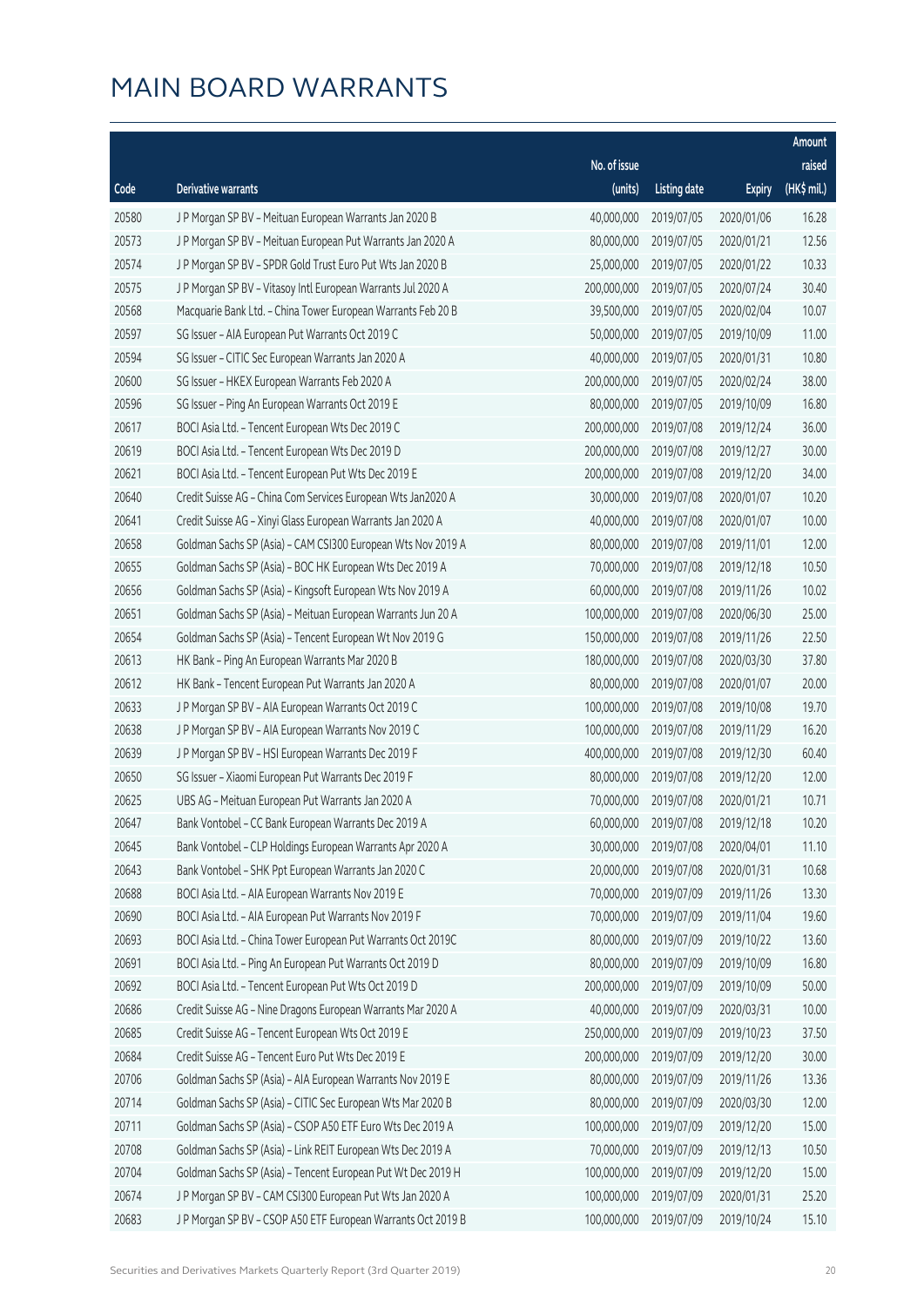|       |                                                              |              |                       |               | Amount      |
|-------|--------------------------------------------------------------|--------------|-----------------------|---------------|-------------|
|       |                                                              | No. of issue |                       |               | raised      |
| Code  | Derivative warrants                                          | (units)      | <b>Listing date</b>   | <b>Expiry</b> | (HK\$ mil.) |
| 20681 | J P Morgan SP BV - Galaxy Ent European Warrants Nov 2019 B   | 100,000,000  | 2019/07/09            | 2019/11/29    | 25.10       |
| 20680 | J P Morgan SP BV - Galaxy Ent European Put Wts Jan 2020 A    | 100,000,000  | 2019/07/09            | 2020/01/09    | 25.20       |
| 20682 | J P Morgan SP BV - HKEX European Warrants Nov 2019 C         | 100,000,000  | 2019/07/09            | 2019/11/29    | 15.10       |
| 20672 | J P Morgan SP BV - HSI European Put Warrants Jan 2020 D      | 400,000,000  | 2019/07/09            | 2020/01/30    | 101.20      |
| 20677 | J P Morgan SP BV - Ping An European Put Warrants Mar 2020 B  | 500,000,000  | 2019/07/09            | 2020/03/23    | 75.50       |
| 20673 | J P Morgan SP BV - Wynn Macau European Put Warrants Jan 20 A | 70,000,000   | 2019/07/09            | 2020/01/31    | 17.57       |
| 20666 | Macquarie Bank Ltd. - BYD Company European Wts Feb 2020 A    | 26,000,000   | 2019/07/09            | 2020/02/04    | 10.09       |
| 20668 | Macquarie Bank Ltd. - Country Garden European Wts Aug 2020 A | 40,000,000   | 2019/07/09            | 2020/08/04    | 10.04       |
| 20662 | Macquarie Bank Ltd. - Hang Seng Bank European Wts Feb 2020 A | 31,000,000   | 2019/07/09            | 2020/02/04    | 10.14       |
| 20671 | Macquarie Bank Ltd. - Lenovo European Warrants Mar 2020 A    | 37,000,000   | 2019/07/09            | 2020/03/03    | 10.03       |
| 20667 | Macquarie Bank Ltd. - MTRC European Warrants Mar 2020 A      | 40,000,000   | 2019/07/09            | 2020/03/03    | 10.04       |
| 20661 | Macquarie Bank Ltd. - Ping An European Warrants Feb 2020 A   | 23,500,000   | 2019/07/09            | 2020/02/04    | 10.06       |
| 20660 | Macquarie Bank Ltd. - Sunart Retail European Warrants Jun20A | 33,000,000   | 2019/07/09            | 2020/06/12    | 10.07       |
| 20664 | Macquarie Bank Ltd. - Shenzhou Intl European Wts Feb 2020 A  | 25,000,000   | 2019/07/09            | 2020/02/04    | 10.38       |
| 20665 | Macquarie Bank Ltd. - Wharf Holdings European Wts May 2020 A | 40,000,000   | 2019/07/09            | 2020/05/05    | 10.04       |
| 20699 | SG Issuer - AIA European Warrants Nov 2019 C                 | 50,000,000   | 2019/07/09            | 2019/11/26    | 10.00       |
| 20700 | SG Issuer - China Life European Put Warrants Nov 2019 B      | 70,000,000   | 2019/07/09            | 2019/11/26    | 10.50       |
| 20701 | SG Issuer - CPIC European Warrants Oct 2019 B                | 60,000,000   | 2019/07/09            | 2019/10/28    | 10.20       |
| 20696 | SG Issuer - HSI European Put Warrants Dec 2019 F             | 300,000,000  | 2019/07/09            | 2019/12/30    | 45.00       |
| 20703 | SG Issuer - PICC P&C European Warrants Dec 2019 A            | 70,000,000   | 2019/07/09            | 2019/12/20    | 10.50       |
| 20702 | SG Issuer - PICC Group European Warrants Dec 2019 A          | 50,000,000   | 2019/07/09            | 2019/12/20    | 11.75       |
| 20749 | BOCI Asia Ltd. - HKEX European Warrants Nov 2019 D           | 100,000,000  | 2019/07/10            | 2019/11/29    | 15.00       |
| 20752 | BOCI Asia Ltd. - HSI European Warrants Dec 2019 C            | 200,000,000  | 2019/07/10            | 2019/12/30    | 30.00       |
| 20755 | BOCI Asia Ltd. - HSI European Put Warrants Nov 2019 C        | 200,000,000  | 2019/07/10            | 2019/11/28    | 30.00       |
| 10082 | BNP Paribas Issuance B.V. - EUR/USD Euro Wts Mar 2020 A      | 50,000,000   | 2019/07/10            | 2020/03/20    | 12.50       |
| 10084 | BNP Paribas Issuance B.V. - EUR/USD Euro Put Wt Mar 2020 B   | 50,000,000   | 2019/07/10            | 2020/03/20    | 12.50       |
| 10090 | BNP Paribas Issuance B.V. - Gold European Wts Mar 2020 A     |              | 50,000,000 2019/07/10 | 2020/03/20    | 18.00       |
| 10091 | BNP Paribas Issuance B.V. - Gold Euro Put Wts Mar 2020 B     | 50,000,000   | 2019/07/10            | 2020/03/20    | 13.00       |
| 20741 | BNP Paribas Issuance B.V. - HKEX European Wts Feb 2020 C     | 40,000,000   | 2019/07/10            | 2020/02/04    | 15.20       |
| 20739 | BNP Paribas Issuance B.V. - Ping An European Wt Apr 2020 B   | 40,000,000   | 2019/07/10            | 2020/04/02    | 10.00       |
| 20737 | BNP Paribas Issuance B.V. - Tencent European Wts Feb 2020 D  | 80,000,000   | 2019/07/10            | 2020/02/04    | 20.00       |
| 10088 | BNP Paribas Issuance B.V. - USD/CNH European Wts Mar 2020 A  | 50,000,000   | 2019/07/10            | 2020/03/20    | 12.50       |
| 10089 | BNP Paribas Issuance B.V. - USD/CNH European Put Wts Mar20 B | 50,000,000   | 2019/07/10            | 2020/03/20    | 12.50       |
| 10085 | BNP Paribas Issuance B.V. - USD/YEN Euro Wts Mar 2020 A      | 50,000,000   | 2019/07/10            | 2020/03/20    | 12.50       |
| 10086 | BNP Paribas Issuance B.V. - USD/YEN Eur Put Wts Mar 2020 B   | 50,000,000   | 2019/07/10            | 2020/03/20    | 12.50       |
| 20742 | BNP Paribas Issuance B.V. - Xiaomi European Warrants Feb20 A | 60,000,000   | 2019/07/10            | 2020/02/04    | 15.00       |
| 20743 | BNP Paribas Issuance B.V. - Xiaomi European Warrants Apr20 A | 60,000,000   | 2019/07/10            | 2020/04/02    | 15.00       |
| 20772 | Credit Suisse AG - Fuyao Glass European Warrants Jan 2020 A  | 30,000,000   | 2019/07/10            | 2020/01/09    | 10.20       |
| 20773 | Credit Suisse AG - Tsingtao Brew European Warrants Jun 2020A | 40,000,000   | 2019/07/10            | 2020/06/30    | 10.00       |
| 20779 | Goldman Sachs SP (Asia) - Conch Cement European Wts Jan 20 A | 50,000,000   | 2019/07/10            | 2020/01/10    | 13.10       |
| 20778 | Goldman Sachs SP (Asia) - BYD Company Euro Wts Nov 2019 B    | 50,000,000   | 2019/07/10            | 2019/11/20    | 11.20       |
| 20784 | Goldman Sachs SP (Asia) - CITIC Sec European Wts Sep 2020 A  | 80,000,000   | 2019/07/10            | 2020/09/28    | 13.20       |
| 20786 | Goldman Sachs SP (Asia) - HSI European Put Wts Dec 2019 C    | 150,000,000  | 2019/07/10            | 2019/12/30    | 22.50       |
| 20781 | Goldman Sachs SP (Asia) - Mengniu Dairy Euro Wt Nov 2019 A   | 60,000,000   | 2019/07/10            | 2019/11/26    | 15.60       |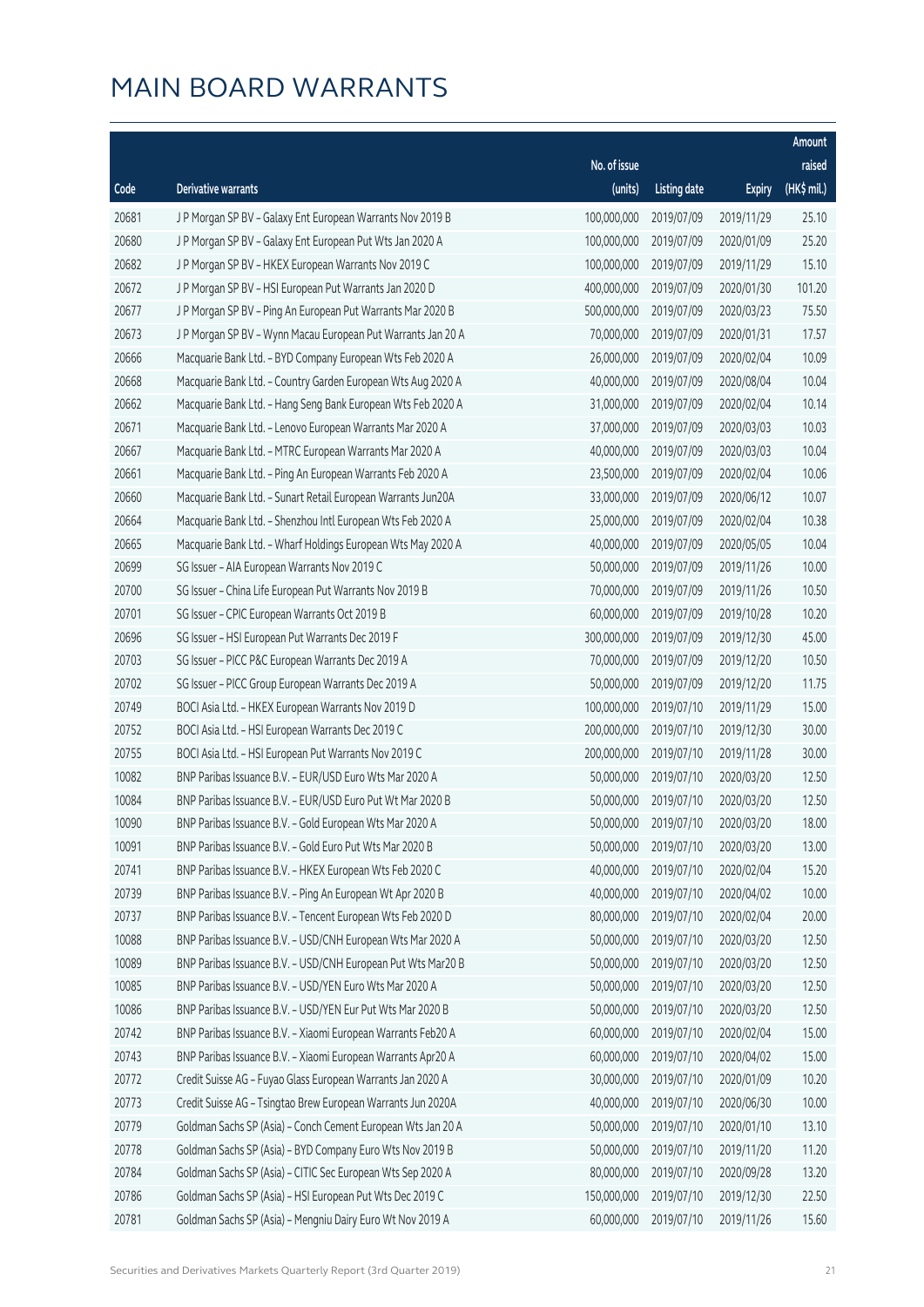|       |                                                              |              |                       |               | Amount      |
|-------|--------------------------------------------------------------|--------------|-----------------------|---------------|-------------|
|       |                                                              | No. of issue |                       |               | raised      |
| Code  | Derivative warrants                                          | (units)      | <b>Listing date</b>   | <b>Expiry</b> | (HK\$ mil.) |
| 20735 | HK Bank - HSI European Warrants Nov 2019 F                   | 180,000,000  | 2019/07/10            | 2019/11/28    | 27.00       |
| 20732 | HK Bank - HSI European Warrants Dec 2019 F                   | 180,000,000  | 2019/07/10            | 2019/12/30    | 27.00       |
| 20736 | HK Bank - HSI European Put Warrants Dec 2019 G               | 180,000,000  | 2019/07/10            | 2019/12/30    | 27.00       |
| 20769 | J P Morgan SP BV - China Life European Warrants Jan 2020 A   | 50,000,000   | 2019/07/10            | 2020/01/24    | 12.90       |
| 20762 | J P Morgan SP BV - Henganintl European Warrants Dec 2019 A   | 60,000,000   | 2019/07/10            | 2019/12/31    | 24.60       |
| 20767 | J P Morgan SP BV - PICC Group European Warrants Dec 2019 A   | 60,000,000   | 2019/07/10            | 2019/12/20    | 12.66       |
| 20726 | Macquarie Bank Ltd. - AAC Tech European Put Warrants Jun20 A | 40,000,000   | 2019/07/10            | 2020/06/02    | 10.04       |
| 20729 | Macquarie Bank Ltd. - Dongfeng Motor European Wts Jun 2020 B | 16,600,000   | 2019/07/10            | 2020/06/02    | 10.04       |
| 20748 | Macquarie Bank Ltd. - Geely Auto European Wts Feb 2020 A     | 26,000,000   | 2019/07/10            | 2020/02/04    | 10.04       |
| 20727 | Macquarie Bank Ltd. - NCI European Put Warrants May 2020 A   | 21,000,000   | 2019/07/10            | 2020/05/05    | 10.23       |
| 20715 | UBS AG - Tsingtao Brew European Warrants Apr 2020 A          | 50,000,000   | 2019/07/10            | 2020/04/27    | 12.50       |
| 20777 | Bank Vontobel - Galaxy Ent European Warrants Feb 2020 A      | 30,000,000   | 2019/07/10            | 2020/02/03    | 11.43       |
| 20776 | Bank Vontobel - Ping An European Put Warrants Jan 2020 A     | 20,000,000   | 2019/07/10            | 2020/01/29    | 12.82       |
| 20818 | Credit Suisse AG - Country Garden European Warrants Dec 19 B | 70,000,000   | 2019/07/11            | 2019/12/09    | 10.50       |
| 20800 | Credit Suisse AG - HKEX European Warrants Oct 2019 A         | 80,000,000   | 2019/07/11            | 2019/10/28    | 12.00       |
| 20814 | Credit Suisse AG - SHK Ppt European Warrants Mar 2020 A      | 80,000,000   | 2019/07/11            | 2020/03/24    | 12.00       |
| 20870 | Goldman Sachs SP (Asia) - Galaxy Ent European Wts Oct 2019 D | 80,000,000   | 2019/07/11            | 2019/10/28    | 12.00       |
| 20873 | Goldman Sachs SP (Asia) - HKEX European Warrants Nov 2019 E  | 100,000,000  | 2019/07/11            | 2019/11/26    | 15.00       |
| 20871 | Goldman Sachs SP (Asia) - SUNAC European Warrants Jan 2020 A | 40,000,000   | 2019/07/11            | 2020/01/13    | 14.68       |
| 20820 | J P Morgan SP BV - China Lit European Warrants Jan 2020 A    | 30,000,000   | 2019/07/11            | 2020/01/10    | 10.26       |
| 20828 | J P Morgan SP BV - CR Beer European Warrants Jan 2020 A      | 60,000,000   | 2019/07/11            | 2020/01/31    | 15.06       |
| 20825 | J P Morgan SP BV - Nexteer European Warrants Jan 2020 A      | 40,000,000   | 2019/07/11            | 2020/01/31    | 12.20       |
| 20826 | J P Morgan SP BV - Ping An European Warrants Jan 2020 B      | 200,000,000  | 2019/07/11            | 2020/01/10    | 50.80       |
| 20830 | J P Morgan SP BV - SHK Ppt European Put Warrants Jun 2020 A  | 100,000,000  | 2019/07/11            | 2020/06/02    | 25.40       |
| 20829 | J P Morgan SP BV - Tsingtao Brew European Warrants Jan 2020A | 40,000,000   | 2019/07/11            | 2020/01/10    | 10.32       |
| 20827 | J P Morgan SP BV - Zhongsheng Hold European Warrants Jan20 A | 100,000,000  | 2019/07/11            | 2020/01/10    | 25.30       |
| 20793 | Macquarie Bank Ltd. - China Res Gas European Wts Jun 2020 A  |              | 15,000,000 2019/07/11 | 2020/06/15    | 10.02       |
| 20789 | Macquarie Bank Ltd. - Tencent European Warrants Jan 2020 I   | 40,000,000   | 2019/07/11            | 2020/01/24    | 10.04       |
| 20791 | Macquarie Bank Ltd. - Tencent European Warrants Jan 2020 J   | 40,000,000   | 2019/07/11            | 2020/01/24    | 17.80       |
| 20792 | Macquarie Bank Ltd. - Tencent European Put Wts Jan 2020 K    | 40,000,000   | 2019/07/11            | 2020/01/24    | 15.52       |
| 20794 | Macquarie Bank Ltd. - Xiaomi European Warrants Mar 2020 A    | 40,000,000   | 2019/07/11            | 2020/03/03    | 10.00       |
| 20788 | SG Issuer - CSOP A50 ETF European Warrants Nov 2019 C        | 100,000,000  | 2019/07/11            | 2019/11/22    | 15.00       |
| 20787 | SG Issuer - Geely Auto European Warrants Nov 2019 B          | 80,000,000   | 2019/07/11            | 2019/11/26    | 12.00       |
| 20846 | SG Issuer - Galaxy Ent European Warrants Nov 2019 D          | 40,000,000   | 2019/07/11            | 2019/11/18    | 10.00       |
| 20857 | SG Issuer - NCI European Warrants Dec 2019 A                 | 40,000,000   | 2019/07/11            | 2019/12/27    | 10.20       |
| 20865 | UBS AG - AAC Tech European Put Warrants Jan 2020 A           | 40,000,000   | 2019/07/11            | 2020/01/13    | 15.60       |
| 20798 | UBS AG - AIA European Warrants Nov 2019 B                    | 100,000,000  | 2019/07/11            | 2019/11/26    | 20.70       |
| 20796 | UBS AG - Meituan European Warrants Jun 2020 A                | 50,000,000   | 2019/07/11            | 2020/06/30    | 12.50       |
| 20797 | UBS AG - SHK Ppt European Put Warrants Jan 2020 A            | 40,000,000   | 2019/07/11            | 2020/01/13    | 10.04       |
| 20861 | UBS AG - Tencent European Warrants Dec 2019 A                | 300,000,000  | 2019/07/11            | 2019/12/27    | 45.00       |
| 20835 | Bank Vontobel - AIA European Warrants Jan 2020 A             | 30,000,000   | 2019/07/11            | 2020/01/13    | 13.83       |
| 20831 | Bank Vontobel - CNBM European Warrants Dec 2019 A            | 60,000,000   | 2019/07/11            | 2019/12/20    | 10.26       |
| 20844 | Bank Vontobel - HKEX European Warrants Dec 2019 C            | 80,000,000   | 2019/07/11            | 2019/12/20    | 15.68       |
| 20842 | Bank Vontobel - HSI European Warrants Dec 2019 C             | 100,000,000  | 2019/07/11            | 2019/12/30    | 32.00       |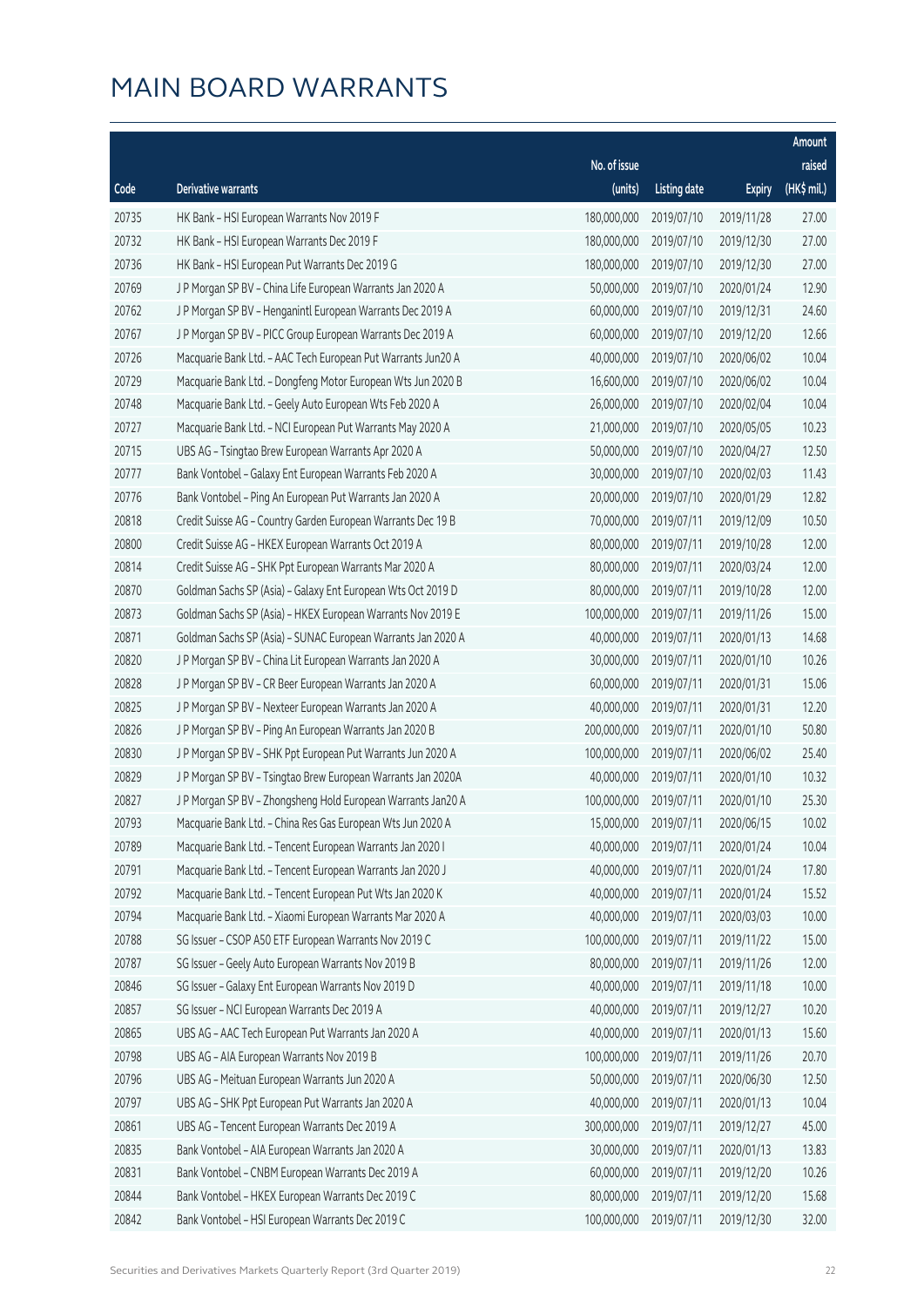|       |                                                              |              |                       |               | Amount      |
|-------|--------------------------------------------------------------|--------------|-----------------------|---------------|-------------|
|       |                                                              | No. of issue |                       |               | raised      |
| Code  | Derivative warrants                                          | (units)      | <b>Listing date</b>   | <b>Expiry</b> | (HK\$ mil.) |
| 20845 | Bank Vontobel - HSI European Warrants Dec 2019 D             | 100,000,000  | 2019/07/11            | 2019/12/30    | 17.40       |
| 20832 | Bank Vontobel - Zijin Mining European Warrants Feb 2020 A    | 30,000,000   | 2019/07/11            | 2020/02/05    | 10.23       |
| 20891 | BOCI Asia Ltd. - CKH Holdings European Warrants Dec 2019 A   | 60,000,000   | 2019/07/12            | 2019/12/09    | 10.80       |
| 20890 | BOCI Asia Ltd. - CKH Holdings European Warrants Jun 2020 A   | 100,000,000  | 2019/07/12            | 2020/06/22    | 15.00       |
| 20883 | BNP Paribas Issuance B.V. - AIA European Wts Feb 2020 A      | 30,000,000   | 2019/07/12            | 2020/02/04    | 14.10       |
| 20901 | Credit Suisse AG - CC Bank European Warrants Dec 2019 A      | 70,000,000   | 2019/07/12            | 2019/12/18    | 10.50       |
| 20897 | Credit Suisse AG - Link REIT European Warrants Dec 2020 A    | 40,000,000   | 2019/07/12            | 2020/12/31    | 10.00       |
| 20899 | Credit Suisse AG - Link REIT European Put Warrants Oct 2020A | 40,000,000   | 2019/07/12            | 2020/10/30    | 10.00       |
| 20920 | Goldman Sachs SP (Asia) - China Mobile Euro Wts Nov 2019 C   | 80,000,000   | 2019/07/12            | 2019/11/22    | 12.00       |
| 20919 | Goldman Sachs SP (Asia) - Evergrande European Wts Nov 2019 A | 60,000,000   | 2019/07/12            | 2019/11/27    | 10.02       |
| 20926 | Goldman Sachs SP (Asia) - Geely Auto European Wts Jan 2020 A | 80,000,000   | 2019/07/12            | 2020/01/29    | 20.00       |
| 20906 | J P Morgan SP BV - Evergrande European Warrants Jan 2020 A   | 50,000,000   | 2019/07/12            | 2020/01/31    | 12.70       |
| 20907 | J P Morgan SP BV - Melco Int'l Dev European Wts Jan 2020 A   | 50,000,000   | 2019/07/12            | 2020/01/13    | 12.55       |
| 20904 | J P Morgan SP BV - Meituan European Put Warrants Mar 2020 B  | 80,000,000   | 2019/07/12            | 2020/03/31    | 20.00       |
| 20882 | Macquarie Bank Ltd. - AIA European Put Warrants Oct 2019 B   | 54,000,000   | 2019/07/12            | 2019/10/23    | 10.04       |
| 20878 | Macquarie Bank Ltd. - CM Bank European Put Warrants Feb 20 A | 30,000,000   | 2019/07/12            | 2020/02/04    | 10.62       |
| 20893 | Macquarie Bank Ltd. - China Tower European Warrants Jul 20 B | 40,000,000   | 2019/07/12            | 2020/07/03    | 10.08       |
| 20875 | Macquarie Bank Ltd. - HKEX European Put Warrants Nov 2019 C  | 60,000,000   | 2019/07/12            | 2019/11/01    | 10.50       |
| 20874 | Macquarie Bank Ltd. - Li & Fung European Warrants Jul 2020 A | 40,000,000   | 2019/07/12            | 2020/07/03    | 10.20       |
| 20879 | Macquarie Bank Ltd. - MTRC European European Put Wts Mar20B  | 40,000,000   | 2019/07/12            | 2020/03/03    | 10.04       |
| 20908 | SG Issuer - BBMG European Warrants Jan 2020 A                | 25,000,000   | 2019/07/12            | 2020/01/31    | 10.00       |
| 20915 | SG Issuer - Country Garden European Warrants Oct 2019 C      | 70,000,000   | 2019/07/12            | 2019/10/24    | 10.50       |
| 20912 | SG Issuer - Ch Molybdenum European Warrants Jan 2020 A       | 30,000,000   | 2019/07/12            | 2020/01/31    | 10.05       |
| 20914 | SG Issuer - China Res Land European Warrants Dec 2019 A      | 60,000,000   | 2019/07/12            | 2019/12/20    | 11.10       |
| 20910 | SG Issuer - Mengniu Dairy European Warrants Jan 2020 A       | 40,000,000   | 2019/07/12            | 2020/01/31    | 10.00       |
| 20917 | SG Issuer - SUNAC European Warrants Oct 2019 B               | 40,000,000   | 2019/07/12            | 2019/10/28    | 10.20       |
| 20903 | UBS AG – China Res Beer European Warrants Oct 2019 A         |              | 50,000,000 2019/07/12 | 2019/10/30    | 10.85       |
| 20976 | Credit Suisse AG - AIA European Warrants Nov 2019 E          | 70,000,000   | 2019/07/15            | 2019/11/22    | 29.40       |
| 20979 | Credit Suisse AG - HSI European Warrants Dec 2019 D          | 150,000,000  | 2019/07/15            | 2019/12/30    | 22.50       |
| 20981 | Credit Suisse AG - HSI European Put Warrants Dec 2019 E      | 150,000,000  | 2019/07/15            | 2019/12/30    | 22.50       |
| 20959 | Credit Suisse AG - Kingdee Int'l European Warrants Apr 2020B | 60,000,000   | 2019/07/15            | 2020/04/29    | 15.00       |
| 20974 | Credit Suisse AG - Kingsoft European Warrants Jan 2020 A     | 40,000,000   | 2019/07/15            | 2020/01/14    | 10.00       |
| 20960 | Credit Suisse AG - Meitu European Warrants Jan 2020 A        | 25,000,000   | 2019/07/15            | 2020/01/14    | 10.00       |
| 20978 | Credit Suisse AG - Meituan European Put Warrants Jun 2020 A  | 70,000,000   | 2019/07/15            | 2020/06/23    | 10.50       |
| 20977 | Credit Suisse AG - Sunny Optical European Put Wts Jan 2020 A | 60,000,000   | 2019/07/15            | 2020/01/22    | 10.02       |
| 20975 | Credit Suisse AG - Xiaomi European Warrants Nov 2019 B       | 100,000,000  | 2019/07/15            | 2019/11/22    | 15.00       |
| 20987 | Goldman Sachs SP (Asia) - CM Bank European Wts Nov 2019 A    | 60,000,000   | 2019/07/15            | 2019/11/18    | 12.00       |
| 20986 | Goldman Sachs SP (Asia) - Geely Auto European Wts Apr 2020 A | 80,000,000   | 2019/07/15            | 2020/04/27    | 12.00       |
| 20982 | Goldman Sachs SP (Asia) - Galaxy Ent European Wts Nov 2019 C | 80,000,000   | 2019/07/15            | 2019/11/18    | 13.68       |
| 20958 | J P Morgan SP BV - Kingdee Intl European Warrants Mar 2020 A | 40,000,000   | 2019/07/15            | 2020/03/31    | 12.44       |
| 20934 | Macquarie Bank Ltd. - China CRSC European Warrants Apr 2020A | 39,000,000   | 2019/07/15            | 2020/04/20    | 10.10       |
| 20935 | Macquarie Bank Ltd. - CSPC Pharma European Wts May 2020 A    | 37,000,000   | 2019/07/15            | 2020/05/05    | 10.03       |
| 20933 | Macquarie Bank Ltd. - China Tower European Put Wts Feb 2020C | 36,500,000   | 2019/07/15            | 2020/02/04    | 10.04       |
| 20927 | Macquarie Bank Ltd. - Tencent European Warrants Feb 2020 A   | 20,600,000   | 2019/07/15            | 2020/02/03    | 10.01       |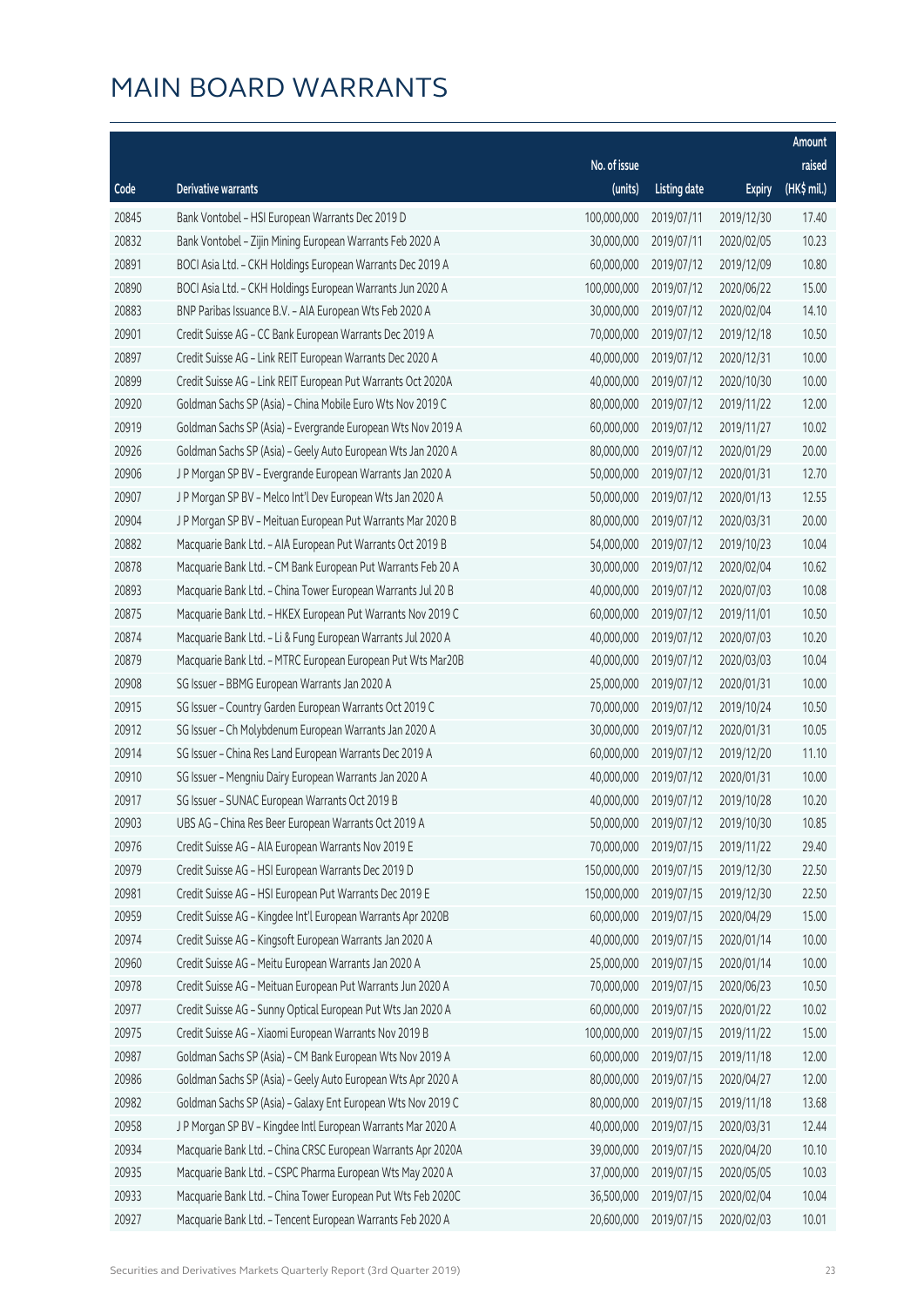|       |                                                              |              |                       |               | Amount      |
|-------|--------------------------------------------------------------|--------------|-----------------------|---------------|-------------|
|       |                                                              | No. of issue |                       |               | raised      |
| Code  | <b>Derivative warrants</b>                                   | (units)      | <b>Listing date</b>   | <b>Expiry</b> | (HK\$ mil.) |
| 20929 | Macquarie Bank Ltd. - Tencent European Warrants Feb 2020 B   | 12,200,000   | 2019/07/15            | 2020/02/03    | 10.03       |
| 20932 | Macquarie Bank Ltd. - Tencent European Warrants Feb 2020 C   | 7,000,000    | 2019/07/15            | 2020/02/03    | 10.83       |
| 20951 | UBS AG - AIA European Put Warrants Apr 2020 A                | 200,000,000  | 2019/07/15            | 2020/04/23    | 30.00       |
| 20948 | UBS AG - CC Bank European Put Warrants Nov 2019 B            | 70,000,000   | 2019/07/15            | 2019/11/28    | 10.50       |
| 20943 | UBS AG - A50 China European Warrants Mar 2020 A              | 100,000,000  | 2019/07/15            | 2020/03/30    | 25.00       |
| 20952 | UBS AG - MGM China European Warrants Jan 2020 A              | 60,000,000   | 2019/07/15            | 2020/01/22    | 10.08       |
| 20937 | UBS AG - MTR Corporation European Warrants Dec 2019 A        | 60,000,000   | 2019/07/15            | 2019/12/24    | 10.08       |
| 20954 | UBS AG - MTR Corporation European Put Warrants Dec 2019 B    | 60,000,000   | 2019/07/15            | 2019/12/20    | 10.08       |
| 20955 | UBS AG - PICC Group European Warrants Dec 2019 A             | 40,000,000   | 2019/07/15            | 2019/12/20    | 10.04       |
| 20953 | UBS AG - SJM Holdings European Warrants Jan 2020 A           | 50,000,000   | 2019/07/15            | 2020/01/24    | 10.35       |
| 20945 | UBS AG - Sunny Optical European Put Warrants Jan 2020 A      | 60,000,000   | 2019/07/15            | 2020/01/22    | 10.08       |
| 20957 | UBS AG - Tencent European Warrants Nov 2019 C                | 300,000,000  | 2019/07/15            | 2019/11/22    | 45.00       |
| 20988 | Bank Vontobel - CNOOC European Warrants Feb 2020 A           | 50,000,000   | 2019/07/15            | 2020/02/28    | 10.55       |
| 21016 | BOCI Asia Ltd. - CM Bank European Warrants Dec 2019 A        | 70,000,000   | 2019/07/16            | 2019/12/23    | 14.00       |
| 21049 | BOCI Asia Ltd. - Geely Auto European Warrants Dec 2019 B     | 70,000,000   | 2019/07/16            | 2019/12/24    | 16.10       |
| 21048 | BOCI Asia Ltd. - Geely Auto European Warrants Mar 2020 A     | 100,000,000  | 2019/07/16            | 2020/03/09    | 25.00       |
| 21006 | BOCI Asia Ltd. - HSI European Warrants Nov 2019 D            | 200,000,000  | 2019/07/16            | 2019/11/28    | 30.00       |
| 21007 | BOCI Asia Ltd. - HSI European Warrants Dec 2019 D            | 200,000,000  | 2019/07/16            | 2019/12/30    | 30.00       |
| 21012 | BOCI Asia Ltd. - HSI European Put Warrants Dec 2019 E        | 200,000,000  | 2019/07/16            | 2019/12/30    | 30.00       |
| 21015 | BNP Paribas Issuance B.V. - BYD Company Euro Wts Feb 2020 A  | 40,000,000   | 2019/07/16            | 2020/02/04    | 16.40       |
| 21014 | BNP Paribas Issuance B.V. - ICBC European Wts Feb 2020 A     | 40,000,000   | 2019/07/16            | 2020/02/04    | 10.00       |
| 21013 | BNP Paribas Issuance B.V. - PetroChina Euro Wts Feb 2020 A   | 70,000,000   | 2019/07/16            | 2020/02/04    | 11.20       |
| 21052 | Credit Suisse AG - Geely Auto European Warrants Feb 2020 A   | 100,000,000  | 2019/07/16            | 2020/02/28    | 25.00       |
| 21053 | Credit Suisse AG - Geely Auto European Warrants Apr 2020 A   | 100,000,000  | 2019/07/16            | 2020/04/23    | 15.00       |
| 21055 | Credit Suisse AG - ICBC European Warrants Nov 2019 A         | 60,000,000   | 2019/07/16            | 2019/11/26    | 10.02       |
| 21054 | Credit Suisse AG - KB Laminates European Warrants Mar 2020 A | 50,000,000   | 2019/07/16            | 2020/03/10    | 10.00       |
| 21066 | Goldman Sachs SP (Asia) - AIA European Warrants Nov 2019 F   |              | 80,000,000 2019/07/16 | 2019/11/22    | 31.12       |
| 21056 | Goldman Sachs SP (Asia) - BYD Company Euro Wts Jan 2020 A    | 60,000,000   | 2019/07/16            | 2020/01/24    | 10.02       |
| 21057 | Goldman Sachs SP (Asia) - Xiaomi European Wts Jul 2020 A     | 100,000,000  | 2019/07/16            | 2020/07/24    | 17.40       |
| 20991 | HK Bank - AIA European Warrants Jan 2020 A                   | 35,000,000   | 2019/07/16            | 2020/01/31    | 10.50       |
| 21037 | HK Bank - Bank of China European Warrants Jan 2020 A         | 40,000,000   | 2019/07/16            | 2020/01/31    | 10.00       |
| 20989 | HK Bank - Geely Auto European Warrants Dec 2019 A            | 80,000,000   | 2019/07/16            | 2019/12/27    | 12.00       |
| 21044 | J P Morgan SP BV - AIA European Warrants Jan 2020 A          | 100,000,000  | 2019/07/16            | 2020/01/31    | 27.00       |
| 21046 | J P Morgan SP BV - CSPC Pharma European Warrants Jan 2020 B  | 40,000,000   | 2019/07/16            | 2020/01/31    | 10.72       |
| 21036 | J P Morgan SP BV - Geely Auto European Warrants Jan 2020 A   | 100,000,000  | 2019/07/16            | 2020/01/31    | 30.60       |
| 21051 | J P Morgan SP BV - Geely Auto European Put Wts Jan 2020 B    | 50,000,000   | 2019/07/16            | 2020/01/31    | 13.05       |
| 21033 | J P Morgan SP BV - KB Laminates European Warrants Jan 2020 A | 40,000,000   | 2019/07/16            | 2020/01/31    | 10.12       |
| 21032 | J P Morgan SP BV - Kingboard Hldg European Wts Feb 2020 A    | 40,000,000   | 2019/07/16            | 2020/02/28    | 10.12       |
| 21043 | J P Morgan SP BV - Sands China Ltd European Put Wts Jan 20 A | 80,000,000   | 2019/07/16            | 2020/01/31    | 20.08       |
| 21019 | Macquarie Bank Ltd. - CGS European Warrants Jul 2021 A       | 40,000,000   | 2019/07/16            | 2021/07/16    | 10.00       |
| 21021 | Macquarie Bank Ltd. - CNOOC European Warrants Feb 2020 A     | 30,500,000   | 2019/07/16            | 2020/02/04    | 10.00       |
| 21020 | Macquarie Bank Ltd. - Haidilao European Warrants Nov 2021 A  | 40,000,000   | 2019/07/16            | 2021/11/16    | 10.00       |
| 21022 | Macquarie Bank Ltd. - Hang Seng Bank European Put Wts Feb20B | 40,000,000   | 2019/07/16            | 2020/02/04    | 10.04       |
| 21018 | Macquarie Bank Ltd. - Xiaomi European Put Warrants Feb 2020A | 13,000,000   | 2019/07/16            | 2020/02/04    | 10.10       |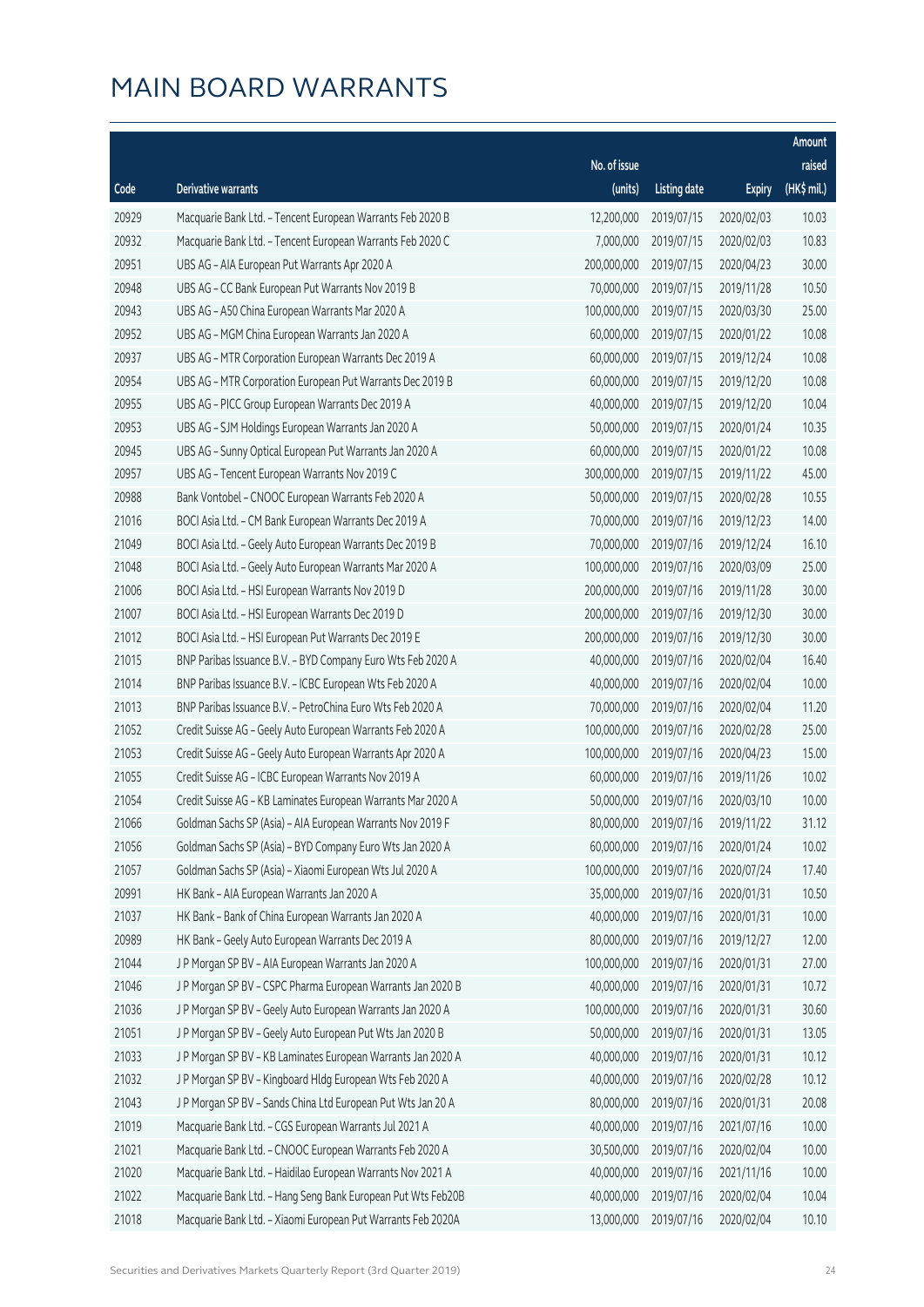|       |                                                              |              |                       |               | Amount      |
|-------|--------------------------------------------------------------|--------------|-----------------------|---------------|-------------|
|       |                                                              | No. of issue |                       |               | raised      |
| Code  | Derivative warrants                                          | (units)      | <b>Listing date</b>   | <b>Expiry</b> | (HK\$ mil.) |
| 21040 | SG Issuer - Geely Auto European Warrants Jan 2020 A          | 80,000,000   | 2019/07/16            | 2020/01/31    | 20.00       |
| 21005 | UBS AG - CC Bank European Warrants Nov 2019 C                | 70,000,000   | 2019/07/16            | 2019/11/14    | 17.15       |
| 20993 | UBS AG - CK Asset European Warrants Jan 2020 A               | 40,000,000   | 2019/07/16            | 2020/01/20    | 10.04       |
| 20995 | UBS AG - CPIC European Warrants Jan 2020 A                   | 70,000,000   | 2019/07/16            | 2020/01/20    | 18.48       |
| 21004 | UBS AG - Ping An European Warrants Oct 2019 F                | 100,000,000  | 2019/07/16            | 2019/10/28    | 28.50       |
| 20997 | UBS AG - ZA Onine European Warrants Feb 2020 A               | 50,000,000   | 2019/07/16            | 2020/02/27    | 12.50       |
| 21025 | Bank Vontobel - Geely Auto European Warrants Jan 2020 A      | 40,000,000   | 2019/07/16            | 2020/01/15    | 10.00       |
| 21079 | Credit Suisse AG - HSI European Warrants Nov 2019 D          | 150,000,000  | 2019/07/17            | 2019/11/28    | 22.50       |
| 21089 | Goldman Sachs SP (Asia) - Galaxy Ent Euro Put Wts Dec 2019 A | 80,000,000   | 2019/07/17            | 2019/12/02    | 12.00       |
| 21090 | Goldman Sachs SP (Asia) - HKEX European Put Wts Oct 2019 D   | 100,000,000  | 2019/07/17            | 2019/10/25    | 15.00       |
| 21087 | Haitong Int'l Sec - Geely Auto European Warrants Dec 2019 C  | 70,000,000   | 2019/07/17            | 2019/12/24    | 16.10       |
| 21088 | Haitong Int'l Sec - Galaxy Ent European Warrants Dec 2019 A  | 50,000,000   | 2019/07/17            | 2019/12/03    | 18.00       |
| 21077 | J P Morgan SP BV - BYD Company European Warrants Jan 2020 A  | 50,000,000   | 2019/07/17            | 2020/01/31    | 14.55       |
| 21078 | J P Morgan SP BV - Ping An European Warrants Feb 2021 A      | 500,000,000  | 2019/07/17            | 2021/02/19    | 76.00       |
| 21072 | Macquarie Bank Ltd. - BYD Company European Wts Feb 2021 A    | 40,000,000   | 2019/07/17            | 2021/02/02    | 10.00       |
| 21068 | Macquarie Bank Ltd. - China Life European Wts Feb 2020 A     | 40,000,000   | 2019/07/17            | 2020/02/04    | 10.04       |
| 21067 | Macquarie Bank Ltd. - Geely Auto European Put Wts Apr 2020 A | 40,000,000   | 2019/07/17            | 2020/04/02    | 10.04       |
| 21070 | Macquarie Bank Ltd. - Henganintl European Wts Feb 2020 A     | 30,000,000   | 2019/07/17            | 2020/02/04    | 10.02       |
| 21071 | Macquarie Bank Ltd. - Sinopharm European Warrants Jun 2020 A | 33,000,000   | 2019/07/17            | 2020/06/02    | 10.13       |
| 21080 | SG Issuer - AIA European Warrants Nov 2019 D                 | 60,000,000   | 2019/07/17            | 2019/11/01    | 11.10       |
| 21081 | SG Issuer - China Coal European Warrants Jan 2020 A          | 40,000,000   | 2019/07/17            | 2020/01/31    | 10.60       |
| 21082 | SG Issuer - CRRC European Warrants Nov 2020 A                | 60,000,000   | 2019/07/17            | 2020/11/23    | 11.40       |
| 21084 | SG Issuer - Jiangxi Copper European Warrants Nov 2019 A      | 70,000,000   | 2019/07/17            | 2019/11/28    | 10.50       |
| 21074 | UBS AG - Geely Auto European Warrants Apr 2020 A             | 70,000,000   | 2019/07/17            | 2020/04/27    | 10.50       |
| 21076 | UBS AG - Galaxy Ent European Warrants Nov 2019 B             | 80,000,000   | 2019/07/17            | 2019/11/18    | 20.00       |
| 21073 | UBS AG - Hang Seng Bank European Put Warrants Jan 2020 A     | 40,000,000   | 2019/07/17            | 2020/01/20    | 10.00       |
| 21103 | BOCI Asia Ltd. - Galaxy Ent European Put Warrants Oct 2019 B |              | 40,000,000 2019/07/18 | 2019/10/28    | 10.40       |
| 21115 | Credit Suisse AG - BOC HK European Put Warrants Feb 2020 B   | 40,000,000   | 2019/07/18            | 2020/02/14    | 10.00       |
| 21110 | Credit Suisse AG - China Coal European Warrants Jan 2020 A   | 40,000,000   | 2019/07/18            | 2020/01/17    | 10.00       |
| 21112 | Credit Suisse AG - Tracker Fund European Warrants Nov 2019 A | 60,000,000   | 2019/07/18            | 2019/11/22    | 10.02       |
| 21119 | Goldman Sachs SP (Asia) - China Unicom Euro Wts Nov 2019 A   | 60,000,000   | 2019/07/18            | 2019/11/13    | 10.08       |
| 21118 | Goldman Sachs SP (Asia) - HSI European Warrants Jan 2020 A   | 150,000,000  | 2019/07/18            | 2020/01/30    | 22.50       |
| 21120 | Goldman Sachs SP (Asia) - SHK Ppt European Wts Dec 2019 A    | 60,000,000   | 2019/07/18            | 2019/12/02    | 10.08       |
| 21107 | J P Morgan SP BV - Galaxy Ent European Warrants Jan 2020 B   | 100,000,000  | 2019/07/18            | 2020/01/17    | 25.30       |
| 21109 | J P Morgan SP BV - Techtronic European Warrants Jan 2020 A   | 40,000,000   | 2019/07/18            | 2020/01/31    | 14.88       |
| 21095 | Macquarie Bank Ltd. - China Tower European Wts Mar 2020 A    | 38,000,000   | 2019/07/18            | 2020/03/03    | 10.03       |
| 21096 | Macquarie Bank Ltd. - Li Ning European Warrants May 2020 A   | 35,000,000   | 2019/07/18            | 2020/05/18    | 10.01       |
| 21091 | Macquarie Bank Ltd. - Tencent European Warrants Feb 2020 D   | 20,000,000   | 2019/07/18            | 2020/02/03    | 10.72       |
| 21093 | Macquarie Bank Ltd. - Tencent European Warrants Feb 2020 E   | 20,000,000   | 2019/07/18            | 2020/02/03    | 18.30       |
| 21094 | Macquarie Bank Ltd. - Tencent European Put Wts Feb 2020 F    | 20,000,000   | 2019/07/18            | 2020/02/03    | 11.54       |
| 21098 | UBS AG - Sunny Optical European Warrants Mar 2020 A          | 100,000,000  | 2019/07/18            | 2020/03/06    | 15.00       |
| 21100 | UBS AG - Tencent European Put Warrants Oct 2019 B            | 300,000,000  | 2019/07/18            | 2019/10/23    | 45.00       |
| 21122 | Credit Suisse AG - CS Services European Warrants Jan 2020 A  | 40,000,000   | 2019/07/19            | 2020/01/20    | 10.00       |
| 21124 | Credit Suisse AG - Zhaojin Mining European Wts Jan 2020 A    | 40,000,000   | 2019/07/19            | 2020/01/20    | 10.00       |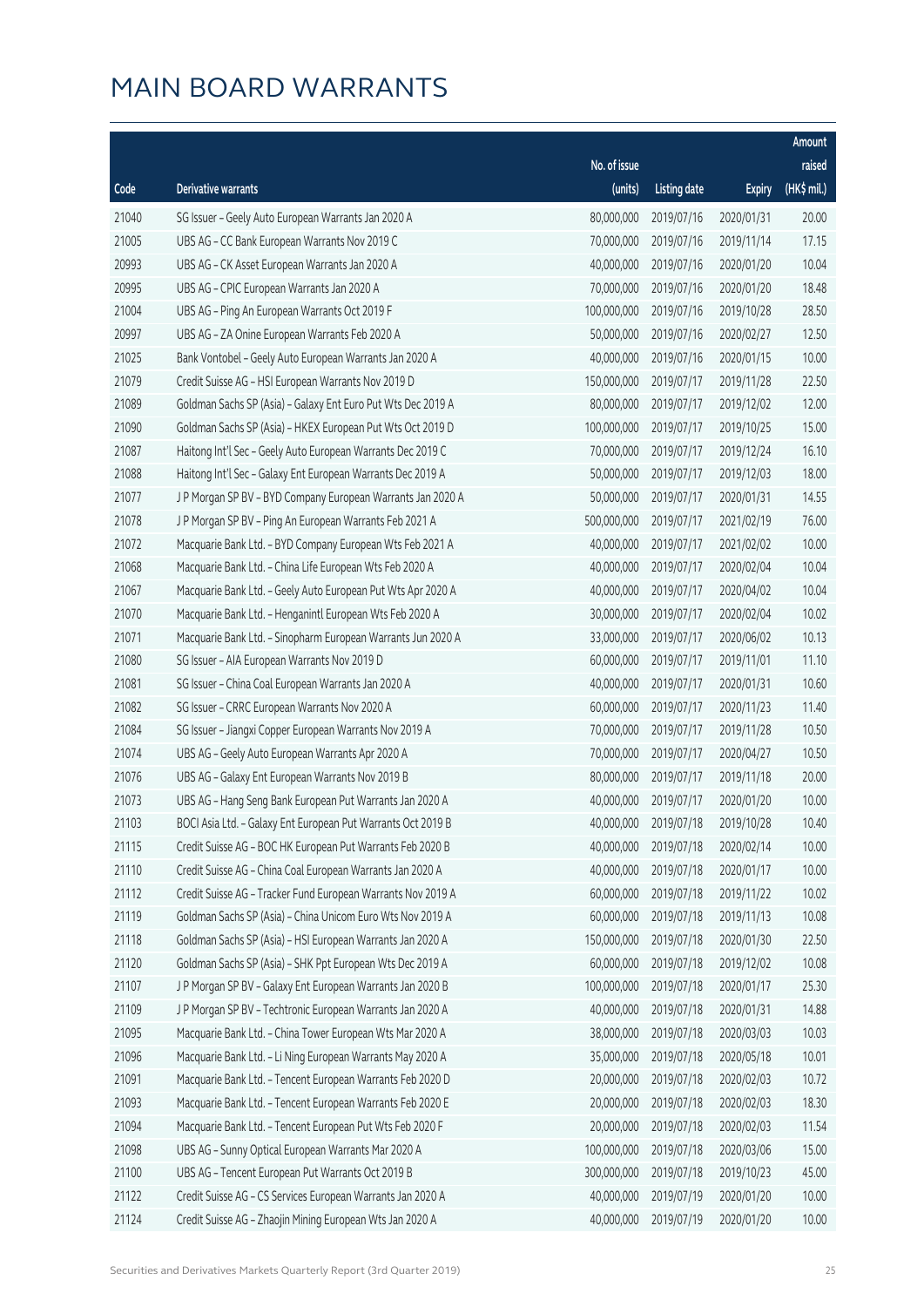|       |                                                              |              |                       |               | Amount      |
|-------|--------------------------------------------------------------|--------------|-----------------------|---------------|-------------|
|       |                                                              | No. of issue |                       |               | raised      |
| Code  | Derivative warrants                                          | (units)      | <b>Listing date</b>   | <b>Expiry</b> | (HK\$ mil.) |
| 21163 | Goldman Sachs SP (Asia) - CPIC European Warrants Dec 2019 A  | 50,000,000   | 2019/07/19            | 2019/12/20    | 11.90       |
| 21161 | Goldman Sachs SP (Asia) - PICC European Warrants Apr 2020 A  | 50,000,000   | 2019/07/19            | 2020/04/28    | 12.50       |
| 21160 | Goldman Sachs SP (Asia) - SHK Ppt European Put Wt Dec 2019 B | 60,000,000   | 2019/07/19            | 2019/12/24    | 10.02       |
| 21121 | J P Morgan SP BV - Tracker Fund European Warrants Feb 2020 A | 100,000,000  | 2019/07/19            | 2020/02/28    | 15.10       |
| 21203 | Credit Suisse AG - China CRSC European Warrants Jan 2020 A   | 40,000,000   | 2019/07/22            | 2020/01/21    | 10.00       |
| 21207 | Goldman Sachs SP (Asia) - HKEX European Warrants Feb 2020 A  | 150,000,000  | 2019/07/22            | 2020/02/24    | 22.50       |
| 21205 | Goldman Sachs SP (Asia) - Tencent European Wt Dec 2019 I     | 150,000,000  | 2019/07/22            | 2019/12/24    | 22.50       |
| 21206 | Goldman Sachs SP (Asia) - Tencent European Wt Jan 2020 A     | 150,000,000  | 2019/07/22            | 2020/01/24    | 27.00       |
| 21192 | J P Morgan SP BV - HKEX European Warrants Feb 2020 A         | 200,000,000  | 2019/07/22            | 2020/02/24    | 30.20       |
| 21202 | J P Morgan SP BV - IGG European Warrants Jan 2020 A          | 40,000,000   | 2019/07/22            | 2020/01/31    | 10.16       |
| 21180 | Macquarie Bank Ltd. - Evergrande European Wts Apr 2020 B     | 37,000,000   | 2019/07/22            | 2020/04/02    | 10.47       |
| 21178 | Macquarie Bank Ltd. - Hua Hong Semi Euro Warrants Jun 2020 A | 28,500,000   | 2019/07/22            | 2020/06/16    | 10.09       |
| 21189 | Macquarie Bank Ltd. - Sino Biopharm European Wts Jul 2020 A  | 40,000,000   | 2019/07/22            | 2020/07/16    | 10.04       |
| 21229 | SG Issuer - AIA European Put Warrants Nov 2019 E             | 40,000,000   | 2019/07/22            | 2019/11/04    | 10.00       |
| 21208 | SG Issuer - China Telecom European Warrants Jan 2020 A       | 40,000,000   | 2019/07/22            | 2020/01/31    | 10.80       |
| 21230 | SG Issuer - HKEX European Warrants Jan 2020 A                | 80,000,000   | 2019/07/22            | 2020/01/24    | 12.00       |
| 21241 | SG Issuer - HSBC European Put Warrants Nov 2019 B            | 50,000,000   | 2019/07/22            | 2019/11/22    | 10.00       |
| 21210 | SG Issuer - Kingdee Intl European Warrants Jan 2020 A        | 50,000,000   | 2019/07/22            | 2020/01/31    | 12.50       |
| 21211 | SG Issuer - MGM China European Warrants Jan 2020 A           | 70,000,000   | 2019/07/22            | 2020/01/22    | 10.50       |
| 21242 | SG Issuer - Ping An European Put Warrants Jan 2020 E         | 60,000,000   | 2019/07/22            | 2020/01/31    | 29.70       |
| 21217 | SG Issuer - SHK Ppt European Warrants Jan 2020 A             | 20,000,000   | 2019/07/22            | 2020/01/31    | 10.00       |
| 21243 | SG Issuer - Tencent European Warrants Oct 2019 G             | 200,000,000  | 2019/07/22            | 2019/10/21    | 30.00       |
| 21221 | SG Issuer - ZTE European Warrants Dec 2019 A                 | 40,000,000   | 2019/07/22            | 2019/12/20    | 10.00       |
| 21190 | UBS AG - HKEX European Put Warrants Mar 2020 A               | 300,000,000  | 2019/07/22            | 2020/03/23    | 75.00       |
| 21310 | Credit Suisse AG - China Aoyuan European Warrants Jan 2020 A | 40,000,000   | 2019/07/23            | 2020/01/22    | 10.00       |
| 21311 | Credit Suisse AG - CSPC Pharma European Warrants Mar 2020 B  | 70,000,000   | 2019/07/23            | 2020/03/31    | 10.50       |
| 21308 | Credit Suisse AG - Yihai Intl European Warrants Apr 2020 A   |              | 40,000,000 2019/07/23 | 2020/04/29    | 10.00       |
| 21312 | Goldman Sachs SP (Asia) - China Life Euro Wts Dec 2019 C     | 100,000,000  | 2019/07/23            | 2019/12/24    | 15.00       |
| 21314 | Goldman Sachs SP (Asia) - CSPC Pharma Euro Wts Jan 2020 A    | 70,000,000   | 2019/07/23            | 2020/01/24    | 10.50       |
| 21313 | Goldman Sachs SP (Asia) - ICBC European Warrants Dec 2019 B  | 80,000,000   | 2019/07/23            | 2019/12/24    | 12.00       |
| 21249 | HK Bank - CAM CSI300 European Warrants Jan 2020 A            | 50,000,000   | 2019/07/23            | 2020/01/31    | 12.50       |
| 21253 | HK Bank - CC Bank European Warrants Dec 2019 A               | 50,000,000   | 2019/07/23            | 2019/12/24    | 10.50       |
| 21251 | HK Bank - CSOP A50 ETF European Put Warrants Nov 2020 B      | 80,000,000   | 2019/07/23            | 2020/11/02    | 12.00       |
| 21244 | HK Bank - A50 China European Warrants Mar 2020 A             | 80,000,000   | 2019/07/23            | 2020/03/23    | 12.00       |
| 21256 | HK Bank - ICBC European Warrants Dec 2019 A                  | 50,000,000   | 2019/07/23            | 2019/12/20    | 10.50       |
| 21248 | HK Bank - Ping An European Warrants Dec 2019 C               | 65,000,000   | 2019/07/23            | 2019/12/27    | 10.40       |
| 21247 | HK Bank - Tencent European Warrants Dec 2019 D               | 80,000,000   | 2019/07/23            | 2019/12/24    | 12.00       |
| 21287 | Haitong Int'l Sec - BYD Company European Warrants Jan 2020 A | 40,000,000   | 2019/07/23            | 2020/01/24    | 16.80       |
| 21282 | Haitong Int'l Sec - China Mobile European Wts Dec 2019 A     | 60,000,000   | 2019/07/23            | 2019/12/30    | 11.40       |
| 21281 | Haitong Int'l Sec - Sunny Optical European Wts Feb 2020 A    | 100,000,000  | 2019/07/23            | 2020/02/21    | 15.00       |
| 21257 | Macquarie Bank Ltd. - CK Asset European Warrants Feb 2020 A  | 40,000,000   | 2019/07/23            | 2020/02/04    | 10.08       |
| 21295 | SG Issuer - China Life European Warrants Nov 2019 C          | 70,000,000   | 2019/07/23            | 2019/11/26    | 10.50       |
| 21297 | SG Issuer - Galaxy Ent European Put Warrants Oct 2019 D      | 40,000,000   | 2019/07/23            | 2019/10/24    | 10.20       |
| 21298 | SG Issuer - Sands China Ltd European Warrants Oct 2019 B     | 70,000,000   | 2019/07/23            | 2019/10/24    | 10.50       |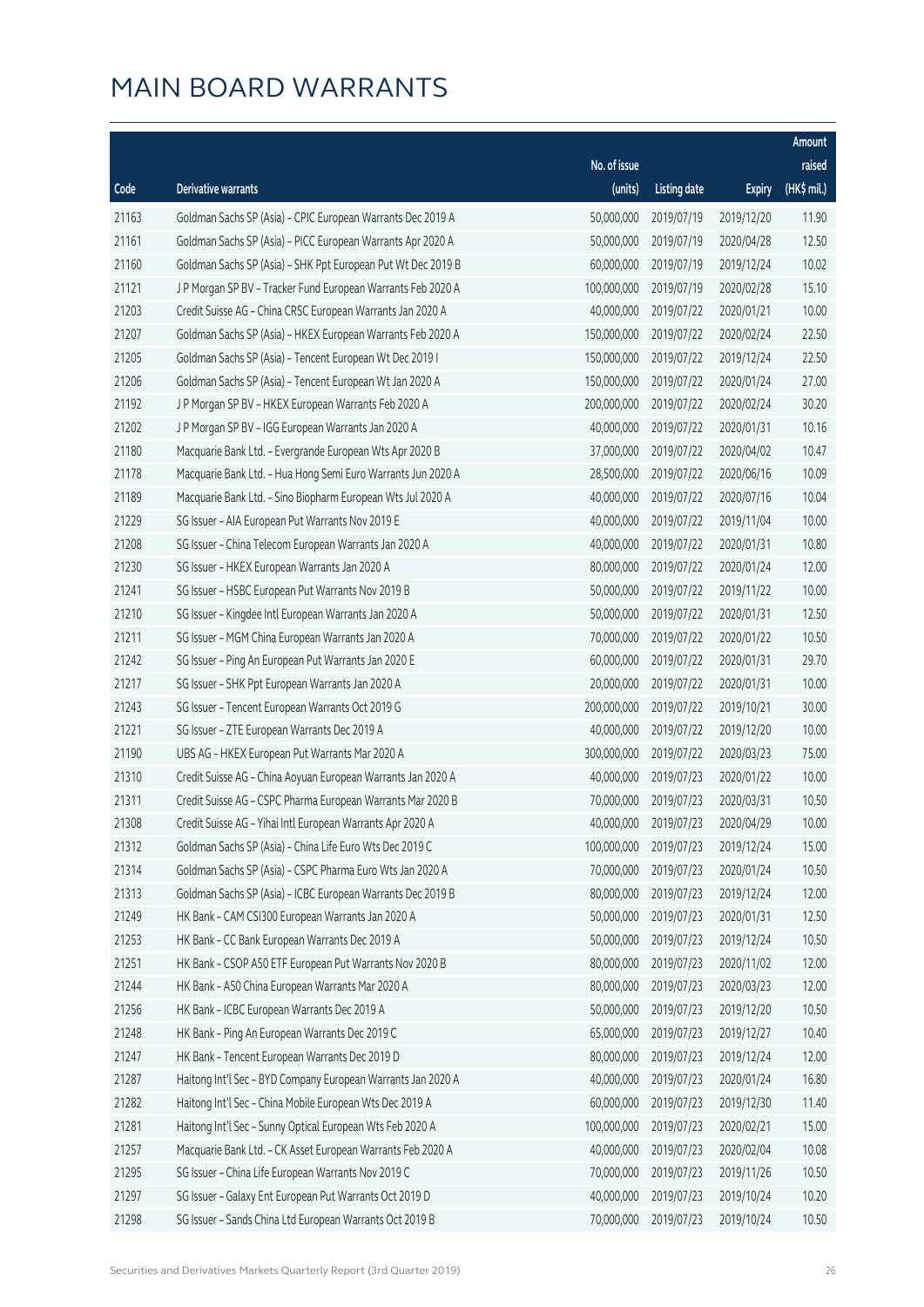|       |                                                              |              |                       |               | Amount      |
|-------|--------------------------------------------------------------|--------------|-----------------------|---------------|-------------|
|       |                                                              | No. of issue |                       |               | raised      |
| Code  | Derivative warrants                                          | (units)      | <b>Listing date</b>   | <b>Expiry</b> | (HK\$ mil.) |
| 21300 | SG Issuer - Sands China European Put Warrants Jan 2020 A     | 50,000,000   | 2019/07/23            | 2020/01/22    | 10.00       |
| 21293 | UBS AG - Greatwall Motor European Warrants Jan 2020 A        | 30,000,000   | 2019/07/23            | 2020/01/22    | 13.98       |
| 21292 | UBS AG - HSI European Put Warrants Oct 2019 B                | 300,000,000  | 2019/07/23            | 2019/10/30    | 45.00       |
| 21289 | UBS AG - Tencent European Warrants Dec 2019 B                | 300,000,000  | 2019/07/23            | 2019/12/24    | 75.00       |
| 21269 | Bank Vontobel - China Life European Warrants Jan 2020 A      | 60,000,000   | 2019/07/23            | 2020/01/24    | 10.26       |
| 21280 | Bank Vontobel - China Life European Put Warrants Dec 2019 A  | 70,000,000   | 2019/07/23            | 2019/12/20    | 11.27       |
| 21279 | Bank Vontobel - Sinopec Corp European Warrants Mar 2020 A    | 40,000,000   | 2019/07/23            | 2020/03/06    | 10.04       |
| 21274 | Bank Vontobel - Hang Seng Bank European Warrants Jan 2020 A  | 60,000,000   | 2019/07/23            | 2020/01/22    | 10.86       |
| 21277 | Bank Vontobel - MTR Corporation European Warrants Mar 2020 A | 40,000,000   | 2019/07/23            | 2020/03/27    | 10.04       |
| 21335 | BOCI Asia Ltd. - Sands China Ltd European Warrants Oct 2019A | 70,000,000   | 2019/07/24            | 2019/10/24    | 10.50       |
| 21341 | BOCI Asia Ltd. - Tencent European Wts Jan 2020 A             | 200,000,000  | 2019/07/24            | 2020/01/24    | 50.00       |
| 21328 | BOCI Asia Ltd. - Xiaomi European Warrants Jul 2020 A         | 150,000,000  | 2019/07/24            | 2020/07/24    | 24.00       |
| 21344 | BNP Paribas Issuance B.V. - HKEX Euro Put Wts Feb 2020 D     | 40,000,000   | 2019/07/24            | 2020/02/04    | 10.00       |
| 21346 | BNP Paribas Issuance B.V. - Sunny Optical Eu Wt Feb 2020 A   | 80,000,000   | 2019/07/24            | 2020/02/04    | 20.00       |
| 21369 | Credit Suisse AG - CMS European Warrants Jan 2020 A          | 40,000,000   | 2019/07/24            | 2020/01/23    | 10.00       |
| 21364 | Credit Suisse AG - China Tower European Warrants Nov 2019 C  | 80,000,000   | 2019/07/24            | 2019/11/26    | 12.00       |
| 21363 | Credit Suisse AG - China Tower European Warrants Dec 2019 D  | 80,000,000   | 2019/07/24            | 2019/12/24    | 12.00       |
| 21375 | Credit Suisse AG - Luye Pharma European Warrants Feb 2020 A  | 40,000,000   | 2019/07/24            | 2020/02/28    | 10.00       |
| 21370 | Credit Suisse AG - Ping An European Warrants Nov 2019 D      | 150,000,000  | 2019/07/24            | 2019/11/22    | 22.50       |
| 21365 | Credit Suisse AG - Tencent European Wts Nov 2019 F           | 250,000,000  | 2019/07/24            | 2019/11/29    | 37.50       |
| 21368 | Credit Suisse AG - Xiaomi European Warrants Jan 2020 B       | 100,000,000  | 2019/07/24            | 2020/01/24    | 15.00       |
| 21398 | Goldman Sachs SP (Asia) - Sinopec Corp Euro Wts Dec 2019 A   | 70,000,000   | 2019/07/24            | 2019/12/20    | 10.50       |
| 21397 | Goldman Sachs SP (Asia) - Geely Auto European Wts Jan 2020 B | 80,000,000   | 2019/07/24            | 2020/01/08    | 16.08       |
| 21383 | Goldman Sachs SP (Asia) - HSBC European Warrants Mar 2020 B  | 80,000,000   | 2019/07/24            | 2020/03/24    | 12.00       |
| 21362 | J P Morgan SP BV - China CRSC European Warrants Jan 2020 A   | 50,000,000   | 2019/07/24            | 2020/01/23    | 12.60       |
| 21327 | Macquarie Bank Ltd. - CSPC Pharma European Wts Aug 2020 A    | 39,200,000   | 2019/07/24            | 2020/08/04    | 10.04       |
| 21315 | Macquarie Bank Ltd. - Ping An European Warrants Feb 2020 B   |              | 17,000,000 2019/07/24 | 2020/02/04    | 10.30       |
| 21319 | Macquarie Bank Ltd. - Ping An European Warrants Feb 2020 C   | 33,500,000   | 2019/07/24            | 2020/02/04    | 10.02       |
| 21322 | Macquarie Bank Ltd. - Tencent European Put Wts Feb 2020 G    | 9,200,000    | 2019/07/24            | 2020/02/03    | 10.03       |
| 21361 | UBS AG - Cathay Pacific European Warrants Mar 2020 B         | 50,000,000   | 2019/07/24            | 2020/03/20    | 12.50       |
| 21445 | BOCI Asia Ltd. - ICBC European Warrants Dec 2019 A           | 70,000,000   | 2019/07/25            | 2019/12/23    | 10.50       |
| 21436 | Credit Suisse AG - HSBC European Wts Mar 2020 B              | 80,000,000   | 2019/07/25            | 2020/03/24    | 12.00       |
| 21437 | Credit Suisse AG - Zhongsheng Hldg European Wts Jan 2020 A   | 50,000,000   | 2019/07/25            | 2020/01/03    | 10.00       |
| 21446 | Goldman Sachs SP (Asia) - CSOP A50 ETF Euro Wts Dec 2019 B   | 100,000,000  | 2019/07/25            | 2019/12/20    | 15.00       |
| 21465 | Goldman Sachs SP (Asia) - Ping An European Wts Dec 2019 B    | 100,000,000  | 2019/07/25            | 2019/12/24    | 22.60       |
| 21442 | J P Morgan SP BV - Luye Pharma European Warrants Feb 2020 A  | 80,000,000   | 2019/07/25            | 2020/02/03    | 20.08       |
| 21439 | J P Morgan SP BV - Shimao Property European Wts Nov 2019 A   | 70,000,000   | 2019/07/25            | 2019/11/01    | 10.78       |
| 21418 | Macquarie Bank Ltd. - AIA European Warrants Nov 2019 A       | 36,000,000   | 2019/07/25            | 2019/11/08    | 10.08       |
| 21425 | Macquarie Bank Ltd. - AIA European Warrants Aug 2021 A       | 40,000,000   | 2019/07/25            | 2021/08/03    | 10.04       |
| 21433 | Macquarie Bank Ltd. - Galaxy Ent European Wts Feb 2020 A     | 24,000,000   | 2019/07/25            | 2020/02/04    | 10.20       |
| 21434 | Macquarie Bank Ltd. - Galaxy Ent European Wts Jul 2021 A     | 11,000,000   | 2019/07/25            | 2021/07/05    | 10.03       |
| 21432 | Macquarie Bank Ltd. - HKEX European Put Warrants Feb 2020 A  | 26,000,000   | 2019/07/25            | 2020/02/04    | 10.04       |
| 21435 | Macquarie Bank Ltd. - Henderson Land Dev Euro Wts Jan 2020 A | 52,000,000   | 2019/07/25            | 2020/01/03    | 10.14       |
| 21411 | Macquarie Bank Ltd. - ICBC European Put Warrants Mar 2020 A  | 40,000,000   | 2019/07/25            | 2020/03/03    | 10.04       |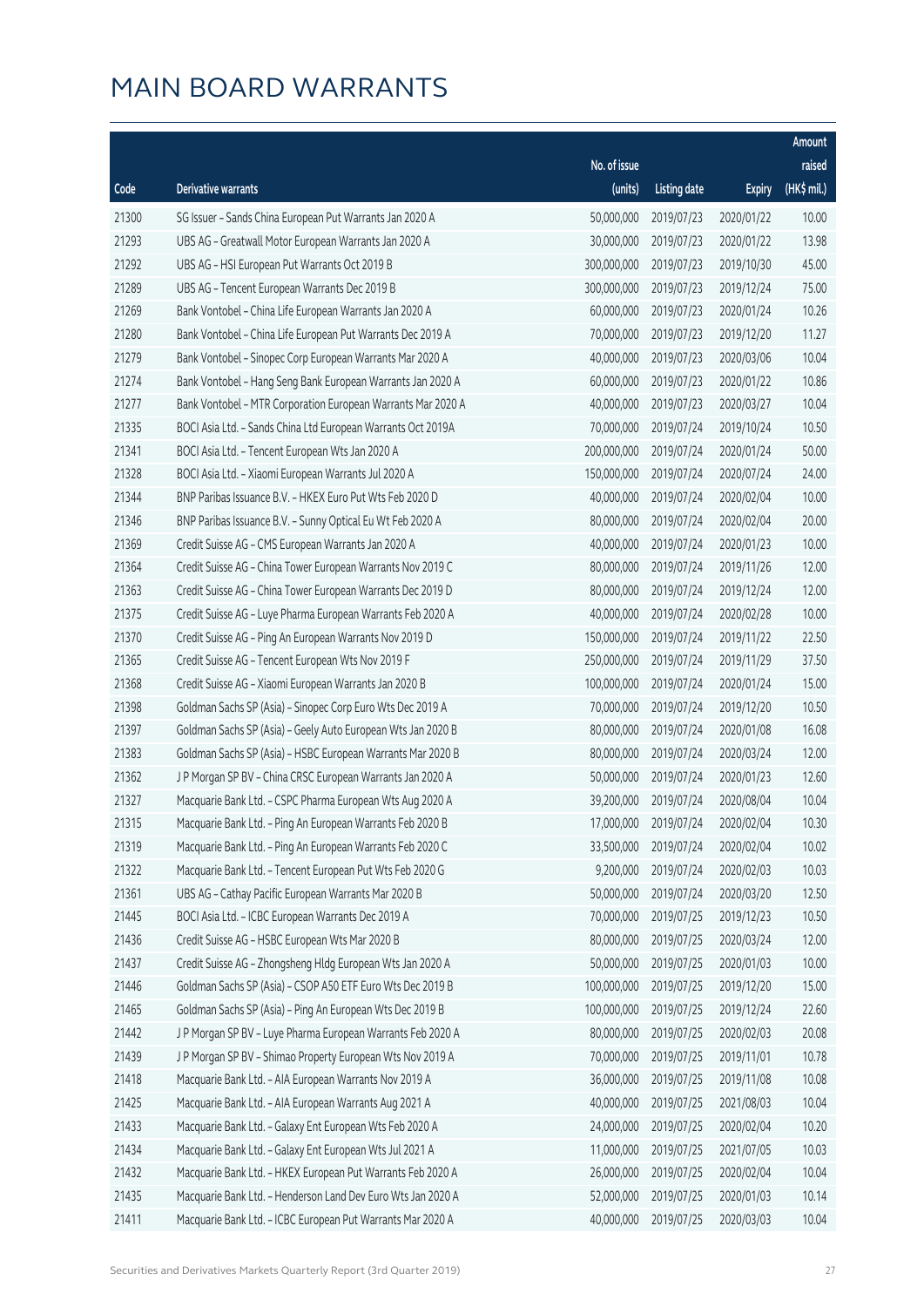|       |                                                              |              |                       |               | Amount      |
|-------|--------------------------------------------------------------|--------------|-----------------------|---------------|-------------|
|       |                                                              | No. of issue |                       |               | raised      |
| Code  | Derivative warrants                                          | (units)      | <b>Listing date</b>   | <b>Expiry</b> | (HK\$ mil.) |
| 21429 | Macquarie Bank Ltd. - Lenovo European Put Warrants Mar 2020B | 23,600,000   | 2019/07/25            | 2020/03/03    | 10.03       |
| 21430 | Macquarie Bank Ltd. - NCI European Warrants May 2020 B       | 33,900,000   | 2019/07/25            | 2020/05/05    | 10.03       |
| 21409 | Macquarie Bank Ltd. - Sands China Ltd European Wts Feb 2020B | 30,000,000   | 2019/07/25            | 2020/02/04    | 10.02       |
| 21410 | Macquarie Bank Ltd. - Sands China Ltd Euro Put Wts Feb 2020C | 36,000,000   | 2019/07/25            | 2020/02/04    | 10.01       |
| 21408 | UBS AG - Xiaomi European Put Warrants Mar 2020 B             | 40,000,000   | 2019/07/25            | 2020/03/24    | 10.00       |
| 21503 | BOCI Asia Ltd. - CC Bank European Warrants Dec 2019 A        | 70,000,000   | 2019/07/26            | 2019/12/18    | 10.50       |
| 21508 | BOCI Asia Ltd. - China Tower European Warrants Nov 2019 C    | 80,000,000   | 2019/07/26            | 2019/11/26    | 12.00       |
| 21507 | BOCI Asia Ltd. - China Tower European Warrants Dec 2019 B    | 80,000,000   | 2019/07/26            | 2019/12/30    | 18.40       |
| 21510 | BOCI Asia Ltd. - China Tower European Warrants Dec 2019 C    | 80,000,000   | 2019/07/26            | 2019/12/31    | 12.00       |
| 21493 | BOCI Asia Ltd. - HKEX European Warrants Feb 2020 A           | 200,000,000  | 2019/07/26            | 2020/02/24    | 32.00       |
| 21497 | BOCI Asia Ltd. - HKEX European Warrants May 2020 A           | 200,000,000  | 2019/07/26            | 2020/05/26    | 30.00       |
| 21498 | BOCI Asia Ltd. - HKEX European Put Warrants Feb 2020 B       | 100,000,000  | 2019/07/26            | 2020/02/25    | 17.00       |
| 21500 | BOCI Asia Ltd. - HKEX European Put Warrants Mar 2020 A       | 200,000,000  | 2019/07/26            | 2020/03/30    | 34.00       |
| 21488 | BOCI Asia Ltd. - Tencent European Wts Nov 2019 E             | 200,000,000  | 2019/07/26            | 2019/11/26    | 30.00       |
| 21487 | BOCI Asia Ltd. - Tencent European Wts Dec 2019 F             | 200,000,000  | 2019/07/26            | 2019/12/31    | 58.00       |
| 21492 | BOCI Asia Ltd. - Tencent European Put Wts Dec 2019 G         | 200,000,000  | 2019/07/26            | 2019/12/23    | 32.00       |
| 21491 | BOCI Asia Ltd. - Tencent European Put Wts Feb 2020 B         | 200,000,000  | 2019/07/26            | 2020/02/25    | 30.00       |
| 21505 | BOCI Asia Ltd. - Xiaomi European Warrants Jan 2020 B         | 100,000,000  | 2019/07/26            | 2020/01/24    | 15.00       |
| 21467 | Credit Suisse AG - HSI European Put Warrants Oct 2019 D      | 150,000,000  | 2019/07/26            | 2019/10/30    | 22.50       |
| 21486 | Goldman Sachs SP (Asia) - China Tower Euro Wts Nov 2019 C    | 80,000,000   | 2019/07/26            | 2019/11/26    | 12.00       |
| 21484 | Goldman Sachs SP (Asia) - Xiaomi European Wts May 2020 A     | 100,000,000  | 2019/07/26            | 2020/05/22    | 17.00       |
| 21482 | Haitong Int'l Sec - CAM CSI300 European Warrants Dec 2019 A  | 100,000,000  | 2019/07/26            | 2019/12/24    | 18.00       |
| 21479 | J P Morgan SP BV - HSI European Put Warrants Dec 2019 G      | 400,000,000  | 2019/07/26            | 2019/12/30    | 61.60       |
| 21480 | J P Morgan SP BV - Lenovo European Put Warrants Jan 2020 A   | 40,000,000   | 2019/07/26            | 2020/01/31    | 12.80       |
| 21469 | Macquarie Bank Ltd. - Fortune REIT European Wts Jul 2020 A   | 33,200,000   | 2019/07/26            | 2020/07/03    | 11.09       |
| 21470 | Macquarie Bank Ltd. - Link REIT European Warrants Apr 2020 A | 15,500,000   | 2019/07/26            | 2020/04/02    | 10.21       |
| 21476 | Macquarie Bank Ltd. - Xiaomi European Warrants Jan 2020 C    |              | 39,500,000 2019/07/26 | 2020/01/03    | 10.07       |
| 21477 | Macquarie Bank Ltd. - Xiaomi European Warrants Feb 2020 B    | 10,500,000   | 2019/07/26            | 2020/02/04    | 10.40       |
| 21478 | UBS AG - Kunlun Energy European Warrants Jan 2020 A          | 20,000,000   | 2019/07/26            | 2020/01/30    | 10.02       |
| 21547 | Goldman Sachs SP (Asia) - CC Bank European Wts Dec 2019 B    | 80,000,000   | 2019/07/29            | 2019/12/24    | 12.00       |
| 21546 | Goldman Sachs SP (Asia) - Tencent European Wt Mar 2020 A     | 150,000,000  | 2019/07/29            | 2020/03/26    | 36.90       |
| 21517 | HK Bank - China Mobile European Warrants Jan 2020 A          | 40,000,000   | 2019/07/29            | 2020/01/31    | 10.00       |
| 21512 | HK Bank - China Tower European Warrants Dec 2019 A           | 80,000,000   | 2019/07/29            | 2019/12/30    | 12.00       |
| 21519 | HK Bank - China Tower European Warrants Jan 2020 A           | 50,000,000   | 2019/07/29            | 2020/01/31    | 12.50       |
| 21514 | HK Bank - Xiaomi European Warrants Jan 2020 B                | 80,000,000   | 2019/07/29            | 2020/01/24    | 12.00       |
| 21516 | HK Bank - Xiaomi European Warrants Jul 2020 A                | 80,000,000   | 2019/07/29            | 2020/07/27    | 12.00       |
| 21529 | Haitong Int'l Sec - China CRSC European Warrants Jan 2020 A  | 60,000,000   | 2019/07/29            | 2020/01/17    | 10.80       |
| 21530 | Haitong Int'l Sec - MTRC European Warrants Apr 2020 A        | 40,000,000   | 2019/07/29            | 2020/04/03    | 12.40       |
| 21522 | J P Morgan SP BV - HKEX European Put Wts Feb 2020 B          | 200,000,000  | 2019/07/29            | 2020/02/28    | 37.80       |
| 21524 | J P Morgan SP BV - MTRC European Put Warrants Feb 2020 A     | 60,000,000   | 2019/07/29            | 2020/02/28    | 15.06       |
| 21520 | UBS AG - Mengniu Dairy European Warrants Jan 2020 A          | 70,000,000   | 2019/07/29            | 2020/01/29    | 17.50       |
| 21573 | Goldman Sachs SP (Asia) - AIA European Put Wts Dec 2019 B    | 80,000,000   | 2019/07/30            | 2019/12/24    | 12.00       |
| 21576 | Goldman Sachs SP (Asia) - Tencent European Wt Dec 2019 J     | 150,000,000  | 2019/07/30            | 2019/12/24    | 22.50       |
| 21571 | Haitong Int'l Sec - Kingsoft European Warrants Jan 2020 A    | 60,000,000   | 2019/07/30            | 2020/01/30    | 17.40       |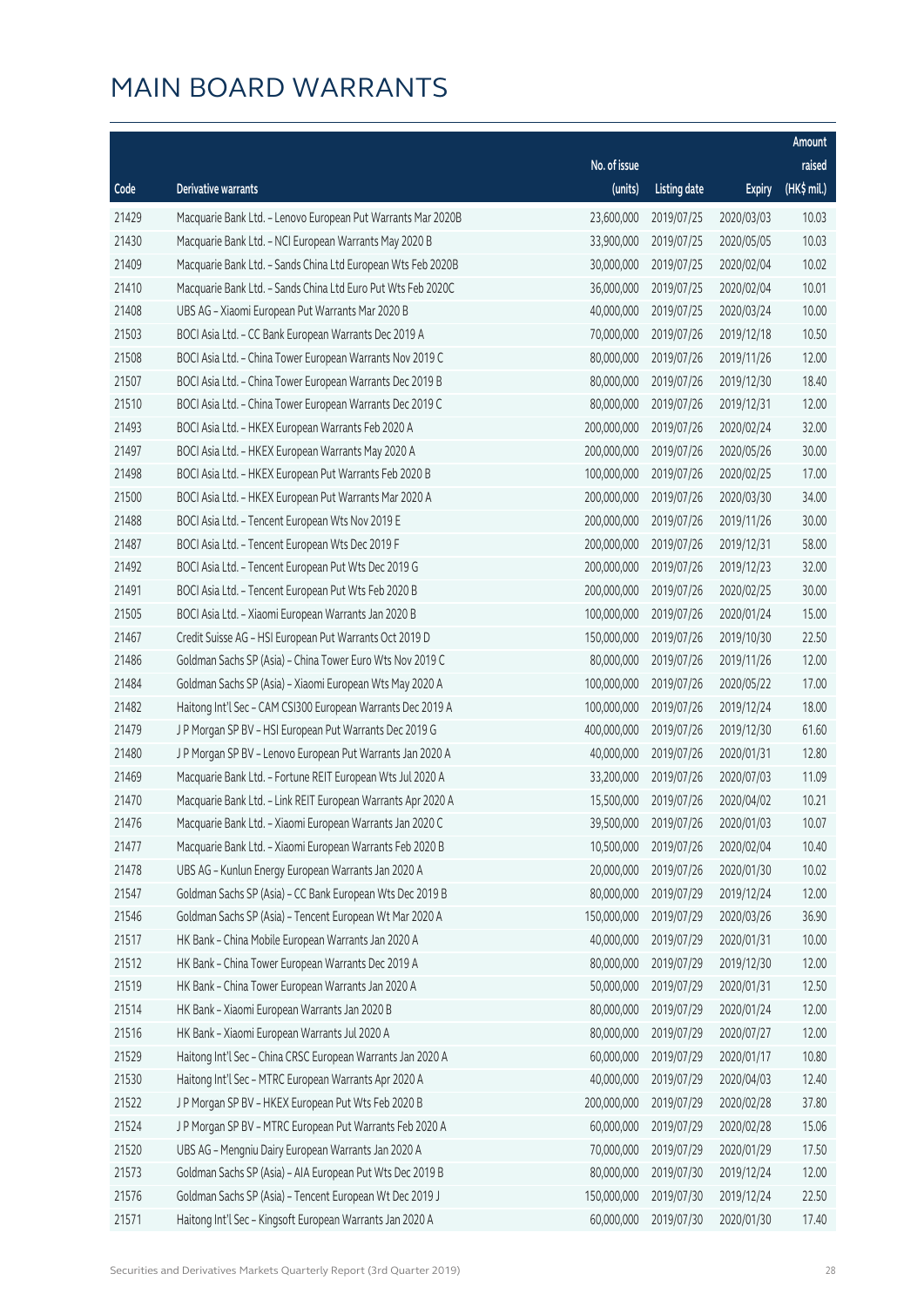|       |                                                              |              |                       |               | Amount      |
|-------|--------------------------------------------------------------|--------------|-----------------------|---------------|-------------|
|       |                                                              | No. of issue |                       |               | raised      |
| Code  | <b>Derivative warrants</b>                                   | (units)      | <b>Listing date</b>   | <b>Expiry</b> | (HK\$ mil.) |
| 21560 | J P Morgan SP BV - Anta Sports European Warrants Jan 2020 A  | 60,000,000   | 2019/07/30            | 2020/01/31    | 22.38       |
| 21555 | J P Morgan SP BV - China Railway European Wts Dec 2019 A     | 40,000,000   | 2019/07/30            | 2019/12/05    | 10.16       |
| 21558 | J P Morgan SP BV - CRRC European Warrants Nov 2020 A         | 60,000,000   | 2019/07/30            | 2020/11/23    | 10.02       |
| 21564 | J P Morgan SP BV - Sino Biopharm European Warrants Feb 2020A | 60,000,000   | 2019/07/30            | 2020/02/28    | 15.00       |
| 21554 | J P Morgan SP BV - SPDR Gold Trust European Wts May 2020 A   | 40,000,000   | 2019/07/30            | 2020/05/29    | 10.04       |
| 21549 | UBS AG - Evergrande European Warrants Feb 2020 A             | 40,000,000   | 2019/07/30            | 2020/02/17    | 10.00       |
| 21550 | UBS AG - SPDR Gold Trust European Warrants Jan 2020 A        | 30,000,000   | 2019/07/30            | 2020/01/02    | 10.02       |
| 21623 | BOCI Asia Ltd. - Tencent European Put Wts Oct 2019 E         | 200,000,000  | 2019/07/31            | 2019/10/31    | 38.00       |
| 21626 | BOCI Asia Ltd. - Tencent European Put Wts Oct 2019 F         | 200,000,000  | 2019/07/31            | 2019/10/31    | 54.00       |
| 21614 | Credit Suisse AG - CICC European Warrants Dec 2019 A         | 70,000,000   | 2019/07/31            | 2019/12/10    | 10.50       |
| 21611 | Credit Suisse AG - Evergrande European Warrants Jan 2020 A   | 60,000,000   | 2019/07/31            | 2020/01/22    | 10.02       |
| 21615 | Credit Suisse AG - Tencent Euro Put Wts Dec 2019 F           | 200,000,000  | 2019/07/31            | 2019/12/17    | 30.00       |
| 21613 | Credit Suisse AG - Techtronic Ind European Wts Jul 2020 A    | 40,000,000   | 2019/07/31            | 2020/07/31    | 10.00       |
| 21620 | Goldman Sachs SP (Asia) - China Mobile Euro Wts Dec 2019 C   | 80,000,000   | 2019/07/31            | 2019/12/03    | 12.72       |
| 21617 | Goldman Sachs SP (Asia) - China Tower Euro Wts Nov 2019 D    | 80,000,000   | 2019/07/31            | 2019/11/04    | 12.00       |
| 21592 | J P Morgan SP BV - HSI European Put Warrants Jan 2020 O      | 400,000,000  | 2019/07/31            | 2020/01/30    | 100.00      |
| 21594 | J P Morgan SP BV - Tencent European Put Warrants Nov 2019 G  | 200,000,000  | 2019/07/31            | 2019/11/29    | 30.40       |
| 21583 | Macquarie Bank Ltd. - China Huarong European Wts Jun 2020 A  | 33,000,000   | 2019/07/31            | 2020/06/16    | 10.03       |
| 21579 | Macquarie Bank Ltd. - China Life European Wts Feb 2020 B     | 40,000,000   | 2019/07/31            | 2020/02/04    | 10.00       |
| 21580 | Macquarie Bank Ltd. - China Mobile European Wts Feb 2020 A   | 40,000,000   | 2019/07/31            | 2020/02/04    | 10.00       |
| 21582 | Macquarie Bank Ltd. - China Unicom European Wts Apr 2020 A   | 40,000,000   | 2019/07/31            | 2020/04/02    | 10.04       |
| 21581 | Macquarie Bank Ltd. - HSBC European Warrants Feb 2020 A      | 26,400,000   | 2019/07/31            | 2020/02/04    | 10.03       |
| 21590 | Macquarie Bank Ltd. - Techtronic Ind European Wts Dec 2020 A | 40,000,000   | 2019/07/31            | 2020/12/16    | 10.00       |
| 21603 | Bank Vontobel - AIA European Put Warrants Feb 2020 A         | 25,000,000   | 2019/07/31            | 2020/02/04    | 12.50       |
| 21597 | Bank Vontobel - CSPC Pharma European Warrants Jan 2020 C     | 40,000,000   | 2019/07/31            | 2020/01/31    | 12.00       |
| 21598 | Bank Vontobel - HKEX European Put Warrants Apr 2020 A        | 40,000,000   | 2019/07/31            | 2020/04/01    | 10.00       |
| 21605 | Bank Vontobel - HSBC European Warrants Mar 2020 A            |              | 40,000,000 2019/07/31 | 2020/03/02    | 10.00       |
| 21599 | Bank Vontobel - Tencent European Put Warrants Dec 2019 C     | 100,000,000  | 2019/07/31            | 2019/12/24    | 20.00       |
| 21628 | BOCI Asia Ltd. - Tencent European Warrants Nov 2019 F        | 200,000,000  | 2019/08/01            | 2019/11/01    | 32.00       |
| 21676 | Credit Suisse AG - AIA European Warrants Nov 2019 F          | 70,000,000   | 2019/08/01            | 2019/11/26    | 10.50       |
| 21677 | Credit Suisse AG - ASM Pacific European Warrants Mar 2020 A  | 50,000,000   | 2019/08/01            | 2020/03/31    | 12.50       |
| 21669 | Credit Suisse AG - CITIC Sec European Warrants Sep 2020 A    | 70,000,000   | 2019/08/01            | 2020/09/24    | 10.50       |
| 21683 | Credit Suisse AG - CM Bank European Put Warrants Oct 2019 C  | 60,000,000   | 2019/08/01            | 2019/10/31    | 10.02       |
| 21678 | Credit Suisse AG - Cathay Pacific European Wts Mar 2020 A    | 60,000,000   | 2019/08/01            | 2020/03/13    | 10.02       |
| 21684 | Credit Suisse AG - Sino Biopharm European Wts Jan 2020 A     | 40,000,000   | 2019/08/01            | 2020/01/31    | 10.00       |
| 21658 | Credit Suisse AG - Tencent Euro Put Wts Oct 2019 F           | 200,000,000  | 2019/08/01            | 2019/10/31    | 30.00       |
| 21657 | Credit Suisse AG - Tencent Euro Put Wts Nov 2019 G           | 200,000,000  | 2019/08/01            | 2019/11/29    | 30.00       |
| 21698 | Goldman Sachs SP (Asia) - Tencent European Wts Nov 2019 I    | 150,000,000  | 2019/08/01            | 2019/11/19    | 22.50       |
| 21692 | Goldman Sachs SP (Asia) - Tencent European Put Wt Nov 2019 H | 100,000,000  | 2019/08/01            | 2019/11/01    | 19.20       |
| 21643 | J P Morgan SP BV - Conch Cement European Warrants Jan 2020 A | 60,000,000   | 2019/08/01            | 2020/01/03    | 14.58       |
| 21644 | J P Morgan SP BV - Agricultural Bank Euro Wts Dec 2019 A     | 100,000,000  | 2019/08/01            | 2019/12/31    | 15.80       |
| 21655 | J P Morgan SP BV - China Telecom European Wts Jan 2020 A     | 60,000,000   | 2019/08/01            | 2020/01/31    | 15.06       |
| 21641 | J P Morgan SP BV - Sunny Optical European Wts Apr 2020 A     | 100,000,000  | 2019/08/01            | 2020/04/02    | 25.00       |
| 21686 | SG Issuer - HSI European Warrants Dec 2019 G                 | 300,000,000  | 2019/08/01            | 2019/12/30    | 45.00       |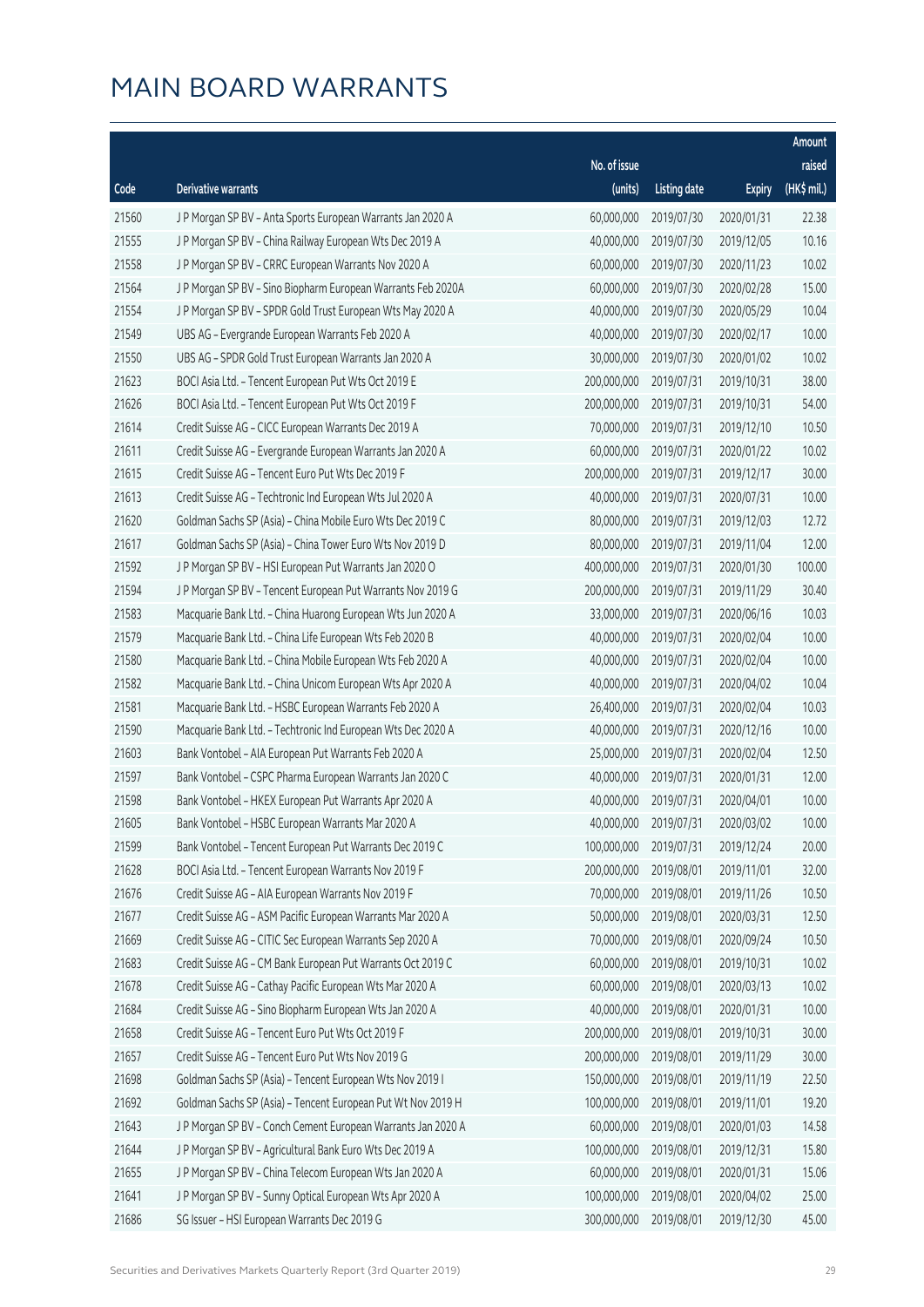|         |                                                              |              |                       |               | Amount      |
|---------|--------------------------------------------------------------|--------------|-----------------------|---------------|-------------|
|         |                                                              | No. of issue |                       |               | raised      |
| Code    | Derivative warrants                                          | (units)      | <b>Listing date</b>   | <b>Expiry</b> | (HK\$ mil.) |
| 21685   | SG Issuer - HSI European Put Warrants Nov 2019 G             | 300,000,000  | 2019/08/01            | 2019/11/28    | 45.00       |
| 21687   | SG Issuer - HSI European Put Warrants Dec 2019 H             | 300,000,000  | 2019/08/01            | 2019/12/30    | 45.00       |
| 21689   | SG Issuer - Tencent European Warrants Nov 2019 D             | 200,000,000  | 2019/08/01            | 2019/11/26    | 42.00       |
| 21690   | SG Issuer - Tencent European Warrants Feb 2020 C             | 200,000,000  | 2019/08/01            | 2020/02/03    | 50.00       |
| 21637   | UBS AG - Link REIT European Warrants Jan 2020 A              | 50,000,000   | 2019/08/01            | 2020/01/31    | 12.55       |
| 21638   | UBS AG - MTR Corporation European Warrants Dec 2019 C        | 60,000,000   | 2019/08/01            | 2019/12/20    | 10.02       |
| 21640   | UBS AG - Tencent European Warrants Oct 2019 C                | 300,000,000  | 2019/08/01            | 2019/10/31    | 45.60       |
| 21634   | Bank Vontobel - Tencent European Warrants Nov 2019 G         | 100,000,000  | 2019/08/01            | 2019/11/19    | 15.10       |
| 21636   | Bank Vontobel - Tencent European Warrants Dec 2019 D         | 100,000,000  | 2019/08/01            | 2019/12/24    | 19.10       |
| 17006 # | J P Morgan SP BV - Ping An European Warrants Sep 2019 C      | 100,000,000  | 2019/08/01            | 2019/09/23    | 15.00       |
| 21740   | BOCI Asia Ltd. - BYD Company European Warrants Jan 2020 A    | 40,000,000   | 2019/08/02            | 2020/01/22    | 15.60       |
| 21741   | BOCI Asia Ltd. - HSBC European Warrants Mar 2020 A           | 60,000,000   | 2019/08/02            | 2020/03/31    | 15.00       |
| 21739   | Credit Suisse AG - SJM Holdings European Warrants Mar 2020 A | 70,000,000   | 2019/08/02            | 2020/03/26    | 10.50       |
| 21744   | Goldman Sachs SP (Asia) - HKEX European Warrants Apr 2020 A  | 150,000,000  | 2019/08/02            | 2020/04/02    | 37.50       |
| 21742   | Goldman Sachs SP (Asia) - Tencent European Put Wt Nov 2019 J | 100,000,000  | 2019/08/02            | 2019/11/19    | 15.00       |
| 21700   | HK Bank - AIA European Warrants Jul 2021 A                   | 80,000,000   | 2019/08/02            | 2021/07/27    | 14.40       |
| 21701   | HK Bank - Bank of China European Warrants Jul 2020 A         | 60,000,000   | 2019/08/02            | 2020/07/31    | 15.00       |
| 21702   | HK Bank - HKEX European Put Warrants Feb 2020 A              | 80,000,000   | 2019/08/02            | 2020/02/28    | 20.00       |
| 21710   | HK Bank - HSI European Warrants Jan 2020 C                   | 180,000,000  | 2019/08/02            | 2020/01/30    | 27.00       |
| 21706   | HK Bank - HSI European Put Warrants Jan 2020 B               | 180,000,000  | 2019/08/02            | 2020/01/30    | 27.00       |
| 21708   | HK Bank - SHK Ppt European Put Warrants Jan 2020 A           | 80,000,000   | 2019/08/02            | 2020/01/22    | 14.40       |
| 21699   | HK Bank - Tencent European Put Warrants Feb 2020 B           | 80,000,000   | 2019/08/02            | 2020/02/03    | 20.00       |
| 21734   | Haitong Int'l Sec - HSI European Warrants Jan 2020 N         | 150,000,000  | 2019/08/02            | 2020/01/30    | 22.50       |
| 21735   | Haitong Int'l Sec - HSI European Put Warrants Dec 2019 B     | 150,000,000  | 2019/08/02            | 2019/12/30    | 22.50       |
| 21721   | Haitong Int'l Sec - Link REIT European Warrants Dec 2019 B   | 70,000,000   | 2019/08/02            | 2019/12/31    | 11.90       |
| 21730   | Haitong Int'l Sec - Meituan European Warrants Jun 2020 A     | 80,000,000   | 2019/08/02            | 2020/06/24    | 12.80       |
| 21736   | SG Issuer - AIA European Warrants Feb 2020 A                 |              | 40,000,000 2019/08/02 | 2020/02/03    | 18.40       |
| 21737   | SG Issuer - Ping An European Warrants Feb 2020 B             | 80,000,000   | 2019/08/02            | 2020/02/03    | 28.40       |
| 21712   | SG Issuer - Tencent European Put Warrants Dec 2019 F         | 200,000,000  | 2019/08/02            | 2019/12/30    | 30.00       |
| 21713   | SG Issuer - Tencent European Put Warrants Dec 2019 G         | 200,000,000  | 2019/08/02            | 2019/12/30    | 39.00       |
| 21738   | SG Issuer - Xiaomi European Warrants Jan 2020 A              | 70,000,000   | 2019/08/02            | 2020/01/24    | 10.50       |
| 21717   | UBS AG - China Mobile European Warrants Dec 2019 A           | 100,000,000  | 2019/08/02            | 2019/12/03    | 15.00       |
| 21714   | UBS AG - Tencent European Warrants Dec 2019 C                | 300,000,000  | 2019/08/02            | 2019/12/20    | 45.00       |
| 21774   | BNP Paribas Issuance B.V. - China Mobile Euro Wts Dec 2019 D | 60,000,000   | 2019/08/05            | 2019/12/03    | 10.20       |
| 21778   | Credit Suisse AG - AIA European Put Warrants Dec 2019 C      | 50,000,000   | 2019/08/05            | 2019/12/24    | 10.00       |
| 21781   | Credit Suisse AG - China Mer Port European Warrants Feb 20 A | 40,000,000   | 2019/08/05            | 2020/02/04    | 10.00       |
| 21775   | Credit Suisse AG - China Mobile European Warrants Dec 2019 C | 60,000,000   | 2019/08/05            | 2019/12/17    | 10.02       |
| 21749   | Credit Suisse AG - HSI European Warrants Jan 2020 A          | 150,000,000  | 2019/08/05            | 2020/01/30    | 22.50       |
| 21786   | Credit Suisse AG - Haitong Sec European Warrants Dec 2019 B  | 70,000,000   | 2019/08/05            | 2019/12/23    | 10.50       |
| 21779   | Credit Suisse AG - Meituan European Warrants Jun 2020 B      | 70,000,000   | 2019/08/05            | 2020/06/22    | 10.50       |
| 21800   | Goldman Sachs SP (Asia) - AIA European Warrants Dec 2019 C   | 80,000,000   | 2019/08/05            | 2019/12/24    | 26.08       |
| 21799   | Goldman Sachs SP (Asia) - Tencent European Put Wt Dec 2019 K | 100,000,000  | 2019/08/05            | 2019/12/24    | 15.00       |
| 21766   | J P Morgan SP BV - China Mobile European Put Wts Feb 2020 A  | 100,000,000  | 2019/08/05            | 2020/02/28    | 25.40       |
| 21769   | J P Morgan SP BV - Greatwall Motor European Wts Dec 2019 B   | 40,000,000   | 2019/08/05            | 2019/12/31    | 13.00       |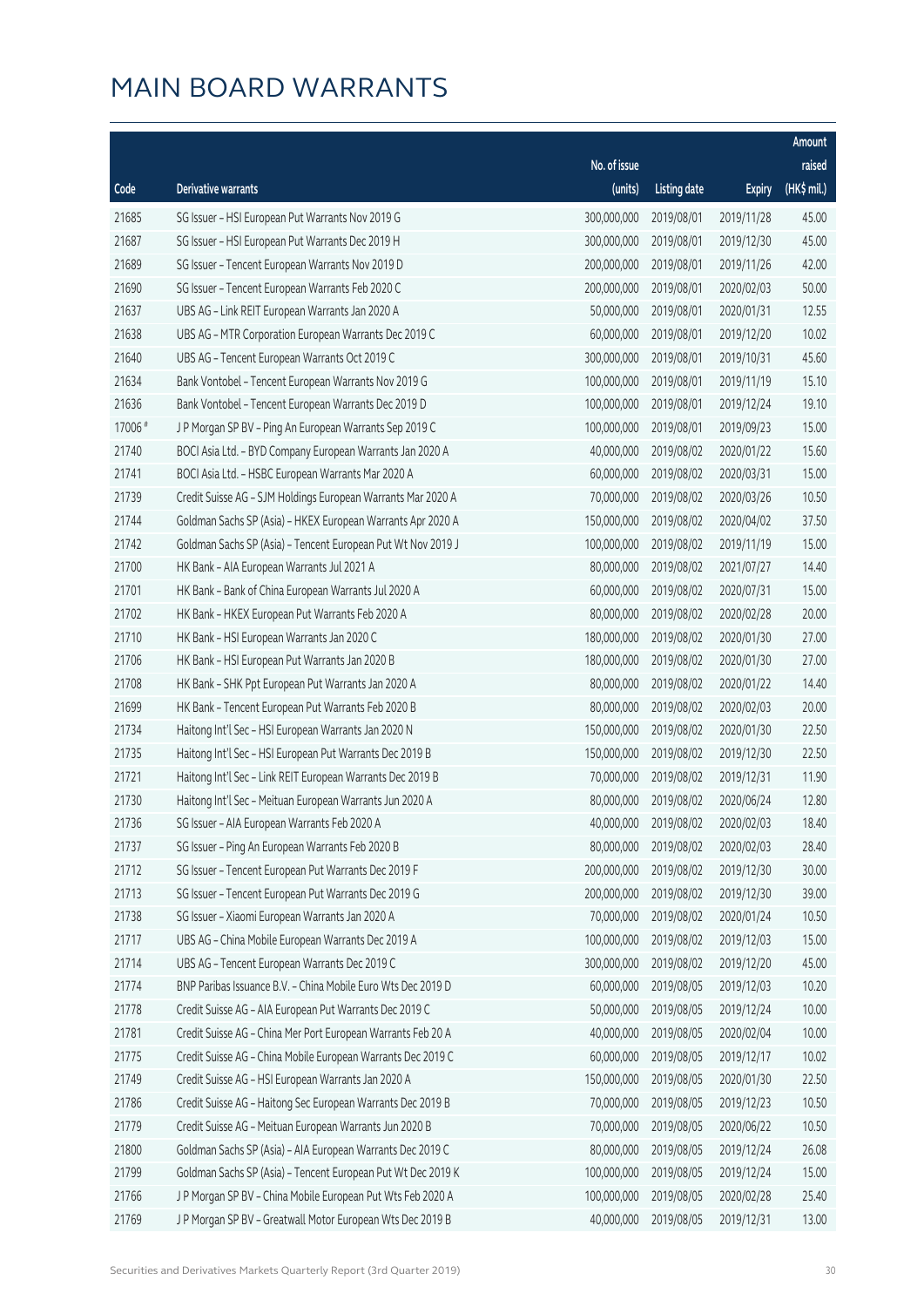|         |                                                              |              |                       |               | Amount      |
|---------|--------------------------------------------------------------|--------------|-----------------------|---------------|-------------|
|         |                                                              | No. of issue |                       |               | raised      |
| Code    | Derivative warrants                                          | (units)      | <b>Listing date</b>   | <b>Expiry</b> | (HK\$ mil.) |
| 21768   | J P Morgan SP BV - HSBC European Put Warrants Dec 2019 B     | 100,000,000  | 2019/08/05            | 2019/12/31    | 15.30       |
| 21763   | J P Morgan SP BV - Link REIT European Warrants Feb 2020 A    | 60,000,000   | 2019/08/05            | 2020/02/04    | 22.02       |
| 21762   | J P Morgan SP BV - Wharf Reic European Warrants Feb 2020 A   | 40,000,000   | 2019/08/05            | 2020/02/04    | 10.12       |
| 21757   | Macquarie Bank Ltd. - AIA European Warrants Dec 2019 B       | 27,000,000   | 2019/08/05            | 2019/12/03    | 10.18       |
| 21751   | Macquarie Bank Ltd. - ICBC European Warrants Nov 2019 B      | 64,000,000   | 2019/08/05            | 2019/11/06    | 10.11       |
| 21794   | SG Issuer - AIA European Warrants Jan 2020 D                 | 60,000,000   | 2019/08/05            | 2020/01/30    | 15.00       |
| 21793   | SG Issuer - China Mobile European Warrants Feb 2020 A        | 60,000,000   | 2019/08/05            | 2020/02/04    | 15.00       |
| 21796   | SG Issuer - China Tower European Warrants Dec 2019 C         | 60,000,000   | 2019/08/05            | 2019/12/30    | 12.60       |
| 21797   | SG Issuer - China Tower European Warrants Feb 2020 A         | 60,000,000   | 2019/08/05            | 2020/02/28    | 10.50       |
| 21760   | UBS AG - AIA European Warrants Nov 2019 C                    | 100,000,000  | 2019/08/05            | 2019/11/22    | 36.10       |
| 21761   | UBS AG - Galaxy Ent European Warrants Nov 2019 C             | 60,000,000   | 2019/08/05            | 2019/11/29    | 11.52       |
| 21759   | UBS AG - HKEX European Warrants Feb 2020 A                   | 150,000,000  | 2019/08/05            | 2020/02/04    | 37.50       |
| 21758   | UBS AG - Link REIT European Warrants Feb 2020 A              | 50,000,000   | 2019/08/05            | 2020/02/04    | 17.55       |
| 21809   | BOCI Asia Ltd. - AIA European Warrants Jan 2020 A            | 70,000,000   | 2019/08/06            | 2020/01/24    | 17.50       |
| 21805   | BOCI Asia Ltd. - CK Asset European Warrants Nov 2019 A       | 70,000,000   | 2019/08/06            | 2019/11/21    | 10.50       |
| 21811   | BOCI Asia Ltd. - China Life European Warrants Apr 2020 A     | 100,000,000  | 2019/08/06            | 2020/04/22    | 22.00       |
| 21802   | BOCI Asia Ltd. - HSI European Put Warrants Jan 2020 A        | 200,000,000  | 2019/08/06            | 2020/01/30    | 30.00       |
| 21817   | BOCI Asia Ltd. - PICC European Warrants Apr 2020 A           | 70,000,000   | 2019/08/06            | 2020/04/21    | 10.50       |
| 21806   | BOCI Asia Ltd. - Ping An European Warrants Nov 2019 B        | 80,000,000   | 2019/08/06            | 2019/11/06    | 22.40       |
| 21808   | BOCI Asia Ltd. - Ping An European Warrants Dec 2019 C        | 80,000,000   | 2019/08/06            | 2019/12/24    | 28.00       |
| 21803   | BOCI Asia Ltd. - SHK Ppt European Warrants Dec 2019 A        | 50,000,000   | 2019/08/06            | 2019/12/20    | 24.00       |
| 21823   | BNP Paribas Issuance B.V. - HSBC European Wts Dec 2019 B     | 70,000,000   | 2019/08/06            | 2019/12/03    | 10.50       |
| 21824   | BNP Paribas Issuance B.V. - HSBC European Wts Apr 2020 A     | 60,000,000   | 2019/08/06            | 2020/04/02    | 10.80       |
| 21818   | BNP Paribas Issuance B.V. - Tencent European Wts Mar 2020 D  | 80,000,000   | 2019/08/06            | 2020/03/03    | 20.00       |
| 21820   | BNP Paribas Issuance B.V. - Tencent European Wts Apr 2020 D  | 40,000,000   | 2019/08/06            | 2020/04/02    | 10.80       |
| 21859   | Credit Suisse AG - China Life European Warrants Feb 2020 B   | 80,000,000   | 2019/08/06            | 2020/02/20    | 12.00       |
| 21853   | Credit Suisse AG - Genscript Bio European Warrants Feb 2020A |              | 30,000,000 2019/08/06 | 2020/02/05    | 10.20       |
| 21854   | Credit Suisse AG - NCI European Warrants Feb 2020 A          | 40,000,000   | 2019/08/06            | 2020/02/05    | 10.00       |
| 21851   | Credit Suisse AG - PetroChina European Warrants Dec 2019 A   | 60,000,000   | 2019/08/06            | 2019/12/19    | 10.02       |
| 21855   | Credit Suisse AG - PICC Group European Warrants Feb 2020 A   | 40,000,000   | 2019/08/06            | 2020/02/05    | 10.00       |
| 21866   | Goldman Sachs SP (Asia) - China Life Euro Wts Jun 2020 A     | 150,000,000  | 2019/08/06            | 2020/06/30    | 22.50       |
| 21863   | Goldman Sachs SP (Asia) - Galaxy Ent European Wts Nov 2019 D | 80,000,000   | 2019/08/06            | 2019/11/29    | 19.84       |
| 21841   | J P Morgan SP BV - AIA European Warrants Jan 2020 E          | 100,000,000  | 2019/08/06            | 2020/01/24    | 25.70       |
| 21843   | J P Morgan SP BV - BOC HK European Warrants Dec 2019 A       | 100,000,000  | 2019/08/06            | 2019/12/31    | 15.50       |
| 21847   | J P Morgan SP BV - New World Dev European Put Wts Nov 2020 A | 40,000,000   | 2019/08/06            | 2020/11/03    | 10.00       |
| 21844   | J P Morgan SP BV - Stanchart European Warrants Feb 2020 A    | 40,000,000   | 2019/08/06            | 2020/02/05    | 10.76       |
| 21837   | SG Issuer - Galaxy Ent European Warrants Jan 2020 B          | 60,000,000   | 2019/08/06            | 2020/01/31    | 15.60       |
| 21834   | SG Issuer - Galaxy Ent European Put Warrants Jan 2020 A      | 60,000,000   | 2019/08/06            | 2020/01/02    | 16.80       |
| 21840   | SG Issuer - ICBC European Warrants Jan 2020 A                | 60,000,000   | 2019/08/06            | 2020/01/31    | 11.40       |
| 21831   | UBS AG - China Life European Warrants Jan 2020 B             | 100,000,000  | 2019/08/06            | 2020/01/24    | 15.00       |
| 21826   | UBS AG - CSPC Pharma European Warrants Jan 2020 A            | 70,000,000   | 2019/08/06            | 2020/01/24    | 10.50       |
| 21833   | UBS AG - PetroChina European Warrants Dec 2019 B             | 70,000,000   | 2019/08/06            | 2019/12/24    | 10.50       |
| 20092 # | Credit Suisse AG - SUNAC European Warrants Jul 2020 A        | 100,000,000  | 2019/08/06            | 2020/07/08    | 10.70       |
| 21883   | Credit Suisse AG - Conch Cement European Warrants Dec 2019 A | 30,000,000   | 2019/08/07            | 2019/12/20    | 10.20       |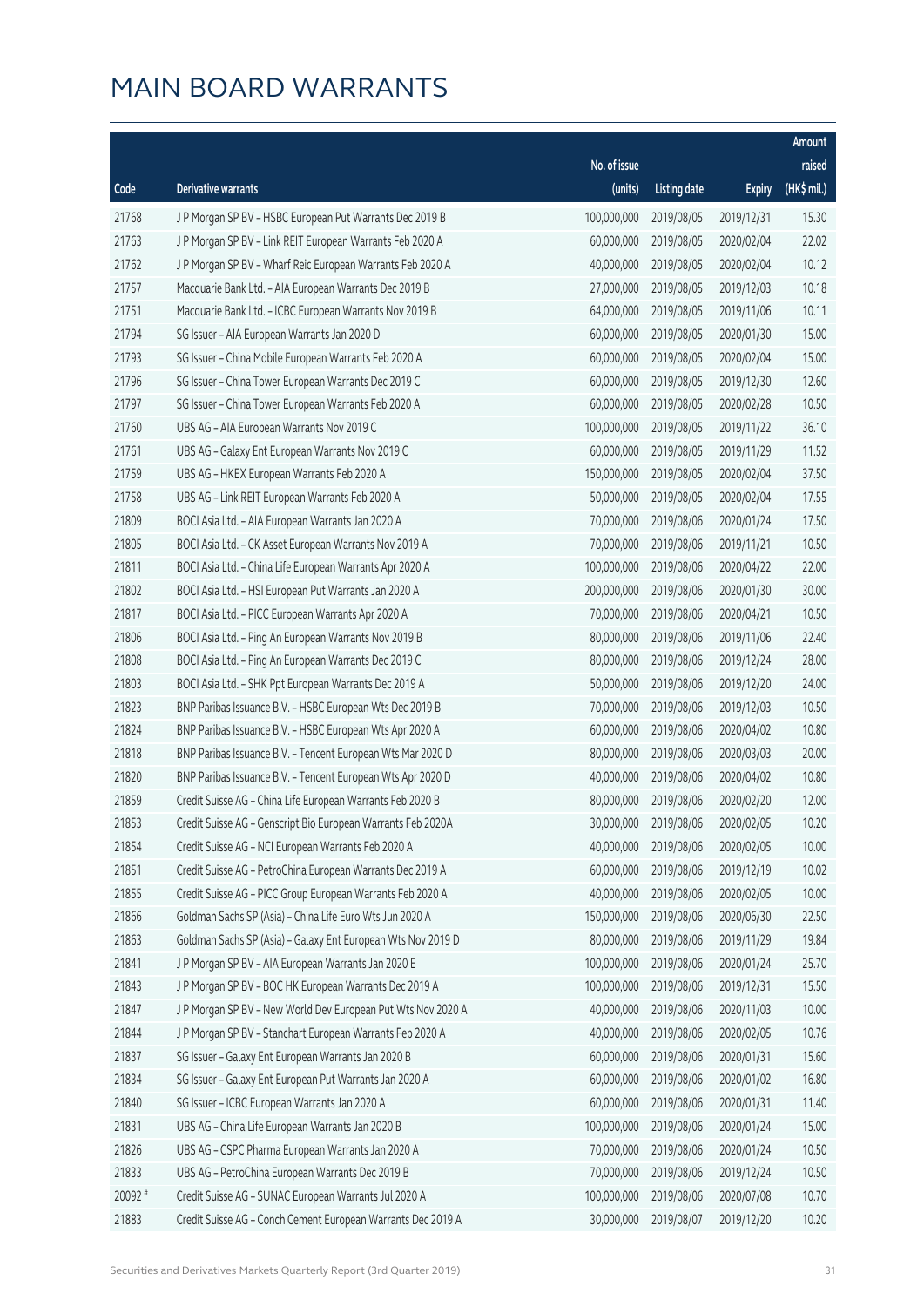|       |                                                              |                        |                     |               | Amount      |
|-------|--------------------------------------------------------------|------------------------|---------------------|---------------|-------------|
|       |                                                              | No. of issue           |                     |               | raised      |
| Code  | Derivative warrants                                          | (units)                | <b>Listing date</b> | <b>Expiry</b> | (HK\$ mil.) |
| 21882 | Credit Suisse AG - AIA European Warrants Jan 2020 A          | 70,000,000             | 2019/08/07          | 2020/01/24    | 15.40       |
| 21880 | Credit Suisse AG - HKEX European Warrants Feb 2020 A         | 200,000,000            | 2019/08/07          | 2020/02/24    | 30.00       |
| 21877 | Credit Suisse AG - HSI European Warrants Nov 2019 E          | 150,000,000            | 2019/08/07          | 2019/11/28    | 22.50       |
| 21896 | Goldman Sachs SP (Asia) - AIA European Warrants Jan 2020 A   | 80,000,000             | 2019/08/07          | 2020/01/24    | 20.08       |
| 21894 | Goldman Sachs SP (Asia) - Tencent European Wts Nov 2019 K    | 150,000,000            | 2019/08/07          | 2019/11/26    | 22.50       |
| 21886 | J P Morgan SP BV - Bank of China European Wts Jan 2020 B     | 100,000,000            | 2019/08/07          | 2020/01/24    | 16.10       |
| 21888 | J P Morgan SP BV - HSBC European Warrants Mar 2020 A         | 100,000,000            | 2019/08/07          | 2020/03/24    | 15.70       |
| 21885 | J P Morgan SP BV - Huaneng Power European Wts Feb 2020 A     | 40,000,000             | 2019/08/07          | 2020/02/06    | 10.20       |
| 21871 | Macquarie Bank Ltd. - SHK Ppt European Warrants Feb 2020 A   | 36,000,000             | 2019/08/07          | 2020/02/04    | 10.15       |
| 21912 | UBS AG - Galaxy Ent European Put Warrants Jan 2020 A         | 60,000,000             | 2019/08/07          | 2020/01/02    | 17.82       |
| 21920 | UBS AG - Henderson Land European Put Warrants Dec 2019 A     | 60,000,000             | 2019/08/07          | 2019/12/20    | 10.02       |
| 21909 | UBS AG - HSBC European Warrants Mar 2020 A                   | 100,000,000            | 2019/08/07          | 2020/03/24    | 15.10       |
| 21901 | UBS AG - HSI European Put Warrants Nov 2019 B                | 300,000,000            | 2019/08/07          | 2019/11/28    | 45.00       |
| 21905 | UBS AG - HSI European Put Warrants Dec 2019 E                | 300,000,000            | 2019/08/07          | 2019/12/30    | 45.00       |
| 21908 | UBS AG - Ping An European Warrants Dec 2019 B                | 100,000,000            | 2019/08/07          | 2019/12/24    | 25.10       |
| 21919 | UBS AG - Ping An European Put Warrants Mar 2020 C            | 200,000,000            | 2019/08/07          | 2020/03/23    | 30.40       |
| 22026 | BOCI Asia Ltd. - AIA European Put Warrants Dec 2019 B        | 50,000,000             | 2019/08/08          | 2019/12/24    | 13.00       |
| 22017 | BOCI Asia Ltd. - CKH Holdings European Warrants Dec 2019 B   | 60,000,000             | 2019/08/08          | 2019/12/20    | 10.20       |
| 22033 | BOCI Asia Ltd. - China Life European Warrants Jan 2020 A     | 70,000,000             | 2019/08/08          | 2020/01/24    | 11.20       |
| 22022 | BOCI Asia Ltd. - Geely Auto European Put Warrants Nov 2019 B | 100,000,000            | 2019/08/08          | 2019/11/26    | 15.00       |
| 22035 | BOCI Asia Ltd. - New World Dev European Warrants Jun 2020 A  | 50,000,000             | 2019/08/08          | 2020/06/29    | 12.50       |
| 22029 | BOCI Asia Ltd. - Ping An European Put Warrants Mar 2020 A    | 80,000,000             | 2019/08/08          | 2020/03/23    | 12.80       |
| 22021 | BOCI Asia Ltd. - SHK Ppt European Put Warrants Dec 2019 B    | 25,000,000             | 2019/08/08          | 2019/12/24    | 11.25       |
| 21983 | Credit Suisse AG - AAC Tech European Warrants Sep 2020 A     | 70,000,000             | 2019/08/08          | 2020/09/25    | 10.50       |
| 21985 | Credit Suisse AG - Angang Steel European Warrants Feb 2020 B | 25,000,000             | 2019/08/08          | 2020/02/07    | 10.00       |
| 21984 | Credit Suisse AG - Bank of China European Wts Jan 2020 B     | 60,000,000             | 2019/08/08          | 2020/01/23    | 10.02       |
| 21974 | Credit Suisse AG - HKEX European Warrants May 2020 A         | 200,000,000 2019/08/08 |                     | 2020/05/26    | 30.00       |
| 21972 | Credit Suisse AG - SHK Ppt European Warrants Feb 2020 A      | 80,000,000             | 2019/08/08          | 2020/02/07    | 20.00       |
| 21987 | Credit Suisse AG - SUNAC European Put Warrants Feb 2020 A    | 40,000,000             | 2019/08/08          | 2020/02/07    | 10.00       |
| 21980 | Credit Suisse AG - Sunny Optical European Warrants Mar 2020A | 60,000,000             | 2019/08/08          | 2020/03/31    | 10.02       |
| 21924 | Bank of East Asia - Ping An European Warrants Apr 2020 A     | 40,000,000             | 2019/08/08          | 2020/04/02    | 22.92       |
| 21921 | Bank of East Asia - Tencent European Wts Apr 2020 A          | 60,000,000             | 2019/08/08          | 2020/04/02    | 19.92       |
| 21922 | Bank of East Asia - Tencent Holdings European Put Wts Apr20B | 60,000,000             | 2019/08/08          | 2020/04/02    | 17.58       |
| 22014 | Goldman Sachs SP (Asia) - CC Bank European Wts Feb 2020 A    | 80,000,000             | 2019/08/08          | 2020/02/10    | 21.20       |
| 22016 | Goldman Sachs SP (Asia) - HSI European Put Wts Dec 2019 D    | 150,000,000            | 2019/08/08          | 2019/12/30    | 22.50       |
| 22012 | Goldman Sachs SP (Asia) - Ping An European Wts Nov 2019 D    | 100,000,000            | 2019/08/08          | 2019/11/22    | 15.00       |
| 21996 | J P Morgan SP BV - AIA European Warrants Jul 2021 A          | 100,000,000            | 2019/08/08          | 2021/07/30    | 15.00       |
| 21993 | J P Morgan SP BV - R&F Ppt European Warrants Mar 2020 A      | 70,000,000             | 2019/08/08          | 2020/03/31    | 10.64       |
| 22001 | J P Morgan SP BV - Baiyunshan Ph European Wts Feb 2020 A     | 40,000,000             | 2019/08/08          | 2020/02/28    | 12.00       |
| 21995 | J P Morgan SP BV - Hang Seng Bank Euro Put Wts Jun 2020 A    | 60,000,000             | 2019/08/08          | 2020/06/30    | 15.00       |
| 21998 | J P Morgan SP BV - HSCEI European Wts Apr 2020 A             | 200,000,000            | 2019/08/08          | 2020/04/28    | 30.40       |
| 21999 | J P Morgan SP BV - Ping An European Warrants Dec 2019 F      | 200,000,000            | 2019/08/08          | 2019/12/24    | 44.40       |
| 21991 | J P Morgan SP BV - Tencent European Warrants Dec 2019 E      | 200,000,000            | 2019/08/08          | 2019/12/31    | 30.20       |
| 21936 | Macquarie Bank Ltd. - Conch Cement European Wts Mar 2020 A   | 23,300,000             | 2019/08/08          | 2020/03/03    | 10.02       |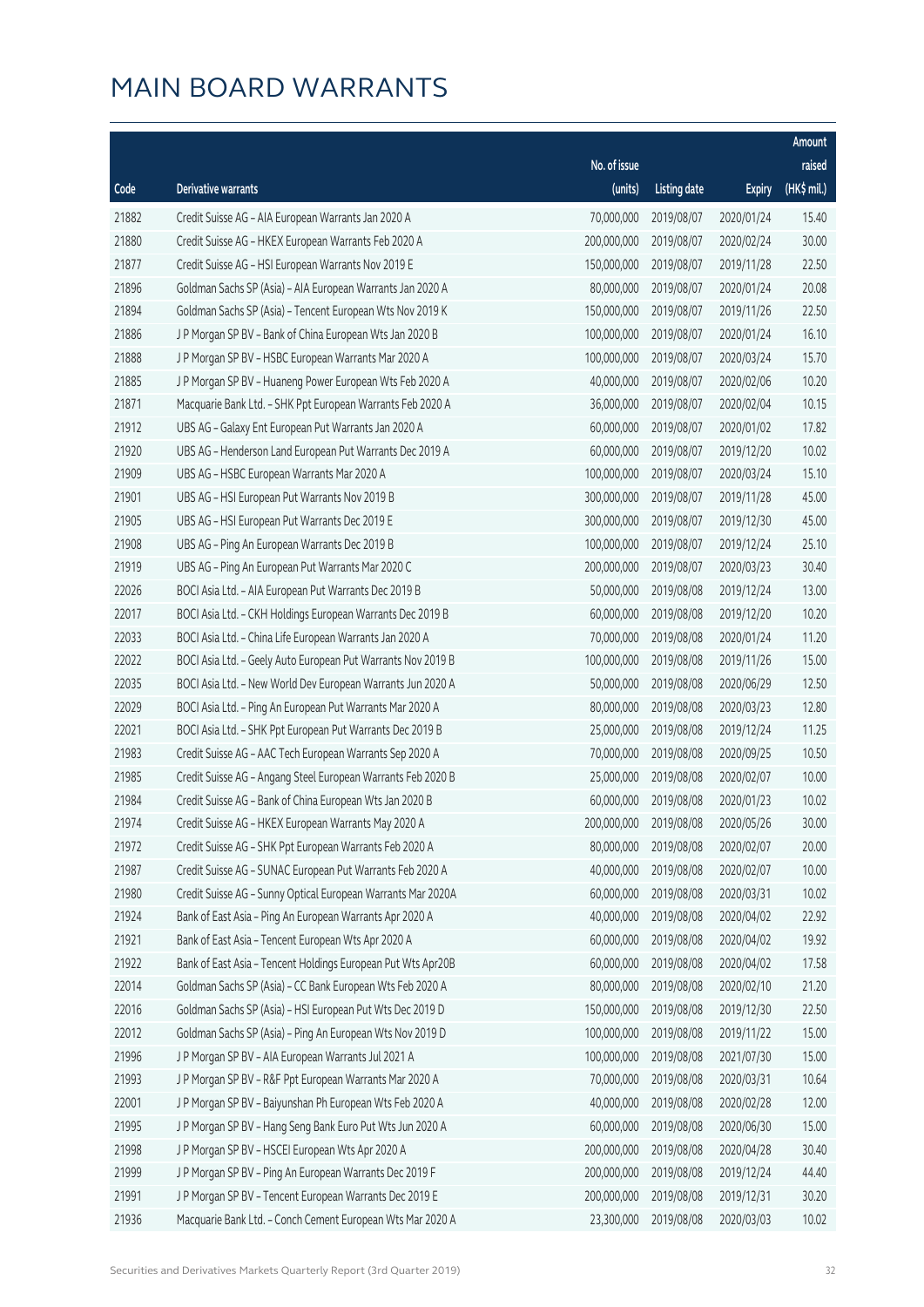|       |                                                              |              |                        |               | Amount      |
|-------|--------------------------------------------------------------|--------------|------------------------|---------------|-------------|
|       |                                                              | No. of issue |                        |               | raised      |
| Code  | Derivative warrants                                          | (units)      | <b>Listing date</b>    | <b>Expiry</b> | (HK\$ mil.) |
| 21952 | Macquarie Bank Ltd. - Bank of E Asia European Wts Apr 2020 A | 40,000,000   | 2019/08/08             | 2020/04/02    | 10.04       |
| 21935 | Macquarie Bank Ltd. - CICC European Warrants Jul 2020 A      | 35,700,000   | 2019/08/08             | 2020/07/16    | 10.10       |
| 21954 | Macquarie Bank Ltd. - CITIC Sec European Warrants Mar 2020 A | 14,000,000   | 2019/08/08             | 2020/03/03    | 10.29       |
| 21957 | Macquarie Bank Ltd. - HKEX European Warrants Feb 2020 B      | 38,000,000   | 2019/08/08             | 2020/02/04    | 10.03       |
| 21944 | Macquarie Bank Ltd. - HKEX European Warrants Mar 2020 B      | 40,000,000   | 2019/08/08             | 2020/03/03    | 10.00       |
| 21948 | Macquarie Bank Ltd. - HKEX European Warrants Mar 2020 C      | 21,000,000   | 2019/08/08             | 2020/03/03    | 10.19       |
| 21937 | Macquarie Bank Ltd. - Tencent European Warrants Feb 2020 H   | 30,000,000   | 2019/08/08             | 2020/02/25    | 12.33       |
| 21942 | Macquarie Bank Ltd. - Tencent European Warrants Feb 2020 I   | 40,000,000   | 2019/08/08             | 2020/02/25    | 10.00       |
| 21946 | Macquarie Bank Ltd. - Tencent European Put Wts Feb 2020 J    | 30,000,000   | 2019/08/08             | 2020/02/25    | 13.98       |
| 21955 | Macquarie Bank Ltd. - Zhaojin Mining Euro Wts Jun 2020 A     | 38,000,000   | 2019/08/08             | 2020/06/02    | 10.03       |
| 22002 | SG Issuer - CM Bank European Warrants Dec 2019 A             | 45,000,000   | 2019/08/08             | 2019/12/31    | 10.80       |
| 22011 | SG Issuer - SUNAC European Warrants Feb 2020 A               | 40,000,000   | 2019/08/08             | 2020/02/28    | 11.60       |
| 21969 | UBS AG - China Tower European Warrants Dec 2019 D            | 70,000,000   | 2019/08/08             | 2019/12/20    | 10.50       |
| 21958 | UBS AG - Tencent European Put Warrants Nov 2019 D            | 300,000,000  | 2019/08/08             | 2019/11/07    | 95.40       |
| 21968 | UBS AG - Tencent European Put Warrants Dec 2019 D            | 300,000,000  | 2019/08/08             | 2019/12/20    | 45.00       |
| 21926 | Bank Vontobel - AIA European Put Warrants Dec 2019 D         | 40,000,000   | 2019/08/08             | 2019/12/24    | 10.80       |
| 21933 | Bank Vontobel - CC Bank European Warrants Feb 2020 A         | 30,000,000   | 2019/08/08             | 2020/02/07    | 10.20       |
| 21925 | Bank Vontobel - China Unicom European Warrants Mar 2020 B    | 50,000,000   | 2019/08/08             | 2020/03/31    | 10.00       |
| 21927 | Bank Vontobel - ICBC European Warrants Feb 2020 A            | 35,000,000   | 2019/08/08             | 2020/02/07    | 10.50       |
| 21930 | Bank Vontobel - New World Dev European Warrants Jun 2020 A   | 40,000,000   | 2019/08/08             | 2020/06/05    | 10.00       |
| 22133 | BOCI Asia Ltd. - CC Bank European Warrants Dec 2019 B        | 70,000,000   | 2019/08/09             | 2019/12/24    | 19.60       |
| 22148 | BOCI Asia Ltd. - China Mobile European Warrants Feb 2020 A   | 60,000,000   | 2019/08/09             | 2020/02/10    | 16.20       |
| 22132 | BOCI Asia Ltd. - CNOOC European Warrants Feb 2020 A          | 100,000,000  | 2019/08/09             | 2020/02/28    | 25.00       |
| 22128 | BOCI Asia Ltd. - Sinopec Corp European Warrants Dec 2019 A   | 70,000,000   | 2019/08/09             | 2019/12/24    | 10.50       |
| 22129 | BOCI Asia Ltd. - China Tower European Warrants Nov 2019 D    | 80,000,000   | 2019/08/09             | 2019/11/22    | 16.80       |
| 22131 | BOCI Asia Ltd. - China Tower European Put Warrants Dec 2019D | 80,000,000   | 2019/08/09             | 2019/12/20    | 13.60       |
| 22139 | BOCI Asia Ltd. - HSI European Warrants Dec 2019 F            |              | 200,000,000 2019/08/09 | 2019/12/30    | 30.00       |
| 22141 | BOCI Asia Ltd. - HSI European Put Warrants Nov 2019 E        | 200,000,000  | 2019/08/09             | 2019/11/28    | 30.00       |
| 22145 | BOCI Asia Ltd. - PetroChina European Warrants Feb 2020 A     | 70,000,000   | 2019/08/09             | 2020/02/10    | 17.50       |
| 22150 | BOCI Asia Ltd. - Ping An European Warrants Dec 2019 D        | 80,000,000   | 2019/08/09             | 2019/12/20    | 42.40       |
| 22151 | BOCI Asia Ltd. - Ping An European Warrants Jul 2020 A        | 200,000,000  | 2019/08/09             | 2020/07/24    | 32.00       |
| 22142 | BOCI Asia Ltd. - Tencent European Put Wts Nov 2019 G         | 200,000,000  | 2019/08/09             | 2019/11/19    | 32.00       |
| 22144 | BOCI Asia Ltd. - Tencent European Put Wts Dec 2019 H         | 200,000,000  | 2019/08/09             | 2019/12/24    | 48.00       |
| 22079 | Credit Suisse AG - CNOOC European Warrants Feb 2020 A        | 50,000,000   | 2019/08/09             | 2020/02/28    | 12.50       |
| 22084 | Credit Suisse AG - HKEX European Warrants Feb 2020 B         | 200,000,000  | 2019/08/09             | 2020/02/25    | 30.00       |
| 22092 | Credit Suisse AG - HSI European Warrants Dec 2019 F          | 150,000,000  | 2019/08/09             | 2019/12/30    | 22.50       |
| 22081 | Credit Suisse AG - Tencent European Wts Dec 2019 G           | 250,000,000  | 2019/08/09             | 2019/12/24    | 37.50       |
| 22086 | Credit Suisse AG - Xiaomi European Warrants May 2020 A       | 200,000,000  | 2019/08/09             | 2020/05/22    | 30.00       |
| 22165 | Goldman Sachs SP (Asia) - ICBC European Warrants Nov 2019 B  | 80,000,000   | 2019/08/09             | 2019/11/22    | 12.00       |
| 22167 | Goldman Sachs SP (Asia) - Ping An European Wts Nov 2019 E    | 100,000,000  | 2019/08/09             | 2019/11/26    | 37.50       |
| 22169 | Goldman Sachs SP (Asia) - Sunny Optical Euro Wts Jan 2020 A  | 70,000,000   | 2019/08/09             | 2020/01/24    | 10.92       |
| 22060 | J P Morgan SP BV - BYD Electronic European Wts Mar 2020 A    | 60,000,000   | 2019/08/09             | 2020/03/31    | 15.06       |
| 22104 | J P Morgan SP BV - CC Bank European Wts Feb 2020 A           | 100,000,000  | 2019/08/09             | 2020/02/10    | 25.90       |
| 22119 | J P Morgan SP BV - China Com Services European Wts Feb 2020B | 60,000,000   | 2019/08/09             | 2020/02/28    | 15.96       |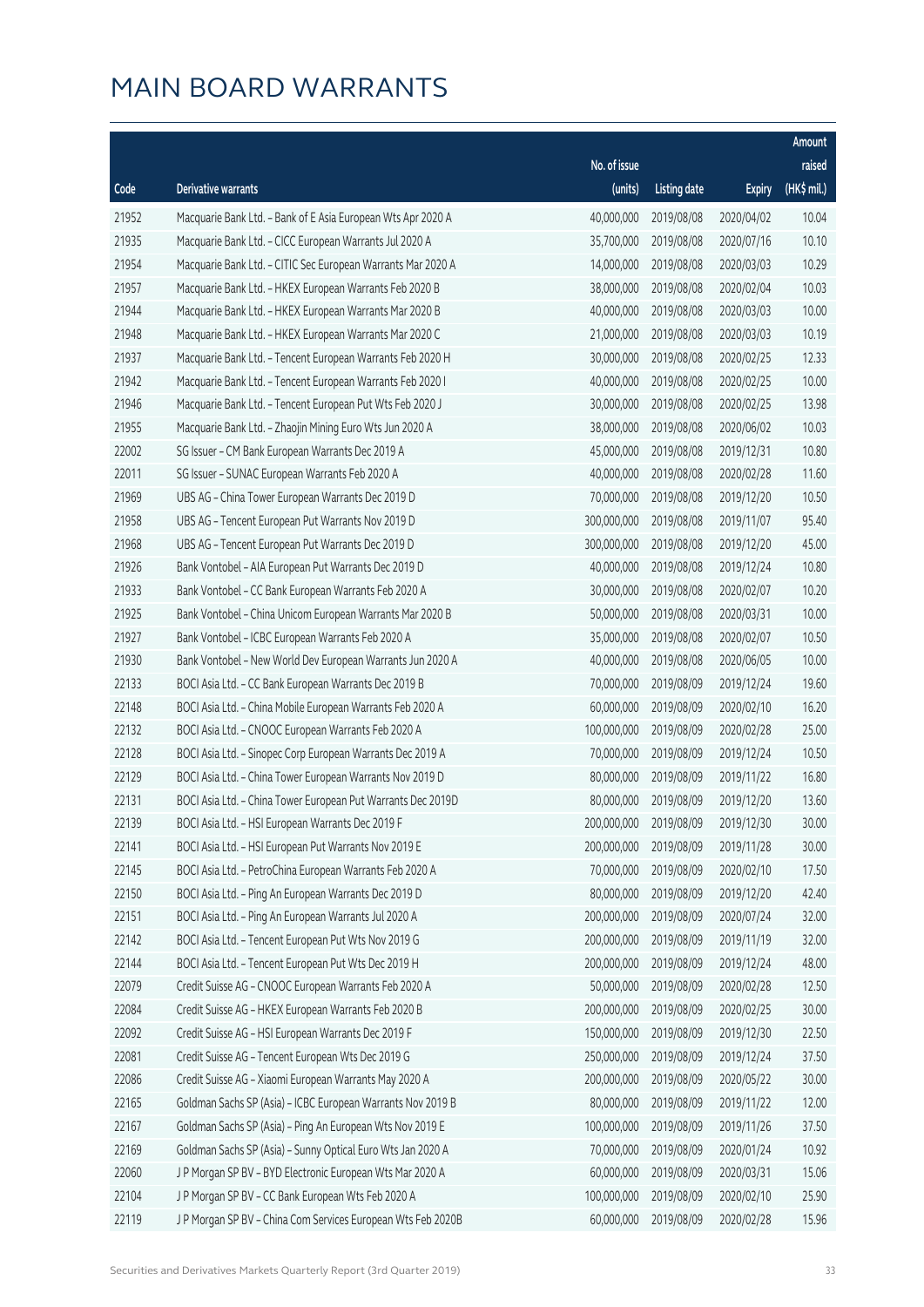|       |                                                              |              |                       |               | Amount      |
|-------|--------------------------------------------------------------|--------------|-----------------------|---------------|-------------|
|       |                                                              | No. of issue |                       |               | raised      |
| Code  | Derivative warrants                                          | (units)      | <b>Listing date</b>   | <b>Expiry</b> | (HK\$ mil.) |
| 22114 | J P Morgan SP BV - CNOOC European Warrants Feb 2020 A        | 100,000,000  | 2019/08/09            | 2020/02/28    | 15.10       |
| 22108 | J P Morgan SP BV - China Tower European Warrants Jan 2020 A  | 100,000,000  | 2019/08/09            | 2020/01/24    | 15.00       |
| 22124 | J P Morgan SP BV - China Unicom European Warrants Dec 2020 A | 100,000,000  | 2019/08/09            | 2020/12/17    | 15.20       |
| 22109 | J P Morgan SP BV - HSBC European Warrants Dec 2019 C         | 100,000,000  | 2019/08/09            | 2019/12/03    | 15.10       |
| 22127 | J P Morgan SP BV - HSI European Warrants Dec 2019 H          | 400,000,000  | 2019/08/09            | 2019/12/30    | 60.40       |
| 22050 | J P Morgan SP BV - HSI European Warrants Feb 2020 A          | 400,000,000  | 2019/08/09            | 2020/02/27    | 101.60      |
| 22053 | J P Morgan SP BV - HSI European Warrants Feb 2020 B          | 400,000,000  | 2019/08/09            | 2020/02/27    | 100.00      |
| 22054 | J P Morgan SP BV - HSI European Warrants Feb 2020 C          | 400,000,000  | 2019/08/09            | 2020/02/27    | 100.00      |
| 22112 | J P Morgan SP BV - Haitong Sec European Warrants Sep 2020 A  | 60,000,000   | 2019/08/09            | 2020/09/03    | 15.24       |
| 22105 | J P Morgan SP BV - ICBC European Warrants Feb 2020 A         | 100,000,000  | 2019/08/09            | 2020/02/10    | 25.40       |
| 22113 | J P Morgan SP BV - Mengniu Dairy European Wts Jan 2020 A     | 60,000,000   | 2019/08/09            | 2020/01/24    | 10.32       |
| 22103 | J P Morgan SP BV - Ping An European Warrants Nov 2019 D      | 200,000,000  | 2019/08/09            | 2019/11/29    | 47.20       |
| 22123 | J P Morgan SP BV - SUNAC European Warrants Dec 2019 A        | 60,000,000   | 2019/08/09            | 2019/12/31    | 19.86       |
| 22096 | J P Morgan SP BV - Tracker Fund European Warrants Feb 2020 B | 100,000,000  | 2019/08/09            | 2020/02/28    | 25.10       |
| 22038 | Macquarie Bank Ltd. - CHALCO European Warrants Jul 2020 A    | 23,000,000   | 2019/08/09            | 2020/07/03    | 10.07       |
| 22037 | Macquarie Bank Ltd. - Yanzhou Coal European Wts Jul 2020 A   | 40,000,000   | 2019/08/09            | 2020/07/03    | 10.00       |
| 22036 | Macquarie Bank Ltd. - Zhongsheng Hold European Wts Jul 2020A | 33,000,000   | 2019/08/09            | 2020/07/16    | 10.03       |
| 22071 | SG Issuer - CSOP A50 ETF European Warrants Jan 2020 A        | 100,000,000  | 2019/08/09            | 2020/01/31    | 15.00       |
| 22075 | SG Issuer - A50 China European Warrants Mar 2020 A           | 100,000,000  | 2019/08/09            | 2020/03/31    | 15.00       |
| 22061 | SG Issuer - HSCEI European Warrants Apr 2020 A               | 150,000,000  | 2019/08/09            | 2020/04/28    | 22.50       |
| 22062 | SG Issuer - HSI European Warrants Jan 2020 L                 | 300,000,000  | 2019/08/09            | 2020/01/30    | 45.00       |
| 22065 | SG Issuer - HSI European Put Warrants Jan 2020 M             | 300,000,000  | 2019/08/09            | 2020/01/30    | 54.00       |
| 22047 | UBS AG - AIA European Warrants Nov 2019 D                    | 100,000,000  | 2019/08/09            | 2019/11/12    | 34.30       |
| 22040 | UBS AG - HSI European Warrants Dec 2019 F                    | 300,000,000  | 2019/08/09            | 2019/12/30    | 45.30       |
| 22042 | UBS AG - HSI European Warrants Dec 2019 G                    | 300,000,000  | 2019/08/09            | 2019/12/30    | 59.10       |
| 22043 | UBS AG - Ping An European Warrants Nov 2019 B                | 100,000,000  | 2019/08/09            | 2019/11/26    | 57.30       |
| 22376 | BOCI Asia Ltd. - AAC Tech European Warrants Feb 2020 A       |              | 30,000,000 2019/08/12 | 2020/02/17    | 11.70       |
| 22367 | BOCI Asia Ltd. - Galaxy Ent European Warrants Dec 2019 A     | 80,000,000   | 2019/08/12            | 2019/12/23    | 32.00       |
| 22370 | BOCI Asia Ltd. - HKEX European Warrants Dec 2019 E           | 200,000,000  | 2019/08/12            | 2019/12/24    | 38.00       |
| 22366 | BOCI Asia Ltd. - ICBC European Warrants Feb 2020 A           | 70,000,000   | 2019/08/12            | 2020/02/17    | 18.20       |
| 22372 | BOCI Asia Ltd. - Sands China Ltd European Warrants Dec 2019A | 100,000,000  | 2019/08/12            | 2019/12/20    | 18.00       |
| 22371 | BOCI Asia Ltd. - Tencent European Warrants Dec 2019 I        | 200,000,000  | 2019/08/12            | 2019/12/17    | 64.00       |
| 22234 | Credit Suisse AG - CC Bank European Warrants Dec 2019 B      | 50,000,000   | 2019/08/12            | 2019/12/24    | 11.00       |
| 22174 | Credit Suisse AG - HSBC European Wts Nov 2019 C              | 80,000,000   | 2019/08/12            | 2019/11/26    | 12.00       |
| 22177 | Credit Suisse AG - Hang Seng Bank European Warrants Jan 20 A | 70,000,000   | 2019/08/12            | 2020/01/24    | 10.50       |
| 22233 | Credit Suisse AG - ICBC European Warrants Feb 2020 A         | 50,000,000   | 2019/08/12            | 2020/02/11    | 12.50       |
| 22247 | Credit Suisse AG - Ping An European Warrants Dec 2019 B      | 150,000,000  | 2019/08/12            | 2019/12/20    | 45.00       |
| 22244 | Credit Suisse AG - Tencent European Wts Dec 2019 H           | 250,000,000  | 2019/08/12            | 2019/12/17    | 37.50       |
| 22254 | Goldman Sachs SP (Asia) - AIA European Warrants Nov 2019 G   | 80,000,000   | 2019/08/12            | 2019/11/12    | 12.00       |
| 22250 | Goldman Sachs SP (Asia) - China Tower Euro Wts Nov 2019 E    | 80,000,000   | 2019/08/12            | 2019/11/22    | 12.00       |
| 22261 | Goldman Sachs SP (Asia) - HSI European Warrants Dec 2019 F   | 150,000,000  | 2019/08/12            | 2019/12/30    | 22.50       |
| 22259 | Goldman Sachs SP (Asia) - HSI European Put Wts Dec 2019 E    | 150,000,000  | 2019/08/12            | 2019/12/30    | 22.50       |
| 22248 | Goldman Sachs SP (Asia) - SHK Ppt European Wts Dec 2019 C    | 60,000,000   | 2019/08/12            | 2019/12/27    | 10.08       |
| 22184 | HK Bank - Agricultural Bank European Warrants Jul 2020 A     | 80,000,000   | 2019/08/12            | 2020/07/31    | 20.00       |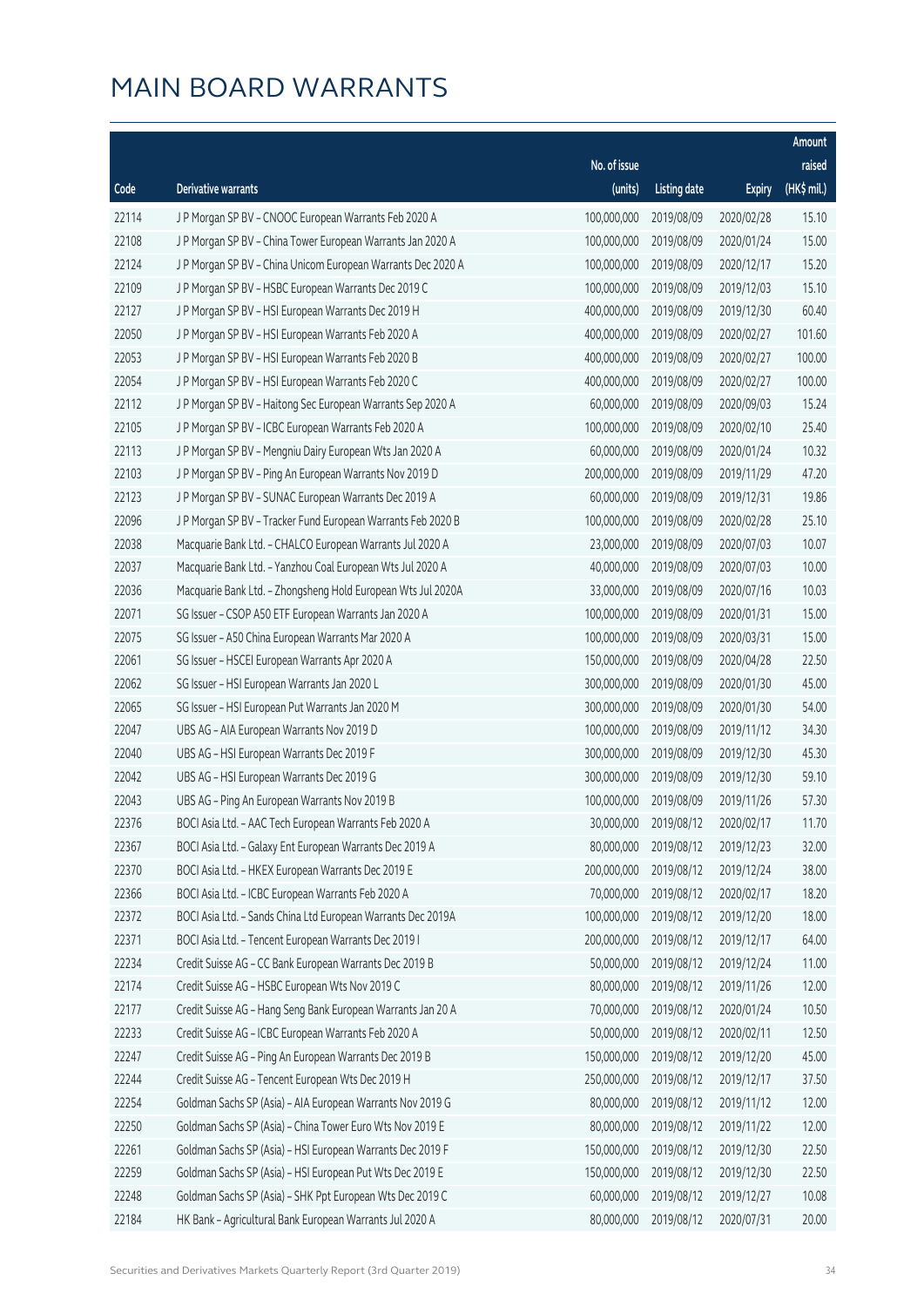|       |                                                              |              |                       |               | Amount      |
|-------|--------------------------------------------------------------|--------------|-----------------------|---------------|-------------|
|       |                                                              | No. of issue |                       |               | raised      |
| Code  | Derivative warrants                                          | (units)      | <b>Listing date</b>   | <b>Expiry</b> | (HK\$ mil.) |
| 22220 | HK Bank - Sinopec Corp European Warrants Jun 2020 A          | 80,000,000   | 2019/08/12            | 2020/06/30    | 20.00       |
| 22200 | HK Bank - Evergrande European Warrants Mar 2020 A            | 80,000,000   | 2019/08/12            | 2020/03/31    | 20.00       |
| 22222 | HK Bank - HKEX European Warrants Mar 2020 A                  | 80,000,000   | 2019/08/12            | 2020/03/31    | 12.00       |
| 22191 | HK Bank - HSI European Warrants Feb 2020 B                   | 180,000,000  | 2019/08/12            | 2020/02/27    | 45.00       |
| 22210 | HK Bank - HSI European Put Warrants Dec 2019 H               | 80,000,000   | 2019/08/12            | 2019/12/30    | 12.80       |
| 22218 | HK Bank - HSI European Put Warrants Feb 2020 C               | 80,000,000   | 2019/08/12            | 2020/02/27    | 20.00       |
| 22208 | HK Bank - Sunny Optical European Put Warrants Feb 2020 A     | 80,000,000   | 2019/08/12            | 2020/02/03    | 12.00       |
| 22232 | J P Morgan SP BV - Agricultural Bank Euro Wts Mar 2020 A     | 100,000,000  | 2019/08/12            | 2020/03/31    | 25.30       |
| 22347 | J P Morgan SP BV - AIA European Warrants Dec 2019 B          | 100,000,000  | 2019/08/12            | 2019/12/02    | 24.70       |
| 22365 | J P Morgan SP BV - BOC HK European Put Warrants Jun 2020 A   | 100,000,000  | 2019/08/12            | 2020/06/30    | 25.10       |
| 22345 | J P Morgan SP BV - CK Asset European Warrants Feb 2020 A     | 60,000,000   | 2019/08/12            | 2020/02/28    | 15.84       |
| 22339 | J P Morgan SP BV - China Mobile European Wts Feb 2020 B      | 100,000,000  | 2019/08/12            | 2020/02/11    | 25.30       |
| 22358 | J P Morgan SP BV - Sinopec Corp European Warrants Feb 2020 A | 100,000,000  | 2019/08/12            | 2020/02/28    | 25.30       |
| 22344 | J P Morgan SP BV - Ch State Con European Warrants Mar 2020 A | 70,000,000   | 2019/08/12            | 2020/03/31    | 10.64       |
| 22231 | J P Morgan SP BV - A50 China European Warrants Jun 2020 A    | 60,000,000   | 2019/08/12            | 2020/06/30    | 15.06       |
| 22224 | J P Morgan SP BV - HKEX European Warrants Feb 2020 C         | 200,000,000  | 2019/08/12            | 2020/02/25    | 30.20       |
| 22333 | J P Morgan SP BV - HKEX European Warrants Jun 2020 B         | 200,000,000  | 2019/08/12            | 2020/06/30    | 31.40       |
| 22352 | J P Morgan SP BV - Henderson Land European Wt Feb 2020 A     | 60,000,000   | 2019/08/12            | 2020/02/28    | 15.12       |
| 22228 | J P Morgan SP BV - HSCEI European Wts Feb 2020 A             | 200,000,000  | 2019/08/12            | 2020/02/27    | 50.80       |
| 22225 | J P Morgan SP BV - HSI European Warrants Dec 2019 I          | 400,000,000  | 2019/08/12            | 2019/12/30    | 62.40       |
| 22223 | J P Morgan SP BV - HSI European Warrants Feb 2020 D          | 400,000,000  | 2019/08/12            | 2020/02/27    | 100.80      |
| 22364 | J P Morgan SP BV - HSI European Put Warrants Feb 2020 E      | 400,000,000  | 2019/08/12            | 2020/02/27    | 100.40      |
| 22351 | J P Morgan SP BV - SHK Ppt European Warrants Feb 2020 B      | 60,000,000   | 2019/08/12            | 2020/02/11    | 23.16       |
| 22350 | J P Morgan SP BV - SHK Ppt European Put Warrants Feb 2020 A  | 60,000,000   | 2019/08/12            | 2020/02/11    | 20.10       |
| 22362 | J P Morgan SP BV - Swire Pacific A European Warrants Feb 20A | 40,000,000   | 2019/08/12            | 2020/02/28    | 10.24       |
| 22192 | Macquarie Bank Ltd. - Geely Auto European Wts Mar 2020 A     | 32,000,000   | 2019/08/12            | 2020/03/03    | 10.02       |
| 22197 | Macquarie Bank Ltd. - Sunny Optical European Wts Mar 2020 A  |              | 40,000,000 2019/08/12 | 2020/03/03    | 10.04       |
| 22303 | SG Issuer - HSBC European Warrants Dec 2019 A                | 60,000,000   | 2019/08/12            | 2019/12/31    | 10.20       |
| 22308 | SG Issuer - HSBC European Put Warrants Mar 2020 B            | 60,000,000   | 2019/08/12            | 2020/03/31    | 15.00       |
| 22271 | SG Issuer - HSI European Warrants Dec 2019 I                 | 300,000,000  | 2019/08/12            | 2019/12/30    | 45.00       |
| 22277 | SG Issuer - HSI European Put Warrants Mar 2020 A             | 300,000,000  | 2019/08/12            | 2020/03/30    | 75.00       |
| 22314 | SG Issuer - Ping An European Warrants Dec 2019 D             | 80,000,000   | 2019/08/12            | 2019/12/31    | 12.80       |
| 22321 | SG Issuer - Tencent European Warrants Jan 2020 G             | 200,000,000  | 2019/08/12            | 2020/01/31    | 31.00       |
| 22328 | SG Issuer - Tencent European Warrants Jan 2020 H             | 200,000,000  | 2019/08/12            | 2020/01/31    | 30.00       |
| 22330 | SG Issuer - Tencent European Put Warrants Feb 2020 F         | 200,000,000  | 2019/08/12            | 2020/02/28    | 40.00       |
| 22183 | UBS AG - CC Bank European Warrants Dec 2019 B                | 70,000,000   | 2019/08/12            | 2019/12/30    | 21.00       |
| 22182 | UBS AG - Geely Auto European Warrants Feb 2020 A             | 100,000,000  | 2019/08/12            | 2020/02/21    | 15.60       |
| 22180 | UBS AG - HKEX European Warrants Feb 2020 B                   | 300,000,000  | 2019/08/12            | 2020/02/25    | 45.00       |
| 22181 | UBS AG - HSI European Put Warrants Dec 2019 H                | 300,000,000  | 2019/08/12            | 2019/12/30    | 45.00       |
| 22179 | UBS AG - Xiaomi European Warrants Jul 2020 A                 | 100,000,000  | 2019/08/12            | 2020/07/24    | 15.80       |
| 22427 | BOCI Asia Ltd. - CC Bank European Warrants Feb 2020 A        | 80,000,000   | 2019/08/13            | 2020/02/17    | 26.40       |
| 22437 | BOCI Asia Ltd. - China Life European Warrants Mar 2020 A     | 100,000,000  | 2019/08/13            | 2020/03/26    | 22.00       |
| 22429 | BOCI Asia Ltd. - China Mobile European Put Wts Feb 2020 B    | 70,000,000   | 2019/08/13            | 2020/02/21    | 19.60       |
| 22425 | BOCI Asia Ltd. - HSBC European Warrants Dec 2019 C           | 70,000,000   | 2019/08/13            | 2019/12/16    | 11.20       |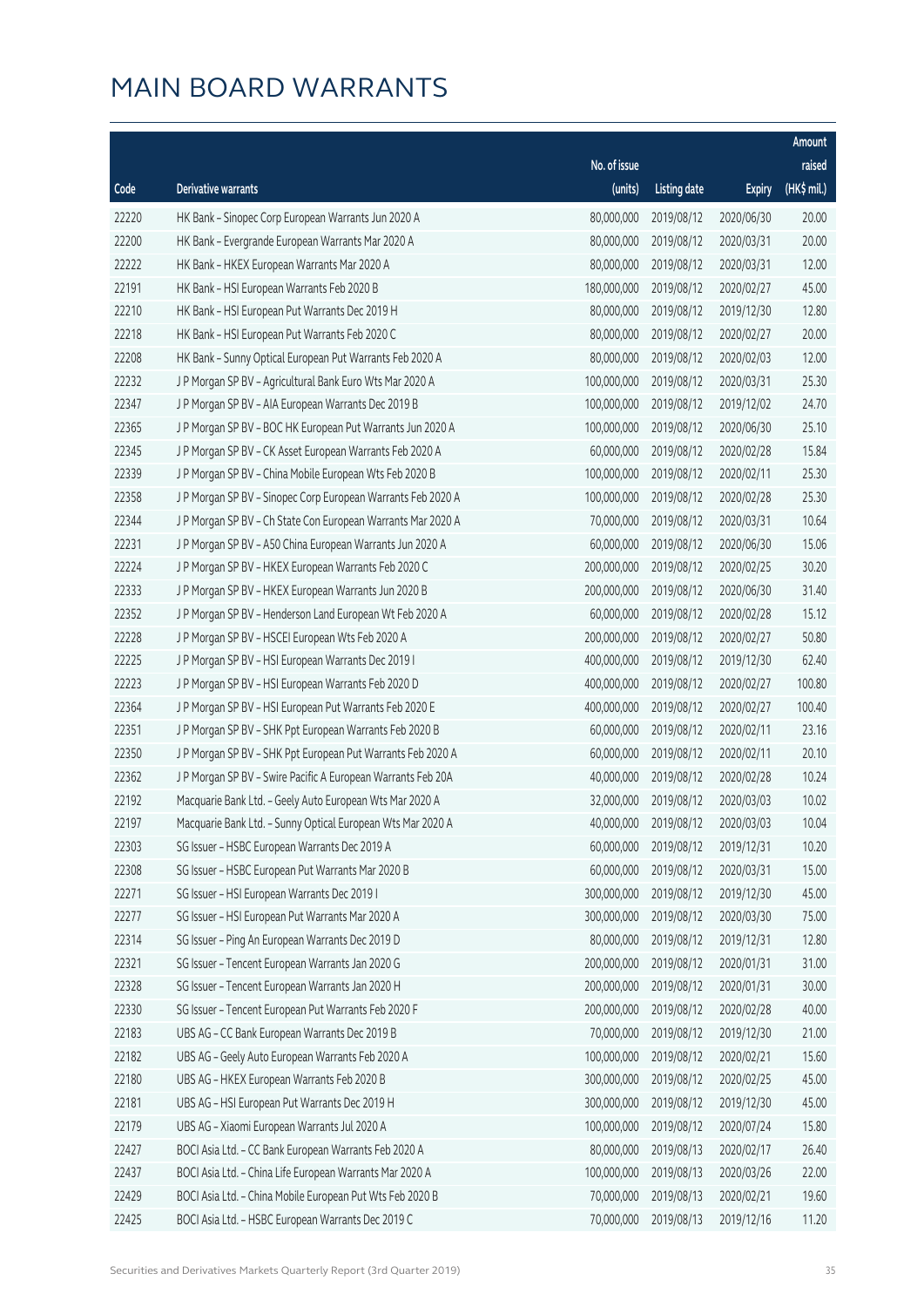|       |                                                              |                        |                     |               | Amount      |
|-------|--------------------------------------------------------------|------------------------|---------------------|---------------|-------------|
|       |                                                              | No. of issue           |                     |               | raised      |
| Code  | Derivative warrants                                          | (units)                | <b>Listing date</b> | <b>Expiry</b> | (HK\$ mil.) |
| 22426 | BOCI Asia Ltd. - HSBC European Put Warrants Mar 2020 B       | 70,000,000             | 2019/08/13          | 2020/03/30    | 17.50       |
| 22438 | BOCI Asia Ltd. - HSI European Warrants Mar 2020 A            | 200,000,000            | 2019/08/13          | 2020/03/30    | 50.00       |
| 22444 | BOCI Asia Ltd. - HSI European Put Warrants Feb 2020 A        | 200,000,000            | 2019/08/13          | 2020/02/27    | 54.00       |
| 22446 | BOCI Asia Ltd. - HSI European Put Warrants Mar 2020 B        | 200,000,000            | 2019/08/13          | 2020/03/30    | 50.00       |
| 22434 | BOCI Asia Ltd. - Ping An European Put Warrants Feb 2020 A    | 80,000,000             | 2019/08/13          | 2020/02/14    | 20.00       |
| 22485 | Credit Suisse AG - HSI European Warrants Feb 2020 A          | 150,000,000            | 2019/08/13          | 2020/02/27    | 37.50       |
| 22500 | Credit Suisse AG - SHK Ppt European Put Warrants Feb 2020 B  | 40,000,000             | 2019/08/13          | 2020/02/12    | 10.00       |
| 22490 | Credit Suisse AG - Tencent European Wts Jan 2020 A           | 250,000,000            | 2019/08/13          | 2020/01/24    | 37.50       |
| 22497 | Credit Suisse AG - Tencent European Wts Jan 2020 B           | 250,000,000            | 2019/08/13          | 2020/01/17    | 37.50       |
| 22539 | Goldman Sachs SP (Asia) - HKEX European Warrants Feb 2020 B  | 150,000,000            | 2019/08/13          | 2020/02/25    | 22.50       |
| 22540 | Goldman Sachs SP (Asia) - Tencent European Wts Jan 2020 B    | 150,000,000            | 2019/08/13          | 2020/01/17    | 30.00       |
| 22393 | J P Morgan SP BV - AIA European Warrants Dec 2019 C          | 100,000,000            | 2019/08/13          | 2019/12/31    | 15.10       |
| 22523 | J P Morgan SP BV - CAM CSI300 European Warrants Feb 2020 A   | 80,000,000             | 2019/08/13          | 2020/02/28    | 20.64       |
| 22533 | J P Morgan SP BV - CC Bank European Wts Dec 2019 B           | 100,000,000            | 2019/08/13          | 2019/12/31    | 27.60       |
| 22419 | J P Morgan SP BV - China Life European Warrants Apr 2020 B   | 100,000,000            | 2019/08/13          | 2020/04/22    | 15.40       |
| 22532 | J P Morgan SP BV - Ch Molybdenum European Wts Feb 2020 A     | 60,000,000             | 2019/08/13          | 2020/02/28    | 15.24       |
| 22416 | J P Morgan SP BV - CSOP A50 ETF European Warrants Aug 2020 A | 80,000,000             | 2019/08/13          | 2020/08/31    | 20.08       |
| 22535 | J P Morgan SP BV - Genscript Bio European Warrants Feb 2020A | 60,000,000             | 2019/08/13          | 2020/02/28    | 17.94       |
| 22417 | J P Morgan SP BV - HKEX European Warrants Dec 2019 E         | 100,000,000            | 2019/08/13          | 2019/12/24    | 15.30       |
| 22514 | J P Morgan SP BV - HSBC European Warrants Feb 2020 A         | 100,000,000            | 2019/08/13          | 2020/02/12    | 25.50       |
| 22412 | J P Morgan SP BV - HSCEI European Wts Mar 2020 C             | 200,000,000            | 2019/08/13          | 2020/03/30    | 50.80       |
| 22401 | J P Morgan SP BV - HSI European Warrants Feb 2020 F          | 400,000,000            | 2019/08/13          | 2020/02/27    | 100.40      |
| 22380 | J P Morgan SP BV - HSI European Warrants Mar 2020 A          | 400,000,000            | 2019/08/13          | 2020/03/30    | 101.20      |
| 22381 | J P Morgan SP BV - HSI European Warrants Mar 2020 B          | 400,000,000            | 2019/08/13          | 2020/03/30    | 100.40      |
| 22537 | J P Morgan SP BV - HSI European Put Warrants Dec 2019 J      | 400,000,000            | 2019/08/13          | 2019/12/30    | 63.20       |
| 22379 | J P Morgan SP BV - IGG European Warrants Mar 2020 A          | 40,000,000             | 2019/08/13          | 2020/03/03    | 10.08       |
| 10094 | J P Morgan SP BV - N225 Index Euro Put Wts Mar 2020 A        | 100,000,000 2019/08/13 |                     | 2020/03/13    | 26.20       |
| 22414 | J P Morgan SP BV - PetroChina European Warrants Mar 2020 A   | 100,000,000            | 2019/08/13          | 2020/03/31    | 25.40       |
| 22530 | J P Morgan SP BV - Ping An European Warrants Dec 2019 G      | 200,000,000            | 2019/08/13          | 2019/12/20    | 71.20       |
| 22377 | J P Morgan SP BV - Ping An European Warrants Mar 2020 C      | 400,000,000            | 2019/08/13          | 2020/03/31    | 60.80       |
| 22520 | J P Morgan SP BV - Shimao Property European Wts Dec 2019 A   | 60,000,000             | 2019/08/13          | 2019/12/31    | 12.84       |
| 22513 | J P Morgan SP BV - Tencent European Warrants Dec 2019 F      | 250,000,000            | 2019/08/13          | 2019/12/24    | 38.50       |
| 22398 | J P Morgan SP BV - Tencent European Warrants Jan 2020 E      | 250,000,000            | 2019/08/13          | 2020/01/17    | 39.50       |
| 22521 | J P Morgan SP BV - Tracker Fund European Warrants Mar 2020 A | 80,000,000             | 2019/08/13          | 2020/03/31    | 20.40       |
| 22538 | J P Morgan SP BV - Xiaomi European Warrants Dec 2019 D       | 70,000,000             | 2019/08/13          | 2019/12/31    | 10.99       |
| 22421 | Macquarie Bank Ltd. - AIA European Put Warrants Dec 2019 C   | 50,000,000             | 2019/08/13          | 2019/12/03    | 10.05       |
| 22423 | Macquarie Bank Ltd. - Evergrande European Wts Mar 2020 A     | 37,000,000             | 2019/08/13          | 2020/03/03    | 10.03       |
| 22420 | Macquarie Bank Ltd. - HKEX European Warrants Feb 2020 C      | 65,000,000             | 2019/08/13          | 2020/02/04    | 10.14       |
| 22504 | SG Issuer - AIA European Warrants Jun 2020 A                 | 200,000,000            | 2019/08/13          | 2020/06/30    | 30.00       |
| 22505 | SG Issuer - AIA European Warrants Dec 2020 A                 | 200,000,000            | 2019/08/13          | 2020/12/31    | 30.00       |
| 22511 | SG Issuer - HSCEI European Put Warrants Jun 2020 A           | 150,000,000            | 2019/08/13          | 2020/06/29    | 37.50       |
| 22506 | SG Issuer - Tencent European Warrants Dec 2019 H             | 200,000,000            | 2019/08/13          | 2019/12/31    | 37.00       |
| 22508 | SG Issuer - Xiaomi European Warrants Jul 2020 A              | 120,000,000            | 2019/08/13          | 2020/07/31    | 18.00       |
| 22455 | UBS AG - Galaxy Ent European Put Warrants Dec 2019 A         | 60,000,000             | 2019/08/13          | 2019/12/16    | 18.78       |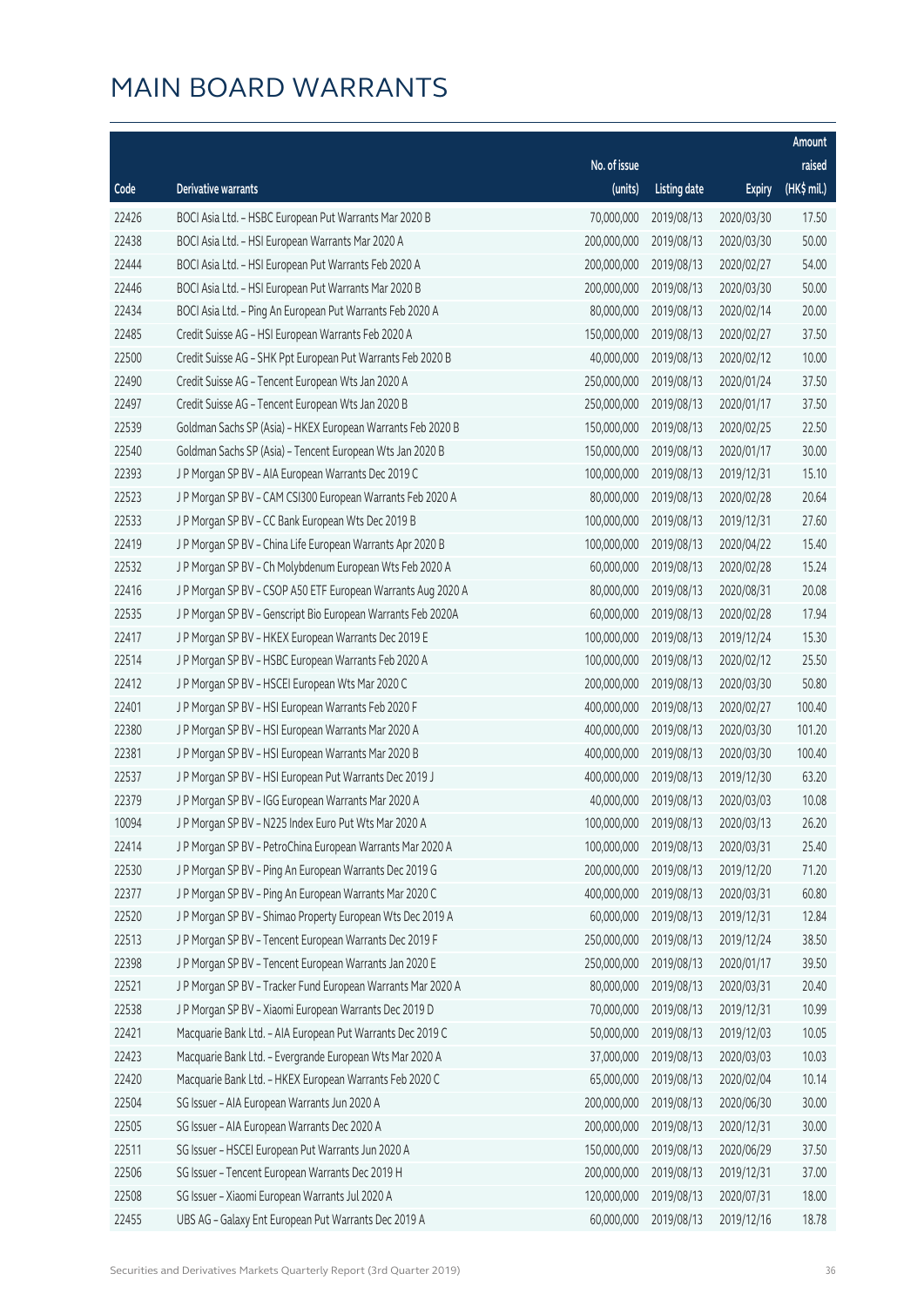|       |                                                              |              |                       |               | Amount      |
|-------|--------------------------------------------------------------|--------------|-----------------------|---------------|-------------|
|       |                                                              | No. of issue |                       |               | raised      |
| Code  | Derivative warrants                                          | (units)      | <b>Listing date</b>   | <b>Expiry</b> | (HK\$ mil.) |
| 22451 | UBS AG - HSI European Warrants Feb 2020 A                    | 300,000,000  | 2019/08/13            | 2020/02/27    | 75.00       |
| 22452 | UBS AG - HSI European Put Warrants Feb 2020 B                | 300,000,000  | 2019/08/13            | 2020/02/27    | 75.00       |
| 22457 | UBS AG - Tracker Fund European Warrants Feb 2020 B           | 50,000,000   | 2019/08/13            | 2020/02/17    | 12.55       |
| 22464 | Bank Vontobel - BYD Company European Warrants Feb 2020 A     | 25,000,000   | 2019/08/13            | 2020/02/28    | 10.00       |
| 22479 | Bank Vontobel - CK Asset European Warrants Apr 2020 A        | 40,000,000   | 2019/08/13            | 2020/04/01    | 10.00       |
| 22480 | Bank Vontobel - CLP Holdings European Warrants May 2020 A    | 20,000,000   | 2019/08/13            | 2020/05/04    | 10.02       |
| 22472 | Bank Vontobel - China Mobile European Warrants Mar 2020 A    | 40,000,000   | 2019/08/13            | 2020/03/03    | 11.20       |
| 22475 | Bank Vontobel - China Mobile European Put Warrants Mar 2020B | 30,000,000   | 2019/08/13            | 2020/03/06    | 10.17       |
| 22470 | Bank Vontobel - CNOOC European Put Warrants Apr 2020 A       | 40,000,000   | 2019/08/13            | 2020/04/27    | 10.32       |
| 22463 | Bank Vontobel - Evergrande European Warrants May 2020 A      | 40,000,000   | 2019/08/13            | 2020/05/04    | 10.40       |
| 22481 | Bank Vontobel - HKEX European Put Warrants Mar 2020 B        | 40,000,000   | 2019/08/13            | 2020/03/02    | 10.00       |
| 22468 | Bank Vontobel - HSBC European Put Warrants Dec 2019 C        | 35,000,000   | 2019/08/13            | 2019/12/20    | 10.50       |
| 22469 | Bank Vontobel - HSBC European Put Warrants Mar 2020 B        | 40,000,000   | 2019/08/13            | 2020/03/31    | 11.20       |
| 22476 | Bank Vontobel - HSI European Put Warrants Nov 2019 D         | 80,000,000   | 2019/08/13            | 2019/11/28    | 17.20       |
| 22478 | Bank Vontobel - HSI European Put Warrants Dec 2019 E         | 80,000,000   | 2019/08/13            | 2019/12/30    | 21.76       |
| 22477 | Bank Vontobel - HSI European Put Warrants Jan 2020 J         | 80,000,000   | 2019/08/13            | 2020/01/30    | 20.40       |
| 22465 | Bank Vontobel - SHK Ppt European Warrants Mar 2020 A         | 25,000,000   | 2019/08/13            | 2020/03/02    | 11.50       |
| 22467 | Bank Vontobel - SHK Ppt European Put Warrants Mar 2020 B     | 20,000,000   | 2019/08/13            | 2020/03/31    | 14.00       |
| 22659 | Credit Suisse AG - China Mobile European Warrants Feb 2020 A | 60,000,000   | 2019/08/14            | 2020/02/13    | 15.00       |
| 22660 | Credit Suisse AG - CNBM European Warrants Jun 2021 A         | 70,000,000   | 2019/08/14            | 2021/06/25    | 10.50       |
| 22661 | Credit Suisse AG - China Shenhua European Wts Dec 2019 A     | 70,000,000   | 2019/08/14            | 2019/12/27    | 10.50       |
| 22665 | Credit Suisse AG - HSBC European Put Warrants Dec 2019 A     | 50,000,000   | 2019/08/14            | 2019/12/24    | 10.00       |
| 22662 | Credit Suisse AG - Ping An European Warrants Dec 2021 A      | 200,000,000  | 2019/08/14            | 2021/12/28    | 30.00       |
| 22664 | Credit Suisse AG - Ping An European Put Warrants Feb 2020 A  | 80,000,000   | 2019/08/14            | 2020/02/13    | 20.00       |
| 22666 | Credit Suisse AG - Zhaojin Mining European Wts Feb 2020 A    | 50,000,000   | 2019/08/14            | 2020/02/17    | 12.50       |
| 22708 | Goldman Sachs SP (Asia) - CC Bank European Wts Dec 2019 C    | 80,000,000   | 2019/08/14            | 2019/12/24    | 14.80       |
| 22705 | Goldman Sachs SP (Asia) - HSBC European Warrants Dec 2019 A  |              | 80,000,000 2019/08/14 | 2019/12/16    | 12.00       |
| 22603 | HK Bank - BYD Company European Warrants Jan 2021 A           | 80,000,000   | 2019/08/14            | 2021/01/26    | 12.00       |
| 22596 | HK Bank - CITIC Bank European Warrants Jun 2020 A            | 40,000,000   | 2019/08/14            | 2020/06/29    | 10.00       |
| 22600 | HK Bank - Minsheng Bank European Warrants Jul 2020 A         | 40,000,000   | 2019/08/14            | 2020/07/31    | 10.40       |
| 22601 | HK Bank - China Shenhua European Warrants Jan 2020 A         | 80,000,000   | 2019/08/14            | 2020/01/03    | 12.00       |
| 22593 | HK Bank - CSPC Pharma European Warrants Feb 2020 A           | 50,000,000   | 2019/08/14            | 2020/02/28    | 12.50       |
| 22588 | HK Bank - China Telecom European Warrants Jun 2020 A         | 40,000,000   | 2019/08/14            | 2020/06/29    | 10.00       |
| 22544 | HK Bank - China Unicom European Warrants Dec 2020 A          | 80,000,000   | 2019/08/14            | 2020/12/31    | 12.00       |
| 22598 | HK Bank - PetroChina European Warrants Feb 2020 A            | 40,000,000   | 2019/08/14            | 2020/02/28    | 10.00       |
| 22599 | HK Bank - Sino Biopharm European Warrants Feb 2020 A         | 80,000,000   | 2019/08/14            | 2020/02/28    | 20.00       |
| 22586 | Haitong Int'l Sec - CK Asset European Warrants Jun 2020 A    | 40,000,000   | 2019/08/14            | 2020/06/29    | 10.00       |
| 22574 | Haitong Int'l Sec - CKH Holdings European Warrants Apr 2020A | 40,000,000   | 2019/08/14            | 2020/04/27    | 10.00       |
| 22584 | Haitong Int'l Sec - CSOP A50 ETF European Warrants Apr 2020A | 70,000,000   | 2019/08/14            | 2020/04/28    | 17.50       |
| 22583 | Haitong Int'l Sec - Evergrande European Warrants Feb 2020 A  | 70,000,000   | 2019/08/14            | 2020/02/17    | 10.50       |
| 22686 | Haitong Int'l Sec - HSI European Warrants Feb 2020 A         | 200,000,000  | 2019/08/14            | 2020/02/27    | 50.00       |
| 22685 | Haitong Int'l Sec - HSI European Put Warrants Dec 2019 C     | 200,000,000  | 2019/08/14            | 2019/12/30    | 32.00       |
| 22585 | Haitong Int'l Sec - SUNAC European Warrants Feb 2020 A       | 50,000,000   | 2019/08/14            | 2020/02/27    | 14.50       |
| 22679 | J P Morgan SP BV - CKH Holdings European Warrants Feb 2020 A | 60,000,000   | 2019/08/14            | 2020/02/28    | 15.18       |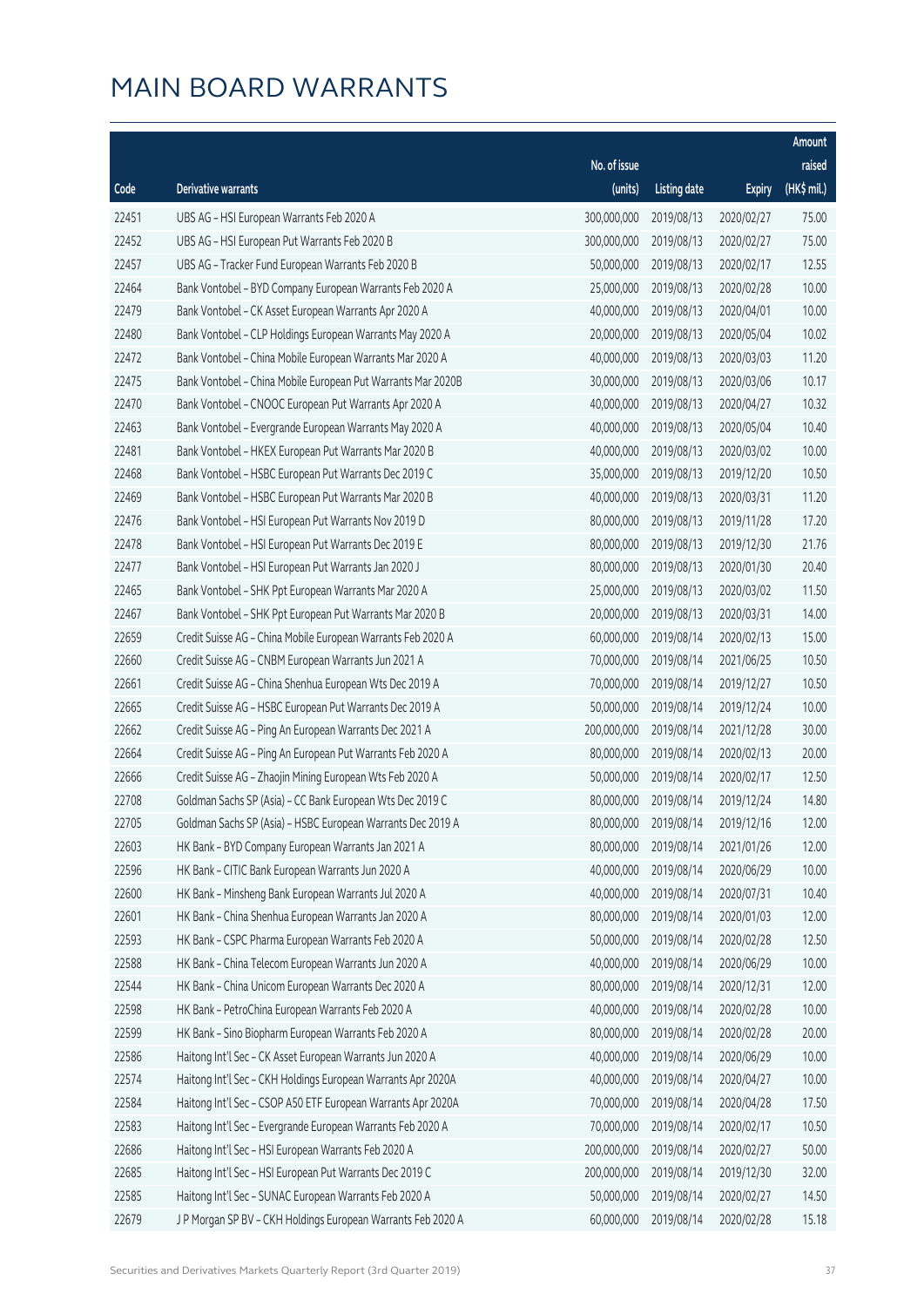|       |                                                              |              |                       |               | Amount      |
|-------|--------------------------------------------------------------|--------------|-----------------------|---------------|-------------|
|       |                                                              | No. of issue |                       |               | raised      |
| Code  | Derivative warrants                                          | (units)      | <b>Listing date</b>   | <b>Expiry</b> | (HK\$ mil.) |
| 22681 | J P Morgan SP BV - HSCEI ETF European Warrants Feb 2020 A    | 80,000,000   | 2019/08/14            | 2020/02/28    | 20.16       |
| 10095 | J P Morgan SP BV - N225 Index Euro Wts Mar 2020 B            | 80,000,000   | 2019/08/14            | 2020/03/13    | 20.16       |
| 10096 | J P Morgan SP BV - N225 Index Euro Wts Mar 2020 C            | 80,000,000   | 2019/08/14            | 2020/03/13    | 20.32       |
| 22683 | J P Morgan SP BV - New World Dev European Wts Dec 2020 A     | 80,000,000   | 2019/08/14            | 2020/12/30    | 20.00       |
| 22677 | J P Morgan SP BV - SPDR Gold Trust Euro Put Wts Oct 2020 A   | 40,000,000   | 2019/08/14            | 2020/10/05    | 10.04       |
| 22671 | J P Morgan SP BV - Xiaomi European Warrants Jul 2020 A       | 70,000,000   | 2019/08/14            | 2020/07/31    | 10.57       |
| 22667 | J P Morgan SP BV - ZA Onine European Warrants Mar 2020 A     | 40,000,000   | 2019/08/14            | 2020/03/31    | 10.04       |
| 22678 | J P Morgan SP BV - Zhaojin Mining European Wts Feb 2020 A    | 40,000,000   | 2019/08/14            | 2020/02/28    | 10.00       |
| 22557 | Macquarie Bank Ltd. - CITIC Sec European Warrants Dec 2019 C | 68,000,000   | 2019/08/14            | 2019/12/05    | 10.20       |
| 22556 | Macquarie Bank Ltd. - CM Bank European Warrants Nov 2019 B   | 63,000,000   | 2019/08/14            | 2019/11/18    | 10.14       |
| 22567 | Macquarie Bank Ltd. - Chinares Cement European Wt Mar 2020 A | 55,000,000   | 2019/08/14            | 2020/03/03    | 10.01       |
| 22560 | Macquarie Bank Ltd. - Kingsoft European Warrants Mar 2020 A  | 40,000,000   | 2019/08/14            | 2020/03/03    | 10.04       |
| 22564 | Macquarie Bank Ltd. - Kingsoft European Put Warrants Mar20 B | 40,000,000   | 2019/08/14            | 2020/03/03    | 10.04       |
| 22558 | Macquarie Bank Ltd. - MTRC European Warrants Mar 2020 C      | 40,000,000   | 2019/08/14            | 2020/03/03    | 10.04       |
| 22570 | Macquarie Bank Ltd. - MTRC European European Put Wts Jan20 B | 50,000,000   | 2019/08/14            | 2020/01/03    | 10.20       |
| 22547 | Macquarie Bank Ltd. - Meituan European Warrants Apr 2020 B   | 68,000,000   | 2019/08/14            | 2020/04/08    | 10.95       |
| 22546 | Macquarie Bank Ltd. - Meituan European Put Warrants Jan 20 B | 68,000,000   | 2019/08/14            | 2020/01/30    | 10.20       |
| 22549 | Macquarie Bank Ltd. - SUNAC European Warrants Mar 2020 A     | 24,000,000   | 2019/08/14            | 2020/03/03    | 10.01       |
| 22627 | Macquarie Bank Ltd. - Xiaomi European Warrants Mar 2020 B    | 40,000,000   | 2019/08/14            | 2020/03/03    | 10.16       |
| 22566 | Macquarie Bank Ltd. - Zhaojin Mining Euro Wts Mar 2020 A     | 40,000,000   | 2019/08/14            | 2020/03/03    | 10.00       |
| 22698 | SG Issuer - CC Bank European Warrants Dec 2019 A             | 60,000,000   | 2019/08/14            | 2019/12/31    | 14.40       |
| 22699 | SG Issuer - CM Bank European Warrants Dec 2019 B             | 70,000,000   | 2019/08/14            | 2019/12/31    | 11.20       |
| 22688 | SG Issuer - Geely Auto European Warrants Feb 2020 A          | 80,000,000   | 2019/08/14            | 2020/02/28    | 12.00       |
| 22704 | SG Issuer - Galaxy Ent European Warrants Jan 2020 C          | 70,000,000   | 2019/08/14            | 2020/01/31    | 10.50       |
| 22697 | SG Issuer - HSI European Put Warrants Dec 2019 J             | 300,000,000  | 2019/08/14            | 2019/12/30    | 52.50       |
| 22690 | SG Issuer - MTR Corporation European Warrants Mar 2020 A     | 40,000,000   | 2019/08/14            | 2020/03/31    | 10.40       |
| 22693 | SG Issuer - Ping An European Warrants Feb 2020 C             |              | 80,000,000 2019/08/14 | 2020/02/28    | 28.00       |
| 22608 | UBS AG - BOC HK European Warrants Feb 2020 B                 | 40,000,000   | 2019/08/14            | 2020/02/17    | 10.04       |
| 22626 | UBS AG - CNBM European Wts Jan 2020 A                        | 60,000,000   | 2019/08/14            | 2020/01/21    | 10.02       |
| 22541 | UBS AG - A50 China European Warrants Mar 2020 B              | 100,000,000  | 2019/08/14            | 2020/03/24    | 15.00       |
| 22612 | UBS AG - HSCEI ETF European Warrants Feb 2020 A              | 60,000,000   | 2019/08/14            | 2020/02/17    | 15.00       |
| 22623 | UBS AG - SHK Ppt European Warrants Dec 2019 A                | 60,000,000   | 2019/08/14            | 2019/12/27    | 10.02       |
| 22635 | Bank Vontobel - CKH Holdings European Warrants Mar 2020 A    | 30,000,000   | 2019/08/14            | 2020/03/05    | 10.20       |
| 22649 | Bank Vontobel - China Life European Warrants Apr 2020 A      | 70,000,000   | 2019/08/14            | 2020/04/23    | 10.50       |
| 22652 | Bank Vontobel - CNOOC European Warrants Jan 2020 A           | 60,000,000   | 2019/08/14            | 2020/01/31    | 10.26       |
| 22651 | Bank Vontobel - Sinopec Corp European Put Warrants Mar 2020B | 40,000,000   | 2019/08/14            | 2020/03/04    | 10.00       |
| 22643 | Bank Vontobel - Greatwall Motor European Warrants Mar 2020 A | 20,000,000   | 2019/08/14            | 2020/03/05    | 10.82       |
| 22653 | Bank Vontobel - HSBC European Warrants Mar 2020 C            | 40,000,000   | 2019/08/14            | 2020/03/02    | 11.88       |
| 22658 | Bank Vontobel - Jiangxi Copper European Warrants Jul 2020 A  | 70,000,000   | 2019/08/14            | 2020/07/13    | 14.07       |
| 22650 | Bank Vontobel - Meituan European Warrants Apr 2020 A         | 70,000,000   | 2019/08/14            | 2020/04/06    | 10.50       |
| 22631 | Bank Vontobel - New World Dev European Warrants Mar 2020 A   | 20,000,000   | 2019/08/14            | 2020/03/05    | 10.00       |
| 22655 | Bank Vontobel - PetroChina European Warrants Apr 2020 A      | 40,000,000   | 2019/08/14            | 2020/04/01    | 10.00       |
| 22654 | Bank Vontobel - Ping An European Put Warrants Mar 2020 C     | 30,000,000   | 2019/08/14            | 2020/03/02    | 11.28       |
| 22656 | Bank Vontobel - SJM Holdings European Warrants Jun 2020 A    | 40,000,000   | 2019/08/14            | 2020/06/05    | 10.00       |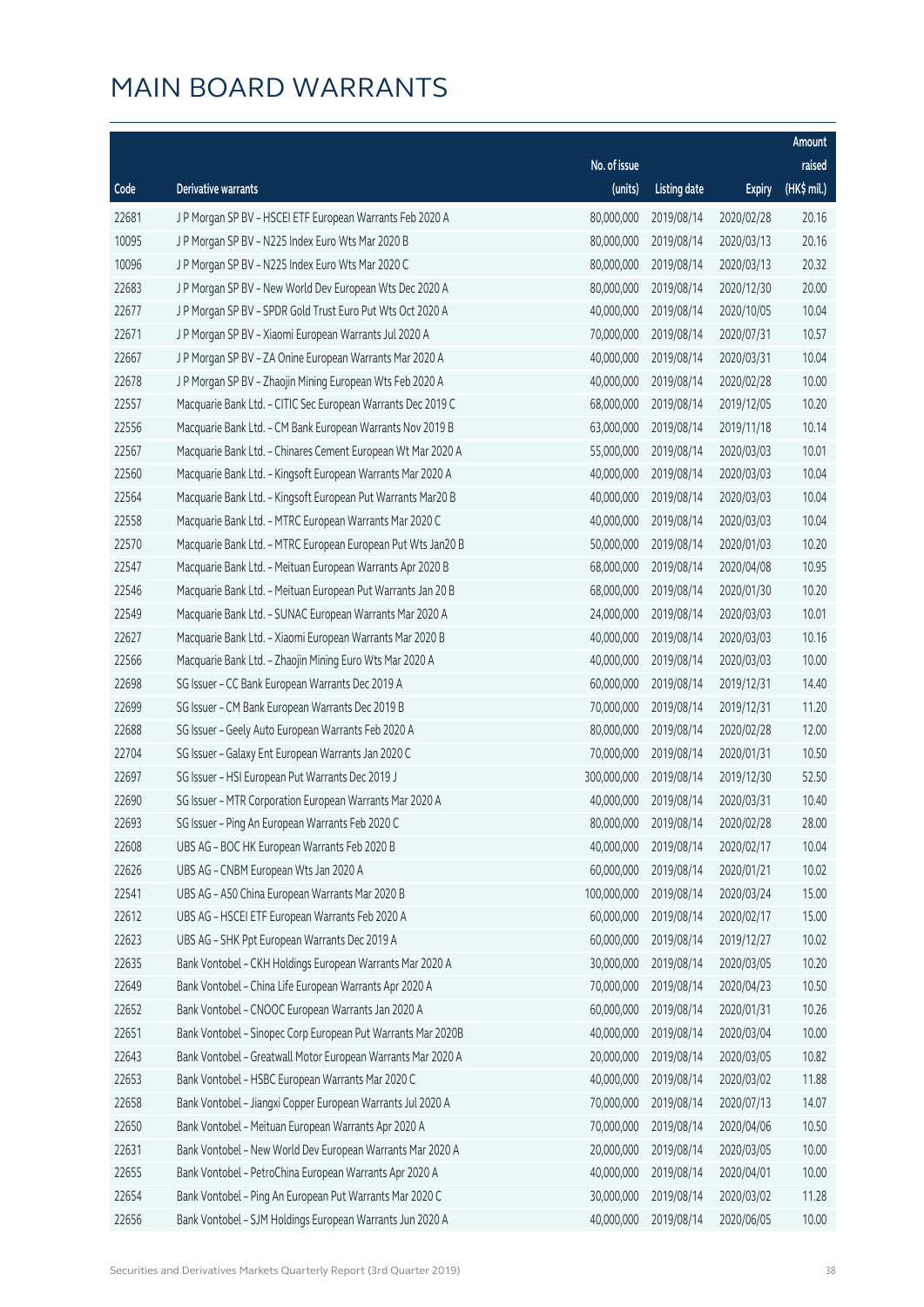|       |                                                              |              |                       |               | Amount      |
|-------|--------------------------------------------------------------|--------------|-----------------------|---------------|-------------|
|       |                                                              | No. of issue |                       |               | raised      |
| Code  | Derivative warrants                                          | (units)      | <b>Listing date</b>   | <b>Expiry</b> | (HK\$ mil.) |
| 22644 | Bank Vontobel - Tencent European Warrants Dec 2019 E         | 100,000,000  | 2019/08/14            | 2019/12/17    | 15.50       |
| 22645 | Bank Vontobel - Tencent European Warrants Dec 2019 F         | 100,000,000  | 2019/08/14            | 2019/12/17    | 30.00       |
| 22786 | Credit Suisse AG - A-Living European Warrants Feb 2020 A     | 40,000,000   | 2019/08/15            | 2020/02/14    | 10.00       |
| 22790 | Credit Suisse AG - BOC HK European Warrants Apr 2020 A       | 40,000,000   | 2019/08/15            | 2020/04/29    | 10.00       |
| 22776 | Credit Suisse AG - CITIC Sec European Warrants Mar 2020 A    | 70,000,000   | 2019/08/15            | 2020/03/31    | 10.50       |
| 22780 | Credit Suisse AG - MTRC European Warrants Nov 2019 A         | 70,000,000   | 2019/08/15            | 2019/11/22    | 10.50       |
| 22784 | Credit Suisse AG - ZA Onine European Warrants Feb 2020 A     | 40,000,000   | 2019/08/15            | 2020/02/14    | 10.00       |
| 22793 | Goldman Sachs SP (Asia) - Meituan European Warrants Apr 20 A | 100,000,000  | 2019/08/15            | 2020/04/06    | 15.00       |
| 22795 | Goldman Sachs SP (Asia) - Tencent European Wts Jan 2020 C    | 150,000,000  | 2019/08/15            | 2020/01/17    | 22.50       |
| 22752 | J P Morgan SP BV - China Gas Hold European Wts Feb 2020 A    | 60,000,000   | 2019/08/15            | 2020/02/28    | 18.00       |
| 22709 | Macquarie Bank Ltd. - Chinasoft Int'l European Wt Sep 2020 A | 14,000,000   | 2019/08/15            | 2020/09/02    | 10.12       |
| 22728 | Macquarie Bank Ltd. - Lenovo European Warrants Sep 2021 A    | 40,000,000   | 2019/08/15            | 2021/09/02    | 10.00       |
| 22712 | Macquarie Bank Ltd. - Ping An European Warrants Mar 2020 A   | 16,000,000   | 2019/08/15            | 2020/03/03    | 10.06       |
| 22713 | Macquarie Bank Ltd. - Ping An European Warrants Mar 2020 B   | 20,000,000   | 2019/08/15            | 2020/03/03    | 10.18       |
| 22715 | Macquarie Bank Ltd. - Tencent European Warrants Mar 2020 A   | 17,800,000   | 2019/08/15            | 2020/03/02    | 10.00       |
| 22716 | Macquarie Bank Ltd. - Tencent European Warrants Mar 2020 B   | 10,000,000   | 2019/08/15            | 2020/03/02    | 10.08       |
| 22717 | Macquarie Bank Ltd. - Tencent European Warrants Mar 2020 C   | 7,000,000    | 2019/08/15            | 2020/03/02    | 13.14       |
| 22720 | Macquarie Bank Ltd. - Tencent European Warrants Mar 2020 D   | 30,000,000   | 2019/08/15            | 2020/03/02    | 20.19       |
| 22722 | Macquarie Bank Ltd. - Tencent European Warrants Mar 2020 E   | 30,000,000   | 2019/08/15            | 2020/03/02    | 30.99       |
| 22714 | Macquarie Bank Ltd. - Tencent European Put Wts Feb 2020 K    | 40,000,000   | 2019/08/15            | 2020/02/25    | 10.00       |
| 22769 | SG Issuer - CC Bank European Warrants Jan 2020 D             | 60,000,000   | 2019/08/15            | 2020/01/31    | 10.80       |
| 22772 | SG Issuer - CITIC Sec European Warrants Mar 2020 A           | 70,000,000   | 2019/08/15            | 2020/03/31    | 10.50       |
| 22770 | SG Issuer - ICBC European Warrants Jan 2020 B                | 60,000,000   | 2019/08/15            | 2020/01/31    | 12.60       |
| 22733 | UBS AG - AAC Tech European Warrants Feb 2020 A               | 40,000,000   | 2019/08/15            | 2020/02/17    | 13.72       |
| 22749 | UBS AG - CK Asset European Warrants Mar 2020 A               | 40,000,000   | 2019/08/15            | 2020/03/09    | 10.00       |
| 22748 | UBS AG - CKH Holdings European Warrants Feb 2020 A           | 60,000,000   | 2019/08/15            | 2020/02/17    | 15.00       |
| 22765 | Bank Vontobel - Agricultural Bank European Warrants May 20 A |              | 40,000,000 2019/08/15 | 2020/05/04    | 10.44       |
| 22759 | Bank Vontobel - Kunlun Energy European Warrants Apr 2020 A   | 20,000,000   | 2019/08/15            | 2020/04/27    | 10.22       |
| 22766 | Bank Vontobel - Ping An European Warrants Mar 2020 D         | 40,000,000   | 2019/08/15            | 2020/03/02    | 15.24       |
| 22754 | Bank Vontobel - Power Assets European Warrants Apr 2020 A    | 30,000,000   | 2019/08/15            | 2020/04/06    | 11.43       |
| 22768 | Bank Vontobel - Sands China Ltd European Warrants Mar 2020 A | 40,000,000   | 2019/08/15            | 2020/03/02    | 10.04       |
| 22755 | Bank Vontobel - Swire Pacific A European Warrants Mar 2020 A | 30,000,000   | 2019/08/15            | 2020/03/02    | 12.03       |
| 22767 | Bank Vontobel - SUNAC European Warrants Mar 2020 A           | 40,000,000   | 2019/08/15            | 2020/03/02    | 12.04       |
| 22753 | Bank Vontobel - Wharf Holdings European Warrants Mar 2020 B  | 40,000,000   | 2019/08/15            | 2020/03/27    | 10.04       |
| 22846 | BOCI Asia Ltd. - Greatwall Motor European Warrants Dec 2019B | 70,000,000   | 2019/08/16            | 2019/12/24    | 10.50       |
| 22852 | Credit Suisse AG - Haitong Sec European Warrants Aug 2020 A  | 60,000,000   | 2019/08/16            | 2020/08/27    | 10.02       |
| 22850 | Credit Suisse AG - Tracker Fund European Warrants Feb 2020 A | 70,000,000   | 2019/08/16            | 2020/02/21    | 10.50       |
| 22873 | Goldman Sachs SP (Asia) - AAC Tech Euro Wts Mar 2020 A       | 50,000,000   | 2019/08/16            | 2020/03/30    | 17.95       |
| 22853 | Goldman Sachs SP (Asia) - Tencent European Wts Jan 2020 D    | 150,000,000  | 2019/08/16            | 2020/01/24    | 27.45       |
| 22813 | J P Morgan SP BV - HK & China Gas European Warrants Jun 20 A | 60,000,000   | 2019/08/16            | 2020/06/30    | 10.50       |
| 22797 | Macquarie Bank Ltd. - CITIC Bank European Wts May 2020 A     | 36,600,000   | 2019/08/16            | 2020/05/05    | 10.03       |
| 22811 | Macquarie Bank Ltd. - Wharf Holdings European Wts Jun 2020 A | 40,000,000   | 2019/08/16            | 2020/06/02    | 10.04       |
| 22800 | Macquarie Bank Ltd. - Zoomlion European Warrants Feb 2021 A  | 40,000,000   | 2019/08/16            | 2021/02/16    | 10.04       |
| 22839 | SG Issuer - PetroChina European Warrants Feb 2020 A          | 50,000,000   | 2019/08/16            | 2020/02/03    | 10.75       |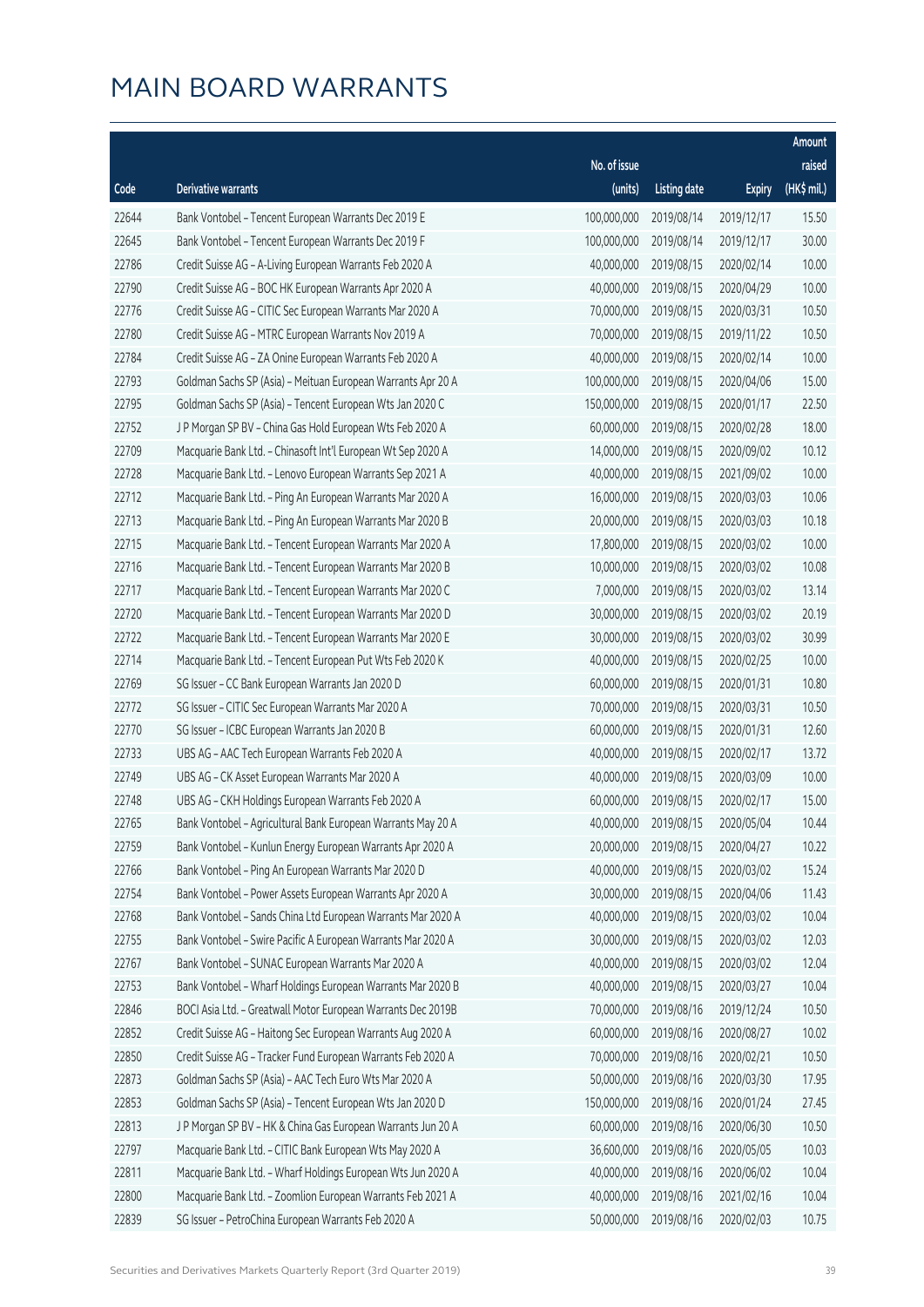|       |                                                              |              |                       |               | Amount      |
|-------|--------------------------------------------------------------|--------------|-----------------------|---------------|-------------|
|       |                                                              | No. of issue |                       |               | raised      |
| Code  | Derivative warrants                                          | (units)      | <b>Listing date</b>   | <b>Expiry</b> | (HK\$ mil.) |
| 22840 | SG Issuer - Tencent European Warrants Feb 2020 G             | 200,000,000  | 2019/08/16            | 2020/02/28    | 43.00       |
| 22841 | SG Issuer - Tencent European Warrants Mar 2020 A             | 200,000,000  | 2019/08/16            | 2020/03/31    | 45.00       |
| 22844 | SG Issuer - Tencent European Warrants Mar 2020 B             | 200,000,000  | 2019/08/16            | 2020/03/31    | 40.00       |
| 22848 | UBS AG - Agricultural Bank European Warrants Mar 2020 A      | 60,000,000   | 2019/08/16            | 2020/03/30    | 15.00       |
| 22836 | UBS AG - SPDR Gold Trust European Warrants Feb 2020 A        | 30,000,000   | 2019/08/16            | 2020/02/17    | 10.08       |
| 22817 | Bank Vontobel - AAC Tech European Warrants Apr 2020 B        | 20,000,000   | 2019/08/16            | 2020/04/06    | 10.02       |
| 22816 | Bank Vontobel - Conch Cement European Warrants Mar 2020 A    | 30,000,000   | 2019/08/16            | 2020/03/02    | 11.43       |
| 22824 | Bank Vontobel - China Life European Put Warrants Mar 2020 A  | 40,000,000   | 2019/08/16            | 2020/03/05    | 10.04       |
| 22826 | Bank Vontobel - Minsheng Bank European Warrants Mar 2020 A   | 30,000,000   | 2019/08/16            | 2020/03/05    | 10.23       |
| 22820 | Bank Vontobel - Sunny Optical European Warrants Mar 2020 A   | 40,000,000   | 2019/08/16            | 2020/03/02    | 10.04       |
| 22914 | BOCI Asia Ltd. - Bank of China European Warrants Feb 2020 A  | 80,000,000   | 2019/08/19            | 2020/02/28    | 20.00       |
| 22910 | BOCI Asia Ltd. - BYD Company European Warrants Feb 2020 A    | 40,000,000   | 2019/08/19            | 2020/02/24    | 14.80       |
| 22970 | Credit Suisse AG - Cathay Pacific European Wts Feb 2020 A    | 60,000,000   | 2019/08/19            | 2020/02/18    | 15.00       |
| 22979 | Credit Suisse AG - Evergrande European Warrants Feb 2020 A   | 40,000,000   | 2019/08/19            | 2020/02/18    | 10.00       |
| 22984 | Credit Suisse AG - HSBC European Wts Feb 2020 A              | 80,000,000   | 2019/08/19            | 2020/02/18    | 20.00       |
| 22959 | Credit Suisse AG - HSI European Warrants Feb 2020 B          | 150,000,000  | 2019/08/19            | 2020/02/27    | 22.50       |
| 22981 | Credit Suisse AG - Link REIT European Warrants May 2020 A    | 50,000,000   | 2019/08/19            | 2020/05/29    | 12.50       |
| 22962 | Credit Suisse AG - SHK Ppt European Warrants Feb 2020 C      | 80,000,000   | 2019/08/19            | 2020/02/18    | 20.00       |
| 23017 | Credit Suisse AG - Swire Pacific A European Warrants Feb20 A | 40,000,000   | 2019/08/19            | 2020/02/18    | 10.00       |
| 22953 | Goldman Sachs SP (Asia) - Galaxy Ent European Wts Dec 2019 B | 80,000,000   | 2019/08/19            | 2019/12/20    | 20.96       |
| 22950 | Goldman Sachs SP (Asia) - Tencent European Wts Jan 2020 E    | 150,000,000  | 2019/08/19            | 2020/01/23    | 22.50       |
| 22901 | HK Bank - BOC HK European Warrants Feb 2020 A                | 80,000,000   | 2019/08/19            | 2020/02/28    | 20.00       |
| 22909 | HK Bank - Ch Comm Cons European Warrants Dec 2020 A          | 80,000,000   | 2019/08/19            | 2020/12/31    | 20.00       |
| 22899 | HK Bank - CKH Holdings European Warrants Feb 2020 A          | 40,000,000   | 2019/08/19            | 2020/02/28    | 10.00       |
| 22908 | HK Bank - China Railway European Warrants Dec 2020 A         | 80,000,000   | 2019/08/19            | 2020/12/31    | 20.00       |
| 22903 | HK Bank - CRRC European Warrants Nov 2020 A                  | 80,000,000   | 2019/08/19            | 2020/11/24    | 12.00       |
| 22927 | HK Bank - Lenovo European Warrants Dec 2020 A                |              | 80,000,000 2019/08/19 | 2020/12/31    | 20.00       |
| 22917 | HK Bank - SHK Ppt European Put Warrants Feb 2020 A           | 80,000,000   | 2019/08/19            | 2020/02/24    | 20.00       |
| 22916 | HK Bank - Sunny Optical European Warrants Mar 2020 B         | 80,000,000   | 2019/08/19            | 2020/03/06    | 12.00       |
| 22931 | Haitong Int'l Sec - China Mobile European Wts Mar 2020 A     | 60,000,000   | 2019/08/19            | 2020/03/03    | 15.60       |
| 22929 | Haitong Int'l Sec - HSBC European Warrants Mar 2020 B        | 50,000,000   | 2019/08/19            | 2020/03/30    | 13.50       |
| 22932 | Haitong Int'l Sec - Ping An European Warrants Mar 2020 B     | 60,000,000   | 2019/08/19            | 2020/03/02    | 24.00       |
| 22928 | J P Morgan SP BV - Swire Pacific A European Put Wts Feb 20 B | 35,000,000   | 2019/08/19            | 2020/02/28    | 10.85       |
| 22885 | Macquarie Bank Ltd. - AIA European Warrants Mar 2020 A       | 32,000,000   | 2019/08/19            | 2020/03/03    | 10.14       |
| 22886 | Macquarie Bank Ltd. - AIA European Warrants Apr 2020 A       | 40,000,000   | 2019/08/19            | 2020/04/02    | 10.16       |
| 22887 | Macquarie Bank Ltd. - AIA European Put Warrants Mar 2020 B   | 40,000,000   | 2019/08/19            | 2020/03/03    | 10.80       |
| 22893 | Macquarie Bank Ltd. - AIA European Put Warrants Mar 2020 C   | 22,000,000   | 2019/08/19            | 2020/03/03    | 10.47       |
| 22883 | Macquarie Bank Ltd. - HKEX European Warrants Jan 2020 B      | 68,000,000   | 2019/08/19            | 2020/01/03    | 10.20       |
| 22881 | Macquarie Bank Ltd. - HKEX European Warrants Mar 2020 D      | 40,000,000   | 2019/08/19            | 2020/03/03    | 11.20       |
| 22878 | Macquarie Bank Ltd. - HKEX European Put Warrants Apr 2020 A  | 40,000,000   | 2019/08/19            | 2020/04/02    | 10.60       |
| 22894 | Macquarie Bank Ltd. - Meituan European Warrants Jun 2020 A   | 63,000,000   | 2019/08/19            | 2020/06/30    | 10.58       |
| 22895 | Macquarie Bank Ltd. - Swire Pacific A Euro Wts Apr 2020 B    | 20,000,000   | 2019/08/19            | 2020/04/02    | 10.14       |
| 22945 | SG Issuer - China Mobile European Warrants Feb 2020 D        | 60,000,000   | 2019/08/19            | 2020/02/04    | 15.60       |
| 22944 | SG Issuer - HSI European Warrants Feb 2020 K                 | 300,000,000  | 2019/08/19            | 2020/02/27    | 45.00       |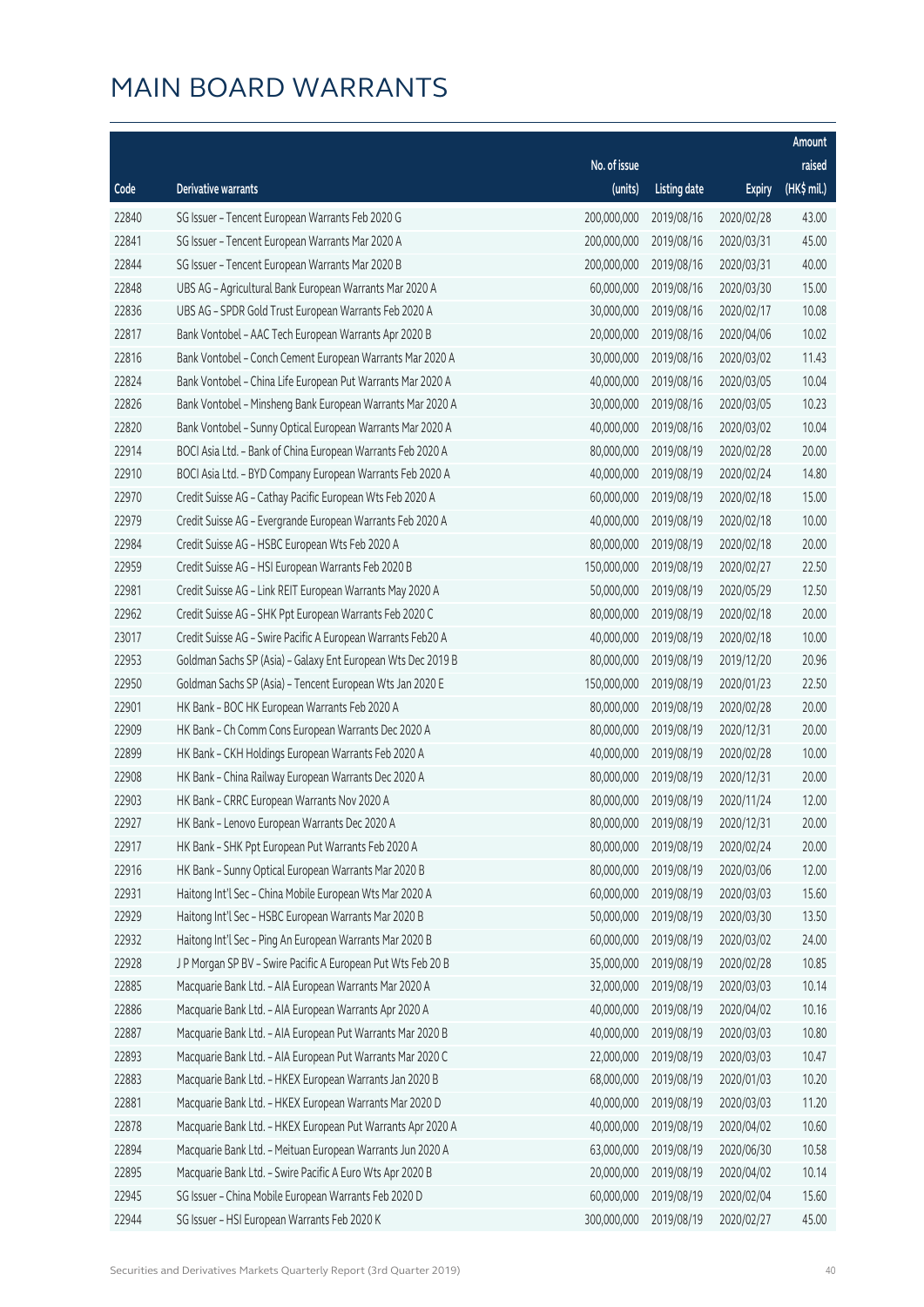|       |                                                              |              |                       |               | Amount      |
|-------|--------------------------------------------------------------|--------------|-----------------------|---------------|-------------|
|       |                                                              | No. of issue |                       |               | raised      |
| Code  | Derivative warrants                                          | (units)      | <b>Listing date</b>   | <b>Expiry</b> | (HK\$ mil.) |
| 22946 | SG Issuer - SHK Ppt European Warrants Feb 2020 A             | 30,000,000   | 2019/08/19            | 2020/02/04    | 10.50       |
| 22939 | Bank Vontobel - China Tower European Warrants Jan 2020 B     | 70,000,000   | 2019/08/19            | 2020/01/29    | 10.57       |
| 23084 | BOCI Asia Ltd. - Agricultural Bank European Wts Mar 2020 A   | 70,000,000   | 2019/08/20            | 2020/03/24    | 10.50       |
| 23098 | BOCI Asia Ltd. - Cathay Pacific European Warrants Jun 2020 A | 50,000,000   | 2019/08/20            | 2020/06/30    | 12.50       |
| 23105 | BOCI Asia Ltd. - Henderson Land European Warrants Feb 2020 A | 70,000,000   | 2019/08/20            | 2020/02/21    | 10.50       |
| 23093 | BOCI Asia Ltd. - Haitong Sec European Warrants Aug 2020 A    | 70,000,000   | 2019/08/20            | 2020/08/27    | 14.00       |
| 23094 | BOCI Asia Ltd. - MTR Corporation European Warrants Dec 2019A | 100,000,000  | 2019/08/20            | 2019/12/27    | 15.00       |
| 23109 | BOCI Asia Ltd. - Meituan European Warrants Apr 2020 B        | 100,000,000  | 2019/08/20            | 2020/04/06    | 15.00       |
| 23110 | BOCI Asia Ltd. - Meituan European Warrants Jun 2020 A        | 100,000,000  | 2019/08/20            | 2020/06/22    | 15.00       |
| 23102 | BOCI Asia Ltd. - SHK Ppt European Warrants Feb 2020 A        | 50,000,000   | 2019/08/20            | 2020/02/04    | 11.50       |
| 23361 | Credit Suisse AG - BOC HK European Warrants Feb 2020 C       | 40,000,000   | 2019/08/20            | 2020/02/19    | 10.00       |
| 23411 | Credit Suisse AG - China Lit European Warrants Feb 2020 A    | 20,000,000   | 2019/08/20            | 2020/02/19    | 10.00       |
| 23416 | Credit Suisse AG - China Tower European Warrants Jan 2020 A  | 70,000,000   | 2019/08/20            | 2020/01/22    | 10.57       |
| 23373 | Credit Suisse AG - HKEX European Warrants Dec 2019 E         | 200,000,000  | 2019/08/20            | 2019/12/24    | 30.00       |
| 23356 | Credit Suisse AG - HSBC European Wts Feb 2020 B              | 80,000,000   | 2019/08/20            | 2020/02/05    | 12.00       |
| 23346 | Credit Suisse AG - HSI European Put Warrants Mar 2020 A      | 150,000,000  | 2019/08/20            | 2020/03/30    | 22.50       |
| 23412 | Credit Suisse AG - MTRC European Warrants Feb 2020 A         | 40,000,000   | 2019/08/20            | 2020/02/19    | 10.00       |
| 23418 | Goldman Sachs SP (Asia) - China Mobile Euro Wts Feb 2020 A   | 80,000,000   | 2019/08/20            | 2020/02/03    | 12.00       |
| 23417 | Goldman Sachs SP (Asia) - HSBC European Warrants Feb 2020 A  | 80,000,000   | 2019/08/20            | 2020/02/05    | 12.00       |
| 23421 | Goldman Sachs SP (Asia) - HSI European Warrants Feb 2020 A   | 150,000,000  | 2019/08/20            | 2020/02/27    | 22.50       |
| 23420 | Goldman Sachs SP (Asia) - Tencent European Wts Feb 2020 B    | 150,000,000  | 2019/08/20            | 2020/02/25    | 22.50       |
| 23162 | HK Bank - CC Bank European Warrants Feb 2020 B               | 50,000,000   | 2019/08/20            | 2020/02/27    | 12.50       |
| 23183 | HK Bank - CM Bank European Warrants Jan 2020 A               | 80,000,000   | 2019/08/20            | 2020/01/03    | 12.00       |
| 23136 | HK Bank - China Mobile European Warrants Feb 2020 B          | 50,000,000   | 2019/08/20            | 2020/02/27    | 12.50       |
| 23180 | HK Bank - CNOOC European Warrants Feb 2020 A                 | 80,000,000   | 2019/08/20            | 2020/02/21    | 12.00       |
| 23152 | HK Bank - CSOP A50 ETF European Warrants Jun 2020 A          | 80,000,000   | 2019/08/20            | 2020/06/30    | 20.00       |
| 23148 | HK Bank - A50 China European Warrants Apr 2020 A             |              | 80,000,000 2019/08/20 | 2020/04/01    | 12.00       |
| 23132 | HK Bank - HSI European Warrants Mar 2020 C                   | 180,000,000  | 2019/08/20            | 2020/03/30    | 45.00       |
| 23182 | HK Bank - HSI European Put Warrants Feb 2020 E               | 180,000,000  | 2019/08/20            | 2020/02/27    | 45.00       |
| 23166 | HK Bank - ICBC European Warrants Feb 2020 A                  | 50,000,000   | 2019/08/20            | 2020/02/27    | 12.50       |
| 23160 | HK Bank - SHK Ppt European Warrants Jun 2020 A               | 80,000,000   | 2019/08/20            | 2020/06/30    | 20.00       |
| 23082 | Haitong Int'l Sec - HKEX European Warrants May 2020 B        | 80,000,000   | 2019/08/20            | 2020/05/12    | 20.00       |
| 23077 | Haitong Int'l Sec - SHK Ppt European Warrants Aug 2020 A     | 60,000,000   | 2019/08/20            | 2020/08/06    | 15.00       |
| 23330 | J P Morgan SP BV - AAC Tech European Warrants Feb 2020 A     | 40,000,000   | 2019/08/20            | 2020/02/28    | 13.04       |
| 23333 | J P Morgan SP BV - BOC HK European Warrants Feb 2020 A       | 80,000,000   | 2019/08/20            | 2020/02/28    | 20.40       |
| 23221 | J P Morgan SP BV - China Lit European Warrants Feb 2020 A    | 40,000,000   | 2019/08/20            | 2020/02/28    | 10.16       |
| 23336 | J P Morgan SP BV - CNOOC European Warrants Jan 2020 A        | 80,000,000   | 2019/08/20            | 2020/01/31    | 12.00       |
| 23339 | J P Morgan SP BV - CNOOC European Put Warrants May 2020 A    | 80,000,000   | 2019/08/20            | 2020/05/05    | 20.16       |
| 23218 | J P Morgan SP BV - China Taiping European Wts May 2020 A     | 60,000,000   | 2019/08/20            | 2020/05/04    | 15.36       |
| 23193 | J P Morgan SP BV - HKEX European Warrants Nov 2019 D         | 200,000,000  | 2019/08/20            | 2019/11/29    | 30.00       |
| 23213 | J P Morgan SP BV - HKEX European Warrants Dec 2019 F         | 200,000,000  | 2019/08/20            | 2019/12/24    | 30.80       |
| 23214 | J P Morgan SP BV - HSBC European Warrants Mar 2020 B         | 100,000,000  | 2019/08/20            | 2020/03/09    | 25.90       |
| 23344 | J P Morgan SP BV - HSI European Put Warrants Feb 2020 G      | 400,000,000  | 2019/08/20            | 2020/02/27    | 71.20       |
| 23343 | J P Morgan SP BV - HSI European Put Warrants Mar 2020 C      | 400,000,000  | 2019/08/20            | 2020/03/30    | 61.20       |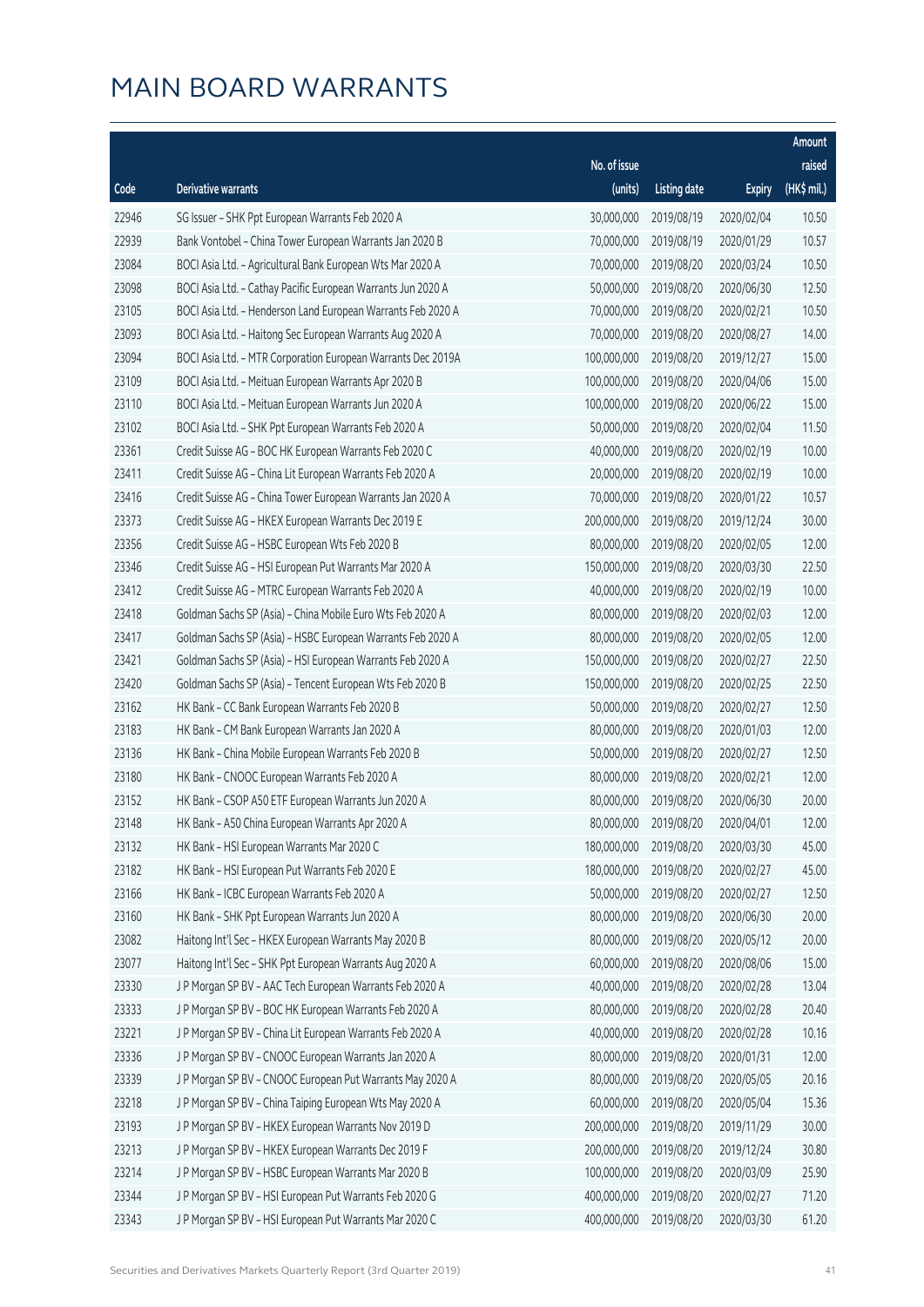|       |                                                              |              |                       |               | Amount      |
|-------|--------------------------------------------------------------|--------------|-----------------------|---------------|-------------|
|       |                                                              | No. of issue |                       |               | raised      |
| Code  | <b>Derivative warrants</b>                                   | (units)      | <b>Listing date</b>   | <b>Expiry</b> | (HK\$ mil.) |
| 23340 | J P Morgan SP BV - Kingsoft European Warrants Feb 2020 A     | 40,000,000   | 2019/08/20            | 2020/02/28    | 11.68       |
| 23025 | Macquarie Bank Ltd. - Angang Steel European Wts Apr 2020 A   | 40,000,000   | 2019/08/20            | 2020/04/02    | 10.04       |
| 23018 | Macquarie Bank Ltd. - BOCHK European Put Warrants Mar 2020 B | 40,000,000   | 2019/08/20            | 2020/03/03    | 10.16       |
| 23045 | Macquarie Bank Ltd. - China Gas Hold Euro Wts Mar 2020 A     | 38,000,000   | 2019/08/20            | 2020/03/03    | 10.03       |
| 23058 | Macquarie Bank Ltd. - Cathay Pacific European Wts May 2020 A | 14,500,000   | 2019/08/20            | 2020/05/05    | 10.16       |
| 23061 | Macquarie Bank Ltd. - Cathay Pacific Euro Put Wts Mar 2020 A | 20,500,000   | 2019/08/20            | 2020/03/03    | 10.07       |
| 23237 | Macquarie Bank Ltd. - HSBC European Warrants Mar 2020 A      | 34,500,000   | 2019/08/20            | 2020/03/03    | 10.04       |
| 23238 | Macquarie Bank Ltd. - HSBC European Warrants Jul 2020 A      | 40,000,000   | 2019/08/20            | 2020/07/03    | 10.04       |
| 23035 | Macquarie Bank Ltd. - ICBC European Warrants Feb 2020 A      | 56,000,000   | 2019/08/20            | 2020/02/10    | 10.08       |
| 23031 | Macquarie Bank Ltd. - Power Assets European Wts Mar 2020 A   | 40,000,000   | 2019/08/20            | 2020/03/03    | 10.04       |
| 23252 | Macquarie Bank Ltd. - Sh Petrochem European Wts Nov 2020 A   | 15,300,000   | 2019/08/20            | 2020/11/18    | 10.02       |
| 23050 | Macquarie Bank Ltd. - SMIC European Warrants May 2020 A      | 39,000,000   | 2019/08/20            | 2020/05/18    | 10.02       |
| 23047 | Macquarie Bank Ltd. - Stanchart European Warrants Mar 2020 A | 26,000,000   | 2019/08/20            | 2020/03/03    | 10.04       |
| 23068 | Macquarie Bank Ltd. - Tencent European Put Wts Mar 2020 F    | 34,800,000   | 2019/08/20            | 2020/03/02    | 10.02       |
| 23074 | Macquarie Bank Ltd. - Tencent European Put Wts Mar 2020 G    | 13,700,000   | 2019/08/20            | 2020/03/02    | 10.04       |
| 23278 | SG Issuer - BYD Company European Warrants Feb 2020 A         | 30,000,000   | 2019/08/20            | 2020/02/28    | 11.40       |
| 23283 | SG Issuer - CK Asset European Warrants Feb 2020 A            | 70,000,000   | 2019/08/20            | 2020/02/21    | 11.20       |
| 23268 | SG Issuer - CNOOC European Warrants Feb 2020 A               | 80,000,000   | 2019/08/20            | 2020/02/21    | 12.00       |
| 23281 | SG Issuer - Sinopec Corp European Warrants Feb 2020 A        | 70,000,000   | 2019/08/20            | 2020/02/21    | 10.50       |
| 23258 | SG Issuer - Cathay Pac Air Euro European Warrants Mar 2020 A | 50,000,000   | 2019/08/20            | 2020/03/31    | 12.50       |
| 23267 | SG Issuer - China Unicom European Warrants Mar 2020 A        | 80,000,000   | 2019/08/20            | 2020/03/31    | 12.00       |
| 23284 | SG Issuer - HKEX European Warrants Dec 2019 D                | 150,000,000  | 2019/08/20            | 2019/12/24    | 22.50       |
| 23275 | SG Issuer - HSBC European Warrants Mar 2020 C                | 60,000,000   | 2019/08/20            | 2020/03/31    | 15.60       |
| 23288 | SG Issuer - HSCEI European Warrants Mar 2020 D               | 150,000,000  | 2019/08/20            | 2020/03/30    | 23.25       |
| 23296 | SG Issuer - HSI European Warrants Feb 2020 L                 | 300,000,000  | 2019/08/20            | 2020/02/27    | 45.00       |
| 23315 | SG Issuer - HSI European Put Warrants Mar 2020 B             | 300,000,000  | 2019/08/20            | 2020/03/30    | 48.00       |
| 23285 | SG Issuer - Link REIT European Warrants Jan 2020 A           |              | 50,000,000 2019/08/20 | 2020/01/24    | 11.00       |
| 23276 | SG Issuer - Ping An European Warrants Jul 2020 A             | 200,000,000  | 2019/08/20            | 2020/07/24    | 30.00       |
| 23277 | SG Issuer - Tencent European Warrants Dec 2019 I             | 200,000,000  | 2019/08/20            | 2019/12/17    | 55.00       |
| 23319 | UBS AG - HSBC European Warrants Feb 2020 A                   | 100,000,000  | 2019/08/20            | 2020/02/05    | 16.10       |
| 23321 | UBS AG - HSBC European Put Warrants Mar 2020 B               | 100,000,000  | 2019/08/20            | 2020/03/09    | 25.00       |
| 23328 | UBS AG - HSCEI European Warrants Feb 2020 A                  | 200,000,000  | 2019/08/20            | 2020/02/27    | 30.00       |
| 23322 | UBS AG - MTR Corporation European Warrants Dec 2019 D        | 60,000,000   | 2019/08/20            | 2019/12/27    | 10.08       |
| 23189 | Bank Vontobel - HSCEI European Warrants Feb 2020 A           | 80,000,000   | 2019/08/20            | 2020/02/27    | 12.08       |
| 23192 | Bank Vontobel - HSCEI European Put Warrants Jun 2020 A       | 80,000,000   | 2019/08/20            | 2020/06/29    | 20.88       |
| 23432 | BOCI Asia Ltd. - CK Asset European Warrants Feb 2020 A       | 70,000,000   | 2019/08/21            | 2020/02/21    | 10.50       |
| 23434 | BOCI Asia Ltd. - Kingdee Int'l European Warrants Apr 2020 A  | 70,000,000   | 2019/08/21            | 2020/04/22    | 11.90       |
| 23435 | BOCI Asia Ltd. - Lenovo European Warrants Dec 2019 A         | 50,000,000   | 2019/08/21            | 2019/12/02    | 15.00       |
| 23431 | BOCI Asia Ltd. - Link REIT European Warrants Jan 2020 A      | 70,000,000   | 2019/08/21            | 2020/01/24    | 13.30       |
| 23472 | Credit Suisse AG - BOC HK European Put Warrants Feb 2020 D   | 40,000,000   | 2019/08/21            | 2020/02/20    | 10.00       |
| 23479 | Credit Suisse AG - CK Asset European Warrants Feb 2020 A     | 40,000,000   | 2019/08/21            | 2020/02/20    | 10.00       |
| 23492 | Credit Suisse AG - CKH Holdings European Warrants Feb 2020 A | 30,000,000   | 2019/08/21            | 2020/02/20    | 10.20       |
| 23494 | Credit Suisse AG - CSOP A50 ETF European Warrants Apr 2020 A | 50,000,000   | 2019/08/21            | 2020/04/21    | 10.00       |
| 23473 | Credit Suisse AG - Yihai Intl European Warrants Jun 2020 A   | 40,000,000   | 2019/08/21            | 2020/06/30    | 10.00       |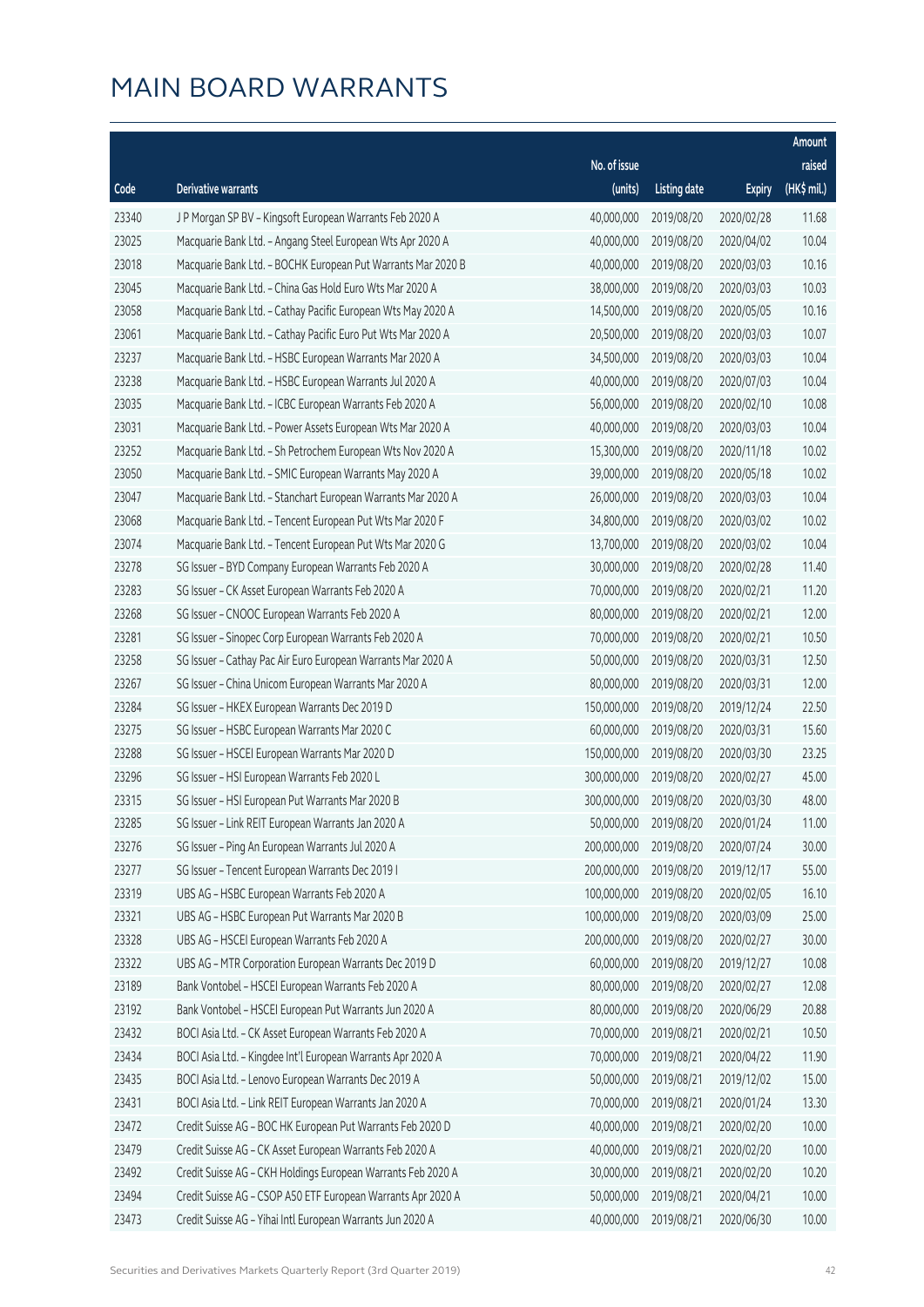|       |                                                              |                        |                     |               | Amount      |
|-------|--------------------------------------------------------------|------------------------|---------------------|---------------|-------------|
|       |                                                              | No. of issue           |                     |               | raised      |
| Code  | Derivative warrants                                          | (units)                | <b>Listing date</b> | <b>Expiry</b> | (HK\$ mil.) |
| 23516 | Goldman Sachs SP (Asia) - HSI European Put Wts Feb 2020 B    | 150,000,000            | 2019/08/21          | 2020/02/27    | 25.65       |
| 23451 | HK Bank - Bank of China European Warrants Mar 2020 A         | 80,000,000             | 2019/08/21          | 2020/03/02    | 20.00       |
| 23446 | HK Bank - CNOOC European Put Warrants Apr 2020 A             | 100,000,000            | 2019/08/21          | 2020/04/29    | 25.00       |
| 23449 | HK Bank - Ping An European Warrants Jan 2020 B               | 80,000,000             | 2019/08/21          | 2020/01/06    | 12.00       |
| 23452 | HK Bank - Sunny Optical European Put Warrants Jul 2020 A     | 100,000,000            | 2019/08/21          | 2020/07/31    | 25.00       |
| 23459 | HK Bank - Zhaojin Mining European Warrants Jul 2020 A        | 50,000,000             | 2019/08/21          | 2020/07/02    | 12.50       |
| 23497 | J P Morgan SP BV - Ping An European Put Warrants Feb 2020 A  | 100,000,000            | 2019/08/21          | 2020/02/07    | 24.00       |
| 23495 | J P Morgan SP BV - SUNAC European Put Warrants Feb 2020 A    | 60,000,000             | 2019/08/21          | 2020/02/28    | 15.06       |
| 23471 | J P Morgan SP BV - Sunny Optical European Put Wts Jul 2020 A | 100,000,000            | 2019/08/21          | 2020/07/03    | 25.10       |
| 23466 | J P Morgan SP BV - WH Group European Warrants Jul 2020 A     | 60,000,000             | 2019/08/21          | 2020/07/03    | 15.06       |
| 23500 | J P Morgan SP BV - Yihai Intl European Warrants Apr 2020 A   | 70,000,000             | 2019/08/21          | 2020/04/22    | 10.50       |
| 23427 | Macquarie Bank Ltd. - BYD Company European Wts Mar 2020 B    | 23,800,000             | 2019/08/21          | 2020/03/03    | 10.02       |
| 23428 | Macquarie Bank Ltd. - CC Bank European Warrants Mar 2020 A   | 29,000,000             | 2019/08/21          | 2020/03/03    | 10.18       |
| 23423 | Macquarie Bank Ltd. - CGN Power European Warrants Jun 2020 A | 37,500,000             | 2019/08/21          | 2020/06/02    | 10.01       |
| 23510 | SG Issuer - HKEX European Put Warrants Mar 2020 A            | 50,000,000             | 2019/08/21          | 2020/03/31    | 12.50       |
| 23512 | SG Issuer - HSBC European Put Warrants Dec 2019 B            | 40,000,000             | 2019/08/21          | 2019/12/24    | 10.00       |
| 23515 | SG Issuer - Ping An European Put Warrants Feb 2020 D         | 60,000,000             | 2019/08/21          | 2020/02/28    | 15.00       |
| 23444 | UBS AG - Tencent European Warrants Dec 2019 E                | 300,000,000            | 2019/08/21          | 2019/12/17    | 45.00       |
| 23438 | UBS AG - Tencent European Put Warrants Nov 2019 E            | 300,000,000            | 2019/08/21          | 2019/11/26    | 45.00       |
| 23503 | Bank Vontobel - HSI European Warrants Feb 2020 A             | 100,000,000            | 2019/08/21          | 2020/02/27    | 16.10       |
| 23504 | Bank Vontobel - HSI European Warrants Feb 2020 B             | 100,000,000            | 2019/08/21          | 2020/02/27    | 17.10       |
| 23509 | Bank Vontobel - HSI European Warrants Feb 2020 C             | 100,000,000            | 2019/08/21          | 2020/02/27    | 16.10       |
| 23618 | BNP Paribas Issuance B.V. - HSBC European Wts Mar 2020 A     | 40,000,000             | 2019/08/22          | 2020/03/03    | 10.00       |
| 23629 | BNP Paribas Issuance B.V. - SHK Ppt Euro Warrants Mar 2020 A | 40,000,000             | 2019/08/22          | 2020/03/03    | 10.40       |
| 23611 | Credit Suisse AG - China Tower European Warrants Jan 2020 B  | 70,000,000             | 2019/08/22          | 2020/01/24    | 10.50       |
| 23607 | Credit Suisse AG - Geely Auto European Warrants Jan 2020 A   | 100,000,000            | 2019/08/22          | 2020/01/22    | 15.00       |
| 23612 | Credit Suisse AG - HSI European Put Warrants Feb 2020 C      | 150,000,000 2019/08/22 |                     | 2020/02/27    | 22.50       |
| 23610 | Credit Suisse AG - PetroChina European Warrants Feb 2020 A   | 40,000,000             | 2019/08/22          | 2020/02/21    | 10.00       |
| 23609 | Credit Suisse AG - Tencent European Wts Feb 2020 B           | 250,000,000            | 2019/08/22          | 2020/02/25    | 37.50       |
| 23645 | Goldman Sachs SP (Asia) - HKEX European Warrants Dec 2019 E  | 150,000,000            | 2019/08/22          | 2019/12/24    | 22.50       |
| 23648 | Goldman Sachs SP (Asia) - Ping An European Wts Dec 2019 C    | 100,000,000            | 2019/08/22          | 2019/12/20    | 21.80       |
| 23641 | Goldman Sachs SP (Asia) - SHK Ppt European Wts Feb 2020 A    | 60,000,000             | 2019/08/22          | 2020/02/04    | 17.46       |
| 23642 | Goldman Sachs SP (Asia) - Xiaomi European Wts Dec 2019 D     | 70,000,000             | 2019/08/22          | 2019/12/24    | 10.50       |
| 23520 | HK Bank - Tencent European Warrants Jan 2020 C               | 80,000,000             | 2019/08/22          | 2020/01/29    | 16.00       |
| 23534 | HK Bank - Tencent European Warrants Jan 2020 D               | 80,000,000             | 2019/08/22          | 2020/01/17    | 12.00       |
| 23586 | J P Morgan SP BV - Bank of China European Wts Apr 2020 A     | 100,000,000            | 2019/08/22          | 2020/04/29    | 25.20       |
| 23589 | J P Morgan SP BV - CKH European Put Warrants Feb 2020 B      | 60,000,000             | 2019/08/22          | 2020/02/28    | 15.36       |
| 23592 | J P Morgan SP BV - China Tower European Put Wts Jun 2020 A   | 100,000,000            | 2019/08/22          | 2020/06/01    | 25.20       |
| 23574 | J P Morgan SP BV - Geely Auto European Warrants Feb 2020 A   | 100,000,000            | 2019/08/22          | 2020/02/03    | 15.10       |
| 23578 | J P Morgan SP BV - HSBC European Put Warrants Dec 2019 D     | 100,000,000            | 2019/08/22          | 2019/12/24    | 25.70       |
| 23576 | J P Morgan SP BV - HSCEI European Put Warrants Jun 2020 A    | 200,000,000            | 2019/08/22          | 2020/06/29    | 30.60       |
| 23575 | J P Morgan SP BV - HSI European Warrants Mar 2020 D          | 400,000,000            | 2019/08/22          | 2020/03/30    | 61.20       |
| 23605 | J P Morgan SP BV - SPDR Gold Trust European Wts Feb 2020 A   | 40,000,000             | 2019/08/22          | 2020/02/27    | 10.04       |
| 23584 | J P Morgan SP BV - Tencent European Warrants Jan 2020 F      | 250,000,000            | 2019/08/22          | 2020/01/17    | 37.75       |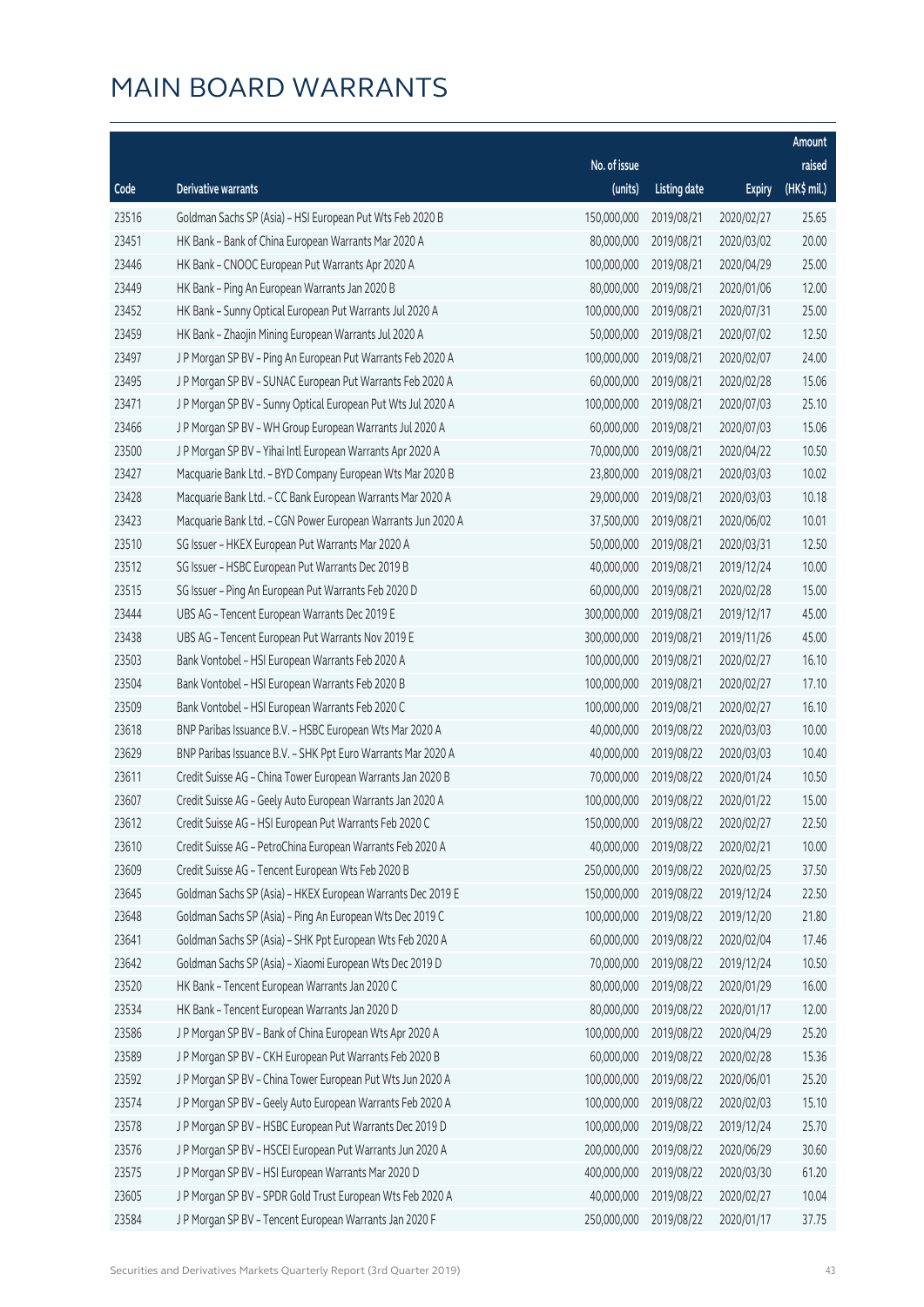|       |                                                              |              |                       |               | Amount      |
|-------|--------------------------------------------------------------|--------------|-----------------------|---------------|-------------|
|       |                                                              | No. of issue |                       |               | raised      |
| Code  | Derivative warrants                                          | (units)      | <b>Listing date</b>   | <b>Expiry</b> | (HK\$ mil.) |
| 23602 | J P Morgan SP BV - Tracker Fund European Put Wts May 2020 A  | 80,000,000   | 2019/08/22            | 2020/05/04    | 20.08       |
| 23542 | Macquarie Bank Ltd. - HTSC European Warrants May 2020 A      | 30,000,000   | 2019/08/22            | 2020/05/18    | 10.02       |
| 23539 | Macquarie Bank Ltd. - Poly Property European Wts Jun 2020 A  | 20,000,000   | 2019/08/22            | 2020/06/02    | 10.02       |
| 23544 | Macquarie Bank Ltd. - Sh Pharma European Warrants Nov 2020 A | 34,500,000   | 2019/08/22            | 2020/11/17    | 10.04       |
| 23631 | SG Issuer - BOC HK European Warrants Apr 2020 A              | 70,000,000   | 2019/08/22            | 2020/04/22    | 10.50       |
| 23634 | SG Issuer - CNBM European Warrants Jul 2021 A                | 100,000,000  | 2019/08/22            | 2021/07/05    | 16.00       |
| 23633 | SG Issuer - Cathay Pac Air Euro European Warrants Oct 2020 A | 80,000,000   | 2019/08/22            | 2020/10/22    | 12.00       |
| 23637 | SG Issuer - Lenovo European Warrants Jan 2020 A              | 25,000,000   | 2019/08/22            | 2020/01/24    | 10.00       |
| 10098 | SG Issuer - Nikkei 225 European Warrants Mar 2020 C          | 100,000,000  | 2019/08/22            | 2020/03/13    | 25.00       |
| 10099 | SG Issuer - Nikkei 225 European Put Warrants Mar 2020 D      | 100,000,000  | 2019/08/22            | 2020/03/13    | 25.00       |
| 23553 | UBS AG - HSI European Warrants Feb 2020 D                    | 300,000,000  | 2019/08/22            | 2020/02/27    | 75.00       |
| 23546 | UBS AG - HSI European Put Warrants Feb 2020 C                | 300,000,000  | 2019/08/22            | 2020/02/27    | 75.00       |
| 23552 | UBS AG - Tencent European Warrants Dec 2019 F                | 300,000,000  | 2019/08/22            | 2019/12/24    | 69.00       |
| 23554 | UBS AG - Tencent European Put Warrants Nov 2019 F            | 300,000,000  | 2019/08/22            | 2019/11/21    | 82.50       |
| 23677 | BNP Paribas Issuance B.V. - HKEX European Wts Mar 2020 B     | 40,000,000   | 2019/08/23            | 2020/03/03    | 12.40       |
| 23666 | BNP Paribas Issuance B.V. - Ping An European Wt Apr 2020 C   | 80,000,000   | 2019/08/23            | 2020/04/02    | 13.60       |
| 23665 | BNP Paribas Issuance B.V. - Ping An European Wt Aug 2020 A   | 80,000,000   | 2019/08/23            | 2020/08/04    | 14.40       |
| 23676 | BNP Paribas Issuance B.V. - Tencent European Wts Jan 2020 M  | 80,000,000   | 2019/08/23            | 2020/01/03    | 17.60       |
| 23668 | BNP Paribas Issuance B.V. - Tencent European Wts Mar 2020 E  | 80,000,000   | 2019/08/23            | 2020/03/03    | 24.00       |
| 23667 | BNP Paribas Issuance B.V. - Tencent European Wts Apr 2020 E  | 80,000,000   | 2019/08/23            | 2020/04/02    | 20.00       |
| 23736 | Credit Suisse AG - Ping An European Warrants Dec 2019 C      | 150,000,000  | 2019/08/23            | 2019/12/24    | 22.50       |
| 23729 | Credit Suisse AG - Tencent European Wts Jan 2020 C           | 250,000,000  | 2019/08/23            | 2020/01/24    | 37.50       |
| 23737 | Goldman Sachs SP (Asia) - China Life Euro Wts Jan 2020 A     | 80,000,000   | 2019/08/23            | 2020/01/24    | 12.00       |
| 23738 | Goldman Sachs SP (Asia) - China Mobile Euro Wts Jan 2020 A   | 80,000,000   | 2019/08/23            | 2020/01/22    | 12.00       |
| 23739 | Goldman Sachs SP (Asia) - Ping An Euro Put Wts Feb 2020 A    | 80,000,000   | 2019/08/23            | 2020/02/06    | 13.12       |
| 23709 | J P Morgan SP BV - CHALCO European Warrants Feb 2020 A       | 40,000,000   | 2019/08/23            | 2020/02/28    | 10.20       |
| 23698 | J P Morgan SP BV - ASM Pacific European Warrants Apr 2020 A  |              | 60,000,000 2019/08/23 | 2020/04/29    | 15.06       |
| 23721 | J P Morgan SP BV - Ch Comm Cons European Warrants Feb 2020 A | 30,000,000   | 2019/08/23            | 2020/02/28    | 10.14       |
| 23725 | J P Morgan SP BV - CPIC European Warrants Mar 2020 A         | 70,000,000   | 2019/08/23            | 2020/03/16    | 11.34       |
| 23716 | J P Morgan SP BV - NCI European Warrants Dec 2019 A          | 60,000,000   | 2019/08/23            | 2019/12/31    | 11.04       |
| 23715 | J P Morgan SP BV - ND Paper European Warrants Apr 2020 A     | 70,000,000   | 2019/08/23            | 2020/04/22    | 10.50       |
| 23663 | Macquarie Bank Ltd. - AAC Tech European Wts Mar 2020 A       | 21,000,000   | 2019/08/23            | 2020/03/03    | 10.02       |
| 23662 | Macquarie Bank Ltd. - Tencent European Warrants Feb 2020 L   | 33,000,000   | 2019/08/23            | 2020/02/25    | 10.03       |
| 23686 | UBS AG - Sinopec Corp European Warrants Feb 2020 A           | 70,000,000   | 2019/08/23            | 2020/02/21    | 10.50       |
| 23678 | UBS AG - HSBC European Warrants Mar 2020 C                   | 100,000,000  | 2019/08/23            | 2020/03/09    | 25.00       |
| 23690 | UBS AG - HSI European Warrants Feb 2020 E                    | 300,000,000  | 2019/08/23            | 2020/02/27    | 45.00       |
| 23681 | UBS AG - Ping An European Warrants Dec 2019 C                | 100,000,000  | 2019/08/23            | 2019/12/20    | 29.10       |
| 23693 | Bank Vontobel - HSBC European Put Warrants Mar 2020 D        | 40,000,000   | 2019/08/23            | 2020/03/03    | 10.04       |
| 23692 | Bank Vontobel - Ping An European Warrants Feb 2020 D         | 50,000,000   | 2019/08/23            | 2020/02/03    | 12.05       |
| 23743 | BOCI Asia Ltd. - BOC HK European Warrants Apr 2020 A         | 100,000,000  | 2019/08/26            | 2020/04/22    | 18.00       |
| 23747 | BOCI Asia Ltd. - China Unicom European Warrants Dec 2020 A   | 100,000,000  | 2019/08/26            | 2020/12/17    | 15.00       |
| 23809 | Credit Suisse AG - AIA European Warrants Nov 2019 G          | 70,000,000   | 2019/08/26            | 2019/11/26    | 15.40       |
| 23810 | Credit Suisse AG - AIA European Warrants Jan 2020 B          | 70,000,000   | 2019/08/26            | 2020/01/22    | 10.50       |
| 23819 | Credit Suisse AG - AIA European Warrants Jul 2021 A          | 150,000,000  | 2019/08/26            | 2021/07/27    | 22.50       |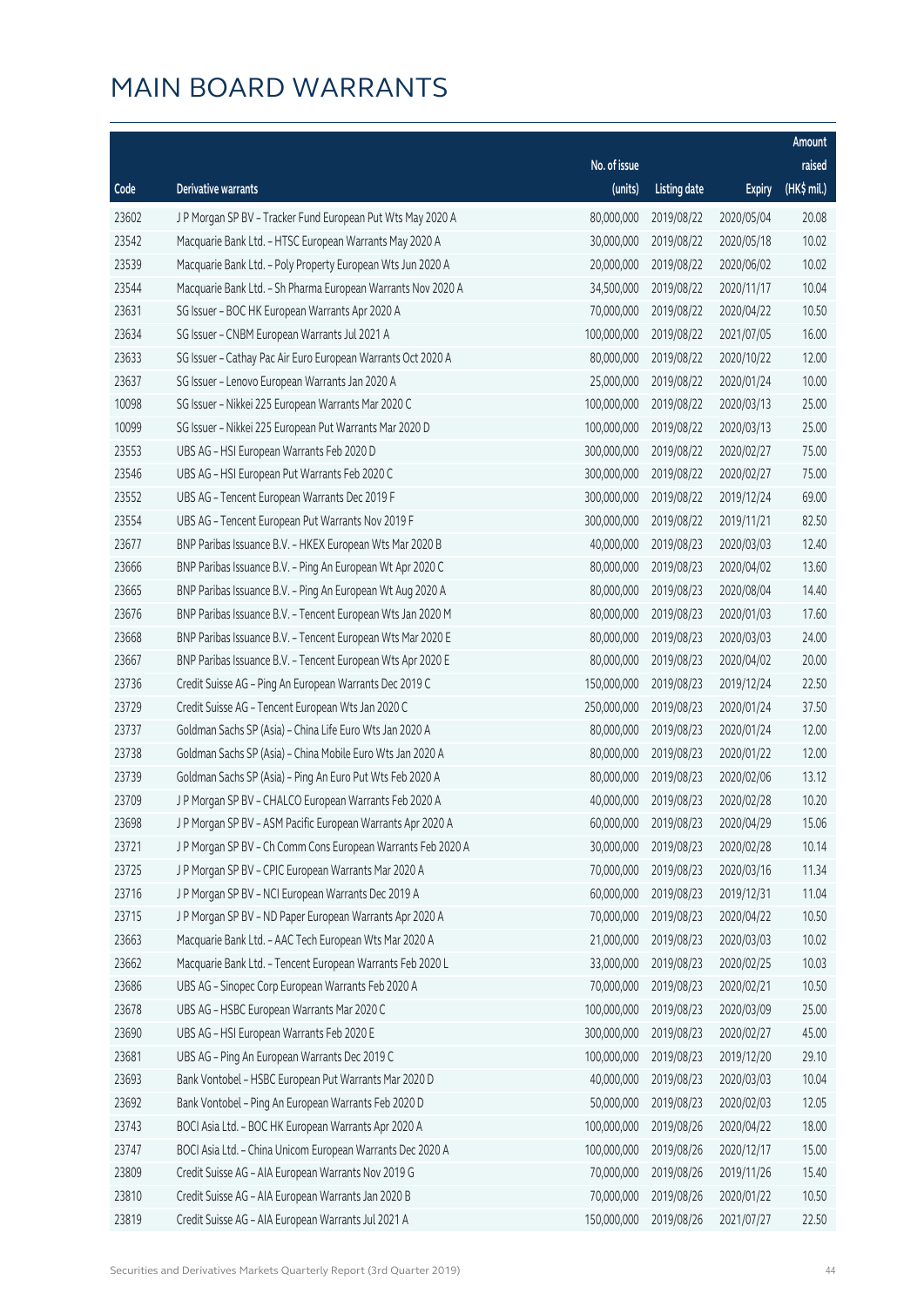|         |                                                              |              |                        |               | Amount      |
|---------|--------------------------------------------------------------|--------------|------------------------|---------------|-------------|
|         |                                                              | No. of issue |                        |               | raised      |
| Code    | Derivative warrants                                          | (units)      | <b>Listing date</b>    | <b>Expiry</b> | (HK\$ mil.) |
| 23823   | Credit Suisse AG - CHALCO European Wts Feb 2020 A            | 40,000,000   | 2019/08/26             | 2020/02/25    | 10.00       |
| 23822   | Credit Suisse AG - Ping An European Warrants Feb 2020 B      | 150,000,000  | 2019/08/26             | 2020/02/25    | 37.50       |
| 23804   | Credit Suisse AG - SHK Ppt European Put Warrants Feb 2020 D  | 80,000,000   | 2019/08/26             | 2020/02/17    | 12.00       |
| 23829   | Credit Suisse AG - Shenzhen Int'l European Wts Feb 2020 A    | 40,000,000   | 2019/08/26             | 2020/02/25    | 10.00       |
| 23843   | Goldman Sachs SP (Asia) - China Tower Euro Wts Jan 2020 A    | 80,000,000   | 2019/08/26             | 2020/01/24    | 12.00       |
| 23838   | Goldman Sachs SP (Asia) - HSBC European Warrants Feb 2020 B  | 80,000,000   | 2019/08/26             | 2020/02/14    | 18.08       |
| 23742   | HK Bank - AIA European Warrants Dec 2019 A                   | 80,000,000   | 2019/08/26             | 2019/12/30    | 12.00       |
| 23741   | HK Bank - HSI European Warrants Feb 2020 F                   | 180,000,000  | 2019/08/26             | 2020/02/27    | 27.00       |
| 23802   | J P Morgan SP BV - CMS European Warrants Jan 2020 A          | 60,000,000   | 2019/08/26             | 2020/01/23    | 10.14       |
| 23800   | J P Morgan SP BV - Sinopec Corp Eu Put Wt Mar 2020 A         | 80,000,000   | 2019/08/26             | 2020/03/31    | 20.08       |
| 23795   | J P Morgan SP BV - Fosun Intl European Warrants Dec 2019 A   | 60,000,000   | 2019/08/26             | 2019/12/31    | 10.08       |
| 23780   | J P Morgan SP BV - SHK Ppt European Put Warrants Feb 2020 C  | 120,000,000  | 2019/08/26             | 2020/02/17    | 18.12       |
| 23791   | J P Morgan SP BV - Sunny Optical European Wts Apr 2020 B     | 100,000,000  | 2019/08/26             | 2020/04/29    | 25.00       |
| 23751   | Macquarie Bank Ltd. - Sunny Optical European Wts Mar 2020 B  | 39,500,000   | 2019/08/26             | 2020/03/03    | 10.03       |
| 23753   | Macquarie Bank Ltd. - Tingyi European Warrants Dec 2020 A    | 40,000,000   | 2019/08/26             | 2020/12/16    | 10.04       |
| 23754   | Macquarie Bank Ltd. - ZA Onine European Warrants Mar 2020 A  | 40,000,000   | 2019/08/26             | 2020/03/17    | 10.04       |
| 23845   | SG Issuer - AAC Tech European Warrants Feb 2020 A            | 30,000,000   | 2019/08/26             | 2020/02/28    | 11.55       |
| 23846   | SG Issuer - AIA European Warrants Dec 2019 B                 | 50,000,000   | 2019/08/26             | 2019/12/24    | 10.00       |
| 23849   | SG Issuer - AIA European Put Warrants Dec 2019 C             | 40,000,000   | 2019/08/26             | 2019/12/24    | 11.60       |
| 23850   | SG Issuer - China Tower European Warrants Feb 2020 B         | 70,000,000   | 2019/08/26             | 2020/02/25    | 10.50       |
| 23851   | SG Issuer - Ping An European Warrants Nov 2019 B             | 80,000,000   | 2019/08/26             | 2019/11/26    | 16.80       |
| 23852   | SG Issuer - Sunny Optical European Warrants Feb 2020 B       | 40,000,000   | 2019/08/26             | 2020/02/28    | 10.80       |
| 23768   | UBS AG - AIA European Put Warrants Dec 2019 B                | 100,000,000  | 2019/08/26             | 2019/12/24    | 26.50       |
| 23773   | UBS AG - China Life European Warrants Apr 2020 A             | 200,000,000  | 2019/08/26             | 2020/04/22    | 30.00       |
| 23760   | UBS AG - Fosun Intl European Warrants Apr 2020 A             | 60,000,000   | 2019/08/26             | 2020/04/08    | 10.08       |
| 19171#  | Credit Suisse AG - Xiaomi European Warrants Dec 2019 B       | 200,000,000  | 2019/08/26             | 2019/12/24    | 10.60       |
| 18955 # | Goldman Sachs SP (Asia) - Xiaomi European Warrants Dec 2019B |              | 190,000,000 2019/08/26 | 2019/12/24    | 10.07       |
| 23853   | BNP Paribas Issuance B.V. - BYD Company Euro Wts Dec 2019 A  | 55,000,000   | 2019/08/27             | 2019/12/03    | 10.45       |
| 23854   | BNP Paribas Issuance B.V. - Link REIT Euro Wts Mar 2020 A    | 40,000,000   | 2019/08/27             | 2020/03/03    | 12.80       |
| 23898   | Credit Suisse AG - CKI Holdings European Warrants Feb 2020 A | 35,000,000   | 2019/08/27             | 2020/02/26    | 10.15       |
| 23886   | Credit Suisse AG - China Life European Warrants Jan 2020 B   | 80,000,000   | 2019/08/27             | 2020/01/24    | 12.00       |
| 23887   | Credit Suisse AG - Ch Molybdenum European Wts Jan 2020 A     | 50,000,000   | 2019/08/27             | 2020/01/22    | 10.00       |
| 23890   | Credit Suisse AG - Mengniu Dairy European Wts Jan 2020 A     | 50,000,000   | 2019/08/27             | 2020/01/20    | 10.00       |
| 23888   | Credit Suisse AG - Sino Biopharm European Wts Feb 2020 B     | 40,000,000   | 2019/08/27             | 2020/02/26    | 10.00       |
| 23889   | Credit Suisse AG - SMIC European Warrants Mar 2020 A         | 50,000,000   | 2019/08/27             | 2020/03/31    | 12.50       |
| 23884   | Credit Suisse AG - Sunny Optical European Put Wts Feb 2020 A | 50,000,000   | 2019/08/27             | 2020/02/26    | 12.50       |
| 23927   | Goldman Sachs SP (Asia) - AIA European Warrants Nov 2019 H   | 80,000,000   | 2019/08/27             | 2019/11/27    | 21.36       |
| 23929   | Goldman Sachs SP (Asia) - HSI European Put Wts Feb 2020 C    | 150,000,000  | 2019/08/27             | 2020/02/27    | 22.50       |
| 23928   | Goldman Sachs SP (Asia) - Sunny Optical Euro Wts Mar 2020 A  | 70,000,000   | 2019/08/27             | 2020/03/24    | 10.50       |
| 23903   | Haitong Int'l Sec - CM Bank European Warrants Dec 2019 B     | 60,000,000   | 2019/08/27             | 2019/12/31    | 10.80       |
| 23900   | Haitong Int'l Sec - China Tower European Warrants Feb 2020 A | 70,000,000   | 2019/08/27             | 2020/02/27    | 11.20       |
| 23902   | Haitong Int'l Sec - Tencent European Warrants Jan 2020 B     | 100,000,000  | 2019/08/27             | 2020/01/17    | 15.00       |
| 23910   | J P Morgan SP BV - Agile Ppt European Warrants Dec 2019 A    | 70,000,000   | 2019/08/27             | 2019/12/27    | 10.50       |
| 23915   | J P Morgan SP BV - Ch Southern Air European Warrants May20 A | 70,000,000   | 2019/08/27             | 2020/05/13    | 10.50       |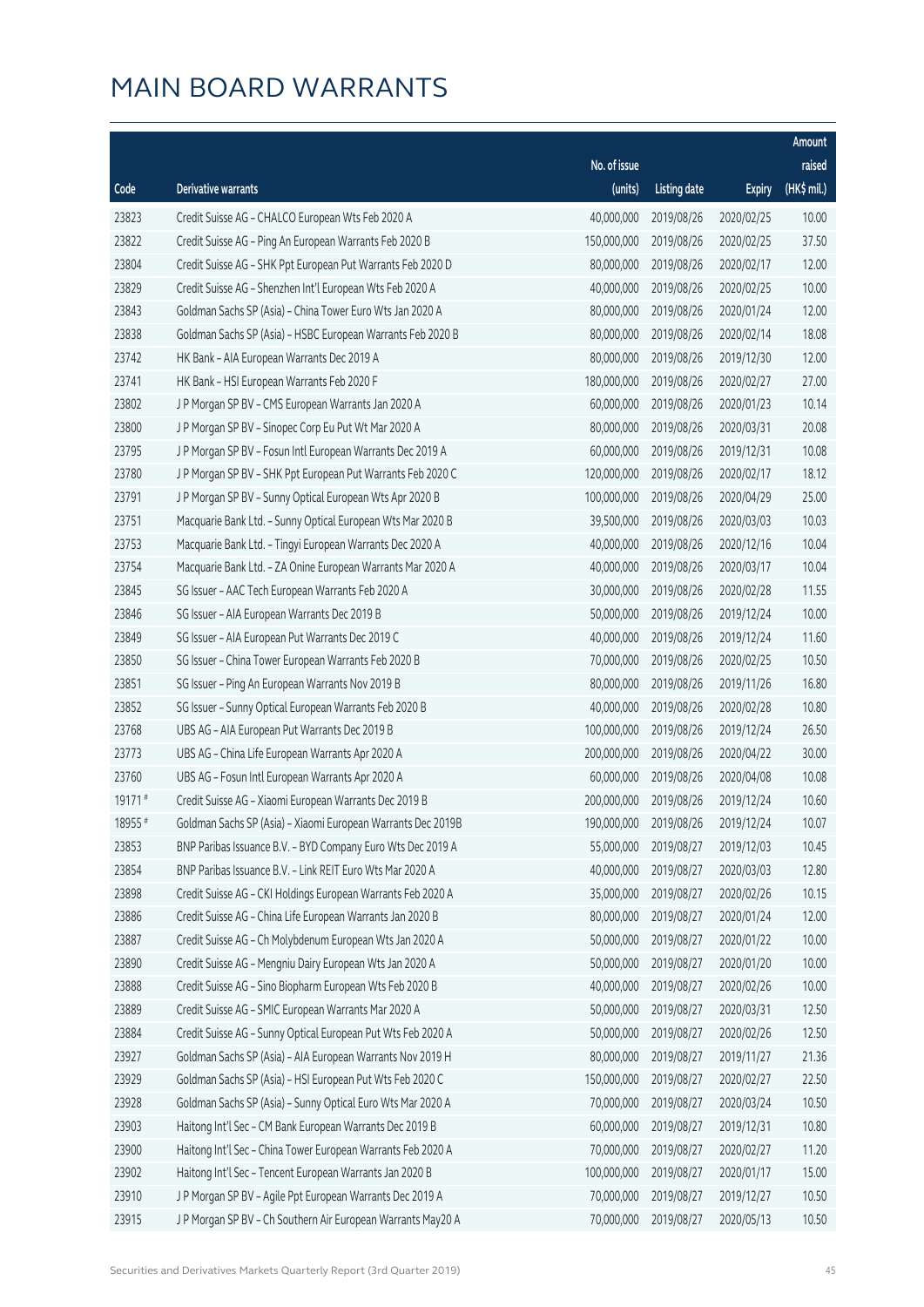|       |                                                              |              |                       |               | Amount      |
|-------|--------------------------------------------------------------|--------------|-----------------------|---------------|-------------|
|       |                                                              | No. of issue |                       |               | raised      |
| Code  | Derivative warrants                                          | (units)      | <b>Listing date</b>   | <b>Expiry</b> | (HK\$ mil.) |
| 23908 | J P Morgan SP BV - Shenzhen Int'l European Wts Oct 2020 A    | 40,000,000   | 2019/08/27            | 2020/10/30    | 10.00       |
| 23876 | Macquarie Bank Ltd. - BBMG European Warrants May 2020 A      | 30,000,000   | 2019/08/27            | 2020/05/18    | 10.02       |
| 23869 | Macquarie Bank Ltd. - BOC HK European Warrants May 2020 A    | 40,000,000   | 2019/08/27            | 2020/05/05    | 10.24       |
| 23868 | Macquarie Bank Ltd. - CK Asset European Warrants Apr 2020 A  | 40,000,000   | 2019/08/27            | 2020/04/02    | 10.32       |
| 23871 | Macquarie Bank Ltd. - Sunny Optical European Wts Apr 2020 A  | 29,500,000   | 2019/08/27            | 2020/04/02    | 10.12       |
| 23879 | UBS AG - ICBC European Warrants Jan 2020 A                   | 60,000,000   | 2019/08/27            | 2020/01/31    | 10.02       |
| 23883 | UBS AG - Ping An European Warrants Jul 2020 A                | 200,000,000  | 2019/08/27            | 2020/07/24    | 30.40       |
| 23881 | UBS AG - Sunny Optical European Warrants Mar 2020 B          | 100,000,000  | 2019/08/27            | 2020/03/24    | 15.00       |
| 24052 | BOCI Asia Ltd. - HSBC European Warrants Feb 2020 A           | 70,000,000   | 2019/08/28            | 2020/02/05    | 10.50       |
| 24060 | BOCI Asia Ltd. - HSBC European Warrants Mar 2020 C           | 70,000,000   | 2019/08/28            | 2020/03/09    | 12.60       |
| 24063 | BOCI Asia Ltd. - MTR Corporation European Warrants Mar 2020A | 65,000,000   | 2019/08/28            | 2020/03/27    | 10.40       |
| 24034 | BOCI Asia Ltd. - Sunny Optical European Warrants Mar 2020 A  | 150,000,000  | 2019/08/28            | 2020/03/30    | 22.50       |
| 23936 | Credit Suisse AG - Xiaomi European Warrants Mar 2020 B       | 100,000,000  | 2019/08/28            | 2020/03/31    | 15.00       |
| 24125 | Goldman Sachs SP (Asia) - Evergrande European Wts Feb 2020 A | 60,000,000   | 2019/08/28            | 2020/02/11    | 10.14       |
| 24123 | Goldman Sachs SP (Asia) - Lenovo European Wts Dec 2019 B     | 60,000,000   | 2019/08/28            | 2019/12/24    | 13.56       |
| 23941 | Goldman Sachs SP (Asia) - Sunny Optical Euro Wts Dec 2019 D  | 70,000,000   | 2019/08/28            | 2019/12/20    | 10.57       |
| 23942 | HK Bank - HSI European Put Warrants Feb 2020 G               | 180,000,000  | 2019/08/28            | 2020/02/27    | 45.00       |
| 23940 | HK Bank - Xiaomi European Warrants Mar 2020 B                | 80,000,000   | 2019/08/28            | 2020/03/30    | 12.00       |
| 24083 | Haitong Int'l Sec - Xiaomi European Warrants Dec 2020 A      | 60,000,000   | 2019/08/28            | 2020/12/28    | 10.80       |
| 24140 | J P Morgan SP BV - Anta Sports European Put Warrants Mar20 A | 40,000,000   | 2019/08/28            | 2020/03/16    | 12.00       |
| 24139 | J P Morgan SP BV - Li Ning European Warrants Feb 2020 B      | 60,000,000   | 2019/08/28            | 2020/02/28    | 15.00       |
| 24142 | J P Morgan SP BV - Li Ning European Put Warrants Feb 2020 C  | 40,000,000   | 2019/08/28            | 2020/02/28    | 10.00       |
| 24135 | J P Morgan SP BV - Tingyi European Warrants Feb 2020 A       | 40,000,000   | 2019/08/28            | 2020/02/28    | 10.08       |
| 24117 | J P Morgan SP BV - Xiaomi European Warrants Jul 2020 B       | 200,000,000  | 2019/08/28            | 2020/07/02    | 50.00       |
| 23977 | Macquarie Bank Ltd. - AIA European Put Warrants May 2020 A   | 30,000,000   | 2019/08/28            | 2020/05/05    | 10.20       |
| 23990 | Macquarie Bank Ltd. - BYD Electronic European Wts Mar 2020 A | 40,000,000   | 2019/08/28            | 2020/03/03    | 10.00       |
| 23947 | Macquarie Bank Ltd. - HKEX European Warrants Apr 2020 B      |              | 36,000,000 2019/08/28 | 2020/04/02    | 10.04       |
| 23955 | Macquarie Bank Ltd. - HKEX European Warrants May 2020 A      | 40,000,000   | 2019/08/28            | 2020/05/05    | 10.04       |
| 23992 | Macquarie Bank Ltd. - NCI European Warrants Mar 2020 A       | 29,600,000   | 2019/08/28            | 2020/03/03    | 10.03       |
| 24023 | Macquarie Bank Ltd. - Xiaomi European Warrants Mar 2020 C    | 11,100,000   | 2019/08/28            | 2020/03/03    | 10.02       |
| 24104 | SG Issuer - CPIC European Warrants Feb 2020 A                | 40,000,000   | 2019/08/28            | 2020/02/28    | 10.00       |
| 24109 | SG Issuer - HSBC European Warrants Feb 2020 A                | 70,000,000   | 2019/08/28            | 2020/02/05    | 10.50       |
| 24115 | SG Issuer - NCI European Warrants Feb 2020 A                 | 30,000,000   | 2019/08/28            | 2020/02/28    | 10.95       |
| 24093 | SG Issuer - Sunny Optical European Warrants Mar 2020 A       | 100,000,000  | 2019/08/28            | 2020/03/31    | 15.00       |
| 24116 | SG Issuer - Sunny Optical European Put Warrants Jun 2020 A   | 80,000,000   | 2019/08/28            | 2020/06/24    | 12.00       |
| 24100 | SG Issuer - Tencent European Warrants Nov 2019 E             | 200,000,000  | 2019/08/28            | 2019/11/27    | 30.00       |
| 24092 | SG Issuer - China Vanke European Warrants Feb 2020 A         | 40,000,000   | 2019/08/28            | 2020/02/28    | 10.00       |
| 24102 | SG Issuer - Xiaomi European Warrants Mar 2020 A              | 70,000,000   | 2019/08/28            | 2020/03/31    | 10.50       |
| 24078 | UBS AG - Bank of China European Warrants Feb 2020 A          | 80,000,000   | 2019/08/28            | 2020/02/28    | 20.00       |
| 24080 | UBS AG - HKEX European Put Warrants Feb 2020 C               | 70,000,000   | 2019/08/28            | 2020/02/25    | 19.32       |
| 24077 | Bank Vontobel - China Overseas European Warrants Feb 2020 A  | 70,000,000   | 2019/08/28            | 2020/02/28    | 10.50       |
| 24070 | Bank Vontobel - Galaxy Ent European Warrants Apr 2020 A      | 40,000,000   | 2019/08/28            | 2020/04/14    | 10.00       |
| 24064 | Bank Vontobel - HSBC European Warrants Jun 2020 A            | 40,000,000   | 2019/08/28            | 2020/06/02    | 10.00       |
| 24074 | Bank Vontobel - Xiaomi European Warrants Jan 2020 C          | 60,000,000   | 2019/08/28            | 2020/01/31    | 10.26       |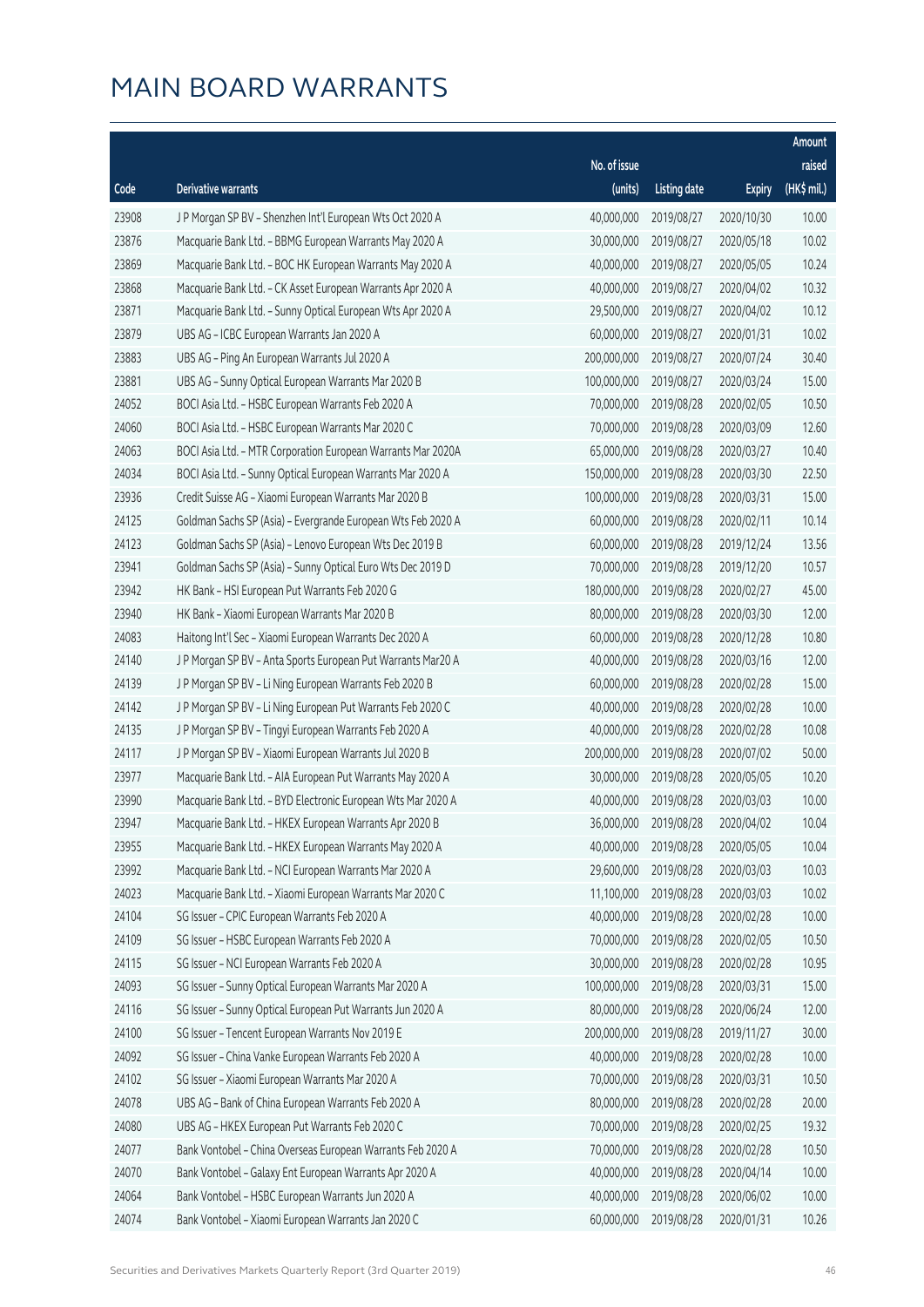|       |                                                              |                        |                     |               | Amount      |
|-------|--------------------------------------------------------------|------------------------|---------------------|---------------|-------------|
|       |                                                              | No. of issue           |                     |               | raised      |
| Code  | Derivative warrants                                          | (units)                | <b>Listing date</b> | <b>Expiry</b> | (HK\$ mil.) |
| 24072 | Bank Vontobel - Xiaomi European Warrants Mar 2020 A          | 70,000,000             | 2019/08/28          | 2020/03/26    | 10.57       |
| 24184 | BOCI Asia Ltd. - CNBM European Warrants Mar 2020 A           | 70,000,000             | 2019/08/29          | 2020/03/20    | 10.50       |
| 24204 | BOCI Asia Ltd. - CSOP A50 ETF European Warrants Jan 2020 A   | 70,000,000             | 2019/08/29          | 2020/01/24    | 10.50       |
| 24187 | BOCI Asia Ltd. - China Tel European Warrants Jan 2020 A      | 70,000,000             | 2019/08/29          | 2020/01/22    | 10.50       |
| 24186 | BOCI Asia Ltd. - Evergrande European Warrants Mar 2020 A     | 70,000,000             | 2019/08/29          | 2020/03/24    | 10.50       |
| 24224 | BOCI Asia Ltd. - A50 China European Warrants Mar 2020 A      | 70,000,000             | 2019/08/29          | 2020/03/24    | 10.50       |
| 24174 | BOCI Asia Ltd. - HSCEI European Warrants Feb 2020 A          | 100,000,000            | 2019/08/29          | 2020/02/27    | 15.00       |
| 24175 | BOCI Asia Ltd. - HSCEI European Put Warrants Jun 2020 A      | 100,000,000            | 2019/08/29          | 2020/06/29    | 15.00       |
| 24176 | BOCI Asia Ltd. - Jiangxi Copper European Warrants Apr 2020 A | 80,000,000             | 2019/08/29          | 2020/04/27    | 20.00       |
| 24226 | BOCI Asia Ltd. - SUNAC European Warrants Feb 2020 A          | 40,000,000             | 2019/08/29          | 2020/02/24    | 10.40       |
| 24327 | BNP Paribas Issuance B.V. - Li Ning European Wts Mar 2020 A  | 40,000,000             | 2019/08/29          | 2020/03/03    | 10.00       |
| 24331 | BNP Paribas Issuance B.V. - Sunny Optical Eu Wt Mar 2020 A   | 50,000,000             | 2019/08/29          | 2020/03/03    | 12.50       |
| 24257 | Credit Suisse AG - BYD Company European Warrants Jan 2021 A  | 80,000,000             | 2019/08/29          | 2021/01/26    | 12.00       |
| 24260 | Credit Suisse AG - Sunny Optical European Put Wts Jul 2020 A | 100,000,000            | 2019/08/29          | 2020/07/24    | 15.00       |
| 24378 | Goldman Sachs SP (Asia) - PetroChina European Wts Feb 2020 A | 80,000,000             | 2019/08/29          | 2020/02/03    | 12.00       |
| 24387 | Goldman Sachs SP (Asia) - Xiaomi European Wts Jan 2020 B     | 70,000,000             | 2019/08/29          | 2020/01/24    | 10.50       |
| 24297 | J P Morgan SP BV - AIA European Put Warrants Dec 2019 D      | 100,000,000            | 2019/08/29          | 2019/12/24    | 32.80       |
| 24299 | J P Morgan SP BV - Evergrande European Warrants Feb 2020 A   | 68,000,000             | 2019/08/29          | 2020/02/11    | 10.27       |
| 24300 | J P Morgan SP BV - Evergrande European Put Warrants May 20 A | 50,000,000             | 2019/08/29          | 2020/05/04    | 12.80       |
| 24286 | J P Morgan SP BV - HK & China Gas European Warrants Mar 20 A | 70,000,000             | 2019/08/29          | 2020/03/20    | 11.97       |
| 24292 | J P Morgan SP BV - HSBC European Warrants Jun 2020 A         | 100,000,000            | 2019/08/29          | 2020/06/24    | 15.20       |
| 24144 | Macquarie Bank Ltd. - Ping An European Warrants Mar 2020 C   | 22,500,000             | 2019/08/29          | 2020/03/03    | 10.13       |
| 24364 | SG Issuer - BOC HK European Put Warrants Feb 2020 B          | 70,000,000             | 2019/08/29          | 2020/02/13    | 10.50       |
| 24366 | SG Issuer - BYD Company European Put Warrants Feb 2020 B     | 35,000,000             | 2019/08/29          | 2020/02/28    | 10.15       |
| 24361 | SG Issuer - CSOP A50 ETF European Warrants Jun 2020 A        | 80,000,000             | 2019/08/29          | 2020/06/26    | 12.00       |
| 24333 | SG Issuer - HSI European Warrants Feb 2020 T                 | 300,000,000            | 2019/08/29          | 2020/02/27    | 45.00       |
| 24360 | SG Issuer - HSI European Put Warrants Feb 2020 U             | 300,000,000 2019/08/29 |                     | 2020/02/27    | 45.00       |
| 24377 | SG Issuer - SHK Ppt European Put Warrants Feb 2020 B         | 30,000,000             | 2019/08/29          | 2020/02/05    | 10.80       |
| 24229 | UBS AG - HSI European Put Warrants Nov 2019 C                | 300,000,000            | 2019/08/29          | 2019/11/28    | 55.20       |
| 24233 | Bank Vontobel - AIA European Warrants Feb 2020 B             | 40,000,000             | 2019/08/29          | 2020/02/28    | 11.24       |
| 24236 | Bank Vontobel - AIA European Put Warrants Feb 2020 C         | 50,000,000             | 2019/08/29          | 2020/02/28    | 12.05       |
| 24254 | Bank Vontobel - China Comm Cons European Warrants Dec 2020 A | 50,000,000             | 2019/08/29          | 2020/12/28    | 10.55       |
| 24245 | Bank Vontobel - SHK Ppt European Put Warrants Feb 2020 A     | 25,000,000             | 2019/08/29          | 2020/02/28    | 10.28       |
| 24606 | BOCI Asia Ltd. - CKH Holdings European Warrants Feb 2020 A   | 60,000,000             | 2019/08/30          | 2020/02/21    | 17.40       |
| 24588 | BOCI Asia Ltd. - Geely Auto European Warrants Mar 2020 B     | 70,000,000             | 2019/08/30          | 2020/03/09    | 17.50       |
| 24426 | BNP Paribas Issuance B.V. - AIA European Wts Mar 2020 A      | 30,000,000             | 2019/08/30          | 2020/03/03    | 12.00       |
| 24474 | BNP Paribas Issuance B.V. - CC Bank Euro Wts Mar 2020 A      | 40,000,000             | 2019/08/30          | 2020/03/03    | 10.00       |
| 24553 | BNP Paribas Issuance B.V. - Country Garden Eu Wt Apr 2020 B  | 50,000,000             | 2019/08/30          | 2020/04/02    | 12.50       |
| 24438 | BNP Paribas Issuance B.V. - CITIC Sec Euro Wts Mar 2020 B    | 40,000,000             | 2019/08/30          | 2020/03/03    | 10.40       |
| 24431 | BNP Paribas Issuance B.V. - HSBC European Wts Jul 2020 A     | 40,000,000             | 2019/08/30          | 2020/07/03    | 10.80       |
| 24503 | BNP Paribas Issuance B.V. - ICBC European Wts Apr 2020 A     | 40,000,000             | 2019/08/30          | 2020/04/02    | 10.00       |
| 24437 | BNP Paribas Issuance B.V. - SHK Ppt Euro Warrants May 2020 A | 40,000,000             | 2019/08/30          | 2020/05/05    | 10.40       |
| 24473 | BNP Paribas Issuance B.V. - Tencent Eu Put Wt Apr 2020 F     | 50,000,000             | 2019/08/30          | 2020/04/02    | 15.00       |
| 24617 | Credit Suisse AG - Ch Comm Cons European Warrants Dec 2020 A | 50,000,000             | 2019/08/30          | 2020/12/23    | 10.00       |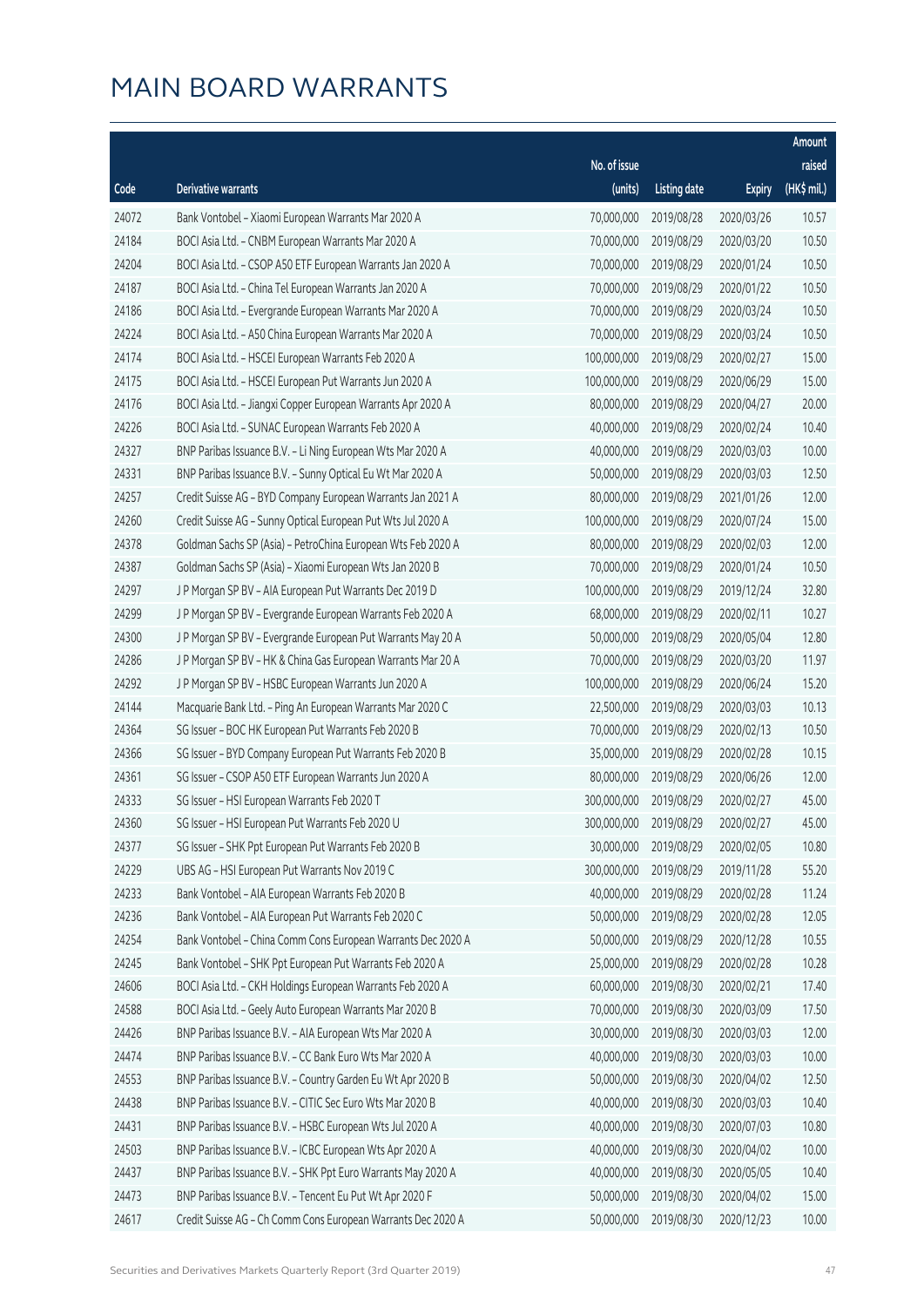|       |                                                              |              |                       |               | Amount      |
|-------|--------------------------------------------------------------|--------------|-----------------------|---------------|-------------|
|       |                                                              | No. of issue |                       |               | raised      |
| Code  | Derivative warrants                                          | (units)      | <b>Listing date</b>   | <b>Expiry</b> | (HK\$ mil.) |
| 24616 | Credit Suisse AG - Li Ning European Warrants Mar 2020 A      | 40,000,000   | 2019/08/30            | 2020/03/02    | 10.00       |
| 24621 | Credit Suisse AG - Sino Biopharm European Put Wts Mar 2020 B | 40,000,000   | 2019/08/30            | 2020/03/02    | 10.00       |
| 24612 | Credit Suisse AG - Sunny Optical European Warrants Mar2020 B | 60,000,000   | 2019/08/30            | 2020/03/02    | 15.00       |
| 24648 | Goldman Sachs SP (Asia) - Bank of China Euro Wts Feb 2020 A  | 80,000,000   | 2019/08/30            | 2020/02/21    | 12.00       |
| 24650 | Goldman Sachs SP (Asia) - HSI European Warrants Feb 2020 D   | 150,000,000  | 2019/08/30            | 2020/02/27    | 22.50       |
| 24552 | HK Bank - AAC Tech European Warrants Dec 2020 A              | 100,000,000  | 2019/08/30            | 2020/12/31    | 25.00       |
| 24517 | HK Bank - AIA European Warrants Mar 2020 B                   | 50,000,000   | 2019/08/30            | 2020/03/02    | 12.50       |
| 24635 | J P Morgan SP BV - AAC Tech European Put Warrants Mar 2020 A | 40,000,000   | 2019/08/30            | 2020/03/02    | 11.80       |
| 24627 | J P Morgan SP BV - BYD Company European Warrants Mar 2020 A  | 38,000,000   | 2019/08/30            | 2020/03/02    | 10.49       |
| 24647 | J P Morgan SP BV - CS Services European Warrants Jan 2020 A  | 50,000,000   | 2019/08/30            | 2020/01/20    | 10.15       |
| 24642 | J P Morgan SP BV - China Railway European Wts Mar 2020 A     | 33,000,000   | 2019/08/30            | 2020/03/02    | 10.16       |
| 24645 | J P Morgan SP BV - CSPC Pharma European Warrants Mar 2020 B  | 80,000,000   | 2019/08/30            | 2020/03/02    | 20.08       |
| 24644 | J P Morgan SP BV - Sino Biopharm European Warrants Apr2020 A | 80,000,000   | 2019/08/30            | 2020/04/01    | 20.00       |
| 24628 | J P Morgan SP BV - Sino Land European Warrants May 2020 A    | 40,000,000   | 2019/08/30            | 2020/05/04    | 10.00       |
| 24510 | Macquarie Bank Ltd. - Minsheng Bank European Wts Jun 2020 A  | 17,000,000   | 2019/08/30            | 2020/06/02    | 10.01       |
| 24555 | Macquarie Bank Ltd. - Evergrande European Put Wts Mar 2020 B | 31,500,000   | 2019/08/30            | 2020/03/03    | 10.05       |
| 24513 | Macquarie Bank Ltd. - Li Ning European Warrants Aug 2020 A   | 33,000,000   | 2019/08/30            | 2020/08/18    | 10.03       |
| 24390 | Macquarie Bank Ltd. - MGM China European Warrants May 2020 A | 40,000,000   | 2019/08/30            | 2020/05/05    | 10.00       |
| 24656 | SG Issuer - Conch Cement European Warrants Feb 2020 A        | 30,000,000   | 2019/08/30            | 2020/02/24    | 10.05       |
| 24665 | SG Issuer - BankComm European Warrants Apr 2020 A            | 30,000,000   | 2019/08/30            | 2020/04/29    | 10.50       |
| 24671 | SG Issuer - CITIC Bank European Warrants Mar 2020 A          | 40,000,000   | 2019/08/30            | 2020/03/02    | 10.00       |
| 24672 | SG Issuer - China Oilfield European Warrants Apr 2020 A      | 40,000,000   | 2019/08/30            | 2020/04/29    | 10.00       |
| 24673 | SG Issuer - China Overseas European Warrants Apr 2020 A      | 40,000,000   | 2019/08/30            | 2020/04/29    | 10.00       |
| 24676 | SG Issuer - China Railway European Warrants Apr 2020 A       | 25,000,000   | 2019/08/30            | 2020/04/29    | 10.00       |
| 24806 | BOCI Asia Ltd. - Meituan European Warrants Apr 2020 C        | 150,000,000  | 2019/09/02            | 2020/04/09    | 22.50       |
| 10100 | BNP Paribas Issuance B.V. - Gold European Wts Mar 2020 C     | 50,000,000   | 2019/09/02            | 2020/03/20    | 12.50       |
| 10101 | BNP Paribas Issuance B.V. - Gold Euro Put Wts Mar 2020 D     |              | 50,000,000 2019/09/02 | 2020/03/20    | 13.00       |
| 24915 | BNP Paribas Issuance B.V. - HSI European Wts Mar 2020 A      | 80,000,000   | 2019/09/02            | 2020/03/30    | 12.80       |
| 24923 | BNP Paribas Issuance B.V. - HSI Euro Put Wts Feb 2020 H      | 80,000,000   | 2019/09/02            | 2020/02/27    | 14.40       |
| 24918 | BNP Paribas Issuance B.V. - HSI Euro Put Wts Mar 2020 B      | 80,000,000   | 2019/09/02            | 2020/03/30    | 16.80       |
| 24838 | Credit Suisse AG - China Railway European Warrants Dec 2020A | 70,000,000   | 2019/09/02            | 2020/12/23    | 10.50       |
| 24824 | Credit Suisse AG - Meituan European Put Warrants Mar 2020 A  | 50,000,000   | 2019/09/02            | 2020/03/02    | 12.50       |
| 24836 | Credit Suisse AG - Ping An European Warrants Dec 2019 D      | 150,000,000  | 2019/09/02            | 2019/12/02    | 22.50       |
| 24827 | Credit Suisse AG - Tencent European Wts Dec 2019 I           | 250,000,000  | 2019/09/02            | 2019/12/24    | 37.50       |
| 24826 | Credit Suisse AG - Xiaomi European Warrants Dec 2019 C       | 100,000,000  | 2019/09/02            | 2019/12/20    | 15.00       |
| 24898 | Goldman Sachs SP (Asia) - ICBC European Warrants Jan 2020 A  | 80,000,000   | 2019/09/02            | 2020/01/31    | 12.00       |
| 24903 | Goldman Sachs SP (Asia) - Ping An European Wts Jan 2020 B    | 100,000,000  | 2019/09/02            | 2020/01/24    | 18.50       |
| 24883 | Goldman Sachs SP (Asia) - Tencent European Wts Dec 2019 L    | 150,000,000  | 2019/09/02            | 2019/12/17    | 23.85       |
| 24745 | HK Bank - CSPC Pharma European Warrants Apr 2020 A           | 80,000,000   | 2019/09/02            | 2020/04/29    | 20.00       |
| 24742 | HK Bank - HSCEI European Warrants Mar 2020 E                 | 180,000,000  | 2019/09/02            | 2020/03/30    | 28.80       |
| 24738 | HK Bank - HSI European Warrants Feb 2020 H                   | 180,000,000  | 2019/09/02            | 2020/02/27    | 27.00       |
| 24807 | HK Bank - Meituan European Warrants Apr 2020 A               | 80,000,000   | 2019/09/02            | 2020/04/09    | 12.00       |
| 24736 | HK Bank - Sino Biopharm European Warrants Jul 2020 A         | 80,000,000   | 2019/09/02            | 2020/07/03    | 20.00       |
| 24735 | HK Bank - Sunny Optical European Warrants Jun 2020 A         | 80,000,000   | 2019/09/02            | 2020/06/30    | 20.00       |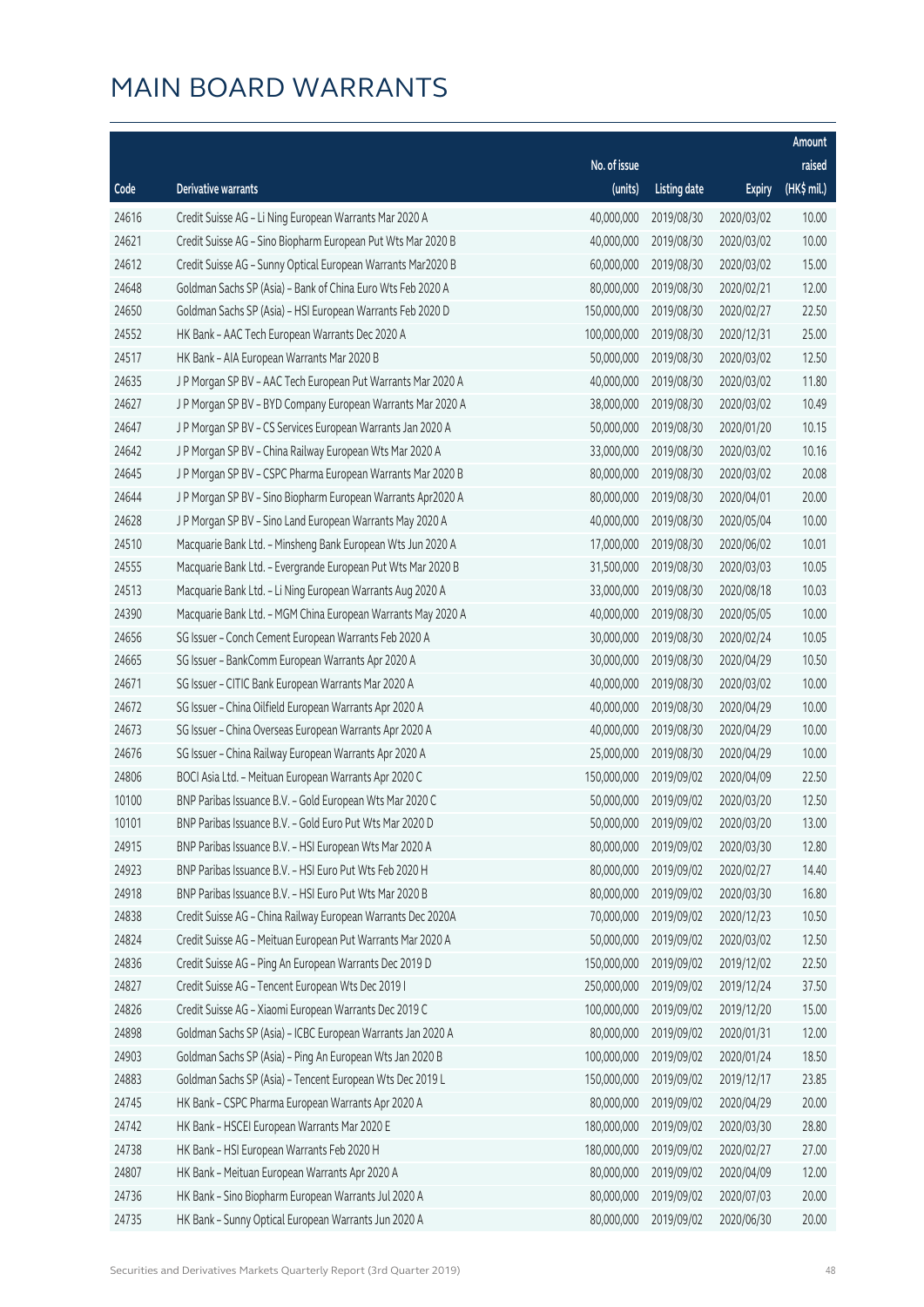|       |                                                              |              |                       |               | Amount      |
|-------|--------------------------------------------------------------|--------------|-----------------------|---------------|-------------|
|       |                                                              | No. of issue |                       |               | raised      |
| Code  | Derivative warrants                                          | (units)      | <b>Listing date</b>   | <b>Expiry</b> | (HK\$ mil.) |
| 24744 | HK Bank - Tencent European Warrants Dec 2019 E               | 80,000,000   | 2019/09/02            | 2019/12/31    | 12.00       |
| 24781 | J P Morgan SP BV - ICBC European Warrants Mar 2020 A         | 100,000,000  | 2019/09/02            | 2020/03/02    | 27.00       |
| 24799 | J P Morgan SP BV - Tencent European Warrants Jan 2020 G      | 250,000,000  | 2019/09/02            | 2020/01/31    | 38.00       |
| 24791 | J P Morgan SP BV - CRRC Times European Warrants Mar 2020 A   | 40,000,000   | 2019/09/02            | 2020/03/03    | 15.44       |
| 24696 | Macquarie Bank Ltd. - China Life European Put Wts Jul 2020 B | 40,000,000   | 2019/09/02            | 2020/07/03    | 10.04       |
| 24689 | Macquarie Bank Ltd. - CNOOC European Warrants Apr 2020 A     | 40,000,000   | 2019/09/02            | 2020/04/02    | 10.04       |
| 24726 | Macquarie Bank Ltd. - Sinopec Corp European Wts Apr 2020 A   | 40,000,000   | 2019/09/02            | 2020/04/02    | 10.04       |
| 24814 | Macquarie Bank Ltd. - CRRC European Warrants May 2021 A      | 40,000,000   | 2019/09/02            | 2021/05/18    | 10.00       |
| 24733 | Macquarie Bank Ltd. - China Tel European Warrants Apr 2020 A | 33,500,000   | 2019/09/02            | 2020/04/02    | 10.05       |
| 24703 | Macquarie Bank Ltd. - PetroChina European Wts Apr 2020 A     | 40,000,000   | 2019/09/02            | 2020/04/02    | 10.00       |
| 24813 | Macquarie Bank Ltd. - CRRC Times European Warrants Jun 2020A | 22,800,000   | 2019/09/02            | 2020/06/16    | 10.05       |
| 24841 | SG Issuer - China Comm Cons European Warrants Mar 2020 A     | 25,000,000   | 2019/09/02            | 2020/03/02    | 10.50       |
| 24854 | SG Issuer - Country Garden European Warrants Mar 2020 A      | 80,000,000   | 2019/09/02            | 2020/03/26    | 12.00       |
| 24849 | SG Issuer - Ch Molybdenum European Warrants Mar 2020 A       | 40,000,000   | 2019/09/02            | 2020/03/02    | 10.00       |
| 24859 | SG Issuer - HKEX European Put Warrants Dec 2019 E            | 50,000,000   | 2019/09/02            | 2019/12/02    | 10.00       |
| 24870 | SG Issuer - Meituan European Warrants Dec 2019 C             | 20,000,000   | 2019/09/02            | 2019/12/27    | 10.00       |
| 24876 | SG Issuer - Shimao Ppt Eu Wt Mar 2020 A                      | 40,000,000   | 2019/09/02            | 2020/03/02    | 10.00       |
| 24882 | SG Issuer - Tencent European Warrants Dec 2019 J             | 200,000,000  | 2019/09/02            | 2019/12/17    | 66.00       |
| 24686 | Bank Vontobel - CNOOC European Put Warrants Jun 2020 A       | 40,000,000   | 2019/09/02            | 2020/06/26    | 10.84       |
| 24682 | Bank Vontobel - HSI European Put Warrants Feb 2020 D         | 80,000,000   | 2019/09/02            | 2020/02/27    | 12.08       |
| 24685 | Bank Vontobel - HSI European Put Warrants Mar 2020 B         | 80,000,000   | 2019/09/02            | 2020/03/30    | 20.00       |
| 24687 | Bank Vontobel - Lenovo European Warrants Apr 2020 A          | 20,000,000   | 2019/09/02            | 2020/04/27    | 10.22       |
| 25081 | BOCI Asia Ltd. - Sinopec Corp European Warrants Feb 2020 A   | 70,000,000   | 2019/09/03            | 2020/02/21    | 10.50       |
| 25086 | BOCI Asia Ltd. - Meituan European Put Warrants Mar 2020 A    | 100,000,000  | 2019/09/03            | 2020/03/31    | 15.00       |
| 25085 | BOCI Asia Ltd. - Tencent European Warrants Jan 2020 C        | 100,000,000  | 2019/09/03            | 2020/01/31    | 16.00       |
| 25083 | BOCI Asia Ltd. - Xiaomi European Warrants Dec 2019 B         | 100,000,000  | 2019/09/03            | 2019/12/23    | 15.00       |
| 25075 | BOCI Asia Ltd. - Zijin Mining European Warrants Jan 2020 A   |              | 70,000,000 2019/09/03 | 2020/01/29    | 10.50       |
| 24929 | BNP Paribas Issuance B.V. - Meituan European Warrants Jan20A | 30,000,000   | 2019/09/03            | 2020/01/03    | 14.40       |
| 24946 | BNP Paribas Issuance B.V. - Meituan European Warrants Apr20A | 30,000,000   | 2019/09/03            | 2020/04/02    | 11.40       |
| 25174 | BNP Paribas Issuance B.V. - Tencent European Wts May 2020 A  | 50,000,000   | 2019/09/03            | 2020/05/05    | 17.00       |
| 25190 | BNP Paribas Issuance B.V. - Tencent Eu Put Wt Apr 2020 G     | 50,000,000   | 2019/09/03            | 2020/04/02    | 12.50       |
| 10102 | BNP Paribas Issuance B.V. - USD/CNH European Wts Mar 2020 C  | 50,000,000   | 2019/09/03            | 2020/03/20    | 12.50       |
| 10103 | BNP Paribas Issuance B.V. - USD/CNH European Put Wts Mar20 D | 50,000,000   | 2019/09/03            | 2020/03/20    | 12.50       |
| 25098 | Credit Suisse AG - AAC Tech European Warrants Feb 2020 A     | 30,000,000   | 2019/09/03            | 2020/02/25    | 10.20       |
| 25089 | Credit Suisse AG - Meituan European Warrants Apr 2020 A      | 70,000,000   | 2019/09/03            | 2020/04/29    | 17.50       |
| 25103 | Credit Suisse AG - Meituan European Warrants Apr 2020 B      | 150,000,000  | 2019/09/03            | 2020/04/09    | 22.50       |
| 25094 | Credit Suisse AG - CRRC Times European Warrants Mar 2020 A   | 30,000,000   | 2019/09/03            | 2020/03/02    | 10.20       |
| 25157 | Goldman Sachs SP (Asia) - BYD Company Euro Wts Feb 2020 A    | 60,000,000   | 2019/09/03            | 2020/02/21    | 10.02       |
| 25048 | Goldman Sachs SP (Asia) - Meituan European Warrants Apr 20 B | 150,000,000  | 2019/09/03            | 2020/04/09    | 22.50       |
| 25144 | Haitong Int'l Sec - BYD Company European Warrants Mar 2020 A | 40,000,000   | 2019/09/03            | 2020/03/04    | 18.40       |
| 25127 | Haitong Int'l Sec - Meituan European Warrants Jun 2020 B     | 80,000,000   | 2019/09/03            | 2020/06/30    | 20.00       |
| 25143 | Haitong Int'l Sec - Tencent European Warrants Mar 2020 E     | 100,000,000  | 2019/09/03            | 2020/03/03    | 30.00       |
| 25149 | J P Morgan SP BV - Geely Auto European Put Wts Mar 2020 A    | 60,000,000   | 2019/09/03            | 2020/03/31    | 15.12       |
| 25148 | J P Morgan SP BV - Henganintl European Warrants Mar 2020 A   | 60,000,000   | 2019/09/03            | 2020/03/03    | 16.26       |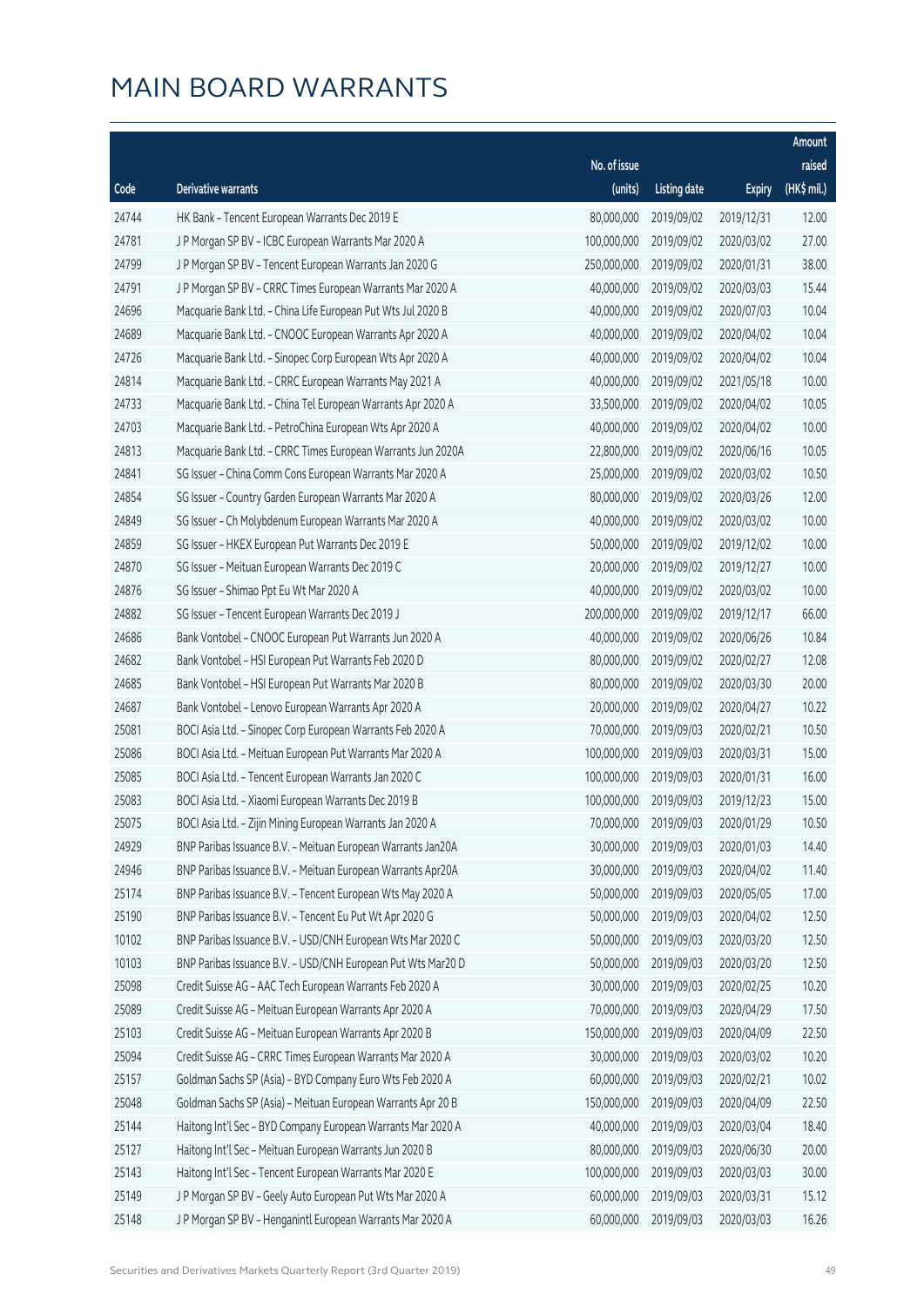|       |                                                              |              |                       |               | Amount      |
|-------|--------------------------------------------------------------|--------------|-----------------------|---------------|-------------|
|       |                                                              | No. of issue |                       |               | raised      |
| Code  | <b>Derivative warrants</b>                                   | (units)      | <b>Listing date</b>   | <b>Expiry</b> | (HK\$ mil.) |
| 25150 | J P Morgan SP BV - HN Renewables European Warrants Apr2020 A | 40,000,000   | 2019/09/03            | 2020/04/29    | 12.00       |
| 24949 | Macquarie Bank Ltd. - Anta Sports European Wts Oct 2020 A    | 9,500,000    | 2019/09/03            | 2020/10/06    | 10.18       |
| 24948 | Macquarie Bank Ltd. - CKH Holdings European Wts Jun 2020 A   | 20,000,000   | 2019/09/03            | 2020/06/02    | 10.04       |
| 24947 | Macquarie Bank Ltd. - CNBM European Put Warrants Nov 2020 A  | 40,000,000   | 2019/09/03            | 2020/11/03    | 10.00       |
| 24950 | Macquarie Bank Ltd. - Fosun Intl European Warrants Sep2020 A | 40,000,000   | 2019/09/03            | 2020/09/02    | 10.16       |
| 25031 | SG Issuer - CSOP A50 ETF European Warrants Mar 2020 A        | 100,000,000  | 2019/09/03            | 2020/03/02    | 25.00       |
| 25042 | SG Issuer - CSOP A50 ETF Eu Put Wt Apr 2020 A                | 100,000,000  | 2019/09/03            | 2020/04/29    | 25.00       |
| 24957 | SG Issuer - CSPC Pharma European Put Warrants Mar 2020 A     | 40,000,000   | 2019/09/03            | 2020/03/02    | 10.00       |
| 24973 | SG Issuer - Geely Auto European Warrants Mar 2020 A          | 40,000,000   | 2019/09/03            | 2020/03/02    | 10.00       |
| 24983 | SG Issuer - Hang Seng Bank European Put Warrants Mar 2020 A  | 40,000,000   | 2019/09/03            | 2020/03/31    | 10.00       |
| 24952 | SG Issuer - HSI European Warrants Mar 2020 C                 | 300,000,000  | 2019/09/03            | 2020/03/30    | 45.00       |
| 25014 | SG Issuer - Kingsoft European Warrants Mar 2020 A            | 30,000,000   | 2019/09/03            | 2020/03/02    | 10.05       |
| 25020 | SG Issuer - PetroChina European Warrants Mar 2020 A          | 40,000,000   | 2019/09/03            | 2020/03/02    | 10.20       |
| 25023 | SG Issuer - ZA Onine European Warrants Mar 2020 A            | 40,000,000   | 2019/09/03            | 2020/03/02    | 10.00       |
| 25087 | UBS AG - Tencent European Put Warrants Dec 2019 G            | 300,000,000  | 2019/09/03            | 2019/12/17    | 45.00       |
| 25359 | BOCI Asia Ltd. - Lenovo European Warrants Dec 2019 B         | 50,000,000   | 2019/09/04            | 2019/12/24    | 10.50       |
| 25416 | BOCI Asia Ltd. - Mengniu Dairy European Warrants Jan 2020 A  | 50,000,000   | 2019/09/04            | 2020/01/22    | 11.00       |
| 25412 | BOCI Asia Ltd. - ZA Onine European Warrants Dec 2019 A       | 70,000,000   | 2019/09/04            | 2019/12/24    | 10.50       |
| 25233 | BNP Paribas Issuance B.V. - CSPC Pharma Euro Wts Apr 2020 A  | 40,000,000   | 2019/09/04            | 2020/04/02    | 12.40       |
| 25244 | BNP Paribas Issuance B.V. - Galaxy Ent Euro Wts May 2020 A   | 40,000,000   | 2019/09/04            | 2020/05/05    | 10.00       |
| 25434 | Credit Suisse AG - CMS European Warrants Mar 2020 A          | 40,000,000   | 2019/09/04            | 2020/03/03    | 10.00       |
| 25458 | Credit Suisse AG - CSPC Pharma European Put Warrants Mar20 C | 40,000,000   | 2019/09/04            | 2020/03/03    | 10.00       |
| 25419 | Credit Suisse AG - Geely Auto European Put Wts Mar 2020 A    | 40,000,000   | 2019/09/04            | 2020/03/03    | 10.00       |
| 25439 | Credit Suisse AG - Baiyunshan Ph European Warrants Mar2020 A | 25,000,000   | 2019/09/04            | 2020/03/03    | 10.00       |
| 25443 | Credit Suisse AG - Haidilao European Warrants Mar 2020 A     | 40,000,000   | 2019/09/04            | 2020/03/03    | 10.00       |
| 25460 | Credit Suisse AG - Tencent European Wts Dec 2019 J           | 250,000,000  | 2019/09/04            | 2019/12/17    | 37.50       |
| 25209 | Bank of East Asia - Ch Comm Cons European Wts Dec 2020 A     |              | 40,000,000 2019/09/04 | 2020/12/30    | 10.00       |
| 25214 | Bank of East Asia - Meituan European Warrants Jul 2020 A     | 40,000,000   | 2019/09/04            | 2020/07/24    | 10.00       |
| 25208 | Bank of East Asia - Sunny Optical European Warrants Mar 20 A | 70,000,000   | 2019/09/04            | 2020/03/31    | 10.50       |
| 25202 | Bank of East Asia - Xiaomi European Warrants Sep 2020 A      | 40,000,000   | 2019/09/04            | 2020/09/17    | 10.00       |
| 25667 | Goldman Sachs SP (Asia) - Ping An European Wts Jun 2021 A    | 200,000,000  | 2019/09/04            | 2021/06/25    | 30.00       |
| 25621 | Goldman Sachs SP (Asia) - Tencent European Wts Feb 2020 C    | 150,000,000  | 2019/09/04            | 2020/02/25    | 30.60       |
| 25616 | J P Morgan SP BV - CSPC Pharma European Put Warrants Jul20 A | 60,000,000   | 2019/09/04            | 2020/07/06    | 15.06       |
| 25331 | Macquarie Bank Ltd. - AAC Tech European Put Warrants Sep20 B | 38,000,000   | 2019/09/04            | 2020/09/02    | 10.03       |
| 25295 | Macquarie Bank Ltd. - BYD Electronic European Wts Apr 2020 A | 40,000,000   | 2019/09/04            | 2020/04/02    | 10.24       |
| 25319 | Macquarie Bank Ltd. - CKI Holdings European Warrants Jul20 A | 30,000,000   | 2019/09/04            | 2020/07/03    | 10.05       |
| 25250 | Macquarie Bank Ltd. - CR Beer European Warrants Apr 2020 A   | 40,000,000   | 2019/09/04            | 2020/04/02    | 10.24       |
| 25318 | Macquarie Bank Ltd. - HK Gas European Warrants Oct 2020 A    | 40,000,000   | 2019/09/04            | 2020/10/06    | 10.04       |
| 25309 | Macquarie Bank Ltd. - Henderson Land Dev Euro Wts Jun 2020 A | 40,000,000   | 2019/09/04            | 2020/06/02    | 10.04       |
| 25358 | Macquarie Bank Ltd. - IGG European Warrants Oct 2020 A       | 40,000,000   | 2019/09/04            | 2020/10/06    | 10.00       |
| 25276 | Macquarie Bank Ltd. - Mengniu Dairy European Wts Apr 2020 A  | 40,000,000   | 2019/09/04            | 2020/04/02    | 10.00       |
| 25247 | Macquarie Bank Ltd. - Meituan European Warrants Oct 2020 A   | 40,000,000   | 2019/09/04            | 2020/10/06    | 10.36       |
| 25672 | SG Issuer - Henderson Land European Warrants Mar 2020 A      | 40,000,000   | 2019/09/04            | 2020/03/03    | 10.00       |
| 25674 | SG Issuer - Henderson Land European Put Warrants Apr 2020 A  | 40,000,000   | 2019/09/04            | 2020/04/29    | 10.00       |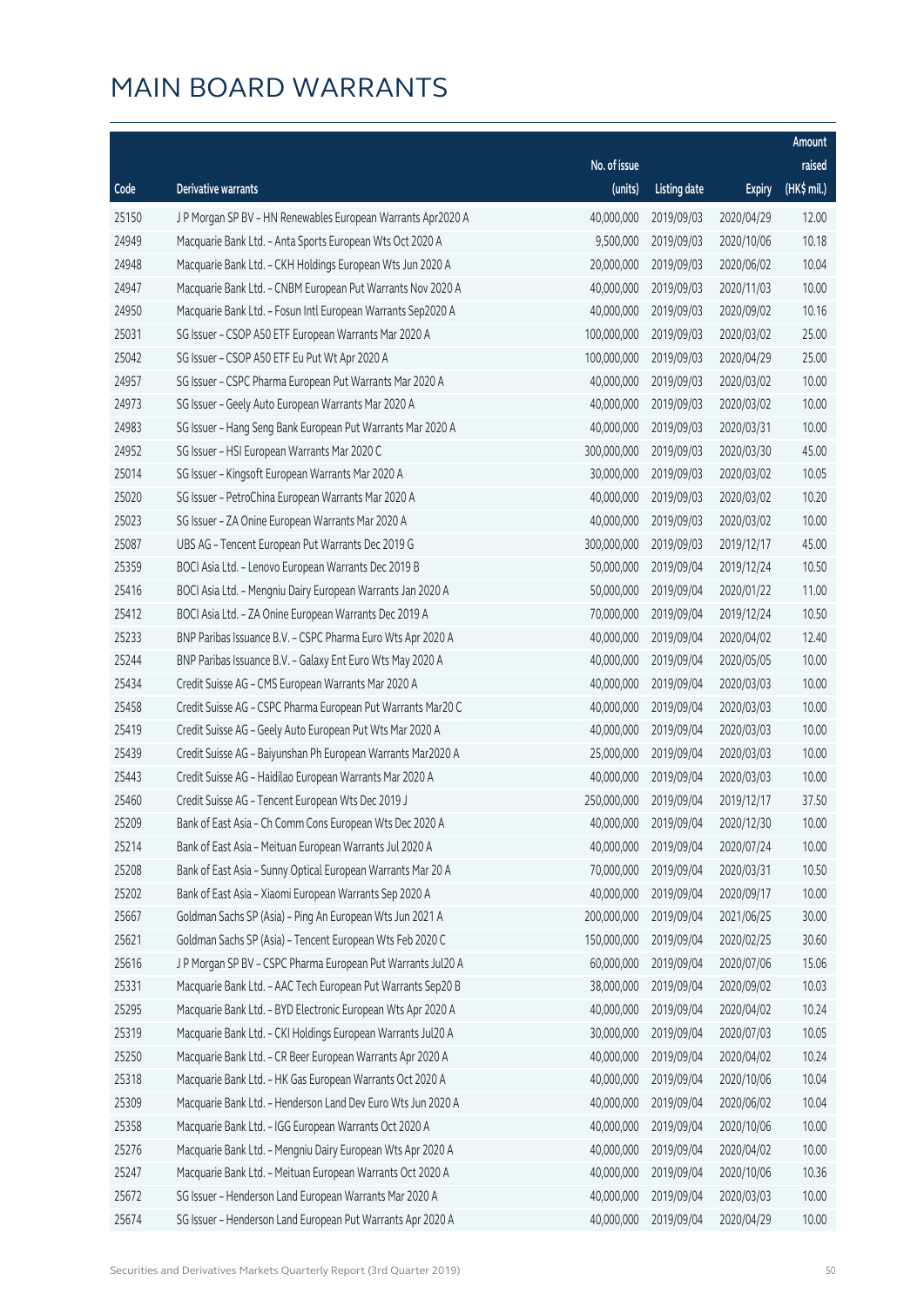|        |                                                              |                        |              |               | Amount      |
|--------|--------------------------------------------------------------|------------------------|--------------|---------------|-------------|
|        |                                                              | No. of issue           |              |               | raised      |
| Code   | <b>Derivative warrants</b>                                   | (units)                | Listing date | <b>Expiry</b> | (HK\$ mil.) |
| 25691  | SG Issuer - Link REIT European Warrants May 2020 A           | 100,000,000            | 2019/09/04   | 2020/05/22    | 19.00       |
| 25705  | SG Issuer - New World Dev Eu Wt Feb 2020 A                   | 16,000,000             | 2019/09/04   | 2020/02/27    | 10.08       |
| 25715  | SG Issuer - Sino Biopharm European Warrants Apr 2020 A       | 80,000,000             | 2019/09/04   | 2020/04/29    | 20.00       |
| 25610  | UBS AG - China Tower European Put Warrants May 2020 A        | 70,000,000             | 2019/09/04   | 2020/05/25    | 15.12       |
| 25608  | UBS AG - HSI European Warrants Mar 2020 A                    | 300,000,000            | 2019/09/04   | 2020/03/30    | 75.00       |
| 25589  | Bank Vontobel - BYD Company European Warrants Apr 2020 A     | 25,000,000             | 2019/09/04   | 2020/04/27    | 11.78       |
| 25601  | Bank Vontobel - China Mobile European Warrants Mar 2020 D    | 40,000,000             | 2019/09/04   | 2020/03/04    | 10.44       |
| 25592  | Bank Vontobel - CNOOC European Warrants Oct 2020 A           | 40,000,000             | 2019/09/04   | 2020/10/05    | 10.00       |
| 25482  | Bank Vontobel - CSPC Pharma European Warrants Mar 2020 A     | 40,000,000             | 2019/09/04   | 2020/03/03    | 10.00       |
| 25526  | Bank Vontobel - China Tower European Warrants Feb 2020 A     | 70,000,000             | 2019/09/04   | 2020/02/03    | 10.57       |
| 25586  | Bank Vontobel - Sunny Optical European Warrants Mar 2020 B   | 70,000,000             | 2019/09/04   | 2020/03/24    | 10.57       |
| 25605  | Bank Vontobel - Tencent European Put Warrants Dec 2019 G     | 70,000,000             | 2019/09/04   | 2019/12/20    | 10.57       |
| 25767  | BOCI Asia Ltd. - Hang Seng Bank European Warrants Sep 2020 A | 50,000,000             | 2019/09/05   | 2020/09/28    | 12.50       |
| 25717  | BOCI Asia Ltd. - HSI European Warrants Feb 2020 D            | 200,000,000            | 2019/09/05   | 2020/02/27    | 30.00       |
| 25721  | BOCI Asia Ltd. - HSI European Warrants Feb 2020 E            | 200,000,000            | 2019/09/05   | 2020/02/27    | 30.00       |
| 25719  | BOCI Asia Ltd. - HSI European Warrants Mar 2020 F            | 200,000,000            | 2019/09/05   | 2020/03/30    | 30.00       |
| 25730  | BOCI Asia Ltd. - HSI European Put Warrants Feb 2020 F        | 200,000,000            | 2019/09/05   | 2020/02/27    | 30.00       |
| 25774  | BOCI Asia Ltd. - SHK Ppt European Put Warrants Feb 2020 B    | 50,000,000             | 2019/09/05   | 2020/02/05    | 16.50       |
| 25733  | BOCI Asia Ltd. - Tencent European Warrants Dec 2019 J        | 200,000,000            | 2019/09/05   | 2019/12/17    | 58.00       |
| 25748  | BOCI Asia Ltd. - Tencent European Warrants Feb 2020 D        | 200,000,000            | 2019/09/05   | 2020/02/25    | 44.00       |
| 25752  | BOCI Asia Ltd. - Tencent European Put Wts Feb 2020 E         | 100,000,000            | 2019/09/05   | 2020/02/24    | 24.00       |
| 25923  | Credit Suisse AG - BYD Company European Warrants Mar 2020 A  | 30,000,000             | 2019/09/05   | 2020/03/04    | 10.20       |
| 25889  | Credit Suisse AG - HTSC European Warrants Mar 2020 A         | 40,000,000             | 2019/09/05   | 2020/03/04    | 10.00       |
| 25887  | Credit Suisse AG - Ping An European Warrants Jun 2021 A      | 300,000,000            | 2019/09/05   | 2021/06/23    | 45.00       |
| 25891  | Credit Suisse AG - Tencent European Wts Mar 2020 A           | 250,000,000            | 2019/09/05   | 2020/03/26    | 37.50       |
| 25900  | Credit Suisse AG - Tencent European Wts Mar 2020 B           | 250,000,000            | 2019/09/05   | 2020/03/04    | 62.50       |
| 25904  | Credit Suisse AG - Xiaomi European Warrants Mar 2020 C       | 100,000,000 2019/09/05 |              | 2020/03/04    | 25.00       |
| 25944  | Goldman Sachs SP (Asia) - BYD Company Euro Wts Mar 2020 A    | 50,000,000             | 2019/09/05   | 2020/03/05    | 12.50       |
| 25939  | Goldman Sachs SP (Asia) - Link REIT European Wts May 2020 A  | 50,000,000             | 2019/09/05   | 2020/05/22    | 10.00       |
| 25930  | Goldman Sachs SP (Asia) - Tencent European Wts Feb 2020 D    | 150,000,000            | 2019/09/05   | 2020/02/18    | 24.45       |
| 25857  | J P Morgan SP BV - China Tower European Warrants Jan 2020 B  | 70,000,000             | 2019/09/05   | 2020/01/31    | 10.64       |
| 25855  | J P Morgan SP BV - GF Sec European Warrants Aug 2020 A       | 60,000,000             | 2019/09/05   | 2020/08/04    | 15.30       |
| 25852  | J P Morgan SP BV - Haier Elec European Warrants Apr 2020 A   | 60,000,000             | 2019/09/05   | 2020/04/02    | 15.30       |
| 25881  | J P Morgan SP BV - HTSC European Warrants Dec 2020 A         | 60,000,000             | 2019/09/05   | 2020/12/03    | 15.54       |
| 25846  | J P Morgan SP BV - Lenovo European Warrants Dec 2020 A       | 80,000,000             | 2019/09/05   | 2020/12/31    | 12.00       |
| 25863  | J P Morgan SP BV - Tencent European Put Warrants Jun 2020 A  | 200,000,000            | 2019/09/05   | 2020/06/30    | 50.60       |
| 25788  | UBS AG - Tencent European Warrants Dec 2019 H                | 300,000,000            | 2019/09/05   | 2019/12/17    | 45.00       |
| 25813  | Bank Vontobel - BOC HK European Warrants Mar 2020 A          | 40,000,000             | 2019/09/05   | 2020/03/30    | 10.84       |
| 25817  | Bank Vontobel - Evergrande European Warrants Apr 2020 A      | 40,000,000             | 2019/09/05   | 2020/04/03    | 10.04       |
| 25825  | Bank Vontobel - HKEX European Warrants Jun 2020 A            | 80,000,000             | 2019/09/05   | 2020/06/30    | 20.08       |
| 24621# | Credit Suisse AG - Sino Biopharm European Put Wts Mar 2020 B | 60,000,000             | 2019/09/05   | 2020/03/02    | 10.68       |
| 26026  | Credit Suisse AG - AAC Tech European Warrants Dec 2020 A     | 100,000,000            | 2019/09/06   | 2020/12/23    | 15.00       |
| 26016  | Credit Suisse AG - Hang Seng Bank European Warrants Apr 20 A | 50,000,000             | 2019/09/06   | 2020/04/29    | 12.50       |
| 26090  | Goldman Sachs SP (Asia) - CNOOC European Warrants Jan 2020 A | 80,000,000             | 2019/09/06   | 2020/01/24    | 12.00       |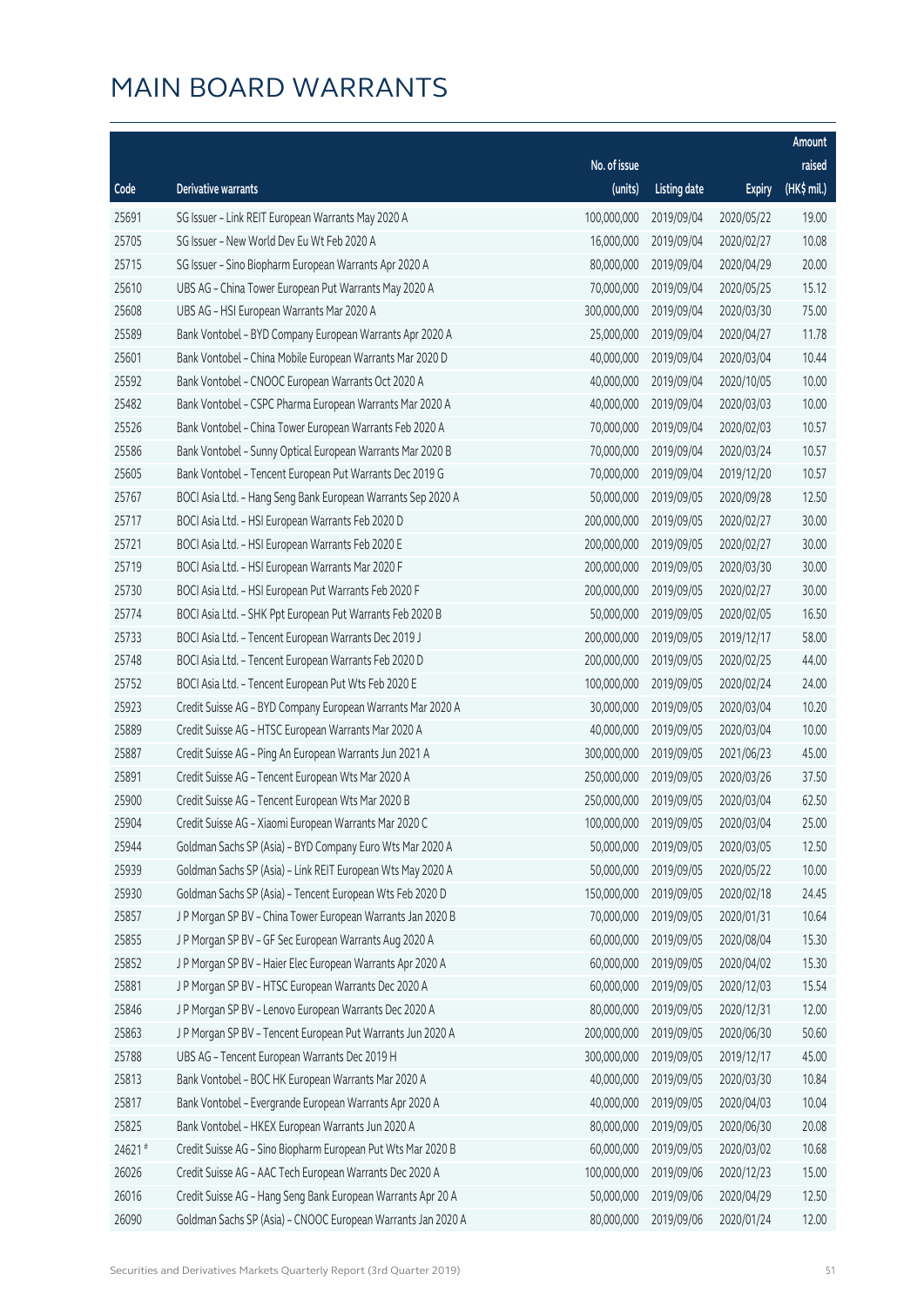|       |                                                              |              |                       |               | Amount      |
|-------|--------------------------------------------------------------|--------------|-----------------------|---------------|-------------|
|       |                                                              | No. of issue |                       |               | raised      |
| Code  | <b>Derivative warrants</b>                                   | (units)      | <b>Listing date</b>   | <b>Expiry</b> | (HK\$ mil.) |
| 26086 | Goldman Sachs SP (Asia) - HKEX European Warrants Jun 2020 B  | 150,000,000  | 2019/09/06            | 2020/06/23    | 25.50       |
| 26179 | J P Morgan SP BV - CICC European Warrants Jan 2020 A         | 70,000,000   | 2019/09/06            | 2020/01/31    | 10.57       |
| 26183 | J P Morgan SP BV - CM Bank European Put Warrants May 2020 A  | 60,000,000   | 2019/09/06            | 2020/05/04    | 15.12       |
| 26221 | J P Morgan SP BV - China Res Land European Put Wts Mar 2020A | 60,000,000   | 2019/09/06            | 2020/03/05    | 15.30       |
| 26146 | J P Morgan SP BV - Geely Auto European Warrants Jan 2020 C   | 70,000,000   | 2019/09/06            | 2020/01/31    | 10.50       |
| 26167 | J P Morgan SP BV - Galaxy Ent European Put Wts Mar 2020 A    | 100,000,000  | 2019/09/06            | 2020/03/05    | 30.30       |
| 26097 | J P Morgan SP BV - Hang Seng Bank European Warrants Aug 20 A | 60,000,000   | 2019/09/06            | 2020/08/04    | 15.06       |
| 26223 | J P Morgan SP BV - MTRC European Warrants Feb 2020 B         | 60,000,000   | 2019/09/06            | 2020/02/12    | 15.12       |
| 26186 | J P Morgan SP BV - PetroChina European Put Wts May 2020 A    | 60,000,000   | 2019/09/06            | 2020/05/04    | 15.24       |
| 26132 | J P Morgan SP BV - SHK Ppt European Warrants Jun 2020 B      | 100,000,000  | 2019/09/06            | 2020/06/22    | 15.60       |
| 26133 | J P Morgan SP BV - SHK Ppt European Put Warrants Mar 2020 A  | 60,000,000   | 2019/09/06            | 2020/03/05    | 15.12       |
| 26150 | J P Morgan SP BV - Tencent European Warrants Dec 2019 G      | 200,000,000  | 2019/09/06            | 2019/12/31    | 32.40       |
| 26008 | Macquarie Bank Ltd. - SHK Ppt European Warrants Apr 2020 A   | 21,500,000   | 2019/09/06            | 2020/04/02    | 10.06       |
| 26005 | Macquarie Bank Ltd. - China Vanke European Wts Jul 2020 A    | 25,000,000   | 2019/09/06            | 2020/07/03    | 10.15       |
| 26242 | SG Issuer - BYD Company European Warrants Jan 2021 A         | 150,000,000  | 2019/09/06            | 2021/01/26    | 22.50       |
| 26322 | SG Issuer - MTR Corporation European Put Warrants Mar 2020 B | 40,000,000   | 2019/09/06            | 2020/03/31    | 10.00       |
| 26275 | SG Issuer - Tencent European Put Warrants Dec 2019 K         | 25,000,000   | 2019/09/06            | 2019/12/23    | 11.00       |
| 26011 | UBS AG - Ping An European Warrants Dec 2019 D                | 100,000,000  | 2019/09/06            | 2019/12/05    | 17.00       |
| 26435 | BOCI Asia Ltd. - Xiaomi European Warrants May 2020 A         | 150,000,000  | 2019/09/09            | 2020/05/22    | 22.50       |
| 26471 | BNP Paribas Issuance B.V. - Tencent European Wts Apr 2020 H  | 80,000,000   | 2019/09/09            | 2020/04/02    | 22.40       |
| 26776 | Credit Suisse AG - AIA European Warrants Feb 2020 A          | 70,000,000   | 2019/09/09            | 2020/02/25    | 12.60       |
| 26751 | Credit Suisse AG - CITIC Sec European Warrants Jan 2020 A    | 70,000,000   | 2019/09/09            | 2020/01/22    | 10.50       |
| 26715 | Credit Suisse AG - HKEX European Warrants Jun 2020 A         | 200,000,000  | 2019/09/09            | 2020/06/23    | 30.00       |
| 26724 | Credit Suisse AG - Sino Biopharm European Wts Mar 2020 C     | 40,000,000   | 2019/09/09            | 2020/03/09    | 10.00       |
| 26729 | Credit Suisse AG - Sino Biopharm European Put Wts Mar 2020 D | 40,000,000   | 2019/09/09            | 2020/03/09    | 10.00       |
| 26731 | Credit Suisse AG - SJM Holdings European Warrants Jan 2021 A | 70,000,000   | 2019/09/09            | 2021/01/11    | 10.50       |
| 26917 | Goldman Sachs SP (Asia) - China Tower Euro Wts Dec 2019 B    |              | 80,000,000 2019/09/09 | 2019/12/20    | 12.00       |
| 26918 | Goldman Sachs SP (Asia) - Meituan European Warrants Dec 19 C | 60,000,000   | 2019/09/09            | 2019/12/27    | 17.76       |
| 26900 | Goldman Sachs SP (Asia) - Tencent European Put Wt Feb 2020 E | 100,000,000  | 2019/09/09            | 2020/02/25    | 17.30       |
| 26697 | J P Morgan SP BV - GAC European Warrants Apr 2020 A          | 70,000,000   | 2019/09/09            | 2020/04/29    | 10.50       |
| 26685 | J P Morgan SP BV - Hang Seng Bank Euro Put Wts Nov 2020 A    | 60,000,000   | 2019/09/09            | 2020/11/03    | 15.00       |
| 26552 | J P Morgan SP BV - Link REIT European Put Warrants Apr 2020A | 60,000,000   | 2019/09/09            | 2020/04/02    | 22.08       |
| 26565 | J P Morgan SP BV - MTRC European Put Warrants May 2020 A     | 60,000,000   | 2019/09/09            | 2020/05/04    | 15.18       |
| 26551 | J P Morgan SP BV - Xiaomi European Warrants Jun 2020 A       | 100,000,000  | 2019/09/09            | 2020/06/02    | 15.30       |
| 26347 | Macquarie Bank Ltd. - Ch Oilfield European Wts Jul 2020 A    | 40,000,000   | 2019/09/09            | 2020/07/16    | 10.04       |
| 26345 | Macquarie Bank Ltd. - Sunny Optical Euro Put Wts Apr 2020 B  | 35,500,000   | 2019/09/09            | 2020/04/02    | 10.01       |
| 26841 | SG Issuer - Link REIT European Put Warrants Mar 2020 A       | 30,000,000   | 2019/09/09            | 2020/03/31    | 10.20       |
| 26778 | SG Issuer - MTR Corporation European Warrants Feb 2020 A     | 50,000,000   | 2019/09/09            | 2020/02/12    | 11.75       |
| 26799 | SG Issuer - Sands China Ltd European Warrants Dec 2019 A     | 70,000,000   | 2019/09/09            | 2019/12/20    | 10.50       |
| 26887 | SG Issuer - Sino Biopharm European Warrants May 2020 A       | 60,000,000   | 2019/09/09            | 2020/05/29    | 15.00       |
| 26816 | SG Issuer - SJM Holdings Eu Wt May 2020 A                    | 50,000,000   | 2019/09/09            | 2020/05/29    | 10.00       |
| 26824 | SG Issuer - Wynn Macau European Warrants Mar 2020 A          | 50,000,000   | 2019/09/09            | 2020/03/24    | 10.00       |
| 26497 | UBS AG - Sino Biopharm European Warrants Mar 2020 B          | 30,000,000   | 2019/09/09            | 2020/03/25    | 10.50       |
| 26493 | UBS AG - SHK Ppt European Warrants Feb 2020 A                | 60,000,000   | 2019/09/09            | 2020/02/04    | 12.96       |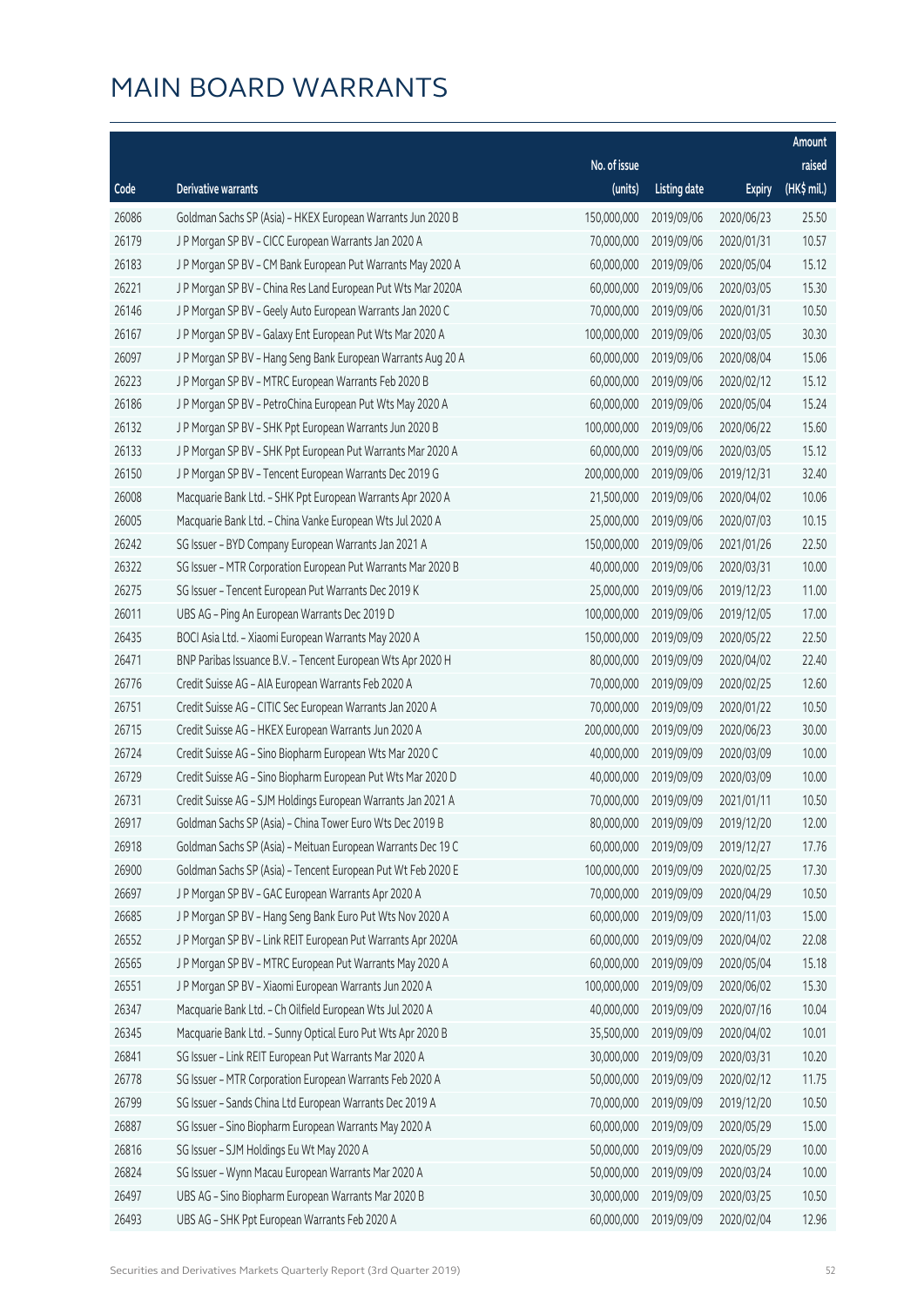|       |                                                              |              |                       |               | Amount      |
|-------|--------------------------------------------------------------|--------------|-----------------------|---------------|-------------|
|       |                                                              | No. of issue |                       |               | raised      |
| Code  | Derivative warrants                                          | (units)      | <b>Listing date</b>   | <b>Expiry</b> | (HK\$ mil.) |
| 26536 | UBS AG - Sunny Optical European Put Warrants Jun 2020 A      | 100,000,000  | 2019/09/09            | 2020/06/24    | 15.00       |
| 26392 | Bank Vontobel - HK & China Gas European Warrants Aug 2020 A  | 40,000,000   | 2019/09/09            | 2020/08/31    | 10.00       |
| 26379 | Bank Vontobel - MTR Corporation European Warrants Mar 2020 B | 40,000,000   | 2019/09/09            | 2020/03/09    | 10.44       |
| 26364 | Bank Vontobel - Sunny Optical European Warrants Apr 2020 A   | 40,000,000   | 2019/09/09            | 2020/04/03    | 10.00       |
| 27124 | BOCI Asia Ltd. - CSPC Pharma European Warrants Apr 2020 A    | 80,000,000   | 2019/09/10            | 2020/04/22    | 18.40       |
| 27158 | BOCI Asia Ltd. - Sino Biopharm European Warrants Mar 2020 A  | 40,000,000   | 2019/09/10            | 2020/03/25    | 12.80       |
| 27110 | BOCI Asia Ltd. - SHK Ppt European Warrants Jun 2020 A        | 80,000,000   | 2019/09/10            | 2020/06/22    | 12.00       |
| 27235 | BNP Paribas Issuance B.V. - China Res Beer Euro Wts Apr2020A | 30,000,000   | 2019/09/10            | 2020/04/02    | 11.10       |
| 27000 | BNP Paribas Issuance B.V. - Link REIT Euro Wts Feb 2020 A    | 50,000,000   | 2019/09/10            | 2020/02/04    | 10.50       |
| 27248 | BNP Paribas Issuance B.V. - Mengniu Dairy Eu Wt Feb 2020 A   | 70,000,000   | 2019/09/10            | 2020/02/04    | 10.50       |
| 26981 | BNP Paribas Issuance B.V. - MTRC European Wts Apr 2020 A     | 40,000,000   | 2019/09/10            | 2020/04/02    | 10.00       |
| 27013 | BNP Paribas Issuance B.V. - New World Dev Eu Wt Jun 2020 A   | 70,000,000   | 2019/09/10            | 2020/06/02    | 10.50       |
| 26965 | BNP Paribas Issuance B.V. - Sunny Optical Eu Wt May 2020 A   | 40,000,000   | 2019/09/10            | 2020/05/05    | 10.00       |
| 27458 | Credit Suisse AG - Link REIT European Put Warrants Mar2020 A | 40,000,000   | 2019/09/10            | 2020/03/09    | 10.00       |
| 27578 | Goldman Sachs SP (Asia) - Tencent European Wts Feb 2020 F    | 150,000,000  | 2019/09/10            | 2020/02/18    | 22.50       |
| 27288 | Haitong Int'l Sec - Sunny Optical European Wts Mar 2020 A    | 50,000,000   | 2019/09/10            | 2020/03/10    | 12.50       |
| 27333 | J P Morgan SP BV - AIA European Warrants Feb 2020 C          | 100,000,000  | 2019/09/10            | 2020/02/25    | 25.30       |
| 27431 | J P Morgan SP BV - CLP Holdings European Warrants Apr 2020 A | 60,000,000   | 2019/09/10            | 2020/04/02    | 16.26       |
| 27441 | J P Morgan SP BV - Sino Biopharm European Put Wts Mar 2020 A | 70,000,000   | 2019/09/10            | 2020/03/02    | 10.92       |
| 27339 | J P Morgan SP BV - Xiaomi European Put Warrants Mar 2020 B   | 70,000,000   | 2019/09/10            | 2020/03/17    | 10.50       |
| 27399 | J P Morgan SP BV - Yanzhou Coal European Warrants Apr 2020 A | 70,000,000   | 2019/09/10            | 2020/04/01    | 10.50       |
| 27182 | Macquarie Bank Ltd. - Tencent European Warrants Mar 2020 H   | 40,000,000   | 2019/09/10            | 2020/03/25    | 10.00       |
| 27223 | Macquarie Bank Ltd. - Tencent European Warrants Mar 2020 I   | 40,000,000   | 2019/09/10            | 2020/03/25    | 16.36       |
| 27227 | Macquarie Bank Ltd. - Tencent European Warrants Sep 2021 A   | 21,000,000   | 2019/09/10            | 2021/09/02    | 10.02       |
| 27229 | UBS AG - Tencent European Warrants Dec 2019 I                | 300,000,000  | 2019/09/10            | 2019/12/31    | 45.00       |
| 27511 | Bank Vontobel - Country Garden European Warrants Mar 2020 A  | 70,000,000   | 2019/09/10            | 2020/03/27    | 10.57       |
| 27550 | Bank Vontobel - CITIC Sec European Warrants Mar 2020 A       |              | 70,000,000 2019/09/10 | 2020/03/27    | 10.57       |
| 27515 | Bank Vontobel - Sinopec Corp European Warrants Apr 2020 A    | 40,000,000   | 2019/09/10            | 2020/04/02    | 10.00       |
| 27547 | Bank Vontobel - CSPC Pharma European Warrants Apr 2020 A     | 40,000,000   | 2019/09/10            | 2020/04/02    | 10.00       |
| 27499 | Bank Vontobel - Hang Seng Bank European Warrants Aug 2020 A  | 40,000,000   | 2019/09/10            | 2020/08/03    | 10.00       |
| 27527 | Bank Vontobel - ICBC European Warrants Apr 2020 A            | 40,000,000   | 2019/09/10            | 2020/04/02    | 10.84       |
| 27543 | Bank Vontobel - Tencent European Warrants Jan 2020 G         | 100,000,000  | 2019/09/10            | 2020/01/17    | 16.10       |
| 27548 | Bank Vontobel - Tencent European Put Warrants Feb 2020 E     | 100,000,000  | 2019/09/10            | 2020/02/18    | 22.10       |
| 27574 | Bank Vontobel - Xiaomi European Warrants May 2020 A          | 40,000,000   | 2019/09/10            | 2020/05/04    | 10.00       |
| 27631 | BNP Paribas Issuance B.V. - Haidilao European Wts Apr 2020 A | 30,000,000   | 2019/09/11            | 2020/04/02    | 10.20       |
| 27637 | BNP Paribas Issuance B.V. - Ping An European Wt Apr 2020 D   | 40,000,000   | 2019/09/11            | 2020/04/02    | 64.80       |
| 27733 | Credit Suisse AG - China EB Ltd European Warrants May 2020 A | 40,000,000   | 2019/09/11            | 2020/05/29    | 10.00       |
| 27618 | Credit Suisse AG - HSI European Put Warrants Feb 2020 D      | 150,000,000  | 2019/09/11            | 2020/02/27    | 22.50       |
| 27885 | Goldman Sachs SP (Asia) - CAM CSI300 European Wts Dec 2019 A | 80,000,000   | 2019/09/11            | 2019/12/20    | 12.00       |
| 27652 | J P Morgan SP BV - BYD Company European Put Wts Feb 2020 A   | 60,000,000   | 2019/09/11            | 2020/02/21    | 15.18       |
| 27653 | J P Morgan SP BV - ICBC European Put Wts Mar 2020 B          | 80,000,000   | 2019/09/11            | 2020/03/10    | 20.08       |
| 27651 | J P Morgan SP BV - Ping An European Put Warrants Apr 2020 A  | 100,000,000  | 2019/09/11            | 2020/04/02    | 43.60       |
| 27621 | Macquarie Bank Ltd. - CSPC Pharma European Put Wts Jun2021 A | 28,000,000   | 2019/09/11            | 2021/06/02    | 10.08       |
| 27619 | Macquarie Bank Ltd. - Ping An European Warrants Apr 2020 A   | 19,500,000   | 2019/09/11            | 2020/04/02    | 10.18       |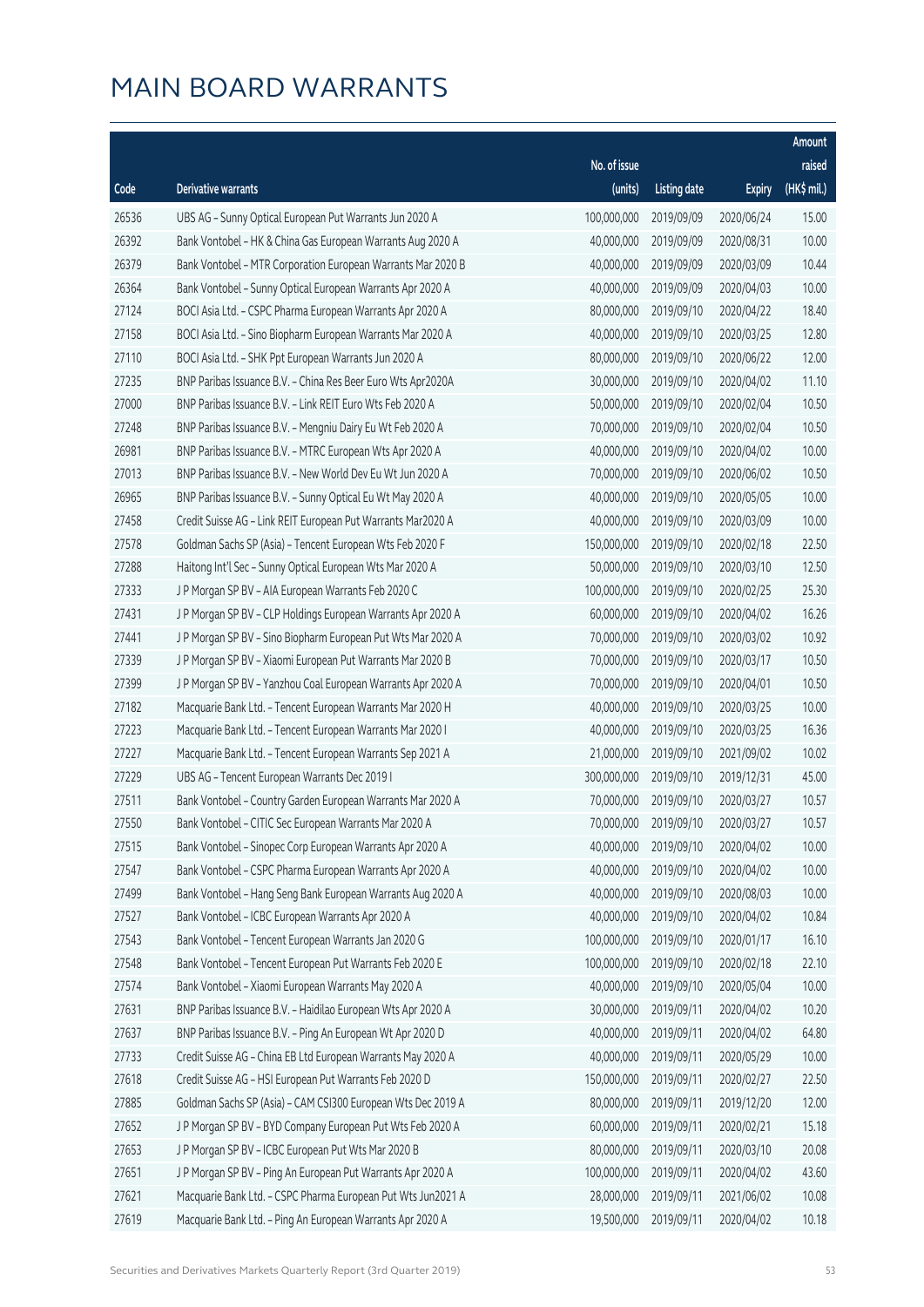|        |                                                              |              |                       |               | Amount      |
|--------|--------------------------------------------------------------|--------------|-----------------------|---------------|-------------|
|        |                                                              | No. of issue |                       |               | raised      |
| Code   | <b>Derivative warrants</b>                                   | (units)      | <b>Listing date</b>   | <b>Expiry</b> | (HK\$ mil.) |
| 27630  | Macquarie Bank Ltd. - Zhaojin Mining Euro Wts Jul 2020 A     | 24,000,000   | 2019/09/11            | 2020/07/17    | 10.01       |
| 27786  | SG Issuer - CSPC Pharma European Put Warrants Jun 2020 A     | 60,000,000   | 2019/09/11            | 2020/06/26    | 12.60       |
| 27794  | SG Issuer - Sino Biopharm European Put Warrants Mar 2020 A   | 40,000,000   | 2019/09/11            | 2020/03/10    | 10.80       |
| 27809  | SG Issuer - Tencent European Put Warrants Dec 2019 L         | 200,000,000  | 2019/09/11            | 2019/12/17    | 39.00       |
| 27850  | SG Issuer - Yanzhou Coal Eu Wt Mar 2020 A                    | 70,000,000   | 2019/09/11            | 2020/03/26    | 10.50       |
| 27856  | SG Issuer - Yanzhou Coal Eu Wt Apr 2020 A                    | 60,000,000   | 2019/09/11            | 2020/04/29    | 15.00       |
| 27726  | UBS AG - SHK Ppt European Put Warrants Feb 2020 B            | 100,000,000  | 2019/09/11            | 2020/02/17    | 16.70       |
| 27728  | UBS AG - Tencent European Warrants Jan 2020 A                | 300,000,000  | 2019/09/11            | 2020/01/17    | 45.00       |
| 27676  | UBS AG - Tencent European Put Warrants Dec 2019 J            | 300,000,000  | 2019/09/11            | 2019/12/17    | 58.80       |
| 27927  | Bank Vontobel - China Life European Warrants Jun 2020 A      | 40,000,000   | 2019/09/11            | 2020/06/09    | 10.00       |
| 27917  | Bank Vontobel - Geely Auto European Warrants Feb 2020 A      | 50,000,000   | 2019/09/11            | 2020/02/24    | 10.05       |
| 27932  | Bank Vontobel - HKEX European Warrants Apr 2020 B            | 40,000,000   | 2019/09/11            | 2020/04/02    | 12.04       |
| 27887  | Bank Vontobel - Jiangxi Copper European Warrants Apr 2020 A  | 40,000,000   | 2019/09/11            | 2020/04/27    | 10.00       |
| 15591# | Credit Suisse AG - PICC European Warrants Dec 2019 B         | 70,000,000   | 2019/09/11            | 2019/12/31    | 10.71       |
| 28139  | BOCI Asia Ltd. - HSI European Put Warrants Feb 2020 G        | 200,000,000  | 2019/09/12            | 2020/02/27    | 32.00       |
| 28183  | BNP Paribas Issuance B.V. - BOC HK European Wts Apr 2020 A   | 40,000,000   | 2019/09/12            | 2020/04/02    | 10.80       |
| 28185  | BNP Paribas Issuance B.V. - China Life Euro Wts Apr 2020 A   | 40,000,000   | 2019/09/12            | 2020/04/02    | 11.60       |
| 28104  | BNP Paribas Issuance B.V. - CSOP A50 ETF Eu Wts Jul 2020 A   | 80,000,000   | 2019/09/12            | 2020/07/03    | 12.00       |
| 28040  | BNP Paribas Issuance B.V. - HLand Dev Euro Wts Mar 2020 A    | 60,000,000   | 2019/09/12            | 2020/03/03    | 10.20       |
| 28249  | BNP Paribas Issuance B.V. - Kingsoft Euro Wts May 2020 A     | 40,000,000   | 2019/09/12            | 2020/05/05    | 10.00       |
| 28171  | BNP Paribas Issuance B.V. - New World Dev Eu Wt Jun 2020 B   | 80,000,000   | 2019/09/12            | 2020/06/02    | 12.00       |
| 28122  | BNP Paribas Issuance B.V. - Sands China Euro Wt Apr 2020 A   | 40,000,000   | 2019/09/12            | 2020/04/02    | 10.40       |
| 28088  | BNP Paribas Issuance B.V. - Sino Biopharm Euro Wt Apr 2020 A | 40,000,000   | 2019/09/12            | 2020/04/02    | 13.20       |
| 28240  | BNP Paribas Issuance B.V. - SUNAC European Wts Apr 2020 A    | 40,000,000   | 2019/09/12            | 2020/04/02    | 11.20       |
| 28279  | Goldman Sachs SP (Asia) - AAC Tech Euro Wts Dec 2019 D       | 50,000,000   | 2019/09/12            | 2019/12/20    | 10.00       |
| 28289  | Goldman Sachs SP (Asia) - CC Bank European Wts Feb 2020 B    | 80,000,000   | 2019/09/12            | 2020/02/25    | 12.00       |
| 28267  | Goldman Sachs SP (Asia) - MTR Corporation European Wt Dec19A |              | 60,000,000 2019/09/12 | 2019/12/27    | 10.02       |
| 28170  | HK Bank - HSCEI European Put Warrants Jun 2020 A             | 150,000,000  | 2019/09/12            | 2020/06/29    | 22.50       |
| 28169  | HK Bank - HSI European Put Warrants Mar 2020 D               | 180,000,000  | 2019/09/12            | 2020/03/30    | 27.00       |
| 28253  | J P Morgan SP BV - Galaxy Ent European Warrants Dec 2019 D   | 80,000,000   | 2019/09/12            | 2019/12/31    | 14.40       |
| 27946  | Macquarie Bank Ltd. - HKEX European Warrants Jun 2020 B      | 40,000,000   | 2019/09/12            | 2020/06/02    | 10.08       |
| 27959  | Macquarie Bank Ltd. - HKEX European Warrants Jul 2020 B      | 67,000,000   | 2019/09/12            | 2020/07/02    | 10.05       |
| 27982  | Macquarie Bank Ltd. - HKEX European Warrants Aug 2020 A      | 36,000,000   | 2019/09/12            | 2020/08/04    | 10.08       |
| 28026  | Macquarie Bank Ltd. - HKEX European Put Warrants Jul 2020 C  | 40,000,000   | 2019/09/12            | 2020/07/03    | 10.04       |
| 28254  | UBS AG - AIA European Warrants Dec 2019 C                    | 100,000,000  | 2019/09/12            | 2019/12/24    | 18.00       |
| 28262  | UBS AG - PetroChina European Warrants Feb 2020 A             | 70,000,000   | 2019/09/12            | 2020/02/03    | 10.92       |
| 28265  | UBS AG - Zijin Mining European Warrants Jan 2020 A           | 60,000,000   | 2019/09/12            | 2020/01/29    | 10.86       |
| 28429  | BOCI Asia Ltd. - AIA European Warrants Feb 2020 B            | 70,000,000   | 2019/09/13            | 2020/02/25    | 26.60       |
| 28423  | BOCI Asia Ltd. - CC Bank European Warrants Feb 2020 D        | 70,000,000   | 2019/09/13            | 2020/02/25    | 11.90       |
| 28403  | BOCI Asia Ltd. - HKEX European Warrants Jun 2020 B           | 200,000,000  | 2019/09/13            | 2020/06/23    | 46.00       |
| 28440  | BOCI Asia Ltd. - Ping An European Warrants Feb 2021 A        | 80,000,000   | 2019/09/13            | 2021/02/19    | 12.00       |
| 28391  | BOCI Asia Ltd. - SHK Ppt European Warrants Feb 2020 C        | 50,000,000   | 2019/09/13            | 2020/02/25    | 14.50       |
| 28433  | BOCI Asia Ltd. - Sunny Optical European Warrants Feb 2020 A  | 60,000,000   | 2019/09/13            | 2020/02/24    | 18.60       |
| 28431  | BOCI Asia Ltd. - Xiaomi European Put Warrants Mar 2020 A     | 70,000,000   | 2019/09/13            | 2020/03/17    | 10.50       |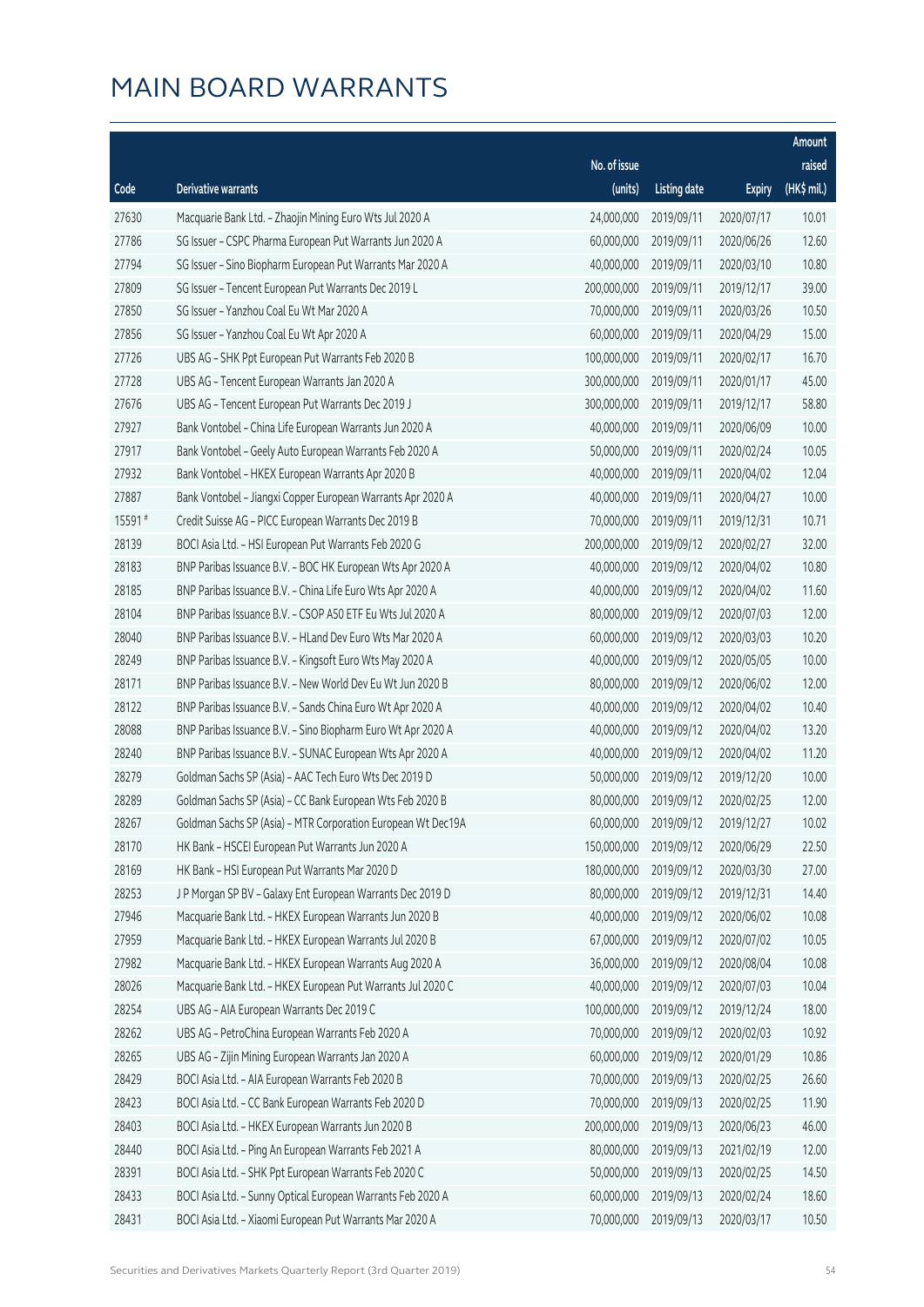|       |                                                              |              |                       |               | Amount      |
|-------|--------------------------------------------------------------|--------------|-----------------------|---------------|-------------|
|       |                                                              | No. of issue |                       |               | raised      |
| Code  | Derivative warrants                                          | (units)      | <b>Listing date</b>   | <b>Expiry</b> | (HK\$ mil.) |
| 28501 | Credit Suisse AG - AAC Tech European Put Warrants Jan 2020 A | 40,000,000   | 2019/09/13            | 2020/01/06    | 12.00       |
| 28514 | Credit Suisse AG - CS Services European Warrants Mar 2020 A  | 40,000,000   | 2019/09/13            | 2020/03/12    | 10.00       |
| 28509 | Credit Suisse AG - CNBM European Warrants Mar 2020 A         | 60,000,000   | 2019/09/13            | 2020/03/20    | 10.02       |
| 28562 | Credit Suisse AG - HKEX European Put Warrants Jun 2020 B     | 100,000,000  | 2019/09/13            | 2020/06/24    | 15.00       |
| 28512 | Credit Suisse AG - PICC European Warrants Apr 2020 A         | 60,000,000   | 2019/09/13            | 2020/04/21    | 10.02       |
| 28496 | Credit Suisse AG - Sunny Optical European Put Wts Mar 2020 C | 50,000,000   | 2019/09/13            | 2020/03/12    | 12.50       |
| 28679 | Goldman Sachs SP (Asia) - Sunny Optical Euro Wts Mar 2020 B  | 60,000,000   | 2019/09/13            | 2020/03/13    | 15.00       |
| 28681 | Goldman Sachs SP (Asia) - Sunny Optical Euro Put Wts Feb20 B | 60,000,000   | 2019/09/13            | 2020/02/19    | 10.08       |
| 28468 | Haitong Int'l Sec - SPDR Gold Trust European Warrants Feb20A | 46,000,000   | 2019/09/13            | 2020/02/20    | 10.12       |
| 28490 | J P Morgan SP BV - Ping An European Warrants Jan 2020 F      | 200,000,000  | 2019/09/13            | 2020/01/31    | 39.60       |
| 28475 | J P Morgan SP BV - SPDR Gold Trust European Wts Sep 2020 A   | 60,000,000   | 2019/09/13            | 2020/09/30    | 15.00       |
| 28480 | J P Morgan SP BV - Sunny Optical European Wts Apr 2020 C     | 80,000,000   | 2019/09/13            | 2020/04/01    | 20.08       |
| 28488 | J P Morgan SP BV - Sunny Optical European Put Wts Mar 2020 A | 80,000,000   | 2019/09/13            | 2020/03/02    | 12.32       |
| 28294 | Macquarie Bank Ltd. - Haitong Sec European Wts Jul 2020 A    | 40,000,000   | 2019/09/13            | 2020/07/03    | 10.12       |
| 28370 | Macquarie Bank Ltd. - Kingboard Hldg European Wts Nov 2020 A | 40,000,000   | 2019/09/13            | 2020/11/17    | 10.04       |
| 28371 | Macquarie Bank Ltd. - Tencent European Put Wts Mar 2020 J    | 32,000,000   | 2019/09/13            | 2020/03/25    | 10.05       |
| 28593 | SG Issuer - CAM CSI300 European Warrants Dec 2019 A          | 50,000,000   | 2019/09/13            | 2019/12/20    | 10.25       |
| 28638 | SG Issuer - Minsheng Bank European Warrants Feb 2020 A       | 30,000,000   | 2019/09/13            | 2020/02/27    | 10.50       |
| 28639 | SG Issuer - CNBM European Warrants Sep 2020 A                | 120,000,000  | 2019/09/13            | 2020/09/25    | 18.00       |
| 28641 | SG Issuer - Chinares Cement European Warrants Feb 2020 A     | 50,000,000   | 2019/09/13            | 2020/02/21    | 11.00       |
| 28647 | SG Issuer - Fosun Intl European Warrants Mar 2020 A          | 40,000,000   | 2019/09/13            | 2020/03/12    | 10.00       |
| 28606 | SG Issuer - Mengniu Dairy European Warrants Apr 2020 A       | 40,000,000   | 2019/09/13            | 2020/04/29    | 11.20       |
| 28578 | SG Issuer - Sunny Optical European Put Warrants Feb 2020 C   | 50,000,000   | 2019/09/13            | 2020/02/19    | 11.25       |
| 28676 | SG Issuer - Zijin Mining European Warrants Apr 2020 A        | 40,000,000   | 2019/09/13            | 2020/04/29    | 10.00       |
| 28445 | UBS AG - Kingsoft European Warrants Mar 2020 A               | 50,000,000   | 2019/09/13            | 2020/03/16    | 12.50       |
| 28465 | UBS AG - Xiaomi European Warrants Jun 2020 A                 | 60,000,000   | 2019/09/13            | 2020/06/23    | 10.08       |
| 28295 | Bank Vontobel - China Overseas European Warrants May 2020 A  |              | 40,000,000 2019/09/13 | 2020/05/04    | 10.00       |
| 28344 | Bank Vontobel - CSPC Pharma European Put Warrants Jul 2020 A | 40,000,000   | 2019/09/13            | 2020/07/02    | 10.00       |
| 28367 | Bank Vontobel - HKEX European Warrants May 2020 A            | 40,000,000   | 2019/09/13            | 2020/05/04    | 12.44       |
| 28340 | Bank Vontobel - ICBC European Warrants Apr 2020 B            | 50,000,000   | 2019/09/13            | 2020/04/24    | 10.05       |
| 28331 | Bank Vontobel - Tencent European Warrants Jan 2020 H         | 100,000,000  | 2019/09/13            | 2020/01/17    | 15.10       |
| 28870 | BNP Paribas Issuance B.V. - China Mobile Euro Wts Apr 2020 A | 40,000,000   | 2019/09/16            | 2020/04/02    | 10.00       |
| 28711 | BNP Paribas Issuance B.V. - HKEX European Wts Apr 2020 B     | 40,000,000   | 2019/09/16            | 2020/04/02    | 14.00       |
| 28695 | BNP Paribas Issuance B.V. - Ping An European Wt Feb 2020 C   | 60,000,000   | 2019/09/16            | 2020/02/04    | 10.20       |
| 28692 | BNP Paribas Issuance B.V. - Ping An European Wt Apr 2020 E   | 40,000,000   | 2019/09/16            | 2020/04/02    | 12.40       |
| 28714 | BNP Paribas Issuance B.V. - Ping An Eur Put Wts Apr 2020 F   | 40,000,000   | 2019/09/16            | 2020/04/02    | 10.00       |
| 28764 | Credit Suisse AG - China Aoyuan European Warrants Apr 2020 A | 40,000,000   | 2019/09/16            | 2020/04/29    | 10.00       |
| 28755 | Credit Suisse AG - CC Bank European Warrants Feb 2020 A      | 50,000,000   | 2019/09/16            | 2020/02/25    | 10.00       |
| 28819 | Credit Suisse AG - SMIC European Warrants Apr 2020 A         | 50,000,000   | 2019/09/16            | 2020/04/29    | 12.50       |
| 28792 | Credit Suisse AG - Sunny Optical European Warrants Mar2020 D | 60,000,000   | 2019/09/16            | 2020/03/31    | 15.00       |
| 28929 | Goldman Sachs SP (Asia) - China Tower Euro Wts Feb 2020 A    | 80,000,000   | 2019/09/16            | 2020/02/25    | 12.00       |
| 28943 | Goldman Sachs SP (Asia) - Sands China Ltd Euro Wts Dec2019 A | 80,000,000   | 2019/09/16            | 2019/12/20    | 13.52       |
| 28878 | Haitong Int'l Sec - HSI European Warrants Jan 2020 P         | 300,000,000  | 2019/09/16            | 2020/01/30    | 45.00       |
| 28873 | Haitong Int'l Sec - HSI European Put Warrants Feb 2020 P     | 300,000,000  | 2019/09/16            | 2020/02/27    | 48.00       |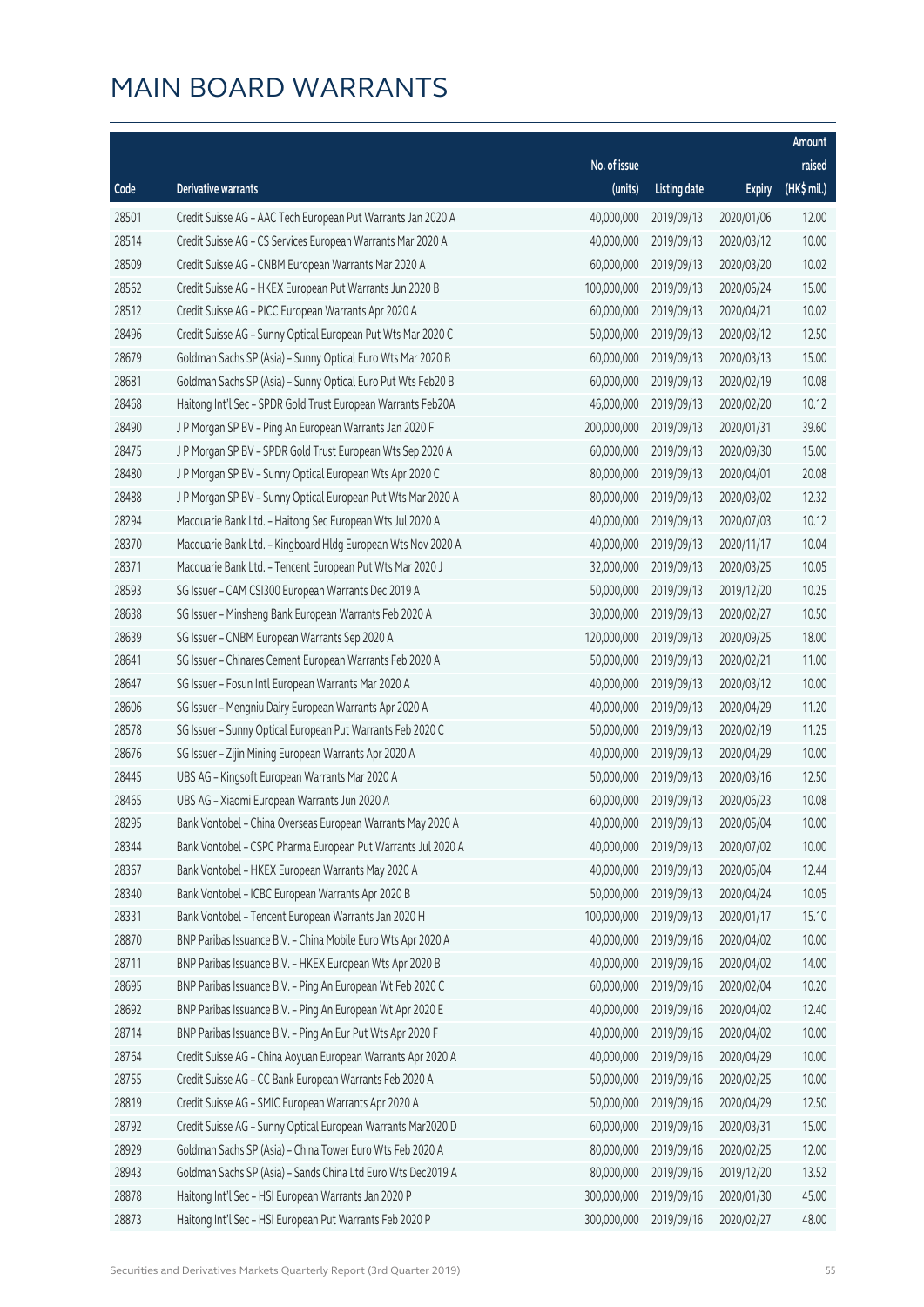|         |                                                              |              |                       |               | Amount      |
|---------|--------------------------------------------------------------|--------------|-----------------------|---------------|-------------|
|         |                                                              | No. of issue |                       |               | raised      |
| Code    | Derivative warrants                                          | (units)      | <b>Listing date</b>   | <b>Expiry</b> | (HK\$ mil.) |
| 28887   | Haitong Int'l Sec - HSI European Put Warrants Mar 2020 P     | 200,000,000  | 2019/09/16            | 2020/03/30    | 36.00       |
| 28735   | J P Morgan SP BV - Shimao Property European Wts Dec 2019 B   | 68,000,000   | 2019/09/16            | 2019/12/17    | 10.20       |
| 28748   | J P Morgan SP BV - Shenzhou Intl European Warrants May2020 A | 68,000,000   | 2019/09/16            | 2020/05/11    | 11.70       |
| 28687   | Macquarie Bank Ltd. - Sunny Optical European Wts May 2020 A  | 29,500,000   | 2019/09/16            | 2020/05/05    | 10.03       |
| 28897   | SG Issuer - AIA European Put Warrants Mar 2020 A             | 40,000,000   | 2019/09/16            | 2020/03/31    | 17.20       |
| 28893   | SG Issuer - CAM CSI300 European Put Warrants Jan 2020 A      | 50,000,000   | 2019/09/16            | 2020/01/22    | 10.00       |
| 28921   | SG Issuer - Geely Auto European Warrants Apr 2020 B          | 80,000,000   | 2019/09/16            | 2020/04/23    | 12.00       |
| 28889   | SG Issuer - Geely Auto European Put Warrants Apr 2020 A      | 40,000,000   | 2019/09/16            | 2020/04/29    | 12.00       |
| 28719   | UBS AG - MTR Corporation European Put Warrants Mar 2020 A    | 60,000,000   | 2019/09/16            | 2020/03/24    | 10.68       |
| 28731   | Bank Vontobel - Ping An European Put Warrants Mar 2020 G     | 30,000,000   | 2019/09/16            | 2020/03/27    | 14.43       |
| 28734   | Bank Vontobel - Sunny Optical European Warrants May 2020 A   | 40,000,000   | 2019/09/16            | 2020/05/04    | 10.84       |
| 20495 # | J P Morgan SP BV - SPDR Gold Trust European Wts Jan 2020 A   | 50,800,000   | 2019/09/16            | 2020/01/02    | 10.01       |
| 23884 # | Credit Suisse AG - Sunny Optical European Put Wts Feb 2020 A | 50,000,000   | 2019/09/16            | 2020/02/26    | 10.50       |
| 28945   | Credit Suisse AG - China Tower European Put Wts May 2020 A   | 70,000,000   | 2019/09/17            | 2020/05/25    | 10.50       |
| 29062   | Credit Suisse AG - Fosun Intl European Warrants Apr 2020 A   | 40,000,000   | 2019/09/17            | 2020/04/29    | 10.00       |
| 29067   | Credit Suisse AG - HSI European Warrants Jan 2020 B          | 150,000,000  | 2019/09/17            | 2020/01/30    | 22.50       |
| 29064   | Credit Suisse AG - MTRC European Put Warrants Apr 2020 A     | 50,000,000   | 2019/09/17            | 2020/04/23    | 10.00       |
| 29060   | Credit Suisse AG - Ping An European Warrants Jan 2020 B      | 150,000,000  | 2019/09/17            | 2020/01/24    | 22.50       |
| 29061   | Credit Suisse AG - Ping An European Put Warrants Feb 2020 C  | 100,000,000  | 2019/09/17            | 2020/02/24    | 15.00       |
| 29138   | Goldman Sachs SP (Asia) - SHK Ppt European Wts Feb 2020 B    | 60,000,000   | 2019/09/17            | 2020/02/25    | 10.80       |
| 29152   | Goldman Sachs SP (Asia) - Tencent European Wts Mar 2020 B    | 150,000,000  | 2019/09/17            | 2020/03/26    | 26.10       |
| 28957   | HK Bank - CSOP A50 ETF European Warrants Feb 2020 A          | 80,000,000   | 2019/09/17            | 2020/02/03    | 12.00       |
| 28978   | HK Bank - CSOP A50 ETF European Warrants Jun 2020 B          | 80,000,000   | 2019/09/17            | 2020/06/29    | 12.00       |
| 28956   | HK Bank - HSI European Put Warrants Jan 2020 D               | 180,000,000  | 2019/09/17            | 2020/01/30    | 28.80       |
| 29058   | Haitong Int'l Sec - Geely Auto European Warrants Apr 2020 A  | 60,000,000   | 2019/09/17            | 2020/04/01    | 15.00       |
| 29054   | Haitong Int'l Sec - HSI European Put Warrants Dec 2019 D     | 300,000,000  | 2019/09/17            | 2019/12/30    | 45.00       |
| 29076   | J P Morgan SP BV – China Aoyuan European Warrants Apr 2020 A |              | 50,000,000 2019/09/17 | 2020/04/29    | 12.50       |
| 29106   | J P Morgan SP BV - China Unicom European Put Warrants Jul20A | 40,000,000   | 2019/09/17            | 2020/07/02    | 10.04       |
| 29083   | J P Morgan SP BV - Geely Auto European Put Wts Dec 2020 A    | 100,000,000  | 2019/09/17            | 2020/12/02    | 25.10       |
| 29074   | J P Morgan SP BV - PICC P&C European Warrants Apr 2020 A     | 100,000,000  | 2019/09/17            | 2020/04/21    | 15.40       |
| 29068   | J P Morgan SP BV - SHK Ppt European Warrants Feb 2020 D      | 40,000,000   | 2019/09/17            | 2020/02/25    | 11.56       |
| 28985   | Macquarie Bank Ltd. - Ch Comm Cons European Wts Sep 2020 A   | 12,500,000   | 2019/09/17            | 2020/09/02    | 10.15       |
| 29116   | SG Issuer - AAC Tech European Put Warrants Apr 2020 A        | 25,000,000   | 2019/09/17            | 2020/04/29    | 10.38       |
| 29126   | SG Issuer - CNOOC European Put Warrants Apr 2020 A           | 60,000,000   | 2019/09/17            | 2020/04/20    | 10.80       |
| 29123   | SG Issuer - China Tower European Put Warrants May 2020 A     | 70,000,000   | 2019/09/17            | 2020/05/25    | 10.50       |
| 29119   | SG Issuer - HKEX European Warrants Dec 2019 F                | 70,000,000   | 2019/09/17            | 2019/12/24    | 10.50       |
| 29127   | SG Issuer - Xiaomi European Put Warrants Mar 2020 B          | 70,000,000   | 2019/09/17            | 2020/03/17    | 10.50       |
| 29047   | UBS AG - AIA European Warrants Jan 2020 A                    | 100,000,000  | 2019/09/17            | 2020/01/24    | 15.10       |
| 28996   | UBS AG - CM Bank European Warrants Mar 2020 A                | 70,000,000   | 2019/09/17            | 2020/03/16    | 17.50       |
| 29000   | UBS AG - Xiaomi European Warrants Jan 2020 B                 | 70,000,000   | 2019/09/17            | 2020/01/24    | 10.50       |
| 29352   | Credit Suisse AG - CHALCO European Wts Mar 2020 A            | 40,000,000   | 2019/09/18            | 2020/03/17    | 10.00       |
| 29345   | Credit Suisse AG - CSOP A50 ETF European Warrants Jun 2020 A | 70,000,000   | 2019/09/18            | 2020/06/26    | 10.50       |
| 29354   | Credit Suisse AG - HKEX European Warrants Jun 2020 C         | 200,000,000  | 2019/09/18            | 2020/06/23    | 30.00       |
| 29344   | Credit Suisse AG - HSBC European Put Warrants Dec 2019 B     | 80,000,000   | 2019/09/18            | 2019/12/17    | 12.00       |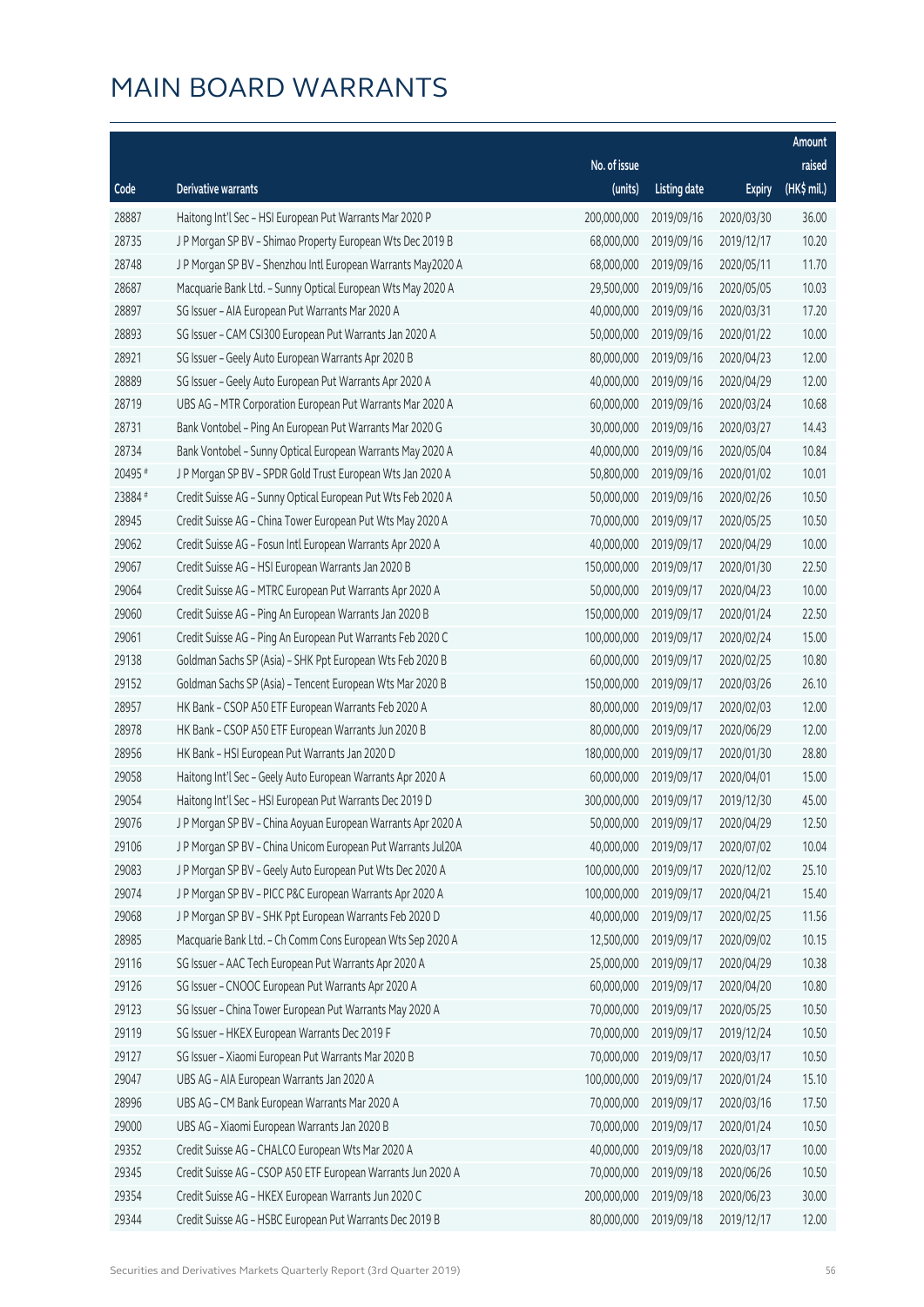|       |                                                              |              |                       |               | Amount      |
|-------|--------------------------------------------------------------|--------------|-----------------------|---------------|-------------|
|       |                                                              | No. of issue |                       |               | raised      |
| Code  | Derivative warrants                                          | (units)      | <b>Listing date</b>   | <b>Expiry</b> | (HK\$ mil.) |
| 29339 | Credit Suisse AG - HSI European Put Warrants Feb 2020 E      | 150,000,000  | 2019/09/18            | 2020/02/27    | 22.50       |
| 29319 | Goldman Sachs SP (Asia) - HKEX European Warrants Mar 2020 A  | 150,000,000  | 2019/09/18            | 2020/03/30    | 49.95       |
| 29323 | Goldman Sachs SP (Asia) - HSI European Put Wts Feb 2020 E    | 150,000,000  | 2019/09/18            | 2020/02/27    | 22.50       |
| 29316 | J P Morgan SP BV - CAM CSI300 European Warrants Feb 2020 B   | 100,000,000  | 2019/09/18            | 2020/02/03    | 15.00       |
| 29303 | J P Morgan SP BV - China Life European Put Wts Mar 2020 A    | 70,000,000   | 2019/09/18            | 2020/03/02    | 10.57       |
| 29315 | J P Morgan SP BV - CSOP A50 ETF Euro Put Wts May 2020 A      | 100,000,000  | 2019/09/18            | 2020/05/04    | 16.90       |
| 29292 | J P Morgan SP BV - HSBC European Put Warrants Mar 2020 C     | 100,000,000  | 2019/09/18            | 2020/03/02    | 15.00       |
| 29281 | J P Morgan SP BV - HSCEI European Put Warrants May 2020 A    | 200,000,000  | 2019/09/18            | 2020/05/28    | 50.00       |
| 29231 | J P Morgan SP BV - HSI European Put Warrants Feb 2020 Z      | 400,000,000  | 2019/09/18            | 2020/02/27    | 60.40       |
| 29258 | J P Morgan SP BV - HSI European Put Warrants Mar 2020 F      | 400,000,000  | 2019/09/18            | 2020/03/30    | 60.00       |
| 29308 | J P Morgan SP BV - IGG European Warrants Sep 2020 A          | 40,000,000   | 2019/09/18            | 2020/09/25    | 10.00       |
| 29302 | J P Morgan SP BV - Tencent European Put Warrants Feb 2020 F  | 300,000,000  | 2019/09/18            | 2020/02/25    | 45.00       |
| 29300 | J P Morgan SP BV - Tencent European Put Warrants Apr 2020 B  | 150,000,000  | 2019/09/18            | 2020/04/01    | 22.65       |
| 29186 | Macquarie Bank Ltd. - Ping An European Warrants Apr 2020 B   | 28,000,000   | 2019/09/18            | 2020/04/02    | 10.08       |
| 29187 | Macquarie Bank Ltd. - Tencent European Warrants Apr 2020 A   | 16,500,000   | 2019/09/18            | 2020/04/01    | 10.02       |
| 29189 | Macquarie Bank Ltd. - Tencent European Warrants Apr 2020 B   | 8,200,000    | 2019/09/18            | 2020/04/01    | 10.00       |
| 29190 | Macquarie Bank Ltd. - Tencent European Warrants Apr 2020 C   | 7,000,000    | 2019/09/18            | 2020/04/01    | 15.39       |
| 29194 | Macquarie Bank Ltd. - Xiaomi European Warrants Apr 2020 B    | 10,150,000   | 2019/09/18            | 2020/04/02    | 10.04       |
| 29362 | SG Issuer - Hang Seng Bank European Warrants Mar 2020 B      | 40,000,000   | 2019/09/18            | 2020/03/31    | 10.00       |
| 29366 | SG Issuer - NCI European Warrants Dec 2019 B                 | 70,000,000   | 2019/09/18            | 2019/12/17    | 10.50       |
| 29369 | SG Issuer - PICC P&C European Warrants Apr 2020 A            | 70,000,000   | 2019/09/18            | 2020/04/21    | 11.90       |
| 29211 | UBS AG - CNOOC European Warrants Feb 2020 A                  | 70,000,000   | 2019/09/18            | 2020/02/21    | 10.50       |
| 29198 | UBS AG - Galaxy Ent European Warrants Jan 2020 B             | 60,000,000   | 2019/09/18            | 2020/01/24    | 11.04       |
| 29229 | UBS AG - Meituan European Warrants Jun 2020 B                | 70,000,000   | 2019/09/18            | 2020/06/22    | 10.50       |
| 29213 | UBS AG - PICC P&C European Warrants Apr 2020 A               | 60,000,000   | 2019/09/18            | 2020/04/21    | 10.98       |
| 29178 | Bank Vontobel - CITIC Sec European Warrants Apr 2020 A       | 40,000,000   | 2019/09/18            | 2020/04/03    | 10.00       |
| 29161 | Bank Vontobel - Meituan European Warrants Apr 2020 B         |              | 70,000,000 2019/09/18 | 2020/04/22    | 10.50       |
| 29444 | BNP Paribas Issuance B.V. - Hang Seng Bank Eu Wt Apr 2020 B  | 30,000,000   | 2019/09/19            | 2020/04/02    | 12.60       |
| 29486 | Credit Suisse AG - CITIC European Warrants Mar 2020 A        | 20,000,000   | 2019/09/19            | 2020/03/18    | 10.00       |
| 29485 | Credit Suisse AG - Sinopec Corp European Warrants Mar 2020 A | 60,000,000   | 2019/09/19            | 2020/03/18    | 15.00       |
| 29484 | Credit Suisse AG - China Res Beer European Warrants Mar 20 A | 40,000,000   | 2019/09/19            | 2020/03/18    | 10.00       |
| 29461 | Credit Suisse AG - HTSC European Warrants Mar 2020 B         | 40,000,000   | 2019/09/19            | 2020/03/18    | 10.00       |
| 29514 | Credit Suisse AG - KB Laminates European Warrants Apr 2020 A | 40,000,000   | 2019/09/19            | 2020/04/29    | 10.00       |
| 29474 | Credit Suisse AG - Kingdee Int'l European Warrants Apr2020 C | 40,000,000   | 2019/09/19            | 2020/04/29    | 10.00       |
| 29472 | Credit Suisse AG - Tencent Euro Put Wts Feb 2020 C           | 200,000,000  | 2019/09/19            | 2020/02/25    | 30.00       |
| 29508 | Credit Suisse AG - Xinyi Solar European Warrants Mar 2020 A  | 20,000,000   | 2019/09/19            | 2020/03/18    | 10.00       |
| 29428 | Bank of East Asia - MTR Corporation European Put Wts Jun20 A | 40,000,000   | 2019/09/19            | 2020/06/04    | 10.00       |
| 29427 | Bank of East Asia - PICC European Warrants Jun 2020 A        | 40,000,000   | 2019/09/19            | 2020/06/04    | 10.00       |
| 29425 | Bank of East Asia - SMIC European Warrants Sep 2020 A        | 40,000,000   | 2019/09/19            | 2020/09/28    | 10.00       |
| 29648 | Goldman Sachs SP (Asia) - Galaxy Ent European Wts Jan 2020 A | 80,000,000   | 2019/09/19            | 2020/01/24    | 12.00       |
| 29654 | Goldman Sachs SP (Asia) - Ping An European Wts Jan 2020 C    | 100,000,000  | 2019/09/19            | 2020/01/23    | 15.10       |
| 29400 | HK Bank - HKEX European Warrants May 2020 B                  | 100,000,000  | 2019/09/19            | 2020/05/08    | 15.00       |
| 29391 | HK Bank - HKEX European Warrants Jun 2020 B                  | 100,000,000  | 2019/09/19            | 2020/06/30    | 15.00       |
| 29390 | HK Bank - HKEX European Warrants Dec 2020 A                  | 100,000,000  | 2019/09/19            | 2020/12/28    | 16.00       |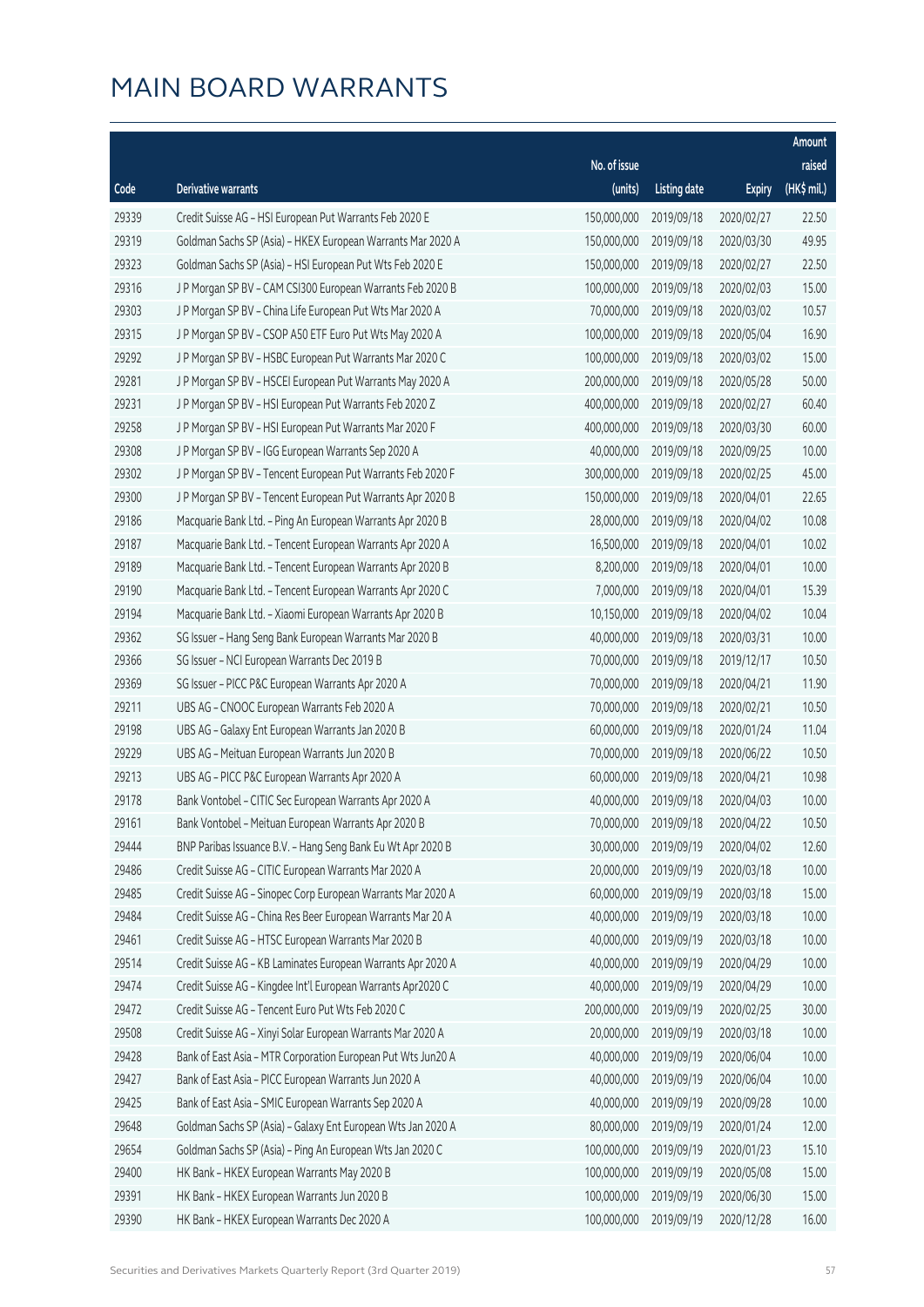|       |                                                              |              |                       |               | <b>Amount</b> |
|-------|--------------------------------------------------------------|--------------|-----------------------|---------------|---------------|
|       |                                                              | No. of issue |                       |               | raised        |
| Code  | Derivative warrants                                          | (units)      | <b>Listing date</b>   | <b>Expiry</b> | (HK\$ mil.)   |
| 29403 | HK Bank - HSI European Warrants Feb 2020 I                   | 180,000,000  | 2019/09/19            | 2020/02/27    | 27.00         |
| 29452 | Haitong Int'l Sec - CSPC Pharma European Warrants Apr 2020 A | 70,000,000   | 2019/09/19            | 2020/04/22    | 13.30         |
| 29446 | Haitong Int'l Sec - SHK Ppt European Warrants Apr 2020 A     | 30,000,000   | 2019/09/19            | 2020/04/01    | 11.70         |
| 29573 | J P Morgan SP BV - CSOP A50 ETF European Warrants Jun 2020 A | 80,000,000   | 2019/09/19            | 2020/06/26    | 12.00         |
| 29525 | J P Morgan SP BV - HKEX European Warrants Jun 2020 C         | 200,000,000  | 2019/09/19            | 2020/06/01    | 30.20         |
| 29574 | J P Morgan SP BV - HKEX European Warrants Jun 2020 D         | 200,000,000  | 2019/09/19            | 2020/06/23    | 35.80         |
| 29558 | J P Morgan SP BV - Sands China Ltd European Warrants Feb20 A | 42,000,000   | 2019/09/19            | 2020/02/28    | 10.16         |
| 29416 | Macquarie Bank Ltd. - KB Laminates European Wts Jun 2020 A   | 40,000,000   | 2019/09/19            | 2020/06/16    | 10.00         |
| 29423 | Macquarie Bank Ltd. - Want Want China European Wts Jun2021 A | 40,000,000   | 2019/09/19            | 2021/06/02    | 10.04         |
| 29600 | SG Issuer - CC Bank European Warrants Dec 2019 B             | 70,000,000   | 2019/09/19            | 2019/12/31    | 10.50         |
| 29615 | SG Issuer - HKEX European Warrants Feb 2020 B                | 50,000,000   | 2019/09/19            | 2020/02/25    | 17.50         |
| 29640 | SG Issuer - HSI European Warrants Feb 2020 V                 | 300,000,000  | 2019/09/19            | 2020/02/27    | 45.00         |
| 29616 | SG Issuer - Stanchart European Warrants Feb 2020 A           | 16,000,000   | 2019/09/19            | 2020/02/25    | 10.08         |
| 29641 | SG Issuer - WH Group European Warrants May 2020 A            | 60,000,000   | 2019/09/19            | 2020/05/29    | 15.00         |
| 29408 | UBS AG - HKEX European Warrants Dec 2019 E                   | 300,000,000  | 2019/09/19            | 2019/12/24    | 56.40         |
| 29411 | UBS AG - HKEX European Warrants Jun 2020 A                   | 300,000,000  | 2019/09/19            | 2020/06/23    | 60.00         |
| 29701 | BOCI Asia Ltd. - Agricultural Bank European Wts Apr 2020 A   | 70,000,000   | 2019/09/20            | 2020/04/27    | 10.50         |
| 29706 | BOCI Asia Ltd. - HKEX European Warrants Mar 2020 B           | 100,000,000  | 2019/09/20            | 2020/03/26    | 16.00         |
| 29705 | BOCI Asia Ltd. - ICBC European Warrants Dec 2019 B           | 70,000,000   | 2019/09/20            | 2019/12/30    | 10.50         |
| 29778 | Credit Suisse AG - Brilliance Chi European Wts Mar 2020 A    | 40,000,000   | 2019/09/20            | 2020/03/19    | 10.00         |
| 29788 | Credit Suisse AG - Chi Res Power European Wts Apr 2020 A     | 40,000,000   | 2019/09/20            | 2020/04/29    | 10.00         |
| 29782 | Credit Suisse AG - China Shenhua European Wts Apr 2020 A     | 40,000,000   | 2019/09/20            | 2020/04/29    | 10.00         |
| 29749 | Credit Suisse AG - Genscript Bio European Warrants Apr2020 A | 30,000,000   | 2019/09/20            | 2020/04/29    | 10.20         |
| 29789 | Credit Suisse AG - HSBC European Wts Dec 2019 C              | 80,000,000   | 2019/09/20            | 2019/12/19    | 12.00         |
| 29720 | Credit Suisse AG - HSI European Warrants Feb 2020 F          | 150,000,000  | 2019/09/20            | 2020/02/27    | 22.50         |
| 29726 | Credit Suisse AG - IGG European Warrants May 2020 A          | 40,000,000   | 2019/09/20            | 2020/05/29    | 10.00         |
| 29736 | Credit Suisse AG - Meitu European Warrants Mar 2020 A        |              | 30,000,000 2019/09/20 | 2020/03/19    | 10.20         |
| 29750 | Credit Suisse AG - Melco Int'l Dev European Wts Mar 2020 A   | 40,000,000   | 2019/09/20            | 2020/03/19    | 10.00         |
| 29794 | Credit Suisse AG - WH Group European Warrants Jun 2020 A     | 40,000,000   | 2019/09/20            | 2020/06/30    | 10.00         |
| 29787 | Credit Suisse AG - Yanzhou Coal European Warrants Mar 2020 A | 40,000,000   | 2019/09/20            | 2020/03/19    | 10.00         |
| 29802 | Goldman Sachs SP (Asia) - CSPC Pharma Euro Wts Dec 2019 A    | 70,000,000   | 2019/09/20            | 2019/12/30    | 10.50         |
| 29801 | Goldman Sachs SP (Asia) - SHK Ppt European Wts Dec 2019 D    | 70,000,000   | 2019/09/20            | 2019/12/20    | 10.50         |
| 29660 | HK Bank - SPDR Gold Trust European Warrants Jul 2020 A       | 80,000,000   | 2019/09/20            | 2020/07/06    | 20.00         |
| 29665 | Macquarie Bank Ltd. - BYD Company European Put Wts Jun2020 A | 28,300,000   | 2019/09/20            | 2020/06/02    | 10.02         |
| 29670 | Macquarie Bank Ltd. - Chi Res Land European Wts Jul 2020 A   | 32,500,000   | 2019/09/20            | 2020/07/03    | 10.11         |
| 29674 | Macquarie Bank Ltd. - ZA Onine European Warrants Sep 2020 A  | 40,000,000   | 2019/09/20            | 2020/09/16    | 10.04         |
| 29714 | SG Issuer - HSI European Put Warrants Feb 2020 W             | 300,000,000  | 2019/09/20            | 2020/02/27    | 45.00         |
| 29709 | SG Issuer - Sunny Optical European Warrants Mar 2020 B       | 40,000,000   | 2019/09/20            | 2020/03/06    | 11.00         |
| 29718 | UBS AG - Sunny Optical European Warrants Mar 2020 C          | 40,000,000   | 2019/09/20            | 2020/03/06    | 11.60         |
| 29679 | Bank Vontobel - China Comm Cons European Warrants May 2020 A | 20,000,000   | 2019/09/20            | 2020/05/04    | 10.02         |
| 29676 | Bank Vontobel - CKH Holdings European Warrants Feb 2020 A    | 50,000,000   | 2019/09/20            | 2020/02/25    | 10.05         |
| 29680 | Bank Vontobel - Geely Auto European Warrants Jan 2020 B      | 50,000,000   | 2019/09/20            | 2020/01/29    | 11.55         |
| 29697 | Bank Vontobel - HSCEI European Warrants Apr 2020 A           | 70,000,000   | 2019/09/20            | 2020/04/28    | 11.27         |
| 29693 | Bank Vontobel - HSI European Warrants Mar 2020 G             | 100,000,000  | 2019/09/20            | 2020/03/30    | 16.10         |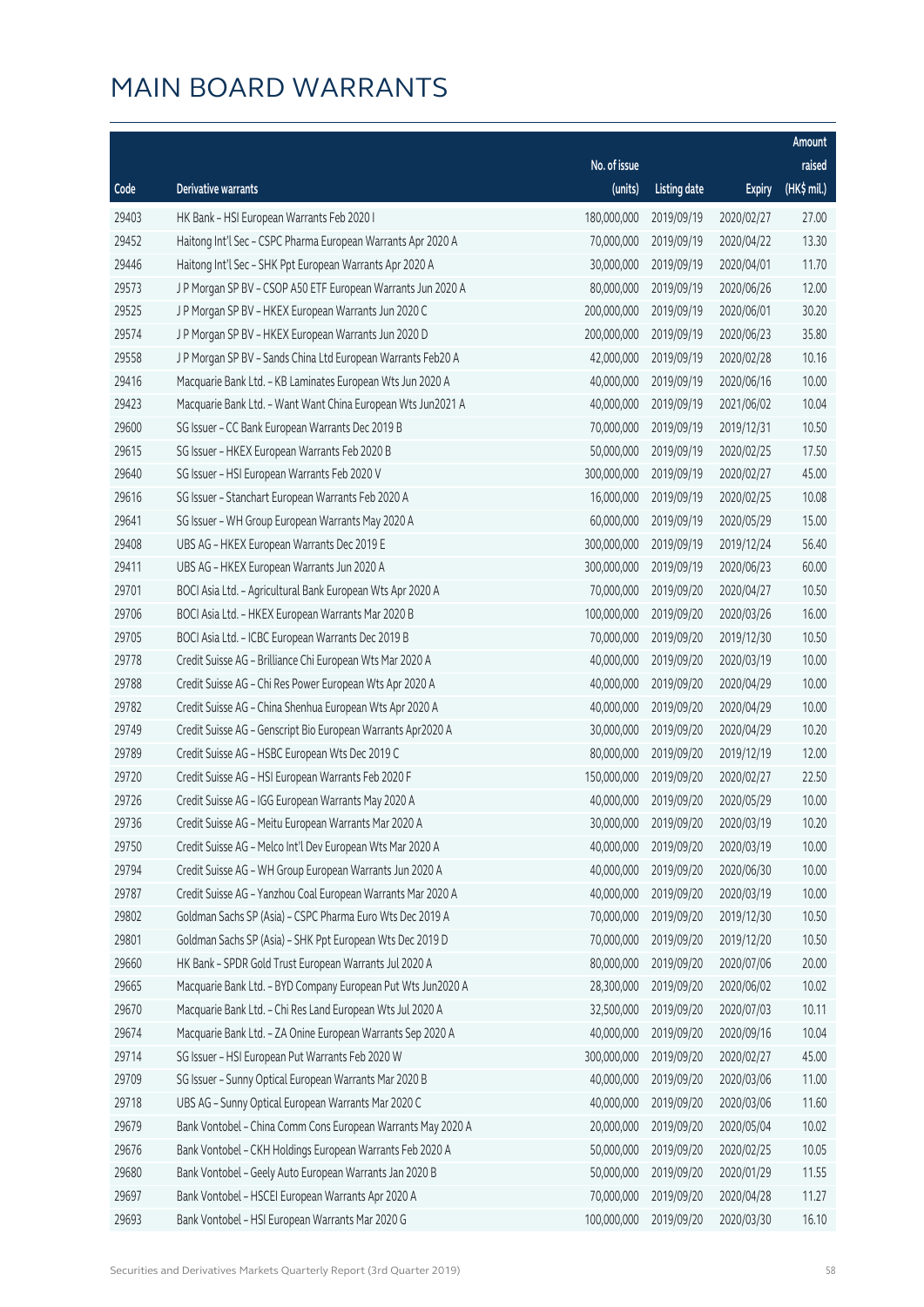|       |                                                              |              |                       |               | Amount      |
|-------|--------------------------------------------------------------|--------------|-----------------------|---------------|-------------|
|       |                                                              | No. of issue |                       |               | raised      |
| Code  | Derivative warrants                                          | (units)      | <b>Listing date</b>   | <b>Expiry</b> | (HK\$ mil.) |
| 29820 | BNP Paribas Issuance B.V. - HKEX Euro Put Wts Apr 2020 C     | 70,000,000   | 2019/09/23            | 2020/04/02    | 10.50       |
| 29858 | Credit Suisse AG - China Re European Warrants May 2020 A     | 40,000,000   | 2019/09/23            | 2020/05/29    | 10.00       |
| 29860 | Credit Suisse AG - R&F Ppt European Warrants Mar 2020 A      | 70,000,000   | 2019/09/23            | 2020/03/31    | 10.50       |
| 29857 | Credit Suisse AG - HSBC European Put Warrants Mar 2020 C     | 80,000,000   | 2019/09/23            | 2020/03/23    | 12.00       |
| 29899 | Credit Suisse AG - HSCEI ETF European Warrants Feb 2020 A    | 50,000,000   | 2019/09/23            | 2020/02/10    | 14.00       |
| 29861 | Credit Suisse AG - Kunlun Energy European Wts Apr 2020 A     | 20,000,000   | 2019/09/23            | 2020/04/29    | 10.00       |
| 29883 | Credit Suisse AG - Kingsoft European Put Warrants Apr 2020 A | 40,000,000   | 2019/09/23            | 2020/04/29    | 10.00       |
| 29862 | Credit Suisse AG - Sinopharm European Warrants Mar 2020 A    | 40,000,000   | 2019/09/23            | 2020/03/23    | 10.00       |
| 29866 | Credit Suisse AG - WuXi Bio European Warrants Jul 2020 A     | 40,000,000   | 2019/09/23            | 2020/07/31    | 10.00       |
| 29859 | Credit Suisse AG - CRRC Times European Warrants Apr 2020 A   | 30,000,000   | 2019/09/23            | 2020/04/29    | 10.20       |
| 29925 | Goldman Sachs SP (Asia) - HSI European Warrants Feb 2020 F   | 150,000,000  | 2019/09/23            | 2020/02/27    | 22.50       |
| 29923 | Goldman Sachs SP (Asia) - Tencent European Wts Mar 2020 C    | 150,000,000  | 2019/09/23            | 2020/03/26    | 22.50       |
| 29841 | J P Morgan SP BV - CC Bank European Put Wts May 2020 A       | 50,000,000   | 2019/09/23            | 2020/05/04    | 12.50       |
| 29843 | J P Morgan SP BV - China Mobile European Wts Jan 2020 D      | 100,000,000  | 2019/09/23            | 2020/01/31    | 15.00       |
| 29844 | J P Morgan SP BV - Haidilao European Warrants Mar 2020 A     | 40,000,000   | 2019/09/23            | 2020/03/02    | 11.08       |
| 29816 | Macquarie Bank Ltd. - China Coal European Wts Jun 2020 A     | 35,000,000   | 2019/09/23            | 2020/06/02    | 10.05       |
| 29806 | Macquarie Bank Ltd. - Tencent European Warrants Apr 2020 D   | 30,000,000   | 2019/09/23            | 2020/04/01    | 21.81       |
| 29808 | Macquarie Bank Ltd. - Tencent European Warrants Apr 2020 E   | 30,000,000   | 2019/09/23            | 2020/04/01    | 34.59       |
| 29809 | Macquarie Bank Ltd. - Tencent European Put Wts Apr 2020 F    | 12,000,000   | 2019/09/23            | 2020/04/01    | 10.12       |
| 29814 | Macquarie Bank Ltd. - Tencent European Put Wts Apr 2020 G    | 26,800,000   | 2019/09/23            | 2020/04/01    | 10.05       |
| 29922 | SG Issuer - Sinopec Corp European Warrants Feb 2020 B        | 70,000,000   | 2019/09/23            | 2020/02/28    | 10.50       |
| 29907 | SG Issuer - Sinopec Corp European Put Warrants Apr 2020 A    | 40,000,000   | 2019/09/23            | 2020/04/29    | 10.00       |
| 29914 | SG Issuer - HKEX European Warrants Mar 2020 B                | 150,000,000  | 2019/09/23            | 2020/03/31    | 37.50       |
| 29908 | SG Issuer - Haitong Sec European Warrants Apr 2020 A         | 40,000,000   | 2019/09/23            | 2020/04/29    | 10.00       |
| 29915 | SG Issuer - PetroChina European Put Warrants Apr 2020 A      | 40,000,000   | 2019/09/23            | 2020/04/29    | 10.00       |
| 29838 | UBS AG - Mengniu Dairy European Warrants Mar 2020 A          | 70,000,000   | 2019/09/23            | 2020/03/30    | 17.50       |
| 29826 | Bank Vontobel - CM Bank European Warrants May 2020 A         |              | 40,000,000 2019/09/23 | 2020/05/25    | 10.00       |
| 29822 | Bank Vontobel - HSBC European Warrants Jul 2020 A            | 40,000,000   | 2019/09/23            | 2020/07/03    | 10.00       |
| 29828 | Bank Vontobel - Ping An European Warrants Apr 2020 A         | 40,000,000   | 2019/09/23            | 2020/04/01    | 12.04       |
| 29929 | Credit Suisse AG - CM Bank European Warrants Dec 2019 A      | 60,000,000   | 2019/09/24            | 2019/12/27    | 10.02       |
| 29937 | Credit Suisse AG - A50 China European Warrants Mar 2020 A    | 60,000,000   | 2019/09/24            | 2020/03/24    | 10.02       |
| 29928 | Credit Suisse AG - HKEX European Put Warrants Mar 2020 A     | 70,000,000   | 2019/09/24            | 2020/03/24    | 10.50       |
| 29936 | Credit Suisse AG - Lenovo European Warrants Dec 2020 A       | 80,000,000   | 2019/09/24            | 2020/12/23    | 12.00       |
| 29932 | Credit Suisse AG - Ping An European Warrants Jan 2020 C      | 150,000,000  | 2019/09/24            | 2020/01/23    | 22.50       |
| 11006 | Goldman Sachs SP (Asia) - A50 China European Wts Mar 2020 A  | 70,000,000   | 2019/09/24            | 2020/03/24    | 10.50       |
| 11009 | Goldman Sachs SP (Asia) - Geely Auto European Wts Feb 2020 A | 70,000,000   | 2019/09/24            | 2020/02/24    | 14.84       |
| 29953 | Haitong Int'l Sec - Sunny Optical European Put Wts Mar 2020B | 60,000,000   | 2019/09/24            | 2020/03/27    | 10.20       |
| 29954 | J P Morgan SP BV - HKEX European Warrants May 2020 B         | 200,000,000  | 2019/09/24            | 2020/05/05    | 35.20       |
| 11001 | J P Morgan SP BV - Sinopharm European Warrants Apr 2020 A    | 40,000,000   | 2019/09/24            | 2020/04/17    | 10.20       |
| 29926 | Macquarie Bank Ltd. - HTSC European Warrants Nov 2020 A      | 40,000,000   | 2019/09/24            | 2020/11/17    | 10.00       |
| 29940 | UBS AG - CAM CSI300 European Warrants Jan 2020 A             | 70,000,000   | 2019/09/24            | 2020/01/22    | 10.50       |
| 29949 | UBS AG - Henderson Land Dev European Warrants Feb 2020 A     | 60,000,000   | 2019/09/24            | 2020/02/21    | 10.14       |
| 29943 | UBS AG - ZTE European Warrants Mar 2020 A                    | 50,000,000   | 2019/09/24            | 2020/03/23    | 12.50       |
| 11024 | BOCI Asia Ltd. - HKEX European Warrants May 2020 B           | 200,000,000  | 2019/09/25            | 2020/05/05    | 34.00       |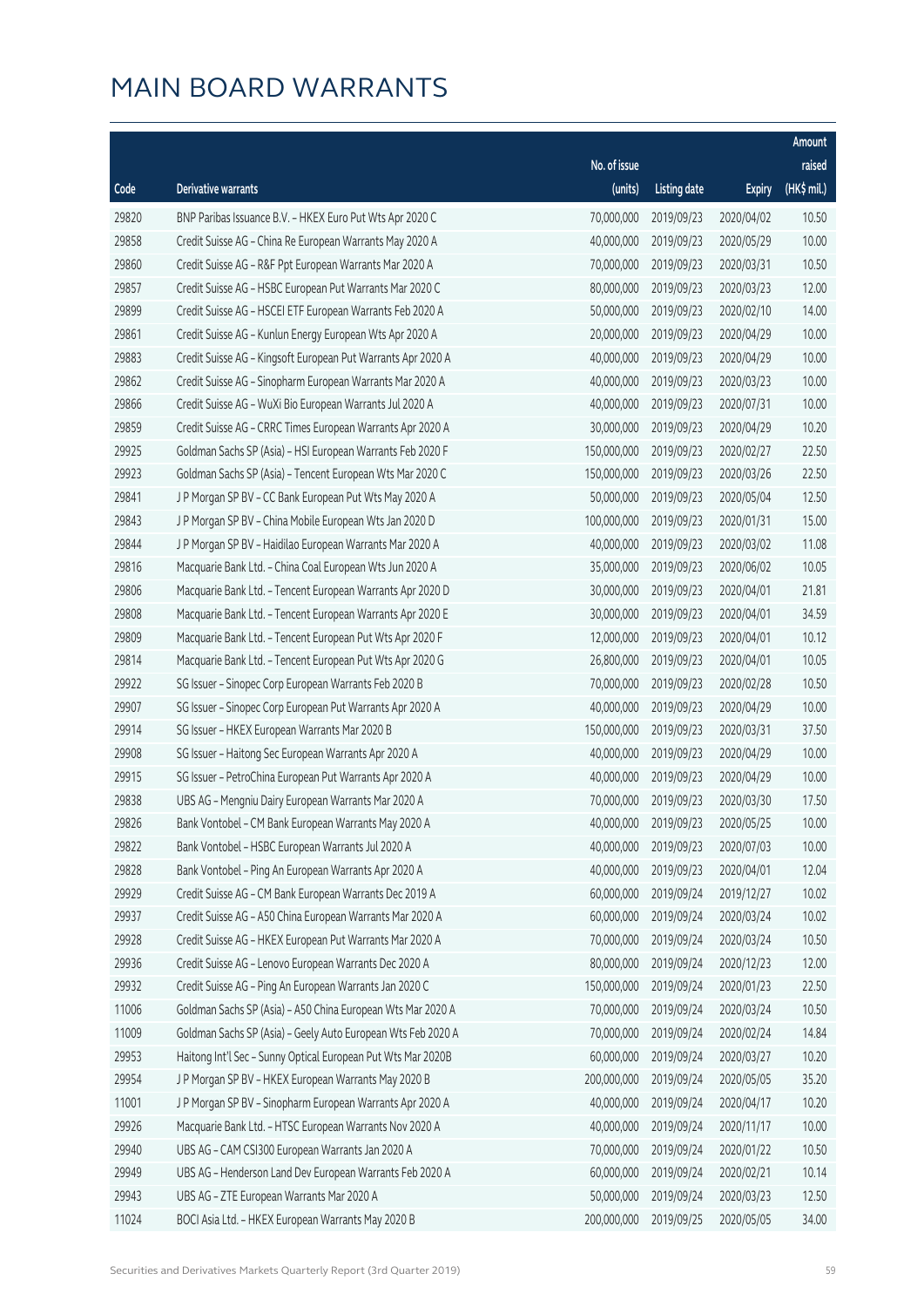|       |                                                              |              |                       |               | Amount      |
|-------|--------------------------------------------------------------|--------------|-----------------------|---------------|-------------|
|       |                                                              | No. of issue |                       |               | raised      |
| Code  | <b>Derivative warrants</b>                                   | (units)      | <b>Listing date</b>   | <b>Expiry</b> | (HK\$ mil.) |
| 11025 | BOCI Asia Ltd. - HKEX European Put Warrants Mar 2020 C       | 100,000,000  | 2019/09/25            | 2020/03/24    | 15.00       |
| 11030 | BOCI Asia Ltd. - Lenovo European Warrants Dec 2020 A         | 100,000,000  | 2019/09/25            | 2020/12/23    | 15.00       |
| 11031 | BOCI Asia Ltd. - Tencent European Warrants Mar 2020 D        | 200,000,000  | 2019/09/25            | 2020/03/26    | 30.00       |
| 11052 | BNP Paribas Issuance B.V. - Meituan European Warrants May20A | 70,000,000   | 2019/09/25            | 2020/05/05    | 10.50       |
| 11050 | Credit Suisse AG - Meituan European Warrants Dec 2019 C      | 30,000,000   | 2019/09/25            | 2019/12/27    | 10.20       |
| 11010 | Goldman Sachs SP (Asia) - CNOOC European Warrants Dec 2020 A | 150,000,000  | 2019/09/25            | 2020/12/30    | 37.50       |
| 11084 | Goldman Sachs SP (Asia) - HSI European Put Wts Mar 2020 A    | 150,000,000  | 2019/09/25            | 2020/03/30    | 22.50       |
| 11051 | Haitong Int'l Sec - HKEX European Warrants Feb 2020 A        | 60,000,000   | 2019/09/25            | 2020/02/25    | 10.80       |
| 11055 | J P Morgan SP BV - CC Bank European Wts Mar 2020 A           | 100,000,000  | 2019/09/25            | 2020/03/02    | 15.00       |
| 11057 | J P Morgan SP BV - A50 China European Warrants Apr 2020 A    | 25,000,000   | 2019/09/25            | 2020/04/01    | 10.08       |
| 11058 | J P Morgan SP BV - Xiaomi European Warrants Jan 2020 B       | 100,000,000  | 2019/09/25            | 2020/01/31    | 15.00       |
| 11011 | Macquarie Bank Ltd. - Dongfeng Motor European Wts Mar 2021 A | 40,000,000   | 2019/09/25            | 2021/03/02    | 10.00       |
| 11059 | SG Issuer - AAC Tech European Warrants Apr 2020 B            | 30,000,000   | 2019/09/25            | 2020/04/29    | 10.50       |
| 11066 | SG Issuer - Air China European Warrants May 2020 A           | 50,000,000   | 2019/09/25            | 2020/05/29    | 12.50       |
| 11069 | SG Issuer - BYD Electronic European Warrants Feb 2020 A      | 50,000,000   | 2019/09/25            | 2020/02/25    | 10.75       |
| 11070 | SG Issuer - China East Air European Warrants Mar 2020 A      | 25,000,000   | 2019/09/25            | 2020/03/24    | 11.13       |
| 11060 | SG Issuer - Dongfeng European Warrants May 2020 A            | 50,000,000   | 2019/09/25            | 2020/05/29    | 12.50       |
| 11065 | SG Issuer - Galaxy Ent European Warrants Dec 2019 A          | 60,000,000   | 2019/09/25            | 2019/12/24    | 10.50       |
| 11074 | SG Issuer - Kingdee Intl European Warrants Mar 2020 A        | 40,000,000   | 2019/09/25            | 2020/03/31    | 10.00       |
| 11078 | SG Issuer - Sands China Ltd European Warrants Feb 2020 A     | 50,000,000   | 2019/09/25            | 2020/02/24    | 11.00       |
| 11035 | UBS AG - AIA European Warrants Jun 2020 A                    | 150,000,000  | 2019/09/25            | 2020/06/22    | 23.25       |
| 11036 | UBS AG - Li Ning European Warrants Feb 2020 A                | 50,000,000   | 2019/09/25            | 2020/02/25    | 10.10       |
| 11034 | UBS AG - Meituan European Put Warrants Mar 2020 A            | 70,000,000   | 2019/09/25            | 2020/03/31    | 10.64       |
| 11016 | Bank Vontobel - Galaxy Ent European Put Warrants Apr 2020 B  | 30,000,000   | 2019/09/25            | 2020/04/06    | 11.13       |
| 11014 | Bank Vontobel - HKEX European Put Warrants May 2020 B        | 40,000,000   | 2019/09/25            | 2020/05/04    | 10.44       |
| 11021 | Bank Vontobel - Meituan European Put Warrants Feb 2020 B     | 70,000,000   | 2019/09/25            | 2020/02/24    | 10.57       |
| 11019 | Bank Vontobel - Sunny Optical European Put Warrants Mar 20 C |              | 60,000,000 2019/09/25 | 2020/03/27    | 10.86       |
| 11124 | Credit Suisse AG - AAC Tech European Put Warrants May 2020 A | 100,000,000  | 2019/09/26            | 2020/05/26    | 16.50       |
| 11127 | Credit Suisse AG - HKEX European Warrants May 2020 B         | 200,000,000  | 2019/09/26            | 2020/05/26    | 30.00       |
| 11132 | Credit Suisse AG - Ping An European Warrants Sep 2020 A      | 300,000,000  | 2019/09/26            | 2020/09/23    | 45.00       |
| 11135 | Goldman Sachs SP (Asia) - AIA European Warrants Feb 2020 A   | 80,000,000   | 2019/09/26            | 2020/02/25    | 16.72       |
| 11133 | Goldman Sachs SP (Asia) - Tencent European Wts Dec 2019 M    | 150,000,000  | 2019/09/26            | 2019/12/27    | 22.50       |
| 11093 | HK Bank - HKEX European Warrants Jun 2020 C                  | 100,000,000  | 2019/09/26            | 2020/06/23    | 15.00       |
| 11085 | HK Bank - Ping An European Warrants Feb 2021 A               | 150,000,000  | 2019/09/26            | 2021/02/26    | 22.50       |
| 11109 | HK Bank - Sands China European Warrants Mar 2020 A           | 50,000,000   | 2019/09/26            | 2020/03/31    | 12.50       |
| 11091 | HK Bank - Tencent European Warrants Feb 2020 D               | 100,000,000  | 2019/09/26            | 2020/02/28    | 15.00       |
| 11103 | HK Bank - Tencent European Warrants Mar 2020 B               | 100,000,000  | 2019/09/26            | 2020/03/31    | 15.00       |
| 11094 | HK Bank - Tencent European Put Warrants Feb 2020 E           | 100,000,000  | 2019/09/26            | 2020/02/28    | 15.00       |
| 11110 | HK Bank - Tencent European Put Warrants Jun 2020 B           | 100,000,000  | 2019/09/26            | 2020/06/22    | 15.00       |
| 11169 | J P Morgan SP BV - AIA European Warrants Jan 2020 F          | 100,000,000  | 2019/09/26            | 2020/01/02    | 15.10       |
| 11170 | J P Morgan SP BV - Brilliance Chi European Wts Jun 2020 A    | 50,000,000   | 2019/09/26            | 2020/06/02    | 12.50       |
| 11176 | J P Morgan SP BV - SPDR Gold Trust European Wts Apr 2020 A   | 40,000,000   | 2019/09/26            | 2020/04/02    | 11.88       |
| 11174 | J P Morgan SP BV - SUNAC European Warrants Feb 2020 B        | 80,000,000   | 2019/09/26            | 2020/02/28    | 12.00       |
| 11086 | Macquarie Bank Ltd. - AAC Tech European Wts Apr 2020 A       | 26,000,000   | 2019/09/26            | 2020/04/02    | 10.04       |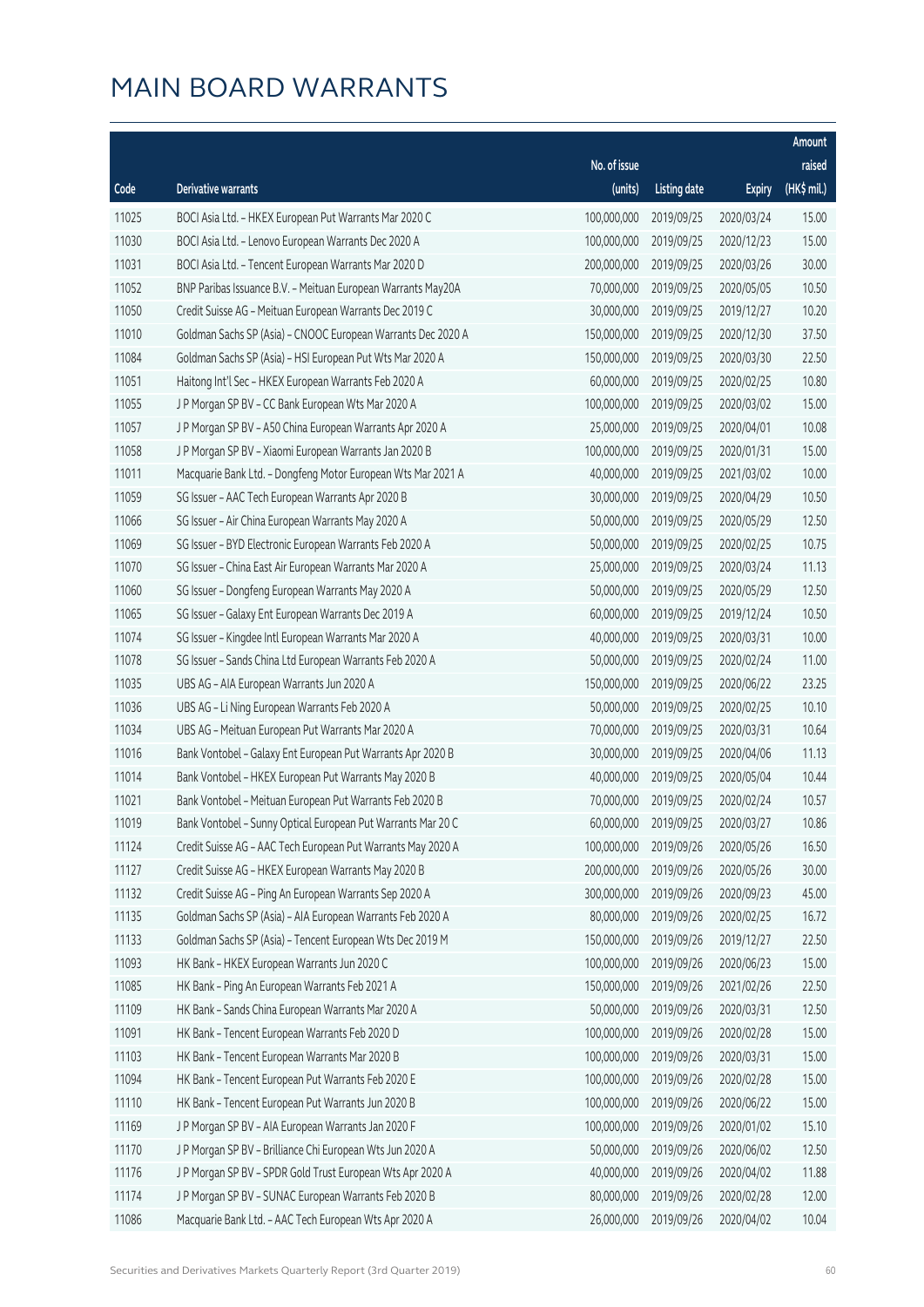|       |                                                              |              |                       |               | Amount      |
|-------|--------------------------------------------------------------|--------------|-----------------------|---------------|-------------|
|       |                                                              | No. of issue |                       |               | raised      |
| Code  | Derivative warrants                                          | (units)      | <b>Listing date</b>   | <b>Expiry</b> | (HK\$ mil.) |
| 11089 | Macquarie Bank Ltd. - AAC Tech European Put Warrants Apr20 B | 14,000,000   | 2019/09/26            | 2020/04/02    | 10.05       |
| 11137 | SG Issuer - AIA European Warrants Feb 2020 B                 | 50,000,000   | 2019/09/26            | 2020/02/25    | 11.50       |
| 11139 | SG Issuer - CK Asset European Put Warrants Mar 2020 A        | 40,000,000   | 2019/09/26            | 2020/03/31    | 10.00       |
| 11138 | SG Issuer - China Taiping European Warrants Apr 2020 A       | 40,000,000   | 2019/09/26            | 2020/04/17    | 10.00       |
| 11147 | SG Issuer - Hua Hong Semi European Warrants Apr 2020 A       | 40,000,000   | 2019/09/26            | 2020/04/17    | 11.20       |
| 11152 | SG Issuer - PetroChina European Warrants Apr 2020 B          | 40,000,000   | 2019/09/26            | 2020/04/29    | 10.00       |
| 11156 | SG Issuer - SHK Ppt European Warrants Jun 2020 A             | 100,000,000  | 2019/09/26            | 2020/06/22    | 19.50       |
| 11153 | SG Issuer - SMIC European Warrants Mar 2020 B                | 40,000,000   | 2019/09/26            | 2020/03/25    | 10.00       |
| 11165 | SG Issuer - Tencent European Warrants Dec 2019 M             | 200,000,000  | 2019/09/26            | 2019/12/27    | 39.00       |
| 11121 | UBS AG - China Telecom European Warrants Jan 2020 A          | 70,000,000   | 2019/09/26            | 2020/01/22    | 10.50       |
| 11113 | UBS AG - HSI European Put Warrants Dec 2019 I                | 300,000,000  | 2019/09/26            | 2019/12/30    | 54.90       |
| 11118 | UBS AG - Stanchart European Warrants Mar 2020 A              | 40,000,000   | 2019/09/26            | 2020/03/25    | 14.12       |
| 11117 | UBS AG - Sunny Optical European Put Warrants Feb 2020 A      | 100,000,000  | 2019/09/26            | 2020/02/19    | 16.00       |
| 11179 | BNP Paribas Issuance B.V. - Kingsoft Euro Wts Apr 2020 A     | 40,000,000   | 2019/09/27            | 2020/04/02    | 10.00       |
| 11202 | Credit Suisse AG - AIA European Warrants Dec 2019 D          | 70,000,000   | 2019/09/27            | 2019/12/27    | 10.50       |
| 11194 | Credit Suisse AG - BYD Electronic European Wts Mar 2020 A    | 50,000,000   | 2019/09/27            | 2020/03/24    | 10.00       |
| 11200 | Credit Suisse AG - Hua Hong Semi European Wts Apr 2020 A     | 40,000,000   | 2019/09/27            | 2020/04/17    | 10.00       |
| 11183 | Goldman Sachs SP (Asia) - Meituan European Warrants Apr 20 C | 70,000,000   | 2019/09/27            | 2020/04/22    | 10.50       |
| 11180 | Goldman Sachs SP (Asia) - NCI European Warrants Feb 2020 A   | 70,000,000   | 2019/09/27            | 2020/02/21    | 11.55       |
| 11205 | Haitong Int'l Sec - Xiaomi European Warrants Mar 2020 A      | 70,000,000   | 2019/09/27            | 2020/03/26    | 10.50       |
| 11191 | J P Morgan SP BV - Fosun Pharma European Warrants Apr 2020 A | 40,000,000   | 2019/09/27            | 2020/04/17    | 10.04       |
| 11189 | J P Morgan SP BV - Kingdee Intl European Warrants May 2020 A | 60,000,000   | 2019/09/27            | 2020/05/05    | 15.06       |
| 11185 | J P Morgan SP BV - Meituan European Warrants Apr 2020 A      | 150,000,000  | 2019/09/27            | 2020/04/22    | 22.50       |
| 11184 | J P Morgan SP BV - SMIC European Wts Jun 2020 A              | 100,000,000  | 2019/09/27            | 2020/06/02    | 25.00       |
| 11187 | J P Morgan SP BV - Sunny Optical European Put Wts Apr 2020 D | 80,000,000   | 2019/09/27            | 2020/04/01    | 25.52       |
| 11213 | SG Issuer - CSPC Pharma European Warrants Apr 2020 A         | 60,000,000   | 2019/09/27            | 2020/04/22    | 11.10       |
| 11208 | Bank Vontobel - HSI European Warrants Mar 2020 H             |              | 80,000,000 2019/09/27 | 2020/03/30    | 12.88       |
| 11209 | Bank Vontobel - HSI European Put Warrants Mar 2020 I         | 80,000,000   | 2019/09/27            | 2020/03/30    | 12.08       |
| 11206 | Bank Vontobel - Kingsoft European Warrants Apr 2020 A        | 40,000,000   | 2019/09/27            | 2020/04/01    | 10.44       |
| 11222 | BOCI Asia Ltd. - Tencent European Warrants Feb 2020 F        | 200,000,000  | 2019/09/30            | 2020/02/25    | 30.00       |
| 11229 | BNP Paribas Issuance B.V. - AIA European Wts Apr 2020 A      | 40,000,000   | 2019/09/30            | 2020/04/02    | 18.00       |
| 11224 | BNP Paribas Issuance B.V. - AIA European Wts Jul 2020 A      | 70,000,000   | 2019/09/30            | 2020/07/03    | 10.50       |
| 11232 | BNP Paribas Issuance B.V. - CAM CSI300 Euro Wts Jun 2020 A   | 40,000,000   | 2019/09/30            | 2020/06/02    | 10.00       |
| 11233 | BNP Paribas Issuance B.V. - China Life Euro Wts Feb 2020 B   | 80,000,000   | 2019/09/30            | 2020/02/04    | 12.00       |
| 11223 | BNP Paribas Issuance B.V. - Galaxy Ent Euro Wts Jul 2020 A   | 40,000,000   | 2019/09/30            | 2020/07/03    | 11.60       |
| 11231 | BNP Paribas Issuance B.V. - HKEX European Wts Apr 2020 D     | 70,000,000   | 2019/09/30            | 2020/04/02    | 10.50       |
| 11216 | BNP Paribas Issuance B.V. - Tencent European Wts Apr 2020 I  | 80,000,000   | 2019/09/30            | 2020/04/02    | 20.00       |
| 11221 | BNP Paribas Issuance B.V. - Tencent European Wts Nov 2020 A  | 80,000,000   | 2019/09/30            | 2020/11/03    | 20.00       |
| 11270 | Credit Suisse AG - Bud Apac European Warrants Mar 2020 A     | 100,000,000  | 2019/09/30            | 2020/03/30    | 25.00       |
| 11272 | Credit Suisse AG - Bud Apac European Warrants Mar 2020 B     | 100,000,000  | 2019/09/30            | 2020/03/30    | 25.00       |
| 11273 | Credit Suisse AG - Bud Apac European Warrants Mar 2020 C     | 100,000,000  | 2019/09/30            | 2020/03/30    | 25.00       |
| 11267 | Credit Suisse AG - Ch Oilfield European Warrants Apr 2020 A  | 40,000,000   | 2019/09/30            | 2020/04/29    | 10.00       |
| 11253 | Credit Suisse AG - HKEX European Warrants Mar 2020 B         | 200,000,000  | 2019/09/30            | 2020/03/24    | 30.00       |
| 11260 | Credit Suisse AG - HSBC European Wts Jun 2020 A              | 80,000,000   | 2019/09/30            | 2020/06/24    | 12.00       |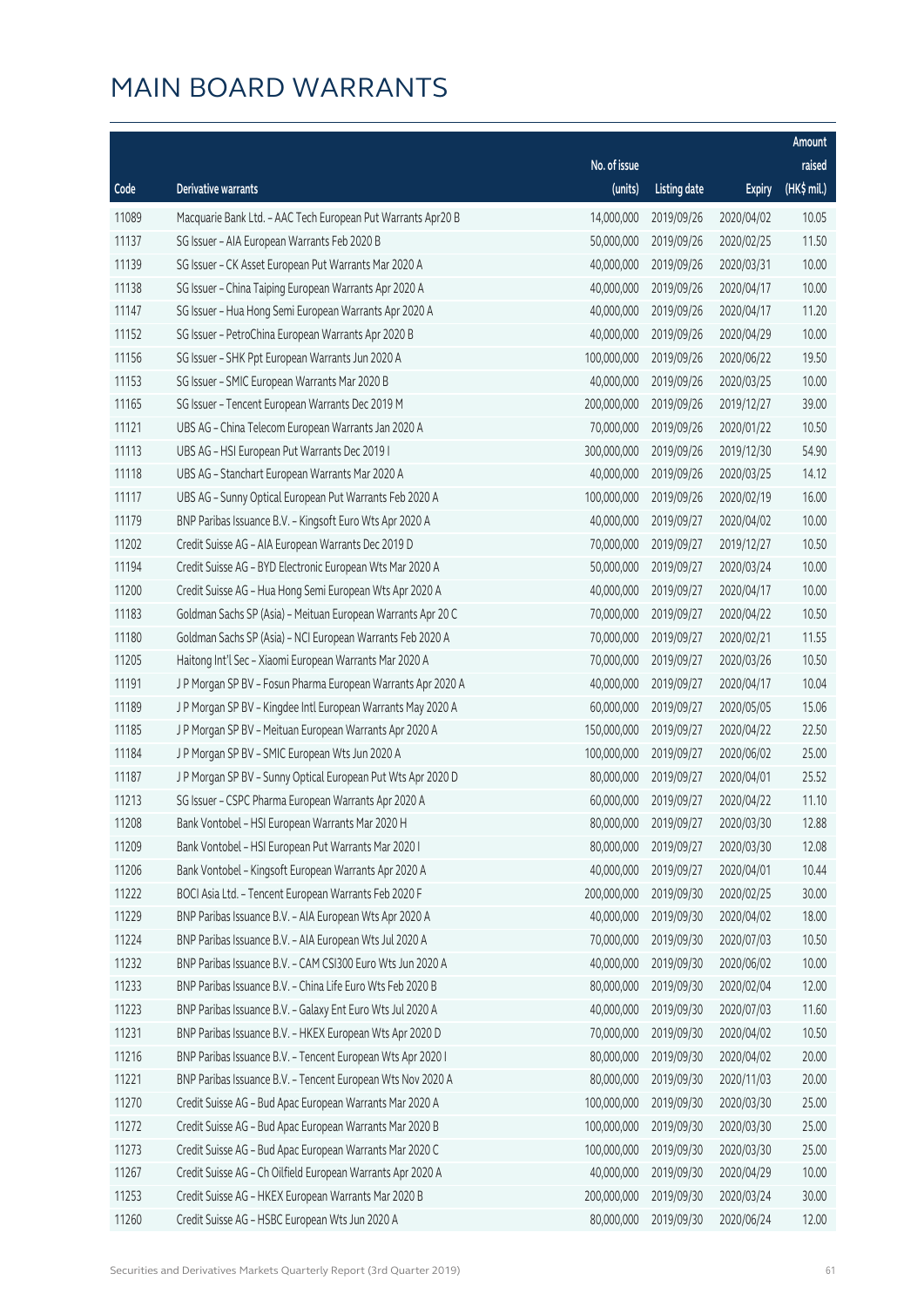|         |                                                              |                         |                     |               | Amount                |
|---------|--------------------------------------------------------------|-------------------------|---------------------|---------------|-----------------------|
| Code    | <b>Derivative warrants</b>                                   | No. of issue<br>(units) | <b>Listing date</b> | <b>Expiry</b> | raised<br>(HK\$ mil.) |
|         |                                                              |                         |                     |               |                       |
| 11264   | Credit Suisse AG - Haitong Sec European Warrants Apr 2020 A  | 70,000,000              | 2019/09/30          | 2020/04/22    | 10.50                 |
| 11262   | Credit Suisse AG - Xiaomi European Warrants Dec 2020 A       | 200,000,000             | 2019/09/30          | 2020/12/22    | 30.00                 |
| 11292   | Goldman Sachs SP (Asia) - Bud Apac European Warrants Mar20 A | 50,000,000              | 2019/09/30          | 2020/03/31    | 13.55                 |
| 11296   | Goldman Sachs SP (Asia) - Bud Apac European Warrants Mar20 B | 50,000,000              | 2019/09/30          | 2020/03/31    | 18.25                 |
| 11300   | Goldman Sachs SP (Asia) - Bud Apac European Warrants Mar22 A | 100,000,000             | 2019/09/30          | 2022/03/30    | 25.00                 |
| 11291   | Goldman Sachs SP (Asia) - Geely Auto European Wts Jan 2020 C | 80,000,000              | 2019/09/30          | 2020/01/24    | 12.00                 |
| 11251   | Haitong Int'l Sec - Bud Apac European Warrants Mar 2020 A    | 70,000,000              | 2019/09/30          | 2020/03/30    | 17.50                 |
| 11252   | Haitong Int'l Sec - Bud Apac European Warrants Apr 2020 A    | 70,000,000              | 2019/09/30          | 2020/04/28    | 28.00                 |
| 11239   | J P Morgan SP BV - HKEX European Warrants Apr 2020 B         | 200,000,000             | 2019/09/30          | 2020/04/02    | 31.20                 |
| 11240   | J P Morgan SP BV - HKEX European Put Wts Apr 2020 C          | 100,000,000             | 2019/09/30          | 2020/04/02    | 15.50                 |
| 11237   | J P Morgan SP BV - Xiaomi European Warrants Apr 2020 A       | 100,000,000             | 2019/09/30          | 2020/04/01    | 15.10                 |
| 11243   | Macquarie Bank Ltd. - Bud Apac European Warrants Apr 2020 A  | 22,500,000              | 2019/09/30          | 2020/04/02    | 10.08                 |
| 11246   | Macquarie Bank Ltd. - Bud Apac European Warrants Apr 2020 B  | 28,500,000              | 2019/09/30          | 2020/04/02    | 10.12                 |
| 11247   | Macquarie Bank Ltd. - Bud Apac European Warrants Jul 2020 A  | 29,000,000              | 2019/09/30          | 2020/07/03    | 10.03                 |
| 11248   | Macquarie Bank Ltd. - Bud Apac European Warrants Jul 2020 B  | 23,000,000              | 2019/09/30          | 2020/07/03    | 10.10                 |
| 11214   | Macquarie Bank Ltd. - MGM China European Warrants Oct 2020 A | 40,000,000              | 2019/09/30          | 2020/10/06    | 10.00                 |
| 11215   | Macquarie Bank Ltd. - Meituan European Warrants Oct 2021 A   | 28,100,000              | 2019/09/30          | 2021/10/05    | 10.48                 |
| 11281   | SG Issuer - CKH Holdings European Warrants Feb 2020 A        | 40,000,000              | 2019/09/30          | 2020/02/21    | 10.00                 |
| 11286   | SG Issuer - HKEX European Warrants Mar 2020 C                | 150,000,000             | 2019/09/30          | 2020/03/30    | 31.50                 |
| 11289   | SG Issuer - Sinopharm Eu Wts Mar 2020 A                      | 40,000,000              | 2019/09/30          | 2020/03/16    | 10.00                 |
| 11274   | UBS AG - Bud Apac European Warrants Mar 2020 B               | 100,000,000             | 2019/09/30          | 2020/03/30    | 34.00                 |
| 11275   | UBS AG - Bud Apac European Warrants Mar 2020 C               | 100,000,000             | 2019/09/30          | 2020/03/30    | 25.00                 |
| 11276   | UBS AG - Bud Apac European Warrants Mar 2020 D               | 100,000,000             | 2019/09/30          | 2020/03/30    | 25.00                 |
| 11277   | UBS AG - Bud Apac European Warrants Mar 2020 E               | 50,000,000              | 2019/09/30          | 2020/03/30    | 12.50                 |
| 11279   | UBS AG - Bud Apac European Warrants Mar 2020 F               | 50,000,000              | 2019/09/30          | 2020/03/30    | 12.50                 |
| 21368 # | Credit Suisse AG - Xiaomi European Warrants Jan 2020 B       | 160,000,000             | 2019/09/30          | 2020/01/24    | 10.24                 |
| Total   |                                                              |                         |                     |               | 34,377.12             |

# Further issue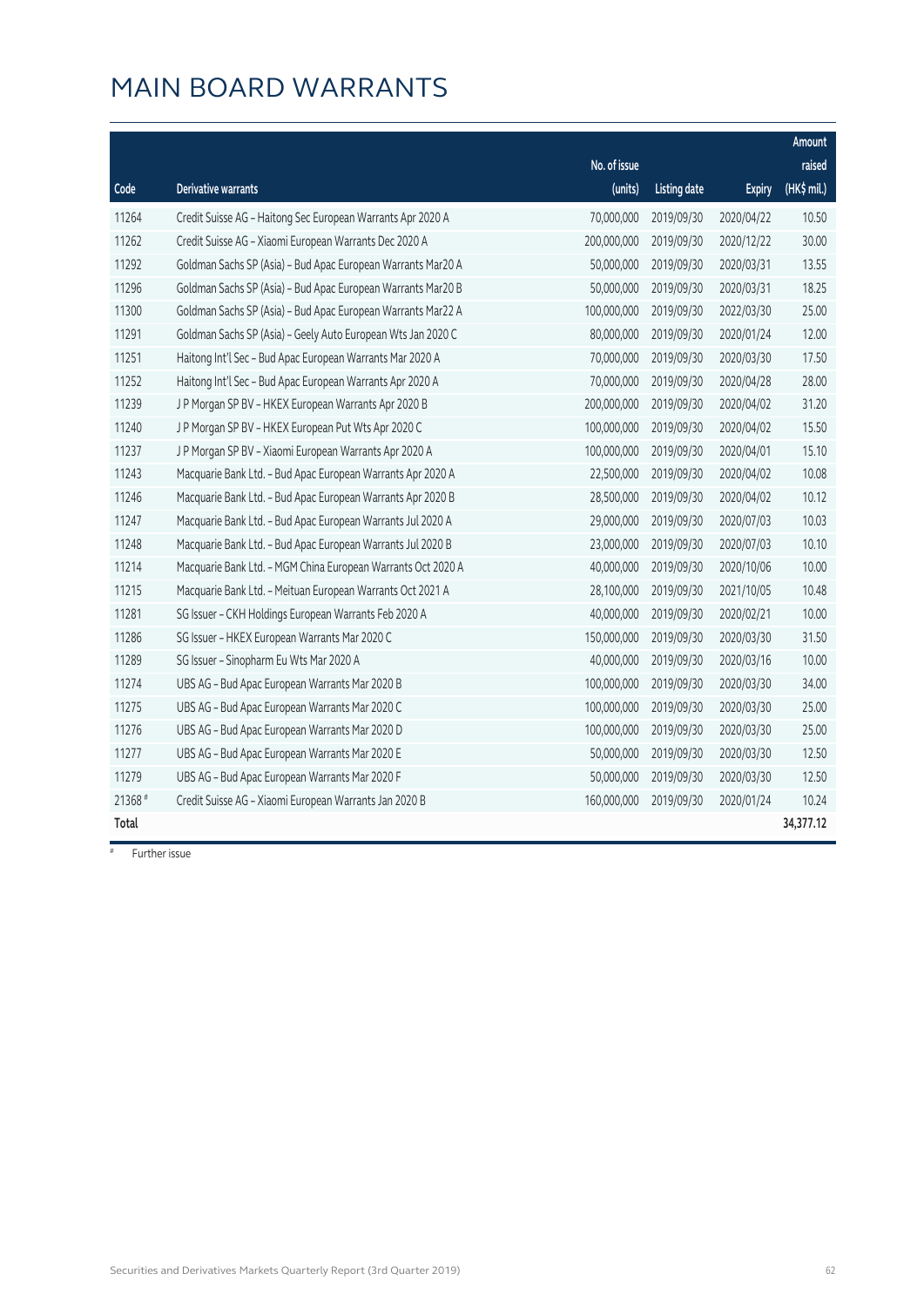#### **Newly Listed Inline Warrants**

for 3rd quarter 2019

|       |                                                              |              |                     |               | Amount      |
|-------|--------------------------------------------------------------|--------------|---------------------|---------------|-------------|
|       |                                                              | No. of issue |                     |               | raised      |
| Code  | Inline warrants                                              | (units)      | <b>Listing date</b> | <b>Expiry</b> | (HK\$ mil.) |
| 47000 | BNP Paribas Issuance B.V. - HSI Euro Inline Wts Jan 2020 A   | 30,000,000   | 2019/07/18          | 2020/01/30    | 11.10       |
| 47001 | BNP Paribas Issuance B.V. - Tencent Eur Inline Wts Jan 2020K | 25,000,000   | 2019/07/18          | 2020/01/30    | 11.50       |
| 47013 | HK Bank - HSI Euro Inline Warrants Jan 2020 A                | 28,000,000   | 2019/07/18          | 2020/01/30    | 10.08       |
| 47014 | HK Bank - Tencent Euro Inline Warrants Jan 2020 B            | 25,000,000   | 2019/07/18          | 2020/01/31    | 10.00       |
| 47040 | Haitong Int'l Sec - AIA Euro Inline Warrants Jan 2020 A      | 25,000,000   | 2019/07/18          | 2020/01/31    | 14.83       |
| 47041 | Haitong Int'l Sec - AIA Euro Inline Warrants Feb 2020 A      | 25,000,000   | 2019/07/18          | 2020/02/03    | 13.40       |
| 47046 | Haitong Int'l Sec - CCB Euro Inline Warrants Feb 2020 A      | 20,000,000   | 2019/07/18          | 2020/02/05    | 12.28       |
| 47044 | Haitong Int'l Sec - China Mobile Euro Inline Wts Feb 2020 A  | 20,000,000   | 2019/07/18          | 2020/02/05    | 12.82       |
| 47045 | Haitong Int'l Sec - China Mobile Euro Inline Wts Feb 2020 B  | 20,000,000   | 2019/07/18          | 2020/02/04    | 12.00       |
| 47047 | Haitong Int'l Sec - HSI Euro Inline Warrants Jan 2020 A      | 60,000,000   | 2019/07/18          | 2020/01/30    | 22.68       |
| 47048 | Haitong Int'l Sec - HSI Euro Inline Warrants Jan 2020 B      | 60,000,000   | 2019/07/18          | 2020/01/30    | 23.22       |
| 47049 | Haitong Int'l Sec - HSI Euro Inline Warrants Jan 2020 C      | 60,000,000   | 2019/07/18          | 2020/01/30    | 24.72       |
| 47042 | Haitong Int'l Sec - Ping An Euro Inline Warrants Feb 2020 B  | 30,000,000   | 2019/07/18          | 2020/02/04    | 17.16       |
| 47043 | Haitong Int'l Sec - Ping An Euro Inline Warrants Feb 2020 C  | 30,000,000   | 2019/07/18          | 2020/02/03    | 18.87       |
| 47038 | Haitong Int'l Sec - Tencent Euro Inline Warrants Jan 2020 A  | 30,000,000   | 2019/07/18          | 2020/01/31    | 14.13       |
| 47039 | Haitong Int'l Sec - Tencent Euro Inline Warrants Feb 2020 A  | 30,000,000   | 2019/07/18          | 2020/02/03    | 15.30       |
| 47008 | J P Morgan SP BV - AIA Euro Inline Warrants Jan 2020 B       | 15,000,000   | 2019/07/18          | 2020/01/17    | 10.52       |
| 47011 | J P Morgan SP BV - CCB Euro Inline Warrants Jan 2020 A       | 15,000,000   | 2019/07/18          | 2020/01/17    | 10.44       |
| 47012 | J P Morgan SP BV - China Mobile Euro Inline Wts Jan 2020 A   | 15,000,000   | 2019/07/18          | 2020/01/17    | 11.93       |
| 47002 | J P Morgan SP BV - HSI Euro Inline Warrants Jan 2020 E       | 25,000,000   | 2019/07/18          | 2020/01/30    | 10.15       |
| 47003 | J P Morgan SP BV - HSI Euro Inline Warrants Jan 2020 F       | 25,000,000   | 2019/07/18          | 2020/01/30    | 15.23       |
| 47004 | J P Morgan SP BV - HSI Euro Inline Warrants Jan 2020 G       | 25,000,000   | 2019/07/18          | 2020/01/30    | 10.93       |
| 47005 | J P Morgan SP BV - HSI Euro Inline Warrants Jan 2020 H       | 25,000,000   | 2019/07/18          | 2020/01/30    | 18.45       |
| 47006 | J P Morgan SP BV - HSI Euro Inline Warrants Jan 2020 I       | 25,000,000   | 2019/07/18          | 2020/01/30    | 12.28       |
| 47007 | J P Morgan SP BV - HSI Euro Inline Warrants Jan 2020 J       | 29,000,000   | 2019/07/18          | 2020/01/30    | 10.12       |
| 47009 | J P Morgan SP BV - Ping An Euro Inline Warrants Jan 2020 C   | 15,000,000   | 2019/07/18          | 2020/01/17    | 12.41       |
| 47010 | J P Morgan SP BV - Tencent Euro Inline Warrants Jan 2020 B   | 15,000,000   | 2019/07/18          | 2020/01/17    | 10.71       |
| 47015 | SG Issuer - AIA Euro Inline Warrants Jan 2020 A              | 20,000,000   | 2019/07/18          | 2020/01/31    | 16.40       |
| 47016 | SG Issuer - AIA Euro Inline Warrants Jan 2020 B              | 25,000,000   | 2019/07/18          | 2020/01/31    | 12.75       |
| 47017 | SG Issuer - AIA Euro Inline Warrants Jan 2020 C              | 25,000,000   | 2019/07/18          | 2020/01/31    | 12.50       |
| 47018 | SG Issuer - CCB Euro Inline Warrants Jan 2020 A              | 20,000,000   | 2019/07/18          | 2020/01/31    | 10.80       |
| 47019 | SG Issuer - CCB Euro Inline Warrants Jan 2020 B              | 20,000,000   | 2019/07/18          | 2020/01/31    | 16.00       |
| 47020 | SG Issuer - CCB Euro Inline Warrants Jan 2020 C              | 20,000,000   | 2019/07/18          | 2020/01/31    | 11.40       |
| 47021 | SG Issuer - China Mobile Euro Inline Warrants Jan 2020 A     | 20,000,000   | 2019/07/18          | 2020/01/31    | 12.40       |
| 47022 | SG Issuer - China Mobile Euro Inline Warrants Jan 2020 B     | 20,000,000   | 2019/07/18          | 2020/01/31    | 17.00       |
| 47023 | SG Issuer – China Mobile Euro Inline Warrants Jan 2020 C     | 20,000,000   | 2019/07/18          | 2020/01/31    | 11.00       |
| 47024 | SG Issuer - HSI Euro Inline Warrants Jan 2020 B              | 20,000,000   | 2019/07/18          | 2020/01/30    | 14.40       |
| 47025 | SG Issuer - HSI Euro Inline Warrants Jan 2020 C              | 25,000,000   | 2019/07/18          | 2020/01/30    | 10.38       |
| 47032 | SG Issuer - HSI Euro Inline Warrants Jan 2020 D              | 25,000,000   | 2019/07/18          | 2020/01/30    | 11.13       |
| 47026 | SG Issuer - Ping An Euro Inline Warrants Jan 2020 B          | 20,000,000   | 2019/07/18          | 2020/01/31    | 16.00       |
| 47027 | SG Issuer - Ping An Euro Inline Warrants Jan 2020 C          | 20,000,000   | 2019/07/18          | 2020/01/31    | 10.40       |
| 47028 | SG Issuer - Ping An Euro Inline Warrants Jan 2020 D          | 20,000,000   | 2019/07/18          | 2020/01/31    | 10.40       |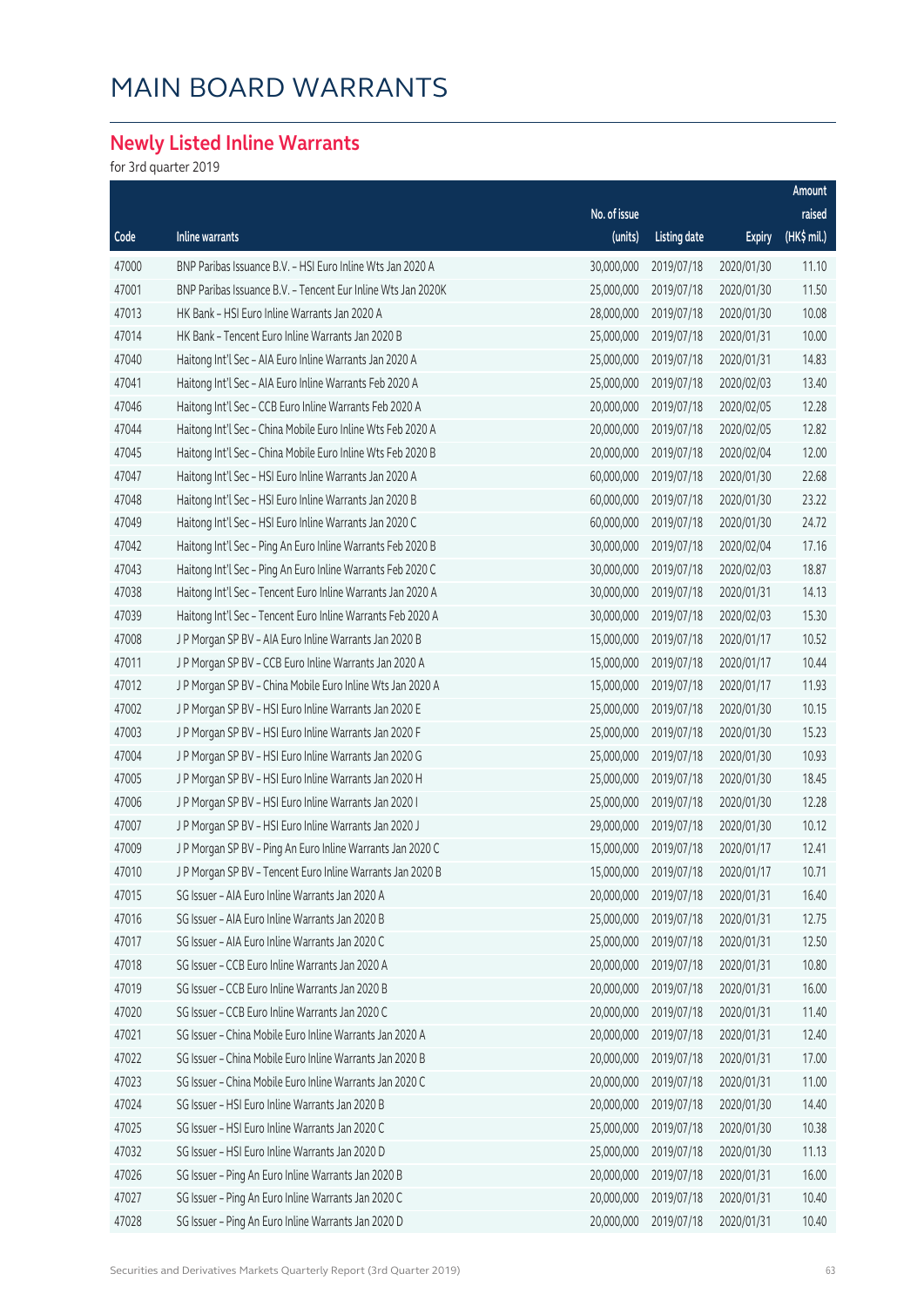|       |                                                              |              |                       |               | Amount      |
|-------|--------------------------------------------------------------|--------------|-----------------------|---------------|-------------|
|       |                                                              | No. of issue |                       |               | raised      |
| Code  | Inline warrants                                              | (units)      | <b>Listing date</b>   | <b>Expiry</b> | (HK\$ mil.) |
| 47029 | SG Issuer - Tencent Euro Inline Warrants Jan 2020 B          | 20,000,000   | 2019/07/18            | 2020/01/31    | 15.20       |
| 47030 | SG Issuer - Tencent Euro Inline Warrants Jan 2020 C          | 25,000,000   | 2019/07/18            | 2020/01/31    | 12.50       |
| 47031 | SG Issuer - Tencent Euro Inline Warrants Jan 2020 D          | 25,000,000   | 2019/07/18            | 2020/01/31    | 12.13       |
| 47050 | Haitong Int'l Sec - HSI Euro Inline Warrants Jan 2020 D      | 40,000,000   | 2019/07/19            | 2020/01/30    | 13.56       |
| 47051 | Haitong Int'l Sec - HSI Euro Inline Warrants Jan 2020 E      | 40,000,000   | 2019/07/19            | 2020/01/30    | 14.64       |
| 47052 | Haitong Int'l Sec - HSI Euro Inline Warrants Jan 2020 F      | 40,000,000   | 2019/07/19            | 2020/01/30    | 11.64       |
| 47053 | Haitong Int'l Sec - HSI Euro Inline Warrants Jan 2020 G      | 40,000,000   | 2019/07/19            | 2020/01/30    | 13.88       |
| 47054 | Haitong Int'l Sec - HSI Euro Inline Warrants Jan 2020 H      | 40,000,000   | 2019/07/19            | 2020/01/30    | 29.16       |
| 47061 | SG Issuer - HSI Euro Inline Warrants Jan 2020 E              | 40,000,000   | 2019/07/19            | 2020/01/30    | 15.60       |
| 47060 | SG Issuer - HSI Euro Inline Warrants Jul 2022 A              | 40,000,000   | 2019/07/19            | 2022/07/28    | 32.40       |
| 47055 | Bank Vontobel - Tencent Euro Inline Warrants Jan 2020 B      | 25,000,000   | 2019/07/19            | 2020/01/29    | 11.98       |
| 47056 | Bank Vontobel - Tencent Euro Inline Warrants Jan 2020 C      | 20,000,000   | 2019/07/19            | 2020/01/29    | 10.72       |
| 47057 | Bank Vontobel - Tencent Euro Inline Warrants Jan 2020 D      | 15,000,000   | 2019/07/19            | 2020/01/29    | 10.88       |
| 47058 | Bank Vontobel - Tencent Euro Inline Warrants Jan 2020 E      | 30,000,000   | 2019/07/19            | 2020/01/29    | 11.31       |
| 47059 | Bank Vontobel - Tencent Euro Inline Warrants Jan 2020 F      | 23,000,000   | 2019/07/19            | 2020/01/29    | 10.35       |
| 47063 | J P Morgan SP BV - HSI Euro Inline Warrants Nov 2020 A       | 30,000,000   | 2019/07/22            | 2020/11/27    | 23.22       |
| 47062 | J P Morgan SP BV - HSI Euro Inline Warrants Jan 2021 A       | 30,000,000   | 2019/07/22            | 2021/01/28    | 24.45       |
| 47064 | J P Morgan SP BV - Ping An Euro Inline Warrants Jan 2020 D   | 20,000,000   | 2019/07/22            | 2020/01/31    | 10.84       |
| 47065 | J P Morgan SP BV - Ping An Euro Inline Warrants Jan 2020 E   | 20,000,000   | 2019/07/22            | 2020/01/31    | 10.82       |
| 47066 | J P Morgan SP BV - Tencent Euro Inline Warrants Jan 2020 C   | 20,000,000   | 2019/07/22            | 2020/01/31    | 10.34       |
| 47067 | J P Morgan SP BV - Tencent Euro Inline Warrants Jan 2020 D   | 20,000,000   | 2019/07/22            | 2020/01/31    | 11.12       |
| 47071 | Bank Vontobel - China Mobile Euro Inline Warrants Feb 2020 A | 16,000,000   | 2019/07/22            | 2020/02/03    | 10.06       |
| 47072 | Bank Vontobel - China Mobile Euro Inline Warrants Feb 2020 B | 26,000,000   | 2019/07/22            | 2020/02/03    | 10.30       |
| 47068 | Bank Vontobel - Ping An Euro Inline Warrants Feb 2020 B      | 18,000,000   | 2019/07/22            | 2020/02/03    | 10.94       |
| 47069 | Bank Vontobel - Ping An Euro Inline Warrants Feb 2020 C      | 22,000,000   | 2019/07/22            | 2020/02/03    | 10.32       |
| 47070 | Bank Vontobel - Ping An Euro Inline Warrants Mar 2020 B      | 15,000,000   | 2019/07/22            | 2020/03/30    | 12.72       |
| 47074 | Bank Vontobel - HSI Euro Inline Warrants Jan 2020 G          |              | 35,000,000 2019/07/23 | 2020/01/30    | 11.20       |
| 47075 | Bank Vontobel - HSI Euro Inline Warrants Jan 2020 H          | 30,000,000   | 2019/07/23            | 2020/01/30    | 11.22       |
| 47076 | Bank Vontobel - HSI Euro Inline Warrants Jan 2020 I          | 25,000,000   | 2019/07/23            | 2020/01/30    | 12.15       |
| 47073 | Bank Vontobel - HSI Euro Inline Warrants Mar 2020 A          | 35,000,000   | 2019/07/23            | 2020/03/30    | 10.29       |
| 47077 | Bank Vontobel - HSI Euro Inline Warrants Jun 2020 A          | 30,000,000   | 2019/07/23            | 2020/06/29    | 11.61       |
| 47078 | SG Issuer - HSI Euro Inline Warrants Jan 2020 F              | 40,000,000   | 2019/07/24            | 2020/01/30    | 16.00       |
| 47079 | SG Issuer - HSI Euro Inline Warrants Jan 2020 G              | 40,000,000   | 2019/07/24            | 2020/01/30    | 16.40       |
| 47080 | SG Issuer - HSI Euro Inline Warrants Jan 2020 H              | 40,000,000   | 2019/07/24            | 2020/01/30    | 18.80       |
| 47081 | SG Issuer - Ping An Euro Inline Warrants Jan 2020 F          | 30,000,000   | 2019/07/24            | 2020/01/31    | 10.20       |
| 47082 | SG Issuer - Tencent Euro Inline Warrants Jan 2020 E          | 30,000,000   | 2019/07/24            | 2020/01/31    | 11.70       |
| 47083 | Bank Vontobel - AIA Euro Inline Warrants Jan 2020 B          | 25,000,000   | 2019/07/24            | 2020/01/29    | 11.03       |
| 47084 | Bank Vontobel - AIA Euro Inline Warrants Jan 2020 C          | 25,000,000   | 2019/07/24            | 2020/01/29    | 11.63       |
| 47085 | Bank Vontobel - AIA Euro Inline Warrants Jan 2020 D          | 20,000,000   | 2019/07/24            | 2020/01/29    | 13.02       |
| 47086 | Bank Vontobel - CCB Euro Inline Warrants Jan 2020 B          | 20,000,000   | 2019/07/24            | 2020/01/31    | 11.92       |
| 47087 | Bank Vontobel - CCB Euro Inline Warrants Jan 2020 C          | 20,000,000   | 2019/07/24            | 2020/01/31    | 10.56       |
| 47089 | Haitong Int'l Sec - China Mobile Euro Inline Wts Jan 2020 A  | 20,000,000   | 2019/07/25            | 2020/01/30    | 18.86       |
| 47088 | Haitong Int'l Sec - HSI Euro Inline Warrants Jan 2020 I      | 40,000,000   | 2019/07/25            | 2020/01/30    | 29.08       |
| 47090 | Haitong Int'l Sec - HSI Euro Inline Warrants Jan 2020 J      | 40,000,000   | 2019/07/25            | 2020/01/30    | 35.16       |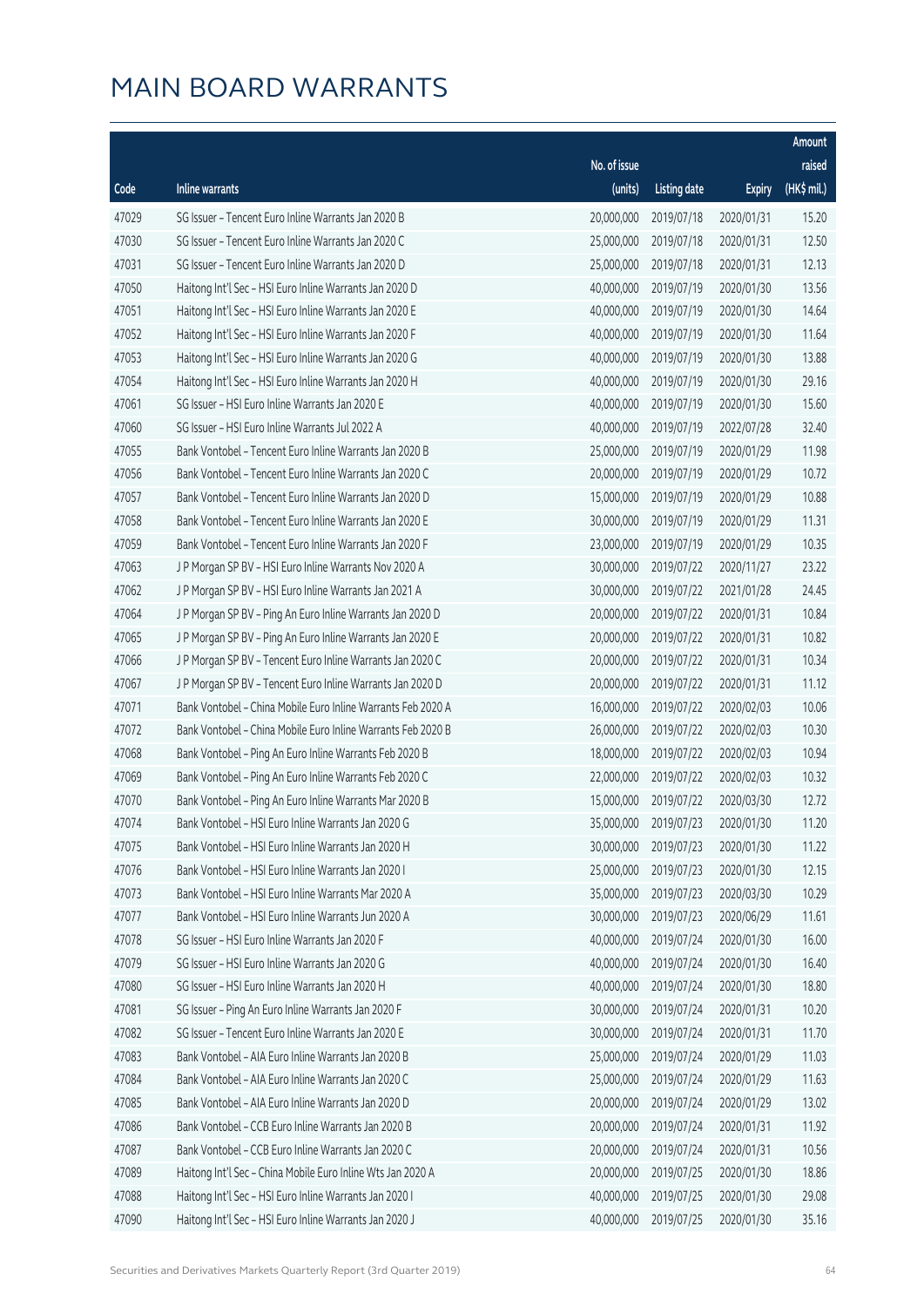|       |                                                              |              |                       |               | Amount      |
|-------|--------------------------------------------------------------|--------------|-----------------------|---------------|-------------|
|       |                                                              | No. of issue |                       |               | raised      |
| Code  | <b>Inline warrants</b>                                       | (units)      | <b>Listing date</b>   | <b>Expiry</b> | (HK\$ mil.) |
| 47091 | Haitong Int'l Sec - HSI Euro Inline Warrants Jan 2020 K      | 40,000,000   | 2019/07/25            | 2020/01/30    | 17.04       |
| 47097 | J P Morgan SP BV - AIA Euro Inline Warrants Jan 2020 C       | 17,000,000   | 2019/07/25            | 2020/01/30    | 10.63       |
| 47098 | J P Morgan SP BV - AIA Euro Inline Warrants Jan 2020 D       | 17,000,000   | 2019/07/25            | 2020/01/30    | 10.29       |
| 47101 | J P Morgan SP BV - CCB Euro Inline Warrants Jan 2020 B       | 17,000,000   | 2019/07/25            | 2020/01/30    | 10.29       |
| 47102 | J P Morgan SP BV - CCB Euro Inline Warrants Jan 2020 C       | 16,000,000   | 2019/07/25            | 2020/01/30    | 10.48       |
| 47099 | J P Morgan SP BV - China Mobile Euro Inline Wts Jan 2020 B   | 15,000,000   | 2019/07/25            | 2020/01/30    | 10.70       |
| 47100 | J P Morgan SP BV - China Mobile Euro Inline Wts Jan 2020 C   | 18,000,000   | 2019/07/25            | 2020/01/30    | 10.53       |
| 47093 | J P Morgan SP BV - HSI Euro Inline Inline Warrants Jan 2020K | 35,000,000   | 2019/07/25            | 2020/01/30    | 10.78       |
| 47094 | J P Morgan SP BV - HSI Euro Inline Inline Warrants Jan 2020L | 25,000,000   | 2019/07/25            | 2020/01/30    | 14.35       |
| 47095 | J P Morgan SP BV - HSI Euro Inline Inline Warrants Jun 2020A | 25,000,000   | 2019/07/25            | 2020/06/29    | 18.70       |
| 47092 | J P Morgan SP BV - HSI Euro Inline Inline Warrants Mar 2021A | 25,000,000   | 2019/07/25            | 2021/03/30    | 21.20       |
| 47096 | J P Morgan SP BV - Tencent Euro Inline Warrants Mar 2020 A   | 20,000,000   | 2019/07/25            | 2020/03/30    | 10.10       |
| 47103 | SG Issuer - Tencent Euro Inline Warrants Jan 2020 F          | 30,000,000   | 2019/07/25            | 2020/01/31    | 11.70       |
| 47104 | HK Bank - HSI Euro Inline Warrants Jun 2020 A                | 35,000,000   | 2019/07/26            | 2020/06/29    | 10.15       |
| 47105 | HK Bank - HSI Euro Inline Warrants Sep 2020 A                | 31,000,000   | 2019/07/26            | 2020/09/29    | 10.23       |
| 47106 | HK Bank - HSI Euro Inline Warrants Dec 2020 A                | 36,000,000   | 2019/07/26            | 2020/12/30    | 10.08       |
| 47107 | Haitong Int'l Sec - HSI Euro Inline Warrants Jan 2020 L      | 40,000,000   | 2019/07/26            | 2020/01/30    | 10.56       |
| 47108 | Haitong Int'l Sec - HSI Euro Inline Warrants Jan 2020 M      | 40,000,000   | 2019/07/26            | 2020/01/30    | 11.28       |
| 47110 | Haitong Int'l Sec - Ping An Euro Inline Warrants Feb 2020 D  | 30,000,000   | 2019/07/26            | 2020/02/04    | 10.92       |
| 47109 | Haitong Int'l Sec - Tencent Euro Inline Warrants Feb 2020 B  | 30,000,000   | 2019/07/26            | 2020/02/04    | 10.17       |
| 47111 | J P Morgan SP BV - HSI Euro Inline Warrants Jan 2020 M       | 25,000,000   | 2019/07/26            | 2020/01/30    | 10.13       |
| 47112 | J P Morgan SP BV - HSI Euro Inline Warrants Jan 2020 N       | 25,000,000   | 2019/07/26            | 2020/01/30    | 10.38       |
| 47113 | SG Issuer - HSI Euro Inline Warrants Jan 2020 I              | 20,000,000   | 2019/07/26            | 2020/01/30    | 14.00       |
| 47127 | BOCI Asia Ltd. - Ping An Euro Inline Warrants Jan 2020 A     | 15,000,000   | 2019/07/30            | 2020/01/30    | 10.50       |
| 47128 | BOCI Asia Ltd. - Tencent Euro Inline Warrants Jan 2020 B     | 15,000,000   | 2019/07/30            | 2020/01/30    | 10.05       |
| 47114 | BNP Paribas Issuance B.V. - HSI Euro Inline Warrants Jan 20B | 20,000,000   | 2019/07/30            | 2020/01/30    | 10.20       |
| 47115 | BNP Paribas Issuance B.V. - HSI Euro Inline Warrants Jan 20C |              | 30,000,000 2019/07/30 | 2020/01/30    | 10.20       |
| 47116 | BNP Paribas Issuance B.V. - HSI Euro Inline Warrants Jan 20D | 15,000,000   | 2019/07/30            | 2020/01/30    | 10.65       |
| 47119 | HK Bank - AIA Euro Inline Warrants Mar 2020 A                | 25,000,000   | 2019/07/30            | 2020/03/30    | 10.00       |
| 47125 | HK Bank - AIA Euro Inline Warrants Sep 2020 A                | 25,000,000   | 2019/07/30            | 2020/09/29    | 10.00       |
| 47124 | HK Bank - CCB Euro Inline Warrants Mar 2020 A                | 28,000,000   | 2019/07/30            | 2020/03/30    | 10.08       |
| 47122 | HK Bank - CCB Euro Inline Warrants Sep 2020 A                | 27,000,000   | 2019/07/30            | 2020/09/29    | 10.26       |
| 47120 | HK Bank - China Mobile Euro Inline Warrants Mar 2020 A       | 29,000,000   | 2019/07/30            | 2020/03/30    | 10.15       |
| 47118 | HK Bank - China Mobile Euro Inline Warrants Sep 2020 A       | 28,000,000   | 2019/07/30            | 2020/09/29    | 10.08       |
| 47123 | HK Bank - Ping An Euro Inline Warrants Mar 2020 C            | 28,000,000   | 2019/07/30            | 2020/03/30    | 10.08       |
| 47117 | HK Bank - Ping An Euro Inline Warrants Sep 2020 B            | 27,000,000   | 2019/07/30            | 2020/09/29    | 10.26       |
| 47121 | HK Bank - Tencent Euro Inline Warrants Jun 2020 A            | 25,000,000   | 2019/07/30            | 2020/06/29    | 10.00       |
| 47126 | HK Bank - Tencent Euro Inline Warrants Sep 2020 A            | 24,000,000   | 2019/07/30            | 2020/09/29    | 10.08       |
| 47129 | SG Issuer - HSI Euro Inline Warrants Jan 2020 J              | 40,000,000   | 2019/07/30            | 2020/01/30    | 10.80       |
| 47130 | SG Issuer - HSI Euro Inline Warrants Jan 2020 K              | 40,000,000   | 2019/07/30            | 2020/01/30    | 11.60       |
| 47131 | SG Issuer - HSI Euro Inline Warrants Jul 2020 A              | 30,000,000   | 2019/07/30            | 2020/07/30    | 26.40       |
| 47132 | BNP Paribas Issuance B.V. - Ping An Euro Inline Wts Jan20 D  | 20,000,000   | 2019/07/31            | 2020/01/30    | 11.00       |
| 47133 | BNP Paribas Issuance B.V. - Tencent Euro Inline Wts Jan20 L  | 20,000,000   | 2019/07/31            | 2020/01/30    | 11.40       |
| 47136 | BNP Paribas Issuance B.V. - China Mobile Eu Inline Wt Feb20B | 30,000,000   | 2019/08/02            | 2020/02/04    | 11.10       |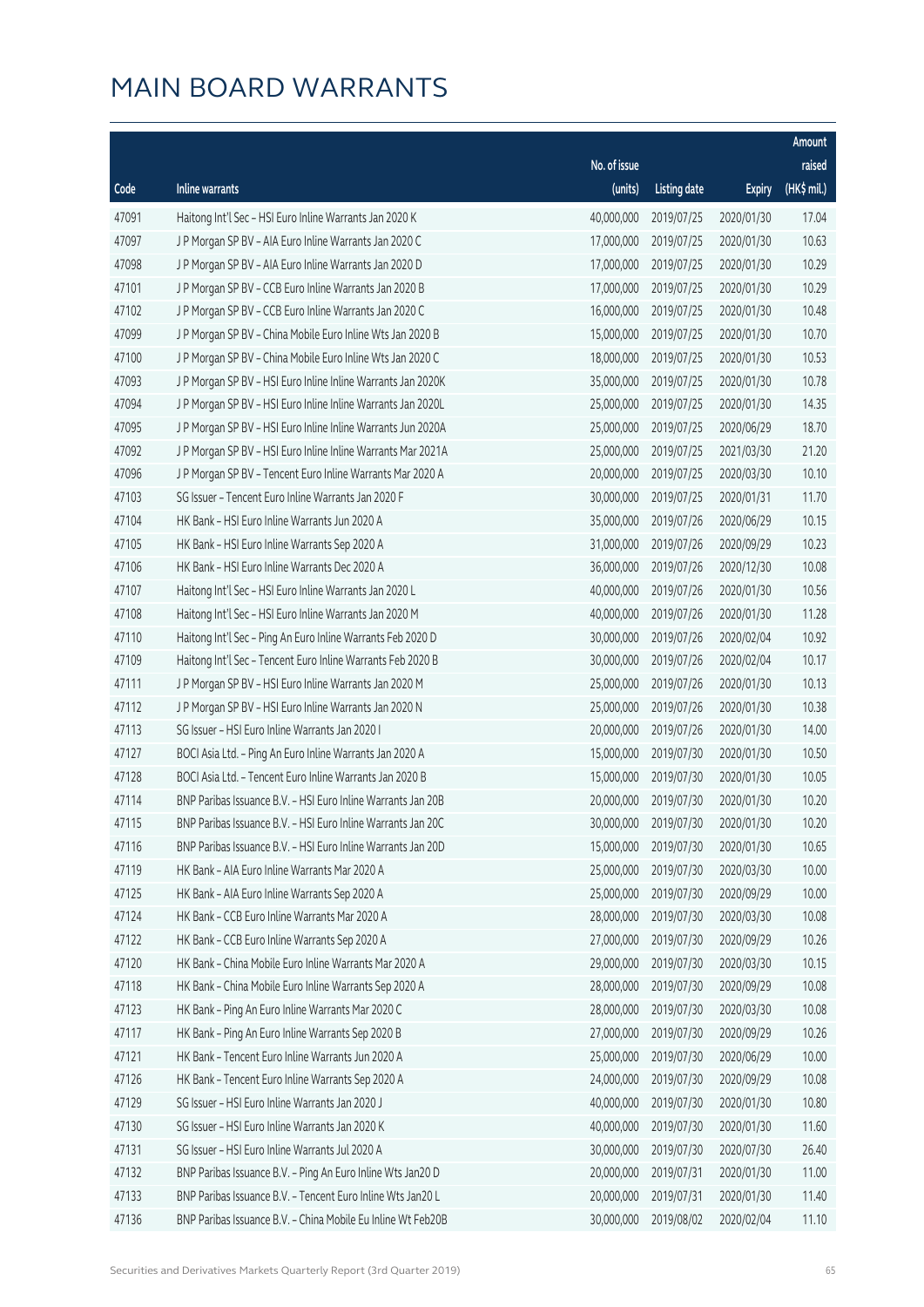|       |                                                              |              |                       |               | Amount      |
|-------|--------------------------------------------------------------|--------------|-----------------------|---------------|-------------|
|       |                                                              | No. of issue |                       |               | raised      |
| Code  | Inline warrants                                              | (units)      | <b>Listing date</b>   | <b>Expiry</b> | (HK\$ mil.) |
| 47135 | BNP Paribas Issuance B.V. - Ping An Euro Inline Wts Feb 20 B | 30,000,000   | 2019/08/02            | 2020/02/04    | 10.50       |
| 47134 | BNP Paribas Issuance B.V. - Tencent Euro Inline Wts Feb 20 E | 25,000,000   | 2019/08/02            | 2020/02/04    | 10.00       |
| 47142 | BNP Paribas Issuance B.V. - HSI Euro Inline Warrants Feb20 A | 25,000,000   | 2019/08/05            | 2020/02/27    | 11.00       |
| 47143 | BNP Paribas Issuance B.V. - HSI Euro Inline Warrants Feb20 B | 30,000,000   | 2019/08/05            | 2020/02/27    | 10.20       |
| 47144 | BNP Paribas Issuance B.V. - HSI Euro Inline Warrants Feb20 C | 30,000,000   | 2019/08/05            | 2020/02/27    | 11.40       |
| 47139 | HK Bank - HSI Euro Inline Warrants Feb 2020 A                | 23,000,000   | 2019/08/05            | 2020/02/27    | 10.35       |
| 47137 | HK Bank - HSI Euro Inline Warrants Mar 2020 A                | 28,000,000   | 2019/08/05            | 2020/03/30    | 10.08       |
| 47138 | HK Bank - HSI Euro Inline Warrants Apr 2020 A                | 20,000,000   | 2019/08/05            | 2020/04/28    | 10.00       |
| 47141 | HK Bank - HSI Euro Inline Warrants May 2020 A                | 22,000,000   | 2019/08/05            | 2020/05/28    | 10.34       |
| 47140 | HK Bank - HSI Euro Inline Warrants Jun 2020 B                | 25,000,000   | 2019/08/05            | 2020/06/29    | 10.00       |
| 47158 | BNP Paribas Issuance B.V. - HSI Euro Inline Warrants Feb20 D | 40,000,000   | 2019/08/06            | 2020/02/27    | 10.80       |
| 47159 | BNP Paribas Issuance B.V. - HSI Euro Inline Warrants Feb20 E | 40,000,000   | 2019/08/06            | 2020/02/27    | 11.20       |
| 47160 | BNP Paribas Issuance B.V. - HSI Euro Inline Warrants Feb20 F | 30,000,000   | 2019/08/06            | 2020/02/27    | 11.70       |
| 47161 | BNP Paribas Issuance B.V. - HSI Euro Inline Warrants Feb20 G | 30,000,000   | 2019/08/06            | 2020/02/27    | 11.70       |
| 47150 | HK Bank - AIA Euro Inline Warrants Feb 2020 A                | 17,000,000   | 2019/08/06            | 2020/02/28    | 10.20       |
| 47149 | HK Bank - AIA Euro Inline Warrants Apr 2020 A                | 20,000,000   | 2019/08/06            | 2020/04/29    | 10.40       |
| 47148 | HK Bank - CCB Euro Inline Warrants Feb 2020 A                | 18,000,000   | 2019/08/06            | 2020/02/28    | 10.44       |
| 47147 | HK Bank - CCB Euro Inline Warrants Jul 2020 A                | 20,000,000   | 2019/08/06            | 2020/07/31    | 10.00       |
| 47153 | HK Bank - China Mobile Euro Inline Warrants Feb 2020 A       | 16,000,000   | 2019/08/06            | 2020/02/28    | 10.40       |
| 47154 | HK Bank - China Mobile Euro Inline Warrants Jun 2020 B       | 19,000,000   | 2019/08/06            | 2020/06/30    | 10.26       |
| 47152 | HK Bank - Ping An Euro Inline Warrants Feb 2020 B            | 17,000,000   | 2019/08/06            | 2020/02/28    | 10.20       |
| 47151 | HK Bank - Ping An Euro Inline Warrants Apr 2020 A            | 19,000,000   | 2019/08/06            | 2020/04/29    | 10.26       |
| 47146 | HK Bank - Tencent Euro Inline Warrants Feb 2020 C            | 19,000,000   | 2019/08/06            | 2020/02/28    | 10.26       |
| 47145 | HK Bank - Tencent Euro Inline Warrants Mar 2020 A            | 20,000,000   | 2019/08/06            | 2020/03/31    | 10.40       |
| 47157 | Haitong Int'l Sec - China Mobile Euro Inline Warrants Feb20C | 20,000,000   | 2019/08/06            | 2020/02/06    | 13.94       |
| 47155 | Haitong Int'l Sec - HSI Euro Inline Warrants Jan 2020 O      | 40,000,000   | 2019/08/06            | 2020/01/30    | 10.16       |
| 47156 | Haitong Int'l Sec - HSI Euro Inline Warrants Jun 2020 A      |              | 40,000,000 2019/08/06 | 2020/06/29    | 18.60       |
| 47162 | SG Issuer - China Mobile Euro Inline Warrants Feb 2020 B     | 40,000,000   | 2019/08/08            | 2020/02/28    | 10.80       |
| 47163 | SG Issuer - China Mobile Euro Inline Warrants Feb 2020 C     | 40,000,000   | 2019/08/08            | 2020/02/28    | 10.40       |
| 47164 | SG Issuer - HSI Euro Inline Warrants Feb 2020 A              | 40,000,000   | 2019/08/08            | 2020/02/27    | 11.60       |
| 47165 | SG Issuer - HSI Euro Inline Warrants Feb 2020 B              | 40,000,000   | 2019/08/08            | 2020/02/27    | 13.20       |
| 47166 | SG Issuer - HSI Euro Inline Warrants Feb 2020 C              | 30,000,000   | 2019/08/08            | 2020/02/27    | 11.40       |
| 47167 | SG Issuer - HSI Euro Inline Warrants Feb 2020 D              | 30,000,000   | 2019/08/08            | 2020/02/27    | 12.00       |
| 47168 | SG Issuer - HSI Euro Inline Warrants Feb 2020 E              | 40,000,000   | 2019/08/08            | 2020/02/27    | 11.20       |
| 47169 | SG Issuer - HSI Euro Inline Warrants Feb 2020 F              | 40,000,000   | 2019/08/08            | 2020/02/27    | 10.40       |
| 47170 | SG Issuer - Tencent Euro Inline Warrants Feb 2020 D          | 40,000,000   | 2019/08/08            | 2020/02/28    | 10.80       |
| 47171 | SG Issuer - Tencent Euro Inline Warrants Feb 2020 E          | 30,000,000   | 2019/08/08            | 2020/02/28    | 10.50       |
| 47172 | SG Issuer - HSI Euro Inline Warrants Feb 2020 G              | 20,000,000   | 2019/08/09            | 2020/02/27    | 10.80       |
| 47173 | SG Issuer - HSI Euro Inline Warrants Feb 2020 H              | 40,000,000   | 2019/08/13            | 2020/02/27    | 11.60       |
| 47174 | SG Issuer - HSI Euro Inline Warrants Feb 2020 I              | 30,000,000   | 2019/08/13            | 2020/02/27    | 11.40       |
| 47175 | SG Issuer - HSI Euro Inline Warrants Feb 2020 J              | 20,000,000   | 2019/08/13            | 2020/02/27    | 10.20       |
| 47182 | HK Bank - HSI Euro Inline Warrants Feb 2020 D                | 22,000,000   | 2019/08/15            | 2020/02/27    | 10.34       |
| 47183 | HK Bank - HSI Euro Inline Warrants Mar 2020 B                | 20,000,000   | 2019/08/15            | 2020/03/30    | 10.20       |
| 47184 | HK Bank - HSI Euro Inline Warrants Apr 2020 B                | 27,000,000   | 2019/08/15            | 2020/04/28    | 10.26       |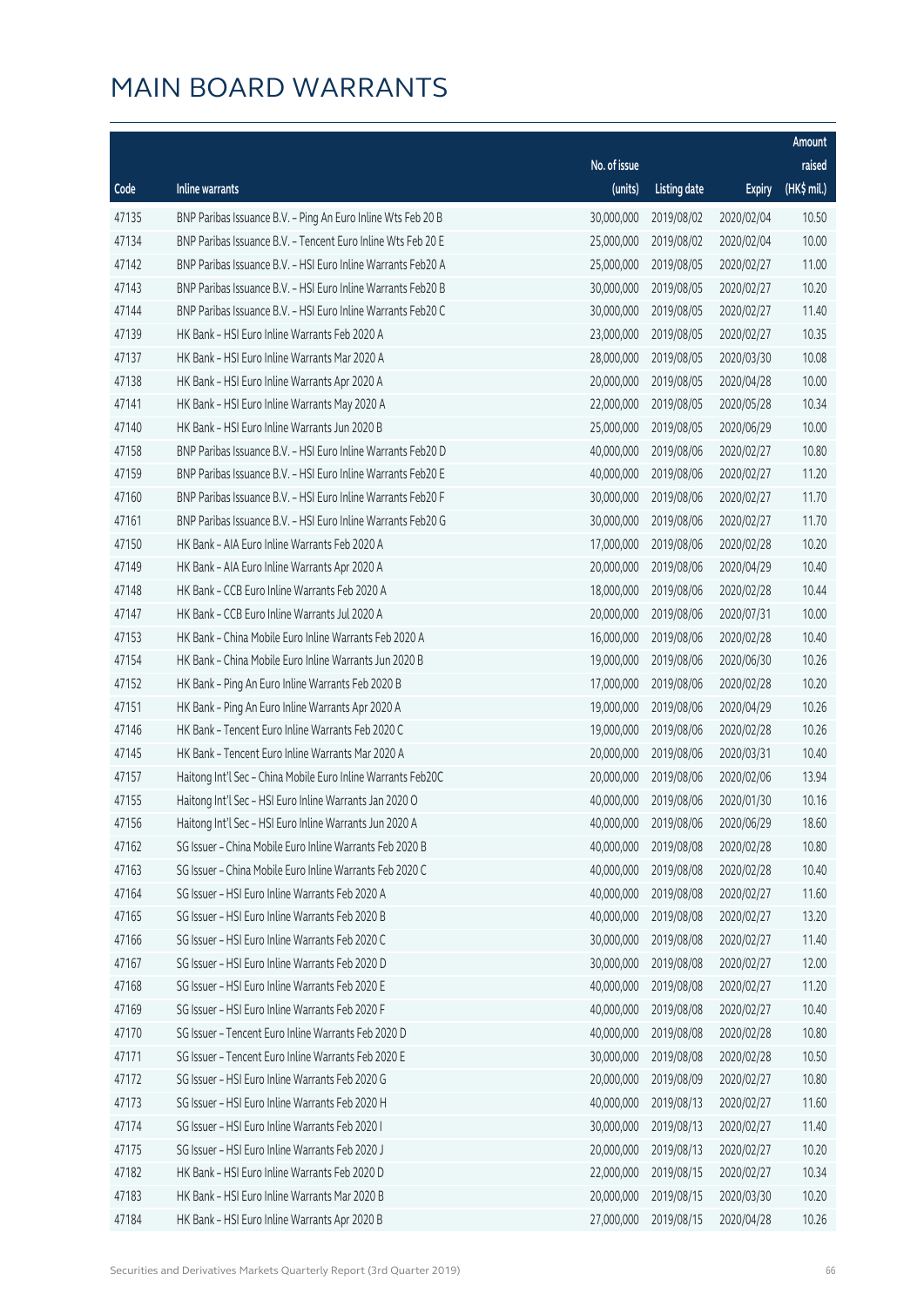|       |                                                              |              |                       |               | Amount      |
|-------|--------------------------------------------------------------|--------------|-----------------------|---------------|-------------|
|       |                                                              | No. of issue |                       |               | raised      |
| Code  | Inline warrants                                              | (units)      | <b>Listing date</b>   | <b>Expiry</b> | (HK\$ mil.) |
| 47185 | HK Bank - HSI Euro Inline Warrants May 2020 B                | 14,000,000   | 2019/08/15            | 2020/05/28    | 10.08       |
| 47178 | HK Bank - HSI Euro Inline Warrants Jul 2020 A                | 15,000,000   | 2019/08/15            | 2020/07/30    | 10.35       |
| 47179 | HK Bank - HSI Euro Inline Warrants Aug 2020 A                | 17,000,000   | 2019/08/15            | 2020/08/28    | 10.03       |
| 47180 | HK Bank - HSI Euro Inline Warrants Sep 2020 B                | 26,000,000   | 2019/08/15            | 2020/09/29    | 10.14       |
| 47181 | HK Bank - HSI Euro Inline Warrants Oct 2020 A                | 17,000,000   | 2019/08/15            | 2020/10/29    | 10.37       |
| 47176 | HK Bank - HSI Euro Inline Warrants Nov 2020 A                | 30,000,000   | 2019/08/15            | 2020/11/27    | 10.20       |
| 47177 | HK Bank - HSI Euro Inline Warrants Dec 2020 B                | 28,000,000   | 2019/08/15            | 2020/12/30    | 10.08       |
| 47186 | Haitong Int'l Sec - HSI Euro Inline Warrants Feb 2020 B      | 40,000,000   | 2019/08/15            | 2020/02/27    | 16.88       |
| 47187 | Haitong Int'l Sec - HSI Euro Inline Warrants Feb 2020 C      | 40,000,000   | 2019/08/15            | 2020/02/27    | 17.84       |
| 47188 | Haitong Int'l Sec - HSI Euro Inline Warrants Feb 2020 D      | 40,000,000   | 2019/08/15            | 2020/02/27    | 24.96       |
| 47189 | Haitong Int'l Sec - HSI Euro Inline Warrants Feb 2020 E      | 40,000,000   | 2019/08/15            | 2020/02/27    | 16.32       |
| 47190 | Haitong Int'l Sec - HSI Euro Inline Warrants Feb 2020 F      | 40,000,000   | 2019/08/15            | 2020/02/27    | 15.48       |
| 47191 | Haitong Int'l Sec - HSI Euro Inline Warrants Feb 2020 G      | 40,000,000   | 2019/08/15            | 2020/02/27    | 22.96       |
| 47192 | Haitong Int'l Sec - HSI Euro Inline Warrants Feb 2020 H      | 40,000,000   | 2019/08/15            | 2020/02/27    | 14.00       |
| 47193 | BOCI Asia Ltd. - CCB Euro Inline Warrants Feb 2020 B         | 20,000,000   | 2019/08/19            | 2020/02/27    | 10.80       |
| 47194 | BOCI Asia Ltd. - China Mobile Euro Inline Warrants Feb 2020C | 20,000,000   | 2019/08/19            | 2020/02/27    | 10.00       |
| 47195 | BOCI Asia Ltd. - HSI Euro Inline Warrants Feb 2020 B         | 40,000,000   | 2019/08/19            | 2020/02/27    | 12.00       |
| 47206 | Haitong Int'l Sec - China Mobile Euro Inline Warrants Mar20B | 25,000,000   | 2019/08/19            | 2020/03/04    | 10.53       |
| 47207 | Haitong Int'l Sec - China Mobile Euro Inline Warrants Mar20C | 25,000,000   | 2019/08/19            | 2020/03/03    | 11.40       |
| 47208 | Haitong Int'l Sec - China Mobile Euro Inline Warrants Mar20D | 20,000,000   | 2019/08/19            | 2020/03/03    | 12.50       |
| 47196 | Haitong Int'l Sec - HSI Euro Inline Warrants Feb 2020 I      | 40,000,000   | 2019/08/19            | 2020/02/27    | 12.12       |
| 47197 | Haitong Int'l Sec - HSI Euro Inline Warrants Feb 2020 J      | 40,000,000   | 2019/08/19            | 2020/02/27    | 13.56       |
| 47198 | Haitong Int'l Sec - HSI Euro Inline Warrants Feb 2020 K      | 40,000,000   | 2019/08/19            | 2020/02/27    | 21.52       |
| 47199 | Haitong Int'l Sec - HSI Euro Inline Warrants Feb 2020 L      | 40,000,000   | 2019/08/19            | 2020/02/27    | 25.28       |
| 47200 | Haitong Int'l Sec - HSI Euro Inline Warrants Feb 2020 M      | 40,000,000   | 2019/08/19            | 2020/02/27    | 22.04       |
| 47201 | Haitong Int'l Sec - HSI Euro Inline Warrants Feb 2020 N      | 40,000,000   | 2019/08/19            | 2020/02/27    | 24.32       |
| 47202 | Haitong Int'l Sec - HSI Euro Inline Warrants Feb 2020 O      |              | 40,000,000 2019/08/19 | 2020/02/27    | 20.24       |
| 47203 | Haitong Int'l Sec - Tencent Euro Inline Warrants Mar 2020 B  | 30,000,000   | 2019/08/19            | 2020/03/03    | 16.80       |
| 47204 | Haitong Int'l Sec - Tencent Euro Inline Warrants Mar 2020 C  | 30,000,000   | 2019/08/19            | 2020/03/03    | 11.04       |
| 47205 | Haitong Int'l Sec - Tencent Euro Inline Warrants Mar 2020 D  | 30,000,000   | 2019/08/19            | 2020/03/02    | 12.48       |
| 47222 | Haitong Int'l Sec - AIA Euro Inline Warrants Feb 2020 B      | 23,000,000   | 2019/08/22            | 2020/02/27    | 10.74       |
| 47223 | Haitong Int'l Sec - AIA Euro Inline Warrants Feb 2020 C      | 20,000,000   | 2019/08/22            | 2020/02/27    | 14.48       |
| 47224 | Haitong Int'l Sec - AIA Euro Inline Warrants Feb 2020 D      | 23,000,000   | 2019/08/22            | 2020/02/27    | 11.09       |
| 47219 | Haitong Int'l Sec - Ping An Euro Inline Warrants Feb 2020 E  | 20,000,000   | 2019/08/22            | 2020/02/27    | 14.02       |
| 47220 | Haitong Int'l Sec - Ping An Euro Inline Warrants Feb 2020 F  | 20,000,000   | 2019/08/22            | 2020/02/27    | 10.24       |
| 47221 | Haitong Int'l Sec - Ping An Euro Inline Warrants Feb 2020 G  | 23,000,000   | 2019/08/22            | 2020/02/27    | 10.95       |
| 47209 | J P Morgan SP BV - HSI Euro Inline Warrants Feb 2020 H       | 25,000,000   | 2019/08/22            | 2020/02/27    | 10.05       |
| 47210 | J P Morgan SP BV - HSI Euro Inline Warrants Feb 2020 I       | 25,000,000   | 2019/08/22            | 2020/02/27    | 11.95       |
| 47211 | J P Morgan SP BV - HSI Euro Inline Warrants Feb 2020 J       | 25,000,000   | 2019/08/22            | 2020/02/27    | 13.93       |
| 47212 | J P Morgan SP BV - HSI Euro Inline Warrants Feb 2020 K       | 25,000,000   | 2019/08/22            | 2020/02/27    | 15.33       |
| 47213 | J P Morgan SP BV - HSI Euro Inline Warrants Feb 2020 L       | 25,000,000   | 2019/08/22            | 2020/02/27    | 13.53       |
| 47214 | J P Morgan SP BV - HSI Euro Inline Warrants Feb 2020 M       | 25,000,000   | 2019/08/22            | 2020/02/27    | 14.50       |
| 47215 | J P Morgan SP BV - HSI Euro Inline Warrants Feb 2020 N       | 25,000,000   | 2019/08/22            | 2020/02/27    | 15.35       |
| 47216 | J P Morgan SP BV - HSI Euro Inline Warrants Feb 2020 O       | 25,000,000   | 2019/08/22            | 2020/02/27    | 13.43       |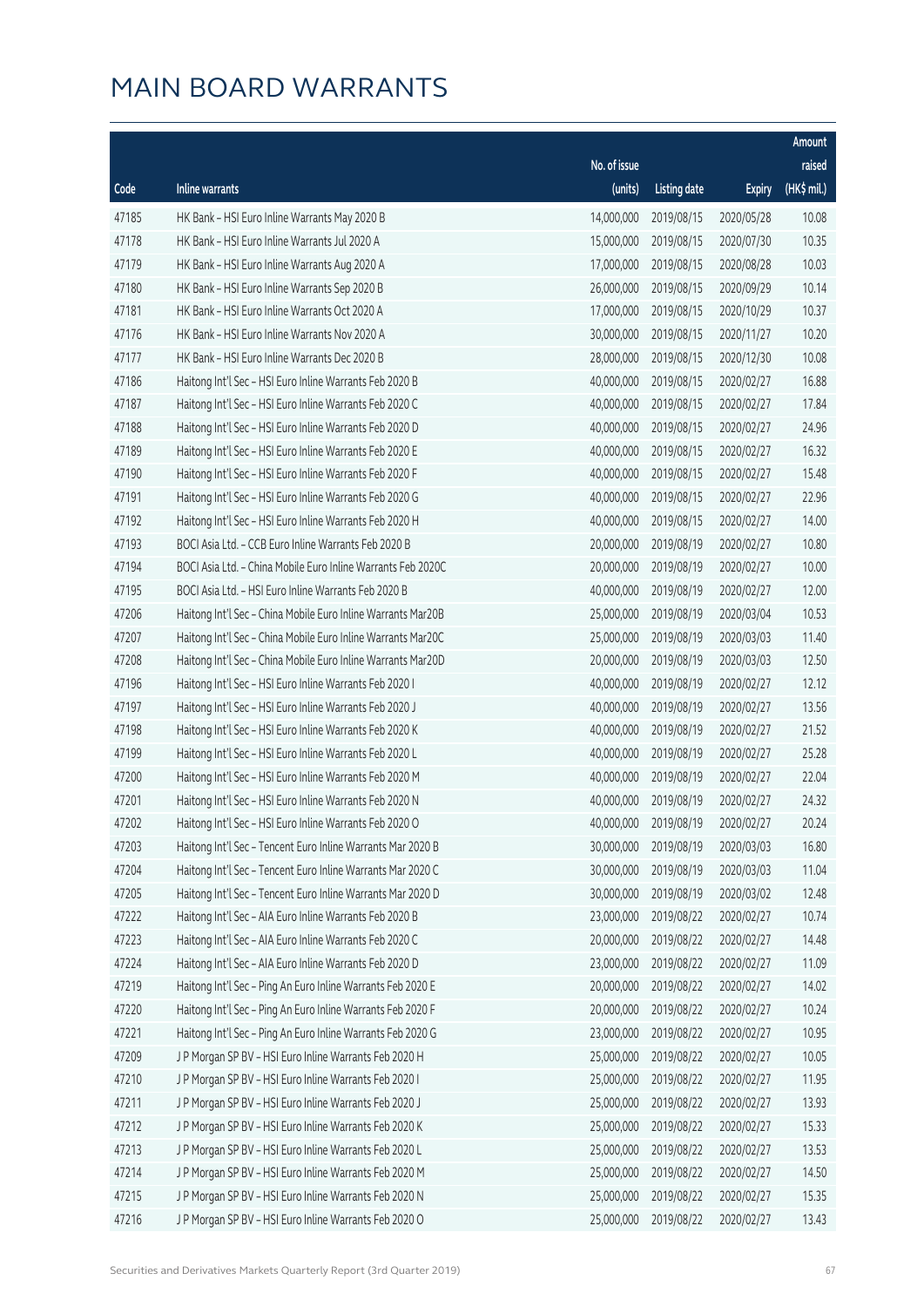|       |                                                              |              |                       |               | Amount      |
|-------|--------------------------------------------------------------|--------------|-----------------------|---------------|-------------|
|       |                                                              | No. of issue |                       |               | raised      |
| Code  | <b>Inline warrants</b>                                       | (units)      | <b>Listing date</b>   | <b>Expiry</b> | (HK\$ mil.) |
| 47217 | J P Morgan SP BV - HSI Euro Inline Warrants Feb 2020 P       | 25,000,000   | 2019/08/22            | 2020/02/27    | 11.98       |
| 47218 | J P Morgan SP BV - HSI Euro Inline Warrants Feb 2020 Q       | 25,000,000   | 2019/08/22            | 2020/02/27    | 10.48       |
| 47226 | BOCI Asia Ltd. - AIA Euro Inline Warrants Feb 2020 A         | 20,000,000   | 2019/08/23            | 2020/02/28    | 11.60       |
| 47229 | BOCI Asia Ltd. - CC Bank Euro Inline Warrants Feb 2020 C     | 20,000,000   | 2019/08/23            | 2020/02/28    | 11.20       |
| 47230 | BOCI Asia Ltd. - China Mobile Euro Inline Warrants Feb 2020D | 20,000,000   | 2019/08/23            | 2020/02/28    | 10.00       |
| 47225 | BOCI Asia Ltd. - HSI Euro Inline Warrants Feb 2020 C         | 30,000,000   | 2019/08/23            | 2020/02/27    | 11.10       |
| 47227 | BOCI Asia Ltd. - Ping An Euro Inline Warrants Feb 2020 B     | 20,000,000   | 2019/08/23            | 2020/02/28    | 10.00       |
| 47228 | BOCI Asia Ltd. - Tencent Euro Inline Warrants Feb 2020 C     | 20,000,000   | 2019/08/23            | 2020/02/28    | 10.00       |
| 47236 | J P Morgan SP BV - AIA Euro Inline Warrants Feb 2020 A       | 20,000,000   | 2019/08/23            | 2020/02/28    | 12.16       |
| 47237 | J P Morgan SP BV - AIA Euro Inline Warrants Feb 2020 B       | 20,000,000   | 2019/08/23            | 2020/02/28    | 10.34       |
| 47240 | J P Morgan SP BV - CC Bank Euro Inline Warrants Feb 2020 B   | 20,000,000   | 2019/08/23            | 2020/02/28    | 12.40       |
| 47238 | J P Morgan SP BV - China Mobile Euro Inline Warrants Feb20 C | 20,000,000   | 2019/08/23            | 2020/02/28    | 10.80       |
| 47239 | J P Morgan SP BV - China Mobile Euro Inline Warrants Feb20 D | 28,000,000   | 2019/08/23            | 2020/02/28    | 10.14       |
| 47234 | J P Morgan SP BV - Ping An Euro Inline Warrants Feb 2020 B   | 20,000,000   | 2019/08/23            | 2020/02/28    | 10.98       |
| 47235 | J P Morgan SP BV - Ping An Euro Inline Warrants Feb 2020 C   | 20,000,000   | 2019/08/23            | 2020/02/28    | 10.60       |
| 47231 | J P Morgan SP BV - Tencent Euro Inline Warrants Feb 2020 C   | 22,000,000   | 2019/08/23            | 2020/02/28    | 10.30       |
| 47232 | J P Morgan SP BV - Tencent Euro Inline Warrants Feb 2020 D   | 20,000,000   | 2019/08/23            | 2020/02/28    | 10.00       |
| 47233 | J P Morgan SP BV - Tencent Euro Inline Warrants Feb 2020 E   | 23,000,000   | 2019/08/23            | 2020/02/28    | 10.44       |
| 47241 | SG Issuer - HSI Euro Inline Warrants Feb 2020 M              | 40,000,000   | 2019/08/26            | 2020/02/27    | 11.60       |
| 47242 | SG Issuer - HSI Euro Inline Warrants Feb 2020 N              | 40,000,000   | 2019/08/26            | 2020/02/27    | 10.40       |
| 47243 | SG Issuer - HSI Euro Inline Warrants Feb 2020 O              | 40,000,000   | 2019/08/26            | 2020/02/27    | 16.40       |
| 47244 | SG Issuer - HSI Euro Inline Warrants Feb 2020 P              | 40,000,000   | 2019/08/26            | 2020/02/27    | 15.20       |
| 47245 | SG Issuer - HSI Euro Inline Warrants Feb 2020 Q              | 40,000,000   | 2019/08/26            | 2020/02/27    | 12.80       |
| 47249 | SG Issuer - HSI Euro Inline Warrants Feb 2020 R              | 40,000,000   | 2019/08/26            | 2020/02/27    | 10.80       |
| 47250 | SG Issuer - HSI Euro Inline Warrants Feb 2020 S              | 40,000,000   | 2019/08/26            | 2020/02/27    | 11.20       |
| 47246 | SG Issuer - HSI Euro Inline Warrants Jul 2020 B              | 40,000,000   | 2019/08/26            | 2020/07/30    | 14.40       |
| 47247 | SG Issuer - HSI Euro Inline Warrants Jul 2020 C              |              | 40,000,000 2019/08/26 | 2020/07/30    | 14.40       |
| 47248 | SG Issuer - HSI Euro Inline Warrants Jul 2020 D              | 40,000,000   | 2019/08/26            | 2020/07/30    | 14.00       |
| 47266 | HK Bank - AIA Euro Inline Warrants Jun 2020 B                | 17,000,000   | 2019/08/27            | 2020/06/30    | 10.03       |
| 47265 | HK Bank - AIA Euro Inline Warrants Dec 2020 B                | 21,000,000   | 2019/08/27            | 2020/12/31    | 10.08       |
| 47264 | HK Bank - CC Bank Euro Inline Warrants May 2020 A            | 15,000,000   | 2019/08/27            | 2020/05/29    | 10.20       |
| 47263 | HK Bank - CC Bank Euro Inline Warrants Dec 2020 A            | 20,000,000   | 2019/08/27            | 2020/12/31    | 10.20       |
| 47262 | HK Bank - China Mobile Euro Inline Warrants Apr 2020 A       | 15,000,000   | 2019/08/27            | 2020/04/29    | 10.35       |
| 47261 | HK Bank - China Mobile Euro Inline Warrants Dec 2020 A       | 19,000,000   | 2019/08/27            | 2020/12/31    | 10.45       |
| 47268 | HK Bank - Ping An Euro Inline Warrants Jun 2020 A            | 16,000,000   | 2019/08/27            | 2020/06/30    | 10.24       |
| 47267 | HK Bank - Ping An Euro Inline Warrants Dec 2020 C            | 20,000,000   | 2019/08/27            | 2020/12/31    | 10.40       |
| 47270 | HK Bank - Tencent Euro Inline Warrants May 2020 A            | 18,000,000   | 2019/08/27            | 2020/05/29    | 10.08       |
| 47269 | HK Bank - Tencent Euro Inline Warrants Dec 2020 A            | 21,000,000   | 2019/08/27            | 2020/12/31    | 10.08       |
| 47253 | J P Morgan SP BV - HSI Euro Inline Warrants Feb 2020 R       | 25,000,000   | 2019/08/27            | 2020/02/27    | 12.25       |
| 47254 | J P Morgan SP BV - HSI Euro Inline Warrants Feb 2020 S       | 25,000,000   | 2019/08/27            | 2020/02/27    | 13.00       |
| 47255 | J P Morgan SP BV - HSI Euro Inline Warrants Feb 2020 T       | 25,000,000   | 2019/08/27            | 2020/02/27    | 13.25       |
| 47256 | J P Morgan SP BV - HSI Euro Inline Warrants Feb 2020 U       | 25,000,000   | 2019/08/27            | 2020/02/27    | 13.25       |
| 47257 | J P Morgan SP BV - HSI Euro Inline Warrants Feb 2020 V       | 25,000,000   | 2019/08/27            | 2020/02/27    | 12.75       |
| 47258 | J P Morgan SP BV - HSI Euro Inline Warrants Feb 2020 W       | 25,000,000   | 2019/08/27            | 2020/02/27    | 11.75       |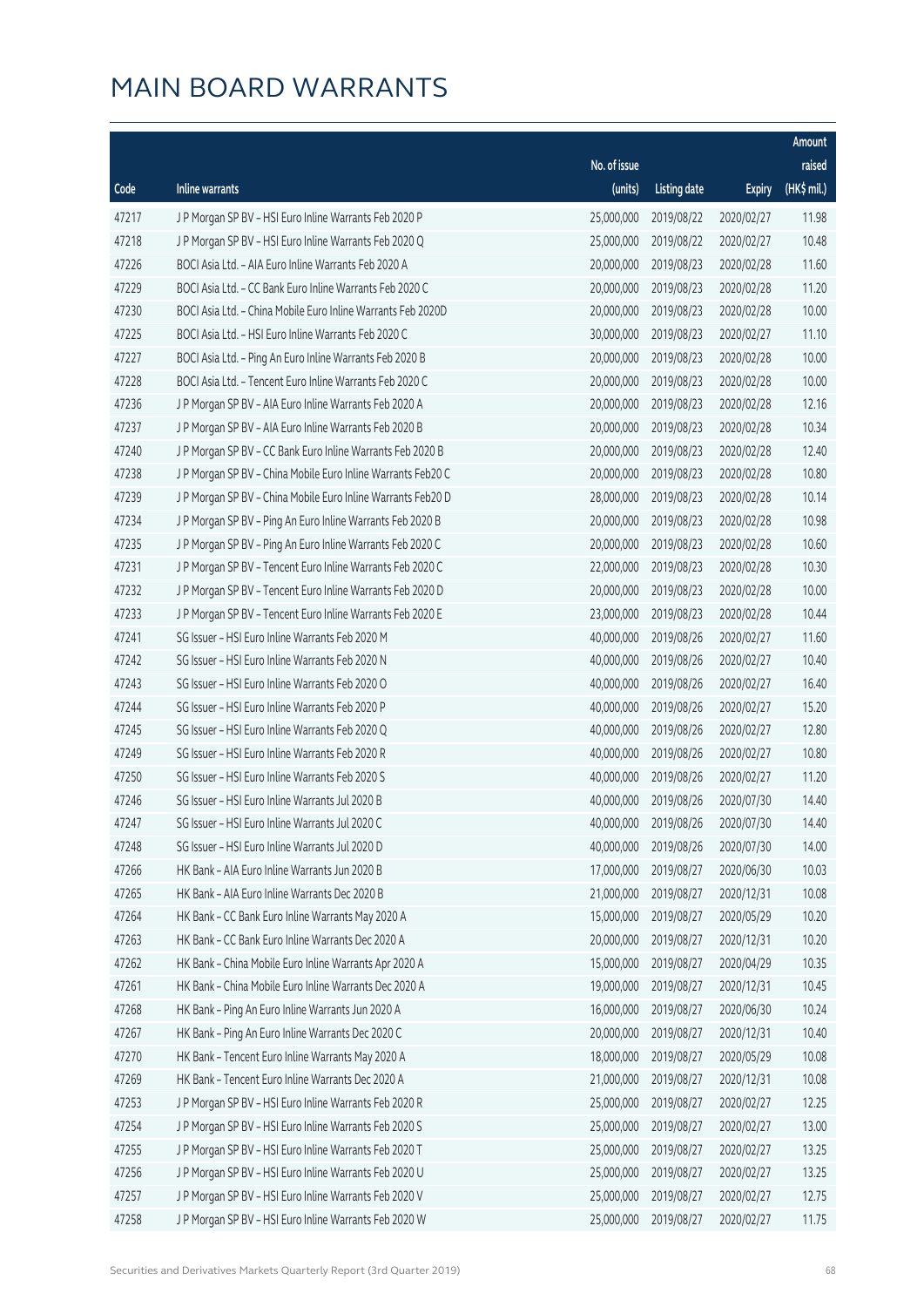|       |                                                              |              |                       |               | Amount      |
|-------|--------------------------------------------------------------|--------------|-----------------------|---------------|-------------|
|       |                                                              | No. of issue |                       |               | raised      |
| Code  | Inline warrants                                              | (units)      | <b>Listing date</b>   | <b>Expiry</b> | (HK\$ mil.) |
| 47259 | J P Morgan SP BV - HSI Euro Inline Warrants Feb 2020 X       | 25,000,000   | 2019/08/27            | 2020/02/27    | 11.00       |
| 47260 | J P Morgan SP BV - HSI Euro Inline Warrants Feb 2020 Y       | 25,000,000   | 2019/08/27            | 2020/02/27    | 10.00       |
| 47251 | J P Morgan SP BV - HSI Euro Inline Warrants Mar 2020 E       | 25,000,000   | 2019/08/27            | 2020/03/30    | 21.20       |
| 47252 | J P Morgan SP BV - HSI Euro Inline Warrants Jun 2020 B       | 25,000,000   | 2019/08/27            | 2020/06/29    | 21.73       |
| 47271 | SG Issuer - CC Bank Euro Inline Warrants Feb 2020 A          | 25,000,000   | 2019/08/27            | 2020/02/28    | 12.00       |
| 47272 | SG Issuer - China Mobile Euro Inline Warrants Feb 2020 E     | 25,000,000   | 2019/08/27            | 2020/02/28    | 10.75       |
| 47273 | SG Issuer - Ping An Euro Inline Warrants Feb 2020 E          | 25,000,000   | 2019/08/27            | 2020/02/28    | 10.50       |
| 47274 | SG Issuer - Tencent Euro Inline Warrants Feb 2020 H          | 20,000,000   | 2019/08/27            | 2020/02/28    | 10.60       |
| 47275 | SG Issuer - Tencent Euro Inline Warrants Feb 2020 I          | 40,000,000   | 2019/08/27            | 2020/02/28    | 11.20       |
| 47276 | SG Issuer - AIA Euro Inline Warrants Apr 2020 B              | 25,000,000   | 2019/08/28            | 2020/04/29    | 11.75       |
| 47277 | Bank Vontobel - AIA Euro Inline Warrants Feb 2020 D          | 30,000,000   | 2019/08/29            | 2020/02/28    | 10.29       |
| 47283 | Bank Vontobel - CC Bank Euro Inline Warrants Feb 2020 B      | 18,000,000   | 2019/08/29            | 2020/02/28    | 10.69       |
| 47284 | Bank Vontobel - China Mobile Euro Inline Warrants Feb 2020 C | 28,000,000   | 2019/08/29            | 2020/02/28    | 10.19       |
| 47285 | Bank Vontobel - Ping An Euro Inline Warrants Feb 2020 E      | 33,000,000   | 2019/08/29            | 2020/02/28    | 10.23       |
| 47278 | Bank Vontobel - Tencent Euro Inline Warrants Feb 2020 B      | 24,000,000   | 2019/08/29            | 2020/02/28    | 10.01       |
| 47279 | Bank Vontobel - Tencent Euro Inline Warrants Feb 2020 C      | 24,000,000   | 2019/08/29            | 2020/02/28    | 10.08       |
| 47282 | Bank Vontobel - Tencent Euro Inline Warrants Feb 2020 D      | 22,000,000   | 2019/08/29            | 2020/02/28    | 10.16       |
| 47280 | Bank Vontobel - Tencent Euro Inline Warrants Mar 2020 A      | 20,000,000   | 2019/08/29            | 2020/03/31    | 11.82       |
| 47281 | Bank Vontobel - Tencent Euro Inline Warrants Mar 2020 B      | 26,000,000   | 2019/08/29            | 2020/03/31    | 10.32       |
| 47287 | BOCI Asia Ltd. - AIA Euro Inline Warrants Mar 2020 A         | 20,000,000   | 2019/08/30            | 2020/03/30    | 10.40       |
| 47290 | BOCI Asia Ltd. - CC Bank Euro Inline Warrants Mar 2020 A     | 20,000,000   | 2019/08/30            | 2020/03/30    | 10.40       |
| 47291 | BOCI Asia Ltd. - China Mobile Euro Inline Warrants Mar 2020A | 20,000,000   | 2019/08/30            | 2020/03/30    | 10.40       |
| 47286 | BOCI Asia Ltd. - HSI Euro Inline Warrants Mar 2020 C         | 30,000,000   | 2019/08/30            | 2020/03/30    | 10.20       |
| 47288 | BOCI Asia Ltd. - Ping An Euro Inline Warrants Mar 2020 B     | 20,000,000   | 2019/08/30            | 2020/03/30    | 10.00       |
| 47289 | BOCI Asia Ltd. - Tencent Euro Inline Warrants Mar 2020 A     | 20,000,000   | 2019/08/30            | 2020/03/30    | 10.60       |
| 47302 | BOCI Asia Ltd. - HSI Euro Inline Warrants Mar 2020 D         | 30,000,000   | 2019/09/03            | 2020/03/30    | 14.70       |
| 47303 | BOCI Asia Ltd. - HSI Euro Inline Warrants Mar 2020 E         |              | 30,000,000 2019/09/03 | 2020/03/30    | 10.50       |
| 47306 | BOCI Asia Ltd. - Ping An Euro Inline Warrants Mar 2020 C     | 20,000,000   | 2019/09/03            | 2020/03/30    | 10.20       |
| 47304 | BOCI Asia Ltd. - Tencent Euro Inline Warrants Mar 2020 B     | 20,000,000   | 2019/09/03            | 2020/03/30    | 10.00       |
| 47305 | BOCI Asia Ltd. - Tencent Euro Inline Warrants Mar 2020 C     | 20,000,000   | 2019/09/03            | 2020/03/30    | 10.00       |
| 47292 | Bank Vontobel - AIA Euro Inline Warrants Mar 2020 A          | 31,000,000   | 2019/09/03            | 2020/03/31    | 10.17       |
| 47294 | Bank Vontobel - CC Bank Euro Inline Warrants Mar 2020 A      | 20,000,000   | 2019/09/03            | 2020/03/31    | 10.04       |
| 47295 | Bank Vontobel - China Mobile Euro Inline Warrants Mar 2020 C | 20,000,000   | 2019/09/03            | 2020/03/31    | 10.38       |
| 47296 | Bank Vontobel - HSI Euro Inline Warrants Mar 2020 C          | 28,000,000   | 2019/09/03            | 2020/03/30    | 10.53       |
| 47297 | Bank Vontobel - HSI Euro Inline Warrants Mar 2020 D          | 26,000,000   | 2019/09/03            | 2020/03/30    | 10.24       |
| 47298 | Bank Vontobel - HSI Euro Inline Warrants Mar 2020 E          | 25,000,000   | 2019/09/03            | 2020/03/30    | 10.65       |
| 47301 | Bank Vontobel - HSI Euro Inline Warrants Mar 2020 F          | 32,000,000   | 2019/09/03            | 2020/03/30    | 10.34       |
| 47299 | Bank Vontobel - HSI Euro Inline Warrants Apr 2020 A          | 20,000,000   | 2019/09/03            | 2020/04/28    | 13.98       |
| 47300 | Bank Vontobel - HSI Euro Inline Warrants Apr 2020 B          | 25,000,000   | 2019/09/03            | 2020/04/28    | 10.15       |
| 47293 | Bank Vontobel - Ping An Euro Inline Warrants Mar 2020 E      | 28,000,000   | 2019/09/03            | 2020/03/31    | 10.30       |
| 47311 | HK Bank - HSI Euro Inline Warrants Jun 2020 C                | 16,000,000   | 2019/09/04            | 2020/06/29    | 10.56       |
| 47308 | HK Bank - HSI Euro Inline Warrants Jul 2020 B                | 22,000,000   | 2019/09/04            | 2020/07/30    | 10.34       |
| 47309 | HK Bank - HSI Euro Inline Warrants Aug 2020 B                | 20,000,000   | 2019/09/04            | 2020/08/28    | 10.40       |
| 47315 | HK Bank - HSI Euro Inline Warrants Sep 2020 C                | 17,000,000   | 2019/09/04            | 2020/09/29    | 10.54       |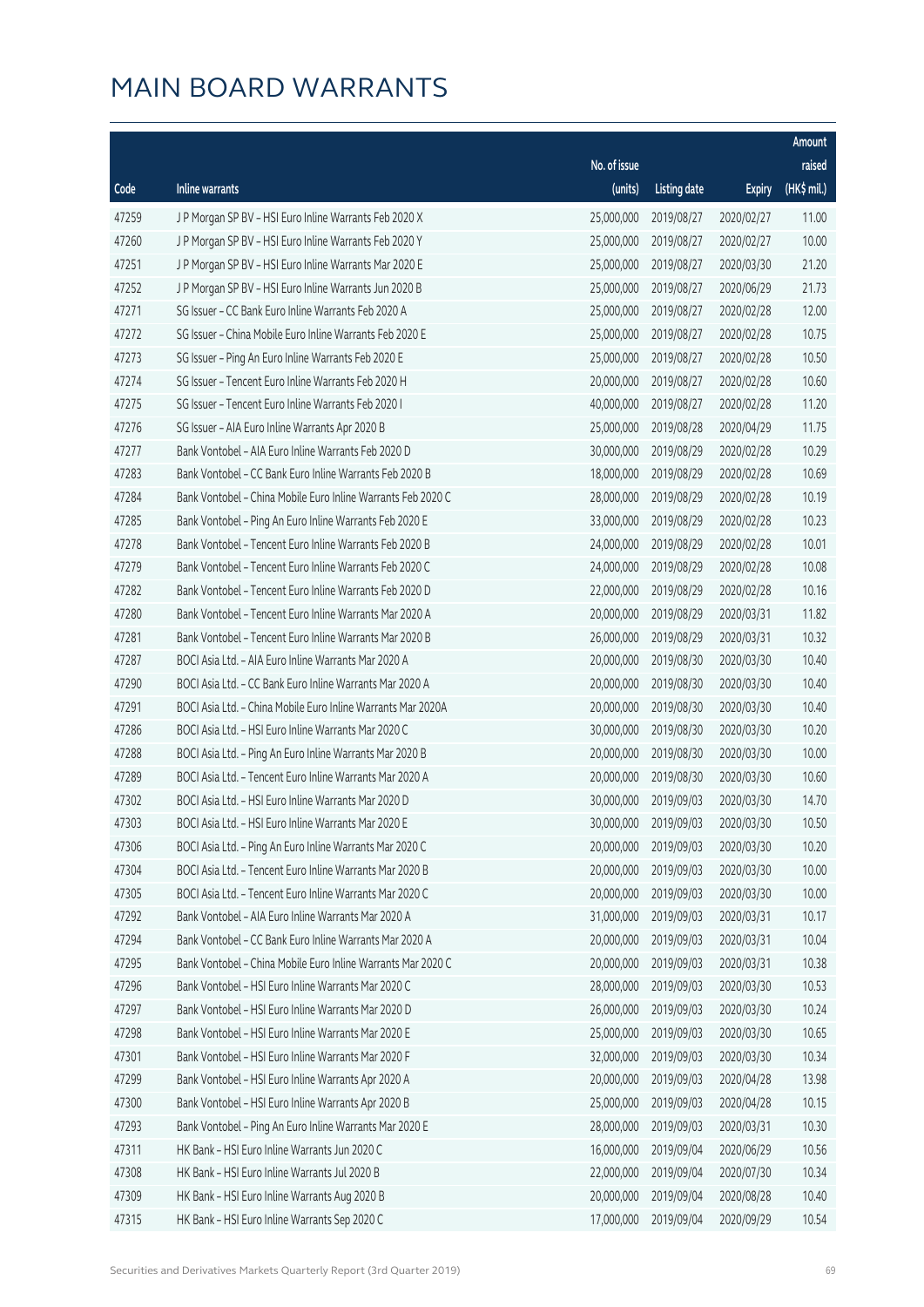|        |                                                              |              |                       |               | <b>Amount</b> |
|--------|--------------------------------------------------------------|--------------|-----------------------|---------------|---------------|
|        |                                                              | No. of issue |                       |               | raised        |
| Code   | Inline warrants                                              | (units)      | <b>Listing date</b>   | <b>Expiry</b> | (HK\$ mil.)   |
| 47312  | HK Bank - HSI Euro Inline Warrants Oct 2020 B                | 23,000,000   | 2019/09/04            | 2020/10/29    | 10.12         |
| 47314  | HK Bank - HSI Euro Inline Warrants Nov 2020 B                | 20,000,000   | 2019/09/04            | 2020/11/27    | 10.20         |
| 47316  | HK Bank - HSI Euro Inline Warrants Dec 2020 C                | 17,000,000   | 2019/09/04            | 2020/12/30    | 10.20         |
| 47307  | HK Bank - HSI Euro Inline Warrants Mar 2021 A                | 22,000,000   | 2019/09/04            | 2021/03/30    | 10.12         |
| 47313  | HK Bank - HSI Euro Inline Warrants Jun 2021 A                | 17,000,000   | 2019/09/04            | 2021/06/29    | 10.03         |
| 47310  | HK Bank - HSI Euro Inline Warrants Sep 2021 A                | 23,000,000   | 2019/09/04            | 2021/09/29    | 10.35         |
| 47321  | Bank Vontobel - AIA Euro Inline Warrants Mar 2020 B          | 20,000,000   | 2019/09/06            | 2020/03/31    | 10.36         |
| 47317  | Bank Vontobel - CC Bank Euro Inline Warrants Mar 2020 B      | 17,000,000   | 2019/09/06            | 2020/03/31    | 10.27         |
| 47319  | Bank Vontobel - China Mobile Euro Inline Warrants Mar 2020 E | 34,000,000   | 2019/09/06            | 2020/03/31    | 10.06         |
| 47318  | Bank Vontobel - Ping An Euro Inline Warrants Mar 2020 F      | 33,000,000   | 2019/09/06            | 2020/03/31    | 10.07         |
| 47320  | Bank Vontobel - Tencent Euro Inline Warrants Mar 2020 C      | 21,000,000   | 2019/09/06            | 2020/03/31    | 10.37         |
| 47322  | Haitong Int'l Sec - HSI Euro Inline Warrants Mar 2020 A      | 40,000,000   | 2019/09/16            | 2020/03/30    | 11.64         |
| 47323  | Haitong Int'l Sec - HSI Euro Inline Warrants Mar 2020 B      | 40,000,000   | 2019/09/16            | 2020/03/30    | 15.84         |
| 47324  | Haitong Int'l Sec - HSI Euro Inline Warrants Mar 2020 C      | 40,000,000   | 2019/09/16            | 2020/03/30    | 12.56         |
| 47325  | Haitong Int'l Sec - HSI Euro Inline Warrants Mar 2020 D      | 40,000,000   | 2019/09/16            | 2020/03/30    | 15.88         |
| 47326  | Haitong Int'l Sec - HSI Euro Inline Warrants Mar 2020 E      | 40,000,000   | 2019/09/16            | 2020/03/30    | 22.36         |
| 47327  | Haitong Int'l Sec - HSI Euro Inline Warrants Mar 2020 F      | 40,000,000   | 2019/09/16            | 2020/03/30    | 19.40         |
| 47328  | Haitong Int'l Sec - HSI Euro Inline Warrants Mar 2020 G      | 40,000,000   | 2019/09/16            | 2020/03/30    | 19.68         |
| 47329  | Haitong Int'l Sec - HSI Euro Inline Warrants Mar 2020 H      | 40,000,000   | 2019/09/16            | 2020/03/30    | 25.60         |
| 47330  | Haitong Int'l Sec - HSI Euro Inline Warrants Mar 2020 I      | 40,000,000   | 2019/09/16            | 2020/03/30    | 18.36         |
| 47331  | Haitong Int'l Sec - HSI Euro Inline Warrants Mar 2020 J      | 40,000,000   | 2019/09/16            | 2020/03/30    | 22.88         |
| 47332  | Haitong Int'l Sec - HSI Euro Inline Warrants Mar 2020 K      | 40,000,000   | 2019/09/16            | 2020/03/30    | 18.12         |
| 47333  | Haitong Int'l Sec - HSI Euro Inline Warrants Mar 2020 L      | 40,000,000   | 2019/09/16            | 2020/03/30    | 16.16         |
| 47334  | Haitong Int'l Sec - HSI Euro Inline Warrants Mar 2020 M      | 40,000,000   | 2019/09/16            | 2020/03/30    | 16.92         |
| 47335  | Haitong Int'l Sec - HSI Euro Inline Warrants Mar 2020 N      | 40,000,000   | 2019/09/16            | 2020/03/30    | 14.80         |
| 47336  | Haitong Int'l Sec - HSI Euro Inline Warrants Mar 2020 O      | 40,000,000   | 2019/09/16            | 2020/03/30    | 11.72         |
| 47013# | HK Bank - HSI Euro Inline Warrants Jan 2020 A                |              | 34,000,000 2019/09/16 | 2020/01/30    | 10.20         |
| 47341  | Haitong Int'l Sec - AIA Euro Inline Warrants Apr 2020 A      | 25,000,000   | 2019/09/19            | 2020/04/02    | 11.45         |
| 47342  | Haitong Int'l Sec - AIA Euro Inline Warrants Apr 2020 B      | 25,000,000   | 2019/09/19            | 2020/04/06    | 11.78         |
| 47345  | Haitong Int'l Sec - CC Bank Euro Inline Warrants Apr 2020 A  | 20,000,000   | 2019/09/19            | 2020/04/01    | 12.82         |
| 47340  | Haitong Int'l Sec - China Mobile Euro Inline Warrants Mar20E | 20,000,000   | 2019/09/19            | 2020/03/30    | 10.32         |
| 47346  | Haitong Int'l Sec - China Mobile Euro Inline Warrants Mar20F | 20,000,000   | 2019/09/19            | 2020/03/27    | 14.02         |
| 47343  | Haitong Int'l Sec - Ping An Euro Inline Warrants Apr 2020 A  | 25,000,000   | 2019/09/19            | 2020/04/03    | 11.08         |
| 47344  | Haitong Int'l Sec - Ping An Euro Inline Warrants Apr 2020 B  | 28,000,000   | 2019/09/19            | 2020/04/07    | 10.86         |
| 47337  | Haitong Int'l Sec - Tencent Euro Inline Warrants Apr 2020 A  | 30,000,000   | 2019/09/19            | 2020/04/01    | 12.45         |
| 47338  | Haitong Int'l Sec - Tencent Euro Inline Warrants Apr 2020 B  | 30,000,000   | 2019/09/19            | 2020/04/02    | 16.68         |
| 47339  | Haitong Int'l Sec - Tencent Euro Inline Warrants Apr 2020 C  | 30,000,000   | 2019/09/19            | 2020/04/03    | 15.51         |
| 47347  | SG Issuer - HSI Euro Inline Warrants Mar 2020 D              | 40,000,000   | 2019/09/24            | 2020/03/30    | 11.20         |
| 47348  | SG Issuer - HSI Euro Inline Warrants Mar 2020 E              | 40,000,000   | 2019/09/24            | 2020/03/30    | 10.40         |
| 47349  | SG Issuer - HSI Euro Inline Warrants Mar 2020 F              | 40,000,000   | 2019/09/24            | 2020/03/30    | 10.80         |
| 47350  | SG Issuer - HSI Euro Inline Warrants Mar 2020 G              | 40,000,000   | 2019/09/24            | 2020/03/30    | 10.80         |
| 47351  | SG Issuer - HSI Euro Inline Warrants Mar 2020 H              | 40,000,000   | 2019/09/24            | 2020/03/30    | 12.00         |
| 47352  | SG Issuer - HSI Euro Inline Warrants Mar 2020 I              | 40,000,000   | 2019/09/24            | 2020/03/30    | 13.60         |
| 47353  | SG Issuer - HSI Euro Inline Warrants Mar 2020 J              | 40,000,000   | 2019/09/24            | 2020/03/30    | 16.00         |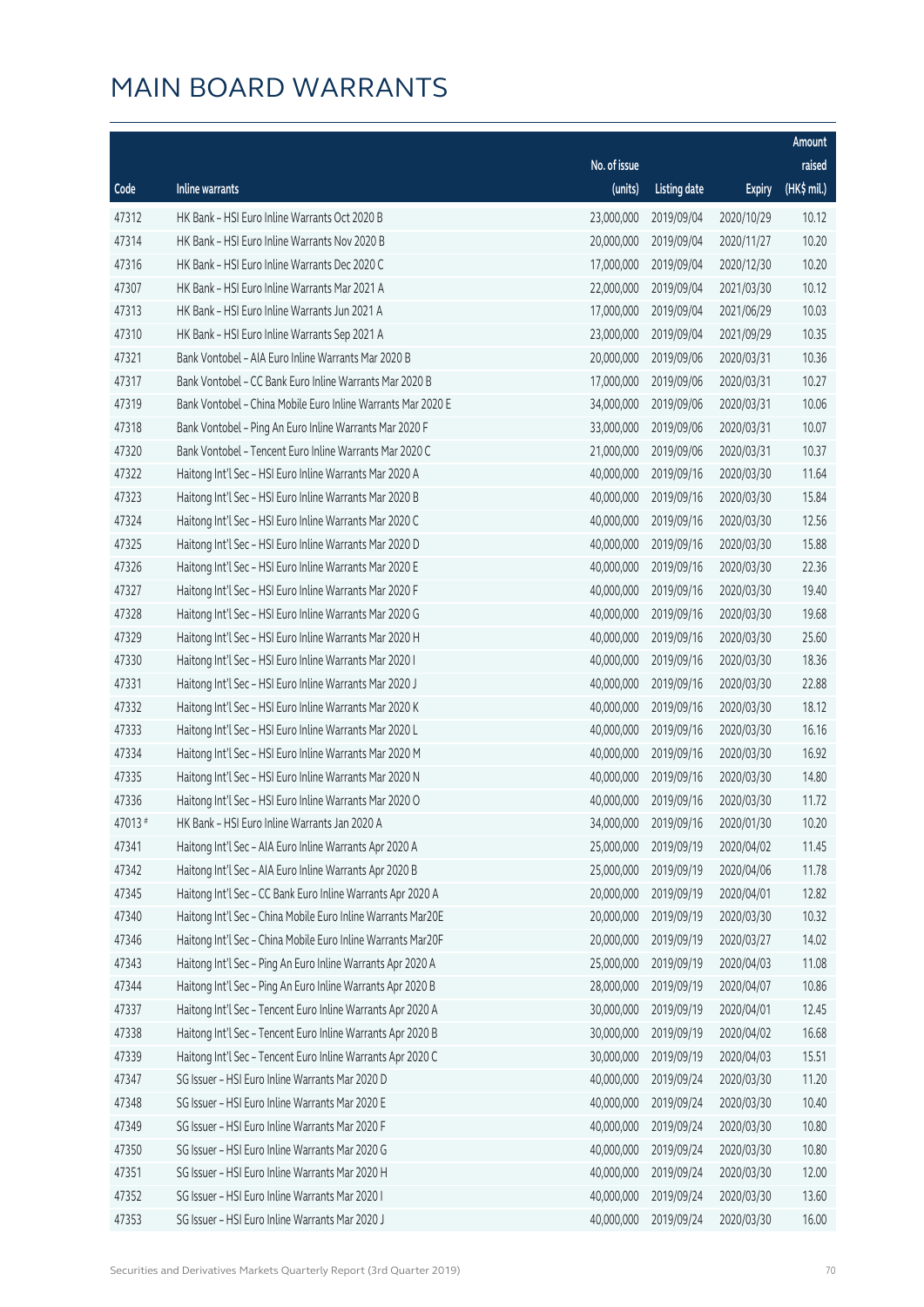|       |                                                              |              |                       |               | Amount      |
|-------|--------------------------------------------------------------|--------------|-----------------------|---------------|-------------|
|       |                                                              | No. of issue |                       |               | raised      |
| Code  | Inline warrants                                              | (units)      | <b>Listing date</b>   | <b>Expiry</b> | (HK\$ mil.) |
| 47354 | SG Issuer - HSI Euro Inline Warrants Mar 2020 K              | 40,000,000   | 2019/09/24            | 2020/03/30    | 18.00       |
| 47355 | SG Issuer - HSI Euro Inline Warrants Mar 2020 L              | 40,000,000   | 2019/09/24            | 2020/03/30    | 18.80       |
| 47356 | SG Issuer - HSI Euro Inline Warrants Mar 2020 M              | 40,000,000   | 2019/09/24            | 2020/03/30    | 16.80       |
| 47357 | SG Issuer - HSI Euro Inline Warrants Mar 2020 N              | 40,000,000   | 2019/09/24            | 2020/03/30    | 13.60       |
| 47358 | SG Issuer - HSI Euro Inline Warrants Mar 2020 O              | 40,000,000   | 2019/09/24            | 2020/03/30    | 11.60       |
| 47359 | SG Issuer - HSI Euro Inline Warrants Mar 2020 P              | 40,000,000   | 2019/09/24            | 2020/03/30    | 10.80       |
| 47360 | SG Issuer - HSI Euro Inline Warrants Mar 2020 Q              | 40,000,000   | 2019/09/24            | 2020/03/30    | 10.40       |
| 47361 | SG Issuer - HSI Euro Inline Warrants Mar 2020 R              | 40,000,000   | 2019/09/24            | 2020/03/30    | 10.20       |
| 47377 | BOCI Asia Ltd. - AIA Euro Inline Warrants May 2020 A         | 20,000,000   | 2019/09/25            | 2020/05/08    | 10.20       |
| 47378 | BOCI Asia Ltd. - AIA Euro Inline Warrants May 2020 B         | 20,000,000   | 2019/09/25            | 2020/05/08    | 10.20       |
| 47375 | BOCI Asia Ltd. - CCB Euro Inline Warrants May 2020 A         | 20,000,000   | 2019/09/25            | 2020/05/08    | 10.20       |
| 47376 | BOCI Asia Ltd. - CCB Euro Inline Warrants May 2020 B         | 20,000,000   | 2019/09/25            | 2020/05/08    | 11.00       |
| 47373 | BOCI Asia Ltd. - China Mobile Euro Inline Warrants Jul2020 A | 30,000,000   | 2019/09/25            | 2020/07/08    | 10.50       |
| 47374 | BOCI Asia Ltd. - China Mobile Euro Inline Warrants Jul2020 B | 30,000,000   | 2019/09/25            | 2020/07/08    | 10.80       |
| 47379 | BOCI Asia Ltd. - Ping An Euro Inline Warrants May 2020 A     | 30,000,000   | 2019/09/25            | 2020/05/08    | 12.00       |
| 47380 | BOCI Asia Ltd. - Ping An Euro Inline Warrants May 2020 B     | 30,000,000   | 2019/09/25            | 2020/05/08    | 12.30       |
| 47371 | BOCI Asia Ltd. - Tencent Euro Inline Warrants Jul 2020 A     | 30,000,000   | 2019/09/25            | 2020/07/08    | 11.70       |
| 47372 | BOCI Asia Ltd. - Tencent Euro Inline Warrants Jul 2020 B     | 30,000,000   | 2019/09/25            | 2020/07/08    | 10.20       |
| 47381 | BNP Paribas Issuance B.V. - HSI Euro Inline Warrants Apr20 A | 15,000,000   | 2019/09/25            | 2020/04/28    | 10.35       |
| 47382 | BNP Paribas Issuance B.V. - HSI Euro Inline Warrants Apr20 B | 15,000,000   | 2019/09/25            | 2020/04/28    | 12.45       |
| 47365 | HK Bank - HSI Euro Inline Warrants Jan 2021 A                | 26,000,000   | 2019/09/25            | 2021/01/28    | 10.14       |
| 47366 | HK Bank - HSI Euro Inline Warrants Feb 2021 A                | 22,000,000   | 2019/09/25            | 2021/02/25    | 10.34       |
| 47362 | HK Bank - HSI Euro Inline Warrants Apr 2021 A                | 23,000,000   | 2019/09/25            | 2021/04/29    | 10.35       |
| 47363 | HK Bank - HSI Euro Inline Warrants May 2021 A                | 28,000,000   | 2019/09/25            | 2021/05/28    | 10.08       |
| 47369 | HK Bank - HSI Euro Inline Warrants Jul 2021 A                | 21,000,000   | 2019/09/25            | 2021/07/29    | 10.08       |
| 47370 | HK Bank - HSI Euro Inline Warrants Aug 2021 A                | 24,000,000   | 2019/09/25            | 2021/08/30    | 10.32       |
| 47367 | HK Bank - HSI Euro Inline Warrants Oct 2021 A                |              | 25,000,000 2019/09/25 | 2021/10/28    | 10.00       |
| 47368 | HK Bank - HSI Euro Inline Warrants Nov 2021 A                | 22,000,000   | 2019/09/25            | 2021/11/29    | 10.34       |
| 47364 | HK Bank - HSI Euro Inline Warrants Dec 2021 A                | 28,000,000   | 2019/09/25            | 2021/12/30    | 10.36       |
| 47391 | HK Bank - HSI Euro Inline Warrants Jan 2020 E                | 28,000,000   | 2019/09/27            | 2020/01/30    | 10.08       |
| 47390 | HK Bank - HSI Euro Inline Warrants Feb 2020 J                | 22,000,000   | 2019/09/27            | 2020/02/27    | 10.12       |
| 47389 | HK Bank - HSI Euro Inline Warrants Mar 2020 E                | 29,000,000   | 2019/09/27            | 2020/03/30    | 10.15       |
| 47392 | HK Bank - HSI Euro Inline Warrants Mar 2020 F                | 19,000,000   | 2019/09/27            | 2020/03/30    | 10.26       |
| 47388 | HK Bank - HSI Euro Inline Warrants Jun 2020 D                | 30,000,000   | 2019/09/27            | 2020/06/29    | 10.20       |
| 47386 | HK Bank - HSI Euro Inline Warrants Sep 2020 D                | 24,000,000   | 2019/09/27            | 2020/09/29    | 10.32       |
| 47387 | HK Bank - HSI Euro Inline Warrants Dec 2020 D                | 26,000,000   | 2019/09/27            | 2020/12/30    | 10.14       |
| 47384 | HK Bank - HSI Euro Inline Warrants Mar 2021 B                | 24,000,000   | 2019/09/27            | 2021/03/30    | 10.08       |
| 47385 | HK Bank - HSI Euro Inline Warrants Jun 2021 B                | 23,000,000   | 2019/09/27            | 2021/06/29    | 10.35       |
| 47383 | HK Bank - HSI Euro Inline Warrants Sep 2021 B                | 22,000,000   | 2019/09/27            | 2021/09/29    | 10.12       |
| 47393 | SG Issuer - AIA Euro Inline Warrants Mar 2020 B              | 20,000,000   | 2019/09/27            | 2020/03/31    | 11.80       |
| 47394 | SG Issuer - AIA Euro Inline Warrants Mar 2020 C              | 30,000,000   | 2019/09/27            | 2020/03/31    | 11.40       |
| 47395 | SG Issuer - CC Bank Euro Inline Warrants Apr 2020 A          | 20,000,000   | 2019/09/27            | 2020/04/08    | 14.60       |
| 47396 | SG Issuer - CC Bank Euro Inline Warrants Apr 2020 B          | 30,000,000   | 2019/09/27            | 2020/04/08    | 11.40       |
| 47397 | SG Issuer - China Mobile Euro Inline Warrants Mar 2020 A     | 20,000,000   | 2019/09/27            | 2020/03/31    | 14.00       |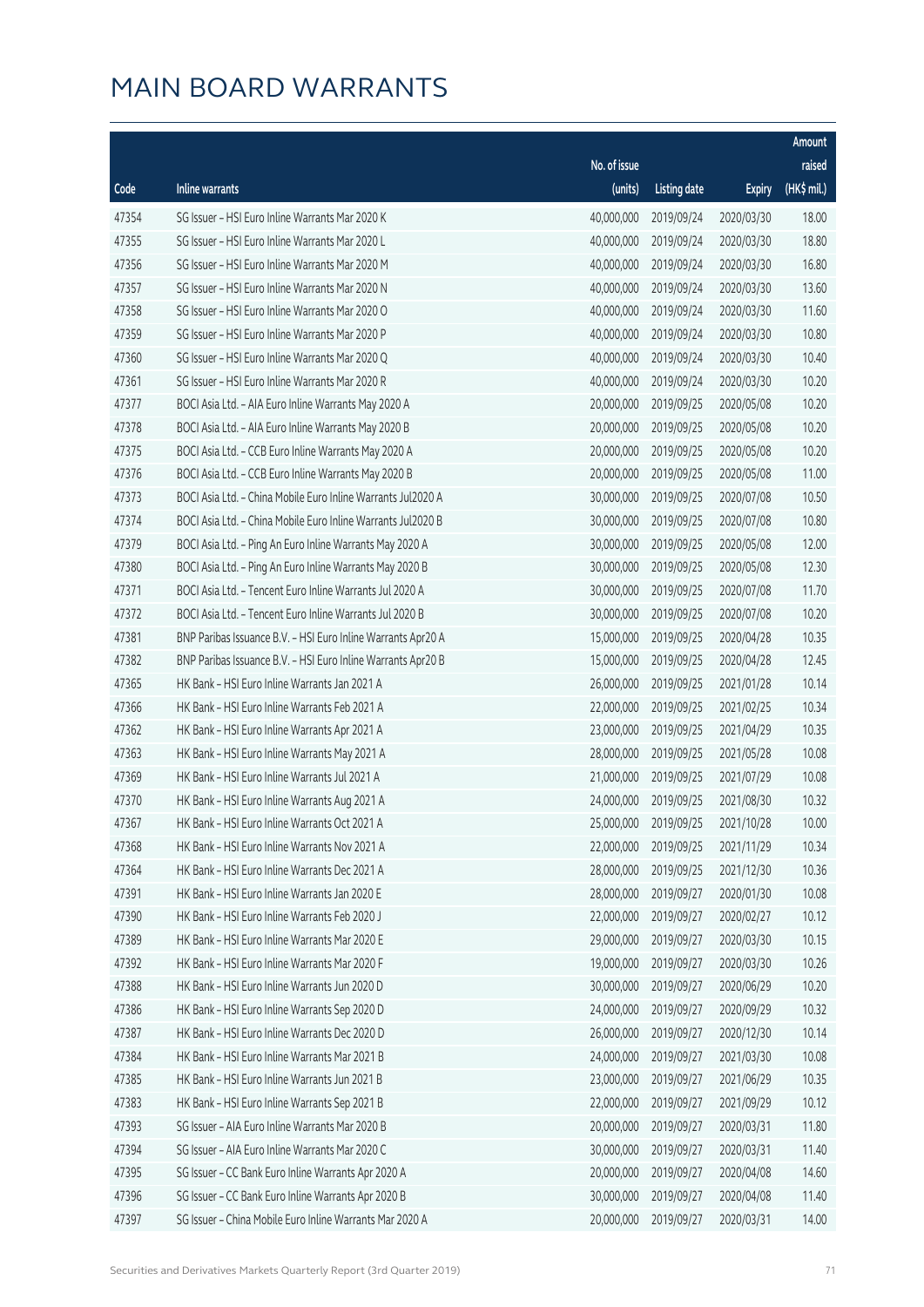#### MAIN BOARD WARRANTS

|       |                                                          |              |                     |               | Amount      |
|-------|----------------------------------------------------------|--------------|---------------------|---------------|-------------|
|       |                                                          | No. of issue |                     |               | raised      |
| Code  | Inline warrants                                          | (units)      | <b>Listing date</b> | <b>Expiry</b> | (HK\$ mil.) |
| 47398 | SG Issuer - China Mobile Euro Inline Warrants Mar 2020 B | 30,000,000   | 2019/09/27          | 2020/03/31    | 13.50       |
| 47399 | SG Issuer - Ping An Euro Inline Warrants Mar 2020 B      | 30,000,000   | 2019/09/27          | 2020/03/31    | 10.50       |
| 47400 | SG Issuer - Ping An Euro Inline Warrants Mar 2020 C      | 20,000,000   | 2019/09/27          | 2020/03/31    | 13.80       |
| 47401 | SG Issuer - Ping An Euro Inline Warrants Mar 2020 D      | 30,000,000   | 2019/09/27          | 2020/03/31    | 13.50       |
| 47402 | SG Issuer - Ping An Euro Inline Warrants Mar 2020 E      | 40,000,000   | 2019/09/27          | 2020/03/31    | 11.60       |
| 47403 | SG Issuer - Tencent Euro Inline Warrants Mar 2020 C      | 40,000,000   | 2019/09/27          | 2020/03/31    | 12.80       |
| 47404 | SG Issuer - Tencent Euro Inline Warrants Mar 2020 D      | 20,000,000   | 2019/09/27          | 2020/03/31    | 10.00       |
| 47405 | SG Issuer - Tencent Euro Inline Warrants Mar 2020 E      | 20,000,000   | 2019/09/27          | 2020/03/31    | 12.00       |
| 47406 | SG Issuer - Tencent Euro Inline Warrants Mar 2020 F      | 30,000,000   | 2019/09/27          | 2020/03/31    | 12.90       |
| 47407 | SG Issuer - Tencent Euro Inline Warrants Mar 2020 G      | 40,000,000   | 2019/09/27          | 2020/03/31    | 12.00       |
| 47411 | Bank Vontobel - HSI Euro Inline Warrants Mar 2020 J      | 33,000,000   | 2019/09/30          | 2020/03/30    | 10.26       |
| 47412 | Bank Vontobel - HSI Euro Inline Warrants Mar 2020 K      | 23,000,000   | 2019/09/30          | 2020/03/30    | 10.26       |
| 47413 | Bank Vontobel - HSI Euro Inline Warrants Mar 2020 L      | 20,000,000   | 2019/09/30          | 2020/03/30    | 15.44       |
| 47414 | Bank Vontobel - HSI Euro Inline Warrants Mar 2020 M      | 26,000,000   | 2019/09/30          | 2020/03/30    | 10.32       |
| 47416 | Bank Vontobel - HSI Euro Inline Warrants Mar 2020 N      | 32,000,000   | 2019/09/30          | 2020/03/30    | 10.21       |
| 47410 | Bank Vontobel - HSI Euro Inline Warrants Apr 2020 C      | 32,000,000   | 2019/09/30          | 2020/04/28    | 10.27       |
| 47415 | Bank Vontobel - HSI Euro Inline Warrants Apr 2020 D      | 28,000,000   | 2019/09/30          | 2020/04/28    | 10.14       |
| 47408 | Bank Vontobel - HSI Euro Inline Warrants May 2020 A      | 37,000,000   | 2019/09/30          | 2020/05/28    | 10.25       |
| 47409 | Bank Vontobel - HSI Euro Inline Warrants May 2020 B      | 34,000,000   | 2019/09/30          | 2020/05/28    | 10.10       |
|       |                                                          |              |                     |               | 5,139.00    |

# Further issue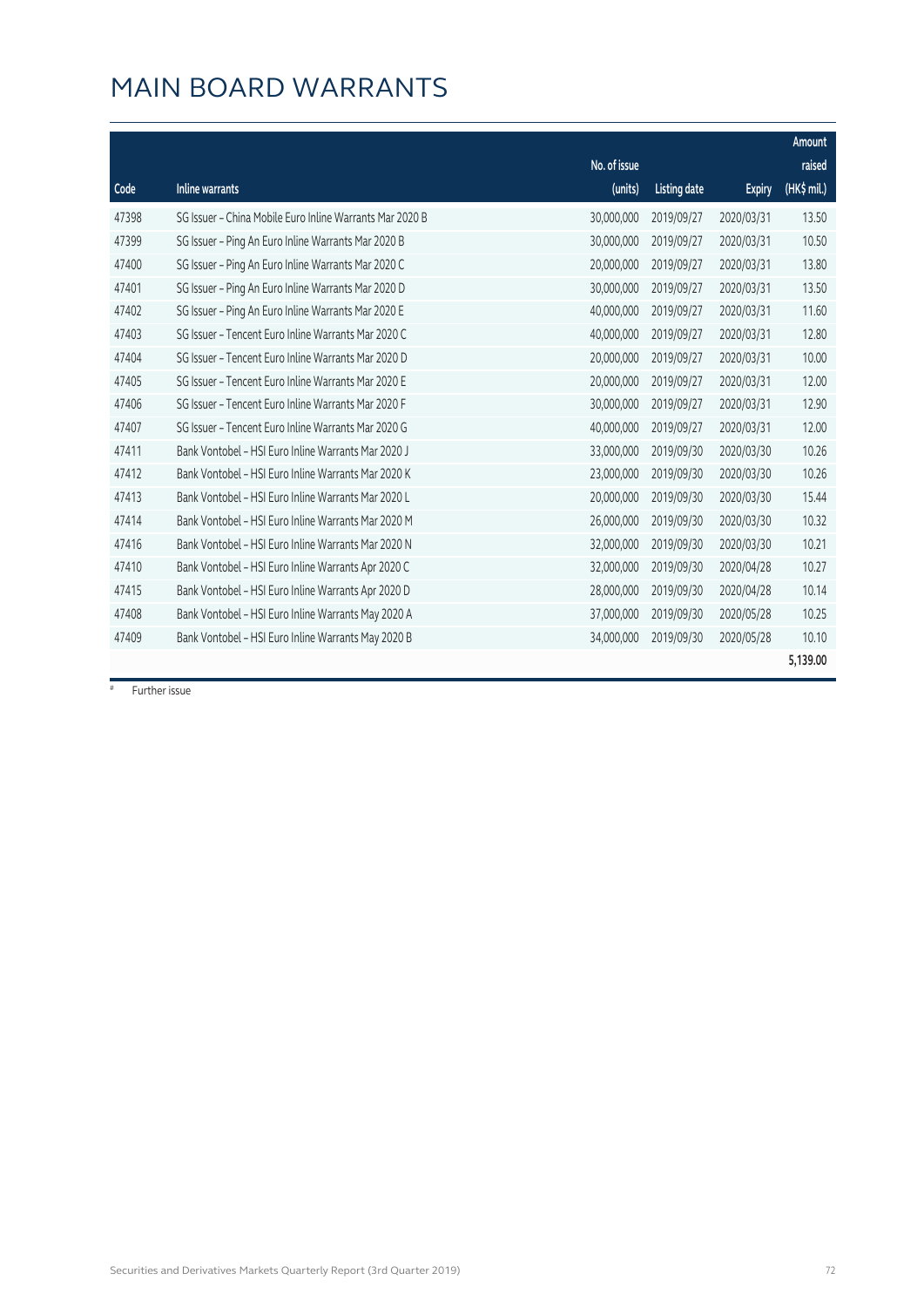#### **Debt Securities Trading Statistics**

|      |                |                                | Turnover value          |
|------|----------------|--------------------------------|-------------------------|
|      |                | Exchange fund notes (HK\$ mil) | Market total (HK\$ mil) |
| 2018 | Q <sub>3</sub> | 469.21                         | 12,699.23               |
|      | Q4             | 59.73                          | 13,055.16               |
| 2019 | Q1             | 180.86                         | 17,574.55               |
|      | Q <sub>2</sub> | 112.77                         | 16,566.96               |
|      | Q3             | 239.99                         | 13,294.79               |

#### **Debt Securities Nominal Value**

|                | No. of issues | Nominal value (HK\$ mil.) |
|----------------|---------------|---------------------------|
| Q <sub>3</sub> | 1,155         | 4,476,037.29              |
| Q4             | 1,195         | 4,588,705.55              |
| Q1             | 1,243         | 4,806,055.20              |
| Q <sub>2</sub> | 1,291         | 4,908,086.43              |
| Q3             | 1,347         | 5,086,272.01              |
|                |               |                           |

#### **New Listing Statistics – Debt Securities**

|      |                | No. of newly listed debt securities | Amount raised (HK\$ mil.) |
|------|----------------|-------------------------------------|---------------------------|
| 2018 | Q3             | 64                                  | 270,436.71                |
|      | Q4             | 86                                  | 254,127.38                |
| 2019 | Q1             | 94                                  | 330,173.31                |
|      | Q <sub>2</sub> | 107                                 | 353,472.05                |
|      | Q3             | 107                                 | 349,112.45                |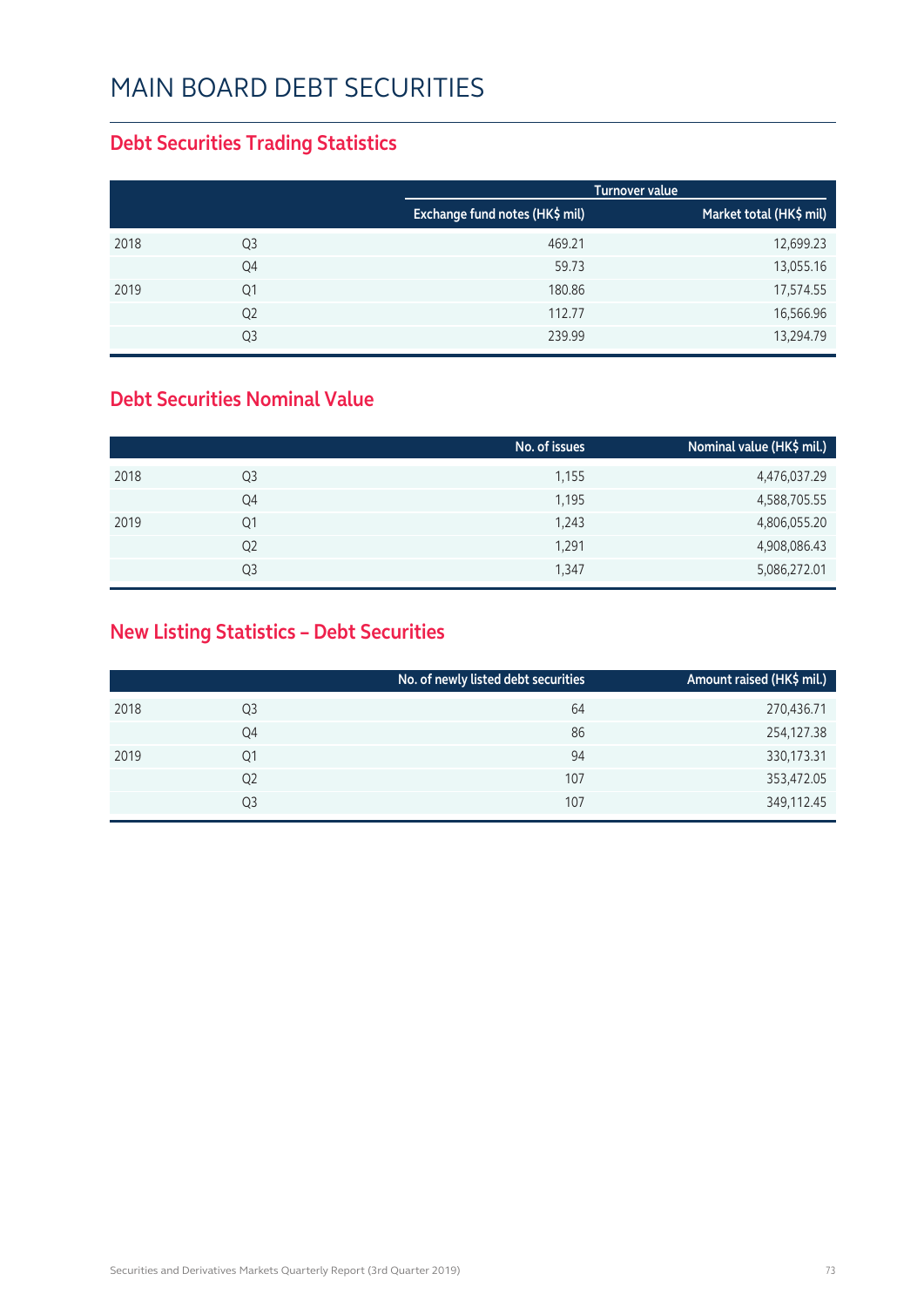#### **Newly Listed Debt Securities**

for 3rd quarter 2019

|         |                                                                      |            |               |                     |            | <b>Amount raised</b> |
|---------|----------------------------------------------------------------------|------------|---------------|---------------------|------------|----------------------|
| Code    | <b>Debt securities</b>                                               | Principal  |               | <b>Listing date</b> | Maturity   | (HK\$ mil.)          |
| 05595   | Chongqing Casin Group Co., Ltd. 4.00% Credit Enhanced Bonds 2022     | <b>USD</b> | 65,000,000    | 2019/07/02          | 2022/04/28 | 507.00               |
| 05596   | Zhongyuan Sincere Investment Co. Ltd. 4.25% Guar. Bonds 2024         | <b>USD</b> | 500,000,000   | 2019/07/02          | 2024/06/28 | 3,891.31             |
| 05935   | Shaanxi Xixian New Area Qinhan New City Dev & Cons Gp Co Ltd         | <b>USD</b> | 92,000,000    | 2019/07/02          | 2022/06/28 | 717.60               |
|         | 7.50% Bonds 2022                                                     |            |               |                     |            |                      |
| 05951   | Qingdao Jiaozhou Bay Development Group Co., Ltd. 5.80% Bonds 2022    | <b>USD</b> | 300,000,000   | 2019/07/02          | 2022/06/28 | 2,340.00             |
| 05977   | CGNPC International Ltd. 2.75% Guaranteed Notes 2024                 | <b>USD</b> | 600,000,000   | 2019/07/03          | 2024/07/02 | 4,665.44             |
| 05985   | Xin Fu (BVI) Co., Ltd. 6.90% Guaranteed Bond 2022                    | <b>USD</b> | 100,000,000   | 2019/07/02          | 2022/06/28 | 775.85               |
| 05978   | Yuzhou Properties Co. Ltd. 5.50% Senior Notes 2020                   | <b>USD</b> | 200,000,000   | 2019/07/03          | 2020/06/30 | 1,560.00             |
| 05976   | Huafa 2019 I Co. Ltd. 4.25% Guaranteed Bonds 2024                    | <b>USD</b> | 300,000,000   | 2019/07/04          | 2024/07/03 | 2,340.00             |
| 05987   | Redsun Properties Group Ltd. 10.50% Senior Notes 2022                | <b>USD</b> | 250,000,000   | 2019/07/04          | 2022/10/03 | 1,877.34             |
| 05970   | CMB International Leasing Management Ltd. 3.00% Notes 2024           | <b>USD</b> | 900,000,000   | 2019/07/04          | 2024/07/03 | 6,980.97             |
| 05971   | CMB International Leasing Management Ltd. 3.625% Notes 2029          | <b>USD</b> | 100,000,000   | 2019/07/04          | 2029/07/03 | 775.80               |
| 05986   | Standard Chartered PLC Fixed Rate Resetting Perpetual Subordinated   | SGD        | 750,000,000   | 2019/07/04          |            | 4,316.85             |
|         | Contingent Conv Sec                                                  |            |               |                     |            |                      |
| 05008 # | KWG Property Holding Ltd. 5.875% Senior Notes 2024                   | <b>USD</b> | 225,000,000   | 2019/07/04          | 2024/11/10 | 1,605.65             |
| 05706 # | Celestial Miles Ltd. Guar. Senior Perpetual Capital Securities       | <b>USD</b> | 300,000,000   | 2019/07/04          |            | 2,433.60             |
| 05705 # | Yankuang Group (Cayman) Ltd. 6.00% Bonds 2022                        | <b>USD</b> | 500,000,000   | 2019/07/05          | 2022/01/30 | 3,947.97             |
| 05997   | New Momentum International Ltd. 9.50% Guaranteed Bonds 2021          | <b>USD</b> | 100,000,000   | 2019/07/08          | 2021/07/05 | 780.00               |
| 05999   | Gansu Provincial Highway Aviation Tourism Invest Gp Co., Ltd.        | <b>USD</b> | 300,000,000   | 2019/07/08          | 2022/07/05 | 2,335.09             |
|         | 3.875% Bonds 2022                                                    |            |               |                     |            |                      |
| 04403   | FWD Group Ltd. 5.75% Subordinated Notes 2024                         | <b>USD</b> | 550,000,000   | 2019/07/10          | 2024/07/09 | 4,290.00             |
| 05993   | Luye Pharma Group Ltd. 1.50% Convertible Bonds 2024                  | <b>USD</b> | 300,000,000   | 2019/07/10          | 2024/07/09 | 2,340.00             |
| 06002   | Guohui International (BVI) Co., Ltd. 4.37% Guaranteed Bonds 2022     | <b>USD</b> | 800,000,000   | 2019/07/10          | 2022/07/09 | 6,240.00             |
| 06005   | Taiyuan State-owned Investment Group Co. Ltd. 6.20% Bonds 2022       | <b>USD</b> | 55,000,000    | 2019/07/10          | 2022/07/09 | 429.00               |
| 06001   | Tongfang Aqua Ltd. 6.80% Guaranteed Bonds 2022                       | <b>USD</b> | 300,000,000   | 2019/07/11          | 2022/01/10 | 2,329.42             |
| 05830 # | Yuzhou Properties Co. Ltd. 6.00% Senior Notes 2023                   | <b>USD</b> | 400,000,000   | 2019/07/11          | 2023/10/25 | 2,928.81             |
| 06024   | DaFa Properties Group Ltd. 12.875% Senior Notes 2021                 | <b>USD</b> | 180,000,000   | 2019/07/12          | 2021/07/11 | 1,377.25             |
| 04418   | Jiayuan International Group Ltd. 13.75% Senior Notes 2022            | <b>USD</b> | 225,000,000   | 2019/07/12          | 2022/03/11 | 1,755.00             |
| 06004   | Pingdingshan Tianan Coal Mining Co., Ltd. 6.25% Bonds 2020           | <b>USD</b> | 100,000,000   | 2019/07/12          | 2020/07/09 | 780.00               |
| 04419   | Chong Hing Bank Ltd. 5.70% Undated Non-Cumulative Subordinated       | <b>USD</b> | 400,000,000   | 2019/07/16          |            | 3,120.00             |
|         | Additional Tier 1 CapSec                                             |            |               |                     |            |                      |
| 04437   | China Overseas Finance (Cayman) VIII Ltd. 2.90% Guar. Notes 2025     | <b>HKD</b> | 2,000,000,000 | 2019/07/16          | 2025/01/15 | 2,000.00             |
| 04438   | China Overseas Finance (Cayman) VIII Ltd. 3.45% Guar. Notes 2029     | <b>USD</b> | 450,000,000   | 2019/07/16          | 2029/07/15 | 3,504.70             |
| 04471   | LS Finance (2017) Ltd. 4.875% Guaranteed Bonds 2024                  | <b>USD</b> | 300,000,000   | 2019/07/16          | 2024/07/15 | 2,340.00             |
| 04472   | Eastern Creation II Invest Hldgs Ltd. 2.80% Guar. Notes 2022         | <b>USD</b> | 200,000,000   | 2019/07/16          | 2022/07/15 | 1,558.75             |
| 04329 # | Liuzhou Dongtong Investment & Development Co., Ltd. 7.00% Bonds 2022 | <b>USD</b> | 40,000,000    | 2019/07/16          | 2022/05/22 | 312.00               |
| 05925 # | CIFI Holdings (Group) Co. Ltd. 6.55% Senior Notes 2024               | <b>USD</b> | 300,000,000   | 2019/07/16          | 2024/03/28 | 2,314.17             |
| 04487   | Bluestar Finance Holdings Ltd. 3.375% Senior Guar Notes 2024         | <b>USD</b> | 700,000,000   | 2019/07/17          | 2024/07/16 | 5,444.55             |
| 04499   | Times China Holdings Ltd. 6.75% Senior Notes 2023                    | <b>USD</b> | 400,000,000   | 2019/07/17          | 2023/07/16 | 3,120.00             |
| 05409   | Dawn Victor Ltd. 8.45% Guaranteed Bonds 2020                         | <b>USD</b> | 350,000,000   | 2019/07/18          | 2020/07/14 | 2,730.00             |
| 05412   | Greenland Hong Kong Holdings Ltd. 6.00% Bonds 2021                   | <b>USD</b> | 300,000,000   | 2019/07/18          | 2021/07/17 | 2,340.00             |
| 05201   | Chengdu Airport Xingcheng Invest Group Co., Ltd. 6.50% Bonds 2022    | <b>USD</b> | 500,000,000   | 2019/07/19          | 2022/07/18 | 3,900.00             |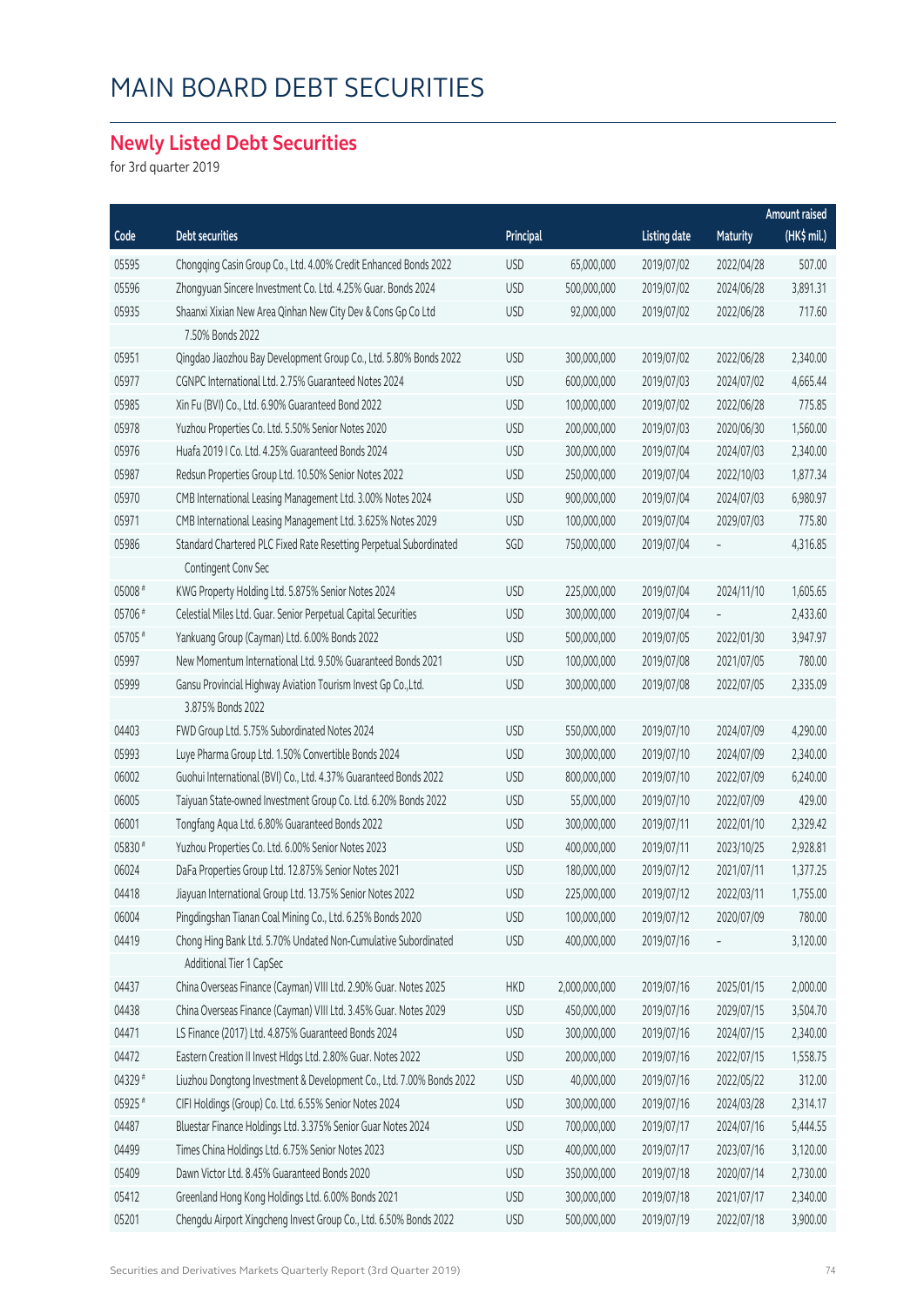|         |                                                                           |            |               |                     |                 | <b>Amount raised</b> |
|---------|---------------------------------------------------------------------------|------------|---------------|---------------------|-----------------|----------------------|
| Code    | <b>Debt securities</b>                                                    | Principal  |               | <b>Listing date</b> | <b>Maturity</b> | (HK\$ mil.)          |
| 05366   | China Mengniu Dairy Co. Ltd. 3.00% Bonds 2024                             | <b>USD</b> | 500,000,000   | 2019/07/19          | 2024/07/18      | 3,883.31             |
| 05088   | Chongqing Hechuan City Construction Investment (Group) Co. Ltd.           | <b>USD</b> | 300,000,000   | 2019/07/19          | 2022/07/18      | 2,340.00             |
|         | 6.30% Bonds 2022                                                          |            |               |                     |                 |                      |
| 05381   | GET International Investment Holdings Ltd. 3.75% Guar. Bonds 2022         | <b>USD</b> | 500,000,000   | 2019/07/19          | 2022/07/18      | 3,900.00             |
| 05418   | NWD (MTN) Ltd. 4.125% Guaranteed Notes 2029                               | <b>USD</b> | 950,000,000   | 2019/07/19          | 2029/07/18      | 7,315.00             |
| 05372   | China SCE Group Holdings Ltd. 7.25% Senior Notes 2023                     | <b>USD</b> | 500,000,000   | 2019/07/22          | 2023/04/19      | 3,898.21             |
| 04484   | Haitong International Securities Group Ltd. 3.375% Bonds 2024             | <b>USD</b> | 700,000,000   | 2019/07/22          | 2024/07/19      | 5,449.51             |
| 04472 # | Eastern Creation II Invest Hldgs Ltd. 2.80% Guar. Notes 2022              | <b>USD</b> | 100,000,000   | 2019/07/24          | 2022/07/15      | 780.06               |
| 05447   | Franshion Brilliant Ltd. 4.25% Guaranteed Senior Notes 2029               | <b>USD</b> | 500,000,000   | 2019/07/24          | 2029/07/23      | 3,874.26             |
| 85902   | CIFI Holdings (Group) Co. Ltd. 6.70% Senior Notes 2022                    | <b>RMB</b> | 1,600,000,000 | 2019/07/24          | 2022/04/23      | 1,815.68             |
| 04403 # | FWD Group Ltd. 5.75% Subordinated Notes 2024                              | <b>USD</b> | 250,000,000   | 2019/07/24          | 2024/07/09      | 1,970.87             |
| 05856 # | NWD Finance (BVI) Ltd. 6.25% Guar. Senior Perpetual Cap Sec               | <b>USD</b> | 400,000,000   | 2019/07/25          |                 | 3,163.34             |
| 05599   | Wanda Group Overseas Ltd. 7.50 Guaranteed Bonds 2022                      | <b>USD</b> | 400,000,000   | 2019/07/25          | 2022/07/24      | 3,089.27             |
| 05606   | Xingsheng (BVI) Co. Ltd. 3.375% Guaranteed Bonds 2022                     | <b>USD</b> | 500,000,000   | 2019/07/26          | 2022/07/25      | 3,898.01             |
| 05603   | Jingrui Holdings Ltd. 12.00% Senior Notes 2021                            | <b>USD</b> | 260,000,000   | 2019/07/26          | 2022/07/25      | 2,028.00             |
| 05704 # | Nuoxi Capital Ltd. 7.50% Guaranteed Bonds 2022                            | <b>USD</b> | 200,000,000   | 2019/07/26          | 2022/01/28      | 1,559.80             |
| 05607   | KWG Group Holdings Ltd. 7.40% Senior Notes 2024                           | <b>USD</b> | 300,000,000   | 2019/07/30          | 2024/03/05      | 2,335.76             |
| 05608   | Dalian Deta Holdings Co., Ltd. 5.95% Notes 2022                           | <b>USD</b> | 300,000,000   | 2019/07/30          | 2022/07/29      | 2,336.84             |
| 05609   | Agricultural Bank of China Ltd., HK Branch Floating Rate Notes 2022       | <b>USD</b> | 1,000,000,000 | 2019/07/31          | 2022/07/30      | 7,800.00             |
| 04403 # | FWD Group Ltd. 5.75% Subordinated Notes 2024                              | <b>USD</b> | 100,000,000   | 2019/07/31          | 2024/07/09      | 792.48               |
| 05615   | Bright Scholar Education Holdings Ltd. 7.45% Senior Notes 2022            | <b>USD</b> | 300,000,000   | 2019/08/01          | 2022/07/31      | 2,340.00             |
| 05617   | China Great Wall Int'l Hldgs III Ltd. 3.125% Guar. Bonds 2024             | <b>USD</b> | 200,000,000   | 2019/08/01          | 2024/07/31      | 1,559.64             |
| 05620   | China Great Wall Int'l Hldgs III Ltd. Unsubordinated Guar Perpetual Sec   | <b>USD</b> | 400,000,000   | 2019/08/01          |                 | 3,120.00             |
| 05622   | Honghua Group Ltd. 6.375% Senior Notes 2022                               | <b>USD</b> | 200,000,000   | 2019/08/02          | 2022/08/01      | 1,560.00             |
| 05623   | Sino-Ocean Land Treasure IV Ltd. 4.75% Guaranteed Notes 2029              | <b>USD</b> | 600,000,000   | 2019/08/06          | 2029/08/05      | 4,612.33             |
| 05624   | Dexin China Holdings Co. Ltd. 12.875% Senior Notes 2021                   | <b>USD</b> | 200,000,000   | 2019/08/07          | 2021/08/06      | 1,530.28             |
| 05625   | Meilun (BVI) Ltd. 9.00% Senior Notes 2022                                 | <b>USD</b> | 163,000,000   | 2019/08/07          | 2022/04/28      | 1,271.40             |
| 05627   | Sinopec Group Overseas Dev. (2018) Ltd. 2.50% Senior Notes 2024           | <b>USD</b> | 800,000,000   | 2019/08/09          | 2024/08/08      | 6,225.15             |
| 05632   | Sinopec Group Overseas Dev. (2018) Ltd. 2.95% Senior Notes 2029           | <b>USD</b> | 700,000,000   | 2019/08/09          | 2029/08/08      | 5,437.94             |
| 05635   | Sinopec Group Overseas Dev. (2018) Ltd. 3.68% Senior Notes 2049           | <b>USD</b> | 500,000,000   | 2019/08/09          | 2049/08/08      | 3,900.00             |
| 05460 # | Haichuan Int'l Investment Co., Ltd. 7.50% Guar. Bonds 2021                | <b>USD</b> | 180,000,000   | 2019/08/15          | 2021/11/29      | 1,413.10             |
| 05642   | Changde Economic Construction Investment Group Co., Ltd. 6.60% Bonds 2022 | <b>USD</b> | 200,000,000   | 2019/08/16          | 2022/08/15      | 1,560.00             |
| 05643   | Dongxing Voyage Co. Ltd. 3.25% Guaranteed Bonds 2024                      | <b>USD</b> | 400,000,000   | 2019/08/16          | 2024/08/15      | 3,103.46             |
| 04569 # | Xinhu (BVI) 2018 Holding Co. Ltd. 11.00% Guar. Senior N2022               | <b>USD</b> | 50,000,000    | 2019/08/19          | 2022/06/12      | 390.00               |
| 05878 # | Zhenro Properties Group Ltd. 9.15% Senior Notes 2022                      | <b>USD</b> | 110,000,000   | 2019/08/20          | 2022/03/08      | 869.51               |
| 05645   | DFZQ Floating Rate Bonds 2022 A                                           | <b>USD</b> | 300,000,000   | 2019/08/21          | 2022/08/20      | 2,340.00             |
| 05646   | DFZQ 0.625% Senior Bonds 2022 B                                           | <b>EUR</b> | 200,000,000   | 2019/08/21          | 2022/08/20      | 1,733.04             |
| 04077   | Hong Kong Monetary Authority, The 1.48% Exchange Fund Notes 2021          | <b>HKD</b> | 1,200,000,000 | 2019/08/22          | 2021/08/23      | 1,197.12             |
| 05657   | Hanhui Interntional Ltd. 4.37% Guranteed Bonds 2022                       | <b>USD</b> | 300,000,000   | 2019/08/23          | 2022/08/22      | 2,340.00             |
| 05658   | Qingdao Jimo District Urban Development Investment Co., Ltd.              | <b>USD</b> | 300,000,000   | 2019/08/23          | 2022/08/22      | 2,340.00             |
|         | 4.90% Bonds 2022                                                          |            |               |                     |                 |                      |
| 05707   | Tibet Financial Leasing Co. Ltd. 7.80% Bonds 2022                         | <b>USD</b> | 27,000,000    | 2019/08/26          | 2022/08/23      | 210.60               |
| 05700   | Fujian Zhanglong Group Co., Ltd. 5.875% Notes 2022                        | <b>USD</b> | 500,000,000   | 2019/08/27          | 2022/08/26      | 3,871.03             |
| 04585 # | Haimen Zhongnan Investment Development (Int'l) Co., Ltd.                  | <b>USD</b> | 150,000,000   | 2019/08/27          | 2022/06/18      | 1,175.85             |
|         | 10.875% Guar Senior Notes 2022                                            |            |               |                     |                 |                      |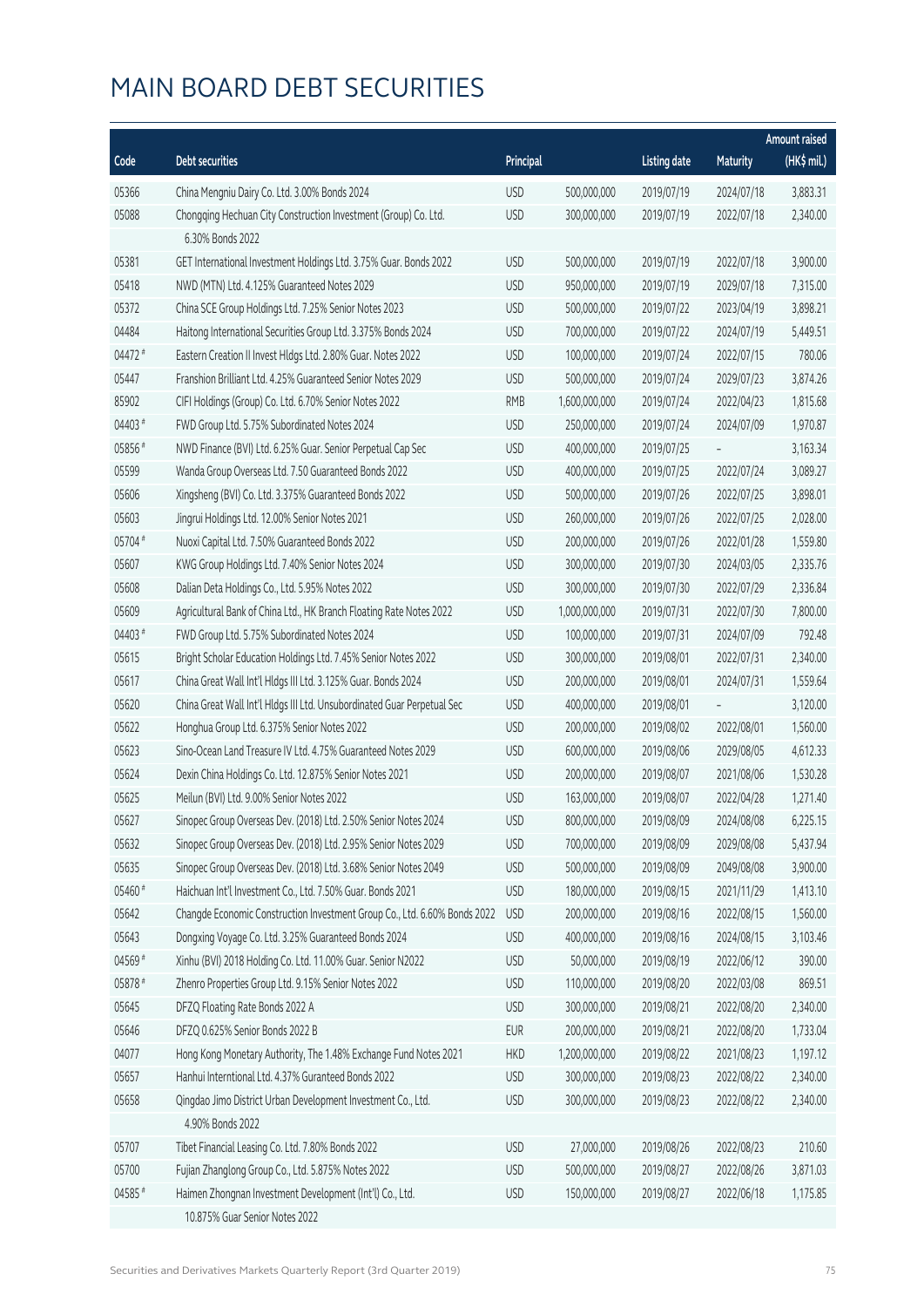|         |                                                                                   |            |               |                     |            | <b>Amount raised</b> |
|---------|-----------------------------------------------------------------------------------|------------|---------------|---------------------|------------|----------------------|
| Code    | <b>Debt securities</b>                                                            | Principal  |               | <b>Listing date</b> | Maturity   | (HK\$ mil.)          |
| 05480 # | Zhuji Development Ltd. 7.00% Guaranteed Bonds 2021                                | <b>USD</b> | 189,000,000   | 2019/08/29          | 2021/12/11 | 1,545.11             |
| 05713   | China Industrial Securities Int'l Financial Group Ltd.                            | <b>USD</b> | 200,000,000   | 2019/09/02          | 2020/08/28 | 1,560.00             |
|         | 5.00% Guaranteed Bonds 2020                                                       |            |               |                     |            |                      |
| 05716   | Tianjin Lingang Investment Holding Co., Ltd. 8.00% Notes 2022                     | <b>USD</b> | 81,000,000    | 2019/09/02          | 2022/08/30 | 631.80               |
| 05714   | Chengdu Econ & Tech Dev Zone Constr & Dev 6.40% Bonds 2022                        | <b>USD</b> | 200,000,000   | 2019/09/04          | 2022/09/03 | 1,560.00             |
| 05720   | Hysan (MTN) Ltd. 2.82% Guaranteed Notes 2029                                      | <b>USD</b> | 500,000,000   | 2019/09/05          | 2029/09/04 | 3,883.51             |
| 04499#  | Times China Holdings Ltd. 6.75% Senior Notes 2023                                 | <b>USD</b> | 100,000,000   | 2019/09/05          | 2023/07/16 | 780.00               |
| 05079 # | China Merchants Bank Co., Ltd. London Branch Floating Rate Notes 2022             | <b>USD</b> | 60,000,000    | 2019/09/05          | 2022/06/19 | 468.56               |
| 05723   | Suzhou City Cons Inv Gp(H) Co Ltd 4.60% Credit Enhanced Bonds 2022                | <b>USD</b> | 300,000,000   | 2019/09/06          | 2022/09/05 | 2,340.00             |
| 05728   | Bocom Leasing Management Hong Kong Co. Ltd. 2.625% Notes 2024 A                   | <b>USD</b> | 200,000,000   | 2019/09/06          | 2024/09/05 | 1,550.23             |
| 05729   | Bocom Leasing Management Hong Kong Co. Ltd. Floating Rate Notes 2024 B            | <b>USD</b> | 400,000,000   | 2019/09/06          | 2024/09/05 | 3,120.00             |
| 05732   | Logan Property Holdings Co. Ltd. 6.90% Senior Notes 2024                          | <b>USD</b> | 100,000,000   | 2019/09/10          | 2024/06/09 | 780.00               |
| 05730   | Zhangzhou Jiulongjiang Group Co., Ltd. 5.60% Bonds 2022                           | <b>USD</b> | 500,000,000   | 2019/09/11          | 2022/09/10 | 3,900.00             |
| 05734   | Shanghai Port Group (BVI) Dev Co., Ltd. 2.40% Guar Bonds 2024                     | <b>USD</b> | 300,000,000   | 2019/09/12          | 2024/09/11 | 2,335.18             |
| 05741   | Shanghai Port Group (BVI) Dev Co., Ltd. 2.85% Guar Bonds 2029                     | <b>USD</b> | 500,000,000   | 2019/09/12          | 2029/09/11 | 3,883.51             |
| 05745   | Chinalco Capital Holdings Ltd. Senior Guaranteed Perpetual Securities             | <b>USD</b> | 750,000,000   | 2019/09/12          |            | 5,850.00             |
| 04303 # | CCBL (Cayman) 1 Corporation Ltd. 3.50% Guaranteed Notes 2024                      | <b>USD</b> | 300,000,000   | 2019/09/12          | 2024/05/16 | 2,424.12             |
| 05744   | Chang Development International Ltd. 3.90% Guaranteed Bonds 2022                  | <b>USD</b> | 250,000,000   | 2019/09/13          | 2022/09/12 | 1,950.00             |
| 05750   | Industrial and Commercial Bank of China (Macau) Ltd.                              | <b>USD</b> | 500,000,000   | 2019/09/13          | 2029/09/12 | 3,869.82             |
|         | 2.875% Subordinated Notes 2029                                                    |            |               |                     |            |                      |
| 05781   | FEC Finance Ltd. Senior Guaranteed Perpetual Capital Notes                        | <b>USD</b> | 250,000,000   | 2019/09/13          |            | 1,950.00             |
| 04237#  | The Govt of the HKSAR of the PRC 2.02% Bonds 2034                                 | <b>HKD</b> | 800,000,000   | 2019/09/13          | 2034/03/07 | 850.40               |
| 05793   | FWD Group Ltd. Capital Securities                                                 | <b>USD</b> | 600,000,000   | 2019/09/16          |            | 4,680.00             |
| 05747   | Wharf REIC Finance (BVI) Ltd. 2.50% Guaranteed Notes 2024                         | <b>USD</b> | 300,000,000   | 2019/09/17          | 2024/09/16 | 2,332.91             |
| 05781#  | FEC Finance Ltd. Senior Guaranteed Perpetual Capital Notes                        | <b>USD</b> | 50,000,000    | 2019/09/17          |            | 399.45               |
| 06008   | Industrial and Commercial Bank of China Ltd., HK Branch Floating Rate             | <b>USD</b> | 1,000,000,000 | 2019/09/17          | 2024/09/16 | 7,800.00             |
|         | Notes 2024                                                                        |            |               |                     |            |                      |
| 06010   | Industrial and Commercial Bank of China Ltd., HK Branch Floating Rate             | <b>USD</b> | 1,000,000,000 | 2019/09/17          | 2022/09/16 | 7,800.00             |
|         | Notes 2022 B                                                                      |            |               |                     |            |                      |
| 06012   | Industrial and Commercial Bank of China Ltd., HK Branch 2.20% Notes 2021          | <b>HKD</b> | 4,000,000,000 | 2019/09/17          | 2021/09/16 | 4,000.00             |
| 06013   | Industrial and Commercial Bank of China Ltd., HK Branch 2.25% Notes 2022 A        | <b>USD</b> | 500,000,000   | 2019/09/17          | 2022/09/16 | 3,892.59             |
| 85906   | Industrial and Commercial Bank of China Ltd., HK Branch 3.10% CNY Notes 2020 RMB  |            | 1,000,000,000 | 2019/09/17          | 2020/09/16 | 1,105.50             |
| 05880   | Guangxi Communications Investment Group Corporation. Ltd 3.50% Bonds 2022 USD     |            | 300,000,000   | 2019/09/18          | 2022/09/17 | 2,326.83             |
| 05992   | Shuifa Int'l Holdings (BVI) Co., Ltd. 4.15% Guaranteed Bonds 2022                 | <b>USD</b> | 400,000,000   | 2019/09/18          | 2022/09/17 | 3,120.00             |
| 06015   | WuXi AppTec Co., Ltd. Zero Coupon Convertible Bonds 2024                          | <b>USD</b> | 300,000,000   | 2019/09/18          | 2024/09/17 | 2,340.00             |
| 05959   | Changde Urban Construction and Investment Group Co., Ltd. 5.80% Bonds 2022        | <b>USD</b> | 200,000,000   | 2019/09/19          | 2022/09/18 | 1,560.00             |
| 06018   | Zhaobing Investment (BVI) Ltd. 5.875% Guaranteed Bonds 2022                       | <b>USD</b> | 300,000,000   | 2019/09/19          | 2022/09/18 | 2,332.07             |
| 06006   | Huai'an Traffic Holding Co., Ltd. 6.00% Bonds 2022                                | <b>USD</b> | 300,000,000   | 2019/09/20          | 2022/09/19 | 2,327.36             |
| 06020   | Bank of East Asia, Ltd., The Additional Tier 1 Undated Capital Securities C       | <b>USD</b> | 650,000,000   | 2019/09/20          |            | 5,070.00             |
| 06022   | Wuhan Metro Group Co., Ltd. 2.96% Notes 2024                                      | <b>USD</b> | 300,000,000   | 2019/09/25          | 2024/09/24 | 2,337.94             |
| 06027   | Joy Treasure Assets Holdings Inc. 2.875% Bonds 2024                               | <b>USD</b> | 400,000,000   | 2019/09/25          | 2024/09/24 | 3,101.44             |
| 40000   | Joy Treasure Assets Holdings Inc. 3.50% Bonds 2029                                | <b>USD</b> | 500,000,000   | 2019/09/25          | 2029/09/24 | 3,851.99             |
| 06021   | Pterosaur Capital Co., Ltd. 1.00% Guaranteed Bonds 2024                           | <b>EUR</b> | 500,000,000   | 2019/09/26          | 2024/09/25 | 4,313.25             |
| 40002   | Xi'an Qujiang Culture Holdings Co., Ltd. 6.00% Bonds 2022                         | <b>USD</b> | 200,000,000   | 2019/09/26          | 2022/09/25 | 1,560.00             |
| 40003   | Shandong Iron and Steel Xinheng International Co. Ltd. 6.85% Guar. Bonds 2022 USD |            | 500,000,000   | 2019/09/26          | 2022/09/25 | 3,900.00             |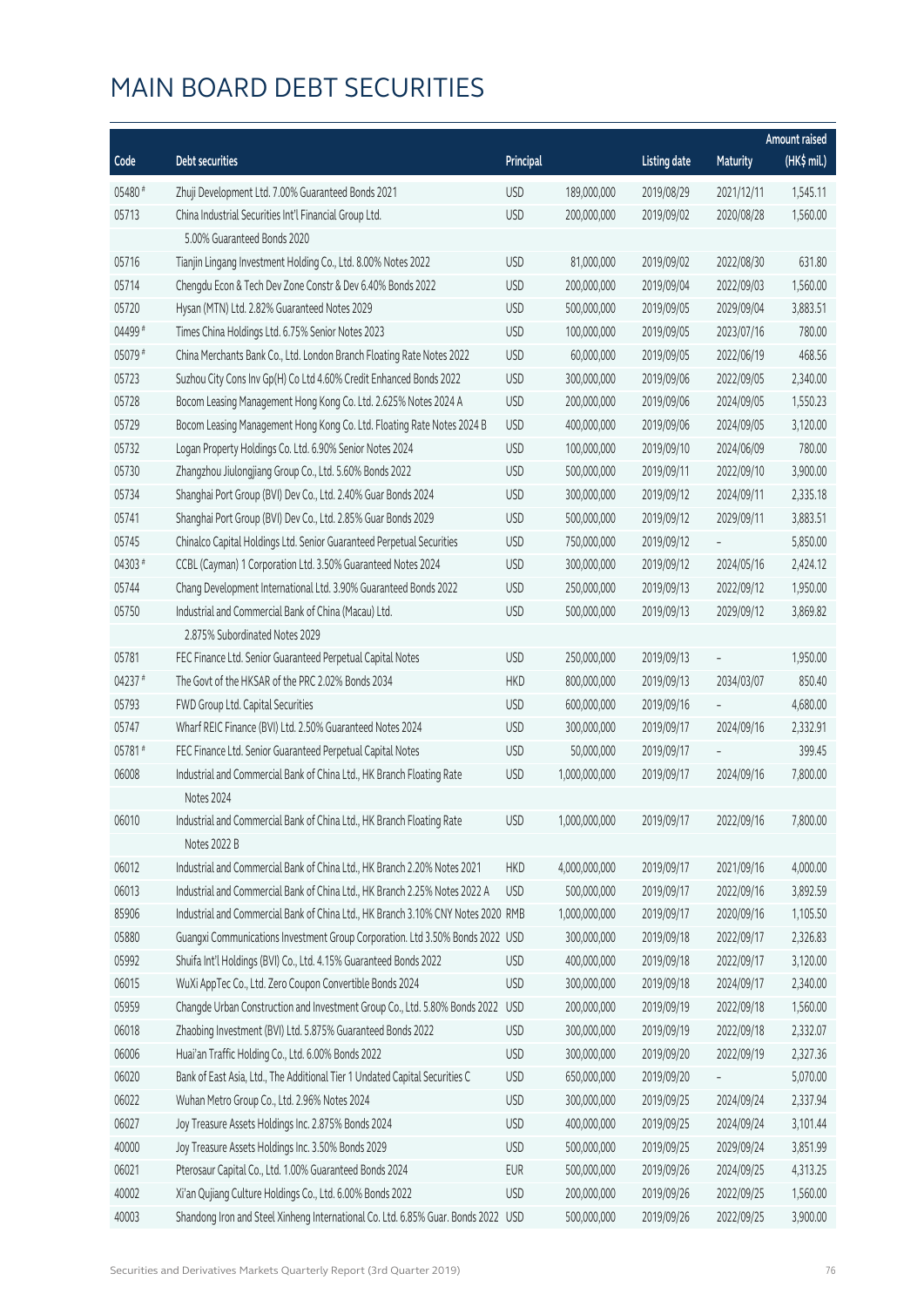|        |                                                                     |            |               |                     |                 | Amount raised |
|--------|---------------------------------------------------------------------|------------|---------------|---------------------|-----------------|---------------|
| Code   | Debt securities                                                     | Principal  |               | <b>Listing date</b> | <b>Maturity</b> | (HK\$ mil.)   |
| 40004  | China Logistics Property Holdings Co., Ltd. 8.75% Senior Notes 2021 | <b>USD</b> | 162,475,000   | 2019/09/26          | 2021/09/25      | 1,267.31      |
| 40001  | Hilong Holding Ltd. 8.25% Senior Notes 2022                         | <b>USD</b> | 200,000,000   | 2019/09/27          | 2022/09/26      | 1,551.89      |
| 40005  | Zhongliang Holdings Group Co. Ltd. 11.50% Senior Notes 2021         | <b>USD</b> | 300,000,000   | 2019/09/27          | 2021/09/26      | 2,319.74      |
| 40006  | Greenland Global Investment Ltd. 5.75% Notes 2022                   | <b>USD</b> | 200,000,000   | 2019/09/27          | 2022/09/26      | 1,555.76      |
| 40007  | Greenland Global Investment Ltd. 6.75% Notes 2023                   | <b>USD</b> | 500,000,000   | 2019/09/27          | 2023/09/26      | 3,886.55      |
| 40009  | Shanhai (HK) Int'l Investments Ltd. 4.10% Guaranteed Bonds 2022     | <b>USD</b> | 400,000,000   | 2019/09/30          | 2022/09/27      | 3,120.00      |
| 40010  | Green Fortune Capital Ltd. 8.00% Guaranteed Bonds 2021              | <b>USD</b> | 150,000,000   | 2019/09/30          | 2021/09/27      | 1,170.00      |
| 86655# | Ministry of Finance of the PRC 2.95% CNY Bonds 2021                 | <b>RMB</b> | 3,912,000,000 | 2019/09/30          | 2021/06/24      | 4,315.91      |
| 86656# | Ministry of Finance of the PRC 3.03% CNY Bonds 2024                 | <b>RMB</b> | 1,088,000,000 | 2019/09/30          | 2024/06/24      | 1,206.80      |
| Total  |                                                                     |            |               |                     |                 | 349,112.45    |

# Further issue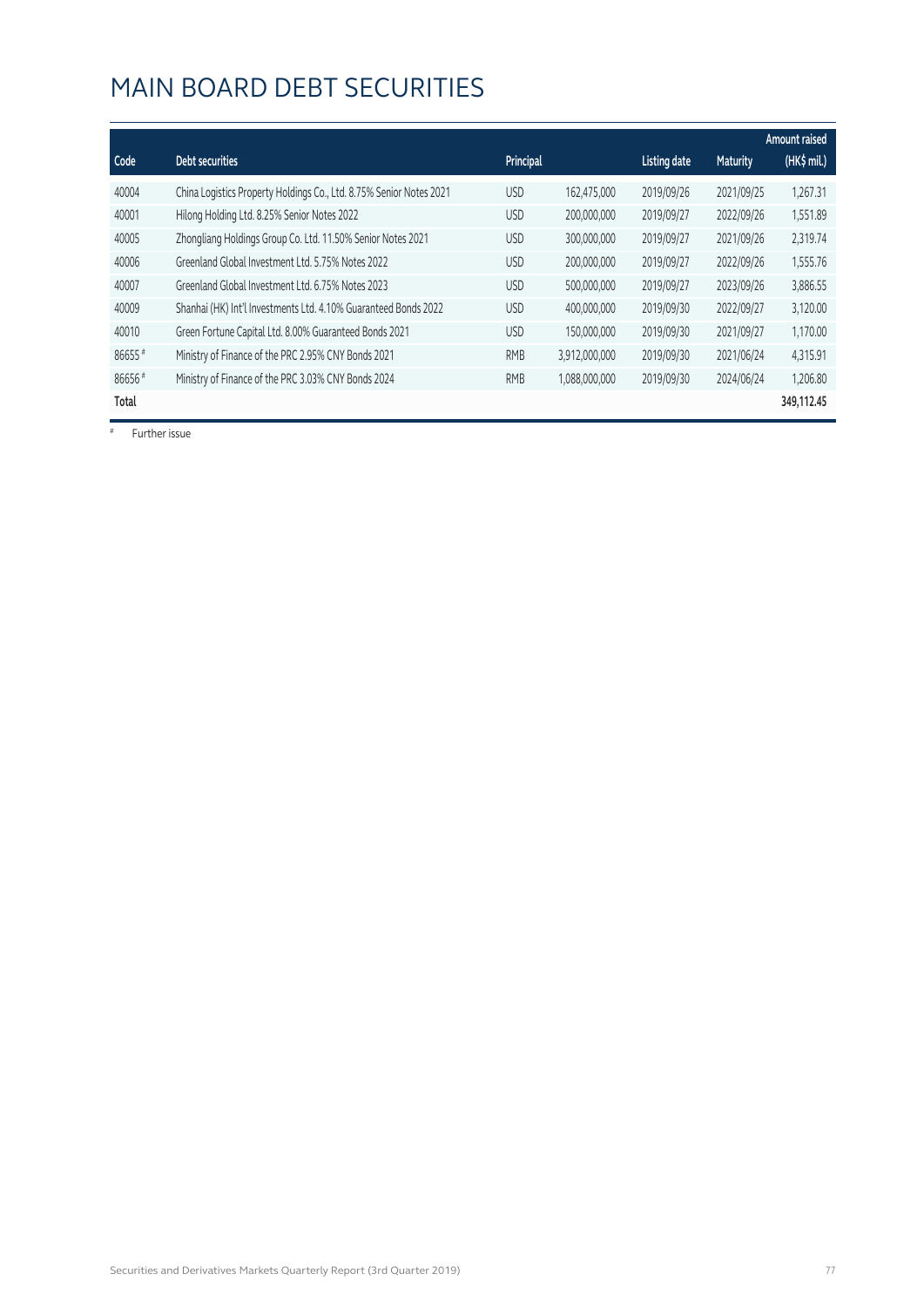|      |                | <b>Exchange</b><br><b>Traded</b><br>Fund (ETF)<br>$(HK\$ mil.) | Leveraged<br>and Inverse<br><b>Products</b><br>(L&I Products)<br>(HK\$ mil.) | <b>Real Estate</b><br>Investment<br><b>Trusts (REITs)</b><br>(HK\$ mil.) | <b>Others</b><br>(HK\$ mil.) | <b>Total</b><br>(HK\$ mil.) | $%$ of<br>market total |
|------|----------------|----------------------------------------------------------------|------------------------------------------------------------------------------|--------------------------------------------------------------------------|------------------------------|-----------------------------|------------------------|
| 2018 | Q <sub>3</sub> | 192.388.16                                                     | 23.002.28                                                                    | 28,585.72                                                                | 62.14                        | 244,038.30                  | 4.23                   |
|      | Q4             | 190.252.89                                                     | 33,546.71                                                                    | 29,121.88                                                                | 41.46                        | 252.962.94                  | 4.78                   |
| 2019 | Q1             | 260,981.84                                                     | 17,819.92                                                                    | 33,967.70                                                                | 18.91                        | 312,788.36                  | 5.17                   |
|      | Q <sub>2</sub> | 320,187.84                                                     | 27,260.07                                                                    | 31,098.07                                                                | 23.36                        | 378,569.33                  | 6.79                   |
|      | Q <sub>3</sub> | 270,633.80                                                     | 50,710.39                                                                    | 45,153.02                                                                | 21.28                        | 366,518.49                  | 7.34                   |

#### **Unit Trusts and Mutual Funds Trading Statistics**

Note: Turnover value traded in non-HKD currency securities have been included

#### **Unit Trusts and Mutual Funds Market Value**

|      |                | No. of<br><b>issues</b> | <b>Exchange</b><br><b>Traded</b><br>Funds (ETF)<br>$(HK$$ mil.) | No. of<br><b>issues</b> | Leveraged<br>and Inverse<br><b>Products</b><br>(L&I Products)<br>$(HK$$ mil.) | No. of<br><b>issues</b> | <b>Real Estate</b><br>Investment<br><b>Trusts</b><br>(REITs)<br>(HK\$ mil.) | No. of<br><b>issues</b> | <b>Others</b><br>(HK\$ mil.) | No. of<br>issues | <b>Total</b><br>(HK\$ mil.) |
|------|----------------|-------------------------|-----------------------------------------------------------------|-------------------------|-------------------------------------------------------------------------------|-------------------------|-----------------------------------------------------------------------------|-------------------------|------------------------------|------------------|-----------------------------|
| 2018 | Q <sub>3</sub> | 112                     | 540.139.20                                                      | 22                      | 4.625.00                                                                      | 11                      | 277,844.26                                                                  | 1                       | 599.51                       | 146              | 823,207.97                  |
|      | Q4             | 115                     | 551,375.79                                                      | 22                      | 5,252.56                                                                      | 11                      | 280,106.35                                                                  |                         | 556.89                       | 149              | 837,291.59                  |
| 2019 | Q1             | 115                     | 596,384.72                                                      | 22                      | 6.808.44                                                                      | 11                      | 323,936.88                                                                  | 1                       | 675.83                       | 149              | 927,805.86                  |
|      | Q <sub>2</sub> | 114                     | 582.193.93                                                      | 23                      | 7,296.53                                                                      | 11                      | 331,090.25                                                                  | 1                       | 639.39                       | 149              | 921.220.10                  |
|      | Q <sub>3</sub> | 116                     | 631, 343. 22                                                    | 24                      | 7,589.72                                                                      | 11                      | 292.015.66                                                                  |                         | 639.39                       | 153              | 931,587.98                  |

#### **New Listing Unit Trust and Mutual Funds Statistics**

|      |                | No. of newly listed<br>unit trust and mutual funds | <b>Funds raised</b><br>(HK\$ mil.) |
|------|----------------|----------------------------------------------------|------------------------------------|
| 2018 | Q3             | 4                                                  | -                                  |
|      | Q4             | 6                                                  | $\overline{\phantom{0}}$           |
| 2019 | Q1             |                                                    | -                                  |
|      | Q <sub>2</sub> | っ                                                  | $\overline{\phantom{0}}$           |
|      | Q <sub>3</sub> |                                                    | $\overline{\phantom{0}}$           |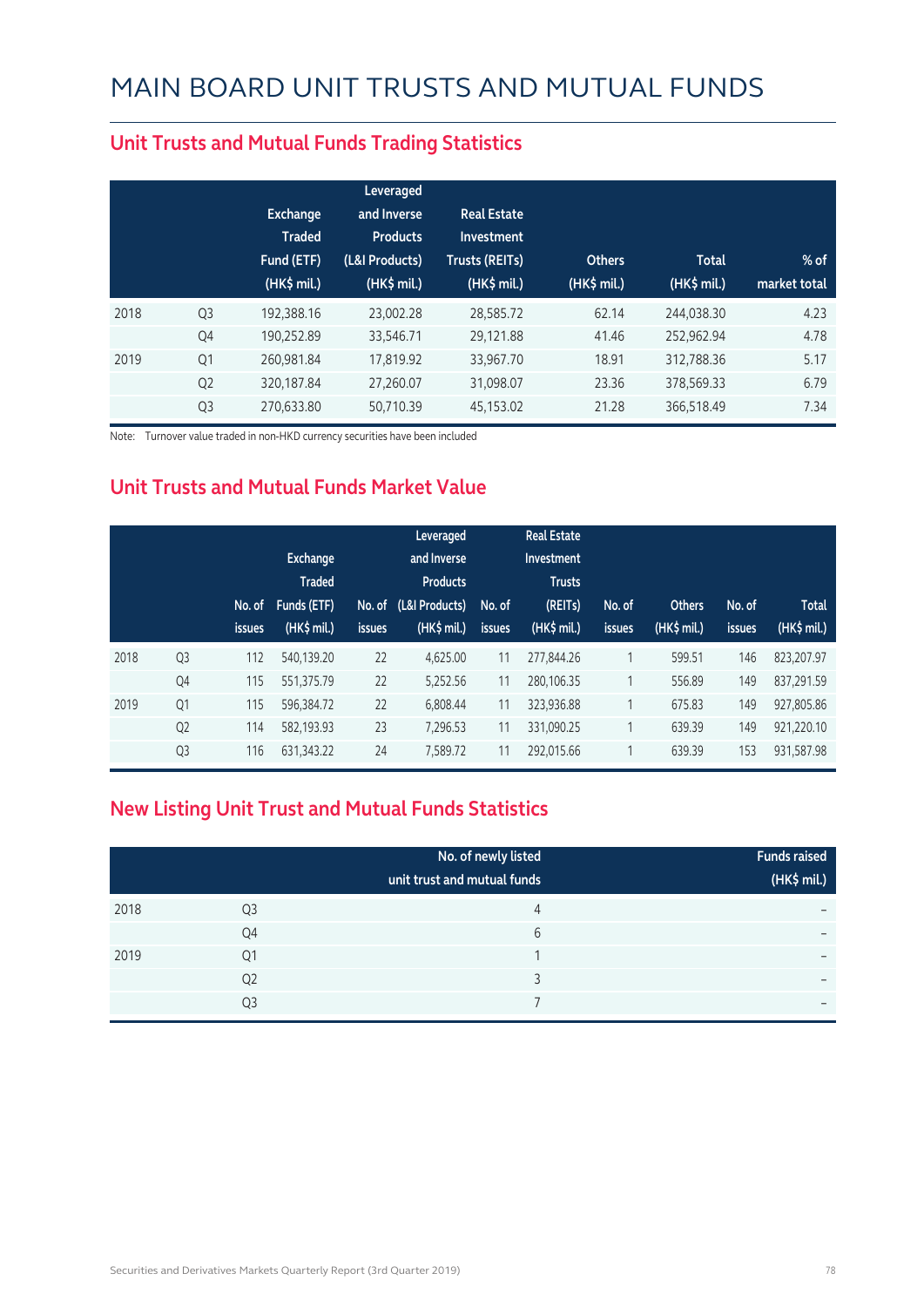#### **Newly Listed Unit Trust and Mutual Funds**

for 3rd quarter 2019

|             |                                        |                                 |                    |                   | Amount raised | Subscription |                     |
|-------------|----------------------------------------|---------------------------------|--------------------|-------------------|---------------|--------------|---------------------|
| Code        | Unit trust and Mutual funds            | Fund manager                    | Issue price (HK\$) | No. of unit offer | (HK\$ mil)    | rate (times) | <b>Listing date</b> |
| 02804/09804 | Premia MSCI Vietnam ETF                | Premia Partners Company Limited | n.a.               | n.a.              | n.a.          | n.a.         | 2019/07/18          |
| 03077/09077 | Premia US Treasury Floating Rate ETF   | Premia Partners Company Limited | n.a.               | n.a.              | n.a.          | n.a.         | 2019/07/18          |
| 02820/09820 | Mirae Asset Horizons China Biotech ETF | Mirae Asset Global Investments  | n.a.               | n.a.              | n.a.          | n.a.         | 2019/07/25          |
|             |                                        | (Hong Kong) Limited             |                    |                   |               |              |                     |
| 02826/09826 | Mirae Asset Horizons China Cloud       | Mirae Asset Global Investments  | n.a.               | n.a.              | n.a.          | n.a.         | 2019/07/25          |
|             | Computing ETF                          | (Hong Kong) Limited             |                    |                   |               |              |                     |
| 07522       | ChinaAMC Direxion NASDAQ-100 Daily     | China Asset Management          | n.a.               | n.a.              | n.a.          | n.a.         | 2019/09/06          |
|             | (-2x) Inverse Product                  | (Hong Kong) Limited             |                    |                   |               |              |                     |
| 07568       | CSOP NASDAQ-100 Index Daily (-2x)      | CSOP Asset Management Limited   | n.a.               | n.a.              | n.a.          | n.a.         | 2019/09/19          |
|             | <b>Inverse Product</b>                 |                                 |                    |                   |               |              |                     |
| 09078       | Premia US Treasury Floating Rate ETF   | Premia Partners Company Limited | n.a.               | n.a.              | n.a.          | n.a.         | 2019/09/27          |
|             | - Accumulating Unit Class              |                                 |                    |                   |               |              |                     |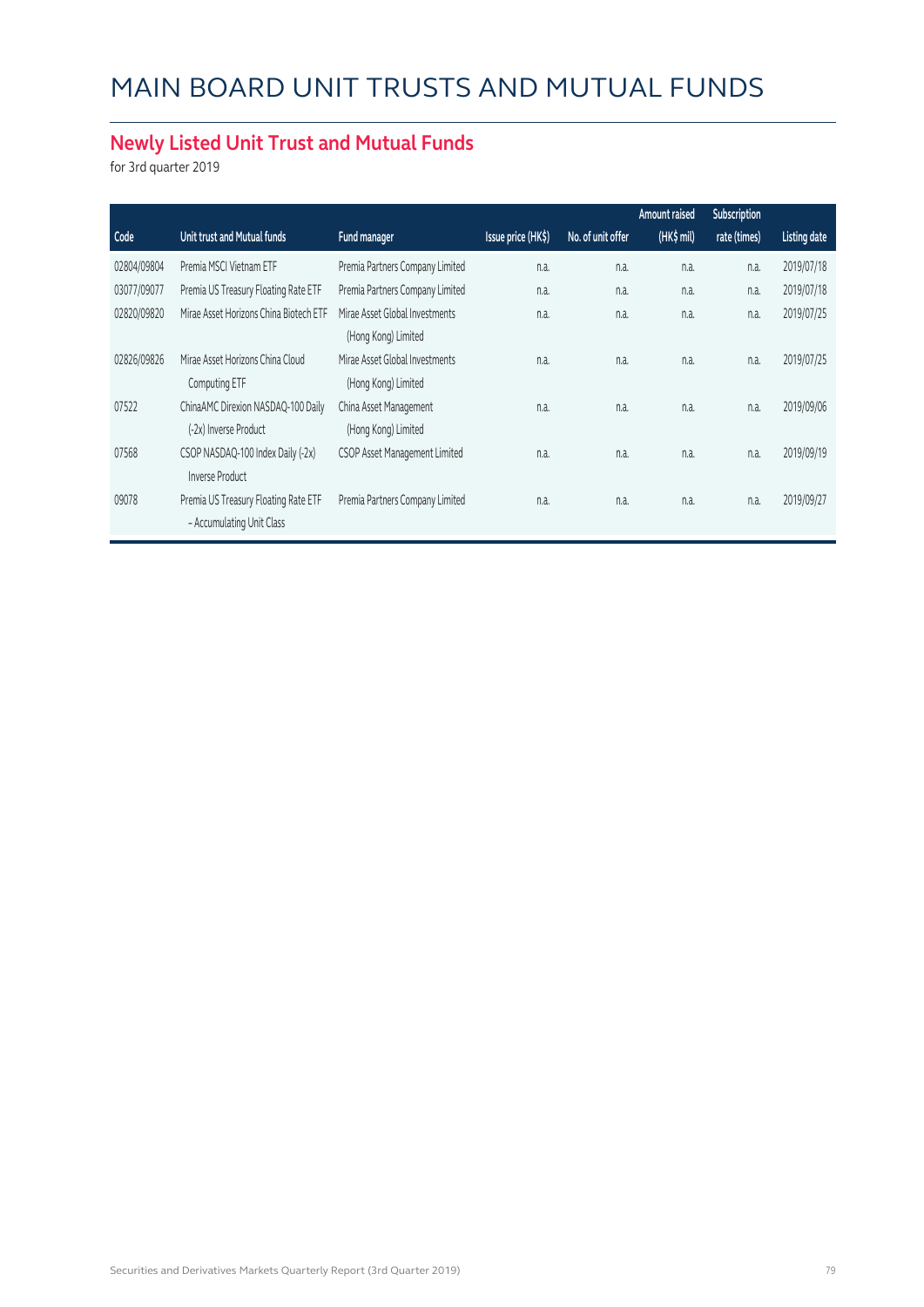#### **Callable Bull/Bear Contracts Trading Statistics**

|      |                | <b>Number</b> | <b>Market value</b> | <b>Turnover value</b> |
|------|----------------|---------------|---------------------|-----------------------|
|      |                |               | (HK\$ mil.)         | (HK\$ mil.)           |
| 2018 | Q <sub>3</sub> | 2,911         | 72,149.22           | 373,055.40            |
|      | Q4             | 2,847         | 66,272.76           | 516,217.92            |
| 2019 | Q1             | 3,899         | 107,176.42          | 597,463.35            |
|      | Q <sub>2</sub> | 3,884         | 109,546.95          | 493,005.18            |
|      | Q <sub>3</sub> | 3,684         | 92,124.47           | 481,965.34            |

#### **New Listings Callable Bull/Bear Contracts Statistics**

|                | No. of newly listed CBBC | Amount raised (HK\$ mil.) |
|----------------|--------------------------|---------------------------|
| Q3             | 6,709                    | 213,476.75                |
| Q4             | 7,158                    | 234,769.20                |
| Q1             | 6,467                    | 211,608.09                |
| Q <sub>2</sub> | 6,036                    | 216,341.07                |
| Q3             | 6,528                    | 246,999.38                |
|                |                          |                           |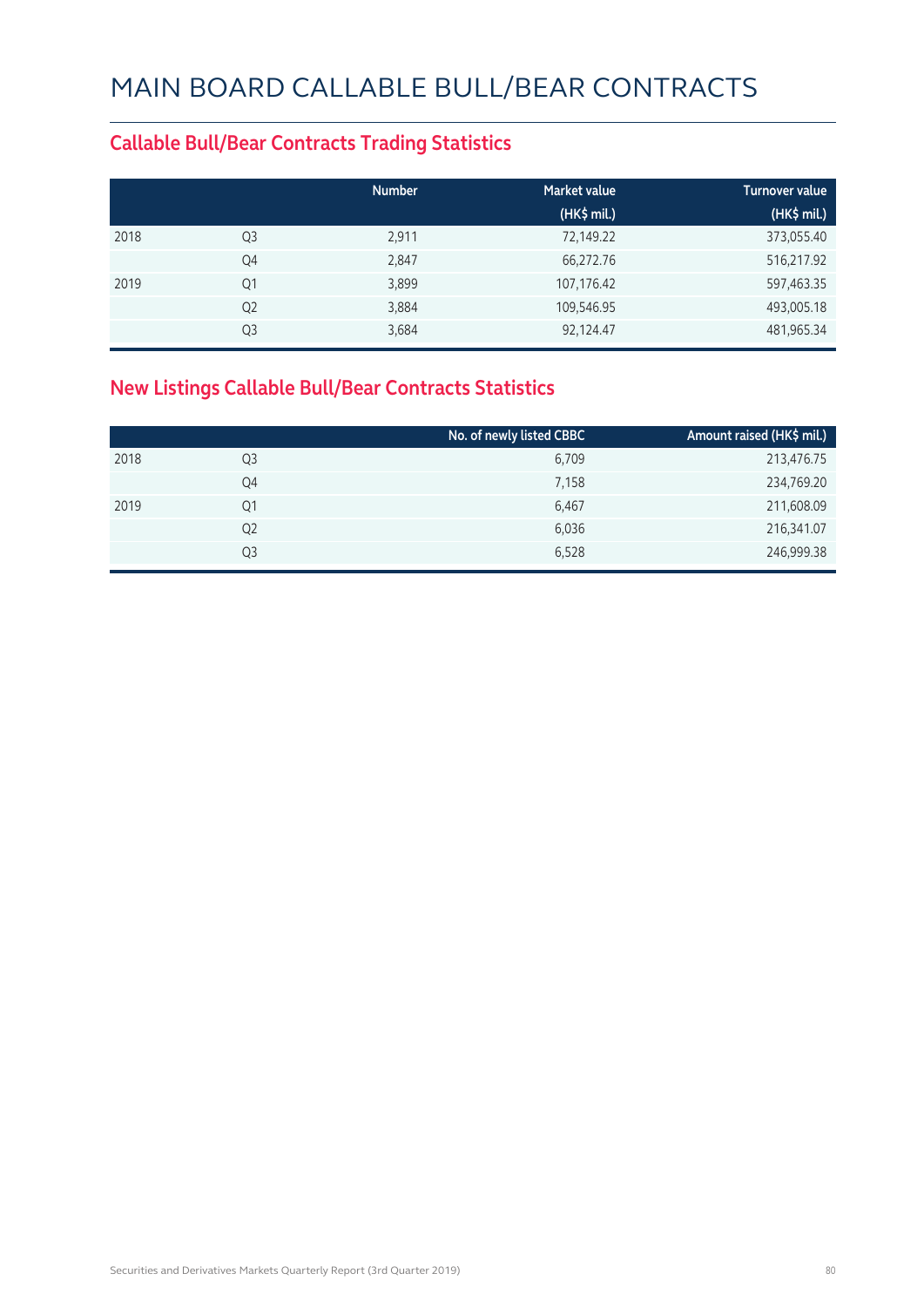#### **Newly Listed Callable Bull/Bear Contracts**

for 3rd Quarter 2019

|       |                                                              | No. of issue |                     |               | <b>Amount raised</b> |
|-------|--------------------------------------------------------------|--------------|---------------------|---------------|----------------------|
| Code  | <b>Callable Bull/Bear Contracts</b>                          | (units)      | <b>Listing date</b> | <b>Expiry</b> | (HK\$ mil.)          |
| 50128 | BOCI Asia Ltd. - HSI R Bull CBBC Sep 2021 I                  | 150,000,000  | 2019/07/02          | 2021/09/29    | 39.00                |
| 50129 | BOCI Asia Ltd. - HSI R Bull CBBC Sep 2021 J                  | 150,000,000  | 2019/07/02          | 2021/09/29    | 39.00                |
| 50130 | BOCI Asia Ltd. - HSI R Bear CBBC Dec 2019 V                  | 150,000,000  | 2019/07/02          | 2019/12/30    | 37.50                |
| 50139 | BNP Paribas Issuance B.V. - HSI R Bull CBBC Nov 2021 I       | 250,000,000  | 2019/07/02          | 2021/11/29    | 62.50                |
| 50140 | BNP Paribas Issuance B.V. - HSI R Bull CBBC Nov 2021 J       | 250,000,000  | 2019/07/02          | 2021/11/29    | 62.50                |
| 50141 | BNP Paribas Issuance B.V. - HSI R Bull CBBC Nov 2021 K       | 250,000,000  | 2019/07/02          | 2021/11/29    | 62.50                |
| 50142 | BNP Paribas Issuance B.V. - HSI R Bull CBBC Nov 2021 L       | 250,000,000  | 2019/07/02          | 2021/11/29    | 62.50                |
| 50143 | BNP Paribas Issuance B.V. - HSI R Bull CBBC Nov 2021 M       | 250,000,000  | 2019/07/02          | 2021/11/29    | 62.50                |
| 50144 | BNP Paribas Issuance B.V. - HSI R Bull CBBC Nov 2021 N       | 250,000,000  | 2019/07/02          | 2021/11/29    | 62.50                |
| 50145 | BNP Paribas Issuance B.V. - HSI R Bull CBBC Nov 2021 O       | 250,000,000  | 2019/07/02          | 2021/11/29    | 62.50                |
| 50146 | BNP Paribas Issuance B.V. - HSI R Bull CBBC Nov 2021 P       | 250,000,000  | 2019/07/02          | 2021/11/29    | 62.50                |
| 50147 | BNP Paribas Issuance B.V. - HSI R Bull CBBC Nov 2021 Q       | 240,000,000  | 2019/07/02          | 2021/11/29    | 60.00                |
| 50099 | BNP Paribas Issuance B.V. - HSI R Bear CBBC Dec 2019 E       | 250,000,000  | 2019/07/02          | 2019/12/30    | 62.50                |
| 50148 | BNP Paribas Issuance B.V. - HSI R Bear CBBC Dec 2019 F       | 240,000,000  | 2019/07/02          | 2019/12/30    | 60.00                |
| 50180 | Credit Suisse AG - CITIC Sec R Bull CBBC May 2020 A          | 80,000,000   | 2019/07/02          | 2020/05/28    | 20.00                |
| 50179 | Credit Suisse AG - CNOOC R Bull CBBC Jul 2020 A              | 80,000,000   | 2019/07/02          | 2020/07/30    | 20.00                |
| 50178 | Credit Suisse AG - HSI R Bull CBBC Oct 2021 F                | 200,000,000  | 2019/07/02          | 2021/10/28    | 50.00                |
| 50182 | Credit Suisse AG - HSI R Bull CBBC Oct 2021 P                | 200,000,000  | 2019/07/02          | 2021/10/28    | 50.00                |
| 50181 | Credit Suisse AG - HSI R Bull CBBC Nov 2021 B                | 200,000,000  | 2019/07/02          | 2021/11/29    | 50.00                |
| 50177 | Credit Suisse AG - HSI R Bear CBBC Oct 2019 Z                | 200,000,000  | 2019/07/02          | 2019/10/30    | 50.00                |
| 50176 | Credit Suisse AG - HSI R Bear CBBC Feb 2020 K                | 200,000,000  | 2019/07/02          | 2020/02/27    | 50.00                |
| 50184 | Goldman Sachs SP (Asia) - AIA R Bull CBBC Nov 2019 X         | 100,000,000  | 2019/07/02          | 2019/11/29    | 25.00                |
| 50189 | Goldman Sachs SP (Asia) - China Tower R Bull CBBC Mar 2020 C | 100,000,000  | 2019/07/02          | 2020/03/30    | 25.00                |
| 50112 | Goldman Sachs SP (Asia) - HSI R Bull CBBC Nov 2021 D         | 200,000,000  | 2019/07/02          | 2021/11/29    | 50.00                |
| 50183 | Goldman Sachs SP (Asia) - HSI R Bull CBBC Nov 2021 E         | 200,000,000  | 2019/07/02          | 2021/11/29    | 50.00                |
| 50113 | Goldman Sachs SP (Asia) - HSI R Bear CBBC Apr 2020 J         | 200,000,000  | 2019/07/02          | 2020/04/28    | 50.00                |
| 50185 | Goldman Sachs SP (Asia) - ICBC R Bull CBBC Dec 2019 C        | 100,000,000  | 2019/07/02          | 2019/12/30    | 25.00                |
| 50186 | Goldman Sachs SP (Asia) - Ping An R Bull CBBC Nov 2019 S     | 100,000,000  | 2019/07/02          | 2019/11/29    | 25.00                |
| 50187 | Goldman Sachs SP (Asia) - Tencent R Bull CBBC Oct 2019 A     | 100,000,000  | 2019/07/02          | 2019/10/02    | 25.00                |
| 50188 | Goldman Sachs SP (Asia) - Tencent R Bear CBBC Dec 2019 W     | 80,000,000   | 2019/07/02          | 2019/12/30    | 20.00                |
| 50106 | HK Bank - AIA R Bull CBBC Jan 2020 B                         | 60,000,000   | 2019/07/02          | 2020/01/13    | 15.00                |
| 50105 | HK Bank - China Mobile R Bull CBBC Jan 2020 B                | 60,000,000   | 2019/07/02          | 2020/01/06    | 15.00                |
| 50103 | HK Bank - CC Bank R Bear CBBC Dec 2019 A                     | 40,000,000   | 2019/07/02          | 2019/12/02    | 10.00                |
| 50101 | HK Bank - HSI R Bull CBBC Jul 2020 D                         | 100,000,000  | 2019/07/02          | 2020/07/30    | 25.00                |
| 50100 | HK Bank - HSI R Bear CBBC Nov 2019 X                         | 100,000,000  | 2019/07/02          | 2019/11/28    | 25.00                |
| 50104 | HK Bank - ICBC R Bear CBBC Dec 2019 A                        | 40,000,000   | 2019/07/02          | 2019/12/02    | 10.00                |
| 50102 | HK Bank - Tencent R Bull CBBC Feb 2020 A                     | 40,000,000   | 2019/07/02          | 2020/02/03    | 10.00                |
| 50137 | Haitong Int'l Sec - China Tower R Bear CBBC Mar 2020 C       | 100,000,000  | 2019/07/02          | 2020/03/27    | 25.00                |
| 50132 | Haitong Int'l Sec - HSI R Bull CBBC Oct 2021 C               | 100,000,000  | 2019/07/02          | 2021/10/28    | 25.00                |
| 50134 | Haitong Int'l Sec - HSI R Bull CBBC Nov 2021 J               | 150,000,000  | 2019/07/02          | 2021/11/29    | 37.50                |
| 50133 | Haitong Int'l Sec - HSI R Bull CBBC Dec 2021 G               | 150,000,000  | 2019/07/02          | 2021/12/30    | 37.50                |
| 50131 | Haitong Int'l Sec - HSI R Bear CBBC Oct 2019 W               | 150,000,000  | 2019/07/02          | 2019/10/30    | 37.50                |
| 50135 | Haitong Int'l Sec - HSI R Bear CBBC Oct 2019 X               | 150,000,000  | 2019/07/02          | 2019/10/30    | 37.50                |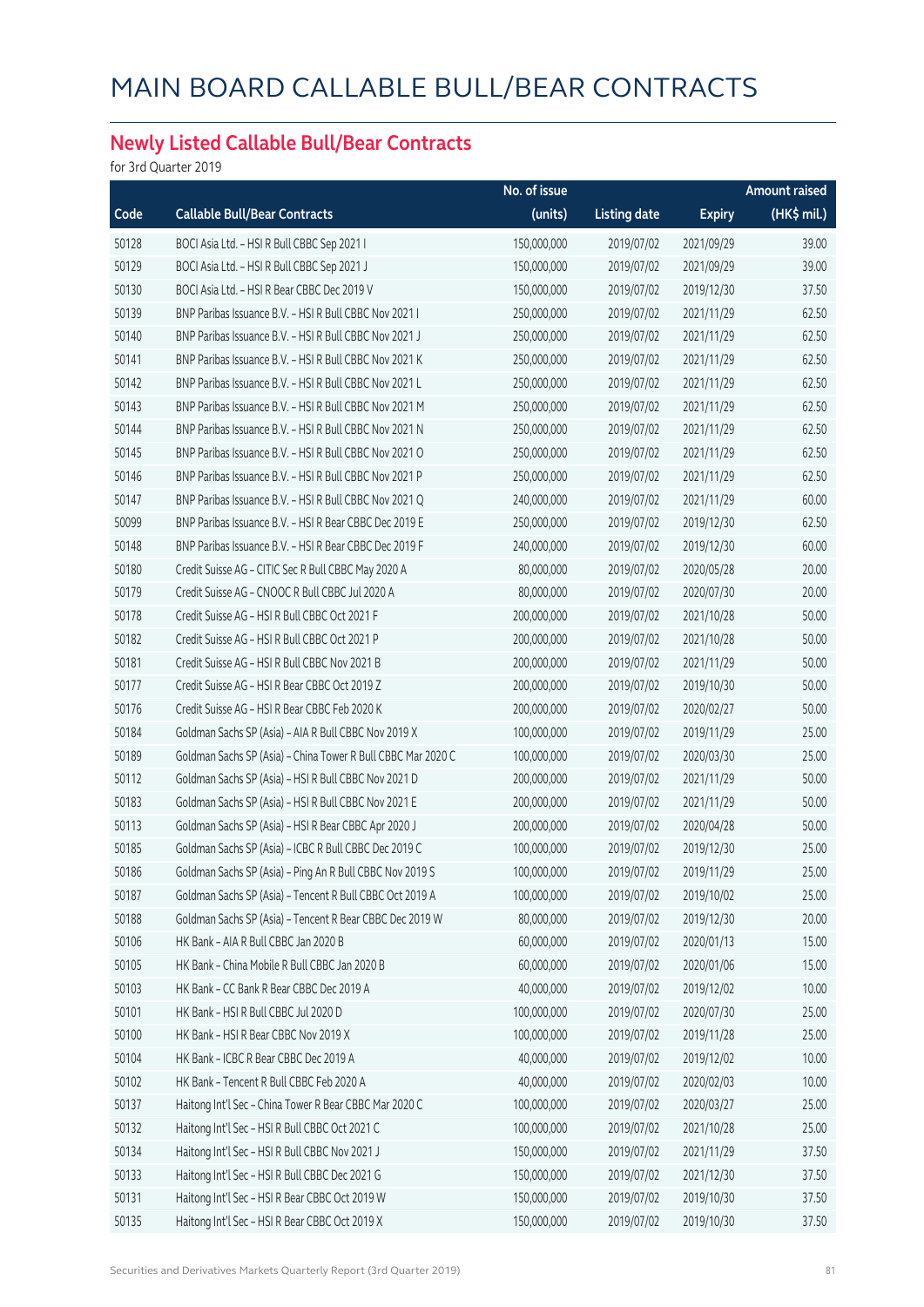|       |                                                          | No. of issue |                     |               | <b>Amount raised</b> |
|-------|----------------------------------------------------------|--------------|---------------------|---------------|----------------------|
| Code  | <b>Callable Bull/Bear Contracts</b>                      | (units)      | <b>Listing date</b> | <b>Expiry</b> | (HK\$ mil.)          |
| 50138 | Haitong Int'l Sec - Ping An R Bull CBBC Dec 2019 B       | 40,000,000   | 2019/07/02          | 2019/12/12    | 10.00                |
| 50136 | Haitong Int'l Sec - Sunny Optical R Bull CBBC Dec 2019 B | 60,000,000   | 2019/07/02          | 2019/12/12    | 15.00                |
| 50125 | J P Morgan SP BV - CSOP A50 ETF R Bull CBBC Jan 2020 A   | 80,000,000   | 2019/07/02          | 2020/01/10    | 20.00                |
| 50126 | J P Morgan SP BV - CSOP A50 ETF R Bull CBBC Feb 2020 C   | 80,000,000   | 2019/07/02          | 2020/02/21    | 20.00                |
| 50127 | J P Morgan SP BV - CSOP A50 ETF R Bull CBBC Mar 2020 A   | 80,000,000   | 2019/07/02          | 2020/03/13    | 22.80                |
| 50124 | J P Morgan SP BV - CSOP A50 ETF R Bull CBBC Jan 2021 A   | 80,000,000   | 2019/07/02          | 2021/01/08    | 20.00                |
| 50114 | J P Morgan SP BV - HSI R Bull CBBC Oct 2021 N            | 200,000,000  | 2019/07/02          | 2021/10/28    | 50.00                |
| 50116 | J P Morgan SP BV - HSI R Bull CBBC Oct 2021 O            | 200,000,000  | 2019/07/02          | 2021/10/28    | 50.00                |
| 50118 | J P Morgan SP BV - HSI R Bull CBBC Oct 2021 R            | 200,000,000  | 2019/07/02          | 2021/10/28    | 50.00                |
| 50115 | J P Morgan SP BV - HSI R Bull CBBC Dec 2021 F            | 200,000,000  | 2019/07/02          | 2021/12/30    | 50.00                |
| 50117 | J P Morgan SP BV - HSI R Bull CBBC Dec 2021 G            | 200,000,000  | 2019/07/02          | 2021/12/30    | 50.00                |
| 50119 | J P Morgan SP BV - HSI R Bull CBBC Dec 2021 H            | 200,000,000  | 2019/07/02          | 2021/12/30    | 50.00                |
| 50120 | J P Morgan SP BV - HSI R Bear CBBC Oct 2019 A            | 200,000,000  | 2019/07/02          | 2019/10/30    | 50.00                |
| 50121 | JP Morgan SP BV - HSIR Bear CBBC Oct 2019 L              | 200,000,000  | 2019/07/02          | 2019/10/30    | 50.00                |
| 50122 | J P Morgan SP BV - HSI R Bear CBBC Oct 2019 Q            | 200,000,000  | 2019/07/02          | 2019/10/30    | 50.00                |
| 50123 | JP Morgan SP BV - HSIR Bear CBBC Oct 2019 V              | 200,000,000  | 2019/07/02          | 2019/10/30    | 50.00                |
| 50151 | SG Issuer - AIA R Bull CBBC Dec 2019 L                   | 60,000,000   | 2019/07/02          | 2019/12/30    | 15.00                |
| 50164 | SG Issuer - Country Garden R Bull CBBC Nov 2019 E        | 40,000,000   | 2019/07/02          | 2019/11/29    | 10.00                |
| 50152 | SG Issuer - CC Bank R Bear CBBC Dec 2019 B               | 100,000,000  | 2019/07/02          | 2019/12/30    | 25.00                |
| 50162 | SG Issuer - CSOP A50 ETF R Bull CBBC Mar 2020 S          | 100,000,000  | 2019/07/02          | 2020/03/30    | 25.00                |
| 50149 | SG Issuer - CSOP A50 ETF R Bear CBBC Nov 2019 A          | 100,000,000  | 2019/07/02          | 2019/11/11    | 25.00                |
| 50154 | SG Issuer - CSPC Pharma R Bull CBBC Dec 2019 A           | 40,000,000   | 2019/07/02          | 2019/12/30    | 10.00                |
| 50153 | SG Issuer - China Tower R Bull CBBC Feb 2020 F           | 120,000,000  | 2019/07/02          | 2020/02/18    | 30.00                |
| 50163 | SG Issuer - A50 China R Bull CBBC Mar 2020 I             | 100,000,000  | 2019/07/02          | 2020/03/30    | 25.00                |
| 50150 | SG Issuer - A50 China R Bear CBBC Nov 2019 A             | 100,000,000  | 2019/07/02          | 2019/11/18    | 25.00                |
| 50155 | SG Issuer - HKEX R Bull CBBC Nov 2019 L                  | 50,000,000   | 2019/07/02          | 2019/11/18    | 12.50                |
| 50156 | SG Issuer - HKEX R Bear CBBC Nov 2019 K                  | 50,000,000   | 2019/07/02          | 2019/11/18    | 15.50                |
| 50161 | SG Issuer - HSCEI R Bull CBBC Sep 2020 Y                 | 100,000,000  | 2019/07/02          | 2020/09/29    | 25.00                |
| 50165 | SG Issuer - HSI R Bull CBBC Oct 2021 K                   | 250,000,000  | 2019/07/02          | 2021/10/28    | 62.50                |
| 50175 | SG Issuer - HSI R Bull CBBC Oct 2021 L                   | 250,000,000  | 2019/07/02          | 2021/10/28    | 62.50                |
| 50166 | SG Issuer - HSI R Bull CBBC Nov 2021 Q                   | 250,000,000  | 2019/07/02          | 2021/11/29    | 62.50                |
| 50167 | SG Issuer - HSI R Bull CBBC Dec 2021 N                   | 250,000,000  | 2019/07/02          | 2021/12/30    | 62.50                |
| 50168 | SG Issuer - HSI R Bull CBBC Dec 2021 O                   | 250,000,000  | 2019/07/02          | 2021/12/30    | 62.50                |
| 50171 | SG Issuer - HSI R Bear CBBC Oct 2019 K                   | 250,000,000  | 2019/07/02          | 2019/10/30    | 62.50                |
| 50160 | SG Issuer - HSI R Bear CBBC Dec 2019 K                   | 250,000,000  | 2019/07/02          | 2019/12/30    | 62.50                |
| 50172 | SG Issuer - HSI R Bear CBBC Dec 2019 O                   | 250,000,000  | 2019/07/02          | 2019/12/30    | 62.50                |
| 50173 | SG Issuer - HSI R Bear CBBC Jan 2020 J                   | 250,000,000  | 2019/07/02          | 2020/01/30    | 62.50                |
| 50174 | SG Issuer - HSI R Bear CBBC Feb 2020 H                   | 500,000,000  | 2019/07/02          | 2020/02/27    | 125.00               |
| 50157 | SG Issuer - Ping An R Bull CBBC Dec 2019 W               | 100,000,000  | 2019/07/02          | 2019/12/09    | 25.00                |
| 50158 | SG Issuer - Ping An R Bull CBBC Dec 2019 X               | 100,000,000  | 2019/07/02          | 2019/12/30    | 25.00                |
| 50169 | SG Issuer - Tencent R Bull CBBC Oct 2019 O               | 80,000,000   | 2019/07/02          | 2019/10/29    | 20.00                |
| 50170 | SG Issuer - Tencent R Bull CBBC Nov 2019 R               | 80,000,000   | 2019/07/02          | 2019/11/25    | 20.00                |
| 50159 | SG Issuer - Tencent R Bear CBBC Feb 2020 N               | 80,000,000   | 2019/07/02          | 2020/02/18    | 20.00                |
| 50110 | UBS AG - HSI R Bull CBBC Nov 2021 C                      | 200,000,000  | 2019/07/02          | 2021/11/29    | 50.00                |
| 50111 | UBS AG - HSI R Bull CBBC Nov 2021 D                      | 200,000,000  | 2019/07/02          | 2021/11/29    | 50.00                |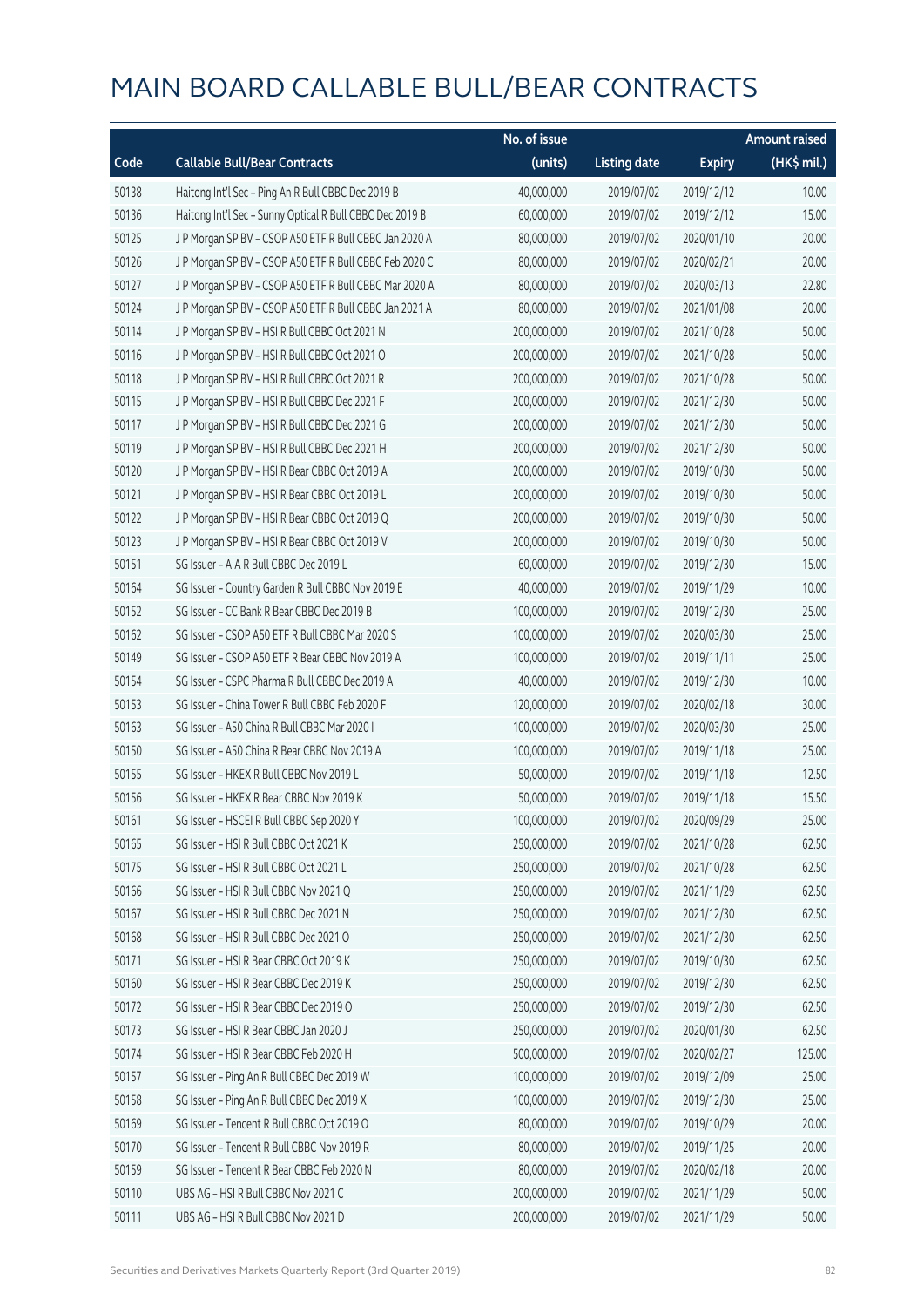|       |                                                            | No. of issue |                     |               | <b>Amount raised</b> |
|-------|------------------------------------------------------------|--------------|---------------------|---------------|----------------------|
| Code  | <b>Callable Bull/Bear Contracts</b>                        | (units)      | <b>Listing date</b> | <b>Expiry</b> | (HK\$ mil.)          |
| 50107 | UBS AG - HSI R Bear CBBC Oct 2019 N                        | 200,000,000  | 2019/07/02          | 2019/10/30    | 50.00                |
| 50108 | UBS AG - HSI R Bear CBBC Oct 2019 O                        | 200,000,000  | 2019/07/02          | 2019/10/30    | 50.00                |
| 50109 | UBS AG - HSI R Bear CBBC Oct 2019 P                        | 200,000,000  | 2019/07/02          | 2019/10/30    | 50.00                |
| 50200 | BOCI Asia Ltd. - HSI R Bull CBBC Sep 2021 K                | 150,000,000  | 2019/07/03          | 2021/09/29    | 37.50                |
| 50201 | BOCI Asia Ltd. - HSI R Bull CBBC Sep 2021 L                | 150,000,000  | 2019/07/03          | 2021/09/29    | 37.50                |
| 50202 | BOCI Asia Ltd. - HSI R Bear CBBC Dec 2019 W                | 150,000,000  | 2019/07/03          | 2019/12/30    | 37.50                |
| 50232 | BNP Paribas Issuance B.V. - HSI R Bull CBBC Nov 2021 R     | 240,000,000  | 2019/07/03          | 2021/11/29    | 60.00                |
| 50229 | BNP Paribas Issuance B.V. - HSI R Bear CBBC Dec 2019 G     | 250,000,000  | 2019/07/03          | 2019/12/30    | 62.50                |
| 50230 | BNP Paribas Issuance B.V. - HSI R Bear CBBC Dec 2019 H     | 250,000,000  | 2019/07/03          | 2019/12/30    | 62.50                |
| 50231 | BNP Paribas Issuance B.V. - HSI R Bear CBBC Dec 2019 I     | 250,000,000  | 2019/07/03          | 2019/12/30    | 62.50                |
| 50233 | BNP Paribas Issuance B.V. - HSI R Bear CBBC Dec 2019 J     | 240,000,000  | 2019/07/03          | 2019/12/30    | 60.00                |
| 50192 | BNP Paribas Issuance B.V. - HSI R Bear CBBC Jan 2020 A     | 250,000,000  | 2019/07/03          | 2020/01/30    | 62.50                |
| 50193 | BNP Paribas Issuance B.V. - HSI R Bear CBBC Jan 2020 B     | 250,000,000  | 2019/07/03          | 2020/01/30    | 62.50                |
| 50194 | BNP Paribas Issuance B.V. - HSI R Bear CBBC Jan 2020 C     | 250,000,000  | 2019/07/03          | 2020/01/30    | 62.50                |
| 50195 | BNP Paribas Issuance B.V. - HSI R Bear CBBC Jan 2020 D     | 250,000,000  | 2019/07/03          | 2020/01/30    | 75.00                |
| 50196 | BNP Paribas Issuance B.V. - HSI R Bear CBBC Jan 2020 E     | 250,000,000  | 2019/07/03          | 2020/01/30    | 62.50                |
| 50190 | BNP Paribas Issuance B.V. - Tencent R Bull CBBC Dec 2019 Y | 50,000,000   | 2019/07/03          | 2019/12/30    | 12.50                |
| 50191 | BNP Paribas Issuance B.V. - Tencent R Bull CBBC Jan 2020 X | 50,000,000   | 2019/07/03          | 2020/01/30    | 12.50                |
| 50203 | BNP Paribas Issuance B.V. - Tencent R Bear CBBC Nov 2019 W | 50,000,000   | 2019/07/03          | 2019/11/28    | 12.50                |
| 50245 | Credit Suisse AG - CM Bank R Bear CBBC Jan 2020 B          | 60,000,000   | 2019/07/03          | 2020/01/30    | 15.00                |
| 50243 | Credit Suisse AG - Galaxy Ent R Bear CBBC Jan 2020 D       | 50,000,000   | 2019/07/03          | 2020/01/30    | 12.50                |
| 50239 | Credit Suisse AG - HSI R Bull CBBC Sep 2021 O              | 200,000,000  | 2019/07/03          | 2021/09/29    | 50.00                |
| 50237 | Credit Suisse AG - HSI R Bull CBBC Oct 2021 Q              | 200,000,000  | 2019/07/03          | 2021/10/28    | 50.00                |
| 50238 | Credit Suisse AG - HSI R Bull CBBC Dec 2021 X              | 300,000,000  | 2019/07/03          | 2021/12/30    | 75.00                |
| 50240 | Credit Suisse AG - HSI R Bull CBBC Dec 2021 Y              | 300,000,000  | 2019/07/03          | 2021/12/30    | 75.00                |
| 50241 | Credit Suisse AG - HSI R Bear CBBC Oct 2019 E              | 200,000,000  | 2019/07/03          | 2019/10/30    | 50.00                |
| 50247 | Credit Suisse AG - HSI R Bear CBBC Nov 2019 N              | 200,000,000  | 2019/07/03          | 2019/11/28    | 50.00                |
| 50248 | Credit Suisse AG - HSI R Bear CBBC Nov 2019 O              | 200,000,000  | 2019/07/03          | 2019/11/28    | 50.00                |
| 50242 | Credit Suisse AG - HSI R Bear CBBC Feb 2020 L              | 300,000,000  | 2019/07/03          | 2020/02/27    | 75.00                |
| 50244 | Credit Suisse AG - Ping An R Bear CBBC Dec 2019 O          | 60,000,000   | 2019/07/03          | 2019/12/30    | 15.00                |
| 50246 | Credit Suisse AG - Tencent R Bear CBBC Dec 2019 B          | 100,000,000  | 2019/07/03          | 2019/12/30    | 25.00                |
| 50288 | Goldman Sachs SP (Asia) - HSI R Bull CBBC Nov 2021 F       | 200,000,000  | 2019/07/03          | 2021/11/29    | 50.00                |
| 50290 | Goldman Sachs SP (Asia) - HSI R Bull CBBC Nov 2021 G       | 200,000,000  | 2019/07/03          | 2021/11/29    | 50.00                |
| 50289 | Goldman Sachs SP (Asia) - HSI R Bear CBBC Mar 2020 C       | 200,000,000  | 2019/07/03          | 2020/03/30    | 50.00                |
| 50291 | Goldman Sachs SP (Asia) - HSI R Bear CBBC Mar 2020 F       | 200,000,000  | 2019/07/03          | 2020/03/30    | 50.00                |
| 50236 | Goldman Sachs SP (Asia) - HSI R Bear CBBC Apr 2020 N       | 200,000,000  | 2019/07/03          | 2020/04/28    | 50.00                |
| 50234 | Goldman Sachs SP (Asia) - Tencent R Bull CBBC Oct 2019 B   | 100,000,000  | 2019/07/03          | 2019/10/03    | 25.00                |
| 50292 | Goldman Sachs SP (Asia) - Tencent R Bull CBBC Oct 2019 C   | 100,000,000  | 2019/07/03          | 2019/10/03    | 25.00                |
| 50235 | Goldman Sachs SP (Asia) - Tencent R Bear CBBC Oct 2019 A   | 80,000,000   | 2019/07/03          | 2019/10/03    | 20.00                |
| 50197 | HK Bank - HSI R Bull CBBC Jul 2020 E                       | 100,000,000  | 2019/07/03          | 2020/07/30    | 25.00                |
| 50198 | HK Bank - HSI R Bull CBBC Jul 2020 F                       | 100,000,000  | 2019/07/03          | 2020/07/30    | 25.00                |
| 50199 | HK Bank - HSI R Bear CBBC Nov 2019 Y                       | 50,000,000   | 2019/07/03          | 2019/11/28    | 12.50                |
| 50222 | Haitong Int'l Sec - HSI R Bull CBBC Oct 2021 F             | 150,000,000  | 2019/07/03          | 2021/10/28    | 37.50                |
| 50223 | Haitong Int'l Sec - HSI R Bull CBBC Dec 2021 H             | 150,000,000  | 2019/07/03          | 2021/12/30    | 37.50                |
| 50224 | Haitong Int'l Sec - HSI R Bull CBBC Dec 2021 I             | 150,000,000  | 2019/07/03          | 2021/12/30    | 37.50                |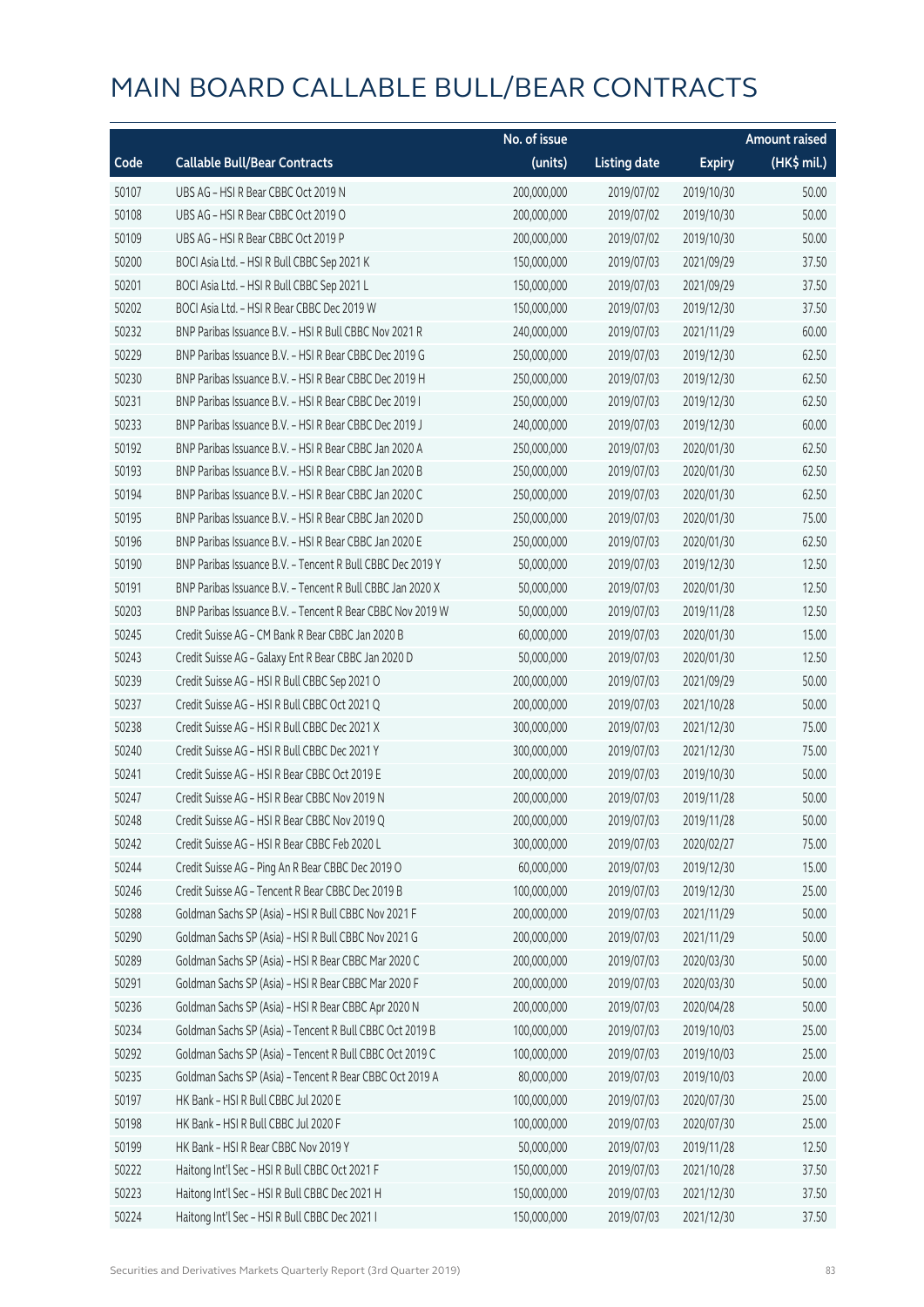|       |                                                    | No. of issue |                     |               | <b>Amount raised</b> |
|-------|----------------------------------------------------|--------------|---------------------|---------------|----------------------|
| Code  | <b>Callable Bull/Bear Contracts</b>                | (units)      | <b>Listing date</b> | <b>Expiry</b> | $(HK$$ mil.)         |
| 50225 | Haitong Int'l Sec - HSI R Bull CBBC Dec 2021 J     | 150,000,000  | 2019/07/03          | 2021/12/30    | 37.50                |
| 50226 | Haitong Int'l Sec - HSI R Bear CBBC Oct 2019 A     | 150,000,000  | 2019/07/03          | 2019/10/30    | 37.50                |
| 50227 | Haitong Int'l Sec - HSI R Bear CBBC Oct 2019 Y     | 150,000,000  | 2019/07/03          | 2019/10/30    | 37.50                |
| 50228 | Haitong Int'l Sec - Tencent R Bear CBBC Mar 2020 J | 40,000,000   | 2019/07/03          | 2020/03/23    | 10.00                |
| 50221 | J P Morgan SP BV - HKEX R Bear CBBC Dec 2019 C     | 40,000,000   | 2019/07/03          | 2019/12/13    | 10.00                |
| 50212 | J P Morgan SP BV - HSI R Bull CBBC Sep 2021 T      | 200,000,000  | 2019/07/03          | 2021/09/29    | 50.00                |
| 50213 | J P Morgan SP BV - HSI R Bull CBBC Oct 2021 S      | 200,000,000  | 2019/07/03          | 2021/10/28    | 50.00                |
| 50214 | J P Morgan SP BV - HSI R Bull CBBC Dec 2021 I      | 200,000,000  | 2019/07/03          | 2021/12/30    | 50.00                |
| 50218 | J P Morgan SP BV - HSI R Bear CBBC Oct 2019 F      | 200,000,000  | 2019/07/03          | 2019/10/30    | 50.00                |
| 50219 | J P Morgan SP BV - HSI R Bear CBBC Oct 2019 G      | 200,000,000  | 2019/07/03          | 2019/10/30    | 50.00                |
| 50215 | J P Morgan SP BV - HSI R Bear CBBC Oct 2019 W      | 200,000,000  | 2019/07/03          | 2019/10/30    | 50.00                |
| 50216 | J P Morgan SP BV - HSI R Bear CBBC Oct 2019 X      | 200,000,000  | 2019/07/03          | 2019/10/30    | 50.00                |
| 50217 | JP Morgan SP BV - HSIR Bear CBBC Oct 2019 Z        | 200,000,000  | 2019/07/03          | 2019/10/30    | 50.00                |
| 50220 | J P Morgan SP BV - Tencent R Bear CBBC Nov 2019 H  | 250,000,000  | 2019/07/03          | 2019/11/15    | 62.50                |
| 50280 | SG Issuer - AIA R Bull CBBC Feb 2020 B             | 60,000,000   | 2019/07/03          | 2020/02/12    | 15.00                |
| 50267 | SG Issuer - AIA R Bear CBBC Dec 2019 F             | 60,000,000   | 2019/07/03          | 2019/12/30    | 15.00                |
| 50281 | SG Issuer - China Life R Bear CBBC Jan 2020 A      | 150,000,000  | 2019/07/03          | 2020/01/30    | 37.50                |
| 50268 | SG Issuer - Galaxy Ent R Bear CBBC Dec 2019 D      | 100,000,000  | 2019/07/03          | 2019/12/30    | 25.00                |
| 50282 | SG Issuer - HKEX R Bear CBBC Oct 2019 H            | 50,000,000   | 2019/07/03          | 2019/10/31    | 12.50                |
| 50276 | SG Issuer - HSI R Bull CBBC Aug 2021 X             | 250,000,000  | 2019/07/03          | 2021/08/30    | 62.50                |
| 50277 | SG Issuer - HSI R Bull CBBC Sep 2021 C             | 250,000,000  | 2019/07/03          | 2021/09/29    | 62.50                |
| 50278 | SG Issuer - HSI R Bull CBBC Sep 2021 D             | 250,000,000  | 2019/07/03          | 2021/09/29    | 62.50                |
| 50256 | SG Issuer - HSI R Bull CBBC Oct 2021 M             | 250,000,000  | 2019/07/03          | 2021/10/28    | 62.50                |
| 50279 | SG Issuer - HSI R Bull CBBC Oct 2021 N             | 250,000,000  | 2019/07/03          | 2021/10/28    | 62.50                |
| 50257 | SG Issuer - HSI R Bull CBBC Nov 2021 R             | 250,000,000  | 2019/07/03          | 2021/11/29    | 62.50                |
| 50258 | SG Issuer - HSI R Bull CBBC Dec 2021 P             | 250,000,000  | 2019/07/03          | 2021/12/30    | 62.50                |
| 50259 | SG Issuer - HSI R Bull CBBC Dec 2021 Q             | 250,000,000  | 2019/07/03          | 2021/12/30    | 62.50                |
| 50260 | SG Issuer - HSI R Bull CBBC Dec 2021 R             | 250,000,000  | 2019/07/03          | 2021/12/30    | 62.50                |
| 50261 | SG Issuer - HSI R Bull CBBC Jan 2022 F             | 250,000,000  | 2019/07/03          | 2022/01/28    | 62.50                |
| 50272 | SG Issuer - HSI R Bull CBBC Jan 2022 G             | 250,000,000  | 2019/07/03          | 2022/01/28    | 62.50                |
| 50270 | SG Issuer - HSI R Bear CBBC Nov 2019 W             | 250,000,000  | 2019/07/03          | 2019/11/28    | 62.50                |
| 50273 | SG Issuer - HSI R Bear CBBC Nov 2019 Y             | 250,000,000  | 2019/07/03          | 2019/11/28    | 62.50                |
| 50275 | SG Issuer - HSI R Bear CBBC Dec 2019 D             | 250,000,000  | 2019/07/03          | 2019/12/30    | 62.50                |
| 50274 | SG Issuer - HSI R Bear CBBC Dec 2019 U             | 250,000,000  | 2019/07/03          | 2019/12/30    | 62.50                |
| 50271 | SG Issuer - HSI R Bear CBBC Feb 2020 I             | 500,000,000  | 2019/07/03          | 2020/02/27    | 125.00               |
| 50283 | SG Issuer - ICBC R Bear CBBC Dec 2019 B            | 100,000,000  | 2019/07/03          | 2019/12/30    | 25.00                |
| 50284 | SG Issuer - Ping An R Bull CBBC Feb 2020 A         | 100,000,000  | 2019/07/03          | 2020/02/24    | 25.00                |
| 50262 | SG Issuer - Ping An R Bull CBBC Mar 2020 A         | 100,000,000  | 2019/07/03          | 2020/03/30    | 25.00                |
| 50263 | SG Issuer - Ping An R Bull CBBC Apr 2020 A         | 100,000,000  | 2019/07/03          | 2020/04/28    | 25.00                |
| 50269 | SG Issuer - Ping An R Bear CBBC Dec 2019 E         | 100,000,000  | 2019/07/03          | 2019/12/30    | 25.00                |
| 50285 | SG Issuer - Tencent R Bull CBBC Oct 2019 Q         | 80,000,000   | 2019/07/03          | 2019/10/31    | 20.00                |
| 50264 | SG Issuer - Tencent R Bull CBBC Nov 2019 S         | 80,000,000   | 2019/07/03          | 2019/11/18    | 20.00                |
| 50265 | SG Issuer - Tencent R Bull CBBC Nov 2019 T         | 80,000,000   | 2019/07/03          | 2019/11/25    | 20.00                |
| 50266 | SG Issuer - Tencent R Bull CBBC Nov 2019 U         | 80,000,000   | 2019/07/03          | 2019/11/27    | 20.00                |
| 50286 | SG Issuer - Tencent R Bear CBBC Jan 2020 Q         | 80,000,000   | 2019/07/03          | 2020/01/30    | 20.00                |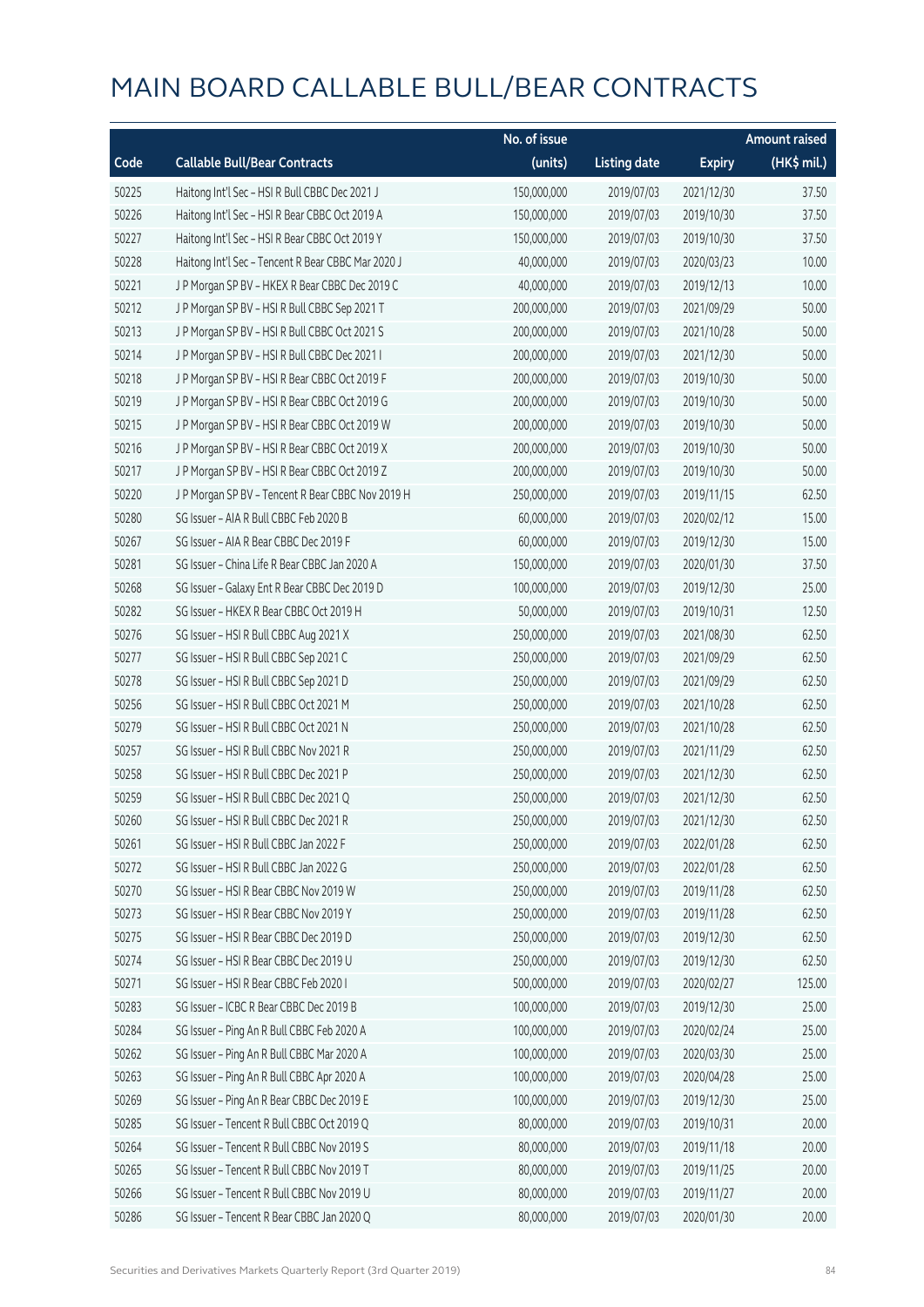|       |                                                            | No. of issue |                     |               | <b>Amount raised</b> |
|-------|------------------------------------------------------------|--------------|---------------------|---------------|----------------------|
| Code  | <b>Callable Bull/Bear Contracts</b>                        | (units)      | <b>Listing date</b> | <b>Expiry</b> | (HK\$ mil.)          |
| 50287 | SG Issuer - Tencent R Bear CBBC Feb 2020 O                 | 80,000,000   | 2019/07/03          | 2020/02/27    | 20.00                |
| 50204 | UBS AG - HSI R Bull CBBC Nov 2021 E                        | 200,000,000  | 2019/07/03          | 2021/11/29    | 50.00                |
| 50205 | UBS AG - HSI R Bull CBBC Nov 2021 F                        | 200,000,000  | 2019/07/03          | 2021/11/29    | 50.00                |
| 50206 | UBS AG - HSI R Bull CBBC Nov 2021 G                        | 200,000,000  | 2019/07/03          | 2021/11/29    | 50.00                |
| 50209 | UBS AG - HSI R Bull CBBC Nov 2021 H                        | 200,000,000  | 2019/07/03          | 2021/11/29    | 50.00                |
| 50210 | UBS AG - HSI R Bull CBBC Nov 2021 I                        | 200,000,000  | 2019/07/03          | 2021/11/29    | 50.00                |
| 50207 | UBS AG - HSI R Bear CBBC Oct 2019 I                        | 200,000,000  | 2019/07/03          | 2019/10/30    | 50.00                |
| 50208 | UBS AG - HSI R Bear CBBC Oct 2019 Q                        | 200,000,000  | 2019/07/03          | 2019/10/30    | 50.00                |
| 50211 | UBS AG - Tencent R Bull CBBC Feb 2020 C                    | 200,000,000  | 2019/07/03          | 2020/02/11    | 50.00                |
| 50255 | Bank Vontobel - Country Garden R Bull CBBC Jan 2020 B      | 40,000,000   | 2019/07/03          | 2020/01/10    | 10.00                |
| 50252 | Bank Vontobel - China Life R Bull CBBC Jan 2020 A          | 40,000,000   | 2019/07/03          | 2020/01/10    | 10.00                |
| 50253 | Bank Vontobel - Sinopec Corp R Bull CBBC Jan 2020 B        | 60,000,000   | 2019/07/03          | 2020/01/10    | 15.00                |
| 50254 | Bank Vontobel - CSOP A50 ETF R Bull CBBC Jan 2020 D        | 40,000,000   | 2019/07/03          | 2020/01/10    | 10.00                |
| 50250 | Bank Vontobel - HSI R Bull CBBC Jan 2021 V                 | 80,000,000   | 2019/07/03          | 2021/01/28    | 20.00                |
| 50251 | Bank Vontobel - HSI R Bull CBBC Jan 2021 W                 | 80,000,000   | 2019/07/03          | 2021/01/28    | 20.00                |
| 50249 | Bank Vontobel - HSI R Bear CBBC Jan 2020 W                 | 80,000,000   | 2019/07/03          | 2020/01/30    | 20.00                |
| 50311 | BOCI Asia Ltd. - HSI R Bull CBBC Sep 2021 M                | 150,000,000  | 2019/07/04          | 2021/09/29    | 37.50                |
| 50312 | BOCI Asia Ltd. - HSI R Bear CBBC Dec 2019 X                | 150,000,000  | 2019/07/04          | 2019/12/30    | 37.50                |
| 50293 | BNP Paribas Issuance B.V. - HSI R Bull CBBC Nov 2021 S     | 250,000,000  | 2019/07/04          | 2021/11/29    | 62.50                |
| 50294 | BNP Paribas Issuance B.V. - HSI R Bull CBBC Nov 2021 T     | 250,000,000  | 2019/07/04          | 2021/11/29    | 62.50                |
| 50307 | BNP Paribas Issuance B.V. - HSI R Bull CBBC Nov 2021 U     | 250,000,000  | 2019/07/04          | 2021/11/29    | 62.50                |
| 50308 | BNP Paribas Issuance B.V. - HSI R Bull CBBC Nov 2021 V     | 250,000,000  | 2019/07/04          | 2021/11/29    | 62.50                |
| 50338 | BNP Paribas Issuance B.V. - HSI R Bull CBBC Nov 2021 W     | 250,000,000  | 2019/07/04          | 2021/11/29    | 62.50                |
| 50309 | BNP Paribas Issuance B.V. - HSI R Bear CBBC Dec 2019 K     | 250,000,000  | 2019/07/04          | 2019/12/30    | 62.50                |
| 50339 | BNP Paribas Issuance B.V. - HSI R Bear CBBC Dec 2019 L     | 240,000,000  | 2019/07/04          | 2019/12/30    | 60.00                |
| 50310 | BNP Paribas Issuance B.V. - Tencent R Bull CBBC Dec 2019 Z | 50,000,000   | 2019/07/04          | 2019/12/30    | 12.50                |
| 50337 | Credit Suisse AG - HSI R Bull CBBC Sep 2021 D              | 200,000,000  | 2019/07/04          | 2021/09/29    | 50.00                |
| 50336 | Credit Suisse AG – HSI R Bull CBBC Oct 2021 C              | 200,000,000  | 2019/07/04          | 2021/10/28    | 50.00                |
| 50332 | Credit Suisse AG - HSI R Bear CBBC Nov 2019 T              | 200,000,000  | 2019/07/04          | 2019/11/28    | 50.00                |
| 50333 | Credit Suisse AG - HSI R Bear CBBC Nov 2019 U              | 200,000,000  | 2019/07/04          | 2019/11/28    | 50.00                |
| 50335 | Credit Suisse AG - HSI R Bear CBBC Dec 2019 S              | 200,000,000  | 2019/07/04          | 2019/12/30    | 50.00                |
| 50334 | Credit Suisse AG - Tencent R Bull CBBC Feb 2020 M          | 100,000,000  | 2019/07/04          | 2020/02/27    | 25.00                |
| 50298 | Bank of East Asia - AIA R Bull CBBC Dec 2019 A             | 60,000,000   | 2019/07/04          | 2019/12/20    | 15.00                |
| 50299 | Bank of East Asia - AIA R Bull CBBC Dec 2019 B             | 60,000,000   | 2019/07/04          | 2019/12/20    | 15.00                |
| 50300 | Bank of East Asia - AIA R Bear CBBC Dec 2019 A             | 60,000,000   | 2019/07/04          | 2019/12/20    | 15.00                |
| 50297 | Bank of East Asia - Geely Auto R Bull CBBC Dec 2019 B      | 40,000,000   | 2019/07/04          | 2019/12/20    | 10.00                |
| 50303 | Bank of East Asia - HKEX R Bear CBBC Dec 2019 E            | 30,000,000   | 2019/07/04          | 2019/12/13    | 10.50                |
| 50304 | Bank of East Asia - HKEX R Bear CBBC Dec 2019 F            | 30,000,000   | 2019/07/04          | 2019/12/13    | 10.50                |
| 50305 | Bank of East Asia - Tencent R Bull CBBC Dec 2019 L         | 30,000,000   | 2019/07/04          | 2019/12/13    | 10.50                |
| 50306 | Bank of East Asia - Tencent R Bear CBBC Dec 2019 G         | 30,000,000   | 2019/07/04          | 2019/12/13    | 10.50                |
| 50301 | Bank of East Asia - Xiaomi R Bull CBBC Dec 2019 C          | 40,000,000   | 2019/07/04          | 2019/12/20    | 10.00                |
| 50302 | Bank of East Asia - Xiaomi R Bull CBBC Dec 2019 D          | 40,000,000   | 2019/07/04          | 2019/12/20    | 10.00                |
| 50340 | Goldman Sachs SP (Asia) - HSI R Bull CBBC Nov 2021 H       | 200,000,000  | 2019/07/04          | 2021/11/29    | 50.00                |
| 50359 | Goldman Sachs SP (Asia) - HSI R Bull CBBC Nov 2021 I       | 200,000,000  | 2019/07/04          | 2021/11/29    | 50.00                |
| 50361 | Goldman Sachs SP (Asia) - HSI R Bull CBBC Nov 2021 J       | 200,000,000  | 2019/07/04          | 2021/11/29    | 50.00                |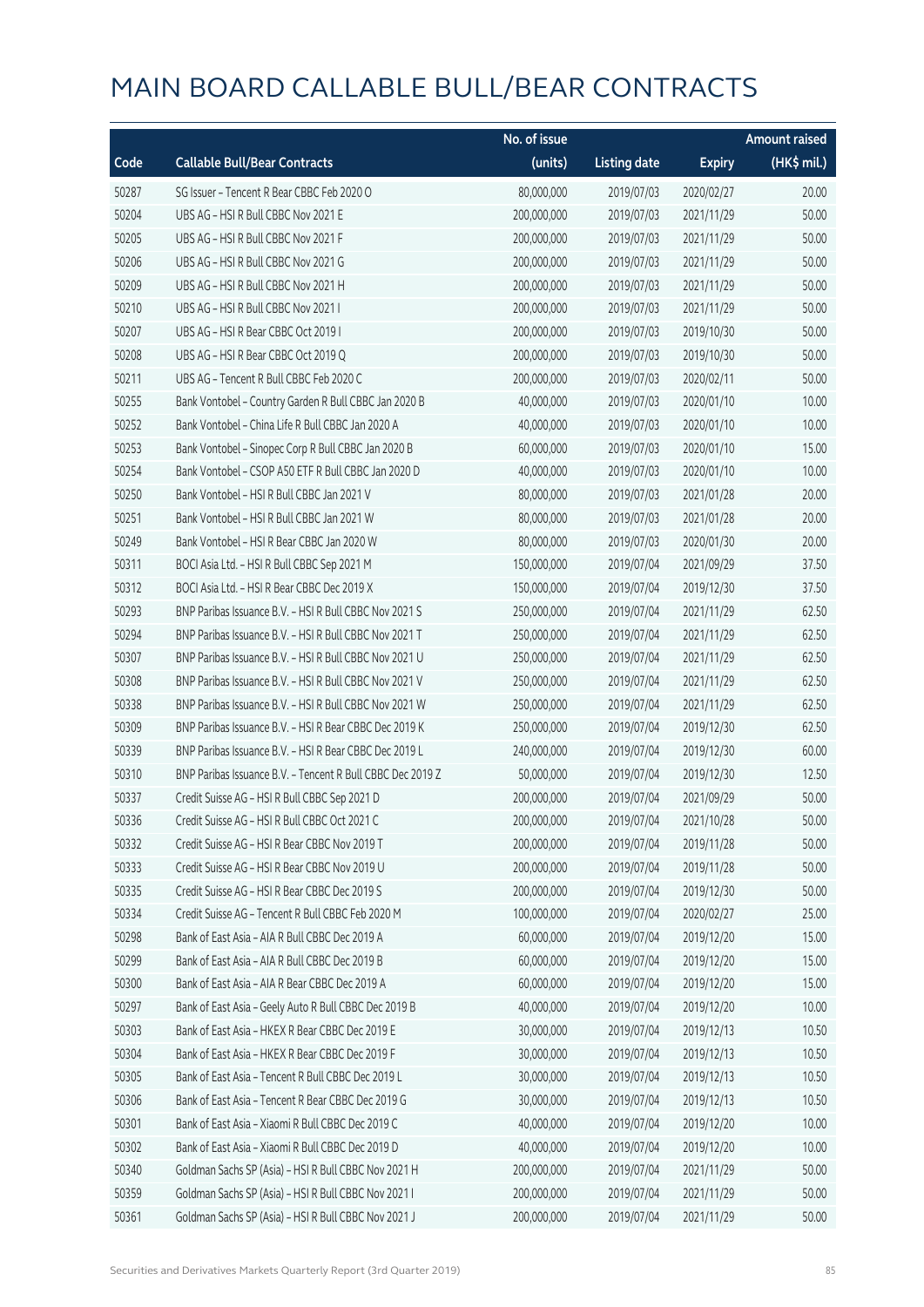|       |                                                          | No. of issue |                     |               | <b>Amount raised</b> |
|-------|----------------------------------------------------------|--------------|---------------------|---------------|----------------------|
| Code  | <b>Callable Bull/Bear Contracts</b>                      | (units)      | <b>Listing date</b> | <b>Expiry</b> | (HK\$ mil.)          |
| 50341 | Goldman Sachs SP (Asia) - HSI R Bear CBBC Mar 2020 H     | 200,000,000  | 2019/07/04          | 2020/03/30    | 50.00                |
| 50360 | Goldman Sachs SP (Asia) - HSI R Bear CBBC Mar 2020 K     | 200,000,000  | 2019/07/04          | 2020/03/30    | 50.00                |
| 50362 | Goldman Sachs SP (Asia) - Tencent R Bull CBBC Oct 2019 D | 100,000,000  | 2019/07/04          | 2019/10/04    | 25.00                |
| 50295 | HK Bank - HSI R Bull CBBC Jul 2020 G                     | 50,000,000   | 2019/07/04          | 2020/07/30    | 12.50                |
| 50296 | HK Bank - HSI R Bear CBBC Nov 2019 A                     | 100,000,000  | 2019/07/04          | 2019/11/28    | 25.00                |
| 50320 | Haitong Int'l Sec - HSI R Bull CBBC Oct 2021 H           | 150,000,000  | 2019/07/04          | 2021/10/28    | 37.50                |
| 50321 | Haitong Int'l Sec - HSI R Bull CBBC Nov 2021 L           | 150,000,000  | 2019/07/04          | 2021/11/29    | 37.50                |
| 50323 | Haitong Int'l Sec - HSI R Bear CBBC Oct 2019 B           | 150,000,000  | 2019/07/04          | 2019/10/30    | 37.50                |
| 50322 | Haitong Int'l Sec - HSI R Bear CBBC Oct 2019 Z           | 150,000,000  | 2019/07/04          | 2019/10/30    | 37.50                |
| 50327 | J P Morgan SP BV - HSI R Bull CBBC Dec 2021 J            | 200,000,000  | 2019/07/04          | 2021/12/30    | 50.00                |
| 50328 | J P Morgan SP BV - HSI R Bull CBBC Dec 2021 K            | 200,000,000  | 2019/07/04          | 2021/12/30    | 50.00                |
| 50329 | JP Morgan SP BV - HSIR Bull CBBC Dec 2021 L              | 200,000,000  | 2019/07/04          | 2021/12/30    | 50.00                |
| 50331 | J P Morgan SP BV - HSI R Bull CBBC Dec 2021 M            | 200,000,000  | 2019/07/04          | 2021/12/30    | 50.00                |
| 50324 | J P Morgan SP BV - HSI R Bear CBBC Oct 2019 M            | 200,000,000  | 2019/07/04          | 2019/10/30    | 50.00                |
| 50325 | J P Morgan SP BV - HSI R Bear CBBC Oct 2019 N            | 200,000,000  | 2019/07/04          | 2019/10/30    | 50.00                |
| 50326 | J P Morgan SP BV - HSI R Bear CBBC Oct 2019 R            | 200,000,000  | 2019/07/04          | 2019/10/30    | 50.00                |
| 50330 | J P Morgan SP BV - Tencent R Bull CBBC Jan 2020 G        | 250,000,000  | 2019/07/04          | 2020/01/10    | 62.50                |
| 50355 | SG Issuer - Bank of China R Bear CBBC Feb 2020 A         | 100,000,000  | 2019/07/04          | 2020/02/26    | 25.00                |
| 50358 | SG Issuer - HSCEI R Bear CBBC Nov 2019 C                 | 100,000,000  | 2019/07/04          | 2019/11/28    | 25.00                |
| 50351 | SG Issuer - HSI R Bull CBBC Sep 2021 E                   | 250,000,000  | 2019/07/04          | 2021/09/29    | 62.50                |
| 50352 | SG Issuer - HSI R Bull CBBC Oct 2021 O                   | 250,000,000  | 2019/07/04          | 2021/10/28    | 62.50                |
| 50353 | SG Issuer - HSI R Bull CBBC Dec 2021 S                   | 250,000,000  | 2019/07/04          | 2021/12/30    | 62.50                |
| 50354 | SG Issuer - HSI R Bull CBBC Dec 2021 T                   | 250,000,000  | 2019/07/04          | 2021/12/30    | 62.50                |
| 50348 | SG Issuer - HSI R Bear CBBC Nov 2019 B                   | 250,000,000  | 2019/07/04          | 2019/11/28    | 62.50                |
| 50347 | SG Issuer - HSI R Bear CBBC Dec 2019 F                   | 250,000,000  | 2019/07/04          | 2019/12/30    | 62.50                |
| 50349 | SG Issuer - HSI R Bear CBBC Dec 2019 H                   | 250,000,000  | 2019/07/04          | 2019/12/30    | 62.50                |
| 50350 | SG Issuer - HSI R Bear CBBC Dec 2019 I                   | 250,000,000  | 2019/07/04          | 2019/12/30    | 62.50                |
| 50346 | SG Issuer - Tencent R Bull CBBC Nov 2019 V               | 80,000,000   | 2019/07/04          | 2019/11/27    | 20.00                |
| 50356 | SG Issuer - Tencent R Bull CBBC Nov 2019 W               | 80,000,000   | 2019/07/04          | 2019/11/21    | 20.00                |
| 50357 | SG Issuer - Tencent R Bear CBBC Feb 2020 P               | 80,000,000   | 2019/07/04          | 2020/02/26    | 20.00                |
| 50316 | UBS AG - HSI R Bull CBBC Nov 2021 J                      | 200,000,000  | 2019/07/04          | 2021/11/29    | 50.00                |
| 50317 | UBS AG - HSI R Bull CBBC Nov 2021 K                      | 200,000,000  | 2019/07/04          | 2021/11/29    | 50.00                |
| 50319 | UBS AG - HSI R Bull CBBC Nov 2021 L                      | 200,000,000  | 2019/07/04          | 2021/11/29    | 50.00                |
| 50313 | UBS AG - HSI R Bear CBBC Oct 2019 R                      | 200,000,000  | 2019/07/04          | 2019/10/30    | 50.00                |
| 50314 | UBS AG - HSI R Bear CBBC Oct 2019 S                      | 200,000,000  | 2019/07/04          | 2019/10/30    | 50.00                |
| 50315 | UBS AG - HSI R Bear CBBC Oct 2019 T                      | 200,000,000  | 2019/07/04          | 2019/10/30    | 50.00                |
| 50318 | UBS AG - Tencent R Bull CBBC Jan 2020 C                  | 200,000,000  | 2019/07/04          | 2020/01/13    | 50.00                |
| 50344 | Bank Vontobel - AIA R Bull CBBC Jan 2020 C               | 40,000,000   | 2019/07/04          | 2020/01/17    | 10.00                |
| 50345 | Bank Vontobel - CSPC Pharma R Bull CBBC Jan 2020 A       | 40,000,000   | 2019/07/04          | 2020/01/17    | 10.00                |
| 50343 | Bank Vontobel - HSI R Bull CBBC Jan 2021 X               | 80,000,000   | 2019/07/04          | 2021/01/28    | 20.00                |
| 50342 | Bank Vontobel - HSI R Bear CBBC Jan 2020 X               | 80,000,000   | 2019/07/04          | 2020/01/30    | 20.00                |
| 50373 | BOCI Asia Ltd. - HSI R Bull CBBC Sep 2021 N              | 150,000,000  | 2019/07/05          | 2021/09/29    | 37.50                |
| 50374 | BOCI Asia Ltd. - HSI R Bear CBBC Dec 2019 Y              | 150,000,000  | 2019/07/05          | 2019/12/30    | 37.50                |
| 50371 | BOCI Asia Ltd. - Tencent R Bull CBBC Dec 2019 N          | 40,000,000   | 2019/07/05          | 2019/12/30    | 10.00                |
| 50372 | BOCI Asia Ltd. - Tencent R Bear CBBC Dec 2019 K          | 40,000,000   | 2019/07/05          | 2019/12/30    | 12.00                |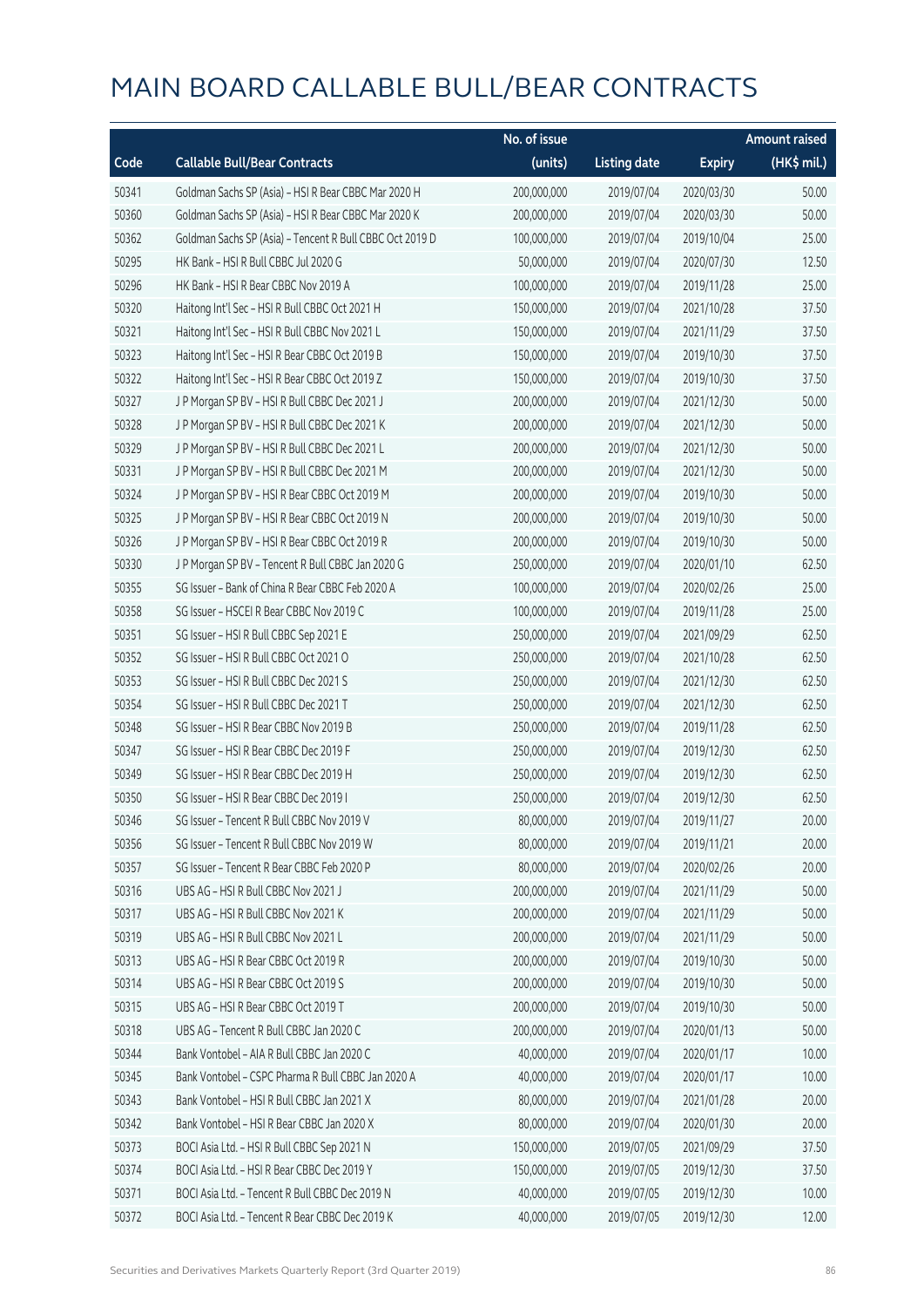|       |                                                          | No. of issue |                     |               | <b>Amount raised</b> |
|-------|----------------------------------------------------------|--------------|---------------------|---------------|----------------------|
| Code  | <b>Callable Bull/Bear Contracts</b>                      | (units)      | <b>Listing date</b> | <b>Expiry</b> | (HK\$ mil.)          |
| 50396 | BNP Paribas Issuance B.V. - HSI R Bull CBBC Nov 2021 A   | 250,000,000  | 2019/07/05          | 2021/11/29    | 62.50                |
| 50366 | BNP Paribas Issuance B.V. - HSI R Bull CBBC Nov 2021 X   | 250,000,000  | 2019/07/05          | 2021/11/29    | 62.50                |
| 50367 | BNP Paribas Issuance B.V. - HSI R Bull CBBC Nov 2021 Y   | 250,000,000  | 2019/07/05          | 2021/11/29    | 62.50                |
| 50368 | BNP Paribas Issuance B.V. - HSI R Bull CBBC Nov 2021 Z   | 250,000,000  | 2019/07/05          | 2021/11/29    | 62.50                |
| 50397 | BNP Paribas Issuance B.V. - HSI R Bear CBBC Dec 2019 B   | 240,000,000  | 2019/07/05          | 2019/12/30    | 60.00                |
| 50363 | BNP Paribas Issuance B.V. - HSI R Bear CBBC Dec 2019 M   | 250,000,000  | 2019/07/05          | 2019/12/30    | 62.50                |
| 50364 | BNP Paribas Issuance B.V. - HSI R Bear CBBC Dec 2019 N   | 250,000,000  | 2019/07/05          | 2019/12/30    | 62.50                |
| 50365 | BNP Paribas Issuance B.V. - HSI R Bear CBBC Dec 2019 O   | 250,000,000  | 2019/07/05          | 2019/12/30    | 62.50                |
| 50375 | BNP Paribas Issuance B.V. - HSI R Bear CBBC Dec 2019 P   | 250,000,000  | 2019/07/05          | 2019/12/30    | 62.50                |
| 50413 | Credit Suisse AG - AIA R Bull CBBC Dec 2019 S            | 70,000,000   | 2019/07/05          | 2019/12/30    | 17.50                |
| 50414 | Credit Suisse AG - AIA R Bull CBBC Jan 2020 J            | 70,000,000   | 2019/07/05          | 2020/01/30    | 17.50                |
| 50415 | Credit Suisse AG - AIA R Bear CBBC Feb 2020 A            | 70,000,000   | 2019/07/05          | 2020/02/21    | 17.50                |
| 50412 | Credit Suisse AG - CM Bank R Bull CBBC Feb 2020 D        | 70,000,000   | 2019/07/05          | 2020/02/21    | 17.50                |
| 50409 | Credit Suisse AG - HKEX R Bull CBBC Dec 2019 P           | 100,000,000  | 2019/07/05          | 2019/12/30    | 25.00                |
| 50417 | Credit Suisse AG - HSI R Bull CBBC Oct 2021 R            | 200,000,000  | 2019/07/05          | 2021/10/28    | 50.00                |
| 50419 | Credit Suisse AG - HSI R Bull CBBC Nov 2021 C            | 200,000,000  | 2019/07/05          | 2021/11/29    | 50.00                |
| 50418 | Credit Suisse AG - HSI R Bull CBBC Dec 2021 Z            | 300,000,000  | 2019/07/05          | 2021/12/30    | 75.00                |
| 50420 | Credit Suisse AG - HSI R Bear CBBC Oct 2019 Y            | 200,000,000  | 2019/07/05          | 2019/10/30    | 50.00                |
| 50407 | Credit Suisse AG - HSI R Bear CBBC Nov 2019 V            | 200,000,000  | 2019/07/05          | 2019/11/28    | 50.00                |
| 50408 | Credit Suisse AG - HSI R Bear CBBC Dec 2019 T            | 200,000,000  | 2019/07/05          | 2019/12/30    | 50.00                |
| 50421 | Credit Suisse AG - HSI R Bear CBBC Dec 2019 U            | 200,000,000  | 2019/07/05          | 2019/12/30    | 50.00                |
| 50416 | Credit Suisse AG - HSI R Bear CBBC Jan 2020 G            | 200,000,000  | 2019/07/05          | 2020/01/30    | 50.00                |
| 50411 | Credit Suisse AG - Ping An R Bull CBBC Jan 2020 R        | 80,000,000   | 2019/07/05          | 2020/01/24    | 20.00                |
| 50410 | Credit Suisse AG - Tencent R Bull CBBC Dec 2019 Y        | 100,000,000  | 2019/07/05          | 2019/12/30    | 25.00                |
| 50453 | Goldman Sachs SP (Asia) - HSI R Bull CBBC Nov 2021 K     | 200,000,000  | 2019/07/05          | 2021/11/29    | 50.00                |
| 50455 | Goldman Sachs SP (Asia) - HSI R Bull CBBC Nov 2021 L     | 200,000,000  | 2019/07/05          | 2021/11/29    | 50.00                |
| 50383 | Goldman Sachs SP (Asia) - HSI R Bear CBBC Jan 2020 E     | 200,000,000  | 2019/07/05          | 2020/01/30    | 50.00                |
| 50384 | Goldman Sachs SP (Asia) - HSI R Bear CBBC Jan 2020 X     | 200,000,000  | 2019/07/05          | 2020/01/30    | 50.00                |
| 50454 | Goldman Sachs SP (Asia) - HSI R Bear CBBC Jan 2020 Y     | 200,000,000  | 2019/07/05          | 2020/01/30    | 50.00                |
| 50456 | Goldman Sachs SP (Asia) - Tencent R Bull CBBC Oct 2019 E | 100,000,000  | 2019/07/05          | 2019/10/08    | 25.00                |
| 50457 | Goldman Sachs SP (Asia) - Tencent R Bull CBBC Oct 2019 F | 100,000,000  | 2019/07/05          | 2019/10/08    | 25.00                |
| 50370 | HK Bank - HSI R Bull CBBC Jul 2020 R                     | 50,000,000   | 2019/07/05          | 2020/07/30    | 12.50                |
| 50369 | HK Bank - HSI R Bear CBBC Nov 2019 Z                     | 50,000,000   | 2019/07/05          | 2019/11/28    | 12.50                |
| 50404 | Haitong Int'l Sec - HSI R Bull CBBC Nov 2021 Z           | 150,000,000  | 2019/07/05          | 2021/11/29    | 37.50                |
| 50402 | Haitong Int'l Sec - HSI R Bull CBBC Dec 2021 K           | 150,000,000  | 2019/07/05          | 2021/12/30    | 37.50                |
| 50403 | Haitong Int'l Sec - HSI R Bull CBBC Dec 2021 L           | 150,000,000  | 2019/07/05          | 2021/12/30    | 37.50                |
| 50405 | Haitong Int'l Sec - HSI R Bull CBBC Dec 2021 M           | 100,000,000  | 2019/07/05          | 2021/12/30    | 25.10                |
| 50406 | Haitong Int'l Sec - HSI R Bear CBBC Oct 2019 G           | 150,000,000  | 2019/07/05          | 2019/10/30    | 37.50                |
| 50400 | Haitong Int'l Sec - HSI R Bear CBBC Oct 2019 J           | 150,000,000  | 2019/07/05          | 2019/10/30    | 37.50                |
| 50401 | Haitong Int'l Sec - HSI R Bear CBBC Oct 2019 K           | 150,000,000  | 2019/07/05          | 2019/10/30    | 37.50                |
| 50398 | Haitong Int'l Sec - Tencent R Bull CBBC Dec 2019 J       | 40,000,000   | 2019/07/05          | 2019/12/18    | 10.00                |
| 50399 | Haitong Int'l Sec - Tencent R Bull CBBC Dec 2019 K       | 40,000,000   | 2019/07/05          | 2019/12/17    | 10.00                |
| 50395 | JP Morgan SP BV - HSIR Bull CBBC Oct 2021 Z              | 200,000,000  | 2019/07/05          | 2021/10/28    | 50.00                |
| 50391 | J P Morgan SP BV - HSI R Bull CBBC Dec 2021 N            | 200,000,000  | 2019/07/05          | 2021/12/30    | 50.00                |
| 50392 | J P Morgan SP BV - HSI R Bull CBBC Dec 2021 O            | 200,000,000  | 2019/07/05          | 2021/12/30    | 50.00                |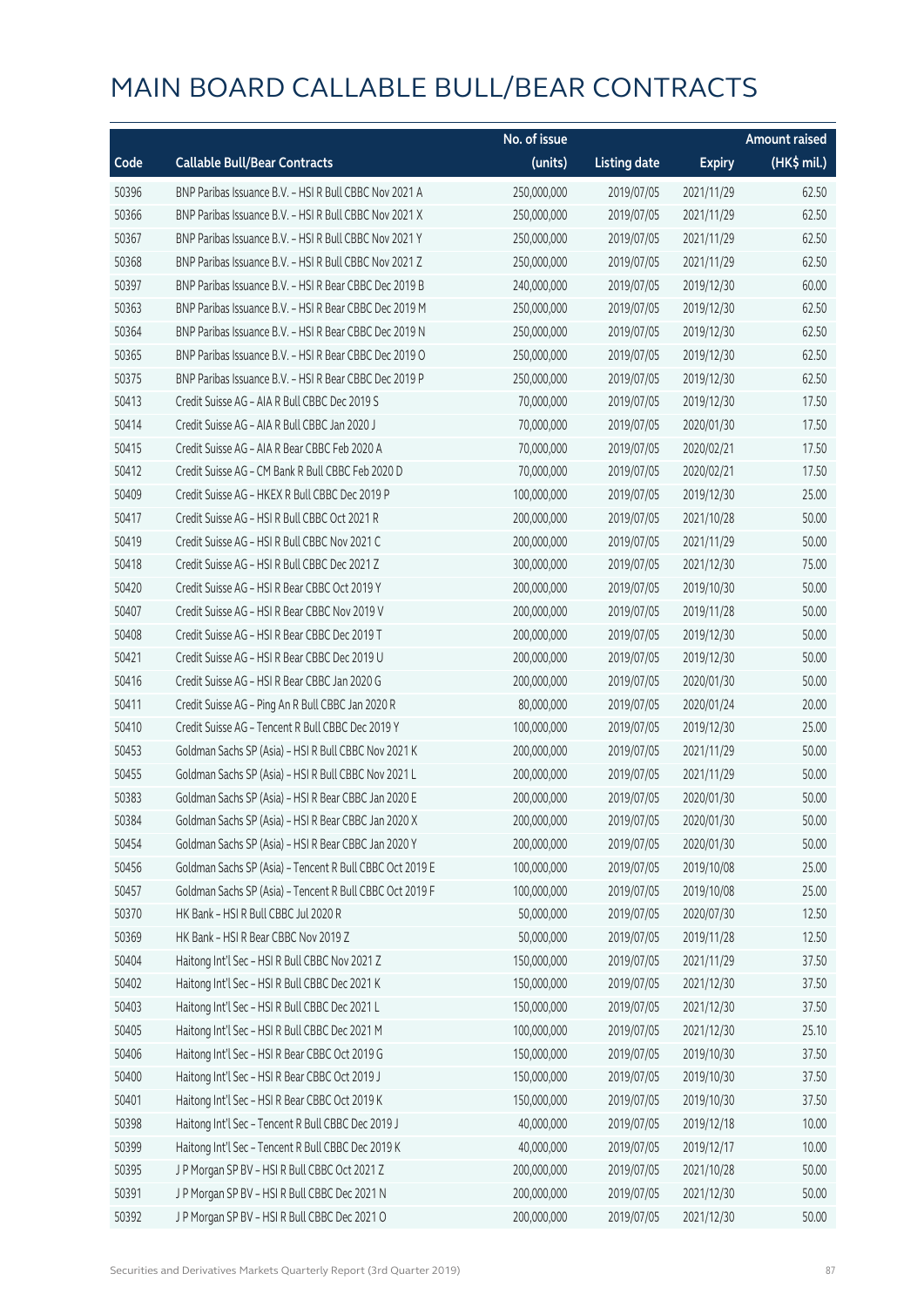|       |                                                    | No. of issue |                     |               | <b>Amount raised</b> |
|-------|----------------------------------------------------|--------------|---------------------|---------------|----------------------|
| Code  | <b>Callable Bull/Bear Contracts</b>                | (units)      | <b>Listing date</b> | <b>Expiry</b> | $(HK\$ mil.)         |
| 50393 | J P Morgan SP BV - HSI R Bull CBBC Dec 2021 P      | 200,000,000  | 2019/07/05          | 2021/12/30    | 50.00                |
| 50394 | J P Morgan SP BV - HSI R Bull CBBC Dec 2021 Q      | 200,000,000  | 2019/07/05          | 2021/12/30    | 50.00                |
| 50385 | J P Morgan SP BV - HSI R Bear CBBC Oct 2019 T      | 200,000,000  | 2019/07/05          | 2019/10/30    | 50.00                |
| 50387 | J P Morgan SP BV - HSI R Bear CBBC Oct 2019 U      | 200,000,000  | 2019/07/05          | 2019/10/30    | 50.00                |
| 50386 | J P Morgan SP BV - HSI R Bear CBBC Oct 2019 Y      | 200,000,000  | 2019/07/05          | 2019/10/30    | 50.00                |
| 50388 | J P Morgan SP BV - HSI R Bear CBBC Nov 2019 C      | 200,000,000  | 2019/07/05          | 2019/11/28    | 50.00                |
| 50389 | J P Morgan SP BV - HSI R Bear CBBC Nov 2019 E      | 200,000,000  | 2019/07/05          | 2019/11/28    | 50.00                |
| 50390 | J P Morgan SP BV - HSI R Bear CBBC Nov 2019 J      | 200,000,000  | 2019/07/05          | 2019/11/28    | 50.00                |
| 50444 | SG Issuer - AIA R Bull CBBC Nov 2019 J             | 60,000,000   | 2019/07/05          | 2019/11/05    | 15.00                |
| 50436 | SG Issuer - AIA R Bull CBBC Feb 2020 C             | 60,000,000   | 2019/07/05          | 2020/02/26    | 15.00                |
| 50445 | SG Issuer - AIA R Bear CBBC Dec 2019 G             | 60,000,000   | 2019/07/05          | 2019/12/30    | 15.00                |
| 50440 | SG Issuer - CSOP A50 ETF R Bull CBBC Mar 2020 T    | 100,000,000  | 2019/07/05          | 2020/03/30    | 25.00                |
| 50437 | SG Issuer - Galaxy Ent R Bull CBBC Dec 2019 W      | 100,000,000  | 2019/07/05          | 2019/12/23    | 25.00                |
| 50446 | SG Issuer - HKEX R Bull CBBC Nov 2019 M            | 50,000,000   | 2019/07/05          | 2019/11/05    | 12.50                |
| 50429 | SG Issuer - HKEX R Bear CBBC Nov 2019 L            | 50,000,000   | 2019/07/05          | 2019/11/29    | 12.50                |
| 50447 | SG Issuer - HSI R Bull CBBC Oct 2021 P             | 250,000,000  | 2019/07/05          | 2021/10/28    | 62.50                |
| 50448 | SG Issuer - HSI R Bull CBBC Oct 2021 Q             | 250,000,000  | 2019/07/05          | 2021/10/28    | 62.50                |
| 50449 | SG Issuer - HSI R Bull CBBC Nov 2021 C             | 250,000,000  | 2019/07/05          | 2021/11/29    | 62.50                |
| 50450 | SG Issuer - HSI R Bull CBBC Nov 2021 E             | 250,000,000  | 2019/07/05          | 2021/11/29    | 62.50                |
| 50451 | SG Issuer - HSI R Bull CBBC Dec 2021 U             | 250,000,000  | 2019/07/05          | 2021/12/30    | 62.50                |
| 50432 | SG Issuer - HSI R Bear CBBC Oct 2019 D             | 250,000,000  | 2019/07/05          | 2019/10/30    | 62.50                |
| 50433 | SG Issuer - HSI R Bear CBBC Oct 2019 I             | 250,000,000  | 2019/07/05          | 2019/10/30    | 62.50                |
| 50442 | SG Issuer - HSI R Bear CBBC Nov 2019 J             | 250,000,000  | 2019/07/05          | 2019/11/28    | 62.50                |
| 50434 | SG Issuer - HSI R Bear CBBC Nov 2019 L             | 250,000,000  | 2019/07/05          | 2019/11/28    | 62.50                |
| 50435 | SG Issuer - HSI R Bear CBBC Nov 2019 O             | 250,000,000  | 2019/07/05          | 2019/11/28    | 62.50                |
| 50441 | SG Issuer - HSI R Bear CBBC Nov 2019 Q             | 250,000,000  | 2019/07/05          | 2019/11/28    | 62.50                |
| 50443 | SG Issuer - HSI R Bear CBBC Dec 2019 L             | 250,000,000  | 2019/07/05          | 2019/12/30    | 62.50                |
| 50452 | SG Issuer - HSI R Bear CBBC Jan 2020 K             | 250,000,000  | 2019/07/05          | 2020/01/30    | 62.50                |
| 50438 | SG Issuer - Ping An R Bull CBBC Feb 2020 B         | 100,000,000  | 2019/07/05          | 2020/02/26    | 25.00                |
| 50430 | SG Issuer - Ping An R Bear CBBC Dec 2019 F         | 100,000,000  | 2019/07/05          | 2019/12/30    | 25.00                |
| 50439 | SG Issuer - Tencent R Bull CBBC Dec 2019 E         | 80,000,000   | 2019/07/05          | 2019/12/16    | 20.00                |
| 50431 | SG Issuer - Tencent R Bear CBBC Dec 2019 R         | 80,000,000   | 2019/07/05          | 2019/12/30    | 20.00                |
| 50381 | UBS AG - HSI R Bull CBBC Nov 2021 M                | 200,000,000  | 2019/07/05          | 2021/11/29    | 50.00                |
| 50382 | UBS AG - HSI R Bull CBBC Nov 2021 N                | 200,000,000  | 2019/07/05          | 2021/11/29    | 50.00                |
| 50379 | UBS AG - HSI R Bear CBBC Oct 2019 G                | 200,000,000  | 2019/07/05          | 2019/10/30    | 50.00                |
| 50380 | UBS AG - HSI R Bear CBBC Oct 2019 H                | 200,000,000  | 2019/07/05          | 2019/10/30    | 50.00                |
| 50377 | UBS AG - HSI R Bear CBBC Oct 2019 U                | 200,000,000  | 2019/07/05          | 2019/10/30    | 50.00                |
| 50376 | UBS AG - HSI R Bear CBBC Dec 2019 E                | 400,000,000  | 2019/07/05          | 2019/12/30    | 100.00               |
| 50378 | UBS AG - Tencent R Bear CBBC Dec 2019 G            | 200,000,000  | 2019/07/05          | 2019/12/16    | 50.00                |
| 50422 | Bank Vontobel - CC Bank R Bull CBBC Jan 2020 B     | 40,000,000   | 2019/07/05          | 2020/01/17    | 10.00                |
| 50424 | Bank Vontobel - China Tower R Bull CBBC Feb 2020 D | 40,000,000   | 2019/07/05          | 2020/02/07    | 10.00                |
| 50423 | Bank Vontobel - Geely Auto R Bull CBBC Feb 2020 A  | 40,000,000   | 2019/07/05          | 2020/02/07    | 10.00                |
| 50426 | Bank Vontobel - HSI R Bull CBBC Jan 2021 Y         | 80,000,000   | 2019/07/05          | 2021/01/28    | 20.00                |
| 50425 | Bank Vontobel - HSI R Bear CBBC Jan 2020 Y         | 80,000,000   | 2019/07/05          | 2020/01/30    | 20.00                |
| 50428 | Bank Vontobel - Ping An R Bull CBBC Jan 2020 D     | 40,000,000   | 2019/07/05          | 2020/01/17    | 10.00                |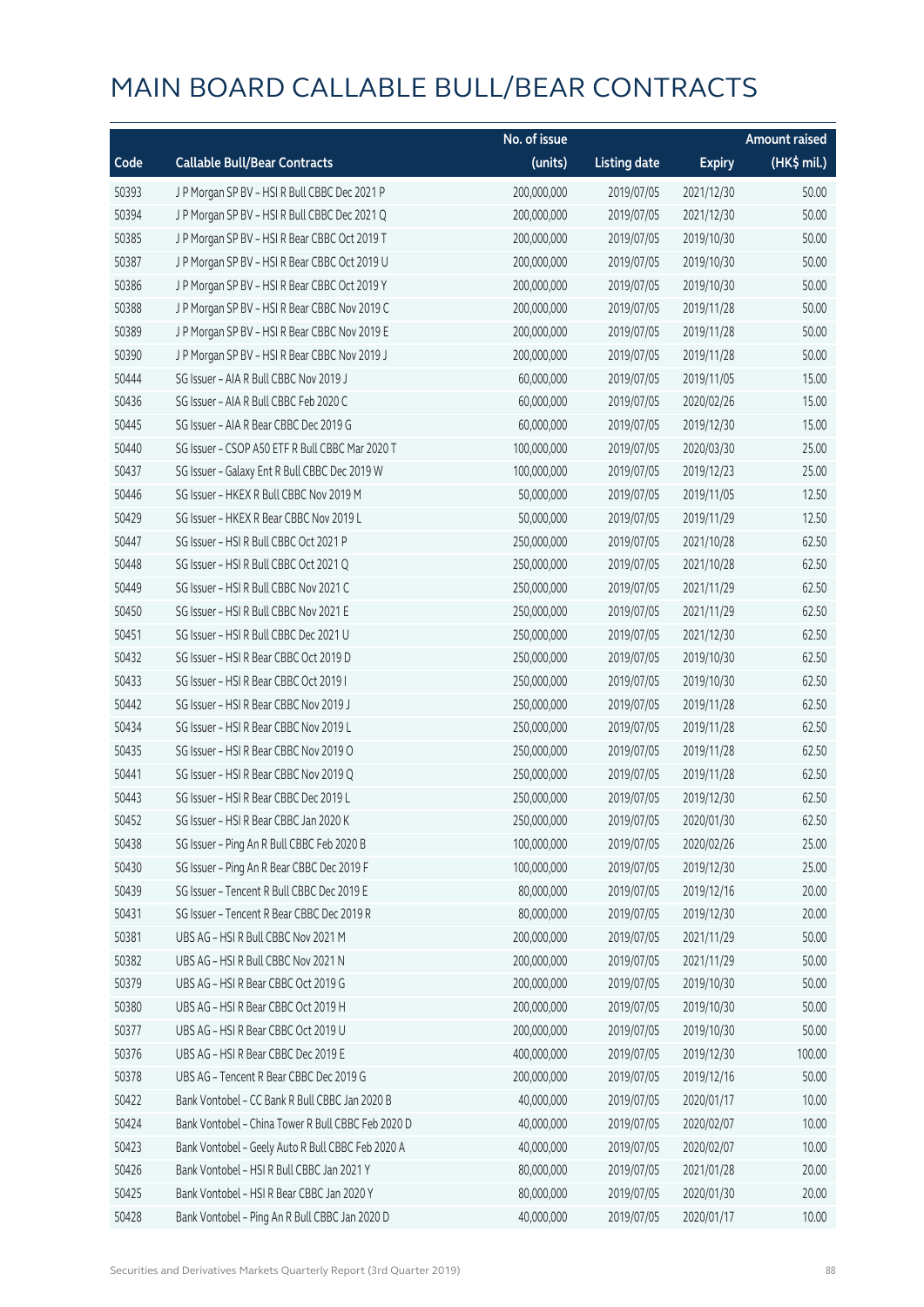|       |                                                          | No. of issue |                     |               | <b>Amount raised</b> |
|-------|----------------------------------------------------------|--------------|---------------------|---------------|----------------------|
| Code  | <b>Callable Bull/Bear Contracts</b>                      | (units)      | <b>Listing date</b> | <b>Expiry</b> | (HK\$ mil.)          |
| 50427 | Bank Vontobel - Tencent R Bear CBBC Jan 2020 E           | 40,000,000   | 2019/07/05          | 2020/01/17    | 12.44                |
| 50511 | BNP Paribas Issuance B.V. - HSI R Bull CBBC Nov 2021 B   | 240,000,000  | 2019/07/08          | 2021/11/29    | 60.00                |
| 50512 | BNP Paribas Issuance B.V. - HSI R Bear CBBC Dec 2019 A   | 240,000,000  | 2019/07/08          | 2019/12/30    | 60.00                |
| 50489 | Credit Suisse AG - AIA R Bull CBBC Jan 2020 K            | 70,000,000   | 2019/07/08          | 2020/01/24    | 17.50                |
| 50488 | Credit Suisse AG - HSI R Bull CBBC Sep 2021 E            | 200,000,000  | 2019/07/08          | 2021/09/29    | 50.00                |
| 50487 | Credit Suisse AG - HSI R Bull CBBC Nov 2021 D            | 200,000,000  | 2019/07/08          | 2021/11/29    | 50.00                |
| 50491 | Credit Suisse AG - HSI R Bear CBBC Oct 2019 A            | 200,000,000  | 2019/07/08          | 2019/10/30    | 50.00                |
| 50490 | Credit Suisse AG - Xiaomi R Bull CBBC Jan 2020 B         | 50,000,000   | 2019/07/08          | 2020/01/30    | 12.50                |
| 50466 | Goldman Sachs SP (Asia) - HSI R Bull CBBC Oct 2021 E     | 200,000,000  | 2019/07/08          | 2021/10/28    | 50.00                |
| 50467 | Goldman Sachs SP (Asia) - HSI R Bear CBBC Feb 2020 N     | 200,000,000  | 2019/07/08          | 2020/02/27    | 50.00                |
| 50480 | Goldman Sachs SP (Asia) - Tencent R Bull CBBC Oct 2019 G | 100,000,000  | 2019/07/08          | 2019/10/08    | 25.00                |
| 50458 | HK Bank - HSI R Bull CBBC Jul 2020 S                     | 50,000,000   | 2019/07/08          | 2020/07/30    | 12.50                |
| 50459 | HK Bank - Tencent R Bull CBBC Nov 2019 U                 | 40,000,000   | 2019/07/08          | 2019/11/25    | 10.00                |
| 50486 | Haitong Int'l Sec - HSBC R Bear CBBC Nov 2019 A          | 70,000,000   | 2019/07/08          | 2019/11/26    | 17.50                |
| 50481 | Haitong Int'l Sec - HSI R Bull CBBC Dec 2021 N           | 150,000,000  | 2019/07/08          | 2021/12/30    | 38.85                |
| 50482 | Haitong Int'l Sec - HSI R Bull CBBC Dec 2021 O           | 150,000,000  | 2019/07/08          | 2021/12/30    | 37.50                |
| 50483 | Haitong Int'l Sec - HSI R Bull CBBC Dec 2021 P           | 150,000,000  | 2019/07/08          | 2021/12/30    | 37.50                |
| 50484 | Haitong Int'l Sec - HSI R Bear CBBC Oct 2019 H           | 150,000,000  | 2019/07/08          | 2019/10/30    | 37.50                |
| 50485 | Haitong Int'l Sec - HSI R Bear CBBC Oct 2019 L           | 150,000,000  | 2019/07/08          | 2019/10/30    | 37.50                |
| 50468 | J P Morgan SP BV - HSI R Bull CBBC Oct 2021 I            | 200,000,000  | 2019/07/08          | 2021/10/28    | 50.00                |
| 50469 | J P Morgan SP BV - HSI R Bull CBBC Oct 2021 P            | 200,000,000  | 2019/07/08          | 2021/10/28    | 50.00                |
| 50476 | J P Morgan SP BV - HSI R Bull CBBC Dec 2021 R            | 200,000,000  | 2019/07/08          | 2021/12/30    | 50.00                |
| 50477 | J P Morgan SP BV - HSI R Bull CBBC Dec 2021 S            | 200,000,000  | 2019/07/08          | 2021/12/30    | 50.00                |
| 50478 | J P Morgan SP BV - HSI R Bull CBBC Dec 2021 T            | 200,000,000  | 2019/07/08          | 2021/12/30    | 50.00                |
| 50479 | J P Morgan SP BV - HSI R Bull CBBC Dec 2021 U            | 200,000,000  | 2019/07/08          | 2021/12/30    | 50.00                |
| 50470 | J P Morgan SP BV - HSI R Bear CBBC Oct 2019 O            | 200,000,000  | 2019/07/08          | 2019/10/30    | 50.00                |
| 50471 | J P Morgan SP BV - HSI R Bear CBBC Dec 2019 P            | 200,000,000  | 2019/07/08          | 2019/12/30    | 50.00                |
| 50472 | J P Morgan SP BV - Tencent R Bull CBBC Jan 2020 H        | 50,000,000   | 2019/07/08          | 2020/01/10    | 12.50                |
| 50473 | J P Morgan SP BV - Xiaomi R Bull CBBC Oct 2019 B         | 60,000,000   | 2019/07/08          | 2019/10/11    | 15.00                |
| 50474 | J P Morgan SP BV - Xiaomi R Bull CBBC Nov 2019 A         | 60,000,000   | 2019/07/08          | 2019/11/08    | 15.00                |
| 50475 | J P Morgan SP BV - Xiaomi R Bear CBBC Oct 2019 A         | 60,000,000   | 2019/07/08          | 2019/10/11    | 15.00                |
| 50499 | SG Issuer - AIA R Bear CBBC Dec 2019 H                   | 60,000,000   | 2019/07/08          | 2019/12/30    | 15.00                |
| 50500 | SG Issuer - CM Bank R Bear CBBC Jan 2020 B               | 100,000,000  | 2019/07/08          | 2020/01/30    | 25.00                |
| 50510 | SG Issuer - CSOP A50 ETF R Bear CBBC Oct 2019 F          | 100,000,000  | 2019/07/08          | 2019/10/28    | 25.00                |
| 50505 | SG Issuer - HSI R Bull CBBC Sep 2021 F                   | 250,000,000  | 2019/07/08          | 2021/09/29    | 62.50                |
| 50497 | SG Issuer - HSI R Bull CBBC Oct 2021 T                   | 250,000,000  | 2019/07/08          | 2021/10/28    | 62.50                |
| 50506 | SG Issuer - HSI R Bull CBBC Oct 2021 U                   | 250,000,000  | 2019/07/08          | 2021/10/28    | 62.50                |
| 50498 | SG Issuer - HSI R Bull CBBC Dec 2021 V                   | 250,000,000  | 2019/07/08          | 2021/12/30    | 62.50                |
| 50507 | SG Issuer - HSI R Bull CBBC Dec 2021 W                   | 250,000,000  | 2019/07/08          | 2021/12/30    | 62.50                |
| 50508 | SG Issuer - HSI R Bull CBBC Dec 2021 Y                   | 250,000,000  | 2019/07/08          | 2021/12/30    | 62.50                |
| 50502 | SG Issuer - HSI R Bear CBBC Oct 2019 M                   | 250,000,000  | 2019/07/08          | 2019/10/30    | 62.50                |
| 50503 | SG Issuer - HSI R Bear CBBC Dec 2019 V                   | 250,000,000  | 2019/07/08          | 2019/12/30    | 62.50                |
| 50509 | SG Issuer - HSI R Bear CBBC Jan 2020 L                   | 250,000,000  | 2019/07/08          | 2020/01/30    | 62.50                |
| 50504 | SG Issuer - HSI R Bear CBBC Feb 2020 J                   | 500,000,000  | 2019/07/08          | 2020/02/27    | 125.00               |
| 50501 | SG Issuer - Ping An R Bull CBBC Jan 2020 A               | 100,000,000  | 2019/07/08          | 2020/01/30    | 25.00                |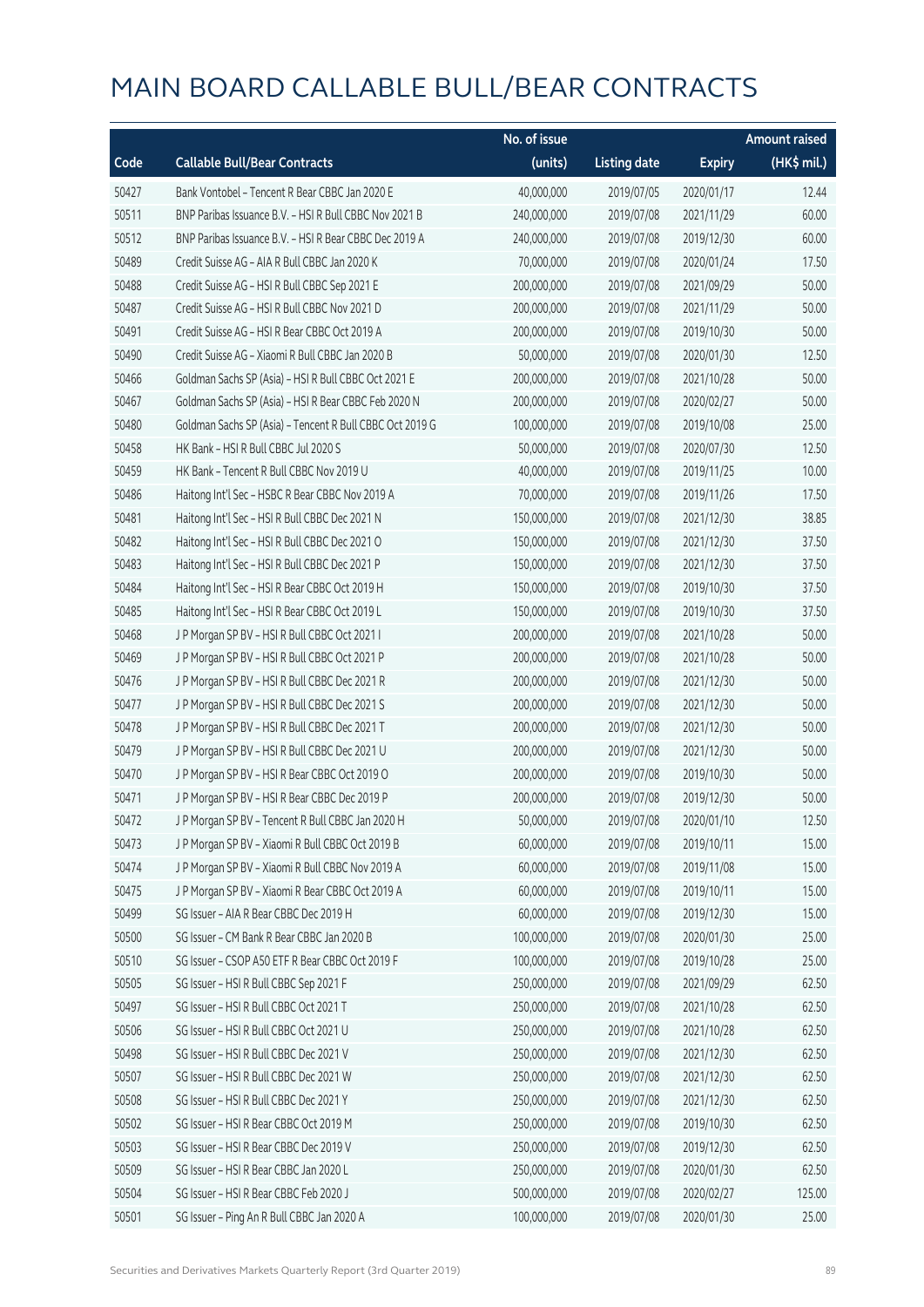|       |                                                            | No. of issue |                     |               | <b>Amount raised</b> |
|-------|------------------------------------------------------------|--------------|---------------------|---------------|----------------------|
| Code  | <b>Callable Bull/Bear Contracts</b>                        | (units)      | <b>Listing date</b> | <b>Expiry</b> | (HK\$ mil.)          |
| 50494 | SG Issuer - Ping An R Bear CBBC Jan 2020 A                 | 100,000,000  | 2019/07/08          | 2020/01/30    | 25.00                |
| 50495 | SG Issuer - Tencent R Bull CBBC Oct 2019 R                 | 80,000,000   | 2019/07/08          | 2019/10/28    | 20.00                |
| 50496 | SG Issuer - Tencent R Bull CBBC Nov 2019 X                 | 80,000,000   | 2019/07/08          | 2019/11/29    | 20.00                |
| 50465 | UBS AG - AIA R Bull CBBC Dec 2019 A                        | 60,000,000   | 2019/07/08          | 2019/12/30    | 15.00                |
| 50460 | UBS AG - HSI R Bull CBBC Nov 2021 O                        | 200,000,000  | 2019/07/08          | 2021/11/29    | 50.00                |
| 50462 | UBS AG - HSI R Bear CBBC Nov 2019 H                        | 200,000,000  | 2019/07/08          | 2019/11/28    | 50.00                |
| 50463 | UBS AG - HSI R Bear CBBC Nov 2019 I                        | 200,000,000  | 2019/07/08          | 2019/11/28    | 50.00                |
| 50461 | UBS AG - HSI R Bear CBBC Dec 2019 F                        | 400,000,000  | 2019/07/08          | 2019/12/30    | 100.00               |
| 50464 | UBS AG - Tencent R Bull CBBC Dec 2019 G                    | 40,000,000   | 2019/07/08          | 2019/12/11    | 10.00                |
| 50492 | Bank Vontobel - HSI R Bull CBBC Feb 2021 A                 | 80,000,000   | 2019/07/08          | 2021/02/25    | 20.00                |
| 50493 | Bank Vontobel - HSI R Bull CBBC Feb 2021 B                 | 80,000,000   | 2019/07/08          | 2021/02/25    | 20.00                |
| 50536 | BOCI Asia Ltd. - HSI R Bull CBBC Sep 2021 O                | 150,000,000  | 2019/07/09          | 2021/09/29    | 37.50                |
| 50537 | BOCI Asia Ltd. - HSI R Bull CBBC Sep 2021 P                | 150,000,000  | 2019/07/09          | 2021/09/29    | 39.00                |
| 50539 | BOCI Asia Ltd. - HSI R Bear CBBC Dec 2019 A                | 150,000,000  | 2019/07/09          | 2019/12/30    | 37.50                |
| 50540 | BOCI Asia Ltd. - HSI R Bear CBBC Dec 2019 B                | 150,000,000  | 2019/07/09          | 2019/12/30    | 39.00                |
| 50538 | BOCI Asia Ltd. - HSI R Bear CBBC Dec 2019 Z                | 150,000,000  | 2019/07/09          | 2019/12/30    | 37.50                |
| 50541 | BOCI Asia Ltd. - Tencent R Bull CBBC Dec 2019 O            | 40,000,000   | 2019/07/09          | 2019/12/30    | 10.40                |
| 50542 | BOCI Asia Ltd. - Tencent R Bear CBBC Dec 2019 L            | 40,000,000   | 2019/07/09          | 2019/12/30    | 10.40                |
| 50543 | BNP Paribas Issuance B.V. - HSI R Bull CBBC Nov 2021 C     | 250,000,000  | 2019/07/09          | 2021/11/29    | 62.50                |
| 50544 | BNP Paribas Issuance B.V. - HSI R Bull CBBC Nov 2021 D     | 250,000,000  | 2019/07/09          | 2021/11/29    | 62.50                |
| 50545 | BNP Paribas Issuance B.V. - HSI R Bull CBBC Nov 2021 E     | 250,000,000  | 2019/07/09          | 2021/11/29    | 62.50                |
| 50586 | BNP Paribas Issuance B.V. - HSI R Bull CBBC Nov 2021 F     | 240,000,000  | 2019/07/09          | 2021/11/29    | 60.00                |
| 50516 | BNP Paribas Issuance B.V. - HSI R Bear CBBC Dec 2019 C     | 250,000,000  | 2019/07/09          | 2019/12/30    | 62.50                |
| 50517 | BNP Paribas Issuance B.V. - HSI R Bear CBBC Dec 2019 Q     | 250,000,000  | 2019/07/09          | 2019/12/30    | 62.50                |
| 50518 | BNP Paribas Issuance B.V. - HSI R Bear CBBC Dec 2019 R     | 250,000,000  | 2019/07/09          | 2019/12/30    | 62.50                |
| 50519 | BNP Paribas Issuance B.V. - HSI R Bear CBBC Dec 2019 S     | 240,000,000  | 2019/07/09          | 2019/12/30    | 60.00                |
| 50587 | BNP Paribas Issuance B.V. - Tencent R Bull CBBC Dec 2019 A | 50,000,000   | 2019/07/09          | 2019/12/30    | 12.50                |
| 50588 | BNP Paribas Issuance B.V. - Tencent R Bull CBBC Jan 2020 Y | 50,000,000   | 2019/07/09          | 2020/01/30    | 12.50                |
| 50514 | BNP Paribas Issuance B.V. - Tencent R Bear CBBC Nov 2019 X | 50,000,000   | 2019/07/09          | 2019/11/28    | 12.50                |
| 50513 | BNP Paribas Issuance B.V. - Tencent R Bear CBBC Dec 2019 O | 50,000,000   | 2019/07/09          | 2019/12/30    | 12.50                |
| 50515 | BNP Paribas Issuance B.V. - Tencent R Bear CBBC Dec 2019 P | 50,000,000   | 2019/07/09          | 2019/12/30    | 12.50                |
| 50601 | Credit Suisse AG - AAC Tech R Bull CBBC Feb 2020 A         | 40,000,000   | 2019/07/09          | 2020/02/27    | 10.00                |
| 50606 | Credit Suisse AG - AIA R Bull CBBC Jan 2020 L              | 70,000,000   | 2019/07/09          | 2020/01/24    | 17.50                |
| 50599 | Credit Suisse AG - China Mobile R Bull CBBC Feb 2020 C     | 70,000,000   | 2019/07/09          | 2020/02/27    | 17.50                |
| 50602 | Credit Suisse AG - CSOP A50 ETF R Bull CBBC Feb 2020 E     | 50,000,000   | 2019/07/09          | 2020/02/27    | 12.50                |
| 50598 | Credit Suisse AG - Galaxy Ent R Bull CBBC Jan 2020 D       | 50,000,000   | 2019/07/09          | 2020/01/24    | 12.50                |
| 50605 | Credit Suisse AG - HSI R Bull CBBC Sep 2021 F              | 200,000,000  | 2019/07/09          | 2021/09/29    | 50.00                |
| 50603 | Credit Suisse AG - HSI R Bull CBBC Oct 2021 S              | 200,000,000  | 2019/07/09          | 2021/10/28    | 50.00                |
| 50604 | Credit Suisse AG - HSI R Bull CBBC Dec 2021 A              | 300,000,000  | 2019/07/09          | 2021/12/30    | 75.00                |
| 50589 | Credit Suisse AG - HSI R Bear CBBC Oct 2019 F              | 200,000,000  | 2019/07/09          | 2019/10/30    | 50.00                |
| 50591 | Credit Suisse AG - HSI R Bear CBBC Nov 2019 S              | 200,000,000  | 2019/07/09          | 2019/11/28    | 50.00                |
| 50590 | Credit Suisse AG - HSI R Bear CBBC Nov 2019 Z              | 200,000,000  | 2019/07/09          | 2019/11/28    | 50.00                |
| 50592 | Credit Suisse AG - HSI R Bear CBBC Feb 2020 M              | 300,000,000  | 2019/07/09          | 2020/02/27    | 75.00                |
| 50593 | Credit Suisse AG - HSI R Bear CBBC Feb 2020 N              | 300,000,000  | 2019/07/09          | 2020/02/27    | 75.00                |
| 50597 | Credit Suisse AG - Ping An R Bull CBBC Dec 2019 H          | 80,000,000   | 2019/07/09          | 2019/12/30    | 20.00                |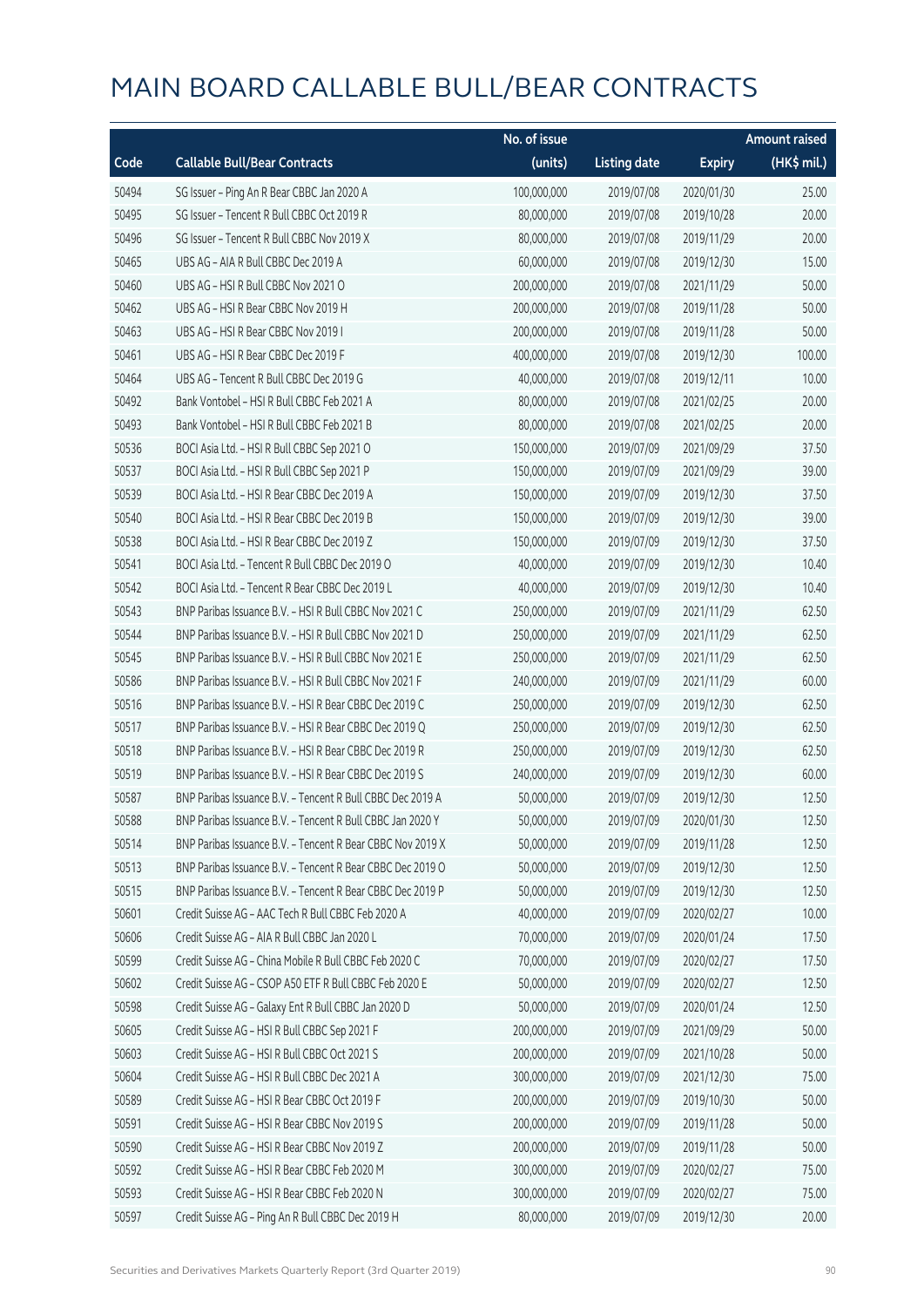|       |                                                              | No. of issue |                     |               | <b>Amount raised</b> |
|-------|--------------------------------------------------------------|--------------|---------------------|---------------|----------------------|
| Code  | <b>Callable Bull/Bear Contracts</b>                          | (units)      | <b>Listing date</b> | <b>Expiry</b> | (HK\$ mil.)          |
| 50600 | Credit Suisse AG - Sunny Optical R Bull CBBC Feb 2020 A      | 40,000,000   | 2019/07/09          | 2020/02/27    | 10.00                |
| 50595 | Credit Suisse AG - Tencent R Bull CBBC Jan 2020 V            | 100,000,000  | 2019/07/09          | 2020/01/30    | 25.00                |
| 50596 | Credit Suisse AG - Tencent R Bull CBBC Jan 2020 W            | 100,000,000  | 2019/07/09          | 2020/01/30    | 25.00                |
| 50594 | Credit Suisse AG - Tencent R Bear CBBC Jan 2020 Q            | 100,000,000  | 2019/07/09          | 2020/01/30    | 25.00                |
| 50559 | Bank of East Asia - AIA R Bull CBBC Dec 2019 C               | 60,000,000   | 2019/07/09          | 2019/12/20    | 15.00                |
| 50558 | Bank of East Asia - Ping An R Bull CBBC Dec 2019 C           | 100,000,000  | 2019/07/09          | 2019/12/20    | 25.00                |
| 50556 | Bank of East Asia - Tencent R Bull CBBC Dec 2019 M           | 150,000,000  | 2019/07/09          | 2019/12/20    | 37.50                |
| 50557 | Bank of East Asia - Tencent R Bull CBBC Dec 2019 N           | 150,000,000  | 2019/07/09          | 2019/12/20    | 37.50                |
| 50560 | Bank of East Asia - Xiaomi R Bull CBBC Dec 2019 E            | 40,000,000   | 2019/07/09          | 2019/12/20    | 10.00                |
| 50585 | Goldman Sachs SP (Asia) - China Mobile R Bull CBBC Nov 2019A | 100,000,000  | 2019/07/09          | 2019/11/29    | 25.00                |
| 50580 | Goldman Sachs SP (Asia) - CSOP A50 ETF R Bull CBBC Dec 20191 | 100,000,000  | 2019/07/09          | 2019/12/30    | 25.00                |
| 50577 | Goldman Sachs SP (Asia) - HSI R Bull CBBC Nov 2021 M         | 200,000,000  | 2019/07/09          | 2021/11/29    | 50.00                |
| 50579 | Goldman Sachs SP (Asia) - HSI R Bull CBBC Nov 2021 N         | 200,000,000  | 2019/07/09          | 2021/11/29    | 50.00                |
| 50582 | Goldman Sachs SP (Asia) - HSI R Bull CBBC Nov 2021 O         | 200,000,000  | 2019/07/09          | 2021/11/29    | 50.00                |
| 50583 | Goldman Sachs SP (Asia) - HSI R Bull CBBC Nov 2021 P         | 200,000,000  | 2019/07/09          | 2021/11/29    | 50.00                |
| 50578 | Goldman Sachs SP (Asia) - HSI R Bear CBBC Mar 2020 L         | 200,000,000  | 2019/07/09          | 2020/03/30    | 50.00                |
| 50581 | Goldman Sachs SP (Asia) - Ping An R Bull CBBC Nov 2019 T     | 100,000,000  | 2019/07/09          | 2019/11/29    | 25.00                |
| 50584 | Goldman Sachs SP (Asia) - Tencent R Bull CBBC Oct 2019 H     | 100,000,000  | 2019/07/09          | 2019/10/09    | 25.00                |
| 50532 | HK Bank - AAC Tech R Bull CBBC Jan 2020 B                    | 40,000,000   | 2019/07/09          | 2020/01/13    | 10.00                |
| 50527 | HK Bank - AIA R Bull CBBC Feb 2020 A                         | 60,000,000   | 2019/07/09          | 2020/02/03    | 15.00                |
| 50534 | HK Bank - CSOP A50 ETF R Bull CBBC Feb 2020 C                | 40,000,000   | 2019/07/09          | 2020/02/24    | 10.00                |
| 50533 | HK Bank - CSPC Pharma R Bull CBBC Jan 2020 A                 | 40,000,000   | 2019/07/09          | 2020/01/13    | 10.00                |
| 50535 | HK Bank - A50 China R Bull CBBC Feb 2020 C                   | 40,000,000   | 2019/07/09          | 2020/02/24    | 10.00                |
| 50522 | HK Bank - Galaxy Ent R Bull CBBC Jan 2020 B                  | 60,000,000   | 2019/07/09          | 2020/01/20    | 15.00                |
| 50528 | HK Bank - HKEX R Bull CBBC Dec 2019 H                        | 40,000,000   | 2019/07/09          | 2019/12/16    | 10.00                |
| 50524 | HK Bank - HSCEI R Bull CBBC Jul 2020 K                       | 50,000,000   | 2019/07/09          | 2020/07/30    | 12.50                |
| 50525 | HK Bank - HSI R Bull CBBC Jul 2020 U                         | 50,000,000   | 2019/07/09          | 2020/07/30    | 12.50                |
| 50526 | HK Bank - HSI R Bull CBBC Jul 2020 V                         | 100,000,000  | 2019/07/09          | 2020/07/30    | 25.00                |
| 50520 | HK Bank - HSI R Bear CBBC Nov 2019 C                         | 100,000,000  | 2019/07/09          | 2019/11/28    | 25.00                |
| 50523 | HK Bank - HSI R Bear CBBC Dec 2019 Q                         | 100,000,000  | 2019/07/09          | 2019/12/30    | 25.00                |
| 50531 | HK Bank - Ping An R Bull CBBC Jan 2020 A                     | 60,000,000   | 2019/07/09          | 2020/01/13    | 15.00                |
| 50521 | HK Bank - Sunny Optical R Bull CBBC Jan 2020 B               | 40,000,000   | 2019/07/09          | 2020/01/06    | 10.00                |
| 50530 | HK Bank - Tencent R Bull CBBC Dec 2019 K                     | 40,000,000   | 2019/07/09          | 2019/12/09    | 10.00                |
| 50529 | HK Bank - Tencent R Bear CBBC Nov 2019 T                     | 40,000,000   | 2019/07/09          | 2019/11/25    | 10.00                |
| 50571 | Haitong Int'l Sec - HSI R Bull CBBC Oct 2021 K               | 150,000,000  | 2019/07/09          | 2021/10/28    | 37.50                |
| 50570 | Haitong Int'l Sec - HSI R Bull CBBC Dec 2021 Q               | 150,000,000  | 2019/07/09          | 2021/12/30    | 37.50                |
| 50572 | Haitong Int'l Sec - HSI R Bull CBBC Dec 2021 R               | 150,000,000  | 2019/07/09          | 2021/12/30    | 37.50                |
| 50573 | Haitong Int'l Sec - HSI R Bull CBBC Dec 2021 S               | 150,000,000  | 2019/07/09          | 2021/12/30    | 37.50                |
| 50564 | Haitong Int'l Sec - HSI R Bear CBBC Oct 2019 M               | 150,000,000  | 2019/07/09          | 2019/10/30    | 37.50                |
| 50565 | Haitong Int'l Sec - HSI R Bear CBBC Oct 2019 N               | 150,000,000  | 2019/07/09          | 2019/10/30    | 37.50                |
| 50574 | Haitong Int'l Sec - HSI R Bear CBBC Oct 2019 Q               | 150,000,000  | 2019/07/09          | 2019/10/30    | 37.50                |
| 50575 | Haitong Int'l Sec - HSI R Bear CBBC Oct 2019 S               | 150,000,000  | 2019/07/09          | 2019/10/30    | 37.50                |
| 50576 | Haitong Int'l Sec - HSI R Bear CBBC Oct 2019 T               | 150,000,000  | 2019/07/09          | 2019/10/30    | 37.50                |
| 50566 | Haitong Int'l Sec - Tencent R Bull CBBC Dec 2019 L           | 40,000,000   | 2019/07/09          | 2019/12/20    | 10.00                |
| 50567 | Haitong Int'l Sec - Tencent R Bull CBBC Dec 2019 M           | 40,000,000   | 2019/07/09          | 2019/12/20    | 10.00                |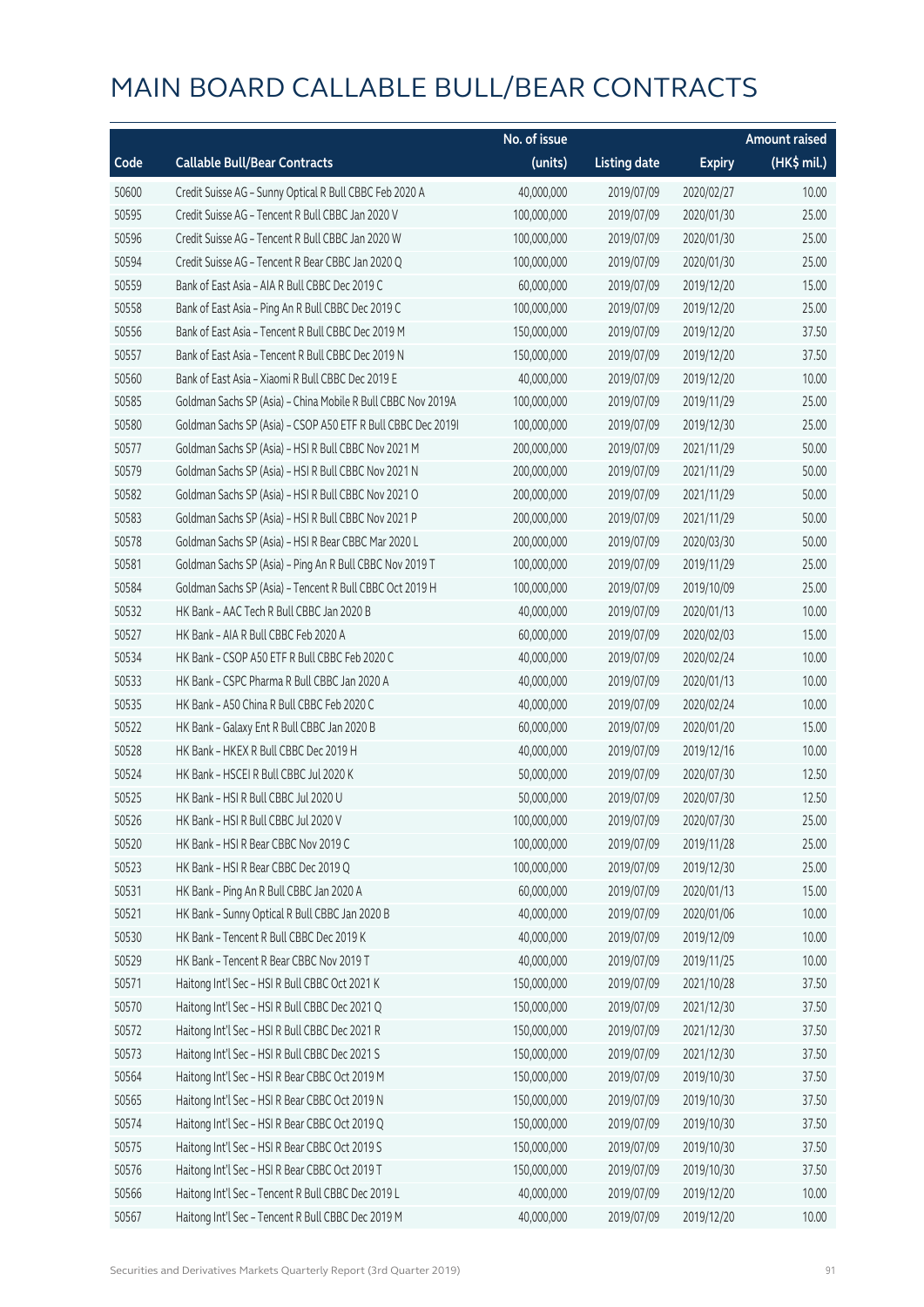|       |                                                        | No. of issue |                     |               | <b>Amount raised</b> |
|-------|--------------------------------------------------------|--------------|---------------------|---------------|----------------------|
| Code  | <b>Callable Bull/Bear Contracts</b>                    | (units)      | <b>Listing date</b> | <b>Expiry</b> | (HK\$ mil.)          |
| 50568 | Haitong Int'l Sec - Tencent R Bull CBBC Dec 2019 N     | 40,000,000   | 2019/07/09          | 2019/12/23    | 10.00                |
| 50569 | Haitong Int'l Sec - Tencent R Bull CBBC Dec 2019 O     | 40,000,000   | 2019/07/09          | 2019/12/23    | 10.00                |
| 50561 | Haitong Int'l Sec - Tencent R Bear CBBC Mar 2020 K     | 40,000,000   | 2019/07/09          | 2020/03/30    | 10.00                |
| 50562 | Haitong Int'l Sec - Tencent R Bear CBBC Mar 2020 L     | 40,000,000   | 2019/07/09          | 2020/03/27    | 10.00                |
| 50563 | Haitong Int'l Sec - Tencent R Bear CBBC Mar 2020 M     | 40,000,000   | 2019/07/09          | 2020/03/31    | 10.00                |
| 50621 | J P Morgan SP BV - CSOP A50 ETF R Bull CBBC Feb 2020 D | 80,000,000   | 2019/07/09          | 2020/02/21    | 20.00                |
| 50618 | J P Morgan SP BV - HKEX R Bull CBBC Jan 2020 D         | 40,000,000   | 2019/07/09          | 2020/01/10    | 10.00                |
| 50619 | J P Morgan SP BV - HKEX R Bear CBBC Jan 2020 A         | 200,000,000  | 2019/07/09          | 2020/01/10    | 50.00                |
| 50620 | J P Morgan SP BV - HKEX R Bear CBBC Feb 2020 A         | 200,000,000  | 2019/07/09          | 2020/02/14    | 50.00                |
| 50622 | J P Morgan SP BV - HSI R Bull CBBC Dec 2021 V          | 200,000,000  | 2019/07/09          | 2021/12/30    | 50.00                |
| 50623 | J P Morgan SP BV - HSI R Bull CBBC Dec 2021 W          | 200,000,000  | 2019/07/09          | 2021/12/30    | 50.00                |
| 50624 | J P Morgan SP BV - HSI R Bull CBBC Dec 2021 X          | 200,000,000  | 2019/07/09          | 2021/12/30    | 50.00                |
| 50625 | J P Morgan SP BV - HSI R Bull CBBC Dec 2021 Y          | 200,000,000  | 2019/07/09          | 2021/12/30    | 50.00                |
| 50607 | J P Morgan SP BV - HSI R Bear CBBC Oct 2019 A          | 200,000,000  | 2019/07/09          | 2019/10/30    | 50.00                |
| 50608 | J P Morgan SP BV - HSI R Bear CBBC Oct 2019 D          | 200,000,000  | 2019/07/09          | 2019/10/30    | 50.00                |
| 50609 | J P Morgan SP BV - HSI R Bear CBBC Oct 2019 H          | 200,000,000  | 2019/07/09          | 2019/10/30    | 50.00                |
| 50610 | JP Morgan SP BV - HSIR Bear CBBC Oct 2019 I            | 200,000,000  | 2019/07/09          | 2019/10/30    | 50.00                |
| 50613 | J P Morgan SP BV - HSI R Bear CBBC Nov 2019 P          | 200,000,000  | 2019/07/09          | 2019/11/28    | 50.00                |
| 50614 | J P Morgan SP BV - HSI R Bear CBBC Nov 2019 Q          | 200,000,000  | 2019/07/09          | 2019/11/28    | 50.00                |
| 50617 | J P Morgan SP BV - Ping An R Bull CBBC Jan 2020 B      | 100,000,000  | 2019/07/09          | 2020/01/10    | 25.00                |
| 50615 | J P Morgan SP BV - Tencent R Bull CBBC Dec 2019 F      | 50,000,000   | 2019/07/09          | 2019/12/13    | 12.50                |
| 50616 | J P Morgan SP BV - Tencent R Bull CBBC Feb 2020 B      | 250,000,000  | 2019/07/09          | 2020/02/14    | 62.50                |
| 50611 | J P Morgan SP BV - Tencent R Bear CBBC Dec 2019 E      | 50,000,000   | 2019/07/09          | 2019/12/13    | 12.50                |
| 50612 | J P Morgan SP BV - Tencent R Bear CBBC Jan 2020 C      | 250,000,000  | 2019/07/09          | 2020/01/10    | 62.50                |
| 50546 | Macquarie Bank Ltd. - Tencent R Bull CBBC Nov 2019 G   | 40,000,000   | 2019/07/09          | 2019/11/29    | 10.00                |
| 50547 | Macquarie Bank Ltd. - Tencent R Bear CBBC Dec 2019 P   | 40,000,000   | 2019/07/09          | 2019/12/30    | 10.00                |
| 50663 | SG Issuer - AAC Tech R Bull CBBC Dec 2019 C            | 100,000,000  | 2019/07/09          | 2019/12/30    | 25.00                |
| 50648 | SG Issuer – AIA R Bull CBBC Nov 2019 K                 | 60,000,000   | 2019/07/09          | 2019/11/28    | 15.00                |
| 50635 | SG Issuer - AIA R Bear CBBC Nov 2019 D                 | 60,000,000   | 2019/07/09          | 2019/11/28    | 15.00                |
| 50664 | SG Issuer - China Life R Bull CBBC Mar 2020 A          | 150,000,000  | 2019/07/09          | 2020/03/13    | 37.50                |
| 50653 | SG Issuer - CSOP A50 ETF R Bull CBBC Feb 2020 D        | 100,000,000  | 2019/07/09          | 2020/02/20    | 25.00                |
| 50654 | SG Issuer - A50 China R Bull CBBC Mar 2020 J           | 100,000,000  | 2019/07/09          | 2020/03/30    | 25.00                |
| 50642 | SG Issuer - A50 China R Bear CBBC Nov 2019 B           | 100,000,000  | 2019/07/09          | 2019/11/15    | 25.00                |
| 50649 | SG Issuer - Galaxy Ent R Bull CBBC Dec 2019 X          | 100,000,000  | 2019/07/09          | 2019/12/16    | 25.00                |
| 50636 | SG Issuer - Galaxy Ent R Bear CBBC Dec 2019 E          | 100,000,000  | 2019/07/09          | 2019/12/30    | 25.00                |
| 50650 | SG Issuer - HKEX R Bull CBBC Nov 2019 N                | 50,000,000   | 2019/07/09          | 2019/11/28    | 12.50                |
| 50637 | SG Issuer - HKEX R Bear CBBC Dec 2019 G                | 50,000,000   | 2019/07/09          | 2019/12/30    | 12.50                |
| 50641 | SG Issuer - HSCEI R Bear CBBC Dec 2019 A               | 100,000,000  | 2019/07/09          | 2019/12/30    | 25.00                |
| 50661 | SG Issuer - HSI R Bull CBBC Sep 2021 G                 | 250,000,000  | 2019/07/09          | 2021/09/29    | 62.50                |
| 50662 | SG Issuer - HSI R Bull CBBC Sep 2021 H                 | 250,000,000  | 2019/07/09          | 2021/09/29    | 62.50                |
| 50655 | SG Issuer - HSI R Bull CBBC Oct 2021 X                 | 250,000,000  | 2019/07/09          | 2021/10/28    | 62.50                |
| 50656 | SG Issuer - HSI R Bull CBBC Dec 2021 J                 | 250,000,000  | 2019/07/09          | 2021/12/30    | 62.50                |
| 50643 | SG Issuer - HSI R Bear CBBC Oct 2019 F                 | 250,000,000  | 2019/07/09          | 2019/10/30    | 62.50                |
| 50644 | SG Issuer - HSI R Bear CBBC Oct 2019 J                 | 250,000,000  | 2019/07/09          | 2019/10/30    | 62.50                |
| 50645 | SG Issuer - HSI R Bear CBBC Nov 2019 S                 | 250,000,000  | 2019/07/09          | 2019/11/28    | 62.50                |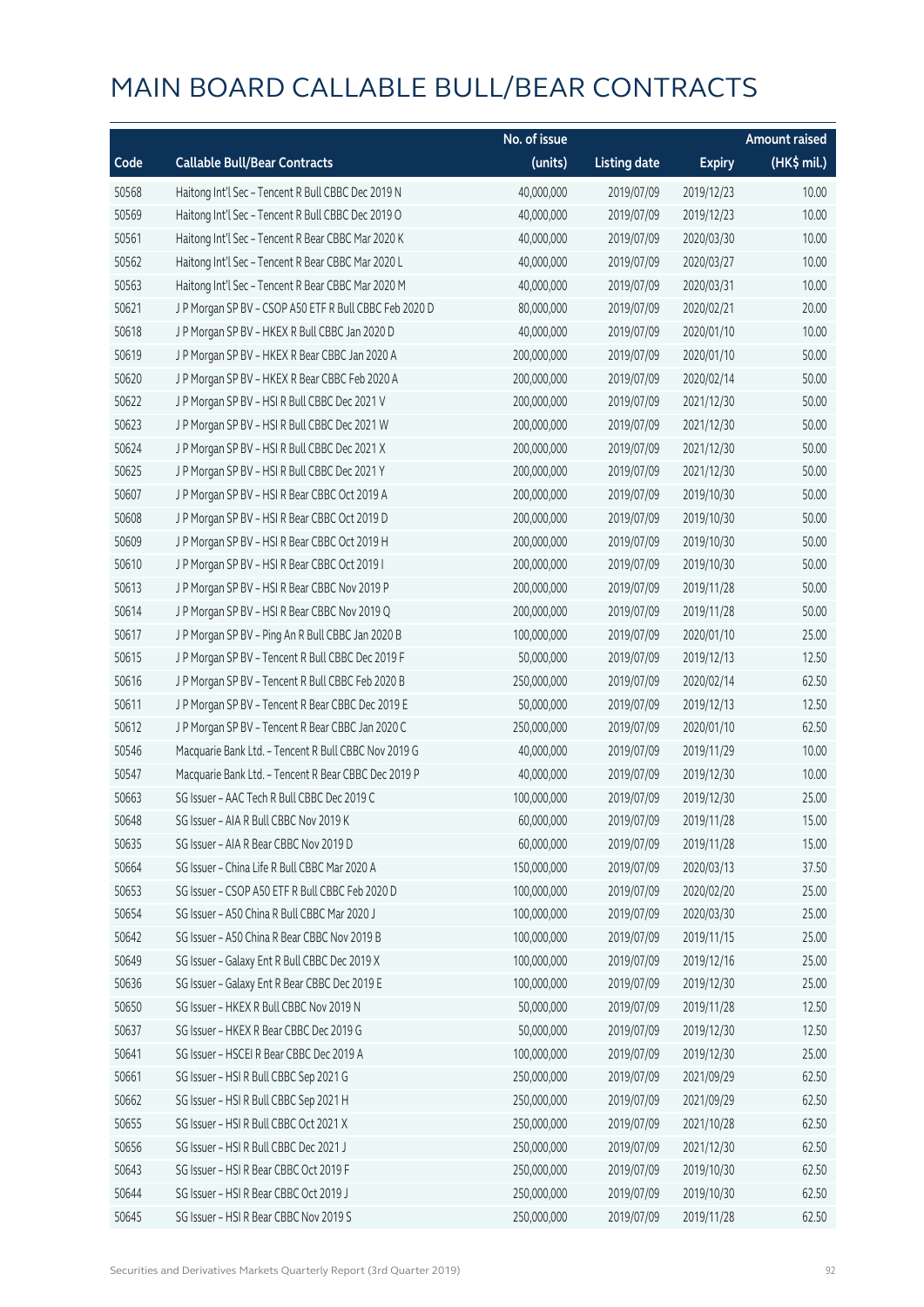|       |                                                        | No. of issue |                     |               | <b>Amount raised</b> |
|-------|--------------------------------------------------------|--------------|---------------------|---------------|----------------------|
| Code  | <b>Callable Bull/Bear Contracts</b>                    | (units)      | <b>Listing date</b> | <b>Expiry</b> | $(HK\$ mil.)         |
| 50657 | SG Issuer - HSI R Bear CBBC Nov 2019 T                 | 250,000,000  | 2019/07/09          | 2019/11/28    | 62.50                |
| 50658 | SG Issuer - HSI R Bear CBBC Nov 2019 X                 | 250,000,000  | 2019/07/09          | 2019/11/28    | 62.50                |
| 50659 | SG Issuer - HSI R Bear CBBC Nov 2019 Z                 | 250,000,000  | 2019/07/09          | 2019/11/28    | 62.50                |
| 50646 | SG Issuer - HSI R Bear CBBC Dec 2019 W                 | 250,000,000  | 2019/07/09          | 2019/12/30    | 62.50                |
| 50647 | SG Issuer - HSI R Bear CBBC Feb 2020 K                 | 500,000,000  | 2019/07/09          | 2020/02/27    | 125.00               |
| 50660 | SG Issuer - HSI R Bear CBBC Feb 2020 L                 | 500,000,000  | 2019/07/09          | 2020/02/27    | 125.00               |
| 50651 | SG Issuer - Ping An R Bull CBBC Dec 2019 Y             | 100,000,000  | 2019/07/09          | 2019/12/16    | 25.00                |
| 50638 | SG Issuer - Ping An R Bear CBBC Nov 2019 F             | 100,000,000  | 2019/07/09          | 2019/11/28    | 25.00                |
| 50665 | SG Issuer - SUNAC R Bull CBBC Feb 2020 H               | 80,000,000   | 2019/07/09          | 2020/02/26    | 20.00                |
| 50666 | SG Issuer - Sunny Optical R Bull CBBC Dec 2019 I       | 40,000,000   | 2019/07/09          | 2019/12/30    | 10.00                |
| 50652 | SG Issuer - Tencent R Bull CBBC Nov 2019 Y             | 80,000,000   | 2019/07/09          | 2019/11/28    | 20.00                |
| 50639 | SG Issuer - Tencent R Bear CBBC Jan 2020 R             | 80,000,000   | 2019/07/09          | 2020/01/30    | 20.00                |
| 50640 | SG Issuer - Tencent R Bear CBBC Feb 2020 Q             | 80,000,000   | 2019/07/09          | 2020/02/27    | 20.00                |
| 50551 | UBS AG - HSI R Bull CBBC Nov 2021 P                    | 200,000,000  | 2019/07/09          | 2021/11/29    | 50.00                |
| 50552 | UBS AG - HSI R Bull CBBC Nov 2021 Q                    | 200,000,000  | 2019/07/09          | 2021/11/29    | 50.00                |
| 50548 | UBS AG - HSI R Bear CBBC Oct 2019 J                    | 200,000,000  | 2019/07/09          | 2019/10/30    | 50.00                |
| 50549 | UBS AG - HSI R Bear CBBC Oct 2019 V                    | 200,000,000  | 2019/07/09          | 2019/10/30    | 50.00                |
| 50553 | UBS AG - HSI R Bear CBBC Oct 2019 W                    | 200,000,000  | 2019/07/09          | 2019/10/30    | 50.00                |
| 50555 | UBS AG - Ping An R Bull CBBC Jan 2020 B                | 100,000,000  | 2019/07/09          | 2020/01/15    | 25.00                |
| 50554 | UBS AG - Tencent R Bull CBBC Jan 2020 D                | 200,000,000  | 2019/07/09          | 2020/01/15    | 50.00                |
| 50550 | UBS AG - Tencent R Bear CBBC Dec 2019 H                | 200,000,000  | 2019/07/09          | 2019/12/02    | 50.00                |
| 50631 | Bank Vontobel - Galaxy Ent R Bull CBBC Jan 2020 C      | 50,000,000   | 2019/07/09          | 2020/01/17    | 12.50                |
| 50630 | Bank Vontobel - Galaxy Ent R Bear CBBC Jan 2020 B      | 50,000,000   | 2019/07/09          | 2020/01/17    | 12.50                |
| 50626 | Bank Vontobel - HSI N Bull CBBC Feb 2021 C             | 80,000,000   | 2019/07/09          | 2021/02/25    | 20.00                |
| 50634 | Bank Vontobel - HSI R Bull CBBC Feb 2021 D             | 80,000,000   | 2019/07/09          | 2021/02/25    | 20.00                |
| 50627 | Bank Vontobel - HSI R Bear CBBC Feb 2020 M             | 80,000,000   | 2019/07/09          | 2020/02/27    | 20.00                |
| 50628 | Bank Vontobel - HSI R Bear CBBC Feb 2020 N             | 80,000,000   | 2019/07/09          | 2020/02/27    | 20.00                |
| 50632 | Bank Vontobel - Ping An R Bull CBBC Jan 2020 E         | 40,000,000   | 2019/07/09          | 2020/01/10    | 10.00                |
| 50629 | Bank Vontobel - Sunny Optical R Bull CBBC Jan 2020 B   | 40,000,000   | 2019/07/09          | 2020/01/17    | 10.00                |
| 50633 | Bank Vontobel - Tencent R Bull CBBC Jan 2020 I         | 40,000,000   | 2019/07/09          | 2020/01/10    | 10.00                |
| 50681 | BOCI Asia Ltd. - HSI R Bull CBBC Sep 2021 Q            | 150,000,000  | 2019/07/10          | 2021/09/29    | 37.50                |
| 50682 | BOCI Asia Ltd. - HSI R Bull CBBC Sep 2021 R            | 150,000,000  | 2019/07/10          | 2021/09/29    | 37.50                |
| 50683 | BOCI Asia Ltd. - HSI R Bear CBBC Dec 2019 C            | 150,000,000  | 2019/07/10          | 2019/12/30    | 37.50                |
| 50684 | BOCI Asia Ltd. - HSI R Bear CBBC Dec 2019 D            | 150,000,000  | 2019/07/10          | 2019/12/30    | 39.00                |
| 50698 | BNP Paribas Issuance B.V. - HSI R Bull CBBC Dec 2021 A | 250,000,000  | 2019/07/10          | 2021/12/30    | 62.50                |
| 50699 | BNP Paribas Issuance B.V. - HSI R Bull CBBC Dec 2021 B | 250,000,000  | 2019/07/10          | 2021/12/30    | 62.50                |
| 50700 | BNP Paribas Issuance B.V. - HSI R Bull CBBC Dec 2021 C | 250,000,000  | 2019/07/10          | 2021/12/30    | 62.50                |
| 50701 | BNP Paribas Issuance B.V. - HSI R Bull CBBC Dec 2021 D | 250,000,000  | 2019/07/10          | 2021/12/30    | 62.50                |
| 50703 | BNP Paribas Issuance B.V. - HSI R Bull CBBC Dec 2021 E | 240,000,000  | 2019/07/10          | 2021/12/30    | 60.00                |
| 50702 | BNP Paribas Issuance B.V. - HSI R Bear CBBC Dec 2019 T | 240,000,000  | 2019/07/10          | 2019/12/30    | 60.00                |
| 50705 | Credit Suisse AG - HSI R Bull CBBC Oct 2021 U          | 200,000,000  | 2019/07/10          | 2021/10/28    | 50.00                |
| 50704 | Credit Suisse AG - HSI R Bull CBBC Nov 2021 E          | 200,000,000  | 2019/07/10          | 2021/11/29    | 50.00                |
| 50708 | Credit Suisse AG - HSI R Bear CBBC Oct 2019 Z          | 200,000,000  | 2019/07/10          | 2019/10/30    | 50.00                |
| 50707 | Credit Suisse AG - Ping An R Bull CBBC Dec 2019 I      | 80,000,000   | 2019/07/10          | 2019/12/20    | 20.00                |
| 50706 | Credit Suisse AG - Tencent R Bull CBBC Jan 2020 X      | 100,000,000  | 2019/07/10          | 2020/01/24    | 25.00                |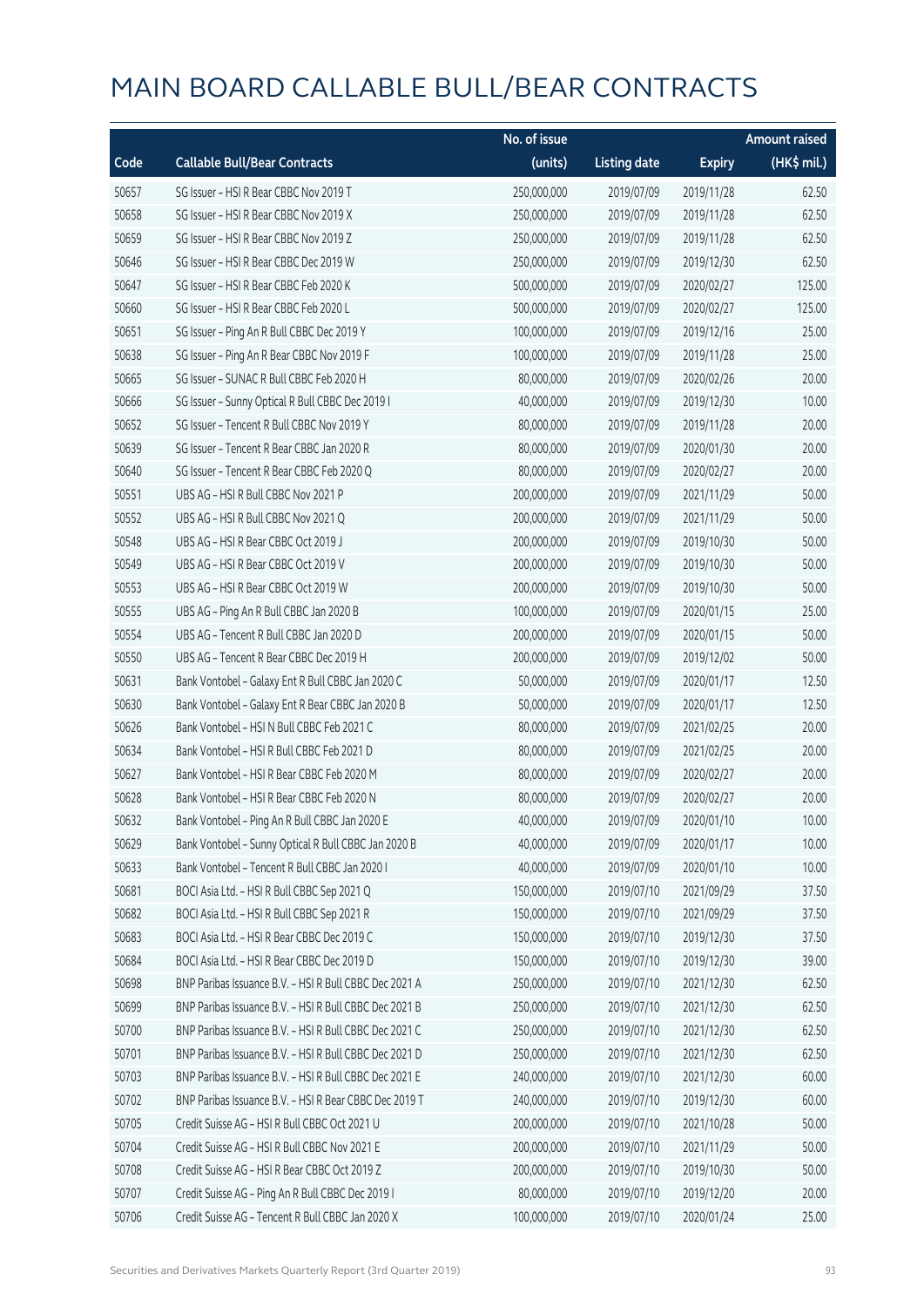|       |                                                             | No. of issue |                     |               | <b>Amount raised</b> |
|-------|-------------------------------------------------------------|--------------|---------------------|---------------|----------------------|
| Code  | <b>Callable Bull/Bear Contracts</b>                         | (units)      | <b>Listing date</b> | <b>Expiry</b> | (HK\$ mil.)          |
| 50737 | Goldman Sachs SP (Asia) - AIA R Bull CBBC Nov 2019 Y        | 100,000,000  | 2019/07/10          | 2019/11/29    | 25.00                |
| 50738 | Goldman Sachs SP (Asia) - Galaxy Ent R Bull CBBC Dec 2019 G | 100,000,000  | 2019/07/10          | 2019/12/30    | 25.00                |
| 50740 | Goldman Sachs SP (Asia) - HKEX R Bull CBBC Oct 2019 A       | 100,000,000  | 2019/07/10          | 2019/10/10    | 25.00                |
| 50741 | Goldman Sachs SP (Asia) - HSBC R Bull CBBC Nov 2019 B       | 100,000,000  | 2019/07/10          | 2019/11/29    | 25.00                |
| 50667 | Goldman Sachs SP (Asia) - HSI R Bull CBBC Nov 2021 Q        | 200,000,000  | 2019/07/10          | 2021/11/29    | 50.00                |
| 50679 | Goldman Sachs SP (Asia) - HSI R Bear CBBC Feb 2020 O        | 200,000,000  | 2019/07/10          | 2020/02/27    | 50.00                |
| 50680 | Goldman Sachs SP (Asia) - HSI R Bear CBBC Feb 2020 P        | 200,000,000  | 2019/07/10          | 2020/02/27    | 50.00                |
| 50739 | Goldman Sachs SP (Asia) - Ping An R Bull CBBC Nov 2019 U    | 100,000,000  | 2019/07/10          | 2019/11/29    | 25.00                |
| 50668 | Goldman Sachs SP (Asia) - Tencent R Bull CBBC Oct 2019 I    | 100,000,000  | 2019/07/10          | 2019/10/10    | 25.00                |
| 50678 | Goldman Sachs SP (Asia) - Tencent R Bear CBBC Dec 2019 X    | 80,000,000   | 2019/07/10          | 2019/12/27    | 20.00                |
| 50673 | HK Bank - Galaxy Ent R Bear CBBC Dec 2019 A                 | 40,000,000   | 2019/07/10          | 2019/12/30    | 10.00                |
| 50670 | HK Bank - HKEX R Bull CBBC Feb 2020 A                       | 40,000,000   | 2019/07/10          | 2020/02/03    | 10.00                |
| 50669 | HK Bank - HSI R Bull CBBC Jul 2020 H                        | 100,000,000  | 2019/07/10          | 2020/07/30    | 25.00                |
| 50672 | HK Bank - HSI R Bear CBBC Dec 2019 R                        | 50,000,000   | 2019/07/10          | 2019/12/30    | 12.50                |
| 50671 | HK Bank - Ping An R Bull CBBC Feb 2020 A                    | 60,000,000   | 2019/07/10          | 2020/02/03    | 15.00                |
| 50675 | HK Bank - Tencent R Bull CBBC Feb 2020 B                    | 40,000,000   | 2019/07/10          | 2020/02/10    | 10.00                |
| 50674 | HK Bank - Tencent R Bear CBBC Jan 2020 C                    | 40,000,000   | 2019/07/10          | 2020/01/06    | 10.00                |
| 50713 | Haitong Int'l Sec - AIA R Bull CBBC Dec 2019 B              | 40,000,000   | 2019/07/10          | 2019/12/23    | 10.00                |
| 50714 | Haitong Int'l Sec - CSOP A50 ETF R Bull CBBC Feb 2020 A     | 40,000,000   | 2019/07/10          | 2020/02/13    | 10.00                |
| 50712 | Haitong Int'l Sec - HSI R Bull CBBC Dec 2021 T              | 150,000,000  | 2019/07/10          | 2021/12/30    | 37.50                |
| 50716 | Haitong Int'l Sec - HSI R Bull CBBC Dec 2021 U              | 150,000,000  | 2019/07/10          | 2021/12/30    | 37.50                |
| 50717 | Haitong Int'l Sec - HSI R Bull CBBC Dec 2021 V              | 150,000,000  | 2019/07/10          | 2021/12/30    | 37.50                |
| 50718 | Haitong Int'l Sec - HSI R Bull CBBC Dec 2021 W              | 150,000,000  | 2019/07/10          | 2021/12/30    | 37.50                |
| 50720 | Haitong Int'l Sec - HSI R Bear CBBC Oct 2019 O              | 150,000,000  | 2019/07/10          | 2019/10/30    | 37.50                |
| 50719 | Haitong Int'l Sec - HSI R Bear CBBC Oct 2019 U              | 150,000,000  | 2019/07/10          | 2019/10/30    | 37.50                |
| 50715 | Haitong Int'l Sec - Ping An R Bear CBBC Mar 2020 B          | 40,000,000   | 2019/07/10          | 2020/03/13    | 10.00                |
| 50721 | Haitong Int'l Sec - SHK Ppt R Bull CBBC Jan 2020 A          | 40,000,000   | 2019/07/10          | 2020/01/21    | 10.00                |
| 50691 | J P Morgan SP BV - HSI R Bull CBBC Sep 2021 E               | 200,000,000  | 2019/07/10          | 2021/09/29    | 50.00                |
| 50690 | J P Morgan SP BV - HSI R Bull CBBC Sep 2021 U               | 200,000,000  | 2019/07/10          | 2021/09/29    | 50.00                |
| 50693 | J P Morgan SP BV - HSI R Bull CBBC Sep 2021 V               | 200,000,000  | 2019/07/10          | 2021/09/29    | 50.00                |
| 50695 | J P Morgan SP BV - HSI R Bear CBBC Oct 2019 J               | 200,000,000  | 2019/07/10          | 2019/10/30    | 50.00                |
| 50696 | J P Morgan SP BV - HSI R Bear CBBC Oct 2019 L               | 200,000,000  | 2019/07/10          | 2019/10/30    | 50.00                |
| 50692 | J P Morgan SP BV - Tencent R Bull CBBC Jan 2020 I           | 250,000,000  | 2019/07/10          | 2020/01/17    | 62.50                |
| 50697 | J P Morgan SP BV - Tencent R Bear CBBC Feb 2020 B           | 250,000,000  | 2019/07/10          | 2020/02/14    | 62.50                |
| 50676 | Macquarie Bank Ltd. - Tencent R Bull CBBC Nov 2019 H        | 40,000,000   | 2019/07/10          | 2019/11/28    | 10.00                |
| 50677 | Macquarie Bank Ltd. - Tencent R Bear CBBC Jan 2020 I        | 40,000,000   | 2019/07/10          | 2020/01/30    | 10.00                |
| 50722 | SG Issuer - China Mobile R Bull CBBC Jun 2020 B             | 100,000,000  | 2019/07/10          | 2020/06/29    | 25.00                |
| 50729 | SG Issuer - CSPC Pharma R Bull CBBC Jul 2020 C              | 150,000,000  | 2019/07/10          | 2020/07/20    | 37.50                |
| 50728 | SG Issuer - China Tower R Bull CBBC Jan 2020 A              | 120,000,000  | 2019/07/10          | 2020/01/31    | 30.00                |
| 50732 | SG Issuer - HSI R Bull CBBC Sep 2021 I                      | 250,000,000  | 2019/07/10          | 2021/09/29    | 62.50                |
| 50735 | SG Issuer - HSI R Bull CBBC Sep 2021 J                      | 250,000,000  | 2019/07/10          | 2021/09/29    | 62.50                |
| 50736 | SG Issuer - HSI R Bull CBBC Oct 2021 A                      | 250,000,000  | 2019/07/10          | 2021/10/28    | 62.50                |
| 50727 | SG Issuer - HSI R Bull CBBC Dec 2021 L                      | 250,000,000  | 2019/07/10          | 2021/12/30    | 62.50                |
| 50726 | SG Issuer - HSI R Bear CBBC Nov 2019 F                      | 250,000,000  | 2019/07/10          | 2019/11/28    | 62.50                |
| 50733 | SG Issuer - HSI R Bear CBBC Nov 2019 K                      | 250,000,000  | 2019/07/10          | 2019/11/28    | 62.50                |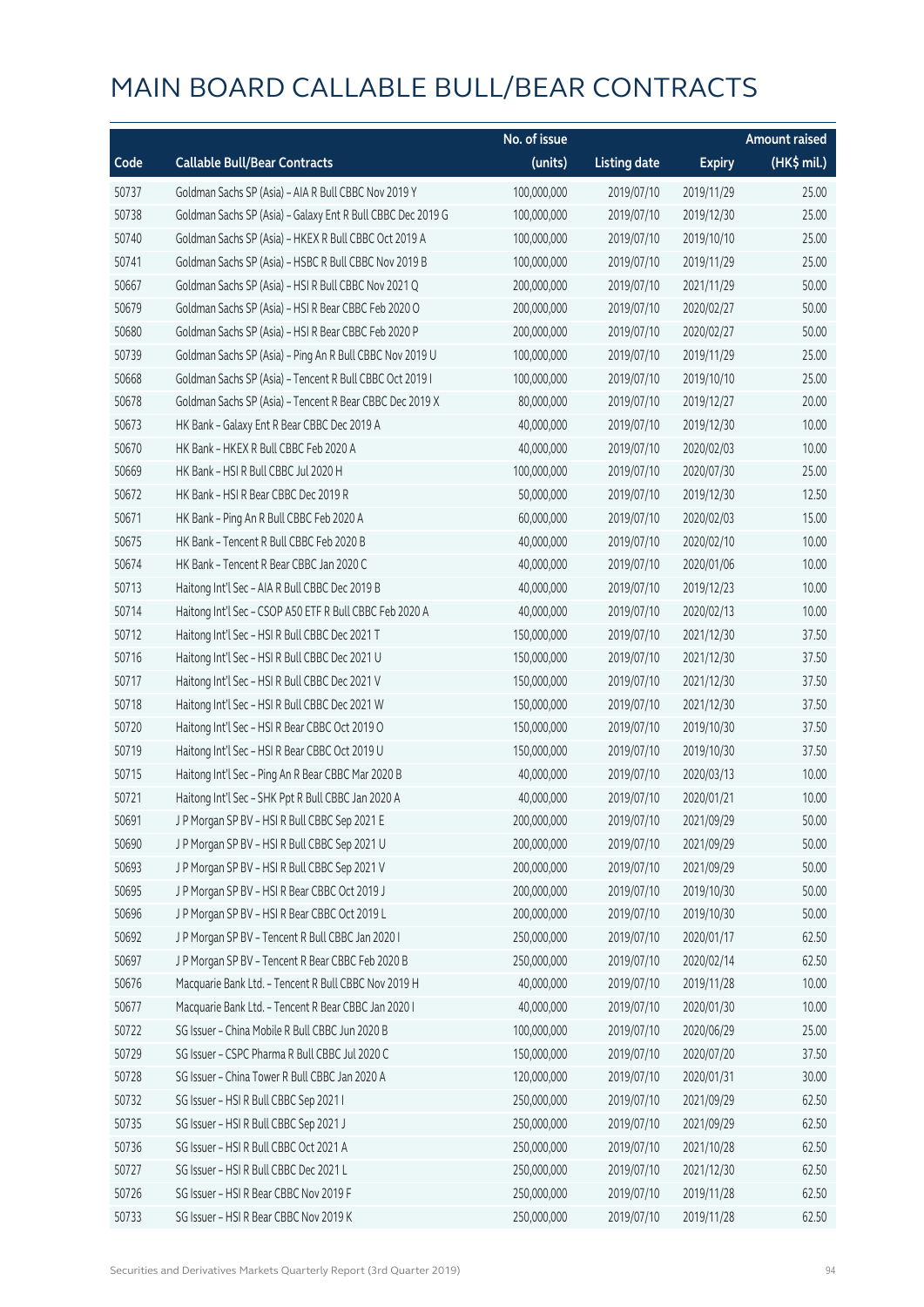|       |                                                          | No. of issue |                     |               | <b>Amount raised</b> |
|-------|----------------------------------------------------------|--------------|---------------------|---------------|----------------------|
| Code  | <b>Callable Bull/Bear Contracts</b>                      | (units)      | <b>Listing date</b> | <b>Expiry</b> | (HK\$ mil.)          |
| 50731 | SG Issuer - HSI R Bear CBBC Dec 2019 G                   | 250,000,000  | 2019/07/10          | 2019/12/30    | 62.50                |
| 50734 | SG Issuer - HSI R Bear CBBC Dec 2019 M                   | 250,000,000  | 2019/07/10          | 2019/12/30    | 62.50                |
| 50723 | SG Issuer - Ping An R Bull CBBC Nov 2019 O               | 100,000,000  | 2019/07/10          | 2019/11/25    | 25.00                |
| 50724 | SG Issuer - Tencent R Bull CBBC Nov 2019 Z               | 80,000,000   | 2019/07/10          | 2019/11/18    | 20.00                |
| 50725 | SG Issuer - Tencent R Bull CBBC Dec 2019 F               | 80,000,000   | 2019/07/10          | 2019/12/20    | 20.00                |
| 50730 | SG Issuer - Tencent R Bear CBBC Mar 2020 A               | 80,000,000   | 2019/07/10          | 2020/03/06    | 20.00                |
| 50685 | UBS AG - HSI R Bull CBBC Nov 2021 R                      | 200,000,000  | 2019/07/10          | 2021/11/29    | 50.00                |
| 50688 | UBS AG - HSI R Bear CBBC Oct 2019 A                      | 200,000,000  | 2019/07/10          | 2019/10/30    | 50.00                |
| 50689 | UBS AG - HSI R Bear CBBC Oct 2019 F                      | 200,000,000  | 2019/07/10          | 2019/10/30    | 50.00                |
| 50687 | UBS AG - HSI R Bear CBBC Oct 2019 X                      | 200,000,000  | 2019/07/10          | 2019/10/30    | 50.00                |
| 50686 | UBS AG - Tencent R Bull CBBC Jan 2020 E                  | 200,000,000  | 2019/07/10          | 2020/01/22    | 50.00                |
| 50710 | Bank Vontobel - AIA R Bull CBBC Feb 2020 A               | 40,000,000   | 2019/07/10          | 2020/02/07    | 10.00                |
| 50711 | Bank Vontobel - CITIC Sec R Bull CBBC Feb 2020 A         | 40,000,000   | 2019/07/10          | 2020/02/07    | 10.00                |
| 50709 | Bank Vontobel - HSI R Bull CBBC Feb 2021 E               | 80,000,000   | 2019/07/10          | 2021/02/25    | 20.00                |
| 50763 | BOCI Asia Ltd. - HSI R Bull CBBC Sep 2021 S              | 150,000,000  | 2019/07/11          | 2021/09/29    | 39.00                |
| 50764 | BOCI Asia Ltd. - HSI R Bear CBBC Dec 2019 E              | 150,000,000  | 2019/07/11          | 2019/12/30    | 39.00                |
| 50777 | BNP Paribas Issuance B.V. - HSI R Bull CBBC Dec 2021 F   | 240,000,000  | 2019/07/11          | 2021/12/30    | 60.00                |
| 50742 | BNP Paribas Issuance B.V. - HSI R Bear CBBC Dec 2019 U   | 250,000,000  | 2019/07/11          | 2019/12/30    | 62.50                |
| 50750 | BNP Paribas Issuance B.V. - HSI R Bear CBBC Dec 2019 V   | 250,000,000  | 2019/07/11          | 2019/12/30    | 62.50                |
| 50751 | BNP Paribas Issuance B.V. - HSI R Bear CBBC Dec 2019 W   | 250,000,000  | 2019/07/11          | 2019/12/30    | 62.50                |
| 50752 | BNP Paribas Issuance B.V. - HSI R Bear CBBC Dec 2019 X   | 250,000,000  | 2019/07/11          | 2019/12/30    | 62.50                |
| 50753 | BNP Paribas Issuance B.V. - HSI R Bear CBBC Dec 2019 Y   | 250,000,000  | 2019/07/11          | 2019/12/30    | 62.50                |
| 50778 | BNP Paribas Issuance B.V. - HSI R Bear CBBC Dec 2019 Z   | 240,000,000  | 2019/07/11          | 2019/12/30    | 60.00                |
| 50767 | Credit Suisse AG - CSPC Pharma R Bull CBBC Jul 2020 D    | 80,000,000   | 2019/07/11          | 2020/07/30    | 20.00                |
| 50769 | Credit Suisse AG - China Tower R Bull CBBC Jan 2020 D    | 40,000,000   | 2019/07/11          | 2020/01/30    | 10.00                |
| 50770 | Credit Suisse AG - China Tower R Bear CBBC Jan 2020 A    | 40,000,000   | 2019/07/11          | 2020/01/30    | 10.00                |
| 50771 | Credit Suisse AG - China Tower R Bear CBBC Feb 2020 A    | 40,000,000   | 2019/07/11          | 2020/02/27    | 10.00                |
| 50765 | Credit Suisse AG - HSI R Bull CBBC Nov 2021 F            | 200,000,000  | 2019/07/11          | 2021/11/29    | 50.00                |
| 50766 | Credit Suisse AG - HSI R Bull CBBC Dec 2021 B            | 300,000,000  | 2019/07/11          | 2021/12/30    | 75.00                |
| 50772 | Credit Suisse AG - HSI R Bear CBBC Oct 2019 E            | 200,000,000  | 2019/07/11          | 2019/10/30    | 50.00                |
| 50773 | Credit Suisse AG - HSI R Bear CBBC Nov 2019 X            | 200,000,000  | 2019/07/11          | 2019/11/28    | 50.00                |
| 50768 | Credit Suisse AG - SUNAC R Bull CBBC Feb 2020 B          | 60,000,000   | 2019/07/11          | 2020/02/27    | 15.00                |
| 50798 | Goldman Sachs SP (Asia) - HSI R Bull CBBC Nov 2021 R     | 200,000,000  | 2019/07/11          | 2021/11/29    | 50.00                |
| 50799 | Goldman Sachs SP (Asia) - HSI R Bear CBBC Mar 2020 M     | 200,000,000  | 2019/07/11          | 2020/03/30    | 50.00                |
| 50800 | Goldman Sachs SP (Asia) - Tencent R Bull CBBC Oct 2019 J | 100,000,000  | 2019/07/11          | 2019/10/11    | 25.00                |
| 50801 | Goldman Sachs SP (Asia) - Tencent R Bear CBBC Dec 2019 Y | 80,000,000   | 2019/07/11          | 2019/12/30    | 20.00                |
| 50745 | HK Bank - AIA R Bear CBBC Jan 2020 A                     | 40,000,000   | 2019/07/11          | 2020/01/06    | 10.00                |
| 50749 | HK Bank - Sinopec Corp R Bull CBBC Jan 2020 A            | 40,000,000   | 2019/07/11          | 2020/01/06    | 10.00                |
| 50744 | HK Bank - Galaxy Ent R Bull CBBC Dec 2019 E              | 60,000,000   | 2019/07/11          | 2019/12/23    | 15.00                |
| 50746 | HK Bank - HSCEI R Bear CBBC Dec 2019 D                   | 50,000,000   | 2019/07/11          | 2019/12/30    | 12.50                |
| 50748 | HK Bank - HSI R Bull CBBC Jul 2020 I                     | 100,000,000  | 2019/07/11          | 2020/07/30    | 25.00                |
| 50747 | HK Bank - HSI R Bear CBBC Dec 2019 S                     | 100,000,000  | 2019/07/11          | 2019/12/30    | 25.00                |
| 50743 | HK Bank - Sunny Optical R Bull CBBC Jan 2020 C           | 40,000,000   | 2019/07/11          | 2020/01/20    | 10.00                |
| 50774 | Haitong Int'l Sec - AIA R Bear CBBC Apr 2020 A           | 40,000,000   | 2019/07/11          | 2020/04/21    | 10.00                |
| 50760 | Haitong Int'l Sec - HSI R Bull CBBC Dec 2021 X           | 150,000,000  | 2019/07/11          | 2021/12/30    | 37.50                |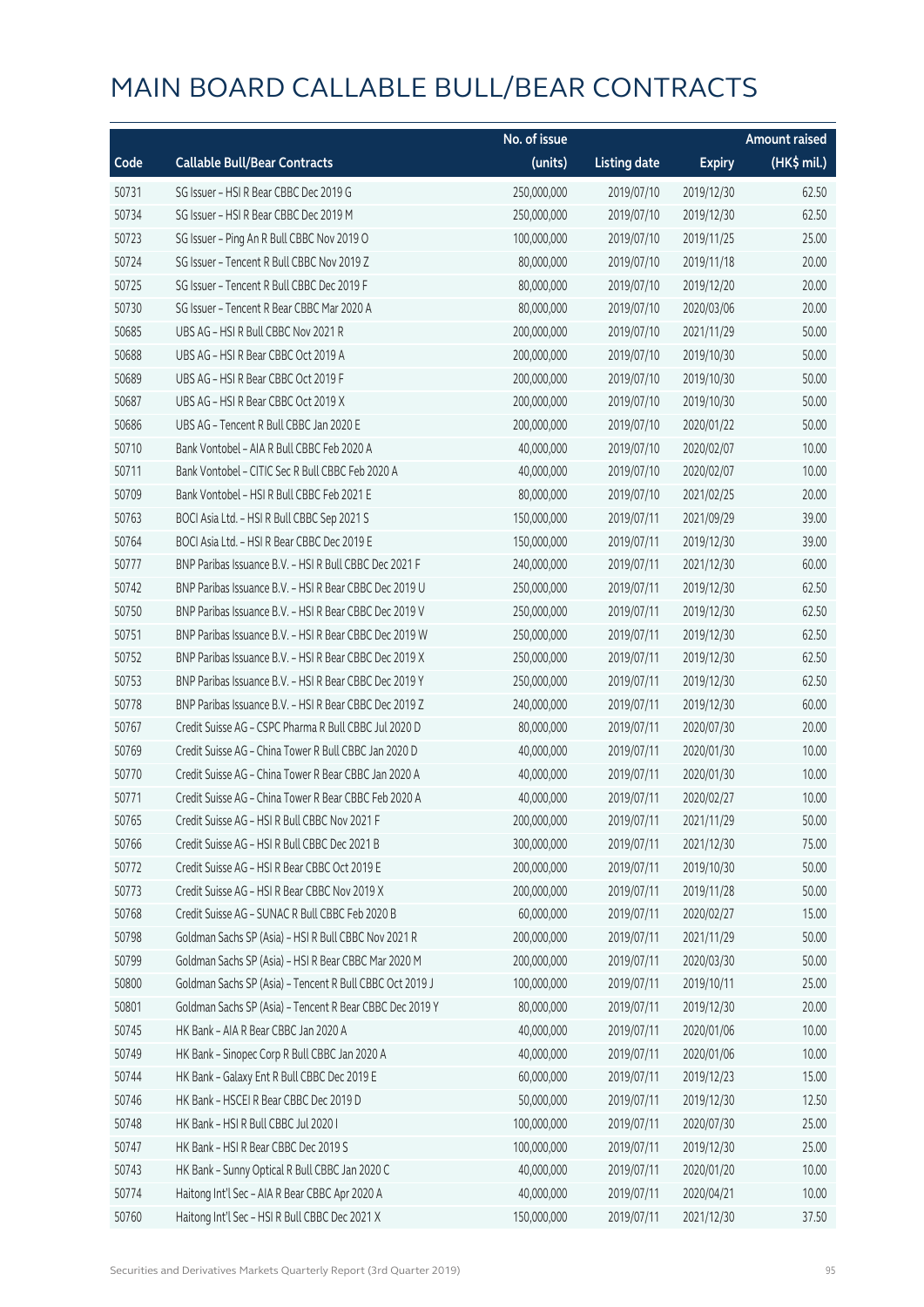|       |                                                              | No. of issue |                     |               | <b>Amount raised</b> |
|-------|--------------------------------------------------------------|--------------|---------------------|---------------|----------------------|
| Code  | <b>Callable Bull/Bear Contracts</b>                          | (units)      | <b>Listing date</b> | <b>Expiry</b> | (HK\$ mil.)          |
| 50776 | Haitong Int'l Sec - HSI R Bull CBBC Dec 2021 Y               | 150,000,000  | 2019/07/11          | 2021/12/30    | 37.50                |
| 50761 | Haitong Int'l Sec - HSI R Bear CBBC Oct 2019 R               | 150,000,000  | 2019/07/11          | 2019/10/30    | 37.50                |
| 50762 | Haitong Int'l Sec - HSI R Bear CBBC Oct 2019 W               | 150,000,000  | 2019/07/11          | 2019/10/30    | 37.50                |
| 50775 | Haitong Int'l Sec - Ping An R Bear CBBC Mar 2020 C           | 40,000,000   | 2019/07/11          | 2020/03/04    | 10.00                |
| 50781 | J P Morgan SP BV - HSI R Bull CBBC Sep 2021 X                | 200,000,000  | 2019/07/11          | 2021/09/29    | 50.00                |
| 50782 | J P Morgan SP BV - HSI R Bull CBBC Sep 2021 Y                | 200,000,000  | 2019/07/11          | 2021/09/29    | 50.00                |
| 50779 | J P Morgan SP BV - HSI R Bear CBBC Oct 2019 P                | 200,000,000  | 2019/07/11          | 2019/10/30    | 50.00                |
| 50780 | J P Morgan SP BV - HSI R Bear CBBC Oct 2019 Q                | 200,000,000  | 2019/07/11          | 2019/10/30    | 50.00                |
| 50784 | SG Issuer - AIA R Bull CBBC Dec 2019 M                       | 60,000,000   | 2019/07/11          | 2019/12/23    | 15.00                |
| 50788 | SG Issuer - CSOP A50 ETF R Bull CBBC Mar 2020 U              | 100,000,000  | 2019/07/11          | 2020/03/06    | 25.00                |
| 50785 | SG Issuer - HKEX R Bull CBBC Dec 2019 K                      | 50,000,000   | 2019/07/11          | 2019/12/23    | 12.50                |
| 50797 | SG Issuer - HSI R Bull CBBC Aug 2021 Y                       | 250,000,000  | 2019/07/11          | 2021/08/30    | 62.50                |
| 50789 | SG Issuer - HSI R Bull CBBC Sep 2021 K                       | 250,000,000  | 2019/07/11          | 2021/09/29    | 62.50                |
| 50792 | SG Issuer - HSI R Bull CBBC Dec 2021 M                       | 250,000,000  | 2019/07/11          | 2021/12/30    | 62.50                |
| 50794 | SG Issuer - HSI R Bear CBBC Nov 2019 N                       | 250,000,000  | 2019/07/11          | 2019/11/28    | 62.50                |
| 50793 | SG Issuer - HSI R Bear CBBC Nov 2019 U                       | 250,000,000  | 2019/07/11          | 2019/11/28    | 62.50                |
| 50795 | SG Issuer - HSI R Bear CBBC Jan 2020 M                       | 250,000,000  | 2019/07/11          | 2020/01/30    | 62.50                |
| 50796 | SG Issuer - HSI R Bear CBBC Jan 2020 N                       | 250,000,000  | 2019/07/11          | 2020/01/30    | 62.50                |
| 50786 | SG Issuer - PetroChina R Bull CBBC Jul 2020 A                | 40,000,000   | 2019/07/11          | 2020/07/30    | 10.00                |
| 50790 | SG Issuer - Ping An R Bull CBBC Dec 2019 Z                   | 100,000,000  | 2019/07/11          | 2019/12/20    | 25.00                |
| 50787 | SG Issuer - Tencent R Bull CBBC Oct 2019 Y                   | 80,000,000   | 2019/07/11          | 2019/10/30    | 20.00                |
| 50791 | SG Issuer - Tencent R Bull CBBC Nov 2019 I                   | 80,000,000   | 2019/07/11          | 2019/11/27    | 20.00                |
| 50759 | UBS AG - HKEX R Bear CBBC Dec 2019 C                         | 200,000,000  | 2019/07/11          | 2019/12/23    | 50.00                |
| 50754 | UBS AG - HSI R Bull CBBC Nov 2021 S                          | 200,000,000  | 2019/07/11          | 2021/11/29    | 50.00                |
| 50755 | UBS AG - HSI R Bull CBBC Nov 2021 T                          | 200,000,000  | 2019/07/11          | 2021/11/29    | 50.00                |
| 50756 | UBS AG - HSI R Bear CBBC Oct 2019 Y                          | 200,000,000  | 2019/07/11          | 2019/10/30    | 50.00                |
| 50757 | UBS AG - HSI R Bear CBBC Oct 2019 Z                          | 200,000,000  | 2019/07/11          | 2019/10/30    | 50.00                |
| 50758 | UBS AG - Tencent R Bear CBBC Dec 2019 L                      | 200,000,000  | 2019/07/11          | 2019/12/23    | 50.00                |
| 50783 | Bank Vontobel - HSI R Bull CBBC Feb 2021 F                   | 80,000,000   | 2019/07/11          | 2021/02/25    | 20.00                |
| 50808 | BOCI Asia Ltd. - HSI R Bear CBBC Dec 2019 F                  | 150,000,000  | 2019/07/12          | 2019/12/30    | 37.50                |
| 50809 | BOCI Asia Ltd. - HSI R Bear CBBC Dec 2019 G                  | 150,000,000  | 2019/07/12          | 2019/12/30    | 37.50                |
| 50802 | BNP Paribas Issuance B.V. - CSOP A50 ETF R Bull CBBC Mar20 A | 60,000,000   | 2019/07/12          | 2020/03/30    | 15.00                |
| 50803 | BNP Paribas Issuance B.V. - CSOP A50 ETF R Bull CBBC Mar20 B | 60,000,000   | 2019/07/12          | 2020/03/30    | 15.00                |
| 50804 | BNP Paribas Issuance B.V. - HKEX R Bull CBBC Sep 2020 C      | 50,000,000   | 2019/07/12          | 2020/09/29    | 12.50                |
| 50805 | BNP Paribas Issuance B.V. - HSCEI R Bull CBBC Sep 2020 C     | 100,000,000  | 2019/07/12          | 2020/09/29    | 25.00                |
| 50806 | BNP Paribas Issuance B.V. - HSCEI R Bull CBBC Sep 2020 D     | 100,000,000  | 2019/07/12          | 2020/09/29    | 25.00                |
| 50807 | BNP Paribas Issuance B.V. - HSCEI R Bull CBBC Sep 2020 E     | 100,000,000  | 2019/07/12          | 2020/09/29    | 25.00                |
| 50831 | BNP Paribas Issuance B.V. - HSI R Bull CBBC Dec 2021 G       | 240,000,000  | 2019/07/12          | 2021/12/30    | 60.00                |
| 50832 | BNP Paribas Issuance B.V. - HSI R Bear CBBC Dec 2019 D       | 240,000,000  | 2019/07/12          | 2019/12/30    | 60.00                |
| 50818 | Credit Suisse AG - HSI R Bull CBBC Sep 2021 G                | 200,000,000  | 2019/07/12          | 2021/09/29    | 50.00                |
| 50820 | Credit Suisse AG - HSI R Bear CBBC Oct 2019 W                | 200,000,000  | 2019/07/12          | 2019/10/30    | 50.00                |
| 50819 | Credit Suisse AG - HSI R Bear CBBC Nov 2019 M                | 200,000,000  | 2019/07/12          | 2019/11/28    | 50.00                |
| 50813 | Bank of East Asia - AIA R Bear CBBC Jan 2020 A               | 60,000,000   | 2019/07/12          | 2020/01/24    | 15.00                |
| 50815 | Bank of East Asia - CSOP A50 ETF R Bull CBBC Jan 2020 A      | 60,000,000   | 2019/07/12          | 2020/01/24    | 15.00                |
| 50814 | Bank of East Asia - HKEX R Bull CBBC Jan 2020 A              | 30,000,000   | 2019/07/12          | 2020/01/24    | 10.50                |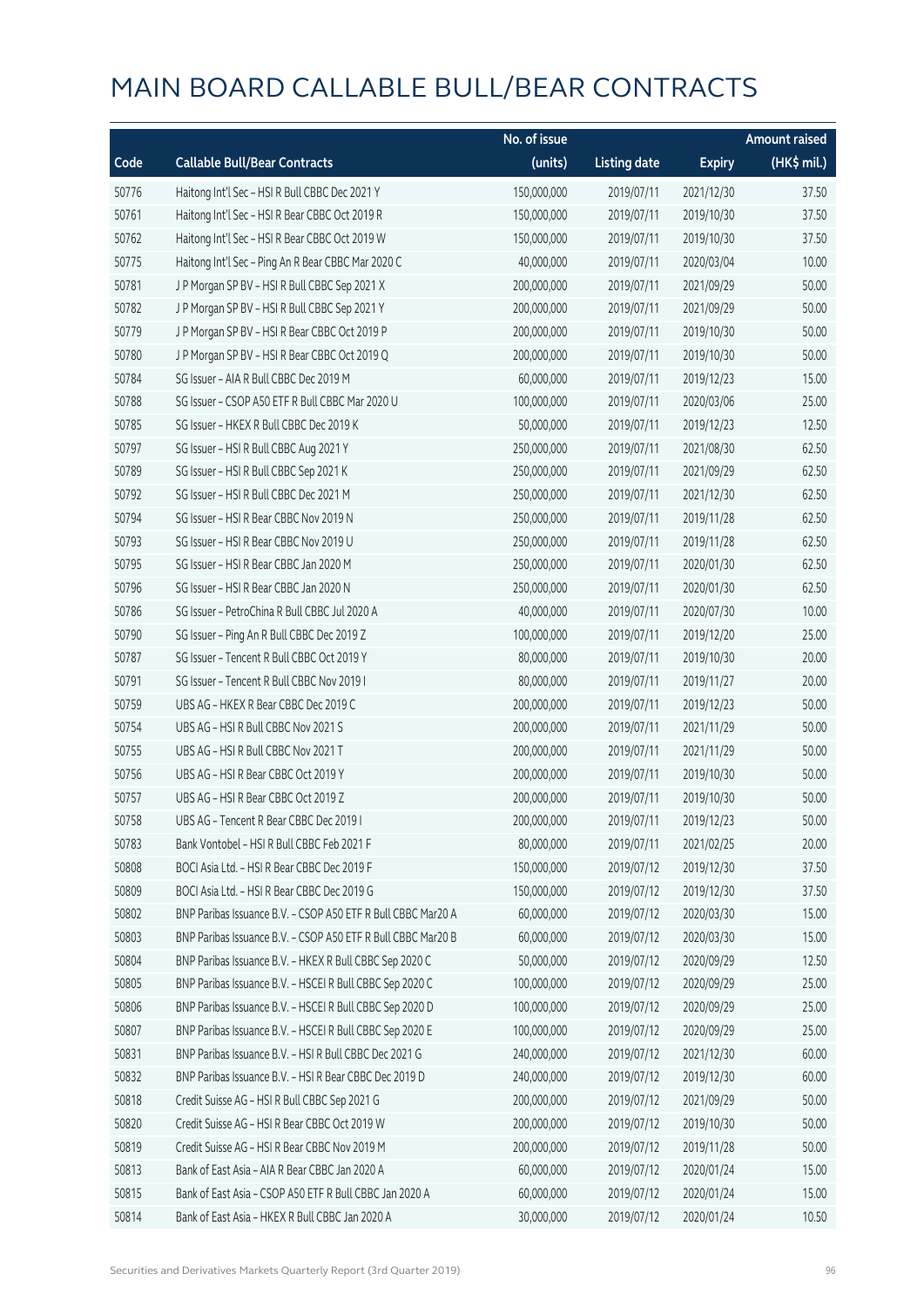|       |                                                          | No. of issue |                     |               | <b>Amount raised</b> |
|-------|----------------------------------------------------------|--------------|---------------------|---------------|----------------------|
| Code  | <b>Callable Bull/Bear Contracts</b>                      | (units)      | <b>Listing date</b> | <b>Expiry</b> | (HK\$ mil.)          |
| 50812 | Bank of East Asia - Ping An R Bear CBBC Jan 2020 A       | 100,000,000  | 2019/07/12          | 2020/01/24    | 25.00                |
| 50817 | Bank of East Asia - Tencent R Bull CBBC Jan 2020 A       | 30,000,000   | 2019/07/12          | 2020/01/24    | 10.50                |
| 50816 | Bank of East Asia - Xiaomi R Bull CBBC Jan 2020 A        | 40,000,000   | 2019/07/12          | 2020/01/24    | 10.00                |
| 50858 | Goldman Sachs SP (Asia) - HSI R Bear CBBC Jan 2020 A     | 200,000,000  | 2019/07/12          | 2020/01/30    | 50.00                |
| 50859 | Goldman Sachs SP (Asia) - Tencent R Bear CBBC Dec 2019 Z | 80,000,000   | 2019/07/12          | 2019/12/30    | 20.00                |
| 50828 | Haitong Int'l Sec - HSI R Bull CBBC Oct 2021 M           | 150,000,000  | 2019/07/12          | 2021/10/28    | 37.50                |
| 50827 | Haitong Int'l Sec - HSI R Bull CBBC Dec 2021 Z           | 150,000,000  | 2019/07/12          | 2021/12/30    | 37.50                |
| 50829 | Haitong Int'l Sec - HSI R Bear CBBC Oct 2019 A           | 150,000,000  | 2019/07/12          | 2019/10/30    | 37.50                |
| 50830 | Haitong Int'l Sec - HSI R Bear CBBC Oct 2019 Y           | 150,000,000  | 2019/07/12          | 2019/10/30    | 37.50                |
| 50834 | J P Morgan SP BV - HSI R Bull CBBC Sep 2021 A            | 200,000,000  | 2019/07/12          | 2021/09/29    | 50.00                |
| 50835 | J P Morgan SP BV - HSI R Bull CBBC Sep 2021 I            | 200,000,000  | 2019/07/12          | 2021/09/29    | 50.00                |
| 50836 | J P Morgan SP BV - HSI R Bear CBBC Oct 2019 F            | 200,000,000  | 2019/07/12          | 2019/10/30    | 50.00                |
| 50837 | J P Morgan SP BV - HSI R Bear CBBC Oct 2019 G            | 200,000,000  | 2019/07/12          | 2019/10/30    | 50.00                |
| 50833 | JP Morgan SP BV - HSIR Bear CBBC Oct 2019 S              | 200,000,000  | 2019/07/12          | 2019/10/30    | 50.00                |
| 50838 | J P Morgan SP BV - Tencent R Bull CBBC Mar 2020 A        | 250,000,000  | 2019/07/12          | 2020/03/13    | 62.50                |
| 50810 | Macquarie Bank Ltd. - Tencent R Bull CBBC Dec 2019 B     | 40,000,000   | 2019/07/12          | 2019/12/20    | 10.00                |
| 50811 | Macquarie Bank Ltd. - Tencent R Bear CBBC Mar 2020 A     | 40,000,000   | 2019/07/12          | 2020/03/06    | 10.00                |
| 50849 | SG Issuer - China Mobile R Bull CBBC Jul 2020 D          | 100,000,000  | 2019/07/12          | 2020/07/30    | 25.00                |
| 50844 | SG Issuer - CC Bank R Bull CBBC Dec 2019 F               | 100,000,000  | 2019/07/12          | 2019/12/31    | 25.00                |
| 50846 | SG Issuer - Geely Auto R Bull CBBC Dec 2019 B            | 40,000,000   | 2019/07/12          | 2019/12/31    | 10.00                |
| 50839 | SG Issuer - Geely Auto R Bull CBBC Jul 2020 H            | 150,000,000  | 2019/07/12          | 2020/07/15    | 37.50                |
| 50845 | SG Issuer - Galaxy Ent R Bull CBBC Dec 2019 Y            | 100,000,000  | 2019/07/12          | 2019/12/31    | 25.00                |
| 50840 | SG Issuer - HKEX R Bull CBBC Dec 2019 L                  | 50,000,000   | 2019/07/12          | 2019/12/23    | 12.50                |
| 50848 | SG Issuer - HSI R Bull CBBC Aug 2021 N                   | 250,000,000  | 2019/07/12          | 2021/08/30    | 62.50                |
| 50847 | SG Issuer - HSI R Bull CBBC Aug 2021 Z                   | 250,000,000  | 2019/07/12          | 2021/08/30    | 62.50                |
| 50857 | SG Issuer - HSI R Bull CBBC Sep 2021 L                   | 250,000,000  | 2019/07/12          | 2021/09/29    | 62.50                |
| 50853 | SG Issuer - HSI R Bear CBBC Nov 2019 P                   | 250,000,000  | 2019/07/12          | 2019/11/28    | 62.50                |
| 50854 | SG Issuer - HSI R Bear CBBC Nov 2019 V                   | 250,000,000  | 2019/07/12          | 2019/11/28    | 62.50                |
| 50843 | SG Issuer - HSI R Bear CBBC Jan 2020 O                   | 500,000,000  | 2019/07/12          | 2020/01/30    | 125.00               |
| 50855 | SG Issuer - HSI R Bear CBBC Jan 2020 P                   | 250,000,000  | 2019/07/12          | 2020/01/30    | 62.50                |
| 50856 | SG Issuer - HSI R Bear CBBC Jan 2020 Q                   | 250,000,000  | 2019/07/12          | 2020/01/30    | 62.50                |
| 50841 | SG Issuer - ICBC R Bull CBBC Dec 2019 C                  | 100,000,000  | 2019/07/12          | 2019/12/23    | 25.00                |
| 50850 | SG Issuer - Ping An R Bull CBBC Dec 2019 A               | 100,000,000  | 2019/07/12          | 2019/12/30    | 25.00                |
| 50842 | SG Issuer - Tencent R Bull CBBC Nov 2019 K               | 80,000,000   | 2019/07/12          | 2019/11/26    | 20.00                |
| 50851 | SG Issuer - Tencent R Bear CBBC Mar 2020 B               | 80,000,000   | 2019/07/12          | 2020/03/30    | 20.00                |
| 50852 | SG Issuer - Xiaomi R Bull CBBC Dec 2019 E                | 60,000,000   | 2019/07/12          | 2019/12/30    | 15.00                |
| 50823 | UBS AG - HSI R Bull CBBC Nov 2021 V                      | 200,000,000  | 2019/07/12          | 2021/11/29    | 50.00                |
| 50824 | UBS AG - HSI R Bull CBBC Nov 2021 W                      | 200,000,000  | 2019/07/12          | 2021/11/29    | 50.00                |
| 50825 | UBS AG - HSI R Bull CBBC Nov 2021 X                      | 200,000,000  | 2019/07/12          | 2021/11/29    | 50.00                |
| 50821 | UBS AG - HSI R Bear CBBC Oct 2019 B                      | 200,000,000  | 2019/07/12          | 2019/10/30    | 50.00                |
| 50826 | UBS AG - HSI R Bear CBBC Nov 2019 J                      | 200,000,000  | 2019/07/12          | 2019/11/28    | 50.00                |
| 50883 | BOCI Asia Ltd. - HSI R Bull CBBC Sep 2021 T              | 150,000,000  | 2019/07/15          | 2021/09/29    | 37.50                |
| 50884 | BOCI Asia Ltd. - HSI R Bull CBBC Sep 2021 U              | 150,000,000  | 2019/07/15          | 2021/09/29    | 37.50                |
| 50885 | BOCI Asia Ltd. - HSI R Bear CBBC Dec 2019 H              | 150,000,000  | 2019/07/15          | 2019/12/30    | 39.00                |
| 50886 | BOCI Asia Ltd. - HSI R Bear CBBC Dec 2019 J              | 150,000,000  | 2019/07/15          | 2019/12/30    | 39.00                |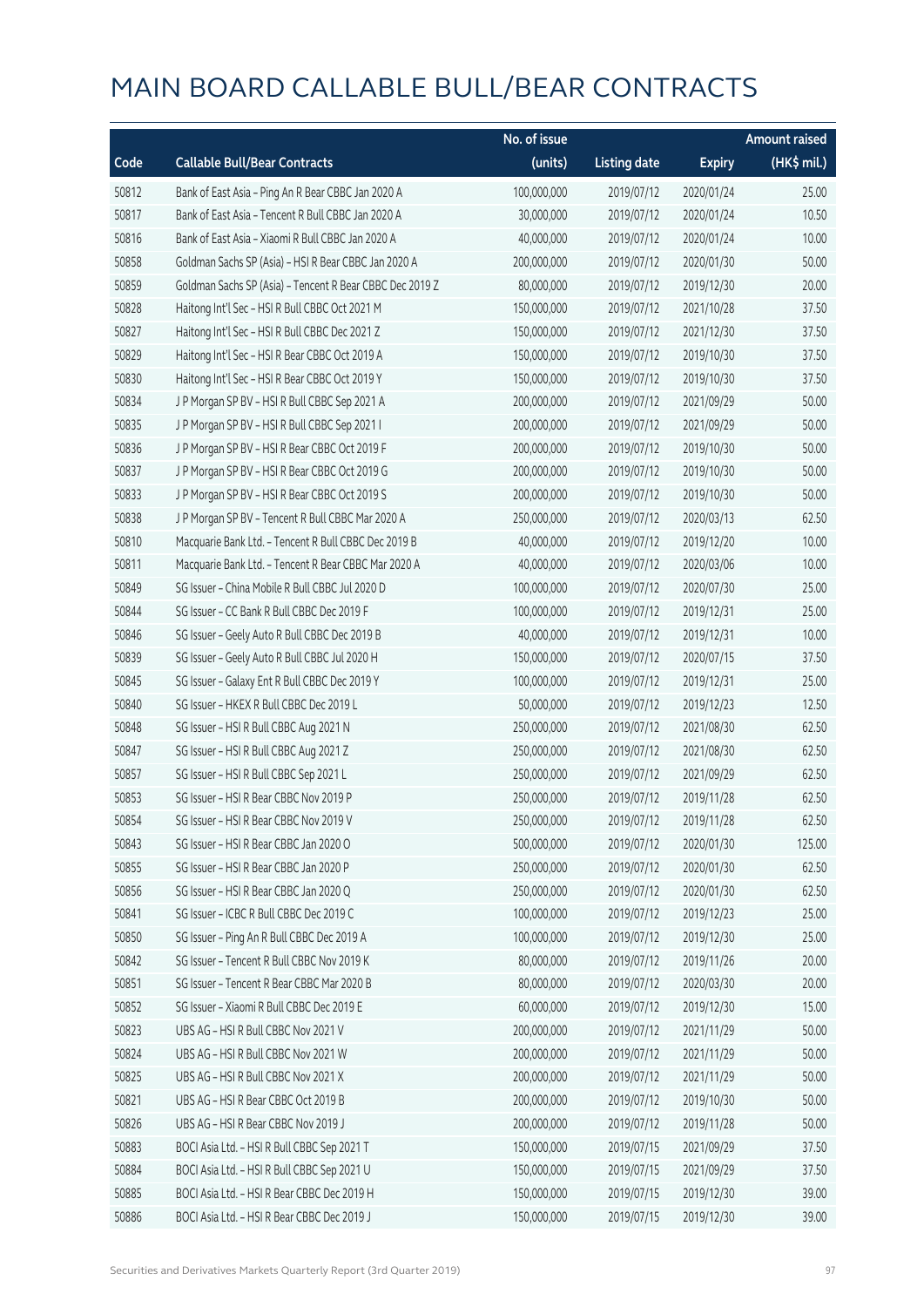|       |                                                            | No. of issue |                     |               | <b>Amount raised</b> |
|-------|------------------------------------------------------------|--------------|---------------------|---------------|----------------------|
| Code  | <b>Callable Bull/Bear Contracts</b>                        | (units)      | <b>Listing date</b> | <b>Expiry</b> | (HK\$ mil.)          |
| 50860 | BNP Paribas Issuance B.V. - HSI R Bull CBBC Dec 2021 H     | 250,000,000  | 2019/07/15          | 2021/12/30    | 62.50                |
| 50861 | BNP Paribas Issuance B.V. - HSI R Bull CBBC Dec 2021 I     | 250,000,000  | 2019/07/15          | 2021/12/30    | 62.50                |
| 50862 | BNP Paribas Issuance B.V. - HSI R Bull CBBC Dec 2021 J     | 250,000,000  | 2019/07/15          | 2021/12/30    | 62.50                |
| 50863 | BNP Paribas Issuance B.V. - HSI R Bull CBBC Dec 2021 K     | 250,000,000  | 2019/07/15          | 2021/12/30    | 62.50                |
| 50864 | BNP Paribas Issuance B.V. - HSI R Bull CBBC Dec 2021 L     | 240,000,000  | 2019/07/15          | 2021/12/30    | 60.00                |
| 50866 | BNP Paribas Issuance B.V. - HSI R Bull CBBC Dec 2021 M     | 250,000,000  | 2019/07/15          | 2021/12/30    | 62.50                |
| 50865 | BNP Paribas Issuance B.V. - HSI R Bear CBBC Dec 2019 E     | 250,000,000  | 2019/07/15          | 2019/12/30    | 62.50                |
| 50880 | BNP Paribas Issuance B.V. - HSI R Bear CBBC Dec 2019 F     | 250,000,000  | 2019/07/15          | 2019/12/30    | 62.50                |
| 50881 | BNP Paribas Issuance B.V. - HSI R Bear CBBC Dec 2019 G     | 250,000,000  | 2019/07/15          | 2019/12/30    | 62.50                |
| 50882 | BNP Paribas Issuance B.V. - HSI R Bear CBBC Dec 2019 H     | 250,000,000  | 2019/07/15          | 2019/12/30    | 62.50                |
| 50903 | BNP Paribas Issuance B.V. - HSI R Bear CBBC Dec 2019 I     | 240,000,000  | 2019/07/15          | 2019/12/30    | 60.00                |
| 50878 | BNP Paribas Issuance B.V. - Tencent R Bull CBBC Jan 2020 Z | 50,000,000   | 2019/07/15          | 2020/01/30    | 12.50                |
| 50879 | BNP Paribas Issuance B.V. - Tencent R Bear CBBC Nov 2019 A | 50,000,000   | 2019/07/15          | 2019/11/28    | 12.50                |
| 50938 | Credit Suisse AG - AIA R Bull CBBC Jan 2020 M              | 70,000,000   | 2019/07/15          | 2020/01/30    | 17.50                |
| 50941 | Credit Suisse AG - AIA R Bear CBBC Jan 2020 E              | 70,000,000   | 2019/07/15          | 2020/01/24    | 17.50                |
| 50942 | Credit Suisse AG - CITIC Sec R Bull CBBC May 2020 B        | 80,000,000   | 2019/07/15          | 2020/05/22    | 20.00                |
| 50947 | Credit Suisse AG - Geely Auto R Bear CBBC Jan 2020 G       | 40,000,000   | 2019/07/15          | 2020/01/30    | 10.00                |
| 50933 | Credit Suisse AG - HSI R Bull CBBC Oct 2021 A              | 200,000,000  | 2019/07/15          | 2021/10/28    | 50.00                |
| 50932 | Credit Suisse AG - HSI R Bull CBBC Oct 2021 V              | 200,000,000  | 2019/07/15          | 2021/10/28    | 50.00                |
| 50930 | Credit Suisse AG - HSI R Bull CBBC Nov 2021 G              | 200,000,000  | 2019/07/15          | 2021/11/29    | 50.00                |
| 50931 | Credit Suisse AG - HSI R Bull CBBC Nov 2021 H              | 200,000,000  | 2019/07/15          | 2021/11/29    | 50.00                |
| 50934 | Credit Suisse AG - HSI R Bull CBBC Dec 2021 C              | 300,000,000  | 2019/07/15          | 2021/12/30    | 75.00                |
| 50935 | Credit Suisse AG - HSI R Bull CBBC Dec 2021 D              | 300,000,000  | 2019/07/15          | 2021/12/30    | 75.00                |
| 50943 | Credit Suisse AG - HSI R Bear CBBC Oct 2019 Y              | 200,000,000  | 2019/07/15          | 2019/10/30    | 50.00                |
| 50945 | Credit Suisse AG - HSI R Bear CBBC Nov 2019 P              | 200,000,000  | 2019/07/15          | 2019/11/28    | 50.00                |
| 50944 | Credit Suisse AG - HSI R Bear CBBC Feb 2020 O              | 300,000,000  | 2019/07/15          | 2020/02/27    | 75.00                |
| 50946 | Credit Suisse AG - HSI R Bear CBBC Feb 2020 P              | 300,000,000  | 2019/07/15          | 2020/02/27    | 75.00                |
| 50939 | Credit Suisse AG - PetroChina R Bull CBBC Feb 2020 B       | 40,000,000   | 2019/07/15          | 2020/02/27    | 10.00                |
| 50937 | Credit Suisse AG - Ping An R Bull CBBC Jan 2020 S          | 80,000,000   | 2019/07/15          | 2020/01/30    | 20.00                |
| 50936 | Credit Suisse AG - Tencent R Bull CBBC Nov 2019 Z          | 100,000,000  | 2019/07/15          | 2019/11/28    | 25.00                |
| 50940 | Credit Suisse AG - Tencent R Bear CBBC Jan 2020 R          | 100,000,000  | 2019/07/15          | 2020/01/24    | 25.00                |
| 50869 | Goldman Sachs SP (Asia) - HSI R Bull CBBC Oct 2021 F       | 200,000,000  | 2019/07/15          | 2021/10/28    | 50.00                |
| 50871 | Goldman Sachs SP (Asia) - HSI R Bull CBBC Oct 2021 S       | 200,000,000  | 2019/07/15          | 2021/10/28    | 50.00                |
| 50867 | Goldman Sachs SP (Asia) - HSI R Bull CBBC Nov 2021 S       | 200,000,000  | 2019/07/15          | 2021/11/29    | 50.00                |
| 50872 | Goldman Sachs SP (Asia) - HSI R Bull CBBC Nov 2021 T       | 200,000,000  | 2019/07/15          | 2021/11/29    | 50.00                |
| 50890 | Goldman Sachs SP (Asia) - HSI R Bull CBBC Nov 2021 U       | 200,000,000  | 2019/07/15          | 2021/11/29    | 50.00                |
| 50889 | Goldman Sachs SP (Asia) - HSI R Bear CBBC Jan 2020 V       | 200,000,000  | 2019/07/15          | 2020/01/30    | 50.00                |
| 50952 | Goldman Sachs SP (Asia) - HSI R Bear CBBC Jan 2020 W       | 200,000,000  | 2019/07/15          | 2020/01/30    | 50.00                |
| 50954 | Goldman Sachs SP (Asia) - HSI R Bear CBBC Jan 2020 Z       | 200,000,000  | 2019/07/15          | 2020/01/30    | 50.00                |
| 50953 | Goldman Sachs SP (Asia) - HSI R Bear CBBC Feb 2020 Q       | 200,000,000  | 2019/07/15          | 2020/02/27    | 50.00                |
| 50868 | Goldman Sachs SP (Asia) - Tencent R Bull CBBC Oct 2019 K   | 100,000,000  | 2019/07/15          | 2019/10/15    | 25.00                |
| 50870 | Goldman Sachs SP (Asia) - Tencent R Bull CBBC Oct 2019 L   | 100,000,000  | 2019/07/15          | 2019/10/15    | 25.00                |
| 50955 | Goldman Sachs SP (Asia) - Tencent R Bear CBBC Dec 2019 A   | 80,000,000   | 2019/07/15          | 2019/12/30    | 20.00                |
| 50876 | HK Bank - HSCEI R Bear CBBC Dec 2019 E                     | 50,000,000   | 2019/07/15          | 2019/12/30    | 12.50                |
| 50873 | HK Bank - HSI R Bull CBBC Sep 2020 A                       | 100,000,000  | 2019/07/15          | 2020/09/29    | 25.00                |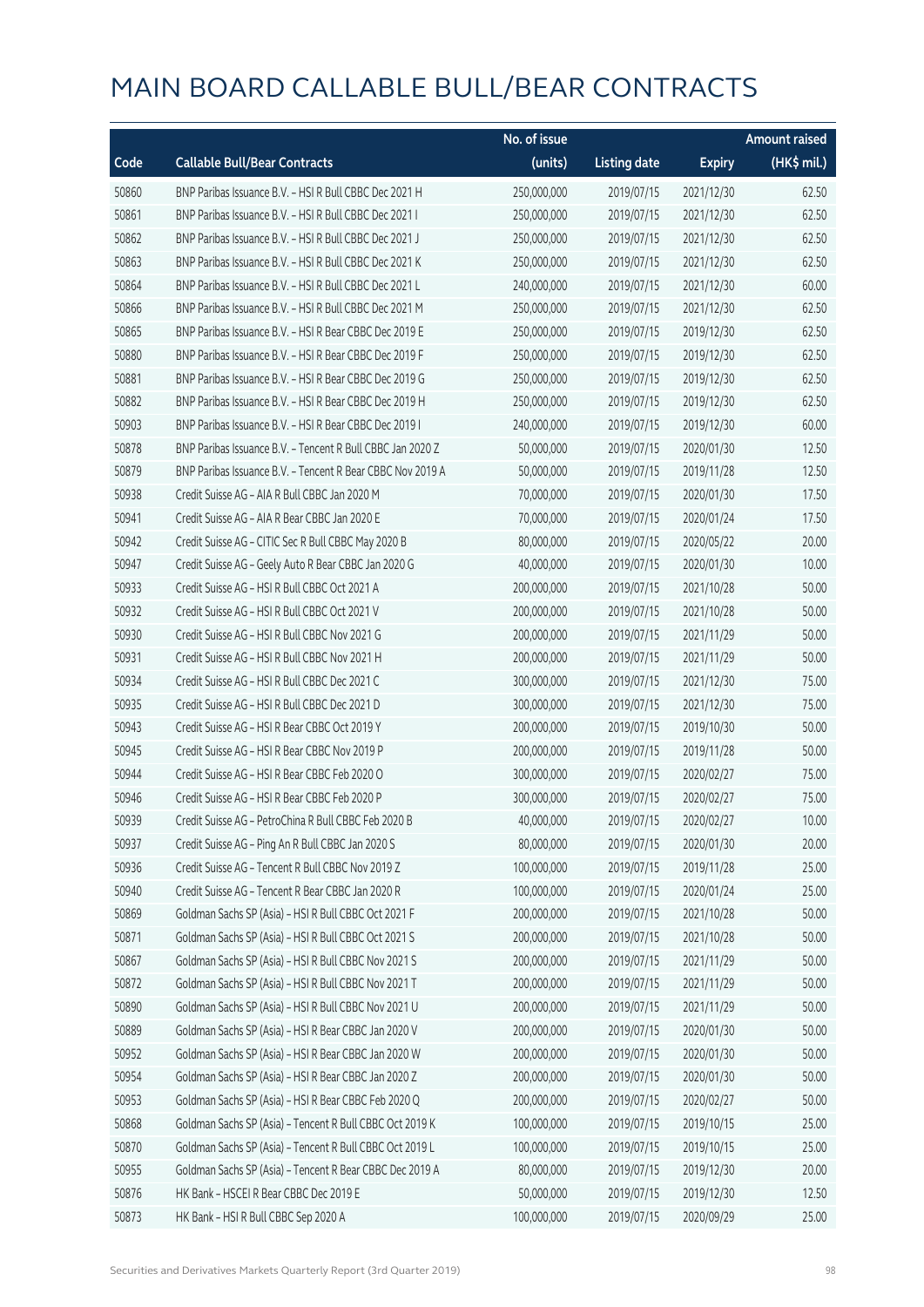|       |                                                      | No. of issue |                     |               | <b>Amount raised</b> |
|-------|------------------------------------------------------|--------------|---------------------|---------------|----------------------|
| Code  | <b>Callable Bull/Bear Contracts</b>                  | (units)      | <b>Listing date</b> | <b>Expiry</b> | (HK\$ mil.)          |
| 50874 | HK Bank - HSI R Bull CBBC Sep 2020 B                 | 50,000,000   | 2019/07/15          | 2020/09/29    | 12.50                |
| 50875 | HK Bank - HSI R Bear CBBC Dec 2019 T                 | 50,000,000   | 2019/07/15          | 2019/12/30    | 12.50                |
| 50877 | HK Bank - HSI R Bear CBBC Dec 2019 U                 | 50,000,000   | 2019/07/15          | 2019/12/30    | 12.50                |
| 50912 | Haitong Int'l Sec - HKEX R Bear CBBC Mar 2020 B      | 40,000,000   | 2019/07/15          | 2020/03/17    | 10.00                |
| 50913 | Haitong Int'l Sec - HKEX R Bear CBBC Mar 2020 C      | 40,000,000   | 2019/07/15          | 2020/03/17    | 10.80                |
| 50904 | Haitong Int'l Sec - HSI R Bull CBBC Oct 2021 N       | 150,000,000  | 2019/07/15          | 2021/10/28    | 37.50                |
| 50908 | Haitong Int'l Sec - HSI R Bull CBBC Oct 2021 P       | 150,000,000  | 2019/07/15          | 2021/10/28    | 37.50                |
| 50905 | Haitong Int'l Sec - HSI R Bull CBBC Dec 2021 A       | 150,000,000  | 2019/07/15          | 2021/12/30    | 37.50                |
| 50906 | Haitong Int'l Sec - HSI R Bull CBBC Dec 2021 B       | 150,000,000  | 2019/07/15          | 2021/12/30    | 37.50                |
| 50907 | Haitong Int'l Sec - HSI R Bull CBBC Dec 2021 C       | 150,000,000  | 2019/07/15          | 2021/12/30    | 37.50                |
| 50909 | Haitong Int'l Sec - HSI R Bear CBBC Oct 2019 B       | 150,000,000  | 2019/07/15          | 2019/10/30    | 37.50                |
| 50910 | Haitong Int'l Sec - HSI R Bear CBBC Oct 2019 F       | 150,000,000  | 2019/07/15          | 2019/10/30    | 37.50                |
| 50911 | Haitong Int'l Sec - HSI R Bear CBBC Oct 2019 X       | 150,000,000  | 2019/07/15          | 2019/10/30    | 37.50                |
| 50928 | J P Morgan SP BV - HSI R Bull CBBC Sep 2021 J        | 200,000,000  | 2019/07/15          | 2021/09/29    | 50.00                |
| 50929 | J P Morgan SP BV - HSI R Bull CBBC Sep 2021 L        | 200,000,000  | 2019/07/15          | 2021/09/29    | 50.00                |
| 50915 | J P Morgan SP BV - HSI R Bull CBBC Oct 2021 I        | 200,000,000  | 2019/07/15          | 2021/10/28    | 50.00                |
| 50916 | J P Morgan SP BV - HSI R Bull CBBC Oct 2021 N        | 200,000,000  | 2019/07/15          | 2021/10/28    | 50.00                |
| 50917 | J P Morgan SP BV - HSI R Bull CBBC Oct 2021 O        | 200,000,000  | 2019/07/15          | 2021/10/28    | 50.00                |
| 50920 | J P Morgan SP BV - HSI R Bull CBBC Dec 2021 C        | 200,000,000  | 2019/07/15          | 2021/12/30    | 50.00                |
| 50919 | J P Morgan SP BV - HSI R Bull CBBC Dec 2021 D        | 200,000,000  | 2019/07/15          | 2021/12/30    | 50.00                |
| 50918 | J P Morgan SP BV - HSI R Bull CBBC Dec 2021 Z        | 200,000,000  | 2019/07/15          | 2021/12/30    | 50.00                |
| 50925 | J P Morgan SP BV - HSI R Bear CBBC Oct 2019 M        | 200,000,000  | 2019/07/15          | 2019/10/30    | 50.00                |
| 50926 | J P Morgan SP BV - HSI R Bear CBBC Oct 2019 N        | 200,000,000  | 2019/07/15          | 2019/10/30    | 50.00                |
| 50927 | J P Morgan SP BV - HSI R Bear CBBC Oct 2019 R        | 200,000,000  | 2019/07/15          | 2019/10/30    | 50.00                |
| 50921 | J P Morgan SP BV - HSI R Bear CBBC Oct 2019 W        | 200,000,000  | 2019/07/15          | 2019/10/30    | 50.00                |
| 50923 | J P Morgan SP BV - HSI R Bear CBBC Oct 2019 X        | 200,000,000  | 2019/07/15          | 2019/10/30    | 50.00                |
| 50924 | J P Morgan SP BV - HSI R Bear CBBC Oct 2019 Z        | 200,000,000  | 2019/07/15          | 2019/10/30    | 50.00                |
| 50914 | J P Morgan SP BV - Tencent R Bull CBBC Jan 2020 J    | 250,000,000  | 2019/07/15          | 2020/01/10    | 62.50                |
| 50922 | J P Morgan SP BV - Tencent R Bear CBBC Feb 2020 C    | 250,000,000  | 2019/07/15          | 2020/02/14    | 62.50                |
| 50887 | Macquarie Bank Ltd. - Tencent R Bull CBBC Nov 2019 I | 40,000,000   | 2019/07/15          | 2019/11/26    | 10.00                |
| 50888 | Macquarie Bank Ltd. - Tencent R Bear CBBC Mar 2020 B | 40,000,000   | 2019/07/15          | 2020/03/30    | 10.00                |
| 50968 | SG Issuer - AIA R Bull CBBC Jan 2020 A               | 60,000,000   | 2019/07/15          | 2020/01/30    | 15.00                |
| 50974 | SG Issuer - CC Bank R Bull CBBC Feb 2020 A           | 100,000,000  | 2019/07/15          | 2020/02/26    | 25.00                |
| 50965 | SG Issuer - CSOP A50 ETF R Bull CBBC Feb 2020 F      | 100,000,000  | 2019/07/15          | 2020/02/25    | 25.00                |
| 50970 | SG Issuer - Geely Auto R Bear CBBC Apr 2020 B        | 150,000,000  | 2019/07/15          | 2020/04/20    | 37.50                |
| 50969 | SG Issuer - Galaxy Ent R Bull CBBC Jan 2020 A        | 100,000,000  | 2019/07/15          | 2020/01/30    | 25.00                |
| 50975 | SG Issuer - Galaxy Ent R Bear CBBC Jan 2020 A        | 100,000,000  | 2019/07/15          | 2020/01/30    | 25.00                |
| 50971 | SG Issuer - HKEX R Bear CBBC Oct 2019 I              | 50,000,000   | 2019/07/15          | 2019/10/30    | 12.50                |
| 50967 | SG Issuer - HSI R Bull CBBC Sep 2021 M               | 250,000,000  | 2019/07/15          | 2021/09/29    | 62.50                |
| 50980 | SG Issuer - HSI R Bull CBBC Sep 2021 N               | 250,000,000  | 2019/07/15          | 2021/09/29    | 62.50                |
| 50956 | SG Issuer - HSI R Bull CBBC Oct 2021 B               | 250,000,000  | 2019/07/15          | 2021/10/28    | 62.50                |
| 50957 | SG Issuer - HSI R Bull CBBC Oct 2021 H               | 250,000,000  | 2019/07/15          | 2021/10/28    | 62.50                |
| 50958 | SG Issuer - HSI R Bull CBBC Nov 2021 D               | 250,000,000  | 2019/07/15          | 2021/11/29    | 62.50                |
| 50959 | SG Issuer - HSI R Bull CBBC Nov 2021 E               | 250,000,000  | 2019/07/15          | 2021/11/29    | 62.50                |
| 50960 | SG Issuer - HSI R Bull CBBC Nov 2021 Q               | 250,000,000  | 2019/07/15          | 2021/11/29    | 62.50                |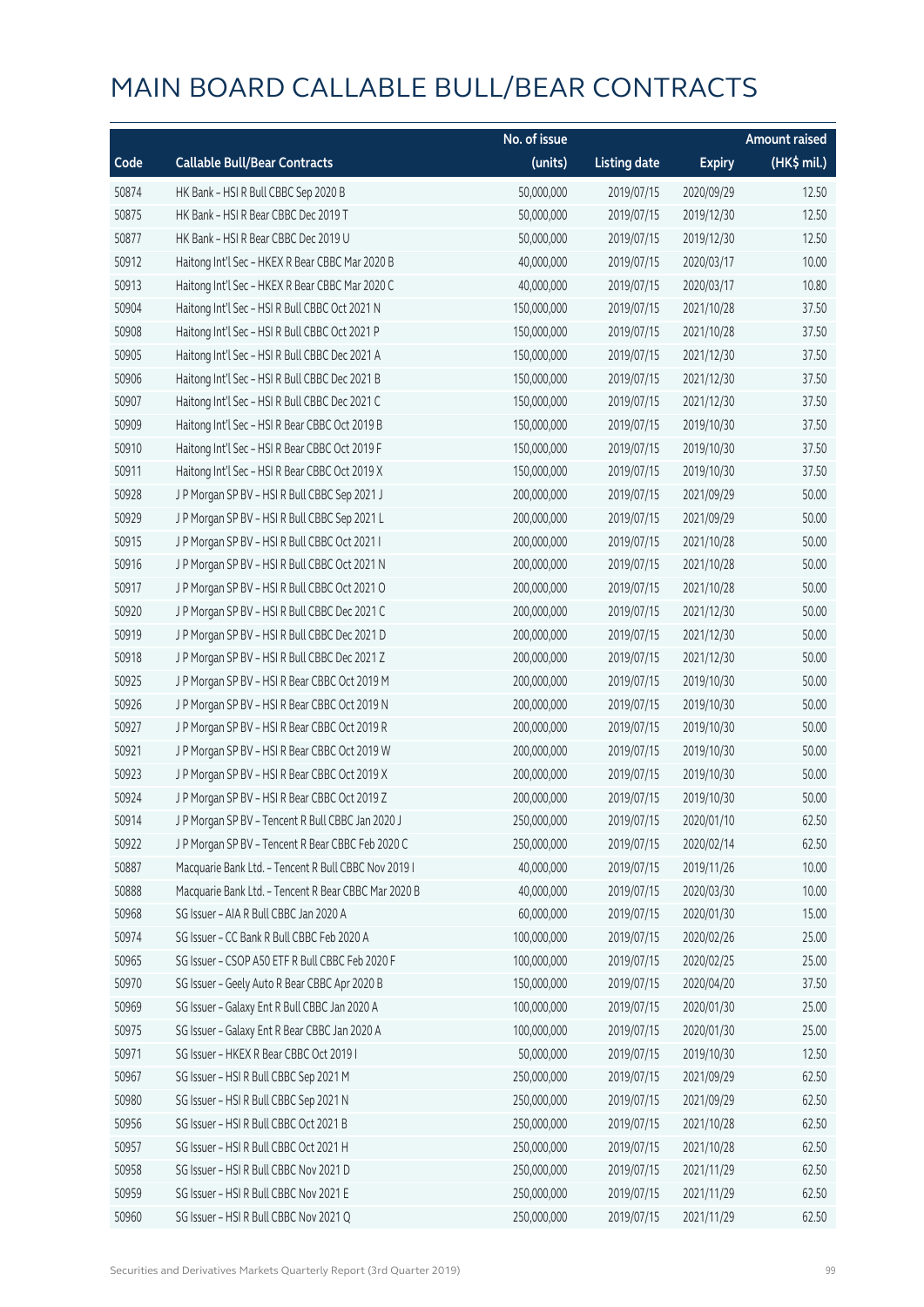|       |                                                            | No. of issue |                     |               | <b>Amount raised</b> |
|-------|------------------------------------------------------------|--------------|---------------------|---------------|----------------------|
| Code  | <b>Callable Bull/Bear Contracts</b>                        | (units)      | <b>Listing date</b> | <b>Expiry</b> | (HK\$ mil.)          |
| 50978 | SG Issuer - HSI R Bear CBBC Oct 2019 K                     | 250,000,000  | 2019/07/15          | 2019/10/30    | 62.50                |
| 50966 | SG Issuer - HSI R Bear CBBC Nov 2019 M                     | 250,000,000  | 2019/07/15          | 2019/11/28    | 62.50                |
| 50979 | SG Issuer - HSI R Bear CBBC Nov 2019 R                     | 250,000,000  | 2019/07/15          | 2019/11/28    | 62.50                |
| 50976 | SG Issuer - ICBC R Bull CBBC Feb 2020 A                    | 100,000,000  | 2019/07/15          | 2020/02/21    | 25.00                |
| 50961 | SG Issuer - PetroChina R Bull CBBC Jul 2020 B              | 40,000,000   | 2019/07/15          | 2020/07/30    | 10.00                |
| 50962 | SG Issuer - Ping An R Bull CBBC Nov 2019 P                 | 100,000,000  | 2019/07/15          | 2019/11/20    | 25.00                |
| 50972 | SG Issuer - Ping An R Bear CBBC Dec 2019 G                 | 100,000,000  | 2019/07/15          | 2019/12/24    | 25.00                |
| 50963 | SG Issuer - Tencent R Bull CBBC Oct 2019 B                 | 80,000,000   | 2019/07/15          | 2019/10/25    | 20.00                |
| 50973 | SG Issuer - Tencent R Bull CBBC Oct 2019 E                 | 80,000,000   | 2019/07/15          | 2019/10/30    | 20.00                |
| 50964 | SG Issuer - Tencent R Bull CBBC Nov 2019 L                 | 80,000,000   | 2019/07/15          | 2019/11/20    | 20.00                |
| 50977 | SG Issuer - Tencent R Bear CBBC Mar 2020 C                 | 80,000,000   | 2019/07/15          | 2020/03/12    | 20.00                |
| 50901 | UBS AG - HKEX R Bear CBBC Jan 2020 A                       | 200,000,000  | 2019/07/15          | 2020/01/20    | 50.00                |
| 50893 | UBS AG - HSI R Bull CBBC Nov 2021 A                        | 200,000,000  | 2019/07/15          | 2021/11/29    | 50.00                |
| 50895 | UBS AG - HSI R Bull CBBC Nov 2021 B                        | 200,000,000  | 2019/07/15          | 2021/11/29    | 50.00                |
| 50896 | UBS AG - HSI R Bull CBBC Nov 2021 C                        | 200,000,000  | 2019/07/15          | 2021/11/29    | 50.00                |
| 50894 | UBS AG - HSI R Bull CBBC Nov 2021 U                        | 200,000,000  | 2019/07/15          | 2021/11/29    | 50.00                |
| 50891 | UBS AG - HSI R Bull CBBC Nov 2021 Y                        | 200,000,000  | 2019/07/15          | 2021/11/29    | 50.00                |
| 50892 | UBS AG - HSI R Bull CBBC Nov 2021 Z                        | 200,000,000  | 2019/07/15          | 2021/11/29    | 50.00                |
| 50897 | UBS AG - HSI R Bear CBBC Oct 2019 C                        | 200,000,000  | 2019/07/15          | 2019/10/30    | 50.00                |
| 50898 | UBS AG - HSI R Bear CBBC Oct 2019 K                        | 200,000,000  | 2019/07/15          | 2019/10/30    | 50.00                |
| 50899 | UBS AG - HSI R Bear CBBC Oct 2019 L                        | 200,000,000  | 2019/07/15          | 2019/10/30    | 50.00                |
| 50900 | UBS AG - Tencent R Bull CBBC Feb 2020 D                    | 200,000,000  | 2019/07/15          | 2020/02/13    | 50.00                |
| 50902 | UBS AG - Tencent R Bear CBBC Dec 2019 J                    | 200,000,000  | 2019/07/15          | 2019/12/30    | 50.00                |
| 50949 | Bank Vontobel - HSI N Bear CBBC Feb 2020 O                 | 80,000,000   | 2019/07/15          | 2020/02/27    | 20.00                |
| 50950 | Bank Vontobel - HSI N Bear CBBC Feb 2020 P                 | 80,000,000   | 2019/07/15          | 2020/02/27    | 20.00                |
| 50948 | Bank Vontobel - HSI R Bull CBBC Feb 2021 G                 | 80,000,000   | 2019/07/15          | 2021/02/25    | 20.00                |
| 50951 | Bank Vontobel - HSI R Bear CBBC Feb 2020 Q                 | 80,000,000   | 2019/07/15          | 2020/02/27    | 20.00                |
| 50996 | BOCLAsia Ltd. - HSLR Bear CBBC Dec 2019 K                  | 150,000,000  | 2019/07/16          | 2019/12/30    | 37.50                |
| 50997 | BOCI Asia Ltd. - HSI R Bear CBBC Dec 2019 L                | 150,000,000  | 2019/07/16          | 2019/12/30    | 37.50                |
| 50982 | BNP Paribas Issuance B.V. - HSI R Bull CBBC Dec 2021 N     | 250,000,000  | 2019/07/16          | 2021/12/30    | 62.50                |
| 51037 | BNP Paribas Issuance B.V. - HSI R Bear CBBC Dec 2019 B     | 240,000,000  | 2019/07/16          | 2019/12/30    | 60.00                |
| 50998 | BNP Paribas Issuance B.V. - HSI R Bear CBBC Dec 2019 J     | 250,000,000  | 2019/07/16          | 2019/12/30    | 62.50                |
| 50999 | BNP Paribas Issuance B.V. - HSI R Bear CBBC Dec 2019 K     | 250,000,000  | 2019/07/16          | 2019/12/30    | 62.50                |
| 51036 | BNP Paribas Issuance B.V. - HSI R Bear CBBC Dec 2019 L     | 250,000,000  | 2019/07/16          | 2019/12/30    | 62.50                |
| 50981 | BNP Paribas Issuance B.V. - Tencent R Bull CBBC Jan 2020 A | 50,000,000   | 2019/07/16          | 2020/01/30    | 12.50                |
| 51062 | Credit Suisse AG - Geely Auto R Bull CBBC Jul 2020 B       | 100,000,000  | 2019/07/16          | 2020/07/30    | 25.00                |
| 51063 | Credit Suisse AG - Geely Auto R Bull CBBC Jul 2020 C       | 100,000,000  | 2019/07/16          | 2020/07/30    | 25.00                |
| 51060 | Credit Suisse AG - HSI R Bull CBBC Nov 2021 I              | 200,000,000  | 2019/07/16          | 2021/11/29    | 50.00                |
| 51061 | Credit Suisse AG - HSI R Bull CBBC Nov 2021 J              | 200,000,000  | 2019/07/16          | 2021/11/29    | 50.00                |
| 51068 | Credit Suisse AG - HSI R Bear CBBC Oct 2019 A              | 200,000,000  | 2019/07/16          | 2019/10/30    | 50.00                |
| 51065 | Credit Suisse AG - HSI R Bear CBBC Nov 2019 R              | 200,000,000  | 2019/07/16          | 2019/11/28    | 50.00                |
| 51067 | Credit Suisse AG - HSI R Bear CBBC Dec 2019 I              | 200,000,000  | 2019/07/16          | 2019/12/30    | 50.00                |
| 51066 | Credit Suisse AG - HSI R Bear CBBC Dec 2019 V              | 200,000,000  | 2019/07/16          | 2019/12/30    | 50.00                |
| 51064 | Credit Suisse AG - Ping An R Bear CBBC Jan 2020 D          | 60,000,000   | 2019/07/16          | 2020/01/30    | 15.00                |
| 50983 | Goldman Sachs SP (Asia) - HSI R Bull CBBC Nov 2021 V       | 200,000,000  | 2019/07/16          | 2021/11/29    | 50.00                |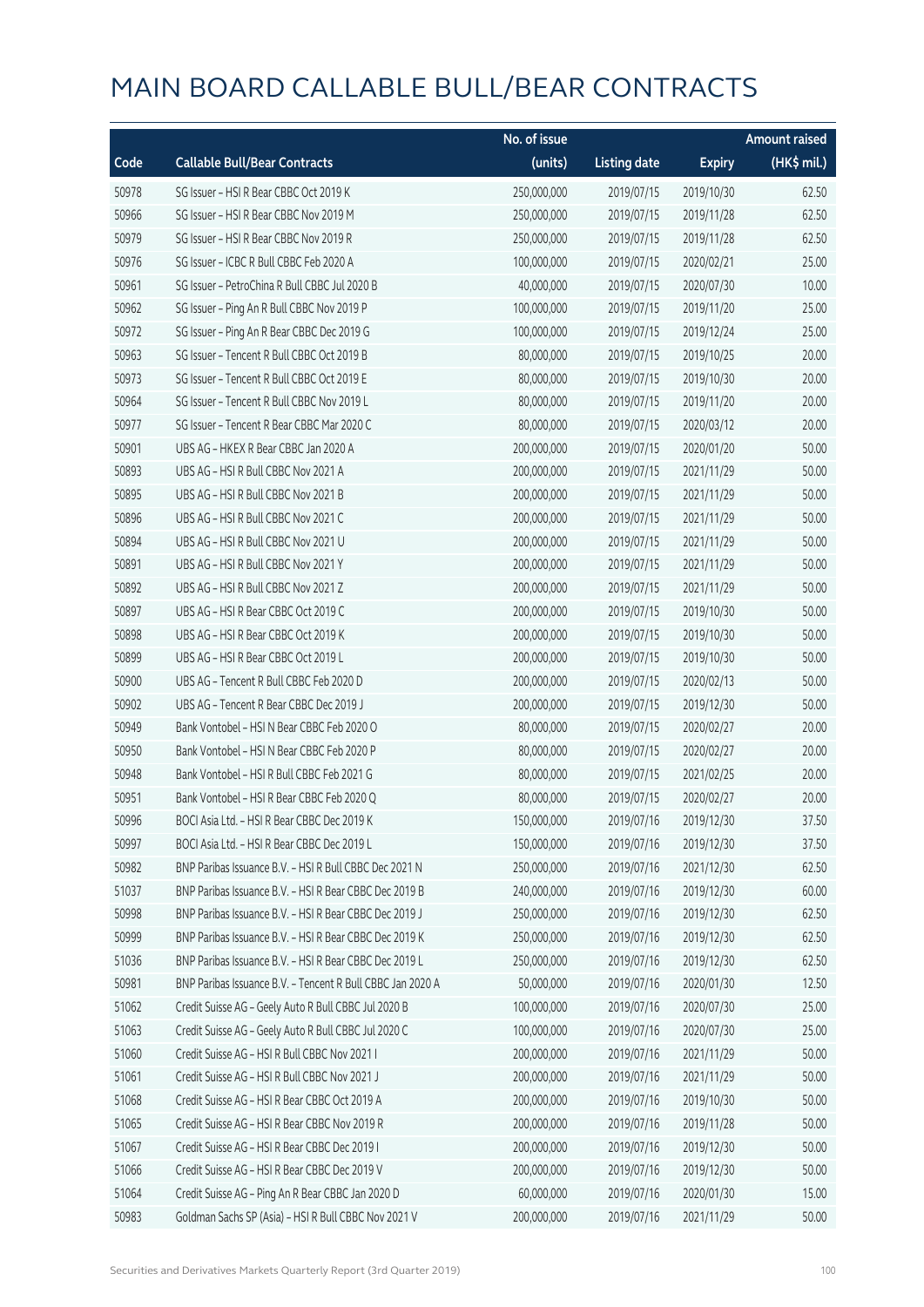|       |                                                          | No. of issue |                     |               | <b>Amount raised</b> |
|-------|----------------------------------------------------------|--------------|---------------------|---------------|----------------------|
| Code  | <b>Callable Bull/Bear Contracts</b>                      | (units)      | <b>Listing date</b> | <b>Expiry</b> | (HK\$ mil.)          |
| 50985 | Goldman Sachs SP (Asia) - HSI R Bull CBBC Nov 2021 W     | 200,000,000  | 2019/07/16          | 2021/11/29    | 50.00                |
| 51047 | Goldman Sachs SP (Asia) - HSI R Bear CBBC Jan 2020 E     | 200,000,000  | 2019/07/16          | 2020/01/30    | 50.00                |
| 51069 | Goldman Sachs SP (Asia) - HSI R Bear CBBC Feb 2020 R     | 200,000,000  | 2019/07/16          | 2020/02/27    | 50.00                |
| 51070 | Goldman Sachs SP (Asia) - HSI R Bear CBBC Feb 2020 S     | 200,000,000  | 2019/07/16          | 2020/02/27    | 50.00                |
| 51071 | Goldman Sachs SP (Asia) - HSI R Bear CBBC Feb 2020 T     | 200,000,000  | 2019/07/16          | 2020/02/27    | 50.00                |
| 51073 | Goldman Sachs SP (Asia) - HSI R Bear CBBC Feb 2020 U     | 200,000,000  | 2019/07/16          | 2020/02/27    | 50.00                |
| 51075 | Goldman Sachs SP (Asia) - Ping An R Bear CBBC Dec 2019 I | 80,000,000   | 2019/07/16          | 2019/12/30    | 20.00                |
| 51076 | Goldman Sachs SP (Asia) - Ping An R Bear CBBC Dec 2019 J | 80,000,000   | 2019/07/16          | 2019/12/30    | 20.00                |
| 50984 | Goldman Sachs SP (Asia) - Tencent R Bull CBBC Oct 2019 M | 100,000,000  | 2019/07/16          | 2019/10/16    | 25.00                |
| 51074 | Goldman Sachs SP (Asia) - Tencent R Bull CBBC Oct 2019 N | 100,000,000  | 2019/07/16          | 2019/10/16    | 25.00                |
| 51072 | Goldman Sachs SP (Asia) - Tencent R Bull CBBC Nov 2019 A | 100,000,000  | 2019/07/16          | 2019/11/15    | 25.00                |
| 51048 | Goldman Sachs SP (Asia) - Tencent R Bear CBBC Dec 2019 B | 80,000,000   | 2019/07/16          | 2019/12/30    | 20.00                |
| 50990 | HK Bank - CC Bank R Bear CBBC Dec 2019 B                 | 40,000,000   | 2019/07/16          | 2019/12/23    | 10.00                |
| 50991 | HK Bank - China Tower R Bull CBBC Feb 2020 B             | 40,000,000   | 2019/07/16          | 2020/02/24    | 10.00                |
| 50993 | HK Bank - HKEX R Bear CBBC Dec 2019 E                    | 40,000,000   | 2019/07/16          | 2019/12/23    | 10.00                |
| 50987 | HK Bank - HSI R Bull CBBC Sep 2020 C                     | 100,000,000  | 2019/07/16          | 2020/09/29    | 25.00                |
| 50988 | HK Bank - HSI R Bear CBBC Dec 2019 V                     | 100,000,000  | 2019/07/16          | 2019/12/30    | 25.00                |
| 50995 | HK Bank - HSI R Bear CBBC Dec 2019 W                     | 50,000,000   | 2019/07/16          | 2019/12/30    | 12.50                |
| 50989 | HK Bank - Ping An R Bear CBBC Jan 2020 A                 | 50,000,000   | 2019/07/16          | 2020/01/06    | 12.50                |
| 50986 | HK Bank - Tencent R Bull CBBC Nov 2019 V                 | 40,000,000   | 2019/07/16          | 2019/11/25    | 10.00                |
| 50994 | HK Bank - Tencent R Bear CBBC Dec 2019 L                 | 40,000,000   | 2019/07/16          | 2019/12/23    | 10.00                |
| 50992 | HK Bank - Xiaomi R Bear CBBC Dec 2019 A                  | 40,000,000   | 2019/07/16          | 2019/12/02    | 10.00                |
| 51059 | Haitong Int'l Sec - AIA R Bear CBBC Apr 2020 B           | 40,000,000   | 2019/07/16          | 2020/04/20    | 10.00                |
| 51058 | Haitong Int'l Sec - Geely Auto R Bull CBBC Mar 2020 B    | 40,000,000   | 2019/07/16          | 2020/03/20    | 10.00                |
| 51049 | Haitong Int'l Sec - HSI R Bull CBBC Dec 2021 H           | 150,000,000  | 2019/07/16          | 2021/12/30    | 37.50                |
| 51050 | Haitong Int'l Sec - HSI R Bull CBBC Dec 2021 K           | 150,000,000  | 2019/07/16          | 2021/12/30    | 37.50                |
| 51053 | Haitong Int'l Sec - HSI R Bull CBBC Dec 2021 L           | 150,000,000  | 2019/07/16          | 2021/12/30    | 37.50                |
| 51054 | Haitong Int'l Sec - HSI R Bull CBBC Dec 2021 N           | 150,000,000  | 2019/07/16          | 2021/12/30    | 37.50                |
| 51055 | Haitong Int'l Sec - HSI R Bull CBBC Dec 2021 O           | 150,000,000  | 2019/07/16          | 2021/12/30    | 37.50                |
| 51056 | Haitong Int'l Sec - HSI R Bear CBBC Oct 2019 J           | 150,000,000  | 2019/07/16          | 2019/10/30    | 37.50                |
| 51057 | Haitong Int'l Sec - HSI R Bear CBBC Oct 2019 K           | 150,000,000  | 2019/07/16          | 2019/10/30    | 37.50                |
| 51052 | Haitong Int'l Sec - HSI R Bear CBBC Oct 2019 Z           | 150,000,000  | 2019/07/16          | 2019/10/30    | 37.50                |
| 51051 | Haitong Int'l Sec - Tencent R Bull CBBC Dec 2019 P       | 40,000,000   | 2019/07/16          | 2019/12/31    | 10.00                |
| 51027 | J P Morgan SP BV - HSI R Bull CBBC Oct 2019 S            | 200,000,000  | 2019/07/16          | 2019/10/30    | 50.00                |
| 51025 | J P Morgan SP BV - HSI R Bull CBBC Sep 2021 B            | 200,000,000  | 2019/07/16          | 2021/09/29    | 50.00                |
| 51026 | J P Morgan SP BV - HSI R Bull CBBC Sep 2021 C            | 200,000,000  | 2019/07/16          | 2021/09/29    | 50.00                |
| 51029 | J P Morgan SP BV - HSI R Bull CBBC Sep 2021 D            | 200,000,000  | 2019/07/16          | 2021/09/29    | 50.00                |
| 51028 | J P Morgan SP BV - HSI R Bull CBBC Sep 2021 Z            | 200,000,000  | 2019/07/16          | 2021/09/29    | 50.00                |
| 51030 | J P Morgan SP BV - HSI R Bear CBBC Oct 2019 T            | 200,000,000  | 2019/07/16          | 2019/10/30    | 50.00                |
| 51031 | J P Morgan SP BV - HSI R Bear CBBC Oct 2019 U            | 200,000,000  | 2019/07/16          | 2019/10/30    | 50.00                |
| 51032 | J P Morgan SP BV - HSI R Bear CBBC Nov 2019 R            | 200,000,000  | 2019/07/16          | 2019/11/28    | 50.00                |
| 51033 | J P Morgan SP BV - HSI R Bear CBBC Nov 2019 S            | 200,000,000  | 2019/07/16          | 2019/11/28    | 50.00                |
| 51034 | J P Morgan SP BV - HSI R Bear CBBC Nov 2019 T            | 200,000,000  | 2019/07/16          | 2019/11/28    | 50.00                |
| 51035 | J P Morgan SP BV - Tencent R Bear CBBC Jan 2020 D        | 50,000,000   | 2019/07/16          | 2020/01/10    | 12.50                |
| 51005 | SG Issuer - Geely Auto R Bull CBBC Aug 2020 B            | 150,000,000  | 2019/07/16          | 2020/08/03    | 37.50                |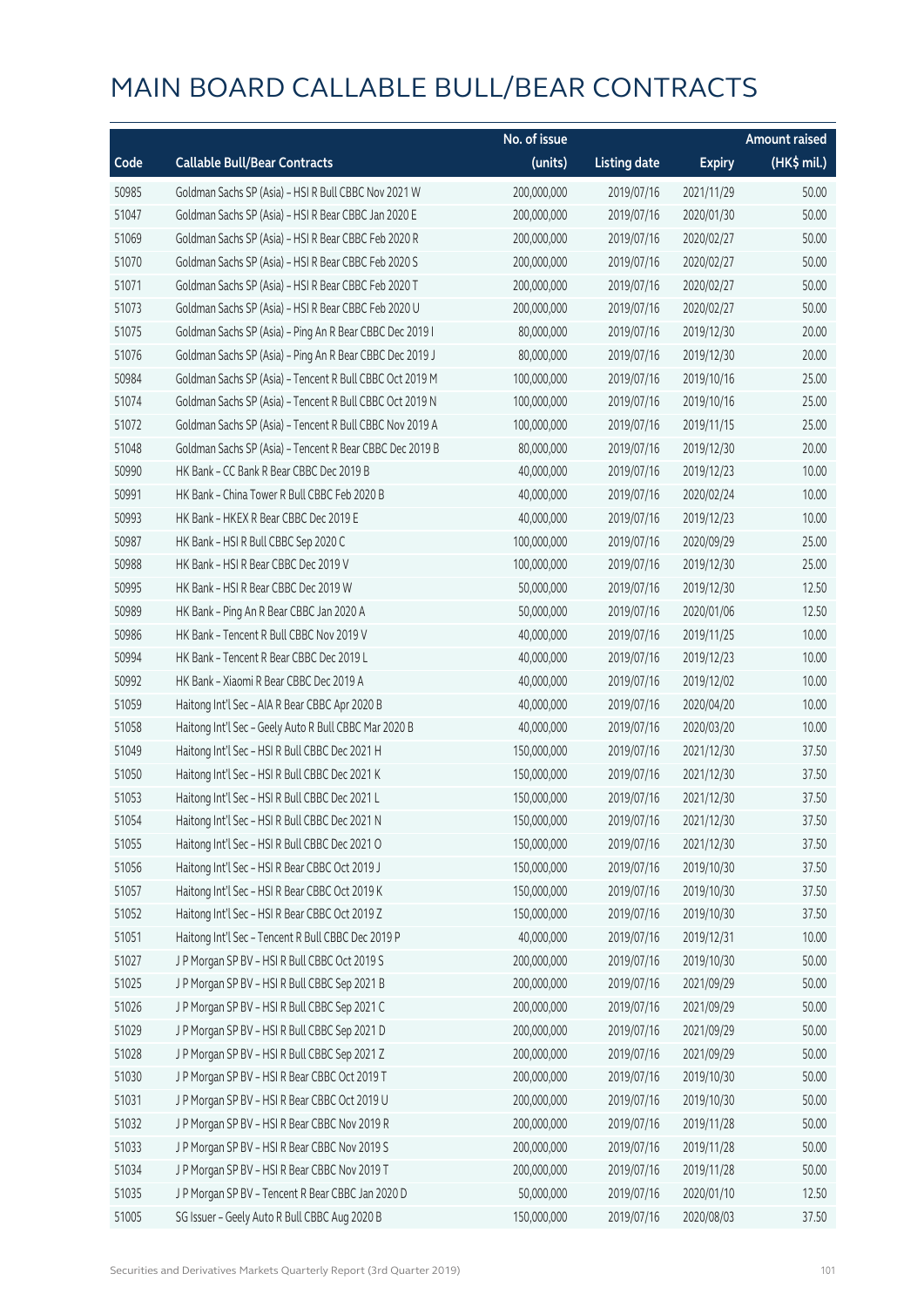|       |                                                        | No. of issue |                     |               | <b>Amount raised</b> |
|-------|--------------------------------------------------------|--------------|---------------------|---------------|----------------------|
| Code  | <b>Callable Bull/Bear Contracts</b>                    | (units)      | <b>Listing date</b> | <b>Expiry</b> | (HK\$ mil.)          |
| 51006 | SG Issuer - HKEX R Bull CBBC Nov 2019 O                | 50,000,000   | 2019/07/16          | 2019/11/28    | 12.50                |
| 51018 | SG Issuer - HSI R Bull CBBC Oct 2021 J                 | 250,000,000  | 2019/07/16          | 2021/10/28    | 62.50                |
| 51019 | SG Issuer - HSI R Bull CBBC Oct 2021 K                 | 250,000,000  | 2019/07/16          | 2021/10/28    | 62.50                |
| 51010 | SG Issuer - HSI R Bull CBBC Nov 2021 C                 | 250,000,000  | 2019/07/16          | 2021/11/29    | 62.50                |
| 51009 | SG Issuer - HSI R Bull CBBC Nov 2021 R                 | 250,000,000  | 2019/07/16          | 2021/11/29    | 62.50                |
| 51011 | SG Issuer - HSI R Bull CBBC Dec 2021 O                 | 250,000,000  | 2019/07/16          | 2021/12/30    | 62.50                |
| 51020 | SG Issuer - HSI R Bull CBBC Dec 2021 R                 | 250,000,000  | 2019/07/16          | 2021/12/30    | 62.50                |
| 51014 | SG Issuer - HSI R Bear CBBC Oct 2019 D                 | 250,000,000  | 2019/07/16          | 2019/10/30    | 62.50                |
| 51013 | SG Issuer - HSI R Bear CBBC Oct 2019 H                 | 250,000,000  | 2019/07/16          | 2019/10/30    | 62.50                |
| 51012 | SG Issuer - HSI R Bear CBBC Oct 2019 R                 | 250,000,000  | 2019/07/16          | 2019/10/30    | 62.50                |
| 51015 | SG Issuer - HSI R Bear CBBC Nov 2019 W                 | 250,000,000  | 2019/07/16          | 2019/11/28    | 62.50                |
| 51016 | SG Issuer - HSI R Bear CBBC Dec 2019 N                 | 250,000,000  | 2019/07/16          | 2019/12/30    | 62.50                |
| 51017 | SG Issuer - HSI R Bear CBBC Dec 2019 Q                 | 250,000,000  | 2019/07/16          | 2019/12/30    | 62.50                |
| 51007 | SG Issuer - Ping An R Bull CBBC Nov 2019 U             | 100,000,000  | 2019/07/16          | 2019/11/28    | 25.00                |
| 51021 | SG Issuer - Tencent R Bull CBBC Oct 2019 F             | 80,000,000   | 2019/07/16          | 2019/10/30    | 20.00                |
| 51008 | SG Issuer - Tencent R Bull CBBC Nov 2019 M             | 80,000,000   | 2019/07/16          | 2019/11/28    | 20.00                |
| 51022 | SG Issuer - Tencent R Bear CBBC Jan 2020 S             | 80,000,000   | 2019/07/16          | 2020/01/30    | 20.00                |
| 51023 | SG Issuer - Tencent R Bear CBBC Feb 2020 R             | 80,000,000   | 2019/07/16          | 2020/02/27    | 20.00                |
| 51024 | SG Issuer - Xiaomi R Bull CBBC Dec 2019 F              | 60,000,000   | 2019/07/16          | 2019/12/30    | 15.00                |
| 51041 | UBS AG - AIA R Bear CBBC Dec 2019 A                    | 50,000,000   | 2019/07/16          | 2019/12/30    | 12.50                |
| 51042 | UBS AG - Galaxy Ent R Bull CBBC Jan 2020 A             | 50,000,000   | 2019/07/16          | 2020/01/20    | 12.50                |
| 51038 | UBS AG - HSI R Bull CBBC Nov 2021 D                    | 200,000,000  | 2019/07/16          | 2021/11/29    | 50.00                |
| 51039 | UBS AG - HSI R Bull CBBC Nov 2021 E                    | 200,000,000  | 2019/07/16          | 2021/11/29    | 50.00                |
| 51046 | UBS AG - HSI R Bull CBBC Nov 2021 F                    | 200,000,000  | 2019/07/16          | 2021/11/29    | 50.00                |
| 51043 | UBS AG - HSI R Bear CBBC Oct 2019 M                    | 200,000,000  | 2019/07/16          | 2019/10/30    | 50.00                |
| 51044 | UBS AG - HSI R Bear CBBC Oct 2019 N                    | 200,000,000  | 2019/07/16          | 2019/10/30    | 50.00                |
| 51045 | UBS AG - HSI R Bear CBBC Oct 2019 O                    | 200,000,000  | 2019/07/16          | 2019/10/30    | 50.00                |
| 51040 | UBS AG – Tencent R Bear CBBC Jan 2020 A                | 40,000,000   | 2019/07/16          | 2020/01/06    | 10.00                |
| 51004 | Bank Vontobel - CC Bank R Bear CBBC Feb 2020 A         | 40,000,000   | 2019/07/16          | 2020/02/07    | 10.00                |
| 51002 | Bank Vontobel - HSI R Bull CBBC Feb 2021 H             | 80,000,000   | 2019/07/16          | 2021/02/25    | 20.00                |
| 51000 | Bank Vontobel - HSI R Bear CBBC Feb 2020 R             | 80,000,000   | 2019/07/16          | 2020/02/27    | 20.00                |
| 51001 | Bank Vontobel - HSI R Bear CBBC Feb 2020 S             | 80,000,000   | 2019/07/16          | 2020/02/27    | 20.00                |
| 51003 | Bank Vontobel - Tencent R Bear CBBC Feb 2020 C         | 40,000,000   | 2019/07/16          | 2020/02/07    | 10.00                |
| 51095 | BOCI Asia Ltd. - HSI R Bear CBBC Dec 2019 M            | 150,000,000  | 2019/07/17          | 2019/12/30    | 37.50                |
| 51096 | BOCI Asia Ltd. - HSI R Bear CBBC Dec 2019 N            | 150,000,000  | 2019/07/17          | 2019/12/30    | 37.50                |
| 51113 | BNP Paribas Issuance B.V. - HSI R Bull CBBC Dec 2021 O | 240,000,000  | 2019/07/17          | 2021/12/30    | 60.00                |
| 51114 | BNP Paribas Issuance B.V. - HSI R Bear CBBC Dec 2019 M | 240,000,000  | 2019/07/17          | 2019/12/30    | 60.00                |
| 51119 | Credit Suisse AG - HSI R Bull CBBC Sep 2021 H          | 200,000,000  | 2019/07/17          | 2021/09/29    | 50.00                |
| 51118 | Credit Suisse AG - HSI R Bear CBBC Nov 2019 W          | 200,000,000  | 2019/07/17          | 2019/11/28    | 50.00                |
| 51116 | Credit Suisse AG - HSI R Bear CBBC Dec 2019 K          | 200,000,000  | 2019/07/17          | 2019/12/30    | 50.00                |
| 51117 | Credit Suisse AG - HSI R Bear CBBC Dec 2019 W          | 200,000,000  | 2019/07/17          | 2019/12/30    | 50.00                |
| 51120 | Credit Suisse AG - Tencent R Bull CBBC Dec 2019 D      | 100,000,000  | 2019/07/17          | 2019/12/30    | 25.00                |
| 51089 | Bank of East Asia - China Life R Bull CBBC Apr 2020 A  | 100,000,000  | 2019/07/17          | 2020/04/24    | 25.00                |
| 51085 | Bank of East Asia - Geely Auto R Bull CBBC Jan 2020 A  | 40,000,000   | 2019/07/17          | 2020/01/24    | 10.00                |
| 51086 | Bank of East Asia - Geely Auto R Bear CBBC Jan 2020 A  | 40,000,000   | 2019/07/17          | 2020/01/24    | 10.00                |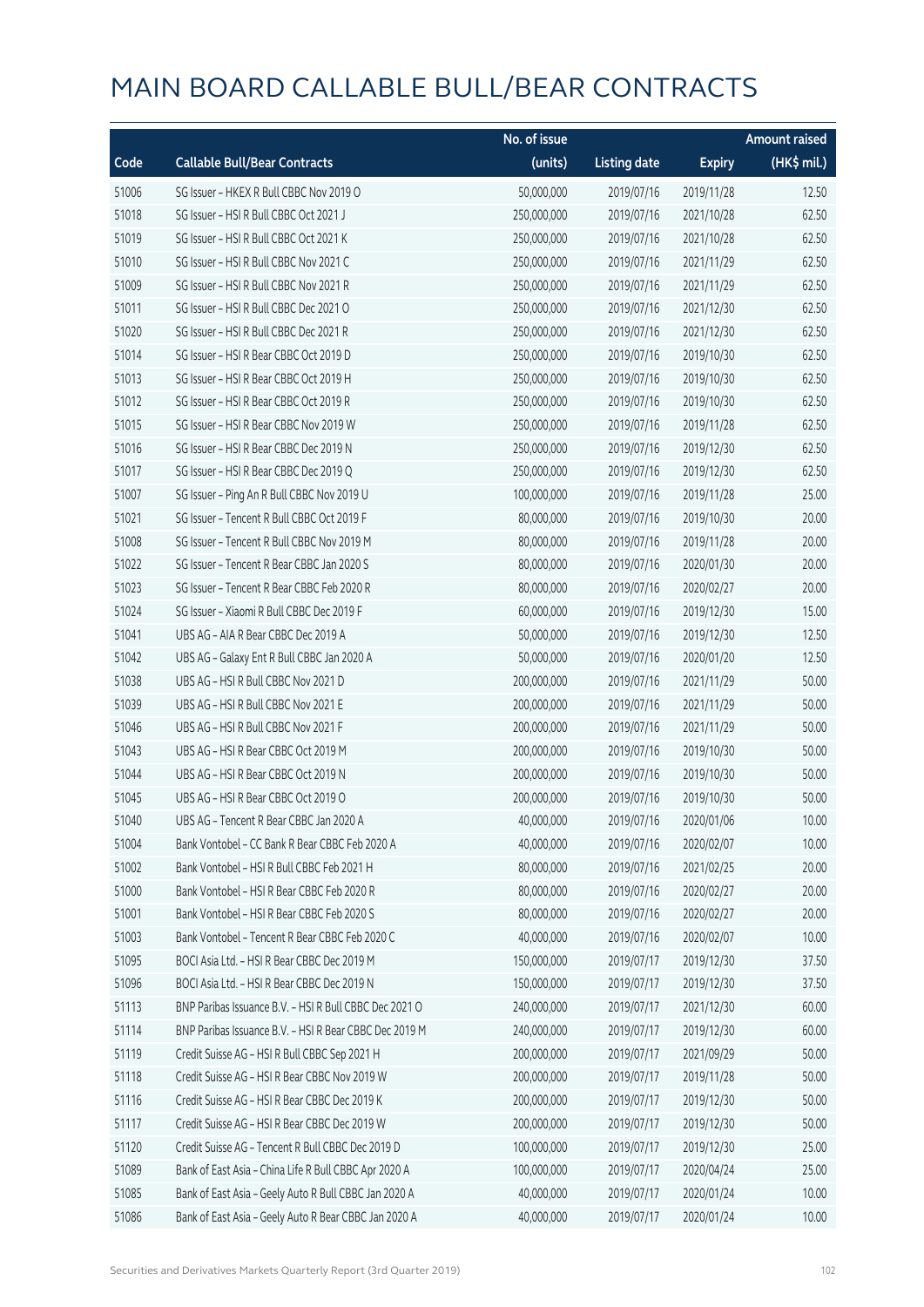|       |                                                           | No. of issue |                     |               | <b>Amount raised</b> |
|-------|-----------------------------------------------------------|--------------|---------------------|---------------|----------------------|
| Code  | <b>Callable Bull/Bear Contracts</b>                       | (units)      | <b>Listing date</b> | <b>Expiry</b> | $(HK$$ mil.)         |
| 51084 | Bank of East Asia - Galaxy Ent R Bull CBBC Jan 2020 A     | 100,000,000  | 2019/07/17          | 2020/01/24    | 25.00                |
| 51087 | Bank of East Asia - HKEX R Bull CBBC Jan 2020 B           | 30,000,000   | 2019/07/17          | 2020/01/24    | 10.50                |
| 51088 | Bank of East Asia - Tencent R Bear CBBC Jan 2020 A        | 30,000,000   | 2019/07/17          | 2020/01/24    | 10.50                |
| 51133 | Goldman Sachs SP (Asia) - HKEX R Bear CBBC Dec 2019 M     | 80,000,000   | 2019/07/17          | 2019/12/30    | 20.00                |
| 51134 | Goldman Sachs SP (Asia) - HSI R Bull CBBC Nov 2021 X      | 200,000,000  | 2019/07/17          | 2021/11/29    | 50.00                |
| 51077 | Goldman Sachs SP (Asia) - HSI R Bear CBBC Jan 2020 X      | 200,000,000  | 2019/07/17          | 2020/01/30    | 50.00                |
| 51130 | Goldman Sachs SP (Asia) - HSI R Bear CBBC Feb 2020 V      | 200,000,000  | 2019/07/17          | 2020/02/27    | 50.00                |
| 51131 | Goldman Sachs SP (Asia) - HSI R Bear CBBC Feb 2020 W      | 200,000,000  | 2019/07/17          | 2020/02/27    | 50.00                |
| 51132 | Goldman Sachs SP (Asia) - HSI R Bear CBBC Feb 2020 X      | 200,000,000  | 2019/07/17          | 2020/02/27    | 50.00                |
| 51135 | Goldman Sachs SP (Asia) - Tencent R Bull CBBC Oct 2019 O  | 100,000,000  | 2019/07/17          | 2019/10/17    | 25.00                |
| 51136 | Goldman Sachs SP (Asia) - Tencent R Bull CBBC Oct 2019 P  | 100,000,000  | 2019/07/17          | 2019/10/17    | 25.00                |
| 51115 | Goldman Sachs SP (Asia) - Tencent R Bear CBBC Dec 2019 H  | 80,000,000   | 2019/07/17          | 2019/12/30    | 20.00                |
| 51081 | HK Bank - AIA R Bear CBBC Jan 2020 B                      | 40,000,000   | 2019/07/17          | 2020/01/20    | 10.00                |
| 51080 | HK Bank - Geely Auto R Bear CBBC Jan 2020 A               | 40,000,000   | 2019/07/17          | 2020/01/13    | 10.40                |
| 51083 | HK Bank - HSI R Bull CBBC Sep 2020 D                      | 50,000,000   | 2019/07/17          | 2020/09/29    | 12.50                |
| 51078 | HK Bank - HSI R Bear CBBC Dec 2019 X                      | 100,000,000  | 2019/07/17          | 2019/12/30    | 25.00                |
| 51082 | HK Bank - Tencent R Bull CBBC Feb 2020 C                  | 40,000,000   | 2019/07/17          | 2020/02/10    | 10.00                |
| 51079 | HK Bank - Tencent R Bear CBBC Jan 2020 D                  | 40,000,000   | 2019/07/17          | 2020/01/13    | 10.00                |
| 51129 | Haitong Int'l Sec - AIA R Bear CBBC Apr 2020 C            | 40,000,000   | 2019/07/17          | 2020/04/28    | 10.00                |
| 51128 | Haitong Int'l Sec - Country Garden R Bull CBBC Jan 2020 A | 40,000,000   | 2019/07/17          | 2020/01/03    | 10.00                |
| 51125 | Haitong Int'l Sec - HSI R Bull CBBC Oct 2021 Q            | 150,000,000  | 2019/07/17          | 2021/10/28    | 37.50                |
| 51124 | Haitong Int'l Sec - HSI R Bull CBBC Oct 2021 W            | 150,000,000  | 2019/07/17          | 2021/10/28    | 37.50                |
| 51123 | Haitong Int'l Sec - HSI R Bear CBBC Nov 2019 B            | 150,000,000  | 2019/07/17          | 2019/11/28    | 37.50                |
| 51126 | Haitong Int'l Sec - HSI R Bear CBBC Nov 2019 C            | 150,000,000  | 2019/07/17          | 2019/11/28    | 37.50                |
| 51127 | Haitong Int'l Sec - HSI R Bear CBBC Nov 2019 D            | 150,000,000  | 2019/07/17          | 2019/11/28    | 37.50                |
| 51121 | Haitong Int'l Sec - Tencent R Bull CBBC Jan 2020 C        | 40,000,000   | 2019/07/17          | 2020/01/03    | 10.00                |
| 51122 | Haitong Int'l Sec - Tencent R Bear CBBC Apr 2020 F        | 40,000,000   | 2019/07/17          | 2020/04/02    | 10.00                |
| 51099 | J P Morgan SP BV - HSI R Bull CBBC Dec 2021 F             | 200,000,000  | 2019/07/17          | 2021/12/30    | 50.00                |
| 51098 | J P Morgan SP BV - HSI R Bear CBBC Oct 2019 O             | 200,000,000  | 2019/07/17          | 2019/10/30    | 50.00                |
| 51097 | J P Morgan SP BV - HSI R Bear CBBC Oct 2019 Y             | 200,000,000  | 2019/07/17          | 2019/10/30    | 50.00                |
| 51100 | J P Morgan SP BV - HSI R Bear CBBC Nov 2019 V             | 200,000,000  | 2019/07/17          | 2019/11/28    | 50.00                |
| 51109 | SG Issuer - AIA R Bull CBBC Dec 2019 N                    | 60,000,000   | 2019/07/17          | 2019/12/31    | 15.00                |
| 51103 | SG Issuer - Galaxy Ent R Bull CBBC Jan 2020 B             | 100,000,000  | 2019/07/17          | 2020/01/31    | 25.00                |
| 51108 | SG Issuer - HSI R Bull CBBC Oct 2021 Q                    | 250,000,000  | 2019/07/17          | 2021/10/28    | 62.50                |
| 51106 | SG Issuer - HSI R Bear CBBC Nov 2019 B                    | 250,000,000  | 2019/07/17          | 2019/11/28    | 62.50                |
| 51104 | SG Issuer - HSI R Bear CBBC Nov 2019 Y                    | 250,000,000  | 2019/07/17          | 2019/11/28    | 62.50                |
| 51107 | SG Issuer - HSI R Bear CBBC Jan 2020 R                    | 250,000,000  | 2019/07/17          | 2020/01/30    | 62.50                |
| 51105 | SG Issuer - HSI R Bear CBBC Feb 2020 M                    | 500,000,000  | 2019/07/17          | 2020/02/27    | 125.00               |
| 51110 | SG Issuer - Ping An R Bull CBBC Dec 2019 D                | 100,000,000  | 2019/07/17          | 2019/12/31    | 25.00                |
| 51111 | SG Issuer - Tencent R Bull CBBC Dec 2019 G                | 80,000,000   | 2019/07/17          | 2019/12/30    | 20.00                |
| 51112 | SG Issuer - Tencent R Bear CBBC Jan 2020 T                | 80,000,000   | 2019/07/17          | 2020/01/30    | 20.00                |
| 51093 | UBS AG - HSI R Bull CBBC Nov 2021 L                       | 200,000,000  | 2019/07/17          | 2021/11/29    | 50.00                |
| 51090 | UBS AG - HSI R Bear CBBC Nov 2019 K                       | 200,000,000  | 2019/07/17          | 2019/11/28    | 50.00                |
| 51091 | UBS AG - HSI R Bear CBBC Nov 2019 L                       | 200,000,000  | 2019/07/17          | 2019/11/28    | 50.00                |
| 51092 | UBS AG - HSI R Bear CBBC Nov 2019 M                       | 200,000,000  | 2019/07/17          | 2019/11/28    | 50.00                |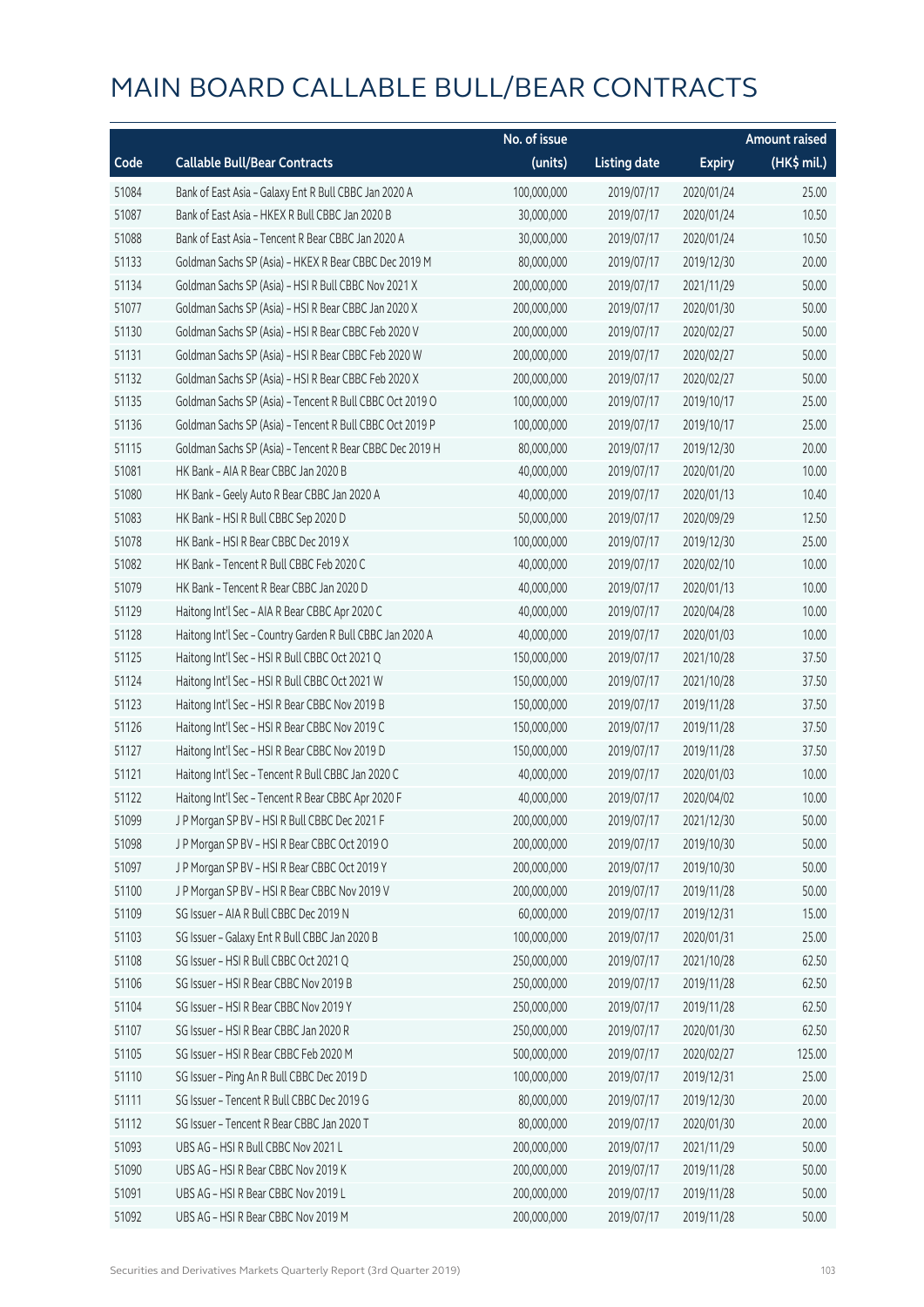|       |                                                          | No. of issue |                     |               | <b>Amount raised</b> |
|-------|----------------------------------------------------------|--------------|---------------------|---------------|----------------------|
| Code  | <b>Callable Bull/Bear Contracts</b>                      | (units)      | <b>Listing date</b> | <b>Expiry</b> | (HK\$ mil.)          |
| 51094 | UBS AG - Tencent R Bull CBBC Jan 2020 F                  | 40,000,000   | 2019/07/17          | 2020/01/22    | 10.00                |
| 51101 | Bank Vontobel - HSI R Bull CBBC Feb 2021 I               | 80,000,000   | 2019/07/17          | 2021/02/25    | 20.00                |
| 51102 | Bank Vontobel - HSI R Bull CBBC Feb 2021 J               | 80,000,000   | 2019/07/17          | 2021/02/25    | 20.00                |
| 51148 | BOCI Asia Ltd. - HSI R Bull CBBC Sep 2021 V              | 150,000,000  | 2019/07/18          | 2021/09/29    | 37.50                |
| 51149 | BOCI Asia Ltd. - HSI R Bull CBBC Sep 2021 W              | 150,000,000  | 2019/07/18          | 2021/09/29    | 37.50                |
| 51199 | BNP Paribas Issuance B.V. - HSI R Bull CBBC Dec 2021 P   | 250,000,000  | 2019/07/18          | 2021/12/30    | 62.50                |
| 51200 | BNP Paribas Issuance B.V. - HSI R Bull CBBC Dec 2021 Q   | 250,000,000  | 2019/07/18          | 2021/12/30    | 62.50                |
| 51201 | BNP Paribas Issuance B.V. - HSI R Bull CBBC Dec 2021 R   | 240,000,000  | 2019/07/18          | 2021/12/30    | 60.00                |
| 51202 | BNP Paribas Issuance B.V. - HSI R Bear CBBC Dec 2019 N   | 250,000,000  | 2019/07/18          | 2019/12/30    | 62.50                |
| 51203 | BNP Paribas Issuance B.V. - HSI R Bear CBBC Dec 2019 O   | 250,000,000  | 2019/07/18          | 2019/12/30    | 62.50                |
| 51195 | Credit Suisse AG - HSI R Bull CBBC Sep 2021 P            | 200,000,000  | 2019/07/18          | 2021/09/29    | 50.00                |
| 51196 | Credit Suisse AG - HSI R Bull CBBC Sep 2021 Q            | 200,000,000  | 2019/07/18          | 2021/09/29    | 50.00                |
| 51193 | Credit Suisse AG - HSI R Bull CBBC Nov 2021 K            | 200,000,000  | 2019/07/18          | 2021/11/29    | 50.00                |
| 51194 | Credit Suisse AG - HSI R Bull CBBC Nov 2021 L            | 200,000,000  | 2019/07/18          | 2021/11/29    | 50.00                |
| 51190 | Credit Suisse AG - HSI R Bear CBBC Nov 2019 Y            | 200,000,000  | 2019/07/18          | 2019/11/28    | 50.00                |
| 51191 | Credit Suisse AG - HSI R Bear CBBC Dec 2019 G            | 200,000,000  | 2019/07/18          | 2019/12/30    | 50.00                |
| 51189 | Credit Suisse AG - HSI R Bear CBBC Jan 2020 I            | 200,000,000  | 2019/07/18          | 2020/01/30    | 50.00                |
| 51192 | Credit Suisse AG - HSI R Bear CBBC Feb 2020 Q            | 300,000,000  | 2019/07/18          | 2020/02/27    | 75.00                |
| 51197 | Credit Suisse AG - SHK Ppt R Bull CBBC Jan 2020 B        | 40,000,000   | 2019/07/18          | 2020/01/30    | 10.00                |
| 51198 | Credit Suisse AG - Tencent R Bull CBBC Jan 2020 Y        | 100,000,000  | 2019/07/18          | 2020/01/30    | 25.00                |
| 51160 | Goldman Sachs SP (Asia) - HSI R Bull CBBC Nov 2021 Y     | 200,000,000  | 2019/07/18          | 2021/11/29    | 50.00                |
| 51161 | Goldman Sachs SP (Asia) - HSI R Bull CBBC Nov 2021 Z     | 200,000,000  | 2019/07/18          | 2021/11/29    | 50.00                |
| 51137 | Goldman Sachs SP (Asia) - HSI R Bear CBBC Feb 2020 Y     | 200,000,000  | 2019/07/18          | 2020/02/27    | 50.00                |
| 51162 | Goldman Sachs SP (Asia) - Tencent R Bull CBBC Oct 2019 Q | 100,000,000  | 2019/07/18          | 2019/10/18    | 25.00                |
| 51163 | Goldman Sachs SP (Asia) - Tencent R Bear CBBC Nov 2021 A | 80,000,000   | 2019/07/18          | 2021/11/29    | 20.00                |
| 51139 | HK Bank - HSI R Bull CBBC Sep 2020 E                     | 50,000,000   | 2019/07/18          | 2020/09/29    | 12.50                |
| 51138 | HK Bank - HSI R Bear CBBC Dec 2019 Y                     | 100,000,000  | 2019/07/18          | 2019/12/30    | 25.00                |
| 51185 | Haitong Int'l Sec - HSI R Bull CBBC Dec 2021 Q           | 150,000,000  | 2019/07/18          | 2021/12/30    | 37.50                |
| 51186 | Haitong Int'l Sec - HSI R Bull CBBC Dec 2021 R           | 100,000,000  | 2019/07/18          | 2021/12/30    | 25.00                |
| 51187 | Haitong Int'l Sec - HSI R Bull CBBC Dec 2021 S           | 150,000,000  | 2019/07/18          | 2021/12/30    | 37.50                |
| 51183 | Haitong Int'l Sec - HSI R Bear CBBC Nov 2019 E           | 150,000,000  | 2019/07/18          | 2019/11/28    | 37.50                |
| 51184 | Haitong Int'l Sec - HSI R Bear CBBC Nov 2019 F           | 150,000,000  | 2019/07/18          | 2019/11/28    | 37.50                |
| 51188 | Haitong Int'l Sec - HSI R Bear CBBC Nov 2019 G           | 150,000,000  | 2019/07/18          | 2019/11/28    | 37.50                |
| 51181 | Haitong Int'l Sec - Tencent R Bull CBBC Jan 2020 D       | 40,000,000   | 2019/07/18          | 2020/01/02    | 10.00                |
| 51182 | Haitong Int'l Sec - Tencent R Bear CBBC Apr 2020 G       | 40,000,000   | 2019/07/18          | 2020/04/02    | 10.00                |
| 51153 | J P Morgan SP BV - HSI R Bull CBBC Sep 2021 F            | 200,000,000  | 2019/07/18          | 2021/09/29    | 50.00                |
| 51155 | J P Morgan SP BV - HSI R Bull CBBC Sep 2021 G            | 200,000,000  | 2019/07/18          | 2021/09/29    | 50.00                |
| 51156 | J P Morgan SP BV - HSI R Bull CBBC Sep 2021 H            | 200,000,000  | 2019/07/18          | 2021/09/29    | 50.00                |
| 51154 | J P Morgan SP BV - HSI R Bull CBBC Sep 2021 O            | 200,000,000  | 2019/07/18          | 2021/09/29    | 50.00                |
| 51152 | J P Morgan SP BV - HSI R Bear CBBC Nov 2019 D            | 200,000,000  | 2019/07/18          | 2019/11/28    | 50.00                |
| 51158 | J P Morgan SP BV - HSI R Bear CBBC Nov 2019 F            | 200,000,000  | 2019/07/18          | 2019/11/28    | 50.00                |
| 51159 | J P Morgan SP BV - HSI R Bear CBBC Nov 2019 G            | 200,000,000  | 2019/07/18          | 2019/11/28    | 50.00                |
| 51150 | J P Morgan SP BV - HSI R Bear CBBC Nov 2019 W            | 200,000,000  | 2019/07/18          | 2019/11/28    | 50.00                |
| 51151 | J P Morgan SP BV - HSI R Bear CBBC Nov 2019 X            | 200,000,000  | 2019/07/18          | 2019/11/28    | 50.00                |
| 51157 | J P Morgan SP BV - Tencent R Bull CBBC Jan 2020 K        | 50,000,000   | 2019/07/18          | 2020/01/10    | 12.50                |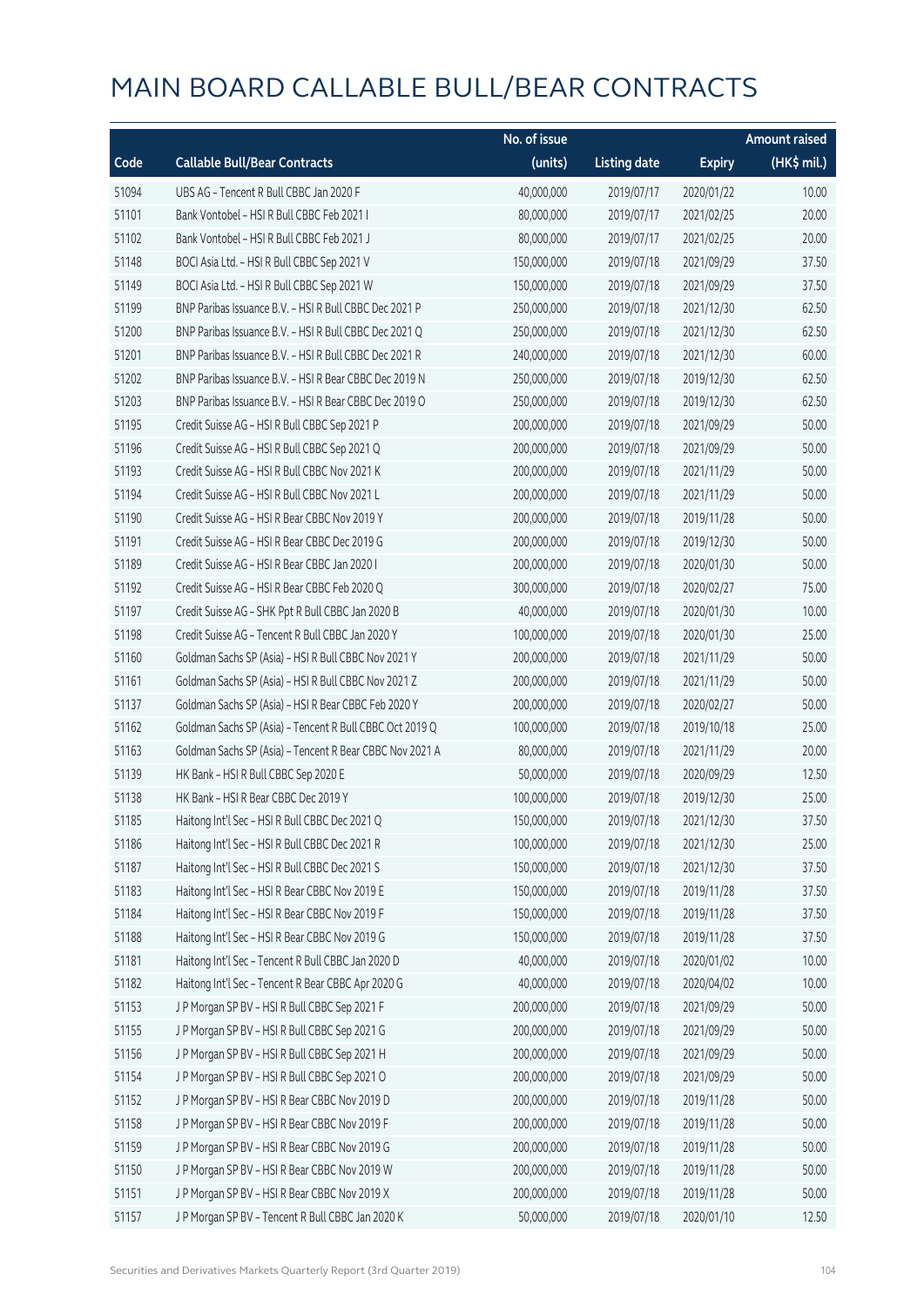|       |                                                            | No. of issue |                     |               | <b>Amount raised</b> |
|-------|------------------------------------------------------------|--------------|---------------------|---------------|----------------------|
| Code  | <b>Callable Bull/Bear Contracts</b>                        | (units)      | <b>Listing date</b> | <b>Expiry</b> | (HK\$ mil.)          |
| 51170 | SG Issuer - Country Garden R Bull CBBC Jan 2020 A          | 40,000,000   | 2019/07/18          | 2020/01/31    | 10.00                |
| 51169 | SG Issuer - CC Bank R Bull CBBC Jan 2020 A                 | 100,000,000  | 2019/07/18          | 2020/01/31    | 25.00                |
| 51177 | SG Issuer - HSI R Bull CBBC Sep 2021 O                     | 250,000,000  | 2019/07/18          | 2021/09/29    | 62.50                |
| 51178 | SG Issuer - HSI R Bull CBBC Dec 2021 U                     | 250,000,000  | 2019/07/18          | 2021/12/30    | 62.50                |
| 51179 | SG Issuer - HSI R Bull CBBC Dec 2021 V                     | 250,000,000  | 2019/07/18          | 2021/12/30    | 62.50                |
| 51180 | SG Issuer - HSI R Bull CBBC Dec 2021 W                     | 250,000,000  | 2019/07/18          | 2021/12/30    | 62.50                |
| 51165 | SG Issuer - HSI R Bear CBBC Nov 2019 J                     | 250,000,000  | 2019/07/18          | 2019/11/28    | 62.50                |
| 51166 | SG Issuer - HSI R Bear CBBC Nov 2019 L                     | 250,000,000  | 2019/07/18          | 2019/11/28    | 62.50                |
| 51175 | SG Issuer - HSI R Bear CBBC Nov 2019 O                     | 250,000,000  | 2019/07/18          | 2019/11/28    | 62.50                |
| 51176 | SG Issuer - HSI R Bear CBBC Dec 2019 X                     | 250,000,000  | 2019/07/18          | 2019/12/30    | 62.50                |
| 51164 | SG Issuer - HSI R Bear CBBC Jan 2020 S                     | 250,000,000  | 2019/07/18          | 2020/01/30    | 62.50                |
| 51171 | SG Issuer - Ping An R Bull CBBC Dec 2019 E                 | 100,000,000  | 2019/07/18          | 2019/12/18    | 25.00                |
| 51172 | SG Issuer - Ping An R Bear CBBC Dec 2019 H                 | 100,000,000  | 2019/07/18          | 2019/12/31    | 25.00                |
| 51173 | SG Issuer - Ping An R Bear CBBC Jan 2020 B                 | 100,000,000  | 2019/07/18          | 2020/01/30    | 25.00                |
| 51167 | SG Issuer - Tencent R Bull CBBC Oct 2019 G                 | 80,000,000   | 2019/07/18          | 2019/10/31    | 20.00                |
| 51174 | SG Issuer - Tencent R Bull CBBC Dec 2019 H                 | 80,000,000   | 2019/07/18          | 2019/12/18    | 20.00                |
| 51168 | SG Issuer - Tencent R Bear CBBC Mar 2020 D                 | 80,000,000   | 2019/07/18          | 2020/03/30    | 20.00                |
| 51145 | UBS AG - HSCEI R Bear CBBC Mar 2020 A                      | 200,000,000  | 2019/07/18          | 2020/03/30    | 50.00                |
| 51143 | UBS AG - HSI R Bull CBBC Nov 2021 M                        | 200,000,000  | 2019/07/18          | 2021/11/29    | 50.00                |
| 51144 | UBS AG - HSI R Bull CBBC Nov 2021 N                        | 200,000,000  | 2019/07/18          | 2021/11/29    | 50.00                |
| 51146 | UBS AG - HSI R Bear CBBC Oct 2019 I                        | 200,000,000  | 2019/07/18          | 2019/10/30    | 50.00                |
| 51140 | UBS AG - HSI R Bear CBBC Oct 2019 P                        | 200,000,000  | 2019/07/18          | 2019/10/30    | 50.00                |
| 51147 | UBS AG - HSI R Bear CBBC Dec 2019 G                        | 400,000,000  | 2019/07/18          | 2019/12/30    | 100.00               |
| 51142 | UBS AG - Tencent R Bull CBBC Dec 2019 H                    | 40,000,000   | 2019/07/18          | 2019/12/12    | 10.00                |
| 51141 | UBS AG - Tencent R Bear CBBC Jan 2020 B                    | 200,000,000  | 2019/07/18          | 2020/01/13    | 50.00                |
| 51214 | BOCI Asia Ltd. - HSI R Bear CBBC Dec 2019 O                | 150,000,000  | 2019/07/19          | 2019/12/30    | 37.50                |
| 51228 | BNP Paribas Issuance B.V. - HSI R Bull CBBC Dec 2021 S     | 250,000,000  | 2019/07/19          | 2021/12/30    | 62.50                |
| 51229 | BNP Paribas Issuance B.V. – HSI R Bull CBBC Dec 2021 T     | 240,000,000  | 2019/07/19          | 2021/12/30    | 60.00                |
| 51230 | BNP Paribas Issuance B.V. - HSI R Bear CBBC Dec 2019 P     | 240,000,000  | 2019/07/19          | 2019/12/30    | 60.00                |
| 51204 | BNP Paribas Issuance B.V. - Tencent R Bull CBBC Dec 2019 F | 50,000,000   | 2019/07/19          | 2019/12/30    | 12.50                |
| 51205 | BNP Paribas Issuance B.V. - Tencent R Bear CBBC Dec 2019 Q | 50,000,000   | 2019/07/19          | 2019/12/30    | 12.50                |
| 51248 | Credit Suisse AG - China Life R Bull CBBC May 2020 A       | 80,000,000   | 2019/07/19          | 2020/05/28    | 20.00                |
| 51249 | Credit Suisse AG - HSBC R Bear CBBC Jan 2020 A             | 60,000,000   | 2019/07/19          | 2020/01/30    | 15.00                |
| 51246 | Credit Suisse AG - HSI R Bull CBBC Oct 2021 B              | 200,000,000  | 2019/07/19          | 2021/10/28    | 50.00                |
| 51247 | Credit Suisse AG - HSI R Bull CBBC Dec 2021 E              | 300,000,000  | 2019/07/19          | 2021/12/30    | 75.00                |
| 51244 | Credit Suisse AG - HSI R Bear CBBC Jan 2020 J              | 200,000,000  | 2019/07/19          | 2020/01/30    | 50.00                |
| 51245 | Credit Suisse AG - HSI R Bear CBBC Apr 2020 A              | 300,000,000  | 2019/07/19          | 2020/04/28    | 75.00                |
| 51207 | Goldman Sachs SP (Asia) - HSI R Bull CBBC Nov 2021 A       | 200,000,000  | 2019/07/19          | 2021/11/29    | 50.00                |
| 51208 | Goldman Sachs SP (Asia) - HSI R Bull CBBC Nov 2021 D       | 200,000,000  | 2019/07/19          | 2021/11/29    | 50.00                |
| 51206 | Goldman Sachs SP (Asia) - HSI R Bear CBBC Feb 2020 Z       | 200,000,000  | 2019/07/19          | 2020/02/27    | 50.00                |
| 51213 | Haitong Int'l Sec - AIA R Bull CBBC Jan 2020 A             | 50,000,000   | 2019/07/19          | 2020/01/07    | 12.50                |
| 51210 | Haitong Int'l Sec - HSI R Bull CBBC Oct 2021 D             | 150,000,000  | 2019/07/19          | 2021/10/28    | 37.50                |
| 51209 | Haitong Int'l Sec - HSI R Bull CBBC Oct 2021 U             | 150,000,000  | 2019/07/19          | 2021/10/28    | 37.50                |
| 51211 | Haitong Int'l Sec - HSI R Bear CBBC Nov 2019 H             | 150,000,000  | 2019/07/19          | 2019/11/28    | 37.50                |
| 51212 | Haitong Int'l Sec - HSI R Bear CBBC Nov 2019 I             | 150,000,000  | 2019/07/19          | 2019/11/28    | 37.50                |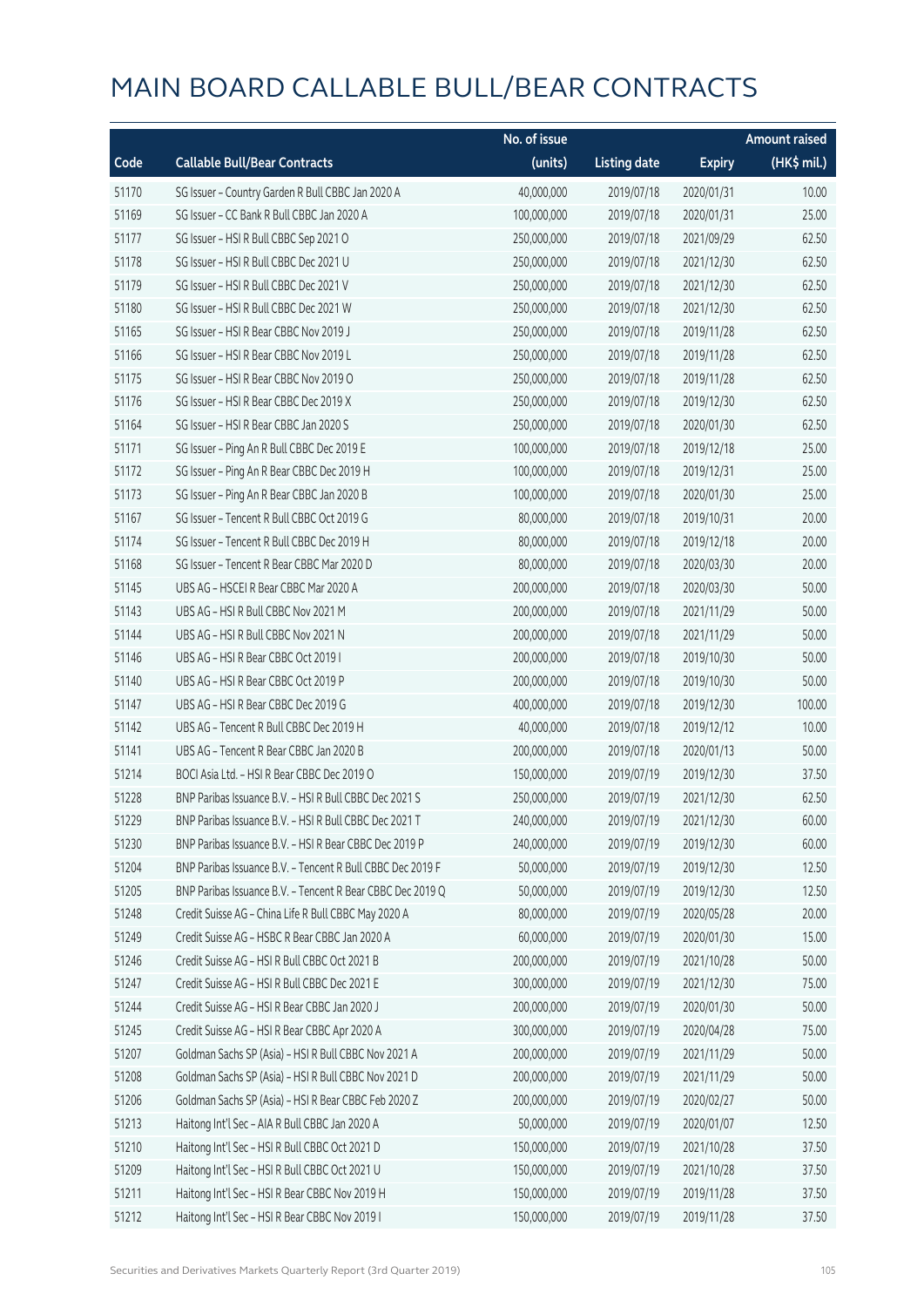|       |                                                              | No. of issue |                     |               | <b>Amount raised</b> |
|-------|--------------------------------------------------------------|--------------|---------------------|---------------|----------------------|
| Code  | <b>Callable Bull/Bear Contracts</b>                          | (units)      | <b>Listing date</b> | <b>Expiry</b> | (HK\$ mil.)          |
| 51218 | J P Morgan SP BV - HSI R Bull CBBC Sep 2021 K                | 200,000,000  | 2019/07/19          | 2021/09/29    | 50.00                |
| 51219 | J P Morgan SP BV - HSI R Bull CBBC Sep 2021 M                | 200,000,000  | 2019/07/19          | 2021/09/29    | 50.00                |
| 51220 | J P Morgan SP BV - HSI R Bull CBBC Oct 2021 P                | 200,000,000  | 2019/07/19          | 2021/10/28    | 50.00                |
| 51221 | JP Morgan SP BV - HSIR Bull CBBC Oct 2021 S                  | 200,000,000  | 2019/07/19          | 2021/10/28    | 50.00                |
| 51215 | J P Morgan SP BV - HSI R Bear CBBC Nov 2019 H                | 200,000,000  | 2019/07/19          | 2019/11/28    | 50.00                |
| 51216 | J P Morgan SP BV - HSI R Bear CBBC Nov 2019 K                | 200,000,000  | 2019/07/19          | 2019/11/28    | 50.00                |
| 51217 | J P Morgan SP BV - HSI R Bear CBBC Nov 2019 Y                | 200,000,000  | 2019/07/19          | 2019/11/28    | 50.00                |
| 51222 | J P Morgan SP BV - Tencent R Bull CBBC Nov 2019 H            | 50,000,000   | 2019/07/19          | 2019/11/15    | 12.50                |
| 51234 | SG Issuer - CSOP A50 ETF R Bull CBBC Feb 2020 I              | 100,000,000  | 2019/07/19          | 2020/02/17    | 25.00                |
| 51239 | SG Issuer - HKEX R Bull CBBC Dec 2019 M                      | 50,000,000   | 2019/07/19          | 2019/12/30    | 12.50                |
| 51242 | SG Issuer - HSI R Bull CBBC Oct 2021 L                       | 250,000,000  | 2019/07/19          | 2021/10/28    | 62.50                |
| 51241 | SG Issuer - HSI R Bull CBBC Oct 2021 T                       | 250,000,000  | 2019/07/19          | 2021/10/28    | 62.50                |
| 51243 | SG Issuer - HSI R Bull CBBC Dec 2021 Y                       | 250,000,000  | 2019/07/19          | 2021/12/30    | 62.50                |
| 51236 | SG Issuer - HSI R Bear CBBC Dec 2019 P                       | 250,000,000  | 2019/07/19          | 2019/12/30    | 62.50                |
| 51235 | SG Issuer - HSI R Bear CBBC Dec 2019 Y                       | 250,000,000  | 2019/07/19          | 2019/12/30    | 62.50                |
| 51237 | SG Issuer - HSI R Bear CBBC Jan 2020 T                       | 250,000,000  | 2019/07/19          | 2020/01/30    | 62.50                |
| 51238 | SG Issuer - HSI R Bear CBBC Feb 2020 N                       | 500,000,000  | 2019/07/19          | 2020/02/27    | 125.00               |
| 51231 | SG Issuer - SHK Ppt R Bull CBBC Feb 2020 A                   | 100,000,000  | 2019/07/19          | 2020/02/17    | 25.00                |
| 51232 | SG Issuer - Tencent R Bull CBBC Oct 2019 M                   | 80,000,000   | 2019/07/19          | 2019/10/30    | 20.00                |
| 51240 | SG Issuer - Tencent R Bull CBBC Dec 2019 I                   | 80,000,000   | 2019/07/19          | 2019/12/30    | 20.00                |
| 51233 | SG Issuer - Tencent R Bear CBBC Feb 2020 S                   | 80,000,000   | 2019/07/19          | 2020/02/27    | 20.00                |
| 51226 | UBS AG - HSI R Bull CBBC Nov 2021 G                          | 200,000,000  | 2019/07/19          | 2021/11/29    | 50.00                |
| 51225 | UBS AG - HSI R Bull CBBC Nov 2021 O                          | 200,000,000  | 2019/07/19          | 2021/11/29    | 50.00                |
| 51223 | UBS AG - HSI R Bear CBBC Oct 2019 Q                          | 200,000,000  | 2019/07/19          | 2019/10/30    | 50.00                |
| 51224 | UBS AG - HSI R Bear CBBC Oct 2019 R                          | 200,000,000  | 2019/07/19          | 2019/10/30    | 50.00                |
| 51227 | UBS AG - HSI R Bear CBBC Oct 2019 S                          | 200,000,000  | 2019/07/19          | 2019/10/30    | 50.00                |
| 51262 | BOCI Asia Ltd. - HSI R Bull CBBC Sep 2021 X                  | 150,000,000  | 2019/07/22          | 2021/09/29    | 37.50                |
| 51263 | BOCI Asia Ltd. - HSI R Bull CBBC Sep 2021 Y                  | 150,000,000  | 2019/07/22          | 2021/09/29    | 39.00                |
| 51250 | BNP Paribas Issuance B.V. - HSI R Bull CBBC Dec 2021 U       | 250,000,000  | 2019/07/22          | 2021/12/30    | 62.50                |
| 51251 | BNP Paribas Issuance B.V. - HSI R Bull CBBC Dec 2021 V       | 250,000,000  | 2019/07/22          | 2021/12/30    | 62.50                |
| 51252 | BNP Paribas Issuance B.V. - HSI R Bull CBBC Dec 2021 W       | 250,000,000  | 2019/07/22          | 2021/12/30    | 62.50                |
| 51261 | BNP Paribas Issuance B.V. - HSI R Bull CBBC Dec 2021 X       | 250,000,000  | 2019/07/22          | 2021/12/30    | 62.50                |
| 51289 | BNP Paribas Issuance B.V. - HSI R Bull CBBC Dec 2021 Y       | 240,000,000  | 2019/07/22          | 2021/12/30    | 60.00                |
| 51253 | BNP Paribas Issuance B.V. - HSI R Bear CBBC Dec 2019 A       | 250,000,000  | 2019/07/22          | 2019/12/30    | 62.50                |
| 51290 | BNP Paribas Issuance B.V. - HSI R Bear CBBC Dec 2019 S       | 240,000,000  | 2019/07/22          | 2019/12/30    | 60.00                |
| 51276 | Credit Suisse AG - HSI R Bull CBBC Oct 2021 E                | 200,000,000  | 2019/07/22          | 2021/10/28    | 50.00                |
| 51275 | Credit Suisse AG - HSI R Bull CBBC Oct 2021 W                | 200,000,000  | 2019/07/22          | 2021/10/28    | 50.00                |
| 51277 | Credit Suisse AG - HSI R Bull CBBC Dec 2021 F                | 300,000,000  | 2019/07/22          | 2021/12/30    | 75.00                |
| 51274 | Credit Suisse AG - HSI R Bear CBBC Dec 2019 J                | 200,000,000  | 2019/07/22          | 2019/12/30    | 50.00                |
| 51273 | Credit Suisse AG - HSI R Bear CBBC Jan 2020 K                | 200,000,000  | 2019/07/22          | 2020/01/30    | 50.00                |
| 51278 | Credit Suisse AG - Tencent R Bull CBBC Dec 2019 X            | 100,000,000  | 2019/07/22          | 2019/12/20    | 25.00                |
| 51292 | Goldman Sachs SP (Asia) - CSOP A50 ETF R Bull CBBC Jan 2020A | 100,000,000  | 2019/07/22          | 2020/01/06    | 25.00                |
| 51260 | Goldman Sachs SP (Asia) - HSI R Bull CBBC Oct 2021 M         | 200,000,000  | 2019/07/22          | 2021/10/28    | 50.00                |
| 51259 | Goldman Sachs SP (Asia) - HSI R Bull CBBC Oct 2021 T         | 200,000,000  | 2019/07/22          | 2021/10/28    | 50.00                |
| 51258 | Goldman Sachs SP (Asia) - HSI R Bull CBBC Nov 2021 E         | 200,000,000  | 2019/07/22          | 2021/11/29    | 50.00                |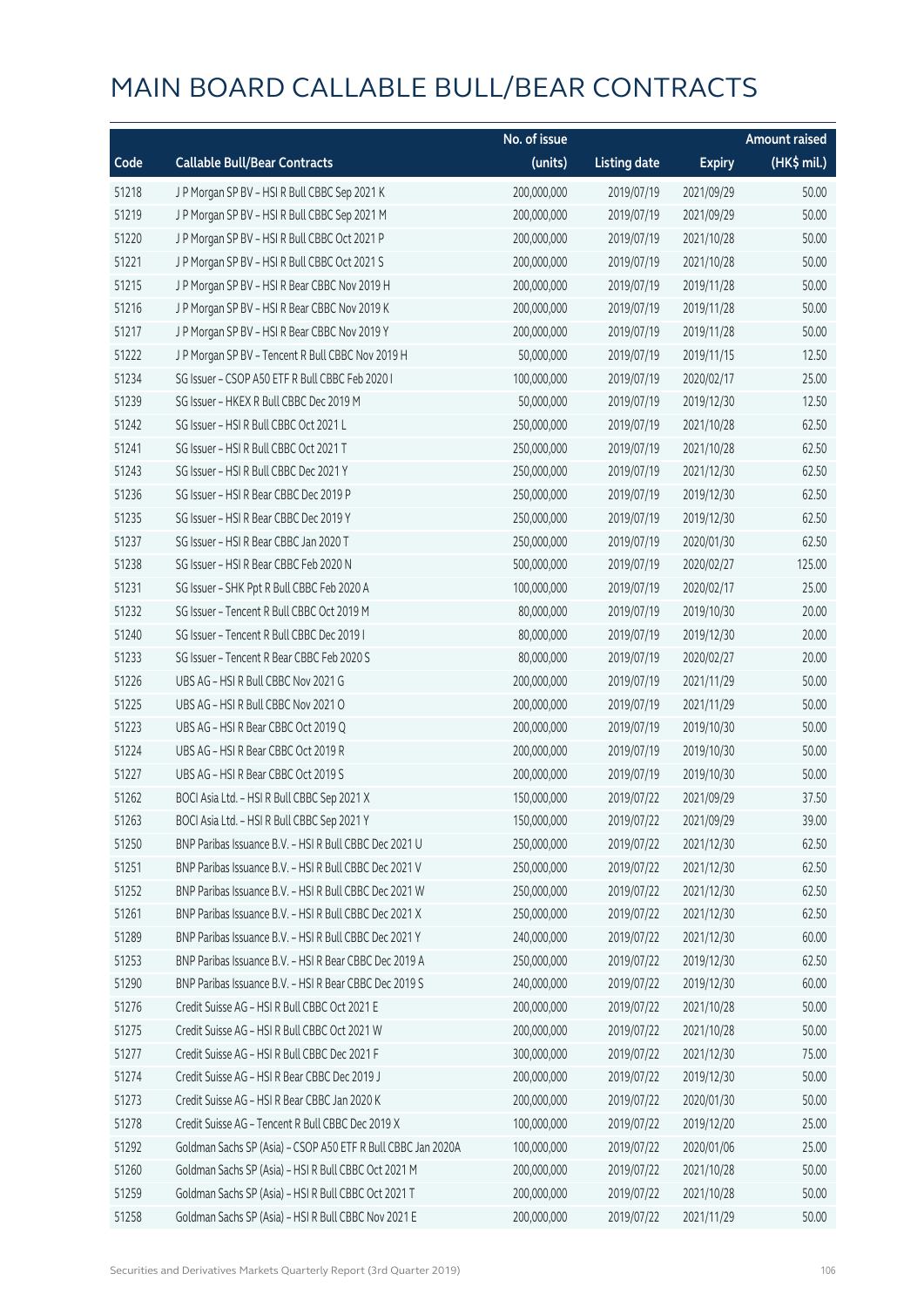|       |                                                          | No. of issue |                     |               | <b>Amount raised</b> |
|-------|----------------------------------------------------------|--------------|---------------------|---------------|----------------------|
| Code  | <b>Callable Bull/Bear Contracts</b>                      | (units)      | <b>Listing date</b> | <b>Expiry</b> | $(HK$$ mil.)         |
| 51291 | Goldman Sachs SP (Asia) - Ping An R Bull CBBC Dec 2019 S | 100,000,000  | 2019/07/22          | 2019/12/02    | 25.00                |
| 51293 | Goldman Sachs SP (Asia) - Tencent R Bull CBBC Oct 2019 R | 100,000,000  | 2019/07/22          | 2019/10/22    | 25.00                |
| 51294 | Goldman Sachs SP (Asia) - Tencent R Bear CBBC Dec 2019 I | 80,000,000   | 2019/07/22          | 2019/12/30    | 20.00                |
| 51256 | HK Bank - HSI R Bull CBBC Sep 2020 F                     | 50,000,000   | 2019/07/22          | 2020/09/29    | 12.50                |
| 51255 | HK Bank - HSI R Bear CBBC Dec 2019 B                     | 100,000,000  | 2019/07/22          | 2019/12/30    | 25.00                |
| 51254 | HK Bank - HSI R Bear CBBC Dec 2019 Z                     | 100,000,000  | 2019/07/22          | 2019/12/30    | 25.00                |
| 51257 | HK Bank - HSI R Bear CBBC Jan 2020 B                     | 100,000,000  | 2019/07/22          | 2020/01/30    | 25.00                |
| 51270 | Haitong Int'l Sec - HSI R Bull CBBC Oct 2021 E           | 150,000,000  | 2019/07/22          | 2021/10/28    | 37.50                |
| 51268 | Haitong Int'l Sec - HSI R Bull CBBC Dec 2021 T           | 150,000,000  | 2019/07/22          | 2021/12/30    | 37.50                |
| 51269 | Haitong Int'l Sec - HSI R Bull CBBC Dec 2021 U           | 100,000,000  | 2019/07/22          | 2021/12/30    | 25.00                |
| 51272 | Haitong Int'l Sec - HSI R Bear CBBC Oct 2019 B           | 150,000,000  | 2019/07/22          | 2019/10/30    | 37.50                |
| 51271 | Haitong Int'l Sec - HSI R Bear CBBC Oct 2019 M           | 150,000,000  | 2019/07/22          | 2019/10/30    | 37.50                |
| 51282 | J P Morgan SP BV - HSI R Bull CBBC Sep 2021 N            | 200,000,000  | 2019/07/22          | 2021/09/29    | 50.00                |
| 51283 | J P Morgan SP BV - HSI R Bull CBBC Sep 2021 P            | 200,000,000  | 2019/07/22          | 2021/09/29    | 50.00                |
| 51284 | J P Morgan SP BV - HSI R Bull CBBC Oct 2021 T            | 200,000,000  | 2019/07/22          | 2021/10/28    | 50.00                |
| 51285 | JP Morgan SP BV - HSIR Bull CBBC Oct 2021 Z              | 200,000,000  | 2019/07/22          | 2021/10/28    | 50.00                |
| 51281 | J P Morgan SP BV - HSI R Bull CBBC Nov 2021 H            | 200,000,000  | 2019/07/22          | 2021/11/29    | 50.00                |
| 51279 | J P Morgan SP BV - HSI R Bear CBBC Oct 2019 A            | 200,000,000  | 2019/07/22          | 2019/10/30    | 50.00                |
| 51286 | J P Morgan SP BV - HSI R Bear CBBC Oct 2019 W            | 200,000,000  | 2019/07/22          | 2019/10/30    | 50.00                |
| 51288 | J P Morgan SP BV - HSI R Bear CBBC Nov 2019 A            | 200,000,000  | 2019/07/22          | 2019/11/28    | 50.00                |
| 51287 | J P Morgan SP BV - HSI R Bear CBBC Nov 2019 Z            | 200,000,000  | 2019/07/22          | 2019/11/28    | 50.00                |
| 51280 | J P Morgan SP BV - Ping An R Bull CBBC Feb 2020 B        | 100,000,000  | 2019/07/22          | 2020/02/14    | 25.00                |
| 51303 | SG Issuer - AIA R Bull CBBC Jan 2020 B                   | 60,000,000   | 2019/07/22          | 2020/01/31    | 15.00                |
| 51295 | SG Issuer - China Mobile R Bull CBBC Jul 2020 E          | 100,000,000  | 2019/07/22          | 2020/07/09    | 25.00                |
| 51304 | SG Issuer - China Life R Bull CBBC Mar 2020 B            | 150,000,000  | 2019/07/22          | 2020/03/09    | 37.50                |
| 51309 | SG Issuer - HSI R Bull CBBC Sep 2021 P                   | 250,000,000  | 2019/07/22          | 2021/09/29    | 62.50                |
| 51310 | SG Issuer - HSI R Bull CBBC Sep 2021 Q                   | 250,000,000  | 2019/07/22          | 2021/09/29    | 62.50                |
| 51311 | SG Issuer - HSI R Bull CBBC Nov 2021 D                   | 250,000,000  | 2019/07/22          | 2021/11/29    | 62.50                |
| 51300 | SG Issuer - HSI R Bear CBBC Oct 2019 I                   | 250,000,000  | 2019/07/22          | 2019/10/30    | 62.50                |
| 51301 | SG Issuer - HSI R Bear CBBC Oct 2019 M                   | 250,000,000  | 2019/07/22          | 2019/10/30    | 62.50                |
| 51298 | SG Issuer - HSI R Bear CBBC Dec 2019 Z                   | 250,000,000  | 2019/07/22          | 2019/12/30    | 62.50                |
| 51302 | SG Issuer - HSI R Bear CBBC Jan 2020 U                   | 250,000,000  | 2019/07/22          | 2020/01/30    | 62.50                |
| 51299 | SG Issuer - HSI R Bear CBBC Feb 2020 O                   | 500,000,000  | 2019/07/22          | 2020/02/27    | 125.00               |
| 51305 | SG Issuer - PetroChina R Bull CBBC Aug 2020 A            | 40,000,000   | 2019/07/22          | 2020/08/05    | 10.00                |
| 51296 | SG Issuer - Ping An R Bull CBBC Jan 2020 B               | 100,000,000  | 2019/07/22          | 2020/01/23    | 25.00                |
| 51306 | SG Issuer - Ping An R Bear CBBC Dec 2019 I               | 100,000,000  | 2019/07/22          | 2019/12/30    | 25.00                |
| 51307 | SG Issuer - Tencent R Bull CBBC Nov 2019 N               | 80,000,000   | 2019/07/22          | 2019/11/28    | 20.00                |
| 51308 | SG Issuer - Tencent R Bull CBBC Dec 2019 J               | 80,000,000   | 2019/07/22          | 2019/12/30    | 20.00                |
| 51297 | SG Issuer - Tencent R Bear CBBC Mar 2020 E               | 80,000,000   | 2019/07/22          | 2020/03/09    | 20.00                |
| 51266 | UBS AG - HSI R Bull CBBC Nov 2021 P                      | 400,000,000  | 2019/07/22          | 2021/11/29    | 100.00               |
| 51265 | UBS AG - HSI R Bear CBBC Oct 2019 G                      | 200,000,000  | 2019/07/22          | 2019/10/30    | 50.00                |
| 51264 | UBS AG - HSI R Bear CBBC Oct 2019 T                      | 200,000,000  | 2019/07/22          | 2019/10/30    | 50.00                |
| 51267 | UBS AG - Tencent R Bull CBBC Feb 2020 E                  | 200,000,000  | 2019/07/22          | 2020/02/13    | 50.00                |
| 51328 | BOCI Asia Ltd. - HSI R Bull CBBC Sep 2021 Z              | 150,000,000  | 2019/07/23          | 2021/09/29    | 37.50                |
| 51329 | BOCI Asia Ltd. - HSI R Bear CBBC Dec 2019 P              | 150,000,000  | 2019/07/23          | 2019/12/30    | 37.50                |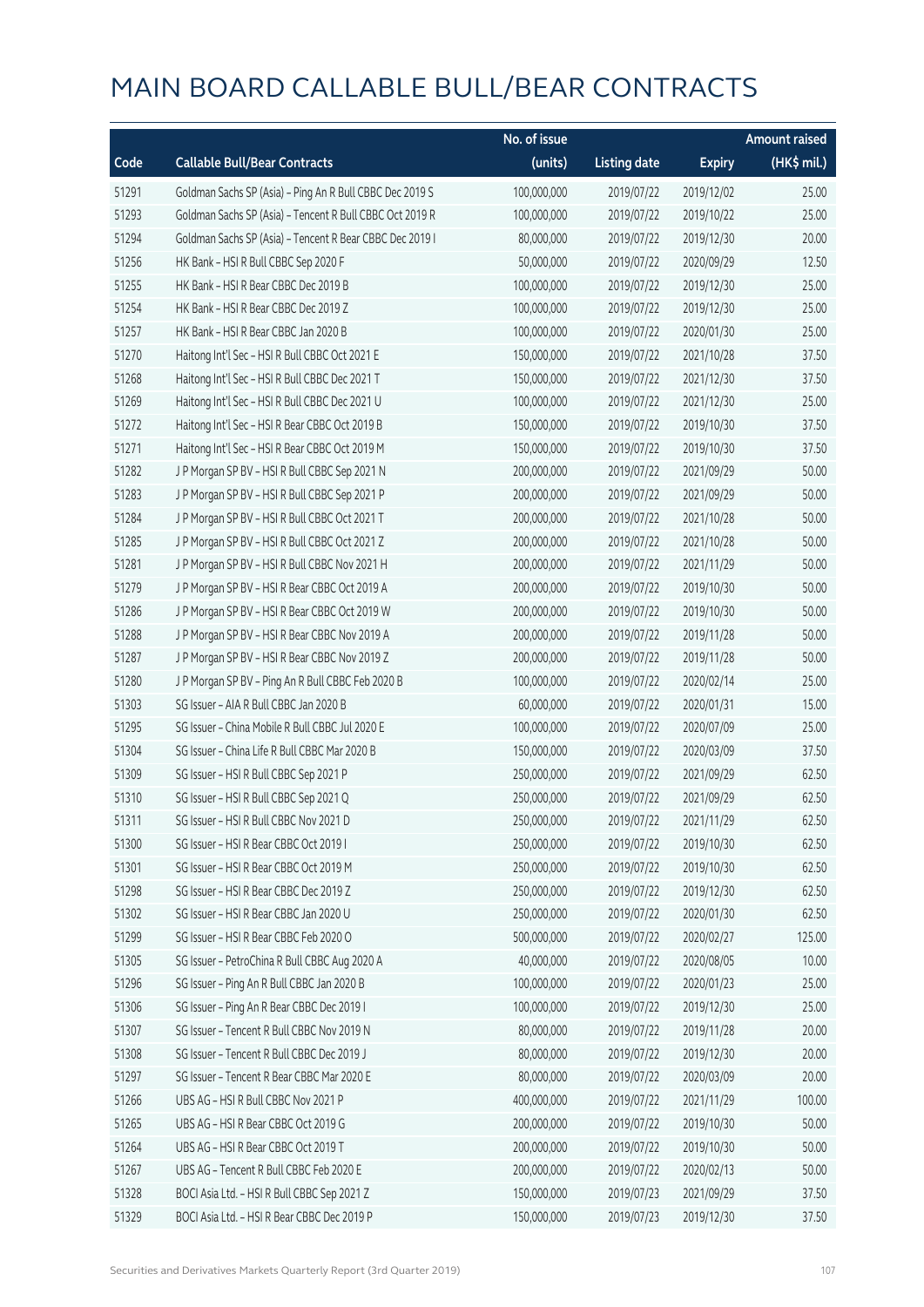|       |                                                            | No. of issue |                     |               | <b>Amount raised</b> |
|-------|------------------------------------------------------------|--------------|---------------------|---------------|----------------------|
| Code  | <b>Callable Bull/Bear Contracts</b>                        | (units)      | <b>Listing date</b> | <b>Expiry</b> | (HK\$ mil.)          |
| 51330 | BOCI Asia Ltd. - HSI R Bear CBBC Dec 2019 Q                | 150,000,000  | 2019/07/23          | 2019/12/30    | 37.50                |
| 51366 | BNP Paribas Issuance B.V. - HSI R Bull CBBC Dec 2021 Z     | 250,000,000  | 2019/07/23          | 2021/12/30    | 62.50                |
| 51315 | BNP Paribas Issuance B.V. - HSI R Bear CBBC Dec 2019 G     | 250,000,000  | 2019/07/23          | 2019/12/30    | 62.50                |
| 51367 | BNP Paribas Issuance B.V. - HSI R Bear CBBC Dec 2019 H     | 240,000,000  | 2019/07/23          | 2019/12/30    | 60.00                |
| 51313 | BNP Paribas Issuance B.V. - Tencent R Bull CBBC Dec 2019 E | 50,000,000   | 2019/07/23          | 2019/12/30    | 12.50                |
| 51312 | BNP Paribas Issuance B.V. - Tencent R Bull CBBC Jan 2020 E | 50,000,000   | 2019/07/23          | 2020/01/30    | 12.50                |
| 51314 | BNP Paribas Issuance B.V. - Tencent R Bear CBBC Dec 2019 R | 50,000,000   | 2019/07/23          | 2019/12/30    | 12.50                |
| 51372 | Credit Suisse AG - CM Bank R Bull CBBC May 2020 A          | 70,000,000   | 2019/07/23          | 2020/05/28    | 17.50                |
| 51373 | Credit Suisse AG - CSPC Pharma R Bear CBBC Apr 2020 A      | 60,000,000   | 2019/07/23          | 2020/04/28    | 15.00                |
| 51369 | Credit Suisse AG - HSI R Bull CBBC Sep 2021 R              | 200,000,000  | 2019/07/23          | 2021/09/29    | 50.00                |
| 51374 | Credit Suisse AG - HSI R Bull CBBC Sep 2021 S              | 200,000,000  | 2019/07/23          | 2021/09/29    | 50.00                |
| 51368 | Credit Suisse AG - HSI R Bear CBBC Jan 2020 C              | 200,000,000  | 2019/07/23          | 2020/01/30    | 50.00                |
| 51371 | Credit Suisse AG - Sunny Optical R Bull CBBC Feb 2020 B    | 40,000,000   | 2019/07/23          | 2020/02/27    | 10.00                |
| 51370 | Credit Suisse AG - Tencent R Bull CBBC Jan 2020 Z          | 100,000,000  | 2019/07/23          | 2020/01/30    | 25.00                |
| 51375 | Goldman Sachs SP (Asia) - HSI R Bull CBBC Nov 2021 I       | 200,000,000  | 2019/07/23          | 2021/11/29    | 50.00                |
| 51316 | Goldman Sachs SP (Asia) - HSI R Bear CBBC Jan 2020 V       | 200,000,000  | 2019/07/23          | 2020/01/30    | 50.00                |
| 51376 | Goldman Sachs SP (Asia) - Tencent R Bull CBBC Oct 2019 S   | 100,000,000  | 2019/07/23          | 2019/10/23    | 25.00                |
| 51378 | Goldman Sachs SP (Asia) - Tencent R Bull CBBC Oct 2019 T   | 100,000,000  | 2019/07/23          | 2019/10/23    | 25.00                |
| 51377 | Goldman Sachs SP (Asia) - Tencent R Bear CBBC Dec 2019 K   | 80,000,000   | 2019/07/23          | 2019/12/30    | 20.00                |
| 51322 | HK Bank - China Life R Bull CBBC Mar 2020 B                | 100,000,000  | 2019/07/23          | 2020/03/16    | 25.00                |
| 51323 | HK Bank - CSPC Pharma R Bull CBBC Feb 2020 A               | 40,000,000   | 2019/07/23          | 2020/02/17    | 10.00                |
| 51318 | HK Bank - Galaxy Ent R Bull CBBC Feb 2020 A                | 50,000,000   | 2019/07/23          | 2020/02/10    | 12.50                |
| 51327 | HK Bank - Galaxy Ent R Bear CBBC Jan 2020 A                | 40,000,000   | 2019/07/23          | 2020/01/20    | 10.00                |
| 51325 | HK Bank - HKEX R Bull CBBC Feb 2020 B                      | 40,000,000   | 2019/07/23          | 2020/02/03    | 10.00                |
| 51324 | HK Bank - HKEX R Bear CBBC Jan 2020 B                      | 40,000,000   | 2019/07/23          | 2020/01/13    | 10.00                |
| 51321 | HK Bank - HSI R Bull CBBC Sep 2020 G                       | 100,000,000  | 2019/07/23          | 2020/09/29    | 25.00                |
| 51317 | HK Bank - HSI R Bear CBBC Dec 2019 A                       | 50,000,000   | 2019/07/23          | 2019/12/30    | 12.50                |
| 51320 | HK Bank - HSI R Bear CBBC Dec 2019 T                       | 50,000,000   | 2019/07/23          | 2019/12/30    | 12.50                |
| 51319 | HK Bank - HSI R Bear CBBC Jan 2020 C                       | 50,000,000   | 2019/07/23          | 2020/01/30    | 12.50                |
| 51326 | HK Bank - Tencent R Bull CBBC Feb 2020 D                   | 40,000,000   | 2019/07/23          | 2020/02/17    | 10.00                |
| 51349 | Haitong Int'l Sec - HSI R Bull CBBC Oct 2021 G             | 150,000,000  | 2019/07/23          | 2021/10/28    | 37.50                |
| 51350 | Haitong Int'l Sec - HSI R Bull CBBC Dec 2021 V             | 150,000,000  | 2019/07/23          | 2021/12/30    | 37.50                |
| 51351 | Haitong Int'l Sec - HSI R Bear CBBC Nov 2019 J             | 150,000,000  | 2019/07/23          | 2019/11/28    | 37.50                |
| 51352 | Haitong Int'l Sec - HSI R Bear CBBC Nov 2019 K             | 150,000,000  | 2019/07/23          | 2019/11/28    | 37.50                |
| 51358 | J P Morgan SP BV - HSI R Bull CBBC Sep 2021 Q              | 200,000,000  | 2019/07/23          | 2021/09/29    | 50.00                |
| 51359 | J P Morgan SP BV - HSI R Bull CBBC Sep 2021 R              | 200,000,000  | 2019/07/23          | 2021/09/29    | 50.00                |
| 51360 | J P Morgan SP BV - HSI R Bull CBBC Sep 2021 S              | 200,000,000  | 2019/07/23          | 2021/09/29    | 50.00                |
| 51365 | J P Morgan SP BV - HSI R Bull CBBC Sep 2021 W              | 200,000,000  | 2019/07/23          | 2021/09/29    | 50.00                |
| 51357 | J P Morgan SP BV - HSI R Bear CBBC Oct 2019 X              | 200,000,000  | 2019/07/23          | 2019/10/30    | 50.00                |
| 51361 | J P Morgan SP BV - HSI R Bear CBBC Dec 2019 Q              | 200,000,000  | 2019/07/23          | 2019/12/30    | 50.00                |
| 51362 | J P Morgan SP BV - HSI R Bear CBBC Dec 2019 R              | 200,000,000  | 2019/07/23          | 2019/12/30    | 50.00                |
| 51363 | J P Morgan SP BV - Tencent R Bull CBBC Feb 2020 C          | 250,000,000  | 2019/07/23          | 2020/02/14    | 62.50                |
| 51364 | J P Morgan SP BV - Tencent R Bull CBBC Feb 2020 D          | 50,000,000   | 2019/07/23          | 2020/02/14    | 12.50                |
| 51342 | SG Issuer - Galaxy Ent R Bull CBBC Dec 2019 Z              | 100,000,000  | 2019/07/23          | 2019/12/16    | 25.00                |
| 51343 | SG Issuer - Galaxy Ent R Bear CBBC Dec 2019 F              | 100,000,000  | 2019/07/23          | 2019/12/16    | 25.00                |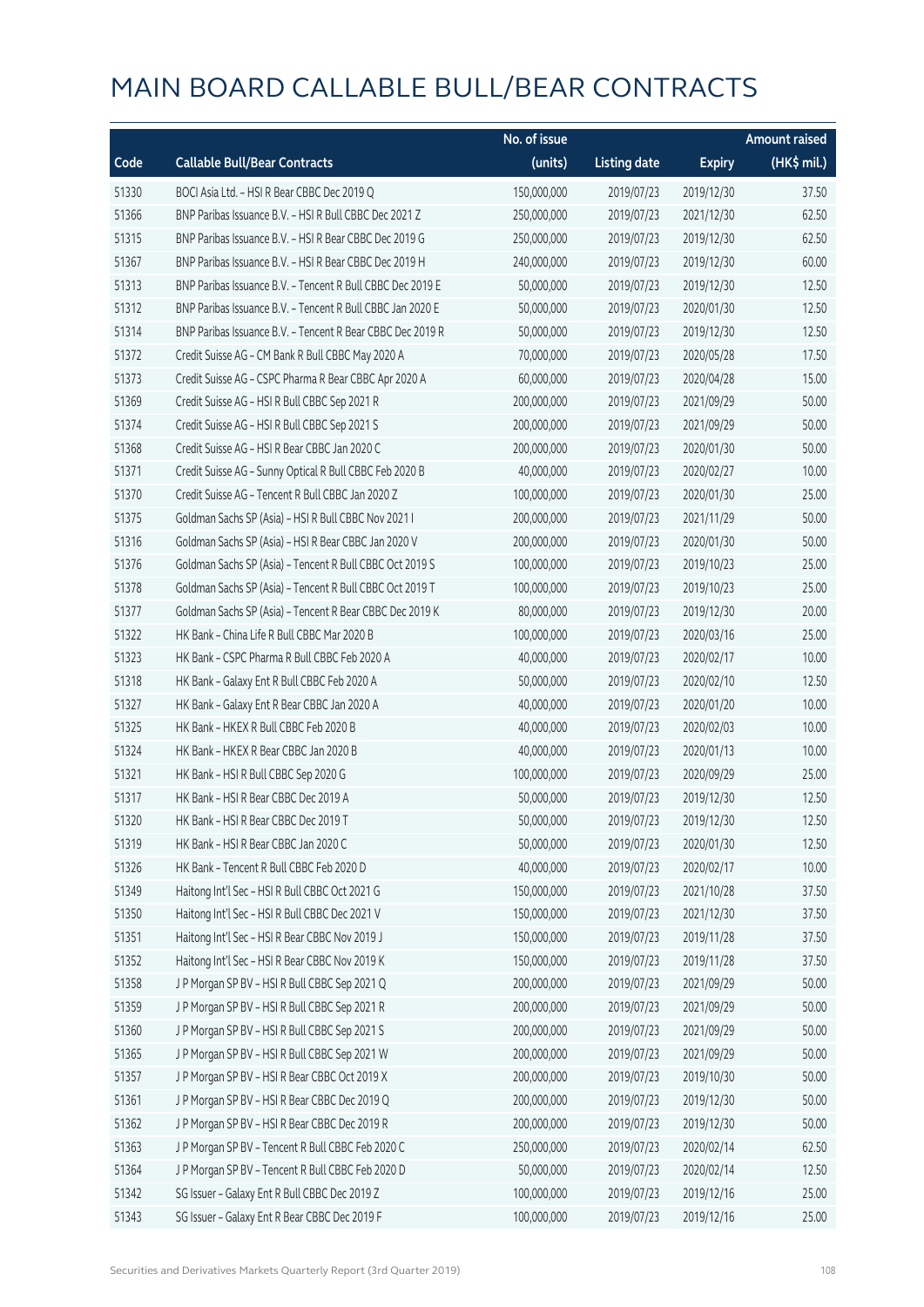|       |                                                          | No. of issue |                     |               | <b>Amount raised</b> |
|-------|----------------------------------------------------------|--------------|---------------------|---------------|----------------------|
| Code  | <b>Callable Bull/Bear Contracts</b>                      | (units)      | <b>Listing date</b> | <b>Expiry</b> | (HK\$ mil.)          |
| 51336 | SG Issuer - Galaxy Ent R Bear CBBC Feb 2020 A            | 100,000,000  | 2019/07/23          | 2020/02/13    | 25.00                |
| 51346 | SG Issuer - HSI R Bull CBBC Sep 2021 R                   | 250,000,000  | 2019/07/23          | 2021/09/29    | 62.50                |
| 51347 | SG Issuer - HSI R Bull CBBC Oct 2021 X                   | 250,000,000  | 2019/07/23          | 2021/10/28    | 62.50                |
| 51348 | SG Issuer - HSI R Bull CBBC Dec 2021 J                   | 250,000,000  | 2019/07/23          | 2021/12/30    | 62.50                |
| 51340 | SG Issuer - HSI R Bear CBBC Oct 2019 D                   | 250,000,000  | 2019/07/23          | 2019/10/30    | 62.50                |
| 51341 | SG Issuer - HSI R Bear CBBC Nov 2019 Q                   | 250,000,000  | 2019/07/23          | 2019/11/28    | 62.50                |
| 51345 | SG Issuer - HSI R Bear CBBC Jan 2020 V                   | 250,000,000  | 2019/07/23          | 2020/01/30    | 62.50                |
| 51337 | SG Issuer - Ping An R Bull CBBC Jan 2020 C               | 100,000,000  | 2019/07/23          | 2020/01/30    | 25.00                |
| 51338 | SG Issuer - Sunny Optical R Bull CBBC Jan 2020 A         | 40,000,000   | 2019/07/23          | 2020/01/30    | 10.00                |
| 51344 | SG Issuer - Tencent R Bull CBBC Jan 2020 A               | 80,000,000   | 2019/07/23          | 2020/01/31    | 20.00                |
| 51339 | SG Issuer - Tencent R Bear CBBC Jan 2020 U               | 80,000,000   | 2019/07/23          | 2020/01/30    | 20.00                |
| 51355 | UBS AG - HSI R Bull CBBC Nov 2021 Q                      | 200,000,000  | 2019/07/23          | 2021/11/29    | 50.00                |
| 51354 | UBS AG - HSI R Bear CBBC Oct 2019 C                      | 200,000,000  | 2019/07/23          | 2019/10/30    | 50.00                |
| 51353 | UBS AG - HSI R Bear CBBC Oct 2019 U                      | 200,000,000  | 2019/07/23          | 2019/10/30    | 50.00                |
| 51356 | UBS AG - Tencent R Bull CBBC Nov 2019 P                  | 40,000,000   | 2019/07/23          | 2019/11/11    | 10.00                |
| 51334 | Bank Vontobel - China Life R Bull CBBC Feb 2020 A        | 40,000,000   | 2019/07/23          | 2020/02/07    | 10.00                |
| 51332 | Bank Vontobel - HSI N Bull CBBC Feb 2021 L               | 80,000,000   | 2019/07/23          | 2021/02/25    | 20.00                |
| 51331 | Bank Vontobel - HSI R Bull CBBC Feb 2021 K               | 80,000,000   | 2019/07/23          | 2021/02/25    | 20.00                |
| 51335 | Bank Vontobel - Sunny Optical R Bull CBBC Feb 2020 A     | 40,000,000   | 2019/07/23          | 2020/02/07    | 10.00                |
| 51333 | Bank Vontobel - Tencent R Bull CBBC Feb 2020 C           | 40,000,000   | 2019/07/23          | 2020/02/14    | 10.00                |
| 51387 | BOCI Asia Ltd. - Xiaomi R Bull CBBC Dec 2019 B           | 40,000,000   | 2019/07/24          | 2019/12/30    | 10.00                |
| 51417 | BNP Paribas Issuance B.V. - HSI R Bull CBBC Dec 2021 A   | 240,000,000  | 2019/07/24          | 2021/12/30    | 60.00                |
| 51418 | BNP Paribas Issuance B.V. - HSI R Bear CBBC Dec 2019 I   | 240,000,000  | 2019/07/24          | 2019/12/30    | 60.00                |
| 51419 | Credit Suisse AG - HSI R Bull CBBC Nov 2021 M            | 200,000,000  | 2019/07/24          | 2021/11/29    | 50.00                |
| 51421 | Credit Suisse AG - HSI R Bear CBBC Nov 2019 N            | 200,000,000  | 2019/07/24          | 2019/11/28    | 50.00                |
| 51420 | Credit Suisse AG - Tencent R Bull CBBC Jan 2020 A        | 100,000,000  | 2019/07/24          | 2020/01/23    | 25.00                |
| 51422 | Credit Suisse AG - Xiaomi R Bull CBBC Feb 2020 C         | 50,000,000   | 2019/07/24          | 2020/02/27    | 12.50                |
| 51398 | Goldman Sachs SP (Asia) - HSI R Bear CBBC Jan 2020 W     | 200,000,000  | 2019/07/24          | 2020/01/30    | 50.00                |
| 51423 | Goldman Sachs SP (Asia) - Tencent R Bull CBBC Oct 2019 U | 80,000,000   | 2019/07/24          | 2019/10/24    | 20.00                |
| 51384 | HK Bank - Geely Auto R Bull CBBC Feb 2020 A              | 40,000,000   | 2019/07/24          | 2020/02/17    | 15.60                |
| 51379 | HK Bank - HSI R Bull CBBC Sep 2020 H                     | 50,000,000   | 2019/07/24          | 2020/09/29    | 12.50                |
| 51385 | HK Bank - HSI R Bear CBBC Dec 2019 V                     | 50,000,000   | 2019/07/24          | 2019/12/30    | 12.50                |
| 51386 | HK Bank - Tencent R Bull CBBC Feb 2020 E                 | 40,000,000   | 2019/07/24          | 2020/02/24    | 10.00                |
| 51400 | Haitong Int'l Sec - HSI R Bull CBBC Oct 2021 I           | 150,000,000  | 2019/07/24          | 2021/10/28    | 37.50                |
| 51399 | Haitong Int'l Sec - HSI R Bull CBBC Dec 2021 X           | 150,000,000  | 2019/07/24          | 2021/12/30    | 37.50                |
| 51401 | Haitong Int'l Sec - HSI R Bear CBBC Nov 2019 L           | 150,000,000  | 2019/07/24          | 2019/11/28    | 37.50                |
| 51402 | Haitong Int'l Sec - HSI R Bear CBBC Nov 2019 M           | 150,000,000  | 2019/07/24          | 2019/11/28    | 37.50                |
| 51403 | Haitong Int'l Sec - Sunny Optical R Bull CBBC Jan 2020 A | 50,000,000   | 2019/07/24          | 2020/01/23    | 12.50                |
| 51394 | J P Morgan SP BV - HSI R Bull CBBC Sep 2021 E            | 200,000,000  | 2019/07/24          | 2021/09/29    | 50.00                |
| 51392 | JP Morgan SP BV - HSIR Bull CBBC Sep 2021 T              | 200,000,000  | 2019/07/24          | 2021/09/29    | 50.00                |
| 51393 | J P Morgan SP BV - HSI R Bull CBBC Oct 2021 H            | 200,000,000  | 2019/07/24          | 2021/10/28    | 50.00                |
| 51395 | J P Morgan SP BV - HSI R Bear CBBC Jan 2020 B            | 200,000,000  | 2019/07/24          | 2020/01/30    | 50.00                |
| 51396 | J P Morgan SP BV - HSI R Bear CBBC Feb 2020 A            | 200,000,000  | 2019/07/24          | 2020/02/27    | 50.00                |
| 51397 | J P Morgan SP BV - Xiaomi R Bull CBBC Dec 2019 A         | 60,000,000   | 2019/07/24          | 2019/12/13    | 15.00                |
| 51380 | Macquarie Bank Ltd. - Tencent R Bull CBBC Dec 2019 C     | 40,000,000   | 2019/07/24          | 2019/12/30    | 10.24                |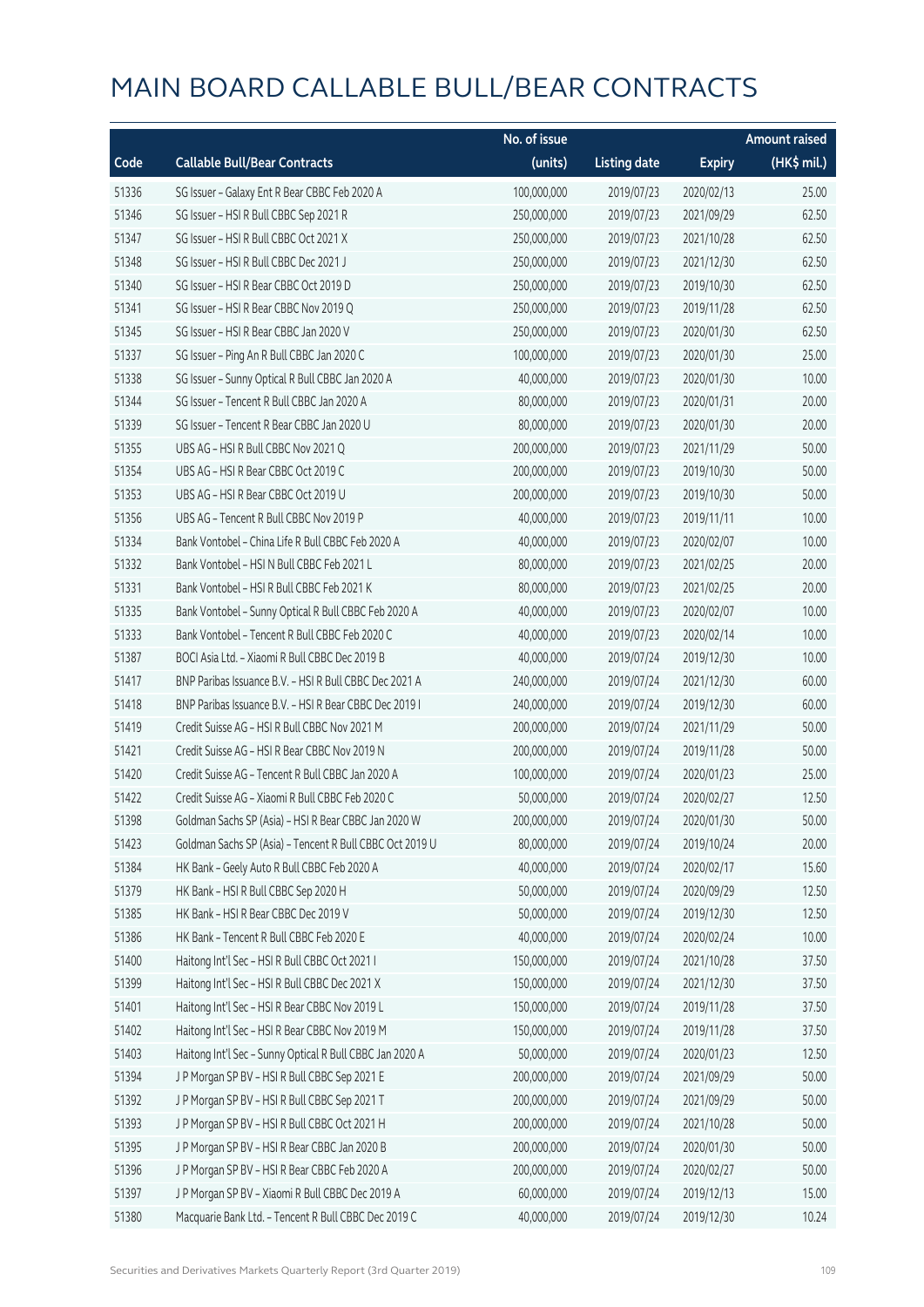|       |                                                          | No. of issue |                     |               | <b>Amount raised</b> |
|-------|----------------------------------------------------------|--------------|---------------------|---------------|----------------------|
| Code  | <b>Callable Bull/Bear Contracts</b>                      | (units)      | <b>Listing date</b> | <b>Expiry</b> | (HK\$ mil.)          |
| 51383 | Macquarie Bank Ltd. - Tencent R Bull CBBC Dec 2019 D     | 40,000,000   | 2019/07/24          | 2019/12/30    | 10.00                |
| 51381 | Macquarie Bank Ltd. - Tencent R Bear CBBC Mar 2020 C     | 40,000,000   | 2019/07/24          | 2020/03/09    | 10.00                |
| 51382 | Macquarie Bank Ltd. - Tencent R Bear CBBC Mar 2020 D     | 40,000,000   | 2019/07/24          | 2020/03/09    | 10.52                |
| 51411 | SG Issuer - CSOP A50 ETF R Bull CBBC Mar 2020 V          | 100,000,000  | 2019/07/24          | 2020/03/13    | 25.00                |
| 51415 | SG Issuer - Geely Auto R Bull CBBC Dec 2019 C            | 40,000,000   | 2019/07/24          | 2019/12/30    | 10.00                |
| 51406 | SG Issuer - HKEX R Bull CBBC Dec 2019 N                  | 50,000,000   | 2019/07/24          | 2019/12/31    | 12.50                |
| 51404 | SG Issuer - HSI R Bull CBBC Nov 2021 E                   | 250,000,000  | 2019/07/24          | 2021/11/29    | 62.50                |
| 51405 | SG Issuer - HSI R Bull CBBC Nov 2021 Q                   | 250,000,000  | 2019/07/24          | 2021/11/29    | 62.50                |
| 51414 | SG Issuer - HSI R Bull CBBC Dec 2021 L                   | 250,000,000  | 2019/07/24          | 2021/12/30    | 62.50                |
| 51412 | SG Issuer - HSI R Bear CBBC Dec 2019 S                   | 250,000,000  | 2019/07/24          | 2019/12/30    | 62.50                |
| 51413 | SG Issuer - HSI R Bear CBBC Jan 2020 W                   | 250,000,000  | 2019/07/24          | 2020/01/30    | 62.50                |
| 51409 | SG Issuer - Ping An R Bull CBBC Dec 2019 F               | 100,000,000  | 2019/07/24          | 2019/12/30    | 25.00                |
| 51410 | SG Issuer - SUNAC R Bull CBBC Mar 2020 B                 | 80,000,000   | 2019/07/24          | 2020/03/13    | 20.00                |
| 51407 | SG Issuer - Tencent R Bull CBBC Dec 2019 K               | 80,000,000   | 2019/07/24          | 2019/12/31    | 20.00                |
| 51416 | SG Issuer - Tencent R Bull CBBC Dec 2019 L               | 80,000,000   | 2019/07/24          | 2019/12/30    | 20.00                |
| 51408 | SG Issuer - Tencent R Bear CBBC Feb 2020 T               | 80,000,000   | 2019/07/24          | 2020/02/27    | 20.00                |
| 51388 | UBS AG - HSI R Bull CBBC Dec 2021 A                      | 400,000,000  | 2019/07/24          | 2021/12/30    | 100.00               |
| 51389 | UBS AG - HSI R Bull CBBC Dec 2021 B                      | 200,000,000  | 2019/07/24          | 2021/12/30    | 50.00                |
| 51391 | UBS AG - HSI R Bear CBBC Oct 2019 K                      | 200,000,000  | 2019/07/24          | 2019/10/30    | 50.00                |
| 51390 | UBS AG - HSI R Bear CBBC Dec 2019 H                      | 400,000,000  | 2019/07/24          | 2019/12/30    | 100.00               |
| 51426 | BOCI Asia Ltd. - HSI R Bull CBBC Sep 2021 E              | 150,000,000  | 2019/07/25          | 2021/09/29    | 37.50                |
| 51427 | BOCI Asia Ltd. - HSI R Bear CBBC Dec 2019 R              | 150,000,000  | 2019/07/25          | 2019/12/30    | 37.50                |
| 51441 | BNP Paribas Issuance B.V. - HSI R Bull CBBC Dec 2021 B   | 250,000,000  | 2019/07/25          | 2021/12/30    | 62.50                |
| 51442 | BNP Paribas Issuance B.V. - HSI R Bull CBBC Dec 2021 C   | 250,000,000  | 2019/07/25          | 2021/12/30    | 62.50                |
| 51443 | BNP Paribas Issuance B.V. - HSI R Bull CBBC Dec 2021 D   | 250,000,000  | 2019/07/25          | 2021/12/30    | 62.50                |
| 51444 | BNP Paribas Issuance B.V. - HSI R Bear CBBC Dec 2019 B   | 240,000,000  | 2019/07/25          | 2019/12/30    | 60.00                |
| 51436 | Credit Suisse AG - HSI R Bull CBBC Dec 2021 G            | 300,000,000  | 2019/07/25          | 2021/12/30    | 75.00                |
| 51437 | Credit Suisse AG - HSI R Bear CBBC Dec 2019 X            | 200,000,000  | 2019/07/25          | 2019/12/30    | 50.00                |
| 51424 | Goldman Sachs SP (Asia) - HSI R Bull CBBC Oct 2021 E     | 200,000,000  | 2019/07/25          | 2021/10/28    | 50.00                |
| 51425 | Goldman Sachs SP (Asia) - HSI R Bear CBBC Jan 2020 E     | 200,000,000  | 2019/07/25          | 2020/01/30    | 50.00                |
| 51452 | Goldman Sachs SP (Asia) - Tencent R Bear CBBC Dec 2019 G | 60,000,000   | 2019/07/25          | 2019/12/30    | 15.00                |
| 51446 | Haitong Int'l Sec - HSI R Bull CBBC Oct 2021 V           | 100,000,000  | 2019/07/25          | 2021/10/28    | 25.00                |
| 51445 | Haitong Int'l Sec - HSI R Bull CBBC Dec 2021 Y           | 150,000,000  | 2019/07/25          | 2021/12/30    | 37.50                |
| 51447 | Haitong Int'l Sec - HSI R Bear CBBC Nov 2019 N           | 150,000,000  | 2019/07/25          | 2019/11/28    | 37.50                |
| 51448 | Haitong Int'l Sec - HSI R Bear CBBC Nov 2019 O           | 150,000,000  | 2019/07/25          | 2019/11/28    | 37.50                |
| 51438 | J P Morgan SP BV - HSI R Bull CBBC Sep 2021 U            | 200,000,000  | 2019/07/25          | 2021/09/29    | 50.00                |
| 51439 | J P Morgan SP BV - HSI R Bull CBBC Sep 2021 V            | 200,000,000  | 2019/07/25          | 2021/09/29    | 50.00                |
| 51440 | J P Morgan SP BV - HSI R Bull CBBC Sep 2021 X            | 200,000,000  | 2019/07/25          | 2021/09/29    | 50.00                |
| 51450 | J P Morgan SP BV - HSI R Bear CBBC Jan 2020 C            | 200,000,000  | 2019/07/25          | 2020/01/30    | 50.00                |
| 51451 | J P Morgan SP BV - HSI R Bear CBBC Jan 2020 D            | 200,000,000  | 2019/07/25          | 2020/01/30    | 50.00                |
| 51449 | J P Morgan SP BV - Tencent R Bear CBBC Jan 2020 E        | 50,000,000   | 2019/07/25          | 2020/01/10    | 12.50                |
| 51462 | SG Issuer - AIA R Bear CBBC Jan 2020 A                   | 60,000,000   | 2019/07/25          | 2020/01/30    | 15.00                |
| 51459 | SG Issuer - HSI R Bull CBBC Aug 2021 R                   | 250,000,000  | 2019/07/25          | 2021/08/30    | 62.50                |
| 51461 | SG Issuer - HSI R Bull CBBC Sep 2021 S                   | 250,000,000  | 2019/07/25          | 2021/09/29    | 62.50                |
| 51455 | SG Issuer - HSI R Bull CBBC Oct 2021 A                   | 250,000,000  | 2019/07/25          | 2021/10/28    | 62.50                |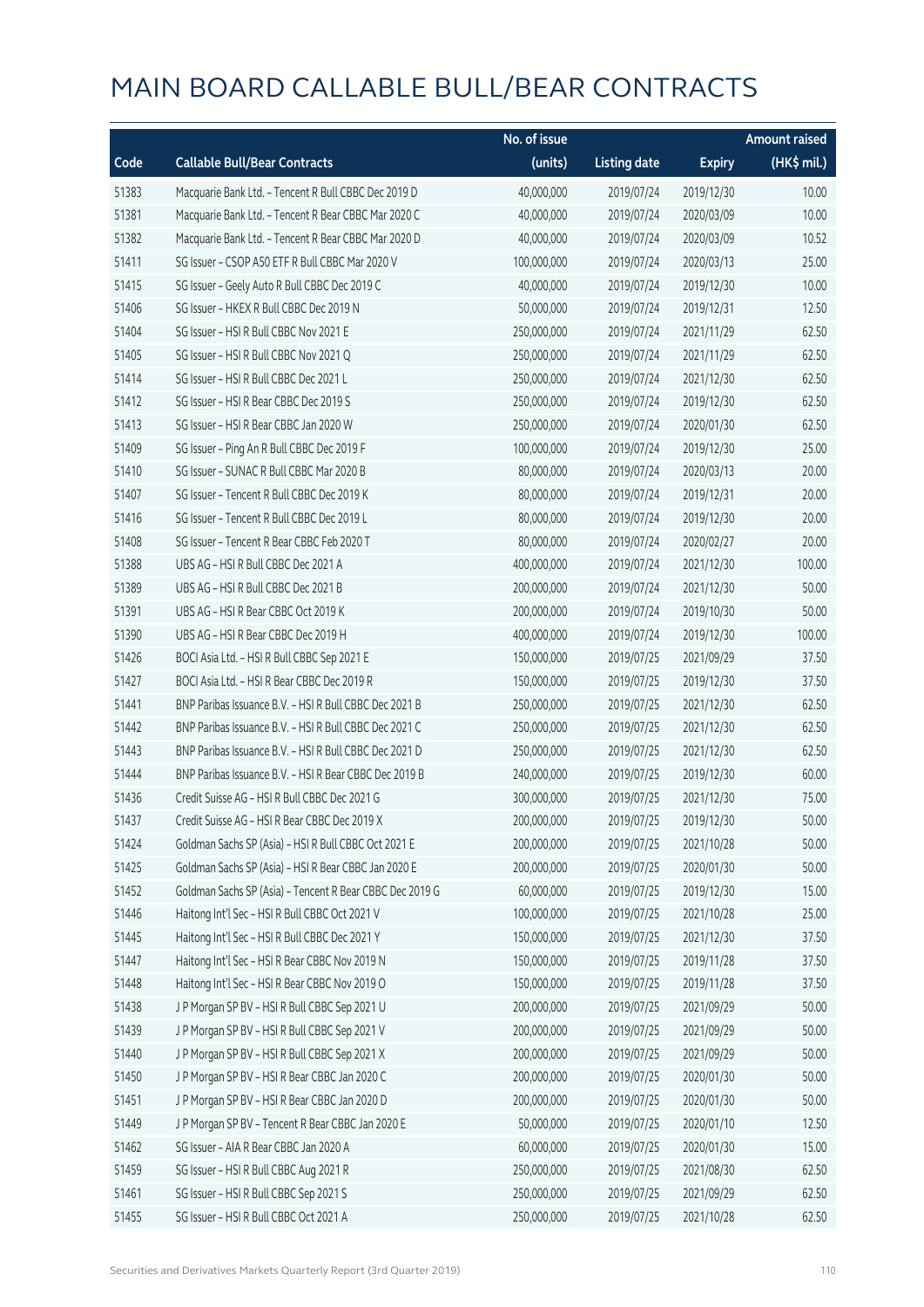|       |                                                        | No. of issue |                     |               | <b>Amount raised</b> |
|-------|--------------------------------------------------------|--------------|---------------------|---------------|----------------------|
| Code  | <b>Callable Bull/Bear Contracts</b>                    | (units)      | <b>Listing date</b> | <b>Expiry</b> | (HK\$ mil.)          |
| 51456 | SG Issuer - HSI R Bull CBBC Dec 2021 M                 | 250,000,000  | 2019/07/25          | 2021/12/30    | 62.50                |
| 51460 | SG Issuer - HSI R Bear CBBC Oct 2019 H                 | 250,000,000  | 2019/07/25          | 2019/10/30    | 62.50                |
| 51458 | SG Issuer - HSI R Bear CBBC Nov 2019 S                 | 250,000,000  | 2019/07/25          | 2019/11/28    | 62.50                |
| 51457 | SG Issuer - Ping An R Bull CBBC Jan 2020 D             | 100,000,000  | 2019/07/25          | 2020/01/31    | 25.00                |
| 51453 | SG Issuer - Tencent R Bull CBBC Oct 2019 O             | 80,000,000   | 2019/07/25          | 2019/10/31    | 20.00                |
| 51454 | SG Issuer - Tencent R Bull CBBC Dec 2019 M             | 80,000,000   | 2019/07/25          | 2019/12/16    | 20.00                |
| 51463 | SG Issuer - Tencent R Bear CBBC Mar 2020 F             | 80,000,000   | 2019/07/25          | 2020/03/30    | 20.00                |
| 51428 | UBS AG - HSI R Bull CBBC Nov 2021 R                    | 200,000,000  | 2019/07/25          | 2021/11/29    | 50.00                |
| 51429 | UBS AG - HSI R Bull CBBC Nov 2021 S                    | 200,000,000  | 2019/07/25          | 2021/11/29    | 50.00                |
| 51430 | UBS AG - HSI R Bull CBBC Nov 2021 T                    | 200,000,000  | 2019/07/25          | 2021/11/29    | 50.00                |
| 51431 | UBS AG - HSI R Bull CBBC Nov 2021 V                    | 200,000,000  | 2019/07/25          | 2021/11/29    | 50.00                |
| 51434 | UBS AG - HSI R Bear CBBC Oct 2019 L                    | 200,000,000  | 2019/07/25          | 2019/10/30    | 50.00                |
| 51435 | UBS AG - HSI R Bear CBBC Dec 2019 I                    | 400,000,000  | 2019/07/25          | 2019/12/30    | 100.00               |
| 51432 | UBS AG - Tencent R Bull CBBC Dec 2019 I                | 40,000,000   | 2019/07/25          | 2019/12/12    | 10.00                |
| 51433 | UBS AG - Tencent R Bear CBBC Dec 2019 K                | 40,000,000   | 2019/07/25          | 2019/12/12    | 10.00                |
| 51559 | BOCI Asia Ltd. - China Mobile R Bull CBBC Dec 2019 A   | 70,000,000   | 2019/07/26          | 2019/12/30    | 17.50                |
| 51561 | BOCI Asia Ltd. - China Life R Bull CBBC Dec 2019 A     | 40,000,000   | 2019/07/26          | 2019/12/30    | 10.00                |
| 51555 | BOCI Asia Ltd. - HKEX R Bull CBBC Dec 2019 M           | 40,000,000   | 2019/07/26          | 2019/12/30    | 10.00                |
| 51556 | BOCI Asia Ltd. - HKEX R Bear CBBC Dec 2019 H           | 40,000,000   | 2019/07/26          | 2019/12/30    | 10.00                |
| 51549 | BOCI Asia Ltd. - HSI R Bull CBBC Sep 2021 F            | 150,000,000  | 2019/07/26          | 2021/09/29    | 39.00                |
| 51550 | BOCI Asia Ltd. - HSI R Bull CBBC Sep 2021 G            | 150,000,000  | 2019/07/26          | 2021/09/29    | 37.50                |
| 51551 | BOCI Asia Ltd. - HSI R Bull CBBC Sep 2021 J            | 150,000,000  | 2019/07/26          | 2021/09/29    | 37.50                |
| 51553 | BOCI Asia Ltd. - HSI R Bear CBBC Dec 2019 I            | 150,000,000  | 2019/07/26          | 2019/12/30    | 37.50                |
| 51554 | BOCI Asia Ltd. - HSI R Bear CBBC Dec 2019 S            | 150,000,000  | 2019/07/26          | 2019/12/30    | 37.50                |
| 51552 | BOCI Asia Ltd. - HSI R Bear CBBC Dec 2019 T            | 150,000,000  | 2019/07/26          | 2019/12/30    | 37.50                |
| 51557 | BOCI Asia Ltd. - Tencent R Bull CBBC Dec 2019 P        | 40,000,000   | 2019/07/26          | 2019/12/30    | 10.00                |
| 51558 | BOCI Asia Ltd. - Tencent R Bear CBBC Dec 2019 M        | 40,000,000   | 2019/07/26          | 2019/12/30    | 14.00                |
| 51560 | BOCI Asia Ltd. - Xiaomi R Bull CBBC Dec 2019 C         | 40,000,000   | 2019/07/26          | 2019/12/30    | 10.00                |
| 51477 | BNP Paribas Issuance B.V. - HSI R Bull CBBC Dec 2021 E | 250,000,000  | 2019/07/26          | 2021/12/30    | 62.50                |
| 51488 | BNP Paribas Issuance B.V. - HSI R Bull CBBC Dec 2021 F | 250,000,000  | 2019/07/26          | 2021/12/30    | 62.50                |
| 51489 | BNP Paribas Issuance B.V. - HSI R Bull CBBC Dec 2021 G | 240,000,000  | 2019/07/26          | 2021/12/30    | 60.00                |
| 51464 | BNP Paribas Issuance B.V. - HSI R Bear CBBC Dec 2019 F | 250,000,000  | 2019/07/26          | 2019/12/30    | 62.50                |
| 51465 | BNP Paribas Issuance B.V. - HSI R Bear CBBC Dec 2019 J | 250,000,000  | 2019/07/26          | 2019/12/30    | 62.50                |
| 51466 | BNP Paribas Issuance B.V. - HSI R Bear CBBC Dec 2019 K | 240,000,000  | 2019/07/26          | 2019/12/30    | 60.00                |
| 51518 | Credit Suisse AG - AIA R Bull CBBC Feb 2020 A          | 70,000,000   | 2019/07/26          | 2020/02/21    | 17.50                |
| 51519 | Credit Suisse AG - AIA R Bull CBBC Feb 2020 B          | 70,000,000   | 2019/07/26          | 2020/02/27    | 17.50                |
| 51516 | Credit Suisse AG - AIA R Bear CBBC Apr 2020 A          | 70,000,000   | 2019/07/26          | 2020/04/28    | 17.50                |
| 51514 | Credit Suisse AG - HSI R Bull CBBC Oct 2021 K          | 200,000,000  | 2019/07/26          | 2021/10/28    | 50.00                |
| 51513 | Credit Suisse AG - HSI R Bull CBBC Nov 2021 N          | 200,000,000  | 2019/07/26          | 2021/11/29    | 50.00                |
| 51515 | Credit Suisse AG - HSI R Bull CBBC Nov 2021 W          | 200,000,000  | 2019/07/26          | 2021/11/29    | 50.00                |
| 51509 | Credit Suisse AG - HSI R Bear CBBC Nov 2019 Q          | 200,000,000  | 2019/07/26          | 2019/11/28    | 50.00                |
| 51511 | Credit Suisse AG - HSI R Bear CBBC Dec 2019 F          | 200,000,000  | 2019/07/26          | 2019/12/30    | 50.00                |
| 51510 | Credit Suisse AG - HSI R Bear CBBC Dec 2019 Y          | 200,000,000  | 2019/07/26          | 2019/12/30    | 50.00                |
| 51512 | Credit Suisse AG - HSI R Bear CBBC Apr 2020 B          | 300,000,000  | 2019/07/26          | 2020/04/28    | 75.00                |
| 51517 | Credit Suisse AG - Ping An R Bull CBBC Feb 2020 B      | 80,000,000   | 2019/07/26          | 2020/02/27    | 20.00                |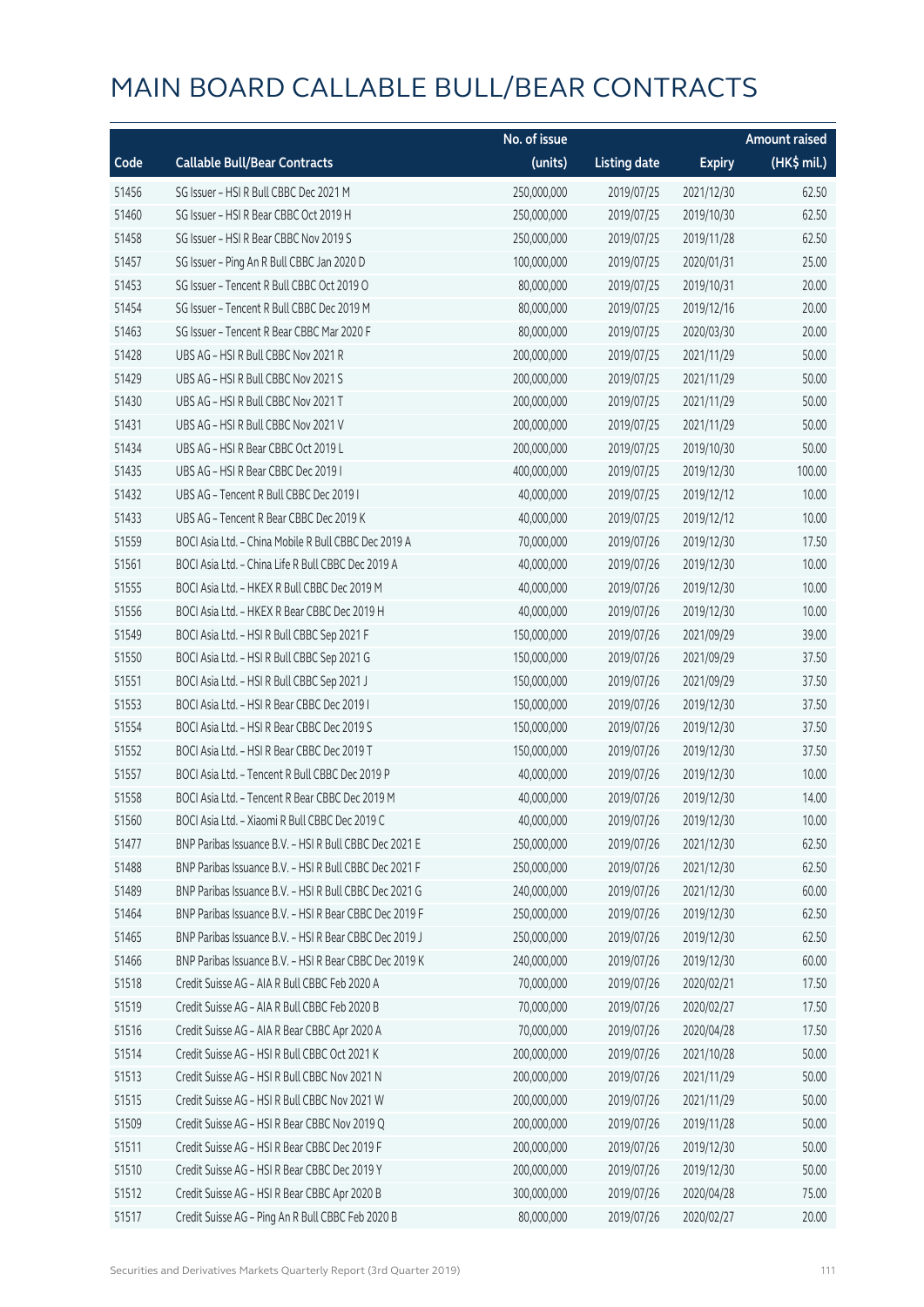|       |                                                       | No. of issue |                     |               | <b>Amount raised</b> |
|-------|-------------------------------------------------------|--------------|---------------------|---------------|----------------------|
| Code  | <b>Callable Bull/Bear Contracts</b>                   | (units)      | <b>Listing date</b> | <b>Expiry</b> | (HK\$ mil.)          |
| 51562 | Goldman Sachs SP (Asia) - AIA R Bear CBBC Dec 2019 C  | 80,000,000   | 2019/07/26          | 2019/12/30    | 20.00                |
| 51506 | Goldman Sachs SP (Asia) - HSI R Bull CBBC Nov 2021 K  | 200,000,000  | 2019/07/26          | 2021/11/29    | 50.00                |
| 51507 | Goldman Sachs SP (Asia) - HSI R Bull CBBC Nov 2021 L  | 200,000,000  | 2019/07/26          | 2021/11/29    | 50.00                |
| 51508 | Goldman Sachs SP (Asia) - HSI R Bull CBBC Nov 2021 M  | 200,000,000  | 2019/07/26          | 2021/11/29    | 50.00                |
| 51467 | Goldman Sachs SP (Asia) - HSI R Bear CBBC Jan 2020 X  | 200,000,000  | 2019/07/26          | 2020/01/30    | 50.00                |
| 51468 | Goldman Sachs SP (Asia) - HSI R Bear CBBC Feb 2020 A  | 200,000,000  | 2019/07/26          | 2020/02/27    | 50.00                |
| 51476 | HK Bank - AIA R Bull CBBC Mar 2020 A                  | 60,000,000   | 2019/07/26          | 2020/03/09    | 15.00                |
| 51474 | HK Bank - CITIC Sec R Bull CBBC Jan 2020 A            | 40,000,000   | 2019/07/26          | 2020/01/20    | 10.00                |
| 51472 | HK Bank - HSCEI R Bull CBBC Sep 2020 A                | 50,000,000   | 2019/07/26          | 2020/09/29    | 12.50                |
| 51471 | HK Bank - HSCEI R Bear CBBC Dec 2019 F                | 50,000,000   | 2019/07/26          | 2019/12/30    | 12.50                |
| 51470 | HK Bank - HSI R Bull CBBC Sep 2020 I                  | 100,000,000  | 2019/07/26          | 2020/09/29    | 25.00                |
| 51469 | HK Bank - HSI R Bear CBBC Dec 2019 W                  | 100,000,000  | 2019/07/26          | 2019/12/30    | 25.00                |
| 51475 | HK Bank - ICBC R Bear CBBC Jan 2020 A                 | 40,000,000   | 2019/07/26          | 2020/01/20    | 10.00                |
| 51473 | HK Bank - Ping An R Bull CBBC Jan 2020 B              | 60,000,000   | 2019/07/26          | 2020/01/20    | 15.00                |
| 51496 | Haitong Int'l Sec - China Life R Bull CBBC Mar 2020 A | 100,000,000  | 2019/07/26          | 2020/03/10    | 25.00                |
| 51493 | Haitong Int'l Sec - HSI R Bull CBBC Dec 2021 A        | 150,000,000  | 2019/07/26          | 2021/12/30    | 37.50                |
| 51492 | Haitong Int'l Sec - HSI R Bull CBBC Dec 2021 Z        | 150,000,000  | 2019/07/26          | 2021/12/30    | 37.50                |
| 51490 | Haitong Int'l Sec - HSI R Bear CBBC Nov 2019 P        | 150,000,000  | 2019/07/26          | 2019/11/28    | 37.50                |
| 51491 | Haitong Int'l Sec - HSI R Bear CBBC Nov 2019 Q        | 150,000,000  | 2019/07/26          | 2019/11/28    | 37.50                |
| 51494 | Haitong Int'l Sec - HSI R Bear CBBC Nov 2019 R        | 150,000,000  | 2019/07/26          | 2019/11/28    | 37.50                |
| 51495 | Haitong Int'l Sec - Tencent R Bull CBBC Feb 2020 A    | 40,000,000   | 2019/07/26          | 2020/02/10    | 10.00                |
| 51502 | J P Morgan SP BV - HSI R Bull CBBC Sep 2021 A         | 200,000,000  | 2019/07/26          | 2021/09/29    | 50.00                |
| 51501 | J P Morgan SP BV - HSI R Bull CBBC Sep 2021 Y         | 200,000,000  | 2019/07/26          | 2021/09/29    | 50.00                |
| 51503 | J P Morgan SP BV - HSI R Bull CBBC Oct 2021 I         | 200,000,000  | 2019/07/26          | 2021/10/28    | 50.00                |
| 51504 | J P Morgan SP BV - HSI R Bull CBBC Oct 2021 N         | 200,000,000  | 2019/07/26          | 2021/10/28    | 50.00                |
| 51497 | J P Morgan SP BV - HSI R Bear CBBC Jan 2020 E         | 200,000,000  | 2019/07/26          | 2020/01/30    | 50.00                |
| 51499 | J P Morgan SP BV - HSI R Bear CBBC Jan 2020 F         | 200,000,000  | 2019/07/26          | 2020/01/30    | 50.00                |
| 51498 | J P Morgan SP BV - HSI R Bear CBBC Feb 2020 B         | 200,000,000  | 2019/07/26          | 2020/02/27    | 50.00                |
| 51500 | J P Morgan SP BV - HSI R Bear CBBC Feb 2020 C         | 200,000,000  | 2019/07/26          | 2020/02/27    | 50.00                |
| 51505 | J P Morgan SP BV - HSI R Bear CBBC Feb 2020 D         | 200,000,000  | 2019/07/26          | 2020/02/27    | 50.00                |
| 51545 | SG Issuer - AIA R Bull CBBC Dec 2019 O                | 60,000,000   | 2019/07/26          | 2019/12/31    | 15.00                |
| 51520 | SG Issuer - AIA R Bear CBBC Dec 2019 I                | 60,000,000   | 2019/07/26          | 2019/12/23    | 15.00                |
| 51546 | SG Issuer - AIA R Bear CBBC Jan 2020 B                | 60,000,000   | 2019/07/26          | 2020/01/20    | 15.00                |
| 51547 | SG Issuer - AIA R Bear CBBC Jan 2020 C                | 60,000,000   | 2019/07/26          | 2020/01/31    | 15.00                |
| 51531 | SG Issuer - Bank of China R Bull CBBC Apr 2020 A      | 100,000,000  | 2019/07/26          | 2020/04/28    | 25.00                |
| 51532 | SG Issuer - CC Bank R Bull CBBC Dec 2019 G            | 100,000,000  | 2019/07/26          | 2019/12/30    | 25.00                |
| 51521 | SG Issuer - CC Bank R Bull CBBC Jul 2020 A            | 100,000,000  | 2019/07/26          | 2020/07/20    | 25.00                |
| 51533 | SG Issuer - China Life R Bull CBBC Feb 2020 H         | 150,000,000  | 2019/07/26          | 2020/02/17    | 37.50                |
| 51522 | SG Issuer - China Life R Bear CBBC Feb 2020 B         | 150,000,000  | 2019/07/26          | 2020/02/26    | 37.50                |
| 51535 | SG Issuer - CSPC Pharma R Bull CBBC Jul 2020 D        | 150,000,000  | 2019/07/26          | 2020/07/10    | 37.50                |
| 51534 | SG Issuer - China Tower R Bull CBBC Mar 2020 C        | 120,000,000  | 2019/07/26          | 2020/03/10    | 30.00                |
| 51548 | SG Issuer - Galaxy Ent R Bull CBBC Jan 2020 C         | 100,000,000  | 2019/07/26          | 2020/01/20    | 25.00                |
| 51542 | SG Issuer - HSI R Bull CBBC Sep 2021 T                | 250,000,000  | 2019/07/26          | 2021/09/29    | 62.50                |
| 51543 | SG Issuer - HSI R Bull CBBC Sep 2021 U                | 250,000,000  | 2019/07/26          | 2021/09/29    | 62.50                |
| 51540 | SG Issuer - HSI R Bull CBBC Oct 2021 B                | 250,000,000  | 2019/07/26          | 2021/10/28    | 62.50                |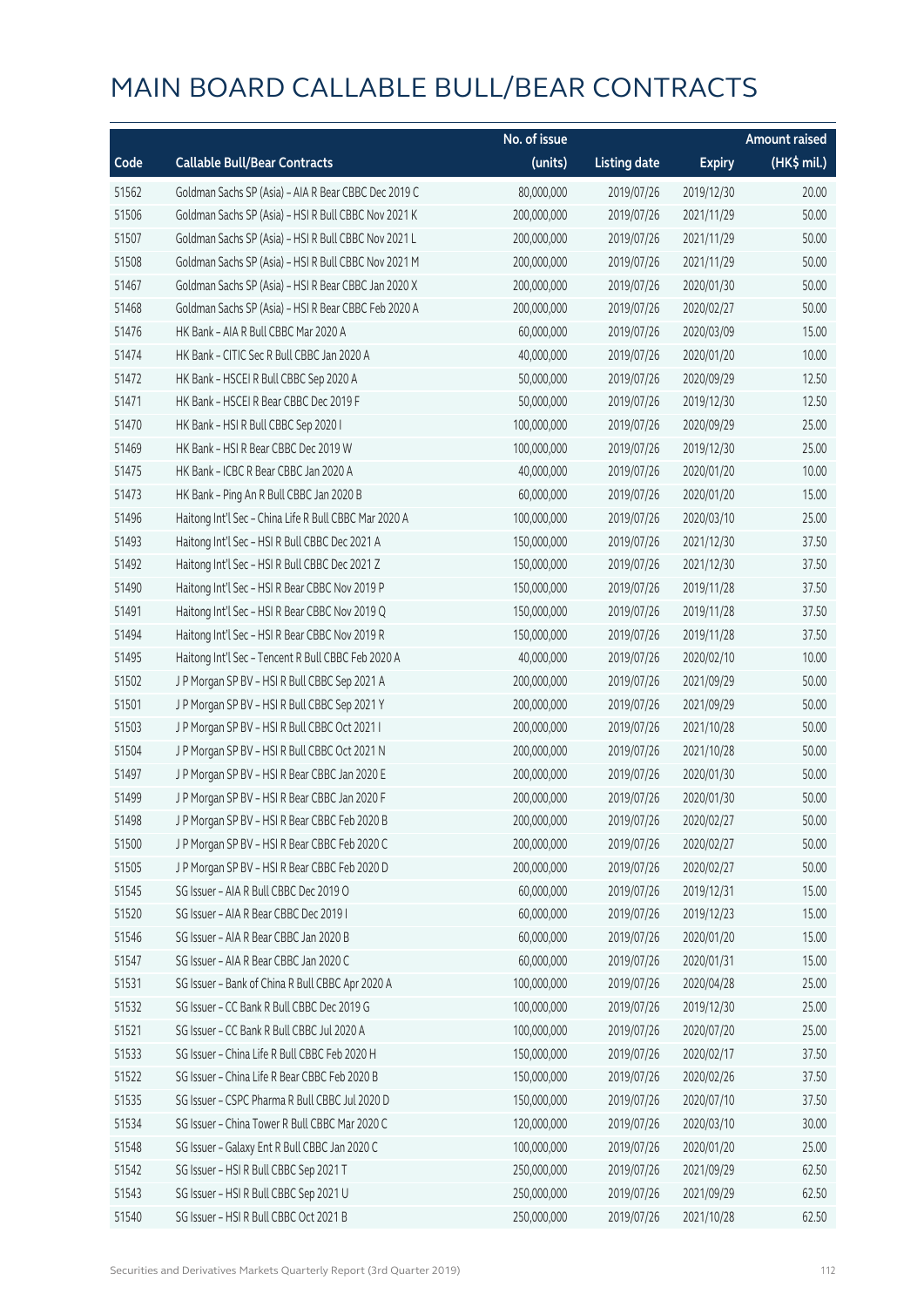|       |                                                        | No. of issue |                     |               | <b>Amount raised</b> |
|-------|--------------------------------------------------------|--------------|---------------------|---------------|----------------------|
| Code  | <b>Callable Bull/Bear Contracts</b>                    | (units)      | <b>Listing date</b> | <b>Expiry</b> | (HK\$ mil.)          |
| 51544 | SG Issuer - HSI R Bull CBBC Dec 2021 V                 | 250,000,000  | 2019/07/26          | 2021/12/30    | 62.50                |
| 51527 | SG Issuer - HSI R Bear CBBC Oct 2019 K                 | 250,000,000  | 2019/07/26          | 2019/10/30    | 62.50                |
| 51528 | SG Issuer - HSI R Bear CBBC Oct 2019 R                 | 250,000,000  | 2019/07/26          | 2019/10/30    | 62.50                |
| 51538 | SG Issuer - HSI R Bear CBBC Dec 2019 T                 | 250,000,000  | 2019/07/26          | 2019/12/30    | 62.50                |
| 51539 | SG Issuer - HSI R Bear CBBC Jan 2020 A                 | 250,000,000  | 2019/07/26          | 2020/01/30    | 62.50                |
| 51529 | SG Issuer - HSI R Bear CBBC Jan 2020 X                 | 250,000,000  | 2019/07/26          | 2020/01/30    | 62.50                |
| 51541 | SG Issuer - HSI R Bear CBBC Jan 2020 Y                 | 250,000,000  | 2019/07/26          | 2020/01/30    | 62.50                |
| 51530 | SG Issuer - HSI R Bear CBBC Feb 2020 P                 | 500,000,000  | 2019/07/26          | 2020/02/27    | 125.00               |
| 51523 | SG Issuer - ICBC R Bull CBBC Jul 2020 A                | 100,000,000  | 2019/07/26          | 2020/07/20    | 25.00                |
| 51524 | SG Issuer - ICBC R Bull CBBC Jul 2020 B                | 100,000,000  | 2019/07/26          | 2020/07/31    | 25.00                |
| 51536 | SG Issuer - Ping An R Bull CBBC Dec 2019 G             | 100,000,000  | 2019/07/26          | 2019/12/30    | 25.00                |
| 51525 | SG Issuer - Ping An R Bear CBBC Dec 2019 J             | 100,000,000  | 2019/07/26          | 2019/12/23    | 25.00                |
| 51537 | SG Issuer - Tencent R Bull CBBC Oct 2019 R             | 80,000,000   | 2019/07/26          | 2019/10/31    | 20.00                |
| 51526 | SG Issuer - Tencent R Bear CBBC Feb 2020 U             | 80,000,000   | 2019/07/26          | 2020/02/20    | 20.00                |
| 51486 | UBS AG - AIA R Bull CBBC Jan 2020 A                    | 60,000,000   | 2019/07/26          | 2020/01/13    | 15.00                |
| 51487 | UBS AG - AIA R Bear CBBC Jan 2020 A                    | 60,000,000   | 2019/07/26          | 2020/01/13    | 15.00                |
| 51485 | UBS AG - CSOP A50 ETF R Bull CBBC Apr 2020 C           | 50,000,000   | 2019/07/26          | 2020/04/27    | 12.50                |
| 51482 | UBS AG - HSI R Bull CBBC Nov 2021 W                    | 200,000,000  | 2019/07/26          | 2021/11/29    | 50.00                |
| 51483 | UBS AG - HSI R Bull CBBC Dec 2021 C                    | 400,000,000  | 2019/07/26          | 2021/12/30    | 100.00               |
| 51481 | UBS AG - HSI R Bear CBBC Oct 2019 B                    | 200,000,000  | 2019/07/26          | 2019/10/30    | 50.00                |
| 51478 | UBS AG - HSI R Bear CBBC Oct 2019 M                    | 200,000,000  | 2019/07/26          | 2019/10/30    | 50.00                |
| 51479 | UBS AG - HSI R Bear CBBC Oct 2019 N                    | 200,000,000  | 2019/07/26          | 2019/10/30    | 50.00                |
| 51480 | UBS AG - HSI R Bear CBBC Oct 2019 O                    | 200,000,000  | 2019/07/26          | 2019/10/30    | 50.00                |
| 51484 | UBS AG - Ping An R Bull CBBC Jan 2020 C                | 100,000,000  | 2019/07/26          | 2020/01/13    | 25.00                |
| 51566 | BNP Paribas Issuance B.V. - HSI R Bull CBBC Dec 2021 H | 250,000,000  | 2019/07/29          | 2021/12/30    | 62.50                |
| 51584 | BNP Paribas Issuance B.V. - HSI R Bull CBBC Dec 2021 I | 250,000,000  | 2019/07/29          | 2021/12/30    | 62.50                |
| 51585 | BNP Paribas Issuance B.V. - HSI R Bull CBBC Dec 2021 J | 240,000,000  | 2019/07/29          | 2021/12/30    | 60.00                |
| 51586 | BNP Paribas Issuance B.V. - HSI R Bear CBBC Dec 2019 M | 250,000,000  | 2019/07/29          | 2019/12/30    | 62.50                |
| 51587 | BNP Paribas Issuance B.V. - HSI R Bear CBBC Dec 2019 N | 250,000,000  | 2019/07/29          | 2019/12/30    | 62.50                |
| 51613 | Credit Suisse AG - AIA R Bull CBBC Nov 2020 A          | 70,000,000   | 2019/07/29          | 2020/11/18    | 17.50                |
| 51619 | Credit Suisse AG - HKEX R Bear CBBC Jul 2020 A         | 100,000,000  | 2019/07/29          | 2020/07/08    | 25.00                |
| 51611 | Credit Suisse AG - HSI R Bull CBBC Aug 2021 C          | 200,000,000  | 2019/07/29          | 2021/08/30    | 50.00                |
| 51612 | Credit Suisse AG - HSI R Bull CBBC Sep 2021 T          | 200,000,000  | 2019/07/29          | 2021/09/29    | 50.00                |
| 51615 | Credit Suisse AG - HSI R Bull CBBC Oct 2021 C          | 200,000,000  | 2019/07/29          | 2021/10/28    | 50.00                |
| 51610 | Credit Suisse AG - HSI R Bull CBBC Oct 2021 D          | 200,000,000  | 2019/07/29          | 2021/10/28    | 50.00                |
| 51618 | Credit Suisse AG - HSI R Bear CBBC Dec 2019 N          | 200,000,000  | 2019/07/29          | 2019/12/30    | 50.00                |
| 51616 | Credit Suisse AG - HSI R Bear CBBC Jan 2020 H          | 200,000,000  | 2019/07/29          | 2020/01/30    | 50.00                |
| 51617 | Credit Suisse AG - HSI R Bear CBBC Jan 2020 L          | 200,000,000  | 2019/07/29          | 2020/01/30    | 50.00                |
| 51614 | Credit Suisse AG - Ping An R Bull CBBC Nov 2020 A      | 80,000,000   | 2019/07/29          | 2020/11/25    | 20.00                |
| 51567 | Bank of East Asia - HSBC R Bull CBBC Apr 2020 A        | 40,000,000   | 2019/07/29          | 2020/04/24    | 10.00                |
| 51568 | Bank of East Asia - Tencent R Bull CBBC Jan 2020 B     | 30,000,000   | 2019/07/29          | 2020/01/24    | 10.50                |
| 51625 | Goldman Sachs SP (Asia) - HKEX R Bear CBBC Dec 2019 N  | 80,000,000   | 2019/07/29          | 2019/12/30    | 20.00                |
| 51563 | Goldman Sachs SP (Asia) - HSI R Bull CBBC Nov 2021 N   | 200,000,000  | 2019/07/29          | 2021/11/29    | 50.00                |
| 51564 | Goldman Sachs SP (Asia) - HSI R Bull CBBC Nov 2021 O   | 200,000,000  | 2019/07/29          | 2021/11/29    | 50.00                |
| 51565 | Goldman Sachs SP (Asia) - HSI R Bull CBBC Nov 2021 P   | 200,000,000  | 2019/07/29          | 2021/11/29    | 50.00                |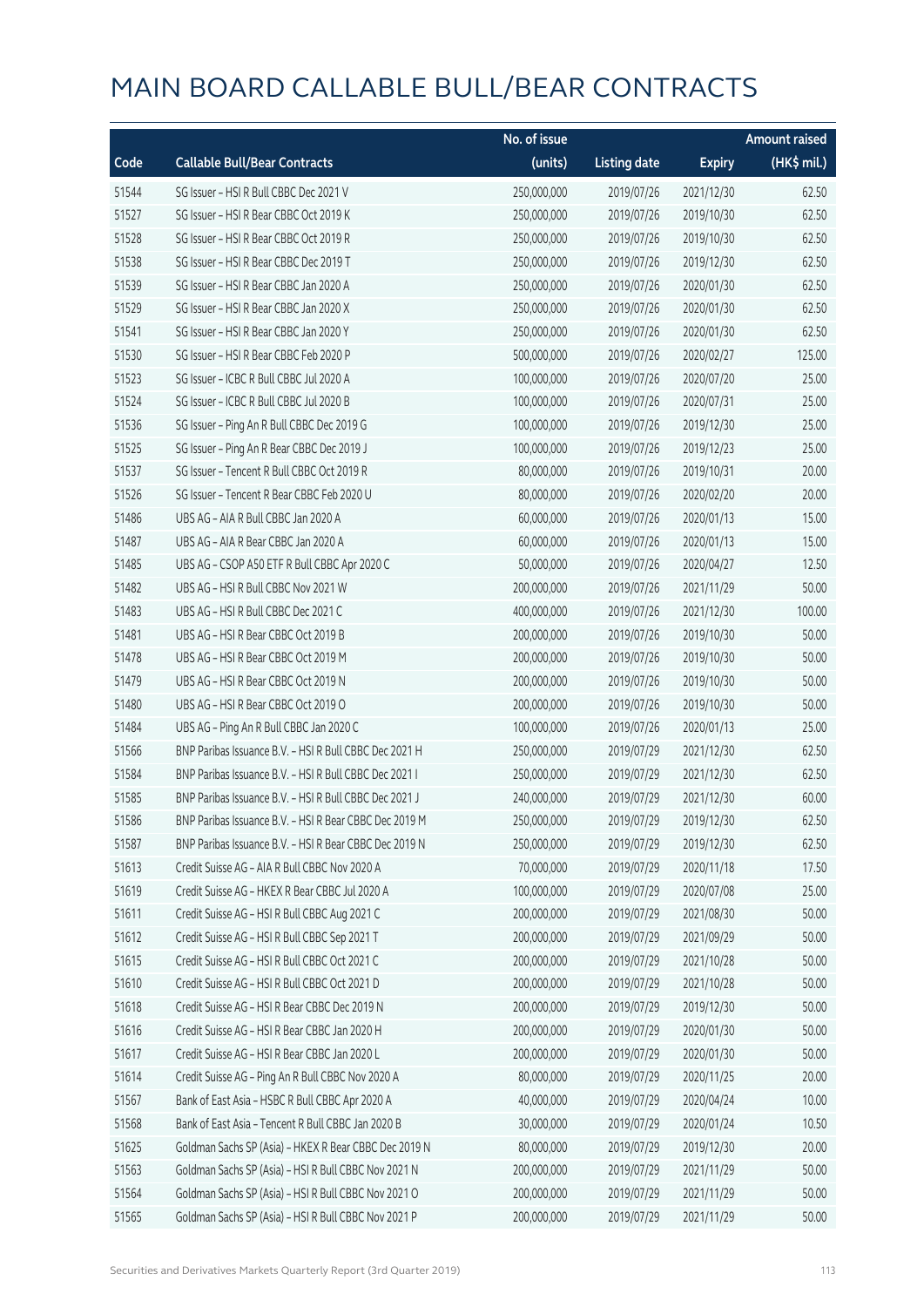|       |                                                           | No. of issue |                     |               | <b>Amount raised</b> |
|-------|-----------------------------------------------------------|--------------|---------------------|---------------|----------------------|
| Code  | <b>Callable Bull/Bear Contracts</b>                       | (units)      | <b>Listing date</b> | <b>Expiry</b> | (HK\$ mil.)          |
| 51620 | Goldman Sachs SP (Asia) - HSI R Bull CBBC Nov 2021 Q      | 200,000,000  | 2019/07/29          | 2021/11/29    | 50.00                |
| 51622 | Goldman Sachs SP (Asia) - HSI R Bear CBBC Feb 2020 B      | 200,000,000  | 2019/07/29          | 2020/02/27    | 50.00                |
| 51623 | Goldman Sachs SP (Asia) - HSI R Bear CBBC Feb 2020 C      | 200,000,000  | 2019/07/29          | 2020/02/27    | 50.00                |
| 51624 | Goldman Sachs SP (Asia) - HSI R Bear CBBC Feb 2020 D      | 200,000,000  | 2019/07/29          | 2020/02/27    | 50.00                |
| 51621 | Goldman Sachs SP (Asia) - Tencent R Bull CBBC Oct 2019 V  | 80,000,000   | 2019/07/29          | 2019/10/29    | 20.00                |
| 51609 | Haitong Int'l Sec - AIA R Bear CBBC Apr 2020 D            | 50,000,000   | 2019/07/29          | 2020/04/15    | 12.50                |
| 51607 | Haitong Int'l Sec - HKEX R Bear CBBC Mar 2020 D           | 40,000,000   | 2019/07/29          | 2020/03/20    | 10.00                |
| 51602 | Haitong Int'l Sec - HSI R Bull CBBC Oct 2021 O            | 150,000,000  | 2019/07/29          | 2021/10/28    | 37.50                |
| 51600 | Haitong Int'l Sec - HSI R Bull CBBC Dec 2021 B            | 150,000,000  | 2019/07/29          | 2021/12/30    | 37.50                |
| 51601 | Haitong Int'l Sec - HSI R Bull CBBC Dec 2021 C            | 150,000,000  | 2019/07/29          | 2021/12/30    | 37.50                |
| 51603 | Haitong Int'l Sec - HSI R Bull CBBC Dec 2021 Q            | 150,000,000  | 2019/07/29          | 2021/12/30    | 37.50                |
| 51604 | Haitong Int'l Sec - HSI R Bear CBBC Nov 2019 S            | 150,000,000  | 2019/07/29          | 2019/11/28    | 37.50                |
| 51605 | Haitong Int'l Sec - HSI R Bear CBBC Nov 2019 T            | 150,000,000  | 2019/07/29          | 2019/11/28    | 37.50                |
| 51606 | Haitong Int'l Sec - HSI R Bear CBBC Nov 2019 U            | 150,000,000  | 2019/07/29          | 2019/11/28    | 37.50                |
| 51608 | Haitong Int'l Sec - Tencent R Bear CBBC Mar 2020 N        | 40,000,000   | 2019/07/29          | 2020/03/20    | 10.00                |
| 51593 | J P Morgan SP BV - HKEX R Bear CBBC Feb 2020 B            | 200,000,000  | 2019/07/29          | 2020/02/14    | 50.00                |
| 51589 | J P Morgan SP BV - HSI R Bull CBBC Sep 2021 F             | 200,000,000  | 2019/07/29          | 2021/09/29    | 50.00                |
| 51588 | J P Morgan SP BV - HSI R Bull CBBC Sep 2021 I             | 200,000,000  | 2019/07/29          | 2021/09/29    | 50.00                |
| 51590 | J P Morgan SP BV - HSI R Bull CBBC Dec 2021 M             | 200,000,000  | 2019/07/29          | 2021/12/30    | 50.00                |
| 51591 | J P Morgan SP BV - HSI R Bull CBBC Dec 2021 N             | 200,000,000  | 2019/07/29          | 2021/12/30    | 50.00                |
| 51598 | J P Morgan SP BV - HSI R Bull CBBC Dec 2021 O             | 200,000,000  | 2019/07/29          | 2021/12/30    | 50.00                |
| 51599 | J P Morgan SP BV - HSI R Bull CBBC Dec 2021 R             | 200,000,000  | 2019/07/29          | 2021/12/30    | 50.00                |
| 51594 | J P Morgan SP BV - HSI R Bear CBBC Jan 2020 G             | 200,000,000  | 2019/07/29          | 2020/01/30    | 50.00                |
| 51596 | J P Morgan SP BV - HSI R Bear CBBC Jan 2020 H             | 200,000,000  | 2019/07/29          | 2020/01/30    | 50.00                |
| 51595 | J P Morgan SP BV - HSI R Bear CBBC Feb 2020 E             | 200,000,000  | 2019/07/29          | 2020/02/27    | 50.00                |
| 51597 | J P Morgan SP BV - HSI R Bear CBBC Feb 2020 F             | 200,000,000  | 2019/07/29          | 2020/02/27    | 50.00                |
| 51592 | J P Morgan SP BV - Tencent R Bear CBBC Feb 2020 D         | 250,000,000  | 2019/07/29          | 2020/02/14    | 62.50                |
| 51570 | Morgan Stanley Asia Products - HSI R Bull CBBC Jul 2021 A | 100,000,000  | 2019/07/29          | 2021/07/29    | 25.00                |
| 51573 | Morgan Stanley Asia Products - HSI R Bull CBBC Jul 2021 B | 100,000,000  | 2019/07/29          | 2021/07/29    | 25.00                |
| 51574 | Morgan Stanley Asia Products - HSI R Bull CBBC Jul 2021 C | 100,000,000  | 2019/07/29          | 2021/07/29    | 25.00                |
| 51577 | Morgan Stanley Asia Products - HSI R Bull CBBC Jul 2021 D | 100,000,000  | 2019/07/29          | 2021/07/29    | 25.00                |
| 51572 | Morgan Stanley Asia Products - HSI R Bear CBBC Jan 2020 A | 100,000,000  | 2019/07/29          | 2020/01/30    | 25.00                |
| 51575 | Morgan Stanley Asia Products - HSI R Bear CBBC Feb 2020 A | 100,000,000  | 2019/07/29          | 2020/02/27    | 25.00                |
| 51571 | Morgan Stanley Asia Products - HSI R Bear CBBC Mar 2020 A | 100,000,000  | 2019/07/29          | 2020/03/30    | 25.00                |
| 51576 | Morgan Stanley Asia Products - HSI R Bear CBBC Mar 2020 B | 100,000,000  | 2019/07/29          | 2020/03/30    | 25.00                |
| 51632 | SG Issuer - HKEX R Bull CBBC Nov 2019 P                   | 50,000,000   | 2019/07/29          | 2019/11/26    | 12.50                |
| 51636 | SG Issuer - HKEX R Bull CBBC Nov 2019 Q                   | 50,000,000   | 2019/07/29          | 2019/11/08    | 12.50                |
| 51631 | SG Issuer - HKEX R Bear CBBC Nov 2019 M                   | 50,000,000   | 2019/07/29          | 2019/11/18    | 12.50                |
| 51637 | SG Issuer - HKEX R Bear CBBC Nov 2019 N                   | 50,000,000   | 2019/07/29          | 2019/11/18    | 12.50                |
| 51635 | SG Issuer - HSI R Bull CBBC Sep 2021 V                    | 250,000,000  | 2019/07/29          | 2021/09/29    | 62.50                |
| 51630 | SG Issuer - HSI R Bull CBBC Oct 2021 H                    | 250,000,000  | 2019/07/29          | 2021/10/28    | 62.50                |
| 51626 | SG Issuer - HSI R Bull CBBC Nov 2021 C                    | 250,000,000  | 2019/07/29          | 2021/11/29    | 62.50                |
| 51627 | SG Issuer - HSI R Bull CBBC Dec 2021 W                    | 250,000,000  | 2019/07/29          | 2021/12/30    | 62.50                |
| 51633 | SG Issuer - HSI R Bear CBBC Oct 2019 F                    | 250,000,000  | 2019/07/29          | 2019/10/30    | 62.50                |
| 51634 | SG Issuer - HSI R Bear CBBC Nov 2019 M                    | 250,000,000  | 2019/07/29          | 2019/11/28    | 62.50                |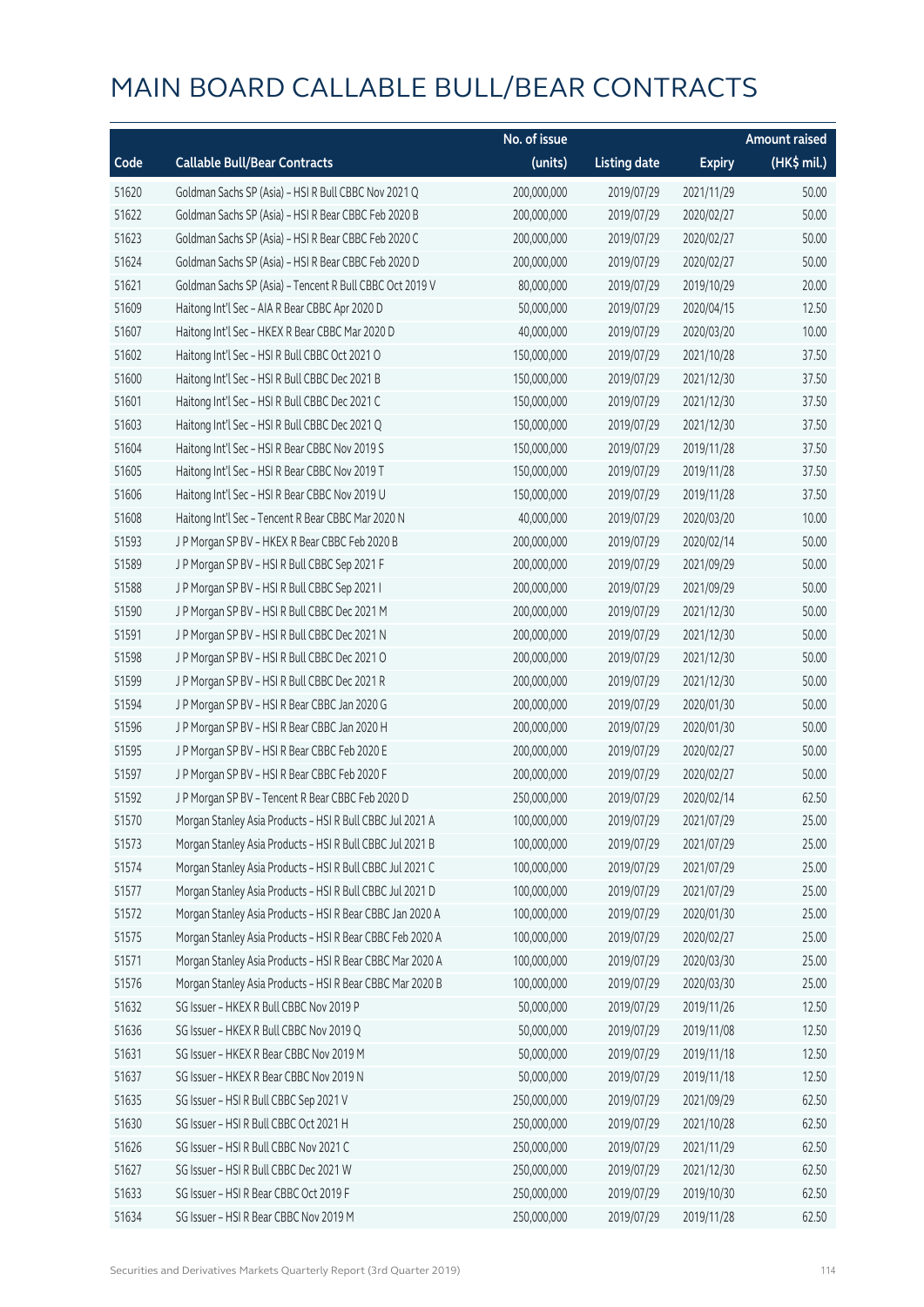|       |                                                          | No. of issue |                     |               | <b>Amount raised</b> |
|-------|----------------------------------------------------------|--------------|---------------------|---------------|----------------------|
| Code  | <b>Callable Bull/Bear Contracts</b>                      | (units)      | <b>Listing date</b> | <b>Expiry</b> | (HK\$ mil.)          |
| 51628 | SG Issuer - Tencent R Bull CBBC Oct 2019 Y               | 80,000,000   | 2019/07/29          | 2019/10/31    | 20.00                |
| 51629 | SG Issuer - Tencent R Bull CBBC Nov 2019 P               | 80,000,000   | 2019/07/29          | 2019/11/28    | 20.00                |
| 51583 | UBS AG - HKEX R Bear CBBC Feb 2020 C                     | 200,000,000  | 2019/07/29          | 2020/02/24    | 50.00                |
| 51578 | UBS AG - HSI R Bull CBBC Dec 2021 D                      | 200,000,000  | 2019/07/29          | 2021/12/30    | 50.00                |
| 51579 | UBS AG - HSI R Bull CBBC Dec 2021 E                      | 200,000,000  | 2019/07/29          | 2021/12/30    | 50.00                |
| 51580 | UBS AG - HSI R Bull CBBC Dec 2021 F                      | 200,000,000  | 2019/07/29          | 2021/12/30    | 50.00                |
| 51581 | UBS AG - HSI R Bear CBBC Oct 2019 J                      | 200,000,000  | 2019/07/29          | 2019/10/30    | 50.00                |
| 51582 | UBS AG - HSI R Bear CBBC Oct 2019 P                      | 200,000,000  | 2019/07/29          | 2019/10/30    | 50.00                |
| 51569 | Bank Vontobel - Sunny Optical R Bear CBBC Feb 2020 A     | 40,000,000   | 2019/07/29          | 2020/02/14    | 10.00                |
| 51666 | BNP Paribas Issuance B.V. - HSI R Bull CBBC Dec 2021 K   | 240,000,000  | 2019/07/30          | 2021/12/30    | 60.00                |
| 51667 | BNP Paribas Issuance B.V. - HSI R Bear CBBC Dec 2019 C   | 240,000,000  | 2019/07/30          | 2019/12/30    | 60.00                |
| 51654 | Credit Suisse AG - HSI R Bull CBBC Sep 2021 I            | 200,000,000  | 2019/07/30          | 2021/09/29    | 50.00                |
| 51653 | Credit Suisse AG - HSI R Bull CBBC Oct 2021 F            | 200,000,000  | 2019/07/30          | 2021/10/28    | 50.00                |
| 51650 | Credit Suisse AG - HSI R Bear CBBC Jan 2020 M            | 200,000,000  | 2019/07/30          | 2020/01/30    | 50.00                |
| 51652 | Credit Suisse AG - HSI R Bear CBBC Feb 2020 R            | 200,000,000  | 2019/07/30          | 2020/02/27    | 50.00                |
| 51651 | Credit Suisse AG - HSI R Bear CBBC Apr 2020 C            | 300,000,000  | 2019/07/30          | 2020/04/28    | 75.00                |
| 51639 | Goldman Sachs SP (Asia) - HSI R Bull CBBC Oct 2021 N     | 200,000,000  | 2019/07/30          | 2021/10/28    | 50.00                |
| 51684 | Goldman Sachs SP (Asia) - HSI R Bull CBBC Nov 2021 S     | 200,000,000  | 2019/07/30          | 2021/11/29    | 50.00                |
| 51638 | Goldman Sachs SP (Asia) - HSI R Bear CBBC Jan 2020 A     | 200,000,000  | 2019/07/30          | 2020/01/30    | 50.00                |
| 51683 | Goldman Sachs SP (Asia) - HSI R Bear CBBC Jan 2020 Z     | 200,000,000  | 2019/07/30          | 2020/01/30    | 50.00                |
| 51685 | Goldman Sachs SP (Asia) - Tencent R Bull CBBC Oct 2019 X | 80,000,000   | 2019/07/30          | 2019/10/30    | 20.00                |
| 51644 | HK Bank - CNOOC R Bull CBBC Feb 2020 A                   | 40,000,000   | 2019/07/30          | 2020/02/03    | 10.00                |
| 51645 | HK Bank - CNOOC R Bear CBBC Mar 2020 A                   | 40,000,000   | 2019/07/30          | 2020/03/23    | 10.00                |
| 51641 | HK Bank - HKEX R Bear CBBC Feb 2020 A                    | 40,000,000   | 2019/07/30          | 2020/02/03    | 10.00                |
| 51647 | HK Bank - HSI R Bull CBBC Sep 2020 J                     | 50,000,000   | 2019/07/30          | 2020/09/29    | 12.50                |
| 51643 | HK Bank - HSI R Bear CBBC Dec 2019 X                     | 100,000,000  | 2019/07/30          | 2019/12/30    | 25.00                |
| 51642 | HK Bank - HSI R Bear CBBC Jan 2020 D                     | 100,000,000  | 2019/07/30          | 2020/01/30    | 25.00                |
| 51640 | HK Bank - SHK Ppt R Bear CBBC Jan 2020 A                 | 40,000,000   | 2019/07/30          | 2020/01/13    | 10.00                |
| 51646 | HK Bank - Tencent R Bear CBBC Jan 2020 E                 | 40,000,000   | 2019/07/30          | 2020/01/06    | 10.00                |
| 51669 | Haitong Int'l Sec - HSI R Bull CBBC Oct 2021 J           | 150,000,000  | 2019/07/30          | 2021/10/28    | 37.50                |
| 51670 | Haitong Int'l Sec - HSI R Bull CBBC Dec 2021 H           | 150,000,000  | 2019/07/30          | 2021/12/30    | 37.50                |
| 51668 | Haitong Int'l Sec - HSI R Bear CBBC Nov 2019 V           | 150,000,000  | 2019/07/30          | 2019/11/28    | 37.50                |
| 51671 | Haitong Int'l Sec - HSI R Bear CBBC Nov 2019 W           | 150,000,000  | 2019/07/30          | 2019/11/28    | 37.50                |
| 51672 | Haitong Int'l Sec - HSI R Bear CBBC Nov 2019 X           | 150,000,000  | 2019/07/30          | 2019/11/28    | 37.50                |
| 51661 | J P Morgan SP BV - HSI R Bull CBBC Sep 2021 O            | 200,000,000  | 2019/07/30          | 2021/09/29    | 50.00                |
| 51664 | J P Morgan SP BV - HSI R Bull CBBC Nov 2021 H            | 200,000,000  | 2019/07/30          | 2021/11/29    | 50.00                |
| 51660 | J P Morgan SP BV - HSI R Bear CBBC Jan 2020 I            | 200,000,000  | 2019/07/30          | 2020/01/30    | 50.00                |
| 51662 | J P Morgan SP BV - HSI R Bear CBBC Feb 2020 G            | 200,000,000  | 2019/07/30          | 2020/02/27    | 50.00                |
| 51663 | J P Morgan SP BV - HSI R Bear CBBC Feb 2020 H            | 200,000,000  | 2019/07/30          | 2020/02/27    | 50.00                |
| 51665 | J P Morgan SP BV - Tencent R Bull CBBC Dec 2019 G        | 50,000,000   | 2019/07/30          | 2019/12/13    | 12.50                |
| 51673 | SG Issuer - AIA R Bull CBBC Jan 2020 C                   | 60,000,000   | 2019/07/30          | 2020/01/31    | 15.00                |
| 51677 | SG Issuer - HSI R Bull CBBC Oct 2021 L                   | 250,000,000  | 2019/07/30          | 2021/10/28    | 62.50                |
| 51678 | SG Issuer - HSI R Bull CBBC Oct 2021 X                   | 250,000,000  | 2019/07/30          | 2021/10/28    | 62.50                |
| 51679 | SG Issuer - HSI R Bull CBBC Nov 2021 D                   | 250,000,000  | 2019/07/30          | 2021/11/29    | 62.50                |
| 51675 | SG Issuer - HSI R Bear CBBC Nov 2019 B                   | 250,000,000  | 2019/07/30          | 2019/11/28    | 62.50                |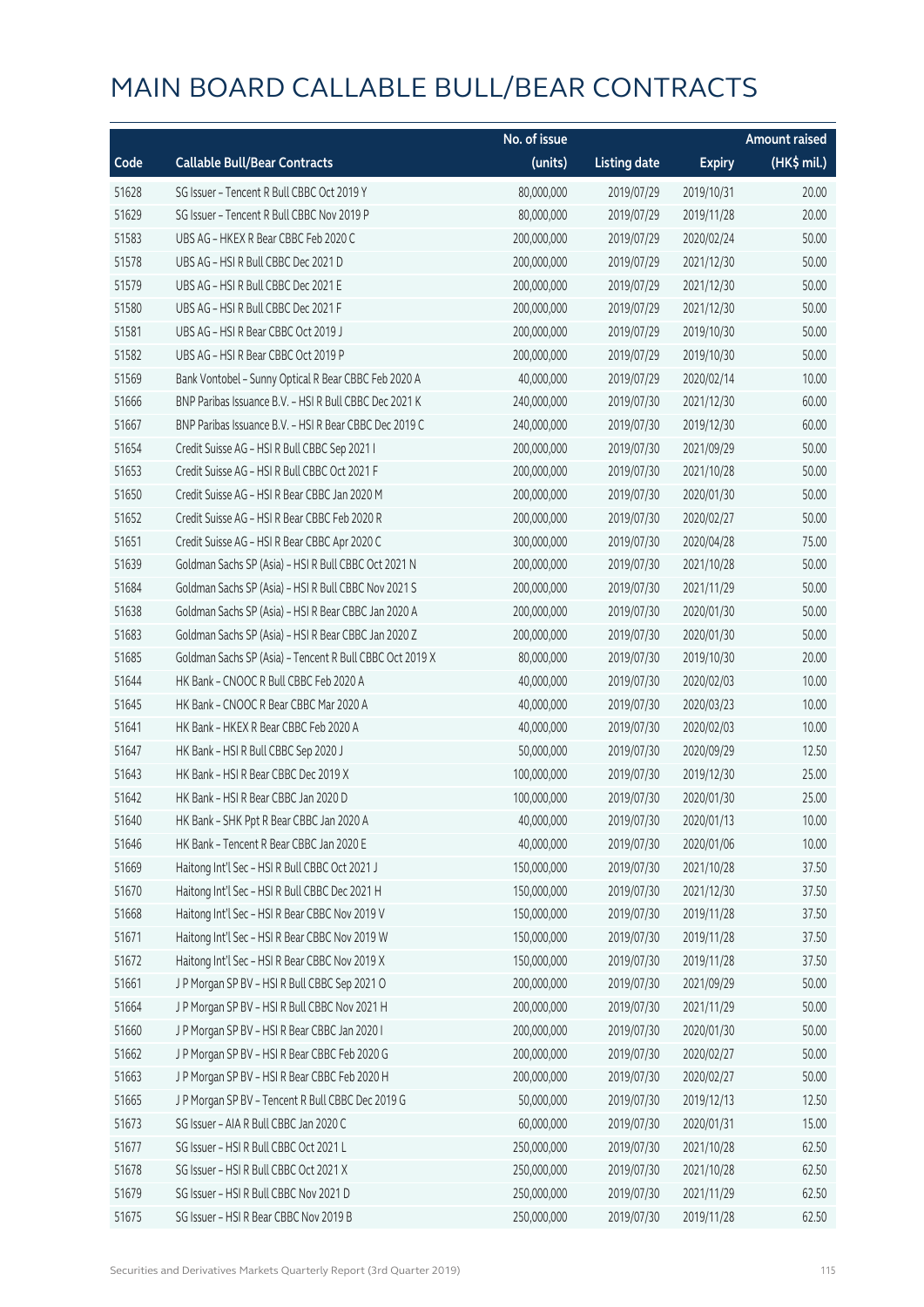|       |                                                            | No. of issue |                     |               | <b>Amount raised</b> |
|-------|------------------------------------------------------------|--------------|---------------------|---------------|----------------------|
| Code  | <b>Callable Bull/Bear Contracts</b>                        | (units)      | <b>Listing date</b> | <b>Expiry</b> | (HK\$ mil.)          |
| 51674 | SG Issuer - HSI R Bear CBBC Nov 2019 R                     | 250,000,000  | 2019/07/30          | 2019/11/28    | 62.50                |
| 51676 | SG Issuer - HSI R Bear CBBC Nov 2019 Y                     | 250,000,000  | 2019/07/30          | 2019/11/28    | 62.50                |
| 51680 | SG Issuer - Tencent R Bull CBBC Nov 2019 Q                 | 80,000,000   | 2019/07/30          | 2019/11/28    | 20.00                |
| 51681 | SG Issuer - Tencent R Bull CBBC Nov 2019 S                 | 80,000,000   | 2019/07/30          | 2019/11/28    | 20.00                |
| 51682 | SG Issuer - Tencent R Bear CBBC Jan 2020 V                 | 80,000,000   | 2019/07/30          | 2020/01/30    | 20.00                |
| 51655 | UBS AG - HSI R Bull CBBC Dec 2021 G                        | 200,000,000  | 2019/07/30          | 2021/12/30    | 50.00                |
| 51659 | UBS AG - HSI R Bull CBBC Dec 2021 H                        | 200,000,000  | 2019/07/30          | 2021/12/30    | 50.00                |
| 51656 | UBS AG - HSI R Bear CBBC Oct 2019 Q                        | 200,000,000  | 2019/07/30          | 2019/10/30    | 50.00                |
| 51657 | UBS AG - HSI R Bear CBBC Oct 2019 R                        | 200,000,000  | 2019/07/30          | 2019/10/30    | 50.00                |
| 51658 | UBS AG - HSI R Bear CBBC Oct 2019 S                        | 200,000,000  | 2019/07/30          | 2019/10/30    | 50.00                |
| 51769 | BOCI Asia Ltd. - HSI R Bear CBBC Dec 2019 U                | 150,000,000  | 2019/07/31          | 2019/12/30    | 37.50                |
| 51770 | BOCI Asia Ltd. - HSI R Bear CBBC Dec 2019 V                | 150,000,000  | 2019/07/31          | 2019/12/30    | 37.50                |
| 51764 | BOCI Asia Ltd. - Tencent R Bull CBBC Dec 2019 Q            | 40,000,000   | 2019/07/31          | 2019/12/30    | 10.00                |
| 51765 | BOCI Asia Ltd. - Tencent R Bear CBBC Dec 2019 N            | 40,000,000   | 2019/07/31          | 2019/12/30    | 13.20                |
| 51721 | BNP Paribas Issuance B.V. - HSI R Bull CBBC Dec 2021 L     | 250,000,000  | 2019/07/31          | 2021/12/30    | 62.50                |
| 51767 | BNP Paribas Issuance B.V. - HSI R Bull CBBC Dec 2021 M     | 240,000,000  | 2019/07/31          | 2021/12/30    | 60.00                |
| 51686 | BNP Paribas Issuance B.V. - HSI R Bear CBBC Dec 2019 D     | 250,000,000  | 2019/07/31          | 2019/12/30    | 62.50                |
| 51768 | BNP Paribas Issuance B.V. - HSI R Bear CBBC Dec 2019 O     | 240,000,000  | 2019/07/31          | 2019/12/30    | 60.00                |
| 51717 | BNP Paribas Issuance B.V. - Tencent R Bull CBBC Dec 2019 G | 50,000,000   | 2019/07/31          | 2019/12/30    | 12.50                |
| 51719 | BNP Paribas Issuance B.V. - Tencent R Bull CBBC Dec 2019 H | 50,000,000   | 2019/07/31          | 2019/12/30    | 12.50                |
| 51718 | BNP Paribas Issuance B.V. - Tencent R Bull CBBC Jan 2020 D | 50,000,000   | 2019/07/31          | 2020/01/30    | 12.50                |
| 51720 | BNP Paribas Issuance B.V. - Tencent R Bull CBBC Jan 2020 F | 50,000,000   | 2019/07/31          | 2020/01/30    | 12.50                |
| 51766 | BNP Paribas Issuance B.V. - Tencent R Bear CBBC Nov 2019 Z | 50,000,000   | 2019/07/31          | 2019/11/28    | 12.50                |
| 51761 | Credit Suisse AG - HSI R Bull CBBC Sep 2021 U              | 200,000,000  | 2019/07/31          | 2021/09/29    | 50.00                |
| 51763 | Credit Suisse AG - HSI R Bull CBBC Oct 2021 N              | 200,000,000  | 2019/07/31          | 2021/10/28    | 50.00                |
| 51762 | Credit Suisse AG - HSI R Bull CBBC Nov 2021 Z              | 200,000,000  | 2019/07/31          | 2021/11/29    | 50.00                |
| 51758 | Credit Suisse AG - HSI R Bear CBBC Oct 2019 A              | 200,000,000  | 2019/07/31          | 2019/10/30    | 50.00                |
| 51756 | Credit Suisse AG - HSI R Bear CBBC Oct 2019 F              | 200,000,000  | 2019/07/31          | 2019/10/30    | 50.00                |
| 51757 | Credit Suisse AG - HSI R Bear CBBC Oct 2019 Y              | 200,000,000  | 2019/07/31          | 2019/10/30    | 50.00                |
| 51759 | Credit Suisse AG - Tencent R Bull CBBC Dec 2019 Z          | 100,000,000  | 2019/07/31          | 2019/12/30    | 25.00                |
| 51760 | Credit Suisse AG - Tencent R Bull CBBC Jan 2020 E          | 100,000,000  | 2019/07/31          | 2020/01/30    | 25.00                |
| 51687 | Goldman Sachs SP (Asia) - HSI R Bear CBBC Feb 2020 E       | 200,000,000  | 2019/07/31          | 2020/02/27    | 50.00                |
| 51688 | Goldman Sachs SP (Asia) - HSI R Bear CBBC Feb 2020 F       | 200,000,000  | 2019/07/31          | 2020/02/27    | 50.00                |
| 51722 | Goldman Sachs SP (Asia) - Tencent R Bull CBBC Oct 2019 Y   | 80,000,000   | 2019/07/31          | 2019/10/31    | 20.00                |
| 51689 | Goldman Sachs SP (Asia) - Tencent R Bear CBBC Dec 2019 L   | 80,000,000   | 2019/07/31          | 2019/12/30    | 20.00                |
| 51690 | Goldman Sachs SP (Asia) - Tencent R Bear CBBC Dec 2019 M   | 80,000,000   | 2019/07/31          | 2019/12/30    | 20.00                |
| 51699 | HK Bank - AAC Tech R Bull CBBC Feb 2020 A                  | 40,000,000   | 2019/07/31          | 2020/02/17    | 10.00                |
| 51700 | HK Bank - HSI R Bull CBBC Sep 2020 K                       | 50,000,000   | 2019/07/31          | 2020/09/29    | 12.50                |
| 51692 | HK Bank - HSI R Bear CBBC Dec 2019 Y                       | 50,000,000   | 2019/07/31          | 2019/12/30    | 12.50                |
| 51702 | HK Bank - Sunny Optical R Bull CBBC Feb 2020 A             | 40,000,000   | 2019/07/31          | 2020/02/17    | 10.00                |
| 51701 | HK Bank - Tencent R Bull CBBC Mar 2020 C                   | 40,000,000   | 2019/07/31          | 2020/03/02    | 10.00                |
| 51691 | HK Bank - Tencent R Bear CBBC Mar 2020 A                   | 40,000,000   | 2019/07/31          | 2020/03/09    | 10.00                |
| 51750 | Haitong Int'l Sec - HSI R Bull CBBC Oct 2021 A             | 150,000,000  | 2019/07/31          | 2021/10/28    | 37.50                |
| 51748 | Haitong Int'l Sec - HSI R Bull CBBC Dec 2021 T             | 150,000,000  | 2019/07/31          | 2021/12/30    | 37.50                |
| 51749 | Haitong Int'l Sec - HSI R Bull CBBC Dec 2021 U             | 150,000,000  | 2019/07/31          | 2021/12/30    | 37.50                |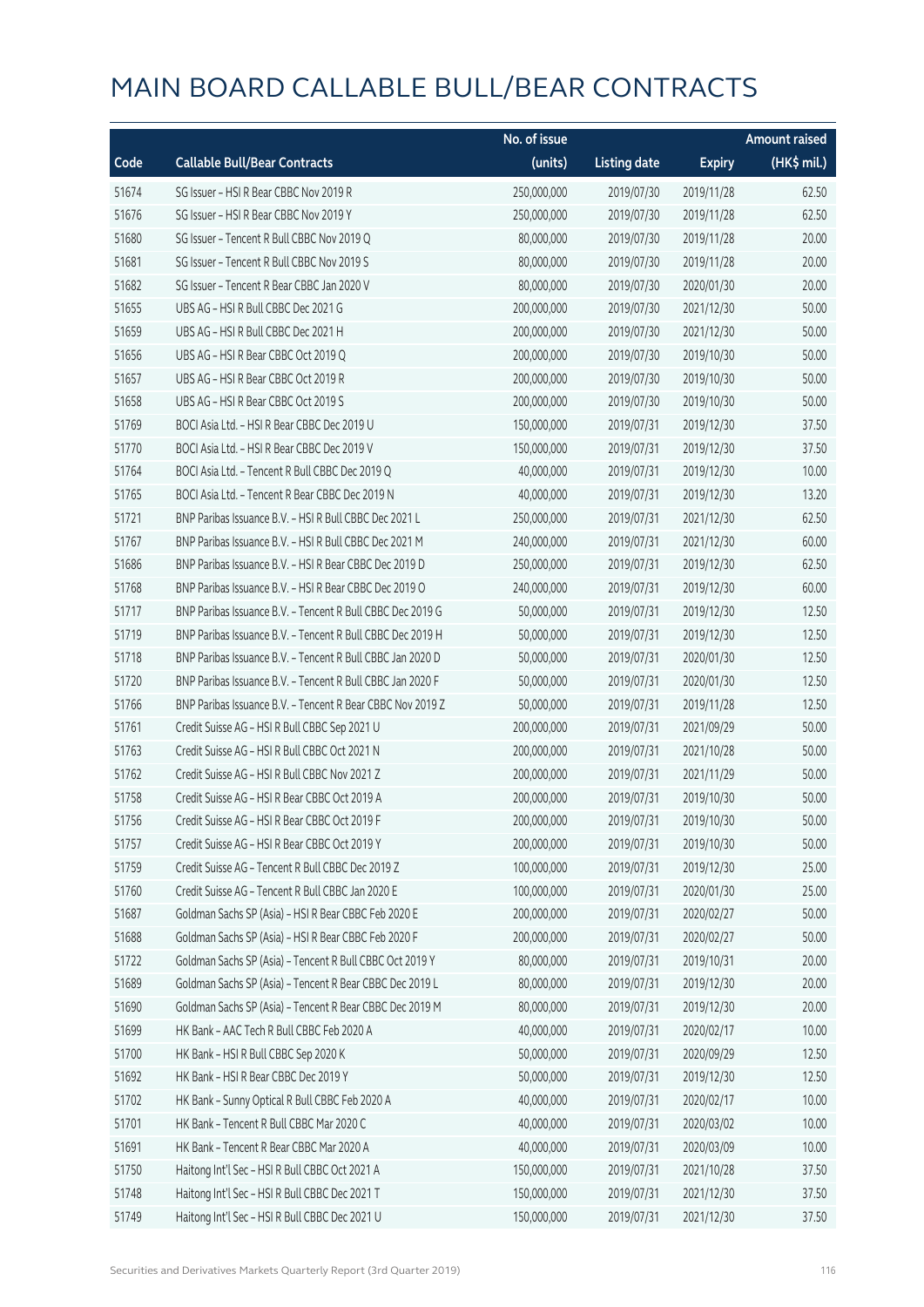|       |                                                      | No. of issue |                     |               | <b>Amount raised</b> |
|-------|------------------------------------------------------|--------------|---------------------|---------------|----------------------|
| Code  | <b>Callable Bull/Bear Contracts</b>                  | (units)      | <b>Listing date</b> | <b>Expiry</b> | (HK\$ mil.)          |
| 51753 | Haitong Int'l Sec - HSI R Bear CBBC Oct 2019 F       | 150,000,000  | 2019/07/31          | 2019/10/30    | 37.50                |
| 51746 | Haitong Int'l Sec - HSI R Bear CBBC Nov 2019 Y       | 150,000,000  | 2019/07/31          | 2019/11/28    | 37.50                |
| 51747 | Haitong Int'l Sec - HSI R Bear CBBC Nov 2019 Z       | 200,000,000  | 2019/07/31          | 2019/11/28    | 50.00                |
| 51751 | Haitong Int'l Sec - HSI R Bear CBBC Dec 2019 C       | 150,000,000  | 2019/07/31          | 2019/12/30    | 37.50                |
| 51752 | Haitong Int'l Sec - HSI R Bear CBBC Dec 2019 D       | 150,000,000  | 2019/07/31          | 2019/12/30    | 37.50                |
| 51755 | Haitong Int'l Sec - SHK Ppt R Bear CBBC Jan 2020 A   | 40,000,000   | 2019/07/31          | 2020/01/16    | 10.00                |
| 51754 | Haitong Int'l Sec - Tencent R Bull CBBC Jan 2020 E   | 40,000,000   | 2019/07/31          | 2020/01/16    | 10.00                |
| 51745 | Haitong Int'l Sec - Tencent R Bear CBBC Mar 2020 O   | 40,000,000   | 2019/07/31          | 2020/03/20    | 10.00                |
| 51727 | J P Morgan SP BV - HSI R Bull CBBC Sep 2021 B        | 200,000,000  | 2019/07/31          | 2021/09/29    | 50.00                |
| 51726 | J P Morgan SP BV - HSI R Bull CBBC Sep 2021 K        | 200,000,000  | 2019/07/31          | 2021/09/29    | 50.00                |
| 51728 | J P Morgan SP BV - HSI R Bull CBBC Dec 2021 E        | 200,000,000  | 2019/07/31          | 2021/12/30    | 50.00                |
| 51729 | J P Morgan SP BV - HSI R Bull CBBC Dec 2021 G        | 200,000,000  | 2019/07/31          | 2021/12/30    | 50.00                |
| 51723 | J P Morgan SP BV - HSI R Bear CBBC Jan 2020 J        | 200,000,000  | 2019/07/31          | 2020/01/30    | 50.00                |
| 51724 | JP Morgan SP BV - HSIR Bear CBBC Feb 2020 I          | 200,000,000  | 2019/07/31          | 2020/02/27    | 50.00                |
| 51730 | J P Morgan SP BV - HSI R Bear CBBC Feb 2020 J        | 200,000,000  | 2019/07/31          | 2020/02/27    | 50.00                |
| 51731 | J P Morgan SP BV - Tencent R Bull CBBC Jan 2020 L    | 50,000,000   | 2019/07/31          | 2020/01/10    | 12.50                |
| 51732 | J P Morgan SP BV - Tencent R Bull CBBC Feb 2020 E    | 250,000,000  | 2019/07/31          | 2020/02/14    | 62.50                |
| 51725 | J P Morgan SP BV - Tencent R Bear CBBC Jan 2020 F    | 250,000,000  | 2019/07/31          | 2020/01/10    | 62.50                |
| 51693 | Macquarie Bank Ltd. - Tencent R Bull CBBC Nov 2019 J | 40,000,000   | 2019/07/31          | 2019/11/28    | 10.00                |
| 51694 | Macquarie Bank Ltd. - Tencent R Bull CBBC Nov 2019 K | 40,000,000   | 2019/07/31          | 2019/11/28    | 10.00                |
| 51697 | Macquarie Bank Ltd. - Tencent R Bull CBBC Nov 2019 L | 16,800,000   | 2019/07/31          | 2019/11/28    | 10.03                |
| 51695 | Macquarie Bank Ltd. - Tencent R Bear CBBC Feb 2020 F | 40,000,000   | 2019/07/31          | 2020/02/20    | 10.00                |
| 51696 | Macquarie Bank Ltd. - Tencent R Bear CBBC Feb 2020 G | 40,000,000   | 2019/07/31          | 2020/02/20    | 10.00                |
| 51698 | Macquarie Bank Ltd. - Tencent R Bear CBBC Feb 2020 H | 10,400,000   | 2019/07/31          | 2020/02/20    | 10.03                |
| 51703 | Macquarie Bank Ltd. - Tencent R Bear CBBC Feb 2020 I | 22,000,000   | 2019/07/31          | 2020/02/20    | 10.10                |
| 51743 | SG Issuer - HSI R Bull CBBC Nov 2021 Q               | 250,000,000  | 2019/07/31          | 2021/11/29    | 62.50                |
| 51739 | SG Issuer - HSI R Bull CBBC Dec 2021 U               | 250,000,000  | 2019/07/31          | 2021/12/30    | 62.50                |
| 51740 | SG Issuer - HSI R Bull CBBC Dec 2021 Y               | 250,000,000  | 2019/07/31          | 2021/12/30    | 62.50                |
| 51733 | SG Issuer - HSI R Bear CBBC Nov 2019 J               | 250,000,000  | 2019/07/31          | 2019/11/28    | 62.50                |
| 51734 | SG Issuer - HSI R Bear CBBC Nov 2019 L               | 250,000,000  | 2019/07/31          | 2019/11/28    | 62.50                |
| 51735 | SG Issuer - HSI R Bear CBBC Jan 2020 Z               | 250,000,000  | 2019/07/31          | 2020/01/30    | 62.50                |
| 51741 | SG Issuer - Tencent R Bull CBBC Nov 2019 T           | 80,000,000   | 2019/07/31          | 2019/11/28    | 20.00                |
| 51742 | SG Issuer - Tencent R Bull CBBC Dec 2019 N           | 80,000,000   | 2019/07/31          | 2019/12/30    | 20.00                |
| 51744 | SG Issuer - Tencent R Bull CBBC Dec 2019 O           | 80,000,000   | 2019/07/31          | 2019/12/30    | 20.00                |
| 51736 | SG Issuer - Tencent R Bear CBBC Jan 2020 W           | 80,000,000   | 2019/07/31          | 2020/01/30    | 20.00                |
| 51737 | SG Issuer - Tencent R Bear CBBC Jan 2020 X           | 80,000,000   | 2019/07/31          | 2020/01/30    | 20.00                |
| 51738 | SG Issuer - Tencent R Bear CBBC Feb 2020 V           | 80,000,000   | 2019/07/31          | 2020/02/27    | 20.00                |
| 51707 | UBS AG - HSI R Bull CBBC Dec 2021 I                  | 200,000,000  | 2019/07/31          | 2021/12/30    | 50.00                |
| 51708 | UBS AG - HSI R Bull CBBC Dec 2021 J                  | 200,000,000  | 2019/07/31          | 2021/12/30    | 50.00                |
| 51705 | UBS AG - HSI R Bear CBBC Oct 2019 C                  | 200,000,000  | 2019/07/31          | 2019/10/30    | 50.00                |
| 51704 | UBS AG - HSI R Bear CBBC Oct 2019 T                  | 300,000,000  | 2019/07/31          | 2019/10/30    | 75.00                |
| 51712 | UBS AG - SHK Ppt R Bull CBBC Dec 2019 B              | 40,000,000   | 2019/07/31          | 2019/12/23    | 10.00                |
| 51711 | UBS AG - SHK Ppt R Bear CBBC Dec 2019 B              | 40,000,000   | 2019/07/31          | 2019/12/23    | 10.00                |
| 51709 | UBS AG - Tencent R Bull CBBC Dec 2019 J              | 40,000,000   | 2019/07/31          | 2019/12/11    | 10.00                |
| 51710 | UBS AG - Tencent R Bull CBBC Feb 2020 F              | 200,000,000  | 2019/07/31          | 2020/02/12    | 50.00                |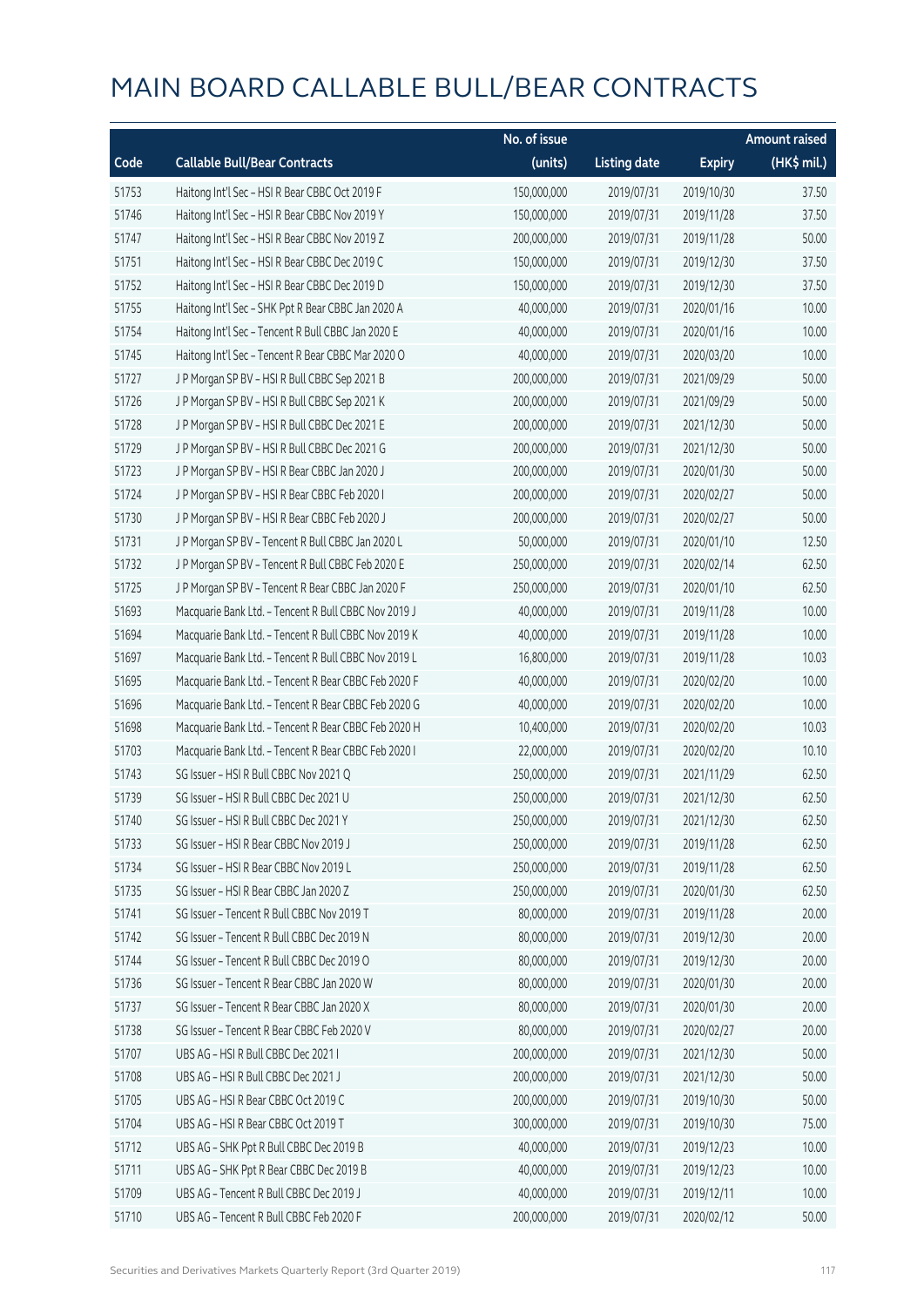|       |                                                          | No. of issue |                     |               | <b>Amount raised</b> |
|-------|----------------------------------------------------------|--------------|---------------------|---------------|----------------------|
| Code  | <b>Callable Bull/Bear Contracts</b>                      | (units)      | <b>Listing date</b> | <b>Expiry</b> | (HK\$ mil.)          |
| 51706 | UBS AG - Tencent R Bear CBBC Dec 2019 L                  | 200,000,000  | 2019/07/31          | 2019/12/23    | 50.00                |
| 51716 | Bank Vontobel - Country Garden R Bull CBBC Feb 2020 A    | 40,000,000   | 2019/07/31          | 2020/02/07    | 10.00                |
| 51713 | Bank Vontobel - HSI N Bull CBBC Feb 2021 M               | 80,000,000   | 2019/07/31          | 2021/02/25    | 20.00                |
| 51715 | Bank Vontobel - Sunny Optical R Bull CBBC Feb 2020 B     | 40,000,000   | 2019/07/31          | 2020/02/14    | 10.00                |
| 51714 | Bank Vontobel - Tencent R Bull CBBC Feb 2020 D           | 40,000,000   | 2019/07/31          | 2020/02/14    | 10.00                |
| 51780 | BOCI Asia Ltd. - HSI R Bull CBBC Sep 2021 N              | 150,000,000  | 2019/08/01          | 2021/09/29    | 37.50                |
| 51781 | BOCI Asia Ltd. - HSI R Bear CBBC Dec 2019 W              | 150,000,000  | 2019/08/01          | 2019/12/30    | 37.50                |
| 51798 | BNP Paribas Issuance B.V. - HSI R Bull CBBC Dec 2021 Q   | 250,000,000  | 2019/08/01          | 2021/12/30    | 62.50                |
| 51797 | BNP Paribas Issuance B.V. - HSI R Bull CBBC Dec 2021 R   | 250,000,000  | 2019/08/01          | 2021/12/30    | 62.50                |
| 51799 | BNP Paribas Issuance B.V. - HSI R Bear CBBC Dec 2019 P   | 240,000,000  | 2019/08/01          | 2019/12/30    | 60.00                |
| 51812 | Credit Suisse AG - AAC Tech R Bull CBBC Feb 2020 B       | 40,000,000   | 2019/08/01          | 2020/02/27    | 10.00                |
| 51813 | Credit Suisse AG - CM Bank R Bull CBBC May 2020 B        | 70,000,000   | 2019/08/01          | 2020/05/28    | 17.50                |
| 51810 | Credit Suisse AG - CSPC Pharma R Bull CBBC Jun 2020 A    | 80,000,000   | 2019/08/01          | 2020/06/29    | 20.00                |
| 51809 | Credit Suisse AG - Geely Auto R Bull CBBC Jul 2020 D     | 100,000,000  | 2019/08/01          | 2020/07/30    | 25.00                |
| 51808 | Credit Suisse AG - HSI R Bull CBBC Nov 2019 K            | 200,000,000  | 2019/08/01          | 2019/11/28    | 50.00                |
| 51806 | Credit Suisse AG - HSI R Bear CBBC Nov 2019 T            | 200,000,000  | 2019/08/01          | 2019/11/28    | 50.00                |
| 51807 | Credit Suisse AG - HSI R Bear CBBC Apr 2020 D            | 300,000,000  | 2019/08/01          | 2020/04/28    | 75.00                |
| 51811 | Credit Suisse AG - Sunny Optical R Bull CBBC Apr 2020 A  | 40,000,000   | 2019/08/01          | 2020/04/28    | 10.00                |
| 51814 | Credit Suisse AG - Tencent R Bull CBBC Jan 2020 F        | 100,000,000  | 2019/08/01          | 2020/01/24    | 25.00                |
| 51775 | Bank of East Asia - China Mobile R Bull CBBC Feb 2020 A  | 60,000,000   | 2019/08/01          | 2020/02/04    | 15.00                |
| 51773 | Bank of East Asia - Tencent R Bull CBBC Feb 2020 A       | 30,000,000   | 2019/08/01          | 2020/02/04    | 10.50                |
| 51774 | Bank of East Asia - Tencent R Bull CBBC Feb 2020 B       | 30,000,000   | 2019/08/01          | 2020/02/04    | 10.50                |
| 51771 | Bank of East Asia - Tencent R Bear CBBC Feb 2020 A       | 30,000,000   | 2019/08/01          | 2020/02/04    | 10.50                |
| 51772 | Bank of East Asia - Tencent R Bear CBBC Feb 2020 B       | 30,000,000   | 2019/08/01          | 2020/02/04    | 10.50                |
| 51831 | Goldman Sachs SP (Asia) - HKEX R Bull CBBC Nov 2019 A    | 80,000,000   | 2019/08/01          | 2019/11/01    | 20.00                |
| 51834 | Goldman Sachs SP (Asia) - HSI R Bull CBBC Oct 2021 U     | 200,000,000  | 2019/08/01          | 2021/10/28    | 50.00                |
| 51835 | Goldman Sachs SP (Asia) - HSI R Bear CBBC Feb 2020 G     | 200,000,000  | 2019/08/01          | 2020/02/27    | 50.00                |
| 51832 | Goldman Sachs SP (Asia) - Tencent R Bull CBBC Nov 2019 B | 80,000,000   | 2019/08/01          | 2019/11/01    | 20.00                |
| 51833 | Goldman Sachs SP (Asia) - Tencent R Bull CBBC Nov 2019 C | 80,000,000   | 2019/08/01          | 2019/11/01    | 20.00                |
| 51776 | Goldman Sachs SP (Asia) - Tencent R Bear CBBC Jan 2020 A | 80,000,000   | 2019/08/01          | 2020/01/30    | 20.00                |
| 51777 | HK Bank - Tencent R Bull CBBC Feb 2020 F                 | 40,000,000   | 2019/08/01          | 2020/02/17    | 10.00                |
| 51778 | HK Bank - Tencent R Bull CBBC Mar 2020 D                 | 100,000,000  | 2019/08/01          | 2020/03/16    | 25.00                |
| 51779 | HK Bank - Tencent R Bear CBBC Jan 2020 F                 | 40,000,000   | 2019/08/01          | 2020/01/20    | 10.00                |
| 51792 | Haitong Int'l Sec - HSI R Bull CBBC Oct 2021 C           | 150,000,000  | 2019/08/01          | 2021/10/28    | 37.50                |
| 51793 | Haitong Int'l Sec - HSI R Bull CBBC Oct 2021 F           | 150,000,000  | 2019/08/01          | 2021/10/28    | 37.50                |
| 51794 | Haitong Int'l Sec - HSI R Bear CBBC Nov 2019 B           | 150,000,000  | 2019/08/01          | 2019/11/28    | 37.50                |
| 51795 | Haitong Int'l Sec - HSI R Bear CBBC Nov 2019 C           | 150,000,000  | 2019/08/01          | 2019/11/28    | 37.50                |
| 51796 | Haitong Int'l Sec - Tencent R Bull CBBC Jan 2020 F       | 40,000,000   | 2019/08/01          | 2020/01/17    | 10.00                |
| 51804 | J P Morgan SP BV - HSI R Bull CBBC Sep 2021 M            | 200,000,000  | 2019/08/01          | 2021/09/29    | 50.00                |
| 51805 | J P Morgan SP BV - HSI R Bull CBBC Dec 2021 I            | 200,000,000  | 2019/08/01          | 2021/12/30    | 50.00                |
| 51800 | J P Morgan SP BV - HSI R Bear CBBC Jan 2020 K            | 200,000,000  | 2019/08/01          | 2020/01/30    | 50.00                |
| 51801 | J P Morgan SP BV - HSI R Bear CBBC Feb 2020 K            | 200,000,000  | 2019/08/01          | 2020/02/27    | 50.00                |
| 51802 | J P Morgan SP BV - Tencent R Bull CBBC Jan 2020 M        | 50,000,000   | 2019/08/01          | 2020/01/10    | 12.50                |
| 51803 | J P Morgan SP BV - Tencent R Bull CBBC Feb 2020 F        | 250,000,000  | 2019/08/01          | 2020/02/14    | 62.50                |
| 51782 | Macquarie Bank Ltd. - Tencent R Bull CBBC Dec 2019 E     | 34,200,000   | 2019/08/01          | 2019/12/30    | 10.02                |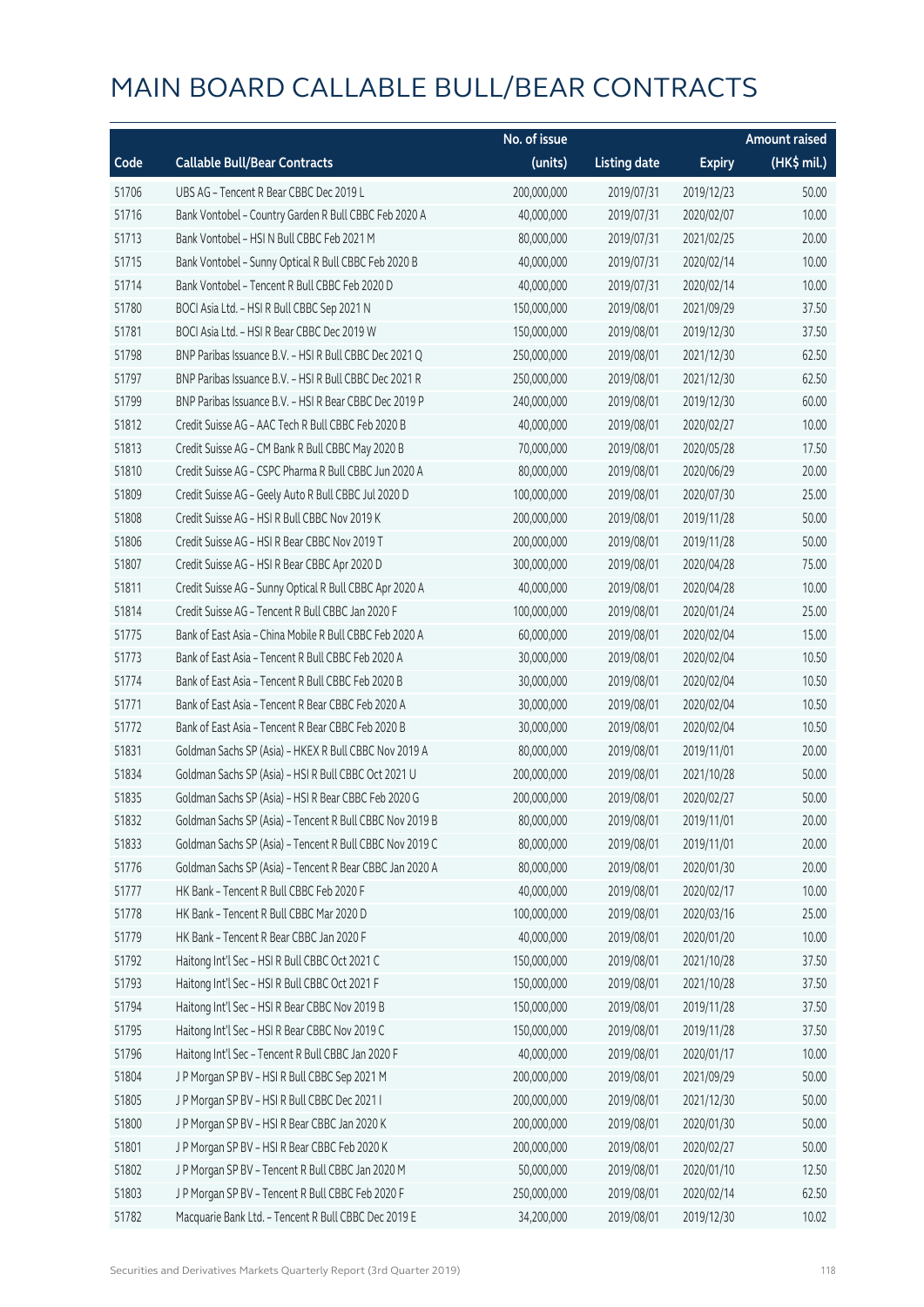|       |                                                            | No. of issue |                     |               | <b>Amount raised</b> |
|-------|------------------------------------------------------------|--------------|---------------------|---------------|----------------------|
| Code  | <b>Callable Bull/Bear Contracts</b>                        | (units)      | <b>Listing date</b> | <b>Expiry</b> | (HK\$ mil.)          |
| 51784 | Macquarie Bank Ltd. - Tencent R Bull CBBC Dec 2019 F       | 14,400,000   | 2019/08/01          | 2019/12/30    | 10.07                |
| 51785 | Macquarie Bank Ltd. - Tencent R Bull CBBC Dec 2019 G       | 12,700,000   | 2019/08/01          | 2019/12/30    | 10.05                |
| 51783 | Macquarie Bank Ltd. - Tencent R Bear CBBC Jan 2020 J       | 24,000,000   | 2019/08/01          | 2020/01/30    | 10.06                |
| 51817 | SG Issuer - AIA R Bull CBBC Feb 2020 D                     | 60,000,000   | 2019/08/01          | 2020/02/26    | 15.00                |
| 51829 | SG Issuer - AIA R Bear CBBC Jan 2020 D                     | 60,000,000   | 2019/08/01          | 2020/01/30    | 15.00                |
| 51819 | SG Issuer - CM Bank R Bull CBBC Apr 2020 A                 | 100,000,000  | 2019/08/01          | 2020/04/28    | 25.00                |
| 51818 | SG Issuer - CM Bank R Bear CBBC Mar 2020 A                 | 100,000,000  | 2019/08/01          | 2020/03/30    | 25.00                |
| 51827 | SG Issuer - CSOP A50 ETF R Bear CBBC Feb 2020 A            | 100,000,000  | 2019/08/01          | 2020/02/28    | 25.00                |
| 51828 | SG Issuer - A50 China R Bull CBBC Mar 2020 K               | 100,000,000  | 2019/08/01          | 2020/03/30    | 25.00                |
| 51823 | SG Issuer - HSI R Bull CBBC Dec 2021 J                     | 250,000,000  | 2019/08/01          | 2021/12/30    | 62.50                |
| 51824 | SG Issuer - HSI R Bull CBBC Jan 2022 H                     | 250,000,000  | 2019/08/01          | 2022/01/28    | 62.50                |
| 51815 | SG Issuer - HSI R Bear CBBC Dec 2019 E                     | 250,000,000  | 2019/08/01          | 2019/12/30    | 62.50                |
| 51816 | SG Issuer - HSI R Bear CBBC Jan 2020 C                     | 250,000,000  | 2019/08/01          | 2020/01/30    | 62.50                |
| 51821 | SG Issuer - SHK Ppt R Bull CBBC Feb 2020 B                 | 100,000,000  | 2019/08/01          | 2020/02/17    | 25.00                |
| 51820 | SG Issuer - SHK Ppt R Bear CBBC Jan 2020 A                 | 100,000,000  | 2019/08/01          | 2020/01/31    | 25.00                |
| 51830 | SG Issuer - Tencent R Bull CBBC Nov 2019 R                 | 80,000,000   | 2019/08/01          | 2019/11/28    | 20.00                |
| 51825 | SG Issuer - Tencent R Bull CBBC Dec 2019 P                 | 80,000,000   | 2019/08/01          | 2019/12/30    | 20.00                |
| 51822 | SG Issuer - Tencent R Bear CBBC Jan 2020 Y                 | 80,000,000   | 2019/08/01          | 2020/01/30    | 20.00                |
| 51826 | SG Issuer - Tencent R Bear CBBC Mar 2020 G                 | 80,000,000   | 2019/08/01          | 2020/03/30    | 20.00                |
| 51791 | UBS AG - HSI R Bull CBBC Dec 2021 K                        | 200,000,000  | 2019/08/01          | 2021/12/30    | 50.00                |
| 51788 | UBS AG - HSI R Bear CBBC Nov 2019 N                        | 200,000,000  | 2019/08/01          | 2019/11/28    | 50.00                |
| 51789 | UBS AG - HSI R Bear CBBC Dec 2019 J                        | 400,000,000  | 2019/08/01          | 2019/12/30    | 100.00               |
| 51790 | UBS AG - Tencent R Bear CBBC Jan 2020 C                    | 200,000,000  | 2019/08/01          | 2020/01/13    | 50.00                |
| 51787 | Bank Vontobel - CSPC Pharma R Bull CBBC Feb 2020 B         | 40,000,000   | 2019/08/01          | 2020/02/07    | 10.00                |
| 51786 | Bank Vontobel - HSI R Bull CBBC Feb 2021 N                 | 80,000,000   | 2019/08/01          | 2021/02/25    | 20.00                |
| 51885 | BNP Paribas Issuance B.V. - HSI R Bull CBBC Dec 2021 T     | 240,000,000  | 2019/08/02          | 2021/12/30    | 60.00                |
| 51886 | BNP Paribas Issuance B.V. - HSI R Bear CBBC Dec 2019 Q     | 240,000,000  | 2019/08/02          | 2019/12/30    | 60.00                |
| 51843 | BNP Paribas Issuance B.V. - Tencent R Bull CBBC Dec 2019 D | 50,000,000   | 2019/08/02          | 2019/12/30    | 12.50                |
| 51884 | BNP Paribas Issuance B.V. - Tencent R Bear CBBC Nov 2019 B | 50,000,000   | 2019/08/02          | 2019/11/28    | 12.50                |
| 51883 | BNP Paribas Issuance B.V. - Tencent R Bear CBBC Dec 2019 S | 50,000,000   | 2019/08/02          | 2019/12/30    | 12.50                |
| 51880 | Credit Suisse AG - CM Bank R Bull CBBC Feb 2020 E          | 70,000,000   | 2019/08/02          | 2020/02/27    | 17.50                |
| 51878 | Credit Suisse AG - HSI R Bull CBBC Nov 2021 B              | 200,000,000  | 2019/08/02          | 2021/11/29    | 50.00                |
| 51877 | Credit Suisse AG - HSI R Bull CBBC Dec 2021 H              | 300,000,000  | 2019/08/02          | 2021/12/30    | 75.00                |
| 51882 | Credit Suisse AG - HSI R Bear CBBC Nov 2019 U              | 200,000,000  | 2019/08/02          | 2019/11/28    | 50.00                |
| 51879 | Credit Suisse AG - Ping An R Bull CBBC Jan 2020 T          | 80,000,000   | 2019/08/02          | 2020/01/24    | 20.00                |
| 51881 | Credit Suisse AG - Tencent R Bull CBBC Feb 2020 N          | 100,000,000  | 2019/08/02          | 2020/02/27    | 25.00                |
| 51836 | Goldman Sachs SP (Asia) - HSI R Bull CBBC Nov 2021 T       | 200,000,000  | 2019/08/02          | 2021/11/29    | 50.00                |
| 51889 | Goldman Sachs SP (Asia) - HSI R Bear CBBC Jan 2020 V       | 200,000,000  | 2019/08/02          | 2020/01/30    | 50.00                |
| 51887 | Goldman Sachs SP (Asia) - Ping An R Bull CBBC Dec 2019 T   | 80,000,000   | 2019/08/02          | 2019/12/31    | 20.00                |
| 51888 | Goldman Sachs SP (Asia) - Tencent R Bull CBBC Nov 2019 D   | 80,000,000   | 2019/08/02          | 2019/11/04    | 20.00                |
| 51837 | Goldman Sachs SP (Asia) - Tencent R Bear CBBC Jan 2020 B   | 80,000,000   | 2019/08/02          | 2020/01/30    | 20.00                |
| 51838 | HK Bank - HSI R Bull CBBC Sep 2020 L                       | 100,000,000  | 2019/08/02          | 2020/09/29    | 25.00                |
| 51839 | HK Bank - SUNAC R Bear CBBC Dec 2019 A                     | 40,000,000   | 2019/08/02          | 2019/12/30    | 10.00                |
| 51840 | HK Bank - Tencent R Bull CBBC Mar 2020 E                   | 40,000,000   | 2019/08/02          | 2020/03/09    | 10.00                |
| 51859 | Haitong Int'l Sec - China Mobile R Bull CBBC Jan 2020 B    | 60,000,000   | 2019/08/02          | 2020/01/21    | 15.00                |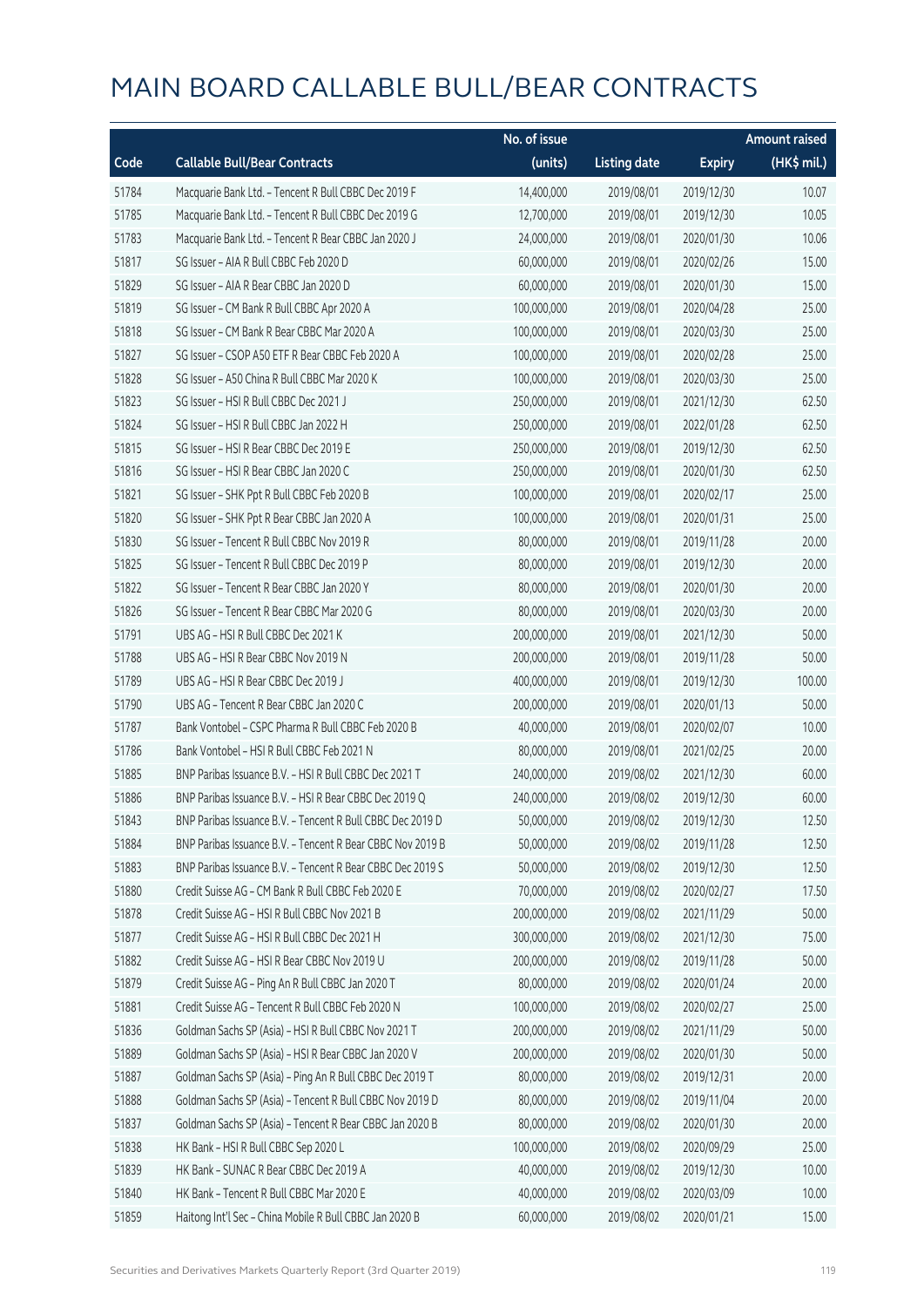|       |                                                         | No. of issue |                     |               | <b>Amount raised</b> |
|-------|---------------------------------------------------------|--------------|---------------------|---------------|----------------------|
| Code  | <b>Callable Bull/Bear Contracts</b>                     | (units)      | <b>Listing date</b> | <b>Expiry</b> | (HK\$ mil.)          |
| 51857 | Haitong Int'l Sec - HSI R Bull CBBC Oct 2021 H          | 150,000,000  | 2019/08/02          | 2021/10/28    | 37.50                |
| 51858 | Haitong Int'l Sec - HSI R Bull CBBC Oct 2021 K          | 150,000,000  | 2019/08/02          | 2021/10/28    | 37.50                |
| 51861 | Haitong Int'l Sec - HSI R Bear CBBC Nov 2019 D          | 150,000,000  | 2019/08/02          | 2019/11/28    | 37.50                |
| 51860 | Haitong Int'l Sec - HSI R Bear CBBC Nov 2019 E          | 150,000,000  | 2019/08/02          | 2019/11/28    | 37.50                |
| 51862 | Haitong Int'l Sec - Tencent R Bull CBBC Jan 2020 G      | 40,000,000   | 2019/08/02          | 2020/01/17    | 10.00                |
| 51849 | J P Morgan SP BV - HSI R Bull CBBC Sep 2021 N           | 200,000,000  | 2019/08/02          | 2021/09/29    | 50.00                |
| 51853 | J P Morgan SP BV - HSI R Bull CBBC Sep 2021 Q           | 200,000,000  | 2019/08/02          | 2021/09/29    | 50.00                |
| 51850 | J P Morgan SP BV - HSI R Bull CBBC Oct 2021 O           | 200,000,000  | 2019/08/02          | 2021/10/28    | 50.00                |
| 51854 | J P Morgan SP BV - HSI R Bear CBBC Jan 2020 L           | 200,000,000  | 2019/08/02          | 2020/01/30    | 50.00                |
| 51855 | J P Morgan SP BV - HSI R Bear CBBC Feb 2020 L           | 200,000,000  | 2019/08/02          | 2020/02/27    | 50.00                |
| 51856 | J P Morgan SP BV - HSI R Bear CBBC Feb 2020 M           | 200,000,000  | 2019/08/02          | 2020/02/27    | 50.00                |
| 51851 | J P Morgan SP BV - Tencent R Bear CBBC Jan 2020 G       | 50,000,000   | 2019/08/02          | 2020/01/10    | 12.50                |
| 51852 | J P Morgan SP BV - Tencent R Bear CBBC Apr 2020 A       | 250,000,000  | 2019/08/02          | 2020/04/09    | 62.50                |
| 51841 | Macquarie Bank Ltd. - Tencent R Bear CBBC Jan 2020 K    | 40,000,000   | 2019/08/02          | 2020/01/30    | 10.32                |
| 51842 | Macquarie Bank Ltd. - Tencent R Bear CBBC Jan 2020 L    | 36,000,000   | 2019/08/02          | 2020/01/30    | 10.19                |
| 51870 | SG Issuer - China Mobile R Bull CBBC Jun 2020 C         | 100,000,000  | 2019/08/02          | 2020/06/29    | 25.00                |
| 51872 | SG Issuer - China Mobile R Bear CBBC Dec 2019 C         | 100,000,000  | 2019/08/02          | 2019/12/30    | 25.00                |
| 51866 | SG Issuer - China Tower R Bull CBBC Mar 2020 D          | 120,000,000  | 2019/08/02          | 2020/03/10    | 30.00                |
| 51867 | SG Issuer - HSBC R Bull CBBC Dec 2019 E                 | 100,000,000  | 2019/08/02          | 2019/12/23    | 25.00                |
| 51863 | SG Issuer - HSI R Bull CBBC Nov 2021 E                  | 250,000,000  | 2019/08/02          | 2021/11/29    | 62.50                |
| 51864 | SG Issuer - HSI R Bull CBBC Dec 2021 M                  | 250,000,000  | 2019/08/02          | 2021/12/30    | 62.50                |
| 51865 | SG Issuer - HSI R Bull CBBC Jan 2022 I                  | 250,000,000  | 2019/08/02          | 2022/01/28    | 62.50                |
| 51871 | SG Issuer - HSI R Bear CBBC Dec 2019 J                  | 250,000,000  | 2019/08/02          | 2019/12/30    | 62.50                |
| 51876 | SG Issuer - HSI R Bear CBBC Jan 2020 D                  | 250,000,000  | 2019/08/02          | 2020/01/30    | 62.50                |
| 51868 | SG Issuer - Ping An R Bull CBBC Dec 2019 H              | 100,000,000  | 2019/08/02          | 2019/12/30    | 25.00                |
| 51873 | SG Issuer - Tencent R Bull CBBC Nov 2019 U              | 80,000,000   | 2019/08/02          | 2019/11/28    | 20.00                |
| 51874 | SG Issuer - Tencent R Bull CBBC Dec 2019 Q              | 80,000,000   | 2019/08/02          | 2019/12/30    | 20.00                |
| 51875 | SG Issuer - Tencent R Bull CBBC Dec 2019 R              | 80,000,000   | 2019/08/02          | 2019/12/30    | 20.00                |
| 51869 | SG Issuer - Tencent R Bear CBBC Feb 2020 W              | 80,000,000   | 2019/08/02          | 2020/02/20    | 20.00                |
| 51844 | UBS AG - HSI R Bull CBBC Dec 2021 L                     | 200,000,000  | 2019/08/02          | 2021/12/30    | 50.00                |
| 51845 | UBS AG - HSI R Bull CBBC Dec 2021 M                     | 200,000,000  | 2019/08/02          | 2021/12/30    | 50.00                |
| 51846 | UBS AG - HSI R Bull CBBC Dec 2021 N                     | 200,000,000  | 2019/08/02          | 2021/12/30    | 50.00                |
| 51847 | UBS AG - HSI R Bear CBBC Nov 2019 O                     | 200,000,000  | 2019/08/02          | 2019/11/28    | 50.00                |
| 51848 | UBS AG - HSI R Bear CBBC Nov 2019 P                     | 200,000,000  | 2019/08/02          | 2019/11/28    | 50.00                |
| 51987 | BOCI Asia Ltd. - China Life R Bull CBBC Dec 2019 B      | 40,000,000   | 2019/08/05          | 2019/12/30    | 10.00                |
| 51921 | BOCI Asia Ltd. - HSI R Bull CBBC Sep 2021 O             | 150,000,000  | 2019/08/05          | 2021/09/29    | 39.00                |
| 51922 | BOCI Asia Ltd. - HSI R Bull CBBC Sep 2021 P             | 150,000,000  | 2019/08/05          | 2021/09/29    | 39.00                |
| 51923 | BOCI Asia Ltd. - HSI R Bull CBBC Sep 2021 Q             | 150,000,000  | 2019/08/05          | 2021/09/29    | 37.50                |
| 51925 | BOCI Asia Ltd. - HSI R Bear CBBC Dec 2019 H             | 150,000,000  | 2019/08/05          | 2019/12/30    | 37.50                |
| 51926 | BOCI Asia Ltd. - HSI R Bear CBBC Dec 2019 J             | 150,000,000  | 2019/08/05          | 2019/12/30    | 39.00                |
| 51924 | BOCI Asia Ltd. - HSI R Bear CBBC Dec 2019 X             | 150,000,000  | 2019/08/05          | 2019/12/30    | 37.50                |
| 51988 | BOCI Asia Ltd. - ICBC R Bull CBBC Mar 2020 A            | 80,000,000   | 2019/08/05          | 2020/03/30    | 20.80                |
| 51932 | BNP Paribas Issuance B.V. - HKEX R Bull CBBC Sep 2020 D | 50,000,000   | 2019/08/05          | 2020/09/29    | 12.50                |
| 51933 | BNP Paribas Issuance B.V. - HKEX R Bear CBBC Jul 2020 O | 50,000,000   | 2019/08/05          | 2020/07/30    | 12.50                |
| 51929 | BNP Paribas Issuance B.V. - HSBC R Bull CBBC Mar 2020 D | 150,000,000  | 2019/08/05          | 2020/03/30    | 37.50                |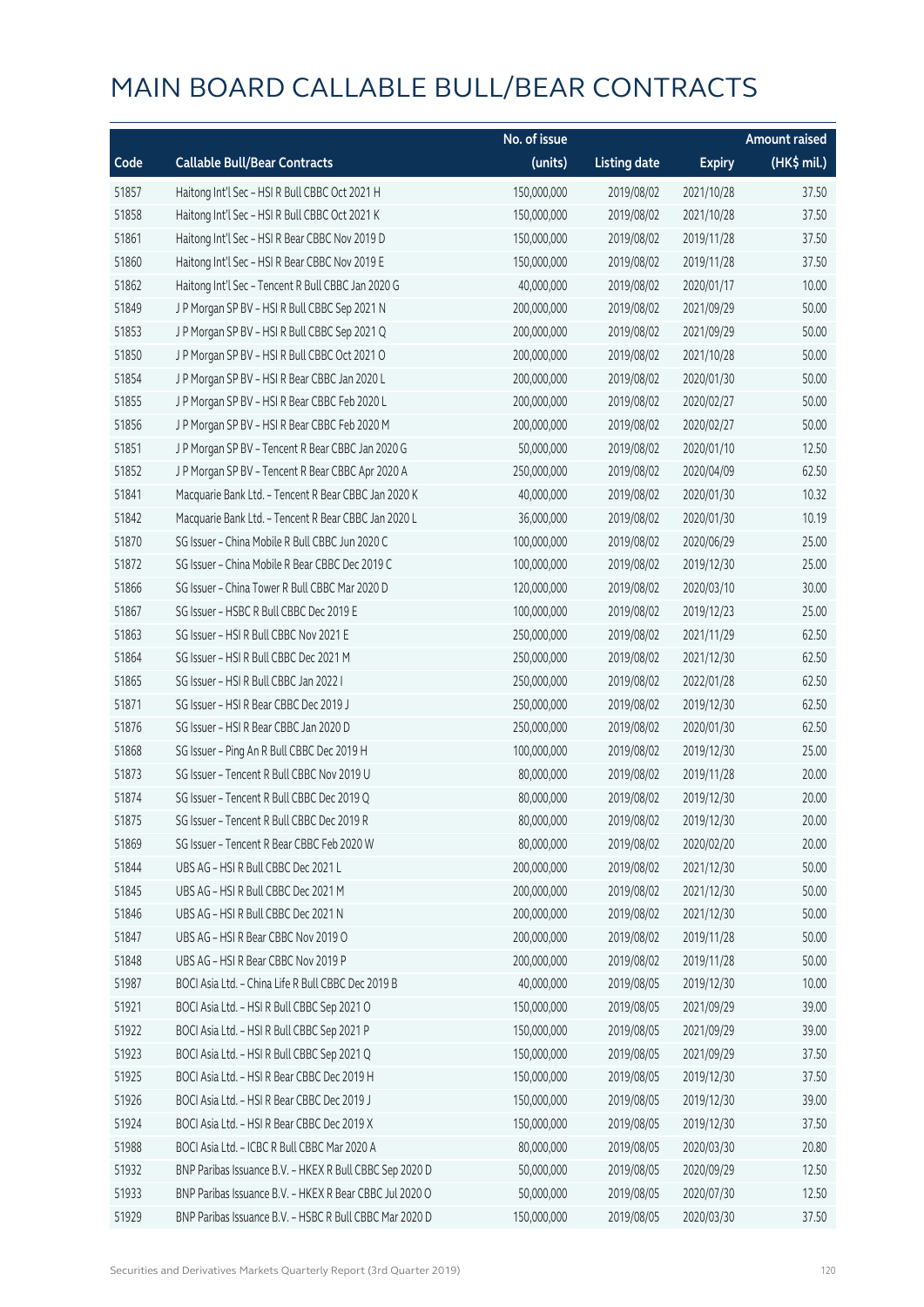|       |                                                          | No. of issue |                     |               | <b>Amount raised</b> |
|-------|----------------------------------------------------------|--------------|---------------------|---------------|----------------------|
| Code  | <b>Callable Bull/Bear Contracts</b>                      | (units)      | <b>Listing date</b> | <b>Expiry</b> | (HK\$ mil.)          |
| 51930 | BNP Paribas Issuance B.V. - HSBC R Bull CBBC Mar 2020 E  | 150,000,000  | 2019/08/05          | 2020/03/30    | 37.50                |
| 51931 | BNP Paribas Issuance B.V. - HSBC R Bear CBBC Jan 2020 B  | 150,000,000  | 2019/08/05          | 2020/01/30    | 37.50                |
| 51890 | BNP Paribas Issuance B.V. - HSI R Bull CBBC Dec 2021 W   | 250,000,000  | 2019/08/05          | 2021/12/30    | 62.50                |
| 51891 | BNP Paribas Issuance B.V. - HSI R Bull CBBC Dec 2021 X   | 250,000,000  | 2019/08/05          | 2021/12/30    | 62.50                |
| 51892 | BNP Paribas Issuance B.V. - HSI R Bull CBBC Dec 2021 Y   | 250,000,000  | 2019/08/05          | 2021/12/30    | 62.50                |
| 51903 | BNP Paribas Issuance B.V. - HSI R Bull CBBC Dec 2021 Z   | 250,000,000  | 2019/08/05          | 2021/12/30    | 62.50                |
| 51905 | BNP Paribas Issuance B.V. - HSI R Bear CBBC Dec 2019 A   | 250,000,000  | 2019/08/05          | 2019/12/30    | 62.50                |
| 51927 | BNP Paribas Issuance B.V. - HSI R Bear CBBC Dec 2019 G   | 250,000,000  | 2019/08/05          | 2019/12/30    | 62.50                |
| 51928 | BNP Paribas Issuance B.V. - HSI R Bear CBBC Dec 2019 H   | 240,000,000  | 2019/08/05          | 2019/12/30    | 60.00                |
| 51906 | BNP Paribas Issuance B.V. - HSI R Bear CBBC Dec 2019 S   | 250,000,000  | 2019/08/05          | 2019/12/30    | 62.50                |
| 51904 | BNP Paribas Issuance B.V. - HSI R Bear CBBC Dec 2019 Z   | 250,000,000  | 2019/08/05          | 2019/12/30    | 62.50                |
| 51964 | Credit Suisse AG - AIA R Bull CBBC Jan 2020 N            | 70,000,000   | 2019/08/05          | 2020/01/23    | 17.50                |
| 51965 | Credit Suisse AG - AIA R Bear CBBC Jan 2020 F            | 70,000,000   | 2019/08/05          | 2020/01/23    | 17.50                |
| 51966 | Credit Suisse AG - Galaxy Ent R Bear CBBC Jan 2020 E     | 50,000,000   | 2019/08/05          | 2020/01/30    | 12.50                |
| 51960 | Credit Suisse AG - HSI R Bull CBBC Oct 2021 P            | 200,000,000  | 2019/08/05          | 2021/10/28    | 50.00                |
| 51962 | Credit Suisse AG - HSI R Bull CBBC Oct 2021 Q            | 200,000,000  | 2019/08/05          | 2021/10/28    | 50.00                |
| 51963 | Credit Suisse AG - HSI R Bull CBBC Oct 2021 R            | 200,000,000  | 2019/08/05          | 2021/10/28    | 50.00                |
| 51961 | Credit Suisse AG - HSI R Bull CBBC Dec 2021 I            | 300,000,000  | 2019/08/05          | 2021/12/30    | 75.00                |
| 51969 | Credit Suisse AG - HSI R Bear CBBC Nov 2019 P            | 200,000,000  | 2019/08/05          | 2019/11/28    | 50.00                |
| 51967 | Credit Suisse AG - HSI R Bear CBBC Nov 2019 V            | 200,000,000  | 2019/08/05          | 2019/11/28    | 50.00                |
| 51968 | Credit Suisse AG - HSI R Bear CBBC Dec 2019 O            | 200,000,000  | 2019/08/05          | 2019/12/30    | 50.00                |
| 51985 | Goldman Sachs SP (Asia) - AIA R Bear CBBC Feb 2020 A     | 80,000,000   | 2019/08/05          | 2020/02/28    | 20.00                |
| 51895 | Goldman Sachs SP (Asia) - HSI R Bull CBBC Oct 2021 F     | 200,000,000  | 2019/08/05          | 2021/10/28    | 50.00                |
| 51893 | Goldman Sachs SP (Asia) - HSI R Bull CBBC Oct 2021 H     | 200,000,000  | 2019/08/05          | 2021/10/28    | 50.00                |
| 51894 | Goldman Sachs SP (Asia) - HSI R Bull CBBC Oct 2021 W     | 200,000,000  | 2019/08/05          | 2021/10/28    | 50.00                |
| 51984 | Goldman Sachs SP (Asia) - HSI R Bull CBBC Nov 2021 U     | 200,000,000  | 2019/08/05          | 2021/11/29    | 50.00                |
| 51982 | Goldman Sachs SP (Asia) - HSI R Bear CBBC Jan 2020 E     | 200,000,000  | 2019/08/05          | 2020/01/30    | 50.00                |
| 51981 | Goldman Sachs SP (Asia) - HSI R Bear CBBC Jan 2020 W     | 200,000,000  | 2019/08/05          | 2020/01/30    | 50.00                |
| 51983 | Goldman Sachs SP (Asia) - HSI R Bear CBBC Feb 2020 H     | 200,000,000  | 2019/08/05          | 2020/02/27    | 50.00                |
| 51986 | Goldman Sachs SP (Asia) - Tencent R Bear CBBC Jan 2020 C | 60,000,000   | 2019/08/05          | 2020/01/30    | 15.00                |
| 51899 | HK Bank - AIA R Bear CBBC Feb 2020 A                     | 40,000,000   | 2019/08/05          | 2020/02/10    | 10.00                |
| 51898 | HK Bank - HKEX R Bear CBBC Jan 2020 C                    | 40,000,000   | 2019/08/05          | 2020/01/06    | 10.00                |
| 51896 | HK Bank - HSI R Bull CBBC Sep 2020 M                     | 100,000,000  | 2019/08/05          | 2020/09/29    | 25.00                |
| 51897 | HK Bank - HSI R Bear CBBC Dec 2019 U                     | 50,000,000   | 2019/08/05          | 2019/12/30    | 12.50                |
| 51900 | HK Bank - HSI R Bear CBBC Jan 2020 E                     | 100,000,000  | 2019/08/05          | 2020/01/30    | 25.00                |
| 51902 | HK Bank - ICBC R Bear CBBC Feb 2020 A                    | 40,000,000   | 2019/08/05          | 2020/02/10    | 10.00                |
| 51901 | HK Bank - Tencent R Bull CBBC Mar 2020 F                 | 40,000,000   | 2019/08/05          | 2020/03/23    | 10.00                |
| 51980 | Haitong Int'l Sec - AIA R Bear CBBC Apr 2020 E           | 50,000,000   | 2019/08/05          | 2020/04/28    | 12.50                |
| 51978 | Haitong Int'l Sec - China Tower R Bull CBBC Mar 2020 D   | 100,000,000  | 2019/08/05          | 2020/03/20    | 25.00                |
| 51972 | Haitong Int'l Sec - HSI R Bull CBBC Oct 2021 N           | 150,000,000  | 2019/08/05          | 2021/10/28    | 37.50                |
| 51974 | Haitong Int'l Sec - HSI R Bull CBBC Oct 2021 P           | 150,000,000  | 2019/08/05          | 2021/10/28    | 37.50                |
| 51970 | Haitong Int'l Sec - HSI R Bull CBBC Dec 2021 A           | 150,000,000  | 2019/08/05          | 2021/12/30    | 37.50                |
| 51971 | Haitong Int'l Sec - HSI R Bull CBBC Dec 2021 X           | 150,000,000  | 2019/08/05          | 2021/12/30    | 37.50                |
| 51975 | Haitong Int'l Sec - HSI R Bear CBBC Nov 2019 F           | 150,000,000  | 2019/08/05          | 2019/11/28    | 37.50                |
| 51976 | Haitong Int'l Sec - HSI R Bear CBBC Nov 2019 G           | 150,000,000  | 2019/08/05          | 2019/11/28    | 37.50                |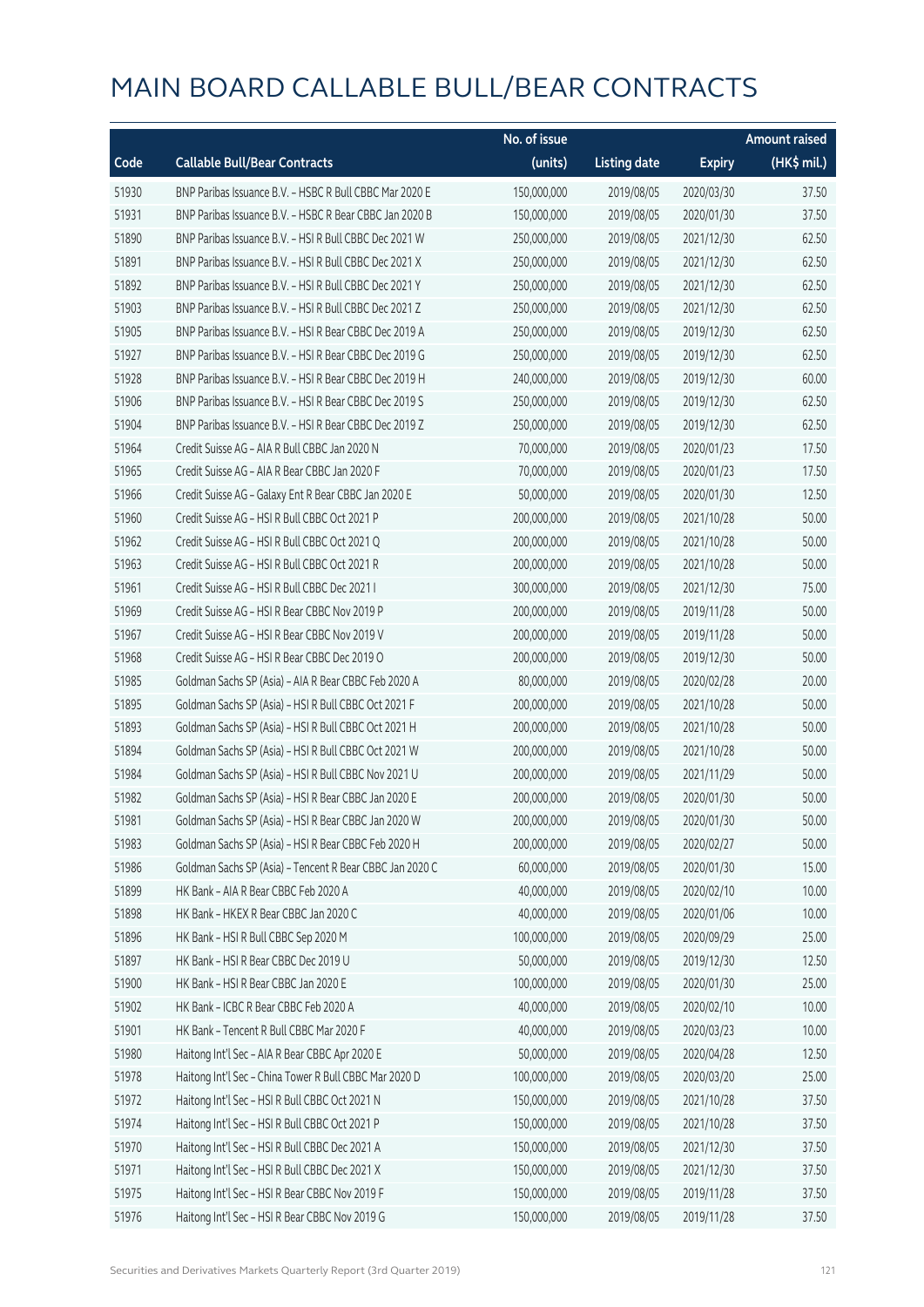|       |                                                              | No. of issue |                     |               | <b>Amount raised</b> |
|-------|--------------------------------------------------------------|--------------|---------------------|---------------|----------------------|
| Code  | <b>Callable Bull/Bear Contracts</b>                          | (units)      | <b>Listing date</b> | <b>Expiry</b> | (HK\$ mil.)          |
| 51977 | Haitong Int'l Sec - HSI R Bear CBBC Nov 2019 H               | 150,000,000  | 2019/08/05          | 2019/11/28    | 37.50                |
| 51979 | Haitong Int'l Sec - Tencent R Bull CBBC Jan 2020 H           | 40,000,000   | 2019/08/05          | 2020/01/21    | 10.00                |
| 51973 | Haitong Int'l Sec - Tencent R Bear CBBC Mar 2020 P           | 40,000,000   | 2019/08/05          | 2020/03/27    | 10.00                |
| 51934 | J P Morgan SP BV - HSI R Bull CBBC Sep 2021 R                | 200,000,000  | 2019/08/05          | 2021/09/29    | 50.00                |
| 51945 | J P Morgan SP BV - HSI R Bull CBBC Sep 2021 T                | 200,000,000  | 2019/08/05          | 2021/09/29    | 50.00                |
| 51946 | J P Morgan SP BV - HSI R Bull CBBC Sep 2021 U                | 200,000,000  | 2019/08/05          | 2021/09/29    | 50.00                |
| 51936 | J P Morgan SP BV - HSI R Bull CBBC Sep 2021 W                | 200,000,000  | 2019/08/05          | 2021/09/29    | 50.00                |
| 51935 | J P Morgan SP BV - HSI R Bull CBBC Oct 2021 H                | 200,000,000  | 2019/08/05          | 2021/10/28    | 50.00                |
| 51937 | JP Morgan SP BV - HSIR Bull CBBC Oct 2021 I                  | 200,000,000  | 2019/08/05          | 2021/10/28    | 50.00                |
| 51938 | J P Morgan SP BV - HSI R Bear CBBC Nov 2019 I                | 200,000,000  | 2019/08/05          | 2019/11/28    | 50.00                |
| 51939 | J P Morgan SP BV - HSI R Bear CBBC Dec 2019 S                | 200,000,000  | 2019/08/05          | 2019/12/30    | 50.00                |
| 51940 | J P Morgan SP BV - HSI R Bear CBBC Jan 2020 M                | 200,000,000  | 2019/08/05          | 2020/01/30    | 50.00                |
| 51942 | J P Morgan SP BV - HSI R Bear CBBC Jan 2020 N                | 200,000,000  | 2019/08/05          | 2020/01/30    | 50.00                |
| 51941 | J P Morgan SP BV - HSI R Bear CBBC Feb 2020 N                | 200,000,000  | 2019/08/05          | 2020/02/27    | 50.00                |
| 51943 | J P Morgan SP BV - HSI R Bear CBBC Feb 2020 O                | 200,000,000  | 2019/08/05          | 2020/02/27    | 50.00                |
| 51944 | J P Morgan SP BV - Tencent R Bear CBBC Feb 2020 E            | 250,000,000  | 2019/08/05          | 2020/02/14    | 62.50                |
| 51950 | SG Issuer - AIA R Bull CBBC Dec 2019 P                       | 60,000,000   | 2019/08/05          | 2019/12/31    | 15.00                |
| 51951 | SG Issuer - HKEX R Bull CBBC Nov 2019 R                      | 50,000,000   | 2019/08/05          | 2019/11/28    | 12.50                |
| 51947 | SG Issuer - HSI R Bull CBBC Nov 2021 C                       | 250,000,000  | 2019/08/05          | 2021/11/29    | 62.50                |
| 51948 | SG Issuer - HSI R Bull CBBC Dec 2021 V                       | 250,000,000  | 2019/08/05          | 2021/12/30    | 62.50                |
| 51949 | SG Issuer - HSI R Bull CBBC Jan 2022 J                       | 250,000,000  | 2019/08/05          | 2022/01/28    | 62.50                |
| 51956 | SG Issuer - HSI R Bull CBBC Jan 2022 K                       | 250,000,000  | 2019/08/05          | 2022/01/28    | 62.50                |
| 51957 | SG Issuer - HSI R Bull CBBC Jan 2022 L                       | 250,000,000  | 2019/08/05          | 2022/01/28    | 62.50                |
| 51953 | SG Issuer - HSI R Bear CBBC Nov 2019 O                       | 250,000,000  | 2019/08/05          | 2019/11/28    | 62.50                |
| 51954 | SG Issuer - HSI R Bear CBBC Nov 2019 P                       | 250,000,000  | 2019/08/05          | 2019/11/28    | 62.50                |
| 51955 | SG Issuer - HSI R Bear CBBC Dec 2019 K                       | 250,000,000  | 2019/08/05          | 2019/12/30    | 62.50                |
| 51952 | SG Issuer - ICBC R Bull CBBC Feb 2020 B                      | 100,000,000  | 2019/08/05          | 2020/02/21    | 25.00                |
| 51958 | SG Issuer - PetroChina R Bull CBBC Aug 2020 B                | 40,000,000   | 2019/08/05          | 2020/08/05    | 10.00                |
| 51959 | SG Issuer - Tencent R Bull CBBC Nov 2019 Y                   | 80,000,000   | 2019/08/05          | 2019/11/28    | 20.00                |
| 51915 | UBS AG - HKEX R Bear CBBC Jan 2020 B                         | 200,000,000  | 2019/08/05          | 2020/01/13    | 50.00                |
| 51911 | UBS AG - HSI R Bull CBBC Dec 2021 O                          | 200,000,000  | 2019/08/05          | 2021/12/30    | 50.00                |
| 51912 | UBS AG - HSI R Bull CBBC Dec 2021 P                          | 200,000,000  | 2019/08/05          | 2021/12/30    | 50.00                |
| 51913 | UBS AG - HSI R Bull CBBC Dec 2021 Q                          | 200,000,000  | 2019/08/05          | 2021/12/30    | 50.00                |
| 51916 | UBS AG - HSI R Bull CBBC Dec 2021 R                          | 200,000,000  | 2019/08/05          | 2021/12/30    | 50.00                |
| 51917 | UBS AG - HSI R Bull CBBC Dec 2021 S                          | 200,000,000  | 2019/08/05          | 2021/12/30    | 50.00                |
| 51918 | UBS AG - HSI R Bear CBBC Nov 2019 Q                          | 200,000,000  | 2019/08/05          | 2019/11/28    | 50.00                |
| 51919 | UBS AG - HSI R Bear CBBC Nov 2019 R                          | 200,000,000  | 2019/08/05          | 2019/11/28    | 50.00                |
| 51920 | UBS AG - HSI R Bear CBBC Nov 2019 S                          | 200,000,000  | 2019/08/05          | 2019/11/28    | 50.00                |
| 51914 | UBS AG - Ping An R Bull CBBC Jan 2020 D                      | 100,000,000  | 2019/08/05          | 2020/01/13    | 25.00                |
| 51908 | Bank Vontobel - HSI N Bear CBBC Feb 2020 U                   | 80,000,000   | 2019/08/05          | 2020/02/27    | 20.00                |
| 51907 | Bank Vontobel - HSI R Bear CBBC Feb 2020 T                   | 80,000,000   | 2019/08/05          | 2020/02/27    | 20.00                |
| 51909 | Bank Vontobel - ICBC R Bear CBBC Feb 2020 A                  | 40,000,000   | 2019/08/05          | 2020/02/07    | 10.00                |
| 51910 | Bank Vontobel - SHK Ppt R Bear CBBC Feb 2020 A               | 40,000,000   | 2019/08/05          | 2020/02/14    | 10.00                |
| 51996 | BNP Paribas Issuance B.V. - Galaxy Ent R Bull CBBC Nov 2020A | 150,000,000  | 2019/08/06          | 2020/11/27    | 37.50                |
| 51997 | BNP Paribas Issuance B.V. - Galaxy Ent R Bear CBBC Feb 2020C | 150,000,000  | 2019/08/06          | 2020/02/27    | 37.50                |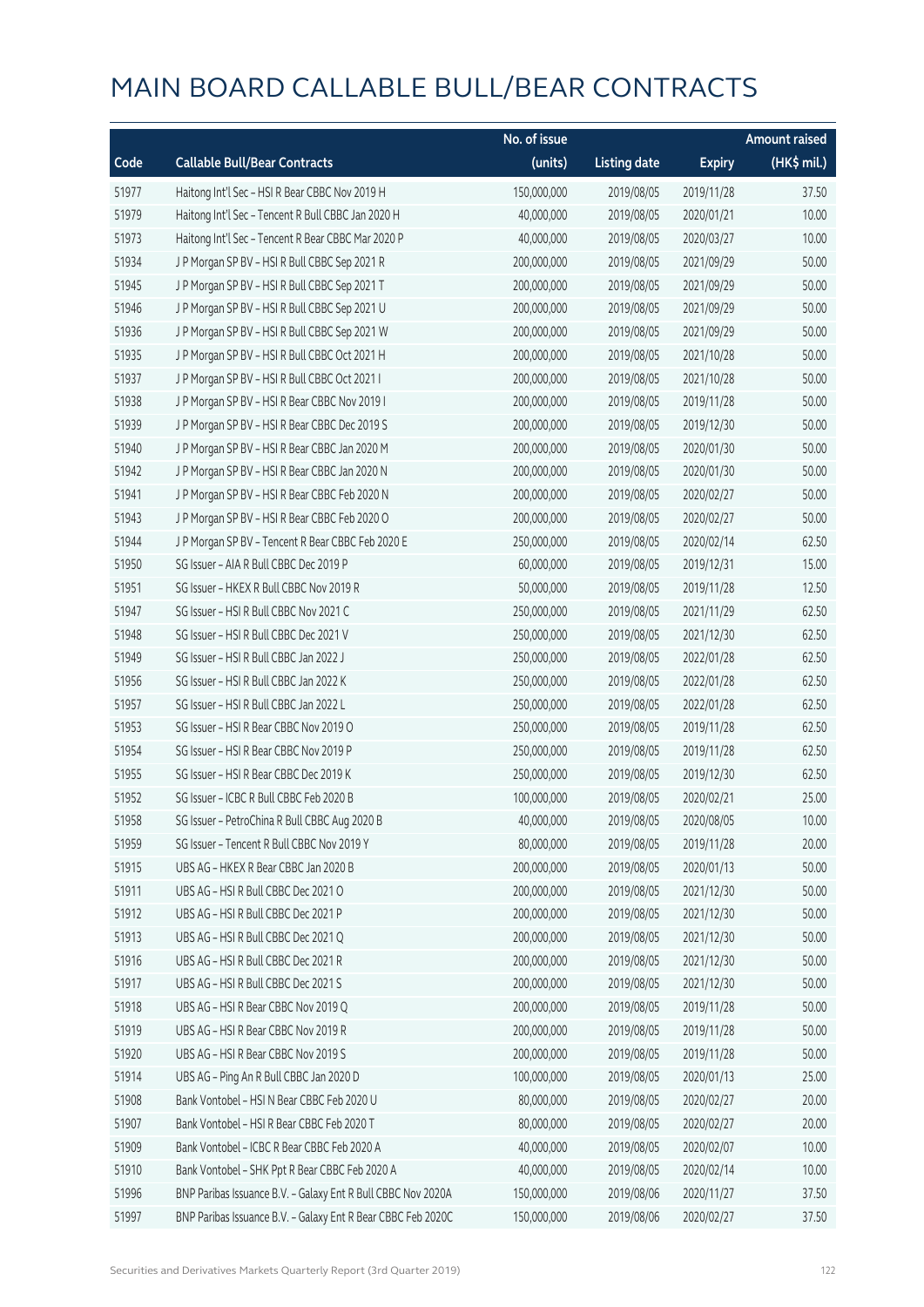|       |                                                              | No. of issue |                     |               | <b>Amount raised</b> |
|-------|--------------------------------------------------------------|--------------|---------------------|---------------|----------------------|
| Code  | <b>Callable Bull/Bear Contracts</b>                          | (units)      | <b>Listing date</b> | <b>Expiry</b> | (HK\$ mil.)          |
| 52000 | BNP Paribas Issuance B.V. - HSCEI R Bull CBBC Sep 2020 F     | 100,000,000  | 2019/08/06          | 2020/09/29    | 25.00                |
| 52001 | BNP Paribas Issuance B.V. - HSCEI R Bear CBBC Feb 2020 A     | 100,000,000  | 2019/08/06          | 2020/02/27    | 25.00                |
| 52039 | BNP Paribas Issuance B.V. - HSI R Bull CBBC Dec 2021 A       | 240,000,000  | 2019/08/06          | 2021/12/30    | 60.00                |
| 52040 | BNP Paribas Issuance B.V. - HSI R Bear CBBC Dec 2019 I       | 240,000,000  | 2019/08/06          | 2019/12/30    | 60.00                |
| 51998 | BNP Paribas Issuance B.V. - Ping An R Bear CBBC Apr 2020 D   | 200,000,000  | 2019/08/06          | 2020/04/29    | 50.00                |
| 51999 | BNP Paribas Issuance B.V. - Ping An R Bear CBBC Apr 2020 E   | 200,000,000  | 2019/08/06          | 2020/04/29    | 50.00                |
| 52043 | Credit Suisse AG - AIA R Bear CBBC Jan 2020 G                | 70,000,000   | 2019/08/06          | 2020/01/30    | 17.50                |
| 52044 | Credit Suisse AG - HSI R Bull CBBC Nov 2021 C                | 200,000,000  | 2019/08/06          | 2021/11/29    | 50.00                |
| 52045 | Credit Suisse AG - HSI R Bull CBBC Nov 2021 D                | 200,000,000  | 2019/08/06          | 2021/11/29    | 50.00                |
| 52041 | Credit Suisse AG - HSI R Bear CBBC Nov 2019 R                | 200,000,000  | 2019/08/06          | 2019/11/28    | 50.00                |
| 52042 | Credit Suisse AG - HSI R Bear CBBC Nov 2019 W                | 200,000,000  | 2019/08/06          | 2019/11/28    | 50.00                |
| 52046 | Credit Suisse AG - Tencent R Bull CBBC Jan 2020 D            | 100,000,000  | 2019/08/06          | 2020/01/23    | 25.00                |
| 52013 | Bank of East Asia - AIA R Bear CBBC Mar 2020 A               | 50,000,000   | 2019/08/06          | 2020/03/02    | 12.50                |
| 52011 | Bank of East Asia - PetroChina R Bull CBBC Apr 2020 A        | 50,000,000   | 2019/08/06          | 2020/04/29    | 12.50                |
| 52012 | Bank of East Asia - Tencent R Bull CBBC Mar 2020 A           | 30,000,000   | 2019/08/06          | 2020/03/02    | 10.50                |
| 52057 | Goldman Sachs SP (Asia) - HSI R Bull CBBC Nov 2021 A         | 200,000,000  | 2019/08/06          | 2021/11/29    | 50.00                |
| 52007 | Goldman Sachs SP (Asia) - HSI R Bull CBBC Nov 2021 Y         | 200,000,000  | 2019/08/06          | 2021/11/29    | 50.00                |
| 51993 | Goldman Sachs SP (Asia) - HSI R Bear CBBC Feb 2020 I         | 200,000,000  | 2019/08/06          | 2020/02/27    | 50.00                |
| 51994 | Goldman Sachs SP (Asia) - HSI R Bear CBBC Feb 2020 J         | 200,000,000  | 2019/08/06          | 2020/02/27    | 50.00                |
| 52006 | HK Bank - Country Garden R Bull CBBC Apr 2020 A              | 40,000,000   | 2019/08/06          | 2020/04/06    | 10.00                |
| 52002 | HK Bank - HSI R Bull CBBC Sep 2020 N                         | 50,000,000   | 2019/08/06          | 2020/09/29    | 12.50                |
| 51995 | HK Bank - HSI R Bear CBBC Jan 2020 F                         | 100,000,000  | 2019/08/06          | 2020/01/30    | 25.00                |
| 52004 | HK Bank - PetroChina R Bull CBBC Apr 2020 A                  | 60,000,000   | 2019/08/06          | 2020/04/27    | 15.00                |
| 52005 | HK Bank - PetroChina R Bear CBBC Mar 2020 A                  | 40,000,000   | 2019/08/06          | 2020/03/30    | 10.00                |
| 52003 | HK Bank - Tencent R Bear CBBC Jan 2020 G                     | 40,000,000   | 2019/08/06          | 2020/01/20    | 10.00                |
| 52055 | Haitong Int'l Sec - CSPC Pharma R Bull CBBC Jul 2020 A       | 50,000,000   | 2019/08/06          | 2020/07/30    | 12.50                |
| 52056 | Haitong Int'l Sec - CSPC Pharma R Bull CBBC Jul 2020 B       | 50,000,000   | 2019/08/06          | 2020/07/29    | 12.50                |
| 52049 | Haitong Int'l Sec - HSI R Bull CBBC Oct 2021 U               | 150,000,000  | 2019/08/06          | 2021/10/28    | 37.50                |
| 52048 | Haitong Int'l Sec - HSI R Bull CBBC Nov 2021 F               | 150,000,000  | 2019/08/06          | 2021/11/29    | 37.50                |
| 52050 | Haitong Int'l Sec - HSI R Bull CBBC Dec 2021 Y               | 150,000,000  | 2019/08/06          | 2021/12/30    | 37.50                |
| 52047 | Haitong Int'l Sec - HSI R Bear CBBC Nov 2019 K               | 150,000,000  | 2019/08/06          | 2019/11/28    | 37.50                |
| 52052 | Haitong Int'l Sec - HSI R Bear CBBC Nov 2019 N               | 150,000,000  | 2019/08/06          | 2019/11/28    | 37.50                |
| 52051 | Haitong Int'l Sec - HSI R Bear CBBC Dec 2019 E               | 150,000,000  | 2019/08/06          | 2019/12/30    | 37.50                |
| 52053 | Haitong Int'l Sec - HSI R Bear CBBC Dec 2019 F               | 150,000,000  | 2019/08/06          | 2019/12/30    | 37.50                |
| 52054 | Haitong Int'l Sec - ICBC R Bull CBBC May 2020 A              | 80,000,000   | 2019/08/06          | 2020/05/29    | 20.00                |
| 52035 | J P Morgan SP BV - HSI R Bull CBBC Sep 2021 A                | 200,000,000  | 2019/08/06          | 2021/09/29    | 50.00                |
| 52036 | J P Morgan SP BV - HSI R Bear CBBC Nov 2019 M                | 200,000,000  | 2019/08/06          | 2019/11/28    | 50.00                |
| 52010 | Morgan Stanley Asia Products - HSI R Bull CBBC Jul 2021 E    | 100,000,000  | 2019/08/06          | 2021/07/29    | 25.00                |
| 52008 | Morgan Stanley Asia Products - HSI R Bear CBBC Jan 2020 B    | 100,000,000  | 2019/08/06          | 2020/01/30    | 25.00                |
| 52009 | Morgan Stanley Asia Products - HSI R Bear CBBC Jan 2020 C    | 100,000,000  | 2019/08/06          | 2020/01/30    | 25.00                |
| 52037 | Morgan Stanley Asia Products - HSI R Bear CBBC Feb 2020 B    | 100,000,000  | 2019/08/06          | 2020/02/27    | 25.00                |
| 52038 | Morgan Stanley Asia Products - HSI R Bear CBBC Feb 2020 C    | 100,000,000  | 2019/08/06          | 2020/02/27    | 25.00                |
| 51990 | Morgan Stanley Asia Products - Tencent R Bull CBBC Jun 2020A | 80,000,000   | 2019/08/06          | 2020/06/12    | 24.48                |
| 51992 | Morgan Stanley Asia Products - Tencent R Bull CBBC Jul 2020A | 80,000,000   | 2019/08/06          | 2020/07/03    | 20.00                |
| 51991 | Morgan Stanley Asia Products - Tencent R Bear CBBC Jan 2020A | 80,000,000   | 2019/08/06          | 2020/01/30    | 27.52                |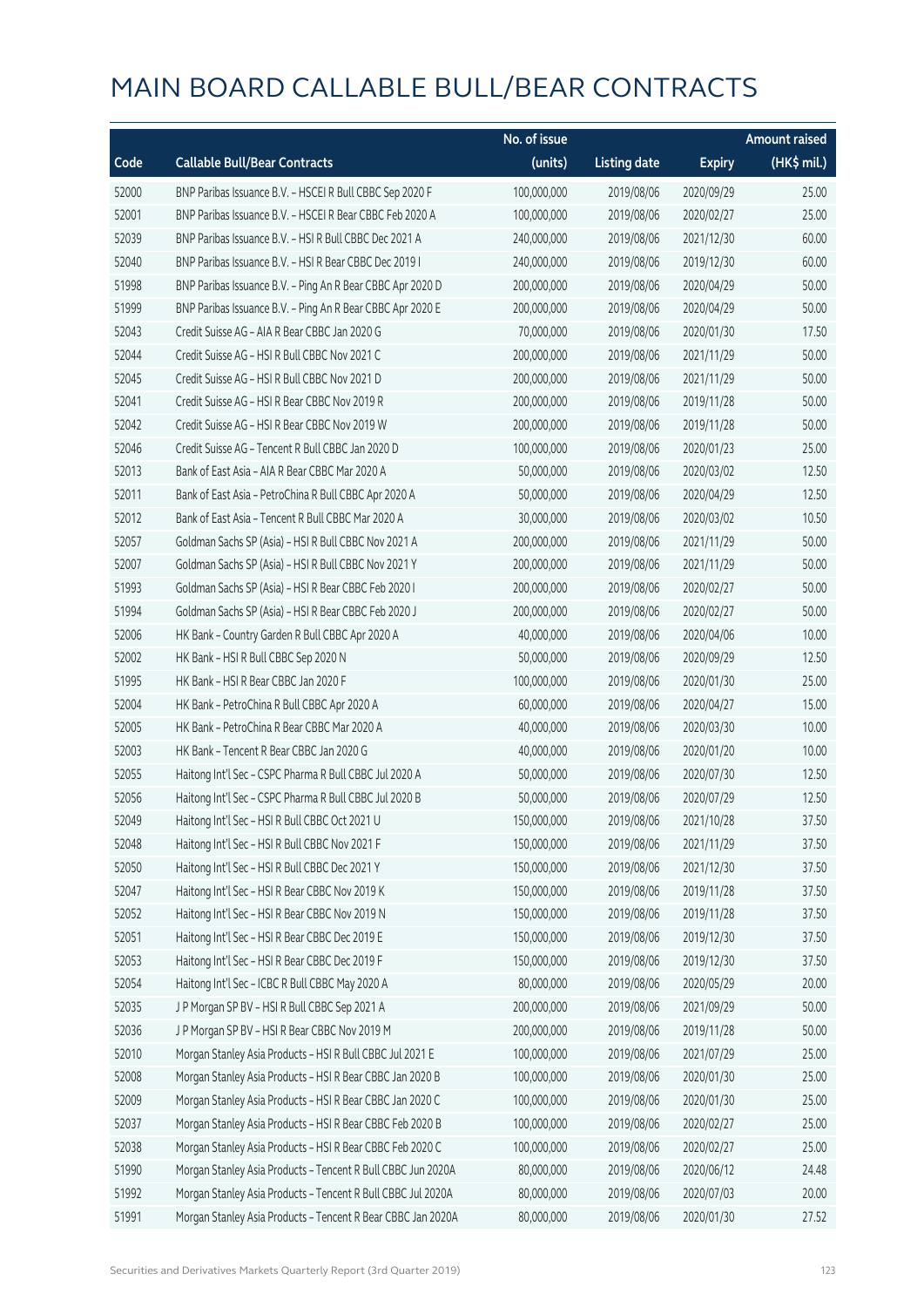|       |                                                              | No. of issue |                     |               | <b>Amount raised</b> |
|-------|--------------------------------------------------------------|--------------|---------------------|---------------|----------------------|
| Code  | <b>Callable Bull/Bear Contracts</b>                          | (units)      | <b>Listing date</b> | <b>Expiry</b> | (HK\$ mil.)          |
| 51989 | Morgan Stanley Asia Products - Tencent R Bear CBBC Feb 2020A | 80,000,000   | 2019/08/06          | 2020/02/17    | 20.00                |
| 52029 | SG Issuer - AIA R Bull CBBC Feb 2020 E                       | 60,000,000   | 2019/08/06          | 2020/02/26    | 15.00                |
| 52030 | SG Issuer - HKEX R Bull CBBC Dec 2019 O                      | 50,000,000   | 2019/08/06          | 2019/12/20    | 12.50                |
| 52031 | SG Issuer - HKEX R Bear CBBC Dec 2019 H                      | 50,000,000   | 2019/08/06          | 2019/12/30    | 12.50                |
| 52027 | SG Issuer - HSI R Bull CBBC Nov 2021 R                       | 250,000,000  | 2019/08/06          | 2021/11/29    | 62.50                |
| 52028 | SG Issuer - HSI R Bull CBBC Dec 2021 K                       | 250,000,000  | 2019/08/06          | 2021/12/30    | 62.50                |
| 52022 | SG Issuer - HSI R Bear CBBC Nov 2019 U                       | 250,000,000  | 2019/08/06          | 2019/11/28    | 62.50                |
| 52034 | SG Issuer - HSI R Bear CBBC Dec 2019 D                       | 250,000,000  | 2019/08/06          | 2019/12/30    | 62.50                |
| 52023 | SG Issuer - HSI R Bear CBBC Dec 2019 R                       | 250,000,000  | 2019/08/06          | 2019/12/30    | 62.50                |
| 52024 | SG Issuer - Ping An R Bear CBBC Jan 2020 C                   | 100,000,000  | 2019/08/06          | 2020/01/30    | 25.00                |
| 52032 | SG Issuer - Tencent R Bull CBBC Dec 2019 S                   | 80,000,000   | 2019/08/06          | 2019/12/30    | 20.00                |
| 52033 | SG Issuer - Tencent R Bull CBBC Dec 2019 T                   | 80,000,000   | 2019/08/06          | 2019/12/30    | 20.00                |
| 52025 | SG Issuer - Tencent R Bear CBBC Nov 2019 Y                   | 80,000,000   | 2019/08/06          | 2019/11/28    | 20.00                |
| 52026 | SG Issuer - Tencent R Bear CBBC Dec 2019 E                   | 80,000,000   | 2019/08/06          | 2019/12/19    | 20.00                |
| 52021 | UBS AG - AIA R Bull CBBC Dec 2019 B                          | 60,000,000   | 2019/08/06          | 2019/12/10    | 15.00                |
| 52017 | UBS AG - HSI R Bull CBBC Dec 2021 T                          | 200,000,000  | 2019/08/06          | 2021/12/30    | 50.00                |
| 52018 | UBS AG - HSI R Bull CBBC Dec 2021 U                          | 200,000,000  | 2019/08/06          | 2021/12/30    | 50.00                |
| 52014 | UBS AG - HSI R Bear CBBC Nov 2019 T                          | 200,000,000  | 2019/08/06          | 2019/11/28    | 50.00                |
| 52015 | UBS AG - HSI R Bear CBBC Nov 2019 U                          | 200,000,000  | 2019/08/06          | 2019/11/28    | 50.00                |
| 52016 | UBS AG - HSI R Bear CBBC Nov 2019 V                          | 200,000,000  | 2019/08/06          | 2019/11/28    | 50.00                |
| 52019 | UBS AG - HSI R Bear CBBC Dec 2019 K                          | 400,000,000  | 2019/08/06          | 2019/12/30    | 100.00               |
| 52020 | UBS AG - Tencent R Bull CBBC Dec 2019 K                      | 40,000,000   | 2019/08/06          | 2019/12/10    | 10.00                |
| 52067 | BNP Paribas Issuance B.V. - HSI R Bull CBBC Dec 2021 C       | 250,000,000  | 2019/08/07          | 2021/12/30    | 62.50                |
| 52068 | BNP Paribas Issuance B.V. - HSI R Bull CBBC Dec 2021 D       | 250,000,000  | 2019/08/07          | 2021/12/30    | 62.50                |
| 52069 | BNP Paribas Issuance B.V. - HSI R Bull CBBC Dec 2021 E       | 240,000,000  | 2019/08/07          | 2021/12/30    | 60.00                |
| 52094 | Credit Suisse AG - AIA R Bull CBBC Dec 2019 T                | 70,000,000   | 2019/08/07          | 2019/12/30    | 17.50                |
| 52090 | Credit Suisse AG - HSI R Bull CBBC Sep 2021 V                | 200,000,000  | 2019/08/07          | 2021/09/29    | 50.00                |
| 52092 | Credit Suisse AG - HSI R Bull CBBC Nov 2021 E                | 200,000,000  | 2019/08/07          | 2021/11/29    | 50.00                |
| 52091 | Credit Suisse AG - HSI R Bull CBBC Nov 2021 X                | 200,000,000  | 2019/08/07          | 2021/11/29    | 50.00                |
| 52096 | Credit Suisse AG - HSI R Bear CBBC Nov 2019 Y                | 200,000,000  | 2019/08/07          | 2019/11/28    | 50.00                |
| 52098 | Credit Suisse AG - HSI R Bear CBBC Dec 2019 Z                | 200,000,000  | 2019/08/07          | 2019/12/30    | 50.00                |
| 52097 | Credit Suisse AG - HSI R Bear CBBC Jan 2020 N                | 200,000,000  | 2019/08/07          | 2020/01/30    | 50.00                |
| 52099 | Credit Suisse AG - HSI R Bear CBBC Apr 2020 E                | 300,000,000  | 2019/08/07          | 2020/04/28    | 75.00                |
| 52093 | Credit Suisse AG - Tencent R Bull CBBC Dec 2019 F            | 100,000,000  | 2019/08/07          | 2019/12/30    | 25.00                |
| 52095 | Credit Suisse AG - Tencent R Bear CBBC Dec 2019 C            | 100,000,000  | 2019/08/07          | 2019/12/30    | 25.00                |
| 52101 | Goldman Sachs SP (Asia) - HSI R Bull CBBC Nov 2021 D         | 200,000,000  | 2019/08/07          | 2021/11/29    | 50.00                |
| 52103 | Goldman Sachs SP (Asia) - HSI R Bull CBBC Nov 2021 E         | 200,000,000  | 2019/08/07          | 2021/11/29    | 50.00                |
| 52104 | Goldman Sachs SP (Asia) - HSI R Bull CBBC Nov 2021 V         | 200,000,000  | 2019/08/07          | 2021/11/29    | 50.00                |
| 52100 | Goldman Sachs SP (Asia) - HSI R Bear CBBC Feb 2020 K         | 200,000,000  | 2019/08/07          | 2020/02/27    | 50.00                |
| 52102 | Goldman Sachs SP (Asia) - HSI R Bear CBBC Feb 2020 M         | 200,000,000  | 2019/08/07          | 2020/02/27    | 50.00                |
| 52105 | Goldman Sachs SP (Asia) - HSI R Bear CBBC Feb 2020 N         | 200,000,000  | 2019/08/07          | 2020/02/27    | 50.00                |
| 52106 | Goldman Sachs SP (Asia) - HSI R Bear CBBC Feb 2020 Q         | 200,000,000  | 2019/08/07          | 2020/02/27    | 50.00                |
| 52107 | Goldman Sachs SP (Asia) - Tencent R Bull CBBC Nov 2019 E     | 80,000,000   | 2019/08/07          | 2019/11/07    | 20.00                |
| 52060 | HK Bank - HSI R Bull CBBC Sep 2020 O                         | 100,000,000  | 2019/08/07          | 2020/09/29    | 25.00                |
| 52061 | HK Bank - HSI R Bear CBBC Jan 2020 G                         | 100,000,000  | 2019/08/07          | 2020/01/30    | 25.00                |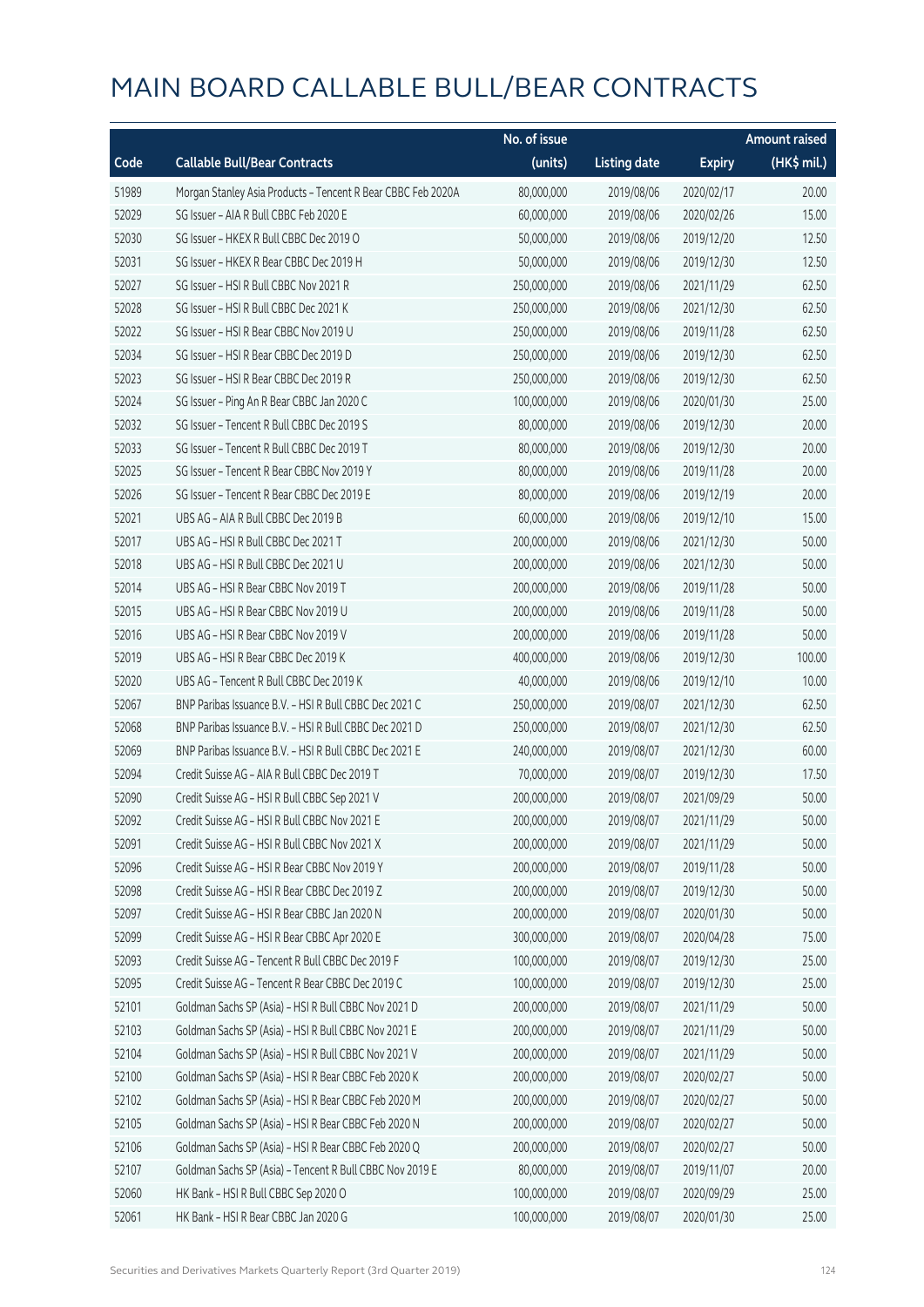|       |                                                           | No. of issue |                     |               | <b>Amount raised</b> |
|-------|-----------------------------------------------------------|--------------|---------------------|---------------|----------------------|
| Code  | <b>Callable Bull/Bear Contracts</b>                       | (units)      | <b>Listing date</b> | <b>Expiry</b> | (HK\$ mil.)          |
| 52065 | Haitong Int'l Sec - CC Bank R Bull CBBC Jan 2020 A        | 50,000,000   | 2019/08/07          | 2020/01/23    | 12.50                |
| 52066 | Haitong Int'l Sec - Evergrande R Bull CBBC Jul 2020 A     | 50,000,000   | 2019/08/07          | 2020/07/30    | 12.50                |
| 52058 | Haitong Int'l Sec - HSI R Bull CBBC Oct 2021 G            | 150,000,000  | 2019/08/07          | 2021/10/28    | 37.50                |
| 52059 | Haitong Int'l Sec - HSI R Bull CBBC Dec 2021 Z            | 100,000,000  | 2019/08/07          | 2021/12/30    | 25.00                |
| 52084 | J P Morgan SP BV - HKEX R Bear CBBC Feb 2020 C            | 200,000,000  | 2019/08/07          | 2020/02/14    | 50.00                |
| 52078 | J P Morgan SP BV - HSI R Bull CBBC Sep 2021 V             | 200,000,000  | 2019/08/07          | 2021/09/29    | 50.00                |
| 52079 | J P Morgan SP BV - HSI R Bull CBBC Oct 2021 K             | 200,000,000  | 2019/08/07          | 2021/10/28    | 50.00                |
| 52080 | J P Morgan SP BV - HSI R Bull CBBC Nov 2021 H             | 200,000,000  | 2019/08/07          | 2021/11/29    | 50.00                |
| 52081 | J P Morgan SP BV - HSI R Bull CBBC Dec 2021 V             | 200,000,000  | 2019/08/07          | 2021/12/30    | 50.00                |
| 52082 | J P Morgan SP BV - HSI R Bull CBBC Dec 2021 W             | 200,000,000  | 2019/08/07          | 2021/12/30    | 50.00                |
| 52085 | J P Morgan SP BV - HSI R Bear CBBC Jan 2020 O             | 200,000,000  | 2019/08/07          | 2020/01/30    | 50.00                |
| 52087 | J P Morgan SP BV - HSI R Bear CBBC Jan 2020 P             | 200,000,000  | 2019/08/07          | 2020/01/30    | 50.00                |
| 52089 | J P Morgan SP BV - HSI R Bear CBBC Jan 2020 Q             | 200,000,000  | 2019/08/07          | 2020/01/30    | 50.00                |
| 52086 | J P Morgan SP BV - HSI R Bear CBBC Feb 2020 P             | 200,000,000  | 2019/08/07          | 2020/02/27    | 50.00                |
| 52088 | J P Morgan SP BV - HSI R Bear CBBC Feb 2020 Q             | 200,000,000  | 2019/08/07          | 2020/02/27    | 50.00                |
| 52083 | J P Morgan SP BV - Tencent R Bull CBBC Feb 2020 G         | 250,000,000  | 2019/08/07          | 2020/02/14    | 62.50                |
| 52062 | Morgan Stanley Asia Products - HSI R Bull CBBC Aug 2021 A | 100,000,000  | 2019/08/07          | 2021/08/30    | 25.00                |
| 52063 | Morgan Stanley Asia Products - HSI R Bull CBBC Aug 2021 B | 100,000,000  | 2019/08/07          | 2021/08/30    | 25.00                |
| 52064 | Morgan Stanley Asia Products - HSI R Bull CBBC Aug 2021 C | 100,000,000  | 2019/08/07          | 2021/08/30    | 25.00                |
| 52120 | Morgan Stanley Asia Products - HSI R Bear CBBC Mar 2020 C | 100,000,000  | 2019/08/07          | 2020/03/30    | 25.00                |
| 52119 | SG Issuer - AIA R Bear CBBC Jan 2020 E                    | 60,000,000   | 2019/08/07          | 2020/01/30    | 15.00                |
| 52114 | SG Issuer - Galaxy Ent R Bull CBBC Jan 2020 D             | 100,000,000  | 2019/08/07          | 2020/01/31    | 25.00                |
| 52111 | SG Issuer - HKEX R Bull CBBC Dec 2019 P                   | 50,000,000   | 2019/08/07          | 2019/12/30    | 12.50                |
| 52108 | SG Issuer - HSI R Bull CBBC Nov 2021 D                    | 250,000,000  | 2019/08/07          | 2021/11/29    | 62.50                |
| 52109 | SG Issuer - HSI R Bull CBBC Dec 2021 L                    | 250,000,000  | 2019/08/07          | 2021/12/30    | 62.50                |
| 52110 | SG Issuer - HSI R Bull CBBC Dec 2021 O                    | 250,000,000  | 2019/08/07          | 2021/12/30    | 62.50                |
| 52115 | SG Issuer - HSI R Bear CBBC Dec 2019 U                    | 250,000,000  | 2019/08/07          | 2019/12/30    | 62.50                |
| 52116 | SG Issuer - HSI R Bear CBBC Jan 2020 E                    | 250,000,000  | 2019/08/07          | 2020/01/30    | 62.50                |
| 52117 | SG Issuer - HSI R Bear CBBC Jan 2020 F                    | 250,000,000  | 2019/08/07          | 2020/01/30    | 62.50                |
| 52118 | SG Issuer - HSI R Bear CBBC Jan 2020 G                    | 250,000,000  | 2019/08/07          | 2020/01/30    | 62.50                |
| 52112 | SG Issuer - Tencent R Bull CBBC Nov 2019 Z                | 80,000,000   | 2019/08/07          | 2019/11/28    | 20.00                |
| 52113 | SG Issuer - Tencent R Bull CBBC Dec 2019 U                | 80,000,000   | 2019/08/07          | 2019/12/30    | 20.00                |
| 52070 | UBS AG - HSI R Bull CBBC Dec 2021 V                       | 200,000,000  | 2019/08/07          | 2021/12/30    | 50.00                |
| 52071 | UBS AG - HSI R Bull CBBC Dec 2021 W                       | 200,000,000  | 2019/08/07          | 2021/12/30    | 50.00                |
| 52072 | UBS AG - HSI R Bull CBBC Dec 2021 X                       | 200,000,000  | 2019/08/07          | 2021/12/30    | 50.00                |
| 52073 | UBS AG - HSI R Bull CBBC Dec 2021 Y                       | 200,000,000  | 2019/08/07          | 2021/12/30    | 50.00                |
| 52074 | UBS AG - HSI R Bear CBBC Nov 2019 W                       | 200,000,000  | 2019/08/07          | 2019/11/28    | 50.00                |
| 52075 | UBS AG - HSI R Bear CBBC Nov 2019 X                       | 200,000,000  | 2019/08/07          | 2019/11/28    | 50.00                |
| 52076 | UBS AG - HSI R Bear CBBC Nov 2019 Y                       | 200,000,000  | 2019/08/07          | 2019/11/28    | 50.00                |
| 52077 | UBS AG - Tencent R Bull CBBC Dec 2019 L                   | 40,000,000   | 2019/08/07          | 2019/12/11    | 10.00                |
| 52151 | BOCI Asia Ltd. - CC Bank R Bull CBBC Dec 2019 B           | 80,000,000   | 2019/08/08          | 2019/12/30    | 20.80                |
| 52144 | BOCI Asia Ltd. - HSI R Bull CBBC Sep 2021 R               | 150,000,000  | 2019/08/08          | 2021/09/29    | 39.00                |
| 52145 | BOCI Asia Ltd. - HSI R Bull CBBC Sep 2021 S               | 150,000,000  | 2019/08/08          | 2021/09/29    | 40.50                |
| 52146 | BOCI Asia Ltd. - HSI R Bull CBBC Sep 2021 T               | 150,000,000  | 2019/08/08          | 2021/09/29    | 40.50                |
| 52147 | BOCI Asia Ltd. - HSI R Bull CBBC Sep 2021 U               | 150,000,000  | 2019/08/08          | 2021/09/29    | 39.00                |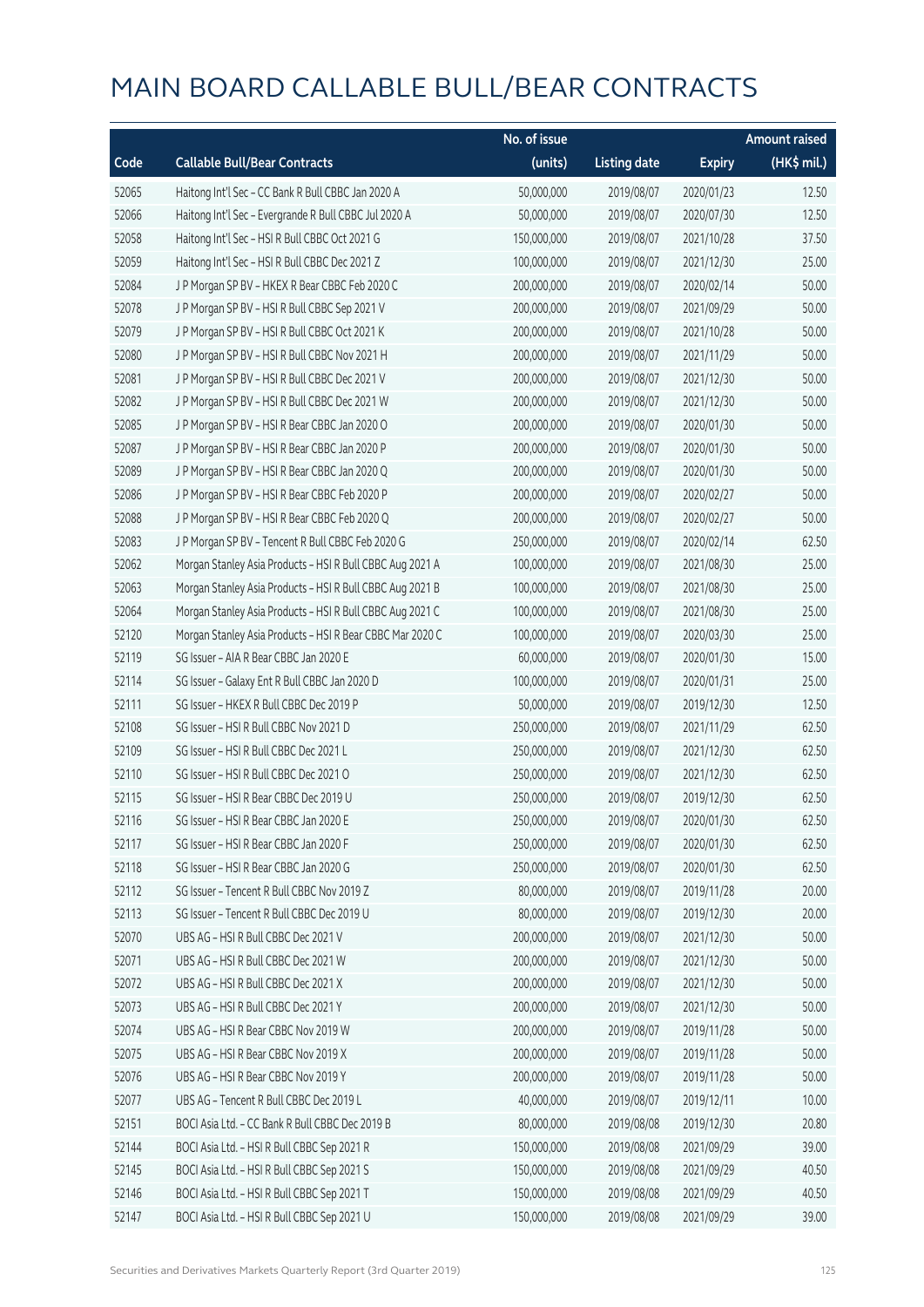|       |                                                              | No. of issue |                     |               | <b>Amount raised</b> |
|-------|--------------------------------------------------------------|--------------|---------------------|---------------|----------------------|
| Code  | <b>Callable Bull/Bear Contracts</b>                          | (units)      | <b>Listing date</b> | <b>Expiry</b> | (HK\$ mil.)          |
| 52148 | BOCI Asia Ltd. - HSI R Bear CBBC Dec 2019 K                  | 150,000,000  | 2019/08/08          | 2019/12/30    | 39.00                |
| 52149 | BOCI Asia Ltd. - HSI R Bear CBBC Dec 2019 L                  | 150,000,000  | 2019/08/08          | 2019/12/30    | 39.00                |
| 52150 | BOCI Asia Ltd. - HSI R Bear CBBC Dec 2019 M                  | 150,000,000  | 2019/08/08          | 2019/12/30    | 39.00                |
| 52123 | BNP Paribas Issuance B.V. - HSI R Bull CBBC Dec 2021 B       | 250,000,000  | 2019/08/08          | 2021/12/30    | 62.50                |
| 52121 | BNP Paribas Issuance B.V. - HSI R Bull CBBC Dec 2021 F       | 250,000,000  | 2019/08/08          | 2021/12/30    | 62.50                |
| 52122 | BNP Paribas Issuance B.V. - HSI R Bull CBBC Dec 2021 G       | 250,000,000  | 2019/08/08          | 2021/12/30    | 62.50                |
| 52124 | BNP Paribas Issuance B.V. - HSI R Bull CBBC Dec 2021 H       | 240,000,000  | 2019/08/08          | 2021/12/30    | 60.00                |
| 52163 | BNP Paribas Issuance B.V. - HSI R Bull CBBC Dec 2021 I       | 240,000,000  | 2019/08/08          | 2021/12/30    | 60.00                |
| 52125 | BNP Paribas Issuance B.V. - HSI R Bear CBBC Dec 2019 B       | 250,000,000  | 2019/08/08          | 2019/12/30    | 62.50                |
| 52161 | BNP Paribas Issuance B.V. - HSI R Bear CBBC Jan 2020 F       | 250,000,000  | 2019/08/08          | 2020/01/30    | 62.50                |
| 52162 | BNP Paribas Issuance B.V. - HSI R Bear CBBC Jan 2020 G       | 250,000,000  | 2019/08/08          | 2020/01/30    | 62.50                |
| 52164 | BNP Paribas Issuance B.V. - HSI R Bear CBBC Jan 2020 H       | 250,000,000  | 2019/08/08          | 2020/01/30    | 62.50                |
| 52165 | BNP Paribas Issuance B.V. - HSI R Bear CBBC Jan 2020 I       | 250,000,000  | 2019/08/08          | 2020/01/30    | 62.50                |
| 52166 | BNP Paribas Issuance B.V. - HSI R Bear CBBC Jan 2020 J       | 250,000,000  | 2019/08/08          | 2020/01/30    | 62.50                |
| 52187 | Credit Suisse AG - AIA R Bull CBBC Jan 2020 O                | 70,000,000   | 2019/08/08          | 2020/01/30    | 17.50                |
| 52189 | Credit Suisse AG - AIA R Bear CBBC Mar 2020 A                | 70,000,000   | 2019/08/08          | 2020/03/30    | 17.50                |
| 52190 | Credit Suisse AG - China Tower R Bear CBBC Mar 2020 A        | 40,000,000   | 2019/08/08          | 2020/03/30    | 10.00                |
| 52191 | Credit Suisse AG - Galaxy Ent R Bear CBBC Feb 2020 A         | 50,000,000   | 2019/08/08          | 2020/02/20    | 12.50                |
| 52185 | Credit Suisse AG - HSI R Bull CBBC Oct 2021 A                | 200,000,000  | 2019/08/08          | 2021/10/28    | 50.00                |
| 52183 | Credit Suisse AG - HSI R Bull CBBC Oct 2021 S                | 200,000,000  | 2019/08/08          | 2021/10/28    | 50.00                |
| 52184 | Credit Suisse AG - HSI R Bull CBBC Oct 2021 U                | 200,000,000  | 2019/08/08          | 2021/10/28    | 50.00                |
| 52192 | Credit Suisse AG - HSI R Bear CBBC Nov 2019 M                | 200,000,000  | 2019/08/08          | 2019/11/28    | 50.00                |
| 52194 | Credit Suisse AG - HSI R Bear CBBC Dec 2019 P                | 200,000,000  | 2019/08/08          | 2019/12/30    | 50.00                |
| 52195 | Credit Suisse AG - HSI R Bear CBBC Dec 2019 Q                | 200,000,000  | 2019/08/08          | 2019/12/30    | 50.00                |
| 52193 | Credit Suisse AG - HSI R Bear CBBC Apr 2020 F                | 300,000,000  | 2019/08/08          | 2020/04/28    | 75.00                |
| 52186 | Credit Suisse AG - SHK Ppt R Bull CBBC Jul 2020 A            | 80,000,000   | 2019/08/08          | 2020/07/30    | 20.00                |
| 52188 | Credit Suisse AG - SHK Ppt R Bear CBBC Feb 2020 A            | 40,000,000   | 2019/08/08          | 2020/02/21    | 10.00                |
| 52224 | Goldman Sachs SP (Asia) - China Mobile R Bull CBBC Feb 2020A | 100,000,000  | 2019/08/08          | 2020/02/27    | 25.00                |
| 52219 | Goldman Sachs SP (Asia) - Galaxy Ent R Bull CBBC Dec 2019 H  | 80,000,000   | 2019/08/08          | 2019/12/30    | 20.00                |
| 52221 | Goldman Sachs SP (Asia) - HKEX R Bull CBBC Dec 2019 B        | 100,000,000  | 2019/08/08          | 2019/12/30    | 25.00                |
| 52127 | Goldman Sachs SP (Asia) - HSI R Bull CBBC Oct 2021 S         | 200,000,000  | 2019/08/08          | 2021/10/28    | 50.00                |
| 52126 | Goldman Sachs SP (Asia) - HSI R Bull CBBC Nov 2021 I         | 200,000,000  | 2019/08/08          | 2021/11/29    | 50.00                |
| 52128 | Goldman Sachs SP (Asia) - HSI R Bull CBBC Nov 2021 R         | 200,000,000  | 2019/08/08          | 2021/11/29    | 50.00                |
| 52143 | Goldman Sachs SP (Asia) - HSI R Bear CBBC Feb 2020 R         | 200,000,000  | 2019/08/08          | 2020/02/27    | 50.00                |
| 52218 | Goldman Sachs SP (Asia) - HSI R Bear CBBC Feb 2020 S         | 200,000,000  | 2019/08/08          | 2020/02/27    | 50.00                |
| 52222 | Goldman Sachs SP (Asia) - HSI R Bear CBBC Feb 2020 T         | 200,000,000  | 2019/08/08          | 2020/02/27    | 50.00                |
| 52223 | Goldman Sachs SP (Asia) - HSI R Bear CBBC Feb 2020 V         | 200,000,000  | 2019/08/08          | 2020/02/27    | 50.00                |
| 52220 | Goldman Sachs SP (Asia) - Tencent R Bear CBBC Jan 2020 D     | 80,000,000   | 2019/08/08          | 2020/01/30    | 20.00                |
| 52131 | HK Bank - Country Garden R Bull CBBC Apr 2020 B              | 40,000,000   | 2019/08/08          | 2020/04/27    | 10.00                |
| 52130 | HK Bank - CITIC Sec R Bull CBBC Mar 2020 A                   | 40,000,000   | 2019/08/08          | 2020/03/09    | 10.00                |
| 52129 | HK Bank - HSI R Bull CBBC Sep 2020 P                         | 50,000,000   | 2019/08/08          | 2020/09/29    | 12.50                |
| 52133 | HK Bank - HSI R Bear CBBC Jan 2020 H                         | 100,000,000  | 2019/08/08          | 2020/01/30    | 25.00                |
| 52134 | HK Bank - HSI R Bear CBBC Jan 2020 I                         | 50,000,000   | 2019/08/08          | 2020/01/30    | 12.50                |
| 52132 | HK Bank - Tencent R Bear CBBC Mar 2020 B                     | 40,000,000   | 2019/08/08          | 2020/03/09    | 10.00                |
| 52217 | Haitong Int'l Sec - Country Garden R Bull CBBC May 2020 A    | 40,000,000   | 2019/08/08          | 2020/05/15    | 10.00                |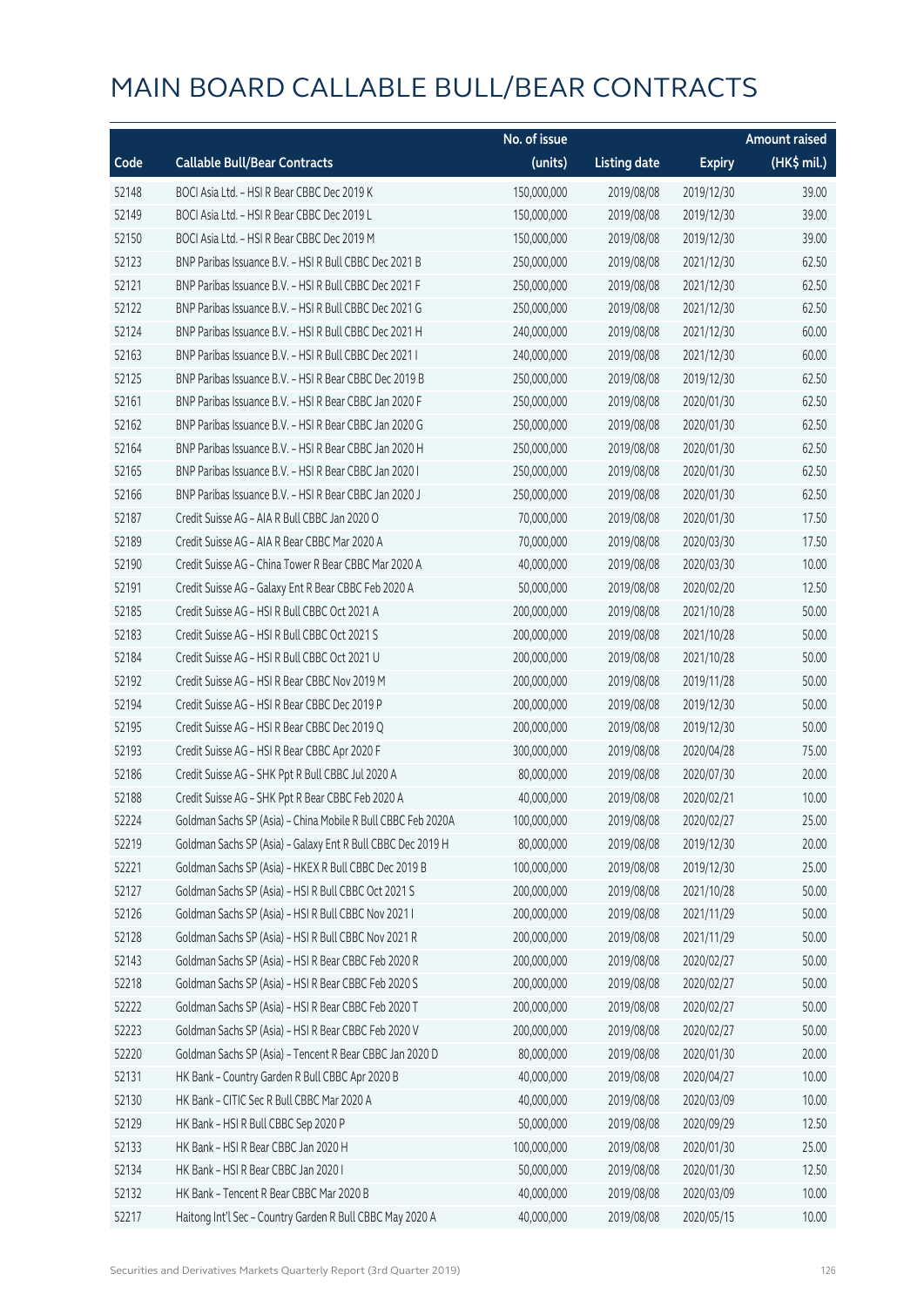|       |                                                           | No. of issue |                     |               | <b>Amount raised</b> |
|-------|-----------------------------------------------------------|--------------|---------------------|---------------|----------------------|
| Code  | <b>Callable Bull/Bear Contracts</b>                       | (units)      | <b>Listing date</b> | <b>Expiry</b> | (HK\$ mil.)          |
| 52212 | Haitong Int'l Sec - HSI R Bull CBBC Dec 2021 B            | 150,000,000  | 2019/08/08          | 2021/12/30    | 37.50                |
| 52213 | Haitong Int'l Sec - HSI R Bull CBBC Dec 2021 C            | 100,000,000  | 2019/08/08          | 2021/12/30    | 25.00                |
| 52214 | Haitong Int'l Sec - HSI R Bear CBBC Dec 2019 G            | 150,000,000  | 2019/08/08          | 2019/12/30    | 47.10                |
| 52215 | Haitong Int'l Sec - HSI R Bear CBBC Dec 2019 H            | 150,000,000  | 2019/08/08          | 2019/12/30    | 46.65                |
| 52216 | Haitong Int'l Sec - HSI R Bear CBBC Dec 2019 I            | 150,000,000  | 2019/08/08          | 2019/12/30    | 46.05                |
| 52171 | J P Morgan SP BV - HSI R Bull CBBC Sep 2021 C             | 200,000,000  | 2019/08/08          | 2021/09/29    | 50.00                |
| 52175 | J P Morgan SP BV - HSI R Bull CBBC Sep 2021 E             | 200,000,000  | 2019/08/08          | 2021/09/29    | 50.00                |
| 52167 | J P Morgan SP BV - HSI R Bull CBBC Sep 2021 Y             | 200,000,000  | 2019/08/08          | 2021/09/29    | 50.00                |
| 52168 | J P Morgan SP BV - HSI R Bull CBBC Oct 2021 N             | 200,000,000  | 2019/08/08          | 2021/10/28    | 50.00                |
| 52170 | J P Morgan SP BV - HSI R Bull CBBC Oct 2021 P             | 200,000,000  | 2019/08/08          | 2021/10/28    | 50.00                |
| 52174 | J P Morgan SP BV - HSI R Bull CBBC Oct 2021 T             | 200,000,000  | 2019/08/08          | 2021/10/28    | 50.00                |
| 52173 | J P Morgan SP BV - HSI R Bull CBBC Nov 2021 A             | 200,000,000  | 2019/08/08          | 2021/11/29    | 50.00                |
| 52169 | J P Morgan SP BV - HSI R Bull CBBC Nov 2021 I             | 200,000,000  | 2019/08/08          | 2021/11/29    | 50.00                |
| 52172 | JP Morgan SP BV - HSIR Bull CBBC Dec 2021 X               | 200,000,000  | 2019/08/08          | 2021/12/30    | 50.00                |
| 52182 | J P Morgan SP BV - HSI R Bear CBBC Dec 2019 T             | 200,000,000  | 2019/08/08          | 2019/12/30    | 50.00                |
| 52176 | J P Morgan SP BV - HSI R Bear CBBC Jan 2020 R             | 200,000,000  | 2019/08/08          | 2020/01/30    | 50.00                |
| 52180 | J P Morgan SP BV - HSI R Bear CBBC Jan 2020 S             | 200,000,000  | 2019/08/08          | 2020/01/30    | 50.00                |
| 52177 | J P Morgan SP BV - HSI R Bear CBBC Feb 2020 R             | 200,000,000  | 2019/08/08          | 2020/02/27    | 50.00                |
| 52178 | J P Morgan SP BV - HSI R Bear CBBC Feb 2020 S             | 200,000,000  | 2019/08/08          | 2020/02/27    | 50.00                |
| 52179 | J P Morgan SP BV - HSI R Bear CBBC Feb 2020 T             | 200,000,000  | 2019/08/08          | 2020/02/27    | 50.00                |
| 52181 | J P Morgan SP BV - HSI R Bear CBBC Feb 2020 U             | 200,000,000  | 2019/08/08          | 2020/02/27    | 50.00                |
| 52142 | Macquarie Bank Ltd. - Tencent R Bear CBBC Feb 2020 J      | 40,000,000   | 2019/08/08          | 2020/02/20    | 10.00                |
| 52135 | Morgan Stanley Asia Products - HSI R Bull CBBC Jul 2021 F | 100,000,000  | 2019/08/08          | 2021/07/29    | 25.00                |
| 52136 | Morgan Stanley Asia Products - HSI R Bull CBBC Jul 2021 G | 100,000,000  | 2019/08/08          | 2021/07/29    | 25.00                |
| 52198 | SG Issuer - AIA R Bull CBBC Dec 2019 Q                    | 60,000,000   | 2019/08/08          | 2019/12/30    | 15.00                |
| 52199 | SG Issuer - Country Garden R Bull CBBC Dec 2019 C         | 40,000,000   | 2019/08/08          | 2019/12/30    | 10.00                |
| 52204 | SG Issuer - Galaxy Ent R Bull CBBC Jan 2020 E             | 100,000,000  | 2019/08/08          | 2020/01/30    | 25.00                |
| 52200 | SG Issuer - HSBC R Bull CBBC Dec 2019 F                   | 100,000,000  | 2019/08/08          | 2019/12/30    | 25.00                |
| 52196 | SG Issuer - HSI R Bull CBBC Nov 2021 F                    | 250,000,000  | 2019/08/08          | 2021/11/29    | 62.50                |
| 52197 | SG Issuer - HSI R Bull CBBC Nov 2021 Q                    | 250,000,000  | 2019/08/08          | 2021/11/29    | 62.50                |
| 52208 | SG Issuer - HSI R Bull CBBC Dec 2021 Q                    | 250,000,000  | 2019/08/08          | 2021/12/30    | 62.50                |
| 52210 | SG Issuer - HSI R Bear CBBC Nov 2019 Q                    | 250,000,000  | 2019/08/08          | 2019/11/28    | 62.50                |
| 52206 | SG Issuer - HSI R Bear CBBC Nov 2019 W                    | 250,000,000  | 2019/08/08          | 2019/11/28    | 62.50                |
| 52207 | SG Issuer - HSI R Bear CBBC Dec 2019 C                    | 250,000,000  | 2019/08/08          | 2019/12/30    | 62.50                |
| 52211 | SG Issuer - HSI R Bear CBBC Jan 2020 H                    | 250,000,000  | 2019/08/08          | 2020/01/30    | 62.50                |
| 52205 | SG Issuer - Ping An R Bull CBBC Jan 2020 E                | 100,000,000  | 2019/08/08          | 2020/01/30    | 25.00                |
| 52201 | SG Issuer - SHK Ppt R Bull CBBC Dec 2019 I                | 100,000,000  | 2019/08/08          | 2019/12/30    | 25.00                |
| 52209 | SG Issuer - Tencent R Bull CBBC Dec 2019 V                | 80,000,000   | 2019/08/08          | 2019/12/30    | 20.00                |
| 52202 | SG Issuer - Tencent R Bear CBBC Jan 2020 Z                | 80,000,000   | 2019/08/08          | 2020/01/30    | 20.00                |
| 52203 | SG Issuer - Tencent R Bear CBBC Mar 2020 H                | 80,000,000   | 2019/08/08          | 2020/03/30    | 20.00                |
| 52156 | UBS AG - AIA R Bull CBBC Dec 2019 C                       | 60,000,000   | 2019/08/08          | 2019/12/23    | 15.00                |
| 52154 | UBS AG - HSI R Bull CBBC Dec 2021 A                       | 200,000,000  | 2019/08/08          | 2021/12/30    | 50.00                |
| 52153 | UBS AG - HSI R Bull CBBC Dec 2021 B                       | 200,000,000  | 2019/08/08          | 2021/12/30    | 50.00                |
| 52155 | UBS AG - HSI R Bull CBBC Dec 2021 C                       | 200,000,000  | 2019/08/08          | 2021/12/30    | 50.00                |
| 52152 | UBS AG - HSI R Bull CBBC Dec 2021 Z                       | 200,000,000  | 2019/08/08          | 2021/12/30    | 50.00                |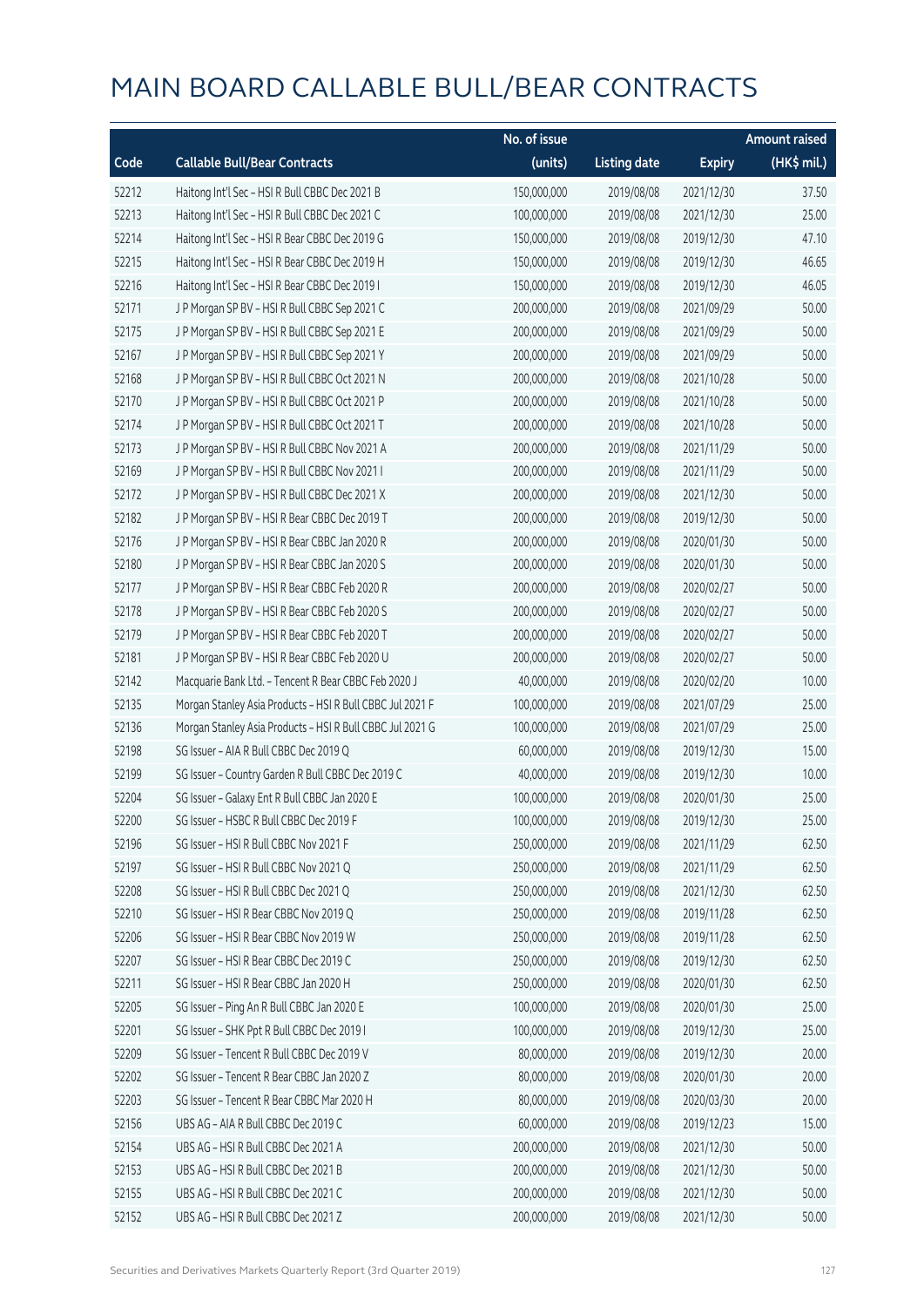|       |                                                        | No. of issue |                     |               | <b>Amount raised</b> |
|-------|--------------------------------------------------------|--------------|---------------------|---------------|----------------------|
| Code  | <b>Callable Bull/Bear Contracts</b>                    | (units)      | <b>Listing date</b> | <b>Expiry</b> | (HK\$ mil.)          |
| 52159 | UBS AG - HSI R Bear CBBC Nov 2019 A                    | 200,000,000  | 2019/08/08          | 2019/11/28    | 50.00                |
| 52160 | UBS AG - HSI R Bear CBBC Nov 2019 B                    | 200,000,000  | 2019/08/08          | 2019/11/28    | 50.00                |
| 52158 | UBS AG - HSI R Bear CBBC Nov 2019 Z                    | 200,000,000  | 2019/08/08          | 2019/11/28    | 50.00                |
| 52157 | UBS AG - Tencent R Bear CBBC Dec 2019 M                | 200,000,000  | 2019/08/08          | 2019/12/30    | 50.00                |
| 52140 | Bank Vontobel - AIA R Bear CBBC Feb 2020 A             | 40,000,000   | 2019/08/08          | 2020/02/14    | 10.00                |
| 52141 | Bank Vontobel - Galaxy Ent R Bear CBBC Feb 2020 A      | 40,000,000   | 2019/08/08          | 2020/02/07    | 10.00                |
| 52137 | Bank Vontobel - HSI R Bear CBBC Feb 2020 V             | 80,000,000   | 2019/08/08          | 2020/02/27    | 20.00                |
| 52138 | Bank Vontobel - HSI R Bear CBBC Feb 2020 W             | 80,000,000   | 2019/08/08          | 2020/02/27    | 20.00                |
| 52139 | Bank Vontobel - HSI R Bear CBBC Feb 2020 X             | 80,000,000   | 2019/08/08          | 2020/02/27    | 20.00                |
| 52394 | BOCI Asia Ltd. - China Mobile R Bull CBBC Dec 2019 B   | 70,000,000   | 2019/08/09          | 2019/12/30    | 17.50                |
| 52396 | BOCI Asia Ltd. - CC Bank R Bull CBBC Dec 2019 C        | 80,000,000   | 2019/08/09          | 2019/12/30    | 20.00                |
| 52392 | BOCI Asia Ltd. - HKEX R Bull CBBC Dec 2019 N           | 40,000,000   | 2019/08/09          | 2019/12/30    | 10.00                |
| 52393 | BOCI Asia Ltd. - HKEX R Bear CBBC Dec 2019 I           | 40,000,000   | 2019/08/09          | 2019/12/30    | 10.40                |
| 52390 | BOCI Asia Ltd. - HSBC R Bull CBBC Dec 2019 C           | 70,000,000   | 2019/08/09          | 2019/12/30    | 17.50                |
| 52391 | BOCI Asia Ltd. - HSBC R Bear CBBC Dec 2019 B           | 70,000,000   | 2019/08/09          | 2019/12/30    | 17.50                |
| 52399 | BOCI Asia Ltd. - HSI R Bull CBBC Sep 2021 E            | 150,000,000  | 2019/08/09          | 2021/09/29    | 39.00                |
| 52400 | BOCI Asia Ltd. - HSI R Bull CBBC Sep 2021 F            | 150,000,000  | 2019/08/09          | 2021/09/29    | 37.50                |
| 52397 | BOCI Asia Ltd. - HSI R Bull CBBC Sep 2021 V            | 150,000,000  | 2019/08/09          | 2021/09/29    | 37.50                |
| 52398 | BOCI Asia Ltd. - HSI R Bull CBBC Sep 2021 W            | 150,000,000  | 2019/08/09          | 2021/09/29    | 37.50                |
| 52401 | BOCI Asia Ltd. - HSI R Bear CBBC Dec 2019 N            | 150,000,000  | 2019/08/09          | 2019/12/30    | 37.50                |
| 52402 | BOCI Asia Ltd. - HSI R Bear CBBC Dec 2019 O            | 150,000,000  | 2019/08/09          | 2019/12/30    | 37.50                |
| 52403 | BOCI Asia Ltd. - HSI R Bear CBBC Dec 2019 P            | 150,000,000  | 2019/08/09          | 2019/12/30    | 37.50                |
| 52395 | BOCI Asia Ltd. - Xiaomi R Bull CBBC Dec 2019 D         | 40,000,000   | 2019/08/09          | 2019/12/30    | 10.40                |
| 52236 | BNP Paribas Issuance B.V. - HSI R Bull CBBC Dec 2021 J | 250,000,000  | 2019/08/09          | 2021/12/30    | 62.50                |
| 52237 | BNP Paribas Issuance B.V. - HSI R Bull CBBC Dec 2021 N | 250,000,000  | 2019/08/09          | 2021/12/30    | 62.50                |
| 52238 | BNP Paribas Issuance B.V. - HSI R Bull CBBC Dec 2021 O | 250,000,000  | 2019/08/09          | 2021/12/30    | 62.50                |
| 52239 | BNP Paribas Issuance B.V. - HSI R Bull CBBC Dec 2021 P | 250,000,000  | 2019/08/09          | 2021/12/30    | 62.50                |
| 52240 | BNP Paribas Issuance B.V. - HSI R Bull CBBC Dec 2021 S | 250,000,000  | 2019/08/09          | 2021/12/30    | 62.50                |
| 52241 | BNP Paribas Issuance B.V. - HSI R Bull CBBC Dec 2021 U | 240,000,000  | 2019/08/09          | 2021/12/30    | 60.00                |
| 52358 | BNP Paribas Issuance B.V. - HSI R Bull CBBC Dec 2021 V | 250,000,000  | 2019/08/09          | 2021/12/30    | 62.50                |
| 52359 | BNP Paribas Issuance B.V. - HSI R Bear CBBC Jan 2020 K | 250,000,000  | 2019/08/09          | 2020/01/30    | 62.50                |
| 52360 | BNP Paribas Issuance B.V. - HSI R Bear CBBC Jan 2020 L | 250,000,000  | 2019/08/09          | 2020/01/30    | 62.50                |
| 52361 | BNP Paribas Issuance B.V. - HSI R Bear CBBC Jan 2020 M | 250,000,000  | 2019/08/09          | 2020/01/30    | 62.50                |
| 52362 | BNP Paribas Issuance B.V. - HSI R Bear CBBC Jan 2020 N | 250,000,000  | 2019/08/09          | 2020/01/30    | 62.50                |
| 52363 | BNP Paribas Issuance B.V. - HSI R Bear CBBC Jan 2020 O | 250,000,000  | 2019/08/09          | 2020/01/30    | 62.50                |
| 52364 | BNP Paribas Issuance B.V. - HSI R Bear CBBC Jan 2020 P | 250,000,000  | 2019/08/09          | 2020/01/30    | 62.50                |
| 52365 | BNP Paribas Issuance B.V. - HSI R Bear CBBC Jan 2020 Q | 240,000,000  | 2019/08/09          | 2020/01/30    | 60.00                |
| 52372 | Credit Suisse AG - AIA R Bull CBBC Dec 2019 U          | 70,000,000   | 2019/08/09          | 2019/12/30    | 17.50                |
| 52380 | Credit Suisse AG - CC Bank R Bull CBBC Jul 2020 A      | 80,000,000   | 2019/08/09          | 2020/07/30    | 20.00                |
| 52382 | Credit Suisse AG - CITIC Sec R Bull CBBC Jul 2020 A    | 80,000,000   | 2019/08/09          | 2020/07/30    | 20.00                |
| 52385 | Credit Suisse AG - CM Bank R Bear CBBC Feb 2020 A      | 60,000,000   | 2019/08/09          | 2020/02/27    | 15.00                |
| 52383 | Credit Suisse AG - CSPC Pharma R Bear CBBC Jul 2020 A  | 60,000,000   | 2019/08/09          | 2020/07/30    | 15.00                |
| 52367 | Credit Suisse AG - HSI R Bull CBBC Oct 2021 B          | 200,000,000  | 2019/08/09          | 2021/10/28    | 50.00                |
| 52368 | Credit Suisse AG - HSI R Bull CBBC Oct 2021 E          | 200,000,000  | 2019/08/09          | 2021/10/28    | 50.00                |
| 52370 | Credit Suisse AG - HSI R Bull CBBC Oct 2021 K          | 200,000,000  | 2019/08/09          | 2021/10/28    | 50.00                |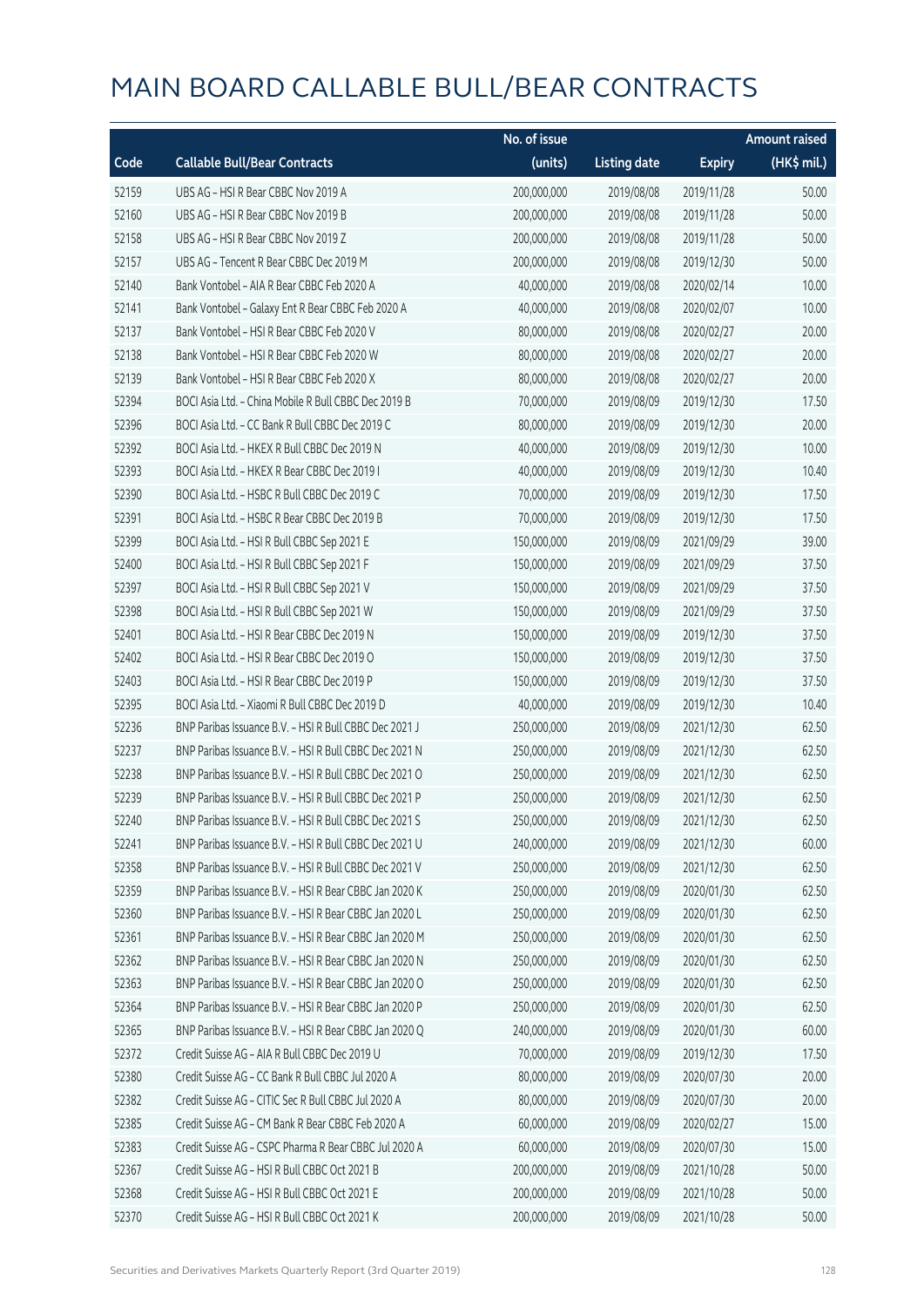|       |                                                          | No. of issue |                     |               | <b>Amount raised</b> |
|-------|----------------------------------------------------------|--------------|---------------------|---------------|----------------------|
| Code  | <b>Callable Bull/Bear Contracts</b>                      | (units)      | <b>Listing date</b> | <b>Expiry</b> | (HK\$ mil.)          |
| 52366 | Credit Suisse AG - HSI R Bull CBBC Oct 2021 V            | 200,000,000  | 2019/08/09          | 2021/10/28    | 50.00                |
| 52369 | Credit Suisse AG - HSI R Bull CBBC Oct 2021 W            | 200,000,000  | 2019/08/09          | 2021/10/28    | 50.00                |
| 52373 | Credit Suisse AG - HSI R Bear CBBC Nov 2019 Z            | 200,000,000  | 2019/08/09          | 2019/11/28    | 50.00                |
| 52375 | Credit Suisse AG - HSI R Bear CBBC Dec 2019 R            | 200,000,000  | 2019/08/09          | 2019/12/30    | 50.00                |
| 52376 | Credit Suisse AG - HSI R Bear CBBC Jan 2020 O            | 200,000,000  | 2019/08/09          | 2020/01/30    | 50.00                |
| 52377 | Credit Suisse AG - HSI R Bear CBBC Jan 2020 P            | 200,000,000  | 2019/08/09          | 2020/01/30    | 50.00                |
| 52378 | Credit Suisse AG - HSI R Bear CBBC Jan 2020 Q            | 200,000,000  | 2019/08/09          | 2020/01/30    | 50.00                |
| 52374 | Credit Suisse AG - HSI R Bear CBBC Apr 2020 G            | 300,000,000  | 2019/08/09          | 2020/04/28    | 75.00                |
| 52381 | Credit Suisse AG - ICBC R Bull CBBC Jul 2020 A           | 70,000,000   | 2019/08/09          | 2020/07/30    | 17.50                |
| 52379 | Credit Suisse AG - PetroChina R Bull CBBC May 2020 A     | 40,000,000   | 2019/08/09          | 2020/05/28    | 10.00                |
| 52384 | Credit Suisse AG - Ping An R Bear CBBC Feb 2020 C        | 60,000,000   | 2019/08/09          | 2020/02/27    | 15.00                |
| 52371 | Credit Suisse AG - Tencent R Bull CBBC Dec 2019 L        | 100,000,000  | 2019/08/09          | 2019/12/30    | 25.00                |
| 52260 | Bank of East Asia - AIA R Bull CBBC Apr 2020 A           | 40,000,000   | 2019/08/09          | 2020/04/02    | 10.00                |
| 52263 | Bank of East Asia - AIA R Bear CBBC Apr 2020 A           | 40,000,000   | 2019/08/09          | 2020/04/02    | 10.00                |
| 52261 | Bank of East Asia - CSOP A50 ETF R Bull CBBC Apr 2020 A  | 40,000,000   | 2019/08/09          | 2020/04/02    | 10.00                |
| 52262 | Bank of East Asia - HKEX R Bear CBBC Apr 2020 A          | 30,000,000   | 2019/08/09          | 2020/04/02    | 10.50                |
| 52259 | Bank of East Asia - Ping An R Bear CBBC Apr 2020 A       | 100,000,000  | 2019/08/09          | 2020/04/02    | 25.00                |
| 52258 | Bank of East Asia - Tencent R Bear CBBC Apr 2020 A       | 30,000,000   | 2019/08/09          | 2020/04/02    | 10.50                |
| 52449 | Goldman Sachs SP (Asia) - HKEX R Bull CBBC Dec 2019 D    | 80,000,000   | 2019/08/09          | 2019/12/30    | 20.00                |
| 52450 | Goldman Sachs SP (Asia) - HKEX R Bear CBBC Dec 2019 O    | 60,000,000   | 2019/08/09          | 2019/12/30    | 15.00                |
| 52226 | Goldman Sachs SP (Asia) - HSI R Bull CBBC Oct 2021 T     | 200,000,000  | 2019/08/09          | 2021/10/28    | 50.00                |
| 52229 | Goldman Sachs SP (Asia) - HSI R Bull CBBC Nov 2021 H     | 200,000,000  | 2019/08/09          | 2021/11/29    | 50.00                |
| 52225 | Goldman Sachs SP (Asia) - HSI R Bull CBBC Nov 2021 K     | 200,000,000  | 2019/08/09          | 2021/11/29    | 50.00                |
| 52227 | Goldman Sachs SP (Asia) - HSI R Bull CBBC Nov 2021 L     | 200,000,000  | 2019/08/09          | 2021/11/29    | 50.00                |
| 52228 | Goldman Sachs SP (Asia) - HSI R Bull CBBC Nov 2021 M     | 200,000,000  | 2019/08/09          | 2021/11/29    | 50.00                |
| 52443 | Goldman Sachs SP (Asia) - HSI R Bear CBBC Feb 2020 U     | 200,000,000  | 2019/08/09          | 2020/02/27    | 50.00                |
| 52441 | Goldman Sachs SP (Asia) - HSI R Bear CBBC Feb 2020 W     | 200,000,000  | 2019/08/09          | 2020/02/27    | 50.00                |
| 52444 | Goldman Sachs SP (Asia) - HSI R Bear CBBC Feb 2020 X     | 200,000,000  | 2019/08/09          | 2020/02/27    | 50.00                |
| 52442 | Goldman Sachs SP (Asia) - HSI R Bear CBBC Feb 2020 Y     | 200,000,000  | 2019/08/09          | 2020/02/27    | 50.00                |
| 52445 | Goldman Sachs SP (Asia) - HSI R Bear CBBC Feb 2020 Z     | 200,000,000  | 2019/08/09          | 2020/02/27    | 50.00                |
| 52447 | Goldman Sachs SP (Asia) - HSI R Bear CBBC Mar 2020 A     | 200,000,000  | 2019/08/09          | 2020/03/30    | 50.00                |
| 52446 | Goldman Sachs SP (Asia) - HSI R Bear CBBC Mar 2020 N     | 200,000,000  | 2019/08/09          | 2020/03/30    | 50.00                |
| 52448 | Goldman Sachs SP (Asia) - Ping An R Bull CBBC Feb 2020 A | 80,000,000   | 2019/08/09          | 2020/02/28    | 20.00                |
| 52230 | Goldman Sachs SP (Asia) - Tencent R Bull CBBC Nov 2019 F | 80,000,000   | 2019/08/09          | 2019/11/11    | 20.00                |
| 52231 | Goldman Sachs SP (Asia) - Tencent R Bull CBBC Nov 2019 G | 80,000,000   | 2019/08/09          | 2019/11/11    | 20.00                |
| 52451 | Goldman Sachs SP (Asia) - Tencent R Bear CBBC Dec 2019 O | 60,000,000   | 2019/08/09          | 2019/12/30    | 15.00                |
| 52452 | Goldman Sachs SP (Asia) - Tencent R Bear CBBC Dec 2019 P | 60,000,000   | 2019/08/09          | 2019/12/30    | 15.00                |
| 52265 | HK Bank - Country Garden R Bull CBBC May 2020 A          | 40,000,000   | 2019/08/09          | 2020/05/11    | 12.00                |
| 52266 | HK Bank - CITIC Sec R Bull CBBC Apr 2020 A               | 40,000,000   | 2019/08/09          | 2020/04/14    | 13.20                |
| 52270 | HK Bank - CSPC Pharma R Bull CBBC Mar 2020 A             | 40,000,000   | 2019/08/09          | 2020/03/30    | 10.40                |
| 52264 | HK Bank - CSPC Pharma R Bull CBBC Apr 2020 A             | 40,000,000   | 2019/08/09          | 2020/04/14    | 14.40                |
| 52268 | HK Bank - HKEX R Bear CBBC Feb 2020 B                    | 40,000,000   | 2019/08/09          | 2020/02/17    | 10.00                |
| 52250 | HK Bank - HSCEI R Bear CBBC Jan 2020 A                   | 50,000,000   | 2019/08/09          | 2020/01/30    | 12.50                |
| 52251 | HK Bank - HSCEI R Bear CBBC Jan 2020 B                   | 50,000,000   | 2019/08/09          | 2020/01/30    | 12.50                |
| 52234 | HK Bank - HSI R Bull CBBC Sep 2020 Q                     | 50,000,000   | 2019/08/09          | 2020/09/29    | 12.50                |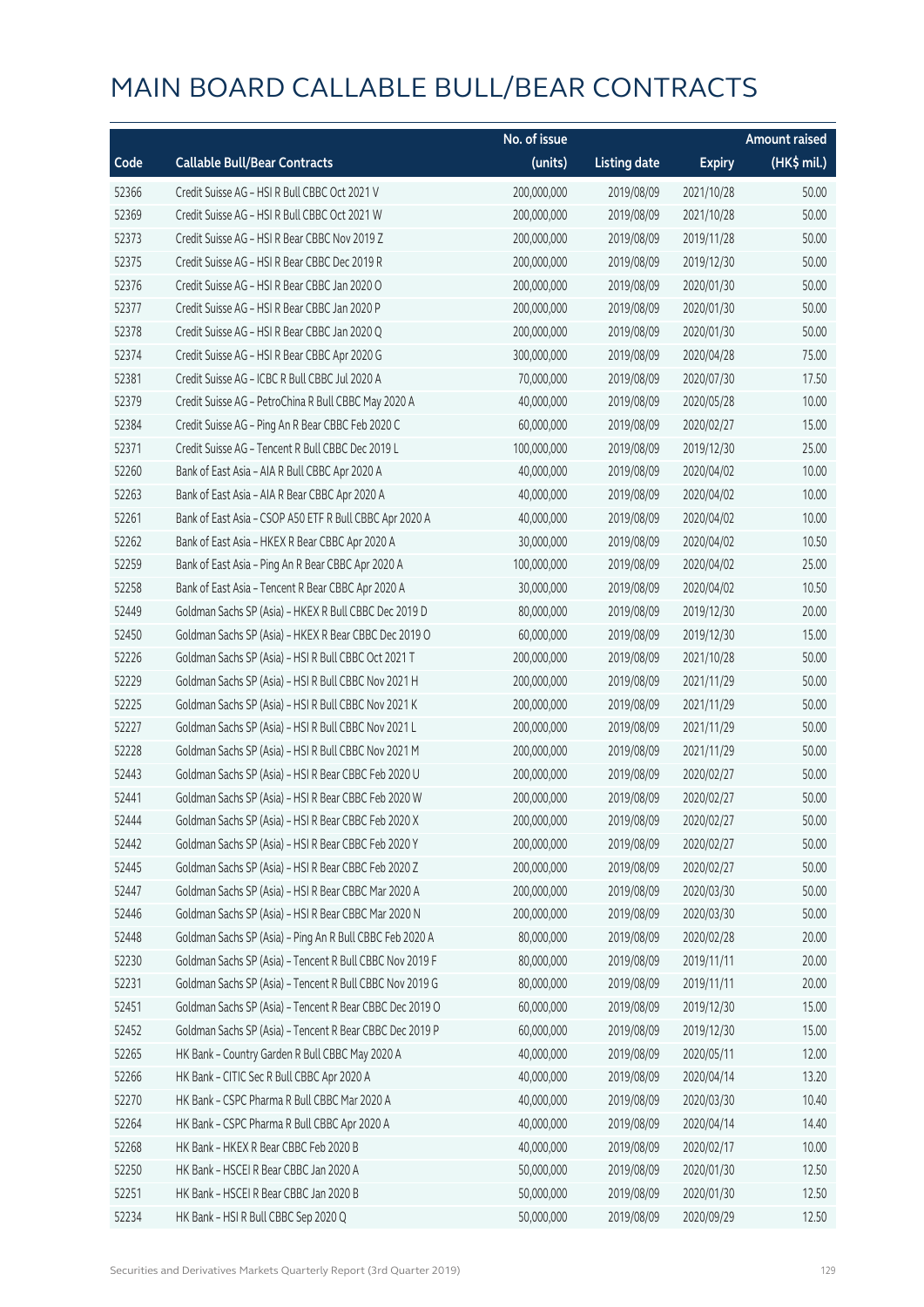|       |                                                       | No. of issue |                     |               | <b>Amount raised</b> |
|-------|-------------------------------------------------------|--------------|---------------------|---------------|----------------------|
| Code  | <b>Callable Bull/Bear Contracts</b>                   | (units)      | <b>Listing date</b> | <b>Expiry</b> | (HK\$ mil.)          |
| 52235 | HK Bank - HSI R Bull CBBC Sep 2020 R                  | 100,000,000  | 2019/08/09          | 2020/09/29    | 25.00                |
| 52246 | HK Bank - HSI R Bear CBBC Jan 2020 J                  | 100,000,000  | 2019/08/09          | 2020/01/30    | 25.00                |
| 52247 | HK Bank - HSI R Bear CBBC Jan 2020 K                  | 50,000,000   | 2019/08/09          | 2020/01/30    | 12.50                |
| 52248 | HK Bank - HSI R Bear CBBC Jan 2020 L                  | 50,000,000   | 2019/08/09          | 2020/01/30    | 12.50                |
| 52249 | HK Bank - HSI R Bear CBBC Jan 2020 M                  | 100,000,000  | 2019/08/09          | 2020/01/30    | 25.00                |
| 52269 | HK Bank - PetroChina R Bull CBBC May 2020 A           | 60,000,000   | 2019/08/09          | 2020/05/25    | 15.00                |
| 52233 | HK Bank - Ping An R Bull CBBC Feb 2020 B              | 60,000,000   | 2019/08/09          | 2020/02/10    | 15.00                |
| 52271 | HK Bank - Ping An R Bear CBBC Feb 2020 A              | 50,000,000   | 2019/08/09          | 2020/02/10    | 12.50                |
| 52232 | HK Bank - Tencent R Bull CBBC Mar 2020 G              | 40,000,000   | 2019/08/09          | 2020/03/02    | 10.00                |
| 52267 | HK Bank - Tencent R Bear CBBC Feb 2020 A              | 40,000,000   | 2019/08/09          | 2020/02/10    | 10.00                |
| 52434 | Haitong Int'l Sec - CC Bank R Bull CBBC Jan 2020 B    | 70,000,000   | 2019/08/09          | 2020/01/24    | 17.50                |
| 52436 | Haitong Int'l Sec - Evergrande R Bull CBBC Jun 2020 A | 100,000,000  | 2019/08/09          | 2020/06/29    | 25.00                |
| 52432 | Haitong Int'l Sec - HKEX R Bull CBBC Jan 2020 B       | 40,000,000   | 2019/08/09          | 2020/01/30    | 10.00                |
| 52437 | Haitong Int'l Sec - HKEX R Bear CBBC Mar 2020 E       | 40,000,000   | 2019/08/09          | 2020/03/10    | 10.00                |
| 52428 | Haitong Int'l Sec - HSI R Bull CBBC Oct 2021 D        | 150,000,000  | 2019/08/09          | 2021/10/28    | 37.50                |
| 52431 | Haitong Int'l Sec - HSI R Bull CBBC Nov 2021 I        | 150,000,000  | 2019/08/09          | 2021/11/29    | 37.50                |
| 52430 | Haitong Int'l Sec - HSI R Bull CBBC Nov 2021 Z        | 150,000,000  | 2019/08/09          | 2021/11/29    | 37.50                |
| 52252 | Haitong Int'l Sec - HSI R Bull CBBC Dec 2021 G        | 200,000,000  | 2019/08/09          | 2021/12/30    | 50.00                |
| 52253 | Haitong Int'l Sec - HSI R Bull CBBC Dec 2021 I        | 150,000,000  | 2019/08/09          | 2021/12/30    | 37.50                |
| 52254 | Haitong Int'l Sec - HSI R Bull CBBC Dec 2021 K        | 100,000,000  | 2019/08/09          | 2021/12/30    | 25.00                |
| 52255 | Haitong Int'l Sec - HSI R Bull CBBC Dec 2021 L        | 150,000,000  | 2019/08/09          | 2021/12/30    | 37.50                |
| 52256 | Haitong Int'l Sec - HSI R Bull CBBC Dec 2021 M        | 150,000,000  | 2019/08/09          | 2021/12/30    | 37.50                |
| 52426 | Haitong Int'l Sec - HSI R Bull CBBC Dec 2021 Q        | 150,000,000  | 2019/08/09          | 2021/12/30    | 37.50                |
| 52427 | Haitong Int'l Sec - HSI R Bull CBBC Dec 2021 R        | 150,000,000  | 2019/08/09          | 2021/12/30    | 37.50                |
| 52429 | Haitong Int'l Sec - HSI R Bull CBBC Dec 2021 S        | 150,000,000  | 2019/08/09          | 2021/12/30    | 37.50                |
| 52275 | Haitong Int'l Sec - HSI R Bear CBBC Dec 2019 J        | 200,000,000  | 2019/08/09          | 2019/12/30    | 50.00                |
| 52276 | Haitong Int'l Sec - HSI R Bear CBBC Dec 2019 K        | 200,000,000  | 2019/08/09          | 2019/12/30    | 50.00                |
| 52277 | Haitong Int'l Sec - HSI R Bear CBBC Dec 2019 L        | 200,000,000  | 2019/08/09          | 2019/12/30    | 50.00                |
| 52278 | Haitong Int'l Sec - HSI R Bear CBBC Dec 2019 M        | 200,000,000  | 2019/08/09          | 2019/12/30    | 50.00                |
| 52279 | Haitong Int'l Sec - HSI R Bear CBBC Dec 2019 N        | 200,000,000  | 2019/08/09          | 2019/12/30    | 50.00                |
| 52280 | Haitong Int'l Sec - HSI R Bear CBBC Dec 2019 O        | 200,000,000  | 2019/08/09          | 2019/12/30    | 50.00                |
| 52425 | Haitong Int'l Sec - HSI R Bear CBBC Dec 2019 P        | 200,000,000  | 2019/08/09          | 2019/12/30    | 50.00                |
| 52433 | Haitong Int'l Sec - PetroChina R Bull CBBC Jun 2020 A | 100,000,000  | 2019/08/09          | 2020/06/10    | 25.00                |
| 52440 | Haitong Int'l Sec - Ping An R Bear CBBC Mar 2020 D    | 50,000,000   | 2019/08/09          | 2020/03/17    | 12.50                |
| 52435 | Haitong Int'l Sec - SHK Ppt R Bull CBBC Jan 2020 B    | 40,000,000   | 2019/08/09          | 2020/01/22    | 10.00                |
| 52257 | Haitong Int'l Sec - Tencent R Bull CBBC Jan 2020 I    | 40,000,000   | 2019/08/09          | 2020/01/29    | 10.00                |
| 52438 | Haitong Int'l Sec - Tencent R Bear CBBC Mar 2020 Q    | 40,000,000   | 2019/08/09          | 2020/03/25    | 10.00                |
| 52439 | Haitong Int'l Sec - Tencent R Bear CBBC Mar 2020 R    | 40,000,000   | 2019/08/09          | 2020/03/24    | 10.00                |
| 52408 | J P Morgan SP BV - HKEX R Bear CBBC Feb 2020 D        | 150,000,000  | 2019/08/09          | 2020/02/14    | 37.50                |
| 52409 | J P Morgan SP BV - HSCEI R Bear CBBC Mar 2020 A       | 100,000,000  | 2019/08/09          | 2020/03/30    | 25.00                |
| 52410 | J P Morgan SP BV - HSCEI R Bear CBBC Mar 2020 B       | 100,000,000  | 2019/08/09          | 2020/03/30    | 25.00                |
| 52422 | J P Morgan SP BV - HSI R Bull CBBC Dec 2019 O         | 200,000,000  | 2019/08/09          | 2019/12/30    | 50.00                |
| 52424 | J P Morgan SP BV - HSI R Bull CBBC Dec 2019 Q         | 200,000,000  | 2019/08/09          | 2019/12/30    | 50.00                |
| 52348 | J P Morgan SP BV - HSI R Bull CBBC Sep 2021 F         | 200,000,000  | 2019/08/09          | 2021/09/29    | 50.00                |
| 52352 | J P Morgan SP BV - HSI R Bull CBBC Sep 2021 G         | 200,000,000  | 2019/08/09          | 2021/09/29    | 50.00                |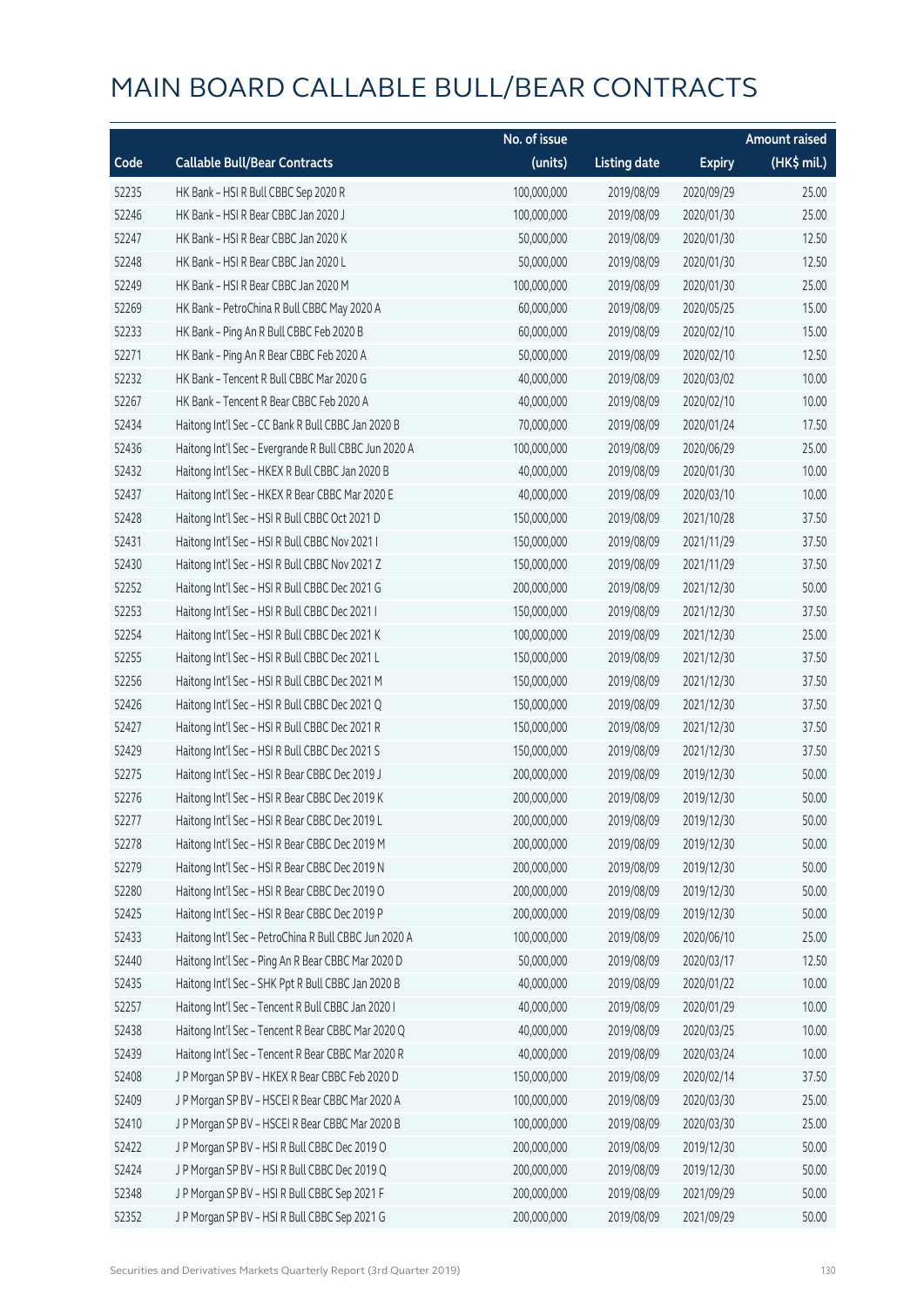|       |                                                              | No. of issue |                     |               | <b>Amount raised</b> |
|-------|--------------------------------------------------------------|--------------|---------------------|---------------|----------------------|
| Code  | <b>Callable Bull/Bear Contracts</b>                          | (units)      | <b>Listing date</b> | <b>Expiry</b> | (HK\$ mil.)          |
| 52355 | J P Morgan SP BV - HSI R Bull CBBC Sep 2021 H                | 200,000,000  | 2019/08/09          | 2021/09/29    | 50.00                |
| 52419 | J P Morgan SP BV - HSI R Bull CBBC Sep 2021 I                | 200,000,000  | 2019/08/09          | 2021/09/29    | 50.00                |
| 52353 | J P Morgan SP BV - HSI R Bull CBBC Oct 2021 D                | 200,000,000  | 2019/08/09          | 2021/10/28    | 50.00                |
| 52420 | J P Morgan SP BV - HSI R Bull CBBC Oct 2021 R                | 200,000,000  | 2019/08/09          | 2021/10/28    | 50.00                |
| 52349 | JP Morgan SP BV - HSIR Bull CBBC Oct 2021 Z                  | 200,000,000  | 2019/08/09          | 2021/10/28    | 50.00                |
| 52423 | J P Morgan SP BV - HSI R Bull CBBC Nov 2021 B                | 200,000,000  | 2019/08/09          | 2021/11/29    | 50.00                |
| 52350 | J P Morgan SP BV - HSI R Bull CBBC Nov 2021 N                | 200,000,000  | 2019/08/09          | 2021/11/29    | 50.00                |
| 52421 | J P Morgan SP BV - HSI R Bull CBBC Nov 2021 O                | 200,000,000  | 2019/08/09          | 2021/11/29    | 50.00                |
| 52351 | J P Morgan SP BV - HSI R Bull CBBC Dec 2021 Y                | 200,000,000  | 2019/08/09          | 2021/12/30    | 50.00                |
| 52411 | J P Morgan SP BV - HSI R Bear CBBC Nov 2019 L                | 200,000,000  | 2019/08/09          | 2019/11/28    | 50.00                |
| 52415 | J P Morgan SP BV - HSI R Bear CBBC Nov 2019 N                | 200,000,000  | 2019/08/09          | 2019/11/28    | 50.00                |
| 52356 | J P Morgan SP BV - HSI R Bear CBBC Nov 2019 U                | 200,000,000  | 2019/08/09          | 2019/11/28    | 50.00                |
| 52412 | J P Morgan SP BV - HSI R Bear CBBC Dec 2019 U                | 200,000,000  | 2019/08/09          | 2019/12/30    | 50.00                |
| 52416 | J P Morgan SP BV - HSI R Bear CBBC Dec 2019 V                | 200,000,000  | 2019/08/09          | 2019/12/30    | 50.00                |
| 52413 | J P Morgan SP BV - HSI R Bear CBBC Jan 2020 T                | 200,000,000  | 2019/08/09          | 2020/01/30    | 50.00                |
| 52417 | J P Morgan SP BV - HSI R Bear CBBC Jan 2020 U                | 200,000,000  | 2019/08/09          | 2020/01/30    | 50.00                |
| 52414 | J P Morgan SP BV - HSI R Bear CBBC Feb 2020 V                | 200,000,000  | 2019/08/09          | 2020/02/27    | 50.00                |
| 52418 | J P Morgan SP BV - HSI R Bear CBBC Feb 2020 W                | 200,000,000  | 2019/08/09          | 2020/02/27    | 50.00                |
| 52407 | J P Morgan SP BV - Ping An R Bull CBBC Apr 2020 A            | 100,000,000  | 2019/08/09          | 2020/04/09    | 25.00                |
| 52354 | J P Morgan SP BV - Tencent R Bull CBBC Jan 2020 N            | 250,000,000  | 2019/08/09          | 2020/01/10    | 62.50                |
| 52357 | J P Morgan SP BV - Tencent R Bull CBBC Jan 2020 O            | 250,000,000  | 2019/08/09          | 2020/01/10    | 62.50                |
| 52404 | J P Morgan SP BV - Tencent R Bear CBBC Jan 2020 H            | 50,000,000   | 2019/08/09          | 2020/01/10    | 12.50                |
| 52405 | J P Morgan SP BV - Tencent R Bear CBBC Feb 2020 F            | 250,000,000  | 2019/08/09          | 2020/02/14    | 62.50                |
| 52406 | J P Morgan SP BV - Tencent R Bear CBBC Feb 2020 G            | 250,000,000  | 2019/08/09          | 2020/02/14    | 62.50                |
| 52242 | Morgan Stanley Asia Products - HSI R Bull CBBC Sep 2021 A    | 100,000,000  | 2019/08/09          | 2021/09/29    | 25.00                |
| 52243 | Morgan Stanley Asia Products - HSI R Bull CBBC Sep 2021 B    | 100,000,000  | 2019/08/09          | 2021/09/29    | 25.00                |
| 52244 | Morgan Stanley Asia Products - HSI R Bull CBBC Sep 2021 C    | 100,000,000  | 2019/08/09          | 2021/09/29    | 25.00                |
| 52245 | Morgan Stanley Asia Products - HSI R Bull CBBC Sep 2021 D    | 100,000,000  | 2019/08/09          | 2021/09/29    | 25.00                |
| 52272 | Morgan Stanley Asia Products - HSI R Bear CBBC Nov 2019 A    | 100,000,000  | 2019/08/09          | 2019/11/28    | 25.00                |
| 52274 | Morgan Stanley Asia Products - HSI R Bear CBBC Nov 2019 B    | 100,000,000  | 2019/08/09          | 2019/11/28    | 25.00                |
| 52273 | Morgan Stanley Asia Products - HSI R Bear CBBC Jan 2020 D    | 100,000,000  | 2019/08/09          | 2020/01/30    | 25.00                |
| 52389 | Morgan Stanley Asia Products - Tencent R Bull CBBC Jul 2020B | 50,000,000   | 2019/08/09          | 2020/07/15    | 12.50                |
| 52386 | Morgan Stanley Asia Products - Tencent R Bull CBBC Aug 2020A | 50,000,000   | 2019/08/09          | 2020/08/18    | 20.10                |
| 52387 | Morgan Stanley Asia Products - Tencent R Bear CBBC Jan 2020B | 50,000,000   | 2019/08/09          | 2020/01/08    | 12.50                |
| 52388 | Morgan Stanley Asia Products - Tencent R Bear CBBC Mar 2020A | 50,000,000   | 2019/08/09          | 2020/03/18    | 14.25                |
| 52330 | SG Issuer - AAC Tech R Bull CBBC Feb 2020 A                  | 40,000,000   | 2019/08/09          | 2020/02/28    | 10.00                |
| 52316 | SG Issuer - AIA R Bull CBBC Dec 2019 R                       | 60,000,000   | 2019/08/09          | 2019/12/30    | 15.00                |
| 52340 | SG Issuer - AIA R Bear CBBC Feb 2020 A                       | 60,000,000   | 2019/08/09          | 2020/02/28    | 15.00                |
| 52317 | SG Issuer - China Mobile R Bull CBBC Jun 2020 D              | 100,000,000  | 2019/08/09          | 2020/06/30    | 25.00                |
| 52326 | SG Issuer - CSOP A50 ETF R Bull CBBC Feb 2020 J              | 100,000,000  | 2019/08/09          | 2020/02/28    | 25.00                |
| 52318 | SG Issuer - China Tower R Bull CBBC Mar 2020 E               | 120,000,000  | 2019/08/09          | 2020/03/30    | 30.00                |
| 52327 | SG Issuer - A50 China R Bull CBBC Mar 2020 L                 | 100,000,000  | 2019/08/09          | 2020/03/30    | 25.00                |
| 52331 | SG Issuer - Geely Auto R Bull CBBC Dec 2019 D                | 40,000,000   | 2019/08/09          | 2019/12/30    | 10.00                |
| 52319 | SG Issuer - HKEX R Bull CBBC Dec 2019 Q                      | 50,000,000   | 2019/08/09          | 2019/12/30    | 12.50                |
| 52345 | SG Issuer - HKEX R Bull CBBC Dec 2019 R                      | 50,000,000   | 2019/08/09          | 2019/12/30    | 12.50                |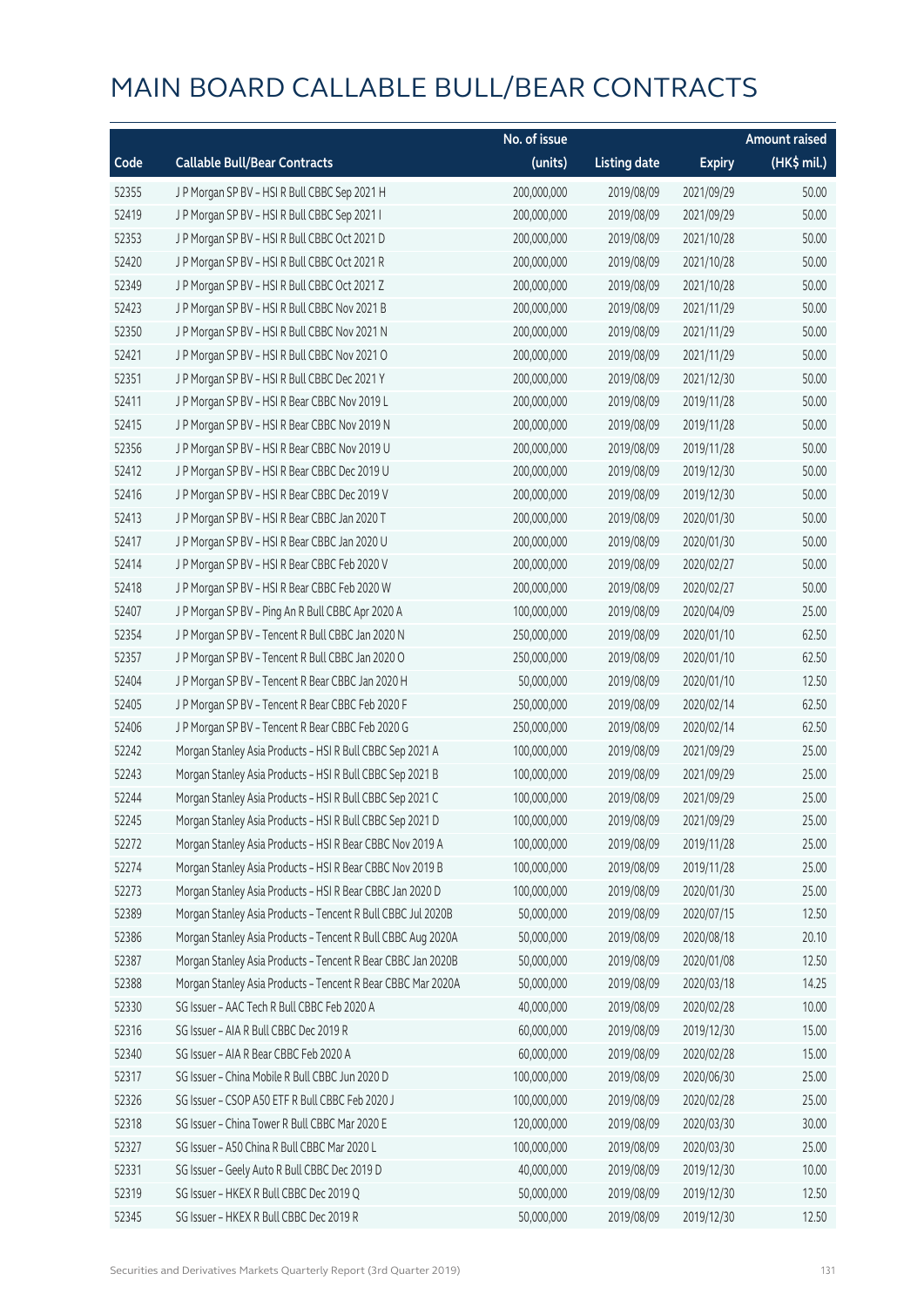|       |                                              | No. of issue |                     |               | <b>Amount raised</b> |
|-------|----------------------------------------------|--------------|---------------------|---------------|----------------------|
| Code  | <b>Callable Bull/Bear Contracts</b>          | (units)      | <b>Listing date</b> | <b>Expiry</b> | (HK\$ mil.)          |
| 52341 | SG Issuer - HKEX R Bear CBBC Feb 2020 A      | 50,000,000   | 2019/08/09          | 2020/02/28    | 12.50                |
| 52329 | SG Issuer - HSCEI R Bull CBBC Oct 2020 P     | 100,000,000  | 2019/08/09          | 2020/10/29    | 25.00                |
| 52328 | SG Issuer - HSCEI R Bear CBBC Dec 2019 B     | 100,000,000  | 2019/08/09          | 2019/12/30    | 25.00                |
| 52311 | SG Issuer - HSI R Bull CBBC Nov 2021 B       | 250,000,000  | 2019/08/09          | 2021/11/29    | 62.50                |
| 52309 | SG Issuer - HSI R Bull CBBC Nov 2021 T       | 250,000,000  | 2019/08/09          | 2021/11/29    | 62.50                |
| 52310 | SG Issuer - HSI R Bull CBBC Nov 2021 Z       | 250,000,000  | 2019/08/09          | 2021/11/29    | 62.50                |
| 52312 | SG Issuer - HSI R Bull CBBC Dec 2021 R       | 250,000,000  | 2019/08/09          | 2021/12/30    | 62.50                |
| 52313 | SG Issuer - HSI R Bull CBBC Dec 2021 T       | 250,000,000  | 2019/08/09          | 2021/12/30    | 62.50                |
| 52314 | SG Issuer - HSI R Bull CBBC Dec 2021 W       | 250,000,000  | 2019/08/09          | 2021/12/30    | 62.50                |
| 52315 | SG Issuer - HSI R Bull CBBC Jan 2022 M       | 250,000,000  | 2019/08/09          | 2022/01/28    | 62.50                |
| 52333 | SG Issuer - HSI R Bear CBBC Nov 2019 S       | 250,000,000  | 2019/08/09          | 2019/11/28    | 62.50                |
| 52334 | SG Issuer - HSI R Bear CBBC Dec 2019 F       | 250,000,000  | 2019/08/09          | 2019/12/30    | 62.50                |
| 52335 | SG Issuer - HSI R Bear CBBC Dec 2019 H       | 250,000,000  | 2019/08/09          | 2019/12/30    | 62.50                |
| 52336 | SG Issuer - HSI R Bear CBBC Dec 2019 I       | 250,000,000  | 2019/08/09          | 2019/12/30    | 62.50                |
| 52337 | SG Issuer - HSI R Bear CBBC Dec 2019 O       | 250,000,000  | 2019/08/09          | 2019/12/30    | 62.50                |
| 52338 | SG Issuer - HSI R Bear CBBC Jan 2020 B       | 250,000,000  | 2019/08/09          | 2020/01/30    | 62.50                |
| 52339 | SG Issuer - HSI R Bear CBBC Jan 2020 I       | 250,000,000  | 2019/08/09          | 2020/01/30    | 62.50                |
| 52320 | SG Issuer - Ping An R Bull CBBC Dec 2019 I   | 100,000,000  | 2019/08/09          | 2019/12/30    | 25.00                |
| 52342 | SG Issuer - Ping An R Bear CBBC Feb 2020 A   | 100,000,000  | 2019/08/09          | 2020/02/27    | 25.00                |
| 52332 | SG Issuer - SUNAC R Bull CBBC May 2020 C     | 80,000,000   | 2019/08/09          | 2020/05/28    | 20.00                |
| 52322 | SG Issuer - Tencent R Bull CBBC Nov 2019 I   | 80,000,000   | 2019/08/09          | 2019/11/28    | 20.00                |
| 52321 | SG Issuer - Tencent R Bull CBBC Nov 2019 K   | 80,000,000   | 2019/08/09          | 2019/11/28    | 20.00                |
| 52323 | SG Issuer - Tencent R Bull CBBC Dec 2019 W   | 80,000,000   | 2019/08/09          | 2019/12/30    | 20.80                |
| 52324 | SG Issuer - Tencent R Bull CBBC Dec 2019 X   | 80,000,000   | 2019/08/09          | 2019/12/30    | 20.00                |
| 52346 | SG Issuer - Tencent R Bear CBBC Jan 2020 A   | 80,000,000   | 2019/08/09          | 2020/01/30    | 20.00                |
| 52343 | SG Issuer - Tencent R Bear CBBC Feb 2020 X   | 80,000,000   | 2019/08/09          | 2020/02/28    | 20.00                |
| 52347 | SG Issuer - Tencent R Bear CBBC Feb 2020 Y   | 80,000,000   | 2019/08/09          | 2020/02/28    | 20.00                |
| 52325 | SG Issuer - Xiaomi R Bull CBBC Dec 2019 G    | 60,000,000   | 2019/08/09          | 2019/12/30    | 15.00                |
| 52344 | SG Issuer - Xiaomi R Bear CBBC Jan 2020 A    | 60,000,000   | 2019/08/09          | 2020/01/30    | 15.00                |
| 52300 | UBS AG - CSOP A50 ETF R Bear CBBC Jan 2020 A | 40,000,000   | 2019/08/09          | 2020/01/13    | 10.00                |
| 52289 | UBS AG - Evergrande R Bull CBBC Apr 2020 A   | 100,000,000  | 2019/08/09          | 2020/04/29    | 25.00                |
| 52299 | UBS AG - HKEX R Bear CBBC Feb 2020 D         | 100,000,000  | 2019/08/09          | 2020/02/28    | 25.00                |
| 52281 | UBS AG - HSI R Bull CBBC Dec 2021 D          | 200,000,000  | 2019/08/09          | 2021/12/30    | 50.00                |
| 52282 | UBS AG - HSI R Bull CBBC Dec 2021 E          | 200,000,000  | 2019/08/09          | 2021/12/30    | 50.00                |
| 52283 | UBS AG - HSI R Bull CBBC Dec 2021 F          | 200,000,000  | 2019/08/09          | 2021/12/30    | 50.00                |
| 52284 | UBS AG - HSI R Bull CBBC Dec 2021 G          | 200,000,000  | 2019/08/09          | 2021/12/30    | 50.00                |
| 52285 | UBS AG - HSI R Bull CBBC Dec 2021 H          | 200,000,000  | 2019/08/09          | 2021/12/30    | 50.00                |
| 52286 | UBS AG - HSI R Bull CBBC Dec 2021 I          | 400,000,000  | 2019/08/09          | 2021/12/30    | 100.00               |
| 52293 | UBS AG - HSI R Bear CBBC Nov 2019 C          | 200,000,000  | 2019/08/09          | 2019/11/28    | 50.00                |
| 52294 | UBS AG - HSI R Bear CBBC Nov 2019 D          | 200,000,000  | 2019/08/09          | 2019/11/28    | 50.00                |
| 52295 | UBS AG - HSI R Bear CBBC Nov 2019 E          | 200,000,000  | 2019/08/09          | 2019/11/28    | 50.00                |
| 52296 | UBS AG - HSI R Bear CBBC Nov 2019 F          | 200,000,000  | 2019/08/09          | 2019/11/28    | 50.00                |
| 52291 | UBS AG - Petrochina R Bull CBBC Feb 2020 B   | 80,000,000   | 2019/08/09          | 2020/02/27    | 20.00                |
| 52290 | UBS AG - Petrochina R Bull CBBC Mar 2020 A   | 80,000,000   | 2019/08/09          | 2020/03/30    | 20.00                |
| 52292 | UBS AG - PetroChina R Bear CBBC Mar 2020 A   | 80,000,000   | 2019/08/09          | 2020/03/30    | 20.00                |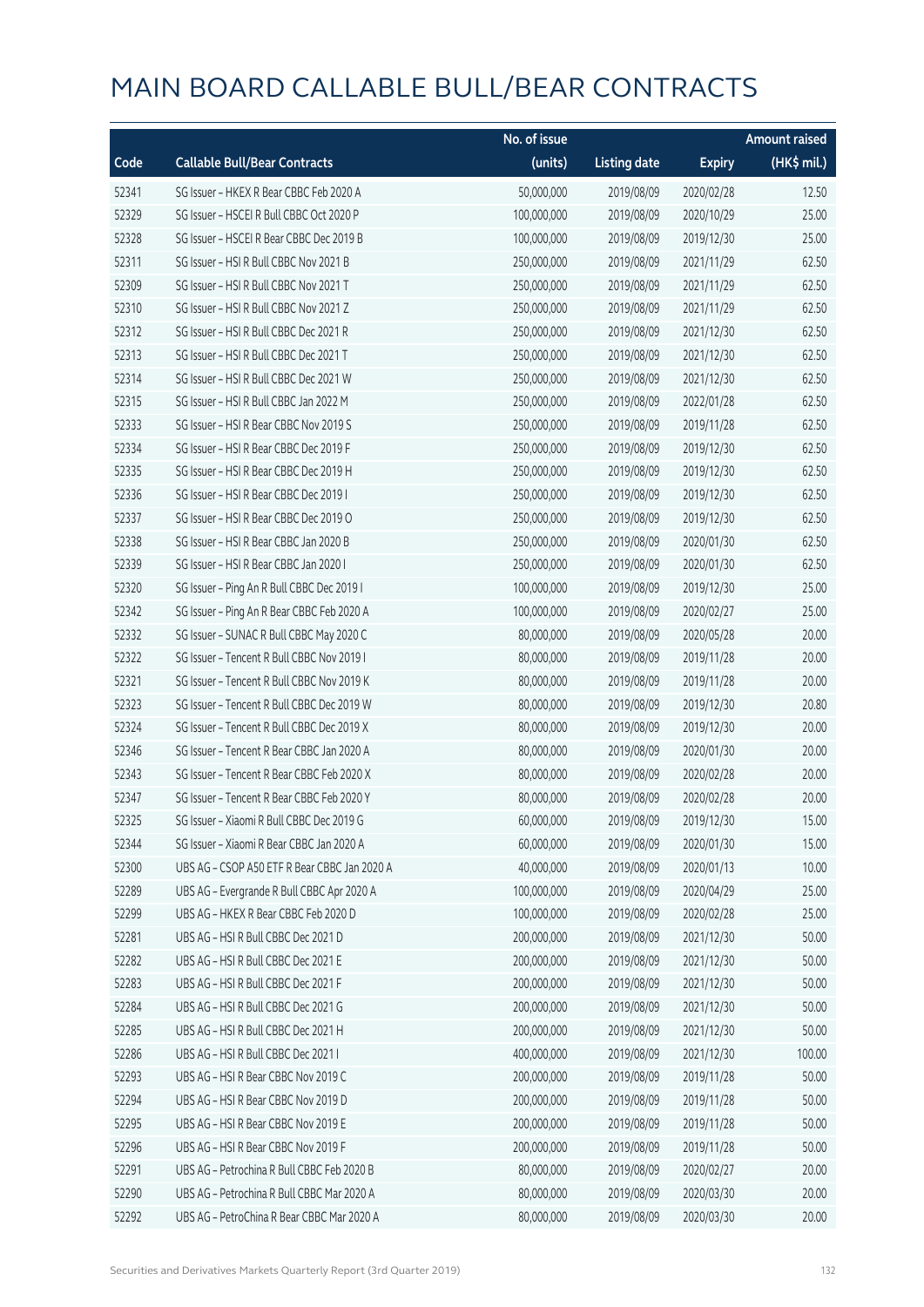|       |                                                              | No. of issue |                     |               | <b>Amount raised</b> |
|-------|--------------------------------------------------------------|--------------|---------------------|---------------|----------------------|
| Code  | <b>Callable Bull/Bear Contracts</b>                          | (units)      | <b>Listing date</b> | <b>Expiry</b> | (HK\$ mil.)          |
| 52288 | UBS AG - Ping An R Bull CBBC Jan 2020 E                      | 100,000,000  | 2019/08/09          | 2020/01/20    | 25.00                |
| 52298 | UBS AG - Ping An R Bear CBBC Jan 2020 A                      | 100,000,000  | 2019/08/09          | 2020/01/13    | 25.00                |
| 52287 | UBS AG - Tencent R Bull CBBC Feb 2020 G                      | 200,000,000  | 2019/08/09          | 2020/02/12    | 50.00                |
| 52297 | UBS AG - Tencent R Bear CBBC Jan 2020 D                      | 200,000,000  | 2019/08/09          | 2020/01/13    | 50.00                |
| 52302 | Bank Vontobel - AIA R Bear CBBC Feb 2020 B                   | 40,000,000   | 2019/08/09          | 2020/02/28    | 10.00                |
| 52303 | Bank Vontobel - China Life R Bear CBBC Feb 2020 A            | 40,000,000   | 2019/08/09          | 2020/02/14    | 10.00                |
| 52304 | Bank Vontobel - HKEX R Bear CBBC Feb 2020 A                  | 40,000,000   | 2019/08/09          | 2020/02/21    | 10.00                |
| 52301 | Bank Vontobel - HSI N Bull CBBC Feb 2021 O                   | 80,000,000   | 2019/08/09          | 2021/02/25    | 20.00                |
| 52306 | Bank Vontobel - HSI N Bear CBBC Mar 2020 F                   | 80,000,000   | 2019/08/09          | 2020/03/30    | 20.00                |
| 52307 | Bank Vontobel - HSI N Bear CBBC Mar 2020 G                   | 80,000,000   | 2019/08/09          | 2020/03/30    | 20.00                |
| 52308 | Bank Vontobel - HSI N Bear CBBC Mar 2020 H                   | 80,000,000   | 2019/08/09          | 2020/03/30    | 20.00                |
| 52305 | Bank Vontobel - Ping An R Bear CBBC Feb 2020 E               | 40,000,000   | 2019/08/09          | 2020/02/21    | 10.00                |
| 52503 | BOCI Asia Ltd. - China Life R Bull CBBC Dec 2019 C           | 40,000,000   | 2019/08/12          | 2019/12/30    | 10.00                |
| 52498 | BOCI Asia Ltd. - HKEX R Bull CBBC Dec 2019 O                 | 40,000,000   | 2019/08/12          | 2019/12/30    | 10.00                |
| 52499 | BOCI Asia Ltd. - HKEX R Bear CBBC Dec 2019 J                 | 40,000,000   | 2019/08/12          | 2019/12/30    | 10.00                |
| 52504 | BOCI Asia Ltd. - HSI R Bull CBBC Sep 2021 G                  | 150,000,000  | 2019/08/12          | 2021/09/29    | 39.00                |
| 52506 | BOCI Asia Ltd. - HSI R Bull CBBC Sep 2021 H                  | 150,000,000  | 2019/08/12          | 2021/09/29    | 37.50                |
| 52505 | BOCI Asia Ltd. - HSI R Bull CBBC Sep 2021 J                  | 150,000,000  | 2019/08/12          | 2021/09/29    | 39.00                |
| 52507 | BOCI Asia Ltd. - HSI R Bull CBBC Sep 2021 X                  | 150,000,000  | 2019/08/12          | 2021/09/29    | 37.50                |
| 52508 | BOCI Asia Ltd. - HSI R Bull CBBC Sep 2021 Y                  | 150,000,000  | 2019/08/12          | 2021/09/29    | 37.50                |
| 52509 | BOCI Asia Ltd. - HSI R Bear CBBC Jan 2020 A                  | 150,000,000  | 2019/08/12          | 2020/01/30    | 37.50                |
| 52510 | BOCI Asia Ltd. - HSI R Bear CBBC Jan 2020 B                  | 150,000,000  | 2019/08/12          | 2020/01/30    | 37.50                |
| 52511 | BOCI Asia Ltd. - HSI R Bear CBBC Jan 2020 C                  | 150,000,000  | 2019/08/12          | 2020/01/30    | 37.50                |
| 52512 | BOCI Asia Ltd. - HSI R Bear CBBC Jan 2020 D                  | 150,000,000  | 2019/08/12          | 2020/01/30    | 37.50                |
| 52502 | BOCI Asia Ltd. - ICBC R Bull CBBC Mar 2020 B                 | 80,000,000   | 2019/08/12          | 2020/03/30    | 20.00                |
| 52500 | BOCI Asia Ltd. - Tencent R Bear CBBC Dec 2019 O              | 40,000,000   | 2019/08/12          | 2019/12/30    | 10.00                |
| 52501 | BOCI Asia Ltd. - Tencent R Bear CBBC Dec 2019 P              | 40,000,000   | 2019/08/12          | 2019/12/30    | 12.40                |
| 52466 | BNP Paribas Issuance B.V. - CSOP A50 ETF R Bear CBBC Oct 20E | 60,000,000   | 2019/08/12          | 2020/10/29    | 15.00                |
| 52467 | BNP Paribas Issuance B.V. - HSI R Bull CBBC Dec 2021 K       | 250,000,000  | 2019/08/12          | 2021/12/30    | 62.50                |
| 52468 | BNP Paribas Issuance B.V. - HSI R Bull CBBC Dec 2021 L       | 250,000,000  | 2019/08/12          | 2021/12/30    | 62.50                |
| 52469 | BNP Paribas Issuance B.V. - HSI R Bull CBBC Dec 2021 M       | 250,000,000  | 2019/08/12          | 2021/12/30    | 62.50                |
| 52470 | BNP Paribas Issuance B.V. - HSI R Bull CBBC Dec 2021 Q       | 250,000,000  | 2019/08/12          | 2021/12/30    | 62.50                |
| 52471 | BNP Paribas Issuance B.V. - HSI R Bull CBBC Dec 2021 R       | 250,000,000  | 2019/08/12          | 2021/12/30    | 62.50                |
| 52472 | BNP Paribas Issuance B.V. - HSI R Bull CBBC Dec 2021 T       | 250,000,000  | 2019/08/12          | 2021/12/30    | 62.50                |
| 52473 | BNP Paribas Issuance B.V. - HSI R Bull CBBC Dec 2021 W       | 250,000,000  | 2019/08/12          | 2021/12/30    | 62.50                |
| 52474 | BNP Paribas Issuance B.V. - HSI R Bull CBBC Dec 2021 X       | 250,000,000  | 2019/08/12          | 2021/12/30    | 62.50                |
| 52590 | BNP Paribas Issuance B.V. - HSI R Bull CBBC Dec 2021 Y       | 240,000,000  | 2019/08/12          | 2021/12/30    | 60.00                |
| 52582 | BNP Paribas Issuance B.V. - HSI R Bear CBBC Jan 2020 R       | 250,000,000  | 2019/08/12          | 2020/01/30    | 62.50                |
| 52583 | BNP Paribas Issuance B.V. - HSI R Bear CBBC Jan 2020 S       | 250,000,000  | 2019/08/12          | 2020/01/30    | 62.50                |
| 52584 | BNP Paribas Issuance B.V. - HSI R Bear CBBC Jan 2020 T       | 250,000,000  | 2019/08/12          | 2020/01/30    | 62.50                |
| 52585 | BNP Paribas Issuance B.V. - HSI R Bear CBBC Jan 2020 U       | 250,000,000  | 2019/08/12          | 2020/01/30    | 62.50                |
| 52586 | BNP Paribas Issuance B.V. - HSI R Bear CBBC Jan 2020 V       | 250,000,000  | 2019/08/12          | 2020/01/30    | 62.50                |
| 52587 | BNP Paribas Issuance B.V. - HSI R Bear CBBC Jan 2020 W       | 250,000,000  | 2019/08/12          | 2020/01/30    | 62.50                |
| 52588 | BNP Paribas Issuance B.V. - HSI R Bear CBBC Jan 2020 X       | 250,000,000  | 2019/08/12          | 2020/01/30    | 62.50                |
| 52589 | BNP Paribas Issuance B.V. - HSI R Bear CBBC Jan 2020 Y       | 250,000,000  | 2019/08/12          | 2020/01/30    | 62.50                |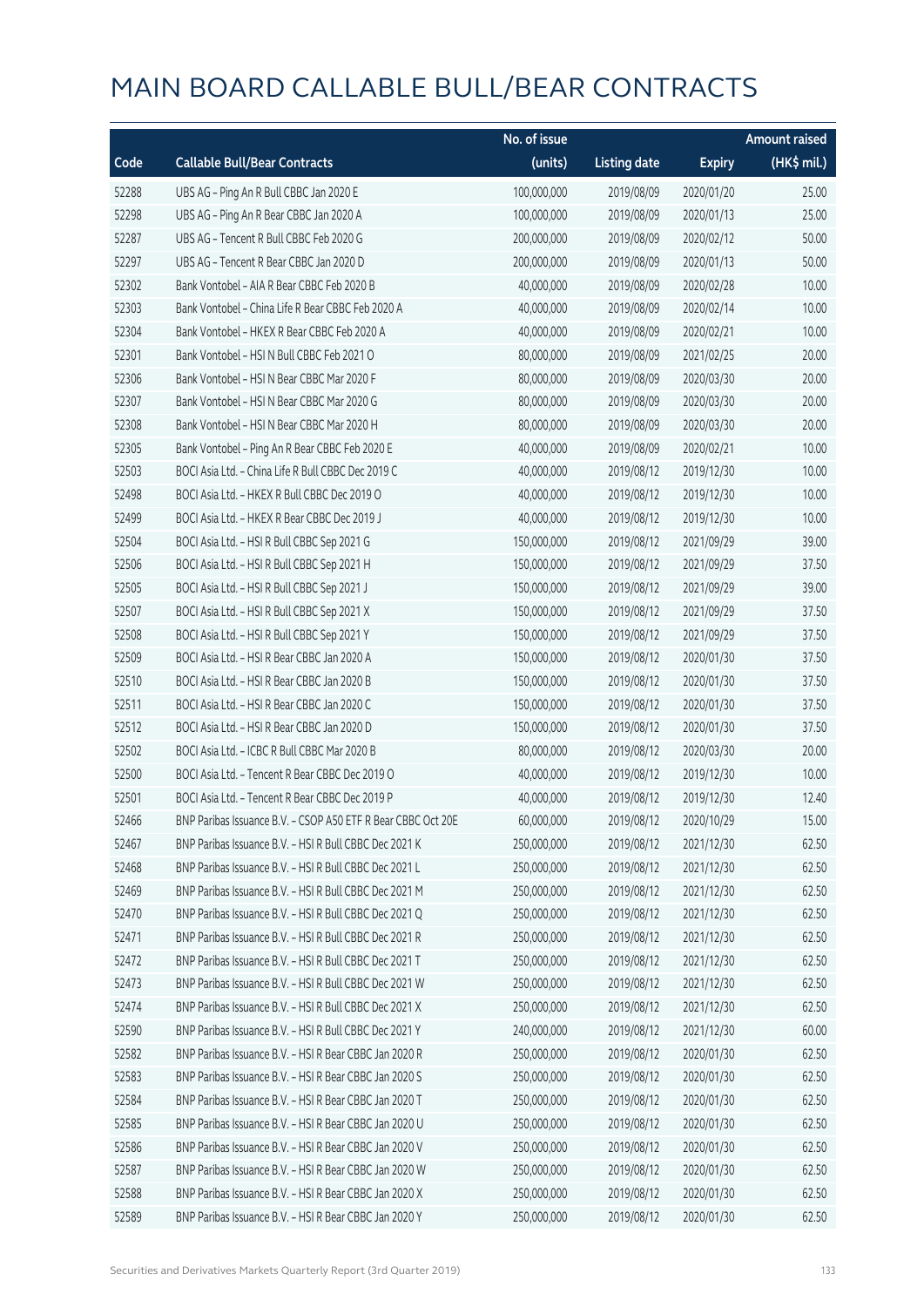|       |                                                            | No. of issue |                     |               | <b>Amount raised</b> |
|-------|------------------------------------------------------------|--------------|---------------------|---------------|----------------------|
| Code  | <b>Callable Bull/Bear Contracts</b>                        | (units)      | <b>Listing date</b> | <b>Expiry</b> | $(HK$$ mil.)         |
| 52462 | BNP Paribas Issuance B.V. - Tencent R Bull CBBC Dec 2019 C | 50,000,000   | 2019/08/12          | 2019/12/30    | 12.50                |
| 52460 | BNP Paribas Issuance B.V. - Tencent R Bull CBBC Dec 2019 I | 50,000,000   | 2019/08/12          | 2019/12/30    | 12.50                |
| 52461 | BNP Paribas Issuance B.V. - Tencent R Bull CBBC Jan 2020 G | 50,000,000   | 2019/08/12          | 2020/01/30    | 12.50                |
| 52463 | BNP Paribas Issuance B.V. - Tencent R Bear CBBC Dec 2019 T | 50,000,000   | 2019/08/12          | 2019/12/30    | 12.50                |
| 52465 | BNP Paribas Issuance B.V. - Tencent R Bear CBBC Dec 2019 U | 50,000,000   | 2019/08/12          | 2019/12/30    | 12.50                |
| 52478 | BNP Paribas Issuance B.V. - Tencent R Bear CBBC Dec 2019 V | 50,000,000   | 2019/08/12          | 2019/12/30    | 12.50                |
| 52480 | BNP Paribas Issuance B.V. - Tencent R Bear CBBC Dec 2019 W | 50,000,000   | 2019/08/12          | 2019/12/30    | 12.50                |
| 52464 | BNP Paribas Issuance B.V. - Tencent R Bear CBBC Jan 2020 A | 50,000,000   | 2019/08/12          | 2020/01/30    | 12.50                |
| 52479 | BNP Paribas Issuance B.V. - Tencent R Bear CBBC Jan 2020 B | 50,000,000   | 2019/08/12          | 2020/01/30    | 12.50                |
| 52481 | BNP Paribas Issuance B.V. - Tencent R Bear CBBC Jan 2020 C | 50,000,000   | 2019/08/12          | 2020/01/30    | 12.50                |
| 52601 | Credit Suisse AG - ABC R Bull CBBC Jul 2020 A              | 70,000,000   | 2019/08/12          | 2020/07/30    | 17.50                |
| 52598 | Credit Suisse AG - AIA R Bull CBBC Jan 2020 P              | 70,000,000   | 2019/08/12          | 2020/01/30    | 17.50                |
| 52609 | Credit Suisse AG - AIA R Bear CBBC Feb 2020 B              | 70,000,000   | 2019/08/12          | 2020/02/27    | 17.50                |
| 52602 | Credit Suisse AG - Bank of China R Bull CBBC Jul 2020 A    | 70,000,000   | 2019/08/12          | 2020/07/30    | 17.50                |
| 52603 | Credit Suisse AG - Bank of China R Bull CBBC Jul 2020 B    | 70,000,000   | 2019/08/12          | 2020/07/30    | 17.50                |
| 52600 | Credit Suisse AG - China Mobile R Bull CBBC Apr 2020 A     | 70,000,000   | 2019/08/12          | 2020/04/28    | 17.50                |
| 52604 | Credit Suisse AG - CPIC R Bull CBBC May 2020 A             | 50,000,000   | 2019/08/12          | 2020/05/28    | 12.50                |
| 52605 | Credit Suisse AG - Galaxy Ent R Bear CBBC Apr 2020 A       | 50,000,000   | 2019/08/12          | 2020/04/28    | 12.50                |
| 52606 | Credit Suisse AG - HKEX R Bear CBBC Mar 2020 A             | 100,000,000  | 2019/08/12          | 2020/03/30    | 25.00                |
| 52596 | Credit Suisse AG - HSI R Bull CBBC Sep 2021 C              | 200,000,000  | 2019/08/12          | 2021/09/29    | 50.00                |
| 52592 | Credit Suisse AG - HSI R Bull CBBC Sep 2021 W              | 200,000,000  | 2019/08/12          | 2021/09/29    | 50.00                |
| 52594 | Credit Suisse AG - HSI R Bull CBBC Sep 2021 X              | 200,000,000  | 2019/08/12          | 2021/09/29    | 50.00                |
| 52595 | Credit Suisse AG - HSI R Bull CBBC Sep 2021 Y              | 200,000,000  | 2019/08/12          | 2021/09/29    | 50.00                |
| 52591 | Credit Suisse AG - HSI R Bull CBBC Nov 2021 F              | 200,000,000  | 2019/08/12          | 2021/11/29    | 50.00                |
| 52593 | Credit Suisse AG - HSI R Bull CBBC Nov 2021 G              | 200,000,000  | 2019/08/12          | 2021/11/29    | 50.00                |
| 52610 | Credit Suisse AG - HSI R Bear CBBC Nov 2019 N              | 200,000,000  | 2019/08/12          | 2019/11/28    | 50.00                |
| 52613 | Credit Suisse AG - HSI R Bear CBBC Dec 2019 L              | 200,000,000  | 2019/08/12          | 2019/12/30    | 50.00                |
| 52615 | Credit Suisse AG - HSI R Bear CBBC Dec 2019 M              | 200,000,000  | 2019/08/12          | 2019/12/30    | 50.00                |
| 52619 | Credit Suisse AG - HSI R Bear CBBC Jan 2020 A              | 200,000,000  | 2019/08/12          | 2020/01/30    | 50.00                |
| 52614 | Credit Suisse AG - HSI R Bear CBBC Jan 2020 R              | 200,000,000  | 2019/08/12          | 2020/01/30    | 50.00                |
| 52621 | Credit Suisse AG - HSI R Bear CBBC Feb 2020 S              | 200,000,000  | 2019/08/12          | 2020/02/27    | 50.00                |
| 52611 | Credit Suisse AG - HSI R Bear CBBC Apr 2020 H              | 300,000,000  | 2019/08/12          | 2020/04/28    | 75.00                |
| 52617 | Credit Suisse AG - HSI R Bear CBBC Apr 2020 I              | 300,000,000  | 2019/08/12          | 2020/04/28    | 75.00                |
| 52599 | Credit Suisse AG - SHK Ppt R Bull CBBC Apr 2020 A          | 40,000,000   | 2019/08/12          | 2020/04/28    | 10.00                |
| 52612 | Credit Suisse AG - SHK Ppt R Bear CBBC Feb 2020 B          | 40,000,000   | 2019/08/12          | 2020/02/21    | 10.00                |
| 52597 | Credit Suisse AG - Tencent R Bull CBBC Jan 2020 G          | 100,000,000  | 2019/08/12          | 2020/01/30    | 25.00                |
| 52607 | Credit Suisse AG - Tencent R Bear CBBC Apr 2020 A          | 100,000,000  | 2019/08/12          | 2020/04/28    | 25.00                |
| 52608 | Credit Suisse AG - Tencent R Bear CBBC Apr 2020 B          | 100,000,000  | 2019/08/12          | 2020/04/28    | 25.00                |
| 52458 | Bank of East Asia - Galaxy Ent R Bull CBBC Apr 2020 A      | 100,000,000  | 2019/08/12          | 2020/04/03    | 25.00                |
| 52459 | Bank of East Asia - HKEX R Bear CBBC Apr 2020 B            | 30,000,000   | 2019/08/12          | 2020/04/03    | 10.50                |
| 52456 | Bank of East Asia - Ping An R Bull CBBC Apr 2020 A         | 100,000,000  | 2019/08/12          | 2020/04/03    | 25.00                |
| 52457 | Bank of East Asia - Ping An R Bear CBBC Apr 2020 B         | 100,000,000  | 2019/08/12          | 2020/04/03    | 25.00                |
| 52453 | Bank of East Asia - Tencent R Bear CBBC Apr 2020 B         | 30,000,000   | 2019/08/12          | 2020/04/03    | 10.50                |
| 52454 | Bank of East Asia - Tencent R Bear CBBC Apr 2020 C         | 30,000,000   | 2019/08/12          | 2020/04/03    | 10.50                |
| 52455 | Bank of East Asia - Tencent R Bear CBBC Apr 2020 D         | 30,000,000   | 2019/08/12          | 2020/04/03    | 10.50                |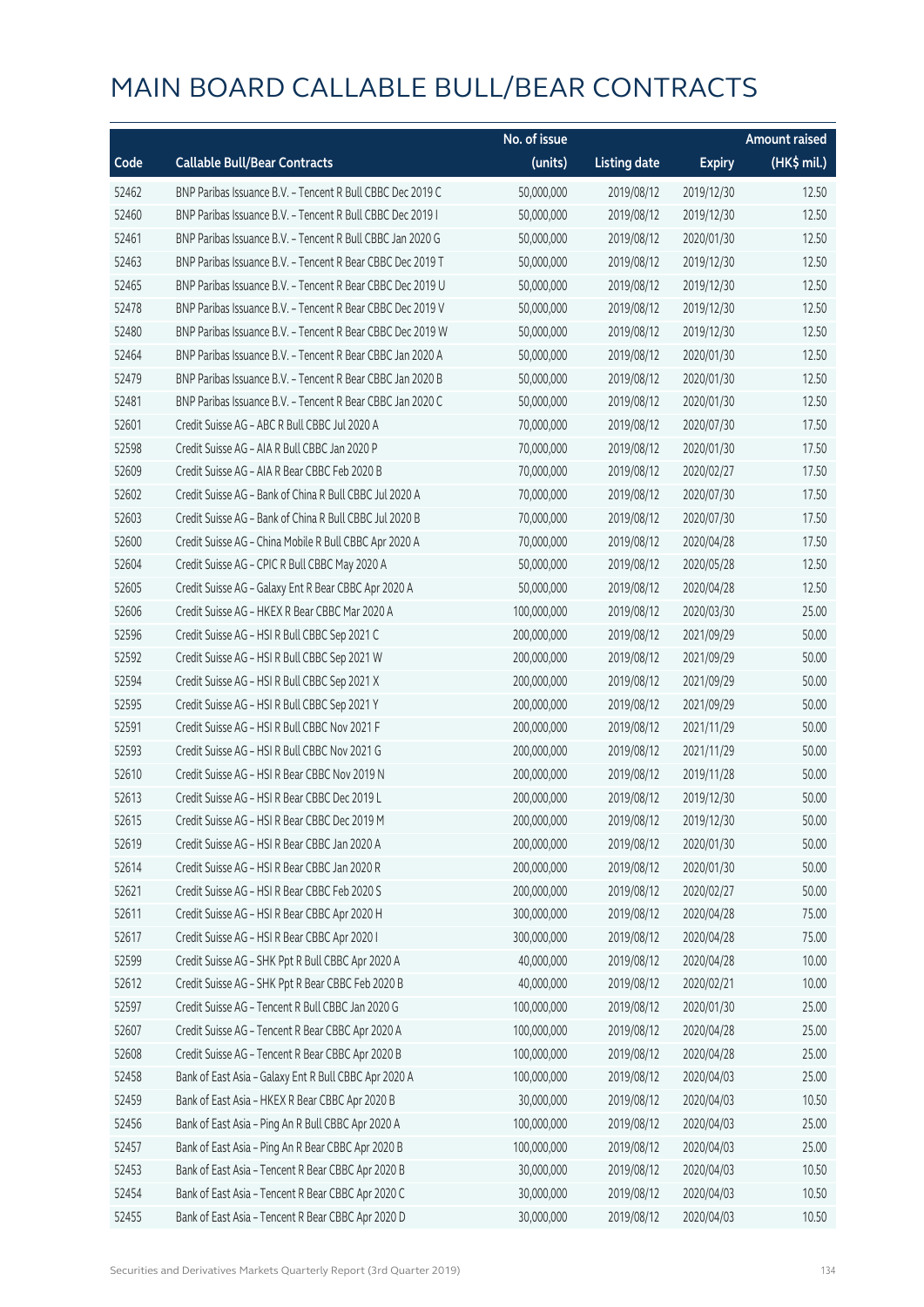|       |                                                              | No. of issue |                     |               | <b>Amount raised</b> |
|-------|--------------------------------------------------------------|--------------|---------------------|---------------|----------------------|
| Code  | <b>Callable Bull/Bear Contracts</b>                          | (units)      | <b>Listing date</b> | <b>Expiry</b> | (HK\$ mil.)          |
| 52729 | Goldman Sachs SP (Asia) - AIA R Bear CBBC Feb 2020 B         | 80,000,000   | 2019/08/12          | 2020/02/28    | 20.00                |
| 52728 | Goldman Sachs SP (Asia) - China Mobile R Bull CBBC Feb 2020B | 100,000,000  | 2019/08/12          | 2020/02/27    | 25.00                |
| 52673 | Goldman Sachs SP (Asia) - HKEX R Bull CBBC Jan 2020 A        | 80,000,000   | 2019/08/12          | 2020/01/31    | 20.00                |
| 52659 | Goldman Sachs SP (Asia) - HSI R Bull CBBC Nov 2021 N         | 200,000,000  | 2019/08/12          | 2021/11/29    | 50.00                |
| 52660 | Goldman Sachs SP (Asia) - HSI R Bull CBBC Nov 2021 O         | 200,000,000  | 2019/08/12          | 2021/11/29    | 50.00                |
| 52661 | Goldman Sachs SP (Asia) - HSI R Bull CBBC Nov 2021 P         | 200,000,000  | 2019/08/12          | 2021/11/29    | 50.00                |
| 52663 | Goldman Sachs SP (Asia) - HSI R Bull CBBC Nov 2021 Q         | 200,000,000  | 2019/08/12          | 2021/11/29    | 50.00                |
| 52665 | Goldman Sachs SP (Asia) - HSI R Bull CBBC Nov 2021 W         | 200,000,000  | 2019/08/12          | 2021/11/29    | 50.00                |
| 52672 | Goldman Sachs SP (Asia) - HSI R Bull CBBC Nov 2021 X         | 200,000,000  | 2019/08/12          | 2021/11/29    | 50.00                |
| 52679 | Goldman Sachs SP (Asia) - HSI R Bear CBBC Mar 2020 D         | 200,000,000  | 2019/08/12          | 2020/03/30    | 50.00                |
| 52681 | Goldman Sachs SP (Asia) - HSI R Bear CBBC Mar 2020 P         | 200,000,000  | 2019/08/12          | 2020/03/30    | 50.00                |
| 52683 | Goldman Sachs SP (Asia) - HSI R Bear CBBC Mar 2020 Q         | 200,000,000  | 2019/08/12          | 2020/03/30    | 50.00                |
| 52685 | Goldman Sachs SP (Asia) - HSI R Bear CBBC Mar 2020 R         | 200,000,000  | 2019/08/12          | 2020/03/30    | 50.00                |
| 52687 | Goldman Sachs SP (Asia) - HSI R Bear CBBC Mar 2020 S         | 200,000,000  | 2019/08/12          | 2020/03/30    | 50.00                |
| 52689 | Goldman Sachs SP (Asia) - HSI R Bear CBBC Mar 2020 T         | 200,000,000  | 2019/08/12          | 2020/03/30    | 50.00                |
| 52691 | Goldman Sachs SP (Asia) - HSI R Bear CBBC Mar 2020 U         | 200,000,000  | 2019/08/12          | 2020/03/30    | 50.00                |
| 52693 | Goldman Sachs SP (Asia) - HSI R Bear CBBC Mar 2020 V         | 200,000,000  | 2019/08/12          | 2020/03/30    | 50.00                |
| 52677 | Goldman Sachs SP (Asia) - Ping An R Bull CBBC Dec 2019 Y     | 80,000,000   | 2019/08/12          | 2019/12/30    | 20.00                |
| 52667 | Goldman Sachs SP (Asia) - Tencent R Bull CBBC Nov 2019 H     | 80,000,000   | 2019/08/12          | 2019/11/12    | 20.00                |
| 52670 | Goldman Sachs SP (Asia) - Tencent R Bull CBBC Nov 2019 I     | 80,000,000   | 2019/08/12          | 2019/11/12    | 20.00                |
| 52675 | Goldman Sachs SP (Asia) - Tencent R Bull CBBC Nov 2019 J     | 80,000,000   | 2019/08/12          | 2019/11/12    | 20.00                |
| 52731 | Goldman Sachs SP (Asia) - Tencent R Bear CBBC Dec 2019 J     | 80,000,000   | 2019/08/12          | 2019/12/30    | 20.00                |
| 52730 | Goldman Sachs SP (Asia) - Tencent R Bear CBBC Dec 2019 Q     | 80,000,000   | 2019/08/12          | 2019/12/30    | 20.00                |
| 52539 | HK Bank - AIA R Bear CBBC Feb 2020 B                         | 40,000,000   | 2019/08/12          | 2020/02/24    | 10.00                |
| 52541 | HK Bank - China Mobile R Bull CBBC Feb 2020 A                | 60,000,000   | 2019/08/12          | 2020/02/17    | 15.00                |
| 52540 | HK Bank - China Mobile R Bear CBBC Jan 2020 A                | 40,000,000   | 2019/08/12          | 2020/01/20    | 10.00                |
| 52538 | HK Bank - CC Bank R Bull CBBC Feb 2020 A                     | 60,000,000   | 2019/08/12          | 2020/02/17    | 15.00                |
| 52542 | HK Bank - Galaxy Ent R Bear CBBC Feb 2020 A                  | 40,000,000   | 2019/08/12          | 2020/02/10    | 10.00                |
| 52536 | HK Bank - HKEX R Bear CBBC Jan 2020 D                        | 40,000,000   | 2019/08/12          | 2020/01/20    | 10.00                |
| 52487 | HK Bank - HSCEI R Bear CBBC Jan 2020 C                       | 50,000,000   | 2019/08/12          | 2020/01/30    | 12.50                |
| 52482 | HK Bank - HSI R Bull CBBC Sep 2020 S                         | 50,000,000   | 2019/08/12          | 2020/09/29    | 12.50                |
| 52484 | HK Bank - HSI R Bull CBBC Sep 2020 T                         | 50,000,000   | 2019/08/12          | 2020/09/29    | 12.50                |
| 52489 | HK Bank - HSI R Bull CBBC Sep 2020 U                         | 100,000,000  | 2019/08/12          | 2020/09/29    | 25.00                |
| 52491 | HK Bank - HSI R Bull CBBC Sep 2020 V                         | 50,000,000   | 2019/08/12          | 2020/09/29    | 12.50                |
| 52486 | HK Bank - HSI R Bear CBBC Jan 2020 N                         | 50,000,000   | 2019/08/12          | 2020/01/30    | 12.50                |
| 52490 | HK Bank - HSI R Bear CBBC Jan 2020 O                         | 50,000,000   | 2019/08/12          | 2020/01/30    | 12.50                |
| 52485 | HK Bank - HSI R Bear CBBC Feb 2020 A                         | 50,000,000   | 2019/08/12          | 2020/02/27    | 12.50                |
| 52488 | HK Bank - HSI R Bear CBBC Feb 2020 B                         | 100,000,000  | 2019/08/12          | 2020/02/27    | 25.00                |
| 52535 | HK Bank - Ping An R Bull CBBC Mar 2020 A                     | 60,000,000   | 2019/08/12          | 2020/03/30    | 15.00                |
| 52483 | HK Bank - Tencent R Bull CBBC Feb 2020 G                     | 40,000,000   | 2019/08/12          | 2020/02/24    | 10.00                |
| 52534 | HK Bank - Tencent R Bear CBBC Jan 2020 H                     | 40,000,000   | 2019/08/12          | 2020/01/13    | 10.00                |
| 52537 | HK Bank - Tencent R Bear CBBC Feb 2020 B                     | 100,000,000  | 2019/08/12          | 2020/02/24    | 25.00                |
| 52654 | Haitong Int'l Sec - AAC Tech R Bull CBBC Feb 2020 A          | 110,000,000  | 2019/08/12          | 2020/02/21    | 27.50                |
| 52653 | Haitong Int'l Sec - AIA R Bull CBBC Jan 2020 B               | 60,000,000   | 2019/08/12          | 2020/01/30    | 15.00                |
| 52658 | Haitong Int'l Sec - AIA R Bear CBBC Apr 2020 F               | 60,000,000   | 2019/08/12          | 2020/04/27    | 15.00                |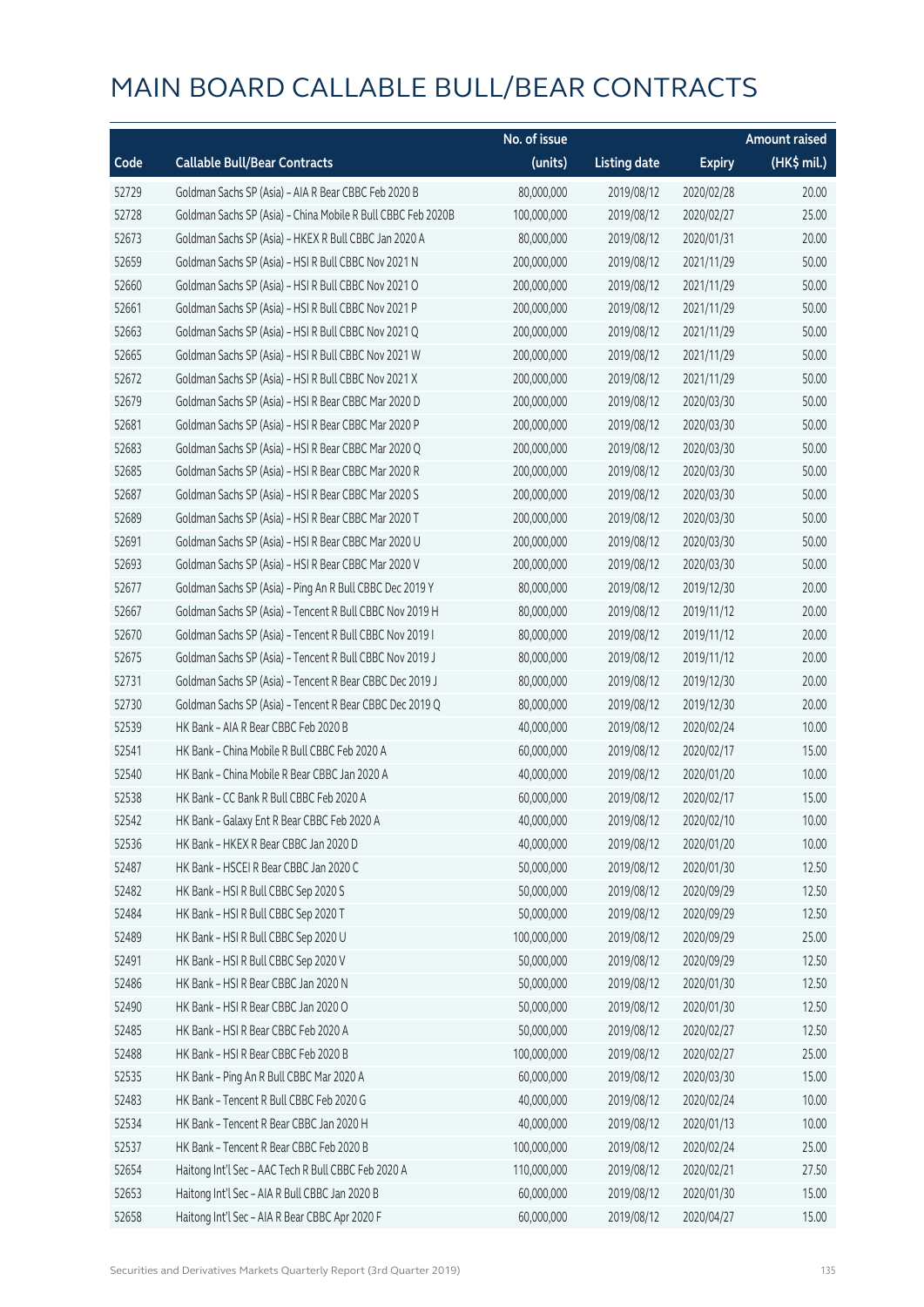|       |                                                             | No. of issue |                     |               | <b>Amount raised</b> |
|-------|-------------------------------------------------------------|--------------|---------------------|---------------|----------------------|
| Code  | <b>Callable Bull/Bear Contracts</b>                         | (units)      | <b>Listing date</b> | <b>Expiry</b> | (HK\$ mil.)          |
| 52655 | Haitong Int'l Sec - Bank of China R Bull CBBC Jul 2020 A    | 140,000,000  | 2019/08/12          | 2020/07/20    | 35.00                |
| 52650 | Haitong Int'l Sec - HKEX R Bull CBBC Jan 2020 C             | 40,000,000   | 2019/08/12          | 2020/01/29    | 10.00                |
| 52494 | Haitong Int'l Sec - HSI R Bull CBBC Oct 2021 I              | 150,000,000  | 2019/08/12          | 2021/10/28    | 37.50                |
| 52570 | Haitong Int'l Sec - HSI R Bull CBBC Oct 2021 M              | 200,000,000  | 2019/08/12          | 2021/10/28    | 50.00                |
| 52493 | Haitong Int'l Sec - HSI R Bull CBBC Nov 2021 A              | 150,000,000  | 2019/08/12          | 2021/11/29    | 37.50                |
| 52568 | Haitong Int'l Sec - HSI R Bull CBBC Nov 2021 D              | 200,000,000  | 2019/08/12          | 2021/11/29    | 50.00                |
| 52495 | Haitong Int'l Sec - HSI R Bull CBBC Nov 2021 J              | 150,000,000  | 2019/08/12          | 2021/11/29    | 37.50                |
| 52571 | Haitong Int'l Sec - HSI R Bull CBBC Nov 2021 K              | 200,000,000  | 2019/08/12          | 2021/11/29    | 50.00                |
| 52572 | Haitong Int'l Sec - HSI R Bull CBBC Nov 2021 L              | 200,000,000  | 2019/08/12          | 2021/11/29    | 50.00                |
| 52497 | Haitong Int'l Sec - HSI R Bull CBBC Nov 2021 M              | 100,000,000  | 2019/08/12          | 2021/11/29    | 25.00                |
| 52567 | Haitong Int'l Sec - HSI R Bull CBBC Nov 2021 N              | 150,000,000  | 2019/08/12          | 2021/11/29    | 37.50                |
| 52569 | Haitong Int'l Sec - HSI R Bull CBBC Dec 2021 H              | 100,000,000  | 2019/08/12          | 2021/12/30    | 25.00                |
| 52492 | Haitong Int'l Sec - HSI R Bull CBBC Dec 2021 V              | 150,000,000  | 2019/08/12          | 2021/12/30    | 37.50                |
| 52496 | Haitong Int'l Sec - HSI R Bull CBBC Dec 2021 W              | 150,000,000  | 2019/08/12          | 2021/12/30    | 37.50                |
| 52526 | Haitong Int'l Sec - HSI R Bear CBBC Dec 2019 Q              | 150,000,000  | 2019/08/12          | 2019/12/30    | 37.50                |
| 52527 | Haitong Int'l Sec - HSI R Bear CBBC Dec 2019 R              | 200,000,000  | 2019/08/12          | 2019/12/30    | 50.00                |
| 52528 | Haitong Int'l Sec - HSI R Bear CBBC Dec 2019 S              | 150,000,000  | 2019/08/12          | 2019/12/30    | 37.50                |
| 52529 | Haitong Int'l Sec - HSI R Bear CBBC Dec 2019 T              | 150,000,000  | 2019/08/12          | 2019/12/30    | 37.50                |
| 52530 | Haitong Int'l Sec - HSI R Bear CBBC Dec 2019 U              | 150,000,000  | 2019/08/12          | 2019/12/30    | 37.50                |
| 52531 | Haitong Int'l Sec - HSI R Bear CBBC Dec 2019 V              | 150,000,000  | 2019/08/12          | 2019/12/30    | 37.50                |
| 52532 | Haitong Int'l Sec - HSI R Bear CBBC Dec 2019 W              | 200,000,000  | 2019/08/12          | 2019/12/30    | 50.00                |
| 52533 | Haitong Int'l Sec - HSI R Bear CBBC Dec 2019 X              | 150,000,000  | 2019/08/12          | 2019/12/30    | 37.50                |
| 52565 | Haitong Int'l Sec - Meituan Dianping R Bull CBBC Feb 2020 A | 70,000,000   | 2019/08/12          | 2020/02/10    | 17.50                |
| 52566 | Haitong Int'l Sec - Meituan Dianping R Bear CBBC Mar 2020 A | 70,000,000   | 2019/08/12          | 2020/03/05    | 17.50                |
| 52651 | Haitong Int'l Sec - Tencent R Bull CBBC Jan 2020 J          | 40,000,000   | 2019/08/12          | 2020/01/30    | 11.84                |
| 52652 | Haitong Int'l Sec - Tencent R Bull CBBC Jan 2020 K          | 40,000,000   | 2019/08/12          | 2020/01/29    | 14.92                |
| 52656 | Haitong Int'l Sec - Tencent R Bear CBBC Mar 2020 S          | 40,000,000   | 2019/08/12          | 2020/03/30    | 10.00                |
| 52657 | Haitong Int'l Sec - Tencent R Bear CBBC Apr 2020 H          | 40,000,000   | 2019/08/12          | 2020/04/01    | 10.00                |
| 52564 | Haitong Int'l Sec - WH Group R Bull CBBC Jan 2020 A         | 60,000,000   | 2019/08/12          | 2020/01/29    | 15.00                |
| 52643 | J P Morgan SP BV - HKEX R Bull CBBC Feb 2020 D              | 200,000,000  | 2019/08/12          | 2020/02/14    | 50.00                |
| 52644 | J P Morgan SP BV - HKEX R Bull CBBC Feb 2020 E              | 200,000,000  | 2019/08/12          | 2020/02/14    | 50.00                |
| 52645 | J P Morgan SP BV - HKEX R Bear CBBC Feb 2020 E              | 200,000,000  | 2019/08/12          | 2020/02/14    | 50.00                |
| 52648 | J P Morgan SP BV - HSCEI R Bull CBBC Dec 2021 A             | 100,000,000  | 2019/08/12          | 2021/12/30    | 25.00                |
| 52649 | J P Morgan SP BV - HSCEI R Bear CBBC Mar 2020 C             | 100,000,000  | 2019/08/12          | 2020/03/30    | 25.00                |
| 52573 | J P Morgan SP BV - HSI R Bull CBBC Sep 2021 L               | 200,000,000  | 2019/08/12          | 2021/09/29    | 50.00                |
| 52616 | J P Morgan SP BV - HSI R Bull CBBC Sep 2021 P               | 200,000,000  | 2019/08/12          | 2021/09/29    | 50.00                |
| 52618 | J P Morgan SP BV - HSI R Bull CBBC Oct 2021 A               | 200,000,000  | 2019/08/12          | 2021/10/28    | 50.00                |
| 52580 | J P Morgan SP BV - HSI R Bull CBBC Oct 2021 C               | 200,000,000  | 2019/08/12          | 2021/10/28    | 50.00                |
| 52574 | JP Morgan SP BV - HSIR Bull CBBC Oct 2021 S                 | 200,000,000  | 2019/08/12          | 2021/10/28    | 50.00                |
| 52577 | J P Morgan SP BV - HSI R Bull CBBC Oct 2021 X               | 200,000,000  | 2019/08/12          | 2021/10/28    | 50.00                |
| 52575 | J P Morgan SP BV - HSI R Bull CBBC Nov 2021 C               | 200,000,000  | 2019/08/12          | 2021/11/29    | 50.00                |
| 52581 | J P Morgan SP BV - HSI R Bull CBBC Nov 2021 E               | 200,000,000  | 2019/08/12          | 2021/11/29    | 50.00                |
| 52620 | J P Morgan SP BV - HSI R Bull CBBC Nov 2021 J               | 200,000,000  | 2019/08/12          | 2021/11/29    | 50.00                |
| 52623 | J P Morgan SP BV - HSI R Bull CBBC Nov 2021 K               | 200,000,000  | 2019/08/12          | 2021/11/29    | 50.00                |
| 52576 | J P Morgan SP BV - HSI R Bull CBBC Dec 2021 C               | 200,000,000  | 2019/08/12          | 2021/12/30    | 50.00                |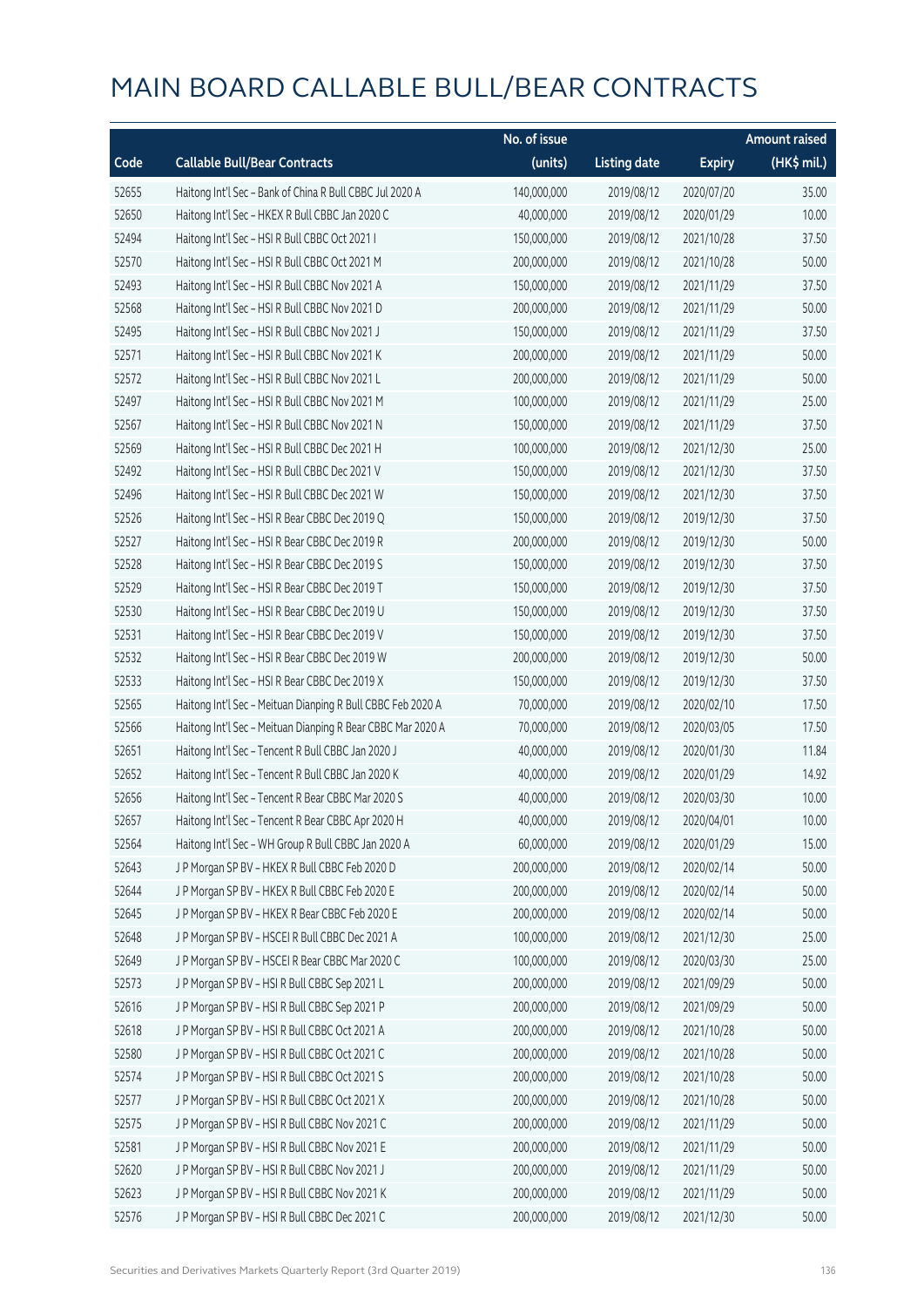|       |                                                              | No. of issue |                     |               | <b>Amount raised</b> |
|-------|--------------------------------------------------------------|--------------|---------------------|---------------|----------------------|
| Code  | <b>Callable Bull/Bear Contracts</b>                          | (units)      | <b>Listing date</b> | <b>Expiry</b> | (HK\$ mil.)          |
| 52622 | J P Morgan SP BV - HSI R Bull CBBC Dec 2021 D                | 200,000,000  | 2019/08/12          | 2021/12/30    | 50.00                |
| 52624 | J P Morgan SP BV - HSI R Bull CBBC Dec 2021 S                | 200,000,000  | 2019/08/12          | 2021/12/30    | 50.00                |
| 52629 | J P Morgan SP BV - HSI R Bear CBBC Nov 2019 C                | 200,000,000  | 2019/08/12          | 2019/11/28    | 50.00                |
| 52625 | J P Morgan SP BV - HSI R Bear CBBC Nov 2019 O                | 200,000,000  | 2019/08/12          | 2019/11/28    | 50.00                |
| 52633 | J P Morgan SP BV - HSI R Bear CBBC Nov 2019 R                | 200,000,000  | 2019/08/12          | 2019/11/28    | 50.00                |
| 52626 | J P Morgan SP BV - HSI R Bear CBBC Dec 2019 W                | 200,000,000  | 2019/08/12          | 2019/12/30    | 50.00                |
| 52630 | J P Morgan SP BV - HSI R Bear CBBC Dec 2019 X                | 200,000,000  | 2019/08/12          | 2019/12/30    | 50.00                |
| 52634 | J P Morgan SP BV - HSI R Bear CBBC Dec 2019 Y                | 200,000,000  | 2019/08/12          | 2019/12/30    | 50.00                |
| 52627 | J P Morgan SP BV - HSI R Bear CBBC Jan 2020 V                | 200,000,000  | 2019/08/12          | 2020/01/30    | 50.00                |
| 52631 | J P Morgan SP BV - HSI R Bear CBBC Jan 2020 W                | 200,000,000  | 2019/08/12          | 2020/01/30    | 50.00                |
| 52635 | J P Morgan SP BV - HSI R Bear CBBC Jan 2020 X                | 200,000,000  | 2019/08/12          | 2020/01/30    | 50.00                |
| 52637 | J P Morgan SP BV - HSI R Bear CBBC Jan 2020 Y                | 200,000,000  | 2019/08/12          | 2020/01/30    | 50.00                |
| 52628 | J P Morgan SP BV - HSI R Bear CBBC Feb 2020 X                | 200,000,000  | 2019/08/12          | 2020/02/27    | 50.00                |
| 52632 | J P Morgan SP BV - HSI R Bear CBBC Feb 2020 Y                | 200,000,000  | 2019/08/12          | 2020/02/27    | 50.00                |
| 52636 | J P Morgan SP BV - HSI R Bear CBBC Feb 2020 Z                | 200,000,000  | 2019/08/12          | 2020/02/27    | 50.00                |
| 52646 | J P Morgan SP BV - Ping An R Bull CBBC Feb 2020 C            | 100,000,000  | 2019/08/12          | 2020/02/14    | 25.00                |
| 52647 | J P Morgan SP BV - Ping An R Bull CBBC Feb 2020 D            | 80,000,000   | 2019/08/12          | 2020/02/14    | 20.00                |
| 52578 | J P Morgan SP BV - Tencent R Bull CBBC Feb 2020 H            | 250,000,000  | 2019/08/12          | 2020/02/14    | 62.50                |
| 52579 | J P Morgan SP BV - Tencent R Bull CBBC Feb 2020 I            | 250,000,000  | 2019/08/12          | 2020/02/14    | 62.50                |
| 52638 | J P Morgan SP BV - Tencent R Bear CBBC Jan 2020 I            | 50,000,000   | 2019/08/12          | 2020/01/10    | 12.50                |
| 52639 | J P Morgan SP BV - Tencent R Bear CBBC Feb 2020 H            | 250,000,000  | 2019/08/12          | 2020/02/14    | 62.50                |
| 52642 | J P Morgan SP BV - Tencent R Bear CBBC Feb 2020 I            | 250,000,000  | 2019/08/12          | 2020/02/14    | 62.50                |
| 52640 | J P Morgan SP BV - Tencent R Bear CBBC Mar 2020 A            | 250,000,000  | 2019/08/12          | 2020/03/13    | 62.50                |
| 52641 | J P Morgan SP BV - Tencent R Bear CBBC Mar 2020 B            | 250,000,000  | 2019/08/12          | 2020/03/13    | 62.50                |
| 52475 | Morgan Stanley Asia Products - HSI R Bull CBBC Jul 2021 H    | 100,000,000  | 2019/08/12          | 2021/07/29    | 25.00                |
| 52476 | Morgan Stanley Asia Products - HSI R Bull CBBC Jul 2021 I    | 100,000,000  | 2019/08/12          | 2021/07/29    | 25.00                |
| 52477 | Morgan Stanley Asia Products - HSI R Bull CBBC Jul 2021 J    | 100,000,000  | 2019/08/12          | 2021/07/29    | 25.00                |
| 52547 | Morgan Stanley Asia Products - HSI R Bear CBBC Nov 2019 C    | 100,000,000  | 2019/08/12          | 2019/11/28    | 25.00                |
| 52548 | Morgan Stanley Asia Products - HSI R Bear CBBC Nov 2019 D    | 100,000,000  | 2019/08/12          | 2019/11/28    | 25.00                |
| 52546 | Morgan Stanley Asia Products - HSI R Bear CBBC Dec 2019 A    | 100,000,000  | 2019/08/12          | 2019/12/30    | 25.00                |
| 52549 | Morgan Stanley Asia Products - HSI R Bear CBBC Dec 2019 B    | 100,000,000  | 2019/08/12          | 2019/12/30    | 25.00                |
| 52545 | Morgan Stanley Asia Products - Tencent R Bull CBBC Jun 2020B | 50,000,000   | 2019/08/12          | 2020/06/01    | 19.55                |
| 52544 | Morgan Stanley Asia Products - Tencent R Bull CBBC Oct 2020A | 100,000,000  | 2019/08/12          | 2020/10/08    | 25.00                |
| 52543 | Morgan Stanley Asia Products - Tencent R Bear CBBC Apr 2020A | 50,000,000   | 2019/08/12          | 2020/04/15    | 12.50                |
| 52676 | SG Issuer - AIA R Bull CBBC Feb 2020 F                       | 60,000,000   | 2019/08/12          | 2020/02/12    | 15.00                |
| 52695 | SG Issuer - CAM CSI300 R Bull CBBC Mar 2020 D                | 100,000,000  | 2019/08/12          | 2020/03/30    | 25.00                |
| 52696 | SG Issuer - CAM CSI300 R Bear CBBC Mar 2020 A                | 100,000,000  | 2019/08/12          | 2020/03/30    | 25.00                |
| 52678 | SG Issuer - China Mobile R Bull CBBC Jul 2020 F              | 100,000,000  | 2019/08/12          | 2020/07/27    | 25.00                |
| 52701 | SG Issuer - CC Bank R Bull CBBC Dec 2019 H                   | 100,000,000  | 2019/08/12          | 2019/12/30    | 25.00                |
| 52702 | SG Issuer - China Life R Bull CBBC Mar 2020 C                | 150,000,000  | 2019/08/12          | 2020/03/30    | 37.50                |
| 52703 | SG Issuer - CM Bank R Bull CBBC Mar 2020 A                   | 100,000,000  | 2019/08/12          | 2020/03/30    | 25.00                |
| 52704 | SG Issuer - CNOOC R Bull CBBC Dec 2019 C                     | 40,000,000   | 2019/08/12          | 2019/12/30    | 10.00                |
| 52697 | SG Issuer - CSOP A50 ETF R Bull CBBC Mar 2020 W              | 100,000,000  | 2019/08/12          | 2020/03/30    | 25.00                |
| 52698 | SG Issuer - CSOP A50 ETF R Bear CBBC Mar 2020 A              | 100,000,000  | 2019/08/12          | 2020/03/30    | 25.00                |
| 52699 | SG Issuer - A50 China R Bull CBBC Mar 2020 M                 | 100,000,000  | 2019/08/12          | 2020/03/30    | 25.00                |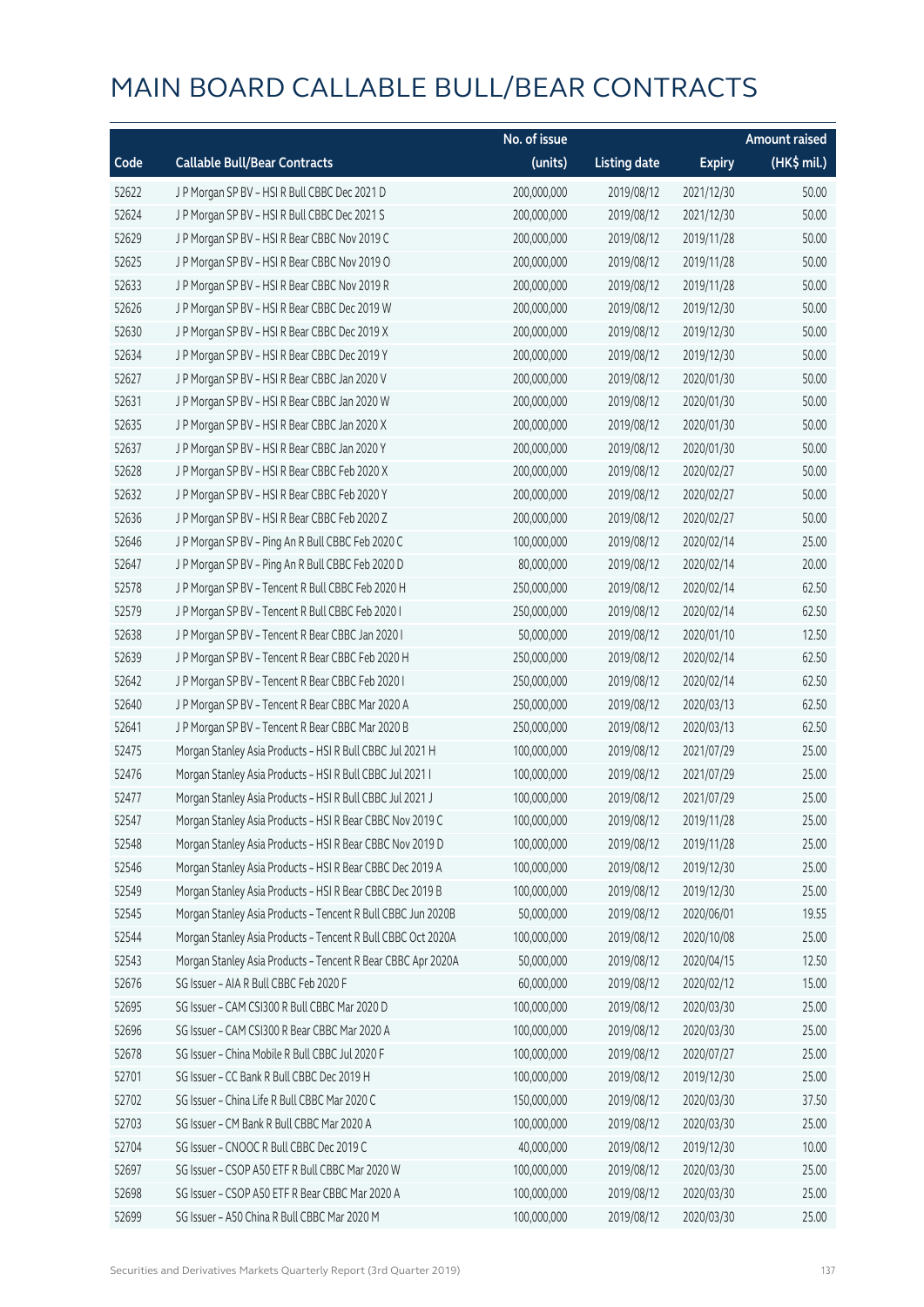|       |                                                  | No. of issue |                     |               | <b>Amount raised</b> |
|-------|--------------------------------------------------|--------------|---------------------|---------------|----------------------|
| Code  | <b>Callable Bull/Bear Contracts</b>              | (units)      | <b>Listing date</b> | <b>Expiry</b> | (HK\$ mil.)          |
| 52700 | SG Issuer - A50 China R Bear CBBC Mar 2020 A     | 100,000,000  | 2019/08/12          | 2020/03/30    | 25.00                |
| 52680 | SG Issuer - Galaxy Ent R Bull CBBC Jan 2020 F    | 100,000,000  | 2019/08/12          | 2020/01/30    | 25.00                |
| 52682 | SG Issuer - HKEX R Bull CBBC Dec 2019 S          | 50,000,000   | 2019/08/12          | 2019/12/30    | 12.50                |
| 52719 | SG Issuer - HKEX R Bear CBBC Feb 2020 B          | 50,000,000   | 2019/08/12          | 2020/02/28    | 12.50                |
| 52684 | SG Issuer - HSBC R Bull CBBC Dec 2019 G          | 100,000,000  | 2019/08/12          | 2019/12/30    | 25.00                |
| 52708 | SG Issuer - HSCEI R Bull CBBC Oct 2020 Q         | 100,000,000  | 2019/08/12          | 2020/10/29    | 25.00                |
| 52662 | SG Issuer - HSI R Bull CBBC Nov 2021 E           | 250,000,000  | 2019/08/12          | 2021/11/29    | 62.50                |
| 52664 | SG Issuer - HSI R Bull CBBC Nov 2021 O           | 250,000,000  | 2019/08/12          | 2021/11/29    | 62.50                |
| 52666 | SG Issuer - HSI R Bull CBBC Nov 2021 S           | 250,000,000  | 2019/08/12          | 2021/11/29    | 62.50                |
| 52721 | SG Issuer - HSI R Bull CBBC Nov 2021 U           | 250,000,000  | 2019/08/12          | 2021/11/29    | 62.50                |
| 52722 | SG Issuer - HSI R Bull CBBC Nov 2021 V           | 250,000,000  | 2019/08/12          | 2021/11/29    | 62.50                |
| 52723 | SG Issuer - HSI R Bull CBBC Nov 2021 W           | 250,000,000  | 2019/08/12          | 2021/11/29    | 62.50                |
| 52668 | SG Issuer - HSI R Bull CBBC Dec 2021 I           | 250,000,000  | 2019/08/12          | 2021/12/30    | 62.50                |
| 52669 | SG Issuer - HSI R Bull CBBC Dec 2021 N           | 250,000,000  | 2019/08/12          | 2021/12/30    | 62.50                |
| 52671 | SG Issuer - HSI R Bull CBBC Dec 2021 S           | 250,000,000  | 2019/08/12          | 2021/12/30    | 62.50                |
| 52674 | SG Issuer - HSI R Bull CBBC Dec 2021 U           | 250,000,000  | 2019/08/12          | 2021/12/30    | 62.50                |
| 52724 | SG Issuer - HSI R Bull CBBC Dec 2021 Y           | 250,000,000  | 2019/08/12          | 2021/12/30    | 62.50                |
| 52710 | SG Issuer - HSI R Bear CBBC Dec 2019 N           | 250,000,000  | 2019/08/12          | 2019/12/30    | 62.50                |
| 52711 | SG Issuer - HSI R Bear CBBC Dec 2019 P           | 250,000,000  | 2019/08/12          | 2019/12/30    | 62.50                |
| 52709 | SG Issuer - HSI R Bear CBBC Dec 2019 V           | 250,000,000  | 2019/08/12          | 2019/12/30    | 62.50                |
| 52712 | SG Issuer - HSI R Bear CBBC Jan 2020 J           | 250,000,000  | 2019/08/12          | 2020/01/30    | 62.50                |
| 52713 | SG Issuer - HSI R Bear CBBC Jan 2020 K           | 250,000,000  | 2019/08/12          | 2020/01/30    | 62.50                |
| 52714 | SG Issuer - HSI R Bear CBBC Jan 2020 R           | 250,000,000  | 2019/08/12          | 2020/01/30    | 62.50                |
| 52715 | SG Issuer - HSI R Bear CBBC Jan 2020 S           | 250,000,000  | 2019/08/12          | 2020/01/30    | 62.50                |
| 52716 | SG Issuer - HSI R Bear CBBC Feb 2020 Q           | 250,000,000  | 2019/08/12          | 2020/02/27    | 62.50                |
| 52717 | SG Issuer - HSI R Bear CBBC Feb 2020 R           | 250,000,000  | 2019/08/12          | 2020/02/27    | 62.50                |
| 52718 | SG Issuer - HSI R Bear CBBC Feb 2020 S           | 250,000,000  | 2019/08/12          | 2020/02/27    | 62.50                |
| 52686 | SG Issuer - ICBC R Bull CBBC Feb 2020 C          | 100,000,000  | 2019/08/12          | 2020/02/21    | 25.00                |
| 52688 | SG Issuer - Ping An R Bull CBBC Dec 2019 J       | 100,000,000  | 2019/08/12          | 2019/12/31    | 25.00                |
| 52705 | SG Issuer - Sunny Optical R Bull CBBC Jan 2020 B | 40,000,000   | 2019/08/12          | 2020/01/30    | 10.00                |
| 52720 | SG Issuer - Sunny Optical R Bear CBBC Dec 2019 B | 40,000,000   | 2019/08/12          | 2019/12/30    | 10.00                |
| 52690 | SG Issuer - Tencent R Bull CBBC Nov 2019 L       | 80,000,000   | 2019/08/12          | 2019/11/28    | 20.00                |
| 52707 | SG Issuer - Tencent R Bull CBBC Nov 2019 R       | 80,000,000   | 2019/08/12          | 2019/11/29    | 20.00                |
| 52692 | SG Issuer - Tencent R Bull CBBC Nov 2019 T       | 80,000,000   | 2019/08/12          | 2019/11/28    | 20.00                |
| 52694 | SG Issuer - Tencent R Bull CBBC Dec 2019 Y       | 80,000,000   | 2019/08/12          | 2019/12/30    | 20.00                |
| 52706 | SG Issuer - Tencent R Bull CBBC Dec 2019 Z       | 80,000,000   | 2019/08/12          | 2019/12/30    | 20.00                |
| 52725 | SG Issuer - Tencent R Bear CBBC Jan 2020 J       | 80,000,000   | 2019/08/12          | 2020/01/30    | 20.00                |
| 52726 | SG Issuer - Tencent R Bear CBBC Feb 2020 Z       | 80,000,000   | 2019/08/12          | 2020/02/27    | 20.00                |
| 52727 | SG Issuer - Tencent R Bear CBBC Mar 2020 I       | 80,000,000   | 2019/08/12          | 2020/03/30    | 20.00                |
| 52550 | UBS AG - HSI R Bull CBBC Dec 2021 J              | 200,000,000  | 2019/08/12          | 2021/12/30    | 50.00                |
| 52551 | UBS AG - HSI R Bull CBBC Dec 2021 K              | 200,000,000  | 2019/08/12          | 2021/12/30    | 50.00                |
| 52552 | UBS AG - HSI R Bull CBBC Dec 2021 L              | 200,000,000  | 2019/08/12          | 2021/12/30    | 50.00                |
| 52553 | UBS AG - HSI R Bull CBBC Dec 2021 M              | 200,000,000  | 2019/08/12          | 2021/12/30    | 50.00                |
| 52554 | UBS AG - HSI R Bull CBBC Dec 2021 N              | 200,000,000  | 2019/08/12          | 2021/12/30    | 50.00                |
| 52557 | UBS AG - HSI R Bear CBBC Nov 2019 G              | 200,000,000  | 2019/08/12          | 2019/11/28    | 50.00                |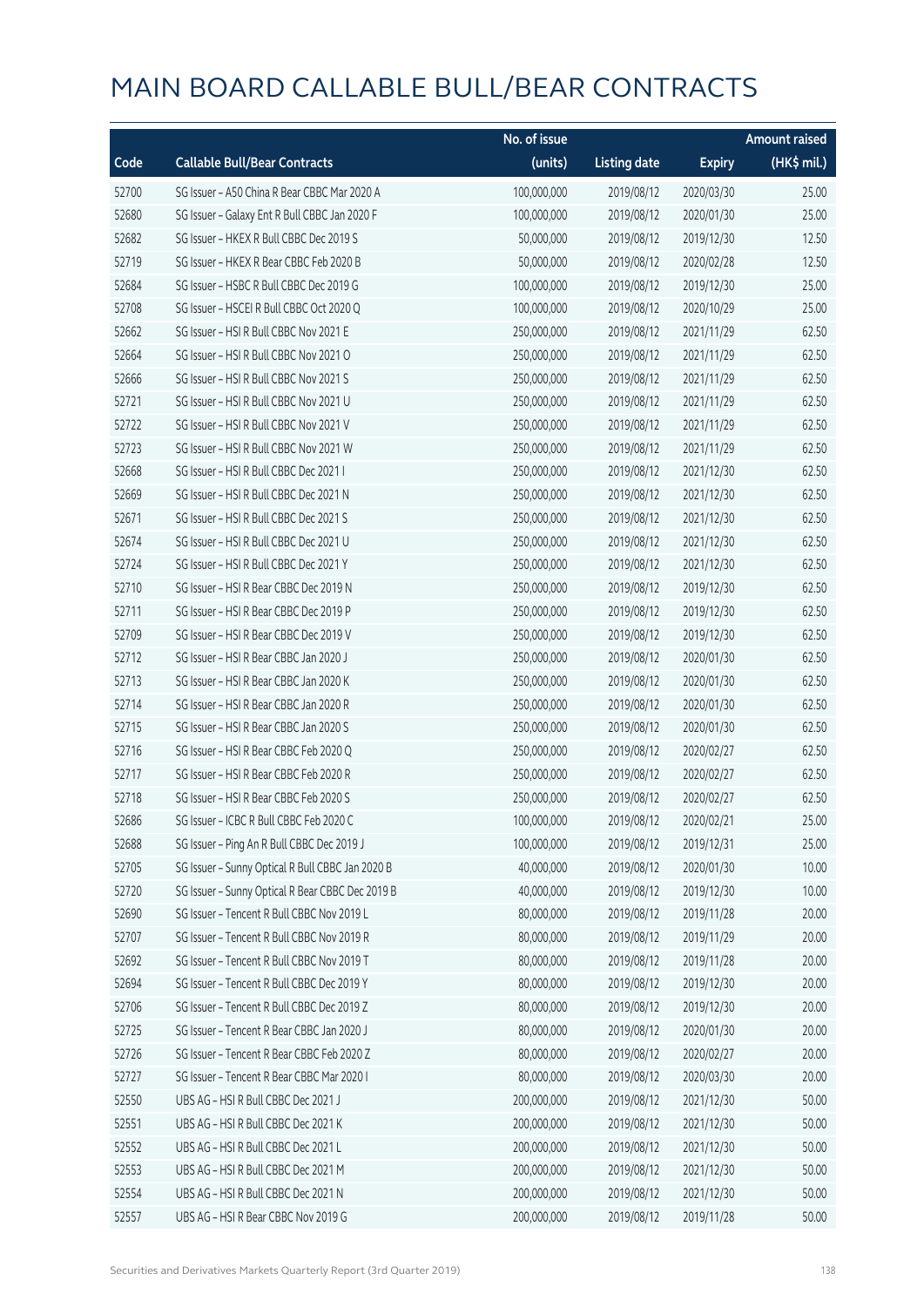|       |                                                         | No. of issue |                     |               | <b>Amount raised</b> |
|-------|---------------------------------------------------------|--------------|---------------------|---------------|----------------------|
| Code  | <b>Callable Bull/Bear Contracts</b>                     | (units)      | <b>Listing date</b> | <b>Expiry</b> | (HK\$ mil.)          |
| 52558 | UBS AG - HSI R Bear CBBC Nov 2019 I                     | 200,000,000  | 2019/08/12          | 2019/11/28    | 50.00                |
| 52559 | UBS AG - HSI R Bear CBBC Nov 2019 K                     | 200,000,000  | 2019/08/12          | 2019/11/28    | 50.00                |
| 52560 | UBS AG - HSI R Bear CBBC Nov 2019 L                     | 200,000,000  | 2019/08/12          | 2019/11/28    | 50.00                |
| 52563 | UBS AG - Ping An R Bear CBBC Dec 2019 D                 | 100,000,000  | 2019/08/12          | 2019/12/16    | 25.00                |
| 52555 | UBS AG - Tencent R Bull CBBC Jan 2020 G                 | 40,000,000   | 2019/08/12          | 2020/01/22    | 10.00                |
| 52556 | UBS AG - Tencent R Bull CBBC Jan 2020 H                 | 200,000,000  | 2019/08/12          | 2020/01/13    | 50.00                |
| 52561 | UBS AG - Tencent R Bear CBBC Dec 2019 N                 | 40,000,000   | 2019/08/12          | 2019/12/16    | 10.00                |
| 52562 | UBS AG - Tencent R Bear CBBC Jan 2020 E                 | 200,000,000  | 2019/08/12          | 2020/01/20    | 50.00                |
| 52524 | Bank Vontobel - China Mobile R Bear CBBC Mar 2020 A     | 40,000,000   | 2019/08/12          | 2020/03/20    | 10.00                |
| 52525 | Bank Vontobel - CSOP A50 ETF R Bear CBBC Mar 2020 A     | 40,000,000   | 2019/08/12          | 2020/03/20    | 10.00                |
| 52513 | Bank Vontobel - HSI N Bull CBBC Feb 2021 P              | 80,000,000   | 2019/08/12          | 2021/02/25    | 20.00                |
| 52514 | Bank Vontobel - HSI N Bull CBBC Feb 2021 Q              | 80,000,000   | 2019/08/12          | 2021/02/25    | 20.00                |
| 52515 | Bank Vontobel - HSI N Bull CBBC Feb 2021 R              | 80,000,000   | 2019/08/12          | 2021/02/25    | 20.00                |
| 52518 | Bank Vontobel - HSI N Bear CBBC Mar 2020 I              | 80,000,000   | 2019/08/12          | 2020/03/30    | 20.00                |
| 52519 | Bank Vontobel - HSI N Bear CBBC Mar 2020 J              | 80,000,000   | 2019/08/12          | 2020/03/30    | 20.00                |
| 52516 | Bank Vontobel - HSI R Bull CBBC Feb 2021 S              | 80,000,000   | 2019/08/12          | 2021/02/25    | 20.00                |
| 52517 | Bank Vontobel - HSI R Bull CBBC Feb 2021 T              | 80,000,000   | 2019/08/12          | 2021/02/25    | 23.20                |
| 52520 | Bank Vontobel - HSI R Bear CBBC Mar 2020 K              | 80,000,000   | 2019/08/12          | 2020/03/30    | 20.00                |
| 52521 | Bank Vontobel - HSI R Bear CBBC Mar 2020 L              | 80,000,000   | 2019/08/12          | 2020/03/30    | 20.00                |
| 52523 | Bank Vontobel - Sunny Optical R Bear CBBC Feb 2020 B    | 40,000,000   | 2019/08/12          | 2020/02/21    | 10.00                |
| 52522 | Bank Vontobel - Tencent R Bear CBBC Feb 2020 D          | 40,000,000   | 2019/08/12          | 2020/02/28    | 10.00                |
| 52780 | BOCI Asia Ltd. - CC Bank R Bull CBBC Mar 2020 A         | 80,000,000   | 2019/08/13          | 2020/03/30    | 20.00                |
| 52779 | BOCI Asia Ltd. - HKEX R Bull CBBC Dec 2019 P            | 40,000,000   | 2019/08/13          | 2019/12/30    | 15.20                |
| 52785 | BOCI Asia Ltd. - HSI R Bull CBBC Jan 2020 A             | 150,000,000  | 2019/08/13          | 2020/01/30    | 37.50                |
| 52784 | BOCI Asia Ltd. - HSI R Bull CBBC Sep 2021 C             | 150,000,000  | 2019/08/13          | 2021/09/29    | 37.50                |
| 52782 | BOCI Asia Ltd. - HSI R Bull CBBC Sep 2021 D             | 150,000,000  | 2019/08/13          | 2021/09/29    | 39.00                |
| 52783 | BOCI Asia Ltd. - HSI R Bull CBBC Sep 2021 I             | 150,000,000  | 2019/08/13          | 2021/09/29    | 39.00                |
| 52781 | BOCI Asia Ltd. - HSI R Bull CBBC Sep 2021 Z             | 150,000,000  | 2019/08/13          | 2021/09/29    | 40.50                |
| 52786 | BOCI Asia Ltd. - HSI R Bear CBBC Jan 2020 E             | 150,000,000  | 2019/08/13          | 2020/01/30    | 37.50                |
| 52787 | BOCI Asia Ltd. - HSI R Bear CBBC Jan 2020 F             | 150,000,000  | 2019/08/13          | 2020/01/30    | 37.50                |
| 52788 | BOCI Asia Ltd. - HSI R Bear CBBC Jan 2020 G             | 150,000,000  | 2019/08/13          | 2020/01/30    | 37.50                |
| 52789 | BOCI Asia Ltd. - Tencent R Bull CBBC Dec 2019 R         | 40,000,000   | 2019/08/13          | 2019/12/30    | 20.00                |
| 52790 | BOCI Asia Ltd. - Tencent R Bear CBBC Dec 2019 Q         | 40,000,000   | 2019/08/13          | 2019/12/30    | 10.00                |
| 52741 | BNP Paribas Issuance B.V. - HKEX R Bull CBBC Sep 2020 E | 50,000,000   | 2019/08/13          | 2020/09/29    | 12.50                |
| 52733 | BNP Paribas Issuance B.V. - HSI R Bull CBBC Nov 2021 A  | 250,000,000  | 2019/08/13          | 2021/11/29    | 62.50                |
| 52734 | BNP Paribas Issuance B.V. - HSI R Bull CBBC Nov 2021 B  | 250,000,000  | 2019/08/13          | 2021/11/29    | 62.50                |
| 52732 | BNP Paribas Issuance B.V. - HSI R Bull CBBC Nov 2021 H  | 250,000,000  | 2019/08/13          | 2021/11/29    | 62.50                |
| 52735 | BNP Paribas Issuance B.V. - HSI R Bull CBBC Nov 2021 P  | 250,000,000  | 2019/08/13          | 2021/11/29    | 62.50                |
| 52736 | BNP Paribas Issuance B.V. - HSI R Bull CBBC Nov 2021 Q  | 250,000,000  | 2019/08/13          | 2021/11/29    | 62.50                |
| 52737 | BNP Paribas Issuance B.V. - HSI R Bull CBBC Nov 2021 W  | 250,000,000  | 2019/08/13          | 2021/11/29    | 62.50                |
| 52738 | BNP Paribas Issuance B.V. - HSI R Bull CBBC Nov 2021 X  | 250,000,000  | 2019/08/13          | 2021/11/29    | 62.50                |
| 52806 | BNP Paribas Issuance B.V. - HSI R Bull CBBC Nov 2021 Y  | 240,000,000  | 2019/08/13          | 2021/11/29    | 60.00                |
| 52791 | BNP Paribas Issuance B.V. - HSI R Bear CBBC Feb 2020 A  | 250,000,000  | 2019/08/13          | 2020/02/27    | 62.50                |
| 52792 | BNP Paribas Issuance B.V. - HSI R Bear CBBC Feb 2020 B  | 250,000,000  | 2019/08/13          | 2020/02/27    | 62.50                |
| 52807 | BNP Paribas Issuance B.V. - HSI R Bear CBBC Feb 2020 C  | 250,000,000  | 2019/08/13          | 2020/02/27    | 62.50                |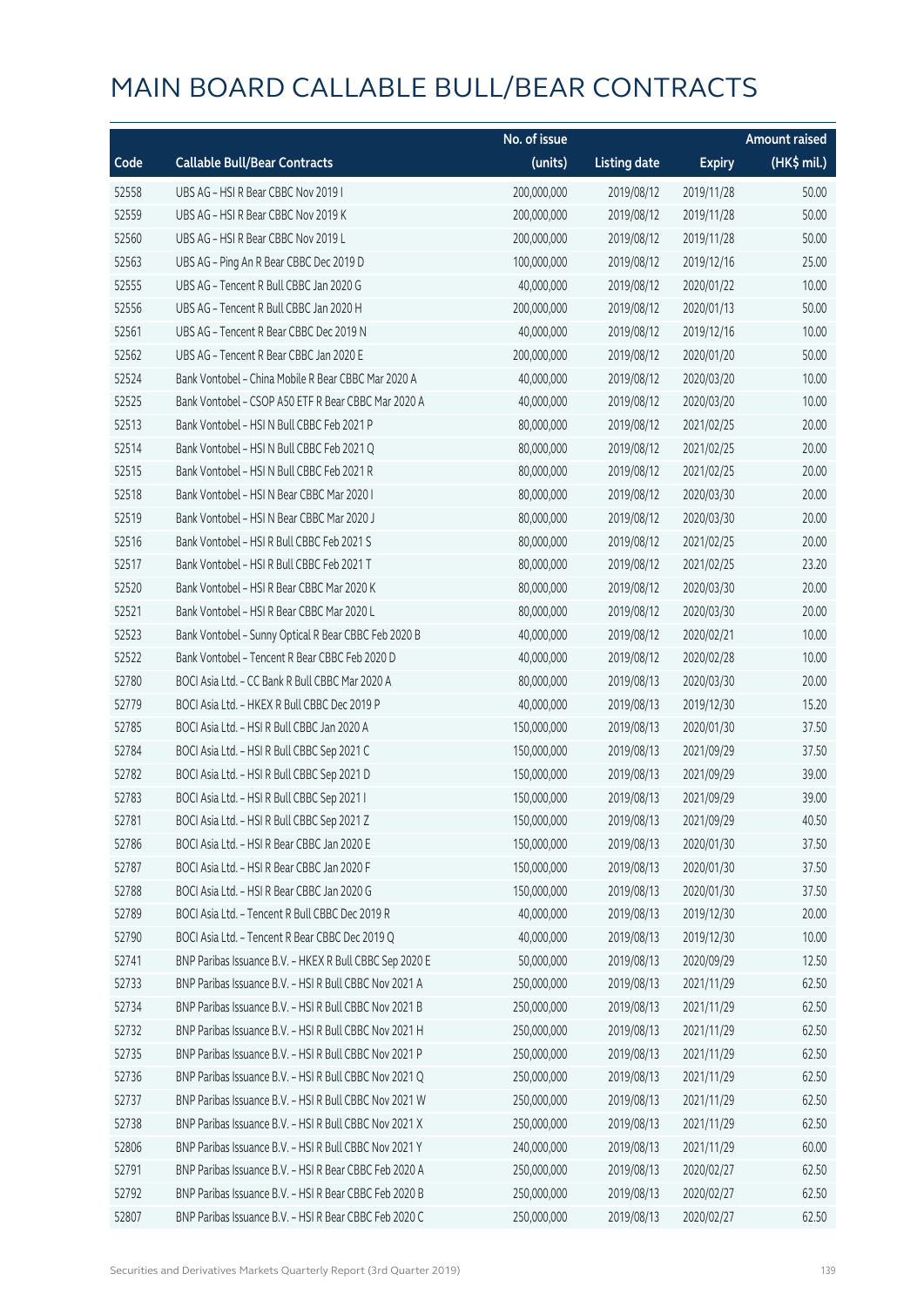|       |                                                            | No. of issue |                     |               | <b>Amount raised</b> |
|-------|------------------------------------------------------------|--------------|---------------------|---------------|----------------------|
| Code  | <b>Callable Bull/Bear Contracts</b>                        | (units)      | <b>Listing date</b> | <b>Expiry</b> | (HK\$ mil.)          |
| 52808 | BNP Paribas Issuance B.V. - HSI R Bear CBBC Feb 2020 D     | 250,000,000  | 2019/08/13          | 2020/02/27    | 62.50                |
| 52809 | BNP Paribas Issuance B.V. - HSI R Bear CBBC Feb 2020 E     | 250,000,000  | 2019/08/13          | 2020/02/27    | 62.50                |
| 52739 | BNP Paribas Issuance B.V. - Tencent R Bull CBBC Dec 2019 J | 50,000,000   | 2019/08/13          | 2019/12/30    | 12.50                |
| 52740 | BNP Paribas Issuance B.V. - Tencent R Bull CBBC Jan 2020 H | 50,000,000   | 2019/08/13          | 2020/01/30    | 12.50                |
| 52885 | Credit Suisse AG - AIA R Bull CBBC Jan 2020 Q              | 70,000,000   | 2019/08/13          | 2020/01/24    | 17.50                |
| 52896 | Credit Suisse AG - HSBC R Bull CBBC Apr 2020 A             | 70,000,000   | 2019/08/13          | 2020/04/28    | 17.50                |
| 52882 | Credit Suisse AG - HSI R Bull CBBC Sep 2021 Z              | 200,000,000  | 2019/08/13          | 2021/09/29    | 50.00                |
| 52879 | Credit Suisse AG - HSI R Bull CBBC Oct 2021 C              | 200,000,000  | 2019/08/13          | 2021/10/28    | 50.00                |
| 52881 | Credit Suisse AG - HSI R Bull CBBC Oct 2021 D              | 200,000,000  | 2019/08/13          | 2021/10/28    | 50.00                |
| 52883 | Credit Suisse AG - HSI R Bull CBBC Nov 2021 H              | 200,000,000  | 2019/08/13          | 2021/11/29    | 50.00                |
| 52880 | Credit Suisse AG - HSI R Bull CBBC Dec 2021 J              | 300,000,000  | 2019/08/13          | 2021/12/30    | 75.00                |
| 52889 | Credit Suisse AG - HSI R Bear CBBC Dec 2019 E              | 200,000,000  | 2019/08/13          | 2019/12/30    | 50.00                |
| 52891 | Credit Suisse AG - HSI R Bear CBBC Jan 2020 B              | 200,000,000  | 2019/08/13          | 2020/01/30    | 50.00                |
| 52892 | Credit Suisse AG - HSI R Bear CBBC Jan 2020 S              | 200,000,000  | 2019/08/13          | 2020/01/30    | 50.00                |
| 52893 | Credit Suisse AG - HSI R Bear CBBC Feb 2020 T              | 200,000,000  | 2019/08/13          | 2020/02/27    | 50.00                |
| 52894 | Credit Suisse AG - HSI R Bear CBBC Feb 2020 U              | 200,000,000  | 2019/08/13          | 2020/02/27    | 50.00                |
| 52895 | Credit Suisse AG - HSI R Bear CBBC Feb 2020 V              | 200,000,000  | 2019/08/13          | 2020/02/27    | 50.00                |
| 52890 | Credit Suisse AG - HSI R Bear CBBC Apr 2020 J              | 300,000,000  | 2019/08/13          | 2020/04/28    | 75.00                |
| 52886 | Credit Suisse AG - Ping An R Bull CBBC Jan 2020 U          | 80,000,000   | 2019/08/13          | 2020/01/23    | 20.00                |
| 52888 | Credit Suisse AG - Ping An R Bear CBBC Jan 2020 E          | 60,000,000   | 2019/08/13          | 2020/01/30    | 15.00                |
| 52884 | Credit Suisse AG - Tencent R Bull CBBC Dec 2019 J          | 100,000,000  | 2019/08/13          | 2019/12/30    | 25.00                |
| 52887 | Credit Suisse AG - Xiaomi R Bull CBBC Jan 2020 C           | 50,000,000   | 2019/08/13          | 2020/01/30    | 12.50                |
| 52949 | Goldman Sachs SP (Asia) - HKEX R Bull CBBC Dec 2019 H      | 80,000,000   | 2019/08/13          | 2019/12/30    | 20.00                |
| 52744 | Goldman Sachs SP (Asia) - HSI R Bull CBBC Nov 2021 B       | 200,000,000  | 2019/08/13          | 2021/11/29    | 50.00                |
| 52745 | Goldman Sachs SP (Asia) - HSI R Bull CBBC Nov 2021 C       | 200,000,000  | 2019/08/13          | 2021/11/29    | 50.00                |
| 52746 | Goldman Sachs SP (Asia) - HSI R Bull CBBC Nov 2021 F       | 200,000,000  | 2019/08/13          | 2021/11/29    | 50.00                |
| 52743 | Goldman Sachs SP (Asia) - HSI R Bull CBBC Nov 2021 S       | 200,000,000  | 2019/08/13          | 2021/11/29    | 50.00                |
| 52742 | Goldman Sachs SP (Asia) - HSI R Bull CBBC Nov 2021 Z       | 200,000,000  | 2019/08/13          | 2021/11/29    | 50.00                |
| 52941 | Goldman Sachs SP (Asia) - HSI R Bear CBBC Mar 2020 B       | 200,000,000  | 2019/08/13          | 2020/03/30    | 50.00                |
| 52943 | Goldman Sachs SP (Asia) - HSI R Bear CBBC Mar 2020 E       | 200,000,000  | 2019/08/13          | 2020/03/30    | 50.00                |
| 52944 | Goldman Sachs SP (Asia) - HSI R Bear CBBC Mar 2020 G       | 200,000,000  | 2019/08/13          | 2020/03/30    | 50.00                |
| 52945 | Goldman Sachs SP (Asia) - HSI R Bear CBBC Mar 2020 I       | 200,000,000  | 2019/08/13          | 2020/03/30    | 50.00                |
| 52946 | Goldman Sachs SP (Asia) - HSI R Bear CBBC Mar 2020 O       | 200,000,000  | 2019/08/13          | 2020/03/30    | 50.00                |
| 52942 | Goldman Sachs SP (Asia) - HSI R Bear CBBC Mar 2020 W       | 200,000,000  | 2019/08/13          | 2020/03/30    | 50.00                |
| 52947 | Goldman Sachs SP (Asia) - HSI R Bear CBBC Mar 2020 X       | 200,000,000  | 2019/08/13          | 2020/03/30    | 50.00                |
| 52948 | Goldman Sachs SP (Asia) - Ping An R Bull CBBC Feb 2020 B   | 80,000,000   | 2019/08/13          | 2020/02/28    | 20.00                |
| 52747 | Goldman Sachs SP (Asia) - Tencent R Bull CBBC Nov 2019 K   | 80,000,000   | 2019/08/13          | 2019/11/13    | 20.00                |
| 52748 | Goldman Sachs SP (Asia) - Tencent R Bull CBBC Nov 2019 L   | 80,000,000   | 2019/08/13          | 2019/11/13    | 20.00                |
| 52950 | Goldman Sachs SP (Asia) - Tencent R Bear CBBC Jan 2020 E   | 60,000,000   | 2019/08/13          | 2020/01/30    | 15.00                |
| 52951 | Goldman Sachs SP (Asia) - Tencent R Bear CBBC Jan 2020 F   | 60,000,000   | 2019/08/13          | 2020/01/30    | 15.00                |
| 52770 | HK Bank - AIA R Bull CBBC Mar 2020 B                       | 60,000,000   | 2019/08/13          | 2020/03/02    | 15.00                |
| 52766 | HK Bank - CAM CSI300 R Bull CBBC Mar 2020 A                | 40,000,000   | 2019/08/13          | 2020/03/16    | 10.00                |
| 52769 | HK Bank - Sinopec Corp R Bull CBBC Feb 2020 A              | 40,000,000   | 2019/08/13          | 2020/02/03    | 10.00                |
| 52760 | HK Bank - CSOP A50 ETF R Bull CBBC Feb 2020 D              | 40,000,000   | 2019/08/13          | 2020/02/17    | 10.00                |
| 52763 | HK Bank - CSOP A50 ETF R Bull CBBC Mar 2020 A              | 40,000,000   | 2019/08/13          | 2020/03/16    | 10.00                |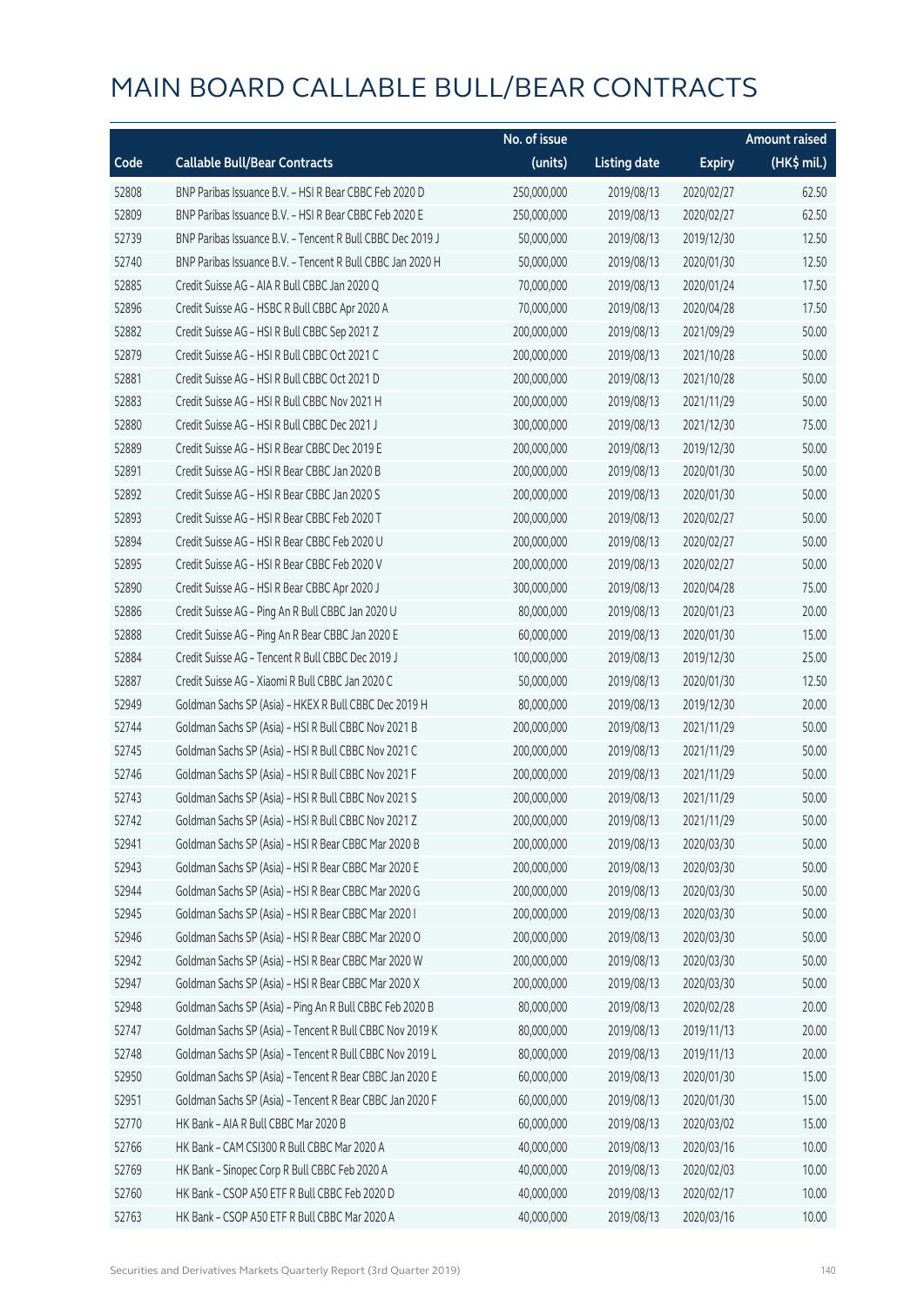|       |                                                         | No. of issue |                     |               | <b>Amount raised</b>  |
|-------|---------------------------------------------------------|--------------|---------------------|---------------|-----------------------|
| Code  | <b>Callable Bull/Bear Contracts</b>                     | (units)      | <b>Listing date</b> | <b>Expiry</b> | $(HK\frac{1}{2}mil.)$ |
| 52764 | HK Bank - CSOP A50 ETF R Bear CBBC Jan 2020 A           | 40,000,000   | 2019/08/13          | 2020/01/20    | 10.00                 |
| 52761 | HK Bank - A50 China R Bull CBBC Feb 2020 D              | 40,000,000   | 2019/08/13          | 2020/02/17    | 10.00                 |
| 52762 | HK Bank - A50 China R Bull CBBC Mar 2020 A              | 40,000,000   | 2019/08/13          | 2020/03/16    | 10.00                 |
| 52765 | HK Bank - A50 China R Bear CBBC Jan 2020 A              | 40,000,000   | 2019/08/13          | 2020/01/20    | 10.00                 |
| 52750 | HK Bank - HKEX R Bull CBBC Jan 2020 D                   | 40,000,000   | 2019/08/13          | 2020/01/20    | 10.00                 |
| 52771 | HK Bank - HKEX R Bear CBBC Feb 2020 C                   | 40,000,000   | 2019/08/13          | 2020/02/10    | 10.00                 |
| 52752 | HK Bank - HSI R Bull CBBC Sep 2020 W                    | 50,000,000   | 2019/08/13          | 2020/09/29    | 12.50                 |
| 52753 | HK Bank - HSI R Bull CBBC Sep 2020 X                    | 50,000,000   | 2019/08/13          | 2020/09/29    | 12.50                 |
| 52755 | HK Bank - HSI R Bull CBBC Sep 2020 Y                    | 50,000,000   | 2019/08/13          | 2020/09/29    | 12.50                 |
| 52758 | HK Bank - HSI R Bull CBBC Sep 2020 Z                    | 50,000,000   | 2019/08/13          | 2020/09/29    | 13.00                 |
| 52756 | HK Bank - HSI R Bear CBBC Jan 2020 P                    | 50,000,000   | 2019/08/13          | 2020/01/30    | 12.50                 |
| 52757 | HK Bank - HSI R Bear CBBC Jan 2020 Q                    | 100,000,000  | 2019/08/13          | 2020/01/30    | 25.00                 |
| 52759 | HK Bank - HSI R Bear CBBC Jan 2020 R                    | 50,000,000   | 2019/08/13          | 2020/01/30    | 12.50                 |
| 52754 | HK Bank - HSI R Bear CBBC Feb 2020 C                    | 100,000,000  | 2019/08/13          | 2020/02/27    | 25.00                 |
| 52749 | HK Bank - Ping An R Bull CBBC Jan 2020 C                | 60,000,000   | 2019/08/13          | 2020/01/20    | 15.00                 |
| 52767 | HK Bank - SHK Ppt R Bull CBBC Apr 2020 A                | 40,000,000   | 2019/08/13          | 2020/04/27    | 10.00                 |
| 52768 | HK Bank - SHK Ppt R Bear CBBC Feb 2020 A                | 40,000,000   | 2019/08/13          | 2020/02/03    | 10.00                 |
| 52751 | HK Bank - Tencent R Bull CBBC Feb 2020 H                | 40,000,000   | 2019/08/13          | 2020/02/03    | 10.00                 |
| 52772 | HK Bank - Tencent R Bear CBBC Feb 2020 C                | 40,000,000   | 2019/08/13          | 2020/02/03    | 10.00                 |
| 52773 | HK Bank - Tencent R Bear CBBC Mar 2020 C                | 40,000,000   | 2019/08/13          | 2020/03/16    | 10.00                 |
| 52861 | Haitong Int'l Sec - China Mobile R Bull CBBC Jan 2020 C | 50,000,000   | 2019/08/13          | 2020/01/30    | 12.50                 |
| 52865 | Haitong Int'l Sec - HKEX R Bear CBBC Mar 2020 F         | 40,000,000   | 2019/08/13          | 2020/03/06    | 10.40                 |
| 52859 | Haitong Int'l Sec - HSBC R Bull CBBC Jan 2020 A         | 50,000,000   | 2019/08/13          | 2020/01/09    | 12.50                 |
| 52815 | Haitong Int'l Sec - HSI R Bull CBBC Oct 2021 O          | 200,000,000  | 2019/08/13          | 2021/10/28    | 50.00                 |
| 52813 | Haitong Int'l Sec - HSI R Bull CBBC Nov 2021 O          | 150,000,000  | 2019/08/13          | 2021/11/29    | 37.50                 |
| 52814 | Haitong Int'l Sec - HSI R Bull CBBC Nov 2021 P          | 200,000,000  | 2019/08/13          | 2021/11/29    | 50.00                 |
| 52816 | Haitong Int'l Sec - HSI R Bull CBBC Nov 2021 Q          | 200,000,000  | 2019/08/13          | 2021/11/29    | 50.00                 |
| 52819 | Haitong Int'l Sec - HSI R Bull CBBC Nov 2021 S          | 150,000,000  | 2019/08/13          | 2021/11/29    | 37.50                 |
| 52820 | Haitong Int'l Sec - HSI R Bull CBBC Dec 2021 E          | 150,000,000  | 2019/08/13          | 2021/12/30    | 37.50                 |
| 52821 | Haitong Int'l Sec - HSI R Bull CBBC Dec 2021 N          | 150,000,000  | 2019/08/13          | 2021/12/30    | 37.50                 |
| 52823 | Haitong Int'l Sec - HSI R Bear CBBC Dec 2019 A          | 150,000,000  | 2019/08/13          | 2019/12/30    | 37.50                 |
| 52824 | Haitong Int'l Sec - HSI R Bear CBBC Dec 2019 B          | 150,000,000  | 2019/08/13          | 2019/12/30    | 37.50                 |
| 52818 | Haitong Int'l Sec - HSI R Bear CBBC Dec 2019 Y          | 150,000,000  | 2019/08/13          | 2019/12/30    | 37.50                 |
| 52822 | Haitong Int'l Sec - HSI R Bear CBBC Dec 2019 Z          | 150,000,000  | 2019/08/13          | 2019/12/30    | 37.50                 |
| 52825 | Haitong Int'l Sec - HSI R Bear CBBC Jan 2020 A          | 200,000,000  | 2019/08/13          | 2020/01/30    | 50.00                 |
| 52862 | Haitong Int'l Sec - ICBC R Bull CBBC Jan 2020 A         | 50,000,000   | 2019/08/13          | 2020/01/30    | 12.50                 |
| 52863 | Haitong Int'l Sec - Ping An R Bull CBBC Jan 2020 A      | 50,000,000   | 2019/08/13          | 2020/01/31    | 12.50                 |
| 52864 | Haitong Int'l Sec - SUNAC R Bull CBBC May 2020 A        | 50,000,000   | 2019/08/13          | 2020/05/13    | 12.50                 |
| 52817 | Haitong Int'l Sec - Tencent R Bull CBBC Jan 2020 L      | 40,000,000   | 2019/08/13          | 2020/01/30    | 10.00                 |
| 52860 | Haitong Int'l Sec - Tencent R Bull CBBC Feb 2020 B      | 50,000,000   | 2019/08/13          | 2020/02/03    | 20.75                 |
| 52866 | Haitong Int'l Sec - Tencent R Bear CBBC Apr 2020 I      | 40,000,000   | 2019/08/13          | 2020/04/01    | 10.00                 |
| 52867 | Haitong Int'l Sec - Tencent R Bear CBBC Apr 2020 J      | 40,000,000   | 2019/08/13          | 2020/04/03    | 10.00                 |
| 52853 | J P Morgan SP BV - HSI R Bull CBBC Sep 2021 O           | 200,000,000  | 2019/08/13          | 2021/09/29    | 50.00                 |
| 52826 | JP Morgan SP BV - HSIR Bull CBBC Sep 2021 S             | 200,000,000  | 2019/08/13          | 2021/09/29    | 50.00                 |
| 52830 | J P Morgan SP BV - HSI R Bull CBBC Sep 2021 X           | 200,000,000  | 2019/08/13          | 2021/09/29    | 50.00                 |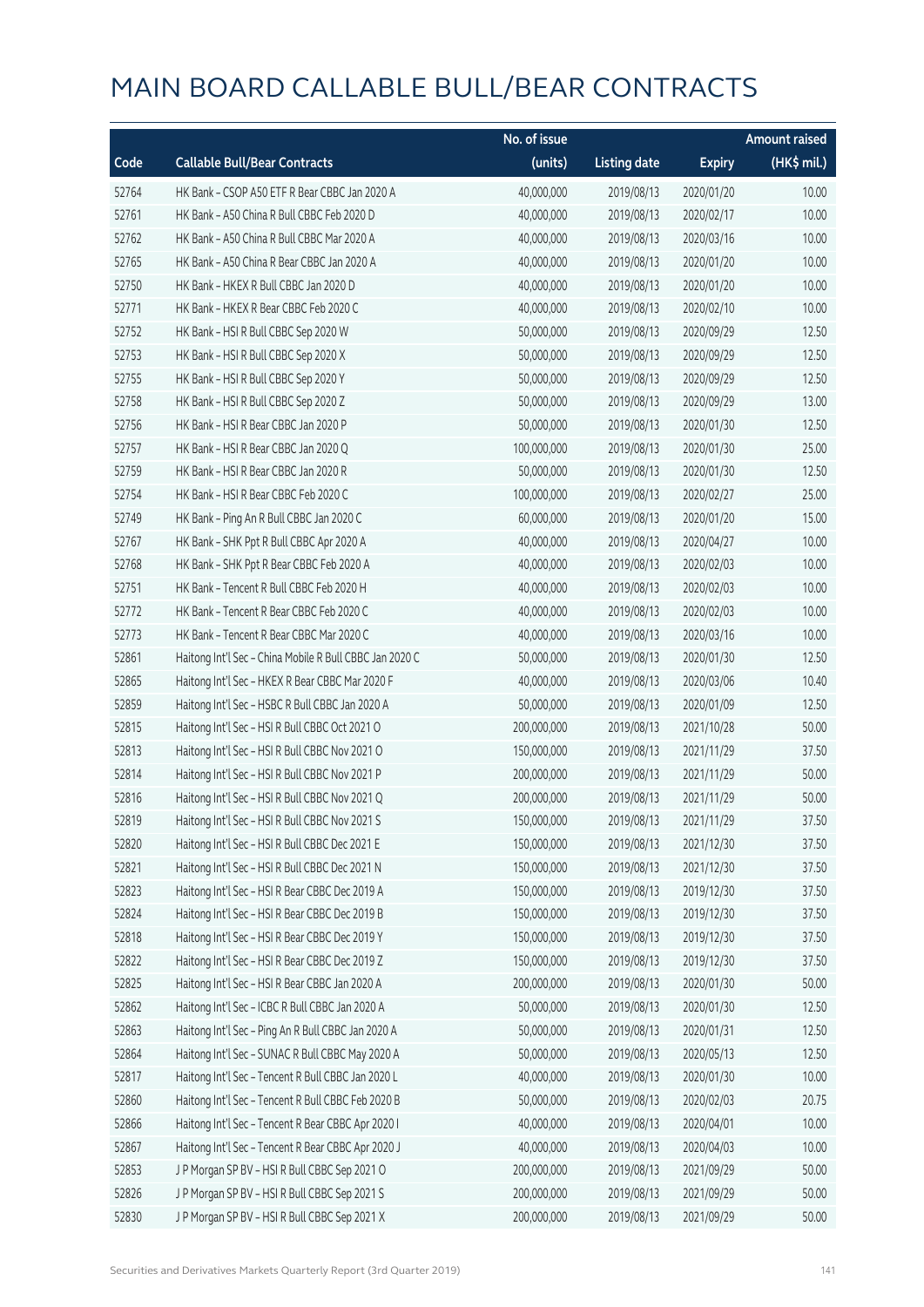|       |                                                           | No. of issue |                     |               | <b>Amount raised</b> |
|-------|-----------------------------------------------------------|--------------|---------------------|---------------|----------------------|
| Code  | <b>Callable Bull/Bear Contracts</b>                       | (units)      | <b>Listing date</b> | <b>Expiry</b> | (HK\$ mil.)          |
| 52827 | JP Morgan SP BV - HSIR Bull CBBC Oct 2021 B               | 200,000,000  | 2019/08/13          | 2021/10/28    | 50.00                |
| 52831 | JP Morgan SP BV - HSIR Bull CBBC Oct 2021 L               | 200,000,000  | 2019/08/13          | 2021/10/28    | 50.00                |
| 52854 | J P Morgan SP BV - HSI R Bull CBBC Oct 2021 M             | 200,000,000  | 2019/08/13          | 2021/10/28    | 50.00                |
| 52828 | J P Morgan SP BV - HSI R Bull CBBC Nov 2021 L             | 200,000,000  | 2019/08/13          | 2021/11/29    | 50.00                |
| 52832 | J P Morgan SP BV - HSI R Bull CBBC Nov 2021 M             | 200,000,000  | 2019/08/13          | 2021/11/29    | 50.00                |
| 52855 | J P Morgan SP BV - HSI R Bull CBBC Nov 2021 P             | 200,000,000  | 2019/08/13          | 2021/11/29    | 50.00                |
| 52857 | J P Morgan SP BV - HSI R Bull CBBC Nov 2021 Q             | 200,000,000  | 2019/08/13          | 2021/11/29    | 50.00                |
| 52833 | J P Morgan SP BV - HSI R Bull CBBC Dec 2021 B             | 200,000,000  | 2019/08/13          | 2021/12/30    | 50.00                |
| 52856 | J P Morgan SP BV - HSI R Bull CBBC Dec 2021 F             | 200,000,000  | 2019/08/13          | 2021/12/30    | 50.00                |
| 52858 | J P Morgan SP BV - HSI R Bull CBBC Dec 2021 J             | 200,000,000  | 2019/08/13          | 2021/12/30    | 50.00                |
| 52829 | J P Morgan SP BV - HSI R Bull CBBC Dec 2021 Z             | 200,000,000  | 2019/08/13          | 2021/12/30    | 50.00                |
| 52843 | J P Morgan SP BV - HSI R Bear CBBC Nov 2019 D             | 200,000,000  | 2019/08/13          | 2019/11/28    | 50.00                |
| 52837 | J P Morgan SP BV - HSI R Bear CBBC Nov 2019 S             | 200,000,000  | 2019/08/13          | 2019/11/28    | 50.00                |
| 52840 | J P Morgan SP BV - HSI R Bear CBBC Nov 2019 V             | 200,000,000  | 2019/08/13          | 2019/11/28    | 50.00                |
| 52846 | J P Morgan SP BV - HSI R Bear CBBC Nov 2019 W             | 200,000,000  | 2019/08/13          | 2019/11/28    | 50.00                |
| 52838 | J P Morgan SP BV - HSI R Bear CBBC Dec 2019 A             | 200,000,000  | 2019/08/13          | 2019/12/30    | 50.00                |
| 52841 | J P Morgan SP BV - HSI R Bear CBBC Dec 2019 B             | 200,000,000  | 2019/08/13          | 2019/12/30    | 50.00                |
| 52844 | J P Morgan SP BV - HSI R Bear CBBC Dec 2019 C             | 200,000,000  | 2019/08/13          | 2019/12/30    | 50.00                |
| 52849 | J P Morgan SP BV - HSI R Bear CBBC Dec 2019 D             | 200,000,000  | 2019/08/13          | 2019/12/30    | 50.00                |
| 52847 | J P Morgan SP BV - HSI R Bear CBBC Dec 2019 Z             | 200,000,000  | 2019/08/13          | 2019/12/30    | 50.00                |
| 52842 | J P Morgan SP BV - HSI R Bear CBBC Jan 2020 A             | 200,000,000  | 2019/08/13          | 2020/01/30    | 50.00                |
| 52845 | J P Morgan SP BV - HSI R Bear CBBC Jan 2020 B             | 200,000,000  | 2019/08/13          | 2020/01/30    | 50.00                |
| 52848 | J P Morgan SP BV - HSI R Bear CBBC Jan 2020 C             | 200,000,000  | 2019/08/13          | 2020/01/30    | 50.00                |
| 52839 | J P Morgan SP BV - HSI R Bear CBBC Jan 2020 Z             | 200,000,000  | 2019/08/13          | 2020/01/30    | 50.00                |
| 52834 | J P Morgan SP BV - Tencent R Bull CBBC Jan 2020 P         | 500,000,000  | 2019/08/13          | 2020/01/10    | 125.00               |
| 52835 | J P Morgan SP BV - Tencent R Bull CBBC Feb 2020 J         | 250,000,000  | 2019/08/13          | 2020/02/14    | 62.50                |
| 52836 | J P Morgan SP BV - Tencent R Bull CBBC Feb 2020 K         | 250,000,000  | 2019/08/13          | 2020/02/14    | 62.50                |
| 52850 | J P Morgan SP BV - Tencent R Bear CBBC Jan 2020 J         | 50,000,000   | 2019/08/13          | 2020/01/10    | 12.50                |
| 52851 | J P Morgan SP BV - Tencent R Bear CBBC Feb 2020 J         | 250,000,000  | 2019/08/13          | 2020/02/14    | 62.50                |
| 52852 | J P Morgan SP BV - Tencent R Bear CBBC Mar 2020 C         | 250,000,000  | 2019/08/13          | 2020/03/13    | 62.50                |
| 52776 | Morgan Stanley Asia Products - HSI R Bull CBBC Sep 2021 E | 100,000,000  | 2019/08/13          | 2021/09/29    | 25.00                |
| 52775 | Morgan Stanley Asia Products - HSI R Bull CBBC Oct 2021 A | 100,000,000  | 2019/08/13          | 2021/10/28    | 25.00                |
| 52778 | Morgan Stanley Asia Products - HSI R Bull CBBC Oct 2021 B | 100,000,000  | 2019/08/13          | 2021/10/28    | 25.00                |
| 52774 | Morgan Stanley Asia Products - HSI R Bull CBBC Nov 2021 A | 100,000,000  | 2019/08/13          | 2021/11/29    | 28.00                |
| 52777 | Morgan Stanley Asia Products - HSI R Bull CBBC Nov 2021 B | 100,000,000  | 2019/08/13          | 2021/11/29    | 27.70                |
| 52907 | SG Issuer - AIA R Bull CBBC Dec 2019 S                    | 60,000,000   | 2019/08/13          | 2019/12/30    | 15.00                |
| 52930 | SG Issuer - China Mobile R Bull CBBC Sep 2020 B           | 100,000,000  | 2019/08/13          | 2020/09/28    | 25.00                |
| 52929 | SG Issuer - China Mobile R Bear CBBC Dec 2019 D           | 100,000,000  | 2019/08/13          | 2019/12/30    | 25.00                |
| 52908 | SG Issuer - China Life R Bull CBBC Mar 2020 D             | 150,000,000  | 2019/08/13          | 2020/03/30    | 37.50                |
| 52909 | SG Issuer - China Tower R Bull CBBC Mar 2020 F            | 120,000,000  | 2019/08/13          | 2020/03/30    | 30.00                |
| 52932 | SG Issuer - Galaxy Ent R Bull CBBC Feb 2020 B             | 100,000,000  | 2019/08/13          | 2020/02/28    | 25.00                |
| 52931 | SG Issuer - Galaxy Ent R Bear CBBC Feb 2020 B             | 100,000,000  | 2019/08/13          | 2020/02/27    | 25.00                |
| 52910 | SG Issuer - HKEX R Bull CBBC Nov 2019 S                   | 50,000,000   | 2019/08/13          | 2019/11/28    | 12.50                |
| 52911 | SG Issuer - HKEX R Bull CBBC Nov 2019 T                   | 50,000,000   | 2019/08/13          | 2019/11/28    | 12.50                |
| 52933 | SG Issuer - HKEX R Bull CBBC Dec 2019 T                   | 50,000,000   | 2019/08/13          | 2019/12/30    | 12.50                |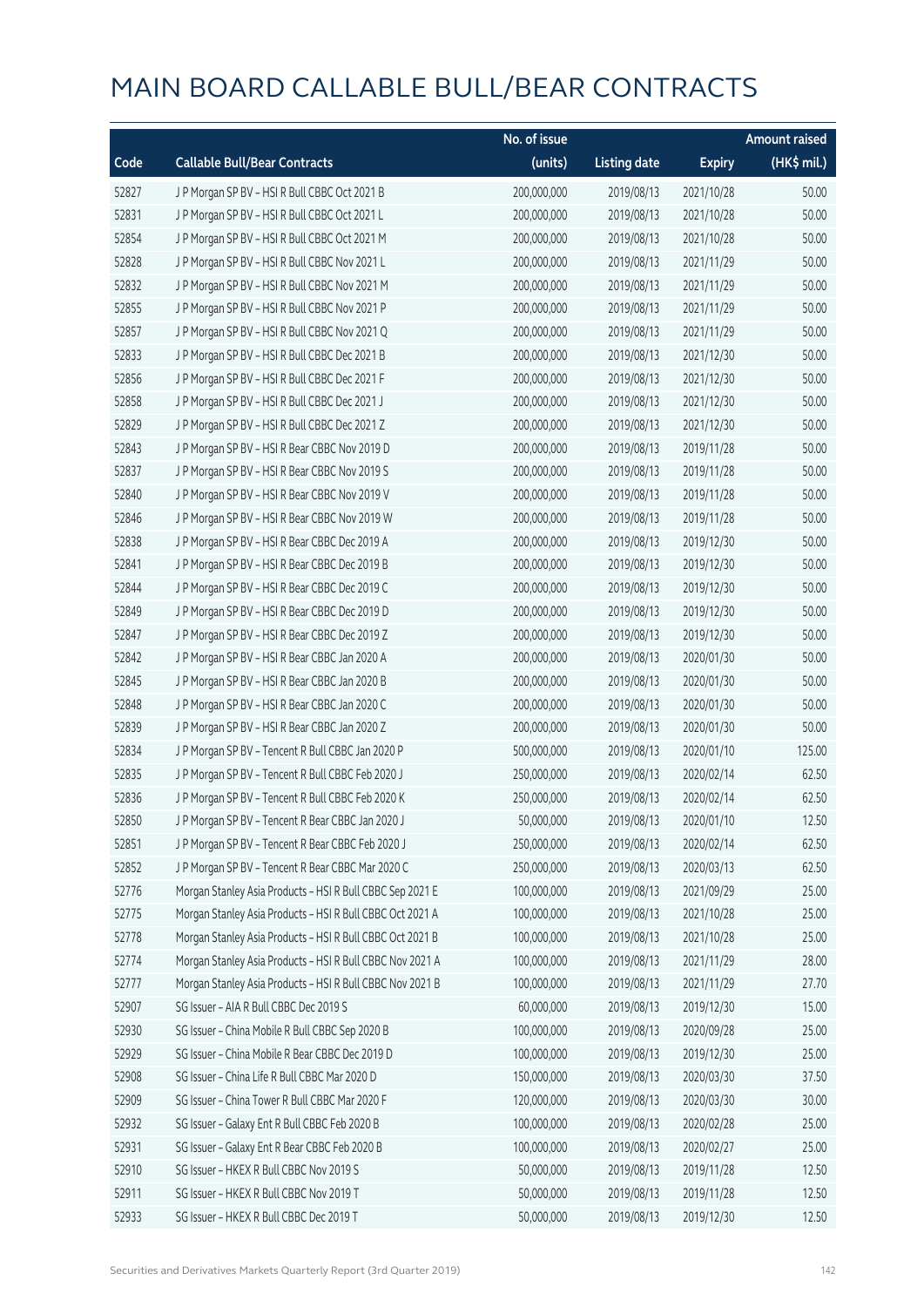|       |                                            | No. of issue |                     |               | <b>Amount raised</b> |
|-------|--------------------------------------------|--------------|---------------------|---------------|----------------------|
| Code  | <b>Callable Bull/Bear Contracts</b>        | (units)      | <b>Listing date</b> | <b>Expiry</b> | (HK\$ mil.)          |
| 52917 | SG Issuer - HKEX R Bear CBBC Feb 2020 C    | 50,000,000   | 2019/08/13          | 2020/02/28    | 12.50                |
| 52918 | SG Issuer - HSBC R Bull CBBC Dec 2019 H    | 100,000,000  | 2019/08/13          | 2019/12/30    | 25.00                |
| 52934 | SG Issuer - HSBC R Bear CBBC Dec 2019 C    | 100,000,000  | 2019/08/13          | 2019/12/30    | 25.00                |
| 52940 | SG Issuer - HSCEI R Bull CBBC Sep 2020 Z   | 100,000,000  | 2019/08/13          | 2020/09/29    | 25.00                |
| 52939 | SG Issuer - HSCEI R Bear CBBC Feb 2020 A   | 100,000,000  | 2019/08/13          | 2020/02/27    | 25.00                |
| 52922 | SG Issuer - HSI R Bull CBBC Sep 2021 W     | 250,000,000  | 2019/08/13          | 2021/09/29    | 62.50                |
| 52923 | SG Issuer - HSI R Bull CBBC Sep 2021 X     | 250,000,000  | 2019/08/13          | 2021/09/29    | 62.50                |
| 52924 | SG Issuer - HSI R Bull CBBC Oct 2021 A     | 250,000,000  | 2019/08/13          | 2021/10/28    | 62.50                |
| 52925 | SG Issuer - HSI R Bull CBBC Oct 2021 B     | 250,000,000  | 2019/08/13          | 2021/10/28    | 62.50                |
| 52898 | SG Issuer - HSI R Bull CBBC Nov 2021 A     | 250,000,000  | 2019/08/13          | 2021/11/29    | 62.50                |
| 52899 | SG Issuer - HSI R Bull CBBC Nov 2021 C     | 250,000,000  | 2019/08/13          | 2021/11/29    | 62.50                |
| 52900 | SG Issuer - HSI R Bull CBBC Nov 2021 G     | 250,000,000  | 2019/08/13          | 2021/11/29    | 62.50                |
| 52901 | SG Issuer - HSI R Bull CBBC Nov 2021 H     | 250,000,000  | 2019/08/13          | 2021/11/29    | 62.50                |
| 52902 | SG Issuer - HSI R Bull CBBC Nov 2021 I     | 250,000,000  | 2019/08/13          | 2021/11/29    | 62.50                |
| 52903 | SG Issuer - HSI R Bull CBBC Nov 2021 J     | 250,000,000  | 2019/08/13          | 2021/11/29    | 62.50                |
| 52904 | SG Issuer - HSI R Bull CBBC Nov 2021 K     | 250,000,000  | 2019/08/13          | 2021/11/29    | 62.50                |
| 52897 | SG Issuer - HSI R Bull CBBC Nov 2021 Y     | 250,000,000  | 2019/08/13          | 2021/11/29    | 62.50                |
| 52905 | SG Issuer - HSI R Bull CBBC Dec 2021 A     | 250,000,000  | 2019/08/13          | 2021/12/30    | 62.50                |
| 52906 | SG Issuer - HSI R Bull CBBC Dec 2021 J     | 250,000,000  | 2019/08/13          | 2021/12/30    | 62.50                |
| 52919 | SG Issuer - HSI R Bear CBBC Dec 2019 Q     | 250,000,000  | 2019/08/13          | 2019/12/30    | 62.50                |
| 52920 | SG Issuer - HSI R Bear CBBC Dec 2019 W     | 250,000,000  | 2019/08/13          | 2019/12/30    | 62.50                |
| 52921 | SG Issuer - HSI R Bear CBBC Dec 2019 X     | 250,000,000  | 2019/08/13          | 2019/12/30    | 62.50                |
| 52926 | SG Issuer - HSI R Bear CBBC Feb 2020 T     | 250,000,000  | 2019/08/13          | 2020/02/27    | 62.50                |
| 52927 | SG Issuer - HSI R Bear CBBC Feb 2020 U     | 250,000,000  | 2019/08/13          | 2020/02/27    | 62.50                |
| 52928 | SG Issuer - HSI R Bear CBBC Feb 2020 V     | 250,000,000  | 2019/08/13          | 2020/02/27    | 62.50                |
| 52912 | SG Issuer - Ping An R Bull CBBC Dec 2019 L | 100,000,000  | 2019/08/13          | 2019/12/30    | 25.00                |
| 52913 | SG Issuer - SUNAC R Bull CBBC Apr 2020 E   | 80,000,000   | 2019/08/13          | 2020/04/28    | 20.00                |
| 52914 | SG Issuer - Tencent R Bull CBBC Nov 2019 P | 80,000,000   | 2019/08/13          | 2019/11/28    | 20.00                |
| 52915 | SG Issuer - Tencent R Bull CBBC Nov 2019 S | 80,000,000   | 2019/08/13          | 2019/11/28    | 20.00                |
| 52916 | SG Issuer - Tencent R Bull CBBC Dec 2019 A | 80,000,000   | 2019/08/13          | 2019/12/30    | 20.00                |
| 52935 | SG Issuer - Tencent R Bull CBBC Dec 2019 B | 80,000,000   | 2019/08/13          | 2019/12/30    | 34.00                |
| 52936 | SG Issuer - Tencent R Bull CBBC Dec 2019 C | 80,000,000   | 2019/08/13          | 2019/12/30    | 22.00                |
| 52938 | SG Issuer - Tencent R Bear CBBC Jan 2020 G | 80,000,000   | 2019/08/13          | 2020/01/30    | 20.00                |
| 52937 | SG Issuer - Tencent R Bear CBBC Jan 2020 K | 80,000,000   | 2019/08/13          | 2020/01/30    | 20.00                |
| 52801 | UBS AG - HKEX R Bull CBBC Apr 2020 A       | 200,000,000  | 2019/08/13          | 2020/04/27    | 50.00                |
| 52793 | UBS AG - HSI R Bull CBBC Nov 2021 A        | 200,000,000  | 2019/08/13          | 2021/11/29    | 50.00                |
| 52794 | UBS AG - HSI R Bull CBBC Nov 2021 U        | 200,000,000  | 2019/08/13          | 2021/11/29    | 50.00                |
| 52795 | UBS AG - HSI R Bull CBBC Nov 2021 X        | 200,000,000  | 2019/08/13          | 2021/11/29    | 50.00                |
| 52796 | UBS AG - HSI R Bull CBBC Nov 2021 Y        | 200,000,000  | 2019/08/13          | 2021/11/29    | 50.00                |
| 52797 | UBS AG - HSI R Bull CBBC Nov 2021 Z        | 200,000,000  | 2019/08/13          | 2021/11/29    | 50.00                |
| 52802 | UBS AG - HSI R Bear CBBC Dec 2019 L        | 200,000,000  | 2019/08/13          | 2019/12/30    | 50.00                |
| 52803 | UBS AG - HSI R Bear CBBC Dec 2019 M        | 200,000,000  | 2019/08/13          | 2019/12/30    | 50.00                |
| 52804 | UBS AG - HSI R Bear CBBC Dec 2019 N        | 200,000,000  | 2019/08/13          | 2019/12/30    | 50.00                |
| 52805 | UBS AG - HSI R Bear CBBC Dec 2019 O        | 200,000,000  | 2019/08/13          | 2019/12/30    | 50.00                |
| 52800 | UBS AG - Ping An R Bull CBBC Jan 2020 F    | 100,000,000  | 2019/08/13          | 2020/01/13    | 25.00                |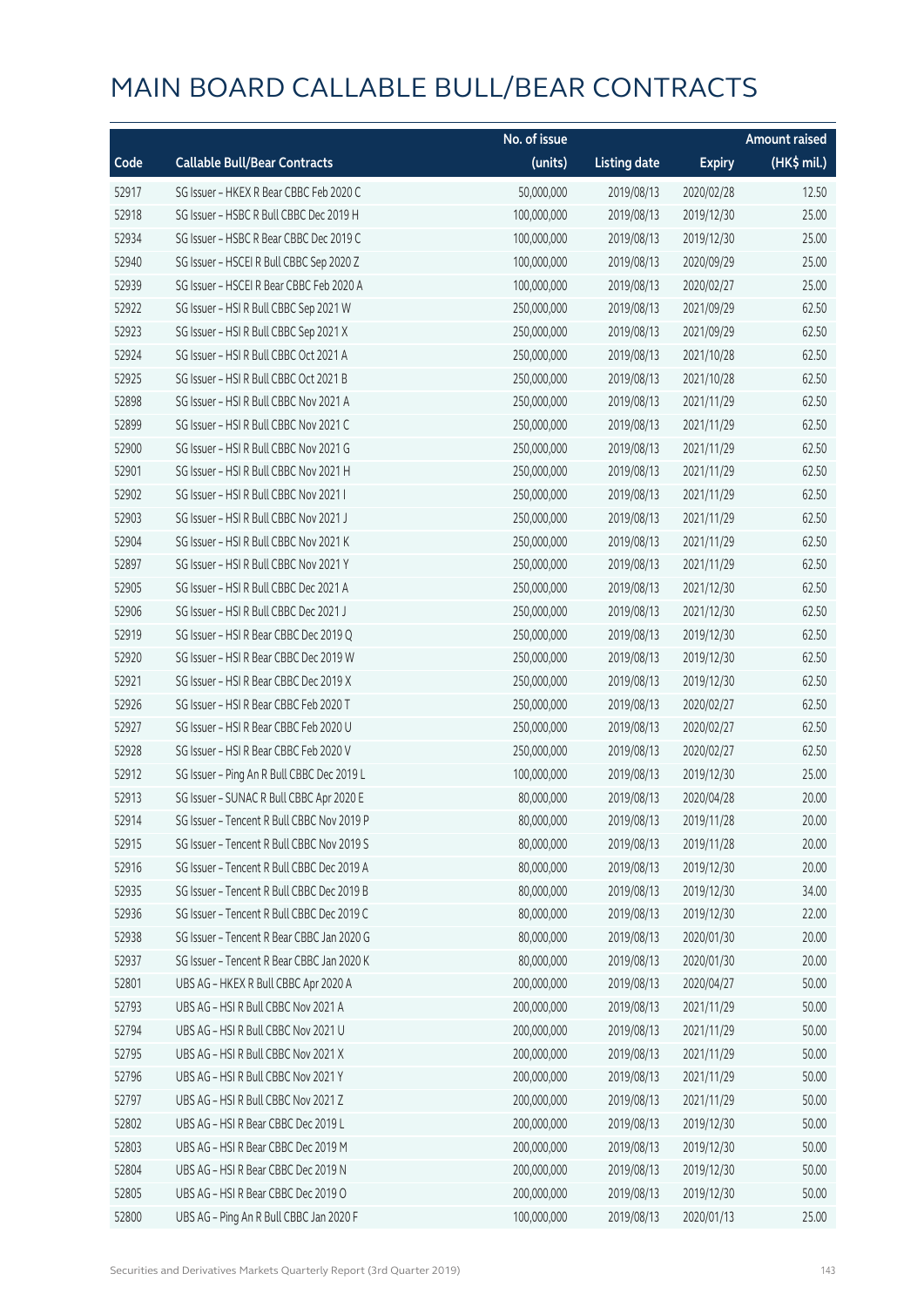|       |                                                        | No. of issue |                     |               | <b>Amount raised</b> |
|-------|--------------------------------------------------------|--------------|---------------------|---------------|----------------------|
| Code  | <b>Callable Bull/Bear Contracts</b>                    | (units)      | <b>Listing date</b> | <b>Expiry</b> | (HK\$ mil.)          |
| 52798 | UBS AG - Tencent R Bull CBBC Dec 2019 M                | 40,000,000   | 2019/08/13          | 2019/12/10    | 10.00                |
| 52799 | UBS AG - Tencent R Bull CBBC Feb 2020 H                | 200,000,000  | 2019/08/13          | 2020/02/17    | 50.00                |
| 52872 | Bank Vontobel - China Mobile R Bull CBBC Mar 2020 A    | 40,000,000   | 2019/08/13          | 2020/03/27    | 10.00                |
| 52870 | Bank Vontobel - CC Bank R Bull CBBC Mar 2020 A         | 40,000,000   | 2019/08/13          | 2020/03/20    | 10.00                |
| 52873 | Bank Vontobel - Sinopec Corp R Bull CBBC Mar 2020 A    | 40,000,000   | 2019/08/13          | 2020/03/20    | 10.00                |
| 52875 | Bank Vontobel - Geely Auto R Bull CBBC Mar 2020 A      | 40,000,000   | 2019/08/13          | 2020/03/20    | 10.00                |
| 52871 | Bank Vontobel - Galaxy Ent R Bear CBBC Feb 2020 B      | 40,000,000   | 2019/08/13          | 2020/02/28    | 10.00                |
| 52869 | Bank Vontobel - HKEX R Bear CBBC Feb 2020 B            | 40,000,000   | 2019/08/13          | 2020/02/21    | 10.00                |
| 52810 | Bank Vontobel - HSI N Bull CBBC Feb 2021 U             | 80,000,000   | 2019/08/13          | 2021/02/25    | 20.00                |
| 52811 | Bank Vontobel - HSI R Bull CBBC Feb 2021 V             | 80,000,000   | 2019/08/13          | 2021/02/25    | 20.00                |
| 52812 | Bank Vontobel - HSI R Bull CBBC Feb 2021 W             | 80,000,000   | 2019/08/13          | 2021/02/25    | 20.00                |
| 52868 | Bank Vontobel - HSI R Bear CBBC Mar 2020 M             | 80,000,000   | 2019/08/13          | 2020/03/30    | 20.00                |
| 52874 | Bank Vontobel - ICBC R Bull CBBC Mar 2020 A            | 40,000,000   | 2019/08/13          | 2020/03/06    | 10.00                |
| 52876 | Bank Vontobel - SHK Ppt R Bull CBBC Mar 2020 A         | 40,000,000   | 2019/08/13          | 2020/03/27    | 10.00                |
| 52877 | Bank Vontobel - SHK Ppt R Bear CBBC Mar 2020 A         | 40,000,000   | 2019/08/13          | 2020/03/27    | 10.00                |
| 52878 | Bank Vontobel - Tencent R Bear CBBC Feb 2020 E         | 40,000,000   | 2019/08/13          | 2020/02/28    | 12.80                |
| 52983 | BOCI Asia Ltd. - HSI R Bull CBBC Sep 2021 K            | 150,000,000  | 2019/08/14          | 2021/09/29    | 37.50                |
| 52984 | BOCI Asia Ltd. - HSI R Bull CBBC Sep 2021 L            | 150,000,000  | 2019/08/14          | 2021/09/29    | 37.50                |
| 52985 | BOCI Asia Ltd. - HSI R Bear CBBC Jan 2020 H            | 150,000,000  | 2019/08/14          | 2020/01/30    | 37.50                |
| 52986 | BOCI Asia Ltd. - HSI R Bear CBBC Jan 2020 I            | 150,000,000  | 2019/08/14          | 2020/01/30    | 37.50                |
| 53000 | BNP Paribas Issuance B.V. - HSI R Bull CBBC Nov 2021 Z | 240,000,000  | 2019/08/14          | 2021/11/29    | 60.00                |
| 52982 | BNP Paribas Issuance B.V. - HSI R Bear CBBC Feb 2020 F | 250,000,000  | 2019/08/14          | 2020/02/27    | 62.50                |
| 53001 | BNP Paribas Issuance B.V. - HSI R Bear CBBC Feb 2020 G | 250,000,000  | 2019/08/14          | 2020/02/27    | 62.50                |
| 53002 | BNP Paribas Issuance B.V. - HSI R Bear CBBC Feb 2020 H | 250,000,000  | 2019/08/14          | 2020/02/27    | 62.50                |
| 53003 | BNP Paribas Issuance B.V. - HSI R Bear CBBC Feb 2020 I | 250,000,000  | 2019/08/14          | 2020/02/27    | 62.50                |
| 53004 | BNP Paribas Issuance B.V. - HSI R Bear CBBC Feb 2020 J | 250,000,000  | 2019/08/14          | 2020/02/27    | 62.50                |
| 53005 | BNP Paribas Issuance B.V. - HSI R Bear CBBC Feb 2020 K | 250,000,000  | 2019/08/14          | 2020/02/27    | 62.50                |
| 53006 | BNP Paribas Issuance B.V. - HSI R Bear CBBC Feb 2020 L | 250,000,000  | 2019/08/14          | 2020/02/27    | 62.50                |
| 53007 | BNP Paribas Issuance B.V. - HSI R Bear CBBC Feb 2020 M | 240,000,000  | 2019/08/14          | 2020/02/27    | 60.00                |
| 53068 | Credit Suisse AG - CC Bank R Bull CBBC Jul 2020 B      | 80,000,000   | 2019/08/14          | 2020/07/30    | 20.00                |
| 53069 | Credit Suisse AG - HSBC R Bear CBBC Jan 2020 B         | 60,000,000   | 2019/08/14          | 2020/01/30    | 15.00                |
| 53066 | Credit Suisse AG - HSI R Bull CBBC Oct 2021 L          | 200,000,000  | 2019/08/14          | 2021/10/28    | 50.00                |
| 53064 | Credit Suisse AG - HSI R Bull CBBC Nov 2021 K          | 200,000,000  | 2019/08/14          | 2021/11/29    | 50.00                |
| 53075 | Credit Suisse AG - HSI R Bull CBBC Nov 2021 L          | 200,000,000  | 2019/08/14          | 2021/11/29    | 50.00                |
| 53065 | Credit Suisse AG - HSI R Bull CBBC Dec 2021 M          | 300,000,000  | 2019/08/14          | 2021/12/30    | 75.00                |
| 53070 | Credit Suisse AG - HSI R Bear CBBC Dec 2019 H          | 200,000,000  | 2019/08/14          | 2019/12/30    | 50.00                |
| 53071 | Credit Suisse AG - HSI R Bear CBBC Jan 2020 T          | 200,000,000  | 2019/08/14          | 2020/01/30    | 50.00                |
| 53072 | Credit Suisse AG - HSI R Bear CBBC Feb 2020 W          | 200,000,000  | 2019/08/14          | 2020/02/27    | 50.00                |
| 53073 | Credit Suisse AG - HSI R Bear CBBC Feb 2020 X          | 200,000,000  | 2019/08/14          | 2020/02/27    | 50.00                |
| 53074 | Credit Suisse AG - HSI R Bear CBBC Apr 2020 K          | 300,000,000  | 2019/08/14          | 2020/04/28    | 75.00                |
| 53067 | Credit Suisse AG - Tencent R Bull CBBC Jan 2020 B      | 100,000,000  | 2019/08/14          | 2020/01/23    | 25.00                |
| 53080 | Goldman Sachs SP (Asia) - AIA R Bull CBBC Dec 2019 B   | 80,000,000   | 2019/08/14          | 2019/12/30    | 20.00                |
| 52952 | Goldman Sachs SP (Asia) - HSI R Bull CBBC Nov 2021 G   | 200,000,000  | 2019/08/14          | 2021/11/29    | 50.00                |
| 52953 | Goldman Sachs SP (Asia) - HSI R Bull CBBC Nov 2021 J   | 200,000,000  | 2019/08/14          | 2021/11/29    | 50.00                |
| 52954 | Goldman Sachs SP (Asia) - HSI R Bull CBBC Nov 2021 T   | 200,000,000  | 2019/08/14          | 2021/11/29    | 50.00                |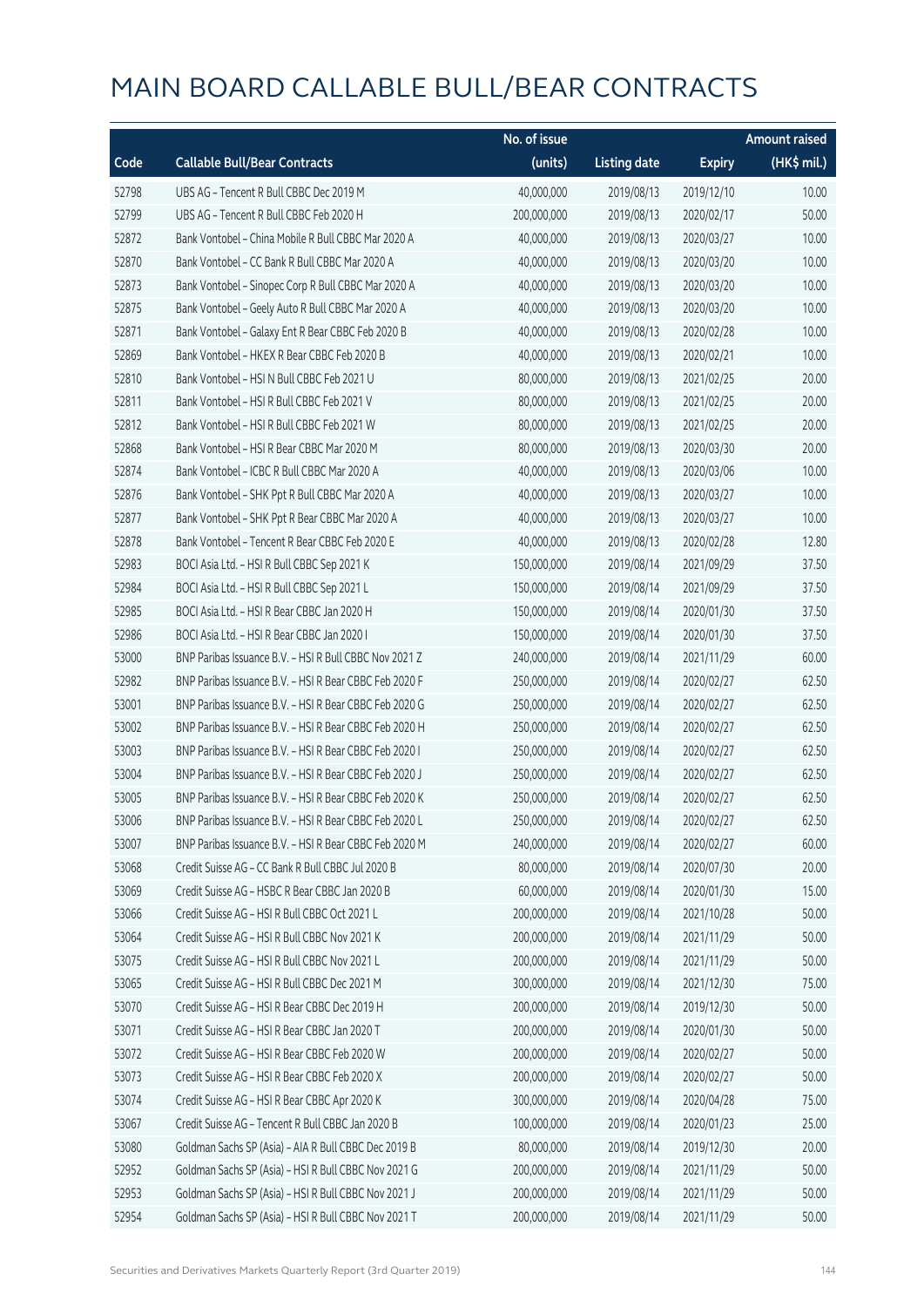|       |                                                          | No. of issue |                     |               | <b>Amount raised</b> |
|-------|----------------------------------------------------------|--------------|---------------------|---------------|----------------------|
| Code  | <b>Callable Bull/Bear Contracts</b>                      | (units)      | <b>Listing date</b> | <b>Expiry</b> | (HK\$ mil.)          |
| 52955 | Goldman Sachs SP (Asia) - HSI R Bull CBBC Nov 2021 U     | 200,000,000  | 2019/08/14          | 2021/11/29    | 50.00                |
| 52963 | Goldman Sachs SP (Asia) - HSI R Bear CBBC Mar 2020 C     | 200,000,000  | 2019/08/14          | 2020/03/30    | 50.00                |
| 52964 | Goldman Sachs SP (Asia) - HSI R Bear CBBC Mar 2020 F     | 200,000,000  | 2019/08/14          | 2020/03/30    | 50.00                |
| 52965 | Goldman Sachs SP (Asia) - HSI R Bear CBBC Mar 2020 H     | 200,000,000  | 2019/08/14          | 2020/03/30    | 50.00                |
| 52961 | Goldman Sachs SP (Asia) - HSI R Bear CBBC Mar 2020 J     | 200,000,000  | 2019/08/14          | 2020/03/30    | 50.00                |
| 52960 | Goldman Sachs SP (Asia) - HSI R Bear CBBC Mar 2020 Y     | 200,000,000  | 2019/08/14          | 2020/03/30    | 50.00                |
| 52962 | Goldman Sachs SP (Asia) - HSI R Bear CBBC Mar 2020 Z     | 200,000,000  | 2019/08/14          | 2020/03/30    | 50.00                |
| 53081 | Goldman Sachs SP (Asia) - Tencent R Bull CBBC Nov 2019 M | 80,000,000   | 2019/08/14          | 2019/11/14    | 20.00                |
| 53082 | Goldman Sachs SP (Asia) - Tencent R Bull CBBC Nov 2019 N | 80,000,000   | 2019/08/14          | 2019/11/14    | 20.00                |
| 53083 | Goldman Sachs SP (Asia) - Tencent R Bear CBBC Jan 2020 G | 60,000,000   | 2019/08/14          | 2020/01/30    | 15.00                |
| 52974 | HK Bank - ABC R Bull CBBC Feb 2020 B                     | 40,000,000   | 2019/08/14          | 2020/02/03    | 10.00                |
| 52973 | HK Bank - Sinopec Corp R Bull CBBC Mar 2020 A            | 40,000,000   | 2019/08/14          | 2020/03/02    | 10.00                |
| 52980 | HK Bank - CPIC R Bull CBBC May 2020 A                    | 50,000,000   | 2019/08/14          | 2020/05/11    | 12.50                |
| 52979 | HK Bank - HKEX R Bull CBBC Feb 2020 C                    | 40,000,000   | 2019/08/14          | 2020/02/10    | 10.00                |
| 52977 | HK Bank - HKEX R Bear CBBC Apr 2020 A                    | 40,000,000   | 2019/08/14          | 2020/04/20    | 10.00                |
| 52956 | HK Bank - HSI R Bull CBBC Sep 2020 A                     | 100,000,000  | 2019/08/14          | 2020/09/29    | 25.00                |
| 52969 | HK Bank - HSI R Bear CBBC Jan 2020 S                     | 100,000,000  | 2019/08/14          | 2020/01/30    | 25.00                |
| 52970 | HK Bank - HSI R Bear CBBC Jan 2020 T                     | 50,000,000   | 2019/08/14          | 2020/01/30    | 12.50                |
| 52968 | HK Bank - HSI R Bear CBBC Feb 2020 D                     | 100,000,000  | 2019/08/14          | 2020/02/27    | 25.00                |
| 52981 | HK Bank - ICBC R Bull CBBC Feb 2020 A                    | 40,000,000   | 2019/08/14          | 2020/02/10    | 10.00                |
| 52976 | HK Bank - Ping An R Bear CBBC Mar 2020 A                 | 40,000,000   | 2019/08/14          | 2020/03/02    | 10.00                |
| 52972 | HK Bank - Sands China R Bull CBBC Apr 2020 A             | 50,000,000   | 2019/08/14          | 2020/04/27    | 12.50                |
| 52978 | HK Bank - Tencent R Bull CBBC Mar 2020 H                 | 40,000,000   | 2019/08/14          | 2020/03/30    | 10.00                |
| 52975 | HK Bank - Tencent R Bear CBBC Apr 2020 A                 | 40,000,000   | 2019/08/14          | 2020/04/06    | 10.00                |
| 52967 | HK Bank - Tracker Fund R Bull CBBC Mar 2020 A            | 40,000,000   | 2019/08/14          | 2020/03/30    | 10.00                |
| 52971 | HK Bank - Tracker Fund R Bull CBBC Jul 2020 A            | 40,000,000   | 2019/08/14          | 2020/07/06    | 10.00                |
| 53076 | Haitong Int'l Sec - AIA R Bull CBBC Feb 2020 A           | 40,000,000   | 2019/08/14          | 2020/02/04    | 10.00                |
| 53078 | Haitong Int'l Sec - A50 China R Bull CBBC Feb 2020 A     | 40,000,000   | 2019/08/14          | 2020/02/14    | 10.00                |
| 53079 | Haitong Int'l Sec - HKEX R Bear CBBC Mar 2020 G          | 40,000,000   | 2019/08/14          | 2020/03/05    | 10.00                |
| 53010 | Haitong Int'l Sec - HSI R Bull CBBC Nov 2021 B           | 150,000,000  | 2019/08/14          | 2021/11/29    | 37.50                |
| 53011 | Haitong Int'l Sec - HSI R Bull CBBC Nov 2021 C           | 150,000,000  | 2019/08/14          | 2021/11/29    | 37.50                |
| 52957 | Haitong Int'l Sec - HSI R Bull CBBC Nov 2021 T           | 150,000,000  | 2019/08/14          | 2021/11/29    | 37.50                |
| 52958 | Haitong Int'l Sec - HSI R Bull CBBC Nov 2021 V           | 100,000,000  | 2019/08/14          | 2021/11/29    | 25.00                |
| 52959 | Haitong Int'l Sec - HSI R Bull CBBC Nov 2021 X           | 150,000,000  | 2019/08/14          | 2021/11/29    | 37.50                |
| 53009 | Haitong Int'l Sec - HSI R Bull CBBC Nov 2021 Y           | 150,000,000  | 2019/08/14          | 2021/11/29    | 37.50                |
| 53008 | Haitong Int'l Sec - HSI R Bull CBBC Dec 2021 P           | 200,000,000  | 2019/08/14          | 2021/12/30    | 50.00                |
| 52966 | Haitong Int'l Sec - HSI R Bear CBBC Jan 2020 B           | 150,000,000  | 2019/08/14          | 2020/01/30    | 37.50                |
| 53012 | Haitong Int'l Sec - HSI R Bear CBBC Jan 2020 C           | 150,000,000  | 2019/08/14          | 2020/01/30    | 37.50                |
| 53013 | Haitong Int'l Sec - HSI R Bear CBBC Jan 2020 D           | 200,000,000  | 2019/08/14          | 2020/01/30    | 50.00                |
| 53014 | Haitong Int'l Sec - HSI R Bear CBBC Jan 2020 E           | 150,000,000  | 2019/08/14          | 2020/01/30    | 37.50                |
| 53015 | Haitong Int'l Sec - HSI R Bear CBBC Jan 2020 F           | 200,000,000  | 2019/08/14          | 2020/01/30    | 50.00                |
| 53077 | Haitong Int'l Sec - Ping An R Bull CBBC Jan 2020 B       | 40,000,000   | 2019/08/14          | 2020/01/31    | 10.00                |
| 53041 | J P Morgan SP BV - HSI R Bull CBBC Sep 2021 B            | 200,000,000  | 2019/08/14          | 2021/09/29    | 50.00                |
| 53058 | JP Morgan SP BV - HSIR Bull CBBC Sep 2021 J              | 200,000,000  | 2019/08/14          | 2021/09/29    | 50.00                |
| 53042 | J P Morgan SP BV - HSI R Bull CBBC Oct 2021 O            | 200,000,000  | 2019/08/14          | 2021/10/28    | 50.00                |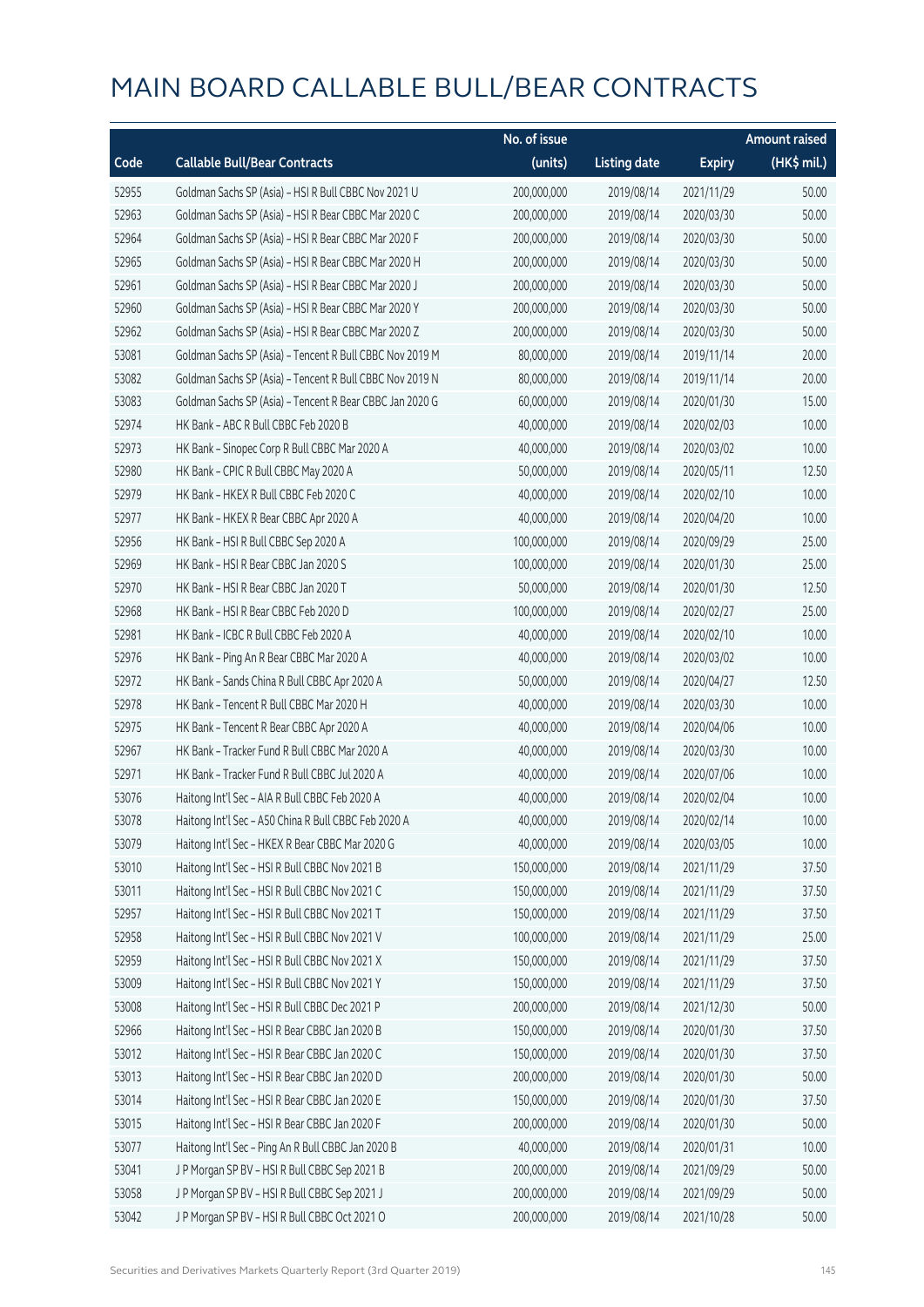|       |                                                   | No. of issue |                     |               | <b>Amount raised</b> |
|-------|---------------------------------------------------|--------------|---------------------|---------------|----------------------|
| Code  | <b>Callable Bull/Bear Contracts</b>               | (units)      | <b>Listing date</b> | <b>Expiry</b> | (HK\$ mil.)          |
| 53059 | J P Morgan SP BV - HSI R Bull CBBC Oct 2021 V     | 200,000,000  | 2019/08/14          | 2021/10/28    | 50.00                |
| 53043 | J P Morgan SP BV - HSI R Bull CBBC Nov 2021 R     | 200,000,000  | 2019/08/14          | 2021/11/29    | 50.00                |
| 53060 | J P Morgan SP BV - HSI R Bull CBBC Nov 2021 T     | 200,000,000  | 2019/08/14          | 2021/11/29    | 50.00                |
| 53062 | J P Morgan SP BV - HSI R Bull CBBC Nov 2021 V     | 200,000,000  | 2019/08/14          | 2021/11/29    | 50.00                |
| 53044 | J P Morgan SP BV - HSI R Bull CBBC Dec 2021 M     | 200,000,000  | 2019/08/14          | 2021/12/30    | 50.00                |
| 53061 | J P Morgan SP BV - HSI R Bull CBBC Dec 2021 N     | 200,000,000  | 2019/08/14          | 2021/12/30    | 50.00                |
| 53063 | J P Morgan SP BV - HSI R Bull CBBC Dec 2021 O     | 200,000,000  | 2019/08/14          | 2021/12/30    | 50.00                |
| 53046 | J P Morgan SP BV - HSI R Bear CBBC Nov 2019 F     | 200,000,000  | 2019/08/14          | 2019/11/28    | 50.00                |
| 53050 | J P Morgan SP BV - HSI R Bear CBBC Nov 2019 H     | 200,000,000  | 2019/08/14          | 2019/11/28    | 50.00                |
| 53051 | J P Morgan SP BV - HSI R Bear CBBC Nov 2019 K     | 200,000,000  | 2019/08/14          | 2019/11/28    | 50.00                |
| 53052 | J P Morgan SP BV - HSI R Bear CBBC Nov 2019 T     | 200,000,000  | 2019/08/14          | 2019/11/28    | 50.00                |
| 53045 | J P Morgan SP BV - HSI R Bear CBBC Nov 2019 X     | 200,000,000  | 2019/08/14          | 2019/11/28    | 50.00                |
| 53053 | J P Morgan SP BV - HSI R Bear CBBC Nov 2019 Z     | 200,000,000  | 2019/08/14          | 2019/11/28    | 50.00                |
| 53054 | J P Morgan SP BV - HSI R Bear CBBC Dec 2019 E     | 200,000,000  | 2019/08/14          | 2019/12/30    | 50.00                |
| 53055 | J P Morgan SP BV - HSI R Bear CBBC Dec 2019 F     | 200,000,000  | 2019/08/14          | 2019/12/30    | 50.00                |
| 53056 | J P Morgan SP BV - HSI R Bear CBBC Dec 2019 G     | 200,000,000  | 2019/08/14          | 2019/12/30    | 50.00                |
| 53057 | J P Morgan SP BV - HSI R Bear CBBC Dec 2019 H     | 200,000,000  | 2019/08/14          | 2019/12/30    | 50.00                |
| 53049 | J P Morgan SP BV - Ping An R Bull CBBC Feb 2020 E | 100,000,000  | 2019/08/14          | 2020/02/14    | 25.00                |
| 53047 | J P Morgan SP BV - Tencent R Bull CBBC Mar 2020 B | 50,000,000   | 2019/08/14          | 2020/03/13    | 12.50                |
| 53048 | J P Morgan SP BV - Tencent R Bull CBBC Mar 2020 C | 250,000,000  | 2019/08/14          | 2020/03/13    | 62.50                |
| 53025 | SG Issuer - HKEX R Bull CBBC Dec 2019 U           | 50,000,000   | 2019/08/14          | 2019/12/30    | 12.50                |
| 53016 | SG Issuer - HSI R Bull CBBC Nov 2021 L            | 250,000,000  | 2019/08/14          | 2021/11/29    | 62.50                |
| 53017 | SG Issuer - HSI R Bull CBBC Nov 2021 M            | 250,000,000  | 2019/08/14          | 2021/11/29    | 62.50                |
| 53018 | SG Issuer - HSI R Bull CBBC Nov 2021 N            | 250,000,000  | 2019/08/14          | 2021/11/29    | 62.50                |
| 53019 | SG Issuer - HSI R Bull CBBC Dec 2021 B            | 250,000,000  | 2019/08/14          | 2021/12/30    | 62.50                |
| 53020 | SG Issuer - HSI R Bull CBBC Dec 2021 C            | 250,000,000  | 2019/08/14          | 2021/12/30    | 62.50                |
| 53021 | SG Issuer - HSI R Bull CBBC Dec 2021 D            | 250,000,000  | 2019/08/14          | 2021/12/30    | 62.50                |
| 53022 | SG Issuer - HSI R Bull CBBC Dec 2021 E            | 250,000,000  | 2019/08/14          | 2021/12/30    | 62.50                |
| 53023 | SG Issuer - HSI R Bull CBBC Dec 2021 G            | 250,000,000  | 2019/08/14          | 2021/12/30    | 62.50                |
| 53024 | SG Issuer - HSI R Bull CBBC Jan 2022 N            | 250,000,000  | 2019/08/14          | 2022/01/28    | 62.50                |
| 53040 | SG Issuer - HSI R Bull CBBC Jan 2022 O            | 250,000,000  | 2019/08/14          | 2022/01/28    | 62.50                |
| 53030 | SG Issuer - HSI R Bear CBBC Dec 2019 S            | 250,000,000  | 2019/08/14          | 2019/12/30    | 62.50                |
| 53028 | SG Issuer - HSI R Bear CBBC Dec 2019 Y            | 250,000,000  | 2019/08/14          | 2019/12/30    | 62.50                |
| 53029 | SG Issuer - HSI R Bear CBBC Dec 2019 Z            | 250,000,000  | 2019/08/14          | 2019/12/30    | 62.50                |
| 53031 | SG Issuer - HSI R Bear CBBC Jan 2020 T            | 250,000,000  | 2019/08/14          | 2020/01/30    | 62.50                |
| 53032 | SG Issuer - HSI R Bear CBBC Jan 2020 U            | 250,000,000  | 2019/08/14          | 2020/01/30    | 62.50                |
| 53033 | SG Issuer - HSI R Bear CBBC Feb 2020 W            | 250,000,000  | 2019/08/14          | 2020/02/27    | 62.50                |
| 53034 | SG Issuer - HSI R Bear CBBC Feb 2020 X            | 250,000,000  | 2019/08/14          | 2020/02/27    | 62.50                |
| 53035 | SG Issuer - HSI R Bear CBBC Feb 2020 Y            | 250,000,000  | 2019/08/14          | 2020/02/27    | 62.50                |
| 53036 | SG Issuer - HSI R Bear CBBC Feb 2020 Z            | 250,000,000  | 2019/08/14          | 2020/02/27    | 62.50                |
| 53037 | SG Issuer - HSI R Bear CBBC Mar 2020 B            | 250,000,000  | 2019/08/14          | 2020/03/30    | 62.50                |
| 53026 | SG Issuer - Tencent R Bull CBBC Nov 2019 U        | 80,000,000   | 2019/08/14          | 2019/11/28    | 20.00                |
| 53027 | SG Issuer - Tencent R Bull CBBC Dec 2019 D        | 80,000,000   | 2019/08/14          | 2019/12/30    | 20.00                |
| 53038 | SG Issuer - Tencent R Bear CBBC Jan 2020 I        | 80,000,000   | 2019/08/14          | 2020/01/30    | 20.00                |
| 53039 | SG Issuer - Tencent R Bear CBBC Feb 2020 A        | 80,000,000   | 2019/08/14          | 2020/02/28    | 20.00                |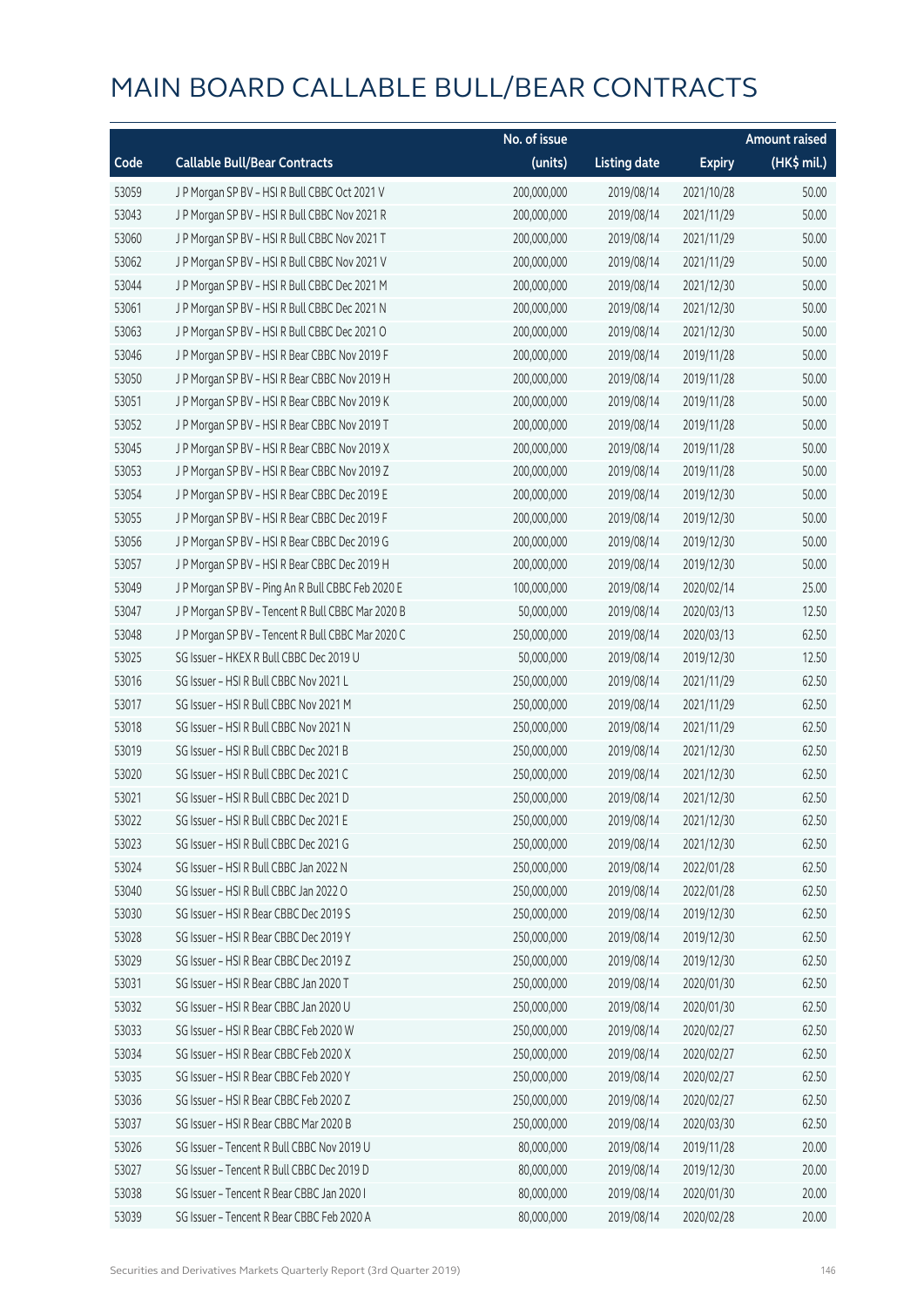|       |                                                          | No. of issue |                     |               | <b>Amount raised</b> |
|-------|----------------------------------------------------------|--------------|---------------------|---------------|----------------------|
| Code  | <b>Callable Bull/Bear Contracts</b>                      | (units)      | <b>Listing date</b> | <b>Expiry</b> | (HK\$ mil.)          |
| 52990 | UBS AG - HSBC R Bull CBBC Jan 2020 B                     | 100,000,000  | 2019/08/14          | 2020/01/23    | 25.00                |
| 52992 | UBS AG - HSI R Bull CBBC Dec 2021 O                      | 200,000,000  | 2019/08/14          | 2021/12/30    | 50.00                |
| 52993 | UBS AG - HSI R Bull CBBC Dec 2021 P                      | 200,000,000  | 2019/08/14          | 2021/12/30    | 50.00                |
| 52994 | UBS AG - HSI R Bull CBBC Dec 2021 Q                      | 200,000,000  | 2019/08/14          | 2021/12/30    | 50.00                |
| 52987 | UBS AG - HSI R Bear CBBC Dec 2019 P                      | 200,000,000  | 2019/08/14          | 2019/12/30    | 50.00                |
| 52988 | UBS AG - HSI R Bear CBBC Dec 2019 Q                      | 200,000,000  | 2019/08/14          | 2019/12/30    | 50.00                |
| 52989 | UBS AG - HSI R Bear CBBC Dec 2019 R                      | 200,000,000  | 2019/08/14          | 2019/12/30    | 50.00                |
| 52991 | UBS AG - SHK Ppt R Bull CBBC Jan 2020 A                  | 40,000,000   | 2019/08/14          | 2020/01/23    | 10.00                |
| 52996 | Bank Vontobel - China Life R Bear CBBC Feb 2020 B        | 40,000,000   | 2019/08/14          | 2020/02/28    | 10.00                |
| 52998 | Bank Vontobel - CNOOC R Bear CBBC Mar 2020 A             | 40,000,000   | 2019/08/14          | 2020/03/13    | 10.00                |
| 52997 | Bank Vontobel - Geely Auto R Bear CBBC Feb 2020 A        | 40,000,000   | 2019/08/14          | 2020/02/28    | 10.00                |
| 52999 | Bank Vontobel - HSI R Bull CBBC Feb 2021 X               | 80,000,000   | 2019/08/14          | 2021/02/25    | 20.00                |
| 52995 | Bank Vontobel - HSI R Bear CBBC Mar 2020 N               | 80,000,000   | 2019/08/14          | 2020/03/30    | 20.00                |
| 53115 | BNP Paribas Issuance B.V. - HSI R Bull CBBC Nov 2021 C   | 240,000,000  | 2019/08/15          | 2021/11/29    | 60.00                |
| 53116 | BNP Paribas Issuance B.V. - HSI R Bear CBBC Feb 2020 N   | 250,000,000  | 2019/08/15          | 2020/02/27    | 62.50                |
| 53117 | BNP Paribas Issuance B.V. - HSI R Bear CBBC Feb 2020 O   | 250,000,000  | 2019/08/15          | 2020/02/27    | 62.50                |
| 53118 | BNP Paribas Issuance B.V. - HSI R Bear CBBC Feb 2020 P   | 250,000,000  | 2019/08/15          | 2020/02/27    | 62.50                |
| 53119 | BNP Paribas Issuance B.V. - HSI R Bear CBBC Feb 2020 Q   | 250,000,000  | 2019/08/15          | 2020/02/27    | 62.50                |
| 53120 | BNP Paribas Issuance B.V. - HSI R Bear CBBC Feb 2020 R   | 250,000,000  | 2019/08/15          | 2020/02/27    | 62.50                |
| 53121 | BNP Paribas Issuance B.V. - HSI R Bear CBBC Feb 2020 S   | 250,000,000  | 2019/08/15          | 2020/02/27    | 62.50                |
| 53122 | BNP Paribas Issuance B.V. - HSI R Bear CBBC Feb 2020 T   | 250,000,000  | 2019/08/15          | 2020/02/27    | 62.50                |
| 53123 | BNP Paribas Issuance B.V. - HSI R Bear CBBC Feb 2020 U   | 250,000,000  | 2019/08/15          | 2020/02/27    | 62.50                |
| 53189 | Credit Suisse AG - HSI R Bull CBBC Sep 2021 K            | 200,000,000  | 2019/08/15          | 2021/09/29    | 50.00                |
| 53190 | Credit Suisse AG - HSI R Bull CBBC Oct 2021 F            | 200,000,000  | 2019/08/15          | 2021/10/28    | 50.00                |
| 53191 | Credit Suisse AG - HSI R Bull CBBC Oct 2021 N            | 200,000,000  | 2019/08/15          | 2021/10/28    | 50.00                |
| 53188 | Credit Suisse AG - HSI R Bull CBBC Oct 2021 O            | 200,000,000  | 2019/08/15          | 2021/10/28    | 50.00                |
| 53187 | Credit Suisse AG - HSI R Bull CBBC Nov 2021 I            | 200,000,000  | 2019/08/15          | 2021/11/29    | 50.00                |
| 53180 | Credit Suisse AG - HSI R Bear CBBC Feb 2020 A            | 200,000,000  | 2019/08/15          | 2020/02/27    | 50.00                |
| 53178 | Credit Suisse AG - HSI R Bear CBBC Feb 2020 Y            | 200,000,000  | 2019/08/15          | 2020/02/27    | 50.00                |
| 53179 | Credit Suisse AG - HSI R Bear CBBC Feb 2020 Z            | 200,000,000  | 2019/08/15          | 2020/02/27    | 50.00                |
| 53182 | Credit Suisse AG - HSI R Bear CBBC Mar 2020 A            | 200,000,000  | 2019/08/15          | 2020/03/30    | 50.00                |
| 53181 | Credit Suisse AG - HSI R Bear CBBC Apr 2020 L            | 300,000,000  | 2019/08/15          | 2020/04/28    | 75.00                |
| 53183 | Credit Suisse AG - Ping An R Bull CBBC Jan 2020 V        | 80,000,000   | 2019/08/15          | 2020/01/24    | 20.00                |
| 53184 | Credit Suisse AG - Tencent R Bull CBBC Jan 2020 C        | 100,000,000  | 2019/08/15          | 2020/01/30    | 25.00                |
| 53185 | Credit Suisse AG - Tencent R Bear CBBC Jan 2020 S        | 100,000,000  | 2019/08/15          | 2020/01/30    | 25.00                |
| 53186 | Credit Suisse AG - Tencent R Bear CBBC Feb 2020 D        | 100,000,000  | 2019/08/15          | 2020/02/21    | 25.00                |
| 53101 | Bank of East Asia - HKEX R Bull CBBC Mar 2020 A          | 30,000,000   | 2019/08/15          | 2020/03/25    | 10.50                |
| 53099 | Bank of East Asia - Tencent R Bull CBBC Mar 2020 B       | 30,000,000   | 2019/08/15          | 2020/03/25    | 10.50                |
| 53100 | Bank of East Asia - Tencent R Bull CBBC Mar 2020 C       | 30,000,000   | 2019/08/15          | 2020/03/25    | 10.50                |
| 53166 | Goldman Sachs SP (Asia) - HSI R Bull CBBC Oct 2021 E     | 200,000,000  | 2019/08/15          | 2021/10/28    | 50.00                |
| 53167 | Goldman Sachs SP (Asia) - HSI R Bull CBBC Oct 2021 G     | 200,000,000  | 2019/08/15          | 2021/10/28    | 50.00                |
| 53168 | Goldman Sachs SP (Asia) - HSI R Bull CBBC Oct 2021 K     | 200,000,000  | 2019/08/15          | 2021/10/28    | 50.00                |
| 53169 | Goldman Sachs SP (Asia) - HSI R Bull CBBC Oct 2021 M     | 200,000,000  | 2019/08/15          | 2021/10/28    | 50.00                |
| 53170 | Goldman Sachs SP (Asia) - HSI R Bull CBBC Oct 2021 N     | 200,000,000  | 2019/08/15          | 2021/10/28    | 50.00                |
| 53171 | Goldman Sachs SP (Asia) - Tencent R Bull CBBC Nov 2019 O | 80,000,000   | 2019/08/15          | 2019/11/15    | 20.00                |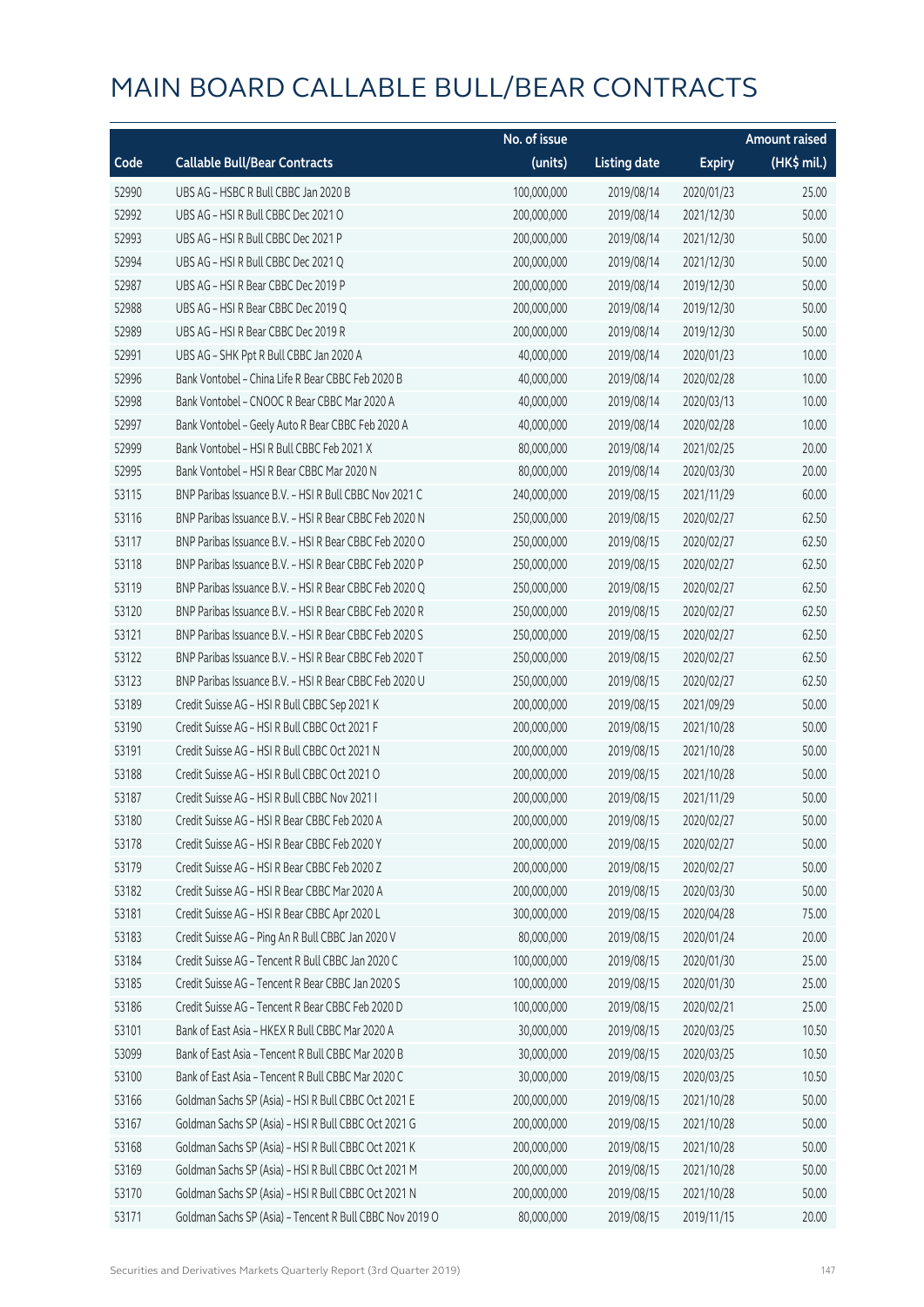|       |                                                           | No. of issue |                     |               | <b>Amount raised</b>  |
|-------|-----------------------------------------------------------|--------------|---------------------|---------------|-----------------------|
| Code  | <b>Callable Bull/Bear Contracts</b>                       | (units)      | <b>Listing date</b> | <b>Expiry</b> | $(HK\frac{1}{2}mil.)$ |
| 53095 | HK Bank - AAC Tech R Bull CBBC Mar 2020 A                 | 40,000,000   | 2019/08/15          | 2020/03/09    | 10.00                 |
| 53098 | HK Bank - AIA R Bull CBBC Feb 2020 B                      | 60,000,000   | 2019/08/15          | 2020/02/17    | 15.00                 |
| 53094 | HK Bank - CC Bank R Bear CBBC Feb 2020 A                  | 40,000,000   | 2019/08/15          | 2020/02/03    | 10.00                 |
| 53097 | HK Bank - CPIC R Bull CBBC Jul 2020 A                     | 50,000,000   | 2019/08/15          | 2020/07/20    | 12.50                 |
| 53090 | HK Bank - HKEX R Bear CBBC Apr 2020 B                     | 40,000,000   | 2019/08/15          | 2020/04/14    | 10.00                 |
| 53088 | HK Bank - HSI R Bull CBBC Sep 2020 B                      | 100,000,000  | 2019/08/15          | 2020/09/29    | 25.00                 |
| 53089 | HK Bank - HSI R Bull CBBC Sep 2020 E                      | 100,000,000  | 2019/08/15          | 2020/09/29    | 25.00                 |
| 53084 | HK Bank - HSI R Bear CBBC Jan 2020 U                      | 100,000,000  | 2019/08/15          | 2020/01/30    | 25.00                 |
| 53092 | HK Bank - HSI R Bear CBBC Jan 2020 V                      | 50,000,000   | 2019/08/15          | 2020/01/30    | 12.50                 |
| 53091 | HK Bank - HSI R Bear CBBC Feb 2020 E                      | 50,000,000   | 2019/08/15          | 2020/02/27    | 12.50                 |
| 53093 | HK Bank - Meituan Dianping R Bull CBBC Mar 2020 A         | 40,000,000   | 2019/08/15          | 2020/03/02    | 10.00                 |
| 53096 | HK Bank - Sands China R Bull CBBC Apr 2020 B              | 50,000,000   | 2019/08/15          | 2020/04/14    | 12.50                 |
| 53086 | HK Bank - Tencent R Bull CBBC Apr 2020 A                  | 100,000,000  | 2019/08/15          | 2020/04/27    | 25.00                 |
| 53087 | HK Bank - Tencent R Bull CBBC Apr 2020 B                  | 40,000,000   | 2019/08/15          | 2020/04/06    | 10.00                 |
| 53085 | HK Bank - Tencent R Bear CBBC Mar 2020 D                  | 40,000,000   | 2019/08/15          | 2020/03/02    | 10.00                 |
| 53173 | Haitong Int'l Sec - HSI R Bull CBBC Oct 2021 W            | 200,000,000  | 2019/08/15          | 2021/10/28    | 50.00                 |
| 53174 | Haitong Int'l Sec - HSI R Bull CBBC Dec 2021 T            | 150,000,000  | 2019/08/15          | 2021/12/30    | 37.50                 |
| 53175 | Haitong Int'l Sec - HSI R Bull CBBC Dec 2021 U            | 200,000,000  | 2019/08/15          | 2021/12/30    | 50.00                 |
| 53172 | Haitong Int'l Sec - HSI R Bear CBBC Jan 2020 G            | 150,000,000  | 2019/08/15          | 2020/01/30    | 37.50                 |
| 53176 | Haitong Int'l Sec - HSI R Bear CBBC Jan 2020 H            | 150,000,000  | 2019/08/15          | 2020/01/30    | 37.50                 |
| 53177 | Haitong Int'l Sec - HSI R Bear CBBC Jan 2020 I            | 200,000,000  | 2019/08/15          | 2020/01/30    | 50.00                 |
| 53127 | J P Morgan SP BV - HSI R Bull CBBC Sep 2021 K             | 200,000,000  | 2019/08/15          | 2021/09/29    | 50.00                 |
| 53128 | J P Morgan SP BV - HSI R Bull CBBC Oct 2021 W             | 200,000,000  | 2019/08/15          | 2021/10/28    | 50.00                 |
| 53125 | J P Morgan SP BV - HSI R Bull CBBC Nov 2021 W             | 200,000,000  | 2019/08/15          | 2021/11/29    | 50.00                 |
| 53129 | J P Morgan SP BV - HSI R Bull CBBC Nov 2021 Y             | 200,000,000  | 2019/08/15          | 2021/11/29    | 50.00                 |
| 53126 | J P Morgan SP BV - HSI R Bull CBBC Dec 2021 P             | 200,000,000  | 2019/08/15          | 2021/12/30    | 50.00                 |
| 53130 | J P Morgan SP BV - HSI R Bull CBBC Dec 2021 T             | 200,000,000  | 2019/08/15          | 2021/12/30    | 50.00                 |
| 53124 | J P Morgan SP BV - HSI R Bear CBBC Dec 2019 I             | 200,000,000  | 2019/08/15          | 2019/12/30    | 50.00                 |
| 53131 | J P Morgan SP BV - HSI R Bear CBBC Dec 2019 J             | 200,000,000  | 2019/08/15          | 2019/12/30    | 50.00                 |
| 53132 | J P Morgan SP BV - HSI R Bear CBBC Dec 2019 O             | 200,000,000  | 2019/08/15          | 2019/12/30    | 50.00                 |
| 53162 | Morgan Stanley Asia Products - HSI R Bull CBBC Jul 2021 K | 100,000,000  | 2019/08/15          | 2021/07/29    | 25.00                 |
| 53164 | Morgan Stanley Asia Products - HSI R Bull CBBC Dec 2021 A | 100,000,000  | 2019/08/15          | 2021/12/30    | 25.00                 |
| 53163 | Morgan Stanley Asia Products - HSI R Bull CBBC Jun 2022 A | 100,000,000  | 2019/08/15          | 2022/06/29    | 25.00                 |
| 53165 | Morgan Stanley Asia Products - HSI R Bear CBBC Nov 2019 E | 100,000,000  | 2019/08/15          | 2019/11/28    | 25.00                 |
| 53152 | SG Issuer - China Life R Bear CBBC Feb 2020 C             | 150,000,000  | 2019/08/15          | 2020/02/28    | 37.50                 |
| 53158 | SG Issuer - China Tower R Bear CBBC Feb 2020 B            | 120,000,000  | 2019/08/15          | 2020/02/28    | 30.00                 |
| 53143 | SG Issuer - HSI R Bull CBBC Oct 2021 G                    | 250,000,000  | 2019/08/15          | 2021/10/28    | 62.50                 |
| 53144 | SG Issuer - HSI R Bull CBBC Oct 2021 H                    | 250,000,000  | 2019/08/15          | 2021/10/28    | 62.50                 |
| 53161 | SG Issuer - HSI R Bull CBBC Oct 2021 I                    | 250,000,000  | 2019/08/15          | 2021/10/28    | 62.50                 |
| 53145 | SG Issuer - HSI R Bull CBBC Nov 2021 P                    | 250,000,000  | 2019/08/15          | 2021/11/29    | 62.50                 |
| 53146 | SG Issuer - HSI R Bull CBBC Nov 2021 X                    | 250,000,000  | 2019/08/15          | 2021/11/29    | 62.50                 |
| 53147 | SG Issuer - HSI R Bull CBBC Dec 2021 H                    | 250,000,000  | 2019/08/15          | 2021/12/30    | 62.50                 |
| 53148 | SG Issuer - HSI R Bull CBBC Dec 2021 M                    | 250,000,000  | 2019/08/15          | 2021/12/30    | 62.50                 |
| 53149 | SG Issuer - HSI R Bull CBBC Dec 2021 P                    | 250,000,000  | 2019/08/15          | 2021/12/30    | 62.50                 |
| 53150 | SG Issuer - HSI R Bull CBBC Dec 2021 X                    | 250,000,000  | 2019/08/15          | 2021/12/30    | 62.50                 |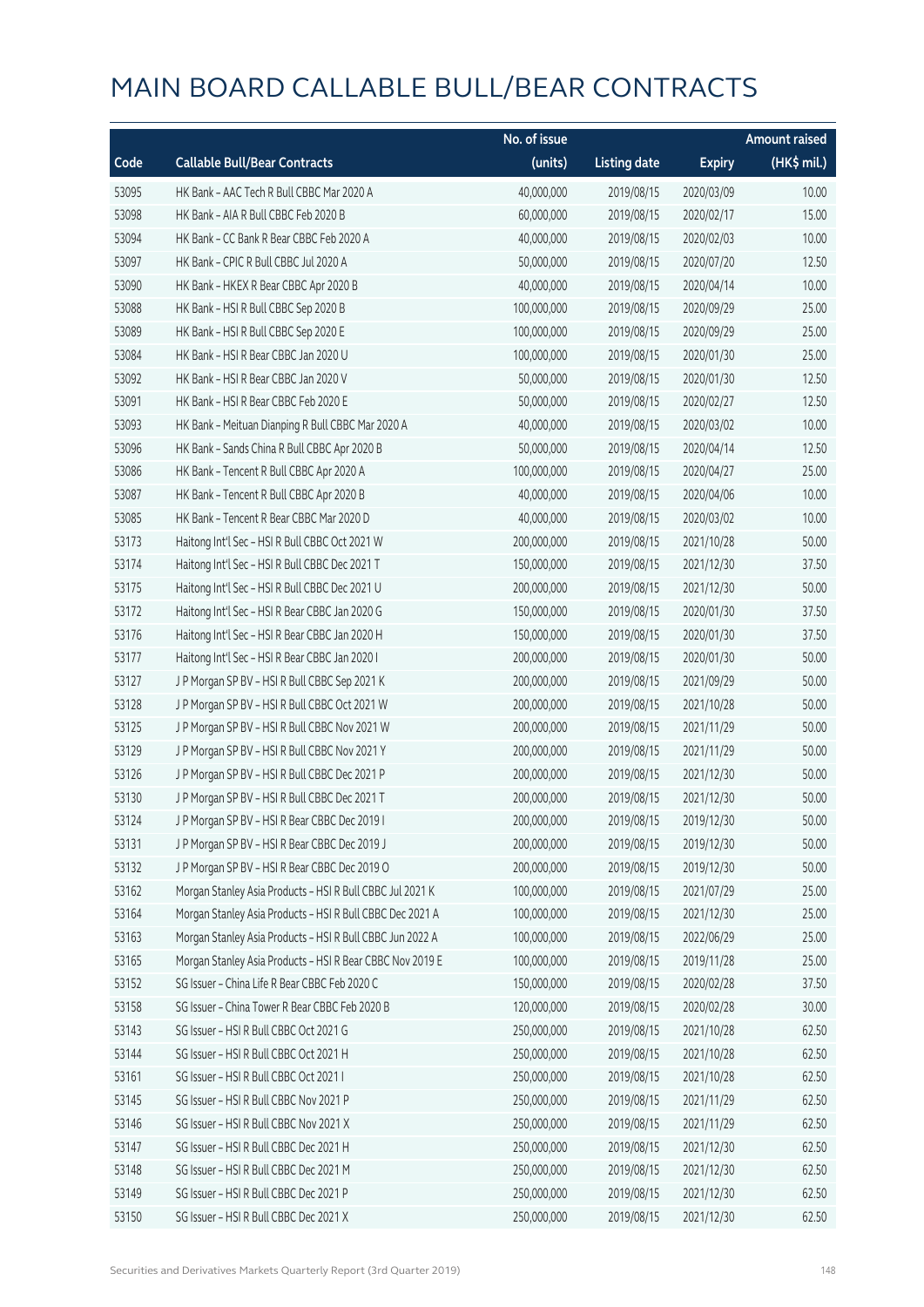|       |                                                         | No. of issue |                     |               | <b>Amount raised</b> |
|-------|---------------------------------------------------------|--------------|---------------------|---------------|----------------------|
| Code  | <b>Callable Bull/Bear Contracts</b>                     | (units)      | <b>Listing date</b> | <b>Expiry</b> | (HK\$ mil.)          |
| 53151 | SG Issuer - HSI R Bull CBBC Dec 2021 Z                  | 250,000,000  | 2019/08/15          | 2021/12/30    | 62.50                |
| 53133 | SG Issuer - HSI R Bear CBBC Feb 2020 A                  | 250,000,000  | 2019/08/15          | 2020/02/27    | 62.50                |
| 53134 | SG Issuer - HSI R Bear CBBC Feb 2020 B                  | 250,000,000  | 2019/08/15          | 2020/02/27    | 62.50                |
| 53137 | SG Issuer - HSI R Bear CBBC Feb 2020 C                  | 250,000,000  | 2019/08/15          | 2020/02/27    | 62.50                |
| 53135 | SG Issuer - HSI R Bear CBBC Feb 2020 D                  | 250,000,000  | 2019/08/15          | 2020/02/27    | 62.50                |
| 53136 | SG Issuer - HSI R Bear CBBC Feb 2020 E                  | 250,000,000  | 2019/08/15          | 2020/02/27    | 62.50                |
| 53138 | SG Issuer - HSI R Bear CBBC Feb 2020 F                  | 250,000,000  | 2019/08/15          | 2020/02/27    | 62.50                |
| 53139 | SG Issuer - HSI R Bear CBBC Mar 2020 C                  | 250,000,000  | 2019/08/15          | 2020/03/30    | 62.50                |
| 53140 | SG Issuer - HSI R Bear CBBC Mar 2020 D                  | 250,000,000  | 2019/08/15          | 2020/03/30    | 62.50                |
| 53141 | SG Issuer - HSI R Bear CBBC Mar 2020 E                  | 250,000,000  | 2019/08/15          | 2020/03/30    | 62.50                |
| 53142 | SG Issuer - HSI R Bear CBBC Mar 2020 F                  | 250,000,000  | 2019/08/15          | 2020/03/30    | 62.50                |
| 53153 | SG Issuer - Tencent R Bull CBBC Nov 2019 M              | 80,000,000   | 2019/08/15          | 2019/11/28    | 20.00                |
| 53154 | SG Issuer - Tencent R Bull CBBC Nov 2019 N              | 80,000,000   | 2019/08/15          | 2019/11/28    | 20.00                |
| 53155 | SG Issuer - Tencent R Bull CBBC Dec 2019 E              | 80,000,000   | 2019/08/15          | 2019/12/30    | 20.00                |
| 53159 | SG Issuer - Tencent R Bull CBBC Dec 2019 F              | 80,000,000   | 2019/08/15          | 2019/12/30    | 31.20                |
| 53156 | SG Issuer - Tencent R Bear CBBC Jan 2020 H              | 80,000,000   | 2019/08/15          | 2020/01/30    | 20.00                |
| 53157 | SG Issuer - Tencent R Bear CBBC Feb 2020 B              | 80,000,000   | 2019/08/15          | 2020/02/28    | 20.00                |
| 53160 | SG Issuer - Tencent R Bear CBBC Feb 2020 C              | 80,000,000   | 2019/08/15          | 2020/02/28    | 20.00                |
| 53108 | UBS AG - HSI R Bull CBBC Dec 2021 R                     | 200,000,000  | 2019/08/15          | 2021/12/30    | 50.00                |
| 53109 | UBS AG - HSI R Bull CBBC Dec 2021 S                     | 200,000,000  | 2019/08/15          | 2021/12/30    | 50.00                |
| 53102 | UBS AG - HSI R Bear CBBC Nov 2019 M                     | 200,000,000  | 2019/08/15          | 2019/11/28    | 50.00                |
| 53103 | UBS AG - HSI R Bear CBBC Dec 2019 S                     | 200,000,000  | 2019/08/15          | 2019/12/30    | 50.00                |
| 53104 | UBS AG - HSI R Bear CBBC Dec 2019 T                     | 200,000,000  | 2019/08/15          | 2019/12/30    | 50.00                |
| 53105 | UBS AG - HSI R Bear CBBC Dec 2019 U                     | 200,000,000  | 2019/08/15          | 2019/12/30    | 50.00                |
| 53106 | UBS AG - Tencent R Bull CBBC Feb 2020 I                 | 200,000,000  | 2019/08/15          | 2020/02/14    | 50.00                |
| 53107 | UBS AG - Tencent R Bear CBBC Feb 2020 A                 | 40,000,000   | 2019/08/15          | 2020/02/14    | 10.00                |
| 53113 | Bank Vontobel - AIA R Bull CBBC Feb 2020 B              | 40,000,000   | 2019/08/15          | 2020/02/21    | 10.00                |
| 53110 | Bank Vontobel - HSI R Bull CBBC Mar 2021 X              | 100,000,000  | 2019/08/15          | 2021/03/30    | 25.00                |
| 53111 | Bank Vontobel - HSI R Bear CBBC Mar 2020 O              | 100,000,000  | 2019/08/15          | 2020/03/30    | 25.00                |
| 53112 | Bank Vontobel - HSI R Bear CBBC Mar 2020 P              | 100,000,000  | 2019/08/15          | 2020/03/30    | 25.00                |
| 53114 | Bank Vontobel - Meituan Dianping R Bull CBBC Jan 2020 A | 60,000,000   | 2019/08/15          | 2020/01/17    | 15.00                |
| 53275 | BOCI Asia Ltd. - HSI R Bull CBBC Sep 2021 A             | 150,000,000  | 2019/08/16          | 2021/09/29    | 39.00                |
| 53276 | BOCI Asia Ltd. - HSI R Bull CBBC Sep 2021 B             | 150,000,000  | 2019/08/16          | 2021/09/29    | 37.50                |
| 53274 | BOCI Asia Ltd. - HSI R Bull CBBC Sep 2021 N             | 150,000,000  | 2019/08/16          | 2021/09/29    | 37.50                |
| 53277 | BOCI Asia Ltd. - HSI R Bear CBBC Jan 2020 J             | 150,000,000  | 2019/08/16          | 2020/01/30    | 37.50                |
| 53278 | BOCI Asia Ltd. - HSI R Bear CBBC Jan 2020 K             | 150,000,000  | 2019/08/16          | 2020/01/30    | 37.50                |
| 53279 | BOCI Asia Ltd. - HSI R Bear CBBC Jan 2020 L             | 150,000,000  | 2019/08/16          | 2020/01/30    | 37.50                |
| 53272 | BOCI Asia Ltd. - Tencent R Bull CBBC Dec 2019 S         | 40,000,000   | 2019/08/16          | 2019/12/30    | 10.40                |
| 53273 | BOCI Asia Ltd. - Tencent R Bear CBBC Dec 2019 R         | 40,000,000   | 2019/08/16          | 2019/12/30    | 10.00                |
| 53226 | BNP Paribas Issuance B.V. - HSI R Bull CBBC Nov 2021 D  | 250,000,000  | 2019/08/16          | 2021/11/29    | 62.50                |
| 53227 | BNP Paribas Issuance B.V. - HSI R Bull CBBC Nov 2021 E  | 250,000,000  | 2019/08/16          | 2021/11/29    | 62.50                |
| 53228 | BNP Paribas Issuance B.V. - HSI R Bull CBBC Nov 2021 F  | 250,000,000  | 2019/08/16          | 2021/11/29    | 62.50                |
| 53229 | BNP Paribas Issuance B.V. - HSI R Bull CBBC Nov 2021 O  | 250,000,000  | 2019/08/16          | 2021/11/29    | 62.50                |
| 53230 | BNP Paribas Issuance B.V. - HSI R Bull CBBC Nov 2021 R  | 250,000,000  | 2019/08/16          | 2021/11/29    | 62.50                |
| 53231 | BNP Paribas Issuance B.V. - HSI R Bull CBBC Nov 2021 T  | 240,000,000  | 2019/08/16          | 2021/11/29    | 60.00                |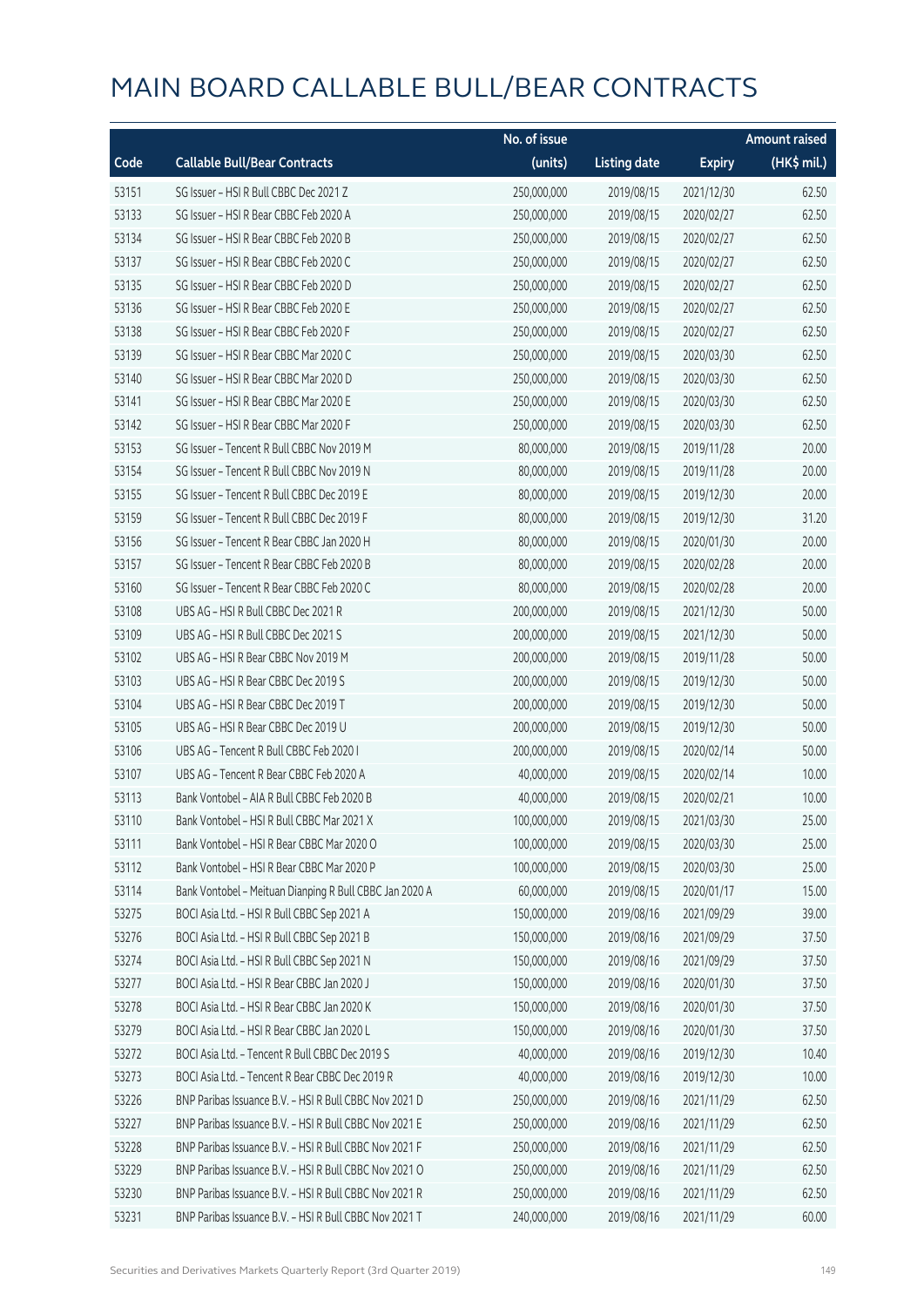|       |                                                          | No. of issue |                     |               | <b>Amount raised</b> |
|-------|----------------------------------------------------------|--------------|---------------------|---------------|----------------------|
| Code  | <b>Callable Bull/Bear Contracts</b>                      | (units)      | <b>Listing date</b> | <b>Expiry</b> | (HK\$ mil.)          |
| 53232 | BNP Paribas Issuance B.V. - HSI R Bear CBBC Feb 2020 V   | 250,000,000  | 2019/08/16          | 2020/02/27    | 62.50                |
| 53233 | BNP Paribas Issuance B.V. - HSI R Bear CBBC Feb 2020 W   | 250,000,000  | 2019/08/16          | 2020/02/27    | 62.50                |
| 53287 | Credit Suisse AG - HKEX R Bear CBBC Feb 2020 A           | 100,000,000  | 2019/08/16          | 2020/02/21    | 25.00                |
| 53281 | Credit Suisse AG - HSI R Bull CBBC Oct 2021 I            | 200,000,000  | 2019/08/16          | 2021/10/28    | 50.00                |
| 53280 | Credit Suisse AG - HSI R Bull CBBC Nov 2021 M            | 200,000,000  | 2019/08/16          | 2021/11/29    | 50.00                |
| 53283 | Credit Suisse AG - HSI R Bull CBBC Nov 2021 N            | 200,000,000  | 2019/08/16          | 2021/11/29    | 50.00                |
| 53284 | Credit Suisse AG - HSI R Bull CBBC Nov 2021 W            | 200,000,000  | 2019/08/16          | 2021/11/29    | 50.00                |
| 53282 | Credit Suisse AG - HSI R Bull CBBC Dec 2021 O            | 300,000,000  | 2019/08/16          | 2021/12/30    | 75.00                |
| 53285 | Credit Suisse AG - HSI R Bear CBBC Jan 2020 U            | 200,000,000  | 2019/08/16          | 2020/01/30    | 50.00                |
| 53286 | Credit Suisse AG - HSI R Bear CBBC Jan 2020 V            | 200,000,000  | 2019/08/16          | 2020/01/30    | 50.00                |
| 53192 | Goldman Sachs SP (Asia) - HSI R Bull CBBC Nov 2021 A     | 200,000,000  | 2019/08/16          | 2021/11/29    | 50.00                |
| 53205 | Goldman Sachs SP (Asia) - HSI R Bear CBBC Mar 2020 K     | 200,000,000  | 2019/08/16          | 2020/03/30    | 50.00                |
| 53306 | Goldman Sachs SP (Asia) - HSI R Bear CBBC Apr 2020 J     | 200,000,000  | 2019/08/16          | 2020/04/28    | 50.00                |
| 53308 | Goldman Sachs SP (Asia) - HSI R Bear CBBC Apr 2020 N     | 200,000,000  | 2019/08/16          | 2020/04/28    | 50.00                |
| 53307 | Goldman Sachs SP (Asia) - HSI R Bear CBBC Apr 2020 U     | 200,000,000  | 2019/08/16          | 2020/04/28    | 50.00                |
| 53309 | Goldman Sachs SP (Asia) - Tencent R Bull CBBC Nov 2019 P | 80,000,000   | 2019/08/16          | 2019/11/18    | 20.00                |
| 53199 | HK Bank - ABC R Bull CBBC Apr 2020 A                     | 40,000,000   | 2019/08/16          | 2020/04/27    | 10.00                |
| 53200 | HK Bank - Bank of China R Bear CBBC Mar 2020 A           | 40,000,000   | 2019/08/16          | 2020/03/16    | 10.00                |
| 53202 | HK Bank - China Mobile R Bull CBBC Mar 2020 A            | 60,000,000   | 2019/08/16          | 2020/03/23    | 15.00                |
| 53204 | HK Bank - CNOOC R Bear CBBC Mar 2020 B                   | 40,000,000   | 2019/08/16          | 2020/03/02    | 10.00                |
| 53203 | HK Bank - Sinopec Corp R Bear CBBC Mar 2020 A            | 40,000,000   | 2019/08/16          | 2020/03/30    | 10.00                |
| 53195 | HK Bank - HKEX R Bull CBBC May 2020 A                    | 100,000,000  | 2019/08/16          | 2020/05/25    | 25.00                |
| 53196 | HK Bank - HSI R Bull CBBC Sep 2020 F                     | 100,000,000  | 2019/08/16          | 2020/09/29    | 25.00                |
| 53197 | HK Bank - HSI R Bull CBBC Dec 2020 A                     | 100,000,000  | 2019/08/16          | 2020/12/30    | 25.00                |
| 53193 | HK Bank - HSI R Bear CBBC Jan 2020 W                     | 100,000,000  | 2019/08/16          | 2020/01/30    | 25.00                |
| 53201 | HK Bank - ICBC R Bear CBBC Mar 2020 A                    | 40,000,000   | 2019/08/16          | 2020/03/09    | 10.00                |
| 53194 | HK Bank - SHK Ppt R Bear CBBC Jan 2020 B                 | 40,000,000   | 2019/08/16          | 2020/01/20    | 10.00                |
| 53198 | HK Bank - WH Group R Bull CBBC Apr 2020 A                | 40,000,000   | 2019/08/16          | 2020/04/27    | 10.00                |
| 53302 | Haitong Int'l Sec - HKEX R Bull CBBC Feb 2020 A          | 40,000,000   | 2019/08/16          | 2020/02/05    | 10.00                |
| 53298 | Haitong Int'l Sec - HSI R Bull CBBC Oct 2021 A           | 100,000,000  | 2019/08/16          | 2021/10/28    | 25.00                |
| 53296 | Haitong Int'l Sec - HSI R Bull CBBC Oct 2021 J           | 200,000,000  | 2019/08/16          | 2021/10/28    | 50.00                |
| 53297 | Haitong Int'l Sec - HSI R Bull CBBC Nov 2021 E           | 150,000,000  | 2019/08/16          | 2021/11/29    | 37.50                |
| 53299 | Haitong Int'l Sec - HSI R Bear CBBC Jan 2020 J           | 200,000,000  | 2019/08/16          | 2020/01/30    | 50.00                |
| 53300 | Haitong Int'l Sec - HSI R Bear CBBC Jan 2020 K           | 150,000,000  | 2019/08/16          | 2020/01/30    | 37.50                |
| 53301 | Haitong Int'l Sec - HSI R Bear CBBC Jan 2020 L           | 150,000,000  | 2019/08/16          | 2020/01/30    | 37.50                |
| 53304 | Haitong Int'l Sec - SHK Ppt R Bull CBBC Jan 2020 C       | 40,000,000   | 2019/08/16          | 2020/01/29    | 10.00                |
| 53303 | Haitong Int'l Sec - Tencent R Bull CBBC Feb 2020 C       | 40,000,000   | 2019/08/16          | 2020/02/05    | 10.00                |
| 53305 | Haitong Int'l Sec - Tencent R Bear CBBC Apr 2020 K       | 40,000,000   | 2019/08/16          | 2020/04/14    | 10.00                |
| 53213 | J P Morgan SP BV - HSI R Bull CBBC Sep 2021 D            | 200,000,000  | 2019/08/16          | 2021/09/29    | 50.00                |
| 53214 | J P Morgan SP BV - HSI R Bull CBBC Oct 2021 E            | 200,000,000  | 2019/08/16          | 2021/10/28    | 50.00                |
| 53215 | J P Morgan SP BV - HSI R Bull CBBC Nov 2021 Z            | 200,000,000  | 2019/08/16          | 2021/11/29    | 50.00                |
| 53212 | J P Morgan SP BV - HSI R Bull CBBC Dec 2021 E            | 200,000,000  | 2019/08/16          | 2021/12/30    | 50.00                |
| 53216 | J P Morgan SP BV - HSI R Bull CBBC Dec 2021 G            | 200,000,000  | 2019/08/16          | 2021/12/30    | 50.00                |
| 53217 | J P Morgan SP BV - HSI R Bull CBBC Dec 2021 H            | 200,000,000  | 2019/08/16          | 2021/12/30    | 50.00                |
| 53211 | J P Morgan SP BV - HSI R Bear CBBC Dec 2019 K            | 200,000,000  | 2019/08/16          | 2019/12/30    | 50.00                |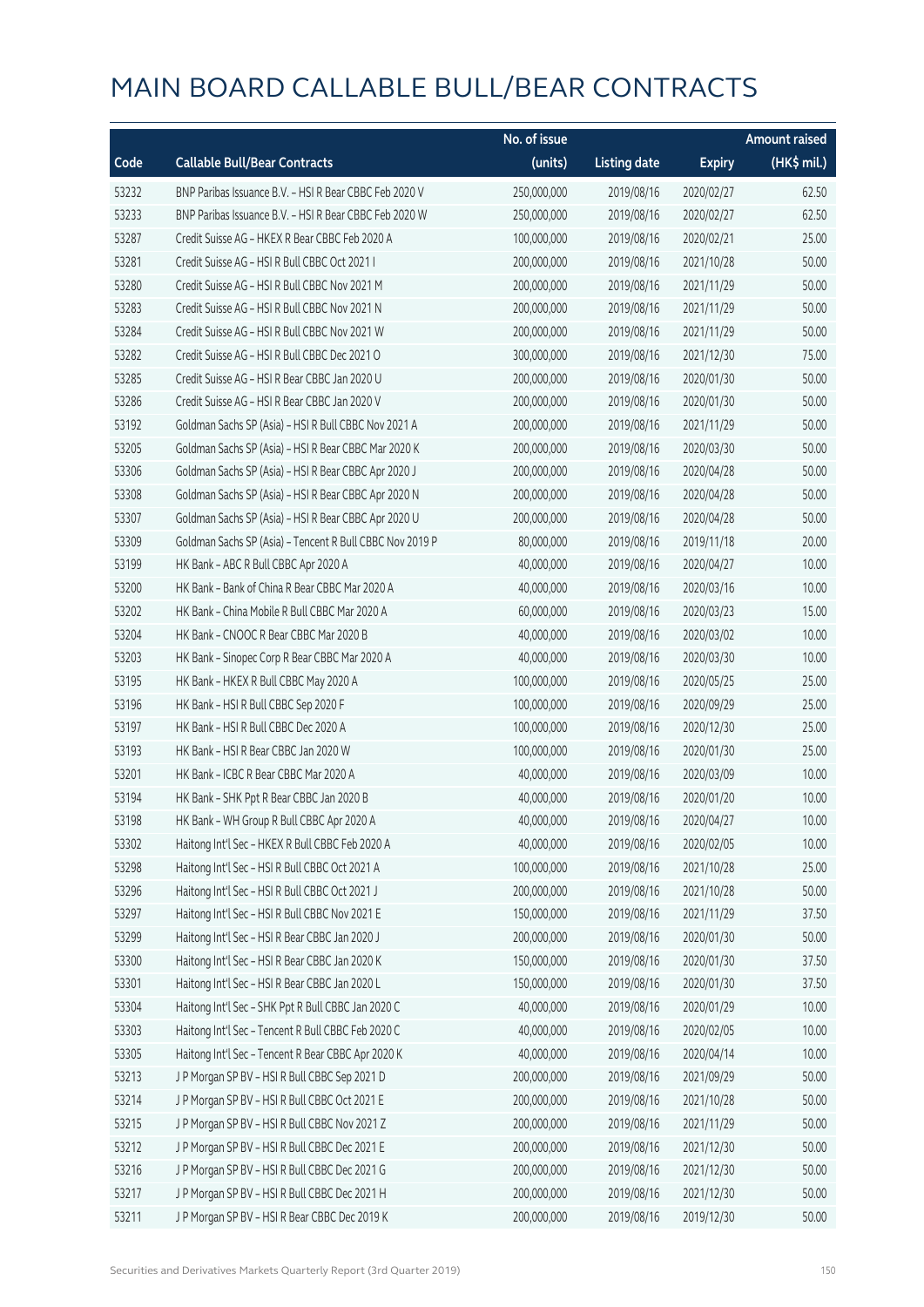|       |                                                              | No. of issue |                     |               | <b>Amount raised</b> |
|-------|--------------------------------------------------------------|--------------|---------------------|---------------|----------------------|
| Code  | <b>Callable Bull/Bear Contracts</b>                          | (units)      | <b>Listing date</b> | <b>Expiry</b> | (HK\$ mil.)          |
| 53293 | J P Morgan SP BV - HSI R Bear CBBC Dec 2019 M                | 200,000,000  | 2019/08/16          | 2019/12/30    | 50.00                |
| 53294 | J P Morgan SP BV - HSI R Bear CBBC Apr 2020 A                | 200,000,000  | 2019/08/16          | 2020/04/28    | 50.00                |
| 53295 | J P Morgan SP BV - HSI R Bear CBBC Apr 2020 B                | 200,000,000  | 2019/08/16          | 2020/04/28    | 50.00                |
| 53206 | Macquarie Bank Ltd. - Tencent R Bull CBBC Dec 2019 H         | 40,000,000   | 2019/08/16          | 2019/12/30    | 10.00                |
| 53207 | Macquarie Bank Ltd. - Tencent R Bull CBBC Dec 2019 I         | 13,700,000   | 2019/08/16          | 2019/12/30    | 10.04                |
| 53208 | Macquarie Bank Ltd. - Tencent R Bear CBBC Jan 2020 M         | 40,000,000   | 2019/08/16          | 2020/01/30    | 10.00                |
| 53209 | Macquarie Bank Ltd. - Tencent R Bear CBBC Jan 2020 N         | 40,000,000   | 2019/08/16          | 2020/01/30    | 11.04                |
| 53210 | Macquarie Bank Ltd. - Tencent R Bear CBBC Jan 2020 O         | 40,000,000   | 2019/08/16          | 2020/01/30    | 12.08                |
| 53290 | Morgan Stanley Asia Products - HSI R Bull CBBC Dec 2021 B    | 100,000,000  | 2019/08/16          | 2021/12/30    | 29.80                |
| 53289 | Morgan Stanley Asia Products - HSI R Bull CBBC Jun 2022 B    | 100,000,000  | 2019/08/16          | 2022/06/29    | 25.00                |
| 53291 | Morgan Stanley Asia Products - HSI R Bull CBBC Jun 2022 C    | 100,000,000  | 2019/08/16          | 2022/06/29    | 25.00                |
| 53292 | Morgan Stanley Asia Products - HSI R Bear CBBC Nov 2019 F    | 100,000,000  | 2019/08/16          | 2019/11/28    | 25.00                |
| 53288 | Morgan Stanley Asia Products - Tencent R Bear CBBC Feb 2020B | 50,000,000   | 2019/08/16          | 2020/02/18    | 12.50                |
| 53259 | SG Issuer - AAC Tech R Bull CBBC Mar 2020 A                  | 100,000,000  | 2019/08/16          | 2020/03/31    | 25.00                |
| 53265 | SG Issuer - HSI R Bull CBBC Nov 2021 D                       | 250,000,000  | 2019/08/16          | 2021/11/29    | 62.50                |
| 53249 | SG Issuer - HSI R Bull CBBC Nov 2021 R                       | 250,000,000  | 2019/08/16          | 2021/11/29    | 62.50                |
| 53250 | SG Issuer - HSI R Bull CBBC Dec 2021 F                       | 250,000,000  | 2019/08/16          | 2021/12/30    | 62.50                |
| 53252 | SG Issuer - HSI R Bull CBBC Dec 2021 K                       | 250,000,000  | 2019/08/16          | 2021/12/30    | 62.50                |
| 53251 | SG Issuer - HSI R Bull CBBC Dec 2021 V                       | 250,000,000  | 2019/08/16          | 2021/12/30    | 62.50                |
| 53253 | SG Issuer - HSI R Bull CBBC Jan 2022 P                       | 250,000,000  | 2019/08/16          | 2022/01/28    | 62.50                |
| 53254 | SG Issuer - HSI R Bull CBBC Jan 2022 Q                       | 250,000,000  | 2019/08/16          | 2022/01/28    | 62.50                |
| 53255 | SG Issuer - HSI R Bull CBBC Jan 2022 R                       | 250,000,000  | 2019/08/16          | 2022/01/28    | 62.50                |
| 53256 | SG Issuer - HSI R Bull CBBC Jan 2022 S                       | 250,000,000  | 2019/08/16          | 2022/01/28    | 62.50                |
| 53266 | SG Issuer - HSI R Bull CBBC Jan 2022 T                       | 250,000,000  | 2019/08/16          | 2022/01/28    | 62.50                |
| 53241 | SG Issuer - HSI R Bear CBBC Feb 2020 G                       | 250,000,000  | 2019/08/16          | 2020/02/27    | 62.50                |
| 53242 | SG Issuer - HSI R Bear CBBC Feb 2020 H                       | 250,000,000  | 2019/08/16          | 2020/02/27    | 62.50                |
| 53243 | SG Issuer - HSI R Bear CBBC Feb 2020 I                       | 250,000,000  | 2019/08/16          | 2020/02/27    | 62.50                |
| 53244 | SG Issuer - HSI R Bear CBBC Mar 2020 G                       | 250,000,000  | 2019/08/16          | 2020/03/30    | 62.50                |
| 53245 | SG Issuer - HSI R Bear CBBC Mar 2020 H                       | 250,000,000  | 2019/08/16          | 2020/03/30    | 62.50                |
| 53246 | SG Issuer - HSI R Bear CBBC Mar 2020 I                       | 250,000,000  | 2019/08/16          | 2020/03/30    | 62.50                |
| 53247 | SG Issuer - HSI R Bear CBBC Mar 2020 J                       | 250,000,000  | 2019/08/16          | 2020/03/30    | 62.50                |
| 53248 | SG Issuer - HSI R Bear CBBC Mar 2020 K                       | 250,000,000  | 2019/08/16          | 2020/03/30    | 62.50                |
| 53257 | SG Issuer - HSI R Bear CBBC Apr 2020 A                       | 500,000,000  | 2019/08/16          | 2020/04/28    | 125.00               |
| 53258 | SG Issuer - HSI R Bear CBBC Apr 2020 B                       | 500,000,000  | 2019/08/16          | 2020/04/28    | 125.00               |
| 53263 | SG Issuer - HSI R Bear CBBC Apr 2020 C                       | 250,000,000  | 2019/08/16          | 2020/04/28    | 62.50                |
| 53264 | SG Issuer - HSI R Bear CBBC Apr 2020 D                       | 250,000,000  | 2019/08/16          | 2020/04/28    | 62.50                |
| 53261 | SG Issuer - SHK Ppt R Bull CBBC Mar 2020 B                   | 100,000,000  | 2019/08/16          | 2020/03/30    | 25.00                |
| 53262 | SG Issuer - SHK Ppt R Bear CBBC Mar 2020 A                   | 100,000,000  | 2019/08/16          | 2020/03/30    | 25.00                |
| 53260 | SG Issuer - Tencent R Bull CBBC Dec 2019 G                   | 80,000,000   | 2019/08/16          | 2019/12/30    | 20.00                |
| 53267 | SG Issuer - Tencent R Bull CBBC Dec 2019 H                   | 80,000,000   | 2019/08/16          | 2019/12/30    | 20.00                |
| 53268 | SG Issuer - Tencent R Bull CBBC Dec 2019 J                   | 80,000,000   | 2019/08/16          | 2019/12/30    | 20.00                |
| 53269 | SG Issuer - Tencent R Bear CBBC Jan 2020 M                   | 80,000,000   | 2019/08/16          | 2020/01/30    | 20.00                |
| 53270 | SG Issuer - Tencent R Bear CBBC Feb 2020 D                   | 80,000,000   | 2019/08/16          | 2020/02/27    | 20.00                |
| 53271 | SG Issuer - Tencent R Bear CBBC Feb 2020 E                   | 80,000,000   | 2019/08/16          | 2020/02/27    | 29.60                |
| 53239 | UBS AG - HKEX R Bear CBBC Mar 2020 A                         | 200,000,000  | 2019/08/16          | 2020/03/04    | 50.00                |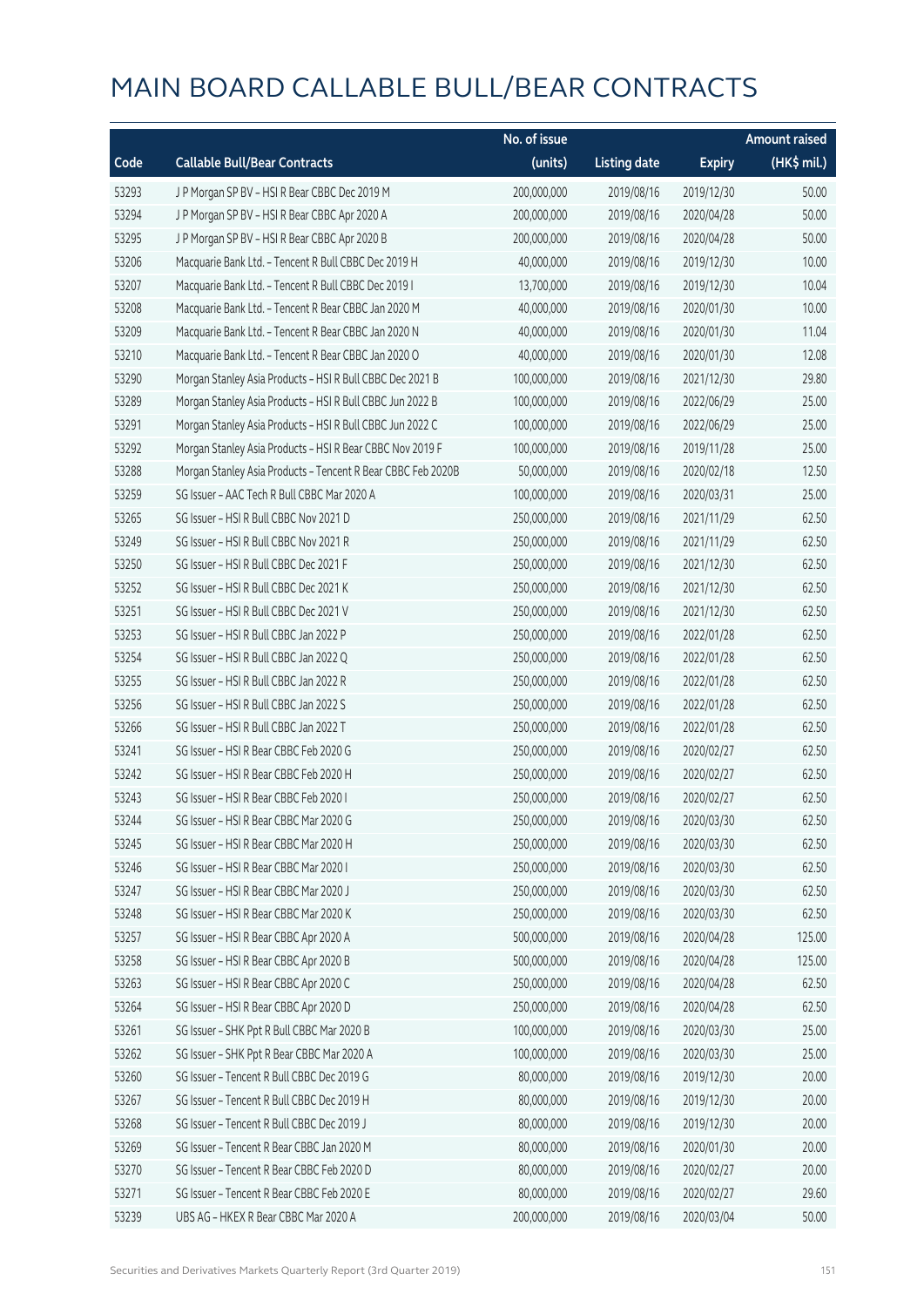|       |                                                          | No. of issue |                     |               | <b>Amount raised</b> |
|-------|----------------------------------------------------------|--------------|---------------------|---------------|----------------------|
| Code  | <b>Callable Bull/Bear Contracts</b>                      | (units)      | <b>Listing date</b> | <b>Expiry</b> | (HK\$ mil.)          |
| 53240 | UBS AG - HSCEI R Bear CBBC Feb 2020 A                    | 200,000,000  | 2019/08/16          | 2020/02/27    | 50.00                |
| 53234 | UBS AG - HSI R Bull CBBC Dec 2021 T                      | 200,000,000  | 2019/08/16          | 2021/12/30    | 50.00                |
| 53235 | UBS AG - HSI R Bull CBBC Dec 2021 U                      | 200,000,000  | 2019/08/16          | 2021/12/30    | 50.00                |
| 53236 | UBS AG - HSI R Bear CBBC Dec 2019 V                      | 200,000,000  | 2019/08/16          | 2019/12/30    | 50.00                |
| 53237 | UBS AG - HSI R Bear CBBC Dec 2019 W                      | 200,000,000  | 2019/08/16          | 2019/12/30    | 50.00                |
| 53238 | UBS AG - HSI R Bear CBBC Dec 2019 X                      | 200,000,000  | 2019/08/16          | 2019/12/30    | 50.00                |
| 53224 | Bank Vontobel - CC Bank R Bear CBBC Jan 2020 A           | 40,000,000   | 2019/08/16          | 2020/01/17    | 10.00                |
| 53225 | Bank Vontobel - Geely Auto R Bull CBBC Feb 2020 B        | 40,000,000   | 2019/08/16          | 2020/02/21    | 11.24                |
| 53223 | Bank Vontobel - HSBC R Bear CBBC Jan 2020 B              | 40,000,000   | 2019/08/16          | 2020/01/10    | 10.00                |
| 53218 | Bank Vontobel - HSI R Bull CBBC Mar 2021 Y               | 80,000,000   | 2019/08/16          | 2021/03/30    | 20.00                |
| 53219 | Bank Vontobel - HSI R Bull CBBC Mar 2021 Z               | 80,000,000   | 2019/08/16          | 2021/03/30    | 20.00                |
| 53220 | Bank Vontobel - HSI R Bear CBBC Mar 2020 Q               | 80,000,000   | 2019/08/16          | 2020/03/30    | 20.00                |
| 53221 | Bank Vontobel - HSI R Bear CBBC Mar 2020 R               | 80,000,000   | 2019/08/16          | 2020/03/30    | 20.00                |
| 53222 | Bank Vontobel - Ping An R Bear CBBC Jan 2020 B           | 40,000,000   | 2019/08/16          | 2020/01/10    | 10.00                |
| 53323 | BOCI Asia Ltd. - BOCL R Bull CBBC Jul 2020 A             | 80,000,000   | 2019/08/19          | 2020/07/27    | 20.00                |
| 53318 | BOCI Asia Ltd. - HSI R Bull CBBC Sep 2021 M              | 150,000,000  | 2019/08/19          | 2021/09/29    | 37.50                |
| 53319 | BOCI Asia Ltd. - HSI R Bull CBBC Sep 2021 O              | 150,000,000  | 2019/08/19          | 2021/09/29    | 37.50                |
| 53320 | BOCI Asia Ltd. - HSI R Bull CBBC Sep 2021 P              | 150,000,000  | 2019/08/19          | 2021/09/29    | 37.50                |
| 53321 | BOCI Asia Ltd. - HSI R Bear CBBC Jan 2020 M              | 150,000,000  | 2019/08/19          | 2020/01/30    | 37.50                |
| 53322 | BOCI Asia Ltd. - HSI R Bear CBBC Jan 2020 N              | 150,000,000  | 2019/08/19          | 2020/01/30    | 37.50                |
| 53348 | BNP Paribas Issuance B.V. - HSI R Bull CBBC Nov 2021 V   | 240,000,000  | 2019/08/19          | 2021/11/29    | 60.00                |
| 53349 | BNP Paribas Issuance B.V. - HSI R Bear CBBC Feb 2020 X   | 250,000,000  | 2019/08/19          | 2020/02/27    | 62.50                |
| 53395 | Credit Suisse AG - HSBC R Bear CBBC Jan 2020 C           | 60,000,000   | 2019/08/19          | 2020/01/24    | 15.00                |
| 53394 | Credit Suisse AG - HSI R Bull CBBC Nov 2021 J            | 200,000,000  | 2019/08/19          | 2021/11/29    | 50.00                |
| 53396 | Credit Suisse AG - HSI R Bear CBBC Dec 2019 D            | 200,000,000  | 2019/08/19          | 2019/12/30    | 50.00                |
| 53397 | Credit Suisse AG - HSI R Bear CBBC Apr 2020 M            | 300,000,000  | 2019/08/19          | 2020/04/28    | 75.00                |
| 53392 | Credit Suisse AG - SHK Ppt R Bull CBBC May 2020 A        | 40,000,000   | 2019/08/19          | 2020/05/28    | 10.00                |
| 53393 | Credit Suisse AG - SHK Ppt R Bear CBBC Jan 2020 C        | 40,000,000   | 2019/08/19          | 2020/01/30    | 10.00                |
| 53389 | Goldman Sachs SP (Asia) - HSI R Bear CBBC Apr 2020 M     | 200,000,000  | 2019/08/19          | 2020/04/28    | 50.00                |
| 53390 | Goldman Sachs SP (Asia) - Tencent R Bull CBBC Nov 2019 Q | 80,000,000   | 2019/08/19          | 2019/11/19    | 20.00                |
| 53391 | Goldman Sachs SP (Asia) - Tencent R Bear CBBC Jan 2020 H | 60,000,000   | 2019/08/19          | 2020/01/30    | 15.00                |
| 53315 | HK Bank - ABC R Bear CBBC Apr 2020 A                     | 40,000,000   | 2019/08/19          | 2020/04/14    | 10.00                |
| 53313 | HK Bank - Galaxy Ent R Bear CBBC Feb 2020 B              | 40,000,000   | 2019/08/19          | 2020/02/24    | 10.00                |
| 53312 | HK Bank - HKEX R Bear CBBC Jan 2020 E                    | 40,000,000   | 2019/08/19          | 2020/01/16    | 10.00                |
| 53314 | HK Bank - HSI R Bear CBBC Jan 2020 X                     | 100,000,000  | 2019/08/19          | 2020/01/30    | 25.00                |
| 53311 | HK Bank - HSI R Bear CBBC Feb 2020 F                     | 100,000,000  | 2019/08/19          | 2020/02/27    | 25.00                |
| 53317 | HK Bank - Sands China R Bear CBBC Apr 2020 A             | 40,000,000   | 2019/08/19          | 2020/04/14    | 10.00                |
| 53316 | HK Bank - SHK Ppt R Bull CBBC May 2020 A                 | 40,000,000   | 2019/08/19          | 2020/05/25    | 10.00                |
| 53310 | HK Bank - Tencent R Bear CBBC Mar 2020 E                 | 100,000,000  | 2019/08/19          | 2020/03/30    | 25.00                |
| 53340 | Haitong Int'l Sec - HSI R Bull CBBC Nov 2021 G           | 200,000,000  | 2019/08/19          | 2021/11/29    | 50.00                |
| 53341 | Haitong Int'l Sec - HSI R Bull CBBC Nov 2021 H           | 150,000,000  | 2019/08/19          | 2021/11/29    | 37.50                |
| 53342 | Haitong Int'l Sec - HSI R Bull CBBC Dec 2021 F           | 200,000,000  | 2019/08/19          | 2021/12/30    | 50.00                |
| 53343 | Haitong Int'l Sec - HSI R Bull CBBC Dec 2021 O           | 150,000,000  | 2019/08/19          | 2021/12/30    | 37.50                |
| 53344 | Haitong Int'l Sec - HSI R Bear CBBC Jan 2020 M           | 150,000,000  | 2019/08/19          | 2020/01/30    | 37.50                |
| 53345 | Haitong Int'l Sec - HSI R Bear CBBC Jan 2020 N           | 200,000,000  | 2019/08/19          | 2020/01/30    | 50.00                |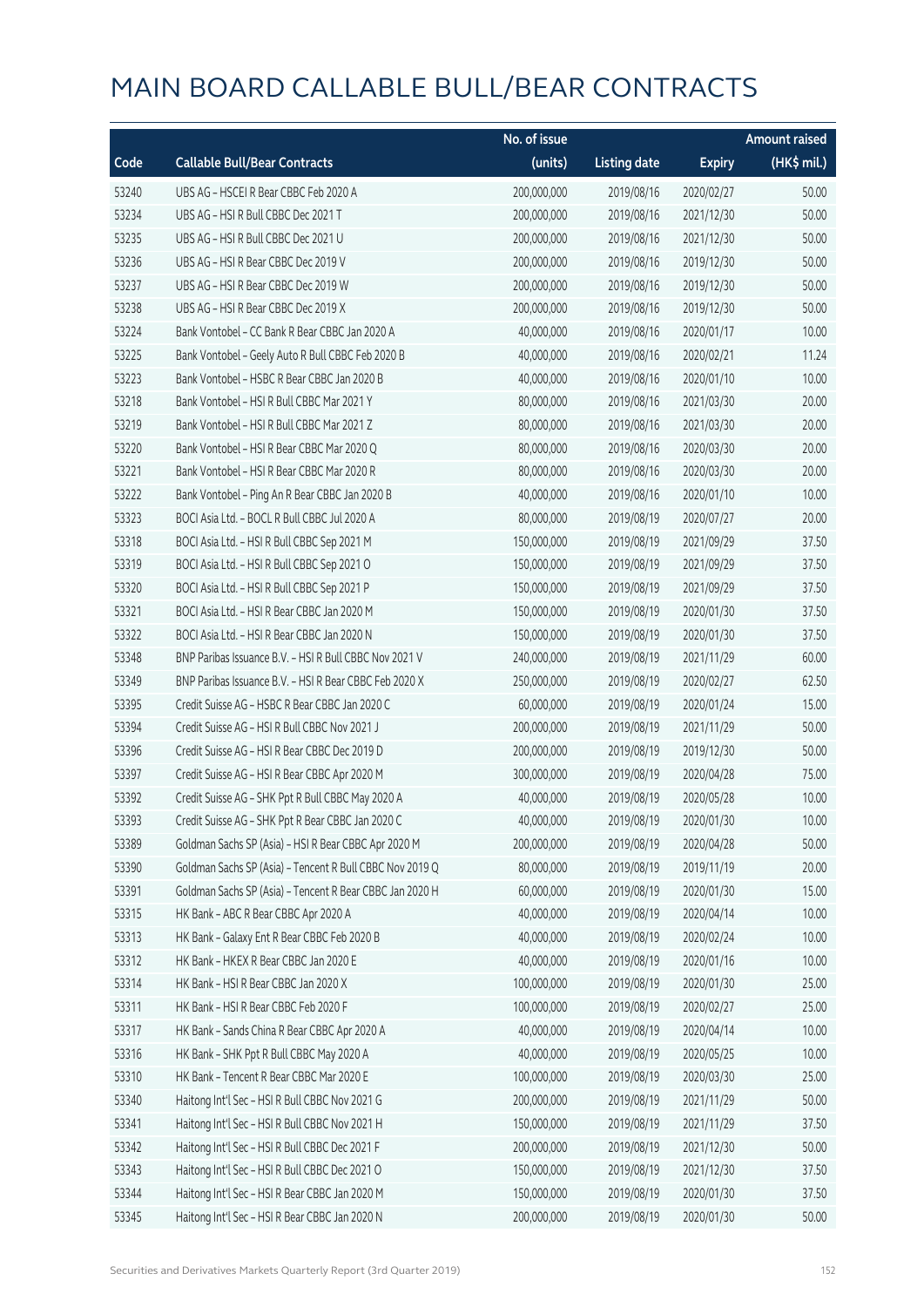|       |                                                           | No. of issue |                     |               | <b>Amount raised</b> |
|-------|-----------------------------------------------------------|--------------|---------------------|---------------|----------------------|
| Code  | <b>Callable Bull/Bear Contracts</b>                       | (units)      | <b>Listing date</b> | <b>Expiry</b> | (HK\$ mil.)          |
| 53346 | Haitong Int'l Sec - HSI R Bear CBBC Jan 2020 O            | 150,000,000  | 2019/08/19          | 2020/01/30    | 37.50                |
| 53347 | Haitong Int'l Sec - HSI R Bear CBBC Jan 2020 P            | 150,000,000  | 2019/08/19          | 2020/01/30    | 37.50                |
| 53327 | J P Morgan SP BV - HSI R Bull CBBC Sep 2021 M             | 200,000,000  | 2019/08/19          | 2021/09/29    | 50.00                |
| 53328 | J P Morgan SP BV - HSI R Bull CBBC Oct 2021 F             | 200,000,000  | 2019/08/19          | 2021/10/28    | 50.00                |
| 53329 | J P Morgan SP BV - HSI R Bull CBBC Nov 2021 D             | 200,000,000  | 2019/08/19          | 2021/11/29    | 50.00                |
| 53330 | J P Morgan SP BV - HSI R Bull CBBC Dec 2021 K             | 200,000,000  | 2019/08/19          | 2021/12/30    | 50.00                |
| 53352 | J P Morgan SP BV - HSI R Bear CBBC Dec 2019 Q             | 200,000,000  | 2019/08/19          | 2019/12/30    | 50.00                |
| 53324 | J P Morgan SP BV - HSI R Bear CBBC Apr 2020 C             | 200,000,000  | 2019/08/19          | 2020/04/28    | 50.00                |
| 53325 | J P Morgan SP BV - HSI R Bear CBBC Apr 2020 D             | 200,000,000  | 2019/08/19          | 2020/04/28    | 50.00                |
| 53331 | J P Morgan SP BV - HSI R Bear CBBC Apr 2020 E             | 200,000,000  | 2019/08/19          | 2020/04/28    | 50.00                |
| 53351 | J P Morgan SP BV - Ping An R Bull CBBC Feb 2020 F         | 100,000,000  | 2019/08/19          | 2020/02/14    | 25.00                |
| 53326 | J P Morgan SP BV - Tencent R Bear CBBC Jan 2020 K         | 250,000,000  | 2019/08/19          | 2020/01/10    | 62.50                |
| 53350 | Morgan Stanley Asia Products - HSI R Bear CBBC Nov 2019 G | 100,000,000  | 2019/08/19          | 2019/11/28    | 25.00                |
| 53383 | SG Issuer - Bank of China R Bull CBBC Jul 2020 A          | 100,000,000  | 2019/08/19          | 2020/07/31    | 25.00                |
| 53384 | SG Issuer - Bank of China R Bull CBBC Aug 2020 B          | 100,000,000  | 2019/08/19          | 2020/08/10    | 25.00                |
| 53360 | SG Issuer - CC Bank R Bull CBBC Jul 2020 B                | 100,000,000  | 2019/08/19          | 2020/07/29    | 25.00                |
| 53370 | SG Issuer - CC Bank R Bull CBBC Jul 2020 C                | 100,000,000  | 2019/08/19          | 2020/07/17    | 25.00                |
| 53385 | SG Issuer - China Life R Bull CBBC Apr 2020 A             | 150,000,000  | 2019/08/19          | 2020/04/20    | 37.50                |
| 53371 | SG Issuer - CPIC R Bull CBBC Jul 2020 A                   | 100,000,000  | 2019/08/19          | 2020/07/17    | 25.00                |
| 53372 | SG Issuer - CPIC R Bull CBBC Jul 2020 B                   | 100,000,000  | 2019/08/19          | 2020/07/30    | 25.00                |
| 53376 | SG Issuer - CSOP A50 ETF R Bull CBBC Jan 2020 F           | 100,000,000  | 2019/08/19          | 2020/01/31    | 25.00                |
| 53361 | SG Issuer - Galaxy Ent R Bull CBBC Apr 2020 A             | 100,000,000  | 2019/08/19          | 2020/04/29    | 25.00                |
| 53362 | SG Issuer - HKEX R Bull CBBC Dec 2019 V                   | 50,000,000   | 2019/08/19          | 2019/12/13    | 12.50                |
| 53363 | SG Issuer - HSBC R Bull CBBC Apr 2020 A                   | 100,000,000  | 2019/08/19          | 2020/04/27    | 25.00                |
| 53382 | SG Issuer - HSI R Bull CBBC Oct 2021 P                    | 250,000,000  | 2019/08/19          | 2021/10/28    | 62.50                |
| 53377 | SG Issuer - HSI R Bull CBBC Dec 2021 L                    | 250,000,000  | 2019/08/19          | 2021/12/30    | 62.50                |
| 53378 | SG Issuer - HSI R Bull CBBC Jan 2022 U                    | 250,000,000  | 2019/08/19          | 2022/01/28    | 62.50                |
| 53379 | SG Issuer – HSI R Bull CBBC Jan 2022 V                    | 250,000,000  | 2019/08/19          | 2022/01/28    | 62.50                |
| 53369 | SG Issuer - HSI R Bear CBBC Feb 2020 J                    | 250,000,000  | 2019/08/19          | 2020/02/27    | 62.50                |
| 53380 | SG Issuer - HSI R Bear CBBC Feb 2020 M                    | 250,000,000  | 2019/08/19          | 2020/02/27    | 62.50                |
| 53381 | SG Issuer - HSI R Bear CBBC Mar 2020 L                    | 250,000,000  | 2019/08/19          | 2020/03/30    | 62.50                |
| 53386 | SG Issuer - ICBC R Bull CBBC May 2020 A                   | 100,000,000  | 2019/08/19          | 2020/05/28    | 25.00                |
| 53364 | SG Issuer - ICBC R Bull CBBC Jul 2020 C                   | 100,000,000  | 2019/08/19          | 2020/07/29    | 25.00                |
| 53387 | SG Issuer - Meituan Dianping R Bull CBBC Jan 2020 A       | 100,000,000  | 2019/08/19          | 2020/01/31    | 25.00                |
| 53388 | SG Issuer - Meituan Dianping R Bull CBBC Feb 2020 A       | 100,000,000  | 2019/08/19          | 2020/02/28    | 25.00                |
| 53373 | SG Issuer - Ping An R Bull CBBC Jan 2020 F                | 100,000,000  | 2019/08/19          | 2020/01/31    | 25.00                |
| 53365 | SG Issuer - Ping An R Bear CBBC Dec 2019 K                | 100,000,000  | 2019/08/19          | 2019/12/13    | 25.00                |
| 53366 | SG Issuer - Sands China R Bull CBBC Apr 2020 A            | 80,000,000   | 2019/08/19          | 2020/04/29    | 20.00                |
| 53367 | SG Issuer - SHK Ppt R Bull CBBC Apr 2020 A                | 100,000,000  | 2019/08/19          | 2020/04/24    | 25.00                |
| 53374 | SG Issuer - Tencent R Bull CBBC Jan 2020 B                | 80,000,000   | 2019/08/19          | 2020/01/31    | 20.00                |
| 53375 | SG Issuer - Tencent R Bull CBBC Jan 2020 C                | 80,000,000   | 2019/08/19          | 2020/01/31    | 20.00                |
| 53368 | SG Issuer - Tencent R Bear CBBC Feb 2020 F                | 80,000,000   | 2019/08/19          | 2020/02/07    | 20.00                |
| 53332 | UBS AG - HSI R Bull CBBC Dec 2021 V                       | 200,000,000  | 2019/08/19          | 2021/12/30    | 50.00                |
| 53333 | UBS AG - HSI R Bull CBBC Dec 2021 W                       | 200,000,000  | 2019/08/19          | 2021/12/30    | 50.00                |
| 53334 | UBS AG - HSI R Bull CBBC Dec 2021 X                       | 200,000,000  | 2019/08/19          | 2021/12/30    | 50.00                |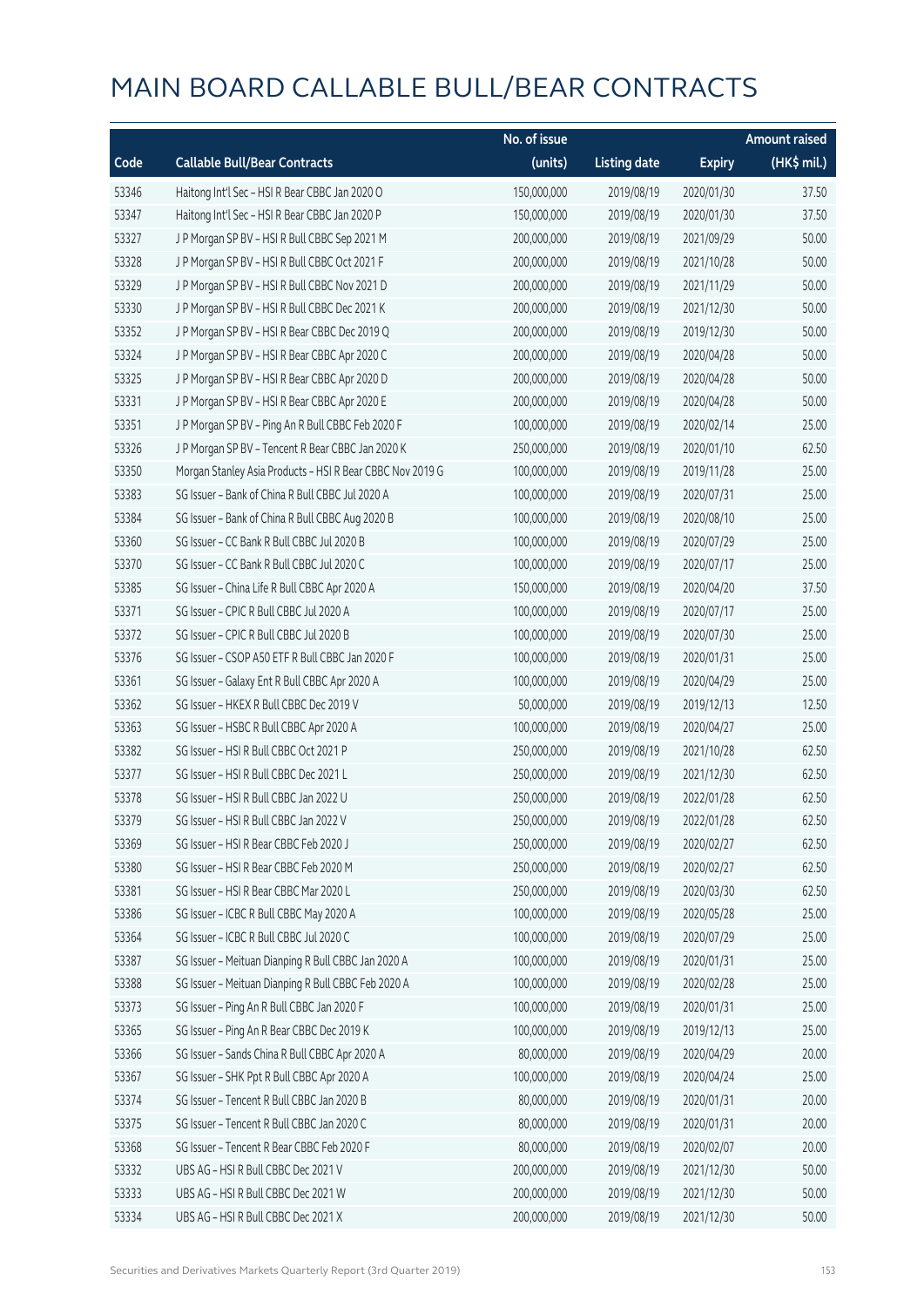|       |                                                        | No. of issue |                     |               | <b>Amount raised</b> |
|-------|--------------------------------------------------------|--------------|---------------------|---------------|----------------------|
| Code  | <b>Callable Bull/Bear Contracts</b>                    | (units)      | <b>Listing date</b> | <b>Expiry</b> | (HK\$ mil.)          |
| 53335 | UBS AG - HSI R Bull CBBC Dec 2021 Y                    | 200,000,000  | 2019/08/19          | 2021/12/30    | 50.00                |
| 53336 | UBS AG - HSI R Bear CBBC Dec 2019 Y                    | 200,000,000  | 2019/08/19          | 2019/12/30    | 50.00                |
| 53337 | UBS AG - HSI R Bear CBBC Jan 2020 A                    | 200,000,000  | 2019/08/19          | 2020/01/30    | 50.00                |
| 53339 | UBS AG - HSI R Bear CBBC Jan 2020 B                    | 200,000,000  | 2019/08/19          | 2020/01/30    | 50.00                |
| 53338 | UBS AG - HSI R Bear CBBC Feb 2020 A                    | 400,000,000  | 2019/08/19          | 2020/02/27    | 100.00               |
| 53359 | Bank Vontobel - BOCL R Bull CBBC Sep 2020 A            | 40,000,000   | 2019/08/19          | 2020/09/18    | 10.00                |
| 53357 | Bank Vontobel - Sinopec Corp R Bear CBBC Feb 2020 A    | 40,000,000   | 2019/08/19          | 2020/02/07    | 10.00                |
| 53353 | Bank Vontobel - HSI R Bull CBBC Mar 2021 A             | 80,000,000   | 2019/08/19          | 2021/03/30    | 20.00                |
| 53354 | Bank Vontobel - HSI R Bull CBBC Mar 2021 C             | 80,000,000   | 2019/08/19          | 2021/03/30    | 20.00                |
| 53355 | Bank Vontobel - HSI R Bear CBBC Mar 2020 S             | 80,000,000   | 2019/08/19          | 2020/03/30    | 20.00                |
| 53358 | Bank Vontobel - ICBC R Bull CBBC Feb 2020 A            | 40,000,000   | 2019/08/19          | 2020/02/07    | 10.00                |
| 53356 | Bank Vontobel - Tencent R Bear CBBC Feb 2020 F         | 40,000,000   | 2019/08/19          | 2020/02/07    | 10.00                |
| 53415 | BOCI Asia Ltd. - HSI R Bull CBBC Sep 2021 Q            | 150,000,000  | 2019/08/20          | 2021/09/29    | 37.50                |
| 53416 | BOCI Asia Ltd. - HSI R Bull CBBC Sep 2021 R            | 150,000,000  | 2019/08/20          | 2021/09/29    | 37.50                |
| 53417 | BOCI Asia Ltd. - HSI R Bull CBBC Sep 2021 S            | 150,000,000  | 2019/08/20          | 2021/09/29    | 37.50                |
| 53418 | BOCI Asia Ltd. - HSI R Bear CBBC Jan 2020 O            | 150,000,000  | 2019/08/20          | 2020/01/30    | 37.50                |
| 53419 | BOCI Asia Ltd. - HSI R Bear CBBC Jan 2020 P            | 150,000,000  | 2019/08/20          | 2020/01/30    | 37.50                |
| 53420 | BOCI Asia Ltd. - HSI R Bear CBBC Jan 2020 Q            | 150,000,000  | 2019/08/20          | 2020/01/30    | 37.50                |
| 53464 | BOCI Asia Ltd. - HSI R Bear CBBC Jan 2020 R            | 150,000,000  | 2019/08/20          | 2020/01/30    | 37.50                |
| 53465 | BNP Paribas Issuance B.V. - HSI R Bull CBBC Nov 2021 I | 240,000,000  | 2019/08/20          | 2021/11/29    | 60.00                |
| 53402 | BNP Paribas Issuance B.V. - HSI R Bull CBBC Nov 2021 K | 250,000,000  | 2019/08/20          | 2021/11/29    | 62.50                |
| 53451 | BNP Paribas Issuance B.V. - HSI R Bull CBBC Nov 2021 L | 250,000,000  | 2019/08/20          | 2021/11/29    | 62.50                |
| 53398 | BNP Paribas Issuance B.V. - HSI R Bull CBBC Nov 2021 M | 250,000,000  | 2019/08/20          | 2021/11/29    | 62.50                |
| 53399 | BNP Paribas Issuance B.V. - HSI R Bull CBBC Nov 2021 N | 250,000,000  | 2019/08/20          | 2021/11/29    | 62.50                |
| 53400 | BNP Paribas Issuance B.V. - HSI R Bull CBBC Nov 2021 S | 250,000,000  | 2019/08/20          | 2021/11/29    | 62.50                |
| 53401 | BNP Paribas Issuance B.V. - HSI R Bull CBBC Nov 2021 U | 250,000,000  | 2019/08/20          | 2021/11/29    | 62.50                |
| 53466 | BNP Paribas Issuance B.V. - HSI R Bear CBBC Mar 2020 A | 250,000,000  | 2019/08/20          | 2020/03/30    | 62.50                |
| 53467 | RNP Paribas Issuance R V - HSLR Bear CBBC Mar 2020 B   | 250,000,000  | 2019/08/20          | 2020/03/30    | 62.50                |
| 53468 | BNP Paribas Issuance B.V. - HSI R Bear CBBC Mar 2020 C | 250,000,000  | 2019/08/20          | 2020/03/30    | 62.50                |
| 53469 | BNP Paribas Issuance B.V. - HSI R Bear CBBC Mar 2020 D | 250,000,000  | 2019/08/20          | 2020/03/30    | 62.50                |
| 53470 | BNP Paribas Issuance B.V. - HSI R Bear CBBC Mar 2020 E | 250,000,000  | 2019/08/20          | 2020/03/30    | 62.50                |
| 53471 | BNP Paribas Issuance B.V. - HSI R Bear CBBC Mar 2020 F | 250,000,000  | 2019/08/20          | 2020/03/30    | 62.50                |
| 53549 | Credit Suisse AG - AIA R Bear CBBC Feb 2020 C          | 70,000,000   | 2019/08/20          | 2020/02/21    | 17.50                |
| 53550 | Credit Suisse AG - Galaxy Ent R Bull CBBC Apr 2020 A   | 50,000,000   | 2019/08/20          | 2020/04/28    | 12.50                |
| 53551 | Credit Suisse AG - Galaxy Ent R Bear CBBC Apr 2020 B   | 50,000,000   | 2019/08/20          | 2020/04/24    | 12.50                |
| 53546 | Credit Suisse AG - HKEX R Bull CBBC Jun 2020 A         | 100,000,000  | 2019/08/20          | 2020/06/29    | 25.00                |
| 53547 | Credit Suisse AG - HKEX R Bull CBBC Jun 2020 B         | 100,000,000  | 2019/08/20          | 2020/06/29    | 25.00                |
| 53548 | Credit Suisse AG - HKEX R Bear CBBC Feb 2020 B         | 100,000,000  | 2019/08/20          | 2020/02/21    | 25.00                |
| 53544 | Credit Suisse AG - HSI R Bull CBBC Sep 2021 D          | 200,000,000  | 2019/08/20          | 2021/09/29    | 50.00                |
| 53543 | Credit Suisse AG - HSI R Bull CBBC Sep 2021 E          | 200,000,000  | 2019/08/20          | 2021/09/29    | 50.00                |
| 53542 | Credit Suisse AG - HSI R Bull CBBC Sep 2021 L          | 200,000,000  | 2019/08/20          | 2021/09/29    | 50.00                |
| 53541 | Credit Suisse AG - HSI R Bull CBBC Oct 2021 M          | 200,000,000  | 2019/08/20          | 2021/10/28    | 50.00                |
| 53545 | Credit Suisse AG - HSI R Bull CBBC Dec 2021 P          | 300,000,000  | 2019/08/20          | 2021/12/30    | 75.00                |
| 53552 | Credit Suisse AG - HSI R Bear CBBC Dec 2019 S          | 200,000,000  | 2019/08/20          | 2019/12/30    | 50.00                |
| 53554 | Credit Suisse AG - HSI R Bear CBBC Jan 2020 W          | 200,000,000  | 2019/08/20          | 2020/01/30    | 50.00                |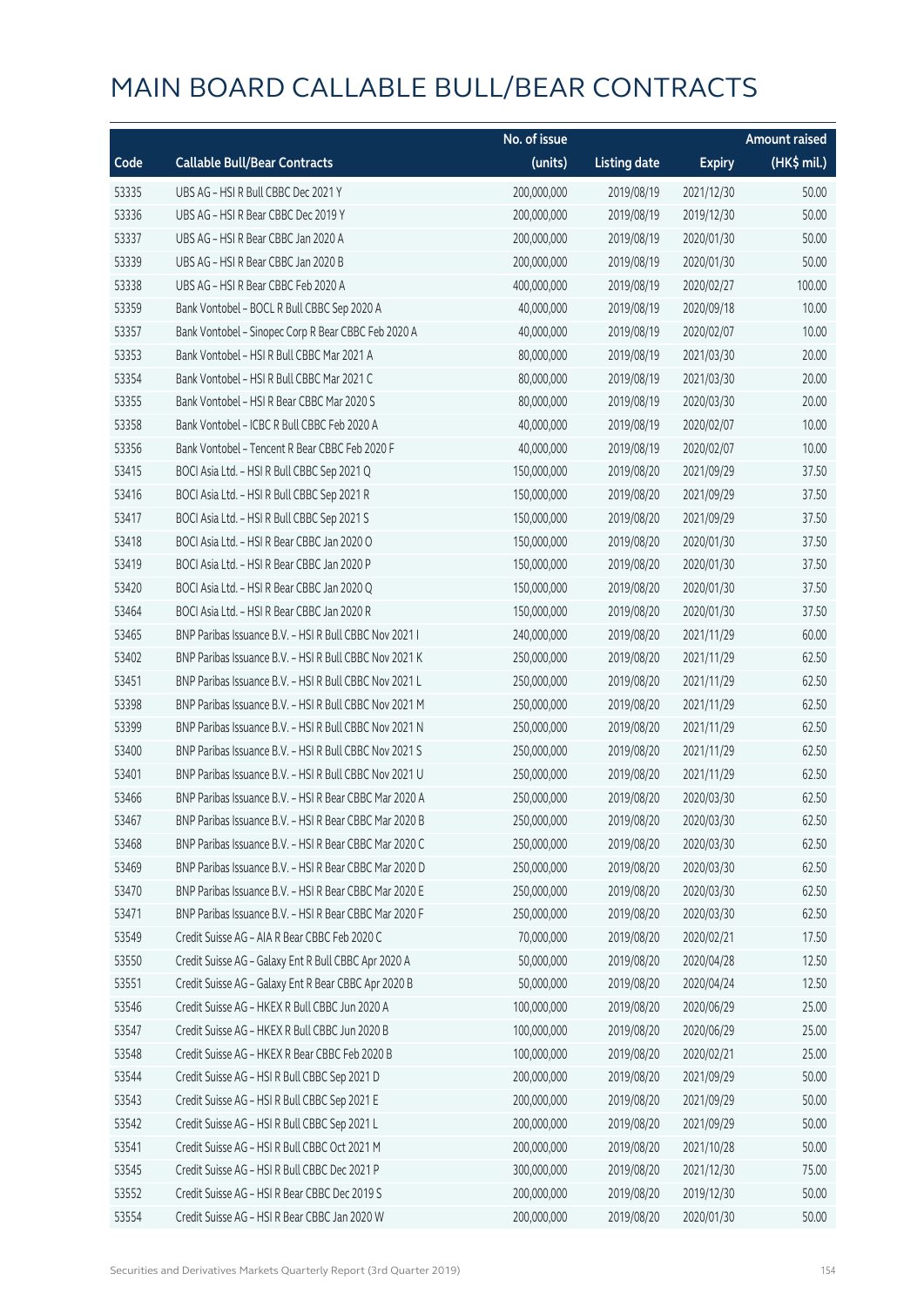|       |                                                          | No. of issue |                     |               | <b>Amount raised</b> |
|-------|----------------------------------------------------------|--------------|---------------------|---------------|----------------------|
| Code  | <b>Callable Bull/Bear Contracts</b>                      | (units)      | <b>Listing date</b> | <b>Expiry</b> | (HK\$ mil.)          |
| 53555 | Credit Suisse AG - HSI R Bear CBBC Jan 2020 X            | 200,000,000  | 2019/08/20          | 2020/01/30    | 50.00                |
| 53553 | Credit Suisse AG - HSI R Bear CBBC Apr 2020 N            | 300,000,000  | 2019/08/20          | 2020/04/28    | 75.00                |
| 53404 | Bank of East Asia - HKEX R Bull CBBC Mar 2020 B          | 30,000,000   | 2019/08/20          | 2020/03/27    | 10.50                |
| 53405 | Bank of East Asia - HKEX R Bear CBBC Mar 2020 A          | 30,000,000   | 2019/08/20          | 2020/03/27    | 10.50                |
| 53403 | Bank of East Asia - Tencent R Bear CBBC Mar 2020 A       | 30,000,000   | 2019/08/20          | 2020/03/27    | 10.50                |
| 53560 | Goldman Sachs SP (Asia) - HKEX R Bull CBBC Feb 2020 A    | 100,000,000  | 2019/08/20          | 2020/02/20    | 25.00                |
| 53558 | Goldman Sachs SP (Asia) - HSBC R Bull CBBC Jan 2020 A    | 80,000,000   | 2019/08/20          | 2020/01/30    | 20.00                |
| 53406 | Goldman Sachs SP (Asia) - HSI R Bull CBBC Oct 2021 D     | 200,000,000  | 2019/08/20          | 2021/10/28    | 50.00                |
| 53407 | Goldman Sachs SP (Asia) - HSI R Bull CBBC Oct 2021 J     | 200,000,000  | 2019/08/20          | 2021/10/28    | 50.00                |
| 53408 | Goldman Sachs SP (Asia) - HSI R Bull CBBC Oct 2021 P     | 200,000,000  | 2019/08/20          | 2021/10/28    | 50.00                |
| 53409 | Goldman Sachs SP (Asia) - HSI R Bull CBBC Oct 2021 Q     | 200,000,000  | 2019/08/20          | 2021/10/28    | 50.00                |
| 53556 | Goldman Sachs SP (Asia) - HSI R Bear CBBC Dec 2019 F     | 200,000,000  | 2019/08/20          | 2019/12/30    | 50.00                |
| 53557 | Goldman Sachs SP (Asia) - HSI R Bear CBBC Dec 2019 G     | 200,000,000  | 2019/08/20          | 2019/12/30    | 50.00                |
| 53559 | Goldman Sachs SP (Asia) - HSI R Bear CBBC Dec 2019 H     | 200,000,000  | 2019/08/20          | 2019/12/30    | 50.00                |
| 53562 | Goldman Sachs SP (Asia) - HSI R Bear CBBC Dec 2019 I     | 200,000,000  | 2019/08/20          | 2019/12/30    | 50.00                |
| 53563 | Goldman Sachs SP (Asia) - HSI R Bear CBBC Dec 2019 J     | 200,000,000  | 2019/08/20          | 2019/12/30    | 50.00                |
| 53410 | Goldman Sachs SP (Asia) - Tencent R Bull CBBC Nov 2019 R | 80,000,000   | 2019/08/20          | 2019/11/20    | 20.00                |
| 53564 | Goldman Sachs SP (Asia) - Tencent R Bull CBBC Nov 2019 S | 80,000,000   | 2019/08/20          | 2019/11/20    | 20.00                |
| 53561 | Goldman Sachs SP (Asia) - Tencent R Bear CBBC Jan 2020 I | 60,000,000   | 2019/08/20          | 2020/01/30    | 15.00                |
| 53449 | HK Bank - AIA R Bear CBBC Mar 2020 A                     | 40,000,000   | 2019/08/20          | 2020/03/02    | 10.00                |
| 53446 | HK Bank - CNOOC R Bull CBBC Mar 2020 A                   | 40,000,000   | 2019/08/20          | 2020/03/23    | 10.00                |
| 53445 | HK Bank - Sinopec Corp R Bull CBBC Apr 2020 A            | 40,000,000   | 2019/08/20          | 2020/04/06    | 10.00                |
| 53450 | HK Bank - Galaxy Ent R Bull CBBC May 2020 A              | 60,000,000   | 2019/08/20          | 2020/05/25    | 15.00                |
| 53436 | HK Bank - HKEX R Bull CBBC Jun 2020 A                    | 100,000,000  | 2019/08/20          | 2020/06/22    | 25.00                |
| 53438 | HK Bank - HKEX R Bull CBBC Jun 2020 B                    | 100,000,000  | 2019/08/20          | 2020/06/08    | 25.00                |
| 53437 | HK Bank - HKEX R Bear CBBC Feb 2020 D                    | 40,000,000   | 2019/08/20          | 2020/02/14    | 10.00                |
| 53440 | HK Bank - HSCEI R Bear CBBC Jan 2020 D                   | 50,000,000   | 2019/08/20          | 2020/01/30    | 12.50                |
| 53443 | HK Bank - HSI R Bull CBBC Sep 2020 C                     | 50,000,000   | 2019/08/20          | 2020/09/29    | 12.50                |
| 53435 | HK Bank - HSI R Bull CBBC Sep 2020 H                     | 50,000,000   | 2019/08/20          | 2020/09/29    | 12.50                |
| 53441 | HK Bank - HSI R Bull CBBC Sep 2020 I                     | 50,000,000   | 2019/08/20          | 2020/09/29    | 12.50                |
| 53439 | HK Bank - HSI R Bear CBBC Jan 2020 Y                     | 100,000,000  | 2019/08/20          | 2020/01/30    | 25.00                |
| 53442 | HK Bank - HSI R Bear CBBC Jan 2020 Z                     | 50,000,000   | 2019/08/20          | 2020/01/30    | 12.50                |
| 53447 | HK Bank - ICBC R Bull CBBC Apr 2020 A                    | 60,000,000   | 2019/08/20          | 2020/04/06    | 15.00                |
| 53448 | HK Bank - Ping An R Bull CBBC Jul 2020 A                 | 60,000,000   | 2019/08/20          | 2020/07/06    | 15.00                |
| 53444 | HK Bank - Sunny Optical R Bull CBBC Feb 2020 B           | 40,000,000   | 2019/08/20          | 2020/02/24    | 10.00                |
| 53504 | Haitong Int'l Sec - Sinopec Corp R Bull CBBC Feb 2020 A  | 90,000,000   | 2019/08/20          | 2020/02/07    | 22.50                |
| 53507 | Haitong Int'l Sec - Geely Auto R Bull CBBC Dec 2020 A    | 90,000,000   | 2019/08/20          | 2020/12/11    | 22.50                |
| 53505 | Haitong Int'l Sec - HKEX R Bull CBBC Feb 2020 B          | 40,000,000   | 2019/08/20          | 2020/02/10    | 10.00                |
| 53498 | Haitong Int'l Sec - HSI R Bull CBBC Oct 2021 B           | 150,000,000  | 2019/08/20          | 2021/10/28    | 44.25                |
| 53411 | Haitong Int'l Sec - HSI R Bull CBBC Nov 2021 R           | 150,000,000  | 2019/08/20          | 2021/11/29    | 37.50                |
| 53414 | Haitong Int'l Sec - HSI R Bull CBBC Nov 2021 U           | 150,000,000  | 2019/08/20          | 2021/11/29    | 37.50                |
| 53496 | Haitong Int'l Sec - HSI R Bull CBBC Dec 2021 A           | 150,000,000  | 2019/08/20          | 2021/12/30    | 37.50                |
| 53412 | Haitong Int'l Sec - HSI R Bull CBBC Dec 2021 D           | 200,000,000  | 2019/08/20          | 2021/12/30    | 50.00                |
| 53413 | Haitong Int'l Sec - HSI R Bull CBBC Dec 2021 J           | 100,000,000  | 2019/08/20          | 2021/12/30    | 25.00                |
| 53497 | Haitong Int'l Sec - HSI R Bull CBBC Dec 2021 X           | 100,000,000  | 2019/08/20          | 2021/12/30    | 25.00                |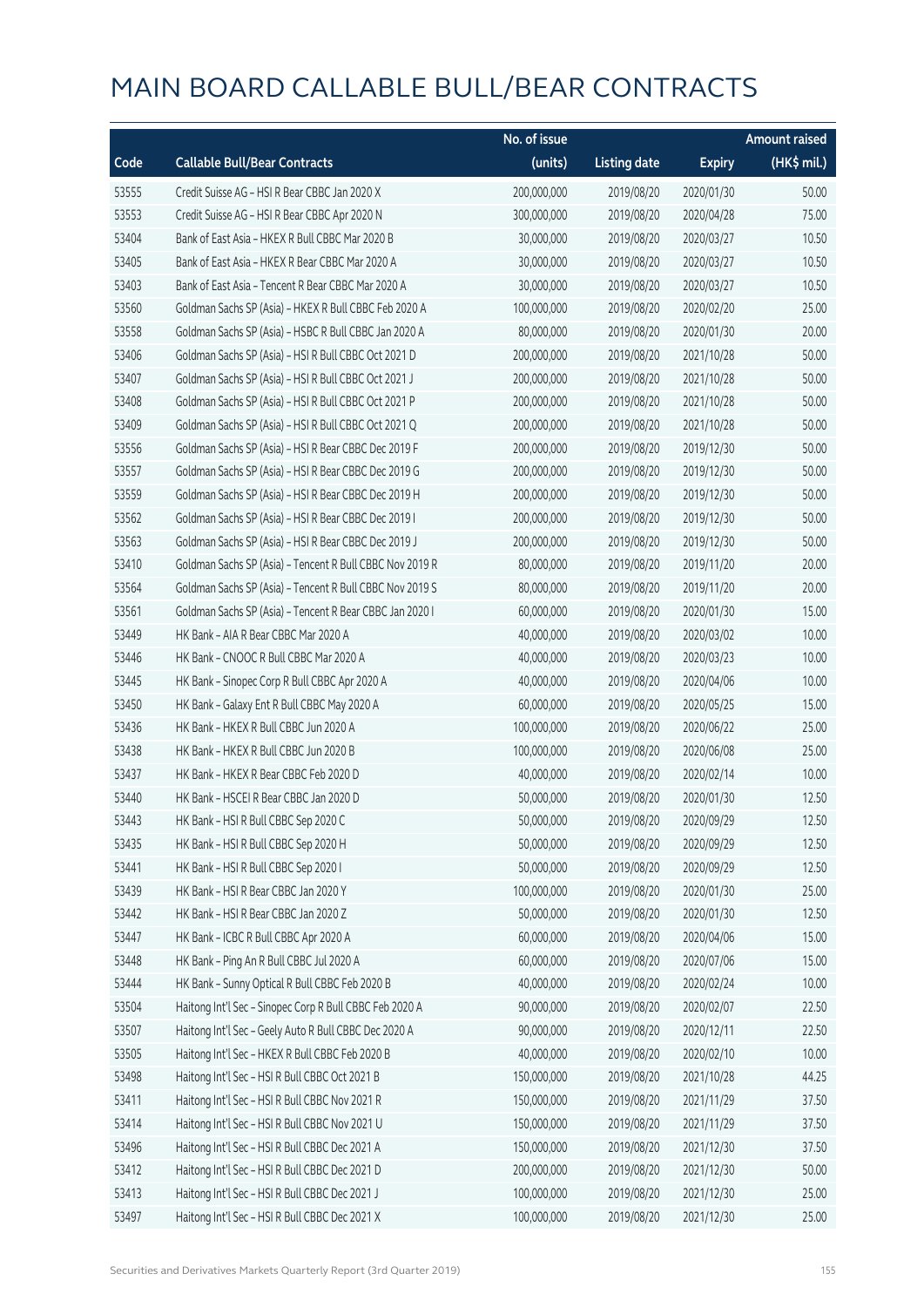|       |                                                              | No. of issue |                     |               | <b>Amount raised</b> |
|-------|--------------------------------------------------------------|--------------|---------------------|---------------|----------------------|
| Code  | <b>Callable Bull/Bear Contracts</b>                          | (units)      | <b>Listing date</b> | <b>Expiry</b> | (HK\$ mil.)          |
| 53499 | Haitong Int'l Sec - HSI R Bull CBBC Dec 2021 Y               | 200,000,000  | 2019/08/20          | 2021/12/30    | 50.00                |
| 53500 | Haitong Int'l Sec - HSI R Bear CBBC Jan 2020 Q               | 150,000,000  | 2019/08/20          | 2020/01/30    | 37.50                |
| 53501 | Haitong Int'l Sec - HSI R Bear CBBC Jan 2020 R               | 200,000,000  | 2019/08/20          | 2020/01/30    | 50.00                |
| 53502 | Haitong Int'l Sec - HSI R Bear CBBC Jan 2020 S               | 150,000,000  | 2019/08/20          | 2020/01/30    | 37.50                |
| 53503 | Haitong Int'l Sec - HSI R Bear CBBC Jan 2020 T               | 150,000,000  | 2019/08/20          | 2020/01/30    | 37.50                |
| 53506 | Haitong Int'l Sec - Tencent R Bear CBBC Mar 2020 T           | 40,000,000   | 2019/08/20          | 2020/03/25    | 10.00                |
| 53478 | J P Morgan SP BV - HKEX R Bear CBBC Apr 2020 A               | 150,000,000  | 2019/08/20          | 2020/04/09    | 37.50                |
| 53480 | J P Morgan SP BV - HSI R Bull CBBC Sep 2021 N                | 200,000,000  | 2019/08/20          | 2021/09/29    | 50.00                |
| 53452 | J P Morgan SP BV - HSI R Bull CBBC Sep 2021 Z                | 200,000,000  | 2019/08/20          | 2021/09/29    | 50.00                |
| 53453 | J P Morgan SP BV - HSI R Bull CBBC Oct 2021 G                | 200,000,000  | 2019/08/20          | 2021/10/28    | 50.00                |
| 53454 | J P Morgan SP BV - HSI R Bull CBBC Oct 2021 H                | 200,000,000  | 2019/08/20          | 2021/10/28    | 50.00                |
| 53457 | J P Morgan SP BV - HSI R Bull CBBC Oct 2021 I                | 200,000,000  | 2019/08/20          | 2021/10/28    | 50.00                |
| 53481 | J P Morgan SP BV - HSI R Bull CBBC Oct 2021 J                | 200,000,000  | 2019/08/20          | 2021/10/28    | 50.00                |
| 53484 | J P Morgan SP BV - HSI R Bull CBBC Oct 2021 Q                | 200,000,000  | 2019/08/20          | 2021/10/28    | 50.00                |
| 53455 | J P Morgan SP BV - HSI R Bull CBBC Nov 2021 F                | 200,000,000  | 2019/08/20          | 2021/11/29    | 50.00                |
| 53482 | J P Morgan SP BV - HSI R Bull CBBC Nov 2021 G                | 200,000,000  | 2019/08/20          | 2021/11/29    | 50.00                |
| 53485 | J P Morgan SP BV - HSI R Bull CBBC Nov 2021 S                | 200,000,000  | 2019/08/20          | 2021/11/29    | 50.00                |
| 53456 | J P Morgan SP BV - HSI R Bull CBBC Dec 2021 Q                | 200,000,000  | 2019/08/20          | 2021/12/30    | 50.00                |
| 53483 | J P Morgan SP BV - HSI R Bull CBBC Dec 2021 U                | 200,000,000  | 2019/08/20          | 2021/12/30    | 50.00                |
| 53458 | J P Morgan SP BV - HSI R Bear CBBC Apr 2020 F                | 200,000,000  | 2019/08/20          | 2020/04/28    | 50.00                |
| 53459 | J P Morgan SP BV - HSI R Bear CBBC Apr 2020 G                | 200,000,000  | 2019/08/20          | 2020/04/28    | 50.00                |
| 53460 | J P Morgan SP BV - HSI R Bear CBBC Apr 2020 H                | 200,000,000  | 2019/08/20          | 2020/04/28    | 50.00                |
| 53461 | J P Morgan SP BV - HSI R Bear CBBC Apr 2020 I                | 200,000,000  | 2019/08/20          | 2020/04/28    | 50.00                |
| 53462 | J P Morgan SP BV - HSI R Bear CBBC Apr 2020 J                | 200,000,000  | 2019/08/20          | 2020/04/28    | 50.00                |
| 53463 | J P Morgan SP BV - HSI R Bear CBBC Apr 2020 K                | 200,000,000  | 2019/08/20          | 2020/04/28    | 50.00                |
| 53479 | J P Morgan SP BV - HSI R Bear CBBC Apr 2020 L                | 200,000,000  | 2019/08/20          | 2020/04/28    | 50.00                |
| 53477 | J P Morgan SP BV - Tencent R Bear CBBC Feb 2020 K            | 50,000,000   | 2019/08/20          | 2020/02/14    | 12.50                |
| 53473 | Morgan Stanley Asia Products - HSI R Bull CBBC Jul 2022 A    | 100,000,000  | 2019/08/20          | 2022/07/28    | 25.00                |
| 53474 | Morgan Stanley Asia Products - HSI R Bull CBBC Jul 2022 B    | 100,000,000  | 2019/08/20          | 2022/07/28    | 25.00                |
| 53475 | Morgan Stanley Asia Products - HSI R Bear CBBC Nov 2019 H    | 100,000,000  | 2019/08/20          | 2019/11/28    | 25.00                |
| 53476 | Morgan Stanley Asia Products - HSI R Bear CBBC Dec 2019 C    | 100,000,000  | 2019/08/20          | 2019/12/30    | 25.00                |
| 53472 | Morgan Stanley Asia Products - Tencent R Bull CBBC Apr 2020A | 50,000,000   | 2019/08/20          | 2020/04/08    | 15.40                |
| 53512 | SG Issuer - AIA R Bull CBBC Jan 2020 D                       | 60,000,000   | 2019/08/20          | 2020/01/31    | 15.00                |
| 53523 | SG Issuer - AIA R Bull CBBC Jan 2020 E                       | 60,000,000   | 2019/08/20          | 2020/01/16    | 15.00                |
| 53522 | SG Issuer - AIA R Bear CBBC Dec 2019 J                       | 60,000,000   | 2019/08/20          | 2019/12/31    | 15.00                |
| 53513 | SG Issuer - Galaxy Ent R Bull CBBC Apr 2020 B                | 100,000,000  | 2019/08/20          | 2020/04/29    | 25.00                |
| 53525 | SG Issuer - Galaxy Ent R Bull CBBC Apr 2020 C                | 100,000,000  | 2019/08/20          | 2020/04/22    | 25.00                |
| 53524 | SG Issuer - Galaxy Ent R Bear CBBC Jan 2020 B                | 100,000,000  | 2019/08/20          | 2020/01/16    | 25.00                |
| 53514 | SG Issuer - HKEX R Bull CBBC Jan 2020 A                      | 50,000,000   | 2019/08/20          | 2020/01/31    | 12.50                |
| 53527 | SG Issuer - HKEX R Bull CBBC Jun 2020 A                      | 50,000,000   | 2019/08/20          | 2020/06/29    | 18.50                |
| 53526 | SG Issuer - HKEX R Bear CBBC Jan 2020 A                      | 50,000,000   | 2019/08/20          | 2020/01/16    | 12.50                |
| 53529 | SG Issuer - HSBC R Bull CBBC Mar 2020 A                      | 100,000,000  | 2019/08/20          | 2020/03/30    | 25.00                |
| 53528 | SG Issuer - HSBC R Bear CBBC Dec 2019 D                      | 100,000,000  | 2019/08/20          | 2019/12/31    | 25.00                |
| 53517 | SG Issuer - HSI R Bull CBBC Oct 2021 Q                       | 250,000,000  | 2019/08/20          | 2021/10/28    | 62.50                |
| 53518 | SG Issuer - HSI R Bull CBBC Oct 2021 T                       | 250,000,000  | 2019/08/20          | 2021/10/28    | 62.50                |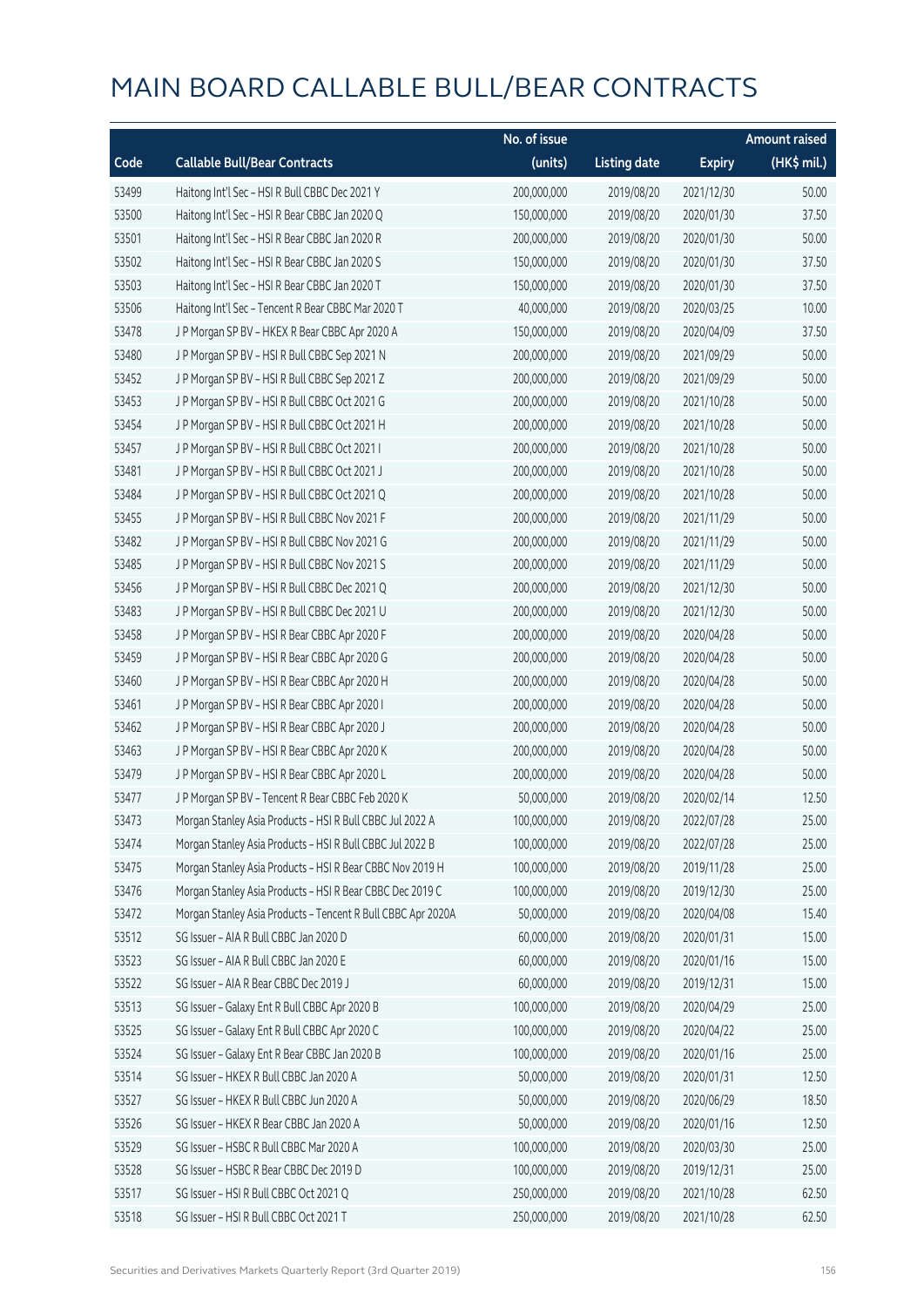|       |                                                      | No. of issue |                     |               | <b>Amount raised</b> |
|-------|------------------------------------------------------|--------------|---------------------|---------------|----------------------|
| Code  | <b>Callable Bull/Bear Contracts</b>                  | (units)      | <b>Listing date</b> | <b>Expiry</b> | (HK\$ mil.)          |
| 53519 | SG Issuer - HSI R Bull CBBC Nov 2021 F               | 250,000,000  | 2019/08/20          | 2021/11/29    | 62.50                |
| 53520 | SG Issuer - HSI R Bull CBBC Nov 2021 Q               | 250,000,000  | 2019/08/20          | 2021/11/29    | 62.50                |
| 53508 | SG Issuer - HSI R Bull CBBC Dec 2021 O               | 250,000,000  | 2019/08/20          | 2021/12/30    | 62.50                |
| 53509 | SG Issuer - HSI R Bull CBBC Jan 2022 W               | 250,000,000  | 2019/08/20          | 2022/01/28    | 62.50                |
| 53510 | SG Issuer - HSI R Bull CBBC Jan 2022 X               | 250,000,000  | 2019/08/20          | 2022/01/28    | 62.50                |
| 53511 | SG Issuer - HSI R Bull CBBC Jan 2022 Y               | 250,000,000  | 2019/08/20          | 2022/01/28    | 62.50                |
| 53535 | SG Issuer - HSI R Bear CBBC Feb 2020 K               | 250,000,000  | 2019/08/20          | 2020/02/27    | 62.50                |
| 53536 | SG Issuer - HSI R Bear CBBC Mar 2020 M               | 250,000,000  | 2019/08/20          | 2020/03/30    | 62.50                |
| 53537 | SG Issuer - HSI R Bear CBBC Mar 2020 N               | 250,000,000  | 2019/08/20          | 2020/03/30    | 62.50                |
| 53538 | SG Issuer - HSI R Bear CBBC Apr 2020 E               | 250,000,000  | 2019/08/20          | 2020/04/28    | 62.50                |
| 53539 | SG Issuer - HSI R Bear CBBC Apr 2020 F               | 250,000,000  | 2019/08/20          | 2020/04/28    | 62.50                |
| 53540 | SG Issuer - HSI R Bear CBBC May 2020 A               | 500,000,000  | 2019/08/20          | 2020/05/28    | 125.00               |
| 53515 | SG Issuer - Ping An R Bull CBBC Jan 2020 G           | 100,000,000  | 2019/08/20          | 2020/01/29    | 25.00                |
| 53531 | SG Issuer - Sands China R Bull CBBC May 2020 A       | 80,000,000   | 2019/08/20          | 2020/05/28    | 20.00                |
| 53530 | SG Issuer - Sands China R Bear CBBC Apr 2020 A       | 80,000,000   | 2019/08/20          | 2020/04/03    | 20.00                |
| 53532 | SG Issuer - SHK Ppt R Bull CBBC May 2020 A           | 100,000,000  | 2019/08/20          | 2020/05/20    | 25.00                |
| 53516 | SG Issuer - Tencent R Bull CBBC Jan 2020 D           | 80,000,000   | 2019/08/20          | 2020/01/29    | 20.00                |
| 53521 | SG Issuer - Tencent R Bull CBBC Jan 2020 E           | 80,000,000   | 2019/08/20          | 2020/01/20    | 20.00                |
| 53533 | SG Issuer - Tencent R Bull CBBC Jan 2020 F           | 80,000,000   | 2019/08/20          | 2020/01/16    | 20.00                |
| 53534 | SG Issuer - Tencent R Bear CBBC Mar 2020 J           | 80,000,000   | 2019/08/20          | 2020/03/30    | 20.00                |
| 53495 | UBS AG - HSI R Bull CBBC Nov 2021 G                  | 200,000,000  | 2019/08/20          | 2021/11/29    | 50.00                |
| 53487 | UBS AG - HSI R Bull CBBC Nov 2021 M                  | 200,000,000  | 2019/08/20          | 2021/11/29    | 50.00                |
| 53489 | UBS AG - HSI R Bull CBBC Nov 2021 O                  | 200,000,000  | 2019/08/20          | 2021/11/29    | 50.00                |
| 53486 | UBS AG - HSI R Bull CBBC Dec 2021 A                  | 200,000,000  | 2019/08/20          | 2021/12/30    | 50.00                |
| 53488 | UBS AG - HSI R Bull CBBC Dec 2021 B                  | 200,000,000  | 2019/08/20          | 2021/12/30    | 50.00                |
| 53490 | UBS AG - HSI R Bull CBBC Dec 2021 C                  | 200,000,000  | 2019/08/20          | 2021/12/30    | 50.00                |
| 53494 | UBS AG - HSI R Bear CBBC Dec 2019 D                  | 200,000,000  | 2019/08/20          | 2019/12/30    | 50.00                |
| 53492 | UBS AG - HSLR Bear CBBC Dec 2019 7                   | 200,000,000  | 2019/08/20          | 2019/12/30    | 50.00                |
| 53493 | UBS AG - HSI R Bear CBBC Jan 2020 C                  | 200,000,000  | 2019/08/20          | 2020/01/30    | 50.00                |
| 53491 | UBS AG - Tencent R Bear CBBC Feb 2020 B              | 200,000,000  | 2019/08/20          | 2020/02/10    | 50.00                |
| 53425 | Bank Vontobel - AIA R Bear CBBC Feb 2020 C           | 40,000,000   | 2019/08/20          | 2020/02/07    | 10.00                |
| 53426 | Bank Vontobel - HKEX R Bear CBBC Feb 2020 C          | 40,000,000   | 2019/08/20          | 2020/02/07    | 10.00                |
| 53428 | Bank Vontobel - HSBC R Bull CBBC Jul 2020 A          | 60,000,000   | 2019/08/20          | 2020/07/10    | 15.00                |
| 53427 | Bank Vontobel - HSBC R Bear CBBC Feb 2020 A          | 40,000,000   | 2019/08/20          | 2020/02/07    | 10.00                |
| 53433 | Bank Vontobel - HSCEI R Bull CBBC Nov 2020 A         | 80,000,000   | 2019/08/20          | 2020/11/27    | 20.00                |
| 53434 | Bank Vontobel - HSCEI R Bull CBBC Nov 2020 B         | 80,000,000   | 2019/08/20          | 2020/11/27    | 20.00                |
| 53431 | Bank Vontobel - HSCEI R Bear CBBC Feb 2020 A         | 80,000,000   | 2019/08/20          | 2020/02/27    | 20.00                |
| 53432 | Bank Vontobel - HSCEI R Bear CBBC Feb 2020 B         | 80,000,000   | 2019/08/20          | 2020/02/27    | 20.00                |
| 53421 | Bank Vontobel - HSI N Bull CBBC Mar 2021 F           | 80,000,000   | 2019/08/20          | 2021/03/30    | 20.00                |
| 53423 | Bank Vontobel - HSI N Bear CBBC Mar 2020 T           | 80,000,000   | 2019/08/20          | 2020/03/30    | 20.00                |
| 53422 | Bank Vontobel - HSI R Bull CBBC Mar 2021 H           | 80,000,000   | 2019/08/20          | 2021/03/30    | 20.00                |
| 53430 | Bank Vontobel - SHK Ppt R Bull CBBC Jul 2020 A       | 40,000,000   | 2019/08/20          | 2020/07/10    | 10.00                |
| 53429 | Bank Vontobel - Sunny Optical R Bull CBBC Feb 2020 C | 40,000,000   | 2019/08/20          | 2020/02/07    | 10.00                |
| 53424 | Bank Vontobel - Tencent R Bull CBBC Feb 2020 E       | 40,000,000   | 2019/08/20          | 2020/02/07    | 10.00                |
| 53574 | BOCI Asia Ltd. - HKEX R Bull CBBC Dec 2019 Q         | 40,000,000   | 2019/08/21          | 2019/12/30    | 10.00                |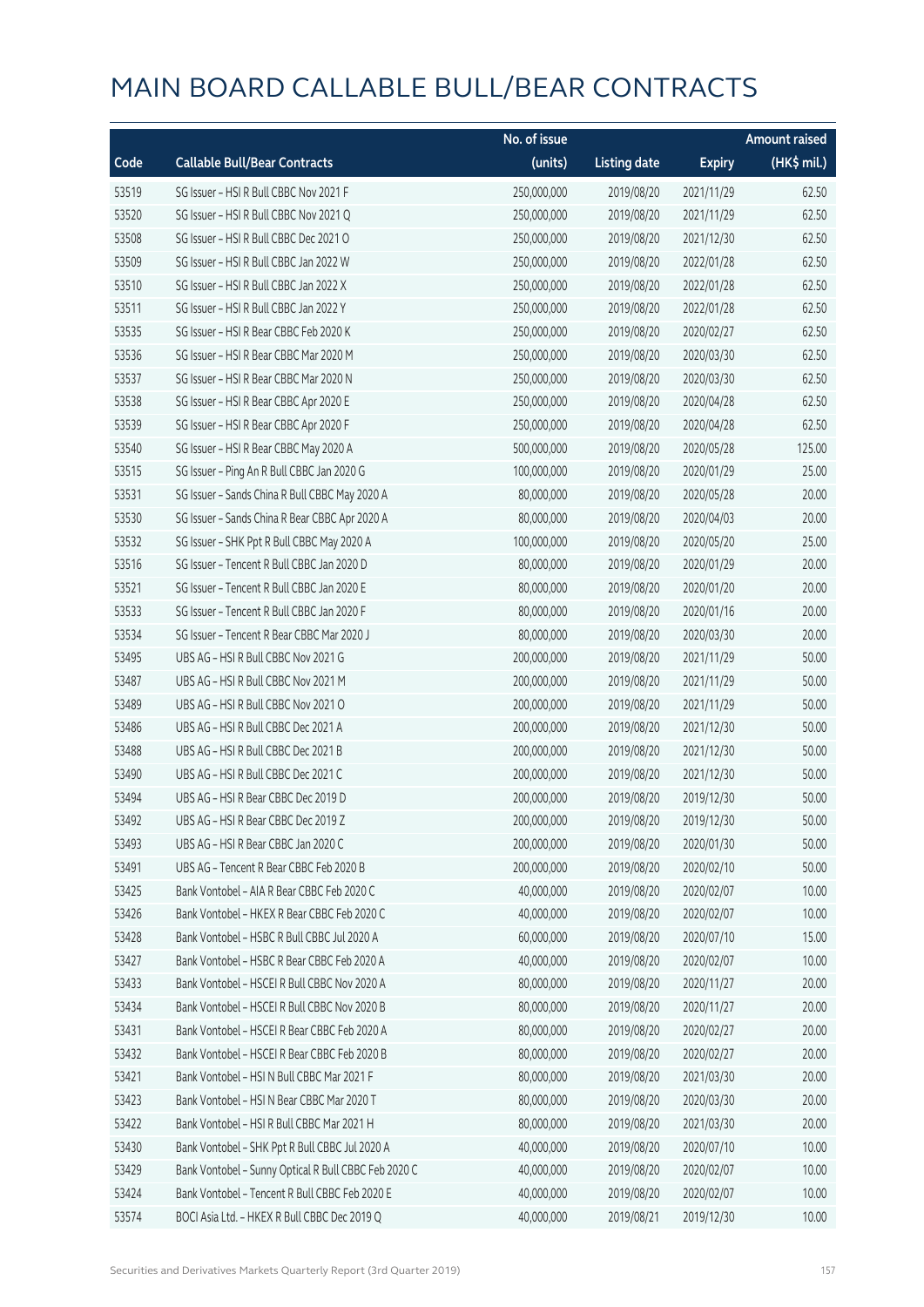|       |                                                          | No. of issue |                     |               | <b>Amount raised</b> |
|-------|----------------------------------------------------------|--------------|---------------------|---------------|----------------------|
| Code  | <b>Callable Bull/Bear Contracts</b>                      | (units)      | <b>Listing date</b> | <b>Expiry</b> | (HK\$ mil.)          |
| 53575 | BOCI Asia Ltd. - HKEX R Bear CBBC Dec 2019 K             | 40,000,000   | 2019/08/21          | 2019/12/30    | 10.00                |
| 53570 | BOCI Asia Ltd. - HSI R Bull CBBC Sep 2021 T              | 150,000,000  | 2019/08/21          | 2021/09/29    | 37.50                |
| 53571 | BOCI Asia Ltd. - HSI R Bull CBBC Sep 2021 U              | 150,000,000  | 2019/08/21          | 2021/09/29    | 37.50                |
| 53572 | BOCI Asia Ltd. - HSI R Bear CBBC Jan 2020 S              | 150,000,000  | 2019/08/21          | 2020/01/30    | 37.50                |
| 53573 | BOCI Asia Ltd. - HSI R Bear CBBC Jan 2020 T              | 150,000,000  | 2019/08/21          | 2020/01/30    | 37.50                |
| 53615 | BNP Paribas Issuance B.V. - HSI R Bull CBBC Nov 2021 G   | 240,000,000  | 2019/08/21          | 2021/11/29    | 60.00                |
| 53576 | BNP Paribas Issuance B.V. - HSI R Bull CBBC Nov 2021 J   | 250,000,000  | 2019/08/21          | 2021/11/29    | 62.50                |
| 53616 | BNP Paribas Issuance B.V. - HSI R Bear CBBC Mar 2020 G   | 240,000,000  | 2019/08/21          | 2020/03/30    | 60.00                |
| 53622 | Credit Suisse AG - CSOP A50 ETF R Bull CBBC Feb 2020 F   | 50,000,000   | 2019/08/21          | 2020/02/27    | 12.50                |
| 53624 | Credit Suisse AG - HSI R Bull CBBC Sep 2021 F            | 200,000,000  | 2019/08/21          | 2021/09/29    | 50.00                |
| 53623 | Credit Suisse AG - HSI R Bull CBBC Oct 2021 G            | 200,000,000  | 2019/08/21          | 2021/10/28    | 50.00                |
| 53625 | Credit Suisse AG - HSI R Bull CBBC Oct 2021 H            | 200,000,000  | 2019/08/21          | 2021/10/28    | 50.00                |
| 53617 | Credit Suisse AG - HSI R Bear CBBC Jan 2020 D            | 200,000,000  | 2019/08/21          | 2020/01/30    | 50.00                |
| 53618 | Credit Suisse AG - HSI R Bear CBBC Feb 2020 B            | 200,000,000  | 2019/08/21          | 2020/02/27    | 50.00                |
| 53620 | Credit Suisse AG - HSI R Bear CBBC Feb 2020 C            | 200,000,000  | 2019/08/21          | 2020/02/27    | 50.00                |
| 53619 | Credit Suisse AG - HSI R Bear CBBC Apr 2020 O            | 300,000,000  | 2019/08/21          | 2020/04/28    | 75.00                |
| 53621 | Credit Suisse AG - Sunny Optical R Bull CBBC Apr 2020 B  | 40,000,000   | 2019/08/21          | 2020/04/28    | 10.00                |
| 53664 | Goldman Sachs SP (Asia) - HKEX R Bull CBBC Feb 2020 B    | 80,000,000   | 2019/08/21          | 2020/02/20    | 20.00                |
| 53661 | Goldman Sachs SP (Asia) - HSI R Bull CBBC Nov 2021 D     | 200,000,000  | 2019/08/21          | 2021/11/29    | 50.00                |
| 53660 | Goldman Sachs SP (Asia) - HSI R Bull CBBC Nov 2021 Y     | 200,000,000  | 2019/08/21          | 2021/11/29    | 50.00                |
| 53662 | Goldman Sachs SP (Asia) - HSI R Bear CBBC Dec 2019 K     | 200,000,000  | 2019/08/21          | 2019/12/30    | 50.00                |
| 53663 | Goldman Sachs SP (Asia) - HSI R Bear CBBC Dec 2019 L     | 200,000,000  | 2019/08/21          | 2019/12/30    | 50.00                |
| 53665 | Goldman Sachs SP (Asia) - HSI R Bear CBBC Dec 2019 M     | 200,000,000  | 2019/08/21          | 2019/12/30    | 50.00                |
| 53667 | Goldman Sachs SP (Asia) - HSI R Bear CBBC Dec 2019 N     | 200,000,000  | 2019/08/21          | 2019/12/30    | 50.00                |
| 53666 | Goldman Sachs SP (Asia) - Tencent R Bull CBBC Nov 2019 T | 80,000,000   | 2019/08/21          | 2019/11/21    | 20.00                |
| 53587 | HK Bank - Bank of China R Bull CBBC Apr 2020 A           | 40,000,000   | 2019/08/21          | 2020/04/27    | 10.00                |
| 53591 | HK Bank - China Life R Bear CBBC Feb 2020 A              | 80,000,000   | 2019/08/21          | 2020/02/24    | 20.00                |
| 53583 | HK Bank - CSOP A50 ETF R Bull CBBC Apr 2020 A            | 40,000,000   | 2019/08/21          | 2020/04/06    | 10.00                |
| 53585 | HK Bank - A50 China R Bull CBBC Apr 2020 A               | 40,000,000   | 2019/08/21          | 2020/04/06    | 10.00                |
| 53586 | HK Bank - HSI R Bull CBBC Sep 2020 D                     | 100,000,000  | 2019/08/21          | 2020/09/29    | 25.00                |
| 53584 | HK Bank - HSI R Bear CBBC Jan 2020 A                     | 50,000,000   | 2019/08/21          | 2020/01/30    | 12.50                |
| 53588 | HK Bank - Ping An R Bull CBBC Apr 2020 A                 | 60,000,000   | 2019/08/21          | 2020/04/27    | 15.00                |
| 53590 | HK Bank - Sunny Optical R Bull CBBC Mar 2020 A           | 40,000,000   | 2019/08/21          | 2020/03/16    | 10.00                |
| 53589 | HK Bank - Sunny Optical R Bear CBBC Feb 2020 A           | 40,000,000   | 2019/08/21          | 2020/02/17    | 10.00                |
| 53593 | HK Bank - Tencent R Bull CBBC Feb 2020 I                 | 40,000,000   | 2019/08/21          | 2020/02/10    | 10.00                |
| 53592 | HK Bank - Tencent R Bear CBBC Mar 2020 F                 | 40,000,000   | 2019/08/21          | 2020/03/23    | 10.00                |
| 53610 | Haitong Int'l Sec - HSI R Bull CBBC Nov 2021 A           | 150,000,000  | 2019/08/21          | 2021/11/29    | 37.50                |
| 53608 | Haitong Int'l Sec - HSI R Bull CBBC Nov 2021 F           | 100,000,000  | 2019/08/21          | 2021/11/29    | 25.00                |
| 53607 | Haitong Int'l Sec - HSI R Bull CBBC Nov 2021 W           | 150,000,000  | 2019/08/21          | 2021/11/29    | 37.50                |
| 53609 | Haitong Int'l Sec - HSI R Bull CBBC Dec 2021 B           | 150,000,000  | 2019/08/21          | 2021/12/30    | 37.50                |
| 53605 | Haitong Int'l Sec - HSI R Bull CBBC Dec 2021 Z           | 200,000,000  | 2019/08/21          | 2021/12/30    | 50.00                |
| 53604 | Haitong Int'l Sec - HSI R Bear CBBC Jan 2020 U           | 150,000,000  | 2019/08/21          | 2020/01/30    | 37.50                |
| 53611 | Haitong Int'l Sec - HSI R Bear CBBC Jan 2020 V           | 150,000,000  | 2019/08/21          | 2020/01/30    | 37.50                |
| 53612 | Haitong Int'l Sec - HSI R Bear CBBC Feb 2020 A           | 200,000,000  | 2019/08/21          | 2020/02/27    | 50.00                |
| 53613 | Haitong Int'l Sec - HSI R Bear CBBC Feb 2020 B           | 150,000,000  | 2019/08/21          | 2020/02/27    | 37.50                |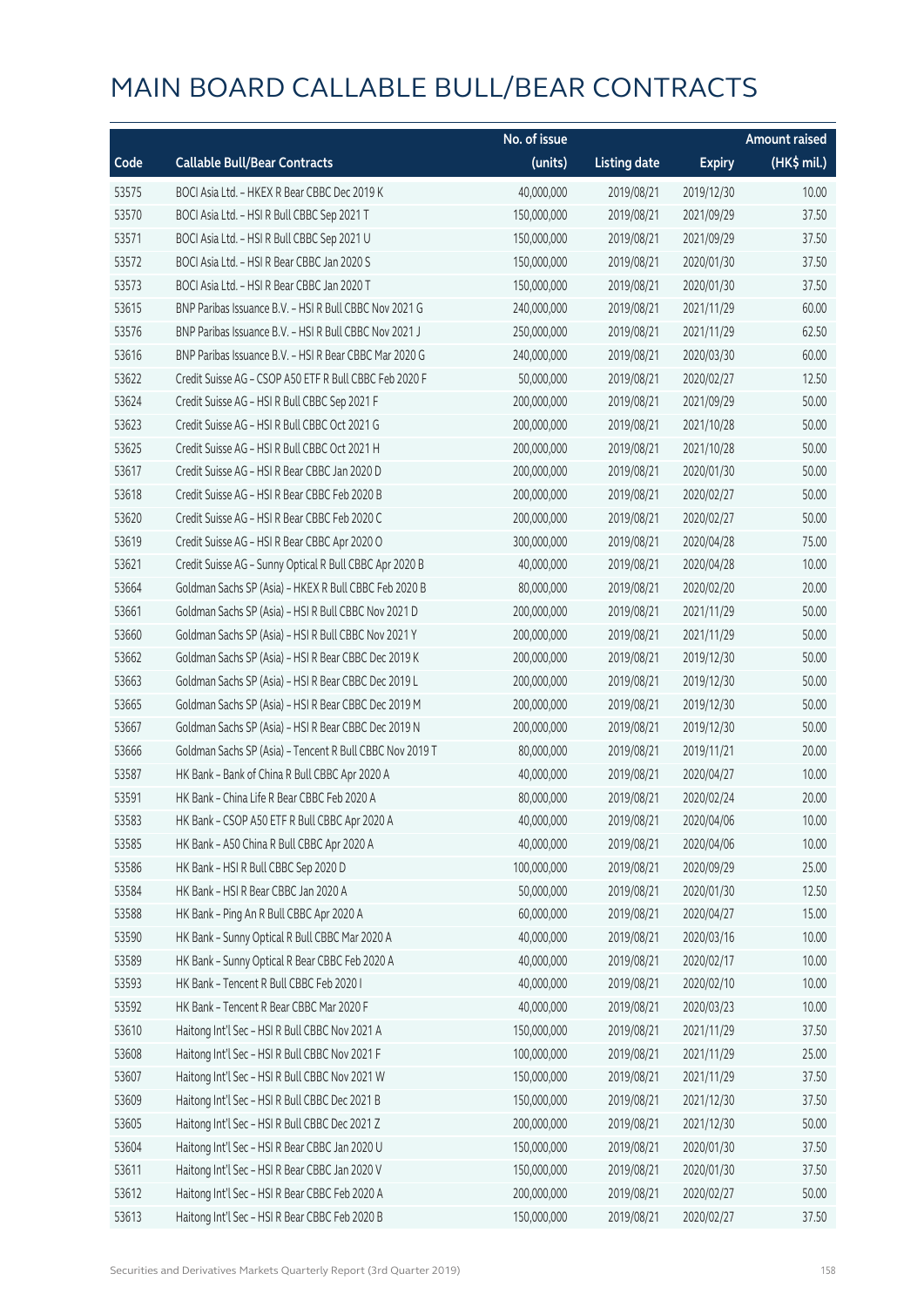|       |                                                              | No. of issue |                     |               | <b>Amount raised</b> |
|-------|--------------------------------------------------------------|--------------|---------------------|---------------|----------------------|
| Code  | <b>Callable Bull/Bear Contracts</b>                          | (units)      | <b>Listing date</b> | <b>Expiry</b> | (HK\$ mil.)          |
| 53614 | Haitong Int'l Sec - HSI R Bear CBBC Feb 2020 C               | 150,000,000  | 2019/08/21          | 2020/02/27    | 37.50                |
| 53606 | Haitong Int'l Sec - Sunny Optical R Bull CBBC Feb 2020 A     | 50,000,000   | 2019/08/21          | 2020/02/10    | 12.50                |
| 53637 | Haitong Int'l Sec - WH Group R Bull CBBC Mar 2020 A          | 60,000,000   | 2019/08/21          | 2020/03/20    | 15.00                |
| 53638 | Haitong Int'l Sec - WH Group R Bull CBBC Mar 2020 B          | 70,000,000   | 2019/08/21          | 2020/03/23    | 17.57                |
| 53597 | J P Morgan SP BV - HSI R Bull CBBC Sep 2021 Q                | 200,000,000  | 2019/08/21          | 2021/09/29    | 50.00                |
| 53601 | J P Morgan SP BV - HSI R Bull CBBC Sep 2021 R                | 200,000,000  | 2019/08/21          | 2021/09/29    | 50.00                |
| 53598 | J P Morgan SP BV - HSI R Bull CBBC Oct 2021 U                | 200,000,000  | 2019/08/21          | 2021/10/28    | 50.00                |
| 53602 | J P Morgan SP BV - HSI R Bull CBBC Oct 2021 Y                | 200,000,000  | 2019/08/21          | 2021/10/28    | 50.00                |
| 53599 | J P Morgan SP BV - HSI R Bull CBBC Nov 2021 U                | 200,000,000  | 2019/08/21          | 2021/11/29    | 50.00                |
| 53603 | J P Morgan SP BV - HSI R Bull CBBC Nov 2021 X                | 200,000,000  | 2019/08/21          | 2021/11/29    | 50.00                |
| 53600 | J P Morgan SP BV - HSI R Bull CBBC Dec 2021 A                | 200,000,000  | 2019/08/21          | 2021/12/30    | 50.00                |
| 53594 | J P Morgan SP BV - HSI R Bear CBBC Apr 2020 M                | 200,000,000  | 2019/08/21          | 2020/04/28    | 50.00                |
| 53595 | J P Morgan SP BV - HSI R Bear CBBC Apr 2020 N                | 200,000,000  | 2019/08/21          | 2020/04/28    | 50.00                |
| 53628 | J P Morgan SP BV - HSI R Bear CBBC Apr 2020 O                | 200,000,000  | 2019/08/21          | 2020/04/28    | 50.00                |
| 53629 | J P Morgan SP BV - HSI R Bear CBBC Apr 2020 P                | 200,000,000  | 2019/08/21          | 2020/04/28    | 50.00                |
| 53626 | J P Morgan SP BV - Tencent R Bull CBBC Feb 2020 L            | 250,000,000  | 2019/08/21          | 2020/02/21    | 62.50                |
| 53596 | J P Morgan SP BV - Tencent R Bear CBBC Feb 2020 L            | 250,000,000  | 2019/08/21          | 2020/02/14    | 62.50                |
| 53627 | J P Morgan SP BV - Tencent R Bear CBBC Feb 2020 M            | 250,000,000  | 2019/08/21          | 2020/02/14    | 62.50                |
| 53568 | Macquarie Bank Ltd. - Tencent R Bull CBBC Mar 2020 B         | 40,000,000   | 2019/08/21          | 2020/03/30    | 10.00                |
| 53569 | Macquarie Bank Ltd. - Tencent R Bull CBBC Mar 2020 C         | 40,000,000   | 2019/08/21          | 2020/03/30    | 10.00                |
| 53565 | Macquarie Bank Ltd. - Tencent R Bear CBBC Jan 2020 P         | 11,000,000   | 2019/08/21          | 2020/01/30    | 10.01                |
| 53566 | Macquarie Bank Ltd. - Tencent R Bear CBBC Jan 2020 Q         | 9,700,000    | 2019/08/21          | 2020/01/30    | 10.01                |
| 53567 | Macquarie Bank Ltd. - Tencent R Bear CBBC Jan 2020 R         | 8,700,000    | 2019/08/21          | 2020/01/30    | 10.02                |
| 53634 | Morgan Stanley Asia Products - HSI R Bear CBBC Dec 2019 D    | 100,000,000  | 2019/08/21          | 2019/12/30    | 25.00                |
| 53636 | Morgan Stanley Asia Products - Tencent R Bull CBBC Sep2020 A | 50,000,000   | 2019/08/21          | 2020/09/01    | 22.35                |
| 53635 | Morgan Stanley Asia Products - Tencent R Bull CBBC Nov2020 A | 50,000,000   | 2019/08/21          | 2020/11/18    | 27.20                |
| 53650 | SG Issuer - China Mobile R Bull CBBC Oct 2020 A              | 100,000,000  | 2019/08/21          | 2020/10/22    | 25.00                |
| 53651 | SG Issuer - HKEX R Bull CBBC Dec 2019 W                      | 50,000,000   | 2019/08/21          | 2019/12/31    | 12.50                |
| 53643 | SG Issuer - HKEX R Bear CBBC Jan 2020 B                      | 50,000,000   | 2019/08/21          | 2020/01/30    | 12.50                |
| 53652 | SG Issuer - HSBC R Bull CBBC Apr 2020 B                      | 100,000,000  | 2019/08/21          | 2020/04/17    | 25.00                |
| 53648 | SG Issuer - HSI R Bull CBBC Oct 2021 L                       | 250,000,000  | 2019/08/21          | 2021/10/28    | 62.50                |
| 53649 | SG Issuer - HSI R Bull CBBC Nov 2021 B                       | 250,000,000  | 2019/08/21          | 2021/11/29    | 62.50                |
| 53659 | SG Issuer - HSI R Bull CBBC Nov 2021 E                       | 250,000,000  | 2019/08/21          | 2021/11/29    | 62.50                |
| 53657 | SG Issuer - HSI R Bull CBBC Nov 2021 T                       | 250,000,000  | 2019/08/21          | 2021/11/29    | 62.50                |
| 53658 | SG Issuer - HSI R Bull CBBC Nov 2021 Z                       | 250,000,000  | 2019/08/21          | 2021/11/29    | 62.50                |
| 53639 | SG Issuer - HSI R Bear CBBC Mar 2020 O                       | 250,000,000  | 2019/08/21          | 2020/03/30    | 62.50                |
| 53655 | SG Issuer - HSI R Bear CBBC Mar 2020 P                       | 250,000,000  | 2019/08/21          | 2020/03/30    | 62.50                |
| 53640 | SG Issuer - HSI R Bear CBBC Apr 2020 G                       | 250,000,000  | 2019/08/21          | 2020/04/28    | 62.50                |
| 53641 | SG Issuer - HSI R Bear CBBC Apr 2020 H                       | 250,000,000  | 2019/08/21          | 2020/04/28    | 62.50                |
| 53656 | SG Issuer - HSI R Bear CBBC Apr 2020 I                       | 250,000,000  | 2019/08/21          | 2020/04/28    | 62.50                |
| 53642 | SG Issuer - HSI R Bear CBBC May 2020 B                       | 250,000,000  | 2019/08/21          | 2020/05/28    | 62.50                |
| 53653 | SG Issuer - Ping An R Bull CBBC Jan 2020 H                   | 100,000,000  | 2019/08/21          | 2020/01/31    | 25.00                |
| 53644 | SG Issuer - Sunny Optical R Bear CBBC Jan 2020 A             | 40,000,000   | 2019/08/21          | 2020/01/30    | 10.00                |
| 53654 | SG Issuer - Tencent R Bull CBBC Dec 2019 K                   | 80,000,000   | 2019/08/21          | 2019/12/31    | 20.00                |
| 53646 | SG Issuer - Tencent R Bear CBBC Jan 2020 F                   | 80,000,000   | 2019/08/21          | 2020/01/30    | 20.00                |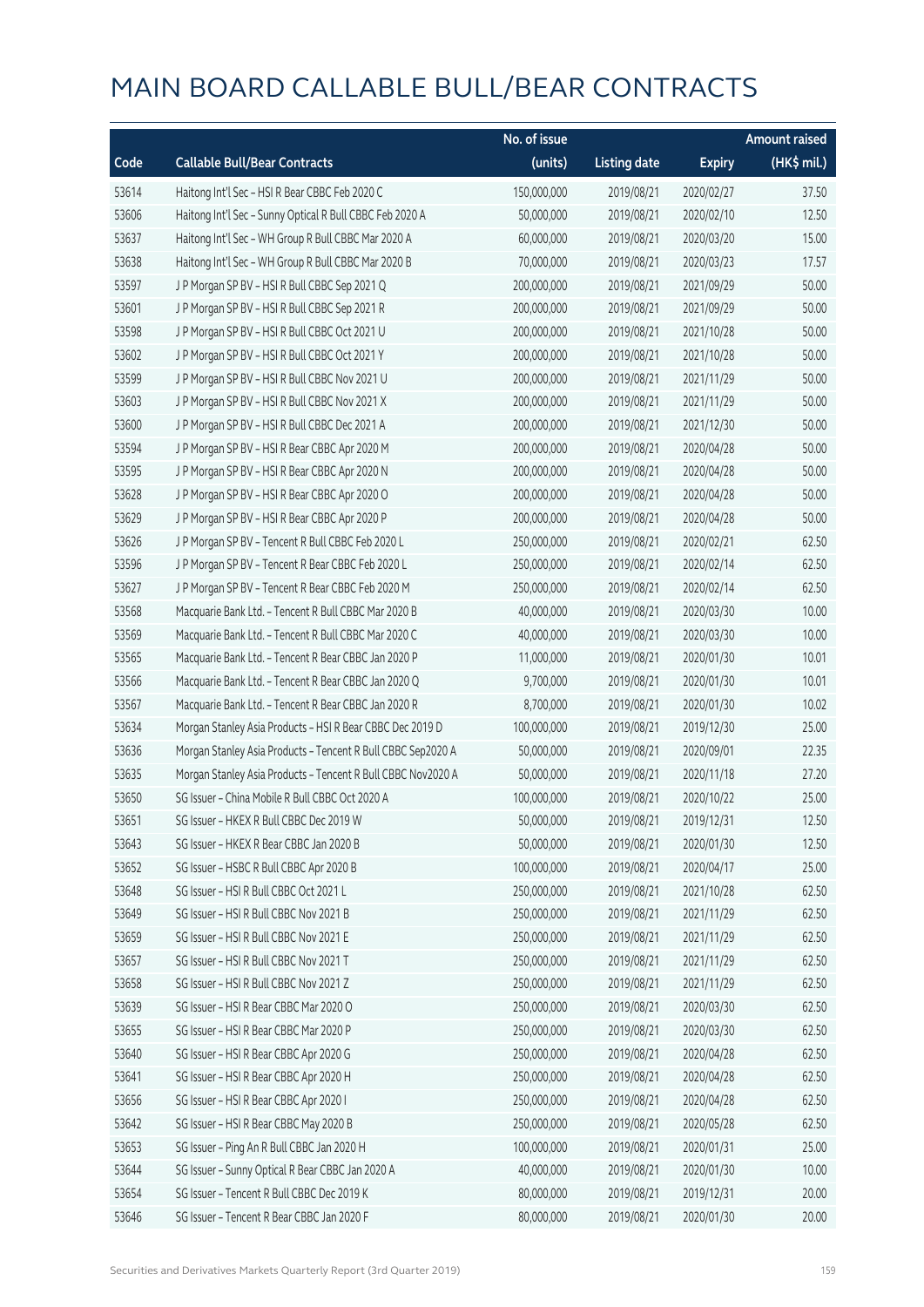|       |                                                              | No. of issue |                     |               | <b>Amount raised</b> |
|-------|--------------------------------------------------------------|--------------|---------------------|---------------|----------------------|
| Code  | <b>Callable Bull/Bear Contracts</b>                          | (units)      | <b>Listing date</b> | <b>Expiry</b> | (HK\$ mil.)          |
| 53645 | SG Issuer - Tencent R Bear CBBC Jan 2020 L                   | 80,000,000   | 2019/08/21          | 2020/01/30    | 20.00                |
| 53647 | SG Issuer - Tencent R Bear CBBC Feb 2020 H                   | 80,000,000   | 2019/08/21          | 2020/02/28    | 20.00                |
| 53582 | UBS AG - HSI R Bull CBBC Nov 2021 P                          | 200,000,000  | 2019/08/21          | 2021/11/29    | 50.00                |
| 53581 | UBS AG - HSI R Bull CBBC Dec 2021 Z                          | 200,000,000  | 2019/08/21          | 2021/12/30    | 50.00                |
| 53577 | UBS AG - HSI R Bear CBBC Dec 2019 E                          | 200,000,000  | 2019/08/21          | 2019/12/30    | 50.00                |
| 53579 | UBS AG - HSI R Bear CBBC Dec 2019 F                          | 200,000,000  | 2019/08/21          | 2019/12/30    | 50.00                |
| 53578 | UBS AG - HSI R Bear CBBC Dec 2019 G                          | 200,000,000  | 2019/08/21          | 2019/12/30    | 50.00                |
| 53580 | UBS AG - HSI R Bear CBBC Dec 2019 H                          | 200,000,000  | 2019/08/21          | 2019/12/30    | 50.00                |
| 53630 | Bank Vontobel - HSI R Bull CBBC Mar 2021 I                   | 80,000,000   | 2019/08/21          | 2021/03/30    | 20.00                |
| 53631 | Bank Vontobel - HSI R Bear CBBC Mar 2020 U                   | 80,000,000   | 2019/08/21          | 2020/03/30    | 20.00                |
| 53632 | Bank Vontobel - HSI R Bear CBBC Mar 2020 V                   | 80,000,000   | 2019/08/21          | 2020/03/30    | 20.00                |
| 53633 | Bank Vontobel - HSI R Bear CBBC Mar 2020 W                   | 80,000,000   | 2019/08/21          | 2020/03/30    | 20.00                |
| 53724 | BOCI Asia Ltd. - AIA R Bull CBBC Jan 2020 A                  | 60,000,000   | 2019/08/22          | 2020/01/30    | 15.00                |
| 53722 | BOCI Asia Ltd. - Galaxy Ent R Bull CBBC Feb 2020 A           | 40,000,000   | 2019/08/22          | 2020/02/24    | 10.00                |
| 53725 | BOCI Asia Ltd. - HKEX R Bull CBBC Jan 2020 A                 | 40,000,000   | 2019/08/22          | 2020/01/30    | 10.00                |
| 53721 | BOCI Asia Ltd. - HSBC R Bull CBBC Jan 2020 A                 | 70,000,000   | 2019/08/22          | 2020/01/30    | 17.50                |
| 53715 | BOCI Asia Ltd. - HSI R Bull CBBC Sep 2021 E                  | 150,000,000  | 2019/08/22          | 2021/09/29    | 37.50                |
| 53716 | BOCI Asia Ltd. - HSI R Bull CBBC Sep 2021 F                  | 150,000,000  | 2019/08/22          | 2021/09/29    | 37.50                |
| 53717 | BOCI Asia Ltd. - HSI R Bull CBBC Sep 2021 V                  | 150,000,000  | 2019/08/22          | 2021/09/29    | 37.50                |
| 53718 | BOCI Asia Ltd. - HSI R Bull CBBC Sep 2021 W                  | 150,000,000  | 2019/08/22          | 2021/09/29    | 37.50                |
| 53719 | BOCI Asia Ltd. - HSI R Bear CBBC Jan 2020 U                  | 150,000,000  | 2019/08/22          | 2020/01/30    | 37.50                |
| 53720 | BOCI Asia Ltd. - HSI R Bear CBBC Jan 2020 V                  | 150,000,000  | 2019/08/22          | 2020/01/30    | 37.50                |
| 53723 | BOCI Asia Ltd. - Tencent R Bear CBBC Jan 2020 A              | 40,000,000   | 2019/08/22          | 2020/01/30    | 10.00                |
| 53672 | BNP Paribas Issuance B.V. - CSOP A50 ETF R Bull CBBC Dec 19M | 60,000,000   | 2019/08/22          | 2019/12/30    | 15.00                |
| 53673 | BNP Paribas Issuance B.V. - CSOP A50 ETF R Bear CBBC Oct 20F | 60,000,000   | 2019/08/22          | 2020/10/29    | 15.00                |
| 53679 | BNP Paribas Issuance B.V. - HKEX R Bull CBBC Sep 2020 F      | 50,000,000   | 2019/08/22          | 2020/09/29    | 12.50                |
| 53682 | BNP Paribas Issuance B.V. - HKEX R Bull CBBC Sep 2020 G      | 50,000,000   | 2019/08/22          | 2020/09/29    | 12.50                |
| 53680 | BNP Paribas Issuance B.V. - HKEX R Bear CBBC Jul 2020 P      | 50,000,000   | 2019/08/22          | 2020/07/30    | 12.50                |
| 53681 | BNP Paribas Issuance B.V. - HKEX R Bear CBBC Jul 2020 Q      | 50,000,000   | 2019/08/22          | 2020/07/30    | 12.50                |
| 53683 | BNP Paribas Issuance B.V. - HKEX R Bear CBBC Jul 2020 R      | 50,000,000   | 2019/08/22          | 2020/07/30    | 12.50                |
| 53668 | BNP Paribas Issuance B.V. - HSI R Bull CBBC Nov 2021 A       | 250,000,000  | 2019/08/22          | 2021/11/29    | 62.50                |
| 53669 | BNP Paribas Issuance B.V. - HSI R Bull CBBC Nov 2021 B       | 250,000,000  | 2019/08/22          | 2021/11/29    | 62.50                |
| 53670 | BNP Paribas Issuance B.V. - HSI R Bull CBBC Nov 2021 H       | 250,000,000  | 2019/08/22          | 2021/11/29    | 62.50                |
| 53671 | BNP Paribas Issuance B.V. - HSI R Bull CBBC Nov 2021 P       | 240,000,000  | 2019/08/22          | 2021/11/29    | 60.00                |
| 53742 | BNP Paribas Issuance B.V. - HSI R Bull CBBC Nov 2021 Q       | 240,000,000  | 2019/08/22          | 2021/11/29    | 60.00                |
| 53743 | BNP Paribas Issuance B.V. - HSI R Bear CBBC Mar 2020 H       | 240,000,000  | 2019/08/22          | 2020/03/30    | 60.00                |
| 53684 | BNP Paribas Issuance B.V. - Ping An R Bear CBBC Apr 2020 F   | 200,000,000  | 2019/08/22          | 2020/04/29    | 50.00                |
| 53685 | BNP Paribas Issuance B.V. - Ping An R Bear CBBC Apr 2020 G   | 200,000,000  | 2019/08/22          | 2020/04/29    | 50.00                |
| 53674 | BNP Paribas Issuance B.V. - Tencent R Bull CBBC Dec 2019 B   | 50,000,000   | 2019/08/22          | 2019/12/30    | 12.50                |
| 53675 | BNP Paribas Issuance B.V. - Tencent R Bear CBBC Dec 2019 X   | 50,000,000   | 2019/08/22          | 2019/12/30    | 12.50                |
| 53677 | BNP Paribas Issuance B.V. - Tencent R Bear CBBC Dec 2019 Y   | 50,000,000   | 2019/08/22          | 2019/12/30    | 12.50                |
| 53676 | BNP Paribas Issuance B.V. - Tencent R Bear CBBC Jan 2020 D   | 50,000,000   | 2019/08/22          | 2020/01/30    | 12.50                |
| 53678 | BNP Paribas Issuance B.V. - Tencent R Bear CBBC Jan 2020 E   | 50,000,000   | 2019/08/22          | 2020/01/30    | 12.50                |
| 53762 | Credit Suisse AG - CC Bank R Bull CBBC Apr 2020 A            | 70,000,000   | 2019/08/22          | 2020/04/28    | 17.50                |
| 53763 | Credit Suisse AG - China Life R Bull CBBC Apr 2020 A         | 100,000,000  | 2019/08/22          | 2020/04/28    | 25.00                |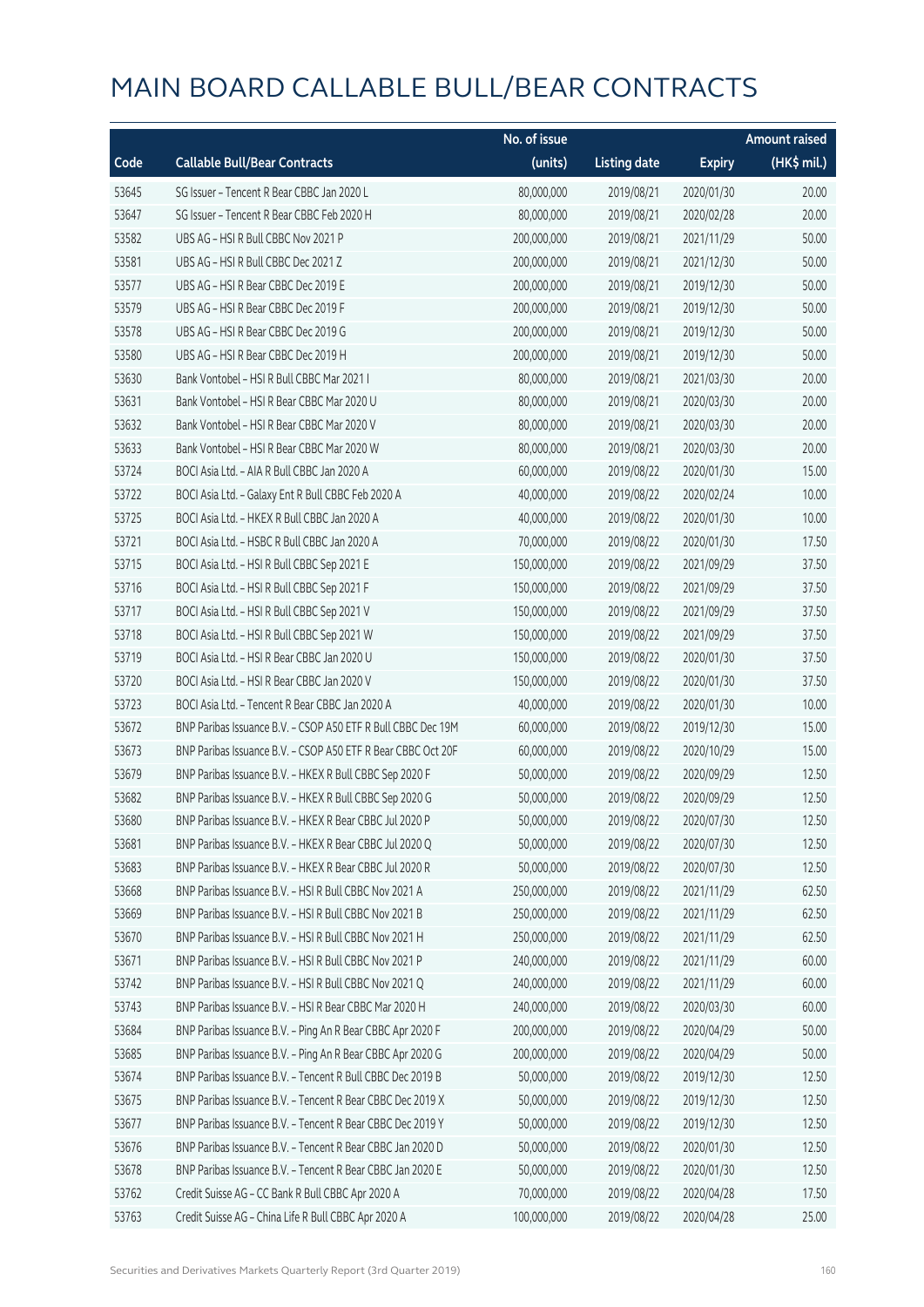|       |                                                             | No. of issue |                     |               | <b>Amount raised</b> |
|-------|-------------------------------------------------------------|--------------|---------------------|---------------|----------------------|
| Code  | <b>Callable Bull/Bear Contracts</b>                         | (units)      | <b>Listing date</b> | <b>Expiry</b> | (HK\$ mil.)          |
| 53764 | Credit Suisse AG - CNOOC R Bull CBBC Apr 2020 A             | 50,000,000   | 2019/08/22          | 2020/04/28    | 12.50                |
| 53766 | Credit Suisse AG - HKEX R Bull CBBC Feb 2020 B              | 100,000,000  | 2019/08/22          | 2020/02/21    | 25.00                |
| 53761 | Credit Suisse AG - HSBC R Bull CBBC Jun 2020 A              | 70,000,000   | 2019/08/22          | 2020/06/29    | 17.50                |
| 53768 | Credit Suisse AG - HSI R Bull CBBC Oct 2021 J               | 200,000,000  | 2019/08/22          | 2021/10/28    | 50.00                |
| 53770 | Credit Suisse AG - HSI R Bull CBBC Oct 2021 X               | 200,000,000  | 2019/08/22          | 2021/10/28    | 50.00                |
| 53772 | Credit Suisse AG - HSI R Bull CBBC Nov 2021 A               | 200,000,000  | 2019/08/22          | 2021/11/29    | 50.00                |
| 53773 | Credit Suisse AG - HSI R Bull CBBC Nov 2021 O               | 200,000,000  | 2019/08/22          | 2021/11/29    | 50.00                |
| 53774 | Credit Suisse AG - HSI R Bull CBBC Nov 2021 V               | 200,000,000  | 2019/08/22          | 2021/11/29    | 50.00                |
| 53771 | Credit Suisse AG - HSI R Bull CBBC Nov 2021 Y               | 200,000,000  | 2019/08/22          | 2021/11/29    | 50.00                |
| 53769 | Credit Suisse AG - HSI R Bull CBBC Dec 2021 R               | 300,000,000  | 2019/08/22          | 2021/12/30    | 75.00                |
| 53757 | Credit Suisse AG - HSI R Bear CBBC Dec 2019 T               | 200,000,000  | 2019/08/22          | 2019/12/30    | 50.00                |
| 53758 | Credit Suisse AG - HSI R Bear CBBC Jan 2020 Y               | 200,000,000  | 2019/08/22          | 2020/01/30    | 50.00                |
| 53759 | Credit Suisse AG - HSI R Bear CBBC Feb 2020 D               | 200,000,000  | 2019/08/22          | 2020/02/27    | 50.00                |
| 53767 | Credit Suisse AG - HSI R Bear CBBC Apr 2020 P               | 300,000,000  | 2019/08/22          | 2020/04/28    | 75.00                |
| 53765 | Credit Suisse AG - Meituan Dianping R Bull CBBC Jan 2020 B  | 40,000,000   | 2019/08/22          | 2020/01/30    | 10.00                |
| 53756 | Credit Suisse AG - Tencent R Bull CBBC Feb 2020 O           | 100,000,000  | 2019/08/22          | 2020/02/27    | 25.00                |
| 53760 | Credit Suisse AG - Tencent R Bear CBBC Feb 2020 E           | 100,000,000  | 2019/08/22          | 2020/02/27    | 25.00                |
| 53823 | Goldman Sachs SP (Asia) - Galaxy Ent R Bull CBBC Feb 2020 M | 80,000,000   | 2019/08/22          | 2020/02/20    | 20.00                |
| 53779 | Goldman Sachs SP (Asia) - HSI R Bull CBBC Nov 2021 E        | 200,000,000  | 2019/08/22          | 2021/11/29    | 50.00                |
| 53786 | Goldman Sachs SP (Asia) - HSI R Bull CBBC Nov 2021 H        | 200,000,000  | 2019/08/22          | 2021/11/29    | 50.00                |
| 53782 | Goldman Sachs SP (Asia) - HSI R Bull CBBC Nov 2021 I        | 200,000,000  | 2019/08/22          | 2021/11/29    | 50.00                |
| 53783 | Goldman Sachs SP (Asia) - HSI R Bull CBBC Nov 2021 R        | 200,000,000  | 2019/08/22          | 2021/11/29    | 50.00                |
| 53781 | Goldman Sachs SP (Asia) - HSI R Bull CBBC Nov 2021 V        | 200,000,000  | 2019/08/22          | 2021/11/29    | 50.00                |
| 53776 | Goldman Sachs SP (Asia) - HSI R Bear CBBC Dec 2019 O        | 200,000,000  | 2019/08/22          | 2019/12/30    | 50.00                |
| 53778 | Goldman Sachs SP (Asia) - HSI R Bear CBBC Dec 2019 P        | 200,000,000  | 2019/08/22          | 2019/12/30    | 50.00                |
| 53780 | Goldman Sachs SP (Asia) - HSI R Bear CBBC Dec 2019 Q        | 200,000,000  | 2019/08/22          | 2019/12/30    | 50.00                |
| 53824 | Goldman Sachs SP (Asia) - Ping An R Bull CBBC Feb 2020 C    | 80,000,000   | 2019/08/22          | 2020/02/27    | 20.00                |
| 53822 | Goldman Sachs SP (Asia) - Tencent R Bull CBBC Nov 2019 U    | 80,000,000   | 2019/08/22          | 2019/11/22    | 20.00                |
| 53777 | Goldman Sachs SP (Asia) - Tencent R Bear CBBC Jan 2020 J    | 60,000,000   | 2019/08/22          | 2020/01/30    | 15.00                |
| 53825 | Goldman Sachs SP (Asia) - Xiaomi R Bull CBBC Feb 2020 A     | 80,000,000   | 2019/08/22          | 2020/02/27    | 20.00                |
| 53690 | HK Bank - AAC Tech R Bull CBBC Apr 2020 A                   | 40,000,000   | 2019/08/22          | 2020/04/20    | 10.00                |
| 53694 | HK Bank - CC Bank R Bull CBBC Mar 2020 A                    | 60,000,000   | 2019/08/22          | 2020/03/23    | 15.00                |
| 53691 | HK Bank - Geely Auto R Bull CBBC Mar 2020 A                 | 40,000,000   | 2019/08/22          | 2020/03/30    | 12.00                |
| 53692 | HK Bank - Geely Auto R Bear CBBC Feb 2020 A                 | 40,000,000   | 2019/08/22          | 2020/02/17    | 10.00                |
| 53686 | HK Bank - HSI R Bull CBBC Sep 2020 G                        | 50,000,000   | 2019/08/22          | 2020/09/29    | 12.50                |
| 53695 | HK Bank - HSI R Bear CBBC Feb 2020 G                        | 100,000,000  | 2019/08/22          | 2020/02/27    | 25.00                |
| 53696 | HK Bank - HSI R Bear CBBC Feb 2020 H                        | 50,000,000   | 2019/08/22          | 2020/02/27    | 12.50                |
| 53687 | HK Bank - Tencent R Bull CBBC Apr 2020 C                    | 40,000,000   | 2019/08/22          | 2020/04/14    | 10.00                |
| 53688 | HK Bank - Tencent R Bull CBBC Apr 2020 D                    | 40,000,000   | 2019/08/22          | 2020/04/20    | 12.00                |
| 53689 | HK Bank - Tencent R Bear CBBC Feb 2020 D                    | 40,000,000   | 2019/08/22          | 2020/02/17    | 10.00                |
| 53693 | HK Bank - WH Group R Bull CBBC Mar 2020 A                   | 40,000,000   | 2019/08/22          | 2020/03/23    | 10.00                |
| 53813 | Haitong Int'l Sec - HSI R Bull CBBC Dec 2021 C              | 150,000,000  | 2019/08/22          | 2021/12/30    | 37.50                |
| 53814 | Haitong Int'l Sec - HSI R Bull CBBC Dec 2021 G              | 100,000,000  | 2019/08/22          | 2021/12/30    | 25.00                |
| 53815 | Haitong Int'l Sec - HSI R Bull CBBC Dec 2021 I              | 200,000,000  | 2019/08/22          | 2021/12/30    | 50.00                |
| 53816 | Haitong Int'l Sec - HSI R Bull CBBC Dec 2021 K              | 150,000,000  | 2019/08/22          | 2021/12/30    | 37.50                |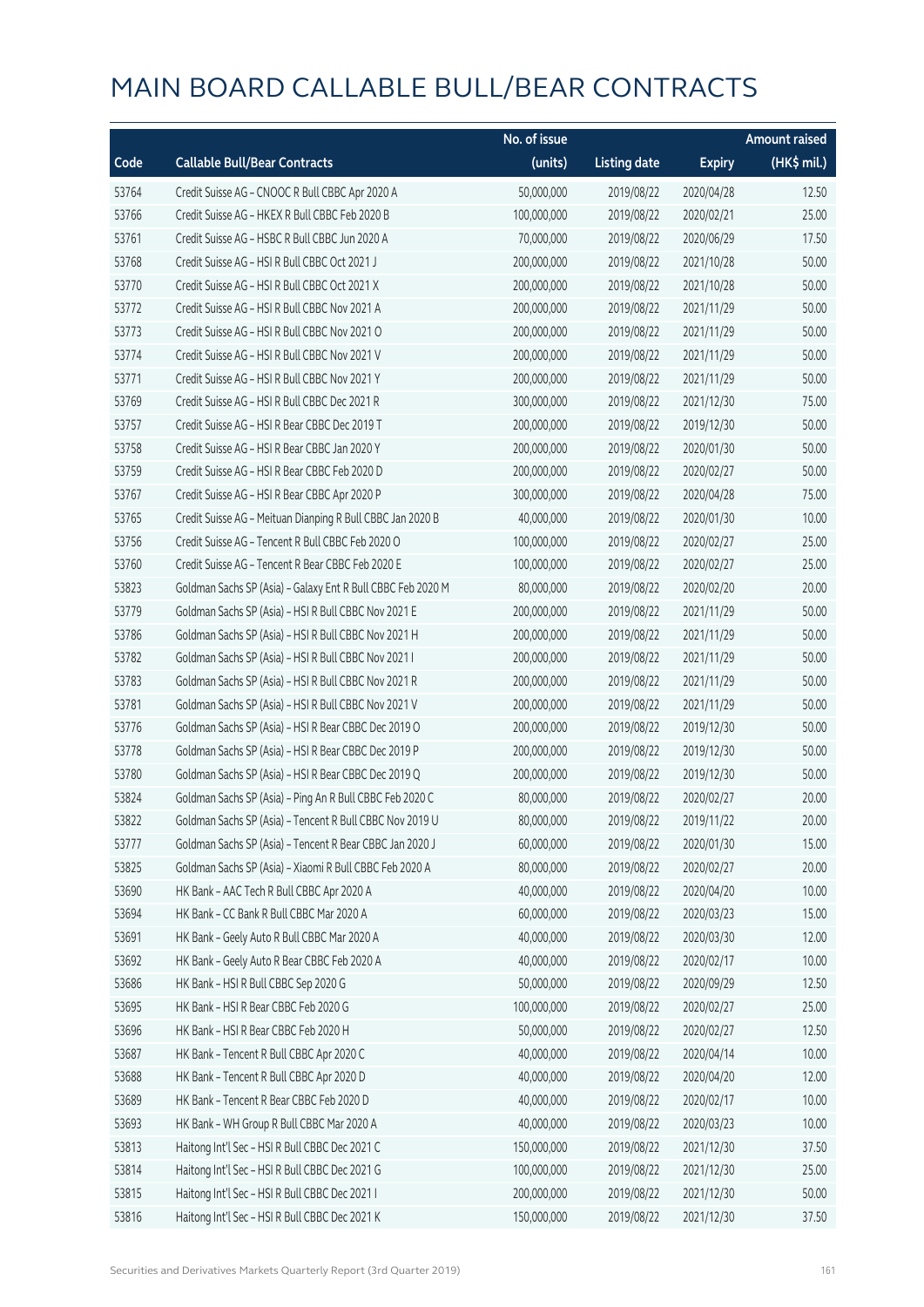|       |                                                           | No. of issue |                     |               | <b>Amount raised</b> |
|-------|-----------------------------------------------------------|--------------|---------------------|---------------|----------------------|
| Code  | <b>Callable Bull/Bear Contracts</b>                       | (units)      | <b>Listing date</b> | <b>Expiry</b> | (HK\$ mil.)          |
| 53811 | Haitong Int'l Sec - HSI R Bear CBBC Jan 2020 W            | 150,000,000  | 2019/08/22          | 2020/01/30    | 37.50                |
| 53812 | Haitong Int'l Sec - HSI R Bear CBBC Jan 2020 X            | 200,000,000  | 2019/08/22          | 2020/01/30    | 50.00                |
| 53817 | Haitong Int'l Sec - HSI R Bear CBBC Jan 2020 Y            | 150,000,000  | 2019/08/22          | 2020/01/30    | 37.50                |
| 53818 | Haitong Int'l Sec - HSI R Bear CBBC Jan 2020 Z            | 150,000,000  | 2019/08/22          | 2020/01/30    | 37.50                |
| 53819 | Haitong Int'l Sec - HSI R Bear CBBC Feb 2020 D            | 200,000,000  | 2019/08/22          | 2020/02/27    | 50.00                |
| 53820 | Haitong Int'l Sec - Tencent R Bull CBBC Feb 2020 D        | 40,000,000   | 2019/08/22          | 2020/02/11    | 10.00                |
| 53821 | Haitong Int'l Sec - Tencent R Bear CBBC Mar 2020 U        | 40,000,000   | 2019/08/22          | 2020/03/20    | 10.00                |
| 53734 | J P Morgan SP BV - HSI R Bull CBBC Sep 2021 T             | 200,000,000  | 2019/08/22          | 2021/09/29    | 50.00                |
| 53735 | J P Morgan SP BV - HSI R Bull CBBC Oct 2021 K             | 200,000,000  | 2019/08/22          | 2021/10/28    | 50.00                |
| 53736 | J P Morgan SP BV - HSI R Bull CBBC Nov 2021 A             | 200,000,000  | 2019/08/22          | 2021/11/29    | 50.00                |
| 53754 | J P Morgan SP BV - HSI R Bull CBBC Nov 2021 B             | 200,000,000  | 2019/08/22          | 2021/11/29    | 50.00                |
| 53729 | J P Morgan SP BV - HSI R Bull CBBC Nov 2021 H             | 200,000,000  | 2019/08/22          | 2021/11/29    | 50.00                |
| 53738 | J P Morgan SP BV - HSI R Bull CBBC Nov 2021 I             | 200,000,000  | 2019/08/22          | 2021/11/29    | 50.00                |
| 53737 | J P Morgan SP BV - HSI R Bull CBBC Dec 2021 I             | 200,000,000  | 2019/08/22          | 2021/12/30    | 50.00                |
| 53739 | J P Morgan SP BV - HSI R Bull CBBC Dec 2021 L             | 200,000,000  | 2019/08/22          | 2021/12/30    | 50.00                |
| 53755 | J P Morgan SP BV - HSI R Bull CBBC Dec 2021 R             | 200,000,000  | 2019/08/22          | 2021/12/30    | 50.00                |
| 53726 | J P Morgan SP BV - HSI R Bear CBBC Apr 2020 Q             | 200,000,000  | 2019/08/22          | 2020/04/28    | 50.00                |
| 53727 | J P Morgan SP BV - HSI R Bear CBBC Apr 2020 R             | 200,000,000  | 2019/08/22          | 2020/04/28    | 50.00                |
| 53728 | J P Morgan SP BV - HSI R Bear CBBC Apr 2020 S             | 200,000,000  | 2019/08/22          | 2020/04/28    | 50.00                |
| 53730 | J P Morgan SP BV - HSI R Bear CBBC Apr 2020 T             | 200,000,000  | 2019/08/22          | 2020/04/28    | 50.00                |
| 53731 | J P Morgan SP BV - HSI R Bear CBBC Apr 2020 U             | 200,000,000  | 2019/08/22          | 2020/04/28    | 50.00                |
| 53732 | J P Morgan SP BV - HSI R Bear CBBC Apr 2020 V             | 200,000,000  | 2019/08/22          | 2020/04/28    | 50.00                |
| 53733 | J P Morgan SP BV - HSI R Bear CBBC Apr 2020 W             | 200,000,000  | 2019/08/22          | 2020/04/28    | 50.00                |
| 53741 | J P Morgan SP BV - Tencent R Bull CBBC Feb 2020 M         | 50,000,000   | 2019/08/22          | 2020/02/21    | 12.50                |
| 53740 | J P Morgan SP BV - Tencent R Bear CBBC Feb 2020 N         | 50,000,000   | 2019/08/22          | 2020/02/14    | 12.50                |
| 53711 | Macquarie Bank Ltd. - Tencent R Bull CBBC Dec 2019 J      | 36,950,000   | 2019/08/22          | 2019/12/31    | 10.01                |
| 53712 | Macquarie Bank Ltd. - Tencent R Bull CBBC Dec 2019 K      | 35,300,000   | 2019/08/22          | 2019/12/31    | 10.03                |
| 53713 | Macquarie Bank Ltd. - Tencent R Bull CBBC Dec 2019 L      | 33,600,000   | 2019/08/22          | 2019/12/31    | 10.01                |
| 53714 | Macquarie Bank Ltd. - Tencent R Bear CBBC Feb 2020 K      | 26,100,000   | 2019/08/22          | 2020/02/28    | 10.02                |
| 53699 | Morgan Stanley Asia Products - HSI R Bull CBBC Sep 2021 F | 100,000,000  | 2019/08/22          | 2021/09/29    | 25.00                |
| 53697 | Morgan Stanley Asia Products - HSI R Bull CBBC Jun 2022 D | 100,000,000  | 2019/08/22          | 2022/06/29    | 25.00                |
| 53698 | Morgan Stanley Asia Products - HSI R Bull CBBC Jul 2022 C | 100,000,000  | 2019/08/22          | 2022/07/28    | 25.00                |
| 53775 | Morgan Stanley Asia Products - HSI R Bear CBBC Feb 2020 D | 100,000,000  | 2019/08/22          | 2020/02/27    | 25.00                |
| 53785 | SG Issuer - China Mobile R Bull CBBC Nov 2020 A           | 100,000,000  | 2019/08/22          | 2020/11/06    | 25.00                |
| 53784 | SG Issuer - CC Bank R Bull CBBC Aug 2020 A                | 100,000,000  | 2019/08/22          | 2020/08/05    | 25.00                |
| 53795 | SG Issuer - CC Bank R Bull CBBC Aug 2020 B                | 100,000,000  | 2019/08/22          | 2020/08/07    | 25.00                |
| 53787 | SG Issuer - HKEX R Bull CBBC Jan 2020 B                   | 50,000,000   | 2019/08/22          | 2020/01/30    | 12.50                |
| 53788 | SG Issuer - HKEX R Bull CBBC May 2020 A                   | 50,000,000   | 2019/08/22          | 2020/05/06    | 14.25                |
| 53808 | SG Issuer - HSBC R Bull CBBC Apr 2020 C                   | 100,000,000  | 2019/08/22          | 2020/04/03    | 25.00                |
| 53789 | SG Issuer - HSBC R Bull CBBC Sep 2020 A                   | 100,000,000  | 2019/08/22          | 2020/09/03    | 25.00                |
| 53803 | SG Issuer - HSI R Bull CBBC Sep 2021 Y                    | 250,000,000  | 2019/08/22          | 2021/09/29    | 62.50                |
| 53805 | SG Issuer - HSI R Bull CBBC Oct 2021 K                    | 250,000,000  | 2019/08/22          | 2021/10/28    | 62.50                |
| 53806 | SG Issuer - HSI R Bull CBBC Oct 2021 M                    | 250,000,000  | 2019/08/22          | 2021/10/28    | 62.50                |
| 53804 | SG Issuer - HSI R Bull CBBC Oct 2021 X                    | 250,000,000  | 2019/08/22          | 2021/10/28    | 62.50                |
| 53807 | SG Issuer - HSI R Bull CBBC Nov 2021 O                    | 250,000,000  | 2019/08/22          | 2021/11/29    | 62.50                |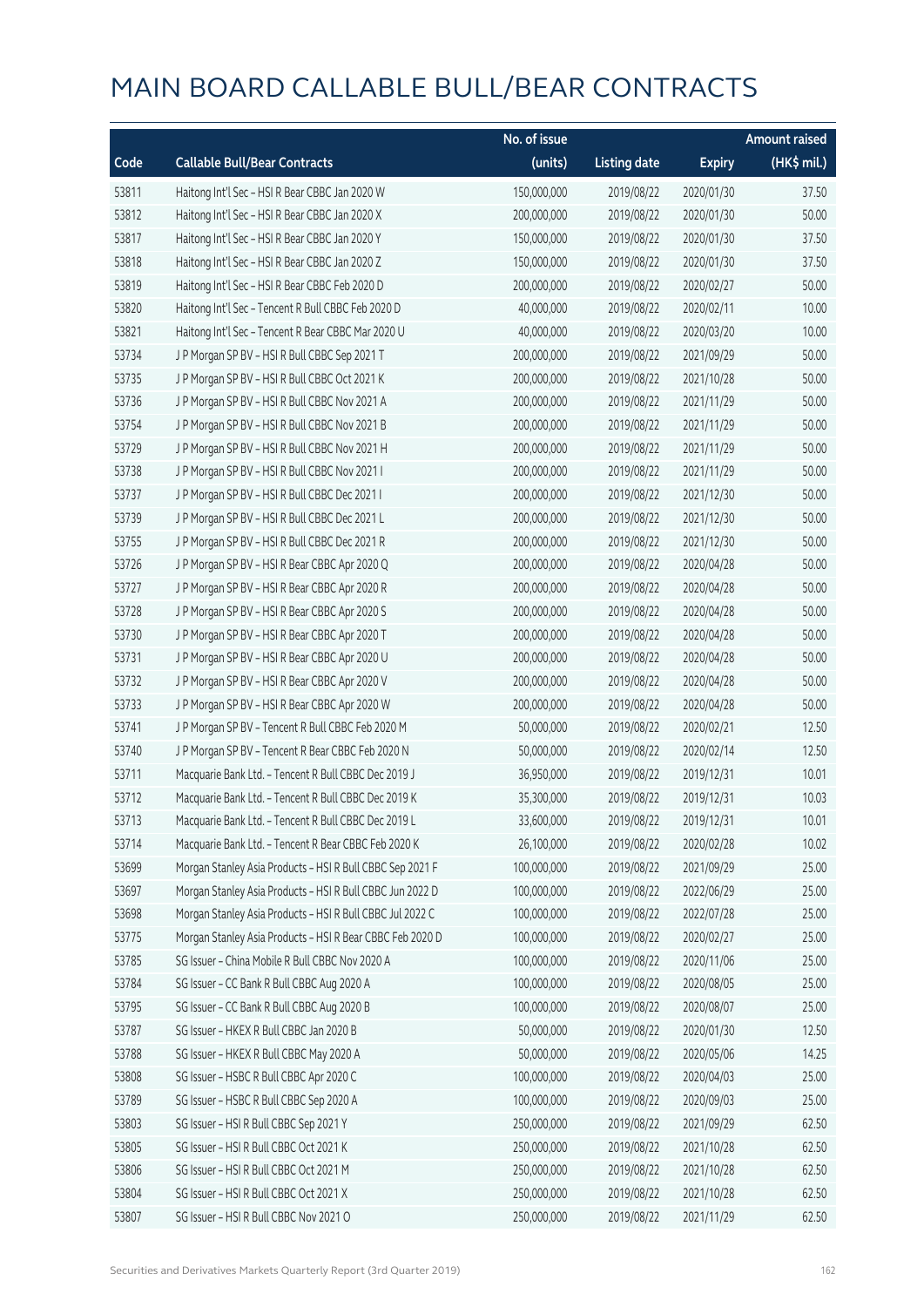|       |                                                         | No. of issue |                     |               | <b>Amount raised</b> |
|-------|---------------------------------------------------------|--------------|---------------------|---------------|----------------------|
| Code  | <b>Callable Bull/Bear Contracts</b>                     | (units)      | <b>Listing date</b> | <b>Expiry</b> | (HK\$ mil.)          |
| 53800 | SG Issuer - HSI R Bear CBBC Feb 2020 N                  | 250,000,000  | 2019/08/22          | 2020/02/27    | 62.50                |
| 53797 | SG Issuer - HSI R Bear CBBC Mar 2020 Q                  | 250,000,000  | 2019/08/22          | 2020/03/30    | 62.50                |
| 53801 | SG Issuer - HSI R Bear CBBC Mar 2020 R                  | 250,000,000  | 2019/08/22          | 2020/03/30    | 62.50                |
| 53802 | SG Issuer - HSI R Bear CBBC Mar 2020 S                  | 250,000,000  | 2019/08/22          | 2020/03/30    | 62.50                |
| 53798 | SG Issuer - HSI R Bear CBBC Apr 2020 J                  | 250,000,000  | 2019/08/22          | 2020/04/28    | 62.50                |
| 53799 | SG Issuer - HSI R Bear CBBC May 2020 C                  | 250,000,000  | 2019/08/22          | 2020/05/28    | 62.50                |
| 53790 | SG Issuer - Ping An R Bear CBBC Dec 2019 L              | 100,000,000  | 2019/08/22          | 2019/12/31    | 25.00                |
| 53809 | SG Issuer - SHK Ppt R Bull CBBC Apr 2020 B              | 100,000,000  | 2019/08/22          | 2020/04/03    | 25.00                |
| 53791 | SG Issuer - Sunny Optical R Bull CBBC Dec 2019 J        | 40,000,000   | 2019/08/22          | 2019/12/31    | 10.00                |
| 53792 | SG Issuer - Tencent R Bull CBBC Nov 2019 Q              | 80,000,000   | 2019/08/22          | 2019/11/29    | 20.00                |
| 53793 | SG Issuer - Tencent R Bull CBBC Jan 2020 G              | 80,000,000   | 2019/08/22          | 2020/01/30    | 20.00                |
| 53794 | SG Issuer - Tencent R Bull CBBC Feb 2020 A              | 80,000,000   | 2019/08/22          | 2020/02/05    | 20.00                |
| 53810 | SG Issuer - Tencent R Bull CBBC Feb 2020 B              | 80,000,000   | 2019/08/22          | 2020/02/05    | 20.00                |
| 53796 | SG Issuer - Tencent R Bear CBBC Mar 2020 K              | 80,000,000   | 2019/08/22          | 2020/03/09    | 20.00                |
| 53751 | UBS AG - HSI R Bull CBBC Dec 2021 D                     | 200,000,000  | 2019/08/22          | 2021/12/30    | 50.00                |
| 53752 | UBS AG - HSI R Bull CBBC Dec 2021 E                     | 200,000,000  | 2019/08/22          | 2021/12/30    | 50.00                |
| 53753 | UBS AG - HSI R Bull CBBC Dec 2021 F                     | 200,000,000  | 2019/08/22          | 2021/12/30    | 50.00                |
| 53744 | UBS AG - HSI R Bear CBBC Jan 2020 D                     | 200,000,000  | 2019/08/22          | 2020/01/30    | 50.00                |
| 53745 | UBS AG - HSI R Bear CBBC Jan 2020 E                     | 200,000,000  | 2019/08/22          | 2020/01/30    | 50.00                |
| 53747 | UBS AG - HSI R Bear CBBC Jan 2020 F                     | 200,000,000  | 2019/08/22          | 2020/01/30    | 50.00                |
| 53748 | UBS AG - HSI R Bear CBBC Jan 2020 G                     | 200,000,000  | 2019/08/22          | 2020/01/30    | 50.00                |
| 53746 | UBS AG - HSI R Bear CBBC Feb 2020 B                     | 200,000,000  | 2019/08/22          | 2020/02/27    | 50.00                |
| 53749 | UBS AG - Tencent R Bull CBBC Feb 2020 J                 | 40,000,000   | 2019/08/22          | 2020/02/17    | 10.00                |
| 53750 | UBS AG - Tencent R Bear CBBC Feb 2020 C                 | 200,000,000  | 2019/08/22          | 2020/02/17    | 50.00                |
| 53707 | Bank Vontobel - AIA R Bull CBBC Feb 2020 C              | 40,000,000   | 2019/08/22          | 2020/02/07    | 10.00                |
| 53706 | Bank Vontobel - CC Bank R Bull CBBC Feb 2020 A          | 40,000,000   | 2019/08/22          | 2020/02/07    | 10.00                |
| 53703 | Bank Vontobel - HSI R Bull CBBC Mar 2020 A              | 80,000,000   | 2019/08/22          | 2020/03/30    | 20.00                |
| 53704 | Bank Vontobel - HSI R Bull CBBC Mar 2020 B              | 80,000,000   | 2019/08/22          | 2020/03/30    | 20.00                |
| 53701 | Bank Vontobel - HSI R Bull CBBC Jun 2020 A              | 80,000,000   | 2019/08/22          | 2020/06/29    | 20.00                |
| 53702 | Bank Vontobel - HSI R Bull CBBC Jun 2020 B              | 80,000,000   | 2019/08/22          | 2020/06/29    | 20.00                |
| 53705 | Bank Vontobel - HSI R Bear CBBC Mar 2021 A              | 80,000,000   | 2019/08/22          | 2021/03/30    | 20.00                |
| 53700 | Bank Vontobel - Meituan Dianping R Bear CBBC Feb 2020 A | 40,000,000   | 2019/08/22          | 2020/02/14    | 10.00                |
| 53708 | Bank Vontobel - Tencent R Bull CBBC Feb 2020 F          | 40,000,000   | 2019/08/22          | 2020/02/21    | 24.44                |
| 53709 | Bank Vontobel - Tencent R Bull CBBC Feb 2020 G          | 40,000,000   | 2019/08/22          | 2020/02/21    | 16.04                |
| 53710 | Bank Vontobel - Tencent R Bear CBBC Feb 2020 G          | 40,000,000   | 2019/08/22          | 2020/02/21    | 10.00                |
| 53837 | BOCI Asia Ltd. - HSI R Bull CBBC Sep 2021 C             | 150,000,000  | 2019/08/23          | 2021/09/29    | 37.50                |
| 53838 | BOCI Asia Ltd. - HSI R Bull CBBC Sep 2021 X             | 150,000,000  | 2019/08/23          | 2021/09/29    | 37.50                |
| 53839 | BOCI Asia Ltd. - HSI R Bull CBBC Sep 2021 Y             | 150,000,000  | 2019/08/23          | 2021/09/29    | 37.50                |
| 53840 | BOCI Asia Ltd. - HSI R Bear CBBC Jan 2020 W             | 150,000,000  | 2019/08/23          | 2020/01/30    | 37.50                |
| 53841 | BOCI Asia Ltd. - HSI R Bear CBBC Jan 2020 X             | 150,000,000  | 2019/08/23          | 2020/01/30    | 37.50                |
| 53846 | BNP Paribas Issuance B.V. - HSI R Bull CBBC Nov 2021 C  | 240,000,000  | 2019/08/23          | 2021/11/29    | 60.00                |
| 53842 | BNP Paribas Issuance B.V. - HSI R Bull CBBC Nov 2021 W  | 250,000,000  | 2019/08/23          | 2021/11/29    | 62.50                |
| 53843 | BNP Paribas Issuance B.V. - HSI R Bull CBBC Nov 2021 X  | 250,000,000  | 2019/08/23          | 2021/11/29    | 62.50                |
| 53844 | BNP Paribas Issuance B.V. - HSI R Bull CBBC Nov 2021 Y  | 250,000,000  | 2019/08/23          | 2021/11/29    | 62.50                |
| 53845 | BNP Paribas Issuance B.V. - HSI R Bull CBBC Nov 2021 Z  | 250,000,000  | 2019/08/23          | 2021/11/29    | 62.50                |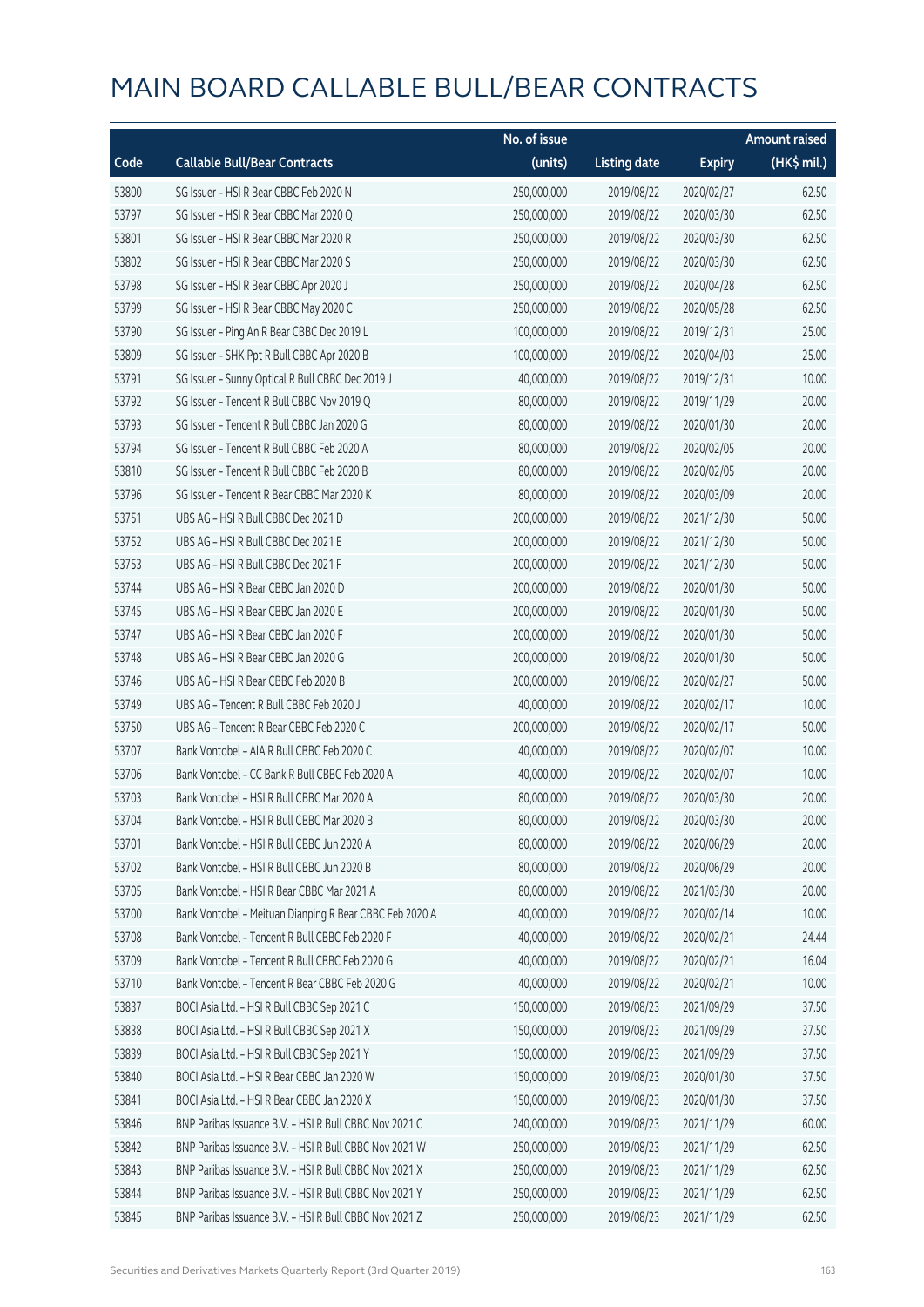|       |                                                          | No. of issue |                     |               | <b>Amount raised</b> |
|-------|----------------------------------------------------------|--------------|---------------------|---------------|----------------------|
| Code  | <b>Callable Bull/Bear Contracts</b>                      | (units)      | <b>Listing date</b> | <b>Expiry</b> | (HK\$ mil.)          |
| 53847 | BNP Paribas Issuance B.V. - HSI R Bear CBBC Mar 2020 I   | 250,000,000  | 2019/08/23          | 2020/03/30    | 62.50                |
| 53922 | Credit Suisse AG - AIA R Bull CBBC Feb 2020 C            | 70,000,000   | 2019/08/23          | 2020/02/27    | 17.50                |
| 53929 | Credit Suisse AG - HSI R Bull CBBC Oct 2021 Y            | 200,000,000  | 2019/08/23          | 2021/10/28    | 50.00                |
| 53931 | Credit Suisse AG - HSI R Bull CBBC Nov 2021 B            | 200,000,000  | 2019/08/23          | 2021/11/29    | 50.00                |
| 53930 | Credit Suisse AG - HSI R Bull CBBC Nov 2021 P            | 200,000,000  | 2019/08/23          | 2021/11/29    | 50.00                |
| 53932 | Credit Suisse AG - HSI R Bull CBBC Nov 2021 Q            | 200,000,000  | 2019/08/23          | 2021/11/29    | 50.00                |
| 53928 | Credit Suisse AG - HSI R Bull CBBC Nov 2021 Z            | 200,000,000  | 2019/08/23          | 2021/11/29    | 50.00                |
| 53918 | Credit Suisse AG - HSI R Bear CBBC Dec 2019 U            | 200,000,000  | 2019/08/23          | 2019/12/30    | 50.00                |
| 53920 | Credit Suisse AG - HSI R Bear CBBC Feb 2020 E            | 200,000,000  | 2019/08/23          | 2020/02/27    | 50.00                |
| 53919 | Credit Suisse AG - HSI R Bear CBBC Mar 2020 B            | 200,000,000  | 2019/08/23          | 2020/03/30    | 50.00                |
| 53924 | Credit Suisse AG - ICBC R Bull CBBC Jul 2020 B           | 70,000,000   | 2019/08/23          | 2020/07/24    | 17.50                |
| 53925 | Credit Suisse AG - ICBC R Bull CBBC Sep 2020 A           | 70,000,000   | 2019/08/23          | 2020/09/29    | 17.50                |
| 53926 | Credit Suisse AG - Ping An R Bull CBBC Feb 2020 C        | 80,000,000   | 2019/08/23          | 2020/02/27    | 20.00                |
| 53927 | Credit Suisse AG - Ping An R Bull CBBC Feb 2020 D        | 80,000,000   | 2019/08/23          | 2020/02/27    | 20.00                |
| 53921 | Credit Suisse AG - SHK Ppt R Bull CBBC Mar 2020 A        | 40,000,000   | 2019/08/23          | 2020/03/30    | 10.00                |
| 53923 | Credit Suisse AG - Tencent R Bear CBBC Feb 2020 F        | 100,000,000  | 2019/08/23          | 2020/02/21    | 25.00                |
| 53943 | Goldman Sachs SP (Asia) - AIA R Bull CBBC Dec 2019 C     | 80,000,000   | 2019/08/23          | 2019/12/30    | 20.00                |
| 53938 | Goldman Sachs SP (Asia) - HSI R Bull CBBC Nov 2021 K     | 200,000,000  | 2019/08/23          | 2021/11/29    | 50.00                |
| 53939 | Goldman Sachs SP (Asia) - HSI R Bull CBBC Nov 2021 L     | 200,000,000  | 2019/08/23          | 2021/11/29    | 50.00                |
| 53940 | Goldman Sachs SP (Asia) - HSI R Bull CBBC Nov 2021 M     | 200,000,000  | 2019/08/23          | 2021/11/29    | 50.00                |
| 53941 | Goldman Sachs SP (Asia) - HSI R Bull CBBC Nov 2021 N     | 200,000,000  | 2019/08/23          | 2021/11/29    | 50.00                |
| 53942 | Goldman Sachs SP (Asia) - HSI R Bull CBBC Nov 2021 O     | 200,000,000  | 2019/08/23          | 2021/11/29    | 50.00                |
| 53944 | Goldman Sachs SP (Asia) - Ping An R Bull CBBC Feb 2020 D | 80,000,000   | 2019/08/23          | 2020/02/28    | 20.00                |
| 53826 | Goldman Sachs SP (Asia) - Tencent R Bull CBBC Nov 2019 V | 80,000,000   | 2019/08/23          | 2019/11/25    | 20.00                |
| 53945 | Goldman Sachs SP (Asia) - Tencent R Bear CBBC Jan 2020 K | 60,000,000   | 2019/08/23          | 2020/01/30    | 15.00                |
| 53834 | HK Bank - AIA R Bull CBBC Mar 2020 C                     | 60,000,000   | 2019/08/23          | 2020/03/16    | 15.00                |
| 53828 | HK Bank - China Mobile R Bull CBBC Mar 2020 B            | 60,000,000   | 2019/08/23          | 2020/03/09    | 15.00                |
| 53835 | HK Bank - HKEX R Bull CBBC Feb 2020 D                    | 40,000,000   | 2019/08/23          | 2020/02/17    | 10.00                |
| 53829 | HK Bank - HSI R Bull CBBC Sep 2020 J                     | 50,000,000   | 2019/08/23          | 2020/09/29    | 12.50                |
| 53830 | HK Bank - HSI R Bull CBBC Sep 2020 K                     | 50,000,000   | 2019/08/23          | 2020/09/29    | 12.50                |
| 53831 | HK Bank - Ping An R Bull CBBC Mar 2020 B                 | 60,000,000   | 2019/08/23          | 2020/03/09    | 15.00                |
| 53827 | HK Bank - SHK Ppt R Bull CBBC Apr 2020 B                 | 40,000,000   | 2019/08/23          | 2020/04/14    | 10.00                |
| 53833 | HK Bank - Tencent R Bull CBBC Mar 2020 I                 | 40,000,000   | 2019/08/23          | 2020/03/16    | 10.00                |
| 53832 | HK Bank - Tencent R Bear CBBC Apr 2020 B                 | 40,000,000   | 2019/08/23          | 2020/04/14    | 10.00                |
| 53880 | Haitong Int'l Sec - HSBC R Bull CBBC Jan 2020 B          | 40,000,000   | 2019/08/23          | 2020/01/20    | 10.00                |
| 53871 | Haitong Int'l Sec - HSI R Bull CBBC Oct 2021 E           | 150,000,000  | 2019/08/23          | 2021/10/28    | 37.50                |
| 53872 | Haitong Int'l Sec - HSI R Bull CBBC Nov 2021 D           | 200,000,000  | 2019/08/23          | 2021/11/29    | 50.00                |
| 53873 | Haitong Int'l Sec - HSI R Bull CBBC Nov 2021 J           | 150,000,000  | 2019/08/23          | 2021/11/29    | 37.50                |
| 53874 | Haitong Int'l Sec - HSI R Bull CBBC Dec 2021 L           | 150,000,000  | 2019/08/23          | 2021/12/30    | 37.50                |
| 53869 | Haitong Int'l Sec - HSI R Bear CBBC Feb 2020 E           | 150,000,000  | 2019/08/23          | 2020/02/27    | 37.50                |
| 53870 | Haitong Int'l Sec - HSI R Bear CBBC Feb 2020 F           | 150,000,000  | 2019/08/23          | 2020/02/27    | 37.50                |
| 53875 | Haitong Int'l Sec - HSI R Bear CBBC Feb 2020 G           | 150,000,000  | 2019/08/23          | 2020/02/27    | 37.50                |
| 53876 | Haitong Int'l Sec - HSI R Bear CBBC Feb 2020 H           | 150,000,000  | 2019/08/23          | 2020/02/27    | 37.50                |
| 53877 | Haitong Int'l Sec - HSI R Bear CBBC Feb 2020 I           | 150,000,000  | 2019/08/23          | 2020/02/27    | 37.50                |
| 53878 | Haitong Int'l Sec - HSI R Bear CBBC Mar 2020 A           | 150,000,000  | 2019/08/23          | 2020/03/30    | 37.50                |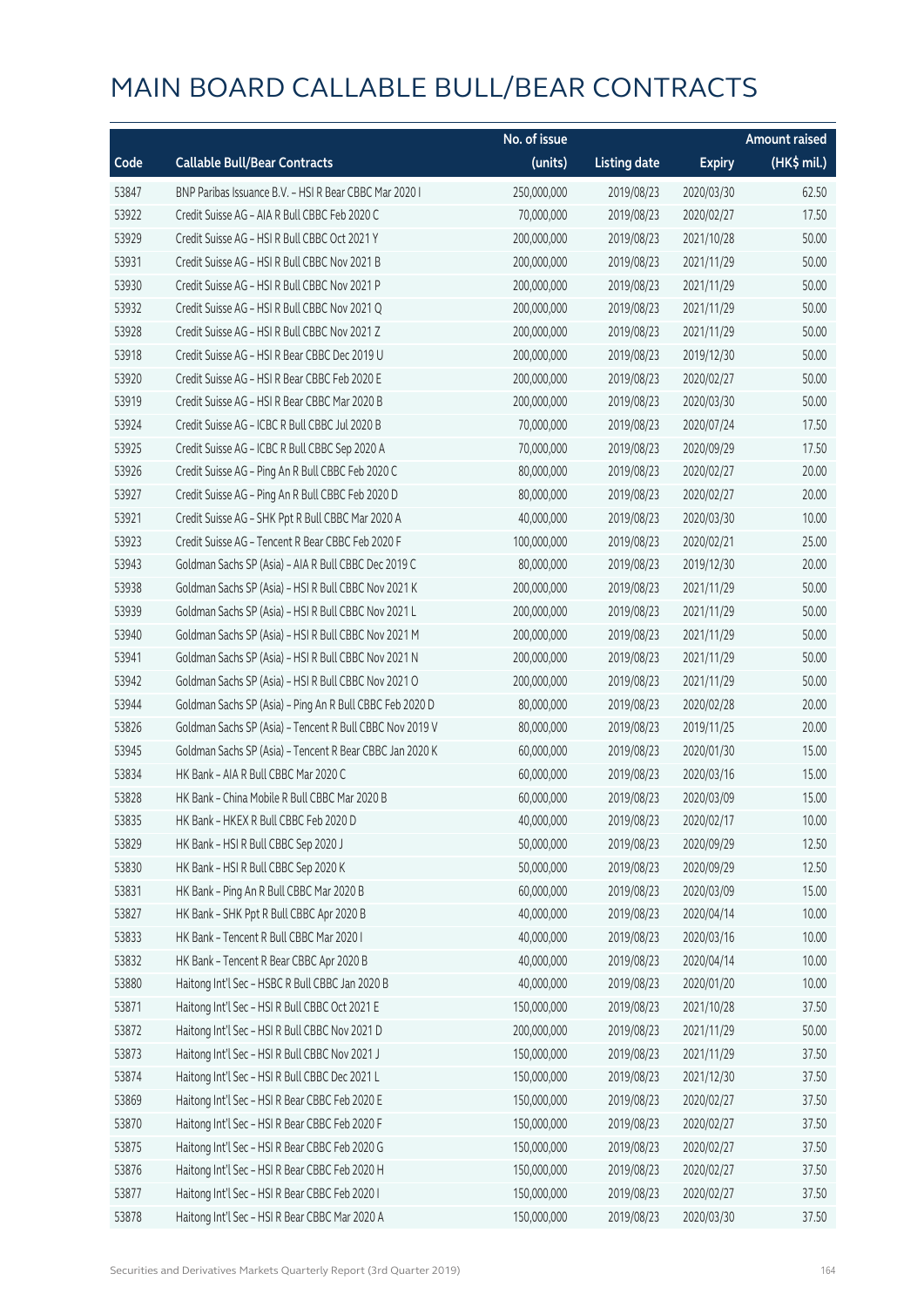|       |                                                           | No. of issue |                     |               | <b>Amount raised</b> |
|-------|-----------------------------------------------------------|--------------|---------------------|---------------|----------------------|
| Code  | <b>Callable Bull/Bear Contracts</b>                       | (units)      | <b>Listing date</b> | <b>Expiry</b> | (HK\$ mil.)          |
| 53879 | Haitong Int'l Sec - HSI R Bear CBBC Mar 2020 B            | 150,000,000  | 2019/08/23          | 2020/03/30    | 37.50                |
| 53883 | Haitong Int'l Sec - Ping An R Bull CBBC Feb 2020 A        | 50,000,000   | 2019/08/23          | 2020/02/13    | 12.50                |
| 53882 | Haitong Int'l Sec - Tencent R Bull CBBC Dec 2019 Q        | 40,000,000   | 2019/08/23          | 2019/12/12    | 13.12                |
| 53881 | Haitong Int'l Sec - Tencent R Bull CBBC Feb 2020 E        | 40,000,000   | 2019/08/23          | 2020/02/12    | 10.00                |
| 53884 | Haitong Int'l Sec - Tencent R Bear CBBC Apr 2020 L        | 40,000,000   | 2019/08/23          | 2020/04/02    | 10.00                |
| 53936 | J P Morgan SP BV - HKEX R Bull CBBC Apr 2020 A            | 150,000,000  | 2019/08/23          | 2020/04/09    | 37.50                |
| 53868 | J P Morgan SP BV - HSCEI R Bull CBBC Nov 2020 H           | 100,000,000  | 2019/08/23          | 2020/11/27    | 25.00                |
| 53864 | J P Morgan SP BV - HSI R Bull CBBC Sep 2021 U             | 200,000,000  | 2019/08/23          | 2021/09/29    | 50.00                |
| 53855 | J P Morgan SP BV - HSI R Bull CBBC Oct 2021 N             | 200,000,000  | 2019/08/23          | 2021/10/28    | 50.00                |
| 53865 | J P Morgan SP BV - HSI R Bull CBBC Oct 2021 P             | 200,000,000  | 2019/08/23          | 2021/10/28    | 50.00                |
| 53866 | J P Morgan SP BV - HSI R Bull CBBC Oct 2021 T             | 200,000,000  | 2019/08/23          | 2021/10/28    | 50.00                |
| 53937 | J P Morgan SP BV - HSI R Bull CBBC Nov 2021 N             | 200,000,000  | 2019/08/23          | 2021/11/29    | 50.00                |
| 53867 | J P Morgan SP BV - HSI R Bull CBBC Dec 2021 V             | 200,000,000  | 2019/08/23          | 2021/12/30    | 50.00                |
| 53859 | J P Morgan SP BV - HSI R Bear CBBC Mar 2020 A             | 200,000,000  | 2019/08/23          | 2020/03/30    | 50.00                |
| 53860 | J P Morgan SP BV - HSI R Bear CBBC Mar 2020 B             | 200,000,000  | 2019/08/23          | 2020/03/30    | 50.00                |
| 53861 | J P Morgan SP BV - HSI R Bear CBBC Mar 2020 C             | 200,000,000  | 2019/08/23          | 2020/03/30    | 50.00                |
| 53862 | J P Morgan SP BV - HSI R Bear CBBC Mar 2020 D             | 200,000,000  | 2019/08/23          | 2020/03/30    | 50.00                |
| 53863 | J P Morgan SP BV - HSI R Bear CBBC Mar 2020 E             | 200,000,000  | 2019/08/23          | 2020/03/30    | 50.00                |
| 53856 | J P Morgan SP BV - HSI R Bear CBBC Apr 2020 X             | 200,000,000  | 2019/08/23          | 2020/04/28    | 50.00                |
| 53857 | J P Morgan SP BV - HSI R Bear CBBC Apr 2020 Y             | 200,000,000  | 2019/08/23          | 2020/04/28    | 50.00                |
| 53858 | J P Morgan SP BV - HSI R Bear CBBC Apr 2020 Z             | 200,000,000  | 2019/08/23          | 2020/04/28    | 50.00                |
| 53935 | J P Morgan SP BV - Tencent R Bear CBBC Feb 2020 O         | 50,000,000   | 2019/08/23          | 2020/02/14    | 12.50                |
| 53933 | Morgan Stanley Asia Products - HSI R Bull CBBC Aug 2022 A | 100,000,000  | 2019/08/23          | 2022/08/30    | 25.00                |
| 53934 | Morgan Stanley Asia Products - HSI R Bull CBBC Aug 2022 B | 100,000,000  | 2019/08/23          | 2022/08/30    | 25.00                |
| 53836 | Morgan Stanley Asia Products - HSI R Bear CBBC Mar 2020 D | 100,000,000  | 2019/08/23          | 2020/03/30    | 25.00                |
| 53907 | SG Issuer - AIA R Bear CBBC Jan 2020 F                    | 60,000,000   | 2019/08/23          | 2020/01/30    | 15.00                |
| 53908 | SG Issuer - Sinopec Corp R Bull CBBC Jul 2020 A           | 40,000,000   | 2019/08/23          | 2020/07/30    | 10.00                |
| 53906 | SG Issuer - A50 China R Bull CBBC Feb 2020 N              | 100,000,000  | 2019/08/23          | 2020/02/27    | 25.00                |
| 53892 | SG Issuer - Galaxy Ent R Bull CBBC May 2020 A             | 100,000,000  | 2019/08/23          | 2020/05/08    | 25.00                |
| 53915 | SG Issuer - Galaxy Ent R Bear CBBC Feb 2020 C             | 100,000,000  | 2019/08/23          | 2020/02/18    | 25.00                |
| 53904 | SG Issuer - HSI R Bull CBBC Oct 2021 F                    | 250,000,000  | 2019/08/23          | 2021/10/28    | 62.50                |
| 53902 | SG Issuer - HSI R Bull CBBC Oct 2021 O                    | 250,000,000  | 2019/08/23          | 2021/10/28    | 62.50                |
| 53903 | SG Issuer - HSI R Bull CBBC Oct 2021 U                    | 250,000,000  | 2019/08/23          | 2021/10/28    | 62.50                |
| 53913 | SG Issuer - HSI R Bull CBBC Nov 2021 H                    | 250,000,000  | 2019/08/23          | 2021/11/29    | 62.50                |
| 53914 | SG Issuer - HSI R Bull CBBC Nov 2021 I                    | 250,000,000  | 2019/08/23          | 2021/11/29    | 62.50                |
| 53905 | SG Issuer - HSI R Bull CBBC Nov 2021 S                    | 250,000,000  | 2019/08/23          | 2021/11/29    | 62.50                |
| 53895 | SG Issuer - HSI R Bear CBBC Mar 2020 T                    | 250,000,000  | 2019/08/23          | 2020/03/30    | 62.50                |
| 53896 | SG Issuer - HSI R Bear CBBC Mar 2020 U                    | 250,000,000  | 2019/08/23          | 2020/03/30    | 62.50                |
| 53897 | SG Issuer - HSI R Bear CBBC Apr 2020 K                    | 250,000,000  | 2019/08/23          | 2020/04/28    | 62.50                |
| 53898 | SG Issuer - HSI R Bear CBBC Apr 2020 L                    | 250,000,000  | 2019/08/23          | 2020/04/28    | 62.50                |
| 53899 | SG Issuer - HSI R Bear CBBC Apr 2020 M                    | 250,000,000  | 2019/08/23          | 2020/04/28    | 62.50                |
| 53900 | SG Issuer - HSI R Bear CBBC Apr 2020 N                    | 250,000,000  | 2019/08/23          | 2020/04/28    | 62.50                |
| 53901 | SG Issuer - HSI R Bear CBBC May 2020 D                    | 250,000,000  | 2019/08/23          | 2020/05/28    | 62.50                |
| 53912 | SG Issuer - HSI R Bear CBBC May 2020 E                    | 500,000,000  | 2019/08/23          | 2020/05/28    | 125.00               |
| 53916 | SG Issuer - Meituan Dianping R Bull CBBC Feb 2020 B       | 100,000,000  | 2019/08/23          | 2020/02/18    | 25.00                |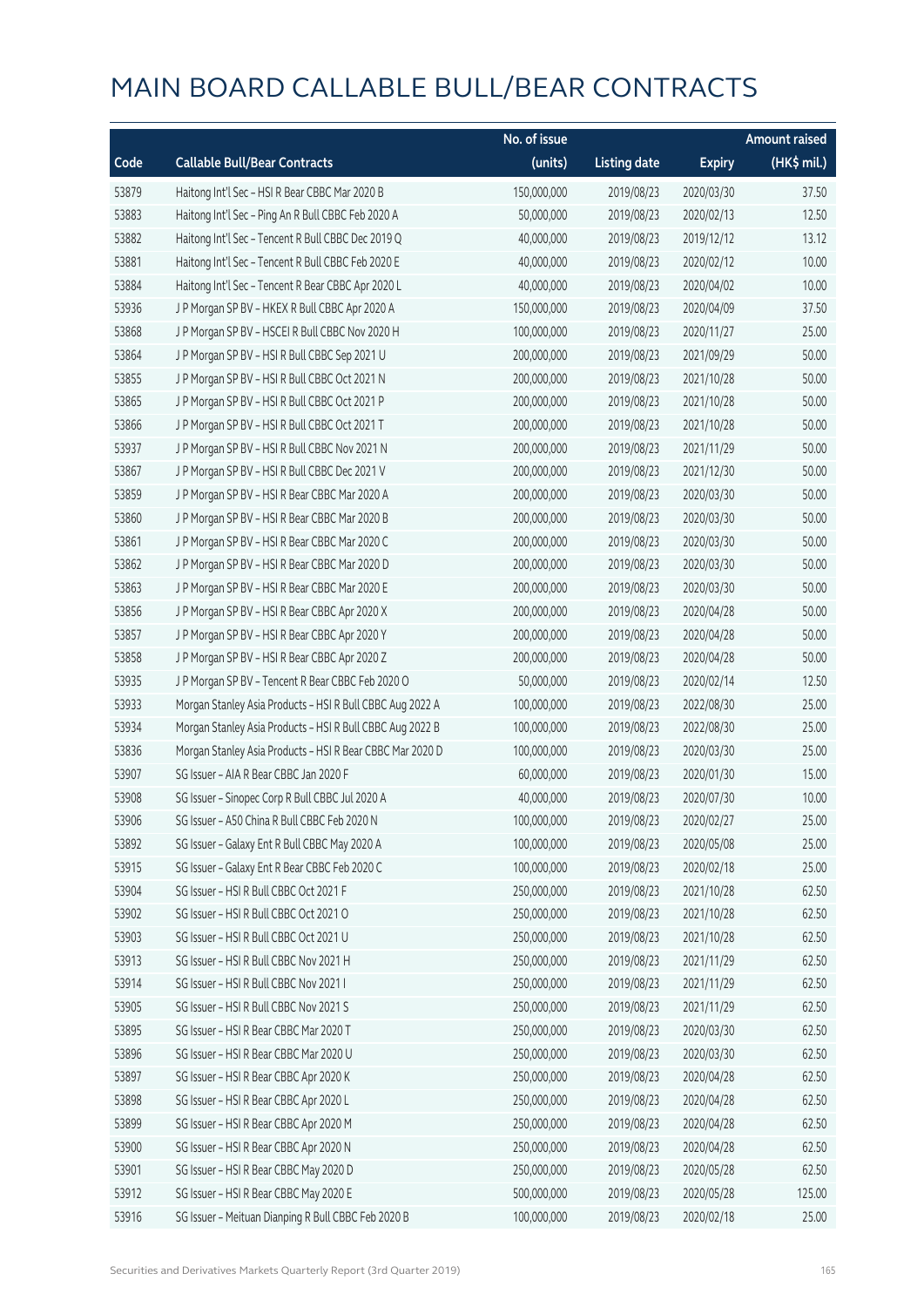|       |                                                         | No. of issue |                     |               | <b>Amount raised</b> |
|-------|---------------------------------------------------------|--------------|---------------------|---------------|----------------------|
| Code  | <b>Callable Bull/Bear Contracts</b>                     | (units)      | <b>Listing date</b> | <b>Expiry</b> | (HK\$ mil.)          |
| 53909 | SG Issuer - Ping An R Bull CBBC Feb 2020 C              | 100,000,000  | 2019/08/23          | 2020/02/27    | 25.00                |
| 53893 | SG Issuer - Tencent R Bull CBBC Dec 2019 P              | 80,000,000   | 2019/08/23          | 2019/12/31    | 20.00                |
| 53894 | SG Issuer - Tencent R Bull CBBC Feb 2020 C              | 80,000,000   | 2019/08/23          | 2020/02/12    | 20.00                |
| 53910 | SG Issuer - Tencent R Bull CBBC Feb 2020 D              | 80,000,000   | 2019/08/23          | 2020/02/27    | 22.80                |
| 53911 | SG Issuer - Tencent R Bull CBBC Mar 2020 B              | 80,000,000   | 2019/08/23          | 2020/03/30    | 32.40                |
| 53917 | SG Issuer - Tencent R Bear CBBC Feb 2020 I              | 80,000,000   | 2019/08/23          | 2020/02/27    | 20.00                |
| 53853 | UBS AG - HSI R Bull CBBC Nov 2021 Q                     | 200,000,000  | 2019/08/23          | 2021/11/29    | 50.00                |
| 53854 | UBS AG - HSI R Bull CBBC Nov 2021 R                     | 200,000,000  | 2019/08/23          | 2021/11/29    | 50.00                |
| 53852 | UBS AG - HSI R Bull CBBC Dec 2021 G                     | 200,000,000  | 2019/08/23          | 2021/12/30    | 50.00                |
| 53848 | UBS AG - HSI R Bear CBBC Jan 2020 H                     | 200,000,000  | 2019/08/23          | 2020/01/30    | 50.00                |
| 53849 | UBS AG - HSI R Bear CBBC Jan 2020 I                     | 200,000,000  | 2019/08/23          | 2020/01/30    | 50.00                |
| 53850 | UBS AG - HSI R Bear CBBC Jan 2020 J                     | 200,000,000  | 2019/08/23          | 2020/01/30    | 50.00                |
| 53851 | UBS AG - HSI R Bear CBBC Jan 2020 K                     | 200,000,000  | 2019/08/23          | 2020/01/30    | 50.00                |
| 53888 | Bank Vontobel - HSI N Bull CBBC Apr 2021 A              | 80,000,000   | 2019/08/23          | 2021/04/29    | 20.00                |
| 53887 | Bank Vontobel - HSI N Bear CBBC Mar 2020 Z              | 80,000,000   | 2019/08/23          | 2020/03/30    | 20.00                |
| 53889 | Bank Vontobel - HSI R Bull CBBC Apr 2021 B              | 80,000,000   | 2019/08/23          | 2021/04/29    | 20.00                |
| 53890 | Bank Vontobel - HSI R Bull CBBC Apr 2021 C              | 80,000,000   | 2019/08/23          | 2021/04/29    | 20.00                |
| 53891 | Bank Vontobel - HSI R Bull CBBC Apr 2021 D              | 80,000,000   | 2019/08/23          | 2021/04/29    | 20.00                |
| 53885 | Bank Vontobel - HSI R Bear CBBC Mar 2020 X              | 80,000,000   | 2019/08/23          | 2020/03/30    | 20.00                |
| 53886 | Bank Vontobel - HSI R Bear CBBC Mar 2020 Y              | 80,000,000   | 2019/08/23          | 2020/03/30    | 20.00                |
| 53969 | BOCI Asia Ltd. - HSI R Bull CBBC Sep 2021 H             | 150,000,000  | 2019/08/26          | 2021/09/29    | 37.50                |
| 53970 | BOCI Asia Ltd. - HSI R Bull CBBC Sep 2021 K             | 150,000,000  | 2019/08/26          | 2021/09/29    | 37.50                |
| 53971 | BOCI Asia Ltd. - HSI R Bull CBBC Sep 2021 L             | 150,000,000  | 2019/08/26          | 2021/09/29    | 37.50                |
| 53972 | BOCI Asia Ltd. - HSI R Bear CBBC Jan 2020 Y             | 150,000,000  | 2019/08/26          | 2020/01/30    | 37.50                |
| 53973 | BNP Paribas Issuance B.V. - HSI R Bull CBBC Nov 2021 D  | 250,000,000  | 2019/08/26          | 2021/11/29    | 62.50                |
| 53974 | BNP Paribas Issuance B.V. - HSI R Bull CBBC Nov 2021 E  | 250,000,000  | 2019/08/26          | 2021/11/29    | 62.50                |
| 53975 | BNP Paribas Issuance B.V. - HSI R Bull CBBC Nov 2021 F  | 250,000,000  | 2019/08/26          | 2021/11/29    | 62.50                |
| 53976 | BNP Paribas Issuance B.V. - HSI R Bull CBBC Nov 2021 O  | 250,000,000  | 2019/08/26          | 2021/11/29    | 62.50                |
| 54002 | BNP Paribas Issuance B.V. - HSI R Bull CBBC Nov 2021 R  | 250,000,000  | 2019/08/26          | 2021/11/29    | 62.50                |
| 54003 | BNP Paribas Issuance B.V. - HSI R Bull CBBC Nov 2021 T  | 240,000,000  | 2019/08/26          | 2021/11/29    | 60.00                |
| 53946 | BNP Paribas Issuance B.V. - HSI R Bear CBBC Mar 2020 J  | 250,000,000  | 2019/08/26          | 2020/03/30    | 62.50                |
| 53947 | BNP Paribas Issuance B.V. - HSI R Bear CBBC Mar 2020 K  | 250,000,000  | 2019/08/26          | 2020/03/30    | 62.50                |
| 53948 | BNP Paribas Issuance B.V. - HSI R Bear CBBC Mar 2020 L  | 250,000,000  | 2019/08/26          | 2020/03/30    | 62.50                |
| 53949 | BNP Paribas Issuance B.V. - HSI R Bear CBBC Mar 2020 M  | 250,000,000  | 2019/08/26          | 2020/03/30    | 62.50                |
| 53977 | BNP Paribas Issuance B.V. - HSI R Bear CBBC Mar 2020 N  | 250,000,000  | 2019/08/26          | 2020/03/30    | 62.50                |
| 54056 | Credit Suisse AG - AIA R Bull CBBC Feb 2020 D           | 70,000,000   | 2019/08/26          | 2020/02/27    | 17.50                |
| 54053 | Credit Suisse AG - Bank of China R Bull CBBC Sep 2020 A | 70,000,000   | 2019/08/26          | 2020/09/29    | 17.50                |
| 54054 | Credit Suisse AG - CM Bank R Bull CBBC Jul 2020 A       | 70,000,000   | 2019/08/26          | 2020/07/30    | 17.50                |
| 54052 | Credit Suisse AG - Galaxy Ent R Bull CBBC Apr 2020 B    | 50,000,000   | 2019/08/26          | 2020/04/28    | 12.50                |
| 54055 | Credit Suisse AG - HKEX R Bull CBBC May 2020 A          | 100,000,000  | 2019/08/26          | 2020/05/28    | 25.00                |
| 54058 | Credit Suisse AG - HSBC R Bull CBBC Mar 2020 A          | 70,000,000   | 2019/08/26          | 2020/03/30    | 17.50                |
| 54062 | Credit Suisse AG - HSI R Bull CBBC Oct 2021 Z           | 200,000,000  | 2019/08/26          | 2021/10/28    | 50.00                |
| 54060 | Credit Suisse AG - HSI R Bull CBBC Nov 2021 R           | 200,000,000  | 2019/08/26          | 2021/11/29    | 50.00                |
| 54063 | Credit Suisse AG - HSI R Bull CBBC Nov 2021 S           | 200,000,000  | 2019/08/26          | 2021/11/29    | 50.00                |
| 54061 | Credit Suisse AG - HSI R Bull CBBC Dec 2021 T           | 300,000,000  | 2019/08/26          | 2021/12/30    | 75.00                |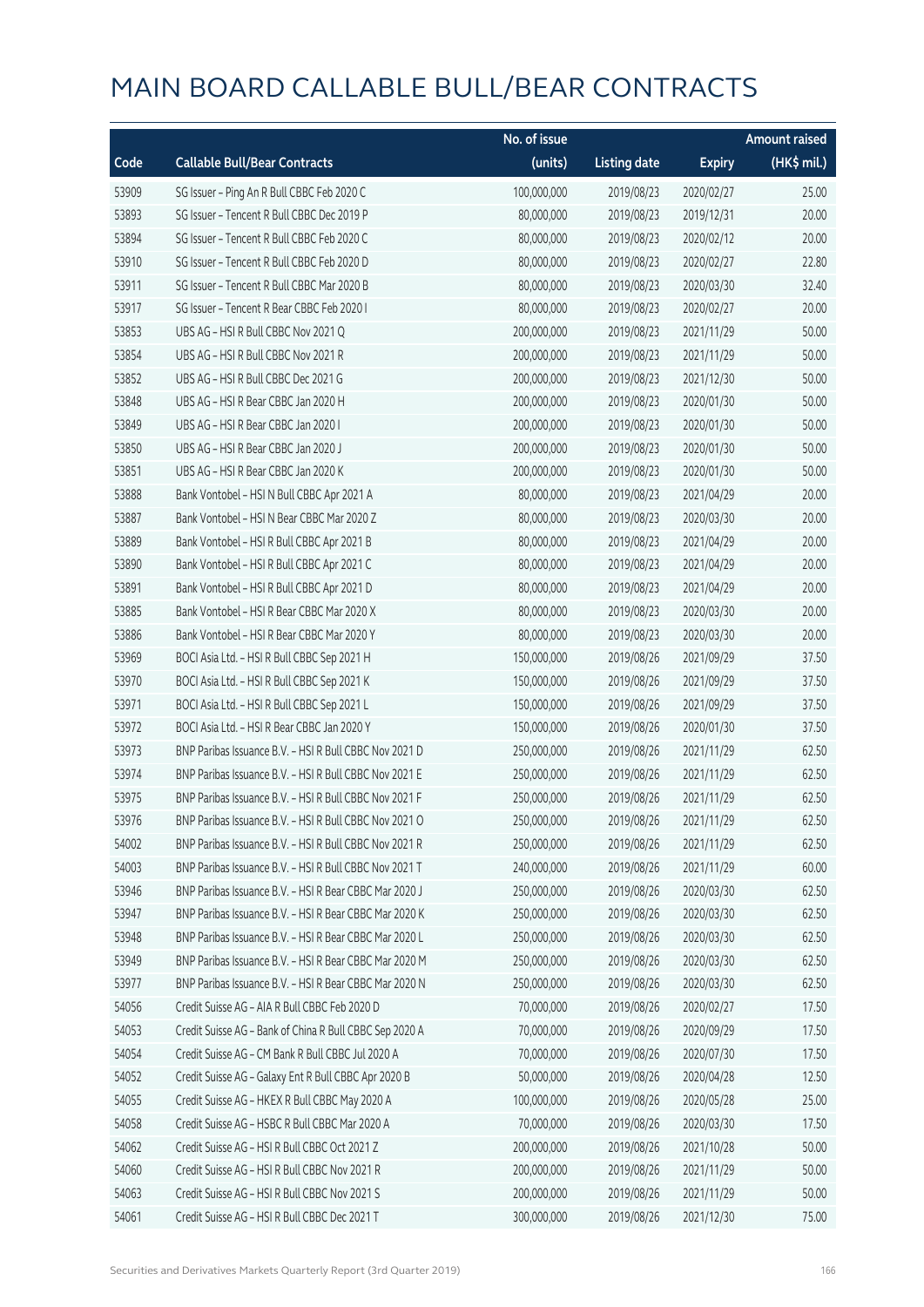|       |                                                          | No. of issue |                     |               | <b>Amount raised</b> |
|-------|----------------------------------------------------------|--------------|---------------------|---------------|----------------------|
| Code  | <b>Callable Bull/Bear Contracts</b>                      | (units)      | <b>Listing date</b> | <b>Expiry</b> | (HK\$ mil.)          |
| 54064 | Credit Suisse AG - HSI R Bull CBBC Dec 2021 V            | 200,000,000  | 2019/08/26          | 2021/12/30    | 50.00                |
| 54048 | Credit Suisse AG - HSI R Bear CBBC Dec 2019 I            | 200,000,000  | 2019/08/26          | 2019/12/30    | 50.00                |
| 54046 | Credit Suisse AG - HSI R Bear CBBC Jan 2020 E            | 200,000,000  | 2019/08/26          | 2020/01/30    | 50.00                |
| 54047 | Credit Suisse AG - HSI R Bear CBBC Jan 2020 F            | 200,000,000  | 2019/08/26          | 2020/01/30    | 50.00                |
| 54049 | Credit Suisse AG - HSI R Bear CBBC Jan 2020 I            | 200,000,000  | 2019/08/26          | 2020/01/30    | 50.00                |
| 54045 | Credit Suisse AG - HSI R Bear CBBC Jan 2020 Z            | 200,000,000  | 2019/08/26          | 2020/01/30    | 50.00                |
| 54050 | Credit Suisse AG - HSI R Bear CBBC Feb 2020 F            | 200,000,000  | 2019/08/26          | 2020/02/27    | 50.00                |
| 54051 | Credit Suisse AG - HSI R Bear CBBC Apr 2020 Q            | 300,000,000  | 2019/08/26          | 2020/04/28    | 75.00                |
| 54057 | Credit Suisse AG - Ping An R Bull CBBC Feb 2020 E        | 80,000,000   | 2019/08/26          | 2020/02/21    | 20.00                |
| 54059 | Credit Suisse AG - Tencent R Bull CBBC Feb 2020 P        | 100,000,000  | 2019/08/26          | 2020/02/28    | 25.00                |
| 54069 | Goldman Sachs SP (Asia) - HSI R Bull CBBC Nov 2021 B     | 200,000,000  | 2019/08/26          | 2021/11/29    | 50.00                |
| 54065 | Goldman Sachs SP (Asia) - HSI R Bull CBBC Nov 2021 P     | 200,000,000  | 2019/08/26          | 2021/11/29    | 50.00                |
| 54066 | Goldman Sachs SP (Asia) - HSI R Bull CBBC Nov 2021 Q     | 200,000,000  | 2019/08/26          | 2021/11/29    | 50.00                |
| 54067 | Goldman Sachs SP (Asia) - HSI R Bull CBBC Nov 2021 W     | 200,000,000  | 2019/08/26          | 2021/11/29    | 50.00                |
| 54068 | Goldman Sachs SP (Asia) - HSI R Bull CBBC Nov 2021 X     | 200,000,000  | 2019/08/26          | 2021/11/29    | 50.00                |
| 53950 | Goldman Sachs SP (Asia) - HSI R Bear CBBC Dec 2019 R     | 200,000,000  | 2019/08/26          | 2019/12/30    | 50.00                |
| 53951 | Goldman Sachs SP (Asia) - HSI R Bear CBBC Dec 2019 S     | 200,000,000  | 2019/08/26          | 2019/12/30    | 50.00                |
| 53952 | Goldman Sachs SP (Asia) - HSI R Bear CBBC Dec 2019 T     | 200,000,000  | 2019/08/26          | 2019/12/30    | 50.00                |
| 53988 | Goldman Sachs SP (Asia) - HSI R Bear CBBC Dec 2019 U     | 200,000,000  | 2019/08/26          | 2019/12/30    | 50.00                |
| 54070 | Goldman Sachs SP (Asia) - Tencent R Bull CBBC Nov 2019 W | 80,000,000   | 2019/08/26          | 2019/11/26    | 20.00                |
| 53957 | HK Bank - AIA R Bull CBBC Apr 2020 A                     | 60,000,000   | 2019/08/26          | 2020/04/06    | 15.00                |
| 53964 | HK Bank - CSOP A50 ETF R Bull CBBC Apr 2020 B            | 40,000,000   | 2019/08/26          | 2020/04/20    | 10.00                |
| 53965 | HK Bank - A50 China R Bull CBBC Apr 2020 B               | 40,000,000   | 2019/08/26          | 2020/04/20    | 10.00                |
| 53967 | HK Bank - Galaxy Ent R Bull CBBC May 2020 B              | 60,000,000   | 2019/08/26          | 2020/05/18    | 15.00                |
| 53956 | HK Bank - HKEX R Bull CBBC Feb 2020 E                    | 40,000,000   | 2019/08/26          | 2020/02/03    | 10.00                |
| 53958 | HK Bank - HKEX R Bull CBBC May 2020 B                    | 40,000,000   | 2019/08/26          | 2020/05/18    | 10.80                |
| 53960 | HK Bank - HSI R Bull CBBC Sep 2020 L                     | 100,000,000  | 2019/08/26          | 2020/09/29    | 25.00                |
| 53961 | HK Bank - HSI R Bull CBBC Sep 2020 M                     | 100,000,000  | 2019/08/26          | 2020/09/29    | 25.00                |
| 53962 | HK Bank - HSI R Bull CBBC Sep 2020 N                     | 50,000,000   | 2019/08/26          | 2020/09/29    | 12.50                |
| 53955 | HK Bank - HSI R Bear CBBC Jan 2020 O                     | 50,000,000   | 2019/08/26          | 2020/01/30    | 12.50                |
| 53966 | HK Bank - Meituan Dianping R Bull CBBC Mar 2020 B        | 40,000,000   | 2019/08/26          | 2020/03/23    | 10.00                |
| 53959 | HK Bank - Ping An R Bull CBBC Apr 2020 B                 | 60,000,000   | 2019/08/26          | 2020/04/14    | 15.00                |
| 53968 | HK Bank - Sands China R Bull CBBC May 2020 A             | 50,000,000   | 2019/08/26          | 2020/05/04    | 12.50                |
| 53963 | HK Bank - SUNAC R Bull CBBC May 2020 A                   | 60,000,000   | 2019/08/26          | 2020/05/04    | 15.00                |
| 53989 | HK Bank - Tencent R Bull CBBC Mar 2020 J                 | 40,000,000   | 2019/08/26          | 2020/03/09    | 10.00                |
| 54035 | Haitong Int'l Sec - AIA R Bull CBBC Feb 2020 B           | 60,000,000   | 2019/08/26          | 2020/02/13    | 15.00                |
| 54037 | Haitong Int'l Sec - China Life R Bull CBBC Feb 2020 A    | 40,000,000   | 2019/08/26          | 2020/02/12    | 10.00                |
| 54038 | Haitong Int'l Sec - HKEX R Bull CBBC Feb 2020 C          | 40,000,000   | 2019/08/26          | 2020/02/14    | 10.00                |
| 53994 | Haitong Int'l Sec - HSI R Bull CBBC Oct 2021 V           | 150,000,000  | 2019/08/26          | 2021/10/28    | 37.50                |
| 53995 | Haitong Int'l Sec - HSI R Bull CBBC Oct 2021 Y           | 150,000,000  | 2019/08/26          | 2021/10/28    | 37.50                |
| 53997 | Haitong Int'l Sec - HSI R Bull CBBC Nov 2021 M           | 150,000,000  | 2019/08/26          | 2021/11/29    | 37.50                |
| 53998 | Haitong Int'l Sec - HSI R Bull CBBC Nov 2021 N           | 100,000,000  | 2019/08/26          | 2021/11/29    | 25.00                |
| 53996 | Haitong Int'l Sec - HSI R Bull CBBC Dec 2021 M           | 150,000,000  | 2019/08/26          | 2021/12/30    | 37.50                |
| 53999 | Haitong Int'l Sec - HSI R Bull CBBC Dec 2021 Q           | 150,000,000  | 2019/08/26          | 2021/12/30    | 37.50                |
| 53990 | Haitong Int'l Sec - HSI R Bear CBBC Dec 2019 Q           | 150,000,000  | 2019/08/26          | 2019/12/30    | 37.50                |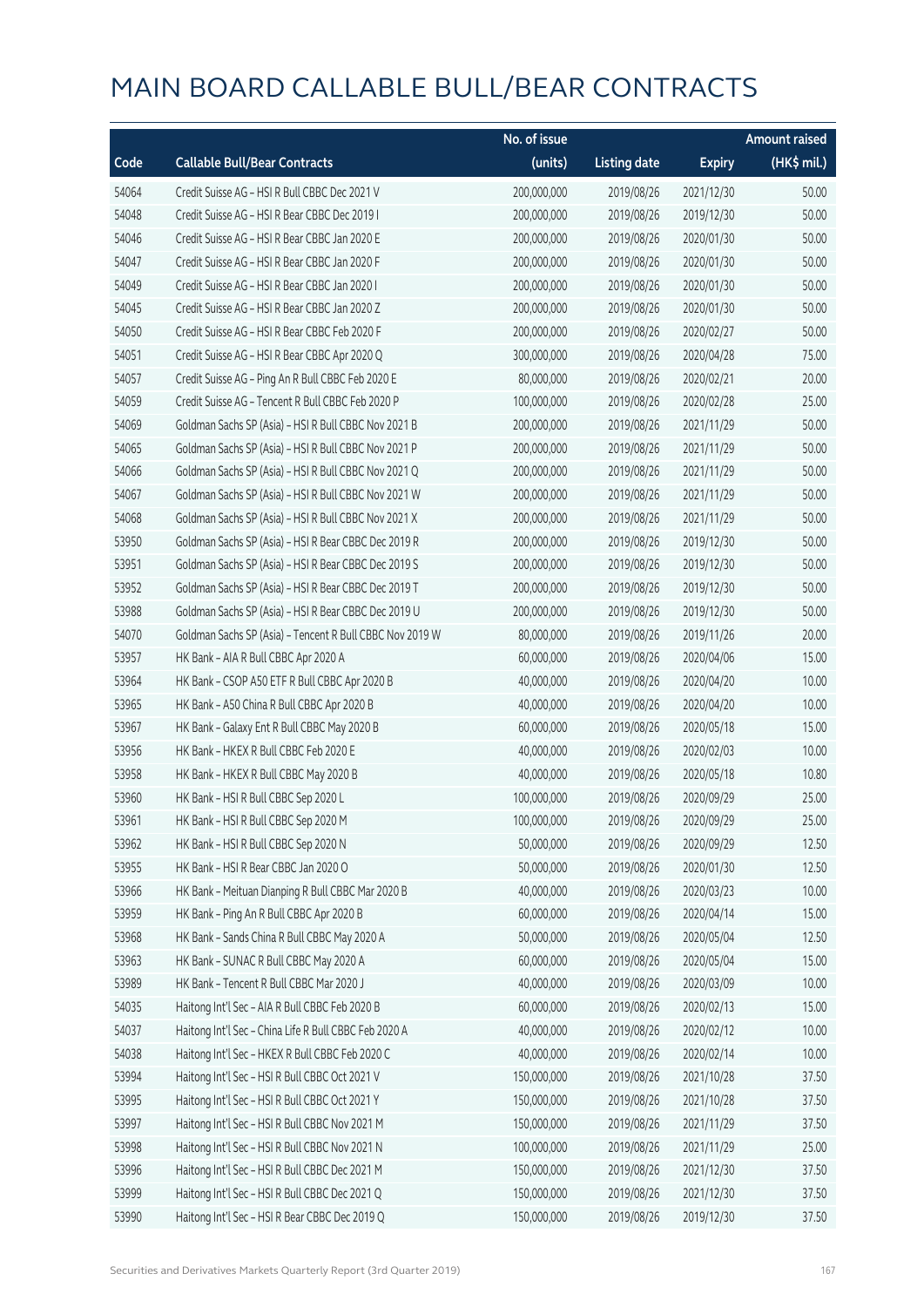|       |                                                           | No. of issue |                     |               | <b>Amount raised</b> |
|-------|-----------------------------------------------------------|--------------|---------------------|---------------|----------------------|
| Code  | <b>Callable Bull/Bear Contracts</b>                       | (units)      | <b>Listing date</b> | <b>Expiry</b> | (HK\$ mil.)          |
| 53991 | Haitong Int'l Sec - HSI R Bear CBBC Dec 2019 R            | 150,000,000  | 2019/08/26          | 2019/12/30    | 37.50                |
| 53992 | Haitong Int'l Sec - HSI R Bear CBBC Dec 2019 Y            | 150,000,000  | 2019/08/26          | 2019/12/30    | 37.50                |
| 53993 | Haitong Int'l Sec - HSI R Bear CBBC Dec 2019 Z            | 150,000,000  | 2019/08/26          | 2019/12/30    | 37.50                |
| 54000 | Haitong Int'l Sec - HSI R Bear CBBC Jan 2020 B            | 150,000,000  | 2019/08/26          | 2020/01/30    | 37.50                |
| 54001 | Haitong Int'l Sec - HSI R Bear CBBC Jan 2020 C            | 150,000,000  | 2019/08/26          | 2020/01/30    | 37.50                |
| 54036 | Haitong Int'l Sec - Sunny Optical R Bull CBBC Feb 2020 B  | 50,000,000   | 2019/08/26          | 2020/02/12    | 12.50                |
| 54034 | Haitong Int'l Sec - Tencent R Bull CBBC Feb 2020 F        | 40,000,000   | 2019/08/26          | 2020/02/12    | 10.00                |
| 54107 | J P Morgan SP BV - HKEX R Bull CBBC May 2020 B            | 150,000,000  | 2019/08/26          | 2020/05/15    | 37.50                |
| 54015 | J P Morgan SP BV - HSI R Bull CBBC Sep 2021 A             | 200,000,000  | 2019/08/26          | 2021/09/29    | 50.00                |
| 54022 | J P Morgan SP BV - HSI R Bull CBBC Sep 2021 V             | 200,000,000  | 2019/08/26          | 2021/09/29    | 50.00                |
| 54011 | J P Morgan SP BV - HSI R Bull CBBC Sep 2021 W             | 200,000,000  | 2019/08/26          | 2021/09/29    | 50.00                |
| 54012 | J P Morgan SP BV - HSI R Bull CBBC Oct 2021 D             | 200,000,000  | 2019/08/26          | 2021/10/28    | 50.00                |
| 54016 | J P Morgan SP BV - HSI R Bull CBBC Oct 2021 R             | 200,000,000  | 2019/08/26          | 2021/10/28    | 50.00                |
| 54019 | J P Morgan SP BV - HSI R Bull CBBC Oct 2021 Z             | 200,000,000  | 2019/08/26          | 2021/10/28    | 50.00                |
| 54017 | J P Morgan SP BV - HSI R Bull CBBC Nov 2021 C             | 200,000,000  | 2019/08/26          | 2021/11/29    | 50.00                |
| 54020 | J P Morgan SP BV - HSI R Bull CBBC Nov 2021 E             | 200,000,000  | 2019/08/26          | 2021/11/29    | 50.00                |
| 54013 | J P Morgan SP BV - HSI R Bull CBBC Nov 2021 O             | 200,000,000  | 2019/08/26          | 2021/11/29    | 50.00                |
| 54014 | J P Morgan SP BV - HSI R Bull CBBC Dec 2021 W             | 200,000,000  | 2019/08/26          | 2021/12/30    | 50.00                |
| 54018 | J P Morgan SP BV - HSI R Bull CBBC Dec 2021 X             | 200,000,000  | 2019/08/26          | 2021/12/30    | 50.00                |
| 54021 | J P Morgan SP BV - HSI R Bull CBBC Dec 2021 Y             | 200,000,000  | 2019/08/26          | 2021/12/30    | 50.00                |
| 54004 | J P Morgan SP BV - HSI R Bear CBBC Nov 2019 F             | 200,000,000  | 2019/08/26          | 2019/11/28    | 50.00                |
| 54005 | J P Morgan SP BV - HSI R Bear CBBC Nov 2019 H             | 200,000,000  | 2019/08/26          | 2019/11/28    | 50.00                |
| 54006 | J P Morgan SP BV - HSI R Bear CBBC Nov 2019 K             | 200,000,000  | 2019/08/26          | 2019/11/28    | 50.00                |
| 54007 | J P Morgan SP BV - HSI R Bear CBBC Nov 2019 O             | 200,000,000  | 2019/08/26          | 2019/11/28    | 50.00                |
| 54008 | J P Morgan SP BV - HSI R Bear CBBC Nov 2019 S             | 200,000,000  | 2019/08/26          | 2019/11/28    | 50.00                |
| 54010 | J P Morgan SP BV - HSI R Bear CBBC Nov 2019 V             | 200,000,000  | 2019/08/26          | 2019/11/28    | 50.00                |
| 54023 | J P Morgan SP BV - HSI R Bear CBBC Nov 2019 X             | 200,000,000  | 2019/08/26          | 2019/11/28    | 50.00                |
| 54024 | J P Morgan SP BV - HSI R Bear CBBC Dec 2019 A             | 200,000,000  | 2019/08/26          | 2019/12/30    | 50.00                |
| 54025 | J P Morgan SP BV - HSI R Bear CBBC Dec 2019 B             | 200,000,000  | 2019/08/26          | 2019/12/30    | 50.00                |
| 54026 | JP Morgan SP BV - HSIR Bear CBBC Dec 2019 I               | 200,000,000  | 2019/08/26          | 2019/12/30    | 50.00                |
| 54027 | J P Morgan SP BV - HSI R Bear CBBC Dec 2019 J             | 200,000,000  | 2019/08/26          | 2019/12/30    | 50.00                |
| 54009 | J P Morgan SP BV - HSI R Bear CBBC Jan 2020 V             | 200,000,000  | 2019/08/26          | 2020/01/30    | 50.00                |
| 54105 | J P Morgan SP BV - Ping An R Bull CBBC May 2020 B         | 80,000,000   | 2019/08/26          | 2020/05/08    | 20.00                |
| 54071 | J P Morgan SP BV - Tencent R Bull CBBC Apr 2020 B         | 50,000,000   | 2019/08/26          | 2020/04/17    | 12.50                |
| 54106 | J P Morgan SP BV - Tencent R Bull CBBC Apr 2020 C         | 250,000,000  | 2019/08/26          | 2020/04/09    | 62.50                |
| 54028 | Morgan Stanley Asia Products - HSI R Bull CBBC Dec 2021 C | 100,000,000  | 2019/08/26          | 2021/12/30    | 25.00                |
| 53954 | Morgan Stanley Asia Products - HSI R Bear CBBC Feb 2020 E | 100,000,000  | 2019/08/26          | 2020/02/27    | 25.00                |
| 53953 | Morgan Stanley Asia Products - HSI R Bear CBBC Mar 2020 E | 100,000,000  | 2019/08/26          | 2020/03/30    | 25.00                |
| 54029 | Morgan Stanley Asia Products - HSI R Bear CBBC Mar 2020 F | 100,000,000  | 2019/08/26          | 2020/03/30    | 25.00                |
| 54030 | Morgan Stanley Asia Products - HSI R Bear CBBC Apr 2020 A | 100,000,000  | 2019/08/26          | 2020/04/28    | 25.00                |
| 54098 | SG Issuer - AIA R Bull CBBC Feb 2020 G                    | 60,000,000   | 2019/08/26          | 2020/02/13    | 15.00                |
| 54099 | SG Issuer - Bank of China R Bull CBBC Aug 2020 C          | 100,000,000  | 2019/08/26          | 2020/08/04    | 25.00                |
| 54104 | SG Issuer - CSOP A50 ETF R Bull CBBC Feb 2020 K           | 100,000,000  | 2019/08/26          | 2020/02/13    | 25.00                |
| 54084 | SG Issuer - Galaxy Ent R Bull CBBC Feb 2020 C             | 100,000,000  | 2019/08/26          | 2020/02/21    | 25.00                |
| 54085 | SG Issuer - HKEX R Bull CBBC Feb 2020 A                   | 50,000,000   | 2019/08/26          | 2020/02/10    | 12.50                |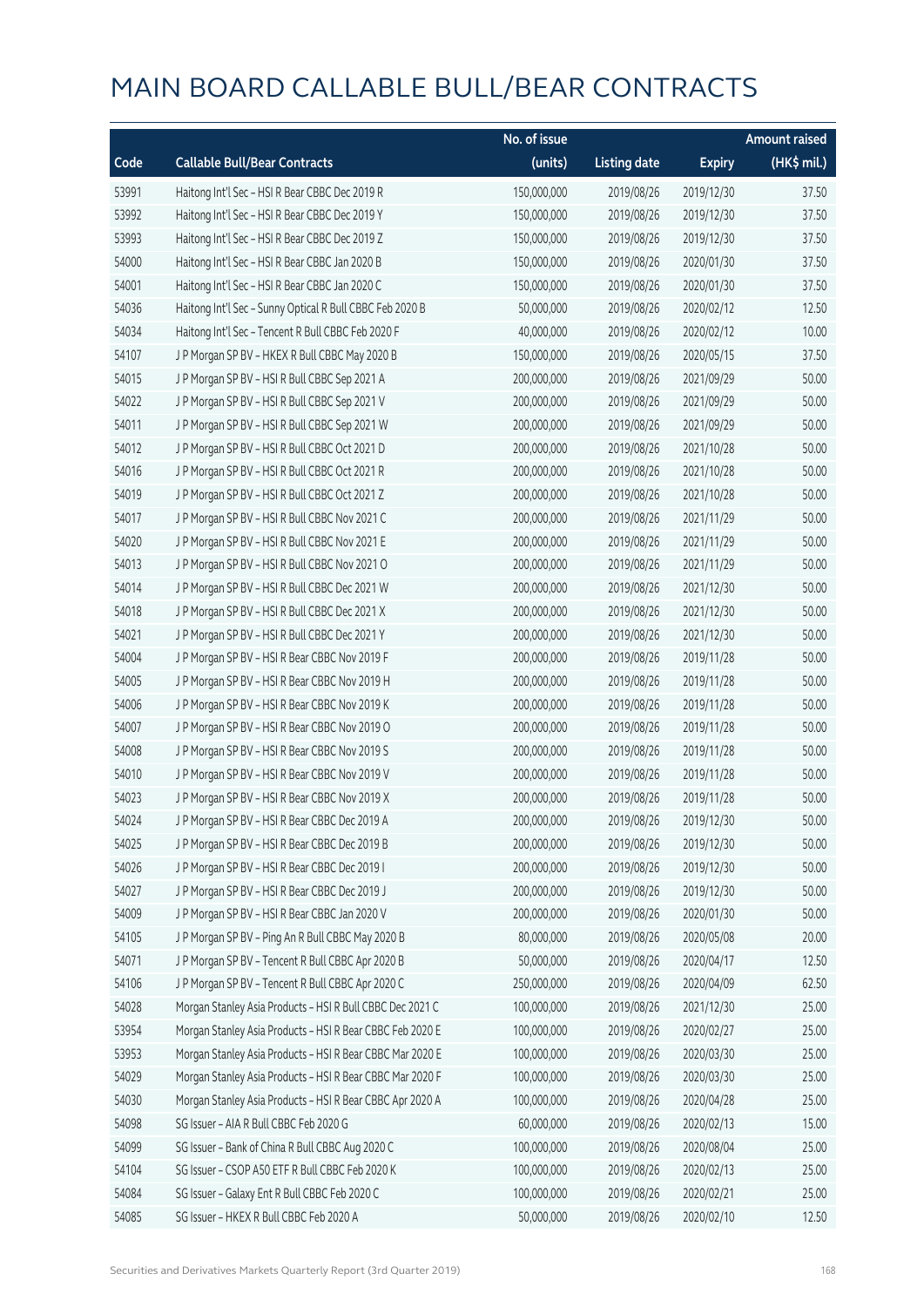|       |                                                         | No. of issue |                     |               | <b>Amount raised</b> |
|-------|---------------------------------------------------------|--------------|---------------------|---------------|----------------------|
| Code  | <b>Callable Bull/Bear Contracts</b>                     | (units)      | <b>Listing date</b> | <b>Expiry</b> | (HK\$ mil.)          |
| 54079 | SG Issuer - HKEX R Bear CBBC Feb 2020 D                 | 50,000,000   | 2019/08/26          | 2020/02/20    | 12.50                |
| 54094 | SG Issuer - HSI R Bull CBBC Oct 2021 C                  | 250,000,000  | 2019/08/26          | 2021/10/28    | 62.50                |
| 54092 | SG Issuer - HSI R Bull CBBC Oct 2021 J                  | 250,000,000  | 2019/08/26          | 2021/10/28    | 62.50                |
| 54093 | SG Issuer - HSI R Bull CBBC Oct 2021 N                  | 250,000,000  | 2019/08/26          | 2021/10/28    | 62.50                |
| 54095 | SG Issuer - HSI R Bull CBBC Nov 2021 J                  | 250,000,000  | 2019/08/26          | 2021/11/29    | 62.50                |
| 54096 | SG Issuer - HSI R Bull CBBC Nov 2021 K                  | 250,000,000  | 2019/08/26          | 2021/11/29    | 62.50                |
| 54097 | SG Issuer - HSI R Bull CBBC Nov 2021 U                  | 250,000,000  | 2019/08/26          | 2021/11/29    | 62.50                |
| 54072 | SG Issuer - HSI R Bear CBBC Dec 2019 Q                  | 250,000,000  | 2019/08/26          | 2019/12/30    | 62.50                |
| 54073 | SG Issuer - HSI R Bear CBBC Dec 2019 V                  | 250,000,000  | 2019/08/26          | 2019/12/30    | 62.50                |
| 54074 | SG Issuer - HSI R Bear CBBC Jan 2020 R                  | 250,000,000  | 2019/08/26          | 2020/01/30    | 62.50                |
| 54075 | SG Issuer - HSI R Bear CBBC Jan 2020 T                  | 250,000,000  | 2019/08/26          | 2020/01/30    | 62.50                |
| 54076 | SG Issuer - HSI R Bear CBBC Feb 2020 A                  | 250,000,000  | 2019/08/26          | 2020/02/27    | 62.50                |
| 54089 | SG Issuer - HSI R Bear CBBC Feb 2020 B                  | 250,000,000  | 2019/08/26          | 2020/02/27    | 62.50                |
| 54077 | SG Issuer - HSI R Bear CBBC Mar 2020 V                  | 250,000,000  | 2019/08/26          | 2020/03/30    | 62.50                |
| 54078 | SG Issuer - HSI R Bear CBBC Mar 2020 W                  | 250,000,000  | 2019/08/26          | 2020/03/30    | 62.50                |
| 54090 | SG Issuer - HSI R Bear CBBC Mar 2020 X                  | 250,000,000  | 2019/08/26          | 2020/03/30    | 62.50                |
| 54088 | SG Issuer - HSI R Bear CBBC Apr 2020 O                  | 500,000,000  | 2019/08/26          | 2020/04/28    | 125.00               |
| 54091 | SG Issuer - HSI R Bear CBBC Apr 2020 P                  | 250,000,000  | 2019/08/26          | 2020/04/28    | 62.50                |
| 54100 | SG Issuer - ICBC R Bull CBBC Jul 2020 D                 | 100,000,000  | 2019/08/26          | 2020/07/29    | 25.00                |
| 54101 | SG Issuer - ICBC R Bull CBBC Aug 2020 A                 | 100,000,000  | 2019/08/26          | 2020/08/04    | 25.00                |
| 54086 | SG Issuer - Ping An R Bull CBBC Feb 2020 D              | 100,000,000  | 2019/08/26          | 2020/02/10    | 25.00                |
| 54087 | SG Issuer - Ping An R Bull CBBC Feb 2020 E              | 100,000,000  | 2019/08/26          | 2020/02/28    | 25.00                |
| 54080 | SG Issuer - Sands China R Bear CBBC Apr 2020 B          | 80,000,000   | 2019/08/26          | 2020/04/08    | 20.00                |
| 54081 | SG Issuer - SHK Ppt R Bear CBBC Apr 2020 A              | 100,000,000  | 2019/08/26          | 2020/04/08    | 25.00                |
| 54102 | SG Issuer - Tencent R Bull CBBC Dec 2019 N              | 80,000,000   | 2019/08/26          | 2019/12/31    | 20.00                |
| 54103 | SG Issuer - Tencent R Bull CBBC Feb 2020 E              | 80,000,000   | 2019/08/26          | 2020/02/13    | 20.00                |
| 54082 | SG Issuer - Tencent R Bear CBBC Apr 2020 B              | 80,000,000   | 2019/08/26          | 2020/04/08    | 20.00                |
| 54083 | SG Issuer - Tencent R Bear CBBC Apr 2020 C              | 80,000,000   | 2019/08/26          | 2020/04/20    | 20.00                |
| 53984 | UBS AG - HSI R Bull CBBC Dec 2021 H                     | 200,000,000  | 2019/08/26          | 2021/12/30    | 50.00                |
| 53985 | UBS AG - HSI R Bull CBBC Dec 2021 I                     | 200,000,000  | 2019/08/26          | 2021/12/30    | 50.00                |
| 53986 | UBS AG - HSI R Bull CBBC Dec 2021 J                     | 200,000,000  | 2019/08/26          | 2021/12/30    | 50.00                |
| 53978 | UBS AG - HSI R Bear CBBC Dec 2019 L                     | 200,000,000  | 2019/08/26          | 2019/12/30    | 50.00                |
| 53979 | UBS AG - HSI R Bear CBBC Dec 2019 M                     | 200,000,000  | 2019/08/26          | 2019/12/30    | 50.00                |
| 53980 | UBS AG - HSI R Bear CBBC Dec 2019 P                     | 200,000,000  | 2019/08/26          | 2019/12/30    | 50.00                |
| 53981 | UBS AG - HSI R Bear CBBC Dec 2019 Q                     | 200,000,000  | 2019/08/26          | 2019/12/30    | 50.00                |
| 53982 | UBS AG - HSI R Bear CBBC Dec 2019 R                     | 200,000,000  | 2019/08/26          | 2019/12/30    | 50.00                |
| 53983 | UBS AG - HSI R Bear CBBC Dec 2019 S                     | 200,000,000  | 2019/08/26          | 2019/12/30    | 50.00                |
| 53987 | UBS AG - Tencent R Bull CBBC Feb 2020 K                 | 200,000,000  | 2019/08/26          | 2020/02/24    | 50.00                |
| 54041 | Bank Vontobel - Galaxy Ent R Bull CBBC Feb 2020 A       | 40,000,000   | 2019/08/26          | 2020/02/20    | 10.00                |
| 54042 | Bank Vontobel - HKEX R Bull CBBC Feb 2020 A             | 40,000,000   | 2019/08/26          | 2020/02/20    | 10.00                |
| 54043 | Bank Vontobel - HSI R Bull CBBC Apr 2021 E              | 80,000,000   | 2019/08/26          | 2021/04/29    | 20.00                |
| 54044 | Bank Vontobel - HSI R Bull CBBC Apr 2021 F              | 80,000,000   | 2019/08/26          | 2021/04/29    | 20.00                |
| 54039 | Bank Vontobel - Meituan Dianping R Bull CBBC Feb 2020 A | 40,000,000   | 2019/08/26          | 2020/02/20    | 10.00                |
| 54040 | Bank Vontobel - Sunny Optical R Bull CBBC Feb 2020 D    | 40,000,000   | 2019/08/26          | 2020/02/20    | 10.00                |
| 54117 | BOCI Asia Ltd. - China Mobile R Bull CBBC Jan 2020 A    | 70,000,000   | 2019/08/27          | 2020/01/30    | 17.50                |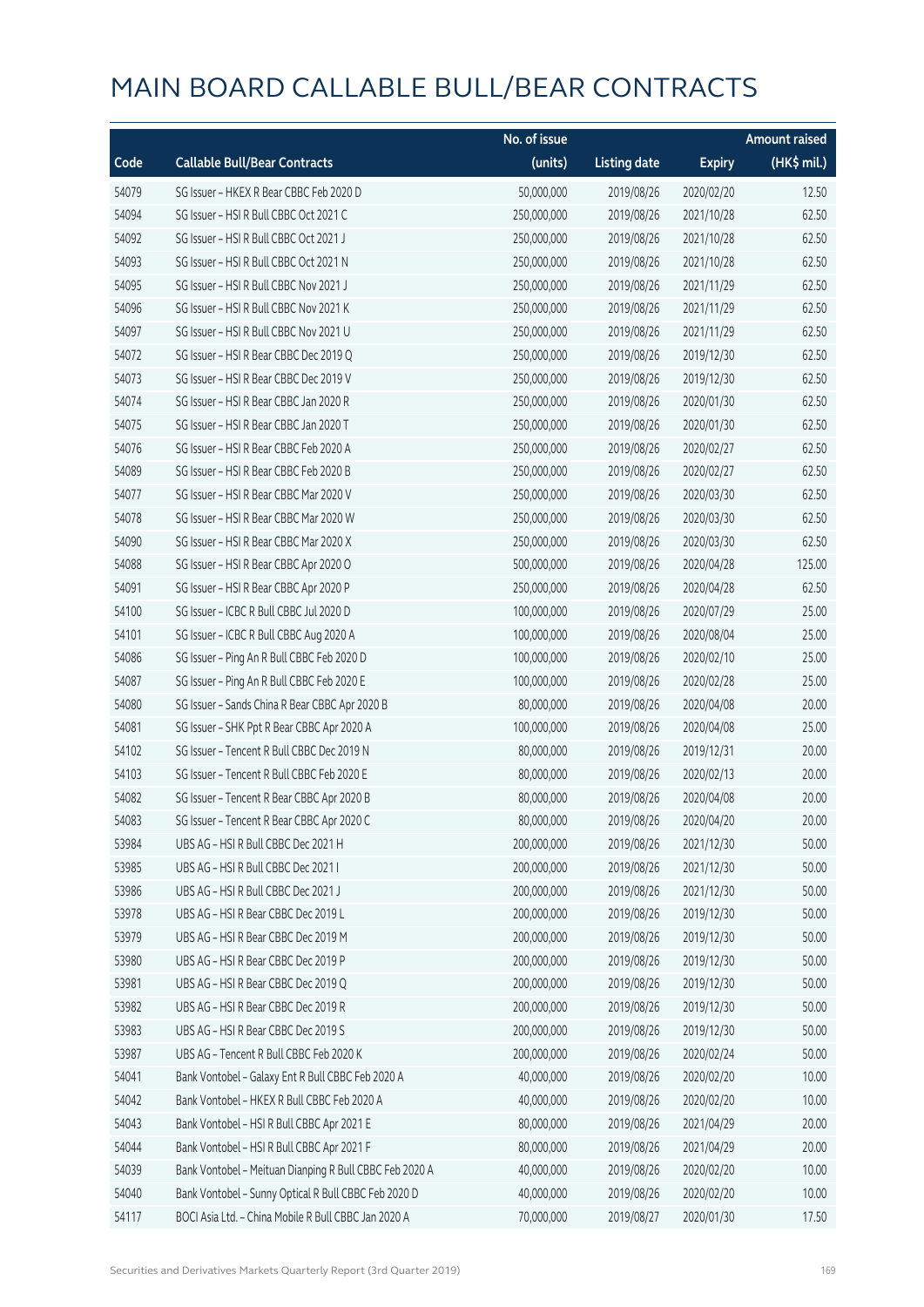|       |                                                          | No. of issue |                     |               | <b>Amount raised</b> |
|-------|----------------------------------------------------------|--------------|---------------------|---------------|----------------------|
| Code  | <b>Callable Bull/Bear Contracts</b>                      | (units)      | <b>Listing date</b> | <b>Expiry</b> | (HK\$ mil.)          |
| 54116 | BOCI Asia Ltd. - HKEX R Bull CBBC Jan 2020 B             | 40,000,000   | 2019/08/27          | 2020/01/30    | 10.00                |
| 54113 | BOCI Asia Ltd. - HSI R Bull CBBC Sep 2021 A              | 150,000,000  | 2019/08/27          | 2021/09/29    | 37.50                |
| 54114 | BOCI Asia Ltd. - HSI R Bull CBBC Sep 2021 B              | 150,000,000  | 2019/08/27          | 2021/09/29    | 37.50                |
| 54115 | BOCI Asia Ltd. - Tencent R Bull CBBC Jan 2020 A          | 40,000,000   | 2019/08/27          | 2020/01/30    | 10.00                |
| 54118 | BOCI Asia Ltd. - Xiaomi R Bull CBBC Jan 2020 A           | 40,000,000   | 2019/08/27          | 2020/01/30    | 10.00                |
| 54149 | BNP Paribas Issuance B.V. - HSI R Bull CBBC Dec 2021 A   | 250,000,000  | 2019/08/27          | 2021/12/30    | 62.50                |
| 54150 | BNP Paribas Issuance B.V. - HSI R Bull CBBC Dec 2021 C   | 250,000,000  | 2019/08/27          | 2021/12/30    | 62.50                |
| 54151 | BNP Paribas Issuance B.V. - HSI R Bull CBBC Dec 2021 D   | 240,000,000  | 2019/08/27          | 2021/12/30    | 60.00                |
| 54148 | BNP Paribas Issuance B.V. - HSI R Bull CBBC Dec 2021 Z   | 250,000,000  | 2019/08/27          | 2021/12/30    | 62.50                |
| 54152 | BNP Paribas Issuance B.V. - HSI R Bear CBBC Mar 2020 O   | 240,000,000  | 2019/08/27          | 2020/03/30    | 60.00                |
| 54156 | Credit Suisse AG - AIA R Bull CBBC Feb 2020 E            | 70,000,000   | 2019/08/27          | 2020/02/21    | 17.50                |
| 54155 | Credit Suisse AG - China Mobile R Bull CBBC Apr 2020 B   | 70,000,000   | 2019/08/27          | 2020/04/28    | 17.50                |
| 54159 | Credit Suisse AG - HSI R Bull CBBC Sep 2021 G            | 200,000,000  | 2019/08/27          | 2021/09/29    | 50.00                |
| 54158 | Credit Suisse AG - HSI R Bull CBBC Sep 2021 O            | 200,000,000  | 2019/08/27          | 2021/09/29    | 50.00                |
| 54153 | Credit Suisse AG - HSI R Bull CBBC Oct 2021 P            | 200,000,000  | 2019/08/27          | 2021/10/28    | 50.00                |
| 54154 | Credit Suisse AG - HSI R Bull CBBC Oct 2021 Q            | 200,000,000  | 2019/08/27          | 2021/10/28    | 50.00                |
| 54160 | Credit Suisse AG - HSI R Bull CBBC Nov 2021 T            | 200,000,000  | 2019/08/27          | 2021/11/29    | 50.00                |
| 54161 | Credit Suisse AG - HSI R Bear CBBC Jan 2020 J            | 200,000,000  | 2019/08/27          | 2020/01/30    | 50.00                |
| 54162 | Credit Suisse AG - HSI R Bear CBBC Feb 2020 G            | 200,000,000  | 2019/08/27          | 2020/02/27    | 50.00                |
| 54163 | Credit Suisse AG - HSI R Bear CBBC Feb 2020 H            | 200,000,000  | 2019/08/27          | 2020/02/27    | 50.00                |
| 54157 | Credit Suisse AG - Sunny Optical R Bull CBBC Feb 2020 C  | 40,000,000   | 2019/08/27          | 2020/02/27    | 10.00                |
| 54215 | Goldman Sachs SP (Asia) - HKEX R Bull CBBC Jan 2020 B    | 80,000,000   | 2019/08/27          | 2020/01/30    | 20.00                |
| 54109 | Goldman Sachs SP (Asia) - HSI R Bull CBBC Nov 2021 C     | 200,000,000  | 2019/08/27          | 2021/11/29    | 50.00                |
| 54110 | Goldman Sachs SP (Asia) - HSI R Bull CBBC Nov 2021 F     | 200,000,000  | 2019/08/27          | 2021/11/29    | 50.00                |
| 54111 | Goldman Sachs SP (Asia) - HSI R Bull CBBC Nov 2021 S     | 200,000,000  | 2019/08/27          | 2021/11/29    | 50.00                |
| 54112 | Goldman Sachs SP (Asia) - HSI R Bull CBBC Nov 2021 Z     | 200,000,000  | 2019/08/27          | 2021/11/29    | 50.00                |
| 54212 | Goldman Sachs SP (Asia) - HSI R Bear CBBC Dec 2019 V     | 200,000,000  | 2019/08/27          | 2019/12/30    | 50.00                |
| 54213 | Goldman Sachs SP (Asia) - HSI R Bear CBBC Dec 2019 W     | 200,000,000  | 2019/08/27          | 2019/12/30    | 50.00                |
| 54214 | Goldman Sachs SP (Asia) - Tencent R Bull CBBC Jan 2020 A | 80,000,000   | 2019/08/27          | 2020/01/30    | 20.00                |
| 54127 | HK Bank - AAC Tech R Bull CBBC Apr 2020 B                | 40,000,000   | 2019/08/27          | 2020/04/06    | 10.00                |
| 54125 | HK Bank - AIA R Bull CBBC Apr 2020 B                     | 60,000,000   | 2019/08/27          | 2020/04/20    | 15.00                |
| 54120 | HK Bank - China Tower R Bull CBBC Apr 2020 A             | 40,000,000   | 2019/08/27          | 2020/04/06    | 10.00                |
| 54123 | HK Bank - Galaxy Ent R Bull CBBC Apr 2020 A              | 60,000,000   | 2019/08/27          | 2020/04/27    | 15.00                |
| 54126 | HK Bank - HKEX R Bull CBBC Jun 2020 C                    | 40,000,000   | 2019/08/27          | 2020/06/01    | 10.00                |
| 54121 | HK Bank - HSI R Bull CBBC Sep 2020 O                     | 100,000,000  | 2019/08/27          | 2020/09/29    | 25.00                |
| 54122 | HK Bank - HSI R Bull CBBC Sep 2020 P                     | 100,000,000  | 2019/08/27          | 2020/09/29    | 25.00                |
| 54128 | HK Bank - HSI R Bull CBBC Sep 2020 Q                     | 50,000,000   | 2019/08/27          | 2020/09/29    | 12.50                |
| 54124 | HK Bank - Sunny Optical R Bull CBBC Apr 2020 A           | 40,000,000   | 2019/08/27          | 2020/04/06    | 10.00                |
| 54119 | HK Bank - Xiaomi R Bull CBBC Mar 2020 A                  | 40,000,000   | 2019/08/27          | 2020/03/09    | 10.00                |
| 54186 | Haitong Int'l Sec - AIA R Bear CBBC Apr 2020 G           | 60,000,000   | 2019/08/27          | 2020/04/17    | 15.00                |
| 54185 | Haitong Int'l Sec - CC Bank R Bull CBBC Apr 2020 A       | 70,000,000   | 2019/08/27          | 2020/04/17    | 17.50                |
| 54179 | Haitong Int'l Sec - HSI R Bull CBBC Oct 2021 C           | 150,000,000  | 2019/08/27          | 2021/10/28    | 37.50                |
| 54180 | Haitong Int'l Sec - HSI R Bull CBBC Oct 2021 F           | 150,000,000  | 2019/08/27          | 2021/10/28    | 37.50                |
| 54181 | Haitong Int'l Sec - HSI R Bull CBBC Nov 2021 O           | 150,000,000  | 2019/08/27          | 2021/11/29    | 37.50                |
| 54178 | Haitong Int'l Sec - HSI R Bull CBBC Dec 2021 R           | 150,000,000  | 2019/08/27          | 2021/12/30    | 37.50                |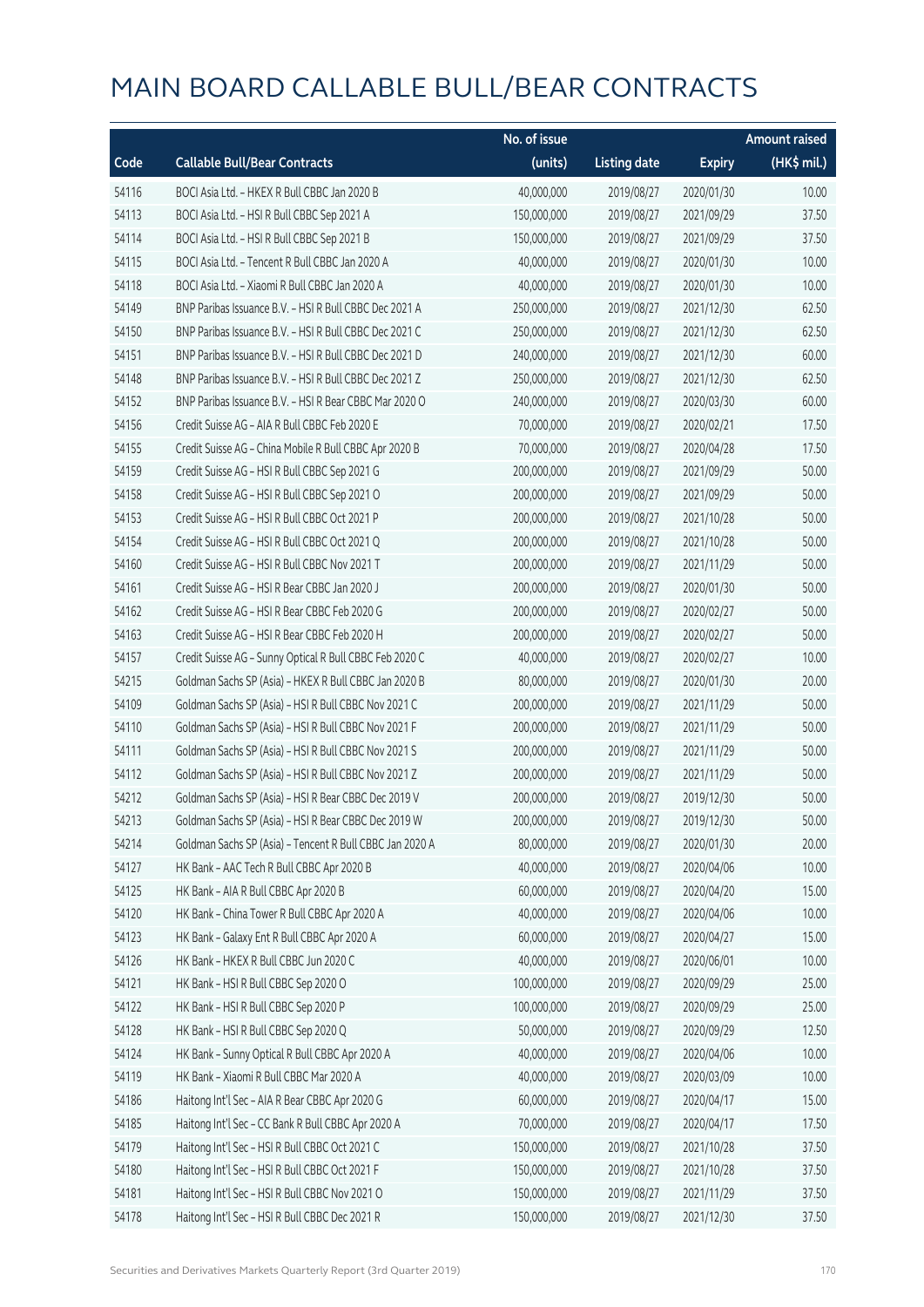|       |                                                              | No. of issue |                     |               | <b>Amount raised</b> |
|-------|--------------------------------------------------------------|--------------|---------------------|---------------|----------------------|
| Code  | <b>Callable Bull/Bear Contracts</b>                          | (units)      | <b>Listing date</b> | <b>Expiry</b> | (HK\$ mil.)          |
| 54182 | Haitong Int'l Sec - HSI R Bear CBBC Jan 2020 D               | 150,000,000  | 2019/08/27          | 2020/01/30    | 37.50                |
| 54183 | Haitong Int'l Sec - HSI R Bear CBBC Jan 2020 G               | 200,000,000  | 2019/08/27          | 2020/01/30    | 50.00                |
| 54184 | Haitong Int'l Sec - HSI R Bear CBBC Jan 2020 H               | 150,000,000  | 2019/08/27          | 2020/01/30    | 37.50                |
| 54166 | J P Morgan SP BV - HSI R Bull CBBC Sep 2021 C                | 200,000,000  | 2019/08/27          | 2021/09/29    | 50.00                |
| 54164 | J P Morgan SP BV - HSI R Bull CBBC Oct 2021 C                | 200,000,000  | 2019/08/27          | 2021/10/28    | 50.00                |
| 54167 | J P Morgan SP BV - HSI R Bull CBBC Oct 2021 S                | 200,000,000  | 2019/08/27          | 2021/10/28    | 50.00                |
| 54165 | J P Morgan SP BV - HSI R Bull CBBC Nov 2021 J                | 200,000,000  | 2019/08/27          | 2021/11/29    | 50.00                |
| 54168 | J P Morgan SP BV - HSI R Bull CBBC Nov 2021 L                | 200,000,000  | 2019/08/27          | 2021/11/29    | 50.00                |
| 54170 | J P Morgan SP BV - HSI R Bull CBBC Nov 2021 M                | 200,000,000  | 2019/08/27          | 2021/11/29    | 50.00                |
| 54171 | J P Morgan SP BV - HSI R Bull CBBC Dec 2021 B                | 200,000,000  | 2019/08/27          | 2021/12/30    | 50.00                |
| 54169 | J P Morgan SP BV - HSI R Bull CBBC Dec 2021 C                | 200,000,000  | 2019/08/27          | 2021/12/30    | 50.00                |
| 54172 | J P Morgan SP BV - HSI R Bear CBBC Dec 2019 K                | 200,000,000  | 2019/08/27          | 2019/12/30    | 50.00                |
| 54173 | J P Morgan SP BV - HSI R Bear CBBC Dec 2019 M                | 200,000,000  | 2019/08/27          | 2019/12/30    | 50.00                |
| 54174 | J P Morgan SP BV - HSI R Bear CBBC Dec 2019 Q                | 200,000,000  | 2019/08/27          | 2019/12/30    | 50.00                |
| 54175 | J P Morgan SP BV - HSI R Bear CBBC Jan 2020 Z                | 200,000,000  | 2019/08/27          | 2020/01/30    | 50.00                |
| 54176 | J P Morgan SP BV - HSI R Bear CBBC Mar 2020 F                | 200,000,000  | 2019/08/27          | 2020/03/30    | 50.00                |
| 54177 | J P Morgan SP BV - Tencent R Bear CBBC Apr 2020 B            | 200,000,000  | 2019/08/27          | 2020/04/17    | 50.00                |
| 54108 | Macquarie Bank Ltd. - Tencent R Bull CBBC Mar 2020 D         | 9,600,000    | 2019/08/27          | 2020/03/30    | 10.10                |
| 54188 | Morgan Stanley Asia Products - HSI R Bull CBBC Dec 2021 D    | 100,000,000  | 2019/08/27          | 2021/12/30    | 25.00                |
| 54189 | Morgan Stanley Asia Products - HSI R Bull CBBC Dec 2021 E    | 100,000,000  | 2019/08/27          | 2021/12/30    | 25.00                |
| 54190 | Morgan Stanley Asia Products - HSI R Bear CBBC Jan 2020 E    | 100,000,000  | 2019/08/27          | 2020/01/30    | 25.00                |
| 54187 | Morgan Stanley Asia Products - Tencent R Bull CBBC Mar2020 A | 50,000,000   | 2019/08/27          | 2020/03/02    | 12.50                |
| 54191 | SG Issuer - AIA R Bull CBBC Feb 2020 H                       | 60,000,000   | 2019/08/27          | 2020/02/03    | 15.00                |
| 54198 | SG Issuer - AIA R Bear CBBC Feb 2020 B                       | 60,000,000   | 2019/08/27          | 2020/02/18    | 15.00                |
| 54192 | SG Issuer - Galaxy Ent R Bear CBBC Feb 2020 D                | 100,000,000  | 2019/08/27          | 2020/02/18    | 25.00                |
| 54201 | SG Issuer - HKEX R Bull CBBC Jan 2020 C                      | 50,000,000   | 2019/08/27          | 2020/01/31    | 12.50                |
| 54196 | SG Issuer - HSI R Bull CBBC Sep 2021 E                       | 250,000,000  | 2019/08/27          | 2021/09/29    | 62.50                |
| 54195 | SG Issuer - HSI R Bull CBBC Sep 2021 Z                       | 250,000,000  | 2019/08/27          | 2021/09/29    | 62.50                |
| 54197 | SG Issuer - HSI R Bull CBBC Oct 2021 D                       | 250,000,000  | 2019/08/27          | 2021/10/28    | 62.50                |
| 54208 | SG Issuer - HSI R Bull CBBC Oct 2021 E                       | 250,000,000  | 2019/08/27          | 2021/10/28    | 62.50                |
| 54209 | SG Issuer - HSI R Bull CBBC Nov 2021 V                       | 250,000,000  | 2019/08/27          | 2021/11/29    | 62.50                |
| 54206 | SG Issuer - HSI R Bear CBBC Dec 2019 Y                       | 250,000,000  | 2019/08/27          | 2019/12/30    | 62.50                |
| 54194 | SG Issuer - HSI R Bear CBBC Feb 2020 J                       | 250,000,000  | 2019/08/27          | 2020/02/27    | 62.50                |
| 54207 | SG Issuer - HSI R Bear CBBC Mar 2020 Y                       | 250,000,000  | 2019/08/27          | 2020/03/30    | 62.50                |
| 54210 | SG Issuer - HSI R Bear CBBC Mar 2020 Z                       | 250,000,000  | 2019/08/27          | 2020/03/30    | 62.50                |
| 54193 | SG Issuer - Ping An R Bear CBBC Feb 2020 B                   | 100,000,000  | 2019/08/27          | 2020/02/25    | 25.00                |
| 54202 | SG Issuer - Sands China R Bull CBBC Apr 2020 B               | 80,000,000   | 2019/08/27          | 2020/04/27    | 20.00                |
| 54203 | SG Issuer - SUNAC R Bull CBBC Apr 2020 F                     | 80,000,000   | 2019/08/27          | 2020/04/28    | 20.00                |
| 54199 | SG Issuer - Tencent R Bull CBBC Jan 2020 H                   | 80,000,000   | 2019/08/27          | 2020/01/31    | 20.00                |
| 54204 | SG Issuer - Tencent R Bull CBBC Jan 2020 I                   | 80,000,000   | 2019/08/27          | 2020/01/31    | 20.00                |
| 54200 | SG Issuer - Tencent R Bull CBBC Feb 2020 F                   | 80,000,000   | 2019/08/27          | 2020/02/18    | 20.00                |
| 54211 | SG Issuer - Tencent R Bear CBBC Apr 2020 D                   | 80,000,000   | 2019/08/27          | 2020/04/03    | 20.00                |
| 54205 | SG Issuer - Xiaomi R Bull CBBC Jan 2020 A                    | 60,000,000   | 2019/08/27          | 2020/01/31    | 15.00                |
| 54141 | UBS AG - HSI R Bull CBBC Dec 2021 K                          | 200,000,000  | 2019/08/27          | 2021/12/30    | 50.00                |
| 54142 | UBS AG - HSI R Bull CBBC Dec 2021 L                          | 200,000,000  | 2019/08/27          | 2021/12/30    | 50.00                |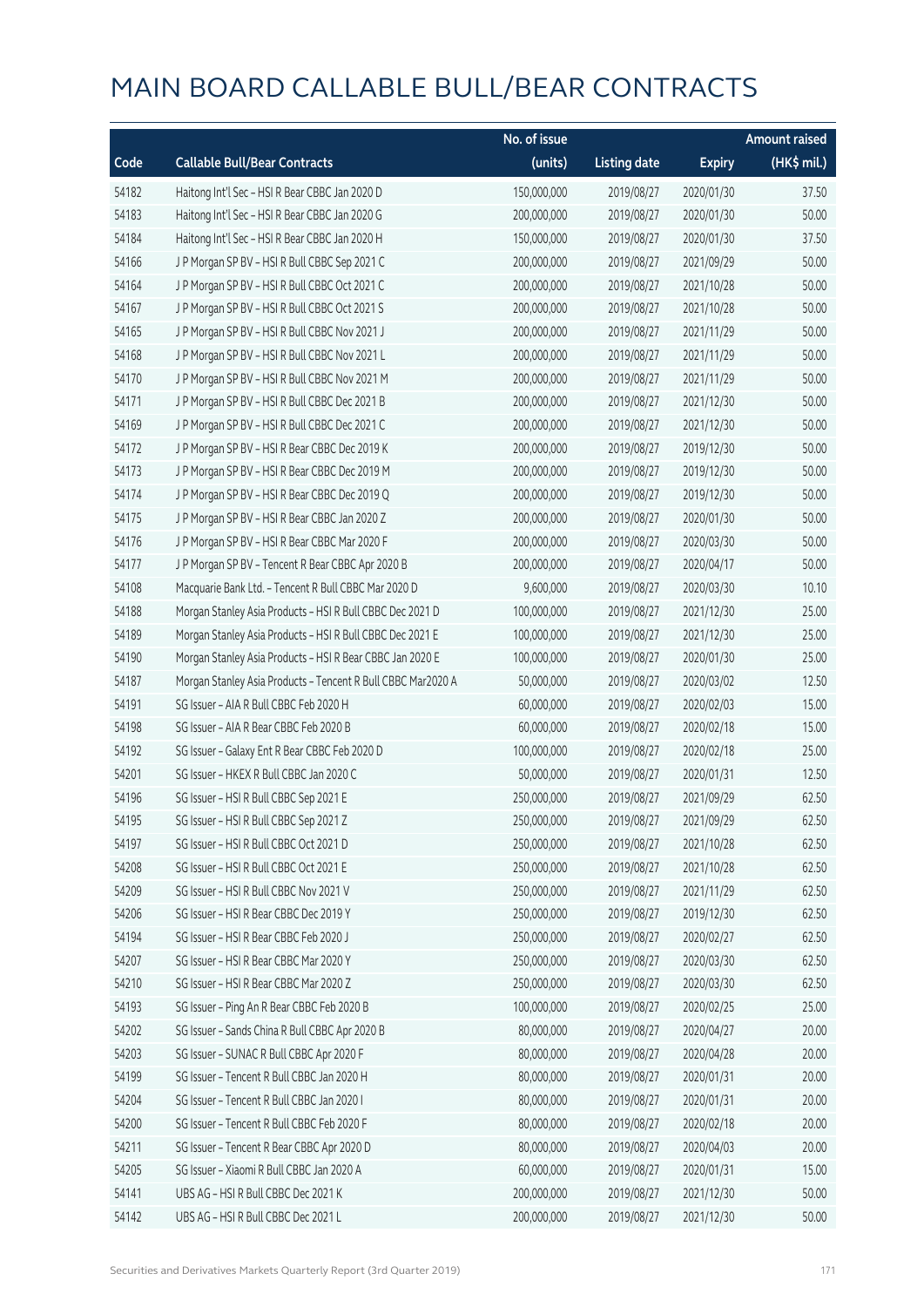|       |                                                             | No. of issue |                     |               | <b>Amount raised</b> |
|-------|-------------------------------------------------------------|--------------|---------------------|---------------|----------------------|
| Code  | <b>Callable Bull/Bear Contracts</b>                         | (units)      | <b>Listing date</b> | <b>Expiry</b> | (HK\$ mil.)          |
| 54147 | UBS AG - HSI R Bull CBBC Dec 2021 M                         | 200,000,000  | 2019/08/27          | 2021/12/30    | 50.00                |
| 54143 | UBS AG - HSI R Bear CBBC Dec 2019 T                         | 200,000,000  | 2019/08/27          | 2019/12/30    | 50.00                |
| 54145 | UBS AG - HSI R Bear CBBC Dec 2019 V                         | 200,000,000  | 2019/08/27          | 2019/12/30    | 50.00                |
| 54146 | UBS AG - HSI R Bear CBBC Dec 2019 W                         | 200,000,000  | 2019/08/27          | 2019/12/30    | 50.00                |
| 54144 | UBS AG - HSI R Bear CBBC Jan 2020 L                         | 400,000,000  | 2019/08/27          | 2020/01/30    | 100.00               |
| 54135 | Bank Vontobel - China Life R Bull CBBC Feb 2020 B           | 40,000,000   | 2019/08/27          | 2020/02/14    | 10.00                |
| 54138 | Bank Vontobel - CSOP A50 ETF R Bull CBBC Feb 2020 A         | 40,000,000   | 2019/08/27          | 2020/02/21    | 10.00                |
| 54136 | Bank Vontobel - HSBC R Bull CBBC Feb 2020 A                 | 40,000,000   | 2019/08/27          | 2020/02/21    | 10.00                |
| 54132 | Bank Vontobel - HSI N Bull CBBC Apr 2021 G                  | 80,000,000   | 2019/08/27          | 2021/04/29    | 20.00                |
| 54133 | Bank Vontobel - HSI N Bull CBBC Apr 2021 H                  | 80,000,000   | 2019/08/27          | 2021/04/29    | 20.00                |
| 54129 | Bank Vontobel - HSI R Bear CBBC Apr 2020 A                  | 80,000,000   | 2019/08/27          | 2020/04/28    | 20.00                |
| 54130 | Bank Vontobel - HSI R Bear CBBC Apr 2020 B                  | 80,000,000   | 2019/08/27          | 2020/04/28    | 20.00                |
| 54131 | Bank Vontobel - HSI R Bear CBBC Apr 2020 C                  | 80,000,000   | 2019/08/27          | 2020/04/28    | 20.00                |
| 54134 | Bank Vontobel - Ping An R Bull CBBC Feb 2020 A              | 40,000,000   | 2019/08/27          | 2020/02/21    | 10.00                |
| 54139 | Bank Vontobel - Sands China R Bull CBBC Jul 2020 A          | 40,000,000   | 2019/08/27          | 2020/07/17    | 10.00                |
| 54137 | Bank Vontobel - Sunny Optical R Bear CBBC Feb 2020 C        | 40,000,000   | 2019/08/27          | 2020/02/14    | 10.00                |
| 54140 | Bank Vontobel - Sunny Optical R Bear CBBC Feb 2020 D        | 40,000,000   | 2019/08/27          | 2020/02/14    | 10.00                |
| 54225 | BOCI Asia Ltd. - HSBC R Bear CBBC Jan 2020 A                | 70,000,000   | 2019/08/28          | 2020/01/30    | 17.50                |
| 54226 | BOCI Asia Ltd. - HSI R Bull CBBC Sep 2021 N                 | 150,000,000  | 2019/08/28          | 2021/09/29    | 37.50                |
| 54227 | BOCI Asia Ltd. - HSI R Bull CBBC Oct 2021 A                 | 150,000,000  | 2019/08/28          | 2021/10/28    | 37.50                |
| 54229 | BOCI Asia Ltd. - HSI R Bear CBBC Jan 2020 A                 | 150,000,000  | 2019/08/28          | 2020/01/30    | 37.50                |
| 54228 | BOCI Asia Ltd. - HSI R Bear CBBC Jan 2020 Z                 | 150,000,000  | 2019/08/28          | 2020/01/30    | 37.50                |
| 54288 | BNP Paribas Issuance B.V. - HSI R Bull CBBC Dec 2021 E      | 240,000,000  | 2019/08/28          | 2021/12/30    | 60.00                |
| 54289 | BNP Paribas Issuance B.V. - HSI R Bear CBBC Mar 2020 P      | 240,000,000  | 2019/08/28          | 2020/03/30    | 60.00                |
| 54239 | Credit Suisse AG - HSI R Bull CBBC Sep 2021 R               | 200,000,000  | 2019/08/28          | 2021/09/29    | 50.00                |
| 54241 | Credit Suisse AG - HSI R Bull CBBC Sep 2021 S               | 200,000,000  | 2019/08/28          | 2021/09/29    | 50.00                |
| 54240 | Credit Suisse AG - HSI R Bull CBBC Dec 2021 X               | 300,000,000  | 2019/08/28          | 2021/12/30    | 75.00                |
| 54244 | Credit Suisse AG - HSI R Bear CBBC Apr 2020 R               | 300,000,000  | 2019/08/28          | 2020/04/28    | 75.00                |
| 54242 | Credit Suisse AG - SUNAC R Bull CBBC Apr 2020 B             | 50,000,000   | 2019/08/28          | 2020/04/28    | 12.50                |
| 54243 | Credit Suisse AG - Xiaomi R Bear CBBC Feb 2020 A            | 40,000,000   | 2019/08/28          | 2020/02/27    | 10.00                |
| 54223 | Bank of East Asia - AIA R Bull CBBC Feb 2020 A              | 50,000,000   | 2019/08/28          | 2020/02/28    | 12.50                |
| 54220 | Bank of East Asia - Geely Auto R Bull CBBC Feb 2020 A       | 40,000,000   | 2019/08/28          | 2020/02/28    | 10.00                |
| 54222 | Bank of East Asia - Galaxy Ent R Bull CBBC Feb 2020 A       | 100,000,000  | 2019/08/28          | 2020/02/28    | 25.00                |
| 54221 | Bank of East Asia - HKEX R Bull CBBC Feb 2020 A             | 30,000,000   | 2019/08/28          | 2020/02/28    | 10.50                |
| 54293 | Goldman Sachs SP (Asia) - Galaxy Ent R Bull CBBC Feb 2020 N | 60,000,000   | 2019/08/28          | 2020/02/28    | 15.00                |
| 54290 | Goldman Sachs SP (Asia) - HSI R Bull CBBC Nov 2021 G        | 200,000,000  | 2019/08/28          | 2021/11/29    | 50.00                |
| 54291 | Goldman Sachs SP (Asia) - HSI R Bull CBBC Nov 2021 J        | 200,000,000  | 2019/08/28          | 2021/11/29    | 50.00                |
| 54292 | Goldman Sachs SP (Asia) - Tencent R Bull CBBC Nov 2019 X    | 80,000,000   | 2019/08/28          | 2019/11/28    | 20.00                |
| 54294 | Goldman Sachs SP (Asia) - Tencent R Bear CBBC Jan 2020 L    | 60,000,000   | 2019/08/28          | 2020/01/30    | 15.00                |
| 54218 | HK Bank - CAM CSI300 R Bull CBBC Apr 2020 A                 | 40,000,000   | 2019/08/28          | 2020/04/14    | 10.00                |
| 54216 | HK Bank - HSI R Bull CBBC Sep 2020 R                        | 100,000,000  | 2019/08/28          | 2020/09/29    | 25.00                |
| 54219 | HK Bank - HSI R Bull CBBC Sep 2020 S                        | 100,000,000  | 2019/08/28          | 2020/09/29    | 25.00                |
| 54217 | HK Bank - HSI R Bear CBBC Feb 2020 I                        | 50,000,000   | 2019/08/28          | 2020/02/27    | 12.50                |
| 54246 | Haitong Int'l Sec - HSI R Bull CBBC Oct 2021 Q              | 150,000,000  | 2019/08/28          | 2021/10/28    | 37.50                |
| 54248 | Haitong Int'l Sec - HSI R Bull CBBC Nov 2021 P              | 150,000,000  | 2019/08/28          | 2021/11/29    | 37.50                |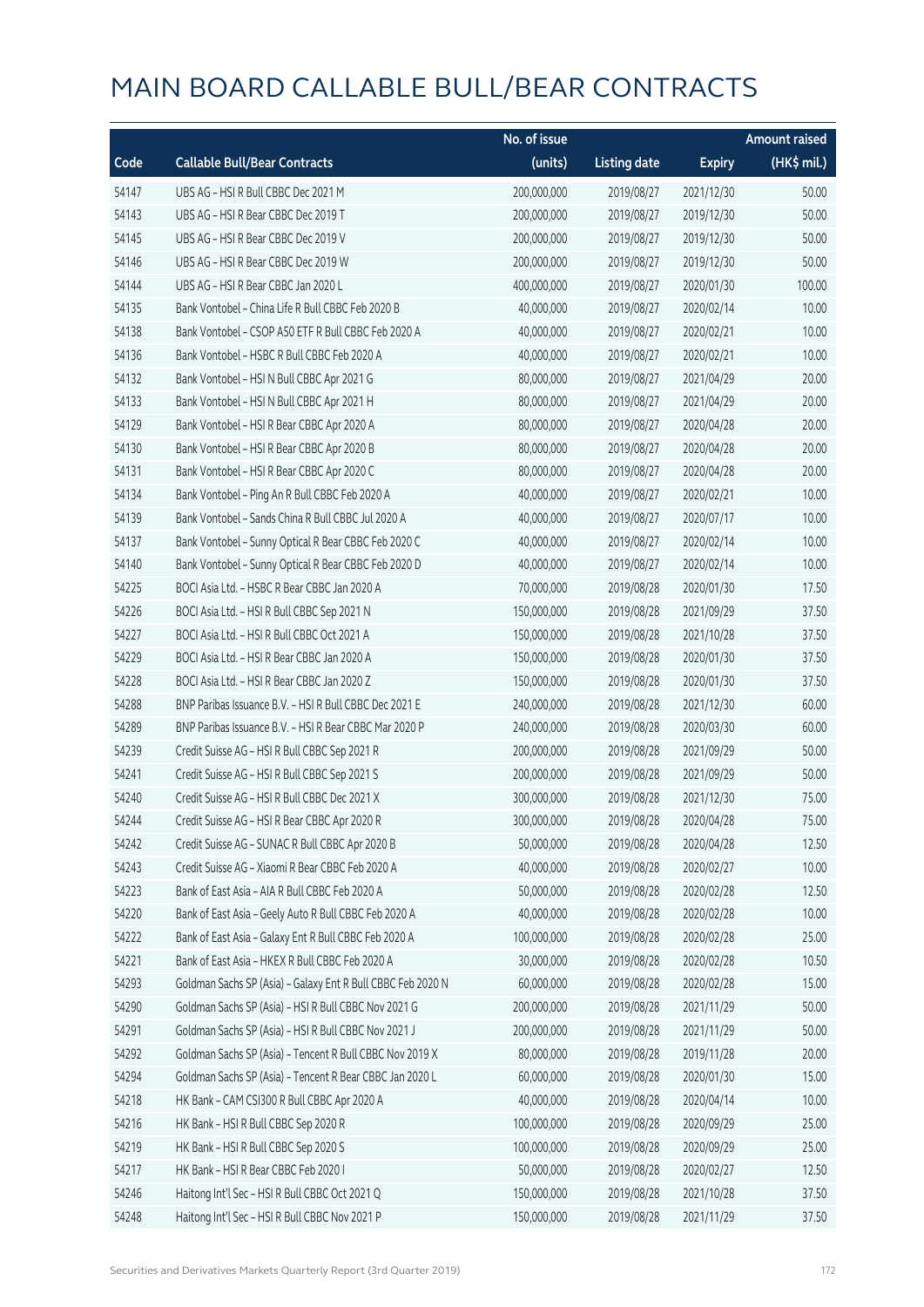|       |                                                      | No. of issue |                     |               | <b>Amount raised</b> |
|-------|------------------------------------------------------|--------------|---------------------|---------------|----------------------|
| Code  | <b>Callable Bull/Bear Contracts</b>                  | (units)      | <b>Listing date</b> | <b>Expiry</b> | (HK\$ mil.)          |
| 54249 | Haitong Int'l Sec - HSI R Bull CBBC Nov 2021 Q       | 150,000,000  | 2019/08/28          | 2021/11/29    | 37.50                |
| 54247 | Haitong Int'l Sec - HSI R Bull CBBC Dec 2021 S       | 150,000,000  | 2019/08/28          | 2021/12/30    | 37.50                |
| 54250 | Haitong Int'l Sec - HSI R Bear CBBC Jan 2020 J       | 150,000,000  | 2019/08/28          | 2020/01/30    | 37.50                |
| 54251 | Haitong Int'l Sec - HSI R Bear CBBC Jan 2020 K       | 200,000,000  | 2019/08/28          | 2020/01/30    | 50.00                |
| 54252 | Haitong Int'l Sec - HSI R Bear CBBC Jan 2020 M       | 150,000,000  | 2019/08/28          | 2020/01/30    | 37.50                |
| 54245 | Haitong Int'l Sec - Xiaomi R Bull CBBC Feb 2020 A    | 50,000,000   | 2019/08/28          | 2020/02/14    | 12.50                |
| 54261 | J P Morgan SP BV - HKEX R Bull CBBC May 2020 C       | 200,000,000  | 2019/08/28          | 2020/05/08    | 50.00                |
| 54262 | J P Morgan SP BV - HSI R Bull CBBC Sep 2021 E        | 200,000,000  | 2019/08/28          | 2021/09/29    | 50.00                |
| 54266 | J P Morgan SP BV - HSI R Bull CBBC Sep 2021 Y        | 200,000,000  | 2019/08/28          | 2021/09/29    | 50.00                |
| 54267 | J P Morgan SP BV - HSI R Bull CBBC Oct 2021 A        | 200,000,000  | 2019/08/28          | 2021/10/28    | 50.00                |
| 54270 | J P Morgan SP BV - HSI R Bull CBBC Oct 2021 B        | 200,000,000  | 2019/08/28          | 2021/10/28    | 50.00                |
| 54263 | J P Morgan SP BV - HSI R Bull CBBC Oct 2021 X        | 200,000,000  | 2019/08/28          | 2021/10/28    | 50.00                |
| 54264 | J P Morgan SP BV - HSI R Bull CBBC Nov 2021 R        | 200,000,000  | 2019/08/28          | 2021/11/29    | 50.00                |
| 54268 | J P Morgan SP BV - HSI R Bull CBBC Nov 2021 T        | 200,000,000  | 2019/08/28          | 2021/11/29    | 50.00                |
| 54265 | J P Morgan SP BV - HSI R Bull CBBC Dec 2021 D        | 200,000,000  | 2019/08/28          | 2021/12/30    | 50.00                |
| 54269 | J P Morgan SP BV - HSI R Bull CBBC Dec 2021 Z        | 200,000,000  | 2019/08/28          | 2021/12/30    | 50.00                |
| 54255 | J P Morgan SP BV - HSI R Bear CBBC Nov 2019 A        | 200,000,000  | 2019/08/28          | 2019/11/28    | 50.00                |
| 54256 | J P Morgan SP BV - HSI R Bear CBBC Nov 2019 G        | 200,000,000  | 2019/08/28          | 2019/11/28    | 50.00                |
| 54257 | J P Morgan SP BV - HSI R Bear CBBC Nov 2019 J        | 200,000,000  | 2019/08/28          | 2019/11/28    | 50.00                |
| 54258 | J P Morgan SP BV - HSI R Bear CBBC Nov 2019 M        | 200,000,000  | 2019/08/28          | 2019/11/28    | 50.00                |
| 54259 | J P Morgan SP BV - HSI R Bear CBBC Nov 2019 P        | 200,000,000  | 2019/08/28          | 2019/11/28    | 50.00                |
| 54260 | J P Morgan SP BV - HSI R Bear CBBC Nov 2019 Y        | 200,000,000  | 2019/08/28          | 2019/11/28    | 50.00                |
| 54254 | J P Morgan SP BV - HSI R Bear CBBC Dec 2019 W        | 200,000,000  | 2019/08/28          | 2019/12/30    | 50.00                |
| 54253 | J P Morgan SP BV - Tencent R Bear CBBC Apr 2020 C    | 50,000,000   | 2019/08/28          | 2020/04/17    | 12.50                |
| 54224 | Macquarie Bank Ltd. - Tencent R Bull CBBC Mar 2020 E | 23,000,000   | 2019/08/28          | 2020/03/30    | 10.03                |
| 54273 | SG Issuer - China Tower R Bull CBBC Apr 2020 A       | 120,000,000  | 2019/08/28          | 2020/04/15    | 30.00                |
| 54271 | SG Issuer - HKEX R Bull CBBC Feb 2020 B              | 50,000,000   | 2019/08/28          | 2020/02/10    | 12.50                |
| 54274 | SG Issuer - HKEX R Bear CBBC Feb 2020 E              | 50,000,000   | 2019/08/28          | 2020/02/05    | 12.50                |
| 54285 | SG Issuer - HSBC R Bull CBBC Jun 2020 A              | 100,000,000  | 2019/08/28          | 2020/06/29    | 25.00                |
| 54281 | SG Issuer - HSI R Bull CBBC Sep 2021 B               | 250,000,000  | 2019/08/28          | 2021/09/29    | 62.50                |
| 54282 | SG Issuer - HSI R Bull CBBC Oct 2021 W               | 250,000,000  | 2019/08/28          | 2021/10/28    | 62.50                |
| 54284 | SG Issuer - HSI R Bull CBBC Nov 2021 G               | 250,000,000  | 2019/08/28          | 2021/11/29    | 62.50                |
| 54283 | SG Issuer - HSI R Bull CBBC Nov 2021 W               | 250,000,000  | 2019/08/28          | 2021/11/29    | 62.50                |
| 54277 | SG Issuer - HSI R Bear CBBC Jan 2020 U               | 250,000,000  | 2019/08/28          | 2020/01/30    | 62.50                |
| 54272 | SG Issuer - HSI R Bear CBBC Feb 2020 M               | 250,000,000  | 2019/08/28          | 2020/02/27    | 62.50                |
| 54278 | SG Issuer - HSI R Bear CBBC Mar 2020 A               | 250,000,000  | 2019/08/28          | 2020/03/30    | 62.50                |
| 54279 | SG Issuer - HSI R Bear CBBC Apr 2020 Q               | 250,000,000  | 2019/08/28          | 2020/04/28    | 62.50                |
| 54280 | SG Issuer - HSI R Bear CBBC Apr 2020 R               | 250,000,000  | 2019/08/28          | 2020/04/28    | 62.50                |
| 54286 | SG Issuer - Meituan Dianping R Bull CBBC Jan 2020 B  | 100,000,000  | 2019/08/28          | 2020/01/31    | 25.00                |
| 54275 | SG Issuer - Ping An R Bull CBBC Feb 2020 F           | 100,000,000  | 2019/08/28          | 2020/02/05    | 25.00                |
| 54287 | SG Issuer - Sands China R Bear CBBC Mar 2020 A       | 80,000,000   | 2019/08/28          | 2020/03/30    | 20.00                |
| 54276 | SG Issuer - Tencent R Bull CBBC Feb 2020 G           | 80,000,000   | 2019/08/28          | 2020/02/05    | 20.00                |
| 54237 | UBS AG - HSI R Bull CBBC Dec 2021 N                  | 200,000,000  | 2019/08/28          | 2021/12/30    | 50.00                |
| 54238 | UBS AG - HSI R Bull CBBC Dec 2021 O                  | 200,000,000  | 2019/08/28          | 2021/12/30    | 50.00                |
| 54235 | UBS AG - HSI R Bear CBBC Dec 2019 X                  | 200,000,000  | 2019/08/28          | 2019/12/30    | 50.00                |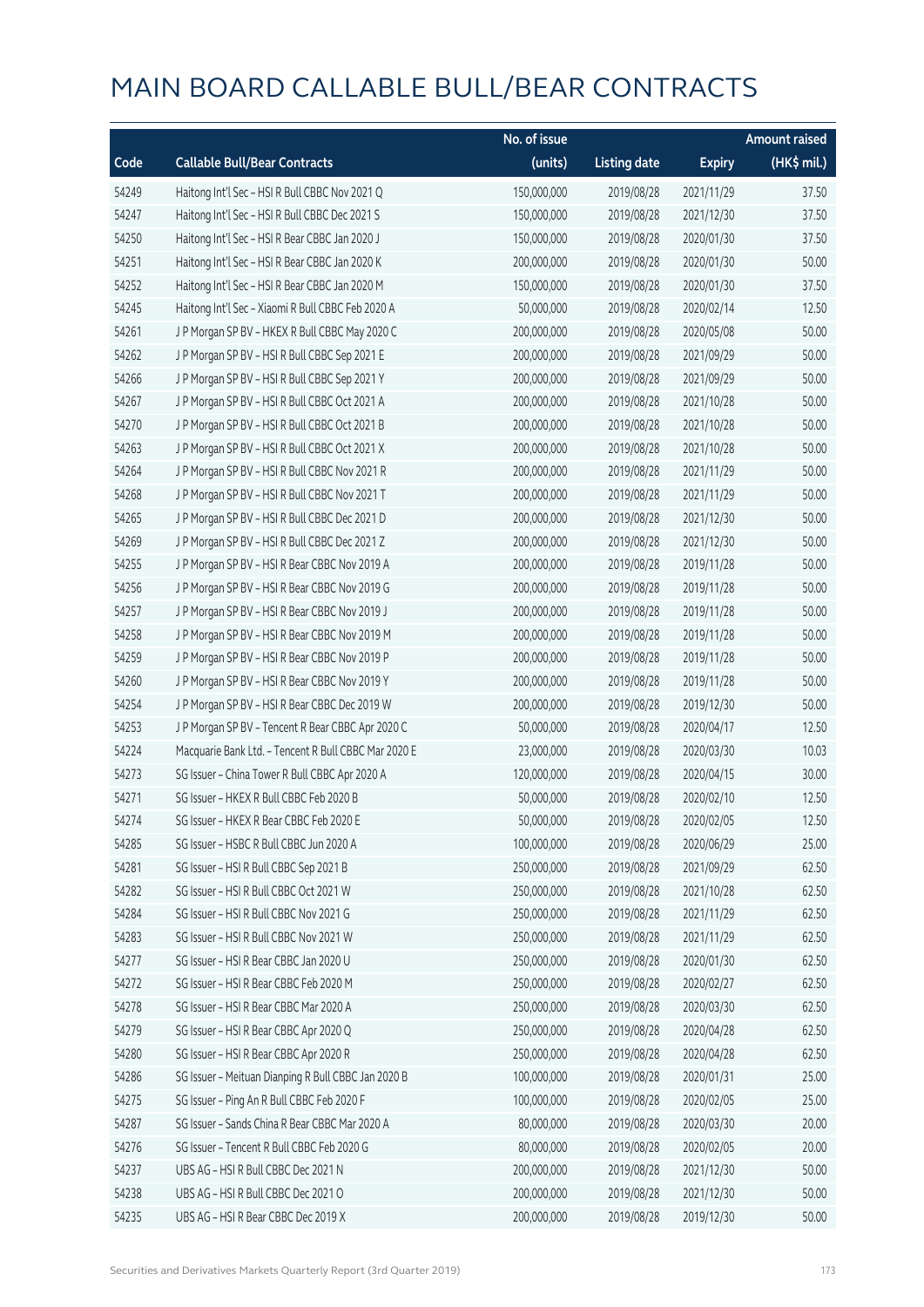|       |                                                              | No. of issue |                     |               | <b>Amount raised</b> |
|-------|--------------------------------------------------------------|--------------|---------------------|---------------|----------------------|
| Code  | <b>Callable Bull/Bear Contracts</b>                          | (units)      | <b>Listing date</b> | <b>Expiry</b> | (HK\$ mil.)          |
| 54236 | UBS AG - HSI R Bear CBBC Dec 2019 Y                          | 200,000,000  | 2019/08/28          | 2019/12/30    | 50.00                |
| 54232 | Bank Vontobel - HSI R Bull CBBC Apr 2021 I                   | 80,000,000   | 2019/08/28          | 2021/04/29    | 20.00                |
| 54234 | Bank Vontobel - HSI R Bull CBBC Apr 2021 J                   | 80,000,000   | 2019/08/28          | 2021/04/29    | 20.00                |
| 54231 | Bank Vontobel - HSI R Bear CBBC Apr 2020 D                   | 80,000,000   | 2019/08/28          | 2020/04/28    | 20.00                |
| 54233 | Bank Vontobel - HSI R Bear CBBC Apr 2020 E                   | 80,000,000   | 2019/08/28          | 2020/04/28    | 20.00                |
| 54230 | Bank Vontobel - HSI R Bear CBBC Jun 2020 A                   | 80,000,000   | 2019/08/28          | 2020/06/29    | 20.00                |
| 54304 | BOCI Asia Ltd. - HSI R Bull CBBC Oct 2021 B                  | 150,000,000  | 2019/08/29          | 2021/10/28    | 37.50                |
| 54305 | BOCI Asia Ltd. - HSI R Bull CBBC Oct 2021 C                  | 150,000,000  | 2019/08/29          | 2021/10/28    | 37.50                |
| 54306 | BOCI Asia Ltd. - HSI R Bear CBBC Jan 2020 E                  | 150,000,000  | 2019/08/29          | 2020/01/30    | 37.50                |
| 54307 | BOCI Asia Ltd. - HSI R Bear CBBC Jan 2020 F                  | 150,000,000  | 2019/08/29          | 2020/01/30    | 37.50                |
| 54348 | BNP Paribas Issuance B.V. - HSI R Bull CBBC Dec 2021 B       | 250,000,000  | 2019/08/29          | 2021/12/30    | 62.50                |
| 54349 | BNP Paribas Issuance B.V. - HSI R Bull CBBC Dec 2021 F       | 240,000,000  | 2019/08/29          | 2021/12/30    | 60.00                |
| 54350 | BNP Paribas Issuance B.V. - HSI R Bear CBBC Mar 2020 O       | 250,000,000  | 2019/08/29          | 2020/03/30    | 62.50                |
| 54351 | BNP Paribas Issuance B.V. - HSI R Bear CBBC Mar 2020 R       | 250,000,000  | 2019/08/29          | 2020/03/30    | 62.50                |
| 54352 | BNP Paribas Issuance B.V. - HSI R Bear CBBC Mar 2020 S       | 250,000,000  | 2019/08/29          | 2020/03/30    | 62.50                |
| 54332 | Credit Suisse AG - HSI R Bull CBBC Nov 2021 C                | 200,000,000  | 2019/08/29          | 2021/11/29    | 50.00                |
| 54331 | Credit Suisse AG - HSI R Bull CBBC Nov 2021 U                | 200,000,000  | 2019/08/29          | 2021/11/29    | 50.00                |
| 54330 | Credit Suisse AG - HSI R Bull CBBC Dec 2021 Z                | 200,000,000  | 2019/08/29          | 2021/12/30    | 50.00                |
| 54333 | Credit Suisse AG - HSI R Bear CBBC Dec 2019 V                | 200,000,000  | 2019/08/29          | 2019/12/30    | 50.00                |
| 54335 | Credit Suisse AG - HSI R Bear CBBC Jan 2020 C                | 200,000,000  | 2019/08/29          | 2020/01/30    | 50.00                |
| 54334 | Credit Suisse AG - HSI R Bear CBBC Jan 2020 K                | 200,000,000  | 2019/08/29          | 2020/01/30    | 50.00                |
| 54328 | Goldman Sachs SP (Asia) - CSOP A50 ETF R Bull CBBC Feb2020 A | 100,000,000  | 2019/08/29          | 2020/02/27    | 25.00                |
| 54300 | Goldman Sachs SP (Asia) - HSI R Bull CBBC Nov 2021 T         | 200,000,000  | 2019/08/29          | 2021/11/29    | 50.00                |
| 54325 | Goldman Sachs SP (Asia) - HSI R Bear CBBC Mar 2020 B         | 200,000,000  | 2019/08/29          | 2020/03/30    | 50.00                |
| 54326 | Goldman Sachs SP (Asia) - HSI R Bear CBBC Mar 2020 C         | 200,000,000  | 2019/08/29          | 2020/03/30    | 50.00                |
| 54327 | Goldman Sachs SP (Asia) - HSI R Bear CBBC Mar 2020 D         | 200,000,000  | 2019/08/29          | 2020/03/30    | 50.00                |
| 54329 | Goldman Sachs SP (Asia) - ICBC R Bull CBBC Jul 2020 A        | 100,000,000  | 2019/08/29          | 2020/07/31    | 25.00                |
| 54296 | HK Bank - Bank of China R Bull CBBC Apr 2020 B               | 40,000,000   | 2019/08/29          | 2020/04/14    | 10.00                |
| 54297 | HK Bank - CPIC R Bear CBBC Mar 2020 A                        | 40,000,000   | 2019/08/29          | 2020/03/16    | 10.00                |
| 54298 | HK Bank - HKEX R Bull CBBC Jun 2020 D                        | 40,000,000   | 2019/08/29          | 2020/06/15    | 10.00                |
| 54295 | HK Bank - HSI R Bull CBBC Sep 2020 T                         | 50,000,000   | 2019/08/29          | 2020/09/29    | 12.50                |
| 54299 | HK Bank - SUNAC R Bear CBBC Feb 2020 A                       | 40,000,000   | 2019/08/29          | 2020/02/10    | 10.00                |
| 54320 | Haitong Int'l Sec - HSI R Bull CBBC Nov 2021 I               | 150,000,000  | 2019/08/29          | 2021/11/29    | 37.50                |
| 54318 | Haitong Int'l Sec - HSI R Bull CBBC Nov 2021 Z               | 150,000,000  | 2019/08/29          | 2021/11/29    | 37.50                |
| 54316 | Haitong Int'l Sec - HSI R Bull CBBC Dec 2021 V               | 150,000,000  | 2019/08/29          | 2021/12/30    | 37.50                |
| 54319 | Haitong Int'l Sec - HSI R Bull CBBC Dec 2021 W               | 150,000,000  | 2019/08/29          | 2021/12/30    | 37.50                |
| 54317 | Haitong Int'l Sec - HSI R Bear CBBC Jan 2020 N               | 150,000,000  | 2019/08/29          | 2020/01/30    | 37.50                |
| 54321 | Haitong Int'l Sec - HSI R Bear CBBC Jan 2020 Q               | 150,000,000  | 2019/08/29          | 2020/01/30    | 37.50                |
| 54322 | Haitong Int'l Sec - HSI R Bear CBBC Jan 2020 R               | 200,000,000  | 2019/08/29          | 2020/01/30    | 50.00                |
| 54347 | J P Morgan SP BV - CSOP A50 ETF R Bull CBBC Aug 2020 A       | 200,000,000  | 2019/08/29          | 2020/08/14    | 50.00                |
| 54336 | J P Morgan SP BV - HSI R Bull CBBC Oct 2021 L                | 200,000,000  | 2019/08/29          | 2021/10/28    | 50.00                |
| 54339 | J P Morgan SP BV - HSI R Bull CBBC Oct 2021 O                | 200,000,000  | 2019/08/29          | 2021/10/28    | 50.00                |
| 54337 | J P Morgan SP BV - HSI R Bull CBBC Nov 2021 K                | 200,000,000  | 2019/08/29          | 2021/11/29    | 50.00                |
| 54340 | J P Morgan SP BV - HSI R Bull CBBC Nov 2021 P                | 200,000,000  | 2019/08/29          | 2021/11/29    | 50.00                |
| 54338 | J P Morgan SP BV - HSI R Bull CBBC Dec 2021 M                | 200,000,000  | 2019/08/29          | 2021/12/30    | 50.00                |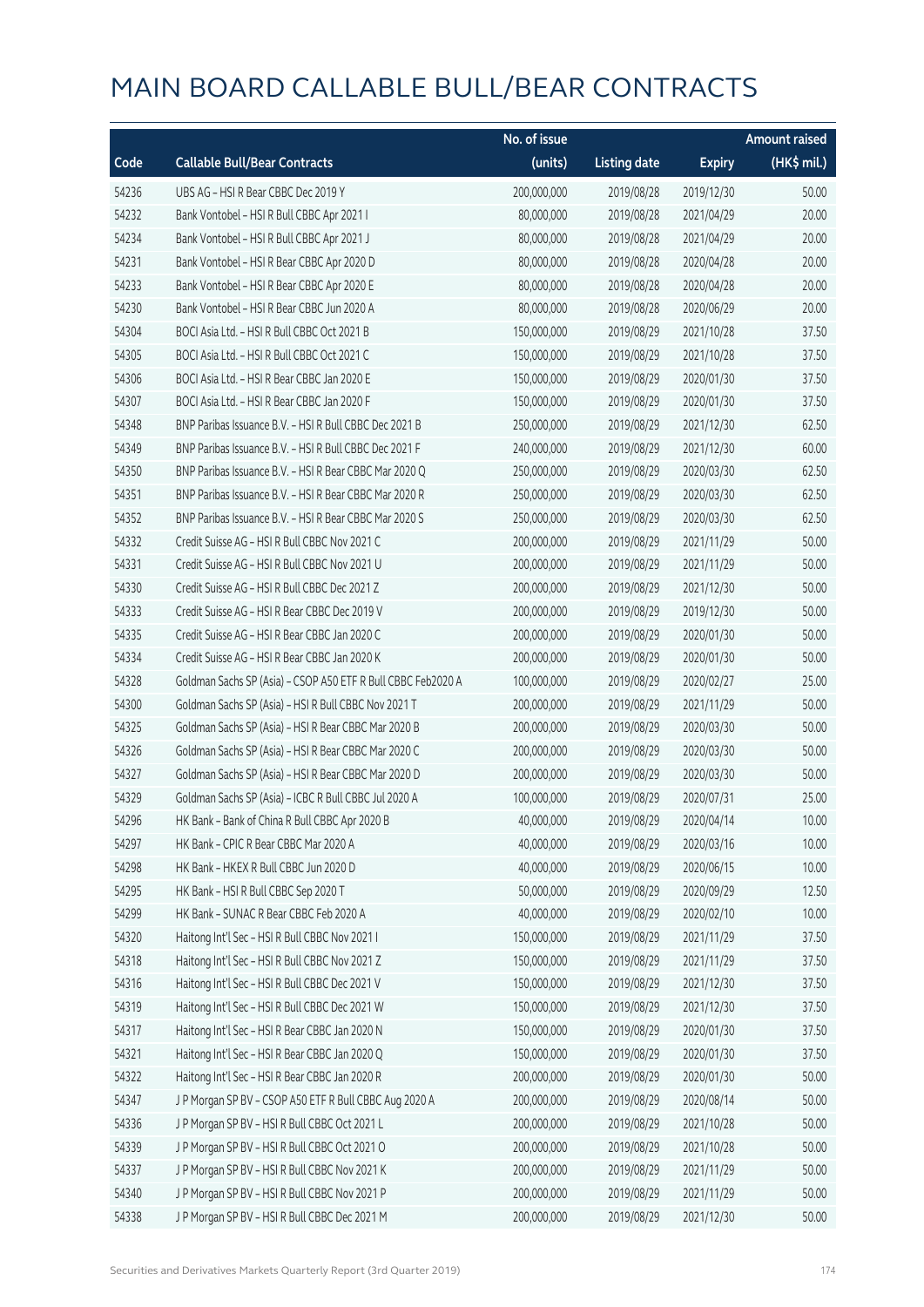|       |                                                           | No. of issue |                     |               | <b>Amount raised</b> |
|-------|-----------------------------------------------------------|--------------|---------------------|---------------|----------------------|
| Code  | <b>Callable Bull/Bear Contracts</b>                       | (units)      | <b>Listing date</b> | <b>Expiry</b> | (HK\$ mil.)          |
| 54341 | J P Morgan SP BV - HSI R Bull CBBC Dec 2021 N             | 200,000,000  | 2019/08/29          | 2021/12/30    | 50.00                |
| 54342 | J P Morgan SP BV - HSI R Bear CBBC Dec 2019 N             | 200,000,000  | 2019/08/29          | 2019/12/30    | 50.00                |
| 54343 | J P Morgan SP BV - HSI R Bear CBBC Mar 2020 G             | 200,000,000  | 2019/08/29          | 2020/03/30    | 50.00                |
| 54344 | J P Morgan SP BV - HSI R Bear CBBC Mar 2020 H             | 200,000,000  | 2019/08/29          | 2020/03/30    | 50.00                |
| 54345 | J P Morgan SP BV - HSI R Bear CBBC Apr 2020 A             | 200,000,000  | 2019/08/29          | 2020/04/28    | 50.00                |
| 54346 | J P Morgan SP BV - Tencent R Bear CBBC Apr 2020 D         | 50,000,000   | 2019/08/29          | 2020/04/09    | 12.50                |
| 54302 | Morgan Stanley Asia Products - HSI R Bull CBBC Dec 2021 F | 100,000,000  | 2019/08/29          | 2021/12/30    | 25.00                |
| 54303 | Morgan Stanley Asia Products - HSI R Bull CBBC Dec 2021 G | 100,000,000  | 2019/08/29          | 2021/12/30    | 25.00                |
| 54301 | Morgan Stanley Asia Products - HSI R Bull CBBC Aug 2022 C | 100,000,000  | 2019/08/29          | 2022/08/30    | 25.00                |
| 54371 | Morgan Stanley Asia Products - HSI R Bear CBBC Dec 2019 E | 100,000,000  | 2019/08/29          | 2019/12/30    | 25.00                |
| 54372 | Morgan Stanley Asia Products - HSI R Bear CBBC Jan 2020 F | 100,000,000  | 2019/08/29          | 2020/01/30    | 25.00                |
| 54353 | SG Issuer - CNOOC R Bull CBBC Jan 2020 A                  | 40,000,000   | 2019/08/29          | 2020/01/29    | 10.00                |
| 54361 | SG Issuer - Geely Auto R Bull CBBC Feb 2020 C             | 40,000,000   | 2019/08/29          | 2020/02/26    | 10.00                |
| 54362 | SG Issuer - Geely Auto R Bull CBBC Dec 2020 A             | 40,000,000   | 2019/08/29          | 2020/12/30    | 10.00                |
| 54369 | SG Issuer - Geely Auto R Bear CBBC Feb 2020 C             | 40,000,000   | 2019/08/29          | 2020/02/18    | 10.00                |
| 54363 | SG Issuer - HSBC R Bull CBBC Apr 2020 D                   | 100,000,000  | 2019/08/29          | 2020/04/06    | 25.00                |
| 54358 | SG Issuer - HSI R Bull CBBC Sep 2021 F                    | 250,000,000  | 2019/08/29          | 2021/09/29    | 62.50                |
| 54359 | SG Issuer - HSI R Bull CBBC Sep 2021 G                    | 250,000,000  | 2019/08/29          | 2021/09/29    | 62.50                |
| 54366 | SG Issuer - HSI R Bull CBBC Sep 2021 H                    | 250,000,000  | 2019/08/29          | 2021/09/29    | 62.50                |
| 54368 | SG Issuer - HSI R Bull CBBC Oct 2021 R                    | 250,000,000  | 2019/08/29          | 2021/10/28    | 62.50                |
| 54360 | SG Issuer - HSI R Bull CBBC Oct 2021 Z                    | 250,000,000  | 2019/08/29          | 2021/10/28    | 62.50                |
| 54364 | SG Issuer - HSI R Bear CBBC Feb 2020 T                    | 250,000,000  | 2019/08/29          | 2020/02/27    | 62.50                |
| 54367 | SG Issuer - HSI R Bear CBBC Mar 2020 G                    | 250,000,000  | 2019/08/29          | 2020/03/30    | 62.50                |
| 54365 | SG Issuer - HSI R Bear CBBC Apr 2020 S                    | 250,000,000  | 2019/08/29          | 2020/04/28    | 62.50                |
| 54354 | SG Issuer - SUNAC R Bear CBBC Feb 2020 A                  | 80,000,000   | 2019/08/29          | 2020/02/25    | 20.00                |
| 54355 | SG Issuer - Sunny Optical R Bull CBBC Feb 2020 A          | 40,000,000   | 2019/08/29          | 2020/02/28    | 10.00                |
| 54356 | SG Issuer - Tencent R Bull CBBC Jan 2020 J                | 80,000,000   | 2019/08/29          | 2020/01/29    | 20.00                |
| 54357 | SG Issuer – Tencent R Bull CBBC Feb 2020 H                | 80,000,000   | 2019/08/29          | 2020/02/28    | 20.00                |
| 54370 | SG Issuer - Tencent R Bear CBBC Apr 2020 E                | 80,000,000   | 2019/08/29          | 2020/04/09    | 20.00                |
| 54308 | UBS AG - HSI R Bull CBBC Dec 2021 P                       | 200,000,000  | 2019/08/29          | 2021/12/30    | 50.00                |
| 54309 | UBS AG - HSI R Bull CBBC Dec 2021 Q                       | 200,000,000  | 2019/08/29          | 2021/12/30    | 50.00                |
| 54310 | UBS AG - HSI R Bull CBBC Dec 2021 R                       | 200,000,000  | 2019/08/29          | 2021/12/30    | 50.00                |
| 54314 | UBS AG - HSI R Bull CBBC Dec 2021 S                       | 200,000,000  | 2019/08/29          | 2021/12/30    | 50.00                |
| 54315 | UBS AG - HSI R Bull CBBC Dec 2021 T                       | 200,000,000  | 2019/08/29          | 2021/12/30    | 50.00                |
| 54311 | UBS AG - HSI R Bear CBBC Dec 2019 D                       | 200,000,000  | 2019/08/29          | 2019/12/30    | 50.00                |
| 54313 | UBS AG - HSI R Bear CBBC Dec 2019 E                       | 200,000,000  | 2019/08/29          | 2019/12/30    | 50.00                |
| 54312 | UBS AG - HSI R Bear CBBC Dec 2019 Z                       | 200,000,000  | 2019/08/29          | 2019/12/30    | 50.00                |
| 54323 | Bank Vontobel - HSI R Bull CBBC Apr 2021 K                | 80,000,000   | 2019/08/29          | 2021/04/29    | 20.00                |
| 54324 | Bank Vontobel - HSI R Bull CBBC Apr 2021 L                | 80,000,000   | 2019/08/29          | 2021/04/29    | 20.00                |
| 54384 | BOCI Asia Ltd. - Galaxy Ent R Bull CBBC Feb 2020 B        | 40,000,000   | 2019/08/30          | 2020/02/25    | 10.00                |
| 54385 | BOCI Asia Ltd. - HSI R Bull CBBC Oct 2021 D               | 150,000,000  | 2019/08/30          | 2021/10/28    | 37.50                |
| 54386 | BOCI Asia Ltd. - HSI R Bull CBBC Oct 2021 E               | 150,000,000  | 2019/08/30          | 2021/10/28    | 37.50                |
| 54387 | BOCI Asia Ltd. - HSI R Bear CBBC Jan 2020 H               | 150,000,000  | 2019/08/30          | 2020/01/30    | 37.50                |
| 54388 | BOCI Asia Ltd. - HSI R Bear CBBC Jan 2020 M               | 150,000,000  | 2019/08/30          | 2020/01/30    | 37.50                |
| 54375 | BNP Paribas Issuance B.V. - HKEX R Bull CBBC Sep 2020 H   | 50,000,000   | 2019/08/30          | 2020/09/29    | 12.50                |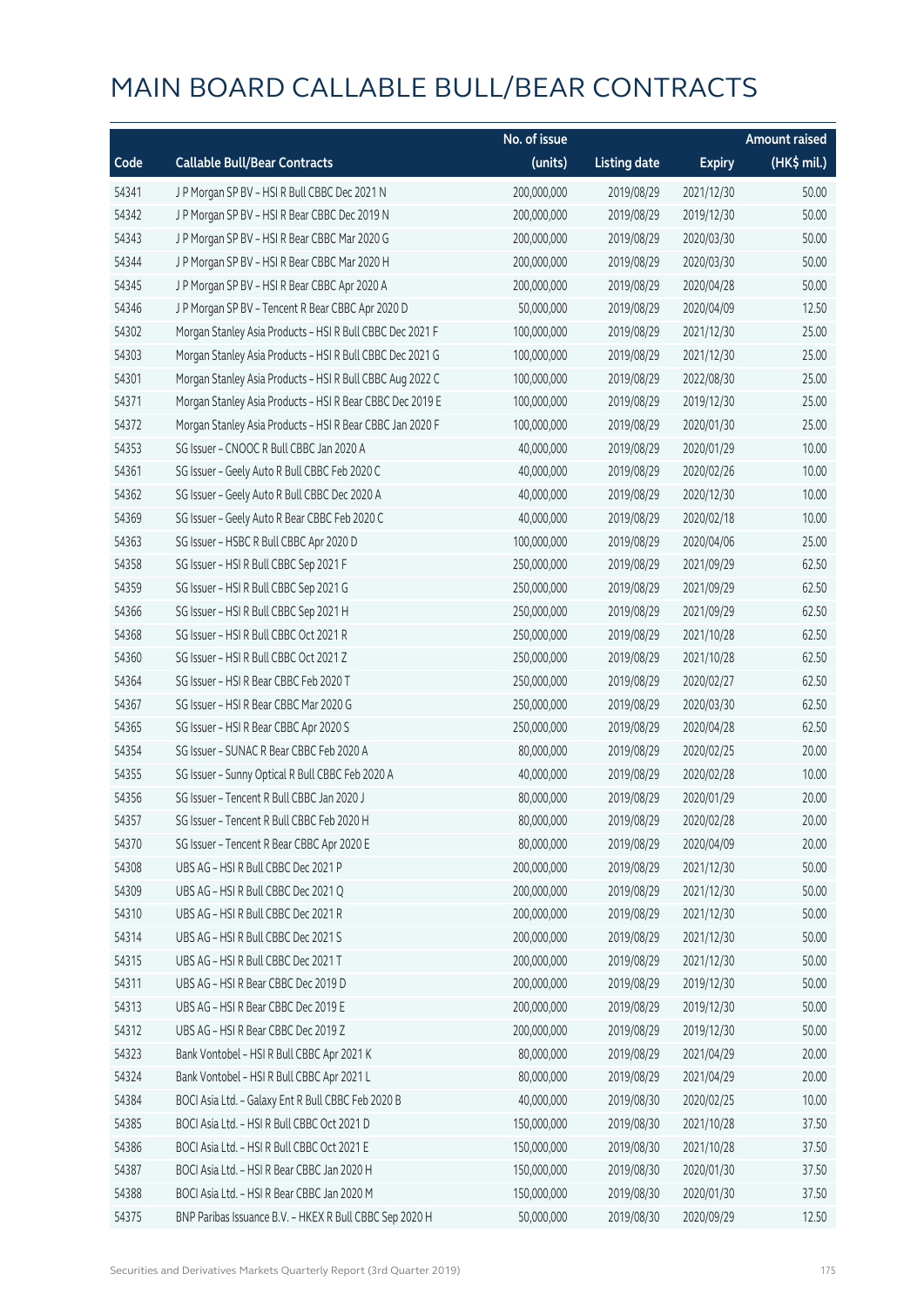|       |                                                             | No. of issue |                     |               | <b>Amount raised</b>  |
|-------|-------------------------------------------------------------|--------------|---------------------|---------------|-----------------------|
| Code  | <b>Callable Bull/Bear Contracts</b>                         | (units)      | <b>Listing date</b> | <b>Expiry</b> | $(HK\frac{1}{2}mil.)$ |
| 54376 | BNP Paribas Issuance B.V. - HKEX R Bull CBBC Sep 2020 I     | 50,000,000   | 2019/08/30          | 2020/09/29    | 12.50                 |
| 54377 | BNP Paribas Issuance B.V. - HKEX R Bear CBBC Jul 2020 S     | 50,000,000   | 2019/08/30          | 2020/07/30    | 12.50                 |
| 54378 | BNP Paribas Issuance B.V. - HKEX R Bear CBBC Jul 2020 T     | 50,000,000   | 2019/08/30          | 2020/07/30    | 12.50                 |
| 54379 | BNP Paribas Issuance B.V. - HKEX R Bear CBBC Jul 2020 U     | 50,000,000   | 2019/08/30          | 2020/07/30    | 12.50                 |
| 54395 | BNP Paribas Issuance B.V. - HSI R Bull CBBC Dec 2021 G      | 240,000,000  | 2019/08/30          | 2021/12/30    | 60.00                 |
| 54396 | BNP Paribas Issuance B.V. - HSI R Bear CBBC Mar 2020 T      | 240,000,000  | 2019/08/30          | 2020/03/30    | 60.00                 |
| 54380 | BNP Paribas Issuance B.V. - Tencent R Bull CBBC Jan 2020 I  | 50,000,000   | 2019/08/30          | 2020/01/30    | 12.50                 |
| 54381 | BNP Paribas Issuance B.V. - Tencent R Bear CBBC Jan 2020 F  | 50,000,000   | 2019/08/30          | 2020/01/30    | 12.50                 |
| 54405 | Credit Suisse AG - China Life R Bull CBBC Apr 2020 B        | 100,000,000  | 2019/08/30          | 2020/04/28    | 25.00                 |
| 54408 | Credit Suisse AG - HSI R Bull CBBC Sep 2021 H               | 200,000,000  | 2019/08/30          | 2021/09/29    | 50.00                 |
| 54409 | Credit Suisse AG - HSI R Bull CBBC Nov 2021 D               | 200,000,000  | 2019/08/30          | 2021/11/29    | 50.00                 |
| 54407 | Credit Suisse AG - HSI R Bear CBBC Dec 2019 K               | 200,000,000  | 2019/08/30          | 2019/12/30    | 50.00                 |
| 54410 | Credit Suisse AG - HSI R Bear CBBC May 2020 A               | 300,000,000  | 2019/08/30          | 2020/05/28    | 75.00                 |
| 54406 | Credit Suisse AG - Ping An R Bull CBBC Feb 2020 F           | 80,000,000   | 2019/08/30          | 2020/02/28    | 20.00                 |
| 54404 | Credit Suisse AG - SHK Ppt R Bear CBBC Apr 2020 A           | 40,000,000   | 2019/08/30          | 2020/04/28    | 10.00                 |
| 54389 | Bank of East Asia - Tencent R Bull CBBC Jun 2020 A          | 30,000,000   | 2019/08/30          | 2020/06/26    | 10.50                 |
| 54390 | Bank of East Asia - Tencent R Bull CBBC Jun 2020 B          | 150,000,000  | 2019/08/30          | 2020/06/26    | 37.50                 |
| 54435 | Goldman Sachs SP (Asia) - China Life R Bull CBBC Dec 2019 M | 80,000,000   | 2019/08/30          | 2019/12/30    | 20.00                 |
| 54433 | Goldman Sachs SP (Asia) - HSI R Bull CBBC Nov 2021 U        | 200,000,000  | 2019/08/30          | 2021/11/29    | 50.00                 |
| 54373 | Goldman Sachs SP (Asia) - HSI R Bear CBBC Dec 2019 X        | 200,000,000  | 2019/08/30          | 2019/12/30    | 50.00                 |
| 54434 | Goldman Sachs SP (Asia) - Tencent R Bull CBBC Dec 2019 U    | 80,000,000   | 2019/08/30          | 2019/12/02    | 20.00                 |
| 54374 | HK Bank - HSI R Bear CBBC Feb 2020 J                        | 100,000,000  | 2019/08/30          | 2020/02/27    | 25.00                 |
| 54415 | Haitong Int'l Sec - HSI R Bull CBBC Oct 2021 Z              | 150,000,000  | 2019/08/30          | 2021/10/28    | 37.50                 |
| 54413 | Haitong Int'l Sec - HSI R Bull CBBC Nov 2021 T              | 150,000,000  | 2019/08/30          | 2021/11/29    | 37.50                 |
| 54412 | Haitong Int'l Sec - HSI R Bull CBBC Dec 2021 H              | 150,000,000  | 2019/08/30          | 2021/12/30    | 37.50                 |
| 54414 | Haitong Int'l Sec - HSI R Bull CBBC Dec 2021 P              | 150,000,000  | 2019/08/30          | 2021/12/30    | 37.50                 |
| 54411 | Haitong Int'l Sec - HSI R Bear CBBC Jan 2020 S              | 150,000,000  | 2019/08/30          | 2020/01/30    | 37.50                 |
| 54416 | Haitong Int'l Sec - HSI R Bear CBBC Jan 2020 T              | 150,000,000  | 2019/08/30          | 2020/01/30    | 37.50                 |
| 54417 | Haitong Int'l Sec - HSI R Bear CBBC Jan 2020 U              | 200,000,000  | 2019/08/30          | 2020/01/30    | 50.00                 |
| 54393 | J P Morgan SP BV - HSI R Bull CBBC Oct 2021 V               | 200,000,000  | 2019/08/30          | 2021/10/28    | 50.00                 |
| 54394 | J P Morgan SP BV - HSI R Bull CBBC Nov 2021 W               | 200,000,000  | 2019/08/30          | 2021/11/29    | 50.00                 |
| 54391 | J P Morgan SP BV - HSI R Bear CBBC Dec 2019 P               | 200,000,000  | 2019/08/30          | 2019/12/30    | 50.00                 |
| 54392 | J P Morgan SP BV - HSI R Bear CBBC Dec 2019 R               | 200,000,000  | 2019/08/30          | 2019/12/30    | 50.00                 |
| 54432 | SG Issuer - AIA R Bull CBBC Feb 2020 I                      | 60,000,000   | 2019/08/30          | 2020/02/18    | 15.00                 |
| 54422 | SG Issuer - China Life R Bull CBBC Jul 2020 A               | 150,000,000  | 2019/08/30          | 2020/07/30    | 37.50                 |
| 54418 | SG Issuer - Galaxy Ent R Bull CBBC Feb 2020 D               | 100,000,000  | 2019/08/30          | 2020/02/17    | 25.00                 |
| 54428 | SG Issuer - HSI R Bull CBBC Sep 2021 I                      | 250,000,000  | 2019/08/30          | 2021/09/29    | 62.50                 |
| 54429 | SG Issuer - HSI R Bull CBBC Oct 2021 S                      | 250,000,000  | 2019/08/30          | 2021/10/28    | 62.50                 |
| 54430 | SG Issuer - HSI R Bull CBBC Oct 2021 V                      | 250,000,000  | 2019/08/30          | 2021/10/28    | 62.50                 |
| 54431 | SG Issuer - HSI R Bull CBBC Nov 2021 N                      | 250,000,000  | 2019/08/30          | 2021/11/29    | 62.50                 |
| 54419 | SG Issuer - HSI R Bear CBBC Dec 2019 T                      | 250,000,000  | 2019/08/30          | 2019/12/30    | 62.50                 |
| 54420 | SG Issuer - HSI R Bear CBBC Jan 2020 A                      | 250,000,000  | 2019/08/30          | 2020/01/30    | 62.50                 |
| 54426 | SG Issuer - HSI R Bear CBBC Mar 2020 L                      | 250,000,000  | 2019/08/30          | 2020/03/30    | 62.50                 |
| 54427 | SG Issuer - HSI R Bear CBBC Mar 2020 M                      | 250,000,000  | 2019/08/30          | 2020/03/30    | 62.50                 |
| 54421 | SG Issuer - HSI R Bear CBBC May 2020 F                      | 500,000,000  | 2019/08/30          | 2020/05/28    | 125.00                |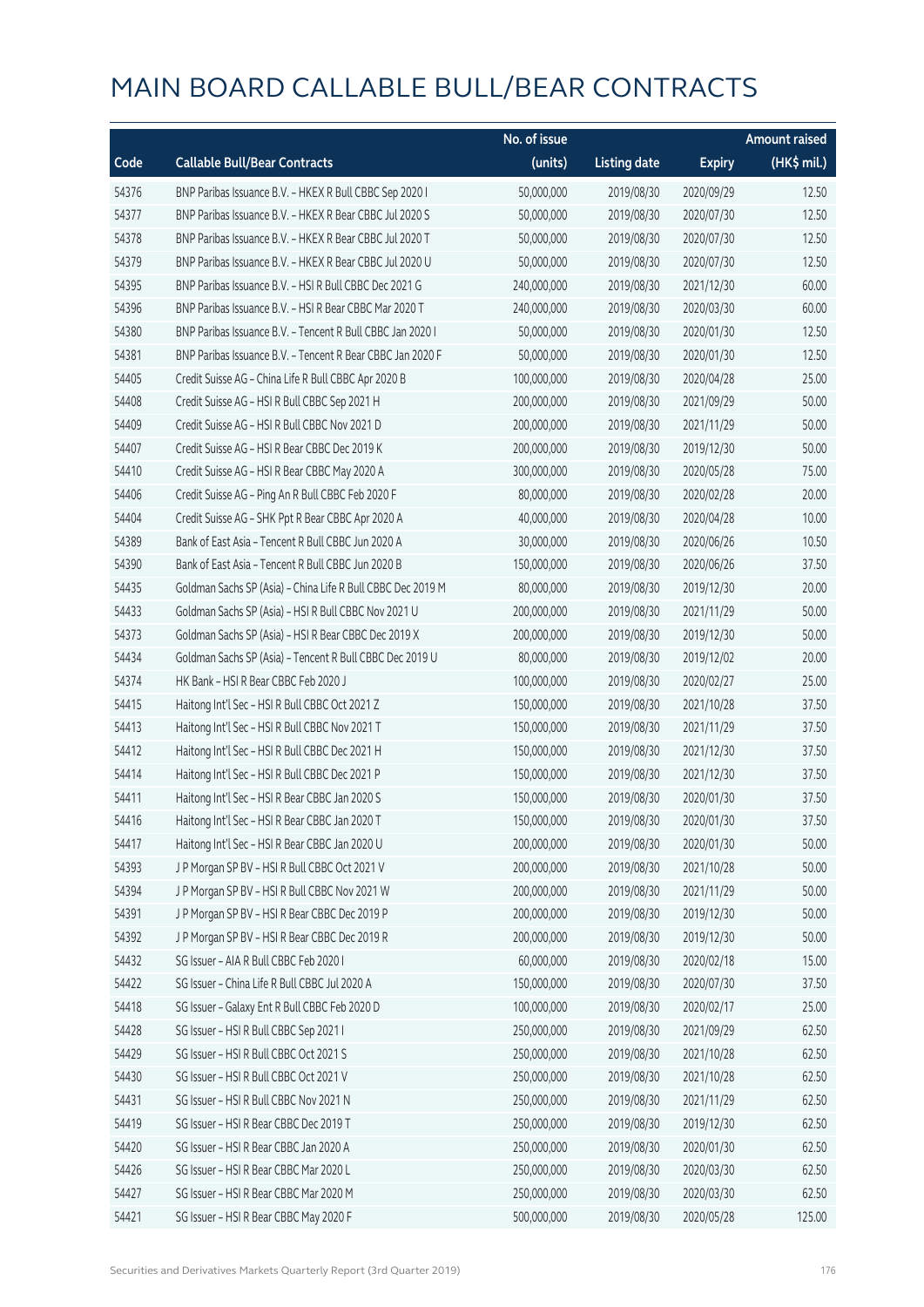|       |                                                         | No. of issue |                     |               | <b>Amount raised</b> |
|-------|---------------------------------------------------------|--------------|---------------------|---------------|----------------------|
| Code  | <b>Callable Bull/Bear Contracts</b>                     | (units)      | <b>Listing date</b> | <b>Expiry</b> | (HK\$ mil.)          |
| 54423 | SG Issuer - Ping An R Bull CBBC Mar 2020 B              | 100,000,000  | 2019/08/30          | 2020/03/06    | 25.00                |
| 54424 | SG Issuer - Tencent R Bull CBBC Mar 2020 C              | 80,000,000   | 2019/08/30          | 2020/03/06    | 20.00                |
| 54425 | SG Issuer - Tencent R Bear CBBC Mar 2020 L              | 80,000,000   | 2019/08/30          | 2020/03/27    | 20.00                |
| 54402 | UBS AG - HSI R Bull CBBC Nov 2021 S                     | 200,000,000  | 2019/08/30          | 2021/11/29    | 50.00                |
| 54403 | UBS AG - HSI R Bull CBBC Nov 2021 W                     | 200,000,000  | 2019/08/30          | 2021/11/29    | 50.00                |
| 54397 | UBS AG - HSI R Bull CBBC Dec 2021 U                     | 200,000,000  | 2019/08/30          | 2021/12/30    | 50.00                |
| 54399 | UBS AG - HSI R Bear CBBC Jan 2020 M                     | 200,000,000  | 2019/08/30          | 2020/01/30    | 50.00                |
| 54400 | UBS AG - HSI R Bear CBBC Jan 2020 N                     | 200,000,000  | 2019/08/30          | 2020/01/30    | 50.00                |
| 54398 | UBS AG - HSI R Bear CBBC Feb 2020 C                     | 400,000,000  | 2019/08/30          | 2020/02/27    | 100.00               |
| 54401 | UBS AG - Tencent R Bull CBBC Feb 2020 L                 | 200,000,000  | 2019/08/30          | 2020/02/17    | 50.00                |
| 54383 | Bank Vontobel - China Tower R Bull CBBC Jul 2020 A      | 40,000,000   | 2019/08/30          | 2020/07/17    | 10.00                |
| 54382 | Bank Vontobel - Meituan Dianping R Bear CBBC Apr 2020 A | 40,000,000   | 2019/08/30          | 2020/04/17    | 10.00                |
| 54509 | BOCI Asia Ltd. - HSI R Bull CBBC Oct 2021 F             | 150,000,000  | 2019/09/02          | 2021/10/28    | 37.50                |
| 54510 | BOCI Asia Ltd. - HSI R Bull CBBC Oct 2021 G             | 150,000,000  | 2019/09/02          | 2021/10/28    | 37.50                |
| 54511 | BOCI Asia Ltd. - HSI R Bull CBBC Oct 2021 H             | 150,000,000  | 2019/09/02          | 2021/10/28    | 37.50                |
| 54512 | BOCI Asia Ltd. - HSI R Bear CBBC Jan 2020 O             | 150,000,000  | 2019/09/02          | 2020/01/30    | 37.50                |
| 54513 | BOCI Asia Ltd. - HSI R Bear CBBC Jan 2020 P             | 150,000,000  | 2019/09/02          | 2020/01/30    | 37.50                |
| 54514 | BOCI Asia Ltd. - HSI R Bear CBBC Jan 2020 Q             | 150,000,000  | 2019/09/02          | 2020/01/30    | 37.50                |
| 54515 | BOCI Asia Ltd. - HSI R Bear CBBC Jan 2020 R             | 150,000,000  | 2019/09/02          | 2020/01/30    | 37.50                |
| 54516 | BOCI Asia Ltd. - Ping An R Bear CBBC Jan 2020 A         | 70,000,000   | 2019/09/02          | 2020/01/29    | 17.50                |
| 54436 | BNP Paribas Issuance B.V. - HSI R Bull CBBC Dec 2021 H  | 250,000,000  | 2019/09/02          | 2021/12/30    | 62.50                |
| 54437 | BNP Paribas Issuance B.V. - HSI R Bull CBBC Dec 2021 I  | 250,000,000  | 2019/09/02          | 2021/12/30    | 62.50                |
| 54438 | BNP Paribas Issuance B.V. - HSI R Bull CBBC Dec 2021 J  | 250,000,000  | 2019/09/02          | 2021/12/30    | 62.50                |
| 54583 | BNP Paribas Issuance B.V. - HSI R Bull CBBC Dec 2021 K  | 240,000,000  | 2019/09/02          | 2021/12/30    | 60.00                |
| 54439 | BNP Paribas Issuance B.V. - HSI R Bull CBBC Dec 2021 N  | 250,000,000  | 2019/09/02          | 2021/12/30    | 62.50                |
| 54440 | BNP Paribas Issuance B.V. - HSI R Bull CBBC Dec 2021 O  | 250,000,000  | 2019/09/02          | 2021/12/30    | 62.50                |
| 54441 | BNP Paribas Issuance B.V. - HSI R Bull CBBC Dec 2021 P  | 250,000,000  | 2019/09/02          | 2021/12/30    | 62.50                |
| 54442 | BNP Paribas Issuance B.V. - HSI R Bull CBBC Dec 2021 S  | 250,000,000  | 2019/09/02          | 2021/12/30    | 62.50                |
| 54443 | BNP Paribas Issuance B.V. - HSI R Bull CBBC Dec 2021 U  | 250,000,000  | 2019/09/02          | 2021/12/30    | 62.50                |
| 54444 | BNP Paribas Issuance B.V. - HSI R Bull CBBC Dec 2021 V  | 250,000,000  | 2019/09/02          | 2021/12/30    | 62.50                |
| 54467 | BNP Paribas Issuance B.V. - HSI R Bear CBBC Mar 2020 A  | 250,000,000  | 2019/09/02          | 2020/03/30    | 62.50                |
| 54461 | BNP Paribas Issuance B.V. - HSI R Bear CBBC Mar 2020 U  | 250,000,000  | 2019/09/02          | 2020/03/30    | 62.50                |
| 54462 | BNP Paribas Issuance B.V. - HSI R Bear CBBC Mar 2020 V  | 250,000,000  | 2019/09/02          | 2020/03/30    | 62.50                |
| 54463 | BNP Paribas Issuance B.V. - HSI R Bear CBBC Mar 2020 W  | 250,000,000  | 2019/09/02          | 2020/03/30    | 62.50                |
| 54464 | BNP Paribas Issuance B.V. - HSI R Bear CBBC Mar 2020 X  | 250,000,000  | 2019/09/02          | 2020/03/30    | 62.50                |
| 54465 | BNP Paribas Issuance B.V. - HSI R Bear CBBC Mar 2020 Y  | 250,000,000  | 2019/09/02          | 2020/03/30    | 62.50                |
| 54466 | BNP Paribas Issuance B.V. - HSI R Bear CBBC Mar 2020 Z  | 250,000,000  | 2019/09/02          | 2020/03/30    | 62.50                |
| 54570 | Credit Suisse AG - AAC Tech R Bull CBBC Apr 2020 A      | 40,000,000   | 2019/09/02          | 2020/04/28    | 10.00                |
| 54568 | Credit Suisse AG - AIA R Bull CBBC Feb 2020 F           | 70,000,000   | 2019/09/02          | 2020/02/27    | 17.50                |
| 54571 | Credit Suisse AG - HKEX R Bear CBBC Apr 2020 A          | 100,000,000  | 2019/09/02          | 2020/04/28    | 25.00                |
| 54574 | Credit Suisse AG - HSBC R Bear CBBC Jan 2020 D          | 60,000,000   | 2019/09/02          | 2020/01/24    | 15.00                |
| 54565 | Credit Suisse AG - HSI R Bull CBBC Oct 2021 A           | 200,000,000  | 2019/09/02          | 2021/10/28    | 50.00                |
| 54563 | Credit Suisse AG - HSI R Bull CBBC Oct 2021 R           | 200,000,000  | 2019/09/02          | 2021/10/28    | 50.00                |
| 54564 | Credit Suisse AG - HSI R Bull CBBC Oct 2021 T           | 200,000,000  | 2019/09/02          | 2021/10/28    | 50.00                |
| 54566 | Credit Suisse AG - HSI R Bull CBBC Nov 2021 E           | 200,000,000  | 2019/09/02          | 2021/11/29    | 50.00                |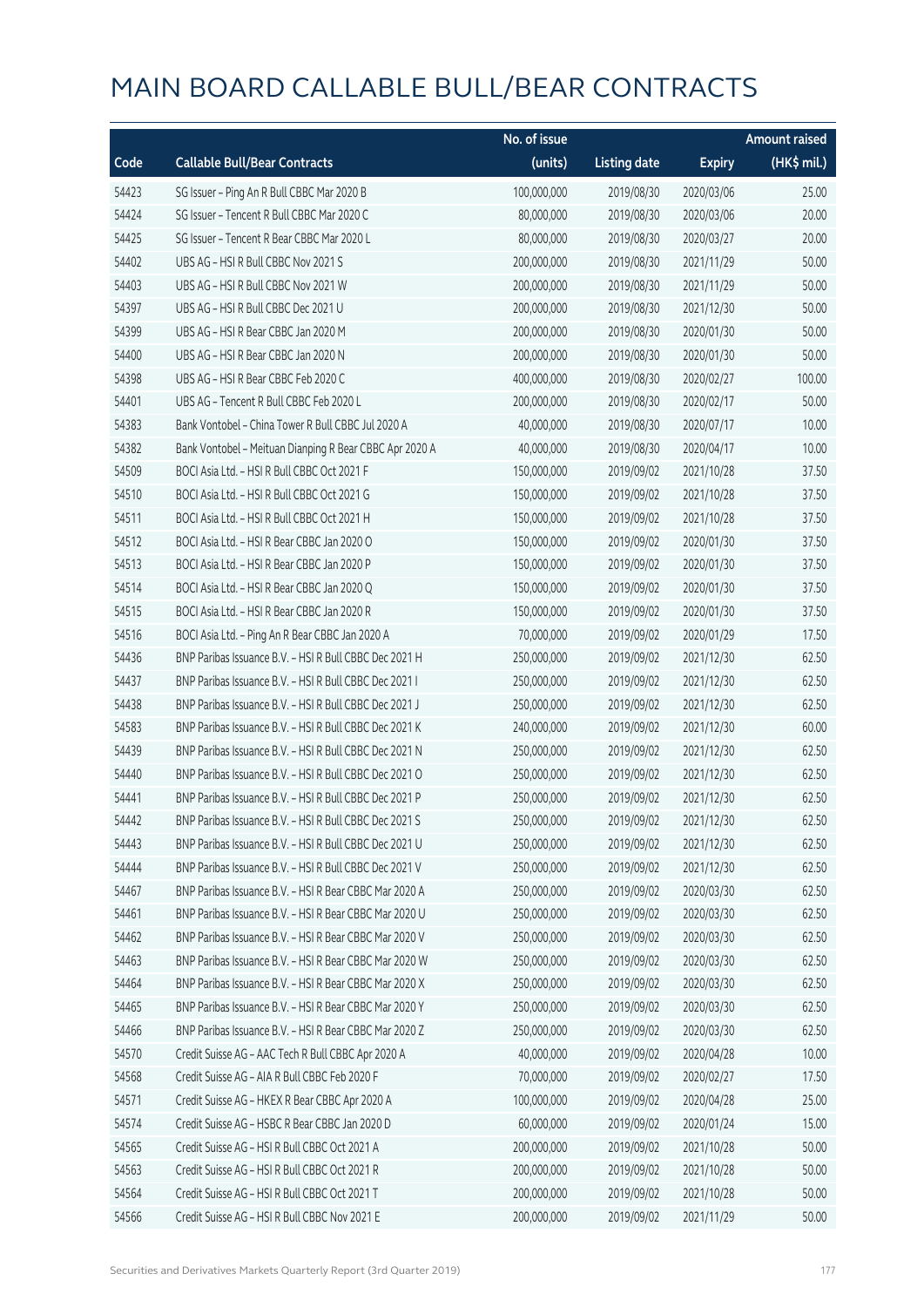|       |                                                            | No. of issue |                     |               | <b>Amount raised</b> |
|-------|------------------------------------------------------------|--------------|---------------------|---------------|----------------------|
| Code  | <b>Callable Bull/Bear Contracts</b>                        | (units)      | <b>Listing date</b> | <b>Expiry</b> | (HK\$ mil.)          |
| 54567 | Credit Suisse AG - HSI R Bull CBBC Nov 2021 X              | 200,000,000  | 2019/09/02          | 2021/11/29    | 50.00                |
| 54562 | Credit Suisse AG - HSI R Bull CBBC Dec 2021 A              | 300,000,000  | 2019/09/02          | 2021/12/30    | 75.00                |
| 54575 | Credit Suisse AG - HSI R Bull CBBC Dec 2021 B              | 300,000,000  | 2019/09/02          | 2021/12/30    | 75.00                |
| 54578 | Credit Suisse AG - HSI R Bear CBBC Dec 2019 G              | 200,000,000  | 2019/09/02          | 2019/12/30    | 50.00                |
| 54576 | Credit Suisse AG - HSI R Bear CBBC Dec 2019 W              | 200,000,000  | 2019/09/02          | 2019/12/30    | 50.00                |
| 54579 | Credit Suisse AG - HSI R Bear CBBC Jan 2020 B              | 200,000,000  | 2019/09/02          | 2020/01/30    | 50.00                |
| 54580 | Credit Suisse AG - HSI R Bear CBBC Jan 2020 S              | 200,000,000  | 2019/09/02          | 2020/01/30    | 50.00                |
| 54581 | Credit Suisse AG - HSI R Bear CBBC Feb 2020 I              | 200,000,000  | 2019/09/02          | 2020/02/27    | 50.00                |
| 54577 | Credit Suisse AG - HSI R Bear CBBC Apr 2020 S              | 300,000,000  | 2019/09/02          | 2020/04/28    | 75.00                |
| 54573 | Credit Suisse AG - Meituan Dianping R Bull CBBC Feb 2020 A | 40,000,000   | 2019/09/02          | 2020/02/27    | 10.00                |
| 54569 | Credit Suisse AG - Ping An R Bull CBBC Jan 2020 W          | 80,000,000   | 2019/09/02          | 2020/01/30    | 20.00                |
| 54572 | Credit Suisse AG - Ping An R Bear CBBC Mar 2020 A          | 60,000,000   | 2019/09/02          | 2020/03/30    | 15.00                |
| 54582 | Credit Suisse AG - Tencent R Bear CBBC Jan 2020 T          | 100,000,000  | 2019/09/02          | 2020/01/30    | 25.00                |
| 54445 | Bank of East Asia - Tencent R Bull CBBC Mar 2020 D         | 30,000,000   | 2019/09/02          | 2020/03/06    | 10.50                |
| 54446 | Bank of East Asia - Tencent R Bull CBBC Mar 2020 E         | 30,000,000   | 2019/09/02          | 2020/03/06    | 10.50                |
| 54447 | Bank of East Asia - Tencent R Bear CBBC Mar 2020 B         | 30,000,000   | 2019/09/02          | 2020/03/06    | 10.50                |
| 54473 | Goldman Sachs SP (Asia) - HSI R Bull CBBC Oct 2021 B       | 200,000,000  | 2019/09/02          | 2021/10/28    | 50.00                |
| 54474 | Goldman Sachs SP (Asia) - HSI R Bull CBBC Oct 2021 L       | 200,000,000  | 2019/09/02          | 2021/10/28    | 50.00                |
| 54475 | Goldman Sachs SP (Asia) - HSI R Bull CBBC Oct 2021 O       | 200,000,000  | 2019/09/02          | 2021/10/28    | 50.00                |
| 54470 | Goldman Sachs SP (Asia) - HSI R Bull CBBC Oct 2021 R       | 200,000,000  | 2019/09/02          | 2021/10/28    | 50.00                |
| 54471 | Goldman Sachs SP (Asia) - HSI R Bull CBBC Oct 2021 U       | 200,000,000  | 2019/09/02          | 2021/10/28    | 50.00                |
| 54472 | Goldman Sachs SP (Asia) - HSI R Bull CBBC Oct 2021 X       | 200,000,000  | 2019/09/02          | 2021/10/28    | 50.00                |
| 54558 | Goldman Sachs SP (Asia) - HSI R Bull CBBC Nov 2021 A       | 200,000,000  | 2019/09/02          | 2021/11/29    | 50.00                |
| 54478 | Goldman Sachs SP (Asia) - HSI R Bear CBBC Dec 2019 A       | 200,000,000  | 2019/09/02          | 2019/12/30    | 50.00                |
| 54476 | Goldman Sachs SP (Asia) - HSI R Bear CBBC Dec 2019 Y       | 200,000,000  | 2019/09/02          | 2019/12/30    | 50.00                |
| 54477 | Goldman Sachs SP (Asia) - HSI R Bear CBBC Dec 2019 Z       | 200,000,000  | 2019/09/02          | 2019/12/30    | 50.00                |
| 54559 | Goldman Sachs SP (Asia) - HSI R Bear CBBC Nov 2021 A       | 200,000,000  | 2019/09/02          | 2021/11/29    | 50.00                |
| 54468 | Goldman Sachs SP (Asia) - Tencent R Bull CBBC Dec 2019 V   | 80,000,000   | 2019/09/02          | 2019/12/02    | 20.00                |
| 54469 | Goldman Sachs SP (Asia) - Tencent R Bull CBBC Dec 2019 X   | 80,000,000   | 2019/09/02          | 2019/12/02    | 20.00                |
| 54560 | Goldman Sachs SP (Asia) - Tencent R Bull CBBC Dec 2019 Z   | 80,000,000   | 2019/09/02          | 2019/12/02    | 20.00                |
| 54561 | Goldman Sachs SP (Asia) - Tencent R Bear CBBC Jan 2020 M   | 60,000,000   | 2019/09/02          | 2020/01/30    | 15.00                |
| 54490 | HK Bank - CNOOC R Bull CBBC Apr 2020 A                     | 40,000,000   | 2019/09/02          | 2020/04/20    | 10.00                |
| 54487 | HK Bank - HKEX R Bear CBBC Feb 2020 E                      | 40,000,000   | 2019/09/02          | 2020/02/24    | 10.00                |
| 54479 | HK Bank - HSI R Bull CBBC Sep 2020 V                       | 50,000,000   | 2019/09/02          | 2020/09/29    | 12.50                |
| 54481 | HK Bank - HSI R Bull CBBC Sep 2020 W                       | 50,000,000   | 2019/09/02          | 2020/09/29    | 12.50                |
| 54482 | HK Bank - HSI R Bull CBBC Sep 2020 X                       | 100,000,000  | 2019/09/02          | 2020/09/29    | 25.00                |
| 54483 | HK Bank - HSI R Bear CBBC Feb 2020 K                       | 50,000,000   | 2019/09/02          | 2020/02/27    | 12.50                |
| 54484 | HK Bank - HSI R Bear CBBC Feb 2020 L                       | 100,000,000  | 2019/09/02          | 2020/02/27    | 25.00                |
| 54486 | HK Bank - Meituan Dianping R Bull CBBC Apr 2020 A          | 40,000,000   | 2019/09/02          | 2020/04/20    | 10.00                |
| 54488 | HK Bank - Sands China R Bear CBBC Mar 2020 A               | 40,000,000   | 2019/09/02          | 2020/03/23    | 10.00                |
| 54480 | HK Bank - Tencent R Bull CBBC Apr 2020 E                   | 40,000,000   | 2019/09/02          | 2020/04/14    | 10.00                |
| 54489 | HK Bank - Tencent R Bull CBBC Jun 2020 A                   | 100,000,000  | 2019/09/02          | 2020/06/15    | 25.00                |
| 54485 | HK Bank - Tencent R Bear CBBC Apr 2020 C                   | 40,000,000   | 2019/09/02          | 2020/04/20    | 10.00                |
| 54553 | Haitong Int'l Sec - HKEX R Bull CBBC Feb 2020 D            | 40,000,000   | 2019/09/02          | 2020/02/17    | 10.00                |
| 54491 | Haitong Int'l Sec - HSI R Bull CBBC Oct 2021 H             | 150,000,000  | 2019/09/02          | 2021/10/28    | 37.50                |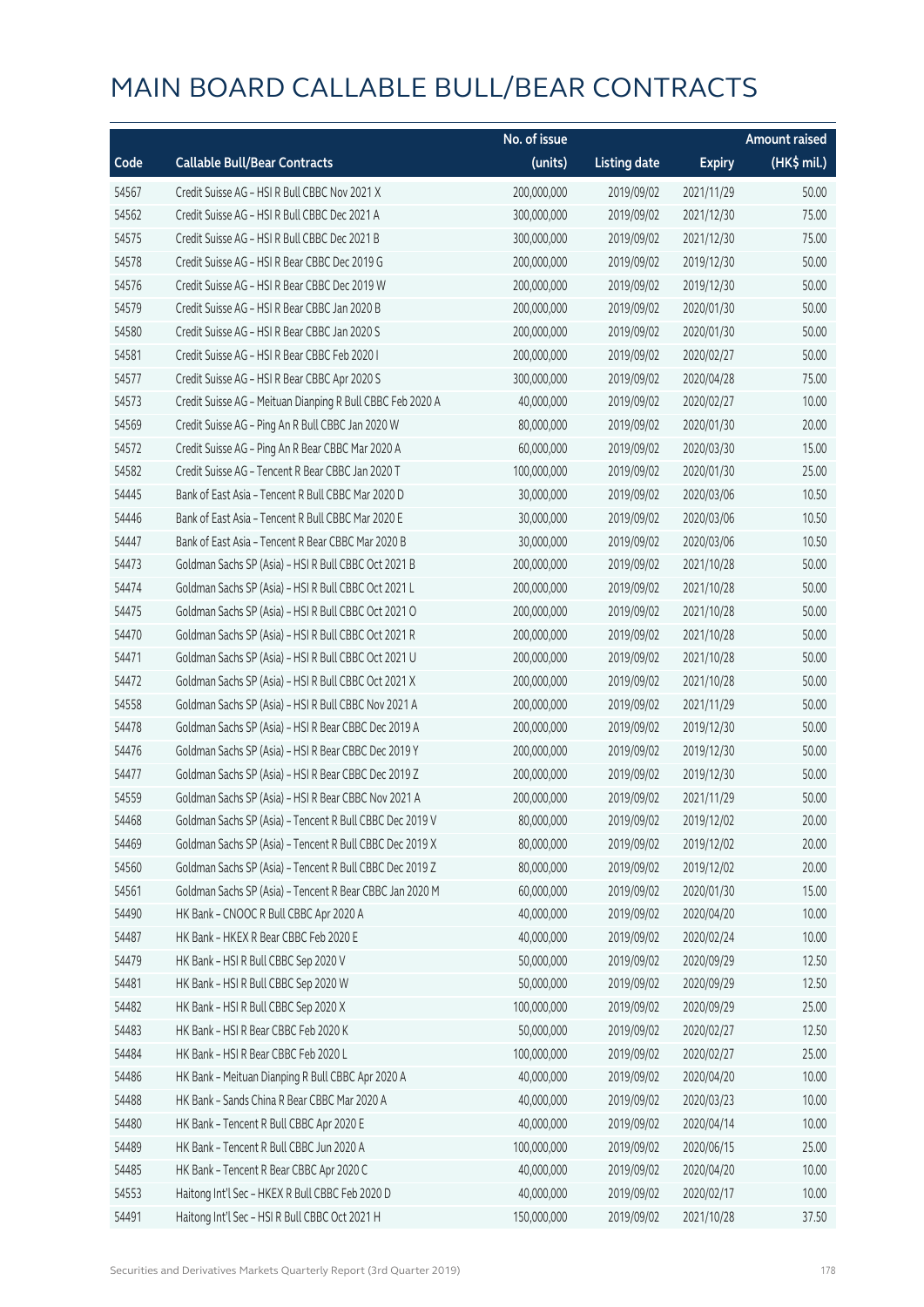|       |                                                             | No. of issue |                     |               | <b>Amount raised</b> |
|-------|-------------------------------------------------------------|--------------|---------------------|---------------|----------------------|
| Code  | <b>Callable Bull/Bear Contracts</b>                         | (units)      | <b>Listing date</b> | <b>Expiry</b> | (HK\$ mil.)          |
| 54494 | Haitong Int'l Sec - HSI R Bull CBBC Oct 2021 K              | 150,000,000  | 2019/09/02          | 2021/10/28    | 37.50                |
| 54502 | Haitong Int'l Sec - HSI R Bull CBBC Oct 2021 L              | 150,000,000  | 2019/09/02          | 2021/10/28    | 37.50                |
| 54501 | Haitong Int'l Sec - HSI R Bull CBBC Oct 2021 X              | 150,000,000  | 2019/09/02          | 2021/10/28    | 37.50                |
| 54495 | Haitong Int'l Sec - HSI R Bull CBBC Nov 2021 V              | 150,000,000  | 2019/09/02          | 2021/11/29    | 37.50                |
| 54503 | Haitong Int'l Sec - HSI R Bull CBBC Nov 2021 X              | 150,000,000  | 2019/09/02          | 2021/11/29    | 37.50                |
| 54504 | Haitong Int'l Sec - HSI R Bull CBBC Nov 2021 Y              | 150,000,000  | 2019/09/02          | 2021/11/29    | 37.50                |
| 54492 | Haitong Int'l Sec - HSI R Bull CBBC Dec 2021 T              | 150,000,000  | 2019/09/02          | 2021/12/30    | 37.50                |
| 54493 | Haitong Int'l Sec - HSI R Bull CBBC Dec 2021 U              | 150,000,000  | 2019/09/02          | 2021/12/30    | 37.50                |
| 54496 | Haitong Int'l Sec - HSI R Bear CBBC Jan 2020 V              | 150,000,000  | 2019/09/02          | 2020/01/30    | 37.50                |
| 54497 | Haitong Int'l Sec - HSI R Bear CBBC Jan 2020 W              | 150,000,000  | 2019/09/02          | 2020/01/30    | 37.50                |
| 54505 | Haitong Int'l Sec - HSI R Bear CBBC Jan 2020 X              | 150,000,000  | 2019/09/02          | 2020/01/30    | 37.50                |
| 54507 | Haitong Int'l Sec - HSI R Bear CBBC Jan 2020 Y              | 150,000,000  | 2019/09/02          | 2020/01/30    | 37.50                |
| 54506 | Haitong Int'l Sec - HSI R Bear CBBC Feb 2020 J              | 200,000,000  | 2019/09/02          | 2020/02/27    | 50.00                |
| 54508 | Haitong Int'l Sec - HSI R Bear CBBC Feb 2020 K              | 150,000,000  | 2019/09/02          | 2020/02/27    | 37.50                |
| 54498 | Haitong Int'l Sec - Meituan Dianping R Bull CBBC Feb 2020 B | 60,000,000   | 2019/09/02          | 2020/02/21    | 15.00                |
| 54500 | Haitong Int'l Sec - Meituan Dianping R Bull CBBC Feb 2020 C | 60,000,000   | 2019/09/02          | 2020/02/21    | 15.00                |
| 54499 | Haitong Int'l Sec - Meituan Dianping R Bear CBBC Apr 2020 A | 60,000,000   | 2019/09/02          | 2020/04/02    | 15.00                |
| 54554 | Haitong Int'l Sec - Tencent R Bull CBBC Feb 2020 G          | 40,000,000   | 2019/09/02          | 2020/02/21    | 10.00                |
| 54555 | Haitong Int'l Sec - Tencent R Bull CBBC Feb 2020 H          | 40,000,000   | 2019/09/02          | 2020/02/19    | 20.04                |
| 54556 | Haitong Int'l Sec - Tencent R Bear CBBC Apr 2020 M          | 40,000,000   | 2019/09/02          | 2020/04/06    | 10.00                |
| 54557 | Haitong Int'l Sec - Tencent R Bear CBBC Apr 2020 N          | 40,000,000   | 2019/09/02          | 2020/04/08    | 10.00                |
| 54517 | J P Morgan SP BV - HSI R Bull CBBC Sep 2021 F               | 200,000,000  | 2019/09/02          | 2021/09/29    | 50.00                |
| 54521 | J P Morgan SP BV - HSI R Bull CBBC Sep 2021 G               | 200,000,000  | 2019/09/02          | 2021/09/29    | 50.00                |
| 54525 | J P Morgan SP BV - HSI R Bull CBBC Oct 2021 E               | 200,000,000  | 2019/09/02          | 2021/10/28    | 50.00                |
| 54518 | J P Morgan SP BV - HSI R Bull CBBC Oct 2021 M               | 200,000,000  | 2019/09/02          | 2021/10/28    | 50.00                |
| 54522 | J P Morgan SP BV - HSI R Bull CBBC Oct 2021 W               | 200,000,000  | 2019/09/02          | 2021/10/28    | 50.00                |
| 54526 | J P Morgan SP BV - HSI R Bull CBBC Nov 2021 B               | 200,000,000  | 2019/09/02          | 2021/11/29    | 50.00                |
| 54519 | J P Morgan SP BV - HSI R Bull CBBC Nov 2021 Y               | 200,000,000  | 2019/09/02          | 2021/11/29    | 50.00                |
| 54523 | J P Morgan SP BV - HSI R Bull CBBC Nov 2021 Z               | 200,000,000  | 2019/09/02          | 2021/11/29    | 50.00                |
| 54520 | J P Morgan SP BV - HSI R Bull CBBC Dec 2021 P               | 200,000,000  | 2019/09/02          | 2021/12/30    | 50.00                |
| 54524 | J P Morgan SP BV - HSI R Bull CBBC Dec 2021 T               | 200,000,000  | 2019/09/02          | 2021/12/30    | 50.00                |
| 54530 | J P Morgan SP BV - HSI R Bear CBBC Mar 2020 I               | 200,000,000  | 2019/09/02          | 2020/03/30    | 50.00                |
| 54531 | J P Morgan SP BV - HSI R Bear CBBC Mar 2020 J               | 200,000,000  | 2019/09/02          | 2020/03/30    | 50.00                |
| 54532 | J P Morgan SP BV - HSI R Bear CBBC Mar 2020 K               | 200,000,000  | 2019/09/02          | 2020/03/30    | 50.00                |
| 54533 | J P Morgan SP BV - HSI R Bear CBBC Mar 2020 L               | 200,000,000  | 2019/09/02          | 2020/03/30    | 50.00                |
| 54534 | J P Morgan SP BV - HSI R Bear CBBC Mar 2020 M               | 200,000,000  | 2019/09/02          | 2020/03/30    | 50.00                |
| 54535 | J P Morgan SP BV - HSI R Bear CBBC Mar 2020 N               | 200,000,000  | 2019/09/02          | 2020/03/30    | 50.00                |
| 54536 | J P Morgan SP BV - HSI R Bear CBBC Mar 2020 O               | 200,000,000  | 2019/09/02          | 2020/03/30    | 50.00                |
| 54527 | J P Morgan SP BV - Tencent R Bull CBBC Mar 2020 D           | 50,000,000   | 2019/09/02          | 2020/03/13    | 12.50                |
| 54528 | J P Morgan SP BV - Tencent R Bull CBBC Apr 2020 D           | 250,000,000  | 2019/09/02          | 2020/04/09    | 62.50                |
| 54529 | J P Morgan SP BV - Tencent R Bull CBBC Apr 2020 E           | 250,000,000  | 2019/09/02          | 2020/04/09    | 62.50                |
| 54537 | J P Morgan SP BV - Tencent R Bear CBBC Apr 2020 E           | 50,000,000   | 2019/09/02          | 2020/04/09    | 12.50                |
| 54460 | Macquarie Bank Ltd. - Tencent R Bull CBBC Mar 2020 F        | 37,000,000   | 2019/09/02          | 2020/03/31    | 10.03                |
| 54457 | Morgan Stanley Asia Products - HSI R Bull CBBC Oct 2021 C   | 100,000,000  | 2019/09/02          | 2021/10/28    | 25.00                |
| 54584 | Morgan Stanley Asia Products - HSI R Bull CBBC Nov 2021 C   | 100,000,000  | 2019/09/02          | 2021/11/29    | 25.00                |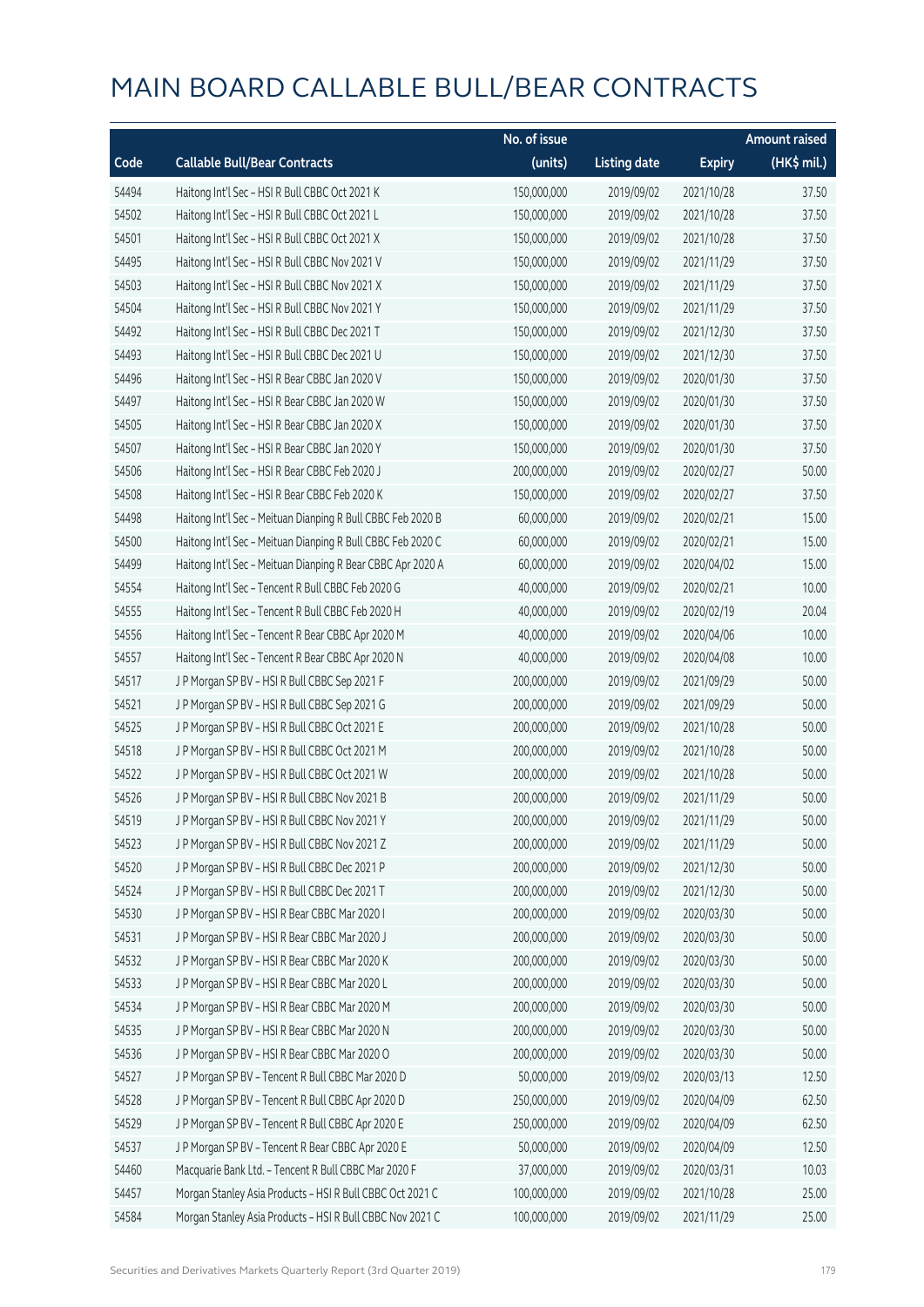|       |                                                           | No. of issue |                     |               | <b>Amount raised</b> |
|-------|-----------------------------------------------------------|--------------|---------------------|---------------|----------------------|
| Code  | <b>Callable Bull/Bear Contracts</b>                       | (units)      | <b>Listing date</b> | <b>Expiry</b> | (HK\$ mil.)          |
| 54455 | Morgan Stanley Asia Products - HSI R Bull CBBC Jul 2022 D | 100,000,000  | 2019/09/02          | 2022/07/28    | 25.00                |
| 54456 | Morgan Stanley Asia Products - HSI R Bull CBBC Aug 2022 D | 100,000,000  | 2019/09/02          | 2022/08/30    | 25.00                |
| 54459 | Morgan Stanley Asia Products - HSI R Bear CBBC Feb 2020 F | 100,000,000  | 2019/09/02          | 2020/02/27    | 25.00                |
| 54458 | Morgan Stanley Asia Products - HSI R Bear CBBC Apr 2020 B | 100,000,000  | 2019/09/02          | 2020/04/28    | 25.00                |
| 54594 | SG Issuer - AAC Tech R Bull CBBC Apr 2020 A               | 100,000,000  | 2019/09/02          | 2020/04/20    | 25.00                |
| 54595 | SG Issuer - Bank of China R Bull CBBC Aug 2020 D          | 100,000,000  | 2019/09/02          | 2020/08/05    | 25.00                |
| 54612 | SG Issuer - CNOOC R Bull CBBC Mar 2020 A                  | 40,000,000   | 2019/09/02          | 2020/03/06    | 10.00                |
| 54614 | SG Issuer - CSOP A50 ETF R Bull CBBC Mar 2020 X           | 100,000,000  | 2019/09/02          | 2020/03/06    | 25.00                |
| 54596 | SG Issuer - HKEX R Bull CBBC Dec 2019 X                   | 50,000,000   | 2019/09/02          | 2019/12/31    | 12.50                |
| 54585 | SG Issuer - HSI R Bull CBBC Nov 2021 A                    | 250,000,000  | 2019/09/02          | 2021/11/29    | 62.50                |
| 54590 | SG Issuer - HSI R Bull CBBC Nov 2021 B                    | 250,000,000  | 2019/09/02          | 2021/11/29    | 62.50                |
| 54586 | SG Issuer - HSI R Bull CBBC Nov 2021 C                    | 250,000,000  | 2019/09/02          | 2021/11/29    | 62.50                |
| 54587 | SG Issuer - HSI R Bull CBBC Nov 2021 M                    | 250,000,000  | 2019/09/02          | 2021/11/29    | 62.50                |
| 54589 | SG Issuer - HSI R Bull CBBC Nov 2021 R                    | 250,000,000  | 2019/09/02          | 2021/11/29    | 62.50                |
| 54588 | SG Issuer - HSI R Bull CBBC Nov 2021 X                    | 250,000,000  | 2019/09/02          | 2021/11/29    | 62.50                |
| 54611 | SG Issuer - HSI R Bull CBBC Dec 2021 I                    | 250,000,000  | 2019/09/02          | 2021/12/30    | 62.50                |
| 54591 | SG Issuer - HSI R Bull CBBC Dec 2021 Q                    | 250,000,000  | 2019/09/02          | 2021/12/30    | 62.50                |
| 54592 | SG Issuer - HSI R Bull CBBC Dec 2021 R                    | 250,000,000  | 2019/09/02          | 2021/12/30    | 62.50                |
| 54593 | SG Issuer - HSI R Bull CBBC Dec 2021 T                    | 250,000,000  | 2019/09/02          | 2021/12/30    | 62.50                |
| 54604 | SG Issuer - HSI R Bull CBBC Dec 2021 W                    | 250,000,000  | 2019/09/02          | 2021/12/30    | 62.50                |
| 54606 | SG Issuer - HSI R Bear CBBC Jan 2020 M                    | 250,000,000  | 2019/09/02          | 2020/01/30    | 62.50                |
| 54602 | SG Issuer - HSI R Bear CBBC Feb 2020 W                    | 250,000,000  | 2019/09/02          | 2020/02/27    | 62.50                |
| 54603 | SG Issuer - HSI R Bear CBBC Mar 2020 N                    | 250,000,000  | 2019/09/02          | 2020/03/30    | 62.50                |
| 54607 | SG Issuer - HSI R Bear CBBC Mar 2020 O                    | 250,000,000  | 2019/09/02          | 2020/03/30    | 62.50                |
| 54608 | SG Issuer - HSI R Bear CBBC Mar 2020 P                    | 250,000,000  | 2019/09/02          | 2020/03/30    | 62.50                |
| 54609 | SG Issuer - HSI R Bear CBBC Apr 2020 T                    | 250,000,000  | 2019/09/02          | 2020/04/28    | 62.50                |
| 54610 | SG Issuer - HSI R Bear CBBC Apr 2020 U                    | 250,000,000  | 2019/09/02          | 2020/04/28    | 62.50                |
| 54597 | SG Issuer - ICBC R Bull CBBC Aug 2020 B                   | 100,000,000  | 2019/09/02          | 2020/08/05    | 25.00                |
| 54598 | SG Issuer - Ping An R Bull CBBC Jan 2020 I                | 100,000,000  | 2019/09/02          | 2020/01/24    | 25.00                |
| 54599 | SG Issuer - SHK Ppt R Bear CBBC Jan 2020 B                | 100,000,000  | 2019/09/02          | 2020/01/24    | 25.00                |
| 54600 | SG Issuer - Tencent R Bull CBBC Dec 2019 O                | 80,000,000   | 2019/09/02          | 2019/12/31    | 20.00                |
| 54601 | SG Issuer - Tencent R Bull CBBC Jan 2020 K                | 80,000,000   | 2019/09/02          | 2020/01/24    | 20.00                |
| 54613 | SG Issuer - Tencent R Bull CBBC Mar 2020 D                | 80,000,000   | 2019/09/02          | 2020/03/06    | 20.00                |
| 54605 | SG Issuer - Tencent R Bear CBBC Apr 2020 F                | 80,000,000   | 2019/09/02          | 2020/04/15    | 20.00                |
| 54539 | UBS AG - HSI R Bull CBBC Nov 2021 B                       | 200,000,000  | 2019/09/02          | 2021/11/29    | 50.00                |
| 54540 | UBS AG - HSI R Bull CBBC Nov 2021 D                       | 200,000,000  | 2019/09/02          | 2021/11/29    | 50.00                |
| 54541 | UBS AG - HSI R Bull CBBC Nov 2021 E                       | 200,000,000  | 2019/09/02          | 2021/11/29    | 50.00                |
| 54542 | UBS AG - HSI R Bull CBBC Nov 2021 J                       | 200,000,000  | 2019/09/02          | 2021/11/29    | 50.00                |
| 54545 | UBS AG - HSI R Bull CBBC Nov 2021 L                       | 200,000,000  | 2019/09/02          | 2021/11/29    | 50.00                |
| 54546 | UBS AG - HSI R Bull CBBC Nov 2021 N                       | 200,000,000  | 2019/09/02          | 2021/11/29    | 50.00                |
| 54551 | UBS AG - HSI R Bull CBBC Nov 2021 T                       | 200,000,000  | 2019/09/02          | 2021/11/29    | 50.00                |
| 54538 | UBS AG - HSI R Bull CBBC Dec 2021 W                       | 200,000,000  | 2019/09/02          | 2021/12/30    | 50.00                |
| 54547 | UBS AG - HSI R Bear CBBC Jan 2020 O                       | 200,000,000  | 2019/09/02          | 2020/01/30    | 50.00                |
| 54548 | UBS AG - HSI R Bear CBBC Jan 2020 P                       | 200,000,000  | 2019/09/02          | 2020/01/30    | 50.00                |
| 54549 | UBS AG - HSI R Bear CBBC Jan 2020 Q                       | 200,000,000  | 2019/09/02          | 2020/01/30    | 50.00                |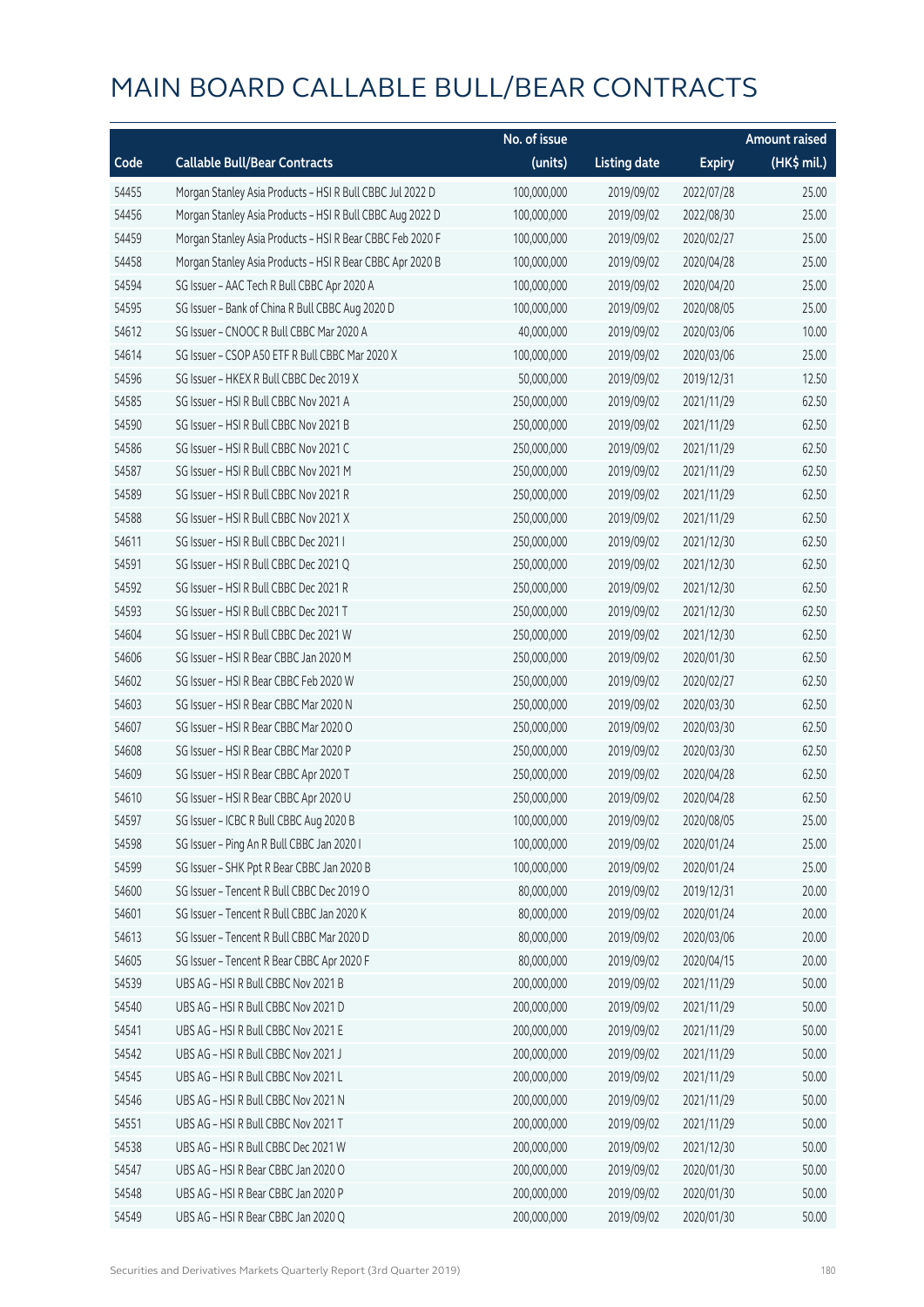|       |                                                          | No. of issue |                     |               | <b>Amount raised</b> |
|-------|----------------------------------------------------------|--------------|---------------------|---------------|----------------------|
| Code  | <b>Callable Bull/Bear Contracts</b>                      | (units)      | <b>Listing date</b> | <b>Expiry</b> | (HK\$ mil.)          |
| 54550 | UBS AG - HSI R Bear CBBC Jan 2020 R                      | 200,000,000  | 2019/09/02          | 2020/01/30    | 50.00                |
| 54552 | UBS AG - HSI R Bear CBBC Jan 2020 S                      | 200,000,000  | 2019/09/02          | 2020/01/30    | 50.00                |
| 54543 | UBS AG - Tencent R Bull CBBC Feb 2020 M                  | 200,000,000  | 2019/09/02          | 2020/02/10    | 50.00                |
| 54544 | UBS AG - Tencent R Bull CBBC Feb 2020 N                  | 40,000,000   | 2019/09/02          | 2020/02/19    | 10.00                |
| 54448 | Bank Vontobel - HSI R Bull CBBC Apr 2021 M               | 80,000,000   | 2019/09/02          | 2021/04/29    | 20.00                |
| 54452 | Bank Vontobel - HSI R Bull CBBC Apr 2021 N               | 100,000,000  | 2019/09/02          | 2021/04/29    | 25.00                |
| 54449 | Bank Vontobel - HSI R Bull CBBC May 2021 A               | 80,000,000   | 2019/09/02          | 2021/05/28    | 20.00                |
| 54453 | Bank Vontobel - HSI R Bear CBBC Apr 2020 F               | 100,000,000  | 2019/09/02          | 2020/04/28    | 25.00                |
| 54454 | Bank Vontobel - HSI R Bear CBBC Apr 2020 G               | 100,000,000  | 2019/09/02          | 2020/04/28    | 25.00                |
| 54450 | Bank Vontobel - Tencent R Bull CBBC Feb 2020 H           | 40,000,000   | 2019/09/02          | 2020/02/21    | 10.00                |
| 54451 | Bank Vontobel - Tencent R Bull CBBC Feb 2020 I           | 40,000,000   | 2019/09/02          | 2020/02/21    | 10.00                |
| 54637 | BOCI Asia Ltd. - Geely Auto R Bull CBBC Jan 2020 A       | 40,000,000   | 2019/09/03          | 2020/01/30    | 10.00                |
| 54631 | BOCI Asia Ltd. - HSI R Bull CBBC Oct 2021 I              | 150,000,000  | 2019/09/03          | 2021/10/28    | 37.50                |
| 54632 | BOCI Asia Ltd. - HSI R Bull CBBC Oct 2021 J              | 150,000,000  | 2019/09/03          | 2021/10/28    | 39.00                |
| 54633 | BOCI Asia Ltd. - HSI R Bull CBBC Oct 2021 K              | 150,000,000  | 2019/09/03          | 2021/10/28    | 37.50                |
| 54634 | BOCI Asia Ltd. - HSI R Bear CBBC Jan 2020 S              | 150,000,000  | 2019/09/03          | 2020/01/30    | 37.50                |
| 54635 | BOCI Asia Ltd. - HSI R Bear CBBC Jan 2020 T              | 150,000,000  | 2019/09/03          | 2020/01/30    | 37.50                |
| 54636 | BOCI Asia Ltd. - HSI R Bear CBBC Jan 2020 U              | 150,000,000  | 2019/09/03          | 2020/01/30    | 37.50                |
| 54670 | BNP Paribas Issuance B.V. - HSI R Bull CBBC Dec 2021 L   | 240,000,000  | 2019/09/03          | 2021/12/30    | 60.00                |
| 54671 | BNP Paribas Issuance B.V. - HSI R Bear CBBC Mar 2020 B   | 240,000,000  | 2019/09/03          | 2020/03/30    | 60.00                |
| 54661 | Credit Suisse AG - HSI R Bull CBBC Oct 2021 B            | 200,000,000  | 2019/09/03          | 2021/10/28    | 50.00                |
| 54659 | Credit Suisse AG - HSI R Bull CBBC Oct 2021 S            | 200,000,000  | 2019/09/03          | 2021/10/28    | 50.00                |
| 54660 | Credit Suisse AG - HSI R Bull CBBC Oct 2021 U            | 200,000,000  | 2019/09/03          | 2021/10/28    | 50.00                |
| 54658 | Credit Suisse AG - HSI R Bull CBBC Nov 2021 F            | 200,000,000  | 2019/09/03          | 2021/11/29    | 50.00                |
| 54656 | Credit Suisse AG - HSI R Bear CBBC Dec 2019 J            | 200,000,000  | 2019/09/03          | 2019/12/30    | 50.00                |
| 54655 | Credit Suisse AG - HSI R Bear CBBC Jan 2020 T            | 200,000,000  | 2019/09/03          | 2020/01/30    | 50.00                |
| 54657 | Credit Suisse AG - HSI R Bear CBBC Apr 2020 T            | 300,000,000  | 2019/09/03          | 2020/04/28    | 75.00                |
| 54685 | Goldman Sachs SP (Asia) - CC Bank R Bull CBBC Jul 2020 A | 80,000,000   | 2019/09/03          | 2020/07/30    | 20.00                |
| 54648 | Goldman Sachs SP (Asia) - HSI R Bull CBBC Oct 2021 A     | 200,000,000  | 2019/09/03          | 2021/10/28    | 50.00                |
| 54645 | Goldman Sachs SP (Asia) - HSI R Bull CBBC Oct 2021 V     | 200,000,000  | 2019/09/03          | 2021/10/28    | 50.00                |
| 54646 | Goldman Sachs SP (Asia) - HSI R Bull CBBC Oct 2021 Y     | 200,000,000  | 2019/09/03          | 2021/10/28    | 50.00                |
| 54647 | Goldman Sachs SP (Asia) - HSI R Bull CBBC Oct 2021 Z     | 200,000,000  | 2019/09/03          | 2021/10/28    | 50.00                |
| 54628 | Goldman Sachs SP (Asia) - HSI R Bear CBBC Dec 2019 B     | 200,000,000  | 2019/09/03          | 2019/12/30    | 50.00                |
| 54629 | Goldman Sachs SP (Asia) - HSI R Bear CBBC Dec 2019 C     | 200,000,000  | 2019/09/03          | 2019/12/30    | 50.00                |
| 54630 | Goldman Sachs SP (Asia) - HSI R Bear CBBC Dec 2019 D     | 200,000,000  | 2019/09/03          | 2019/12/30    | 50.00                |
| 54683 | Goldman Sachs SP (Asia) - Tencent R Bull CBBC Dec 2019 S | 80,000,000   | 2019/09/03          | 2019/12/03    | 20.00                |
| 54682 | Goldman Sachs SP (Asia) - Tencent R Bull CBBC Feb 2020 A | 80,000,000   | 2019/09/03          | 2020/02/28    | 20.00                |
| 54684 | Goldman Sachs SP (Asia) - Tencent R Bear CBBC Jan 2020 N | 60,000,000   | 2019/09/03          | 2020/01/30    | 15.00                |
| 54624 | HK Bank - China Mobile R Bear CBBC Mar 2020 A            | 40,000,000   | 2019/09/03          | 2020/03/30    | 10.00                |
| 54623 | HK Bank - CM Bank R Bull CBBC Apr 2020 A                 | 60,000,000   | 2019/09/03          | 2020/04/20    | 15.00                |
| 54622 | HK Bank - HSI R Bull CBBC Sep 2020 A                     | 50,000,000   | 2019/09/03          | 2020/09/29    | 12.50                |
| 54621 | HK Bank - HSI R Bear CBBC Feb 2020 M                     | 50,000,000   | 2019/09/03          | 2020/02/27    | 12.50                |
| 54625 | HK Bank - Sands China R Bull CBBC May 2020 B             | 50,000,000   | 2019/09/03          | 2020/05/11    | 12.50                |
| 54627 | HK Bank - Tencent R Bull CBBC Mar 2020 K                 | 40,000,000   | 2019/09/03          | 2020/03/30    | 10.00                |
| 54626 | HK Bank - Tencent R Bear CBBC Apr 2020 D                 | 40,000,000   | 2019/09/03          | 2020/04/14    | 10.00                |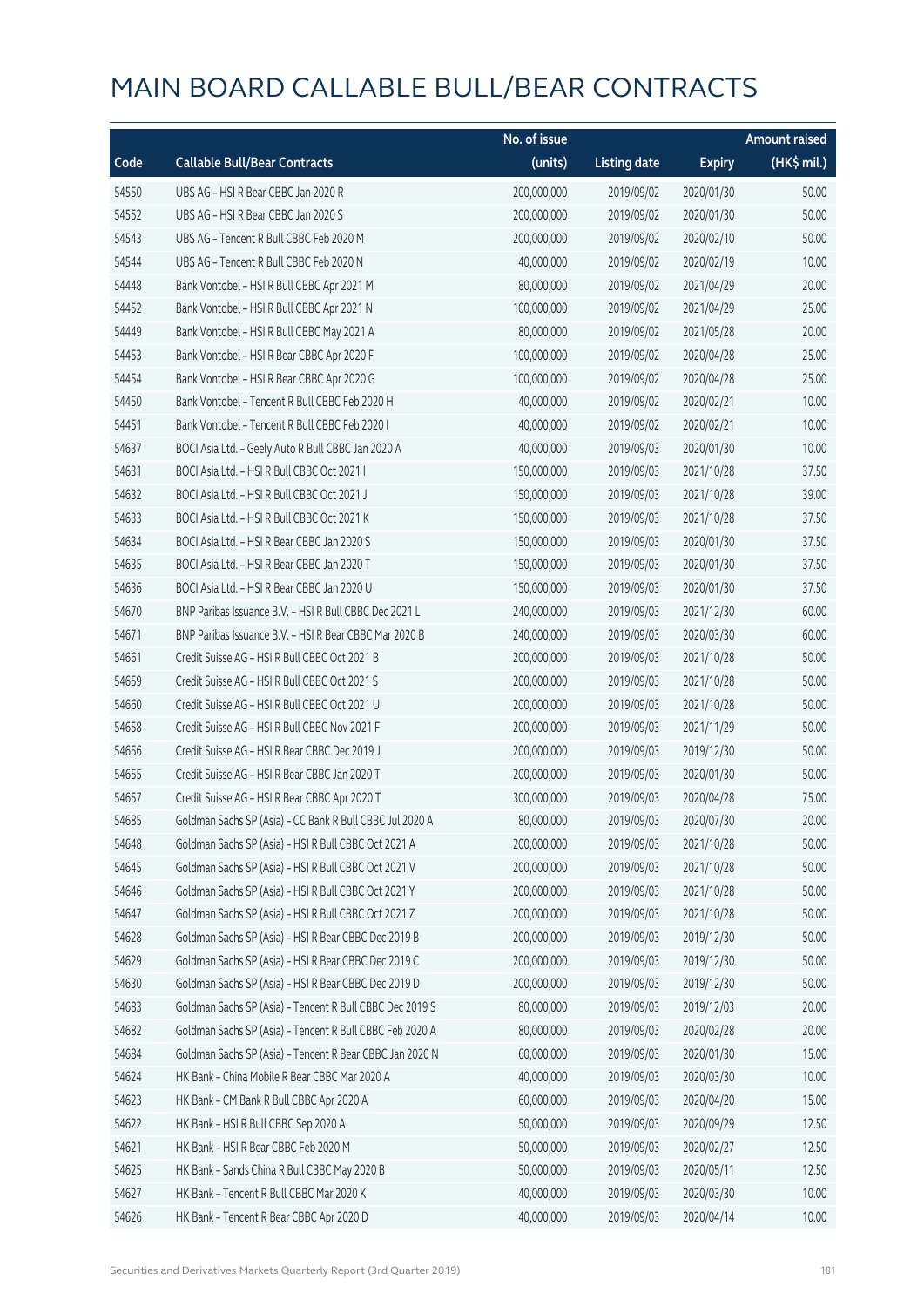|       |                                                              | No. of issue |                     |               | <b>Amount raised</b> |
|-------|--------------------------------------------------------------|--------------|---------------------|---------------|----------------------|
| Code  | <b>Callable Bull/Bear Contracts</b>                          | (units)      | <b>Listing date</b> | <b>Expiry</b> | $(HK\$ mil.)         |
| 54663 | Haitong Int'l Sec - HSI R Bull CBBC Nov 2021 B               | 150,000,000  | 2019/09/03          | 2021/11/29    | 37.50                |
| 54665 | Haitong Int'l Sec - HSI R Bull CBBC Nov 2021 K               | 150,000,000  | 2019/09/03          | 2021/11/29    | 37.50                |
| 54664 | Haitong Int'l Sec - HSI R Bull CBBC Dec 2021 C               | 200,000,000  | 2019/09/03          | 2021/12/30    | 50.00                |
| 54666 | Haitong Int'l Sec - HSI R Bull CBBC Dec 2021 D               | 150,000,000  | 2019/09/03          | 2021/12/30    | 37.50                |
| 54662 | Haitong Int'l Sec - HSI R Bear CBBC Feb 2020 L               | 150,000,000  | 2019/09/03          | 2020/02/27    | 37.50                |
| 54667 | Haitong Int'l Sec - HSI R Bear CBBC Feb 2020 M               | 150,000,000  | 2019/09/03          | 2020/02/27    | 37.50                |
| 54668 | Haitong Int'l Sec - HSI R Bear CBBC Feb 2020 N               | 150,000,000  | 2019/09/03          | 2020/02/27    | 37.50                |
| 54669 | Haitong Int'l Sec - HSI R Bear CBBC Feb 2020 O               | 200,000,000  | 2019/09/03          | 2020/02/27    | 50.00                |
| 54674 | J P Morgan SP BV - HSI R Bull CBBC Oct 2021 D                | 200,000,000  | 2019/09/03          | 2021/10/28    | 50.00                |
| 54676 | J P Morgan SP BV - HSI R Bull CBBC Oct 2021 F                | 200,000,000  | 2019/09/03          | 2021/10/28    | 50.00                |
| 54675 | J P Morgan SP BV - HSI R Bull CBBC Nov 2021 C                | 200,000,000  | 2019/09/03          | 2021/11/29    | 50.00                |
| 54677 | J P Morgan SP BV - HSI R Bull CBBC Nov 2021 D                | 200,000,000  | 2019/09/03          | 2021/11/29    | 50.00                |
| 54678 | J P Morgan SP BV - HSI R Bull CBBC Nov 2021 F                | 200,000,000  | 2019/09/03          | 2021/11/29    | 50.00                |
| 54673 | J P Morgan SP BV - HSI R Bear CBBC Mar 2020 P                | 200,000,000  | 2019/09/03          | 2020/03/30    | 50.00                |
| 54679 | J P Morgan SP BV - HSI R Bear CBBC Mar 2020 Q                | 200,000,000  | 2019/09/03          | 2020/03/30    | 50.00                |
| 54680 | J P Morgan SP BV - HSI R Bear CBBC Mar 2020 R                | 200,000,000  | 2019/09/03          | 2020/03/30    | 50.00                |
| 54681 | J P Morgan SP BV - HSI R Bear CBBC Mar 2020 S                | 200,000,000  | 2019/09/03          | 2020/03/30    | 50.00                |
| 54639 | Morgan Stanley Asia Products - HSI R Bull CBBC Jun 2020 A    | 100,000,000  | 2019/09/03          | 2020/06/29    | 25.00                |
| 54640 | Morgan Stanley Asia Products - HSI R Bull CBBC Jun 2020 B    | 100,000,000  | 2019/09/03          | 2020/06/29    | 25.00                |
| 54638 | Morgan Stanley Asia Products - HSI R Bull CBBC Sep 2020 A    | 100,000,000  | 2019/09/03          | 2020/09/29    | 25.00                |
| 54643 | Morgan Stanley Asia Products - HSI R Bull CBBC Nov 2021 D    | 100,000,000  | 2019/09/03          | 2021/11/29    | 25.00                |
| 54644 | Morgan Stanley Asia Products - HSI R Bull CBBC Dec 2021 H    | 100,000,000  | 2019/09/03          | 2021/12/30    | 25.00                |
| 54641 | Morgan Stanley Asia Products - HSI R Bear CBBC Jan 2020 G    | 100,000,000  | 2019/09/03          | 2020/01/30    | 25.00                |
| 54642 | Morgan Stanley Asia Products - HSI R Bear CBBC Mar 2020 G    | 100,000,000  | 2019/09/03          | 2020/03/30    | 25.00                |
| 54672 | Morgan Stanley Asia Products - Tencent R Bear CBBC Apr2020 B | 50,000,000   | 2019/09/03          | 2020/04/20    | 12.50                |
| 54686 | SG Issuer - AIA R Bull CBBC Feb 2020 J                       | 60,000,000   | 2019/09/03          | 2020/02/20    | 15.00                |
| 54690 | SG Issuer - CAM CSI300 R Bull CBBC May 2020 A                | 100,000,000  | 2019/09/03          | 2020/05/20    | 25.00                |
| 54687 | SG Issuer - Galaxy Ent R Bear CBBC Feb 2020 E                | 100,000,000  | 2019/09/03          | 2020/02/17    | 25.00                |
| 54694 | SG Issuer - HKEX R Bull CBBC Dec 2019 Y                      | 50,000,000   | 2019/09/03          | 2019/12/31    | 12.50                |
| 54705 | SG Issuer - HKEX R Bull CBBC Apr 2020 A                      | 50,000,000   | 2019/09/03          | 2020/04/29    | 12.50                |
| 54692 | SG Issuer - HSI R Bull CBBC Nov 2021 H                       | 250,000,000  | 2019/09/03          | 2021/11/29    | 62.50                |
| 54701 | SG Issuer - HSI R Bull CBBC Nov 2021 I                       | 250,000,000  | 2019/09/03          | 2021/11/29    | 62.50                |
| 54704 | SG Issuer - HSI R Bull CBBC Dec 2021 A                       | 250,000,000  | 2019/09/03          | 2021/12/30    | 62.50                |
| 54693 | SG Issuer - HSI R Bull CBBC Dec 2021 N                       | 250,000,000  | 2019/09/03          | 2021/12/30    | 62.50                |
| 54702 | SG Issuer - HSI R Bull CBBC Dec 2021 S                       | 250,000,000  | 2019/09/03          | 2021/12/30    | 62.50                |
| 54703 | SG Issuer - HSI R Bull CBBC Dec 2021 U                       | 250,000,000  | 2019/09/03          | 2021/12/30    | 62.50                |
| 54697 | SG Issuer - HSI R Bear CBBC Feb 2020 K                       | 250,000,000  | 2019/09/03          | 2020/02/27    | 62.50                |
| 54698 | SG Issuer - HSI R Bear CBBC Feb 2020 N                       | 250,000,000  | 2019/09/03          | 2020/02/27    | 62.50                |
| 54699 | SG Issuer - HSI R Bear CBBC Mar 2020 Q                       | 250,000,000  | 2019/09/03          | 2020/03/30    | 62.50                |
| 54691 | SG Issuer - HSI R Bear CBBC Apr 2020 V                       | 500,000,000  | 2019/09/03          | 2020/04/28    | 125.00               |
| 54700 | SG Issuer - HSI R Bear CBBC Apr 2020 W                       | 250,000,000  | 2019/09/03          | 2020/04/28    | 62.50                |
| 54688 | SG Issuer - Meituan Dianping R Bull CBBC Feb 2020 C          | 100,000,000  | 2019/09/03          | 2020/02/20    | 25.00                |
| 54695 | SG Issuer - Ping An R Bull CBBC Dec 2019 P                   | 100,000,000  | 2019/09/03          | 2019/12/31    | 25.00                |
| 54696 | SG Issuer - Tencent R Bull CBBC Dec 2019 Q                   | 80,000,000   | 2019/09/03          | 2019/12/31    | 20.00                |
| 54706 | SG Issuer - Tencent R Bull CBBC Feb 2020 I                   | 80,000,000   | 2019/09/03          | 2020/02/20    | 20.00                |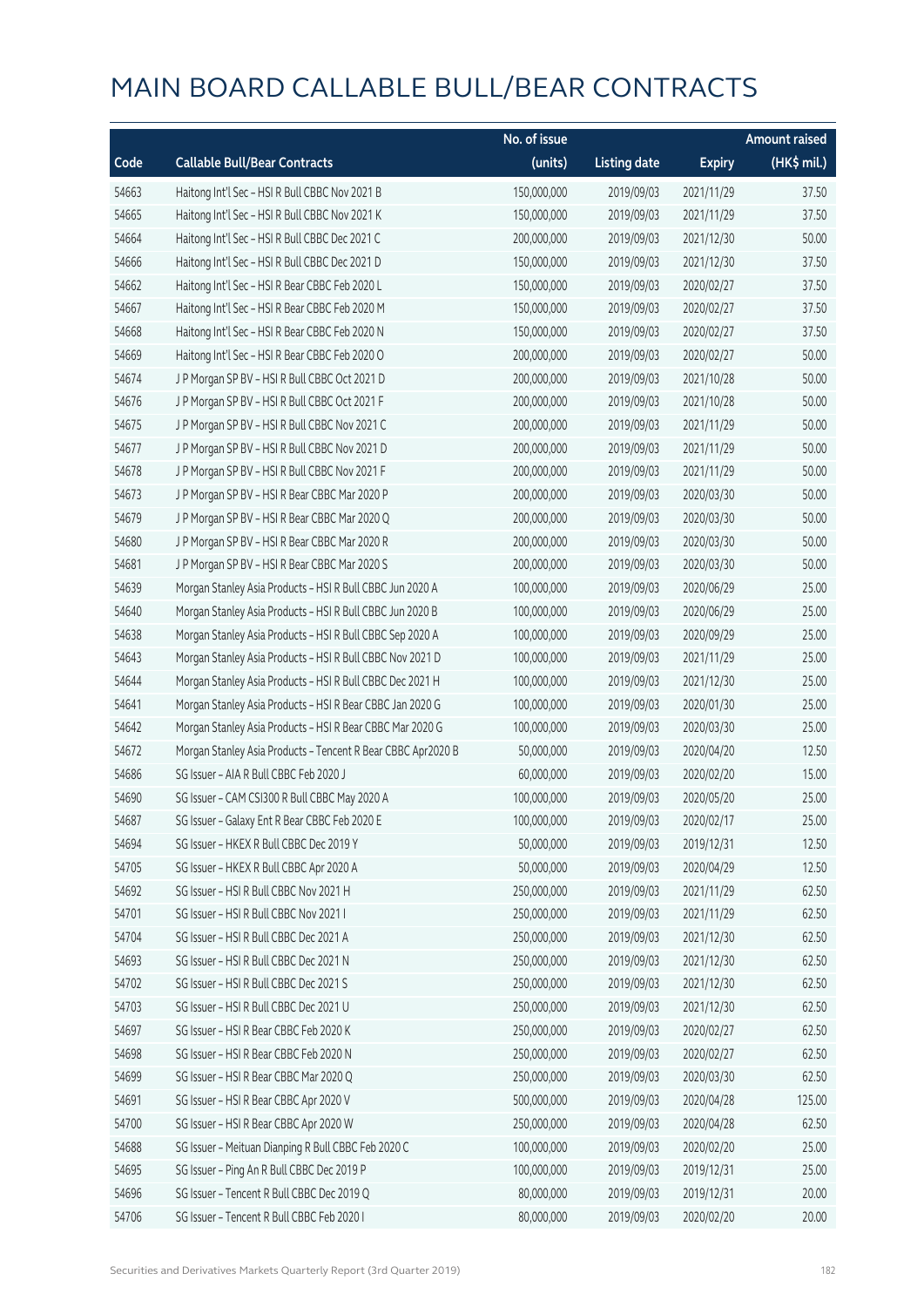|       |                                                            | No. of issue |                     |               | <b>Amount raised</b> |
|-------|------------------------------------------------------------|--------------|---------------------|---------------|----------------------|
| Code  | <b>Callable Bull/Bear Contracts</b>                        | (units)      | <b>Listing date</b> | <b>Expiry</b> | (HK\$ mil.)          |
| 54707 | SG Issuer - Tencent R Bull CBBC Feb 2020 J                 | 80,000,000   | 2019/09/03          | 2020/02/26    | 20.00                |
| 54689 | SG Issuer - Tencent R Bear CBBC Mar 2020 M                 | 80,000,000   | 2019/09/03          | 2020/03/09    | 20.00                |
| 54649 | UBS AG - HSI R Bull CBBC Dec 2021 A                        | 200,000,000  | 2019/09/03          | 2021/12/30    | 50.00                |
| 54650 | UBS AG - HSI R Bull CBBC Dec 2021 B                        | 200,000,000  | 2019/09/03          | 2021/12/30    | 50.00                |
| 54653 | UBS AG - HSI R Bull CBBC Dec 2021 D                        | 200,000,000  | 2019/09/03          | 2021/12/30    | 50.00                |
| 54654 | UBS AG - HSI R Bull CBBC Dec 2021 G                        | 200,000,000  | 2019/09/03          | 2021/12/30    | 50.00                |
| 54651 | UBS AG - HSI R Bear CBBC Dec 2019 F                        | 200,000,000  | 2019/09/03          | 2019/12/30    | 50.00                |
| 54652 | UBS AG - HSI R Bear CBBC Dec 2019 G                        | 200,000,000  | 2019/09/03          | 2019/12/30    | 50.00                |
| 54619 | Bank Vontobel - AAC Tech R Bull CBBC May 2020 A            | 40,000,000   | 2019/09/03          | 2020/05/22    | 10.00                |
| 54617 | Bank Vontobel - Geely Auto R Bull CBBC Feb 2020 C          | 40,000,000   | 2019/09/03          | 2020/02/21    | 10.00                |
| 54615 | Bank Vontobel - HSI R Bear CBBC Apr 2020 H                 | 80,000,000   | 2019/09/03          | 2020/04/28    | 20.00                |
| 54616 | Bank Vontobel - HSI R Bear CBBC Apr 2020 I                 | 80,000,000   | 2019/09/03          | 2020/04/28    | 20.00                |
| 54618 | Bank Vontobel - Meituan Dianping R Bull CBBC May 2020 A    | 40,000,000   | 2019/09/03          | 2020/05/22    | 10.00                |
| 54620 | Bank Vontobel - Xiaomi R Bull CBBC Feb 2020 B              | 40,000,000   | 2019/09/03          | 2020/02/14    | 10.00                |
| 54727 | BOCI Asia Ltd. - HSI R Bull CBBC Oct 2021 L                | 150,000,000  | 2019/09/04          | 2021/10/28    | 37.50                |
| 54728 | BOCI Asia Ltd. - HSI R Bull CBBC Oct 2021 M                | 150,000,000  | 2019/09/04          | 2021/10/28    | 37.50                |
| 54729 | BOCI Asia Ltd. - HSI R Bear CBBC Jan 2020 V                | 150,000,000  | 2019/09/04          | 2020/01/30    | 37.50                |
| 54730 | BOCI Asia Ltd. - HSI R Bear CBBC Jan 2020 W                | 150,000,000  | 2019/09/04          | 2020/01/30    | 37.50                |
| 54717 | BNP Paribas Issuance B.V. - HSBC R Bull CBBC Mar 2020 F    | 150,000,000  | 2019/09/04          | 2020/03/30    | 37.50                |
| 54718 | BNP Paribas Issuance B.V. - HSBC R Bull CBBC Mar 2020 G    | 150,000,000  | 2019/09/04          | 2020/03/30    | 37.50                |
| 54715 | BNP Paribas Issuance B.V. - HSBC R Bear CBBC Jan 2020 C    | 150,000,000  | 2019/09/04          | 2020/01/30    | 37.50                |
| 54716 | BNP Paribas Issuance B.V. - HSBC R Bear CBBC Jan 2020 D    | 150,000,000  | 2019/09/04          | 2020/01/30    | 37.50                |
| 54748 | BNP Paribas Issuance B.V. - HSI R Bull CBBC Dec 2021 M     | 240,000,000  | 2019/09/04          | 2021/12/30    | 60.00                |
| 54749 | BNP Paribas Issuance B.V. - HSI R Bear CBBC Mar 2020 C     | 240,000,000  | 2019/09/04          | 2020/03/30    | 60.00                |
| 54711 | BNP Paribas Issuance B.V. - Tencent R Bull CBBC Dec 2019 K | 50,000,000   | 2019/09/04          | 2019/12/30    | 12.50                |
| 54713 | BNP Paribas Issuance B.V. - Tencent R Bull CBBC Dec 2019 L | 50,000,000   | 2019/09/04          | 2019/12/30    | 17.50                |
| 54714 | BNP Paribas Issuance B.V. - Tencent R Bull CBBC Dec 2019 M | 50,000,000   | 2019/09/04          | 2019/12/30    | 12.50                |
| 54708 | BNP Paribas Issuance B.V. - Tencent R Bull CBBC Jan 2020 B | 50,000,000   | 2019/09/04          | 2020/01/30    | 12.50                |
| 54712 | BNP Paribas Issuance B.V. - Tencent R Bull CBBC Jan 2020 C | 50,000,000   | 2019/09/04          | 2020/01/30    | 12.50                |
| 54709 | BNP Paribas Issuance B.V. - Tencent R Bear CBBC Dec 2019 Z | 50,000,000   | 2019/09/04          | 2019/12/30    | 12.50                |
| 54710 | BNP Paribas Issuance B.V. - Tencent R Bear CBBC Jan 2020 G | 50,000,000   | 2019/09/04          | 2020/01/30    | 12.50                |
| 54744 | Credit Suisse AG - HSI R Bull CBBC Sep 2021 P              | 200,000,000  | 2019/09/04          | 2021/09/29    | 50.00                |
| 54745 | Credit Suisse AG - HSI R Bull CBBC Oct 2021 E              | 200,000,000  | 2019/09/04          | 2021/10/28    | 50.00                |
| 54742 | Credit Suisse AG - HSI R Bull CBBC Dec 2021 C              | 300,000,000  | 2019/09/04          | 2021/12/30    | 75.00                |
| 54746 | Credit Suisse AG - HSI R Bear CBBC Jan 2020 U              | 200,000,000  | 2019/09/04          | 2020/01/30    | 50.00                |
| 54747 | Credit Suisse AG - HSI R Bear CBBC Jan 2020 V              | 200,000,000  | 2019/09/04          | 2020/01/30    | 50.00                |
| 54743 | Credit Suisse AG - Tencent R Bear CBBC Jan 2020 U          | 100,000,000  | 2019/09/04          | 2020/01/24    | 25.00                |
| 54724 | Goldman Sachs SP (Asia) - HSI R Bull CBBC Oct 2021 C       | 200,000,000  | 2019/09/04          | 2021/10/28    | 50.00                |
| 54725 | Goldman Sachs SP (Asia) - HSI R Bull CBBC Oct 2021 F       | 200,000,000  | 2019/09/04          | 2021/10/28    | 50.00                |
| 54726 | Goldman Sachs SP (Asia) - HSI R Bull CBBC Oct 2021 H       | 200,000,000  | 2019/09/04          | 2021/10/28    | 50.00                |
| 54773 | Goldman Sachs SP (Asia) - HSI R Bear CBBC Dec 2019 E       | 200,000,000  | 2019/09/04          | 2019/12/30    | 50.00                |
| 54723 | Goldman Sachs SP (Asia) - Tencent R Bull CBBC Dec 2019 C   | 80,000,000   | 2019/09/04          | 2019/12/04    | 20.00                |
| 54774 | Goldman Sachs SP (Asia) - Tencent R Bull CBBC Dec 2019 W   | 80,000,000   | 2019/09/04          | 2019/12/04    | 20.00                |
| 54722 | Goldman Sachs SP (Asia) - Tencent R Bull CBBC Dec 2019 Y   | 80,000,000   | 2019/09/04          | 2019/12/04    | 20.00                |
| 54775 | Goldman Sachs SP (Asia) - Tencent R Bear CBBC Jan 2020 O   | 60,000,000   | 2019/09/04          | 2020/01/30    | 15.00                |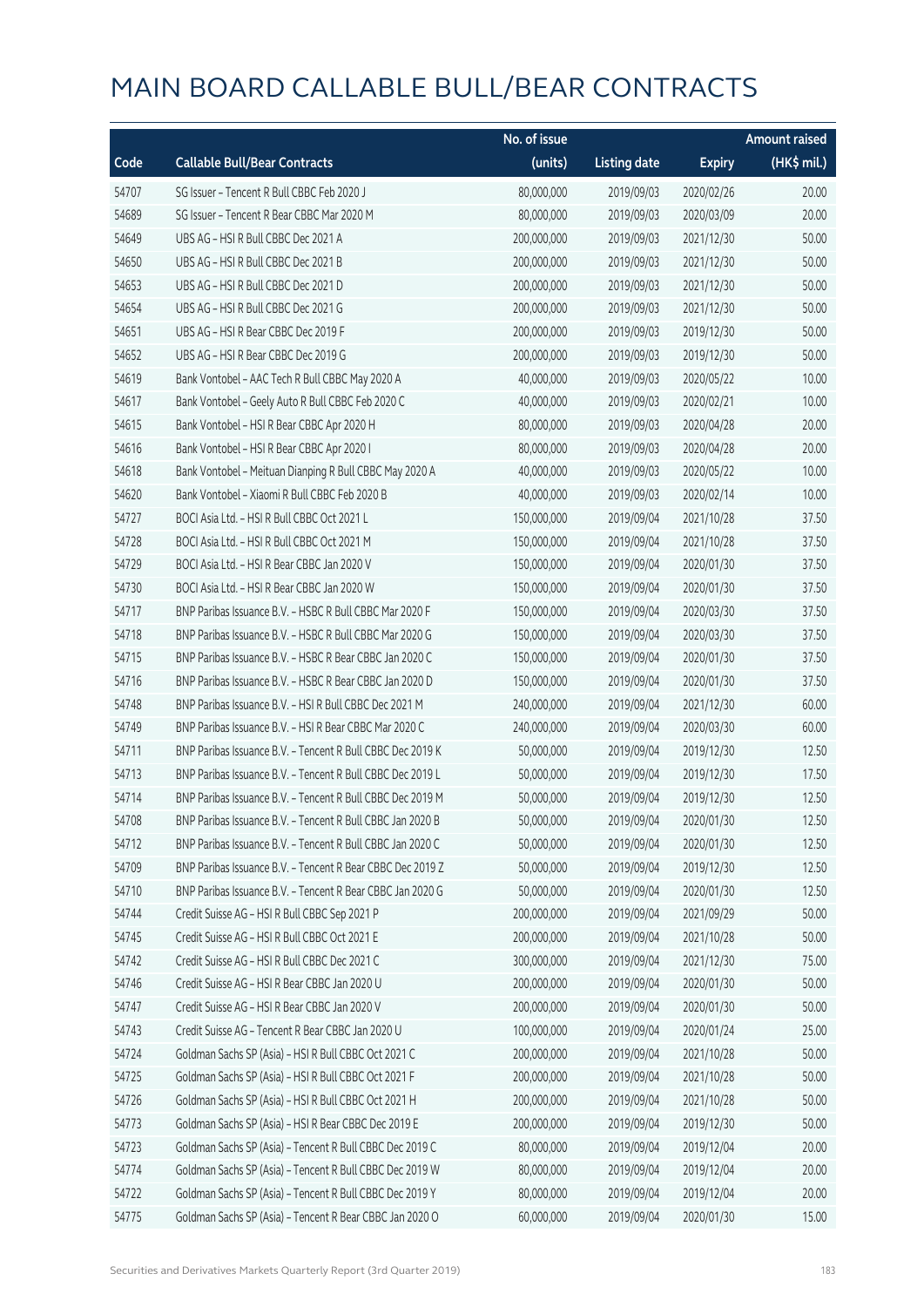|       |                                                       | No. of issue |                     |               | <b>Amount raised</b> |
|-------|-------------------------------------------------------|--------------|---------------------|---------------|----------------------|
| Code  | <b>Callable Bull/Bear Contracts</b>                   | (units)      | <b>Listing date</b> | <b>Expiry</b> | (HK\$ mil.)          |
| 54719 | HK Bank - HSI R Bull CBBC Sep 2020 B                  | 100,000,000  | 2019/09/04          | 2020/09/29    | 25.00                |
| 54720 | HK Bank - HSI R Bear CBBC Feb 2020 N                  | 100,000,000  | 2019/09/04          | 2020/02/27    | 25.00                |
| 54739 | Haitong Int'l Sec - Geely Auto R Bull CBBC Feb 2020 C | 40,000,000   | 2019/09/04          | 2020/02/25    | 10.00                |
| 54733 | Haitong Int'l Sec - HSI R Bull CBBC Nov 2021 E        | 150,000,000  | 2019/09/04          | 2021/11/29    | 37.50                |
| 54734 | Haitong Int'l Sec - HSI R Bull CBBC Nov 2021 G        | 150,000,000  | 2019/09/04          | 2021/11/29    | 37.50                |
| 54731 | Haitong Int'l Sec - HSI R Bull CBBC Nov 2021 S        | 150,000,000  | 2019/09/04          | 2021/11/29    | 37.50                |
| 54732 | Haitong Int'l Sec - HSI R Bull CBBC Dec 2021 F        | 150,000,000  | 2019/09/04          | 2021/12/30    | 37.50                |
| 54735 | Haitong Int'l Sec - HSI R Bear CBBC Feb 2020 P        | 150,000,000  | 2019/09/04          | 2020/02/27    | 37.50                |
| 54736 | Haitong Int'l Sec - HSI R Bear CBBC Feb 2020 Q        | 150,000,000  | 2019/09/04          | 2020/02/27    | 37.50                |
| 54737 | Haitong Int'l Sec - HSI R Bear CBBC Feb 2020 R        | 200,000,000  | 2019/09/04          | 2020/02/27    | 50.00                |
| 54738 | Haitong Int'l Sec - HSI R Bear CBBC Feb 2020 S        | 150,000,000  | 2019/09/04          | 2020/02/27    | 37.50                |
| 54740 | Haitong Int'l Sec - Tencent R Bear CBBC Apr 2020 O    | 40,000,000   | 2019/09/04          | 2020/04/15    | 10.00                |
| 54741 | Haitong Int'l Sec - Tencent R Bear CBBC Apr 2020 P    | 40,000,000   | 2019/09/04          | 2020/04/03    | 10.00                |
| 54766 | J P Morgan SP BV - HKEX R Bear CBBC Apr 2020 B        | 150,000,000  | 2019/09/04          | 2020/04/09    | 37.50                |
| 54767 | J P Morgan SP BV - HSI R Bull CBBC Sep 2021 H         | 200,000,000  | 2019/09/04          | 2021/09/29    | 50.00                |
| 54768 | J P Morgan SP BV - HSI R Bull CBBC Oct 2021 G         | 200,000,000  | 2019/09/04          | 2021/10/28    | 50.00                |
| 54769 | JP Morgan SP BV - HSIR Bull CBBC Nov 2021 H           | 200,000,000  | 2019/09/04          | 2021/11/29    | 50.00                |
| 54770 | J P Morgan SP BV - HSI R Bear CBBC Mar 2020 T         | 200,000,000  | 2019/09/04          | 2020/03/30    | 50.00                |
| 54771 | J P Morgan SP BV - HSI R Bear CBBC Mar 2020 U         | 200,000,000  | 2019/09/04          | 2020/03/30    | 50.00                |
| 54772 | J P Morgan SP BV - HSI R Bear CBBC Mar 2020 V         | 200,000,000  | 2019/09/04          | 2020/03/30    | 50.00                |
| 54765 | J P Morgan SP BV - Tencent R Bear CBBC Mar 2020 D     | 50,000,000   | 2019/09/04          | 2020/03/13    | 12.50                |
| 54764 | J P Morgan SP BV - Tencent R Bear CBBC Apr 2020 F     | 250,000,000  | 2019/09/04          | 2020/04/09    | 62.50                |
| 54721 | Macquarie Bank Ltd. - Tencent R Bear CBBC Mar 2020 E  | 25,010,000   | 2019/09/04          | 2020/03/30    | 10.05                |
| 54779 | SG Issuer - Bank of China R Bull CBBC Aug 2020 E      | 100,000,000  | 2019/09/04          | 2020/08/06    | 25.00                |
| 54780 | SG Issuer - CPIC R Bear CBBC Apr 2020 A               | 100,000,000  | 2019/09/04          | 2020/04/08    | 25.00                |
| 54793 | SG Issuer - HSI R Bull CBBC Sep 2021 J                | 250,000,000  | 2019/09/04          | 2021/09/29    | 62.50                |
| 54789 | SG Issuer - HSI R Bull CBBC Oct 2021 G                | 250,000,000  | 2019/09/04          | 2021/10/28    | 62.50                |
| 54790 | SG Issuer - HSLR Bull CBBC Oct 2021 H                 | 250,000,000  | 2019/09/04          | 2021/10/28    | 62.50                |
| 54782 | SG Issuer - HSI R Bull CBBC Oct 2021 Y                | 250,000,000  | 2019/09/04          | 2021/10/28    | 62.50                |
| 54791 | SG Issuer - HSI R Bull CBBC Nov 2021 J                | 250,000,000  | 2019/09/04          | 2021/11/29    | 62.50                |
| 54783 | SG Issuer - HSI R Bull CBBC Dec 2021 J                | 250,000,000  | 2019/09/04          | 2021/12/30    | 62.50                |
| 54792 | SG Issuer - HSI R Bull CBBC Dec 2021 Y                | 250,000,000  | 2019/09/04          | 2021/12/30    | 62.50                |
| 54784 | SG Issuer - HSI R Bear CBBC Mar 2020 R                | 250,000,000  | 2019/09/04          | 2020/03/30    | 62.50                |
| 54785 | SG Issuer - HSI R Bear CBBC Mar 2020 S                | 250,000,000  | 2019/09/04          | 2020/03/30    | 62.50                |
| 54786 | SG Issuer - HSI R Bear CBBC Apr 2020 X                | 250,000,000  | 2019/09/04          | 2020/04/28    | 62.50                |
| 54787 | SG Issuer - HSI R Bear CBBC Apr 2020 Y                | 250,000,000  | 2019/09/04          | 2020/04/28    | 62.50                |
| 54788 | SG Issuer - HSI R Bear CBBC Apr 2020 Z                | 250,000,000  | 2019/09/04          | 2020/04/28    | 62.50                |
| 54781 | SG Issuer - ICBC R Bull CBBC Aug 2020 C               | 100,000,000  | 2019/09/04          | 2020/08/06    | 25.00                |
| 54776 | SG Issuer - Tencent R Bull CBBC Dec 2019 R            | 80,000,000   | 2019/09/04          | 2019/12/31    | 20.00                |
| 54777 | SG Issuer - Tencent R Bull CBBC Feb 2020 K            | 80,000,000   | 2019/09/04          | 2020/02/21    | 20.00                |
| 54778 | SG Issuer - Tencent R Bull CBBC Mar 2020 E            | 80,000,000   | 2019/09/04          | 2020/03/13    | 20.00                |
| 54794 | SG Issuer - Tencent R Bull CBBC Mar 2020 F            | 80,000,000   | 2019/09/04          | 2020/03/31    | 24.00                |
| 54795 | SG Issuer - Tencent R Bear CBBC Apr 2020 G            | 80,000,000   | 2019/09/04          | 2020/04/06    | 20.00                |
| 54756 | UBS AG - HSI R Bull CBBC Dec 2021 H                   | 200,000,000  | 2019/09/04          | 2021/12/30    | 50.00                |
| 54762 | UBS AG - HSI R Bull CBBC Dec 2021 I                   | 200,000,000  | 2019/09/04          | 2021/12/30    | 50.00                |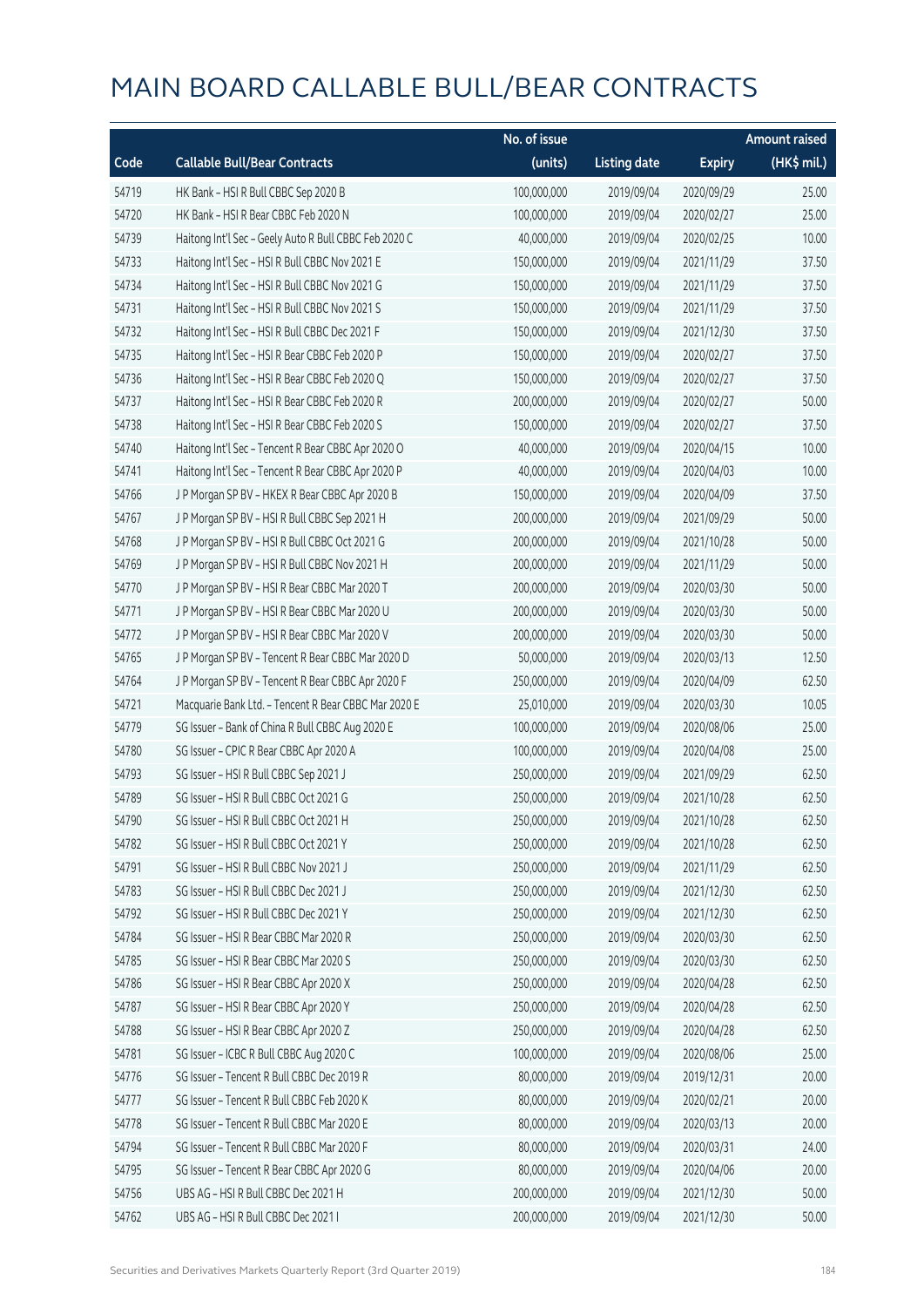|       |                                                              | No. of issue |                     |               | <b>Amount raised</b> |
|-------|--------------------------------------------------------------|--------------|---------------------|---------------|----------------------|
| Code  | <b>Callable Bull/Bear Contracts</b>                          | (units)      | <b>Listing date</b> | <b>Expiry</b> | (HK\$ mil.)          |
| 54763 | UBS AG - HSI R Bull CBBC Dec 2021 J                          | 200,000,000  | 2019/09/04          | 2021/12/30    | 50.00                |
| 54757 | UBS AG - HSI R Bear CBBC Dec 2019 H                          | 200,000,000  | 2019/09/04          | 2019/12/30    | 50.00                |
| 54758 | UBS AG - HSI R Bear CBBC Dec 2019 L                          | 200,000,000  | 2019/09/04          | 2019/12/30    | 50.00                |
| 54760 | UBS AG - HSI R Bear CBBC Jan 2020 T                          | 200,000,000  | 2019/09/04          | 2020/01/30    | 50.00                |
| 54761 | UBS AG - HSI R Bear CBBC Jan 2020 U                          | 200,000,000  | 2019/09/04          | 2020/01/30    | 50.00                |
| 54759 | UBS AG - Tencent R Bull CBBC Feb 2020 O                      | 200,000,000  | 2019/09/04          | 2020/02/12    | 50.00                |
| 54753 | Bank Vontobel - Geely Auto R Bull CBBC Mar 2020 B            | 40,000,000   | 2019/09/04          | 2020/03/06    | 10.00                |
| 54754 | Bank Vontobel - Geely Auto R Bear CBBC Mar 2020 A            | 40,000,000   | 2019/09/04          | 2020/03/06    | 10.00                |
| 54752 | Bank Vontobel - HKEX R Bull CBBC Mar 2020 A                  | 40,000,000   | 2019/09/04          | 2020/03/27    | 10.00                |
| 54751 | Bank Vontobel - HSI N Bear CBBC Apr 2020 K                   | 80,000,000   | 2019/09/04          | 2020/04/28    | 20.00                |
| 54750 | Bank Vontobel - HSI R Bear CBBC Apr 2020 J                   | 80,000,000   | 2019/09/04          | 2020/04/28    | 20.00                |
| 54755 | Bank Vontobel - Meituan Dianping R Bear CBBC Jun 2020 A      | 40,000,000   | 2019/09/04          | 2020/06/19    | 10.00                |
| 54831 | BOCI Asia Ltd. - China Life R Bull CBBC Jan 2020 A           | 40,000,000   | 2019/09/05          | 2020/01/30    | 10.00                |
| 54824 | BOCI Asia Ltd. - HSI R Bull CBBC Oct 2021 N                  | 150,000,000  | 2019/09/05          | 2021/10/28    | 37.50                |
| 54825 | BOCI Asia Ltd. - HSI R Bull CBBC Oct 2021 O                  | 150,000,000  | 2019/09/05          | 2021/10/28    | 37.50                |
| 54826 | BOCI Asia Ltd. - HSI R Bear CBBC Jan 2020 X                  | 150,000,000  | 2019/09/05          | 2020/01/30    | 37.50                |
| 54830 | BOCI Asia Ltd. - Ping An R Bull CBBC Jan 2020 A              | 70,000,000   | 2019/09/05          | 2020/01/29    | 17.50                |
| 54827 | BOCI Asia Ltd. - Tencent R Bull CBBC Jan 2020 B              | 40,000,000   | 2019/09/05          | 2020/01/30    | 10.00                |
| 54828 | BOCI Asia Ltd. - Tencent R Bull CBBC Jan 2020 C              | 40,000,000   | 2019/09/05          | 2020/01/30    | 16.40                |
| 54829 | BOCI Asia Ltd. - Tencent R Bear CBBC Jan 2020 B              | 40,000,000   | 2019/09/05          | 2020/01/30    | 10.00                |
| 54832 | BOCI Asia Ltd. - Xiaomi R Bear CBBC Jan 2020 A               | 40,000,000   | 2019/09/05          | 2020/01/30    | 10.00                |
| 54803 | BNP Paribas Issuance B.V. - Galaxy Ent R Bear CBBC Feb2020 D | 150,000,000  | 2019/09/05          | 2020/02/27    | 37.50                |
| 54804 | BNP Paribas Issuance B.V. - Galaxy Ent R Bear CBBC Feb2020 E | 150,000,000  | 2019/09/05          | 2020/02/27    | 37.50                |
| 54802 | BNP Paribas Issuance B.V. - HKEX R Bear CBBC Jul 2020 V      | 50,000,000   | 2019/09/05          | 2020/07/30    | 12.50                |
| 54834 | BNP Paribas Issuance B.V. - HSI R Bull CBBC Dec 2021 Q       | 250,000,000  | 2019/09/05          | 2021/12/30    | 62.50                |
| 54835 | BNP Paribas Issuance B.V. - HSI R Bull CBBC Dec 2021 R       | 250,000,000  | 2019/09/05          | 2021/12/30    | 62.50                |
| 54836 | BNP Paribas Issuance B.V. - HSI R Bull CBBC Dec 2021 T       | 250,000,000  | 2019/09/05          | 2021/12/30    | 62.50                |
| 54837 | BNP Paribas Issuance B.V. - HSI R Bull CBBC Dec 2021 W       | 250,000,000  | 2019/09/05          | 2021/12/30    | 62.50                |
| 54838 | BNP Paribas Issuance B.V. - HSI R Bull CBBC Dec 2021 X       | 240,000,000  | 2019/09/05          | 2021/12/30    | 60.00                |
| 54839 | BNP Paribas Issuance B.V. - HSI R Bear CBBC Mar 2020 D       | 250,000,000  | 2019/09/05          | 2020/03/30    | 62.50                |
| 54840 | BNP Paribas Issuance B.V. - HSI R Bear CBBC Mar 2020 E       | 250,000,000  | 2019/09/05          | 2020/03/30    | 62.50                |
| 54841 | BNP Paribas Issuance B.V. - HSI R Bear CBBC Mar 2020 F       | 250,000,000  | 2019/09/05          | 2020/03/30    | 62.50                |
| 54842 | BNP Paribas Issuance B.V. - HSI R Bear CBBC Mar 2020 G       | 250,000,000  | 2019/09/05          | 2020/03/30    | 62.50                |
| 54800 | BNP Paribas Issuance B.V. - Tencent R Bull CBBC Dec 2019 N   | 50,000,000   | 2019/09/05          | 2019/12/30    | 20.00                |
| 54801 | BNP Paribas Issuance B.V. - Tencent R Bull CBBC Dec 2019 O   | 50,000,000   | 2019/09/05          | 2019/12/30    | 22.50                |
| 54799 | BNP Paribas Issuance B.V. - Tencent R Bull CBBC Jan 2020 J   | 50,000,000   | 2019/09/05          | 2020/01/30    | 17.50                |
| 54798 | BNP Paribas Issuance B.V. - Tencent R Bear CBBC Dec 2019 H   | 50,000,000   | 2019/09/05          | 2019/12/30    | 12.50                |
| 54797 | BNP Paribas Issuance B.V. - Tencent R Bear CBBC Jan 2020 H   | 50,000,000   | 2019/09/05          | 2020/01/30    | 12.50                |
| 54875 | Credit Suisse AG - HSI R Bull CBBC Nov 2021 G                | 200,000,000  | 2019/09/05          | 2021/11/29    | 50.00                |
| 54876 | Credit Suisse AG - HSI R Bull CBBC Dec 2021 E                | 300,000,000  | 2019/09/05          | 2021/12/30    | 75.00                |
| 54873 | Credit Suisse AG - HSI R Bear CBBC Dec 2019 D                | 200,000,000  | 2019/09/05          | 2019/12/30    | 50.00                |
| 54872 | Credit Suisse AG - HSI R Bear CBBC Dec 2019 X                | 200,000,000  | 2019/09/05          | 2019/12/30    | 50.00                |
| 54874 | Credit Suisse AG - HSI R Bear CBBC Apr 2020 U                | 300,000,000  | 2019/09/05          | 2020/04/28    | 75.00                |
| 54871 | Credit Suisse AG - Tencent R Bull CBBC Jan 2020 H            | 100,000,000  | 2019/09/05          | 2020/01/23    | 25.00                |
| 54806 | Goldman Sachs SP (Asia) - HSI R Bull CBBC Oct 2021 I         | 200,000,000  | 2019/09/05          | 2021/10/28    | 50.00                |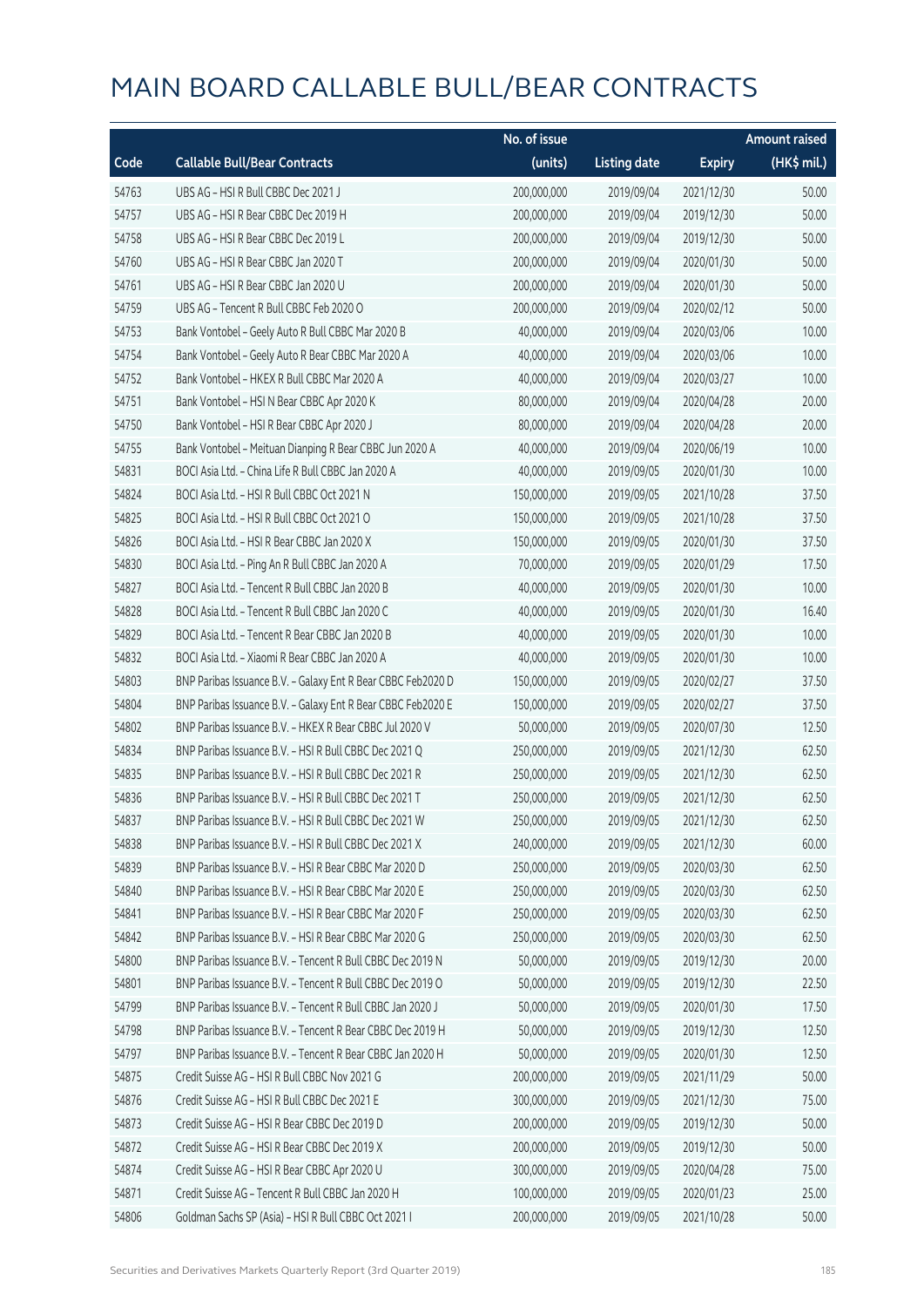|       |                                                              | No. of issue |                     |               | Amount raised |
|-------|--------------------------------------------------------------|--------------|---------------------|---------------|---------------|
| Code  | <b>Callable Bull/Bear Contracts</b>                          | (units)      | <b>Listing date</b> | <b>Expiry</b> | (HK\$ mil.)   |
| 54833 | Goldman Sachs SP (Asia) - HSI R Bear CBBC Dec 2019 F         | 200,000,000  | 2019/09/05          | 2019/12/30    | 50.00         |
| 54903 | Goldman Sachs SP (Asia) - Ping An R Bull CBBC Feb 2020 E     | 80,000,000   | 2019/09/05          | 2020/02/27    | 20.00         |
| 54905 | Goldman Sachs SP (Asia) - Tencent R Bull CBBC Dec 2019 G     | 80,000,000   | 2019/09/05          | 2019/12/05    | 20.00         |
| 54906 | Goldman Sachs SP (Asia) - Tencent R Bull CBBC Feb 2020 B     | 100,000,000  | 2019/09/05          | 2020/02/27    | 25.00         |
| 54904 | Goldman Sachs SP (Asia) - Tencent R Bear CBBC Jan 2020 P     | 60,000,000   | 2019/09/05          | 2020/01/30    | 15.00         |
| 54813 | HK Bank - AAC Tech R Bull CBBC May 2020 A                    | 40,000,000   | 2019/09/05          | 2020/05/11    | 10.00         |
| 54808 | HK Bank - AAC Tech R Bear CBBC Feb 2020 A                    | 40,000,000   | 2019/09/05          | 2020/02/10    | 10.00         |
| 54815 | HK Bank - Geely Auto R Bull CBBC Mar 2020 B                  | 40,000,000   | 2019/09/05          | 2020/03/09    | 10.00         |
| 54805 | HK Bank - HSI R Bull CBBC Sep 2020 E                         | 50,000,000   | 2019/09/05          | 2020/09/29    | 12.50         |
| 54809 | HK Bank - HSI R Bear CBBC Feb 2020 O                         | 100,000,000  | 2019/09/05          | 2020/02/27    | 25.00         |
| 54811 | HK Bank - Ping An R Bull CBBC Apr 2020 C                     | 60,000,000   | 2019/09/05          | 2020/04/20    | 15.00         |
| 54810 | HK Bank - Ping An R Bull CBBC Jul 2020 B                     | 60,000,000   | 2019/09/05          | 2020/07/13    | 15.00         |
| 54814 | HK Bank - Tencent R Bull CBBC Mar 2020 L                     | 40,000,000   | 2019/09/05          | 2020/03/09    | 10.00         |
| 54807 | HK Bank - Tencent R Bull CBBC Jul 2020 A                     | 100,000,000  | 2019/09/05          | 2020/07/06    | 25.00         |
| 54812 | HK Bank - Tencent R Bear CBBC Mar 2020 G                     | 40,000,000   | 2019/09/05          | 2020/03/05    | 10.00         |
| 54863 | Haitong Int'l Sec - HSI R Bull CBBC Nov 2021 D               | 150,000,000  | 2019/09/05          | 2021/11/29    | 37.50         |
| 54866 | Haitong Int'l Sec - HSI R Bull CBBC Nov 2021 H               | 150,000,000  | 2019/09/05          | 2021/11/29    | 37.50         |
| 54864 | Haitong Int'l Sec - HSI R Bull CBBC Dec 2021 J               | 150,000,000  | 2019/09/05          | 2021/12/30    | 37.50         |
| 54865 | Haitong Int'l Sec - HSI R Bull CBBC Dec 2021 M               | 150,000,000  | 2019/09/05          | 2021/12/30    | 37.50         |
| 54867 | Haitong Int'l Sec - HSI R Bear CBBC Feb 2020 T               | 150,000,000  | 2019/09/05          | 2020/02/27    | 37.50         |
| 54868 | Haitong Int'l Sec - HSI R Bear CBBC Feb 2020 U               | 150,000,000  | 2019/09/05          | 2020/02/27    | 37.50         |
| 54869 | Haitong Int'l Sec - HSI R Bear CBBC Feb 2020 V               | 150,000,000  | 2019/09/05          | 2020/02/27    | 37.50         |
| 54870 | Haitong Int'l Sec - Tencent R Bull CBBC Feb 2020 I           | 40,000,000   | 2019/09/05          | 2020/02/24    | 10.00         |
| 54855 | J P Morgan SP BV - HSI R Bull CBBC Oct 2021 H                | 200,000,000  | 2019/09/05          | 2021/10/28    | 50.00         |
| 54862 | J P Morgan SP BV - HSI R Bull CBBC Oct 2021 I                | 200,000,000  | 2019/09/05          | 2021/10/28    | 50.00         |
| 54856 | J P Morgan SP BV - HSI R Bull CBBC Nov 2021 N                | 200,000,000  | 2019/09/05          | 2021/11/29    | 50.00         |
| 54858 | J P Morgan SP BV - HSI R Bear CBBC Mar 2020 W                | 200,000,000  | 2019/09/05          | 2020/03/30    | 50.00         |
| 54860 | J P Morgan SP BV - HSI R Bear CBBC Mar 2020 X                | 200,000,000  | 2019/09/05          | 2020/03/30    | 50.00         |
| 54861 | J P Morgan SP BV - HSI R Bear CBBC Mar 2020 Y                | 200,000,000  | 2019/09/05          | 2020/03/30    | 50.00         |
| 54857 | J P Morgan SP BV - Tencent R Bull CBBC Feb 2020 N            | 50,000,000   | 2019/09/05          | 2020/02/14    | 12.50         |
| 54859 | J P Morgan SP BV - Tencent R Bear CBBC Apr 2020 G            | 250,000,000  | 2019/09/05          | 2020/04/09    | 62.50         |
| 54816 | Macquarie Bank Ltd. - Tencent R Bull CBBC Mar 2020 G         | 9,800,000    | 2019/09/05          | 2020/03/31    | 10.08         |
| 54817 | Macquarie Bank Ltd. - Tencent R Bull CBBC Mar 2020 H         | 13,100,000   | 2019/09/05          | 2020/03/31    | 10.01         |
| 54818 | Macquarie Bank Ltd. - Tencent R Bull CBBC Mar 2020 I         | 9,100,000    | 2019/09/05          | 2020/03/31    | 10.08         |
| 54819 | Macquarie Bank Ltd. - Tencent R Bear CBBC Apr 2020 A         | 7,700,000    | 2019/09/05          | 2020/04/29    | 10.08         |
| 54820 | Macquarie Bank Ltd. - Tencent R Bear CBBC Apr 2020 B         | 8,500,000    | 2019/09/05          | 2020/04/29    | 10.06         |
| 54796 | Morgan Stanley Asia Products - HSI R Bull CBBC Dec 2021 I    | 100,000,000  | 2019/09/05          | 2021/12/30    | 25.00         |
| 54822 | Morgan Stanley Asia Products - Tencent R Bull CBBC Jun 2020C | 50,000,000   | 2019/09/05          | 2020/06/08    | 21.00         |
| 54823 | Morgan Stanley Asia Products - Tencent R Bear CBBC Jan 2020C | 50,000,000   | 2019/09/05          | 2020/01/20    | 12.50         |
| 54821 | Morgan Stanley Asia Products - Tencent R Bear CBBC Feb 2020C | 50,000,000   | 2019/09/05          | 2020/02/03    | 12.50         |
| 54883 | SG Issuer - AAC Tech R Bull CBBC Apr 2020 B                  | 100,000,000  | 2019/09/05          | 2020/04/20    | 25.00         |
| 54882 | SG Issuer - AAC Tech R Bear CBBC Feb 2020 A                  | 100,000,000  | 2019/09/05          | 2020/02/12    | 25.00         |
| 54879 | SG Issuer - CSOP A50 ETF R Bull CBBC Mar 2020 Y              | 100,000,000  | 2019/09/05          | 2020/03/16    | 25.00         |
| 54878 | SG Issuer - CSOP A50 ETF R Bear CBBC Feb 2020 B              | 100,000,000  | 2019/09/05          | 2020/02/13    | 25.00         |
| 54898 | SG Issuer - HSI R Bull CBBC Oct 2021 I                       | 250,000,000  | 2019/09/05          | 2021/10/28    | 62.50         |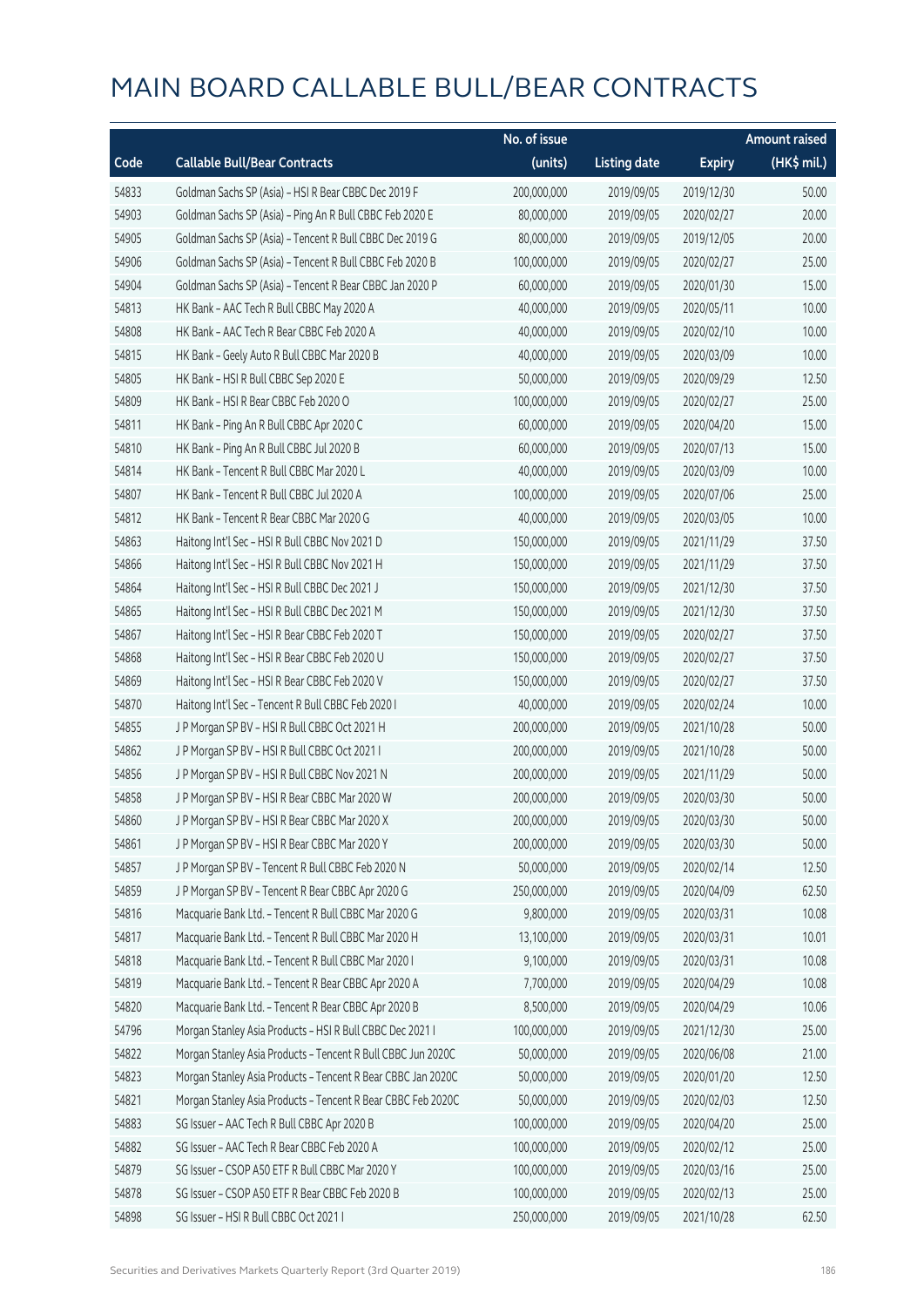|       |                                                        | No. of issue |                     |               | <b>Amount raised</b> |
|-------|--------------------------------------------------------|--------------|---------------------|---------------|----------------------|
| Code  | <b>Callable Bull/Bear Contracts</b>                    | (units)      | <b>Listing date</b> | <b>Expiry</b> | (HK\$ mil.)          |
| 54899 | SG Issuer - HSI R Bull CBBC Nov 2021 K                 | 250,000,000  | 2019/09/05          | 2021/11/29    | 62.50                |
| 54900 | SG Issuer - HSI R Bull CBBC Nov 2021 S                 | 250,000,000  | 2019/09/05          | 2021/11/29    | 62.50                |
| 54901 | SG Issuer - HSI R Bull CBBC Nov 2021 U                 | 250,000,000  | 2019/09/05          | 2021/11/29    | 62.50                |
| 54902 | SG Issuer - HSI R Bull CBBC Nov 2021 V                 | 250,000,000  | 2019/09/05          | 2021/11/29    | 62.50                |
| 54881 | SG Issuer - HSI R Bull CBBC Dec 2021 E                 | 250,000,000  | 2019/09/05          | 2021/12/30    | 62.50                |
| 54889 | SG Issuer - HSI R Bear CBBC Mar 2020 T                 | 250,000,000  | 2019/09/05          | 2020/03/30    | 62.50                |
| 54890 | SG Issuer - HSI R Bear CBBC Mar 2020 U                 | 250,000,000  | 2019/09/05          | 2020/03/30    | 62.50                |
| 54891 | SG Issuer - HSI R Bear CBBC Apr 2020 C                 | 250,000,000  | 2019/09/05          | 2020/04/28    | 62.50                |
| 54895 | SG Issuer - HSI R Bear CBBC Apr 2020 D                 | 250,000,000  | 2019/09/05          | 2020/04/28    | 62.50                |
| 54880 | SG Issuer - HSI R Bear CBBC May 2020 G                 | 500,000,000  | 2019/09/05          | 2020/05/28    | 125.00               |
| 54896 | SG Issuer - HSI R Bear CBBC May 2020 H                 | 250,000,000  | 2019/09/05          | 2020/05/28    | 62.50                |
| 54897 | SG Issuer - HSI R Bear CBBC May 2020 I                 | 250,000,000  | 2019/09/05          | 2020/05/28    | 62.50                |
| 54892 | SG Issuer - Ping An R Bull CBBC Dec 2019 Y             | 100,000,000  | 2019/09/05          | 2019/12/31    | 25.00                |
| 54884 | SG Issuer - Ping An R Bull CBBC Mar 2020 C             | 100,000,000  | 2019/09/05          | 2020/03/06    | 25.00                |
| 54877 | SG Issuer - SUNAC R Bear CBBC Mar 2020 A               | 80,000,000   | 2019/09/05          | 2020/03/16    | 20.00                |
| 54893 | SG Issuer - Tencent R Bull CBBC Dec 2019 I             | 80,000,000   | 2019/09/05          | 2019/12/30    | 20.00                |
| 54894 | SG Issuer - Tencent R Bull CBBC Jan 2020 L             | 80,000,000   | 2019/09/05          | 2020/01/30    | 20.00                |
| 54885 | SG Issuer - Tencent R Bull CBBC Mar 2020 G             | 80,000,000   | 2019/09/05          | 2020/03/06    | 20.00                |
| 54886 | SG Issuer - Tencent R Bear CBBC Mar 2020 N             | 80,000,000   | 2019/09/05          | 2020/03/06    | 20.00                |
| 54887 | SG Issuer - WH Group R Bull CBBC Jan 2020 A            | 40,000,000   | 2019/09/05          | 2020/01/10    | 10.00                |
| 54888 | SG Issuer - WH Group R Bull CBBC Mar 2020 A            | 40,000,000   | 2019/09/05          | 2020/03/06    | 10.00                |
| 54853 | UBS AG - HSI R Bull CBBC Dec 2021 K                    | 200,000,000  | 2019/09/05          | 2021/12/30    | 50.00                |
| 54850 | UBS AG - HSI R Bull CBBC Dec 2021 X                    | 200,000,000  | 2019/09/05          | 2021/12/30    | 50.00                |
| 54851 | UBS AG - HSI R Bull CBBC Dec 2021 Y                    | 200,000,000  | 2019/09/05          | 2021/12/30    | 50.00                |
| 54852 | UBS AG - HSI R Bull CBBC Dec 2021 Z                    | 200,000,000  | 2019/09/05          | 2021/12/30    | 50.00                |
| 54846 | UBS AG - HSI R Bear CBBC Jan 2020 V                    | 200,000,000  | 2019/09/05          | 2020/01/30    | 50.00                |
| 54847 | UBS AG - HSI R Bear CBBC Jan 2020 W                    | 200,000,000  | 2019/09/05          | 2020/01/30    | 50.00                |
| 54848 | UBS AG - HSI R Bear CBBC Jan 2020 X                    | 200,000,000  | 2019/09/05          | 2020/01/30    | 50.00                |
| 54849 | UBS AG - HSI R Bear CBBC Feb 2020 D                    | 400,000,000  | 2019/09/05          | 2020/02/27    | 100.00               |
| 54843 | UBS AG - Tencent R Bull CBBC Feb 2020 P                | 200,000,000  | 2019/09/05          | 2020/02/24    | 50.00                |
| 54844 | UBS AG - Tencent R Bear CBBC Feb 2020 D                | 200,000,000  | 2019/09/05          | 2020/02/11    | 50.00                |
| 54845 | UBS AG - Tencent R Bear CBBC Feb 2020 E                | 200,000,000  | 2019/09/05          | 2020/02/20    | 50.00                |
| 54854 | Bank Vontobel - HSI N Bull CBBC Apr 2021 O             | 80,000,000   | 2019/09/05          | 2021/04/29    | 20.00                |
| 54921 | BOCI Asia Ltd. - HSI R Bull CBBC Oct 2021 P            | 150,000,000  | 2019/09/06          | 2021/10/28    | 37.50                |
| 54922 | BOCI Asia Ltd. - HSI R Bull CBBC Oct 2021 Q            | 150,000,000  | 2019/09/06          | 2021/10/28    | 37.50                |
| 54923 | BOCI Asia Ltd. - HSI R Bear CBBC Feb 2020 A            | 150,000,000  | 2019/09/06          | 2020/02/27    | 37.50                |
| 54966 | BNP Paribas Issuance B.V. - HSI R Bull CBBC Dec 2021 Y | 240,000,000  | 2019/09/06          | 2021/12/30    | 60.00                |
| 54919 | BNP Paribas Issuance B.V. - HSI R Bear CBBC Mar 2020 H | 250,000,000  | 2019/09/06          | 2020/03/30    | 62.50                |
| 54920 | BNP Paribas Issuance B.V. - HSI R Bear CBBC Mar 2020 I | 250,000,000  | 2019/09/06          | 2020/03/30    | 62.50                |
| 54967 | BNP Paribas Issuance B.V. - HSI R Bear CBBC Mar 2020 J | 240,000,000  | 2019/09/06          | 2020/03/30    | 60.00                |
| 54949 | Credit Suisse AG - CNOOC R Bull CBBC Feb 2020 C        | 50,000,000   | 2019/09/06          | 2020/02/27    | 12.50                |
| 54947 | Credit Suisse AG - Geely Auto R Bull CBBC Feb 2020 B   | 40,000,000   | 2019/09/06          | 2020/02/27    | 10.00                |
| 54945 | Credit Suisse AG - HSI R Bull CBBC Sep 2021 Q          | 200,000,000  | 2019/09/06          | 2021/09/29    | 50.00                |
| 54944 | Credit Suisse AG - HSI R Bull CBBC Nov 2021 H          | 200,000,000  | 2019/09/06          | 2021/11/29    | 50.00                |
| 54946 | Credit Suisse AG - HSI R Bull CBBC Nov 2021 K          | 200,000,000  | 2019/09/06          | 2021/11/29    | 50.00                |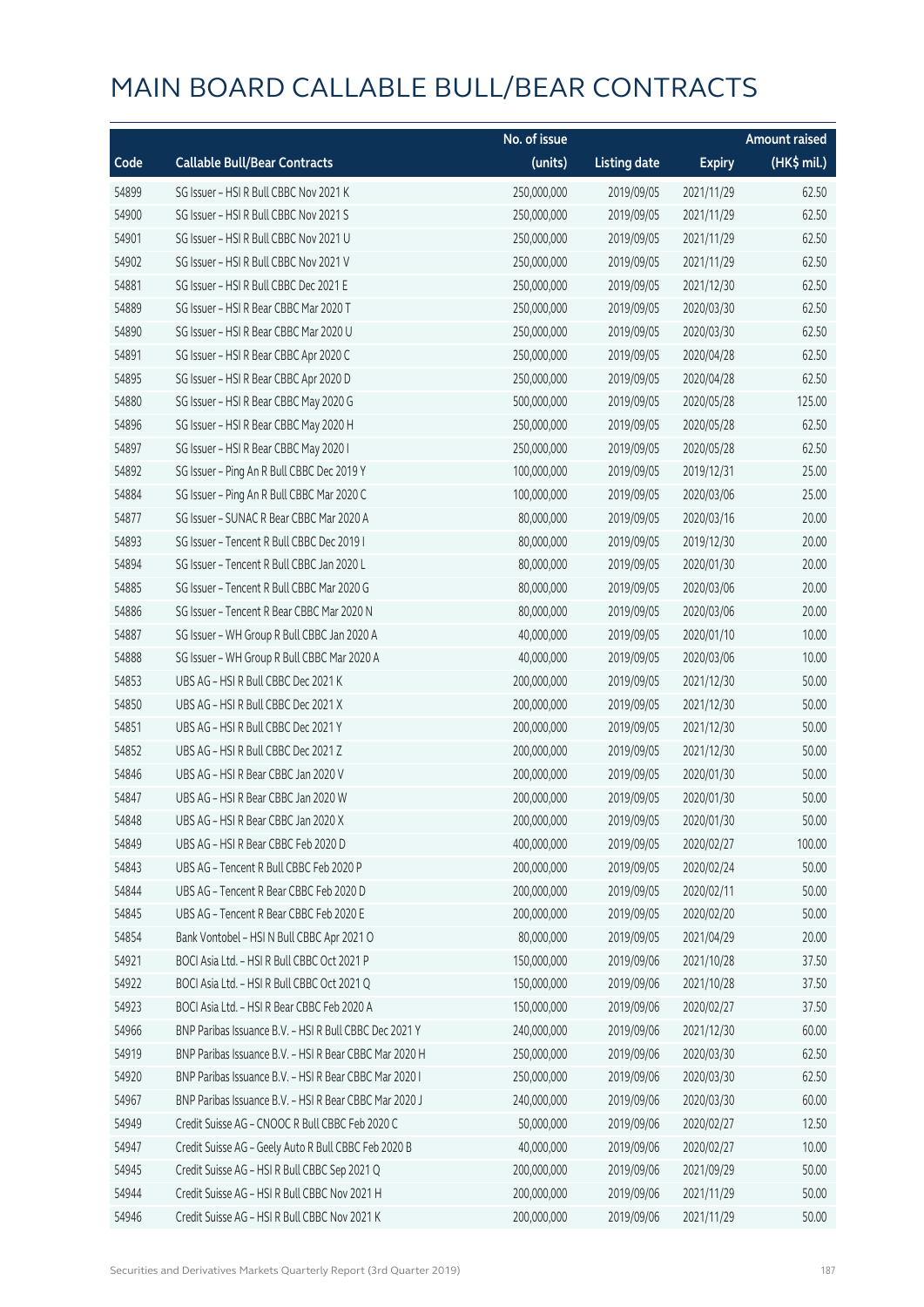|       |                                                              | No. of issue |                     |               | Amount raised |
|-------|--------------------------------------------------------------|--------------|---------------------|---------------|---------------|
| Code  | <b>Callable Bull/Bear Contracts</b>                          | (units)      | <b>Listing date</b> | <b>Expiry</b> | (HK\$ mil.)   |
| 54942 | Credit Suisse AG - HSI R Bear CBBC Dec 2019 E                | 200,000,000  | 2019/09/06          | 2019/12/30    | 50.00         |
| 54943 | Credit Suisse AG - HSI R Bear CBBC Dec 2019 H                | 200,000,000  | 2019/09/06          | 2019/12/30    | 50.00         |
| 54948 | Credit Suisse AG - Tencent R Bull CBBC Feb 2020 Q            | 100,000,000  | 2019/09/06          | 2020/02/27    | 25.00         |
| 54925 | Goldman Sachs SP (Asia) - HSI R Bull CBBC Oct 2021 S         | 200,000,000  | 2019/09/06          | 2021/10/28    | 50.00         |
| 54924 | Goldman Sachs SP (Asia) - HSI R Bull CBBC Oct 2021 W         | 200,000,000  | 2019/09/06          | 2021/10/28    | 50.00         |
| 54908 | Goldman Sachs SP (Asia) - HSI R Bear CBBC Dec 2019 G         | 200,000,000  | 2019/09/06          | 2019/12/30    | 50.00         |
| 54909 | Goldman Sachs SP (Asia) - HSI R Bear CBBC Dec 2019 H         | 200,000,000  | 2019/09/06          | 2019/12/30    | 50.00         |
| 54910 | Goldman Sachs SP (Asia) - HSI R Bear CBBC Dec 2019 I         | 200,000,000  | 2019/09/06          | 2019/12/30    | 50.00         |
| 54927 | Goldman Sachs SP (Asia) - Tencent R Bull CBBC Dec 2019 B     | 80,000,000   | 2019/09/06          | 2019/12/06    | 20.00         |
| 54926 | Goldman Sachs SP (Asia) - Tencent R Bull CBBC Dec 2019 H     | 80,000,000   | 2019/09/06          | 2019/12/06    | 20.00         |
| 54913 | HK Bank - CNOOC R Bull CBBC Apr 2020 B                       | 40,000,000   | 2019/09/06          | 2020/04/14    | 10.00         |
| 54917 | HK Bank - HSI R Bull CBBC Sep 2020 F                         | 50,000,000   | 2019/09/06          | 2020/09/29    | 12.50         |
| 54918 | HK Bank - Ping An R Bull CBBC Mar 2020 C                     | 60,000,000   | 2019/09/06          | 2020/03/23    | 15.00         |
| 54914 | HK Bank - Sunny Optical R Bull CBBC Mar 2020 B               | 40,000,000   | 2019/09/06          | 2020/03/09    | 10.00         |
| 54915 | HK Bank - Sunny Optical R Bear CBBC Mar 2020 A               | 40,000,000   | 2019/09/06          | 2020/03/30    | 11.20         |
| 54916 | HK Bank - Tencent R Bull CBBC Feb 2020 J                     | 40,000,000   | 2019/09/06          | 2020/02/24    | 10.00         |
| 54955 | Haitong Int'l Sec - ABC R Bull CBBC Jul 2020 A               | 140,000,000  | 2019/09/06          | 2020/07/27    | 35.00         |
| 54956 | Haitong Int'l Sec - CNOOC R Bull CBBC Feb 2020 A             | 40,000,000   | 2019/09/06          | 2020/02/27    | 10.00         |
| 54957 | Haitong Int'l Sec - CPIC R Bull CBBC Jun 2020 A              | 40,000,000   | 2019/09/06          | 2020/06/29    | 10.00         |
| 54959 | Haitong Int'l Sec - HSI R Bull CBBC Oct 2021 N               | 150,000,000  | 2019/09/06          | 2021/10/28    | 37.50         |
| 54961 | Haitong Int'l Sec - HSI R Bull CBBC Oct 2021 P               | 150,000,000  | 2019/09/06          | 2021/10/28    | 37.50         |
| 54953 | Haitong Int'l Sec - HSI R Bull CBBC Nov 2021 J               | 200,000,000  | 2019/09/06          | 2021/11/29    | 50.00         |
| 54954 | Haitong Int'l Sec - HSI R Bull CBBC Nov 2021 M               | 150,000,000  | 2019/09/06          | 2021/11/29    | 37.50         |
| 54960 | Haitong Int'l Sec - HSI R Bull CBBC Dec 2021 Q               | 150,000,000  | 2019/09/06          | 2021/12/30    | 37.50         |
| 54952 | Haitong Int'l Sec - HSI R Bear CBBC Feb 2020 W               | 150,000,000  | 2019/09/06          | 2020/02/27    | 37.50         |
| 54962 | Haitong Int'l Sec - HSI R Bear CBBC Feb 2020 X               | 150,000,000  | 2019/09/06          | 2020/02/27    | 37.50         |
| 54963 | Haitong Int'l Sec - HSI R Bear CBBC Feb 2020 Y               | 150,000,000  | 2019/09/06          | 2020/02/27    | 37.50         |
| 54958 | Haitong Int'l Sec - Sunny Optical R Bull CBBC Feb 2020 C     | 40,000,000   | 2019/09/06          | 2020/02/26    | 10.88         |
| 54950 | Haitong Int'l Sec - Tencent R Bull CBBC Feb 2020 J           | 40,000,000   | 2019/09/06          | 2020/02/26    | 10.00         |
| 54951 | Haitong Int'l Sec - Tencent R Bear CBBC Mar 2020 V           | 40,000,000   | 2019/09/06          | 2020/03/24    | 10.00         |
| 54938 | J P Morgan SP BV - HSI R Bull CBBC Sep 2021 I                | 200,000,000  | 2019/09/06          | 2021/09/29    | 50.00         |
| 54939 | J P Morgan SP BV - HSI R Bull CBBC Oct 2021 N                | 200,000,000  | 2019/09/06          | 2021/10/28    | 50.00         |
| 54940 | J P Morgan SP BV - HSI R Bull CBBC Nov 2021 O                | 200,000,000  | 2019/09/06          | 2021/11/29    | 50.00         |
| 54941 | J P Morgan SP BV - HSI R Bull CBBC Dec 2021 E                | 200,000,000  | 2019/09/06          | 2021/12/30    | 50.00         |
| 54965 | J P Morgan SP BV - HSI R Bear CBBC Mar 2020 Z                | 200,000,000  | 2019/09/06          | 2020/03/30    | 50.00         |
| 54964 | J P Morgan SP BV - Tencent R Bull CBBC Apr 2020 F            | 250,000,000  | 2019/09/06          | 2020/04/09    | 62.50         |
| 54930 | Morgan Stanley Asia Products - HSI R Bull CBBC Nov 2021 E    | 100,000,000  | 2019/09/06          | 2021/11/29    | 25.00         |
| 54929 | Morgan Stanley Asia Products - HSI R Bull CBBC Dec 2021 J    | 100,000,000  | 2019/09/06          | 2021/12/30    | 25.00         |
| 54907 | Morgan Stanley Asia Products - HSI R Bear CBBC Apr 2020 C    | 100,000,000  | 2019/09/06          | 2020/04/28    | 25.00         |
| 54928 | Morgan Stanley Asia Products - Tencent R Bull CBBC Apr 2020B | 50,000,000   | 2019/09/06          | 2020/04/08    | 12.50         |
| 54982 | SG Issuer - AIA R Bear CBBC Feb 2020 C                       | 60,000,000   | 2019/09/06          | 2020/02/10    | 15.00         |
| 54975 | SG Issuer - CNOOC R Bull CBBC Feb 2020 A                     | 40,000,000   | 2019/09/06          | 2020/02/18    | 10.00         |
| 54969 | SG Issuer - CNOOC R Bear CBBC Feb 2020 A                     | 40,000,000   | 2019/09/06          | 2020/02/27    | 10.00         |
| 54968 | SG Issuer - Sinopec Corp R Bear CBBC Feb 2020 A              | 40,000,000   | 2019/09/06          | 2020/02/27    | 10.00         |
| 54976 | SG Issuer - HKEX R Bull CBBC Feb 2020 C                      | 50,000,000   | 2019/09/06          | 2020/02/18    | 12.50         |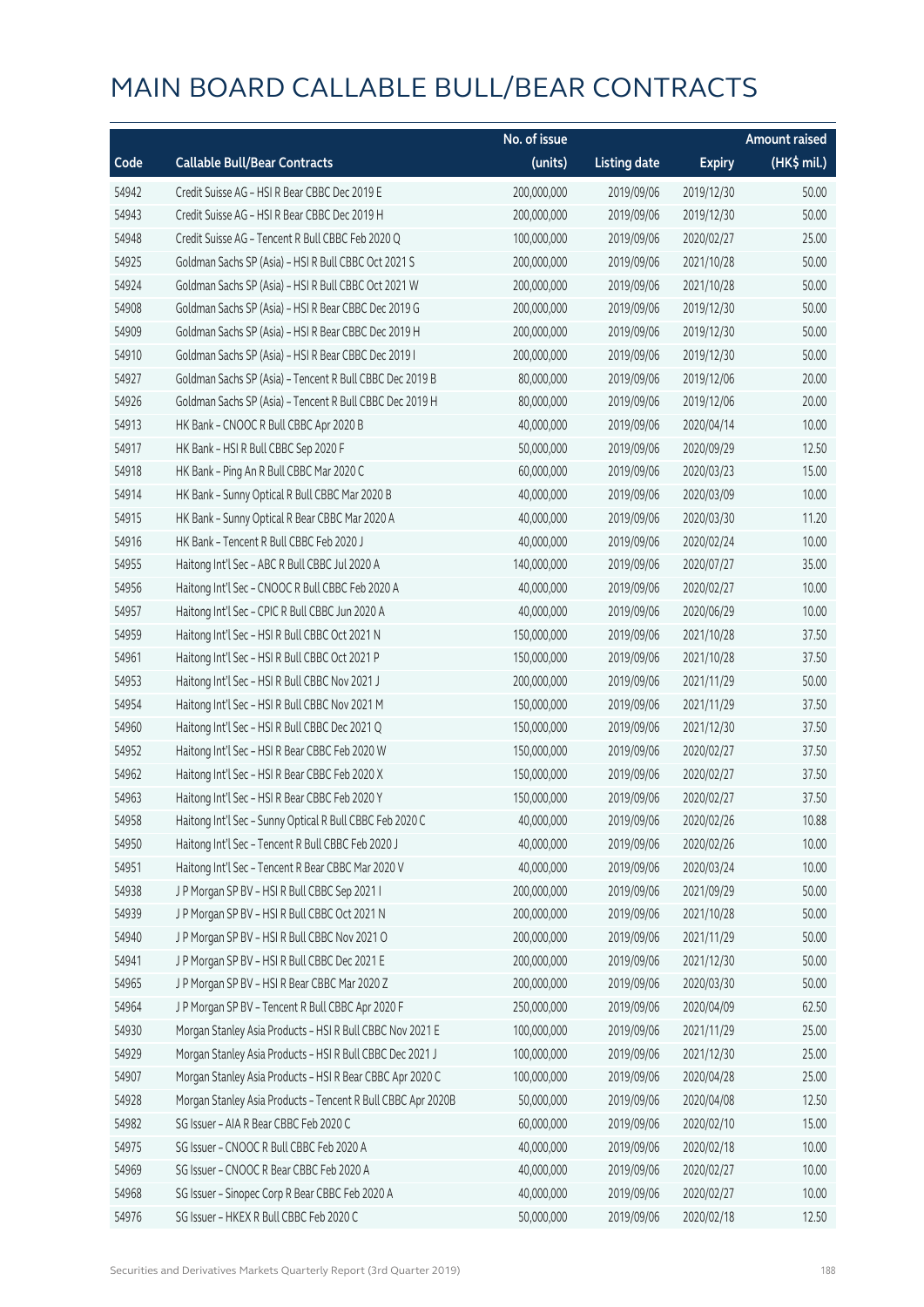|       |                                                          | No. of issue |                     |               | <b>Amount raised</b> |
|-------|----------------------------------------------------------|--------------|---------------------|---------------|----------------------|
| Code  | <b>Callable Bull/Bear Contracts</b>                      | (units)      | <b>Listing date</b> | <b>Expiry</b> | (HK\$ mil.)          |
| 54970 | SG Issuer - HSBC R Bull CBBC Apr 2020 E                  | 100,000,000  | 2019/09/06          | 2020/04/09    | 25.00                |
| 54979 | SG Issuer - HSI R Bull CBBC Oct 2021 C                   | 500,000,000  | 2019/09/06          | 2021/10/28    | 125.00               |
| 54986 | SG Issuer - HSI R Bull CBBC Oct 2021 F                   | 250,000,000  | 2019/09/06          | 2021/10/28    | 62.50                |
| 54987 | SG Issuer - HSI R Bull CBBC Oct 2021 J                   | 250,000,000  | 2019/09/06          | 2021/10/28    | 62.50                |
| 54988 | SG Issuer - HSI R Bull CBBC Nov 2021 G                   | 250,000,000  | 2019/09/06          | 2021/11/29    | 62.50                |
| 54989 | SG Issuer - HSI R Bull CBBC Nov 2021 W                   | 250,000,000  | 2019/09/06          | 2021/11/29    | 62.50                |
| 54981 | SG Issuer - HSI R Bull CBBC Dec 2021 D                   | 250,000,000  | 2019/09/06          | 2021/12/30    | 62.50                |
| 54980 | SG Issuer - HSI R Bull CBBC Dec 2021 G                   | 250,000,000  | 2019/09/06          | 2021/12/30    | 62.50                |
| 54990 | SG Issuer - HSI R Bull CBBC Dec 2021 M                   | 250,000,000  | 2019/09/06          | 2021/12/30    | 62.50                |
| 54973 | SG Issuer - HSI R Bear CBBC Dec 2019 Q                   | 250,000,000  | 2019/09/06          | 2019/12/30    | 62.50                |
| 54974 | SG Issuer - HSI R Bear CBBC Jan 2020 R                   | 250,000,000  | 2019/09/06          | 2020/01/30    | 62.50                |
| 54984 | SG Issuer - HSI R Bear CBBC May 2020 J                   | 250,000,000  | 2019/09/06          | 2020/05/28    | 62.50                |
| 54985 | SG Issuer - HSI R Bear CBBC Jul 2020 A                   | 250,000,000  | 2019/09/06          | 2020/07/30    | 62.50                |
| 54977 | SG Issuer - SUNAC R Bull CBBC Jul 2020 A                 | 80,000,000   | 2019/09/06          | 2020/07/24    | 20.00                |
| 54971 | SG Issuer - Sunny Optical R Bear CBBC Feb 2020 A         | 40,000,000   | 2019/09/06          | 2020/02/18    | 10.00                |
| 54978 | SG Issuer - Tencent R Bull CBBC Feb 2020 L               | 80,000,000   | 2019/09/06          | 2020/02/18    | 20.00                |
| 54983 | SG Issuer - Tencent R Bull CBBC Feb 2020 M               | 80,000,000   | 2019/09/06          | 2020/02/10    | 20.00                |
| 54972 | SG Issuer - Tencent R Bear CBBC Apr 2020 H               | 80,000,000   | 2019/09/06          | 2020/04/09    | 20.00                |
| 54937 | UBS AG - HSI R Bull CBBC Nov 2021 V                      | 200,000,000  | 2019/09/06          | 2021/11/29    | 50.00                |
| 54935 | UBS AG - HSI R Bull CBBC Dec 2021 L                      | 200,000,000  | 2019/09/06          | 2021/12/30    | 50.00                |
| 54936 | UBS AG - HSI R Bull CBBC Dec 2021 N                      | 200,000,000  | 2019/09/06          | 2021/12/30    | 50.00                |
| 54932 | UBS AG - HSI R Bear CBBC Dec 2019 M                      | 200,000,000  | 2019/09/06          | 2019/12/30    | 50.00                |
| 54934 | UBS AG - HSI R Bear CBBC Jan 2020 A                      | 400,000,000  | 2019/09/06          | 2020/01/30    | 100.00               |
| 54931 | UBS AG - HSI R Bear CBBC Jan 2020 Y                      | 200,000,000  | 2019/09/06          | 2020/01/30    | 50.00                |
| 54933 | UBS AG - HSI R Bear CBBC Jan 2020 Z                      | 200,000,000  | 2019/09/06          | 2020/01/30    | 50.00                |
| 54911 | Bank Vontobel - HSI R Bull CBBC Apr 2021 P               | 80,000,000   | 2019/09/06          | 2021/04/29    | 20.00                |
| 54912 | Bank Vontobel - HSI R Bull CBBC Apr 2021 Q               | 80,000,000   | 2019/09/06          | 2021/04/29    | 20.00                |
| 55004 | BOCLASIA Ltd. - HSLR Bull CBBC Oct 2021 R                | 150,000,000  | 2019/09/09          | 2021/10/28    | 37.50                |
| 55005 | BOCI Asia Ltd. - HSI R Bull CBBC Oct 2021 S              | 150,000,000  | 2019/09/09          | 2021/10/28    | 37.50                |
| 55006 | BOCI Asia Ltd. - HSI R Bear CBBC Feb 2020 B              | 150,000,000  | 2019/09/09          | 2020/02/27    | 37.50                |
| 55007 | BOCI Asia Ltd. - HSI R Bear CBBC Feb 2020 C              | 150,000,000  | 2019/09/09          | 2020/02/27    | 37.50                |
| 54993 | BNP Paribas Issuance B.V. - HSI R Bull CBBC Dec 2021 D   | 250,000,000  | 2019/09/09          | 2021/12/30    | 62.50                |
| 54994 | BNP Paribas Issuance B.V. - HSI R Bull CBBC Dec 2021 E   | 250,000,000  | 2019/09/09          | 2021/12/30    | 62.50                |
| 55008 | BNP Paribas Issuance B.V. - HSI R Bear CBBC Mar 2020 K   | 250,000,000  | 2019/09/09          | 2020/03/30    | 62.50                |
| 55031 | BNP Paribas Issuance B.V. - HSI R Bear CBBC Mar 2020 U   | 240,000,000  | 2019/09/09          | 2020/03/30    | 60.00                |
| 55032 | Credit Suisse AG - HSI R Bull CBBC Oct 2021 K            | 200,000,000  | 2019/09/09          | 2021/10/28    | 50.00                |
| 55033 | Credit Suisse AG - HSI R Bull CBBC Nov 2021 L            | 200,000,000  | 2019/09/09          | 2021/11/29    | 50.00                |
| 55034 | Credit Suisse AG - HSI R Bear CBBC Feb 2020 J            | 200,000,000  | 2019/09/09          | 2020/02/27    | 50.00                |
| 55035 | Credit Suisse AG - Tencent R Bull CBBC Feb 2020 R        | 100,000,000  | 2019/09/09          | 2020/02/28    | 25.00                |
| 55036 | Credit Suisse AG - Xiaomi R Bull CBBC Apr 2020 A         | 50,000,000   | 2019/09/09          | 2020/04/28    | 12.50                |
| 55037 | Credit Suisse AG - Xiaomi R Bear CBBC Apr 2020 A         | 40,000,000   | 2019/09/09          | 2020/04/28    | 10.00                |
| 54991 | Goldman Sachs SP (Asia) - HSI R Bull CBBC Oct 2021 T     | 200,000,000  | 2019/09/09          | 2021/10/28    | 50.00                |
| 55003 | Goldman Sachs SP (Asia) - HSI R Bear CBBC Dec 2019 J     | 200,000,000  | 2019/09/09          | 2019/12/30    | 50.00                |
| 55054 | Goldman Sachs SP (Asia) - HSI R Bear CBBC Dec 2019 K     | 200,000,000  | 2019/09/09          | 2019/12/30    | 50.00                |
| 55055 | Goldman Sachs SP (Asia) - Tencent R Bull CBBC Dec 2019 E | 80,000,000   | 2019/09/09          | 2019/12/09    | 20.00                |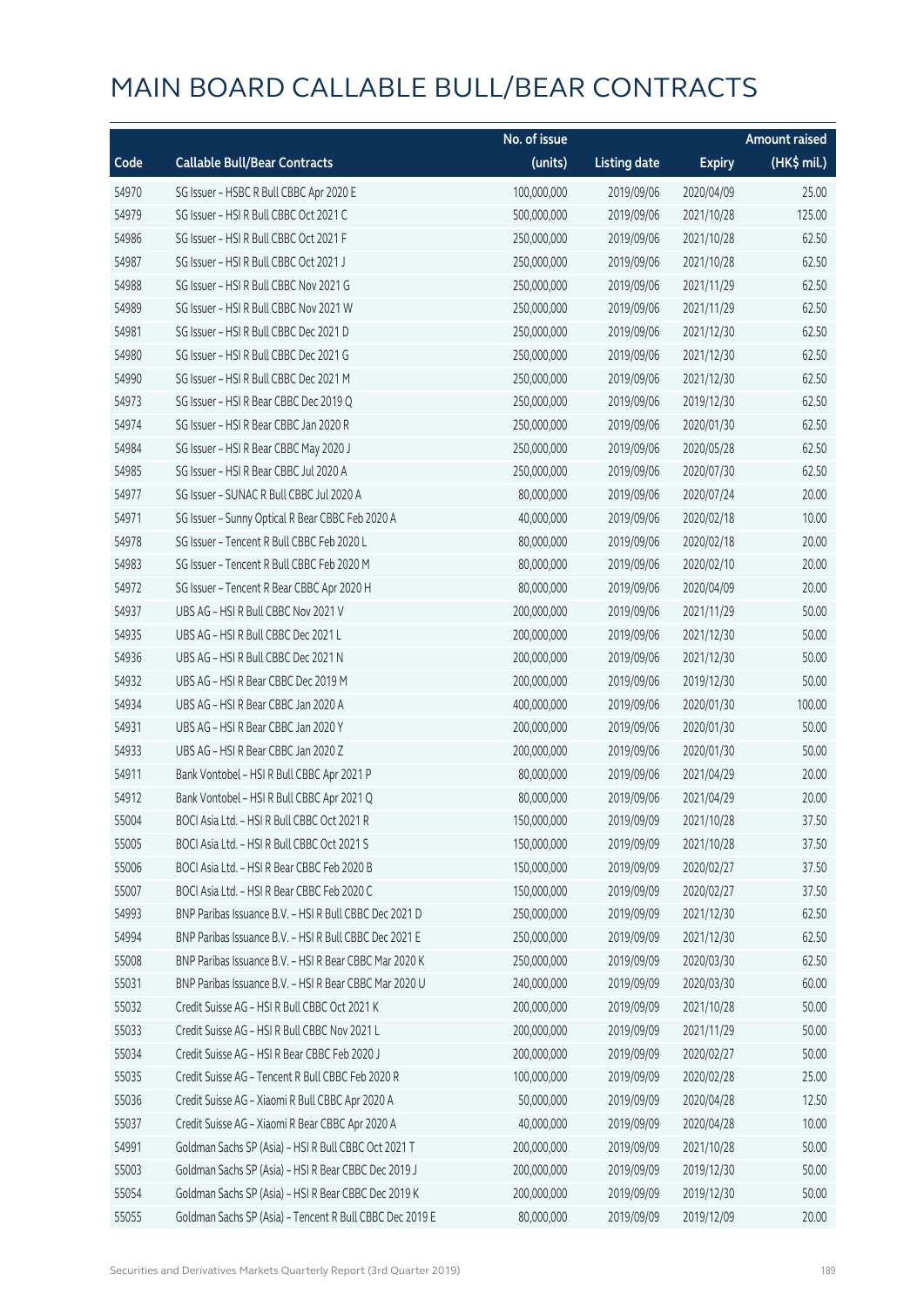|       |                                                           | No. of issue |                     |               | <b>Amount raised</b> |
|-------|-----------------------------------------------------------|--------------|---------------------|---------------|----------------------|
| Code  | <b>Callable Bull/Bear Contracts</b>                       | (units)      | <b>Listing date</b> | <b>Expiry</b> | (HK\$ mil.)          |
| 54995 | HK Bank - HKEX R Bear CBBC Apr 2020 C                     | 40,000,000   | 2019/09/09          | 2020/04/06    | 10.00                |
| 54992 | HK Bank - HSI R Bull CBBC Sep 2020 D                      | 50,000,000   | 2019/09/09          | 2020/09/29    | 12.50                |
| 54996 | HK Bank - Sunny Optical R Bear CBBC Mar 2020 B            | 40,000,000   | 2019/09/09          | 2020/03/09    | 10.00                |
| 54997 | HK Bank - Tencent R Bull CBBC Apr 2020 F                  | 40,000,000   | 2019/09/09          | 2020/04/06    | 10.00                |
| 55023 | Haitong Int'l Sec - HKEX R Bear CBBC Mar 2020 H           | 40,000,000   | 2019/09/09          | 2020/03/11    | 10.00                |
| 55016 | Haitong Int'l Sec - HSI R Bull CBBC Oct 2021 R            | 150,000,000  | 2019/09/09          | 2021/10/28    | 37.50                |
| 55018 | Haitong Int'l Sec - HSI R Bull CBBC Dec 2021 R            | 150,000,000  | 2019/09/09          | 2021/12/30    | 37.50                |
| 55017 | Haitong Int'l Sec - HSI R Bull CBBC Dec 2021 Z            | 150,000,000  | 2019/09/09          | 2021/12/30    | 37.50                |
| 55020 | Haitong Int'l Sec - HSI R Bear CBBC Feb 2020 A            | 150,000,000  | 2019/09/09          | 2020/02/27    | 37.50                |
| 55021 | Haitong Int'l Sec - HSI R Bear CBBC Feb 2020 B            | 150,000,000  | 2019/09/09          | 2020/02/27    | 37.50                |
| 55019 | Haitong Int'l Sec - HSI R Bear CBBC Feb 2020 Z            | 150,000,000  | 2019/09/09          | 2020/02/27    | 37.50                |
| 55025 | Haitong Int'l Sec - ICBC R Bear CBBC Apr 2020 A           | 90,000,000   | 2019/09/09          | 2020/04/24    | 22.50                |
| 55024 | Haitong Int'l Sec - SHK Ppt R Bear CBBC Feb 2020 A        | 40,000,000   | 2019/09/09          | 2020/02/28    | 10.00                |
| 55022 | Haitong Int'l Sec - Tencent R Bull CBBC Feb 2020 K        | 40,000,000   | 2019/09/09          | 2020/02/27    | 13.32                |
| 55026 | J P Morgan SP BV - HSI R Bull CBBC Oct 2021 R             | 200,000,000  | 2019/09/09          | 2021/10/28    | 50.00                |
| 55027 | J P Morgan SP BV - HSI R Bear CBBC Mar 2020 A             | 200,000,000  | 2019/09/09          | 2020/03/30    | 50.00                |
| 55028 | J P Morgan SP BV - Tencent R Bull CBBC Feb 2020 O         | 250,000,000  | 2019/09/09          | 2020/02/14    | 62.50                |
| 54998 | Macquarie Bank Ltd. - Tencent R Bull CBBC Mar 2020 J      | 27,000,000   | 2019/09/09          | 2020/03/31    | 10.07                |
| 54999 | Macquarie Bank Ltd. - Tencent R Bull CBBC Mar 2020 K      | 10,000,000   | 2019/09/09          | 2020/03/31    | 10.00                |
| 55029 | Morgan Stanley Asia Products - HSI R Bear CBBC Jan 2020 H | 100,000,000  | 2019/09/09          | 2020/01/30    | 25.00                |
| 55030 | Morgan Stanley Asia Products - HSI R Bear CBBC Feb 2020 G | 100,000,000  | 2019/09/09          | 2020/02/27    | 25.00                |
| 55049 | SG Issuer - HSI R Bull CBBC Oct 2021 L                    | 250,000,000  | 2019/09/09          | 2021/10/28    | 62.50                |
| 55050 | SG Issuer - HSI R Bull CBBC Oct 2021 M                    | 250,000,000  | 2019/09/09          | 2021/10/28    | 62.50                |
| 55051 | SG Issuer - HSI R Bull CBBC Oct 2021 N                    | 250,000,000  | 2019/09/09          | 2021/10/28    | 62.50                |
| 55052 | SG Issuer - HSI R Bull CBBC Nov 2021 B                    | 250,000,000  | 2019/09/09          | 2021/11/29    | 62.50                |
| 55041 | SG Issuer - HSI R Bull CBBC Nov 2021 N                    | 250,000,000  | 2019/09/09          | 2021/11/29    | 62.50                |
| 55042 | SG Issuer - HSI R Bull CBBC Dec 2021 P                    | 250,000,000  | 2019/09/09          | 2021/12/30    | 62.50                |
| 55044 | SG Issuer – HSI R Bear CBBC Jan 2020 T                    | 250,000,000  | 2019/09/09          | 2020/01/30    | 62.50                |
| 55045 | SG Issuer - HSI R Bear CBBC Feb 2020 W                    | 250,000,000  | 2019/09/09          | 2020/02/27    | 62.50                |
| 55047 | SG Issuer - HSI R Bear CBBC Mar 2020 N                    | 250,000,000  | 2019/09/09          | 2020/03/30    | 62.50                |
| 55048 | SG Issuer - HSI R Bear CBBC Apr 2020 E                    | 250,000,000  | 2019/09/09          | 2020/04/28    | 62.50                |
| 55046 | SG Issuer - HSI R Bear CBBC May 2020 K                    | 500,000,000  | 2019/09/09          | 2020/05/28    | 125.00               |
| 55038 | SG Issuer - Ping An R Bull CBBC Feb 2020 G                | 100,000,000  | 2019/09/09          | 2020/02/12    | 25.00                |
| 55043 | SG Issuer - Tencent R Bull CBBC Jan 2020 M                | 80,000,000   | 2019/09/09          | 2020/01/30    | 20.00                |
| 55053 | SG Issuer - Tencent R Bull CBBC Feb 2020 N                | 80,000,000   | 2019/09/09          | 2020/02/25    | 20.00                |
| 55039 | SG Issuer - Tencent R Bear CBBC Apr 2020 I                | 80,000,000   | 2019/09/09          | 2020/04/15    | 20.00                |
| 55040 | SG Issuer - Tencent R Bear CBBC Apr 2020 J                | 80,000,000   | 2019/09/09          | 2020/04/23    | 20.00                |
| 55010 | UBS AG - CC Bank R Bull CBBC Apr 2020 A                   | 100,000,000  | 2019/09/09          | 2020/04/28    | 25.00                |
| 55009 | UBS AG - HSI R Bull CBBC Nov 2021 C                       | 200,000,000  | 2019/09/09          | 2021/11/29    | 50.00                |
| 55011 | UBS AG - HSI R Bear CBBC Jan 2020 C                       | 200,000,000  | 2019/09/09          | 2020/01/30    | 50.00                |
| 55012 | UBS AG - HSI R Bear CBBC Jan 2020 D                       | 200,000,000  | 2019/09/09          | 2020/01/30    | 50.00                |
| 55013 | UBS AG - HSI R Bear CBBC Jan 2020 E                       | 200,000,000  | 2019/09/09          | 2020/01/30    | 50.00                |
| 55014 | UBS AG - Tencent R Bull CBBC Feb 2020 Q                   | 40,000,000   | 2019/09/09          | 2020/02/19    | 10.00                |
| 55015 | UBS AG - Tencent R Bear CBBC Feb 2020 F                   | 40,000,000   | 2019/09/09          | 2020/02/19    | 10.00                |
| 55001 | Bank Vontobel - HSBC R Bull CBBC Apr 2020 A               | 40,000,000   | 2019/09/09          | 2020/04/24    | 10.00                |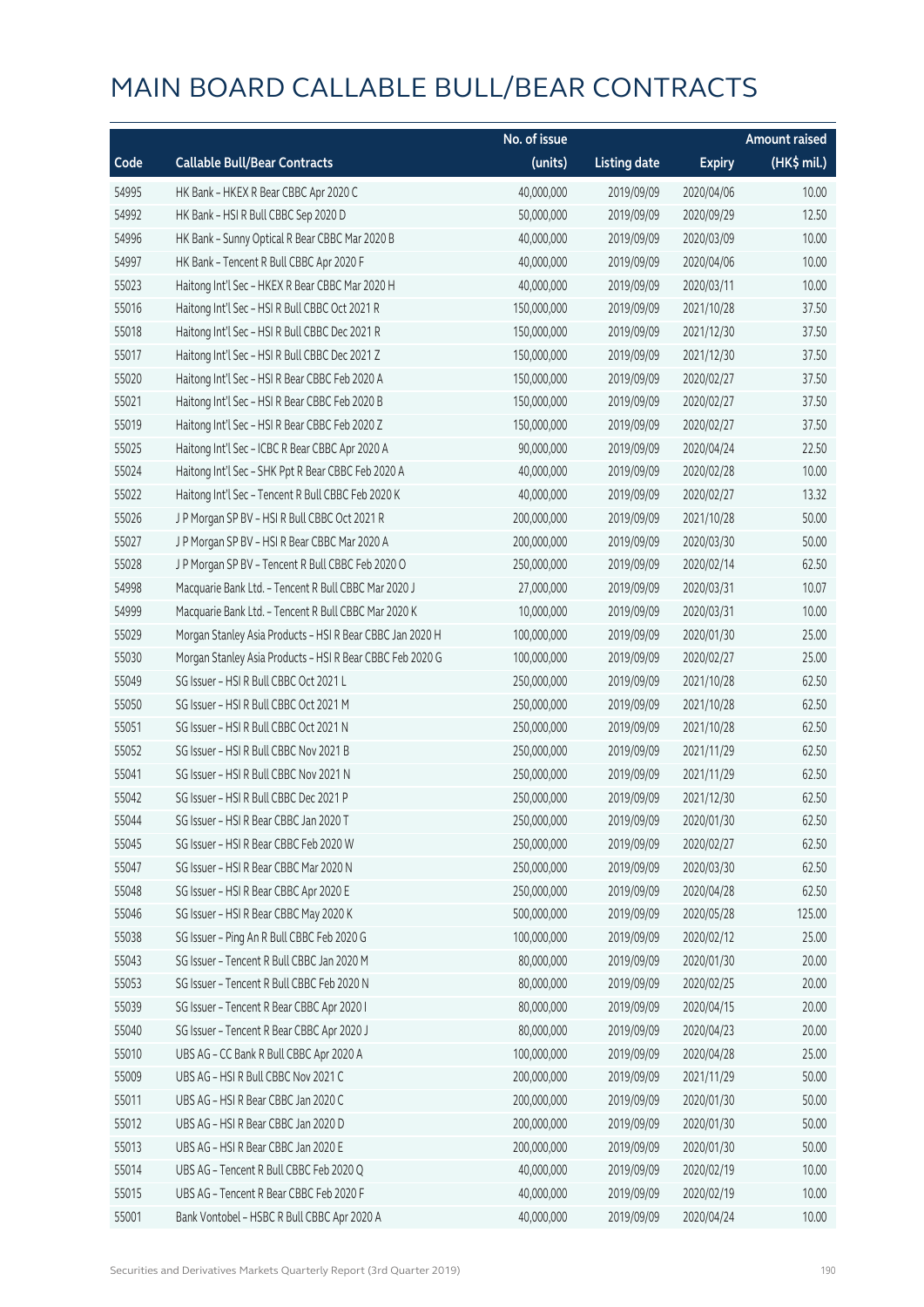|       |                                                              | No. of issue |                     |               | <b>Amount raised</b> |
|-------|--------------------------------------------------------------|--------------|---------------------|---------------|----------------------|
| Code  | <b>Callable Bull/Bear Contracts</b>                          | (units)      | <b>Listing date</b> | <b>Expiry</b> | $(HK\$ mil.)         |
| 55000 | Bank Vontobel - Sunny Optical R Bull CBBC Apr 2020 A         | 40,000,000   | 2019/09/09          | 2020/04/24    | 10.00                |
| 55002 | Bank Vontobel - Tencent R Bull CBBC Apr 2020 A               | 40,000,000   | 2019/09/09          | 2020/04/24    | 10.00                |
| 55061 | BOCI Asia Ltd. - HSI R Bull CBBC Oct 2021 T                  | 150,000,000  | 2019/09/10          | 2021/10/28    | 37.50                |
| 55062 | BOCI Asia Ltd. - HSI R Bear CBBC Feb 2020 D                  | 150,000,000  | 2019/09/10          | 2020/02/27    | 37.50                |
| 55063 | BOCI Asia Ltd. - Tencent R Bull CBBC Feb 2020 A              | 40,000,000   | 2019/09/10          | 2020/02/03    | 10.00                |
| 55064 | BOCI Asia Ltd. - Tencent R Bull CBBC Feb 2020 B              | 40,000,000   | 2019/09/10          | 2020/02/03    | 10.00                |
| 55056 | BNP Paribas Issuance B.V. - HSI R Bull CBBC Dec 2021 B       | 250,000,000  | 2019/09/10          | 2021/12/30    | 62.50                |
| 55082 | BNP Paribas Issuance B.V. - HSI R Bear CBBC Mar 2020 B       | 250,000,000  | 2019/09/10          | 2020/03/30    | 62.50                |
| 55057 | BNP Paribas Issuance B.V. - HSI R Bear CBBC Mar 2020 V       | 250,000,000  | 2019/09/10          | 2020/03/30    | 62.50                |
| 55083 | BNP Paribas Issuance B.V. - HSI R Bear CBBC Mar 2020 W       | 240,000,000  | 2019/09/10          | 2020/03/30    | 60.00                |
| 55092 | Credit Suisse AG - HSI R Bull CBBC Oct 2021 V                | 200,000,000  | 2019/09/10          | 2021/10/28    | 50.00                |
| 55093 | Credit Suisse AG - HSI R Bull CBBC Nov 2021 I                | 200,000,000  | 2019/09/10          | 2021/11/29    | 50.00                |
| 55096 | Credit Suisse AG - HSI R Bear CBBC Feb 2020 K                | 200,000,000  | 2019/09/10          | 2020/02/27    | 50.00                |
| 55095 | Credit Suisse AG - SHK Ppt R Bear CBBC Jun 2020 A            | 40,000,000   | 2019/09/10          | 2020/06/12    | 10.00                |
| 55094 | Credit Suisse AG - Xiaomi R Bull CBBC Jul 2020 A             | 50,000,000   | 2019/09/10          | 2020/07/15    | 12.50                |
| 55086 | Bank of East Asia - Galaxy Ent R Bull CBBC May 2020 A        | 100,000,000  | 2019/09/10          | 2020/05/04    | 25.00                |
| 55087 | Bank of East Asia - Galaxy Ent R Bear CBBC May 2020 A        | 100,000,000  | 2019/09/10          | 2020/05/04    | 25.00                |
| 55084 | Bank of East Asia - Ping An R Bull CBBC May 2020 A           | 100,000,000  | 2019/09/10          | 2020/05/04    | 25.00                |
| 55085 | Bank of East Asia - Ping An R Bull CBBC May 2020 B           | 100,000,000  | 2019/09/10          | 2020/05/04    | 25.00                |
| 55088 | Bank of East Asia - Tencent R Bull CBBC May 2020 A           | 30,000,000   | 2019/09/10          | 2020/05/04    | 10.50                |
| 55089 | Bank of East Asia - Tencent R Bull CBBC May 2020 B           | 150,000,000  | 2019/09/10          | 2020/05/04    | 37.50                |
| 55065 | Goldman Sachs SP (Asia) - HSI R Bull CBBC Nov 2021 B         | 200,000,000  | 2019/09/10          | 2021/11/29    | 50.00                |
| 55103 | Goldman Sachs SP (Asia) - HSI R Bear CBBC Dec 2019 L         | 200,000,000  | 2019/09/10          | 2019/12/30    | 50.00                |
| 55105 | Goldman Sachs SP (Asia) - HSI R Bear CBBC Dec 2019 M         | 200,000,000  | 2019/09/10          | 2019/12/30    | 50.00                |
| 55066 | Goldman Sachs SP (Asia) - Tencent R Bull CBBC Dec 2019 I     | 80,000,000   | 2019/09/10          | 2019/12/10    | 20.00                |
| 55104 | Goldman Sachs SP (Asia) - Tencent R Bear CBBC Feb 2020 A     | 60,000,000   | 2019/09/10          | 2020/02/28    | 15.00                |
| 55060 | HK Bank - HSI R Bear CBBC Feb 2020 P                         | 50,000,000   | 2019/09/10          | 2020/02/27    | 12.50                |
| 55058 | HK Bank - SHK Ppt R Bear CBBC Feb 2020 B                     | 40,000,000   | 2019/09/10          | 2020/02/10    | 10.00                |
| 55059 | HK Bank - Tencent R Bull CBBC Apr 2020 G                     | 40,000,000   | 2019/09/10          | 2020/04/27    | 10.00                |
| 55075 | Haitong Int'l Sec - HSI R Bull CBBC Dec 2021 S               | 150,000,000  | 2019/09/10          | 2021/12/30    | 37.50                |
| 55076 | Haitong Int'l Sec - HSI R Bull CBBC Dec 2021 V               | 100,000,000  | 2019/09/10          | 2021/12/30    | 25.00                |
| 55077 | Haitong Int'l Sec - HSI R Bull CBBC Dec 2021 W               | 150,000,000  | 2019/09/10          | 2021/12/30    | 37.50                |
| 55078 | Haitong Int'l Sec - HSI R Bear CBBC Feb 2020 C               | 150,000,000  | 2019/09/10          | 2020/02/27    | 37.50                |
| 55079 | Haitong Int'l Sec - HSI R Bear CBBC Feb 2020 D               | 150,000,000  | 2019/09/10          | 2020/02/27    | 37.50                |
| 55080 | Haitong Int'l Sec - HSI R Bear CBBC Feb 2020 E               | 200,000,000  | 2019/09/10          | 2020/02/27    | 50.00                |
| 55081 | Haitong Int'l Sec - Xiaomi R Bull CBBC Feb 2020 B            | 50,000,000   | 2019/09/10          | 2020/02/28    | 12.50                |
| 55090 | J P Morgan SP BV - HSI R Bull CBBC Nov 2021 J                | 200,000,000  | 2019/09/10          | 2021/11/29    | 50.00                |
| 55091 | J P Morgan SP BV - Tencent R Bull CBBC Feb 2020 P            | 50,000,000   | 2019/09/10          | 2020/02/14    | 12.50                |
| 55101 | Morgan Stanley Asia Products - HSI R Bull CBBC Dec 2021 K    | 100,000,000  | 2019/09/10          | 2021/12/30    | 25.00                |
| 55099 | Morgan Stanley Asia Products - HSI R Bull CBBC Jun 2022 E    | 100,000,000  | 2019/09/10          | 2022/06/29    | 25.00                |
| 55102 | Morgan Stanley Asia Products - HSI R Bull CBBC Jun 2022 F    | 100,000,000  | 2019/09/10          | 2022/06/29    | 25.00                |
| 55100 | Morgan Stanley Asia Products - HSI R Bear CBBC Jan 2020 I    | 100,000,000  | 2019/09/10          | 2020/01/30    | 25.00                |
| 55098 | Morgan Stanley Asia Products - HSI R Bear CBBC Mar 2020 H    | 100,000,000  | 2019/09/10          | 2020/03/30    | 25.00                |
| 55097 | Morgan Stanley Asia Products - Tencent R Bear CBBC Mar2020 B | 50,000,000   | 2019/09/10          | 2020/03/02    | 12.50                |
| 55110 | SG Issuer - Galaxy Ent R Bear CBBC Feb 2020 F                | 100,000,000  | 2019/09/10          | 2020/02/21    | 25.00                |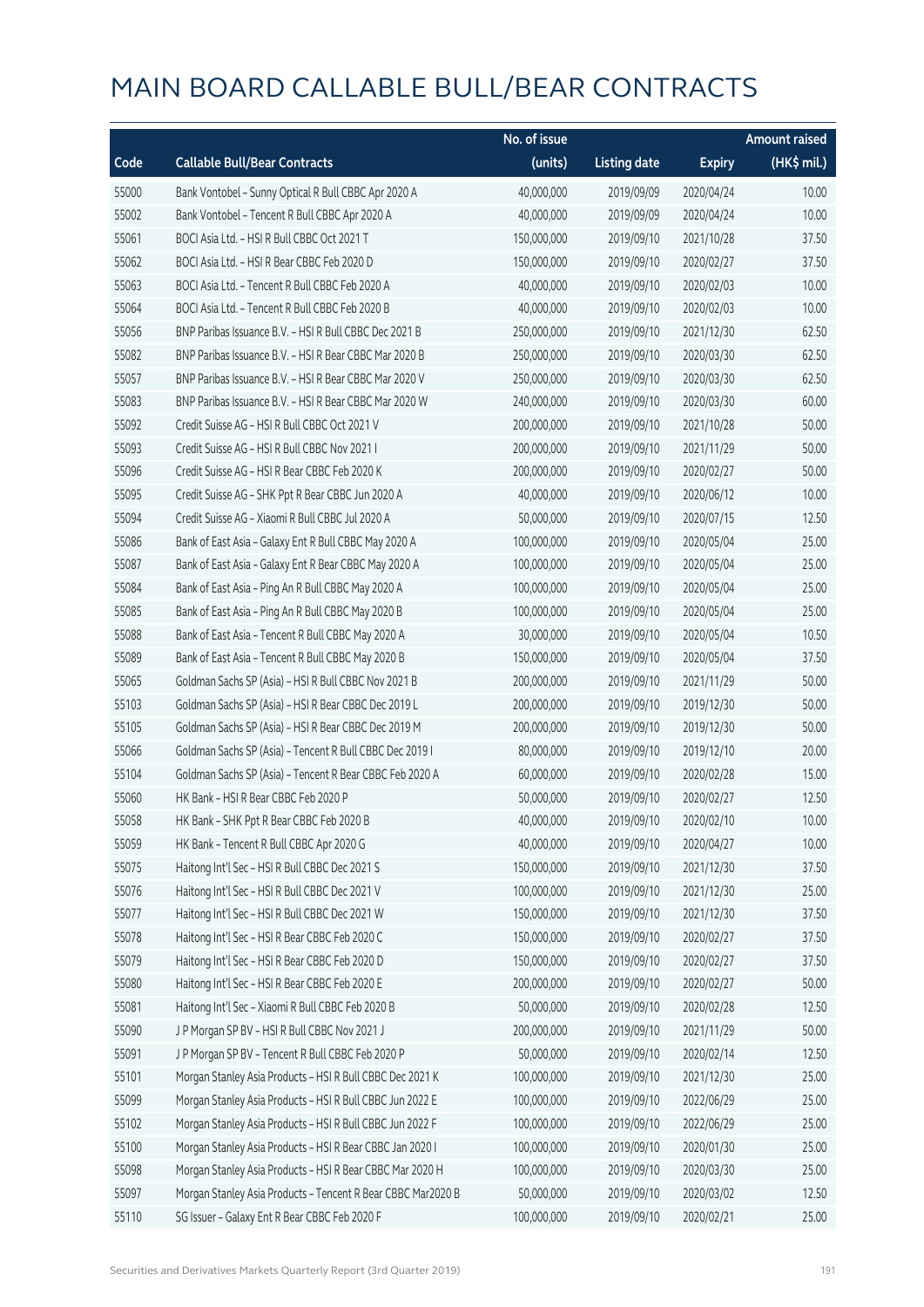|       |                                                              | No. of issue |                     |               | <b>Amount raised</b> |
|-------|--------------------------------------------------------------|--------------|---------------------|---------------|----------------------|
| Code  | <b>Callable Bull/Bear Contracts</b>                          | (units)      | <b>Listing date</b> | <b>Expiry</b> | (HK\$ mil.)          |
| 55106 | SG Issuer - HSI R Bull CBBC Nov 2021 M                       | 250,000,000  | 2019/09/10          | 2021/11/29    | 62.50                |
| 55107 | SG Issuer - HSI R Bull CBBC Nov 2021 R                       | 250,000,000  | 2019/09/10          | 2021/11/29    | 62.50                |
| 55113 | SG Issuer - HSI R Bull CBBC Dec 2021 X                       | 500,000,000  | 2019/09/10          | 2021/12/30    | 125.00               |
| 55114 | SG Issuer - HSI R Bull CBBC Dec 2021 Z                       | 250,000,000  | 2019/09/10          | 2021/12/30    | 62.50                |
| 55115 | SG Issuer - HSI R Bear CBBC May 2020 L                       | 250,000,000  | 2019/09/10          | 2020/05/28    | 62.50                |
| 55116 | SG Issuer - HSI R Bear CBBC May 2020 M                       | 250,000,000  | 2019/09/10          | 2020/05/28    | 62.50                |
| 55117 | SG Issuer - HSI R Bear CBBC May 2020 N                       | 250,000,000  | 2019/09/10          | 2020/05/28    | 62.50                |
| 55111 | SG Issuer - Ping An R Bull CBBC Feb 2020 H                   | 100,000,000  | 2019/09/10          | 2020/02/21    | 25.00                |
| 55112 | SG Issuer - Sunny Optical R Bull CBBC Feb 2020 B             | 40,000,000   | 2019/09/10          | 2020/02/21    | 10.00                |
| 55108 | SG Issuer - Tencent R Bull CBBC Feb 2020 O                   | 80,000,000   | 2019/09/10          | 2020/02/12    | 20.00                |
| 55109 | SG Issuer - Tencent R Bear CBBC Mar 2020 O                   | 80,000,000   | 2019/09/10          | 2020/03/30    | 20.00                |
| 55069 | UBS AG - HSBC R Bull CBBC Mar 2020 A                         | 100,000,000  | 2019/09/10          | 2020/03/23    | 25.00                |
| 55074 | UBS AG - HSBC R Bull CBBC Mar 2020 B                         | 100,000,000  | 2019/09/10          | 2020/03/09    | 25.00                |
| 55070 | UBS AG - HSBC R Bear CBBC Mar 2020 A                         | 100,000,000  | 2019/09/10          | 2020/03/23    | 25.00                |
| 55067 | UBS AG - HSI R Bull CBBC Dec 2021 M                          | 200,000,000  | 2019/09/10          | 2021/12/30    | 50.00                |
| 55071 | UBS AG - HSI R Bull CBBC Dec 2021 P                          | 200,000,000  | 2019/09/10          | 2021/12/30    | 50.00                |
| 55072 | UBS AG - HSI R Bull CBBC Dec 2021 Q                          | 200,000,000  | 2019/09/10          | 2021/12/30    | 50.00                |
| 55068 | UBS AG - HSI R Bear CBBC Dec 2019 F                          | 200,000,000  | 2019/09/10          | 2019/12/30    | 50.00                |
| 55073 | UBS AG - HSI R Bear CBBC Jan 2020 F                          | 200,000,000  | 2019/09/10          | 2020/01/30    | 50.00                |
| 55136 | BOCI Asia Ltd. - HSI R Bull CBBC Oct 2021 U                  | 150,000,000  | 2019/09/11          | 2021/10/28    | 37.50                |
| 55193 | BOCI Asia Ltd. - HSI R Bull CBBC Oct 2021 V                  | 150,000,000  | 2019/09/11          | 2021/10/28    | 37.50                |
| 55194 | BOCI Asia Ltd. - HSI R Bull CBBC Oct 2021 W                  | 150,000,000  | 2019/09/11          | 2021/10/28    | 37.50                |
| 55195 | BOCI Asia Ltd. - HSI R Bull CBBC Oct 2021 X                  | 150,000,000  | 2019/09/11          | 2021/10/28    | 37.50                |
| 55196 | BOCI Asia Ltd. - HSI R Bull CBBC Oct 2021 Y                  | 150,000,000  | 2019/09/11          | 2021/10/28    | 37.50                |
| 55197 | BOCI Asia Ltd. - HSI R Bull CBBC Oct 2021 Z                  | 150,000,000  | 2019/09/11          | 2021/10/28    | 37.50                |
| 55137 | BOCI Asia Ltd. - HSI R Bear CBBC Feb 2020 E                  | 150,000,000  | 2019/09/11          | 2020/02/27    | 37.50                |
| 55138 | BOCI Asia Ltd. - HSI R Bear CBBC Feb 2020 F                  | 150,000,000  | 2019/09/11          | 2020/02/27    | 37.50                |
| 55139 | BOCLAsia Ltd. – HSLR Bear CBBC Feb 2020 G                    | 150,000,000  | 2019/09/11          | 2020/02/27    | 37.50                |
| 55140 | BOCI Asia Ltd. - HSI R Bear CBBC Feb 2020 H                  | 150,000,000  | 2019/09/11          | 2020/02/27    | 37.50                |
| 55141 | BOCI Asia Ltd. - HSI R Bear CBBC Feb 2020 I                  | 150,000,000  | 2019/09/11          | 2020/02/27    | 37.50                |
| 55142 | BOCI Asia Ltd. - HSI R Bear CBBC Feb 2020 J                  | 150,000,000  | 2019/09/11          | 2020/02/27    | 37.50                |
| 55143 | BOCI Asia Ltd. - HSI R Bear CBBC Feb 2020 K                  | 150,000,000  | 2019/09/11          | 2020/02/27    | 37.50                |
| 55198 | BOCI Asia Ltd. - HSI R Bear CBBC Feb 2020 L                  | 150,000,000  | 2019/09/11          | 2020/02/27    | 37.50                |
| 55199 | BOCI Asia Ltd. - HSI R Bear CBBC Feb 2020 M                  | 150,000,000  | 2019/09/11          | 2020/02/27    | 37.50                |
| 55165 | BNP Paribas Issuance B.V. - CSOP A50 ETF R Bull CBBC Dec19 N | 60,000,000   | 2019/09/11          | 2019/12/30    | 15.00                |
| 55130 | BNP Paribas Issuance B.V. - Galaxy Ent R Bull CBBC Nov2020 B | 150,000,000  | 2019/09/11          | 2020/11/27    | 37.50                |
| 55129 | BNP Paribas Issuance B.V. - HKEX R Bear CBBC Jul 2020 W      | 50,000,000   | 2019/09/11          | 2020/07/30    | 12.50                |
| 55200 | BNP Paribas Issuance B.V. - HSI R Bull CBBC Nov 2021 C       | 250,000,000  | 2019/09/11          | 2021/11/29    | 62.50                |
| 55201 | BNP Paribas Issuance B.V. - HSI R Bull CBBC Nov 2021 D       | 250,000,000  | 2019/09/11          | 2021/11/29    | 62.50                |
| 55202 | BNP Paribas Issuance B.V. - HSI R Bull CBBC Nov 2021 E       | 250,000,000  | 2019/09/11          | 2021/11/29    | 62.50                |
| 55203 | BNP Paribas Issuance B.V. - HSI R Bull CBBC Nov 2021 F       | 250,000,000  | 2019/09/11          | 2021/11/29    | 62.50                |
| 55146 | BNP Paribas Issuance B.V. - HSI R Bull CBBC Dec 2021 F       | 250,000,000  | 2019/09/11          | 2021/12/30    | 62.50                |
| 55204 | BNP Paribas Issuance B.V. - HSI R Bull CBBC Dec 2021 G       | 250,000,000  | 2019/09/11          | 2021/12/30    | 62.50                |
| 55205 | BNP Paribas Issuance B.V. - HSI R Bull CBBC Dec 2021 K       | 250,000,000  | 2019/09/11          | 2021/12/30    | 62.50                |
| 55206 | BNP Paribas Issuance B.V. - HSI R Bull CBBC Dec 2021 N       | 250,000,000  | 2019/09/11          | 2021/12/30    | 62.50                |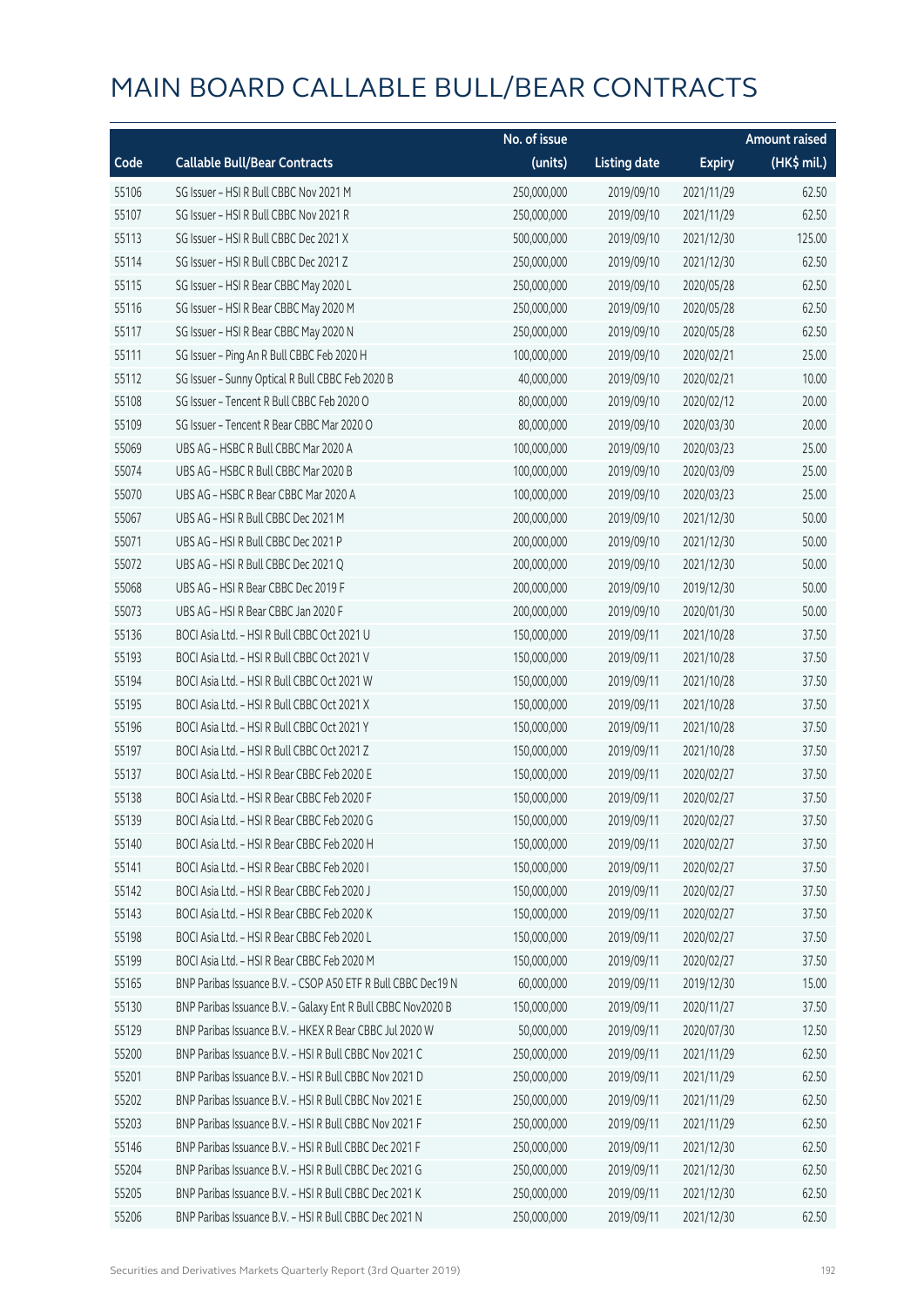|       |                                                            | No. of issue |                     |               | <b>Amount raised</b> |
|-------|------------------------------------------------------------|--------------|---------------------|---------------|----------------------|
| Code  | <b>Callable Bull/Bear Contracts</b>                        | (units)      | <b>Listing date</b> | <b>Expiry</b> | (HK\$ mil.)          |
| 55147 | BNP Paribas Issuance B.V. - HSI R Bear CBBC Mar 2020 A     | 250,000,000  | 2019/09/11          | 2020/03/30    | 62.50                |
| 55131 | BNP Paribas Issuance B.V. - HSI R Bear CBBC Mar 2020 C     | 250,000,000  | 2019/09/11          | 2020/03/30    | 62.50                |
| 55148 | BNP Paribas Issuance B.V. - HSI R Bear CBBC Mar 2020 L     | 250,000,000  | 2019/09/11          | 2020/03/30    | 62.50                |
| 55149 | BNP Paribas Issuance B.V. - HSI R Bear CBBC Mar 2020 M     | 250,000,000  | 2019/09/11          | 2020/03/30    | 62.50                |
| 55150 | BNP Paribas Issuance B.V. - HSI R Bear CBBC Mar 2020 N     | 250,000,000  | 2019/09/11          | 2020/03/30    | 62.50                |
| 55151 | BNP Paribas Issuance B.V. - HSI R Bear CBBC Mar 2020 O     | 250,000,000  | 2019/09/11          | 2020/03/30    | 62.50                |
| 55152 | BNP Paribas Issuance B.V. - HSI R Bear CBBC Mar 2020 P     | 250,000,000  | 2019/09/11          | 2020/03/30    | 62.50                |
| 55153 | BNP Paribas Issuance B.V. - HSI R Bear CBBC Mar 2020 Q     | 250,000,000  | 2019/09/11          | 2020/03/30    | 62.50                |
| 55207 | BNP Paribas Issuance B.V. - HSI R Bear CBBC Mar 2020 R     | 240,000,000  | 2019/09/11          | 2020/03/30    | 60.00                |
| 55132 | BNP Paribas Issuance B.V. - HSI R Bear CBBC Mar 2020 X     | 250,000,000  | 2019/09/11          | 2020/03/30    | 62.50                |
| 55133 | BNP Paribas Issuance B.V. - HSI R Bear CBBC Mar 2020 Y     | 240,000,000  | 2019/09/11          | 2020/03/30    | 60.00                |
| 55145 | BNP Paribas Issuance B.V. - Tencent R Bull CBBC Dec 2019 P | 50,000,000   | 2019/09/11          | 2019/12/30    | 12.50                |
| 55163 | BNP Paribas Issuance B.V. - Tencent R Bull CBBC Dec 2019 Q | 50,000,000   | 2019/09/11          | 2019/12/30    | 12.50                |
| 55126 | BNP Paribas Issuance B.V. - Tencent R Bull CBBC Jan 2020 K | 50,000,000   | 2019/09/11          | 2020/01/30    | 12.50                |
| 55164 | BNP Paribas Issuance B.V. - Tencent R Bull CBBC Jan 2020 L | 50,000,000   | 2019/09/11          | 2020/01/30    | 12.50                |
| 55144 | BNP Paribas Issuance B.V. - Tencent R Bear CBBC Dec 2019 G | 50,000,000   | 2019/09/11          | 2019/12/30    | 12.50                |
| 55127 | BNP Paribas Issuance B.V. - Tencent R Bear CBBC Dec 2019 I | 50,000,000   | 2019/09/11          | 2019/12/30    | 12.50                |
| 55128 | BNP Paribas Issuance B.V. - Tencent R Bear CBBC Jan 2020 I | 50,000,000   | 2019/09/11          | 2020/01/30    | 12.50                |
| 55274 | Credit Suisse AG - AIA R Bull CBBC Jan 2020 R              | 70,000,000   | 2019/09/11          | 2020/01/30    | 17.50                |
| 55278 | Credit Suisse AG - CM Bank R Bull CBBC May 2020 C          | 70,000,000   | 2019/09/11          | 2020/05/28    | 17.50                |
| 55270 | Credit Suisse AG - HSI R Bull CBBC Oct 2021 C              | 200,000,000  | 2019/09/11          | 2021/10/28    | 50.00                |
| 55269 | Credit Suisse AG - HSI R Bull CBBC Oct 2021 W              | 200,000,000  | 2019/09/11          | 2021/10/28    | 50.00                |
| 55267 | Credit Suisse AG - HSI R Bull CBBC Nov 2021 M              | 200,000,000  | 2019/09/11          | 2021/11/29    | 50.00                |
| 55271 | Credit Suisse AG - HSI R Bull CBBC Nov 2021 N              | 200,000,000  | 2019/09/11          | 2021/11/29    | 50.00                |
| 55272 | Credit Suisse AG - HSI R Bull CBBC Dec 2021 F              | 300,000,000  | 2019/09/11          | 2021/12/30    | 75.00                |
| 55268 | Credit Suisse AG - HSI R Bull CBBC Dec 2021 G              | 300,000,000  | 2019/09/11          | 2021/12/30    | 75.00                |
| 55281 | Credit Suisse AG - HSI R Bear CBBC Dec 2019 G              | 200,000,000  | 2019/09/11          | 2019/12/30    | 50.00                |
| 55260 | Credit Suisse AG - HSI R Bear CBBC Dec 2019 S              | 200,000,000  | 2019/09/11          | 2019/12/30    | 50.00                |
| 55262 | Credit Suisse AG - HSI R Bear CBBC Dec 2019 T              | 200,000,000  | 2019/09/11          | 2019/12/30    | 50.00                |
| 55263 | Credit Suisse AG - HSI R Bear CBBC Dec 2019 U              | 200,000,000  | 2019/09/11          | 2019/12/30    | 50.00                |
| 55265 | Credit Suisse AG - HSI R Bear CBBC Dec 2019 W              | 200,000,000  | 2019/09/11          | 2019/12/30    | 50.00                |
| 55279 | Credit Suisse AG - HSI R Bear CBBC Jan 2020 D              | 200,000,000  | 2019/09/11          | 2020/01/30    | 50.00                |
| 55261 | Credit Suisse AG - HSI R Bear CBBC Jan 2020 W              | 200,000,000  | 2019/09/11          | 2020/01/30    | 50.00                |
| 55264 | Credit Suisse AG - HSI R Bear CBBC Jan 2020 X              | 200,000,000  | 2019/09/11          | 2020/01/30    | 50.00                |
| 55280 | Credit Suisse AG - HSI R Bear CBBC Jan 2020 Y              | 200,000,000  | 2019/09/11          | 2020/01/30    | 50.00                |
| 55282 | Credit Suisse AG - HSI R Bear CBBC Jan 2020 Z              | 200,000,000  | 2019/09/11          | 2020/01/30    | 50.00                |
| 55266 | Credit Suisse AG - HSI R Bear CBBC Feb 2020 L              | 200,000,000  | 2019/09/11          | 2020/02/27    | 50.00                |
| 55275 | Credit Suisse AG - Ping An R Bull CBBC Feb 2020 G          | 80,000,000   | 2019/09/11          | 2020/02/27    | 20.00                |
| 55276 | Credit Suisse AG - SHK Ppt R Bull CBBC May 2020 B          | 40,000,000   | 2019/09/11          | 2020/05/28    | 10.00                |
| 55277 | Credit Suisse AG - Sunny Optical R Bull CBBC Apr 2020 C    | 40,000,000   | 2019/09/11          | 2020/04/28    | 10.00                |
| 55273 | Credit Suisse AG - Tencent R Bull CBBC Jan 2020 I          | 100,000,000  | 2019/09/11          | 2020/01/30    | 25.00                |
| 55243 | Goldman Sachs SP (Asia) - HSI R Bull CBBC Oct 2021 D       | 200,000,000  | 2019/09/11          | 2021/10/28    | 50.00                |
| 55234 | Goldman Sachs SP (Asia) - HSI R Bull CBBC Oct 2021 E       | 200,000,000  | 2019/09/11          | 2021/10/28    | 50.00                |
| 55235 | Goldman Sachs SP (Asia) - HSI R Bull CBBC Oct 2021 G       | 200,000,000  | 2019/09/11          | 2021/10/28    | 50.00                |
| 55238 | Goldman Sachs SP (Asia) - HSI R Bull CBBC Oct 2021 K       | 200,000,000  | 2019/09/11          | 2021/10/28    | 50.00                |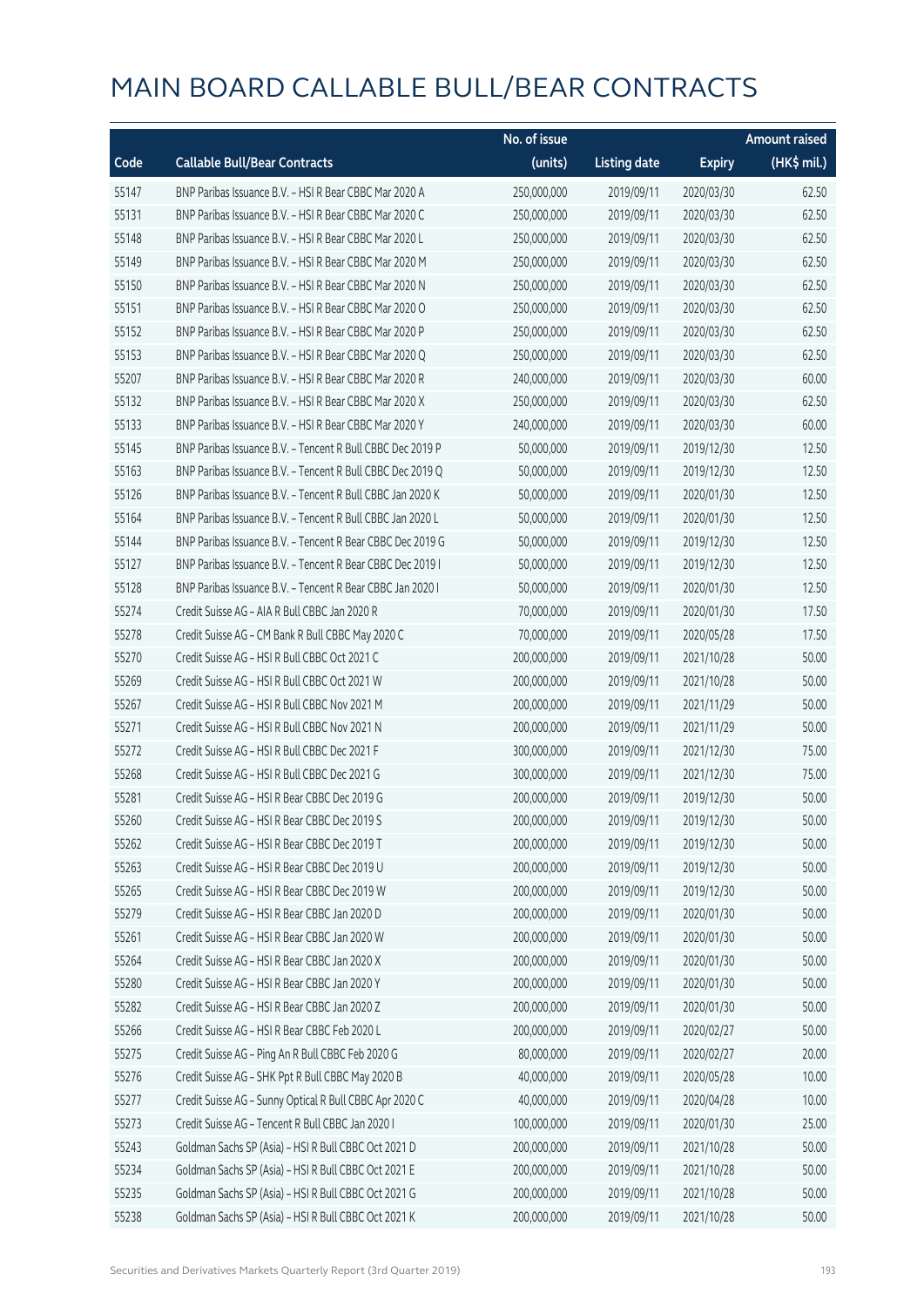|       |                                                          | No. of issue |                     |               | <b>Amount raised</b> |
|-------|----------------------------------------------------------|--------------|---------------------|---------------|----------------------|
| Code  | <b>Callable Bull/Bear Contracts</b>                      | (units)      | <b>Listing date</b> | <b>Expiry</b> | (HK\$ mil.)          |
| 55239 | Goldman Sachs SP (Asia) - HSI R Bull CBBC Oct 2021 M     | 200,000,000  | 2019/09/11          | 2021/10/28    | 50.00                |
| 55242 | Goldman Sachs SP (Asia) - HSI R Bull CBBC Oct 2021 N     | 200,000,000  | 2019/09/11          | 2021/10/28    | 50.00                |
| 55241 | Goldman Sachs SP (Asia) - HSI R Bear CBBC Dec 2019 A     | 200,000,000  | 2019/09/11          | 2019/12/30    | 50.00                |
| 55240 | Goldman Sachs SP (Asia) - HSI R Bear CBBC Dec 2019 B     | 200,000,000  | 2019/09/11          | 2019/12/30    | 50.00                |
| 55122 | Goldman Sachs SP (Asia) - HSI R Bear CBBC Dec 2019 N     | 200,000,000  | 2019/09/11          | 2019/12/30    | 50.00                |
| 55123 | Goldman Sachs SP (Asia) - HSI R Bear CBBC Dec 2019 O     | 200,000,000  | 2019/09/11          | 2019/12/30    | 50.00                |
| 55124 | Goldman Sachs SP (Asia) - HSI R Bear CBBC Dec 2019 P     | 200,000,000  | 2019/09/11          | 2019/12/30    | 50.00                |
| 55125 | Goldman Sachs SP (Asia) - HSI R Bear CBBC Dec 2019 Q     | 200,000,000  | 2019/09/11          | 2019/12/30    | 50.00                |
| 55229 | Goldman Sachs SP (Asia) - HSI R Bear CBBC Dec 2019 R     | 200,000,000  | 2019/09/11          | 2019/12/30    | 50.00                |
| 55230 | Goldman Sachs SP (Asia) - HSI R Bear CBBC Dec 2019 S     | 200,000,000  | 2019/09/11          | 2019/12/30    | 50.00                |
| 55231 | Goldman Sachs SP (Asia) - HSI R Bear CBBC Dec 2019 Y     | 200,000,000  | 2019/09/11          | 2019/12/30    | 50.00                |
| 55232 | Goldman Sachs SP (Asia) - HSI R Bear CBBC Dec 2019 Z     | 200,000,000  | 2019/09/11          | 2019/12/30    | 50.00                |
| 55236 | Goldman Sachs SP (Asia) - Tencent R Bull CBBC Dec 2019 F | 80,000,000   | 2019/09/11          | 2019/12/11    | 20.00                |
| 55237 | Goldman Sachs SP (Asia) - Tencent R Bull CBBC Dec 2019 J | 80,000,000   | 2019/09/11          | 2019/12/11    | 20.00                |
| 55233 | Goldman Sachs SP (Asia) - Tencent R Bear CBBC Feb 2020 B | 60,000,000   | 2019/09/11          | 2020/02/28    | 15.00                |
| 55248 | HK Bank - AIA R Bull CBBC Apr 2020 C                     | 60,000,000   | 2019/09/11          | 2020/04/06    | 15.00                |
| 55244 | HK Bank - HKEX R Bull CBBC Feb 2020 F                    | 40,000,000   | 2019/09/11          | 2020/02/10    | 10.00                |
| 55247 | HK Bank - HSCEI R Bull CBBC Sep 2020 B                   | 50,000,000   | 2019/09/11          | 2020/09/29    | 12.50                |
| 55245 | HK Bank - HSI R Bull CBBC Sep 2020 H                     | 50,000,000   | 2019/09/11          | 2020/09/29    | 12.50                |
| 55250 | HK Bank - HSI R Bull CBBC Sep 2020 K                     | 50,000,000   | 2019/09/11          | 2020/09/29    | 12.50                |
| 55119 | HK Bank - HSI R Bear CBBC Feb 2020 Q                     | 100,000,000  | 2019/09/11          | 2020/02/27    | 25.00                |
| 55246 | HK Bank - HSI R Bear CBBC Feb 2020 R                     | 50,000,000   | 2019/09/11          | 2020/02/27    | 12.50                |
| 55249 | HK Bank - Tencent R Bull CBBC Mar 2020 M                 | 40,000,000   | 2019/09/11          | 2020/03/16    | 10.00                |
| 55120 | HK Bank - Tencent R Bear CBBC Apr 2020 E                 | 40,000,000   | 2019/09/11          | 2020/04/20    | 10.00                |
| 55227 | Haitong Int'l Sec - AIA R Bull CBBC Feb 2020 C           | 60,000,000   | 2019/09/11          | 2020/02/28    | 15.00                |
| 55225 | Haitong Int'l Sec - HKEX R Bull CBBC Mar 2020 A          | 40,000,000   | 2019/09/11          | 2020/03/02    | 10.00                |
| 55218 | Haitong Int'l Sec - HSI R Bull CBBC Oct 2021 S           | 150,000,000  | 2019/09/11          | 2021/10/28    | 37.50                |
| 55216 | Haitong Int'l Sec - HSI R Bull CBBC Nov 2021 N           | 150,000,000  | 2019/09/11          | 2021/11/29    | 37.50                |
| 55217 | Haitong Int'l Sec - HSI R Bull CBBC Nov 2021 R           | 150,000,000  | 2019/09/11          | 2021/11/29    | 37.50                |
| 55219 | Haitong Int'l Sec - HSI R Bull CBBC Nov 2021 U           | 150,000,000  | 2019/09/11          | 2021/11/29    | 37.50                |
| 55220 | Haitong Int'l Sec - HSI R Bull CBBC Dec 2021 H           | 150,000,000  | 2019/09/11          | 2021/12/30    | 37.50                |
| 55221 | Haitong Int'l Sec - HSI R Bear CBBC Dec 2019 Q           | 150,000,000  | 2019/09/11          | 2019/12/30    | 37.50                |
| 55223 | Haitong Int'l Sec - HSI R Bear CBBC Dec 2019 R           | 150,000,000  | 2019/09/11          | 2019/12/30    | 37.50                |
| 55222 | Haitong Int'l Sec - HSI R Bear CBBC Jan 2020 V           | 200,000,000  | 2019/09/11          | 2020/01/30    | 50.00                |
| 55224 | Haitong Int'l Sec - HSI R Bear CBBC Jan 2020 W           | 150,000,000  | 2019/09/11          | 2020/01/30    | 37.50                |
| 55154 | Haitong Int'l Sec - HSI R Bear CBBC Feb 2020 F           | 150,000,000  | 2019/09/11          | 2020/02/27    | 37.50                |
| 55155 | Haitong Int'l Sec - HSI R Bear CBBC Feb 2020 G           | 150,000,000  | 2019/09/11          | 2020/02/27    | 37.50                |
| 55158 | Haitong Int'l Sec - HSI R Bear CBBC Feb 2020 H           | 150,000,000  | 2019/09/11          | 2020/02/27    | 37.50                |
| 55160 | Haitong Int'l Sec - HSI R Bear CBBC Feb 2020 I           | 150,000,000  | 2019/09/11          | 2020/02/27    | 37.50                |
| 55161 | Haitong Int'l Sec - HSI R Bear CBBC Feb 2020 J           | 150,000,000  | 2019/09/11          | 2020/02/27    | 37.50                |
| 55162 | Haitong Int'l Sec - HSI R Bear CBBC Feb 2020 K           | 150,000,000  | 2019/09/11          | 2020/02/27    | 37.50                |
| 55159 | Haitong Int'l Sec - HSI R Bear CBBC Feb 2020 M           | 150,000,000  | 2019/09/11          | 2020/02/27    | 37.50                |
| 55228 | Haitong Int'l Sec - Ping An R Bull CBBC Mar 2020 A       | 50,000,000   | 2019/09/11          | 2020/03/03    | 12.50                |
| 55156 | Haitong Int'l Sec - Tencent R Bull CBBC Mar 2020 A       | 40,000,000   | 2019/09/11          | 2020/03/02    | 10.00                |
| 55226 | Haitong Int'l Sec - Tencent R Bull CBBC Mar 2020 B       | 40,000,000   | 2019/09/11          | 2020/03/03    | 10.00                |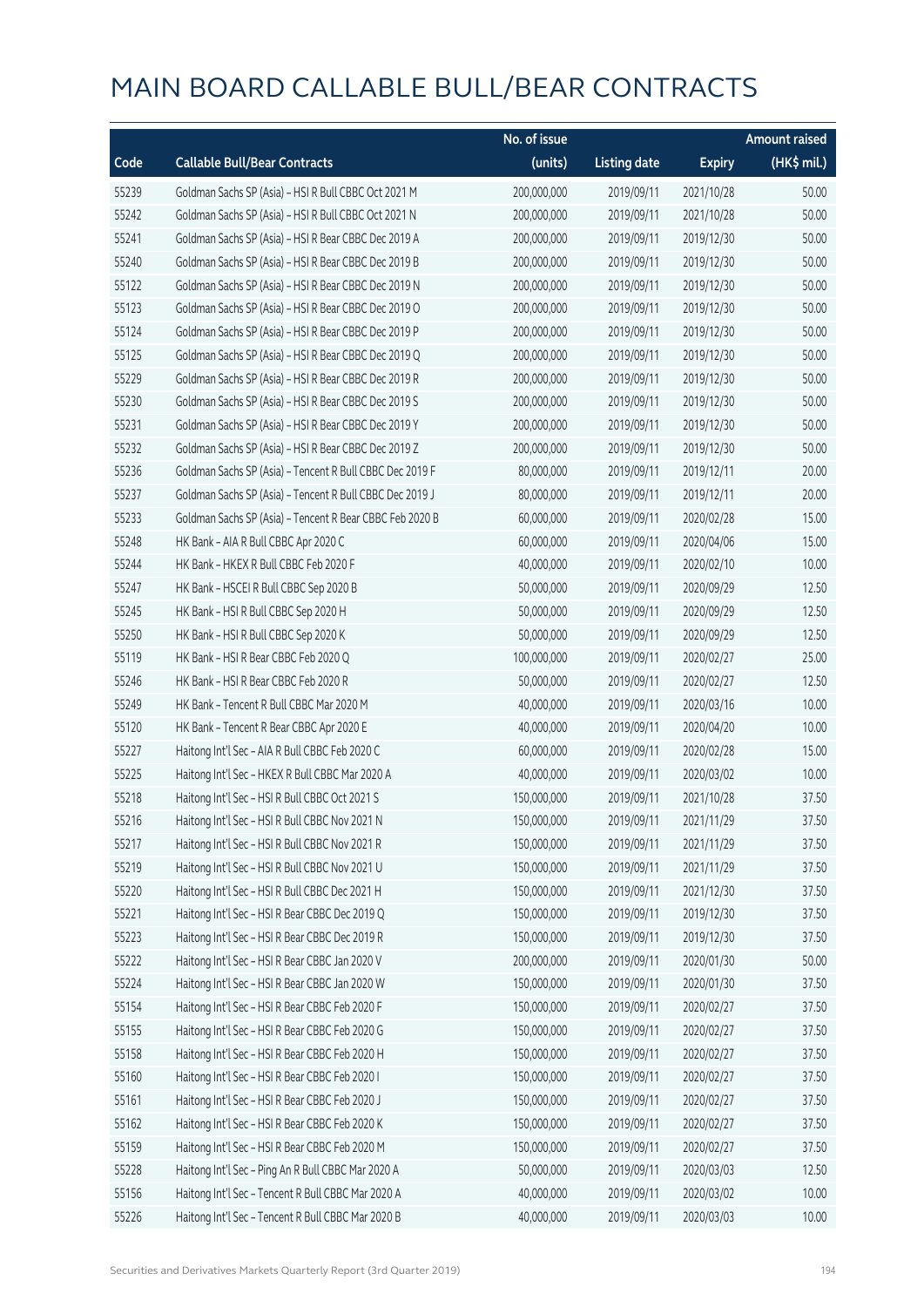|       |                                                              | No. of issue |                     |               | Amount raised |
|-------|--------------------------------------------------------------|--------------|---------------------|---------------|---------------|
| Code  | <b>Callable Bull/Bear Contracts</b>                          | (units)      | <b>Listing date</b> | <b>Expiry</b> | (HK\$ mil.)   |
| 55157 | Haitong Int'l Sec - Tencent R Bear CBBC Mar 2020 W           | 40,000,000   | 2019/09/11          | 2020/03/23    | 10.00         |
| 55192 | J P Morgan SP BV - HKEX R Bull CBBC Apr 2020 B               | 150,000,000  | 2019/09/11          | 2020/04/17    | 37.50         |
| 55209 | J P Morgan SP BV - HSI R Bull CBBC Sep 2021 L                | 200,000,000  | 2019/09/11          | 2021/09/29    | 50.00         |
| 55213 | J P Morgan SP BV - HSI R Bull CBBC Sep 2021 P                | 200,000,000  | 2019/09/11          | 2021/09/29    | 50.00         |
| 55210 | J P Morgan SP BV - HSI R Bull CBBC Oct 2021 U                | 200,000,000  | 2019/09/11          | 2021/10/28    | 50.00         |
| 55214 | J P Morgan SP BV - HSI R Bull CBBC Oct 2021 Z                | 200,000,000  | 2019/09/11          | 2021/10/28    | 50.00         |
| 55211 | J P Morgan SP BV - HSI R Bull CBBC Nov 2021 L                | 200,000,000  | 2019/09/11          | 2021/11/29    | 50.00         |
| 55215 | J P Morgan SP BV - HSI R Bull CBBC Nov 2021 R                | 200,000,000  | 2019/09/11          | 2021/11/29    | 50.00         |
| 55212 | J P Morgan SP BV - HSI R Bull CBBC Dec 2021 G                | 200,000,000  | 2019/09/11          | 2021/12/30    | 50.00         |
| 55181 | J P Morgan SP BV - HSI R Bear CBBC Mar 2020 B                | 200,000,000  | 2019/09/11          | 2020/03/30    | 50.00         |
| 55187 | J P Morgan SP BV - HSI R Bear CBBC Mar 2020 C                | 200,000,000  | 2019/09/11          | 2020/03/30    | 50.00         |
| 55188 | J P Morgan SP BV - HSI R Bear CBBC Mar 2020 D                | 200,000,000  | 2019/09/11          | 2020/03/30    | 50.00         |
| 55208 | J P Morgan SP BV - HSI R Bear CBBC Mar 2020 G                | 200,000,000  | 2019/09/11          | 2020/03/30    | 50.00         |
| 55182 | J P Morgan SP BV - HSI R Bear CBBC Mar 2020 I                | 200,000,000  | 2019/09/11          | 2020/03/30    | 50.00         |
| 55183 | J P Morgan SP BV - HSI R Bear CBBC Mar 2020 J                | 200,000,000  | 2019/09/11          | 2020/03/30    | 50.00         |
| 55184 | J P Morgan SP BV - HSI R Bear CBBC Mar 2020 K                | 200,000,000  | 2019/09/11          | 2020/03/30    | 50.00         |
| 55185 | J P Morgan SP BV - HSI R Bear CBBC Mar 2020 L                | 200,000,000  | 2019/09/11          | 2020/03/30    | 50.00         |
| 55186 | J P Morgan SP BV - HSI R Bear CBBC Mar 2020 Q                | 200,000,000  | 2019/09/11          | 2020/03/30    | 50.00         |
| 55191 | J P Morgan SP BV - Tencent R Bull CBBC Jan 2020 Q            | 50,000,000   | 2019/09/11          | 2020/01/17    | 12.50         |
| 55190 | J P Morgan SP BV - Tencent R Bull CBBC Feb 2020 Q            | 250,000,000  | 2019/09/11          | 2020/02/14    | 62.50         |
| 55189 | J P Morgan SP BV - Tencent R Bear CBBC Apr 2020 H            | 50,000,000   | 2019/09/11          | 2020/04/17    | 12.50         |
| 55134 | Macquarie Bank Ltd. - Tencent R Bull CBBC Apr 2020 A         | 9,200,000    | 2019/09/11          | 2020/04/29    | 10.06         |
| 55135 | Macquarie Bank Ltd. - Tencent R Bull CBBC Apr 2020 B         | 25,000,000   | 2019/09/11          | 2020/04/29    | 10.00         |
| 55341 | Morgan Stanley Asia Products - HSI R Bull CBBC Sep 2021 G    | 80,000,000   | 2019/09/11          | 2021/09/29    | 20.00         |
| 55344 | Morgan Stanley Asia Products - HSI R Bull CBBC Oct 2021 D    | 80,000,000   | 2019/09/11          | 2021/10/28    | 20.00         |
| 55345 | Morgan Stanley Asia Products - HSI R Bull CBBC Oct 2021 E    | 80,000,000   | 2019/09/11          | 2021/10/28    | 20.00         |
| 55340 | Morgan Stanley Asia Products - HSI R Bull CBBC Nov 2021 F    | 80,000,000   | 2019/09/11          | 2021/11/29    | 20.00         |
| 55343 | Morgan Stanley Asia Products - HSI R Bull CBBC Nov 2021 G    | 80,000,000   | 2019/09/11          | 2021/11/29    | 20.00         |
| 55346 | Morgan Stanley Asia Products - HSI R Bull CBBC Nov 2021 H    | 80,000,000   | 2019/09/11          | 2021/11/29    | 20.00         |
| 55342 | Morgan Stanley Asia Products - HSI R Bull CBBC Dec 2021 L    | 80,000,000   | 2019/09/11          | 2021/12/30    | 20.00         |
| 55347 | Morgan Stanley Asia Products - HSI R Bull CBBC Dec 2021 M    | 80,000,000   | 2019/09/11          | 2021/12/30    | 20.00         |
| 55118 | Morgan Stanley Asia Products - HSI R Bear CBBC Dec 2019 F    | 100,000,000  | 2019/09/11          | 2019/12/30    | 25.00         |
| 55252 | Morgan Stanley Asia Products - HSI R Bear CBBC Dec 2019 G    | 80,000,000   | 2019/09/11          | 2019/12/30    | 20.00         |
| 55255 | Morgan Stanley Asia Products - HSI R Bear CBBC Dec 2019 H    | 80,000,000   | 2019/09/11          | 2019/12/30    | 20.00         |
| 55256 | Morgan Stanley Asia Products - HSI R Bear CBBC Dec 2019 I    | 80,000,000   | 2019/09/11          | 2019/12/30    | 20.00         |
| 55259 | Morgan Stanley Asia Products - HSI R Bear CBBC Dec 2019 J    | 80,000,000   | 2019/09/11          | 2019/12/30    | 20.00         |
| 55121 | Morgan Stanley Asia Products - HSI R Bear CBBC Jan 2020 J    | 100,000,000  | 2019/09/11          | 2020/01/30    | 25.00         |
| 55253 | Morgan Stanley Asia Products - HSI R Bear CBBC Jan 2020 K    | 80,000,000   | 2019/09/11          | 2020/01/30    | 20.00         |
| 55254 | Morgan Stanley Asia Products - HSI R Bear CBBC Jan 2020 L    | 80,000,000   | 2019/09/11          | 2020/01/30    | 20.00         |
| 55251 | Morgan Stanley Asia Products - HSI R Bear CBBC Feb 2020 H    | 80,000,000   | 2019/09/11          | 2020/02/27    | 20.00         |
| 55257 | Morgan Stanley Asia Products - HSI R Bear CBBC Mar 2020 I    | 80,000,000   | 2019/09/11          | 2020/03/30    | 20.00         |
| 55258 | Morgan Stanley Asia Products - HSI R Bear CBBC Mar 2020 J    | 80,000,000   | 2019/09/11          | 2020/03/30    | 20.00         |
| 55339 | Morgan Stanley Asia Products - Tencent R Bull CBBC Jul2020 C | 50,000,000   | 2019/09/11          | 2020/07/03    | 12.50         |
| 55338 | Morgan Stanley Asia Products - Tencent R Bull CBBC Aug2020 B | 38,000,000   | 2019/09/11          | 2020/08/18    | 12.46         |
| 55324 | SG Issuer - AIA R Bull CBBC Jan 2020 F                       | 60,000,000   | 2019/09/11          | 2020/01/31    | 15.00         |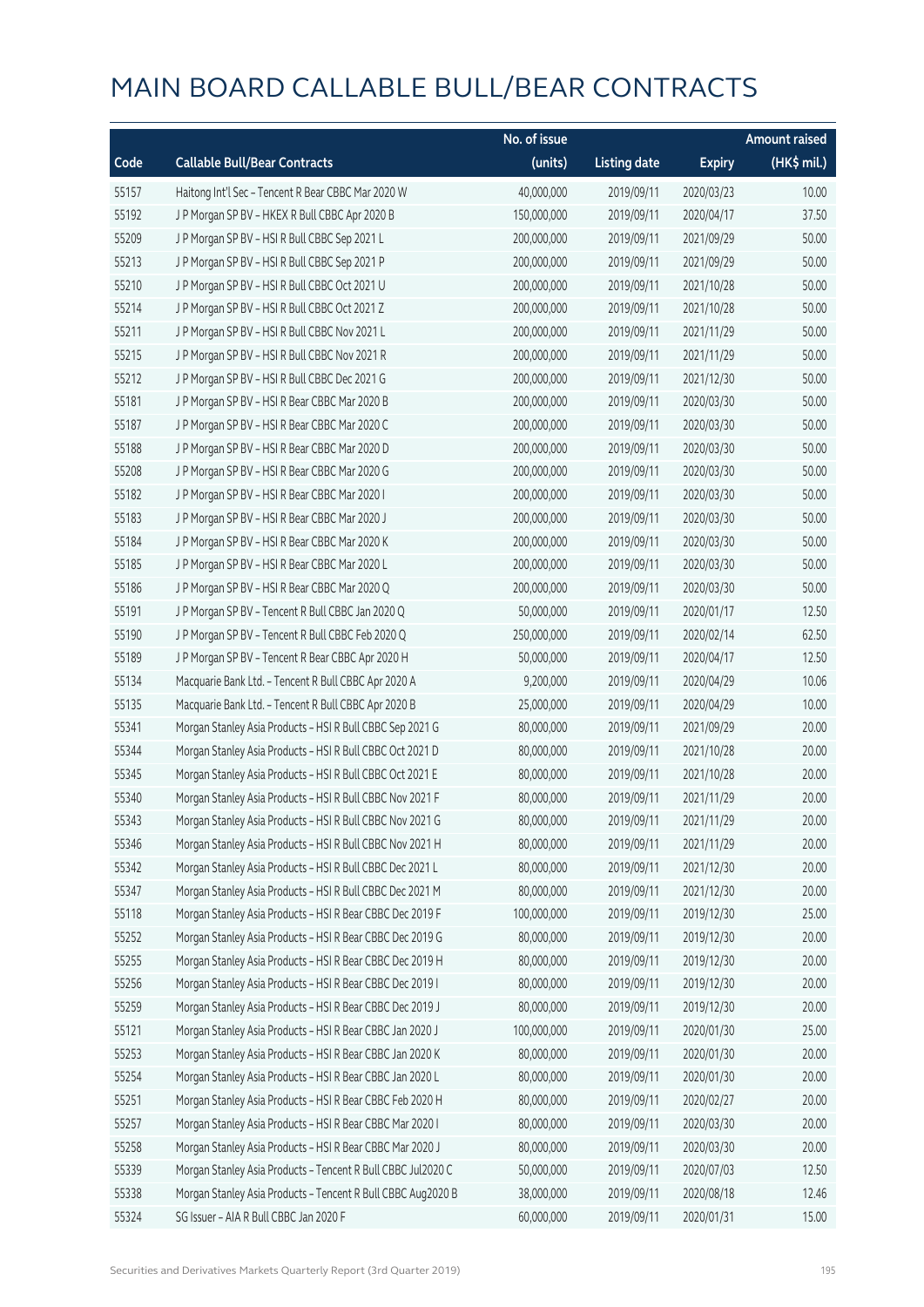|       |                                                 | No. of issue |                     |               | <b>Amount raised</b> |
|-------|-------------------------------------------------|--------------|---------------------|---------------|----------------------|
| Code  | <b>Callable Bull/Bear Contracts</b>             | (units)      | <b>Listing date</b> | <b>Expiry</b> | (HK\$ mil.)          |
| 55325 | SG Issuer - AIA R Bull CBBC Feb 2020 K          | 60,000,000   | 2019/09/11          | 2020/02/18    | 15.00                |
| 55323 | SG Issuer - AIA R Bear CBBC Jan 2020 G          | 60,000,000   | 2019/09/11          | 2020/01/13    | 15.00                |
| 55326 | SG Issuer - CC Bank R Bull CBBC Jul 2020 D      | 100,000,000  | 2019/09/11          | 2020/07/31    | 25.00                |
| 55327 | SG Issuer - CM Bank R Bull CBBC May 2020 A      | 100,000,000  | 2019/09/11          | 2020/05/05    | 25.00                |
| 55322 | SG Issuer - CSOP A50 ETF R Bull CBBC Feb 2020 P | 100,000,000  | 2019/09/11          | 2020/02/18    | 25.00                |
| 55329 | SG Issuer - Galaxy Ent R Bull CBBC Apr 2020 D   | 100,000,000  | 2019/09/11          | 2020/04/20    | 25.00                |
| 55330 | SG Issuer - Galaxy Ent R Bull CBBC Apr 2020 E   | 100,000,000  | 2019/09/11          | 2020/04/23    | 25.00                |
| 55328 | SG Issuer - Galaxy Ent R Bear CBBC Feb 2020 G   | 100,000,000  | 2019/09/11          | 2020/02/13    | 25.00                |
| 55331 | SG Issuer - HKEX R Bull CBBC Feb 2020 D         | 50,000,000   | 2019/09/11          | 2020/02/13    | 12.50                |
| 55303 | SG Issuer - HKEX R Bear CBBC Feb 2020 F         | 50,000,000   | 2019/09/11          | 2020/02/07    | 12.50                |
| 55321 | SG Issuer - HSCEI R Bull CBBC Sep 2020 A        | 100,000,000  | 2019/09/11          | 2020/09/29    | 25.00                |
| 55313 | SG Issuer - HSI R Bull CBBC Sep 2021 K          | 250,000,000  | 2019/09/11          | 2021/09/29    | 62.50                |
| 55316 | SG Issuer - HSI R Bull CBBC Oct 2021 D          | 250,000,000  | 2019/09/11          | 2021/10/28    | 62.50                |
| 55317 | SG Issuer - HSI R Bull CBBC Oct 2021 E          | 250,000,000  | 2019/09/11          | 2021/10/28    | 62.50                |
| 55314 | SG Issuer - HSI R Bull CBBC Oct 2021 P          | 250,000,000  | 2019/09/11          | 2021/10/28    | 62.50                |
| 55315 | SG Issuer - HSI R Bull CBBC Oct 2021 T          | 250,000,000  | 2019/09/11          | 2021/10/28    | 62.50                |
| 55319 | SG Issuer - HSI R Bull CBBC Nov 2021 H          | 250,000,000  | 2019/09/11          | 2021/11/29    | 62.50                |
| 55318 | SG Issuer - HSI R Bull CBBC Nov 2021 X          | 250,000,000  | 2019/09/11          | 2021/11/29    | 62.50                |
| 55320 | SG Issuer - HSI R Bull CBBC Dec 2021 K          | 250,000,000  | 2019/09/11          | 2021/12/30    | 62.50                |
| 55296 | SG Issuer - HSI R Bear CBBC Dec 2019 T          | 250,000,000  | 2019/09/11          | 2019/12/30    | 62.50                |
| 55297 | SG Issuer - HSI R Bear CBBC Dec 2019 V          | 250,000,000  | 2019/09/11          | 2019/12/30    | 62.50                |
| 55298 | SG Issuer - HSI R Bear CBBC Dec 2019 W          | 250,000,000  | 2019/09/11          | 2019/12/30    | 62.50                |
| 55299 | SG Issuer - HSI R Bear CBBC Jan 2020 A          | 250,000,000  | 2019/09/11          | 2020/01/30    | 62.50                |
| 55300 | SG Issuer - HSI R Bear CBBC Feb 2020 A          | 250,000,000  | 2019/09/11          | 2020/02/27    | 62.50                |
| 55301 | SG Issuer - HSI R Bear CBBC Feb 2020 D          | 250,000,000  | 2019/09/11          | 2020/02/27    | 62.50                |
| 55294 | SG Issuer - HSI R Bear CBBC Feb 2020 K          | 250,000,000  | 2019/09/11          | 2020/02/27    | 62.50                |
| 55302 | SG Issuer - HSI R Bear CBBC Mar 2020 C          | 250,000,000  | 2019/09/11          | 2020/03/30    | 62.50                |
| 55306 | SG Issuer - HSI R Bear CBBC Mar 2020 G          | 500,000,000  | 2019/09/11          | 2020/03/30    | 125.00               |
| 55295 | SG Issuer - HSI R Bear CBBC Mar 2020 O          | 250,000,000  | 2019/09/11          | 2020/03/30    | 62.50                |
| 55307 | SG Issuer - HSI R Bear CBBC Apr 2020 F          | 250,000,000  | 2019/09/11          | 2020/04/28    | 62.50                |
| 55308 | SG Issuer - HSI R Bear CBBC Apr 2020 G          | 250,000,000  | 2019/09/11          | 2020/04/28    | 62.50                |
| 55309 | SG Issuer - HSI R Bear CBBC Apr 2020 H          | 250,000,000  | 2019/09/11          | 2020/04/28    | 62.50                |
| 55310 | SG Issuer - HSI R Bear CBBC Apr 2020 I          | 250,000,000  | 2019/09/11          | 2020/04/28    | 62.50                |
| 55311 | SG Issuer - HSI R Bear CBBC Apr 2020 J          | 250,000,000  | 2019/09/11          | 2020/04/28    | 62.50                |
| 55312 | SG Issuer - HSI R Bear CBBC May 2020 O          | 500,000,000  | 2019/09/11          | 2020/05/28    | 125.00               |
| 55332 | SG Issuer - Ping An R Bull CBBC Feb 2020 I      | 100,000,000  | 2019/09/11          | 2020/02/18    | 25.00                |
| 55304 | SG Issuer - Ping An R Bear CBBC Feb 2020 C      | 100,000,000  | 2019/09/11          | 2020/02/07    | 25.00                |
| 55333 | SG Issuer - Sands China R Bull CBBC May 2020 B  | 80,000,000   | 2019/09/11          | 2020/05/08    | 20.00                |
| 55334 | SG Issuer - SHK Ppt R Bull CBBC Apr 2020 C      | 100,000,000  | 2019/09/11          | 2020/04/07    | 25.00                |
| 55335 | SG Issuer - Tencent R Bull CBBC Jan 2020 N      | 80,000,000   | 2019/09/11          | 2020/01/31    | 20.00                |
| 55336 | SG Issuer - Tencent R Bull CBBC Feb 2020 P      | 80,000,000   | 2019/09/11          | 2020/02/13    | 20.00                |
| 55292 | SG Issuer - Tencent R Bear CBBC Mar 2020 P      | 80,000,000   | 2019/09/11          | 2020/03/30    | 20.00                |
| 55305 | SG Issuer - Tencent R Bear CBBC Apr 2020 K      | 80,000,000   | 2019/09/11          | 2020/04/08    | 20.00                |
| 55293 | SG Issuer - Xiaomi R Bull CBBC Feb 2020 A       | 60,000,000   | 2019/09/11          | 2020/02/10    | 15.00                |
| 55337 | SG Issuer - Xiaomi R Bull CBBC Feb 2020 B       | 60,000,000   | 2019/09/11          | 2020/02/18    | 15.00                |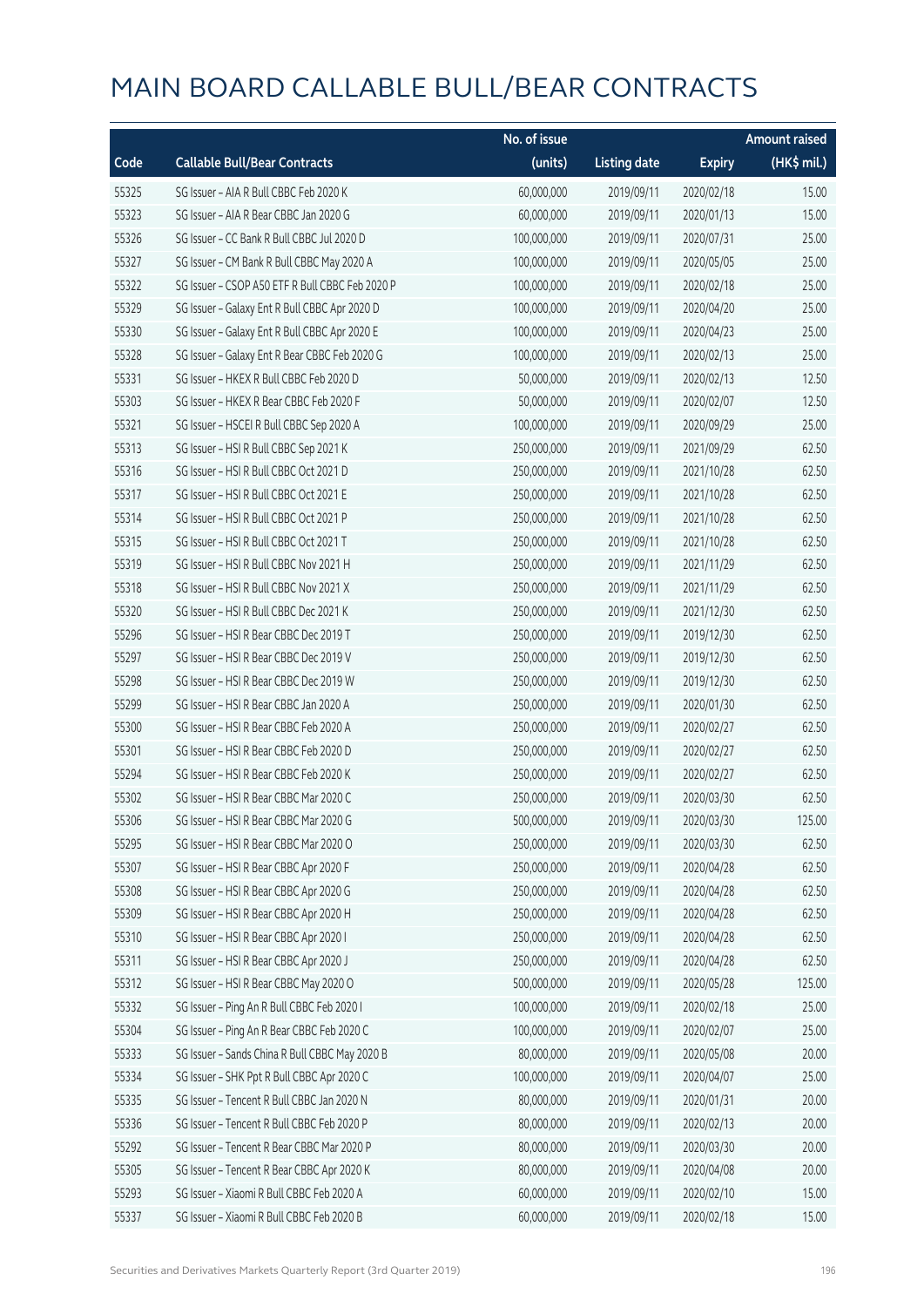|       |                                                        | No. of issue |                     |               | <b>Amount raised</b> |
|-------|--------------------------------------------------------|--------------|---------------------|---------------|----------------------|
| Code  | <b>Callable Bull/Bear Contracts</b>                    | (units)      | <b>Listing date</b> | <b>Expiry</b> | (HK\$ mil.)          |
| 55175 | UBS AG - AIA R Bull CBBC Jan 2020 B                    | 50,000,000   | 2019/09/11          | 2020/01/20    | 12.50                |
| 55176 | UBS AG - HSI R Bull CBBC Dec 2021 R                    | 200,000,000  | 2019/09/11          | 2021/12/30    | 50.00                |
| 55177 | UBS AG - HSI R Bull CBBC Dec 2021 S                    | 200,000,000  | 2019/09/11          | 2021/12/30    | 50.00                |
| 55178 | UBS AG - HSI R Bull CBBC Dec 2021 T                    | 200,000,000  | 2019/09/11          | 2021/12/30    | 50.00                |
| 55179 | UBS AG - HSI R Bull CBBC Dec 2021 U                    | 200,000,000  | 2019/09/11          | 2021/12/30    | 50.00                |
| 55166 | UBS AG - HSI R Bear CBBC Dec 2019 D                    | 200,000,000  | 2019/09/11          | 2019/12/30    | 50.00                |
| 55167 | UBS AG - HSI R Bear CBBC Dec 2019 E                    | 200,000,000  | 2019/09/11          | 2019/12/30    | 50.00                |
| 55168 | UBS AG - HSI R Bear CBBC Dec 2019 G                    | 200,000,000  | 2019/09/11          | 2019/12/30    | 50.00                |
| 55169 | UBS AG - HSI R Bear CBBC Dec 2019 H                    | 200,000,000  | 2019/09/11          | 2019/12/30    | 50.00                |
| 55170 | UBS AG - HSI R Bear CBBC Dec 2019 L                    | 200,000,000  | 2019/09/11          | 2019/12/30    | 50.00                |
| 55171 | UBS AG - HSI R Bear CBBC Dec 2019 N                    | 200,000,000  | 2019/09/11          | 2019/12/30    | 50.00                |
| 55172 | UBS AG - HSI R Bear CBBC Dec 2019 O                    | 200,000,000  | 2019/09/11          | 2019/12/30    | 50.00                |
| 55173 | UBS AG - HSI R Bear CBBC Dec 2019 P                    | 200,000,000  | 2019/09/11          | 2019/12/30    | 50.00                |
| 55180 | UBS AG - Tencent R Bull CBBC Jan 2020 I                | 40,000,000   | 2019/09/11          | 2020/01/20    | 10.00                |
| 55174 | UBS AG - Tencent R Bear CBBC Feb 2020 G                | 200,000,000  | 2019/09/11          | 2020/02/10    | 50.00                |
| 55289 | Bank Vontobel - Galaxy Ent R Bull CBBC Apr 2020 A      | 40,000,000   | 2019/09/11          | 2020/04/24    | 10.00                |
| 55286 | Bank Vontobel - HSI N Bull CBBC Apr 2021 S             | 80,000,000   | 2019/09/11          | 2021/04/29    | 20.00                |
| 55290 | Bank Vontobel - HSI N Bull CBBC Apr 2021 V             | 80,000,000   | 2019/09/11          | 2021/04/29    | 20.00                |
| 55284 | Bank Vontobel - HSI N Bear CBBC Apr 2021 A             | 80,000,000   | 2019/09/11          | 2021/04/29    | 20.00                |
| 55285 | Bank Vontobel - HSI R Bull CBBC Apr 2021 R             | 80,000,000   | 2019/09/11          | 2021/04/29    | 20.00                |
| 55287 | Bank Vontobel - HSI R Bull CBBC Apr 2021 T             | 80,000,000   | 2019/09/11          | 2021/04/29    | 20.00                |
| 55288 | Bank Vontobel - HSI R Bull CBBC Apr 2021 U             | 80,000,000   | 2019/09/11          | 2021/04/29    | 20.00                |
| 55283 | Bank Vontobel - HSI R Bear CBBC Apr 2020 L             | 80,000,000   | 2019/09/11          | 2020/04/28    | 20.00                |
| 55291 | Bank Vontobel - Tencent R Bull CBBC Apr 2020 B         | 40,000,000   | 2019/09/11          | 2020/04/24    | 10.00                |
| 55360 | BOCI Asia Ltd. - HSI R Bull CBBC Oct 2021 A            | 150,000,000  | 2019/09/12          | 2021/10/28    | 37.50                |
| 55361 | BOCI Asia Ltd. - HSI R Bull CBBC Oct 2021 B            | 150,000,000  | 2019/09/12          | 2021/10/28    | 37.50                |
| 55362 | BOCI Asia Ltd. - HSI R Bear CBBC Feb 2020 N            | 150,000,000  | 2019/09/12          | 2020/02/27    | 37.50                |
| 55363 | BOCI Asia Ltd. - HSI R Bear CBBC Feb 2020 O            | 150,000,000  | 2019/09/12          | 2020/02/27    | 37.50                |
| 55358 | BOCI Asia Ltd. - Ping An R Bull CBBC Jan 2020 B        | 70,000,000   | 2019/09/12          | 2020/01/30    | 17.50                |
| 55359 | BOCI Asia Ltd. - Tencent R Bull CBBC Jan 2020 D        | 40,000,000   | 2019/09/12          | 2020/01/30    | 10.00                |
| 55357 | BOCI Asia Ltd. - Xiaomi R Bull CBBC Jan 2020 B         | 40,000,000   | 2019/09/12          | 2020/01/30    | 10.00                |
| 55371 | BNP Paribas Issuance B.V. - HSI R Bull CBBC Dec 2021 O | 250,000,000  | 2019/09/12          | 2021/12/30    | 62.50                |
| 55403 | BNP Paribas Issuance B.V. - HSI R Bull CBBC Dec 2021 P | 250,000,000  | 2019/09/12          | 2021/12/30    | 62.50                |
| 55404 | BNP Paribas Issuance B.V. - HSI R Bull CBBC Dec 2021 S | 250,000,000  | 2019/09/12          | 2021/12/30    | 62.50                |
| 55405 | BNP Paribas Issuance B.V. - HSI R Bull CBBC Dec 2021 U | 240,000,000  | 2019/09/12          | 2021/12/30    | 60.00                |
| 55406 | BNP Paribas Issuance B.V. - HSI R Bear CBBC Mar 2020 S | 240,000,000  | 2019/09/12          | 2020/03/30    | 60.00                |
| 55379 | Credit Suisse AG - AAC Tech R Bull CBBC May 2020 A     | 40,000,000   | 2019/09/12          | 2020/05/28    | 10.00                |
| 55374 | Credit Suisse AG - HSI R Bull CBBC Oct 2021 D          | 200,000,000  | 2019/09/12          | 2021/10/28    | 50.00                |
| 55377 | Credit Suisse AG - HSI R Bull CBBC Oct 2021 L          | 200,000,000  | 2019/09/12          | 2021/10/28    | 50.00                |
| 55376 | Credit Suisse AG - HSI R Bull CBBC Nov 2021 B          | 200,000,000  | 2019/09/12          | 2021/11/29    | 50.00                |
| 55375 | Credit Suisse AG - HSI R Bull CBBC Nov 2021 J          | 200,000,000  | 2019/09/12          | 2021/11/29    | 50.00                |
| 55373 | Credit Suisse AG - HSI R Bull CBBC Nov 2021 W          | 200,000,000  | 2019/09/12          | 2021/11/29    | 50.00                |
| 55372 | Credit Suisse AG - HSI R Bear CBBC Jan 2020 E          | 200,000,000  | 2019/09/12          | 2020/01/30    | 50.00                |
| 55380 | Credit Suisse AG - HSI R Bear CBBC Jan 2020 T          | 200,000,000  | 2019/09/12          | 2020/01/30    | 50.00                |
| 55378 | Credit Suisse AG - Tencent R Bull CBBC Feb 2020 S      | 100,000,000  | 2019/09/12          | 2020/02/21    | 25.00                |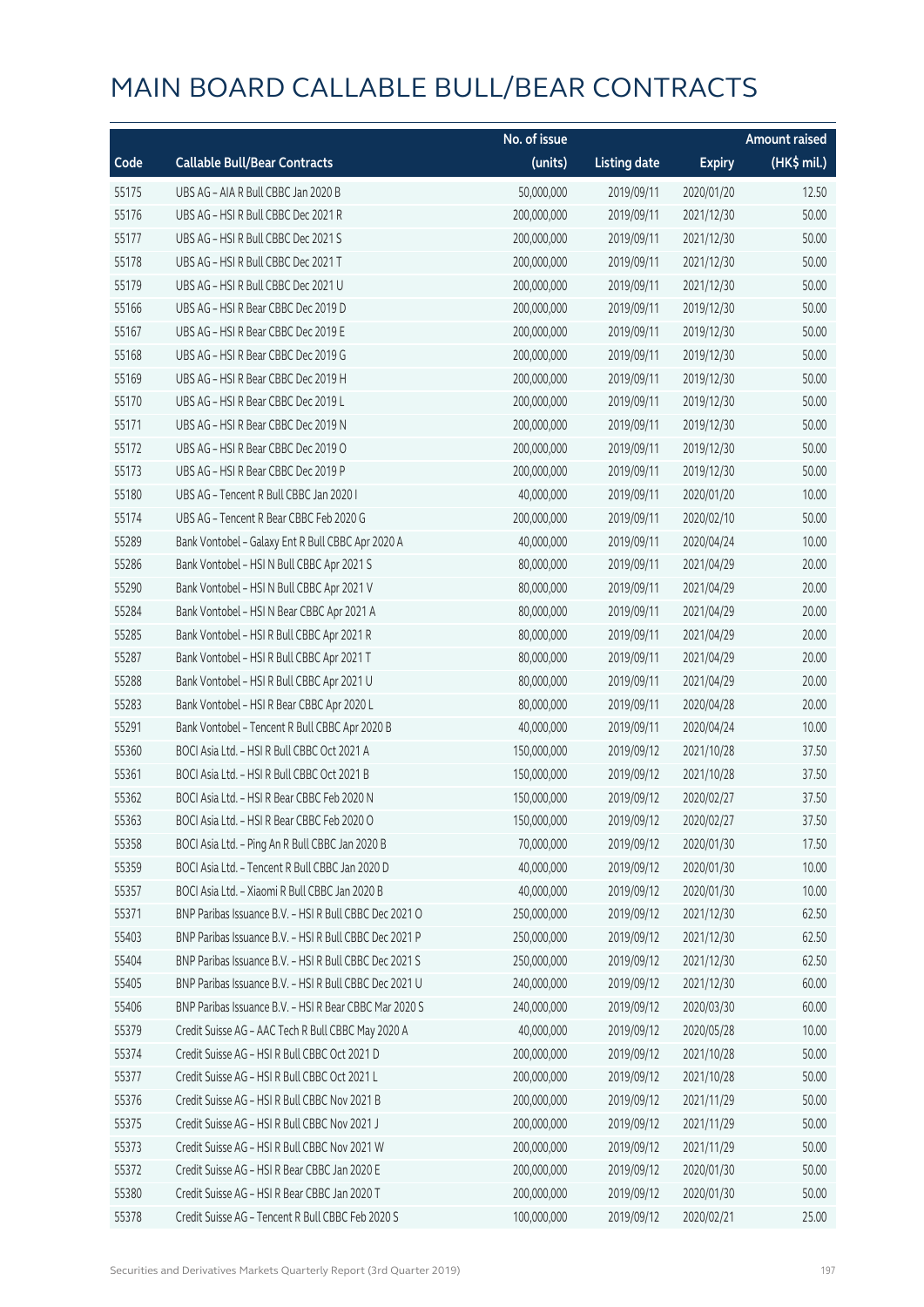|       |                                                              | No. of issue |                     |               | <b>Amount raised</b> |
|-------|--------------------------------------------------------------|--------------|---------------------|---------------|----------------------|
| Code  | <b>Callable Bull/Bear Contracts</b>                          | (units)      | <b>Listing date</b> | <b>Expiry</b> | $(HK$$ mil.)         |
| 55443 | Goldman Sachs SP (Asia) - CSOP A50 ETF R Bull CBBC Feb2020 B | 80,000,000   | 2019/09/12          | 2020/02/27    | 20.00                |
| 55354 | Goldman Sachs SP (Asia) - HSI R Bull CBBC Oct 2021 B         | 200,000,000  | 2019/09/12          | 2021/10/28    | 50.00                |
| 55350 | Goldman Sachs SP (Asia) - HSI R Bull CBBC Oct 2021 J         | 200,000,000  | 2019/09/12          | 2021/10/28    | 50.00                |
| 55351 | Goldman Sachs SP (Asia) - HSI R Bull CBBC Oct 2021 P         | 200,000,000  | 2019/09/12          | 2021/10/28    | 50.00                |
| 55353 | Goldman Sachs SP (Asia) - HSI R Bull CBBC Oct 2021 Q         | 200,000,000  | 2019/09/12          | 2021/10/28    | 50.00                |
| 55355 | Goldman Sachs SP (Asia) - HSI R Bull CBBC Oct 2021 R         | 200,000,000  | 2019/09/12          | 2021/10/28    | 50.00                |
| 55356 | Goldman Sachs SP (Asia) - HSI R Bull CBBC Oct 2021 U         | 200,000,000  | 2019/09/12          | 2021/10/28    | 50.00                |
| 55349 | Goldman Sachs SP (Asia) - HSI R Bear CBBC Dec 2019 C         | 200,000,000  | 2019/09/12          | 2019/12/30    | 50.00                |
| 55441 | Goldman Sachs SP (Asia) - Ping An R Bull CBBC Apr 2020 C     | 80,000,000   | 2019/09/12          | 2020/04/29    | 20.00                |
| 55442 | Goldman Sachs SP (Asia) - Tencent R Bull CBBC Dec 2019 A     | 80,000,000   | 2019/09/12          | 2019/12/12    | 20.00                |
| 55352 | Goldman Sachs SP (Asia) - Tencent R Bull CBBC Dec 2019 K     | 80,000,000   | 2019/09/12          | 2019/12/12    | 20.00                |
| 55444 | Goldman Sachs SP (Asia) - Tencent R Bear CBBC Feb 2020 C     | 60,000,000   | 2019/09/12          | 2020/02/28    | 15.00                |
| 55368 | HK Bank - CSOP A50 ETF R Bull CBBC Mar 2020 B                | 40,000,000   | 2019/09/12          | 2020/03/30    | 10.00                |
| 55370 | HK Bank - CSOP A50 ETF R Bear CBBC Feb 2020 A                | 40,000,000   | 2019/09/12          | 2020/02/24    | 10.00                |
| 55369 | HK Bank - A50 China R Bull CBBC Mar 2020 B                   | 40,000,000   | 2019/09/12          | 2020/03/30    | 10.00                |
| 55365 | HK Bank - A50 China R Bear CBBC Feb 2020 A                   | 40,000,000   | 2019/09/12          | 2020/02/24    | 10.00                |
| 55364 | HK Bank - HSCEI R Bull CBBC Sep 2020 C                       | 50,000,000   | 2019/09/12          | 2020/09/29    | 12.50                |
| 55366 | HK Bank - HSI R Bull CBBC Sep 2020 L                         | 100,000,000  | 2019/09/12          | 2020/09/29    | 25.00                |
| 55367 | HK Bank - HSI R Bull CBBC Sep 2020 M                         | 50,000,000   | 2019/09/12          | 2020/09/29    | 12.50                |
| 55348 | HK Bank - HSI R Bear CBBC Sep 2020 A                         | 100,000,000  | 2019/09/12          | 2020/09/29    | 25.00                |
| 55382 | Haitong Int'l Sec - HSI R Bull CBBC Oct 2021 T               | 150,000,000  | 2019/09/12          | 2021/10/28    | 37.50                |
| 55384 | Haitong Int'l Sec - HSI R Bull CBBC Nov 2021 O               | 150,000,000  | 2019/09/12          | 2021/11/29    | 37.50                |
| 55381 | Haitong Int'l Sec - HSI R Bull CBBC Dec 2021 P               | 150,000,000  | 2019/09/12          | 2021/12/30    | 37.50                |
| 55383 | Haitong Int'l Sec - HSI R Bull CBBC Dec 2021 T               | 150,000,000  | 2019/09/12          | 2021/12/30    | 37.50                |
| 55385 | Haitong Int'l Sec - HSI R Bull CBBC Dec 2021 U               | 150,000,000  | 2019/09/12          | 2021/12/30    | 37.50                |
| 55386 | Haitong Int'l Sec - HSI R Bear CBBC Dec 2019 A               | 150,000,000  | 2019/09/12          | 2019/12/30    | 37.50                |
| 55388 | Haitong Int'l Sec - HSI R Bear CBBC Dec 2019 S               | 150,000,000  | 2019/09/12          | 2019/12/30    | 37.50                |
| 55389 | Haitong Int'l Sec - HSI R Bear CBBC Jan 2020 B               | 150,000,000  | 2019/09/12          | 2020/01/30    | 37.50                |
| 55390 | Haitong Int'l Sec - HSI R Bear CBBC Jan 2020 D               | 150,000,000  | 2019/09/12          | 2020/01/30    | 37.50                |
| 55387 | Haitong Int'l Sec - HSI R Bear CBBC Jan 2020 X               | 200,000,000  | 2019/09/12          | 2020/01/30    | 50.00                |
| 55391 | Haitong Int'l Sec - Tencent R Bull CBBC Mar 2020 C           | 40,000,000   | 2019/09/12          | 2020/03/02    | 10.00                |
| 55392 | Haitong Int'l Sec - Tencent R Bear CBBC Mar 2020 X           | 40,000,000   | 2019/09/12          | 2020/03/20    | 10.00                |
| 55397 | J P Morgan SP BV - HSI R Bull CBBC Sep 2021 S                | 200,000,000  | 2019/09/12          | 2021/09/29    | 50.00                |
| 55398 | J P Morgan SP BV - HSI R Bull CBBC Oct 2021 C                | 200,000,000  | 2019/09/12          | 2021/10/28    | 50.00                |
| 55396 | J P Morgan SP BV - HSI R Bull CBBC Nov 2021 K                | 200,000,000  | 2019/09/12          | 2021/11/29    | 50.00                |
| 55399 | J P Morgan SP BV - HSI R Bull CBBC Nov 2021 M                | 200,000,000  | 2019/09/12          | 2021/11/29    | 50.00                |
| 55395 | J P Morgan SP BV - HSI R Bull CBBC Dec 2021 K                | 200,000,000  | 2019/09/12          | 2021/12/30    | 50.00                |
| 55400 | J P Morgan SP BV - HSI R Bull CBBC Dec 2021 Q                | 200,000,000  | 2019/09/12          | 2021/12/30    | 50.00                |
| 55393 | J P Morgan SP BV - HSI R Bear CBBC Mar 2020 H                | 200,000,000  | 2019/09/12          | 2020/03/30    | 50.00                |
| 55394 | J P Morgan SP BV - HSI R Bear CBBC Mar 2020 M                | 200,000,000  | 2019/09/12          | 2020/03/30    | 50.00                |
| 55401 | J P Morgan SP BV - Tencent R Bull CBBC Mar 2020 E            | 250,000,000  | 2019/09/12          | 2020/03/13    | 62.50                |
| 55402 | J P Morgan SP BV - Tencent R Bull CBBC Mar 2020 F            | 250,000,000  | 2019/09/12          | 2020/03/13    | 62.50                |
| 55435 | SG Issuer - AAC Tech R Bull CBBC May 2020 A                  | 100,000,000  | 2019/09/12          | 2020/05/18    | 25.00                |
| 55434 | SG Issuer - AAC Tech R Bear CBBC Apr 2020 A                  | 100,000,000  | 2019/09/12          | 2020/04/09    | 25.00                |
| 55436 | SG Issuer - AIA R Bull CBBC Feb 2020 L                       | 60,000,000   | 2019/09/12          | 2020/02/06    | 15.00                |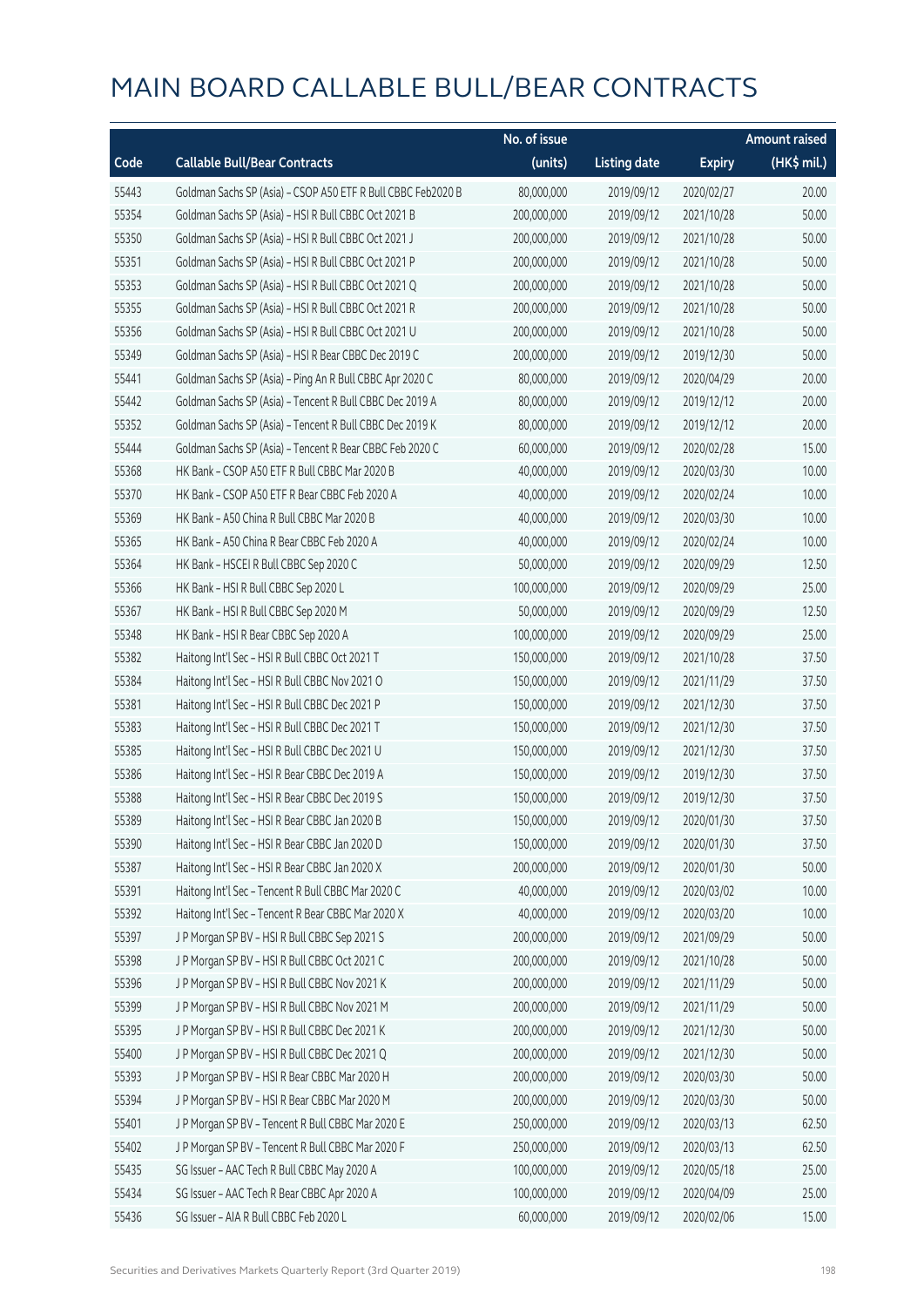|       |                                                              | No. of issue |                     |               | <b>Amount raised</b> |
|-------|--------------------------------------------------------------|--------------|---------------------|---------------|----------------------|
| Code  | <b>Callable Bull/Bear Contracts</b>                          | (units)      | <b>Listing date</b> | <b>Expiry</b> | (HK\$ mil.)          |
| 55437 | SG Issuer - HKEX R Bull CBBC Feb 2020 E                      | 50,000,000   | 2019/09/12          | 2020/02/06    | 12.50                |
| 55438 | SG Issuer - HKEX R Bear CBBC Feb 2020 G                      | 50,000,000   | 2019/09/12          | 2020/02/06    | 12.50                |
| 55430 | SG Issuer - HSI R Bull CBBC Sep 2021 L                       | 250,000,000  | 2019/09/12          | 2021/09/29    | 62.50                |
| 55431 | SG Issuer - HSI R Bull CBBC Sep 2021 M                       | 250,000,000  | 2019/09/12          | 2021/09/29    | 62.50                |
| 55423 | SG Issuer - HSI R Bull CBBC Oct 2021 R                       | 250,000,000  | 2019/09/12          | 2021/10/28    | 62.50                |
| 55417 | SG Issuer - HSI R Bull CBBC Oct 2021 W                       | 500,000,000  | 2019/09/12          | 2021/10/28    | 125.00               |
| 55432 | SG Issuer - HSI R Bull CBBC Oct 2021 Z                       | 250,000,000  | 2019/09/12          | 2021/10/28    | 62.50                |
| 55422 | SG Issuer - HSI R Bull CBBC Dec 2021 L                       | 250,000,000  | 2019/09/12          | 2021/12/30    | 62.50                |
| 55433 | SG Issuer - HSI R Bull CBBC Dec 2021 O                       | 250,000,000  | 2019/09/12          | 2021/12/30    | 62.50                |
| 55418 | SG Issuer - HSI R Bull CBBC Dec 2021 V                       | 250,000,000  | 2019/09/12          | 2021/12/30    | 62.50                |
| 55415 | SG Issuer - HSI R Bear CBBC Jan 2020 J                       | 250,000,000  | 2019/09/12          | 2020/01/30    | 62.50                |
| 55426 | SG Issuer - HSI R Bear CBBC Jan 2020 M                       | 250,000,000  | 2019/09/12          | 2020/01/30    | 62.50                |
| 55416 | SG Issuer - HSI R Bear CBBC Feb 2020 G                       | 250,000,000  | 2019/09/12          | 2020/02/27    | 62.50                |
| 55427 | SG Issuer - HSI R Bear CBBC Feb 2020 J                       | 250,000,000  | 2019/09/12          | 2020/02/27    | 62.50                |
| 55428 | SG Issuer - HSI R Bear CBBC Mar 2020 H                       | 250,000,000  | 2019/09/12          | 2020/03/30    | 62.50                |
| 55429 | SG Issuer - HSI R Bear CBBC Mar 2020 L                       | 250,000,000  | 2019/09/12          | 2020/03/30    | 62.50                |
| 55424 | SG Issuer - Ping An R Bull CBBC Feb 2020 J                   | 100,000,000  | 2019/09/12          | 2020/02/21    | 25.00                |
| 55419 | SG Issuer - Ping An R Bear CBBC Feb 2020 D                   | 100,000,000  | 2019/09/12          | 2020/02/27    | 25.00                |
| 55439 | SG Issuer - Sunny Optical R Bear CBBC Feb 2020 B             | 40,000,000   | 2019/09/12          | 2020/02/06    | 12.60                |
| 55420 | SG Issuer - Tencent R Bull CBBC Feb 2020 Q                   | 80,000,000   | 2019/09/12          | 2020/02/27    | 20.00                |
| 55425 | SG Issuer - Tencent R Bull CBBC Feb 2020 R                   | 80,000,000   | 2019/09/12          | 2020/02/21    | 20.00                |
| 55440 | SG Issuer - Tencent R Bull CBBC Feb 2020 S                   | 80,000,000   | 2019/09/12          | 2020/02/06    | 20.00                |
| 55421 | SG Issuer - Tencent R Bear CBBC Mar 2020 Q                   | 80,000,000   | 2019/09/12          | 2020/03/30    | 20.00                |
| 55411 | UBS AG - CC Bank R Bull CBBC May 2020 A                      | 80,000,000   | 2019/09/12          | 2020/05/11    | 20.00                |
| 55412 | UBS AG - CC Bank R Bear CBBC May 2020 A                      | 80,000,000   | 2019/09/12          | 2020/05/11    | 20.00                |
| 55410 | UBS AG - HSI R Bull CBBC Dec 2021 A                          | 200,000,000  | 2019/09/12          | 2021/12/30    | 50.00                |
| 55409 | UBS AG - HSI R Bull CBBC Dec 2021 W                          | 200,000,000  | 2019/09/12          | 2021/12/30    | 50.00                |
| 55407 | UBS AG - HSI R Bear CBBC Dec 2019 O                          | 200,000,000  | 2019/09/12          | 2019/12/30    | 50.00                |
| 55408 | UBS AG - HSI R Bear CBBC Dec 2019 T                          | 200,000,000  | 2019/09/12          | 2019/12/30    | 50.00                |
| 55414 | UBS AG - HSI R Bear CBBC Dec 2019 U                          | 200,000,000  | 2019/09/12          | 2019/12/30    | 50.00                |
| 55413 | UBS AG - Ping An R Bull CBBC Jan 2020 G                      | 100,000,000  | 2019/09/12          | 2020/01/20    | 25.00                |
| 55471 | BOCI Asia Ltd. - HSI R Bull CBBC Oct 2021 D                  | 150,000,000  | 2019/09/13          | 2021/10/28    | 37.50                |
| 55472 | BOCI Asia Ltd. - HSI R Bull CBBC Oct 2021 E                  | 150,000,000  | 2019/09/13          | 2021/10/28    | 37.50                |
| 55473 | BOCI Asia Ltd. - HSI R Bear CBBC Feb 2020 P                  | 150,000,000  | 2019/09/13          | 2020/02/27    | 37.50                |
| 55474 | BOCI Asia Ltd. - Sunny Optical R Bull CBBC Jan 2020 A        | 40,000,000   | 2019/09/13          | 2020/01/30    | 10.00                |
| 55469 | BNP Paribas Issuance B.V. - Galaxy Ent R Bull CBBC Nov2020 C | 150,000,000  | 2019/09/13          | 2020/11/27    | 37.50                |
| 55460 | BNP Paribas Issuance B.V. - HKEX R Bull CBBC Sep 2020 J      | 50,000,000   | 2019/09/13          | 2020/09/29    | 12.50                |
| 55461 | BNP Paribas Issuance B.V. - HKEX R Bull CBBC Sep 2020 K      | 50,000,000   | 2019/09/13          | 2020/09/29    | 12.50                |
| 55531 | BNP Paribas Issuance B.V. - HSI R Bull CBBC Dec 2021 J       | 240,000,000  | 2019/09/13          | 2021/12/30    | 60.00                |
| 55529 | BNP Paribas Issuance B.V. - HSI R Bull CBBC Dec 2021 V       | 250,000,000  | 2019/09/13          | 2021/12/30    | 62.50                |
| 55445 | BNP Paribas Issuance B.V. - HSI R Bear CBBC Mar 2020 T       | 250,000,000  | 2019/09/13          | 2020/03/30    | 62.50                |
| 55459 | BNP Paribas Issuance B.V. - Ping An R Bull CBBC Sep 2020 C   | 200,000,000  | 2019/09/13          | 2020/09/29    | 50.00                |
| 55547 | Credit Suisse AG - Bank of China R Bull CBBC Jul 2020 C      | 100,000,000  | 2019/09/13          | 2020/07/30    | 25.00                |
| 55543 | Credit Suisse AG - Galaxy Ent R Bull CBBC Apr 2020 C         | 50,000,000   | 2019/09/13          | 2020/04/28    | 12.50                |
| 55544 | Credit Suisse AG - HKEX R Bull CBBC Apr 2020 A               | 100,000,000  | 2019/09/13          | 2020/04/28    | 25.00                |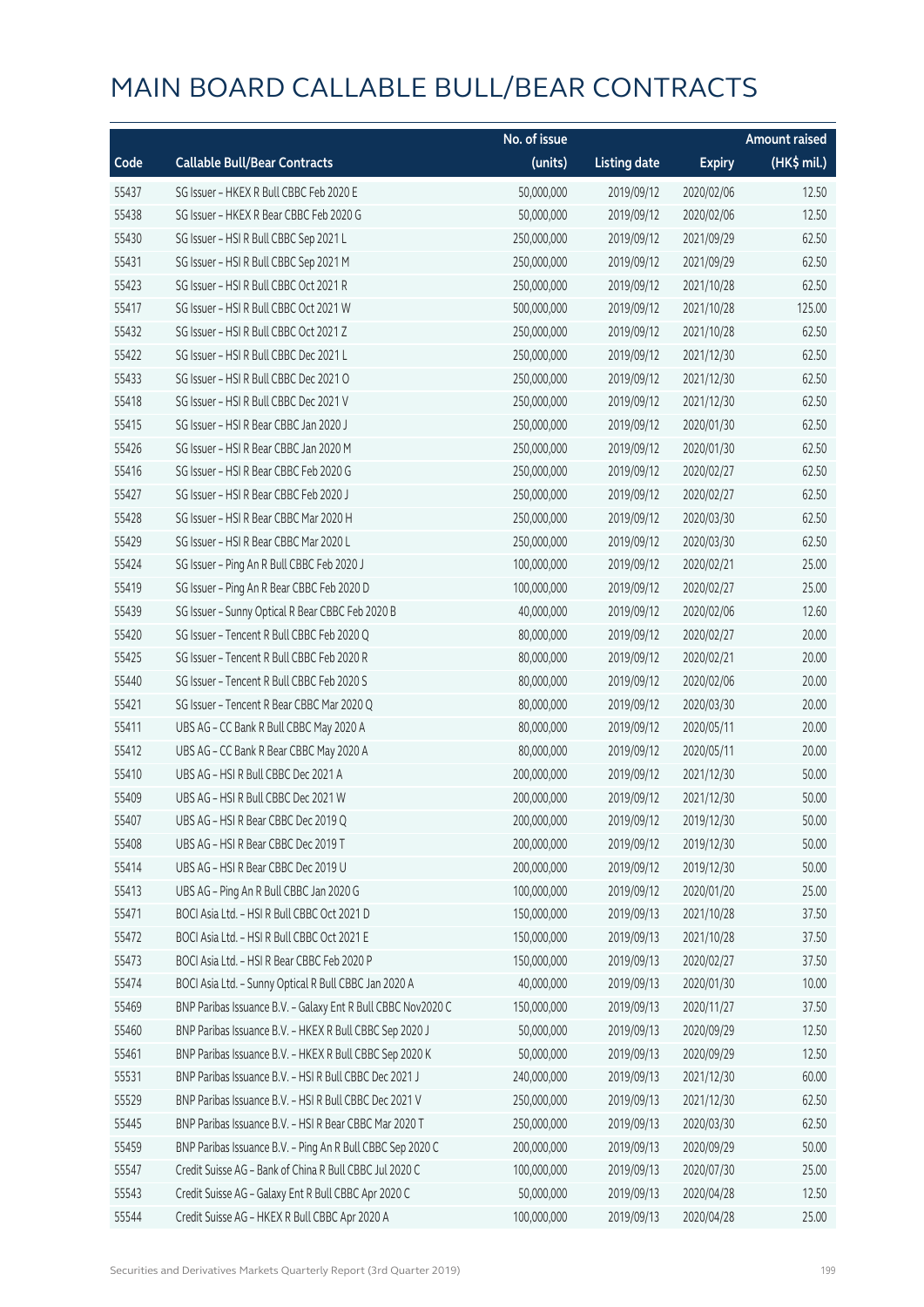|       |                                                          | No. of issue |                     |               | <b>Amount raised</b> |
|-------|----------------------------------------------------------|--------------|---------------------|---------------|----------------------|
| Code  | <b>Callable Bull/Bear Contracts</b>                      | (units)      | <b>Listing date</b> | <b>Expiry</b> | (HK\$ mil.)          |
| 55541 | Credit Suisse AG - HSI R Bull CBBC Sep 2021 T            | 200,000,000  | 2019/09/13          | 2021/09/29    | 50.00                |
| 55540 | Credit Suisse AG - HSI R Bull CBBC Oct 2021 F            | 200,000,000  | 2019/09/13          | 2021/10/28    | 50.00                |
| 55551 | Credit Suisse AG - HSI R Bull CBBC Oct 2021 N            | 200,000,000  | 2019/09/13          | 2021/10/28    | 50.00                |
| 55542 | Credit Suisse AG - HSI R Bull CBBC Nov 2021 P            | 200,000,000  | 2019/09/13          | 2021/11/29    | 50.00                |
| 55539 | Credit Suisse AG - HSI R Bull CBBC Dec 2021 Y            | 300,000,000  | 2019/09/13          | 2021/12/30    | 75.00                |
| 55536 | Credit Suisse AG - HSI R Bear CBBC Dec 2019 I            | 200,000,000  | 2019/09/13          | 2019/12/30    | 50.00                |
| 55537 | Credit Suisse AG - HSI R Bear CBBC Dec 2019 J            | 200,000,000  | 2019/09/13          | 2019/12/30    | 50.00                |
| 55535 | Credit Suisse AG - HSI R Bear CBBC Feb 2020 O            | 200,000,000  | 2019/09/13          | 2020/02/27    | 50.00                |
| 55538 | Credit Suisse AG - HSI R Bear CBBC Apr 2020 V            | 300,000,000  | 2019/09/13          | 2020/04/28    | 75.00                |
| 55546 | Credit Suisse AG - ICBC R Bull CBBC Apr 2020 A           | 100,000,000  | 2019/09/13          | 2020/04/28    | 25.00                |
| 55548 | Credit Suisse AG - Ping An R Bull CBBC Feb 2020 H        | 80,000,000   | 2019/09/13          | 2020/02/21    | 20.00                |
| 55549 | Credit Suisse AG - Sunny Optical R Bear CBBC Feb 2020 A  | 40,000,000   | 2019/09/13          | 2020/02/27    | 10.00                |
| 55550 | Credit Suisse AG - Sunny Optical R Bear CBBC Jun 2020 A  | 100,000,000  | 2019/09/13          | 2020/06/29    | 25.00                |
| 55545 | Credit Suisse AG - Xiaomi R Bull CBBC Apr 2020 B         | 50,000,000   | 2019/09/13          | 2020/04/28    | 12.50                |
| 55554 | Goldman Sachs SP (Asia) - HSI R Bull CBBC Nov 2021 E     | 200,000,000  | 2019/09/13          | 2021/11/29    | 50.00                |
| 55555 | Goldman Sachs SP (Asia) - HSI R Bull CBBC Nov 2021 K     | 200,000,000  | 2019/09/13          | 2021/11/29    | 50.00                |
| 55557 | Goldman Sachs SP (Asia) - HSI R Bull CBBC Nov 2021 L     | 200,000,000  | 2019/09/13          | 2021/11/29    | 50.00                |
| 55558 | Goldman Sachs SP (Asia) - HSI R Bull CBBC Nov 2021 M     | 200,000,000  | 2019/09/13          | 2021/11/29    | 50.00                |
| 55559 | Goldman Sachs SP (Asia) - HSI R Bull CBBC Nov 2021 P     | 200,000,000  | 2019/09/13          | 2021/11/29    | 50.00                |
| 55560 | Goldman Sachs SP (Asia) - HSI R Bull CBBC Nov 2021 Q     | 200,000,000  | 2019/09/13          | 2021/11/29    | 50.00                |
| 55552 | Goldman Sachs SP (Asia) - HSI R Bear CBBC Dec 2019 D     | 200,000,000  | 2019/09/13          | 2019/12/30    | 50.00                |
| 55553 | Goldman Sachs SP (Asia) - HSI R Bear CBBC Dec 2019 E     | 200,000,000  | 2019/09/13          | 2019/12/30    | 50.00                |
| 55556 | Goldman Sachs SP (Asia) - Tencent R Bull CBBC Dec 2019 M | 80,000,000   | 2019/09/13          | 2019/12/13    | 20.00                |
| 55561 | Goldman Sachs SP (Asia) - Tencent R Bear CBBC Feb 2020 D | 60,000,000   | 2019/09/13          | 2020/02/28    | 15.00                |
| 55449 | HK Bank - AAC Tech R Bull CBBC Apr 2020 C                | 40,000,000   | 2019/09/13          | 2020/04/14    | 10.00                |
| 55450 | HK Bank - AAC Tech R Bear CBBC Feb 2020 B                | 40,000,000   | 2019/09/13          | 2020/02/17    | 10.00                |
| 55457 | HK Bank - Galaxy Ent R Bull CBBC May 2020 C              | 60,000,000   | 2019/09/13          | 2020/05/25    | 15.00                |
| 55455 | HK Bank - HKEX R Bull CBBC Jun 2020 E                    | 40,000,000   | 2019/09/13          | 2020/06/15    | 10.00                |
| 55447 | HK Bank - HSI R Bull CBBC Sep 2020 N                     | 50,000,000   | 2019/09/13          | 2020/09/29    | 12.50                |
| 55448 | HK Bank - HSI R Bull CBBC Sep 2020 O                     | 100,000,000  | 2019/09/13          | 2020/09/29    | 25.00                |
| 55446 | HK Bank - HSI R Bear CBBC Feb 2020 S                     | 50,000,000   | 2019/09/13          | 2020/02/27    | 12.50                |
| 55458 | HK Bank - Ping An R Bull CBBC Apr 2020 D                 | 60,000,000   | 2019/09/13          | 2020/04/06    | 15.00                |
| 55454 | HK Bank - SUNAC R Bull CBBC Apr 2020 A                   | 40,000,000   | 2019/09/13          | 2020/04/20    | 10.00                |
| 55451 | HK Bank - Sunny Optical R Bull CBBC Apr 2020 B           | 40,000,000   | 2019/09/13          | 2020/04/20    | 10.00                |
| 55452 | HK Bank - Sunny Optical R Bear CBBC Apr 2020 A           | 40,000,000   | 2019/09/13          | 2020/04/14    | 12.00                |
| 55453 | HK Bank - Tencent R Bull CBBC Apr 2020 H                 | 40,000,000   | 2019/09/13          | 2020/04/14    | 10.00                |
| 55456 | HK Bank - WH Group R Bull CBBC Apr 2020 B                | 40,000,000   | 2019/09/13          | 2020/04/14    | 10.00                |
| 55503 | Haitong Int'l Sec - AAC Tech R Bull CBBC May 2020 A      | 100,000,000  | 2019/09/13          | 2020/05/05    | 25.00                |
| 55495 | Haitong Int'l Sec - HSI R Bull CBBC Oct 2021 U           | 150,000,000  | 2019/09/13          | 2021/10/28    | 37.50                |
| 55496 | Haitong Int'l Sec - HSI R Bull CBBC Nov 2021 I           | 150,000,000  | 2019/09/13          | 2021/11/29    | 37.50                |
| 55494 | Haitong Int'l Sec - HSI R Bull CBBC Nov 2021 P           | 150,000,000  | 2019/09/13          | 2021/11/29    | 37.50                |
| 55497 | Haitong Int'l Sec - HSI R Bull CBBC Nov 2021 Q           | 150,000,000  | 2019/09/13          | 2021/11/29    | 37.50                |
| 55498 | Haitong Int'l Sec - HSI R Bull CBBC Nov 2021 Z           | 150,000,000  | 2019/09/13          | 2021/11/29    | 37.50                |
| 55492 | Haitong Int'l Sec - HSI R Bear CBBC Dec 2019 T           | 150,000,000  | 2019/09/13          | 2019/12/30    | 37.50                |
| 55493 | Haitong Int'l Sec - HSI R Bear CBBC Jan 2020 E           | 200,000,000  | 2019/09/13          | 2020/01/30    | 50.00                |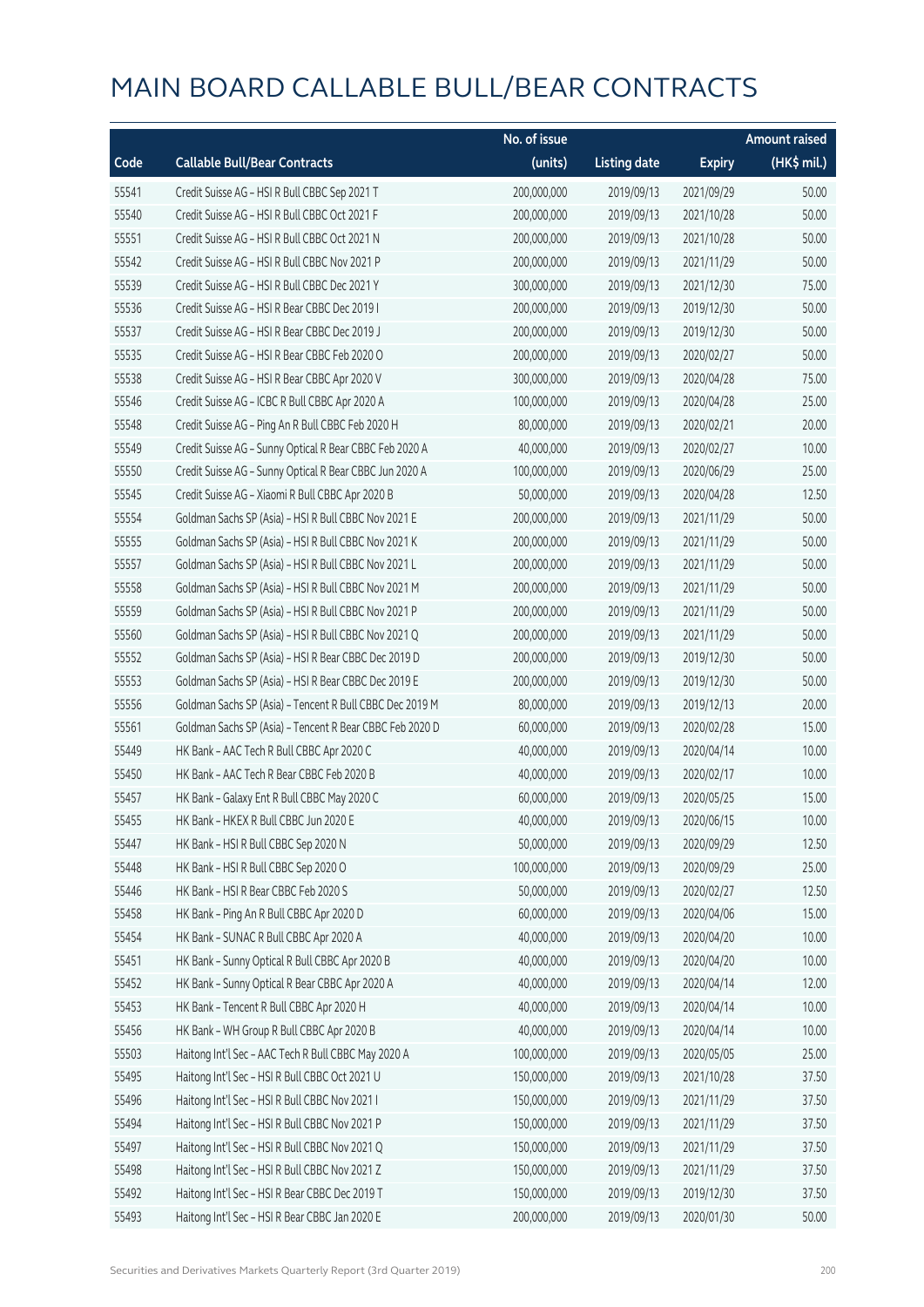|       |                                                           | No. of issue |                     |               | <b>Amount raised</b> |
|-------|-----------------------------------------------------------|--------------|---------------------|---------------|----------------------|
| Code  | <b>Callable Bull/Bear Contracts</b>                       | (units)      | <b>Listing date</b> | <b>Expiry</b> | (HK\$ mil.)          |
| 55499 | Haitong Int'l Sec - HSI R Bear CBBC Jan 2020 G            | 150,000,000  | 2019/09/13          | 2020/01/30    | 37.50                |
| 55500 | Haitong Int'l Sec - HSI R Bear CBBC Jan 2020 J            | 150,000,000  | 2019/09/13          | 2020/01/30    | 37.50                |
| 55501 | Haitong Int'l Sec - HSI R Bear CBBC Jan 2020 K            | 150,000,000  | 2019/09/13          | 2020/01/30    | 37.50                |
| 55502 | Haitong Int'l Sec - Sunny Optical R Bear CBBC Apr 2020 A  | 40,000,000   | 2019/09/13          | 2020/04/08    | 10.00                |
| 55510 | J P Morgan SP BV - HSI R Bull CBBC Sep 2021 B             | 200,000,000  | 2019/09/13          | 2021/09/29    | 50.00                |
| 55511 | J P Morgan SP BV - HSI R Bull CBBC Sep 2021 J             | 200,000,000  | 2019/09/13          | 2021/09/29    | 50.00                |
| 55507 | J P Morgan SP BV - HSI R Bull CBBC Sep 2021 X             | 200,000,000  | 2019/09/13          | 2021/09/29    | 50.00                |
| 55512 | J P Morgan SP BV - HSI R Bull CBBC Oct 2021 A             | 200,000,000  | 2019/09/13          | 2021/10/28    | 50.00                |
| 55508 | J P Morgan SP BV - HSI R Bull CBBC Oct 2021 S             | 200,000,000  | 2019/09/13          | 2021/10/28    | 50.00                |
| 55509 | J P Morgan SP BV - HSI R Bull CBBC Dec 2021 R             | 200,000,000  | 2019/09/13          | 2021/12/30    | 50.00                |
| 55504 | J P Morgan SP BV - HSI R Bear CBBC Dec 2019 E             | 200,000,000  | 2019/09/13          | 2019/12/30    | 50.00                |
| 55505 | J P Morgan SP BV - HSI R Bear CBBC Mar 2020 N             | 200,000,000  | 2019/09/13          | 2020/03/30    | 50.00                |
| 55506 | J P Morgan SP BV - Tencent R Bear CBBC Mar 2020 E         | 50,000,000   | 2019/09/13          | 2020/03/13    | 12.50                |
| 55470 | Macquarie Bank Ltd. - Tencent R Bear CBBC Apr 2020 C      | 8,600,000    | 2019/09/13          | 2020/04/29    | 10.10                |
| 55488 | Morgan Stanley Asia Products - HSI R Bull CBBC Oct 2021 F | 80,000,000   | 2019/09/13          | 2021/10/28    | 20.00                |
| 55490 | Morgan Stanley Asia Products - HSI R Bull CBBC Oct 2021 G | 80,000,000   | 2019/09/13          | 2021/10/28    | 20.00                |
| 55485 | Morgan Stanley Asia Products - HSI R Bull CBBC Nov 2021 I | 80,000,000   | 2019/09/13          | 2021/11/29    | 20.00                |
| 55489 | Morgan Stanley Asia Products - HSI R Bull CBBC Nov 2021 J | 80,000,000   | 2019/09/13          | 2021/11/29    | 20.00                |
| 55483 | Morgan Stanley Asia Products - HSI R Bear CBBC Jan 2020 M | 80,000,000   | 2019/09/13          | 2020/01/30    | 20.00                |
| 55481 | Morgan Stanley Asia Products - HSI R Bear CBBC Feb 2020 I | 80,000,000   | 2019/09/13          | 2020/02/27    | 20.00                |
| 55482 | Morgan Stanley Asia Products - HSI R Bear CBBC Feb 2020 J | 80,000,000   | 2019/09/13          | 2020/02/27    | 20.00                |
| 55487 | Morgan Stanley Asia Products - HSI R Bear CBBC Feb 2020 K | 80,000,000   | 2019/09/13          | 2020/02/27    | 20.00                |
| 55486 | Morgan Stanley Asia Products - HSI R Bear CBBC Mar 2020 K | 80,000,000   | 2019/09/13          | 2020/03/30    | 20.00                |
| 55491 | Morgan Stanley Asia Products - HSI R Bear CBBC Apr 2020 D | 80,000,000   | 2019/09/13          | 2020/04/28    | 20.00                |
| 55484 | Morgan Stanley Asia Products - HSI R Bear CBBC May 2020 A | 80,000,000   | 2019/09/13          | 2020/05/28    | 20.00                |
| 55533 | SG Issuer - CSOP A50 ETF R Bull CBBC Feb 2020 R           | 100,000,000  | 2019/09/13          | 2020/02/06    | 25.00                |
| 55534 | SG Issuer - A50 China R Bull CBBC Feb 2020 O              | 100,000,000  | 2019/09/13          | 2020/02/06    | 25.00                |
| 55522 | SG Issuer - HSI R Bull CBBC Sep 2021 P                    | 250,000,000  | 2019/09/13          | 2021/09/29    | 62.50                |
| 55523 | SG Issuer - HSI R Bull CBBC Sep 2021 Q                    | 250,000,000  | 2019/09/13          | 2021/09/29    | 62.50                |
| 55524 | SG Issuer - HSI R Bull CBBC Sep 2021 T                    | 250,000,000  | 2019/09/13          | 2021/09/29    | 62.50                |
| 55518 | SG Issuer - HSI R Bull CBBC Oct 2021 S                    | 250,000,000  | 2019/09/13          | 2021/10/28    | 62.50                |
| 55525 | SG Issuer - HSI R Bull CBBC Dec 2021 Q                    | 250,000,000  | 2019/09/13          | 2021/12/30    | 62.50                |
| 55526 | SG Issuer - HSI R Bull CBBC Dec 2021 R                    | 250,000,000  | 2019/09/13          | 2021/12/30    | 62.50                |
| 55516 | SG Issuer - HSI R Bear CBBC Dec 2019 X                    | 250,000,000  | 2019/09/13          | 2019/12/30    | 62.50                |
| 55514 | SG Issuer - HSI R Bear CBBC Dec 2019 Y                    | 250,000,000  | 2019/09/13          | 2019/12/30    | 62.50                |
| 55515 | SG Issuer - HSI R Bear CBBC Dec 2019 Z                    | 250,000,000  | 2019/09/13          | 2019/12/30    | 62.50                |
| 55519 | SG Issuer - HSI R Bear CBBC Feb 2020 M                    | 250,000,000  | 2019/09/13          | 2020/02/27    | 62.50                |
| 55520 | SG Issuer - HSI R Bear CBBC Mar 2020 M                    | 250,000,000  | 2019/09/13          | 2020/03/30    | 62.50                |
| 55521 | SG Issuer - HSI R Bear CBBC Mar 2020 P                    | 250,000,000  | 2019/09/13          | 2020/03/30    | 62.50                |
| 55527 | SG Issuer - Ping An R Bull CBBC Feb 2020 K                | 100,000,000  | 2019/09/13          | 2020/02/06    | 25.00                |
| 55517 | SG Issuer - Ping An R Bear CBBC Feb 2020 E                | 100,000,000  | 2019/09/13          | 2020/02/27    | 25.00                |
| 55513 | SG Issuer - Sunny Optical R Bear CBBC Feb 2020 C          | 40,000,000   | 2019/09/13          | 2020/02/10    | 10.00                |
| 55528 | SG Issuer - Tencent R Bull CBBC Dec 2019 L                | 80,000,000   | 2019/09/13          | 2019/12/30    | 20.00                |
| 55530 | SG Issuer - Tencent R Bull CBBC Dec 2019 M                | 80,000,000   | 2019/09/13          | 2019/12/31    | 20.00                |
| 55532 | SG Issuer - Tencent R Bull CBBC Dec 2019 S                | 80,000,000   | 2019/09/13          | 2019/12/31    | 20.00                |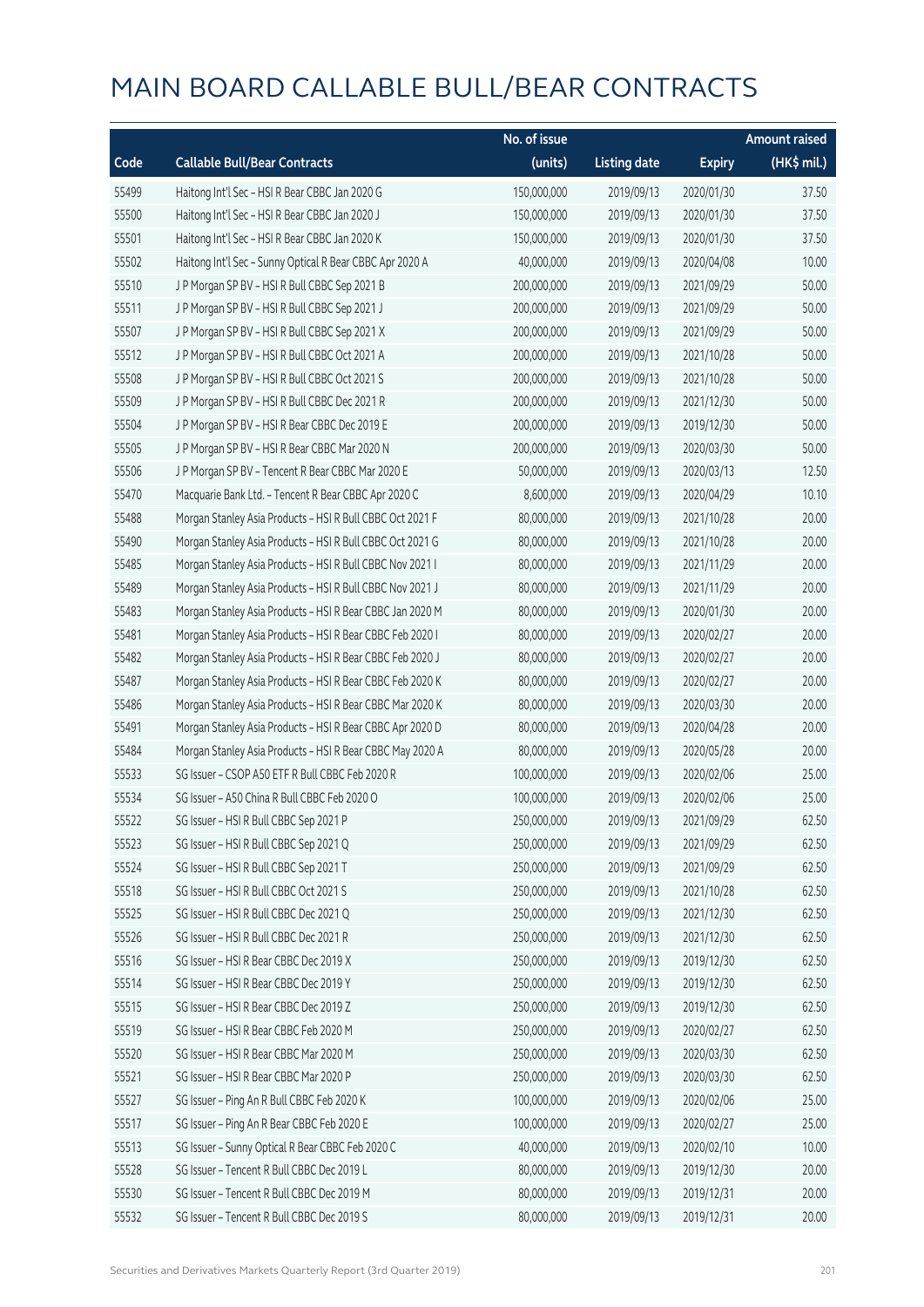|       |                                                             | No. of issue |                     |               | <b>Amount raised</b> |
|-------|-------------------------------------------------------------|--------------|---------------------|---------------|----------------------|
| Code  | <b>Callable Bull/Bear Contracts</b>                         | (units)      | <b>Listing date</b> | <b>Expiry</b> | (HK\$ mil.)          |
| 55478 | UBS AG - HKEX R Bull CBBC Jun 2020 A                        | 200,000,000  | 2019/09/13          | 2020/06/10    | 50.00                |
| 55479 | UBS AG - HSI R Bull CBBC Nov 2021 F                         | 200,000,000  | 2019/09/13          | 2021/11/29    | 50.00                |
| 55480 | UBS AG - HSI R Bull CBBC Nov 2021 H                         | 200,000,000  | 2019/09/13          | 2021/11/29    | 50.00                |
| 55475 | UBS AG - HSI R Bear CBBC Dec 2019 V                         | 200,000,000  | 2019/09/13          | 2019/12/30    | 50.00                |
| 55476 | UBS AG - HSI R Bear CBBC Dec 2019 X                         | 200,000,000  | 2019/09/13          | 2019/12/30    | 50.00                |
| 55477 | UBS AG - Tencent R Bull CBBC Feb 2020 R                     | 200,000,000  | 2019/09/13          | 2020/02/26    | 50.00                |
| 55466 | Bank Vontobel - AAC Tech R Bull CBBC Jul 2020 A             | 40,000,000   | 2019/09/13          | 2020/07/17    | 10.00                |
| 55467 | Bank Vontobel - HSI R Bull CBBC Apr 2021 W                  | 80,000,000   | 2019/09/13          | 2021/04/29    | 20.00                |
| 55468 | Bank Vontobel - HSI R Bull CBBC Apr 2021 X                  | 80,000,000   | 2019/09/13          | 2021/04/29    | 20.00                |
| 55464 | Bank Vontobel - HSI R Bear CBBC Apr 2020 M                  | 80,000,000   | 2019/09/13          | 2020/04/28    | 20.00                |
| 55462 | Bank Vontobel - Sands China R Bull CBBC Jul 2020 B          | 40,000,000   | 2019/09/13          | 2020/07/17    | 10.00                |
| 55463 | Bank Vontobel - Sunny Optical R Bull CBBC Jul 2020 A        | 40,000,000   | 2019/09/13          | 2020/07/17    | 10.00                |
| 55465 | Bank Vontobel - Sunny Optical R Bear CBBC Jul 2020 A        | 40,000,000   | 2019/09/13          | 2020/07/17    | 12.04                |
| 55573 | BOCI Asia Ltd. - HSI R Bull CBBC Oct 2021 I                 | 150,000,000  | 2019/09/16          | 2021/10/28    | 37.50                |
| 55574 | BOCI Asia Ltd. - HSI R Bear CBBC Feb 2020 Q                 | 150,000,000  | 2019/09/16          | 2020/02/27    | 37.50                |
| 55611 | BNP Paribas Issuance B.V. - HSI R Bull CBBC Nov 2021 G      | 240,000,000  | 2019/09/16          | 2021/11/29    | 60.00                |
| 55612 | BNP Paribas Issuance B.V. - HSI R Bear CBBC Mar 2020 D      | 240,000,000  | 2019/09/16          | 2020/03/30    | 60.00                |
| 55562 | BNP Paribas Issuance B.V. - HSI R Bear CBBC Mar 2020 Z      | 250,000,000  | 2019/09/16          | 2020/03/30    | 62.50                |
| 55604 | Credit Suisse AG - CC Bank R Bull CBBC Jul 2020 C           | 100,000,000  | 2019/09/16          | 2020/07/30    | 25.00                |
| 55606 | Credit Suisse AG - CSOP A50 ETF R Bull CBBC Apr 2020 C      | 50,000,000   | 2019/09/16          | 2020/04/28    | 12.50                |
| 55607 | Credit Suisse AG - Geely Auto R Bull CBBC Sep 2020 A        | 100,000,000  | 2019/09/16          | 2020/09/29    | 25.00                |
| 55600 | Credit Suisse AG - HSI R Bull CBBC Sep 2021 I               | 200,000,000  | 2019/09/16          | 2021/09/29    | 50.00                |
| 55601 | Credit Suisse AG - HSI R Bull CBBC Sep 2021 U               | 200,000,000  | 2019/09/16          | 2021/09/29    | 50.00                |
| 55603 | Credit Suisse AG - HSI R Bear CBBC Feb 2020 A               | 200,000,000  | 2019/09/16          | 2020/02/27    | 50.00                |
| 55602 | Credit Suisse AG - HSI R Bear CBBC Feb 2020 P               | 200,000,000  | 2019/09/16          | 2020/02/27    | 50.00                |
| 55605 | Credit Suisse AG - Sands China R Bull CBBC Jul 2020 A       | 50,000,000   | 2019/09/16          | 2020/07/30    | 12.50                |
| 55608 | Goldman Sachs SP (Asia) - Geely Auto R Bull CBBC Jun 2020 C | 80,000,000   | 2019/09/16          | 2020/06/30    | 21.36                |
| 55610 | Goldman Sachs SP (Asia) - HKEX R Bull CBBC Feb 2020 C       | 80,000,000   | 2019/09/16          | 2020/02/27    | 20.00                |
| 55572 | Goldman Sachs SP (Asia) - HSI R Bear CBBC Mar 2020 E        | 200,000,000  | 2019/09/16          | 2020/03/30    | 50.00                |
| 55609 | Goldman Sachs SP (Asia) - Ping An R Bull CBBC Apr 2020 D    | 80,000,000   | 2019/09/16          | 2020/04/29    | 20.00                |
| 55569 | HK Bank - AAC Tech R Bull CBBC Mar 2020 B                   | 40,000,000   | 2019/09/16          | 2020/03/30    | 10.00                |
| 55566 | HK Bank - AIA R Bear CBBC Apr 2020 A                        | 40,000,000   | 2019/09/16          | 2020/04/06    | 10.00                |
| 55568 | HK Bank - CC Bank R Bull CBBC Apr 2020 A                    | 60,000,000   | 2019/09/16          | 2020/04/14    | 15.00                |
| 55565 | HK Bank - CSOP A50 ETF R Bull CBBC May 2020 A               | 40,000,000   | 2019/09/16          | 2020/05/04    | 10.00                |
| 55564 | HK Bank - A50 China R Bull CBBC May 2020 A                  | 40,000,000   | 2019/09/16          | 2020/05/04    | 10.00                |
| 55571 | HK Bank - Geely Auto R Bull CBBC Apr 2020 A                 | 40,000,000   | 2019/09/16          | 2020/04/06    | 10.00                |
| 55570 | HK Bank - HSI R Bull CBBC Sep 2020 Q                        | 100,000,000  | 2019/09/16          | 2020/09/29    | 25.00                |
| 55567 | HK Bank - ICBC R Bull CBBC Apr 2020 B                       | 60,000,000   | 2019/09/16          | 2020/04/20    | 15.00                |
| 55563 | HK Bank - Tencent R Bear CBBC Jun 2020 A                    | 100,000,000  | 2019/09/16          | 2020/06/22    | 25.00                |
| 55594 | Haitong Int'l Sec - HSI R Bull CBBC Oct 2021 D              | 150,000,000  | 2019/09/16          | 2021/10/28    | 37.50                |
| 55592 | Haitong Int'l Sec - HSI R Bull CBBC Oct 2021 G              | 150,000,000  | 2019/09/16          | 2021/10/28    | 37.50                |
| 55596 | Haitong Int'l Sec - HSI R Bull CBBC Oct 2021 I              | 150,000,000  | 2019/09/16          | 2021/10/28    | 37.50                |
| 55595 | Haitong Int'l Sec - HSI R Bull CBBC Nov 2021 B              | 150,000,000  | 2019/09/16          | 2021/11/29    | 37.50                |
| 55593 | Haitong Int'l Sec - HSI R Bull CBBC Nov 2021 T              | 150,000,000  | 2019/09/16          | 2021/11/29    | 37.50                |
| 55597 | Haitong Int'l Sec - HSI R Bear CBBC Dec 2019 Y              | 150,000,000  | 2019/09/16          | 2019/12/30    | 37.50                |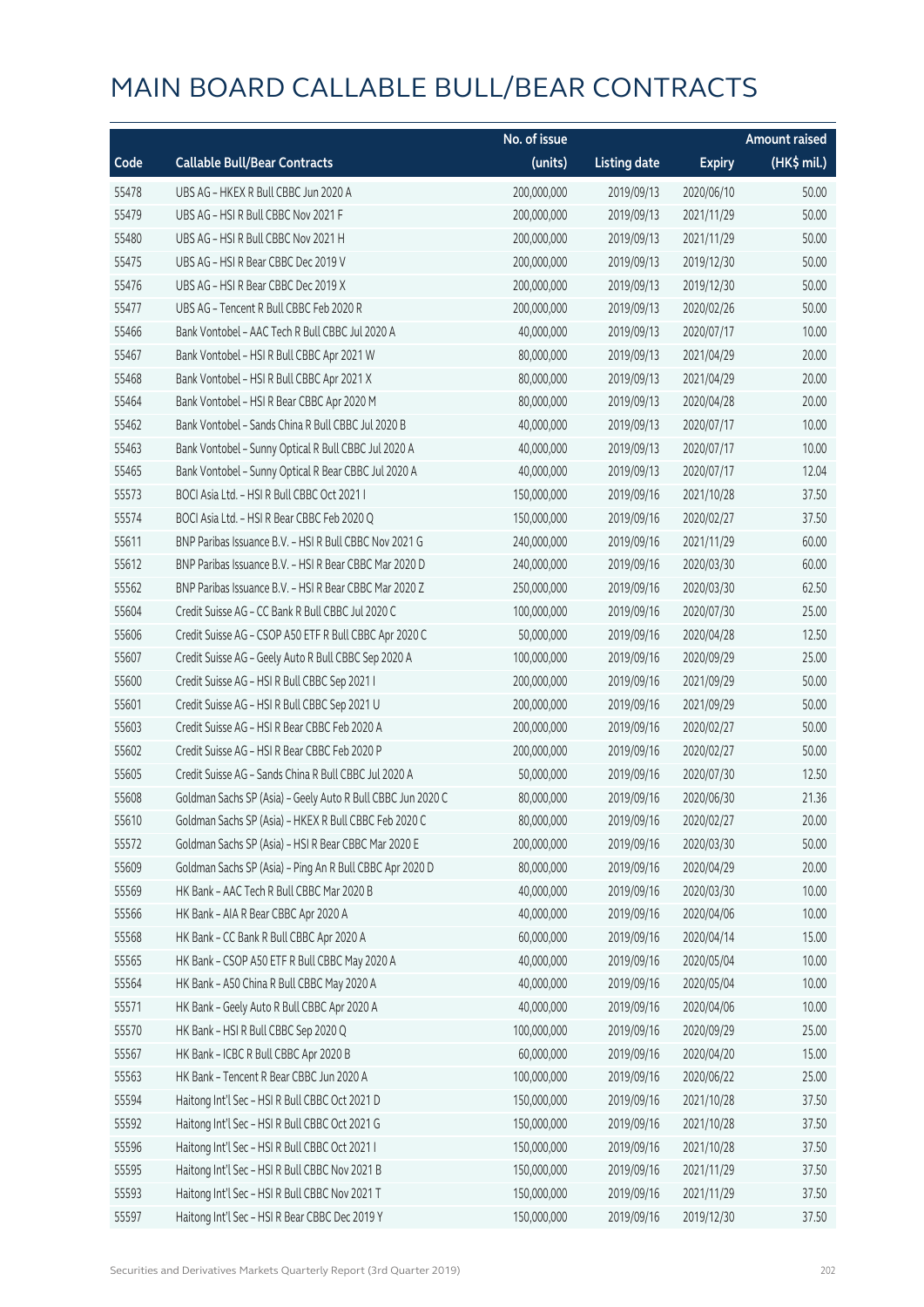|       |                                                           | No. of issue |                     |               | <b>Amount raised</b>  |
|-------|-----------------------------------------------------------|--------------|---------------------|---------------|-----------------------|
| Code  | <b>Callable Bull/Bear Contracts</b>                       | (units)      | <b>Listing date</b> | <b>Expiry</b> | $(HK\frac{1}{2}mil.)$ |
| 55598 | Haitong Int'l Sec - HSI R Bear CBBC Dec 2019 Z            | 150,000,000  | 2019/09/16          | 2019/12/30    | 37.50                 |
| 55599 | Haitong Int'l Sec - HSI R Bear CBBC Jan 2020 L            | 200,000,000  | 2019/09/16          | 2020/01/30    | 50.00                 |
| 55591 | J P Morgan SP BV - HSI R Bull CBBC Sep 2021 O             | 200,000,000  | 2019/09/16          | 2021/09/29    | 50.00                 |
| 55590 | J P Morgan SP BV - HSI R Bear CBBC Dec 2019 F             | 200,000,000  | 2019/09/16          | 2019/12/30    | 50.00                 |
| 55587 | Morgan Stanley Asia Products - HSI R Bull CBBC Sep 2021 H | 80,000,000   | 2019/09/16          | 2021/09/29    | 20.00                 |
| 55589 | Morgan Stanley Asia Products - HSI R Bull CBBC Dec 2021 N | 80,000,000   | 2019/09/16          | 2021/12/30    | 20.00                 |
| 55585 | Morgan Stanley Asia Products - HSI R Bear CBBC Jan 2020 N | 80,000,000   | 2019/09/16          | 2020/01/30    | 20.00                 |
| 55586 | Morgan Stanley Asia Products - HSI R Bear CBBC Feb 2020 L | 80,000,000   | 2019/09/16          | 2020/02/27    | 20.00                 |
| 55588 | Morgan Stanley Asia Products - HSI R Bear CBBC Mar 2020 L | 80,000,000   | 2019/09/16          | 2020/03/30    | 20.00                 |
| 55621 | SG Issuer - AAC Tech R Bear CBBC Apr 2020 B               | 100,000,000  | 2019/09/16          | 2020/04/02    | 25.00                 |
| 55626 | SG Issuer - CAM CSI300 R Bull CBBC Mar 2020 E             | 100,000,000  | 2019/09/16          | 2020/03/25    | 25.00                 |
| 55616 | SG Issuer - China Mobile R Bull CBBC Jul 2020 G           | 100,000,000  | 2019/09/16          | 2020/07/28    | 25.00                 |
| 55613 | SG Issuer - CC Bank R Bear CBBC Apr 2020 A                | 100,000,000  | 2019/09/16          | 2020/04/08    | 25.00                 |
| 55614 | SG Issuer - China Life R Bull CBBC May 2020 A             | 150,000,000  | 2019/09/16          | 2020/05/20    | 37.50                 |
| 55615 | SG Issuer - CM Bank R Bear CBBC Apr 2020 A                | 100,000,000  | 2019/09/16          | 2020/04/28    | 25.00                 |
| 55627 | SG Issuer - CSOP A50 ETF R Bear CBBC Mar 2020 B           | 100,000,000  | 2019/09/16          | 2020/03/25    | 25.00                 |
| 55622 | SG Issuer - China Tower R Bull CBBC May 2020 A            | 120,000,000  | 2019/09/16          | 2020/05/25    | 30.00                 |
| 55628 | SG Issuer - A50 China R Bear CBBC Mar 2020 B              | 100,000,000  | 2019/09/16          | 2020/03/30    | 25.00                 |
| 55623 | SG Issuer - Geely Auto R Bull CBBC Sep 2020 A             | 150,000,000  | 2019/09/16          | 2020/09/07    | 37.50                 |
| 55617 | SG Issuer - HKEX R Bull CBBC Feb 2020 F                   | 50,000,000   | 2019/09/16          | 2020/02/18    | 12.50                 |
| 55638 | SG Issuer - HSI R Bull CBBC Sep 2021 N                    | 250,000,000  | 2019/09/16          | 2021/09/29    | 62.50                 |
| 55639 | SG Issuer - HSI R Bull CBBC Sep 2021 O                    | 250,000,000  | 2019/09/16          | 2021/09/29    | 62.50                 |
| 55640 | SG Issuer - HSI R Bull CBBC Sep 2021 R                    | 250,000,000  | 2019/09/16          | 2021/09/29    | 62.50                 |
| 55637 | SG Issuer - HSI R Bull CBBC Sep 2021 U                    | 250,000,000  | 2019/09/16          | 2021/09/29    | 62.50                 |
| 55630 | SG Issuer - HSI R Bull CBBC Oct 2021 V                    | 250,000,000  | 2019/09/16          | 2021/10/28    | 62.50                 |
| 55620 | SG Issuer - HSI R Bull CBBC Dec 2021 T                    | 250,000,000  | 2019/09/16          | 2021/12/30    | 62.50                 |
| 55634 | SG Issuer - HSI R Bear CBBC Dec 2019 N                    | 250,000,000  | 2019/09/16          | 2019/12/30    | 62.50                 |
| 55635 | SG Issuer - HSI R Bear CBBC Feb 2020 N                    | 250,000,000  | 2019/09/16          | 2020/02/27    | 62.50                 |
| 55636 | SG Issuer - HSI R Bear CBBC Feb 2020 T                    | 250,000,000  | 2019/09/16          | 2020/02/27    | 62.50                 |
| 55629 | SG Issuer - HSI R Bear CBBC Mar 2020 Q                    | 250,000,000  | 2019/09/16          | 2020/03/30    | 62.50                 |
| 55619 | SG Issuer - HSI R Bear CBBC Apr 2020 K                    | 500,000,000  | 2019/09/16          | 2020/04/28    | 125.00                |
| 55624 | SG Issuer - Ping An R Bull CBBC Mar 2020 D                | 100,000,000  | 2019/09/16          | 2020/03/09    | 25.00                 |
| 55631 | SG Issuer - Sunny Optical R Bull CBBC Dec 2019 K          | 40,000,000   | 2019/09/16          | 2019/12/31    | 10.00                 |
| 55632 | SG Issuer - Sunny Optical R Bear CBBC Dec 2019 C          | 40,000,000   | 2019/09/16          | 2019/12/31    | 10.00                 |
| 55633 | SG Issuer - Tencent R Bull CBBC Dec 2019 T                | 80,000,000   | 2019/09/16          | 2019/12/31    | 20.00                 |
| 55618 | SG Issuer - Tencent R Bull CBBC Mar 2020 H                | 80,000,000   | 2019/09/16          | 2020/03/06    | 20.00                 |
| 55625 | SG Issuer - Tencent R Bear CBBC Apr 2020 L                | 80,000,000   | 2019/09/16          | 2020/04/08    | 20.00                 |
| 55582 | UBS AG - CSOP A50 ETF R Bull CBBC May 2020 D              | 50,000,000   | 2019/09/16          | 2020/05/04    | 12.50                 |
| 55580 | UBS AG - HSI R Bull CBBC Nov 2021 A                       | 200,000,000  | 2019/09/16          | 2021/11/29    | 50.00                 |
| 55575 | UBS AG - HSI R Bull CBBC Nov 2021 I                       | 200,000,000  | 2019/09/16          | 2021/11/29    | 50.00                 |
| 55579 | UBS AG - HSI R Bull CBBC Nov 2021 K                       | 200,000,000  | 2019/09/16          | 2021/11/29    | 50.00                 |
| 55578 | UBS AG - HSI R Bear CBBC Dec 2019 M                       | 200,000,000  | 2019/09/16          | 2019/12/30    | 50.00                 |
| 55576 | UBS AG - HSI R Bear CBBC Dec 2019 Y                       | 200,000,000  | 2019/09/16          | 2019/12/30    | 50.00                 |
| 55577 | UBS AG - HSI R Bear CBBC Dec 2019 Z                       | 400,000,000  | 2019/09/16          | 2019/12/30    | 100.00                |
| 55581 | UBS AG - Tencent R Bear CBBC Feb 2020 H                   | 200,000,000  | 2019/09/16          | 2020/02/19    | 50.00                 |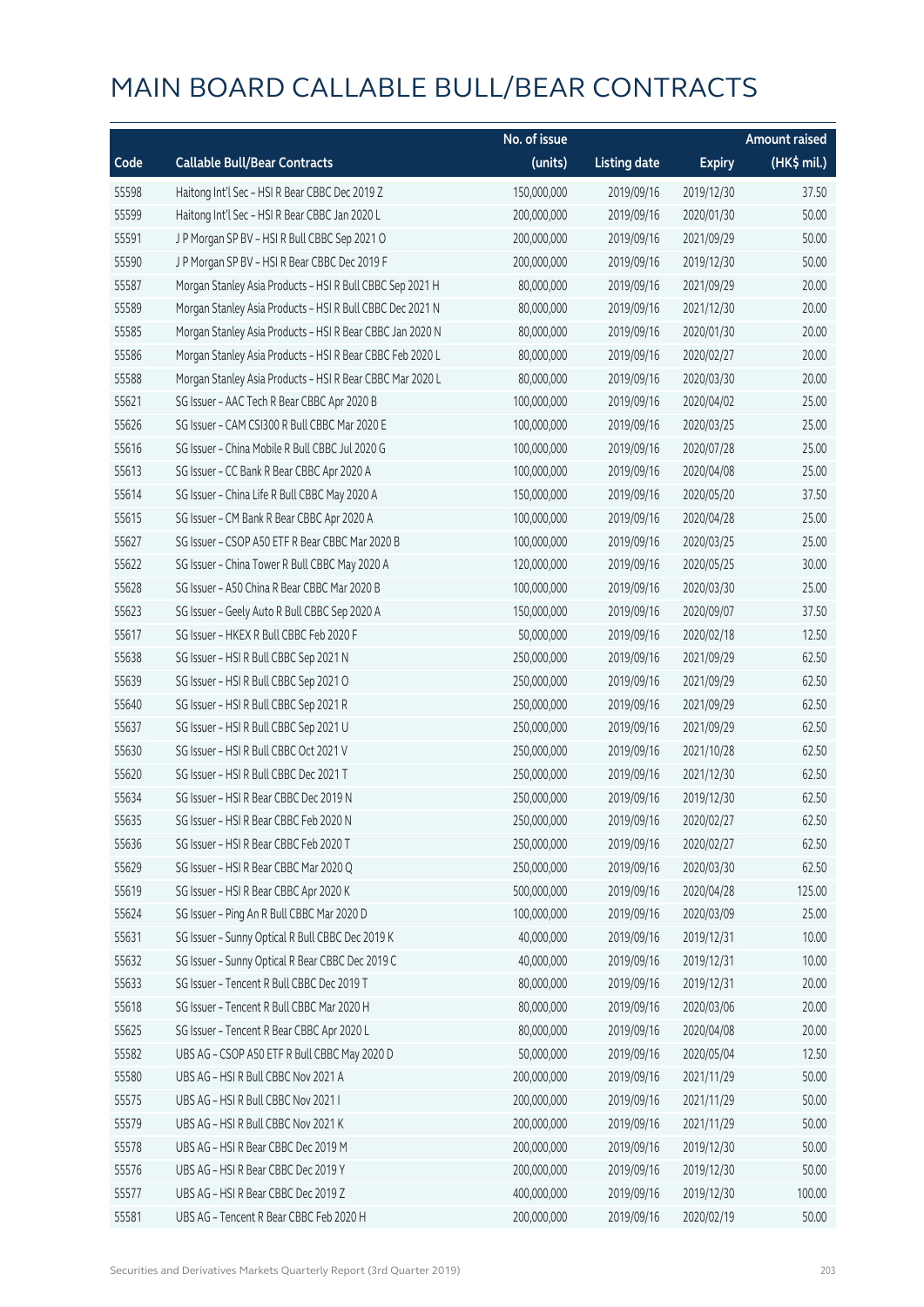|       |                                                            | No. of issue |                     |               | <b>Amount raised</b> |
|-------|------------------------------------------------------------|--------------|---------------------|---------------|----------------------|
| Code  | <b>Callable Bull/Bear Contracts</b>                        | (units)      | <b>Listing date</b> | <b>Expiry</b> | (HK\$ mil.)          |
| 55584 | Bank Vontobel - HSI R Bull CBBC Apr 2021 Y                 | 80,000,000   | 2019/09/16          | 2021/04/29    | 20.00                |
| 55583 | Bank Vontobel - HSI R Bear CBBC Jun 2020 B                 | 80,000,000   | 2019/09/16          | 2020/06/29    | 20.00                |
| 55645 | BOCI Asia Ltd. - HSI R Bull CBBC Oct 2021 J                | 150,000,000  | 2019/09/17          | 2021/10/28    | 37.50                |
| 55646 | BOCI Asia Ltd. - HSI R Bear CBBC Feb 2020 R                | 150,000,000  | 2019/09/17          | 2020/02/27    | 37.50                |
| 55644 | BOCI Asia Ltd. - Xiaomi R Bear CBBC Feb 2020 A             | 40,000,000   | 2019/09/17          | 2020/02/07    | 10.00                |
| 55714 | BNP Paribas Issuance B.V. - HSBC R Bull CBBC Mar 2020 H    | 150,000,000  | 2019/09/17          | 2020/03/30    | 37.50                |
| 55713 | BNP Paribas Issuance B.V. - HSBC R Bear CBBC Jan 2020 E    | 150,000,000  | 2019/09/17          | 2020/01/30    | 45.00                |
| 55715 | BNP Paribas Issuance B.V. - HSBC R Bear CBBC Jan 2020 F    | 150,000,000  | 2019/09/17          | 2020/01/30    | 37.50                |
| 55672 | BNP Paribas Issuance B.V. - HSI R Bull CBBC Nov 2021 I     | 250,000,000  | 2019/09/17          | 2021/11/29    | 62.50                |
| 55671 | BNP Paribas Issuance B.V. - HSI R Bull CBBC Dec 2021 L     | 250,000,000  | 2019/09/17          | 2021/12/30    | 62.50                |
| 55673 | BNP Paribas Issuance B.V. - HSI R Bear CBBC Mar 2020 E     | 240,000,000  | 2019/09/17          | 2020/03/30    | 60.00                |
| 55712 | BNP Paribas Issuance B.V. - Tencent R Bear CBBC Jan 2020 J | 50,000,000   | 2019/09/17          | 2020/01/30    | 12.50                |
| 55688 | Credit Suisse AG - AIA R Bull CBBC Apr 2020 A              | 70,000,000   | 2019/09/17          | 2020/04/28    | 17.50                |
| 55684 | Credit Suisse AG - Geely Auto R Bull CBBC Sep 2020 B       | 100,000,000  | 2019/09/17          | 2020/09/29    | 25.00                |
| 55687 | Credit Suisse AG - HSBC R Bull CBBC Mar 2020 B             | 70,000,000   | 2019/09/17          | 2020/03/30    | 17.50                |
| 55686 | Credit Suisse AG - HSI R Bull CBBC Nov 2021 R              | 200,000,000  | 2019/09/17          | 2021/11/29    | 50.00                |
| 55690 | Credit Suisse AG - HSI R Bull CBBC Dec 2021 U              | 300,000,000  | 2019/09/17          | 2021/12/30    | 75.00                |
| 55685 | Credit Suisse AG - HSI R Bear CBBC Jan 2020 B              | 200,000,000  | 2019/09/17          | 2020/01/30    | 50.00                |
| 55691 | Credit Suisse AG - HSI R Bear CBBC Feb 2020 W              | 200,000,000  | 2019/09/17          | 2020/02/27    | 50.00                |
| 55683 | Credit Suisse AG - HSI R Bear CBBC May 2020 B              | 300,000,000  | 2019/09/17          | 2020/05/28    | 75.00                |
| 55689 | Credit Suisse AG - SHK Ppt R Bear CBBC Mar 2020 A          | 40,000,000   | 2019/09/17          | 2020/03/30    | 10.00                |
| 55641 | Goldman Sachs SP (Asia) - HSI R Bear CBBC Dec 2019 T       | 200,000,000  | 2019/09/17          | 2019/12/30    | 50.00                |
| 55642 | HK Bank - HSI R Bull CBBC Sep 2020 R                       | 100,000,000  | 2019/09/17          | 2020/09/29    | 25.00                |
| 55643 | HK Bank - HSI R Bull CBBC Sep 2020 S                       | 100,000,000  | 2019/09/17          | 2020/09/29    | 25.00                |
| 55667 | Haitong Int'l Sec - China Mobile R Bear CBBC Apr 2020 A    | 70,000,000   | 2019/09/17          | 2020/04/21    | 17.50                |
| 55656 | Haitong Int'l Sec - HSI R Bull CBBC Oct 2021 E             | 150,000,000  | 2019/09/17          | 2021/10/28    | 37.50                |
| 55655 | Haitong Int'l Sec - HSI R Bull CBBC Oct 2021 J             | 150,000,000  | 2019/09/17          | 2021/10/28    | 37.50                |
| 55652 | Haitong Int'l Sec - HSI R Bull CBBC Oct 2021 M             | 150,000,000  | 2019/09/17          | 2021/10/28    | 37.50                |
| 55653 | Haitong Int'l Sec - HSI R Bull CBBC Oct 2021 O             | 150,000,000  | 2019/09/17          | 2021/10/28    | 37.50                |
| 55654 | Haitong Int'l Sec - HSI R Bull CBBC Oct 2021 W             | 150,000,000  | 2019/09/17          | 2021/10/28    | 37.50                |
| 55657 | Haitong Int'l Sec - HSI R Bear CBBC Dec 2019 B             | 150,000,000  | 2019/09/17          | 2019/12/30    | 37.50                |
| 55658 | Haitong Int'l Sec - HSI R Bear CBBC Jan 2020 N             | 150,000,000  | 2019/09/17          | 2020/01/30    | 37.50                |
| 55659 | Haitong Int'l Sec - HSI R Bear CBBC Jan 2020 O             | 150,000,000  | 2019/09/17          | 2020/01/30    | 37.50                |
| 55660 | Haitong Int'l Sec - HSI R Bear CBBC Feb 2020 L             | 150,000,000  | 2019/09/17          | 2020/02/27    | 37.50                |
| 55670 | J P Morgan SP BV - HSCEI R Bull CBBC Nov 2021 D            | 100,000,000  | 2019/09/17          | 2021/11/29    | 25.00                |
| 55668 | J P Morgan SP BV - HSI R Bull CBBC Oct 2021 L              | 200,000,000  | 2019/09/17          | 2021/10/28    | 50.00                |
| 55662 | J P Morgan SP BV - HSI R Bull CBBC Oct 2021 X              | 200,000,000  | 2019/09/17          | 2021/10/28    | 50.00                |
| 55669 | J P Morgan SP BV - HSI R Bull CBBC Nov 2021 P              | 200,000,000  | 2019/09/17          | 2021/11/29    | 50.00                |
| 55661 | J P Morgan SP BV - HSI R Bear CBBC Dec 2019 K              | 200,000,000  | 2019/09/17          | 2019/12/30    | 50.00                |
| 55711 | J P Morgan SP BV - Ping An R Bull CBBC Feb 2020 G          | 100,000,000  | 2019/09/17          | 2020/02/14    | 25.00                |
| 55710 | J P Morgan SP BV - Tencent R Bear CBBC Apr 2020 I          | 50,000,000   | 2019/09/17          | 2020/04/09    | 12.50                |
| 55676 | Morgan Stanley Asia Products - HKEX R Bull CBBC Feb 2020 A | 40,000,000   | 2019/09/17          | 2020/02/18    | 10.00                |
| 55677 | Morgan Stanley Asia Products - HKEX R Bull CBBC Mar 2020 A | 40,000,000   | 2019/09/17          | 2020/03/02    | 10.00                |
| 55675 | Morgan Stanley Asia Products - HKEX R Bear CBBC Feb 2020 A | 40,000,000   | 2019/09/17          | 2020/02/18    | 10.00                |
| 55674 | Morgan Stanley Asia Products - HKEX R Bear CBBC Jun 2020 A | 40,000,000   | 2019/09/17          | 2020/06/08    | 10.00                |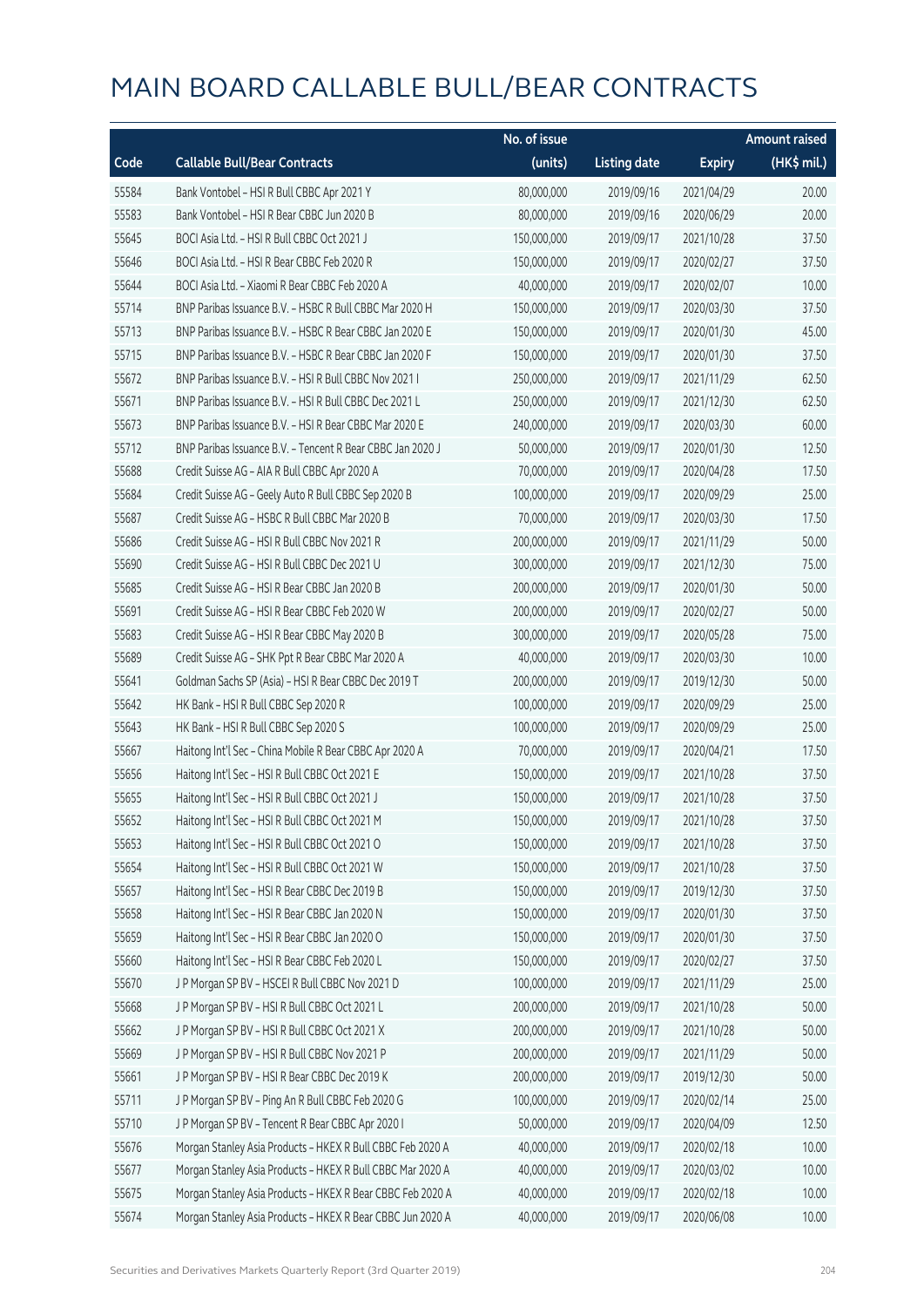|       |                                                              | No. of issue |                     |               | <b>Amount raised</b> |
|-------|--------------------------------------------------------------|--------------|---------------------|---------------|----------------------|
| Code  | <b>Callable Bull/Bear Contracts</b>                          | (units)      | <b>Listing date</b> | <b>Expiry</b> | (HK\$ mil.)          |
| 55679 | Morgan Stanley Asia Products - HSI R Bull CBBC Nov 2021 K    | 80,000,000   | 2019/09/17          | 2021/11/29    | 20.00                |
| 55680 | Morgan Stanley Asia Products - HSI R Bull CBBC Nov 2021 L    | 80,000,000   | 2019/09/17          | 2021/11/29    | 20.00                |
| 55678 | Morgan Stanley Asia Products - HSI R Bull CBBC Dec 2021 O    | 80,000,000   | 2019/09/17          | 2021/12/30    | 20.00                |
| 55681 | Morgan Stanley Asia Products - HSI R Bear CBBC Jan 2020 O    | 80,000,000   | 2019/09/17          | 2020/01/30    | 20.00                |
| 55682 | Morgan Stanley Asia Products - Tencent R Bear CBBC Mar 2020C | 40,000,000   | 2019/09/17          | 2020/03/16    | 10.00                |
| 55692 | SG Issuer - AIA R Bull CBBC Jan 2020 G                       | 60,000,000   | 2019/09/17          | 2020/01/15    | 15.00                |
| 55697 | SG Issuer - CC Bank R Bull CBBC Aug 2020 C                   | 100,000,000  | 2019/09/17          | 2020/08/10    | 25.00                |
| 55698 | SG Issuer - Geely Auto R Bear CBBC Feb 2020 D                | 40,000,000   | 2019/09/17          | 2020/02/28    | 10.00                |
| 55693 | SG Issuer - HKEX R Bull CBBC Jan 2020 D                      | 50,000,000   | 2019/09/17          | 2020/01/15    | 12.50                |
| 55704 | SG Issuer - HSI R Bull CBBC Aug 2021 M                       | 250,000,000  | 2019/09/17          | 2021/08/30    | 62.50                |
| 55705 | SG Issuer - HSI R Bull CBBC Aug 2021 Q                       | 250,000,000  | 2019/09/17          | 2021/08/30    | 62.50                |
| 55706 | SG Issuer - HSI R Bull CBBC Aug 2021 S                       | 250,000,000  | 2019/09/17          | 2021/08/30    | 62.50                |
| 55707 | SG Issuer - HSI R Bull CBBC Aug 2021 T                       | 250,000,000  | 2019/09/17          | 2021/08/30    | 62.50                |
| 55708 | SG Issuer - HSI R Bull CBBC Sep 2021 S                       | 250,000,000  | 2019/09/17          | 2021/09/29    | 62.50                |
| 55709 | SG Issuer - HSI R Bull CBBC Sep 2021 V                       | 250,000,000  | 2019/09/17          | 2021/09/29    | 62.50                |
| 55701 | SG Issuer - HSI R Bull CBBC Dec 2021 J                       | 250,000,000  | 2019/09/17          | 2021/12/30    | 62.50                |
| 55700 | SG Issuer - HSI R Bull CBBC Dec 2021 N                       | 250,000,000  | 2019/09/17          | 2021/12/30    | 62.50                |
| 55702 | SG Issuer - HSI R Bear CBBC Dec 2019 Q                       | 250,000,000  | 2019/09/17          | 2019/12/30    | 62.50                |
| 55696 | SG Issuer - HSI R Bear CBBC Jan 2020 S                       | 250,000,000  | 2019/09/17          | 2020/01/30    | 62.50                |
| 55703 | SG Issuer - HSI R Bear CBBC Mar 2020 R                       | 250,000,000  | 2019/09/17          | 2020/03/30    | 62.50                |
| 55694 | SG Issuer - Ping An R Bull CBBC Jan 2020 J                   | 100,000,000  | 2019/09/17          | 2020/01/15    | 25.00                |
| 55695 | SG Issuer - Tencent R Bull CBBC Dec 2019 U                   | 80,000,000   | 2019/09/17          | 2019/12/31    | 20.00                |
| 55699 | SG Issuer - Tencent R Bull CBBC Feb 2020 T                   | 80,000,000   | 2019/09/17          | 2020/02/28    | 20.00                |
| 55648 | UBS AG - HSI R Bull CBBC Nov 2021 U                          | 200,000,000  | 2019/09/17          | 2021/11/29    | 50.00                |
| 55649 | UBS AG - HSI R Bull CBBC Nov 2021 X                          | 200,000,000  | 2019/09/17          | 2021/11/29    | 50.00                |
| 55647 | UBS AG - HSI R Bear CBBC Dec 2019 R                          | 200,000,000  | 2019/09/17          | 2019/12/30    | 50.00                |
| 55650 | UBS AG - HSI R Bear CBBC Jan 2020 G                          | 400,000,000  | 2019/09/17          | 2020/01/30    | 100.00               |
| 55651 | UBS AG - HSI R Bear CBBC Jan 2020 H                          | 200,000,000  | 2019/09/17          | 2020/01/30    | 50.00                |
| 55665 | Bank Vontobel - BOCL R Bull CBBC Jul 2020 A                  | 40,000,000   | 2019/09/17          | 2020/07/24    | 10.00                |
| 55664 | Bank Vontobel - CNOOC R Bull CBBC Jul 2020 A                 | 40,000,000   | 2019/09/17          | 2020/07/24    | 10.00                |
| 55663 | Bank Vontobel - HSI R Bull CBBC Apr 2021 Z                   | 80,000,000   | 2019/09/17          | 2021/04/29    | 20.00                |
| 55666 | Bank Vontobel - Meituan Dianping R Bull CBBC Apr 2020 A      | 60,000,000   | 2019/09/17          | 2020/04/17    | 15.00                |
| 55736 | BOCI Asia Ltd. - HSI R Bull CBBC Nov 2021 A                  | 150,000,000  | 2019/09/18          | 2021/11/29    | 37.50                |
| 55737 | BOCI Asia Ltd. - HSI R Bull CBBC Nov 2021 B                  | 150,000,000  | 2019/09/18          | 2021/11/29    | 37.50                |
| 55738 | BOCI Asia Ltd. - HSI R Bull CBBC Nov 2021 C                  | 150,000,000  | 2019/09/18          | 2021/11/29    | 37.50                |
| 55739 | BOCI Asia Ltd. - HSI R Bear CBBC Feb 2020 S                  | 150,000,000  | 2019/09/18          | 2020/02/27    | 37.50                |
| 55740 | BOCI Asia Ltd. - HSI R Bear CBBC Feb 2020 T                  | 150,000,000  | 2019/09/18          | 2020/02/27    | 37.50                |
| 55741 | BOCI Asia Ltd. - HSI R Bear CBBC Feb 2020 U                  | 150,000,000  | 2019/09/18          | 2020/02/27    | 37.50                |
| 55742 | BOCI Asia Ltd. - HSI R Bear CBBC Feb 2020 V                  | 150,000,000  | 2019/09/18          | 2020/02/27    | 37.50                |
| 55743 | BOCI Asia Ltd. - HSI R Bear CBBC Feb 2020 W                  | 150,000,000  | 2019/09/18          | 2020/02/27    | 37.50                |
| 55744 | BOCI Asia Ltd. - HSI R Bear CBBC Feb 2020 X                  | 150,000,000  | 2019/09/18          | 2020/02/27    | 37.50                |
| 55745 | BOCI Asia Ltd. - HSI R Bear CBBC Feb 2020 Y                  | 150,000,000  | 2019/09/18          | 2020/02/27    | 37.50                |
| 55760 | BNP Paribas Issuance B.V. - HKEX R Bear CBBC Jul 2020 X      | 50,000,000   | 2019/09/18          | 2020/07/30    | 12.50                |
| 55761 | BNP Paribas Issuance B.V. - HSCEI R Bull CBBC Sep 2020 G     | 100,000,000  | 2019/09/18          | 2020/09/29    | 25.00                |
| 55762 | BNP Paribas Issuance B.V. - HSCEI R Bull CBBC Sep 2020 H     | 100,000,000  | 2019/09/18          | 2020/09/29    | 25.00                |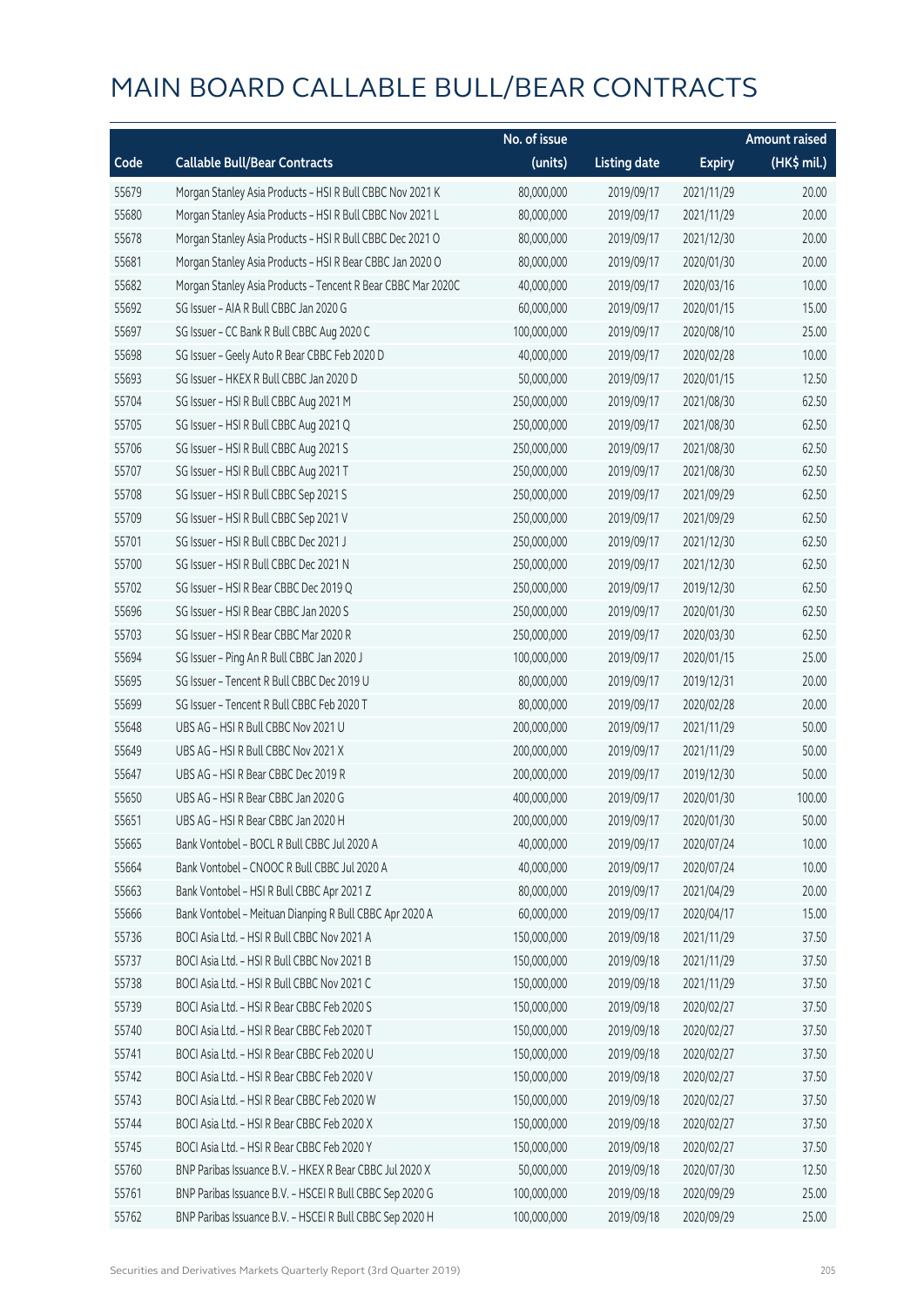|       |                                                            | No. of issue |                     |               | <b>Amount raised</b> |
|-------|------------------------------------------------------------|--------------|---------------------|---------------|----------------------|
| Code  | <b>Callable Bull/Bear Contracts</b>                        | (units)      | <b>Listing date</b> | <b>Expiry</b> | (HK\$ mil.)          |
| 55763 | BNP Paribas Issuance B.V. - HSCEI R Bull CBBC Sep 2020 I   | 100,000,000  | 2019/09/18          | 2020/09/29    | 25.00                |
| 55764 | BNP Paribas Issuance B.V. - HSCEI R Bear CBBC Apr 2020 A   | 100,000,000  | 2019/09/18          | 2020/04/28    | 25.00                |
| 55765 | BNP Paribas Issuance B.V. - HSCEI R Bear CBBC Apr 2020 B   | 100,000,000  | 2019/09/18          | 2020/04/28    | 25.00                |
| 55766 | BNP Paribas Issuance B.V. - HSI R Bull CBBC Nov 2021 K     | 250,000,000  | 2019/09/18          | 2021/11/29    | 62.50                |
| 55767 | BNP Paribas Issuance B.V. - HSI R Bull CBBC Nov 2021 L     | 250,000,000  | 2019/09/18          | 2021/11/29    | 62.50                |
| 55768 | BNP Paribas Issuance B.V. - HSI R Bull CBBC Nov 2021 M     | 250,000,000  | 2019/09/18          | 2021/11/29    | 62.50                |
| 55778 | BNP Paribas Issuance B.V. - HSI R Bull CBBC Nov 2021 N     | 250,000,000  | 2019/09/18          | 2021/11/29    | 62.50                |
| 55779 | BNP Paribas Issuance B.V. - HSI R Bull CBBC Nov 2021 O     | 240,000,000  | 2019/09/18          | 2021/11/29    | 60.00                |
| 55780 | BNP Paribas Issuance B.V. - HSI R Bear CBBC Mar 2020 B     | 240,000,000  | 2019/09/18          | 2020/03/30    | 60.00                |
| 55719 | BNP Paribas Issuance B.V. - HSI R Bear CBBC Mar 2020 F     | 250,000,000  | 2019/09/18          | 2020/03/30    | 62.50                |
| 55720 | BNP Paribas Issuance B.V. - HSI R Bear CBBC Mar 2020 G     | 250,000,000  | 2019/09/18          | 2020/03/30    | 62.50                |
| 55721 | BNP Paribas Issuance B.V. - HSI R Bear CBBC Mar 2020 H     | 250,000,000  | 2019/09/18          | 2020/03/30    | 62.50                |
| 55722 | BNP Paribas Issuance B.V. - HSI R Bear CBBC Mar 2020 I     | 240,000,000  | 2019/09/18          | 2020/03/30    | 60.00                |
| 55755 | BNP Paribas Issuance B.V. - HSI R Bear CBBC Mar 2020 J     | 250,000,000  | 2019/09/18          | 2020/03/30    | 62.50                |
| 55756 | BNP Paribas Issuance B.V. - HSI R Bear CBBC Mar 2020 K     | 250,000,000  | 2019/09/18          | 2020/03/30    | 70.00                |
| 55757 | BNP Paribas Issuance B.V. - HSI R Bear CBBC Mar 2020 U     | 250,000,000  | 2019/09/18          | 2020/03/30    | 70.00                |
| 55758 | BNP Paribas Issuance B.V. - Tencent R Bull CBBC Jan 2020 M | 50,000,000   | 2019/09/18          | 2020/01/30    | 12.50                |
| 55759 | BNP Paribas Issuance B.V. - Tencent R Bear CBBC Dec 2019 J | 50,000,000   | 2019/09/18          | 2019/12/30    | 12.50                |
| 55846 | Credit Suisse AG - AIA R Bull CBBC Feb 2020 G              | 70,000,000   | 2019/09/18          | 2020/02/21    | 17.50                |
| 55842 | Credit Suisse AG - CC Bank R Bull CBBC Jul 2020 D          | 100,000,000  | 2019/09/18          | 2020/07/30    | 25.00                |
| 55847 | Credit Suisse AG - China Life R Bull CBBC May 2020 B       | 80,000,000   | 2019/09/18          | 2020/05/28    | 20.00                |
| 55852 | Credit Suisse AG - HKEX R Bear CBBC Apr 2020 B             | 100,000,000  | 2019/09/18          | 2020/04/28    | 25.00                |
| 55844 | Credit Suisse AG - HSBC R Bull CBBC Mar 2020 C             | 70,000,000   | 2019/09/18          | 2020/03/27    | 17.50                |
| 55851 | Credit Suisse AG - HSI R Bull CBBC Oct 2021 I              | 200,000,000  | 2019/09/18          | 2021/10/28    | 50.00                |
| 55848 | Credit Suisse AG - HSI R Bull CBBC Oct 2021 O              | 200,000,000  | 2019/09/18          | 2021/10/28    | 50.00                |
| 55850 | Credit Suisse AG - HSI R Bull CBBC Nov 2021 S              | 200,000,000  | 2019/09/18          | 2021/11/29    | 50.00                |
| 55849 | Credit Suisse AG - HSI R Bull CBBC Dec 2021 W              | 300,000,000  | 2019/09/18          | 2021/12/30    | 75.00                |
| 55835 | Credit Suisse AG - HSI R Bear CBBC Dec 2019 K              | 200,000,000  | 2019/09/18          | 2019/12/30    | 50.00                |
| 55837 | Credit Suisse AG - HSI R Bear CBBC Dec 2019 L              | 200,000,000  | 2019/09/18          | 2019/12/30    | 50.00                |
| 55838 | Credit Suisse AG - HSI R Bear CBBC Jan 2020 C              | 200,000,000  | 2019/09/18          | 2020/01/30    | 50.00                |
| 55841 | Credit Suisse AG - HSI R Bear CBBC Feb 2020 B              | 200,000,000  | 2019/09/18          | 2020/02/27    | 50.00                |
| 55836 | Credit Suisse AG - HSI R Bear CBBC Feb 2020 Y              | 200,000,000  | 2019/09/18          | 2020/02/27    | 50.00                |
| 55840 | Credit Suisse AG - HSI R Bear CBBC Feb 2020 Z              | 200,000,000  | 2019/09/18          | 2020/02/27    | 50.00                |
| 55839 | Credit Suisse AG - HSI R Bear CBBC May 2020 C              | 300,000,000  | 2019/09/18          | 2020/05/28    | 75.00                |
| 55843 | Credit Suisse AG - ICBC R Bull CBBC Jul 2020 C             | 100,000,000  | 2019/09/18          | 2020/07/30    | 25.00                |
| 55845 | Credit Suisse AG - Tencent R Bull CBBC Feb 2020 T          | 100,000,000  | 2019/09/18          | 2020/02/27    | 25.00                |
| 55775 | Bank of East Asia - AIA R Bull CBBC May 2020 A             | 50,000,000   | 2019/09/18          | 2020/05/08    | 12.50                |
| 55776 | Bank of East Asia - Galaxy Ent R Bull CBBC May 2020 B      | 100,000,000  | 2019/09/18          | 2020/05/08    | 25.00                |
| 55777 | Bank of East Asia - Ping An R Bull CBBC May 2020 C         | 100,000,000  | 2019/09/18          | 2020/05/08    | 25.00                |
| 55773 | Bank of East Asia - Tencent R Bull CBBC May 2020 C         | 30,000,000   | 2019/09/18          | 2020/05/08    | 10.50                |
| 55774 | Bank of East Asia - Tencent R Bear CBBC May 2020 A         | 30,000,000   | 2019/09/18          | 2020/05/28    | 10.50                |
| 55828 | Goldman Sachs SP (Asia) - HSI R Bull CBBC Nov 2021 V       | 200,000,000  | 2019/09/18          | 2021/11/29    | 50.00                |
| 55829 | Goldman Sachs SP (Asia) - HSI R Bull CBBC Nov 2021 W       | 200,000,000  | 2019/09/18          | 2021/11/29    | 50.00                |
| 55830 | Goldman Sachs SP (Asia) - HSI R Bull CBBC Nov 2021 X       | 200,000,000  | 2019/09/18          | 2021/11/29    | 50.00                |
| 55831 | Goldman Sachs SP (Asia) - HSI R Bull CBBC Nov 2021 Y       | 200,000,000  | 2019/09/18          | 2021/11/29    | 50.00                |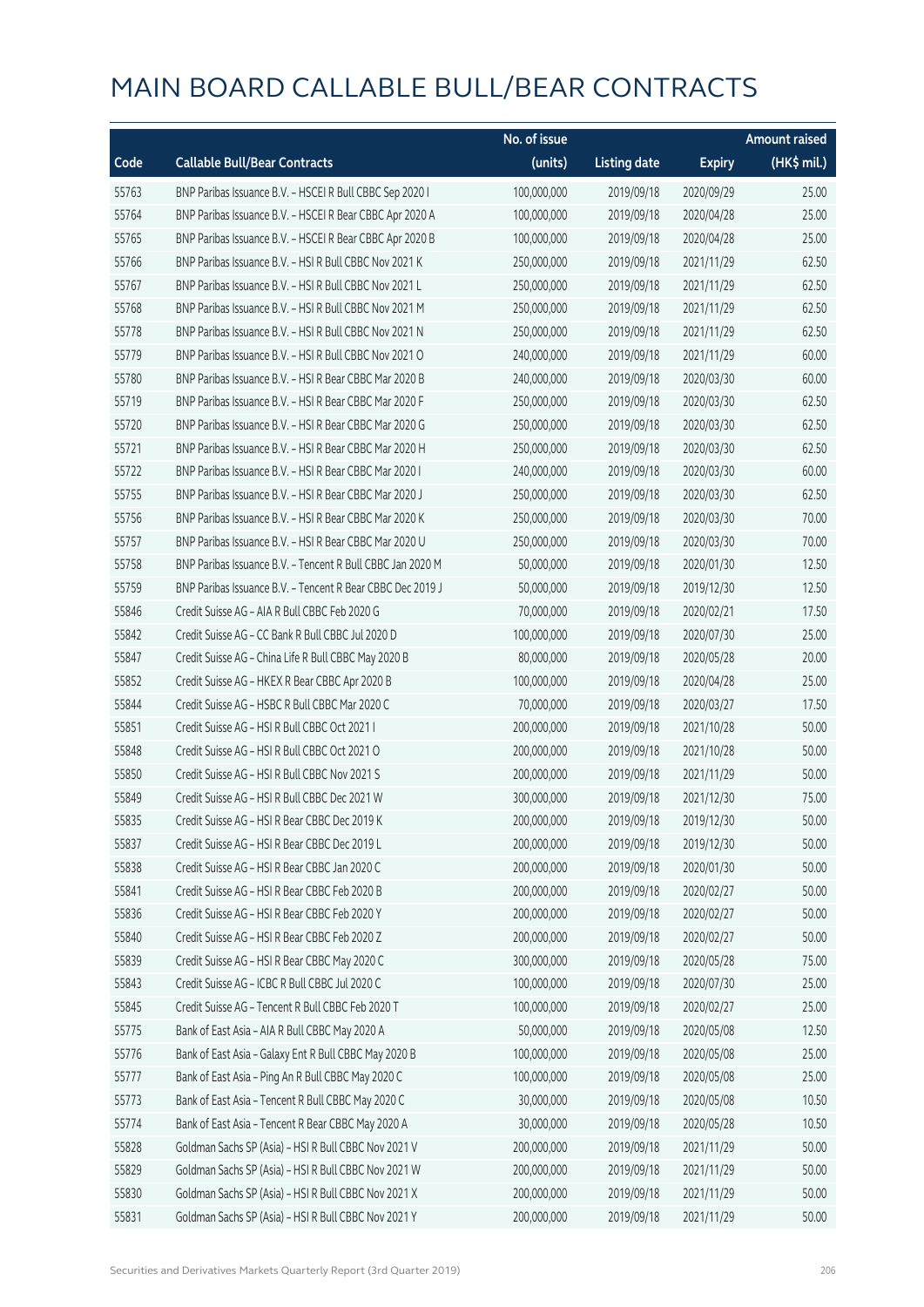|       |                                                          | No. of issue |                     |               | Amount raised |
|-------|----------------------------------------------------------|--------------|---------------------|---------------|---------------|
| Code  | <b>Callable Bull/Bear Contracts</b>                      | (units)      | <b>Listing date</b> | <b>Expiry</b> | (HK\$ mil.)   |
| 55833 | Goldman Sachs SP (Asia) - HSI R Bear CBBC Dec 2019 F     | 200,000,000  | 2019/09/18          | 2019/12/30    | 50.00         |
| 55834 | Goldman Sachs SP (Asia) - HSI R Bear CBBC Dec 2019 G     | 200,000,000  | 2019/09/18          | 2019/12/30    | 50.00         |
| 55716 | Goldman Sachs SP (Asia) - HSI R Bear CBBC Dec 2019 U     | 200,000,000  | 2019/09/18          | 2019/12/30    | 50.00         |
| 55717 | Goldman Sachs SP (Asia) - HSI R Bear CBBC Dec 2019 V     | 200,000,000  | 2019/09/18          | 2019/12/30    | 50.00         |
| 55718 | Goldman Sachs SP (Asia) - HSI R Bear CBBC Dec 2019 W     | 200,000,000  | 2019/09/18          | 2019/12/30    | 50.00         |
| 55832 | Goldman Sachs SP (Asia) - HSI R Bear CBBC Dec 2019 X     | 200,000,000  | 2019/09/18          | 2019/12/30    | 50.00         |
| 55827 | Goldman Sachs SP (Asia) - Tencent R Bull CBBC Mar 2020 A | 80,000,000   | 2019/09/18          | 2020/03/30    | 20.00         |
| 55753 | HK Bank - ABC R Bull CBBC Apr 2020 B                     | 40,000,000   | 2019/09/18          | 2020/04/06    | 10.00         |
| 55754 | HK Bank - CNOOC R Bull CBBC Mar 2020 B                   | 40,000,000   | 2019/09/18          | 2020/03/16    | 10.00         |
| 55752 | HK Bank - Sinopec Corp R Bull CBBC Apr 2020 B            | 40,000,000   | 2019/09/18          | 2020/04/14    | 10.00         |
| 55750 | HK Bank - Galaxy Ent R Bull CBBC Jun 2020 A              | 60,000,000   | 2019/09/18          | 2020/06/15    | 15.00         |
| 55746 | HK Bank - HKEX R Bull CBBC Jun 2020 F                    | 40,000,000   | 2019/09/18          | 2020/06/01    | 10.00         |
| 55749 | HK Bank - HKEX R Bear CBBC Feb 2020 F                    | 40,000,000   | 2019/09/18          | 2020/02/24    | 10.00         |
| 55770 | HK Bank - HSCEI R Bull CBBC Sep 2020 D                   | 50,000,000   | 2019/09/18          | 2020/09/29    | 12.50         |
| 55769 | HK Bank - HSCEI R Bear CBBC Feb 2020 A                   | 50,000,000   | 2019/09/18          | 2020/02/27    | 12.50         |
| 55771 | HK Bank - HSI R Bull CBBC Sep 2020 T                     | 100,000,000  | 2019/09/18          | 2020/09/29    | 25.00         |
| 55772 | HK Bank - HSI R Bull CBBC Sep 2020 V                     | 50,000,000   | 2019/09/18          | 2020/09/29    | 12.50         |
| 55723 | HK Bank - HSI R Bear CBBC Feb 2020 T                     | 50,000,000   | 2019/09/18          | 2020/02/27    | 12.50         |
| 55748 | HK Bank - Sands China R Bull CBBC Apr 2020 C             | 40,000,000   | 2019/09/18          | 2020/04/06    | 10.00         |
| 55751 | HK Bank - SHK Ppt R Bull CBBC May 2020 B                 | 40,000,000   | 2019/09/18          | 2020/05/11    | 10.00         |
| 55747 | HK Bank - Tencent R Bull CBBC Feb 2020 K                 | 40,000,000   | 2019/09/18          | 2020/02/17    | 10.00         |
| 55790 | Haitong Int'l Sec - AIA R Bull CBBC Mar 2020 A           | 50,000,000   | 2019/09/18          | 2020/03/06    | 12.50         |
| 55783 | Haitong Int'l Sec - HSI R Bull CBBC Oct 2021 C           | 150,000,000  | 2019/09/18          | 2021/10/28    | 37.50         |
| 55784 | Haitong Int'l Sec - HSI R Bull CBBC Oct 2021 F           | 150,000,000  | 2019/09/18          | 2021/10/28    | 37.50         |
| 55786 | Haitong Int'l Sec - HSI R Bull CBBC Oct 2021 H           | 150,000,000  | 2019/09/18          | 2021/10/28    | 37.50         |
| 55785 | Haitong Int'l Sec - HSI R Bull CBBC Oct 2021 Q           | 150,000,000  | 2019/09/18          | 2021/10/28    | 37.50         |
| 55781 | Haitong Int'l Sec - HSI R Bull CBBC Oct 2021 V           | 150,000,000  | 2019/09/18          | 2021/10/28    | 37.50         |
| 55782 | Haitong Int'l Sec - HSI R Bull CBBC Oct 2021 Y           | 150,000,000  | 2019/09/18          | 2021/10/28    | 37.50         |
| 55792 | Haitong Int'l Sec - HSI R Bear CBBC Dec 2019 J           | 150,000,000  | 2019/09/18          | 2019/12/30    | 37.50         |
| 55787 | Haitong Int'l Sec - HSI R Bear CBBC Dec 2019 U           | 150,000,000  | 2019/09/18          | 2019/12/30    | 37.50         |
| 55789 | Haitong Int'l Sec - HSI R Bear CBBC Jan 2020 Q           | 150,000,000  | 2019/09/18          | 2020/01/30    | 37.50         |
| 55793 | Haitong Int'l Sec - HSI R Bear CBBC Jan 2020 R           | 150,000,000  | 2019/09/18          | 2020/01/30    | 37.50         |
| 55794 | Haitong Int'l Sec - HSI R Bear CBBC Jan 2020 S           | 150,000,000  | 2019/09/18          | 2020/01/30    | 37.50         |
| 55795 | Haitong Int'l Sec - HSI R Bear CBBC Jan 2020 T           | 150,000,000  | 2019/09/18          | 2020/01/30    | 37.50         |
| 55791 | Haitong Int'l Sec - Ping An R Bear CBBC Apr 2020 A       | 50,000,000   | 2019/09/18          | 2020/04/24    | 12.50         |
| 55788 | Haitong Int'l Sec - Tencent R Bull CBBC Mar 2020 D       | 40,000,000   | 2019/09/18          | 2020/03/09    | 10.00         |
| 55815 | J P Morgan SP BV - HSI R Bull CBBC Oct 2021 O            | 200,000,000  | 2019/09/18          | 2021/10/28    | 50.00         |
| 55816 | J P Morgan SP BV - HSI R Bull CBBC Nov 2021 T            | 200,000,000  | 2019/09/18          | 2021/11/29    | 50.00         |
| 55817 | J P Morgan SP BV - HSI R Bull CBBC Nov 2021 W            | 200,000,000  | 2019/09/18          | 2021/11/29    | 50.00         |
| 55810 | J P Morgan SP BV - HSI R Bear CBBC Dec 2019 M            | 200,000,000  | 2019/09/18          | 2019/12/30    | 50.00         |
| 55813 | J P Morgan SP BV - HSI R Bear CBBC Dec 2019 N            | 200,000,000  | 2019/09/18          | 2019/12/30    | 50.00         |
| 55814 | J P Morgan SP BV - HSI R Bear CBBC Dec 2019 O            | 200,000,000  | 2019/09/18          | 2019/12/30    | 50.00         |
| 55811 | J P Morgan SP BV - HSI R Bear CBBC Mar 2020 O            | 200,000,000  | 2019/09/18          | 2020/03/30    | 50.00         |
| 55812 | J P Morgan SP BV - HSI R Bear CBBC Mar 2020 P            | 200,000,000  | 2019/09/18          | 2020/03/30    | 50.00         |
| 55819 | J P Morgan SP BV - Tencent R Bull CBBC Feb 2020 R        | 50,000,000   | 2019/09/18          | 2020/02/14    | 12.50         |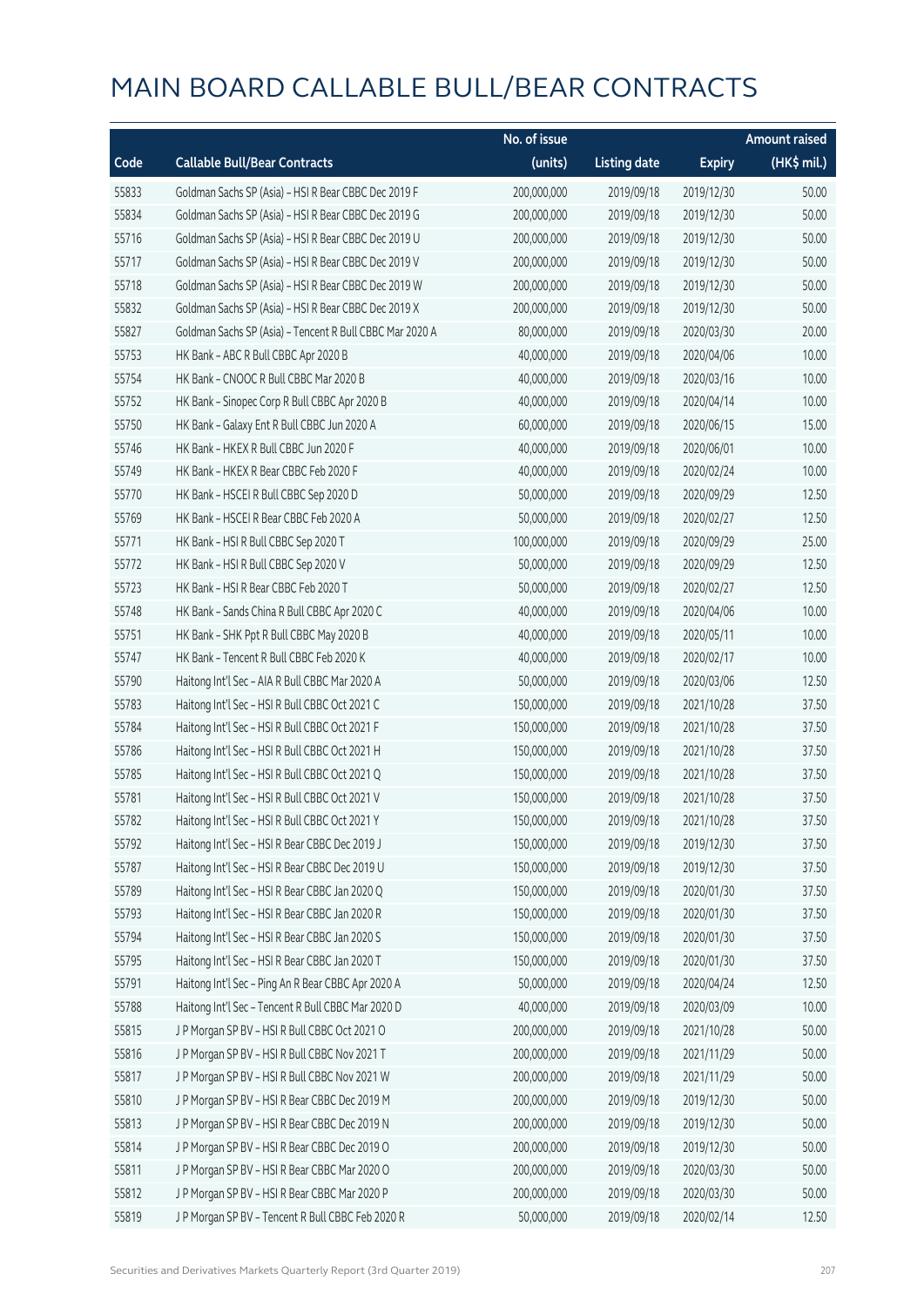|       |                                                           | No. of issue |                     |               | <b>Amount raised</b> |
|-------|-----------------------------------------------------------|--------------|---------------------|---------------|----------------------|
| Code  | <b>Callable Bull/Bear Contracts</b>                       | (units)      | <b>Listing date</b> | <b>Expiry</b> | $(HK\$ mil.)         |
| 55820 | J P Morgan SP BV - Tencent R Bull CBBC Feb 2020 S         | 250,000,000  | 2019/09/18          | 2020/02/21    | 62.50                |
| 55818 | J P Morgan SP BV - Tencent R Bear CBBC Feb 2020 P         | 50,000,000   | 2019/09/18          | 2020/02/21    | 12.50                |
| 55822 | Morgan Stanley Asia Products - HSI R Bull CBBC Jun 2021 A | 80,000,000   | 2019/09/18          | 2021/06/29    | 20.00                |
| 55825 | Morgan Stanley Asia Products - HSI R Bull CBBC Sep 2021 I | 80,000,000   | 2019/09/18          | 2021/09/29    | 20.00                |
| 55823 | Morgan Stanley Asia Products - HSI R Bull CBBC Oct 2021 H | 80,000,000   | 2019/09/18          | 2021/10/28    | 20.00                |
| 55824 | Morgan Stanley Asia Products - HSI R Bull CBBC Nov 2021 M | 80,000,000   | 2019/09/18          | 2021/11/29    | 20.00                |
| 55821 | Morgan Stanley Asia Products - HSI R Bull CBBC Dec 2021 P | 80,000,000   | 2019/09/18          | 2021/12/30    | 20.00                |
| 55826 | Morgan Stanley Asia Products - HSI R Bull CBBC Dec 2021 Q | 80,000,000   | 2019/09/18          | 2021/12/30    | 20.00                |
| 55727 | Morgan Stanley Asia Products - HSI R Bear CBBC Jan 2020 P | 80,000,000   | 2019/09/18          | 2020/01/30    | 20.00                |
| 55724 | Morgan Stanley Asia Products - HSI R Bear CBBC Feb 2020 M | 80,000,000   | 2019/09/18          | 2020/02/27    | 20.00                |
| 55726 | Morgan Stanley Asia Products - HSI R Bear CBBC Feb 2020 N | 80,000,000   | 2019/09/18          | 2020/02/27    | 20.00                |
| 55730 | Morgan Stanley Asia Products - HSI R Bear CBBC Feb 2020 O | 80,000,000   | 2019/09/18          | 2020/02/27    | 20.00                |
| 55731 | Morgan Stanley Asia Products - HSI R Bear CBBC Feb 2020 P | 80,000,000   | 2019/09/18          | 2020/02/27    | 20.00                |
| 55725 | Morgan Stanley Asia Products - HSI R Bear CBBC Mar 2020 M | 80,000,000   | 2019/09/18          | 2020/03/30    | 20.00                |
| 55728 | Morgan Stanley Asia Products - HSI R Bear CBBC Mar 2020 N | 80,000,000   | 2019/09/18          | 2020/03/30    | 20.00                |
| 55729 | Morgan Stanley Asia Products - HSI R Bear CBBC May 2020 B | 80,000,000   | 2019/09/18          | 2020/05/28    | 20.00                |
| 55880 | SG Issuer - ABC R Bull CBBC Aug 2020 A                    | 100,000,000  | 2019/09/18          | 2020/08/04    | 25.00                |
| 55862 | SG Issuer - Bank of China R Bull CBBC Aug 2020 F          | 100,000,000  | 2019/09/18          | 2020/08/07    | 25.00                |
| 55863 | SG Issuer - CC Bank R Bull CBBC Aug 2020 D                | 100,000,000  | 2019/09/18          | 2020/08/07    | 25.00                |
| 55883 | SG Issuer - CSOP A50 ETF R Bull CBBC Jan 2020 G           | 100,000,000  | 2019/09/18          | 2020/01/30    | 25.00                |
| 55884 | SG Issuer - A50 China R Bull CBBC Jan 2020 B              | 100,000,000  | 2019/09/18          | 2020/01/30    | 25.00                |
| 55853 | SG Issuer - Galaxy Ent R Bear CBBC Feb 2020 H             | 100,000,000  | 2019/09/18          | 2020/02/18    | 25.00                |
| 55864 | SG Issuer - HSBC R Bull CBBC Mar 2020 B                   | 100,000,000  | 2019/09/18          | 2020/03/31    | 25.00                |
| 55854 | SG Issuer - HSBC R Bear CBBC Feb 2020 A                   | 100,000,000  | 2019/09/18          | 2020/02/12    | 25.00                |
| 55885 | SG Issuer - HSCEI R Bear CBBC Jan 2020 A                  | 100,000,000  | 2019/09/18          | 2020/01/30    | 25.00                |
| 55875 | SG Issuer - HSI R Bull CBBC Jul 2021 U                    | 250,000,000  | 2019/09/18          | 2021/07/29    | 62.50                |
| 55876 | SG Issuer - HSI R Bull CBBC Aug 2021 U                    | 250,000,000  | 2019/09/18          | 2021/08/30    | 62.50                |
| 55877 | SG Issuer - HSI R Bull CBBC Aug 2021 W                    | 250,000,000  | 2019/09/18          | 2021/08/30    | 62.50                |
| 55878 | SG Issuer - HSI R Bull CBBC Sep 2021 A                    | 250,000,000  | 2019/09/18          | 2021/09/29    | 62.50                |
| 55879 | SG Issuer - HSI R Bull CBBC Sep 2021 D                    | 250,000,000  | 2019/09/18          | 2021/09/29    | 62.50                |
| 55857 | SG Issuer - HSI R Bear CBBC Dec 2019 F                    | 250,000,000  | 2019/09/18          | 2019/12/30    | 62.50                |
| 55859 | SG Issuer - HSI R Bear CBBC Jan 2020 R                    | 250,000,000  | 2019/09/18          | 2020/01/30    | 62.50                |
| 55858 | SG Issuer - HSI R Bear CBBC Jan 2020 U                    | 250,000,000  | 2019/09/18          | 2020/01/30    | 62.50                |
| 55866 | SG Issuer - HSI R Bear CBBC Feb 2020 E                    | 250,000,000  | 2019/09/18          | 2020/02/27    | 62.50                |
| 55860 | SG Issuer - HSI R Bear CBBC Feb 2020 U                    | 250,000,000  | 2019/09/18          | 2020/02/27    | 62.50                |
| 55865 | SG Issuer - HSI R Bear CBBC Feb 2020 X                    | 250,000,000  | 2019/09/18          | 2020/02/27    | 62.50                |
| 55867 | SG Issuer - HSI R Bear CBBC Mar 2020 S                    | 250,000,000  | 2019/09/18          | 2020/03/30    | 62.50                |
| 55872 | SG Issuer - HSI R Bear CBBC Mar 2020 T                    | 250,000,000  | 2019/09/18          | 2020/03/30    | 62.50                |
| 55868 | SG Issuer - HSI R Bear CBBC Mar 2020 V                    | 250,000,000  | 2019/09/18          | 2020/03/30    | 62.50                |
| 55869 | SG Issuer - HSI R Bear CBBC Mar 2020 W                    | 250,000,000  | 2019/09/18          | 2020/03/30    | 62.50                |
| 55870 | SG Issuer - HSI R Bear CBBC Mar 2020 Y                    | 250,000,000  | 2019/09/18          | 2020/03/30    | 62.50                |
| 55871 | SG Issuer - HSI R Bear CBBC Mar 2020 Z                    | 250,000,000  | 2019/09/18          | 2020/03/30    | 62.50                |
| 55861 | SG Issuer - HSI R Bear CBBC Apr 2020 L                    | 500,000,000  | 2019/09/18          | 2020/04/28    | 125.00               |
| 55873 | SG Issuer - HSI R Bear CBBC Apr 2020 M                    | 250,000,000  | 2019/09/18          | 2020/04/28    | 62.50                |
| 55874 | SG Issuer - HSI R Bear CBBC Apr 2020 N                    | 250,000,000  | 2019/09/18          | 2020/04/28    | 62.50                |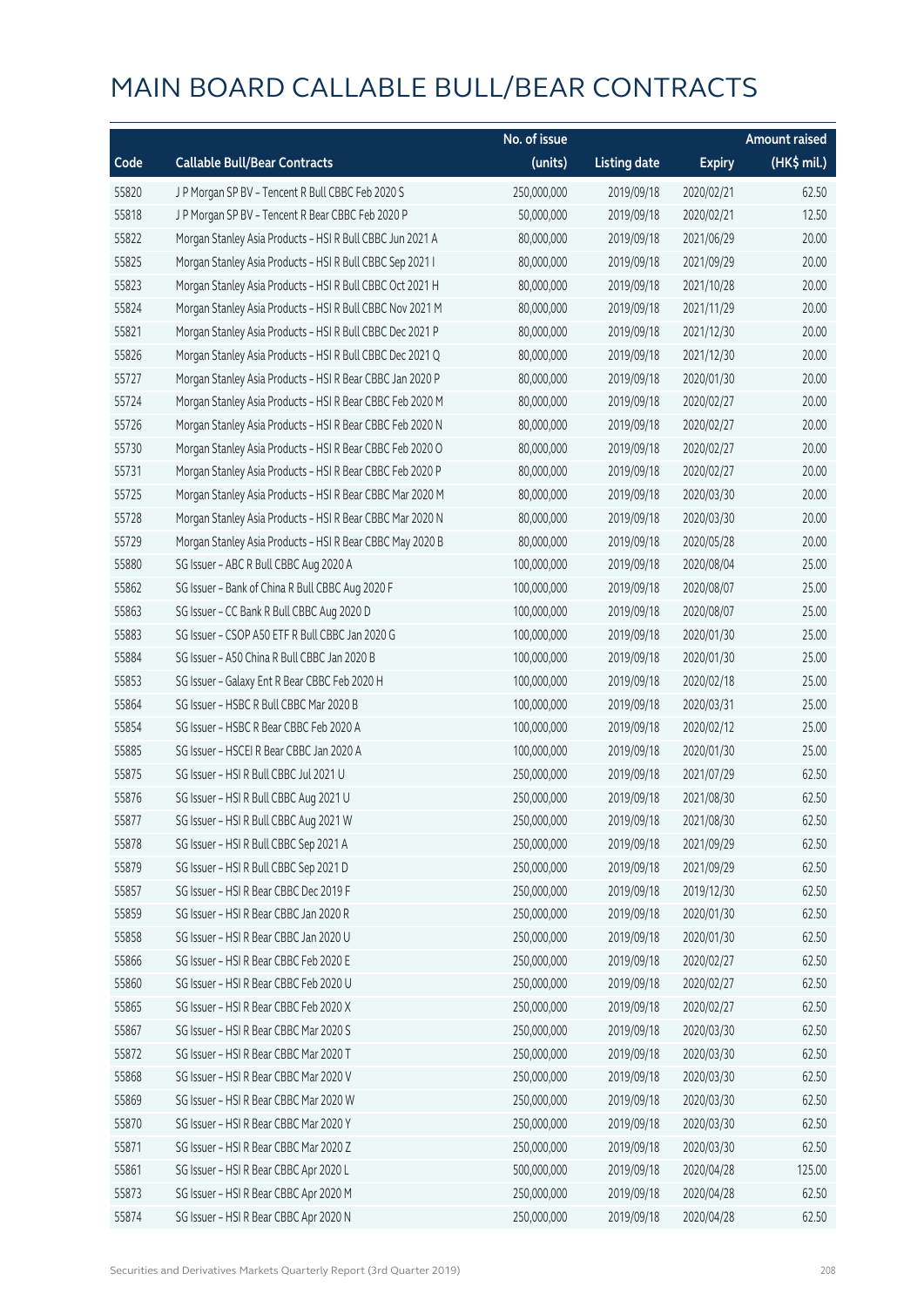|       |                                                        | No. of issue |                     |               | <b>Amount raised</b> |
|-------|--------------------------------------------------------|--------------|---------------------|---------------|----------------------|
| Code  | <b>Callable Bull/Bear Contracts</b>                    | (units)      | <b>Listing date</b> | <b>Expiry</b> | (HK\$ mil.)          |
| 55855 | SG Issuer - ICBC R Bull CBBC Jul 2020 E                | 100,000,000  | 2019/09/18          | 2020/07/31    | 25.00                |
| 55881 | SG Issuer - Tencent R Bull CBBC Jan 2020 O             | 80,000,000   | 2019/09/18          | 2020/01/30    | 20.00                |
| 55856 | SG Issuer - Tencent R Bear CBBC Apr 2020 M             | 80,000,000   | 2019/09/18          | 2020/04/27    | 20.00                |
| 55882 | SG Issuer - Tencent R Bear CBBC Apr 2020 N             | 80,000,000   | 2019/09/18          | 2020/04/21    | 20.00                |
| 55798 | UBS AG - AIA R Bear CBBC Jan 2020 B                    | 50,000,000   | 2019/09/18          | 2020/01/20    | 12.50                |
| 55808 | UBS AG - HKEX R Bull CBBC Jun 2020 B                   | 50,000,000   | 2019/09/18          | 2020/06/15    | 12.50                |
| 55809 | UBS AG - HKEX R Bear CBBC Jun 2020 A                   | 50,000,000   | 2019/09/18          | 2020/06/15    | 12.50                |
| 55799 | UBS AG - HSBC R Bull CBBC Mar 2020 C                   | 100,000,000  | 2019/09/18          | 2020/03/16    | 25.00                |
| 55807 | UBS AG - HSI R Bull CBBC Nov 2021 M                    | 200,000,000  | 2019/09/18          | 2021/11/29    | 50.00                |
| 55805 | UBS AG - HSI R Bull CBBC Nov 2021 Y                    | 200,000,000  | 2019/09/18          | 2021/11/29    | 50.00                |
| 55806 | UBS AG - HSI R Bull CBBC Nov 2021 Z                    | 200,000,000  | 2019/09/18          | 2021/11/29    | 50.00                |
| 55797 | UBS AG - HSI R Bear CBBC Dec 2019 D                    | 200,000,000  | 2019/09/18          | 2019/12/30    | 50.00                |
| 55800 | UBS AG - HSI R Bear CBBC Dec 2019 E                    | 200,000,000  | 2019/09/18          | 2019/12/30    | 50.00                |
| 55796 | UBS AG - HSI R Bear CBBC Dec 2019 F                    | 200,000,000  | 2019/09/18          | 2019/12/30    | 50.00                |
| 55801 | UBS AG - HSI R Bear CBBC Dec 2019 G                    | 400,000,000  | 2019/09/18          | 2019/12/30    | 100.00               |
| 55802 | UBS AG - HSI R Bear CBBC Dec 2019 H                    | 200,000,000  | 2019/09/18          | 2019/12/30    | 50.00                |
| 55803 | UBS AG - HSI R Bear CBBC Dec 2019 L                    | 200,000,000  | 2019/09/18          | 2019/12/30    | 50.00                |
| 55804 | UBS AG - Tencent R Bull CBBC Jan 2020 J                | 40,000,000   | 2019/09/18          | 2020/01/20    | 10.00                |
| 55734 | Bank Vontobel - HSI R Bull CBBC May 2021 B             | 80,000,000   | 2019/09/18          | 2021/05/28    | 20.00                |
| 55735 | Bank Vontobel - HSI R Bull CBBC May 2021 C             | 80,000,000   | 2019/09/18          | 2021/05/28    | 20.00                |
| 55732 | Bank Vontobel - HSI R Bear CBBC Apr 2020 N             | 80,000,000   | 2019/09/18          | 2020/04/28    | 20.00                |
| 55733 | Bank Vontobel - HSI R Bear CBBC Jun 2020 C             | 80,000,000   | 2019/09/18          | 2020/06/29    | 20.00                |
| 55906 | BOCI Asia Ltd. - HSI R Bull CBBC Nov 2021 D            | 150,000,000  | 2019/09/19          | 2021/11/29    | 37.50                |
| 55907 | BOCI Asia Ltd. - HSI R Bull CBBC Nov 2021 E            | 150,000,000  | 2019/09/19          | 2021/11/29    | 37.50                |
| 55908 | BOCI Asia Ltd. - HSI R Bull CBBC Nov 2021 F            | 150,000,000  | 2019/09/19          | 2021/11/29    | 37.50                |
| 55909 | BOCI Asia Ltd. - HSI R Bear CBBC Feb 2020 Z            | 150,000,000  | 2019/09/19          | 2020/02/27    | 37.50                |
| 55925 | BNP Paribas Issuance B.V. - HSI R Bull CBBC Nov 2021 P | 240,000,000  | 2019/09/19          | 2021/11/29    | 60.00                |
| 55890 | BNP Paribas Issuance B.V. - HSI R Bear CBBC Mar 2020 V | 250,000,000  | 2019/09/19          | 2020/03/30    | 62.50                |
| 55926 | BNP Paribas Issuance B.V. - HSI R Bear CBBC Mar 2020 W | 240,000,000  | 2019/09/19          | 2020/03/30    | 60.00                |
| 55958 | Credit Suisse AG - HKEX R Bear CBBC Apr 2020 C         | 100,000,000  | 2019/09/19          | 2020/04/24    | 25.00                |
| 55956 | Credit Suisse AG - HSI R Bull CBBC Oct 2021 G          | 200,000,000  | 2019/09/19          | 2021/10/28    | 50.00                |
| 55957 | Credit Suisse AG - HSI R Bull CBBC Nov 2021 T          | 200,000,000  | 2019/09/19          | 2021/11/29    | 50.00                |
| 55955 | Credit Suisse AG - HSI R Bull CBBC Nov 2021 Z          | 200,000,000  | 2019/09/19          | 2021/11/29    | 50.00                |
| 55963 | Credit Suisse AG - HSI R Bear CBBC Dec 2019 D          | 200,000,000  | 2019/09/19          | 2019/12/30    | 50.00                |
| 55962 | Credit Suisse AG - HSI R Bear CBBC Dec 2019 V          | 200,000,000  | 2019/09/19          | 2019/12/30    | 50.00                |
| 55960 | Credit Suisse AG - SUNAC R Bull CBBC Jun 2020 A        | 60,000,000   | 2019/09/19          | 2020/06/29    | 15.00                |
| 55961 | Credit Suisse AG - Tencent R Bull CBBC Mar 2020 B      | 100,000,000  | 2019/09/19          | 2020/03/06    | 25.00                |
| 55959 | Credit Suisse AG - Xiaomi R Bear CBBC Apr 2020 B       | 40,000,000   | 2019/09/19          | 2020/04/28    | 10.00                |
| 55887 | Goldman Sachs SP (Asia) - HSI R Bull CBBC Nov 2021 C   | 200,000,000  | 2019/09/19          | 2021/11/29    | 50.00                |
| 55888 | Goldman Sachs SP (Asia) - HSI R Bull CBBC Nov 2021 F   | 200,000,000  | 2019/09/19          | 2021/11/29    | 50.00                |
| 55889 | Goldman Sachs SP (Asia) - HSI R Bull CBBC Nov 2021 S   | 200,000,000  | 2019/09/19          | 2021/11/29    | 50.00                |
| 55990 | Goldman Sachs SP (Asia) - HSI R Bear CBBC Dec 2019 H   | 200,000,000  | 2019/09/19          | 2019/12/30    | 50.00                |
| 55895 | HK Bank - CC Bank R Bear CBBC Mar 2020 A               | 40,000,000   | 2019/09/19          | 2020/03/16    | 10.00                |
| 55899 | HK Bank - China Life R Bull CBBC May 2020 A            | 100,000,000  | 2019/09/19          | 2020/05/05    | 25.00                |
| 55891 | HK Bank - CM Bank R Bear CBBC Mar 2020 A               | 40,000,000   | 2019/09/19          | 2020/03/16    | 10.00                |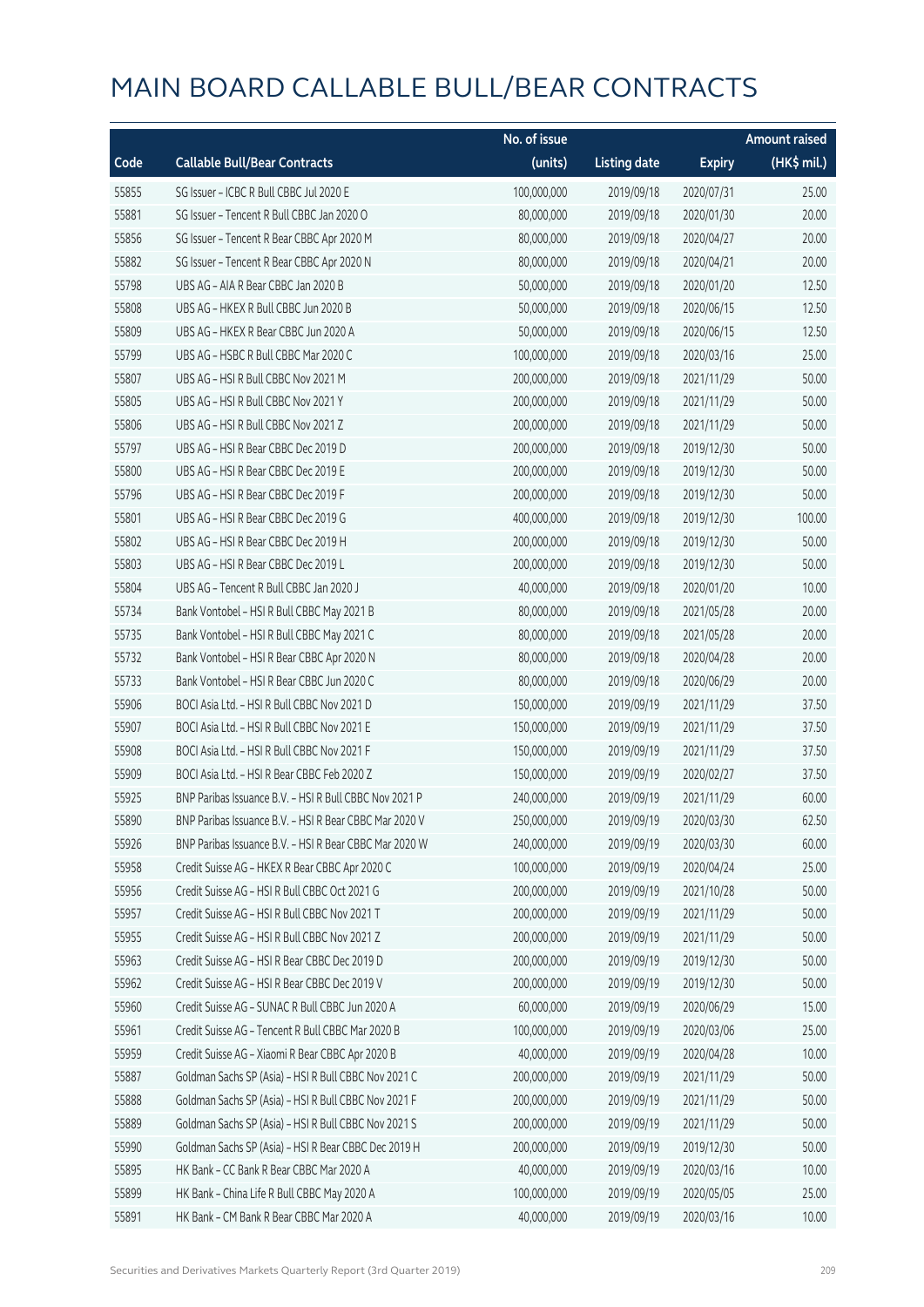|       |                                                              | No. of issue |                     |               | <b>Amount raised</b> |
|-------|--------------------------------------------------------------|--------------|---------------------|---------------|----------------------|
| Code  | <b>Callable Bull/Bear Contracts</b>                          | (units)      | <b>Listing date</b> | <b>Expiry</b> | (HK\$ mil.)          |
| 55896 | HK Bank - HKEX R Bear CBBC Apr 2020 D                        | 40,000,000   | 2019/09/19          | 2020/04/06    | 10.00                |
| 55886 | HK Bank - HSI R Bull CBBC Sep 2020 W                         | 50,000,000   | 2019/09/19          | 2020/09/29    | 12.50                |
| 55892 | HK Bank - HSI R Bear CBBC Feb 2020 U                         | 100,000,000  | 2019/09/19          | 2020/02/27    | 25.00                |
| 55898 | HK Bank - Sands China R Bear CBBC Apr 2020 B                 | 40,000,000   | 2019/09/19          | 2020/04/20    | 10.00                |
| 55894 | HK Bank - Tencent R Bull CBBC Mar 2020 N                     | 40,000,000   | 2019/09/19          | 2020/03/19    | 10.00                |
| 55893 | HK Bank - Tencent R Bear CBBC Apr 2020 F                     | 100,000,000  | 2019/09/19          | 2020/04/27    | 25.00                |
| 55897 | HK Bank - Xiaomi R Bull CBBC Mar 2020 B                      | 40,000,000   | 2019/09/19          | 2020/03/16    | 10.00                |
| 55928 | Haitong Int'l Sec - CM Bank R Bull CBBC Apr 2020 A           | 110,000,000  | 2019/09/19          | 2020/04/29    | 27.50                |
| 55916 | Haitong Int'l Sec - HSI R Bull CBBC Sep 2021 R               | 150,000,000  | 2019/09/19          | 2021/09/29    | 37.50                |
| 55917 | Haitong Int'l Sec - HSI R Bull CBBC Sep 2021 S               | 150,000,000  | 2019/09/19          | 2021/09/29    | 37.50                |
| 55918 | Haitong Int'l Sec - HSI R Bull CBBC Sep 2021 T               | 150,000,000  | 2019/09/19          | 2021/09/29    | 37.50                |
| 55919 | Haitong Int'l Sec - HSI R Bull CBBC Sep 2021 U               | 100,000,000  | 2019/09/19          | 2021/09/29    | 25.00                |
| 55920 | Haitong Int'l Sec - HSI R Bull CBBC Sep 2021 V               | 150,000,000  | 2019/09/19          | 2021/09/29    | 37.50                |
| 55921 | Haitong Int'l Sec - HSI R Bear CBBC Dec 2019 P               | 150,000,000  | 2019/09/19          | 2019/12/30    | 37.50                |
| 55923 | Haitong Int'l Sec - HSI R Bear CBBC Dec 2019 Q               | 150,000,000  | 2019/09/19          | 2019/12/30    | 37.50                |
| 55922 | Haitong Int'l Sec - HSI R Bear CBBC Jan 2020 U               | 150,000,000  | 2019/09/19          | 2020/01/30    | 37.50                |
| 55924 | Haitong Int'l Sec - HSI R Bear CBBC Jan 2020 Y               | 150,000,000  | 2019/09/19          | 2020/01/30    | 37.50                |
| 55927 | Haitong Int'l Sec - Tencent R Bull CBBC Mar 2020 E           | 40,000,000   | 2019/09/19          | 2020/03/10    | 10.00                |
| 55929 | Haitong Int'l Sec - Tencent R Bear CBBC Mar 2020 Y           | 40,000,000   | 2019/09/19          | 2020/03/24    | 10.00                |
| 55942 | J P Morgan SP BV - HKEX R Bear CBBC May 2020 A               | 150,000,000  | 2019/09/19          | 2020/05/08    | 37.50                |
| 55930 | J P Morgan SP BV - HSI R Bull CBBC Oct 2021 V                | 200,000,000  | 2019/09/19          | 2021/10/28    | 50.00                |
| 55931 | J P Morgan SP BV - HSI R Bull CBBC Nov 2021 Y                | 200,000,000  | 2019/09/19          | 2021/11/29    | 50.00                |
| 55932 | J P Morgan SP BV - HSI R Bull CBBC Dec 2021 W                | 200,000,000  | 2019/09/19          | 2021/12/30    | 50.00                |
| 55933 | J P Morgan SP BV - HSI R Bull CBBC Dec 2021 X                | 200,000,000  | 2019/09/19          | 2021/12/30    | 50.00                |
| 55934 | J P Morgan SP BV - HSI R Bear CBBC Dec 2019 P                | 200,000,000  | 2019/09/19          | 2019/12/30    | 50.00                |
| 55935 | J P Morgan SP BV - HSI R Bear CBBC Dec 2019 Q                | 200,000,000  | 2019/09/19          | 2019/12/30    | 50.00                |
| 55936 | J P Morgan SP BV - HSI R Bear CBBC Dec 2019 R                | 200,000,000  | 2019/09/19          | 2019/12/30    | 50.00                |
| 55941 | J P Morgan SP BV - Ping An R Bull CBBC Feb 2020 H            | 100,000,000  | 2019/09/19          | 2020/02/14    | 25.00                |
| 55939 | J P Morgan SP BV - Tencent R Bull CBBC Feb 2020 T            | 50,000,000   | 2019/09/19          | 2020/02/14    | 12.50                |
| 55940 | J P Morgan SP BV - Tencent R Bull CBBC Apr 2020 G            | 250,000,000  | 2019/09/19          | 2020/04/09    | 62.50                |
| 55904 | Macquarie Bank Ltd. - Tencent R Bull CBBC Apr 2020 C         | 8,900,000    | 2019/09/19          | 2020/04/29    | 10.01                |
| 55905 | Macquarie Bank Ltd. - Tencent R Bull CBBC Apr 2020 D         | 23,600,000   | 2019/09/19          | 2020/04/29    | 10.03                |
| 55903 | Morgan Stanley Asia Products - Ping An R Bull CBBC Feb2020 A | 40,000,000   | 2019/09/19          | 2020/02/18    | 10.00                |
| 55900 | Morgan Stanley Asia Products - Ping An R Bull CBBC Mar2020 A | 40,000,000   | 2019/09/19          | 2020/03/18    | 10.00                |
| 55901 | Morgan Stanley Asia Products - Ping An R Bear CBBC Mar2020 A | 40,000,000   | 2019/09/19          | 2020/03/02    | 10.00                |
| 55902 | Morgan Stanley Asia Products - Ping An R Bear CBBC Apr2020 A | 40,000,000   | 2019/09/19          | 2020/04/15    | 10.00                |
| 55938 | Morgan Stanley Asia Products - Tencent R Bull CBBC Apr2020 C | 40,000,000   | 2019/09/19          | 2020/04/15    | 10.00                |
| 55937 | Morgan Stanley Asia Products - Tencent R Bear CBBC Mar2020 D | 40,000,000   | 2019/09/19          | 2020/03/02    | 10.00                |
| 55975 | SG Issuer - China Life R Bull CBBC May 2020 B                | 150,000,000  | 2019/09/19          | 2020/05/25    | 37.50                |
| 55968 | SG Issuer - Sinopec Corp R Bull CBBC Apr 2020 A              | 40,000,000   | 2019/09/19          | 2020/04/09    | 10.00                |
| 55964 | SG Issuer - HKEX R Bull CBBC Feb 2020 G                      | 50,000,000   | 2019/09/19          | 2020/02/13    | 12.50                |
| 55969 | SG Issuer - HKEX R Bull CBBC Feb 2020 H                      | 50,000,000   | 2019/09/19          | 2020/02/17    | 12.50                |
| 55970 | SG Issuer - HKEX R Bear CBBC Feb 2020 H                      | 50,000,000   | 2019/09/19          | 2020/02/17    | 12.50                |
| 55978 | SG Issuer - HSCEI R Bull CBBC Sep 2020 F                     | 100,000,000  | 2019/09/19          | 2020/09/29    | 25.00                |
| 55974 | SG Issuer - HSI R Bull CBBC Jul 2021 W                       | 250,000,000  | 2019/09/19          | 2021/07/29    | 62.50                |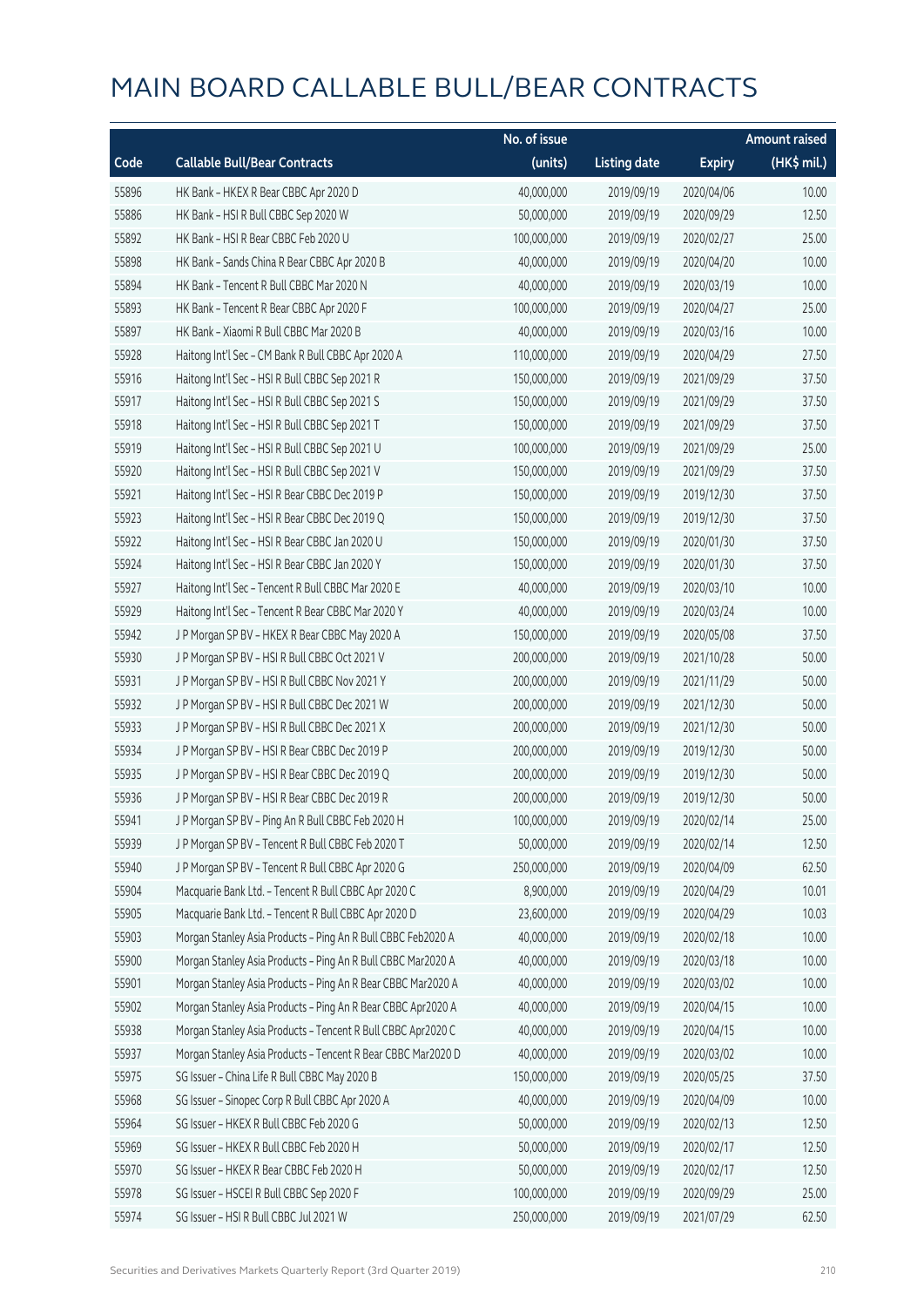|       |                                                      | No. of issue |                     |               | <b>Amount raised</b> |
|-------|------------------------------------------------------|--------------|---------------------|---------------|----------------------|
| Code  | <b>Callable Bull/Bear Contracts</b>                  | (units)      | <b>Listing date</b> | <b>Expiry</b> | (HK\$ mil.)          |
| 55967 | SG Issuer - HSI R Bull CBBC Aug 2021 K               | 250,000,000  | 2019/09/19          | 2021/08/30    | 62.50                |
| 55986 | SG Issuer - HSI R Bull CBBC Aug 2021 V               | 250,000,000  | 2019/09/19          | 2021/08/30    | 62.50                |
| 55987 | SG Issuer - HSI R Bull CBBC Sep 2021 C               | 250,000,000  | 2019/09/19          | 2021/09/29    | 62.50                |
| 55989 | SG Issuer - HSI R Bull CBBC Sep 2021 E               | 250,000,000  | 2019/09/19          | 2021/09/29    | 62.50                |
| 55988 | SG Issuer - HSI R Bull CBBC Sep 2021 Y               | 250,000,000  | 2019/09/19          | 2021/09/29    | 62.50                |
| 55979 | SG Issuer - HSI R Bear CBBC Dec 2019 T               | 250,000,000  | 2019/09/19          | 2019/12/30    | 62.50                |
| 55981 | SG Issuer - HSI R Bear CBBC Jan 2020 A               | 250,000,000  | 2019/09/19          | 2020/01/30    | 62.50                |
| 55982 | SG Issuer - HSI R Bear CBBC Jan 2020 K               | 250,000,000  | 2019/09/19          | 2020/01/30    | 62.50                |
| 55980 | SG Issuer - HSI R Bear CBBC Jan 2020 T               | 250,000,000  | 2019/09/19          | 2020/01/30    | 62.50                |
| 55984 | SG Issuer - HSI R Bear CBBC Feb 2020 V               | 250,000,000  | 2019/09/19          | 2020/02/27    | 62.50                |
| 55983 | SG Issuer - HSI R Bear CBBC Feb 2020 W               | 250,000,000  | 2019/09/19          | 2020/02/27    | 62.50                |
| 55985 | SG Issuer - HSI R Bear CBBC Apr 2020 O               | 250,000,000  | 2019/09/19          | 2020/04/28    | 62.50                |
| 55971 | SG Issuer - ICBC R Bull CBBC Aug 2020 D              | 100,000,000  | 2019/09/19          | 2020/08/04    | 25.00                |
| 55976 | SG Issuer - Ping An R Bull CBBC Feb 2020 L           | 100,000,000  | 2019/09/19          | 2020/02/25    | 25.00                |
| 55965 | SG Issuer - Ping An R Bear CBBC Feb 2020 F           | 100,000,000  | 2019/09/19          | 2020/02/13    | 25.00                |
| 55972 | SG Issuer - Ping An R Bear CBBC Feb 2020 G           | 100,000,000  | 2019/09/19          | 2020/02/20    | 25.00                |
| 55977 | SG Issuer - Tencent R Bull CBBC Jan 2020 P           | 80,000,000   | 2019/09/19          | 2020/01/24    | 20.00                |
| 55966 | SG Issuer - Tencent R Bear CBBC Mar 2020 R           | 80,000,000   | 2019/09/19          | 2020/03/30    | 20.00                |
| 55973 | SG Issuer - Tencent R Bear CBBC Apr 2020 O           | 80,000,000   | 2019/09/19          | 2020/04/09    | 20.00                |
| 55915 | UBS AG - HKEX R Bull CBBC Jun 2020 C                 | 200,000,000  | 2019/09/19          | 2020/06/08    | 50.00                |
| 55911 | UBS AG - HSI R Bull CBBC Nov 2021 O                  | 200,000,000  | 2019/09/19          | 2021/11/29    | 50.00                |
| 55912 | UBS AG - HSI R Bull CBBC Nov 2021 Q                  | 200,000,000  | 2019/09/19          | 2021/11/29    | 50.00                |
| 55910 | UBS AG - HSI R Bear CBBC Dec 2019 N                  | 200,000,000  | 2019/09/19          | 2019/12/30    | 50.00                |
| 55914 | UBS AG - Tencent R Bull CBBC Jan 2020 K              | 40,000,000   | 2019/09/19          | 2020/01/13    | 10.00                |
| 55913 | UBS AG - Tencent R Bear CBBC Jan 2020 F              | 40,000,000   | 2019/09/19          | 2020/01/20    | 10.00                |
| 55943 | Bank Vontobel - AIA R Bull CBBC May 2020 A           | 40,000,000   | 2019/09/19          | 2020/05/08    | 10.00                |
| 55950 | Bank Vontobel - CC Bank R Bull CBBC Mar 2020 B       | 40,000,000   | 2019/09/19          | 2020/03/13    | 10.00                |
| 55945 | Bank Vontobel - China Life R Bull CBBC Mar 2020 A    | 40,000,000   | 2019/09/19          | 2020/03/13    | 10.00                |
| 55948 | Bank Vontobel - Sinopec Corp R Bull CBBC Apr 2020 A  | 40,000,000   | 2019/09/19          | 2020/04/24    | 10.00                |
| 55947 | Bank Vontobel - HKEX R Bull CBBC Mar 2020 B          | 40,000,000   | 2019/09/19          | 2020/03/27    | 10.00                |
| 55953 | Bank Vontobel - HKEX R Bear CBBC Mar 2020 A          | 40,000,000   | 2019/09/19          | 2020/03/20    | 10.00                |
| 55954 | Bank Vontobel - HKEX R Bear CBBC Mar 2020 B          | 40,000,000   | 2019/09/19          | 2020/03/20    | 10.00                |
| 55951 | Bank Vontobel - HSI N Bull CBBC May 2021 D           | 80,000,000   | 2019/09/19          | 2021/05/28    | 20.00                |
| 55952 | Bank Vontobel - HSI N Bull CBBC May 2021 E           | 80,000,000   | 2019/09/19          | 2021/05/28    | 20.00                |
| 55944 | Bank Vontobel - Ping An R Bull CBBC Feb 2020 B       | 40,000,000   | 2019/09/19          | 2020/02/21    | 10.00                |
| 55946 | Bank Vontobel - Sunny Optical R Bear CBBC May 2020 A | 40,000,000   | 2019/09/19          | 2020/05/08    | 10.00                |
| 55949 | Bank Vontobel - Tencent R Bull CBBC Feb 2020 J       | 40,000,000   | 2019/09/19          | 2020/02/21    | 10.00                |
| 56030 | BOCI Asia Ltd. - Geely Auto R Bull CBBC Feb 2020 A   | 40,000,000   | 2019/09/20          | 2020/02/05    | 10.00                |
| 56031 | BOCI Asia Ltd. - HSBC R Bull CBBC Mar 2020 A         | 70,000,000   | 2019/09/20          | 2020/03/30    | 17.50                |
| 56022 | BOCI Asia Ltd. - HSI R Bull CBBC Nov 2021 G          | 150,000,000  | 2019/09/20          | 2021/11/29    | 37.50                |
| 56023 | BOCI Asia Ltd. - HSI R Bull CBBC Nov 2021 H          | 150,000,000  | 2019/09/20          | 2021/11/29    | 37.50                |
| 56034 | BOCI Asia Ltd. - HSI R Bull CBBC Nov 2021 I          | 150,000,000  | 2019/09/20          | 2021/11/29    | 37.50                |
| 56035 | BOCI Asia Ltd. - HSI R Bull CBBC Nov 2021 J          | 150,000,000  | 2019/09/20          | 2021/11/29    | 37.50                |
| 56024 | BOCI Asia Ltd. - HSI R Bear CBBC Feb 2020 A          | 150,000,000  | 2019/09/20          | 2020/02/27    | 37.50                |
| 56025 | BOCI Asia Ltd. - HSI R Bear CBBC Feb 2020 B          | 150,000,000  | 2019/09/20          | 2020/02/27    | 37.50                |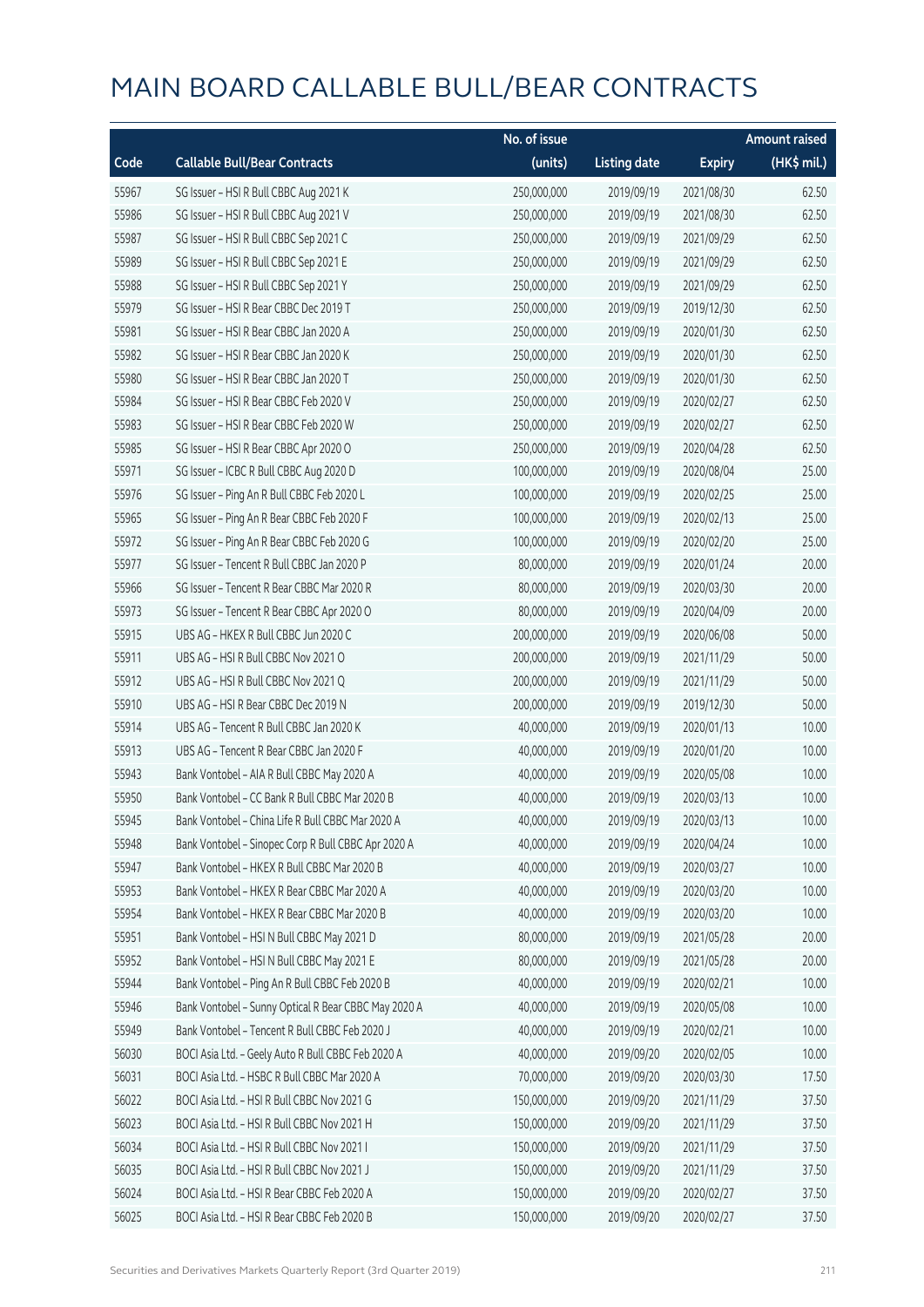|       |                                                            | No. of issue |                     |               | <b>Amount raised</b> |
|-------|------------------------------------------------------------|--------------|---------------------|---------------|----------------------|
| Code  | <b>Callable Bull/Bear Contracts</b>                        | (units)      | <b>Listing date</b> | <b>Expiry</b> | $(HK$$ mil.)         |
| 56026 | BOCI Asia Ltd. - HSI R Bear CBBC Feb 2020 C                | 150,000,000  | 2019/09/20          | 2020/02/27    | 37.50                |
| 56033 | BOCI Asia Ltd. - Ping An R Bull CBBC Feb 2020 A            | 70,000,000   | 2019/09/20          | 2020/02/05    | 17.50                |
| 56029 | BOCI Asia Ltd. - Ping An R Bear CBBC Feb 2020 A            | 70,000,000   | 2019/09/20          | 2020/02/04    | 17.50                |
| 56027 | BOCI Asia Ltd. - Tencent R Bull CBBC Feb 2020 C            | 40,000,000   | 2019/09/20          | 2020/02/05    | 10.00                |
| 56028 | BOCI Asia Ltd. - Tencent R Bull CBBC Feb 2020 D            | 40,000,000   | 2019/09/20          | 2020/02/05    | 10.00                |
| 56032 | BOCI Asia Ltd. - Xiaomi R Bear CBBC Feb 2020 B             | 40,000,000   | 2019/09/20          | 2020/02/07    | 10.00                |
| 56046 | BNP Paribas Issuance B.V. - HSI R Bull CBBC Nov 2021 Q     | 250,000,000  | 2019/09/20          | 2021/11/29    | 62.50                |
| 56047 | BNP Paribas Issuance B.V. - HSI R Bull CBBC Nov 2021 R     | 250,000,000  | 2019/09/20          | 2021/11/29    | 62.50                |
| 56048 | BNP Paribas Issuance B.V. - HSI R Bull CBBC Nov 2021 S     | 250,000,000  | 2019/09/20          | 2021/11/29    | 62.50                |
| 56049 | BNP Paribas Issuance B.V. - HSI R Bull CBBC Nov 2021 T     | 240,000,000  | 2019/09/20          | 2021/11/29    | 60.00                |
| 56045 | BNP Paribas Issuance B.V. - HSI R Bear CBBC Mar 2020 A     | 250,000,000  | 2019/09/20          | 2020/03/30    | 62.50                |
| 56050 | BNP Paribas Issuance B.V. - HSI R Bear CBBC Mar 2020 C     | 240,000,000  | 2019/09/20          | 2020/03/30    | 60.00                |
| 56001 | BNP Paribas Issuance B.V. - Tencent R Bull CBBC Dec 2019 T | 50,000,000   | 2019/09/20          | 2019/12/30    | 12.50                |
| 56000 | BNP Paribas Issuance B.V. - Tencent R Bull CBBC Jan 2020 N | 50,000,000   | 2019/09/20          | 2020/01/30    | 12.50                |
| 56002 | BNP Paribas Issuance B.V. - Tencent R Bear CBBC Dec 2019 F | 50,000,000   | 2019/09/20          | 2019/12/30    | 12.50                |
| 56053 | Credit Suisse AG - Geely Auto R Bull CBBC Jul 2020 E       | 100,000,000  | 2019/09/20          | 2020/07/30    | 25.00                |
| 56061 | Credit Suisse AG - HKEX R Bear CBBC May 2020 A             | 100,000,000  | 2019/09/20          | 2020/05/28    | 25.00                |
| 56059 | Credit Suisse AG - HSI R Bull CBBC Sep 2021 M              | 200,000,000  | 2019/09/20          | 2021/09/29    | 50.00                |
| 56058 | Credit Suisse AG - HSI R Bull CBBC Oct 2021 J              | 300,000,000  | 2019/09/20          | 2021/10/28    | 75.00                |
| 56056 | Credit Suisse AG - HSI R Bull CBBC Nov 2021 C              | 200,000,000  | 2019/09/20          | 2021/11/29    | 50.00                |
| 56057 | Credit Suisse AG - HSI R Bull CBBC Dec 2021 D              | 300,000,000  | 2019/09/20          | 2021/12/30    | 75.00                |
| 56060 | Credit Suisse AG - HSI R Bull CBBC Dec 2021 H              | 300,000,000  | 2019/09/20          | 2021/12/30    | 75.00                |
| 56052 | Credit Suisse AG - HSI R Bear CBBC Dec 2019 M              | 200,000,000  | 2019/09/20          | 2019/12/30    | 50.00                |
| 56051 | Credit Suisse AG - HSI R Bear CBBC Feb 2020 C              | 200,000,000  | 2019/09/20          | 2020/02/27    | 50.00                |
| 56055 | Credit Suisse AG - HSI R Bear CBBC Feb 2020 D              | 200,000,000  | 2019/09/20          | 2020/02/27    | 50.00                |
| 56054 | Credit Suisse AG - Ping An R Bull CBBC Apr 2020 A          | 80,000,000   | 2019/09/20          | 2020/04/28    | 20.00                |
| 55993 | Goldman Sachs SP (Asia) - HSI R Bull CBBC Nov 2021 G       | 200,000,000  | 2019/09/20          | 2021/11/29    | 50.00                |
| 55994 | Goldman Sachs SP (Asia) - HSI R Bull CBBC Nov 2021 J       | 200,000,000  | 2019/09/20          | 2021/11/29    | 50.00                |
| 56096 | Goldman Sachs SP (Asia) - HSI R Bull CBBC Nov 2021 T       | 200,000,000  | 2019/09/20          | 2021/11/29    | 50.00                |
| 55992 | Goldman Sachs SP (Asia) - HSI R Bull CBBC Nov 2021 Z       | 200,000,000  | 2019/09/20          | 2021/11/29    | 50.00                |
| 55991 | Goldman Sachs SP (Asia) - HSI R Bear CBBC Dec 2019 I       | 200,000,000  | 2019/09/20          | 2019/12/30    | 50.00                |
| 56021 | Goldman Sachs SP (Asia) - HSI R Bear CBBC Dec 2019 J       | 200,000,000  | 2019/09/20          | 2019/12/30    | 50.00                |
| 56095 | Goldman Sachs SP (Asia) - Tencent R Bull CBBC Dec 2019 U   | 80,000,000   | 2019/09/20          | 2019/12/20    | 20.00                |
| 56097 | Goldman Sachs SP (Asia) - Tencent R Bull CBBC Dec 2019 V   | 80,000,000   | 2019/09/20          | 2019/12/20    | 20.00                |
| 56098 | Goldman Sachs SP (Asia) - Tencent R Bear CBBC Feb 2020 E   | 60,000,000   | 2019/09/20          | 2020/02/28    | 15.00                |
| 55998 | HK Bank - CAM CSI300 R Bull CBBC Apr 2020 B                | 40,000,000   | 2019/09/20          | 2020/04/27    | 10.00                |
| 55999 | HK Bank - HSI R Bull CBBC Dec 2020 B                       | 100,000,000  | 2019/09/20          | 2020/12/30    | 25.00                |
| 55995 | HK Bank - HSI R Bear CBBC Feb 2020 V                       | 50,000,000   | 2019/09/20          | 2020/02/27    | 12.50                |
| 56019 | Haitong Int'l Sec - China Life R Bull CBBC Mar 2020 B      | 40,000,000   | 2019/09/20          | 2020/03/10    | 10.00                |
| 56017 | Haitong Int'l Sec - HSBC R Bull CBBC Mar 2020 A            | 70,000,000   | 2019/09/20          | 2020/03/18    | 17.50                |
| 56013 | Haitong Int'l Sec - HSI R Bull CBBC Sep 2021 A             | 100,000,000  | 2019/09/20          | 2021/09/29    | 25.00                |
| 56044 | Haitong Int'l Sec - HSI R Bull CBBC Sep 2021 G             | 150,000,000  | 2019/09/20          | 2021/09/29    | 37.50                |
| 56009 | Haitong Int'l Sec - HSI R Bull CBBC Sep 2021 W             | 150,000,000  | 2019/09/20          | 2021/09/29    | 37.50                |
| 56010 | Haitong Int'l Sec - HSI R Bull CBBC Sep 2021 X             | 150,000,000  | 2019/09/20          | 2021/09/29    | 37.50                |
| 56011 | Haitong Int'l Sec - HSI R Bull CBBC Sep 2021 Y             | 150,000,000  | 2019/09/20          | 2021/09/29    | 37.50                |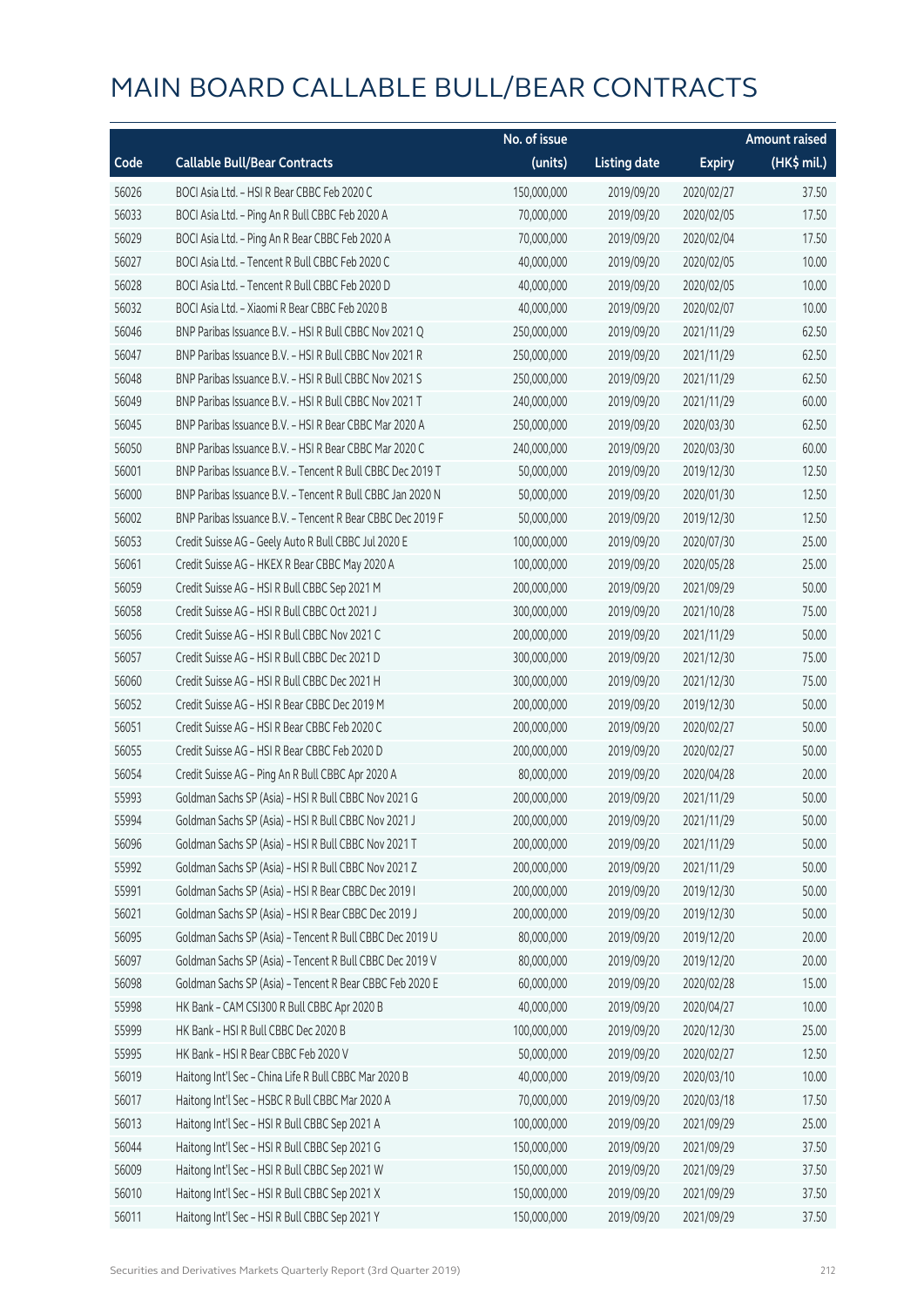|       |                                                           | No. of issue |                     |               | <b>Amount raised</b> |
|-------|-----------------------------------------------------------|--------------|---------------------|---------------|----------------------|
| Code  | <b>Callable Bull/Bear Contracts</b>                       | (units)      | <b>Listing date</b> | <b>Expiry</b> | (HK\$ mil.)          |
| 56012 | Haitong Int'l Sec - HSI R Bull CBBC Sep 2021 Z            | 150,000,000  | 2019/09/20          | 2021/09/29    | 37.50                |
| 55996 | Haitong Int'l Sec - HSI R Bear CBBC Dec 2019 V            | 150,000,000  | 2019/09/20          | 2019/12/30    | 37.50                |
| 56015 | Haitong Int'l Sec - HSI R Bear CBBC Dec 2019 W            | 150,000,000  | 2019/09/20          | 2019/12/30    | 37.50                |
| 56016 | Haitong Int'l Sec - HSI R Bear CBBC Jan 2020 P            | 150,000,000  | 2019/09/20          | 2020/01/30    | 37.50                |
| 56014 | Haitong Int'l Sec - HSI R Bear CBBC Jan 2020 Z            | 150,000,000  | 2019/09/20          | 2020/01/30    | 37.50                |
| 56020 | Haitong Int'l Sec - ICBC R Bear CBBC Apr 2020 B           | 80,000,000   | 2019/09/20          | 2020/04/20    | 20.00                |
| 56018 | Haitong Int'l Sec - Xiaomi R Bull CBBC Mar 2020 A         | 50,000,000   | 2019/09/20          | 2020/03/10    | 12.50                |
| 56091 | J P Morgan SP BV - HSI R Bull CBBC Sep 2021 K             | 200,000,000  | 2019/09/20          | 2021/09/29    | 50.00                |
| 56092 | J P Morgan SP BV - HSI R Bull CBBC Oct 2021 M             | 200,000,000  | 2019/09/20          | 2021/10/28    | 50.00                |
| 56093 | J P Morgan SP BV - HSI R Bull CBBC Nov 2021 Z             | 200,000,000  | 2019/09/20          | 2021/11/29    | 50.00                |
| 56094 | J P Morgan SP BV - HSI R Bull CBBC Dec 2021 C             | 200,000,000  | 2019/09/20          | 2021/12/30    | 50.00                |
| 56090 | J P Morgan SP BV - HSI R Bear CBBC Dec 2019 A             | 200,000,000  | 2019/09/20          | 2019/12/30    | 50.00                |
| 56086 | J P Morgan SP BV - HSI R Bear CBBC Dec 2019 W             | 200,000,000  | 2019/09/20          | 2019/12/30    | 50.00                |
| 56089 | Morgan Stanley Asia Products - HSI R Bull CBBC Nov 2021 N | 80,000,000   | 2019/09/20          | 2021/11/29    | 20.00                |
| 55997 | Morgan Stanley Asia Products - HSI R Bear CBBC Dec 2019 K | 80,000,000   | 2019/09/20          | 2019/12/30    | 20.00                |
| 56088 | Morgan Stanley Asia Products - HSI R Bear CBBC Dec 2019 L | 80,000,000   | 2019/09/20          | 2019/12/30    | 20.00                |
| 56087 | Morgan Stanley Asia Products - HSI R Bear CBBC Apr 2020 E | 80,000,000   | 2019/09/20          | 2020/04/28    | 20.00                |
| 56081 | SG Issuer - AIA R Bull CBBC Jan 2020 H                    | 60,000,000   | 2019/09/20          | 2020/01/24    | 15.00                |
| 56082 | SG Issuer - Geely Auto R Bull CBBC Jul 2020 I             | 150,000,000  | 2019/09/20          | 2020/07/30    | 37.50                |
| 56062 | SG Issuer - Galaxy Ent R Bull CBBC Apr 2020 F             | 100,000,000  | 2019/09/20          | 2020/04/27    | 25.00                |
| 56083 | SG Issuer - HKEX R Bull CBBC Jan 2020 E                   | 50,000,000   | 2019/09/20          | 2020/01/24    | 12.50                |
| 56070 | SG Issuer - HSBC R Bear CBBC Apr 2020 A                   | 100,000,000  | 2019/09/20          | 2020/04/20    | 25.00                |
| 56076 | SG Issuer - HSI R Bull CBBC Jul 2021 X                    | 250,000,000  | 2019/09/20          | 2021/07/29    | 62.50                |
| 56077 | SG Issuer - HSI R Bull CBBC Jul 2021 Y                    | 250,000,000  | 2019/09/20          | 2021/07/29    | 62.50                |
| 56078 | SG Issuer - HSI R Bull CBBC Aug 2021 C                    | 250,000,000  | 2019/09/20          | 2021/08/30    | 62.50                |
| 56079 | SG Issuer - HSI R Bull CBBC Aug 2021 I                    | 250,000,000  | 2019/09/20          | 2021/08/30    | 62.50                |
| 56080 | SG Issuer - HSI R Bull CBBC Sep 2021 Z                    | 250,000,000  | 2019/09/20          | 2021/09/29    | 62.50                |
| 56066 | SG Issuer – HSI R Bear CBBC Dec 2019 V                    | 250,000,000  | 2019/09/20          | 2019/12/30    | 62.50                |
| 56067 | SG Issuer - HSI R Bear CBBC Jan 2020 B                    | 250,000,000  | 2019/09/20          | 2020/01/30    | 62.50                |
| 56072 | SG Issuer - HSI R Bear CBBC Feb 2020 A                    | 250,000,000  | 2019/09/20          | 2020/02/27    | 62.50                |
| 56073 | SG Issuer - HSI R Bear CBBC Feb 2020 B                    | 250,000,000  | 2019/09/20          | 2020/02/27    | 62.50                |
| 56074 | SG Issuer - HSI R Bear CBBC Feb 2020 C                    | 250,000,000  | 2019/09/20          | 2020/02/27    | 62.50                |
| 56075 | SG Issuer - HSI R Bear CBBC Feb 2020 D                    | 250,000,000  | 2019/09/20          | 2020/02/27    | 62.50                |
| 56068 | SG Issuer - HSI R Bear CBBC Mar 2020 U                    | 250,000,000  | 2019/09/20          | 2020/03/30    | 62.50                |
| 56069 | SG Issuer - HSI R Bear CBBC Apr 2020 Q                    | 250,000,000  | 2019/09/20          | 2020/04/28    | 62.50                |
| 56071 | SG Issuer - ICBC R Bear CBBC Mar 2020 A                   | 100,000,000  | 2019/09/20          | 2020/03/18    | 25.00                |
| 56084 | SG Issuer - Ping An R Bull CBBC Dec 2019 X                | 100,000,000  | 2019/09/20          | 2019/12/31    | 25.00                |
| 56085 | SG Issuer - Ping An R Bull CBBC Jan 2020 K                | 100,000,000  | 2019/09/20          | 2020/01/24    | 25.00                |
| 56063 | SG Issuer - SUNAC R Bull CBBC Jul 2020 B                  | 80,000,000   | 2019/09/20          | 2020/07/30    | 20.00                |
| 56064 | SG Issuer - Tencent R Bull CBBC Feb 2020 U                | 80,000,000   | 2019/09/20          | 2020/02/26    | 20.00                |
| 56065 | SG Issuer - WH Group R Bull CBBC Feb 2020 A               | 40,000,000   | 2019/09/20          | 2020/02/26    | 10.00                |
| 56039 | UBS AG - HKEX R Bear CBBC Jun 2020 B                      | 50,000,000   | 2019/09/20          | 2020/06/10    | 12.50                |
| 56043 | UBS AG - HSI R Bull CBBC Nov 2021 B                       | 200,000,000  | 2019/09/20          | 2021/11/29    | 50.00                |
| 56042 | UBS AG - HSI R Bull CBBC Nov 2021 S                       | 200,000,000  | 2019/09/20          | 2021/11/29    | 50.00                |
| 56036 | UBS AG - HSI R Bear CBBC Dec 2019 O                       | 200,000,000  | 2019/09/20          | 2019/12/30    | 50.00                |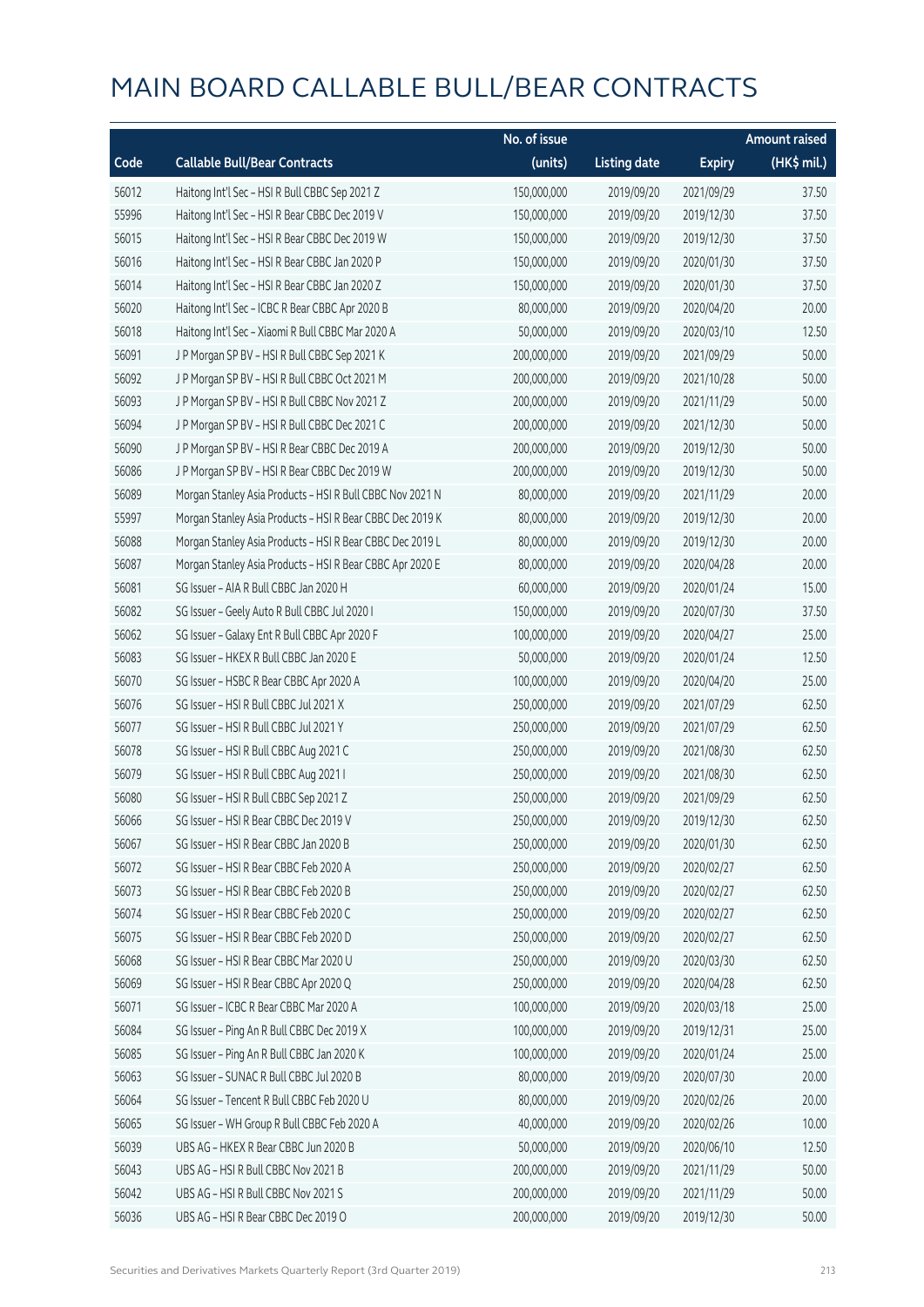|       |                                                          | No. of issue |                     |               | <b>Amount raised</b> |
|-------|----------------------------------------------------------|--------------|---------------------|---------------|----------------------|
| Code  | <b>Callable Bull/Bear Contracts</b>                      | (units)      | <b>Listing date</b> | <b>Expiry</b> | (HK\$ mil.)          |
| 56037 | UBS AG - HSI R Bear CBBC Dec 2019 P                      | 200,000,000  | 2019/09/20          | 2019/12/30    | 50.00                |
| 56041 | UBS AG - HSI R Bear CBBC Dec 2019 Q                      | 200,000,000  | 2019/09/20          | 2019/12/30    | 50.00                |
| 56040 | UBS AG - HSI R Bear CBBC Dec 2019 S                      | 200,000,000  | 2019/09/20          | 2019/12/30    | 50.00                |
| 56038 | UBS AG - Tencent R Bear CBBC Feb 2020 I                  | 200,000,000  | 2019/09/20          | 2020/02/17    | 50.00                |
| 56008 | Bank Vontobel - China Mobile R Bull CBBC Jun 2020 A      | 40,000,000   | 2019/09/20          | 2020/06/19    | 10.00                |
| 56006 | Bank Vontobel - Geely Auto R Bull CBBC Mar 2020 C        | 40,000,000   | 2019/09/20          | 2020/03/20    | 10.00                |
| 56005 | Bank Vontobel - HKEX R Bull CBBC Jun 2020 A              | 40,000,000   | 2019/09/20          | 2020/06/12    | 10.00                |
| 56007 | Bank Vontobel - HSBC R Bull CBBC Feb 2020 B              | 40,000,000   | 2019/09/20          | 2020/02/21    | 10.00                |
| 56003 | Bank Vontobel - HSI R Bull CBBC May 2021 F               | 80,000,000   | 2019/09/20          | 2021/05/28    | 20.00                |
| 56004 | Bank Vontobel - HSI R Bear CBBC Apr 2020 O               | 80,000,000   | 2019/09/20          | 2020/04/28    | 20.00                |
| 56108 | BOCI Asia Ltd. - HSI R Bull CBBC Nov 2021 K              | 150,000,000  | 2019/09/23          | 2021/11/29    | 37.50                |
| 56109 | BOCI Asia Ltd. - HSI R Bull CBBC Nov 2021 L              | 150,000,000  | 2019/09/23          | 2021/11/29    | 37.50                |
| 56110 | BOCI Asia Ltd. - HSI R Bear CBBC Feb 2020 D              | 150,000,000  | 2019/09/23          | 2020/02/27    | 37.50                |
| 56111 | BOCI Asia Ltd. - HSI R Bear CBBC Feb 2020 E              | 150,000,000  | 2019/09/23          | 2020/02/27    | 37.50                |
| 56135 | BNP Paribas Issuance B.V. - HSI R Bull CBBC Nov 2021 U   | 250,000,000  | 2019/09/23          | 2021/11/29    | 62.50                |
| 56136 | BNP Paribas Issuance B.V. - HSI R Bull CBBC Nov 2021 V   | 250,000,000  | 2019/09/23          | 2021/11/29    | 62.50                |
| 56137 | BNP Paribas Issuance B.V. - HSI R Bull CBBC Nov 2021 W   | 250,000,000  | 2019/09/23          | 2021/11/29    | 62.50                |
| 56138 | BNP Paribas Issuance B.V. - HSI R Bull CBBC Nov 2021 X   | 240,000,000  | 2019/09/23          | 2021/11/29    | 60.00                |
| 56113 | BNP Paribas Issuance B.V. - HSI R Bear CBBC Mar 2020 L   | 250,000,000  | 2019/09/23          | 2020/03/30    | 62.50                |
| 56114 | BNP Paribas Issuance B.V. - HSI R Bear CBBC Mar 2020 M   | 250,000,000  | 2019/09/23          | 2020/03/30    | 62.50                |
| 56115 | BNP Paribas Issuance B.V. - HSI R Bear CBBC Mar 2020 N   | 250,000,000  | 2019/09/23          | 2020/03/30    | 62.50                |
| 56139 | BNP Paribas Issuance B.V. - HSI R Bear CBBC Mar 2020 O   | 240,000,000  | 2019/09/23          | 2020/03/30    | 60.00                |
| 56150 | Credit Suisse AG - CNOOC R Bull CBBC Apr 2020 B          | 50,000,000   | 2019/09/23          | 2020/04/28    | 12.50                |
| 56145 | Credit Suisse AG - HSI R Bull CBBC Oct 2021 M            | 200,000,000  | 2019/09/23          | 2021/10/28    | 50.00                |
| 56148 | Credit Suisse AG - HSI R Bull CBBC Oct 2021 Y            | 200,000,000  | 2019/09/23          | 2021/10/28    | 50.00                |
| 56147 | Credit Suisse AG - HSI R Bull CBBC Nov 2021 D            | 200,000,000  | 2019/09/23          | 2021/11/29    | 50.00                |
| 56146 | Credit Suisse AG - HSI R Bull CBBC Nov 2021 U            | 200,000,000  | 2019/09/23          | 2021/11/29    | 50.00                |
| 56149 | Credit Suisse AG - HSI R Bear CBBC Jan 2020 F            | 200,000,000  | 2019/09/23          | 2020/01/30    | 50.00                |
| 56174 | Credit Suisse AG - HSI R Bear CBBC Jan 2020 K            | 200,000,000  | 2019/09/23          | 2020/01/30    | 50.00                |
| 56151 | Credit Suisse AG - HSI R Bear CBBC May 2020 D            | 300,000,000  | 2019/09/23          | 2020/05/28    | 75.00                |
| 56176 | Goldman Sachs SP (Asia) - HSI R Bull CBBC Oct 2021 X     | 200,000,000  | 2019/09/23          | 2021/10/28    | 50.00                |
| 56175 | Goldman Sachs SP (Asia) - HSI R Bull CBBC Nov 2021 U     | 200,000,000  | 2019/09/23          | 2021/11/29    | 50.00                |
| 56178 | Goldman Sachs SP (Asia) - HSI R Bear CBBC Dec 2019 K     | 200,000,000  | 2019/09/23          | 2019/12/30    | 50.00                |
| 56177 | Goldman Sachs SP (Asia) - Tencent R Bull CBBC Dec 2019 F | 80,000,000   | 2019/09/23          | 2019/12/23    | 20.00                |
| 56103 | HK Bank - HKEX R Bull CBBC Feb 2020 G                    | 40,000,000   | 2019/09/23          | 2020/02/24    | 10.00                |
| 56101 | HK Bank - HKEX R Bull CBBC Jul 2020 A                    | 100,000,000  | 2019/09/23          | 2020/07/06    | 25.00                |
| 56100 | HK Bank - HSI R Bull CBBC Dec 2020 C                     | 100,000,000  | 2019/09/23          | 2020/12/30    | 25.00                |
| 56099 | HK Bank - HSI R Bear CBBC Feb 2020 W                     | 50,000,000   | 2019/09/23          | 2020/02/27    | 12.50                |
| 56104 | HK Bank - HSI R Bear CBBC Mar 2020 A                     | 100,000,000  | 2019/09/23          | 2020/03/30    | 25.00                |
| 56107 | HK Bank - ICBC R Bull CBBC Mar 2020 A                    | 60,000,000   | 2019/09/23          | 2020/03/23    | 15.00                |
| 56106 | HK Bank - ICBC R Bear CBBC Mar 2020 B                    | 40,000,000   | 2019/09/23          | 2020/03/30    | 10.00                |
| 56102 | HK Bank - Tencent R Bear CBBC Mar 2020 H                 | 40,000,000   | 2019/09/23          | 2020/03/02    | 10.00                |
| 56105 | HK Bank - WH Group R Bull CBBC Mar 2020 B                | 40,000,000   | 2019/09/23          | 2020/03/09    | 10.00                |
| 56133 | Haitong Int'l Sec - CSOP A50 ETF R Bull CBBC Mar 2020 A  | 40,000,000   | 2019/09/23          | 2020/03/12    | 10.00                |
| 56126 | Haitong Int'l Sec - HSI R Bull CBBC Sep 2021 F           | 150,000,000  | 2019/09/23          | 2021/09/29    | 37.50                |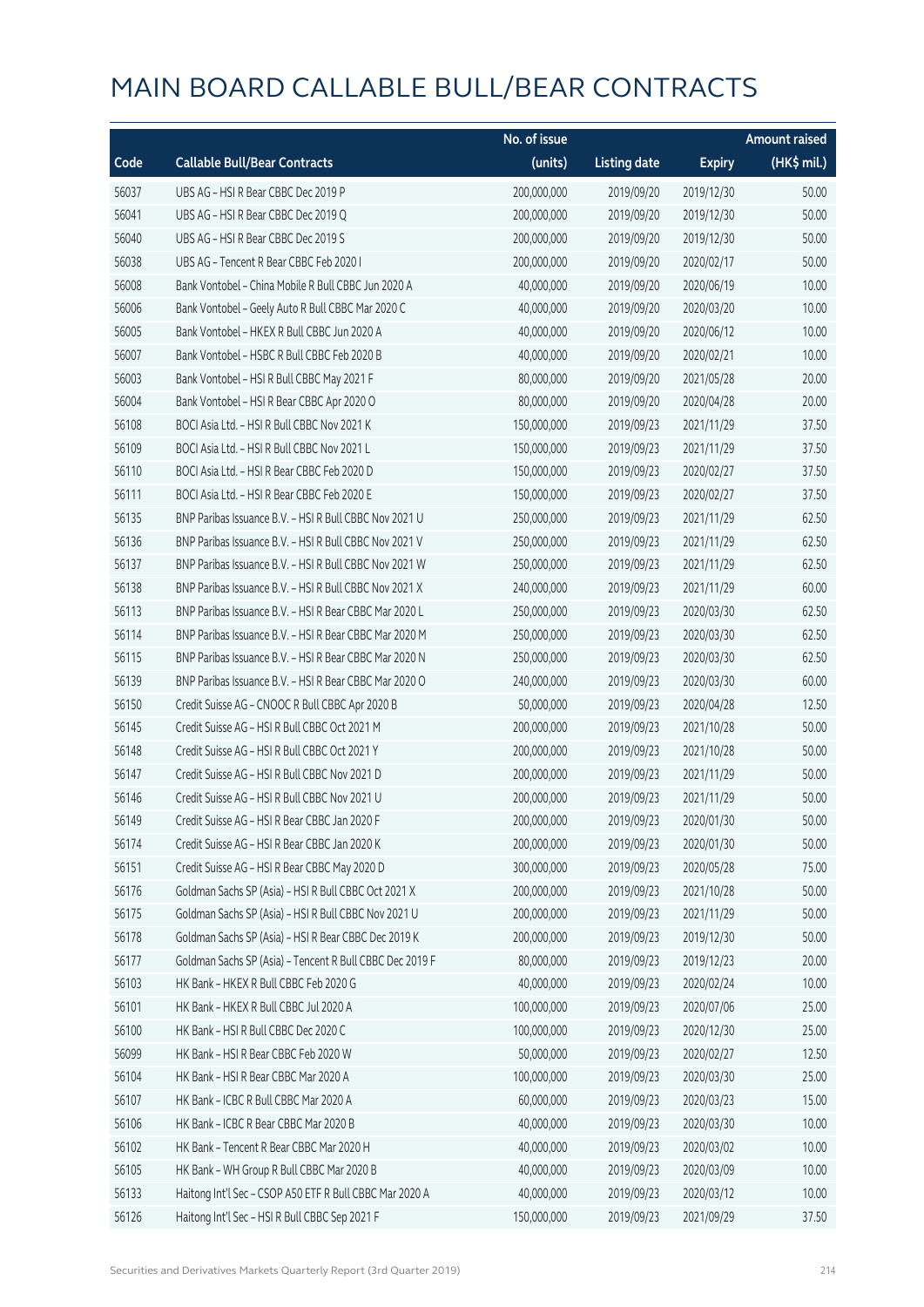|       |                                                            | No. of issue |                     |               | <b>Amount raised</b> |
|-------|------------------------------------------------------------|--------------|---------------------|---------------|----------------------|
| Code  | <b>Callable Bull/Bear Contracts</b>                        | (units)      | <b>Listing date</b> | <b>Expiry</b> | (HK\$ mil.)          |
| 56127 | Haitong Int'l Sec - HSI R Bull CBBC Sep 2021 H             | 150,000,000  | 2019/09/23          | 2021/09/29    | 37.50                |
| 56128 | Haitong Int'l Sec - HSI R Bull CBBC Sep 2021 I             | 150,000,000  | 2019/09/23          | 2021/09/29    | 37.50                |
| 56129 | Haitong Int'l Sec - HSI R Bull CBBC Sep 2021 J             | 150,000,000  | 2019/09/23          | 2021/09/29    | 37.50                |
| 56131 | Haitong Int'l Sec - HSI R Bear CBBC Jan 2020 C             | 150,000,000  | 2019/09/23          | 2020/01/30    | 37.50                |
| 56130 | Haitong Int'l Sec - HSI R Bear CBBC Jan 2020 H             | 150,000,000  | 2019/09/23          | 2020/01/30    | 37.50                |
| 56132 | Haitong Int'l Sec - HSI R Bear CBBC Jan 2020 I             | 150,000,000  | 2019/09/23          | 2020/01/30    | 37.50                |
| 56134 | Haitong Int'l Sec - Ping An R Bull CBBC Apr 2020 A         | 50,000,000   | 2019/09/23          | 2020/04/14    | 12.50                |
| 56142 | J P Morgan SP BV - HSI R Bull CBBC Oct 2021 W              | 200,000,000  | 2019/09/23          | 2021/10/28    | 50.00                |
| 56140 | J P Morgan SP BV - HSI R Bull CBBC Nov 2021 C              | 200,000,000  | 2019/09/23          | 2021/11/29    | 50.00                |
| 56141 | J P Morgan SP BV - HSI R Bull CBBC Dec 2021 D              | 200,000,000  | 2019/09/23          | 2021/12/30    | 50.00                |
| 56143 | J P Morgan SP BV - HSI R Bear CBBC Dec 2019 C              | 200,000,000  | 2019/09/23          | 2019/12/30    | 50.00                |
| 56144 | J P Morgan SP BV - HSI R Bear CBBC Dec 2019 X              | 200,000,000  | 2019/09/23          | 2019/12/30    | 50.00                |
| 56118 | Morgan Stanley Asia Products - HKEX R Bull CBBC Feb 2020 B | 40,000,000   | 2019/09/23          | 2020/02/28    | 10.00                |
| 56117 | Morgan Stanley Asia Products - HKEX R Bear CBBC Jun 2020 B | 40,000,000   | 2019/09/23          | 2020/06/01    | 10.00                |
| 56112 | Morgan Stanley Asia Products - HSI R Bull CBBC Aug 2021 D  | 80,000,000   | 2019/09/23          | 2021/08/30    | 20.00                |
| 56169 | SG Issuer - CNOOC R Bull CBBC Jan 2020 B                   | 40,000,000   | 2019/09/23          | 2020/01/31    | 10.00                |
| 56170 | SG Issuer - CNOOC R Bull CBBC Feb 2020 B                   | 40,000,000   | 2019/09/23          | 2020/02/20    | 10.00                |
| 56156 | SG Issuer - CNOOC R Bear CBBC Feb 2020 B                   | 40,000,000   | 2019/09/23          | 2020/02/10    | 10.00                |
| 56168 | SG Issuer - Sinopec Corp R Bull CBBC Apr 2020 B            | 40,000,000   | 2019/09/23          | 2020/04/23    | 10.00                |
| 56172 | SG Issuer - HKEX R Bull CBBC Apr 2020 B                    | 50,000,000   | 2019/09/23          | 2020/04/23    | 12.50                |
| 56171 | SG Issuer - HKEX R Bear CBBC Feb 2020 I                    | 50,000,000   | 2019/09/23          | 2020/02/17    | 12.50                |
| 56154 | SG Issuer - HSI R Bull CBBC Jul 2021 A                     | 250,000,000  | 2019/09/23          | 2021/07/29    | 62.50                |
| 56166 | SG Issuer - HSI R Bull CBBC Jul 2021 E                     | 250,000,000  | 2019/09/23          | 2021/07/29    | 62.50                |
| 56153 | SG Issuer - HSI R Bull CBBC Jul 2021 Z                     | 250,000,000  | 2019/09/23          | 2021/07/29    | 62.50                |
| 56155 | SG Issuer - HSI R Bull CBBC Aug 2021 L                     | 250,000,000  | 2019/09/23          | 2021/08/30    | 62.50                |
| 56167 | SG Issuer - HSI R Bull CBBC Aug 2021 O                     | 250,000,000  | 2019/09/23          | 2021/08/30    | 62.50                |
| 56163 | SG Issuer - HSI R Bear CBBC Dec 2019 P                     | 250,000,000  | 2019/09/23          | 2019/12/30    | 62.50                |
| 56164 | SG Issuer - HSI R Bear CBBC Dec 2019 S                     | 250,000,000  | 2019/09/23          | 2019/12/30    | 62.50                |
| 56162 | SG Issuer - HSI R Bear CBBC Dec 2019 W                     | 250,000,000  | 2019/09/23          | 2019/12/30    | 62.50                |
| 56160 | SG Issuer - HSI R Bear CBBC Jan 2020 J                     | 250,000,000  | 2019/09/23          | 2020/01/30    | 62.50                |
| 56165 | SG Issuer - HSI R Bear CBBC Feb 2020 K                     | 250,000,000  | 2019/09/23          | 2020/02/27    | 62.50                |
| 56157 | SG Issuer - Ping An R Bull CBBC Mar 2020 E                 | 100,000,000  | 2019/09/23          | 2020/03/05    | 25.00                |
| 56173 | SG Issuer - Tencent R Bull CBBC Dec 2019 V                 | 80,000,000   | 2019/09/23          | 2019/12/31    | 20.00                |
| 56158 | SG Issuer - Tencent R Bull CBBC Mar 2020 I                 | 80,000,000   | 2019/09/23          | 2020/03/05    | 20.00                |
| 56159 | SG Issuer - Tencent R Bull CBBC Mar 2020 J                 | 80,000,000   | 2019/09/23          | 2020/03/13    | 20.00                |
| 56161 | SG Issuer - Tencent R Bear CBBC Mar 2020 S                 | 80,000,000   | 2019/09/23          | 2020/03/06    | 20.00                |
| 56124 | UBS AG - HKEX R Bull CBBC Jul 2020 A                       | 200,000,000  | 2019/09/23          | 2020/07/13    | 50.00                |
| 56119 | UBS AG - HSI R Bull CBBC Nov 2021 D                        | 200,000,000  | 2019/09/23          | 2021/11/29    | 50.00                |
| 56120 | UBS AG - HSI R Bull CBBC Nov 2021 T                        | 400,000,000  | 2019/09/23          | 2021/11/29    | 100.00               |
| 56125 | UBS AG - HSI R Bull CBBC Jan 2022 A                        | 200,000,000  | 2019/09/23          | 2022/01/28    | 50.00                |
| 56121 | UBS AG - HSI R Bear CBBC Dec 2019 T                        | 400,000,000  | 2019/09/23          | 2019/12/30    | 100.00               |
| 56122 | UBS AG - HSI R Bear CBBC Dec 2019 W                        | 200,000,000  | 2019/09/23          | 2019/12/30    | 50.00                |
| 56123 | UBS AG - Tencent R Bear CBBC Feb 2020 J                    | 40,000,000   | 2019/09/23          | 2020/02/19    | 10.00                |
| 56116 | Bank Vontobel - HSI R Bull CBBC May 2021 G                 | 80,000,000   | 2019/09/23          | 2021/05/28    | 20.00                |
| 56190 | BOCI Asia Ltd. - HSI R Bull CBBC Nov 2021 M                | 150,000,000  | 2019/09/24          | 2021/11/29    | 37.50                |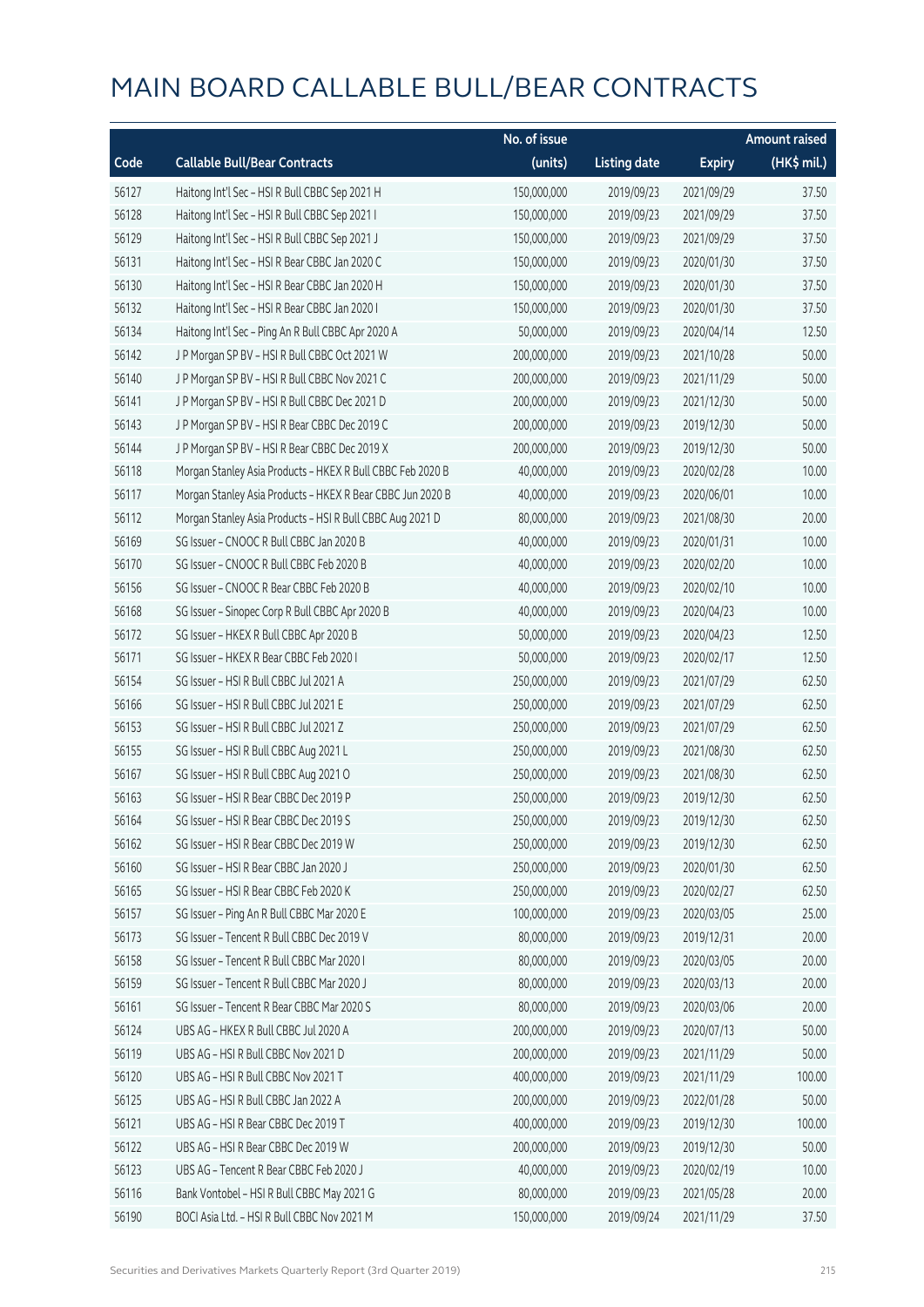|       |                                                          | No. of issue |                     |               | <b>Amount raised</b> |
|-------|----------------------------------------------------------|--------------|---------------------|---------------|----------------------|
| Code  | <b>Callable Bull/Bear Contracts</b>                      | (units)      | <b>Listing date</b> | <b>Expiry</b> | (HK\$ mil.)          |
| 56191 | BOCI Asia Ltd. - HSI R Bull CBBC Nov 2021 N              | 150,000,000  | 2019/09/24          | 2021/11/29    | 37.50                |
| 56192 | BOCI Asia Ltd. - HSI R Bear CBBC Feb 2020 F              | 150,000,000  | 2019/09/24          | 2020/02/27    | 37.50                |
| 56193 | BOCI Asia Ltd. - HSI R Bear CBBC Feb 2020 G              | 150,000,000  | 2019/09/24          | 2020/02/27    | 37.50                |
| 56194 | BOCI Asia Ltd. - Tencent R Bull CBBC Feb 2020 E          | 40,000,000   | 2019/09/24          | 2020/02/10    | 10.00                |
| 56195 | BOCI Asia Ltd. - Tencent R Bull CBBC Feb 2020 F          | 40,000,000   | 2019/09/24          | 2020/02/10    | 10.00                |
| 56196 | BOCI Asia Ltd. - Tencent R Bear CBBC Feb 2020 A          | 40,000,000   | 2019/09/24          | 2020/02/10    | 10.00                |
| 56236 | BNP Paribas Issuance B.V. - HSI R Bull CBBC Nov 2021 Y   | 240,000,000  | 2019/09/24          | 2021/11/29    | 60.00                |
| 56237 | BNP Paribas Issuance B.V. - HSI R Bear CBBC Mar 2020 P   | 250,000,000  | 2019/09/24          | 2020/03/30    | 62.50                |
| 56238 | BNP Paribas Issuance B.V. - HSI R Bear CBBC Mar 2020 Q   | 250,000,000  | 2019/09/24          | 2020/03/30    | 62.50                |
| 56239 | BNP Paribas Issuance B.V. - HSI R Bear CBBC Mar 2020 R   | 250,000,000  | 2019/09/24          | 2020/03/30    | 62.50                |
| 56240 | BNP Paribas Issuance B.V. - HSI R Bear CBBC Mar 2020 X   | 250,000,000  | 2019/09/24          | 2020/03/30    | 62.50                |
| 56203 | Credit Suisse AG - Geely Auto R Bear CBBC Jun 2020 A     | 80,000,000   | 2019/09/24          | 2020/06/29    | 20.00                |
| 56199 | Credit Suisse AG - HSI R Bull CBBC Sep 2021 B            | 200,000,000  | 2019/09/24          | 2021/09/29    | 50.00                |
| 56201 | Credit Suisse AG - HSI R Bull CBBC Sep 2021 N            | 200,000,000  | 2019/09/24          | 2021/09/29    | 50.00                |
| 56200 | Credit Suisse AG - HSI R Bull CBBC Nov 2021 E            | 200,000,000  | 2019/09/24          | 2021/11/29    | 50.00                |
| 56204 | Credit Suisse AG - HSI R Bear CBBC Dec 2019 X            | 200,000,000  | 2019/09/24          | 2019/12/30    | 50.00                |
| 56206 | Credit Suisse AG - HSI R Bear CBBC Feb 2020 E            | 200,000,000  | 2019/09/24          | 2020/02/27    | 50.00                |
| 56205 | Credit Suisse AG - HSI R Bear CBBC Apr 2020 W            | 300,000,000  | 2019/09/24          | 2020/04/28    | 75.00                |
| 56202 | Credit Suisse AG - Ping An R Bull CBBC Feb 2020 I        | 80,000,000   | 2019/09/24          | 2020/02/21    | 20.00                |
| 56209 | Goldman Sachs SP (Asia) - AIA R Bull CBBC Feb 2020 A     | 80,000,000   | 2019/09/24          | 2020/02/27    | 20.00                |
| 56197 | Goldman Sachs SP (Asia) - HSI R Bull CBBC Sep 2021 D     | 200,000,000  | 2019/09/24          | 2021/09/29    | 50.00                |
| 56198 | Goldman Sachs SP (Asia) - HSI R Bull CBBC Sep 2021 F     | 200,000,000  | 2019/09/24          | 2021/09/29    | 50.00                |
| 56179 | Goldman Sachs SP (Asia) - HSI R Bull CBBC Oct 2021 V     | 200,000,000  | 2019/09/24          | 2021/10/28    | 50.00                |
| 56180 | Goldman Sachs SP (Asia) - HSI R Bull CBBC Oct 2021 Y     | 200,000,000  | 2019/09/24          | 2021/10/28    | 50.00                |
| 56210 | Goldman Sachs SP (Asia) - HSI R Bear CBBC Dec 2019 L     | 200,000,000  | 2019/09/24          | 2019/12/30    | 50.00                |
| 56212 | Goldman Sachs SP (Asia) - HSI R Bear CBBC Dec 2019 M     | 200,000,000  | 2019/09/24          | 2019/12/30    | 50.00                |
| 56213 | Goldman Sachs SP (Asia) - HSI R Bear CBBC Dec 2019 N     | 200,000,000  | 2019/09/24          | 2019/12/30    | 50.00                |
| 56214 | Goldman Sachs SP (Asia) - HSI R Bear CBBC Dec 2019 O     | 200,000,000  | 2019/09/24          | 2019/12/30    | 50.00                |
| 56211 | Goldman Sachs SP (Asia) - Tencent R Bear CBBC Feb 2020 F | 60,000,000   | 2019/09/24          | 2020/02/28    | 15.00                |
| 56185 | HK Bank - CC Bank R Bull CBBC May 2020 A                 | 60,000,000   | 2019/09/24          | 2020/05/08    | 15.00                |
| 56184 | HK Bank - China Life R Bear CBBC Mar 2020 A              | 80,000,000   | 2019/09/24          | 2020/03/02    | 20.00                |
| 56187 | HK Bank - CNOOC R Bull CBBC Feb 2020 B                   | 40,000,000   | 2019/09/24          | 2020/02/24    | 10.00                |
| 56181 | HK Bank - HKEX R Bull CBBC Jun 2020 G                    | 40,000,000   | 2019/09/24          | 2020/06/15    | 10.00                |
| 56186 | HK Bank - HKEX R Bear CBBC May 2020 A                    | 40,000,000   | 2019/09/24          | 2020/05/18    | 10.00                |
| 56182 | HK Bank - HSI R Bear CBBC Feb 2020 X                     | 50,000,000   | 2019/09/24          | 2020/02/27    | 12.50                |
| 56183 | HK Bank - Ping An R Bear CBBC Mar 2020 B                 | 50,000,000   | 2019/09/24          | 2020/03/23    | 12.50                |
| 56226 | Haitong Int'l Sec - CNOOC R Bull CBBC Mar 2020 A         | 40,000,000   | 2019/09/24          | 2020/03/13    | 10.00                |
| 56227 | Haitong Int'l Sec - HKEX R Bear CBBC Mar 2020 I          | 40,000,000   | 2019/09/24          | 2020/03/04    | 10.00                |
| 56224 | Haitong Int'l Sec - HSI R Bull CBBC Sep 2021 E           | 150,000,000  | 2019/09/24          | 2021/09/29    | 37.50                |
| 56225 | Haitong Int'l Sec - HSI R Bull CBBC Sep 2021 K           | 150,000,000  | 2019/09/24          | 2021/09/29    | 37.50                |
| 56228 | Haitong Int'l Sec - HSI R Bull CBBC Sep 2021 L           | 150,000,000  | 2019/09/24          | 2021/09/29    | 37.50                |
| 56229 | Haitong Int'l Sec - HSI R Bull CBBC Sep 2021 M           | 150,000,000  | 2019/09/24          | 2021/09/29    | 37.50                |
| 56230 | Haitong Int'l Sec - HSI R Bear CBBC Jan 2020 A           | 150,000,000  | 2019/09/24          | 2020/01/30    | 37.50                |
| 56233 | Haitong Int'l Sec - HSI R Bear CBBC Jan 2020 B           | 150,000,000  | 2019/09/24          | 2020/01/30    | 37.50                |
| 56231 | Haitong Int'l Sec - HSI R Bear CBBC Jan 2020 M           | 150,000,000  | 2019/09/24          | 2020/01/30    | 37.50                |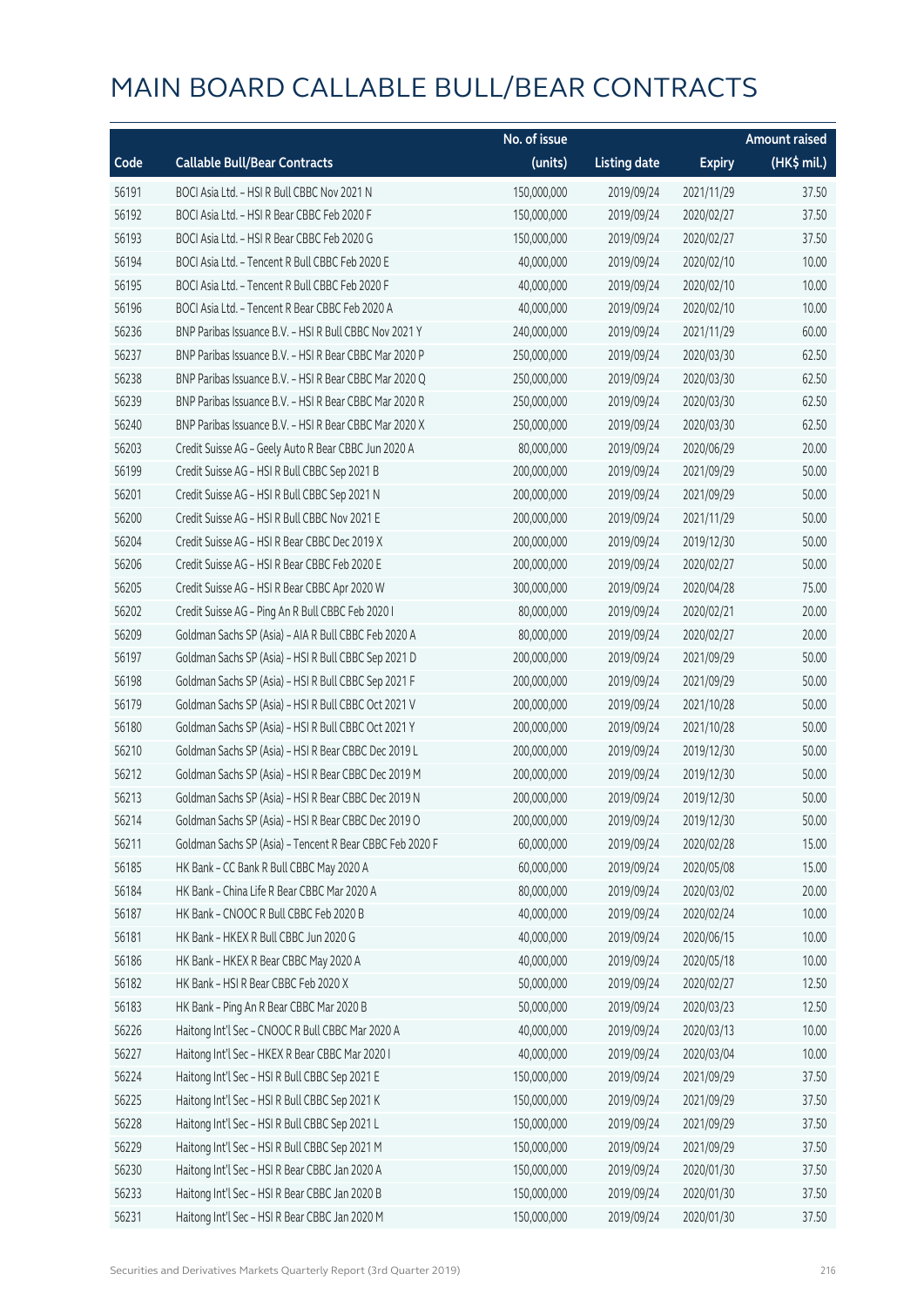|       |                                                           | No. of issue |                     |               | <b>Amount raised</b> |
|-------|-----------------------------------------------------------|--------------|---------------------|---------------|----------------------|
| Code  | <b>Callable Bull/Bear Contracts</b>                       | (units)      | <b>Listing date</b> | <b>Expiry</b> | (HK\$ mil.)          |
| 56232 | Haitong Int'l Sec - HSI R Bear CBBC Jan 2020 V            | 150,000,000  | 2019/09/24          | 2020/01/30    | 37.50                |
| 56249 | J P Morgan SP BV - HKEX R Bear CBBC Apr 2020 C            | 200,000,000  | 2019/09/24          | 2020/04/09    | 50.00                |
| 56243 | J P Morgan SP BV - HSI R Bull CBBC Oct 2021 D             | 200,000,000  | 2019/09/24          | 2021/10/28    | 50.00                |
| 56241 | J P Morgan SP BV - HSI R Bull CBBC Dec 2021 M             | 200,000,000  | 2019/09/24          | 2021/12/30    | 50.00                |
| 56242 | J P Morgan SP BV - HSI R Bull CBBC Dec 2021 P             | 200,000,000  | 2019/09/24          | 2021/12/30    | 50.00                |
| 56244 | J P Morgan SP BV - HSI R Bear CBBC Dec 2019 B             | 200,000,000  | 2019/09/24          | 2019/12/30    | 50.00                |
| 56245 | J P Morgan SP BV - HSI R Bear CBBC Jan 2020 A             | 200,000,000  | 2019/09/24          | 2020/01/30    | 50.00                |
| 56246 | J P Morgan SP BV - HSI R Bear CBBC Jan 2020 V             | 200,000,000  | 2019/09/24          | 2020/01/30    | 50.00                |
| 56248 | J P Morgan SP BV - Tencent R Bear CBBC Feb 2020 Q         | 250,000,000  | 2019/09/24          | 2020/02/21    | 62.50                |
| 56247 | J P Morgan SP BV - Tencent R Bear CBBC Mar 2020 F         | 50,000,000   | 2019/09/24          | 2020/03/13    | 12.50                |
| 56189 | Macquarie Bank Ltd. - Tencent R Bear CBBC Apr 2020 D      | 9,100,000    | 2019/09/24          | 2020/04/29    | 10.04                |
| 56188 | Macquarie Bank Ltd. - Tencent R Bear CBBC May 2020 A      | 21,800,000   | 2019/09/24          | 2020/05/29    | 10.03                |
| 56207 | Morgan Stanley Asia Products - HSI R Bull CBBC Nov 2021 O | 80,000,000   | 2019/09/24          | 2021/11/29    | 20.00                |
| 56208 | Morgan Stanley Asia Products - HSI R Bear CBBC Jan 2020 Q | 80,000,000   | 2019/09/24          | 2020/01/30    | 20.00                |
| 56250 | SG Issuer - AIA R Bull CBBC Apr 2020 A                    | 60,000,000   | 2019/09/24          | 2020/04/06    | 15.00                |
| 56259 | SG Issuer - Sinopec Corp R Bear CBBC Feb 2020 B           | 40,000,000   | 2019/09/24          | 2020/02/20    | 10.00                |
| 56255 | SG Issuer - CSOP A50 ETF R Bull CBBC Apr 2020 I           | 100,000,000  | 2019/09/24          | 2020/04/06    | 25.00                |
| 56254 | SG Issuer - CSOP A50 ETF R Bear CBBC Feb 2020 C           | 100,000,000  | 2019/09/24          | 2020/02/25    | 25.00                |
| 56251 | SG Issuer - HKEX R Bull CBBC Apr 2020 C                   | 50,000,000   | 2019/09/24          | 2020/04/06    | 12.50                |
| 56260 | SG Issuer - HKEX R Bull CBBC Apr 2020 D                   | 50,000,000   | 2019/09/24          | 2020/04/28    | 23.00                |
| 56256 | SG Issuer - HSI R Bull CBBC Jul 2021 B                    | 250,000,000  | 2019/09/24          | 2021/07/29    | 62.50                |
| 56268 | SG Issuer - HSI R Bull CBBC Aug 2021 A                    | 250,000,000  | 2019/09/24          | 2021/08/30    | 62.50                |
| 56269 | SG Issuer - HSI R Bull CBBC Aug 2021 B                    | 250,000,000  | 2019/09/24          | 2021/08/30    | 62.50                |
| 56257 | SG Issuer - HSI R Bull CBBC Aug 2021 P                    | 250,000,000  | 2019/09/24          | 2021/08/30    | 62.50                |
| 56258 | SG Issuer - HSI R Bull CBBC Sep 2021 B                    | 250,000,000  | 2019/09/24          | 2021/09/29    | 62.50                |
| 56262 | SG Issuer - HSI R Bull CBBC Sep 2021 F                    | 250,000,000  | 2019/09/24          | 2021/09/29    | 62.50                |
| 56263 | SG Issuer - HSI R Bear CBBC Dec 2019 X                    | 250,000,000  | 2019/09/24          | 2019/12/30    | 62.50                |
| 56264 | SG Issuer - HSI R Bear CBBC Jan 2020 M                    | 250,000,000  | 2019/09/24          | 2020/01/30    | 62.50                |
| 56265 | SG Issuer - HSI R Bear CBBC Jan 2020 S                    | 250,000,000  | 2019/09/24          | 2020/01/30    | 62.50                |
| 56266 | SG Issuer - HSI R Bear CBBC Feb 2020 Q                    | 250,000,000  | 2019/09/24          | 2020/02/27    | 62.50                |
| 56267 | SG Issuer - HSI R Bear CBBC Apr 2020 S                    | 250,000,000  | 2019/09/24          | 2020/04/28    | 62.50                |
| 56252 | SG Issuer - Ping An R Bull CBBC Apr 2020 B                | 100,000,000  | 2019/09/24          | 2020/04/06    | 25.00                |
| 56253 | SG Issuer - Tencent R Bull CBBC Dec 2019 W                | 80,000,000   | 2019/09/24          | 2019/12/31    | 20.00                |
| 56261 | SG Issuer - Tencent R Bull CBBC Feb 2020 V                | 80,000,000   | 2019/09/24          | 2020/02/20    | 20.00                |
| 56215 | UBS AG - HSI R Bull CBBC Jan 2022 B                       | 200,000,000  | 2019/09/24          | 2022/01/28    | 50.00                |
| 56216 | UBS AG - HSI R Bull CBBC Jan 2022 C                       | 200,000,000  | 2019/09/24          | 2022/01/28    | 50.00                |
| 56217 | UBS AG - HSI R Bull CBBC Jan 2022 D                       | 200,000,000  | 2019/09/24          | 2022/01/28    | 50.00                |
| 56218 | UBS AG - HSI R Bull CBBC Jan 2022 E                       | 200,000,000  | 2019/09/24          | 2022/01/28    | 50.00                |
| 56219 | UBS AG - HSI R Bull CBBC Jan 2022 F                       | 200,000,000  | 2019/09/24          | 2022/01/28    | 50.00                |
| 56221 | UBS AG - HSI R Bear CBBC Dec 2019 U                       | 200,000,000  | 2019/09/24          | 2019/12/30    | 50.00                |
| 56222 | UBS AG - HSI R Bear CBBC Dec 2019 V                       | 200,000,000  | 2019/09/24          | 2019/12/30    | 50.00                |
| 56223 | UBS AG - HSI R Bear CBBC Dec 2019 X                       | 400,000,000  | 2019/09/24          | 2019/12/30    | 100.00               |
| 56220 | UBS AG - Tencent R Bull CBBC Mar 2020 A                   | 200,000,000  | 2019/09/24          | 2020/03/02    | 50.00                |
| 56234 | Bank Vontobel - China Mobile R Bull CBBC Jun 2020 B       | 40,000,000   | 2019/09/24          | 2020/06/19    | 10.00                |
| 56235 | Bank Vontobel - ICBC R Bull CBBC Mar 2020 B               | 40,000,000   | 2019/09/24          | 2020/03/06    | 10.00                |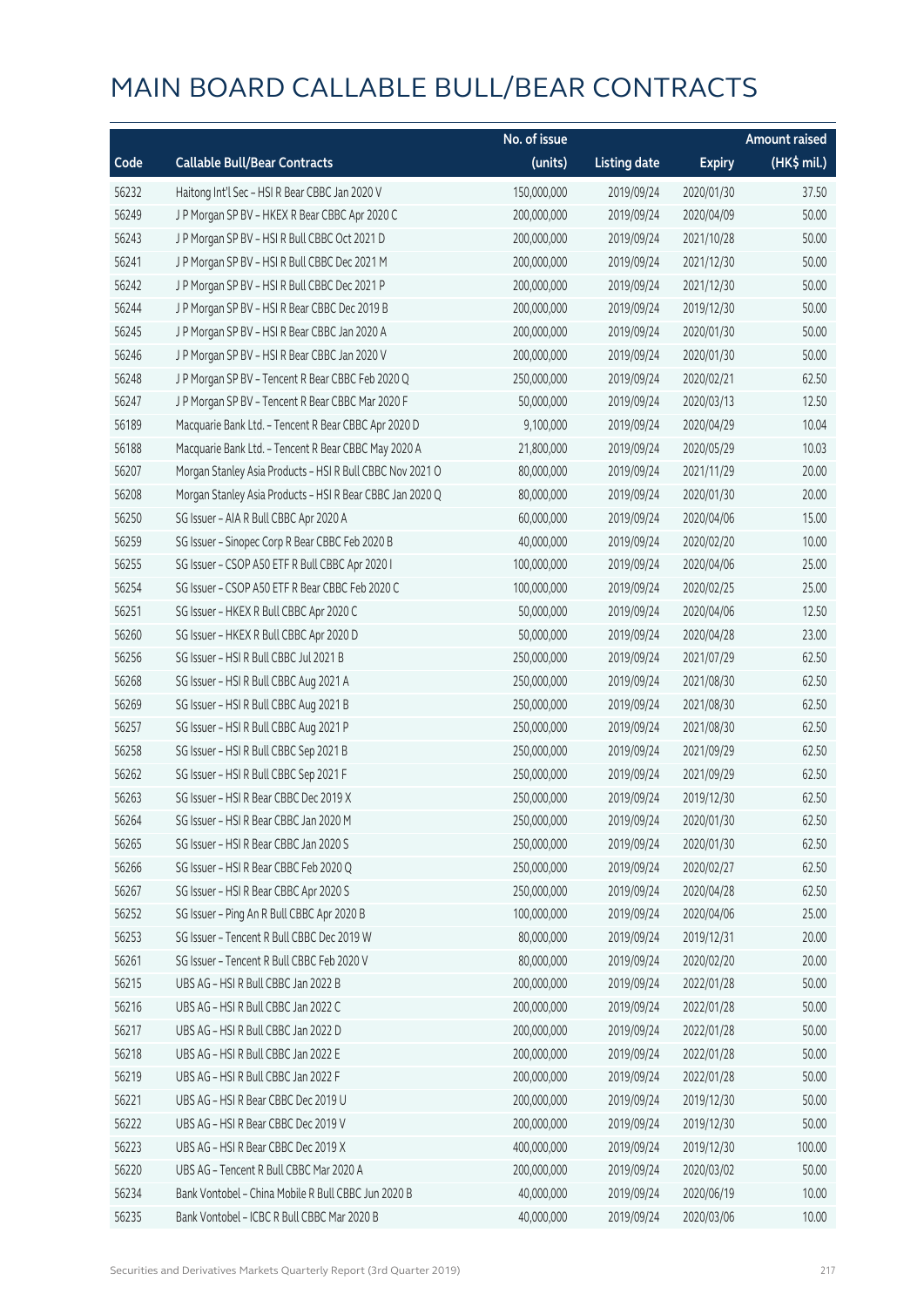|       |                                                           | No. of issue |                     |               | <b>Amount raised</b> |
|-------|-----------------------------------------------------------|--------------|---------------------|---------------|----------------------|
| Code  | <b>Callable Bull/Bear Contracts</b>                       | (units)      | <b>Listing date</b> | <b>Expiry</b> | (HK\$ mil.)          |
| 56281 | BOCI Asia Ltd. - HSI R Bull CBBC Nov 2021 O               | 150,000,000  | 2019/09/25          | 2021/11/29    | 37.50                |
| 56282 | BOCI Asia Ltd. - HSI R Bull CBBC Nov 2021 P               | 150,000,000  | 2019/09/25          | 2021/11/29    | 37.50                |
| 56283 | BOCI Asia Ltd. - HSI R Bear CBBC Feb 2020 H               | 150,000,000  | 2019/09/25          | 2020/02/27    | 37.50                |
| 56284 | BOCI Asia Ltd. - HSI R Bear CBBC Feb 2020 I               | 150,000,000  | 2019/09/25          | 2020/02/27    | 37.50                |
| 56300 | BNP Paribas Issuance B.V. - HSI R Bull CBBC Nov 2021 Z    | 240,000,000  | 2019/09/25          | 2021/11/29    | 60.00                |
| 56301 | BNP Paribas Issuance B.V. - HSI R Bear CBBC Mar 2020 Y    | 240,000,000  | 2019/09/25          | 2020/03/30    | 60.00                |
| 56293 | Credit Suisse AG - AAC Tech R Bull CBBC Apr 2020 B        | 40,000,000   | 2019/09/25          | 2020/04/28    | 10.00                |
| 56294 | Credit Suisse AG - HSI R Bull CBBC Oct 2021 Z             | 200,000,000  | 2019/09/25          | 2021/10/28    | 50.00                |
| 56291 | Credit Suisse AG - HSI R Bear CBBC Dec 2019 E             | 200,000,000  | 2019/09/25          | 2019/12/30    | 50.00                |
| 56292 | Credit Suisse AG - HSI R Bear CBBC Jan 2020 R             | 200,000,000  | 2019/09/25          | 2020/01/30    | 50.00                |
| 56270 | Goldman Sachs SP (Asia) - HSI R Bull CBBC Sep 2021 G      | 200,000,000  | 2019/09/25          | 2021/09/29    | 50.00                |
| 56274 | HK Bank - AAC Tech R Bull CBBC May 2020 B                 | 40,000,000   | 2019/09/25          | 2020/05/04    | 10.00                |
| 56271 | HK Bank - HSI R Bull CBBC Dec 2020 D                      | 50,000,000   | 2019/09/25          | 2020/12/30    | 12.50                |
| 56272 | HK Bank - Meituan Dianping R Bull CBBC May 2020 A         | 40,000,000   | 2019/09/25          | 2020/05/25    | 10.00                |
| 56273 | HK Bank - Tencent R Bull CBBC Feb 2020 L                  | 40,000,000   | 2019/09/25          | 2020/02/17    | 10.00                |
| 56296 | Haitong Int'l Sec - HSI R Bull CBBC Sep 2021 N            | 150,000,000  | 2019/09/25          | 2021/09/29    | 37.50                |
| 56295 | Haitong Int'l Sec - HSI R Bull CBBC Oct 2021 K            | 200,000,000  | 2019/09/25          | 2021/10/28    | 50.00                |
| 56298 | Haitong Int'l Sec - HSI R Bear CBBC Jan 2020 E            | 150,000,000  | 2019/09/25          | 2020/01/30    | 37.50                |
| 56299 | Haitong Int'l Sec - HSI R Bear CBBC Jan 2020 G            | 150,000,000  | 2019/09/25          | 2020/01/30    | 37.50                |
| 56297 | Haitong Int'l Sec - HSI R Bear CBBC Jan 2020 X            | 150,000,000  | 2019/09/25          | 2020/01/30    | 37.50                |
| 56302 | J P Morgan SP BV - HSI R Bull CBBC Oct 2021 X             | 200,000,000  | 2019/09/25          | 2021/10/28    | 50.00                |
| 56307 | J P Morgan SP BV - HSI R Bull CBBC Nov 2021 T             | 200,000,000  | 2019/09/25          | 2021/11/29    | 50.00                |
| 56308 | J P Morgan SP BV - HSI R Bull CBBC Dec 2021 T             | 200,000,000  | 2019/09/25          | 2021/12/30    | 50.00                |
| 56303 | J P Morgan SP BV - HSI R Bear CBBC Dec 2019 G             | 200,000,000  | 2019/09/25          | 2019/12/30    | 50.00                |
| 56304 | J P Morgan SP BV - HSI R Bear CBBC Dec 2019 H             | 200,000,000  | 2019/09/25          | 2019/12/30    | 50.00                |
| 56305 | J P Morgan SP BV - HSI R Bear CBBC Dec 2019 I             | 200,000,000  | 2019/09/25          | 2019/12/30    | 50.00                |
| 56306 | J P Morgan SP BV - HSI R Bear CBBC Dec 2019 U             | 200,000,000  | 2019/09/25          | 2019/12/30    | 50.00                |
| 56290 | Morgan Stanley Asia Products - HSI R Bear CBBC Jan 2020 R | 80,000,000   | 2019/09/25          | 2020/01/30    | 20.00                |
| 56313 | SG Issuer - AAC Tech R Bull CBBC Apr 2020 C               | 100,000,000  | 2019/09/25          | 2020/04/16    | 25.00                |
| 56314 | SG Issuer - AAC Tech R Bull CBBC Apr 2020 D               | 100,000,000  | 2019/09/25          | 2020/04/29    | 25.00                |
| 56319 | SG Issuer - HSI R Bull CBBC Jul 2021 C                    | 250,000,000  | 2019/09/25          | 2021/07/29    | 62.50                |
| 56318 | SG Issuer - HSI R Bull CBBC Jul 2021 D                    | 250,000,000  | 2019/09/25          | 2021/07/29    | 62.50                |
| 56320 | SG Issuer - HSI R Bull CBBC Sep 2021 G                    | 250,000,000  | 2019/09/25          | 2021/09/29    | 62.50                |
| 56312 | SG Issuer - HSI R Bull CBBC Dec 2021 J                    | 250,000,000  | 2019/09/25          | 2021/12/30    | 62.50                |
| 56315 | SG Issuer - HSI R Bear CBBC Dec 2019 Y                    | 250,000,000  | 2019/09/25          | 2019/12/30    | 62.50                |
| 56316 | SG Issuer - HSI R Bear CBBC Jan 2020 U                    | 250,000,000  | 2019/09/25          | 2020/01/30    | 62.50                |
| 56317 | SG Issuer - HSI R Bear CBBC Feb 2020 Y                    | 250,000,000  | 2019/09/25          | 2020/02/27    | 62.50                |
| 56311 | SG Issuer - HSI R Bear CBBC Apr 2020 T                    | 500,000,000  | 2019/09/25          | 2020/04/28    | 125.00               |
| 56309 | SG Issuer - Tencent R Bull CBBC Dec 2019 X                | 80,000,000   | 2019/09/25          | 2019/12/31    | 20.00                |
| 56310 | SG Issuer - Tencent R Bear CBBC Mar 2020 T                | 80,000,000   | 2019/09/25          | 2020/03/30    | 20.00                |
| 56289 | UBS AG - AIA R Bull CBBC Jan 2020 C                       | 100,000,000  | 2019/09/25          | 2020/01/13    | 25.00                |
| 56285 | UBS AG - HSI R Bull CBBC Jan 2022 G                       | 200,000,000  | 2019/09/25          | 2022/01/28    | 50.00                |
| 56286 | UBS AG - HSI R Bear CBBC Dec 2019 Y                       | 200,000,000  | 2019/09/25          | 2019/12/30    | 50.00                |
| 56287 | UBS AG - HSI R Bear CBBC Dec 2019 Z                       | 200,000,000  | 2019/09/25          | 2019/12/30    | 50.00                |
| 56288 | UBS AG - Ping An R Bear CBBC Jan 2020 B                   | 100,000,000  | 2019/09/25          | 2020/01/20    | 25.00                |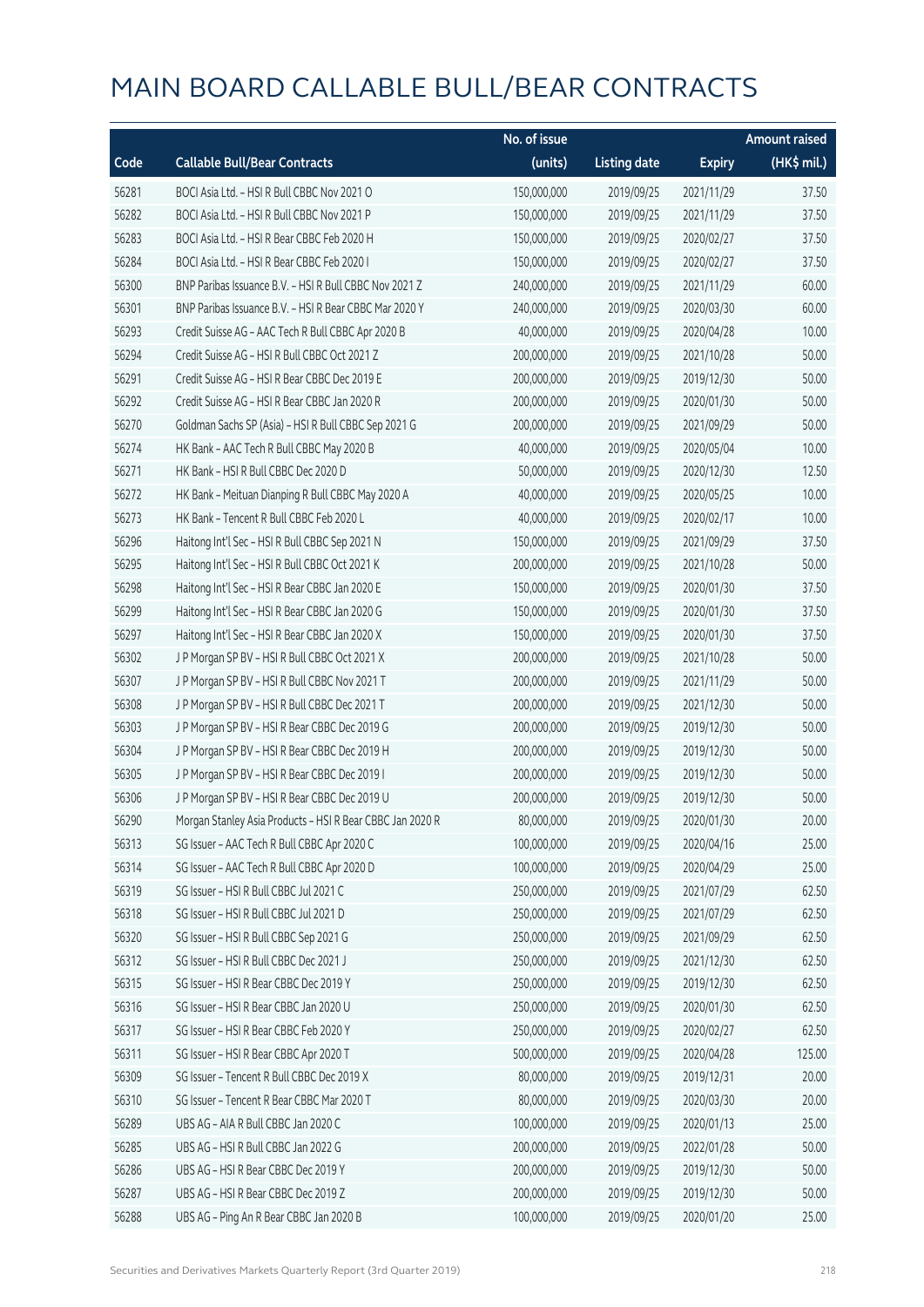|       |                                                            | No. of issue |                     |               | <b>Amount raised</b> |
|-------|------------------------------------------------------------|--------------|---------------------|---------------|----------------------|
| Code  | <b>Callable Bull/Bear Contracts</b>                        | (units)      | <b>Listing date</b> | <b>Expiry</b> | (HK\$ mil.)          |
| 56279 | Bank Vontobel - AAC Tech R Bull CBBC Jul 2020 B            | 40,000,000   | 2019/09/25          | 2020/07/17    | 10.00                |
| 56278 | Bank Vontobel - CNOOC R Bull CBBC Jul 2020 B               | 40,000,000   | 2019/09/25          | 2020/07/24    | 10.00                |
| 56280 | Bank Vontobel - CNOOC R Bear CBBC Jul 2020 A               | 40,000,000   | 2019/09/25          | 2020/07/24    | 10.00                |
| 56276 | Bank Vontobel - HSI N Bear CBBC Apr 2020 Q                 | 80,000,000   | 2019/09/25          | 2020/04/28    | 20.00                |
| 56275 | Bank Vontobel - HSI R Bear CBBC Apr 2020 P                 | 80,000,000   | 2019/09/25          | 2020/04/28    | 20.00                |
| 56277 | Bank Vontobel - Meituan Dianping R Bull CBBC Apr 2020 B    | 40,000,000   | 2019/09/25          | 2020/04/17    | 10.00                |
| 56332 | BOCI Asia Ltd. - HKEX R Bull CBBC May 2020 A               | 40,000,000   | 2019/09/26          | 2020/05/29    | 10.00                |
| 56333 | BOCI Asia Ltd. - HKEX R Bear CBBC Feb 2020 A               | 40,000,000   | 2019/09/26          | 2020/02/10    | 10.00                |
| 56324 | BOCI Asia Ltd. - HSI R Bull CBBC Nov 2021 Q                | 150,000,000  | 2019/09/26          | 2021/11/29    | 37.50                |
| 56325 | BOCI Asia Ltd. - HSI R Bull CBBC Nov 2021 R                | 150,000,000  | 2019/09/26          | 2021/11/29    | 37.50                |
| 56326 | BOCI Asia Ltd. - HSI R Bull CBBC Nov 2021 S                | 150,000,000  | 2019/09/26          | 2021/11/29    | 37.50                |
| 56327 | BOCI Asia Ltd. - HSI R Bull CBBC Nov 2021 T                | 150,000,000  | 2019/09/26          | 2021/11/29    | 37.50                |
| 56328 | BOCI Asia Ltd. - HSI R Bear CBBC Feb 2020 J                | 150,000,000  | 2019/09/26          | 2020/02/27    | 37.50                |
| 56329 | BOCI Asia Ltd. - HSI R Bear CBBC Feb 2020 K                | 150,000,000  | 2019/09/26          | 2020/02/27    | 37.50                |
| 56330 | BOCI Asia Ltd. - HSI R Bear CBBC Feb 2020 N                | 150,000,000  | 2019/09/26          | 2020/02/27    | 37.50                |
| 56331 | BOCI Asia Ltd. - HSI R Bear CBBC Feb 2020 O                | 150,000,000  | 2019/09/26          | 2020/02/27    | 37.50                |
| 56350 | BNP Paribas Issuance B.V. - HKEX R Bear CBBC Jul 2020 Y    | 50,000,000   | 2019/09/26          | 2020/07/30    | 12.50                |
| 56351 | BNP Paribas Issuance B.V. - HKEX R Bear CBBC Jul 2020 Z    | 50,000,000   | 2019/09/26          | 2020/07/30    | 12.50                |
| 56357 | BNP Paribas Issuance B.V. - HSI R Bull CBBC Nov 2021 K     | 250,000,000  | 2019/09/26          | 2021/11/29    | 62.50                |
| 56421 | BNP Paribas Issuance B.V. - HSI R Bull CBBC Nov 2021 L     | 240,000,000  | 2019/09/26          | 2021/11/29    | 60.00                |
| 56360 | BNP Paribas Issuance B.V. - HSI R Bear CBBC Mar 2020 D     | 250,000,000  | 2019/09/26          | 2020/03/30    | 62.50                |
| 56423 | BNP Paribas Issuance B.V. - HSI R Bear CBBC Mar 2020 E     | 250,000,000  | 2019/09/26          | 2020/03/30    | 72.50                |
| 56424 | BNP Paribas Issuance B.V. - HSI R Bear CBBC Mar 2020 I     | 250,000,000  | 2019/09/26          | 2020/03/30    | 75.00                |
| 56358 | BNP Paribas Issuance B.V. - HSI R Bear CBBC Mar 2020 S     | 250,000,000  | 2019/09/26          | 2020/03/30    | 62.50                |
| 56359 | BNP Paribas Issuance B.V. - HSI R Bear CBBC Mar 2020 T     | 250,000,000  | 2019/09/26          | 2020/03/30    | 62.50                |
| 56422 | BNP Paribas Issuance B.V. - HSI R Bear CBBC Mar 2020 Z     | 250,000,000  | 2019/09/26          | 2020/03/30    | 67.50                |
| 56352 | BNP Paribas Issuance B.V. - Ping An R Bear CBBC Apr 2020 H | 200,000,000  | 2019/09/26          | 2020/04/29    | 50.00                |
| 56349 | BNP Paribas Issuance B.V. - Tencent R Bear CBBC Jan 2020 K | 50,000,000   | 2019/09/26          | 2020/01/30    | 12.50                |
| 56416 | Credit Suisse AG - AAC Tech R Bear CBBC Apr 2020 A         | 40,000,000   | 2019/09/26          | 2020/04/28    | 10.00                |
| 56411 | Credit Suisse AG - HKEX R Bull CBBC Jul 2020 A             | 100,000,000  | 2019/09/26          | 2020/07/30    | 25.00                |
| 56412 | Credit Suisse AG - HKEX R Bull CBBC Jul 2020 B             | 100,000,000  | 2019/09/26          | 2020/07/30    | 25.00                |
| 56413 | Credit Suisse AG - HKEX R Bear CBBC Apr 2020 D             | 100,000,000  | 2019/09/26          | 2020/04/28    | 25.00                |
| 56406 | Credit Suisse AG - HSI R Bull CBBC Oct 2021 P              | 200,000,000  | 2019/09/26          | 2021/10/28    | 50.00                |
| 56409 | Credit Suisse AG - HSI R Bull CBBC Oct 2021 Q              | 200,000,000  | 2019/09/26          | 2021/10/28    | 50.00                |
| 56405 | Credit Suisse AG - HSI R Bull CBBC Nov 2021 F              | 200,000,000  | 2019/09/26          | 2021/11/29    | 50.00                |
| 56407 | Credit Suisse AG - HSI R Bull CBBC Nov 2021 R              | 200,000,000  | 2019/09/26          | 2021/11/29    | 50.00                |
| 56408 | Credit Suisse AG - HSI R Bull CBBC Dec 2021 L              | 300,000,000  | 2019/09/26          | 2021/12/30    | 75.00                |
| 56418 | Credit Suisse AG - HSI R Bear CBBC Dec 2019 G              | 200,000,000  | 2019/09/26          | 2019/12/30    | 50.00                |
| 56410 | Credit Suisse AG - HSI R Bear CBBC Dec 2019 H              | 200,000,000  | 2019/09/26          | 2019/12/30    | 50.00                |
| 56419 | Credit Suisse AG - HSI R Bear CBBC Jan 2020 S              | 200,000,000  | 2019/09/26          | 2020/01/30    | 50.00                |
| 56417 | Credit Suisse AG - HSI R Bear CBBC Apr 2020 X              | 300,000,000  | 2019/09/26          | 2020/04/28    | 75.00                |
| 56415 | Credit Suisse AG - Ping An R Bear CBBC Feb 2020 D          | 80,000,000   | 2019/09/26          | 2020/02/27    | 20.00                |
| 56420 | Credit Suisse AG - Sunny Optical R Bull CBBC Feb 2020 D    | 40,000,000   | 2019/09/26          | 2020/02/27    | 10.00                |
| 56414 | Credit Suisse AG - Tencent R Bear CBBC Apr 2020 C          | 100,000,000  | 2019/09/26          | 2020/04/28    | 25.00                |
| 56334 | Goldman Sachs SP (Asia) - HSI R Bull CBBC Sep 2021 H       | 200,000,000  | 2019/09/26          | 2021/09/29    | 50.00                |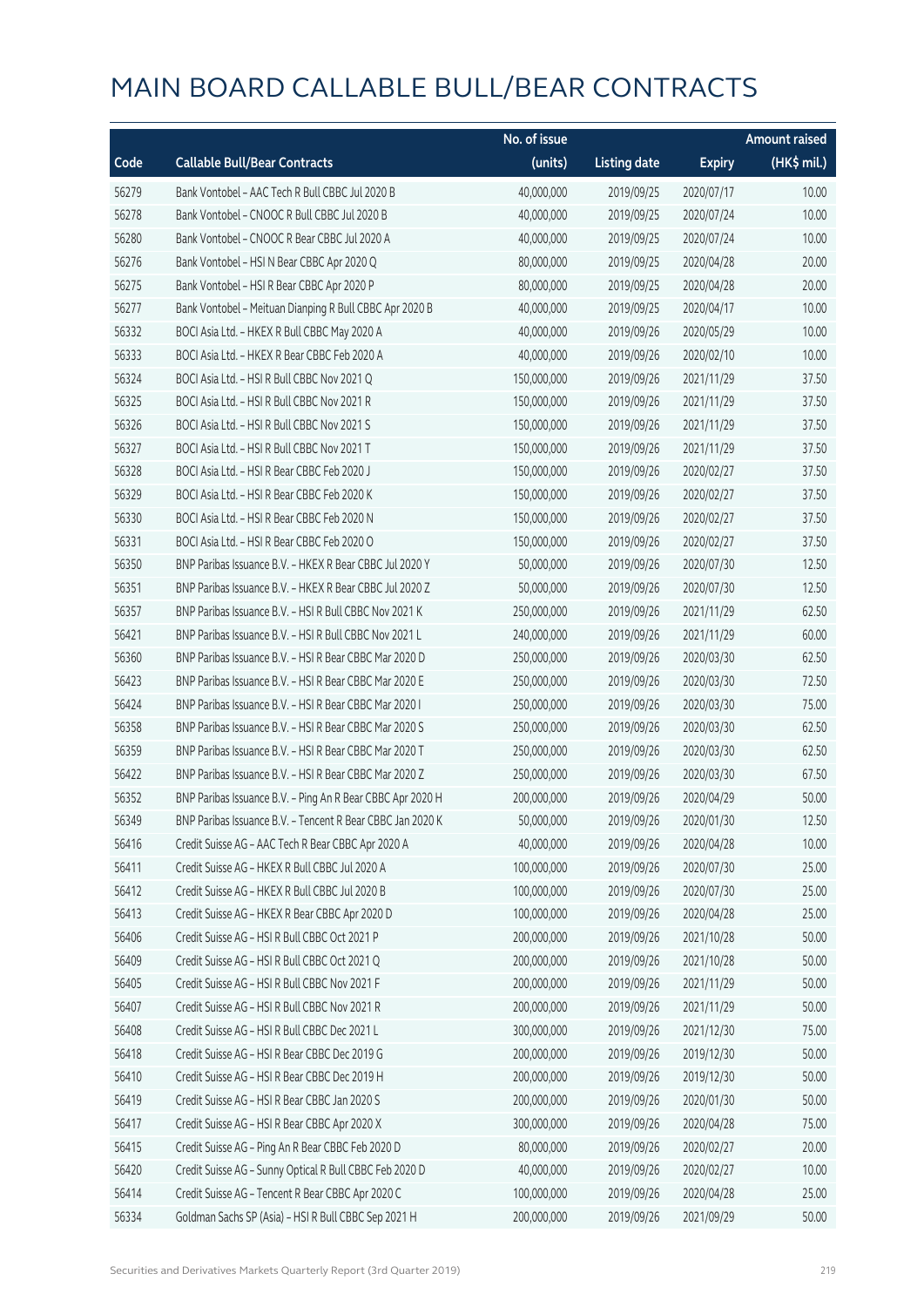|       |                                                          | No. of issue |                     |               | <b>Amount raised</b> |
|-------|----------------------------------------------------------|--------------|---------------------|---------------|----------------------|
| Code  | <b>Callable Bull/Bear Contracts</b>                      | (units)      | <b>Listing date</b> | <b>Expiry</b> | (HK\$ mil.)          |
| 56335 | Goldman Sachs SP (Asia) - HSI R Bull CBBC Sep 2021 I     | 200,000,000  | 2019/09/26          | 2021/09/29    | 50.00                |
| 56336 | Goldman Sachs SP (Asia) - HSI R Bull CBBC Sep 2021 J     | 200,000,000  | 2019/09/26          | 2021/09/29    | 50.00                |
| 56453 | Goldman Sachs SP (Asia) - HSI R Bull CBBC Oct 2022 A     | 200,000,000  | 2019/09/26          | 2022/10/28    | 50.00                |
| 56366 | Goldman Sachs SP (Asia) - HSI R Bear CBBC Dec 2019 P     | 200,000,000  | 2019/09/26          | 2019/12/30    | 50.00                |
| 56367 | Goldman Sachs SP (Asia) - HSI R Bear CBBC Dec 2019 Q     | 200,000,000  | 2019/09/26          | 2019/12/30    | 50.00                |
| 56368 | Goldman Sachs SP (Asia) - HSI R Bear CBBC Dec 2019 R     | 200,000,000  | 2019/09/26          | 2019/12/30    | 50.00                |
| 56369 | Goldman Sachs SP (Asia) - HSI R Bear CBBC Dec 2019 S     | 200,000,000  | 2019/09/26          | 2019/12/30    | 50.00                |
| 56370 | Goldman Sachs SP (Asia) - Tencent R Bull CBBC Dec 2019 K | 80,000,000   | 2019/09/26          | 2019/12/30    | 20.00                |
| 56454 | Goldman Sachs SP (Asia) - Tencent R Bear CBBC Feb 2020 G | 60,000,000   | 2019/09/26          | 2020/02/28    | 15.00                |
| 56343 | HK Bank - AAC Tech R Bull CBBC Mar 2020 C                | 40,000,000   | 2019/09/26          | 2020/03/30    | 10.00                |
| 56342 | HK Bank - AAC Tech R Bear CBBC Mar 2020 A                | 40,000,000   | 2019/09/26          | 2020/03/02    | 10.00                |
| 56338 | HK Bank - HKEX R Bull CBBC Jun 2020 H                    | 40,000,000   | 2019/09/26          | 2020/06/01    | 10.00                |
| 56337 | HK Bank - HKEX R Bull CBBC Jul 2020 B                    | 100,000,000  | 2019/09/26          | 2020/07/13    | 25.00                |
| 56348 | HK Bank - HSCEI R Bull CBBC Dec 2020 A                   | 50,000,000   | 2019/09/26          | 2020/12/30    | 12.50                |
| 56347 | HK Bank - HSCEI R Bear CBBC Feb 2020 B                   | 50,000,000   | 2019/09/26          | 2020/02/27    | 12.50                |
| 56321 | HK Bank - HSI R Bull CBBC Dec 2020 E                     | 100,000,000  | 2019/09/26          | 2020/12/30    | 25.00                |
| 56345 | HK Bank - HSI R Bear CBBC Feb 2020 Y                     | 50,000,000   | 2019/09/26          | 2020/02/27    | 12.50                |
| 56346 | HK Bank - HSI R Bear CBBC Mar 2020 B                     | 100,000,000  | 2019/09/26          | 2020/03/30    | 25.00                |
| 56339 | HK Bank - Ping An R Bear CBBC Mar 2020 C                 | 50,000,000   | 2019/09/26          | 2020/03/09    | 12.50                |
| 56341 | HK Bank - Sunny Optical R Bull CBBC Mar 2020 C           | 40,000,000   | 2019/09/26          | 2020/03/30    | 10.00                |
| 56344 | HK Bank - Tencent R Bear CBBC Mar 2020 I                 | 40,000,000   | 2019/09/26          | 2020/03/23    | 10.00                |
| 56340 | HK Bank - Xiaomi R Bear CBBC Mar 2020 A                  | 40,000,000   | 2019/09/26          | 2020/03/02    | 10.00                |
| 56400 | Haitong Int'l Sec - AAC Tech R Bull CBBC Mar 2020 A      | 90,000,000   | 2019/09/26          | 2020/03/17    | 22.50                |
| 56362 | Haitong Int'l Sec - HSI R Bull CBBC Oct 2021 C           | 200,000,000  | 2019/09/26          | 2021/10/28    | 50.00                |
| 56365 | Haitong Int'l Sec - HSI R Bull CBBC Oct 2021 V           | 150,000,000  | 2019/09/26          | 2021/10/28    | 37.50                |
| 56363 | Haitong Int'l Sec - HSI R Bull CBBC Nov 2021 I           | 150,000,000  | 2019/09/26          | 2021/11/29    | 37.50                |
| 56380 | Haitong Int'l Sec - HSI R Bull CBBC Nov 2021 N           | 150,000,000  | 2019/09/26          | 2021/11/29    | 37.50                |
| 56381 | Haitong Int'l Sec - HSI R Bull CBBC Nov 2021 P           | 150,000,000  | 2019/09/26          | 2021/11/29    | 37.50                |
| 56382 | Haitong Int'l Sec - HSI R Bull CBBC Nov 2021 R           | 150,000,000  | 2019/09/26          | 2021/11/29    | 37.50                |
| 56364 | Haitong Int'l Sec - HSI R Bear CBBC Dec 2019 A           | 200,000,000  | 2019/09/26          | 2019/12/30    | 50.00                |
| 56383 | Haitong Int'l Sec - HSI R Bear CBBC Dec 2019 K           | 150,000,000  | 2019/09/26          | 2019/12/30    | 37.50                |
| 56385 | Haitong Int'l Sec - HSI R Bear CBBC Dec 2019 R           | 150,000,000  | 2019/09/26          | 2019/12/30    | 37.50                |
| 56384 | Haitong Int'l Sec - HSI R Bear CBBC Jan 2020 J           | 150,000,000  | 2019/09/26          | 2020/01/30    | 37.50                |
| 56386 | Haitong Int'l Sec - HSI R Bear CBBC Jan 2020 K           | 150,000,000  | 2019/09/26          | 2020/01/30    | 37.50                |
| 56399 | Haitong Int'l Sec - ICBC R Bull CBBC Mar 2020 A          | 80,000,000   | 2019/09/26          | 2020/03/18    | 20.00                |
| 56401 | Haitong Int'l Sec - Sunny Optical R Bull CBBC Mar 2020 A | 40,000,000   | 2019/09/26          | 2020/03/17    | 10.00                |
| 56361 | Haitong Int'l Sec - Tencent R Bull CBBC Mar 2020 F       | 40,000,000   | 2019/09/26          | 2020/03/18    | 10.00                |
| 56402 | Haitong Int'l Sec - Tencent R Bear CBBC Mar 2020 Z       | 40,000,000   | 2019/09/26          | 2020/03/25    | 10.00                |
| 56403 | Haitong Int'l Sec - Tencent R Bear CBBC Apr 2020 Q       | 40,000,000   | 2019/09/26          | 2020/04/07    | 10.00                |
| 56397 | J P Morgan SP BV - HSI R Bull CBBC Oct 2021 O            | 200,000,000  | 2019/09/26          | 2021/10/28    | 50.00                |
| 56387 | J P Morgan SP BV - HSI R Bull CBBC Nov 2021 K            | 200,000,000  | 2019/09/26          | 2021/11/29    | 50.00                |
| 56389 | J P Morgan SP BV - HSI R Bull CBBC Nov 2021 W            | 200,000,000  | 2019/09/26          | 2021/11/29    | 50.00                |
| 56388 | J P Morgan SP BV - HSI R Bull CBBC Dec 2021 K            | 200,000,000  | 2019/09/26          | 2021/12/30    | 50.00                |
| 56398 | J P Morgan SP BV - HSI R Bull CBBC Dec 2021 R            | 200,000,000  | 2019/09/26          | 2021/12/30    | 50.00                |
| 56392 | J P Morgan SP BV - HSI R Bear CBBC Dec 2019 E            | 200,000,000  | 2019/09/26          | 2019/12/30    | 50.00                |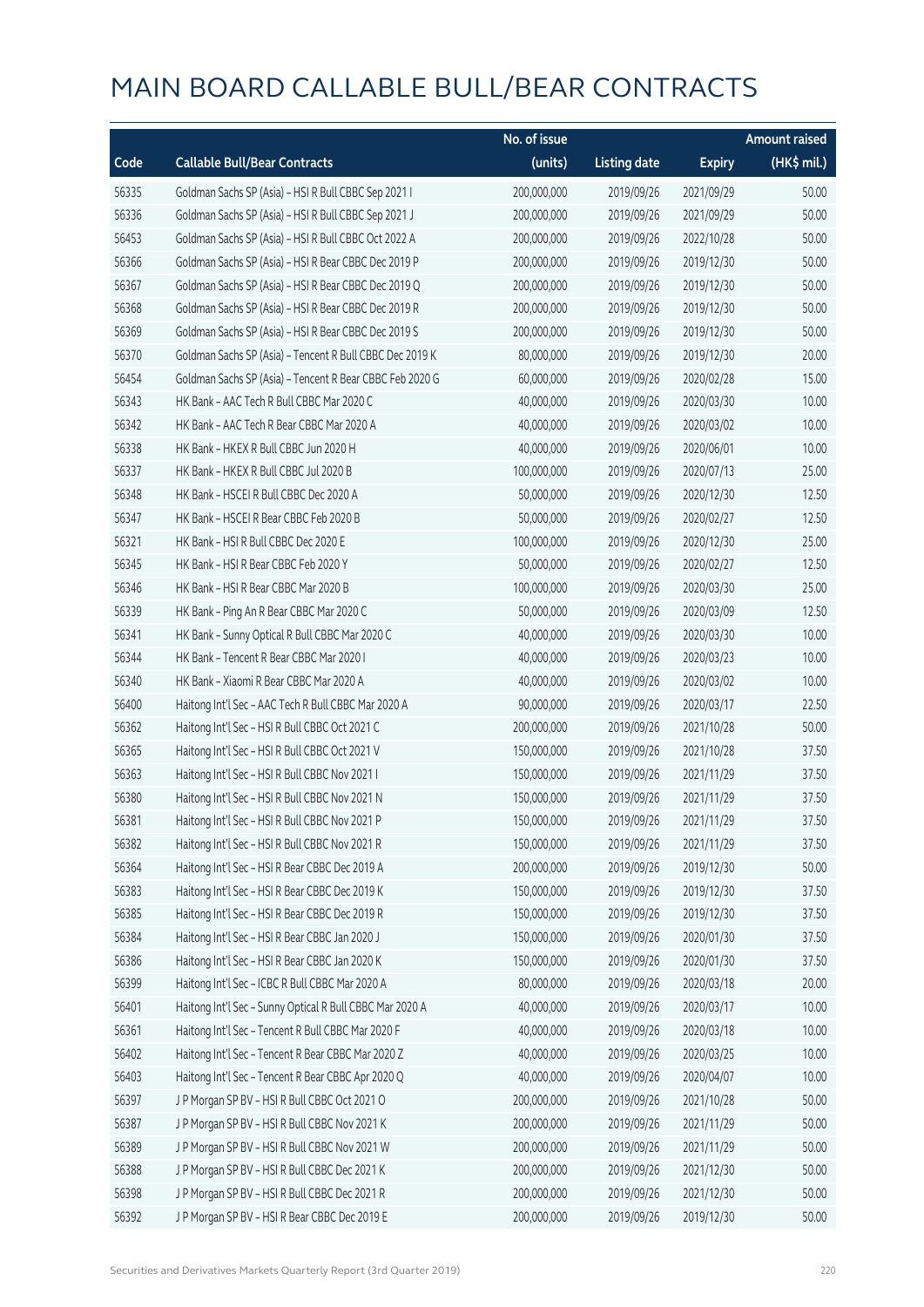|       |                                                           | No. of issue |                     |               | <b>Amount raised</b> |
|-------|-----------------------------------------------------------|--------------|---------------------|---------------|----------------------|
| Code  | <b>Callable Bull/Bear Contracts</b>                       | (units)      | <b>Listing date</b> | <b>Expiry</b> | (HK\$ mil.)          |
| 56394 | J P Morgan SP BV - HSI R Bear CBBC Dec 2019 F             | 200,000,000  | 2019/09/26          | 2019/12/30    | 50.00                |
| 56390 | J P Morgan SP BV - HSI R Bear CBBC Dec 2019 J             | 200,000,000  | 2019/09/26          | 2019/12/30    | 50.00                |
| 56395 | J P Morgan SP BV - HSI R Bear CBBC Dec 2019 K             | 200,000,000  | 2019/09/26          | 2019/12/30    | 50.00                |
| 56396 | J P Morgan SP BV - HSI R Bear CBBC Dec 2019 M             | 200,000,000  | 2019/09/26          | 2019/12/30    | 50.00                |
| 56391 | J P Morgan SP BV - HSI R Bear CBBC Dec 2019 Y             | 200,000,000  | 2019/09/26          | 2019/12/30    | 50.00                |
| 56393 | J P Morgan SP BV - HSI R Bear CBBC Dec 2019 Z             | 200,000,000  | 2019/09/26          | 2019/12/30    | 50.00                |
| 56404 | J P Morgan SP BV - Tencent R Bear CBBC Apr 2020 J         | 250,000,000  | 2019/09/26          | 2020/04/09    | 62.50                |
| 56322 | Morgan Stanley Asia Products - HSI R Bull CBBC Nov 2021 P | 80,000,000   | 2019/09/26          | 2021/11/29    | 20.00                |
| 56426 | Morgan Stanley Asia Products - HSI R Bull CBBC Nov 2021 Q | 80,000,000   | 2019/09/26          | 2021/11/29    | 20.00                |
| 56323 | Morgan Stanley Asia Products - HSI R Bull CBBC Dec 2021 R | 80,000,000   | 2019/09/26          | 2021/12/30    | 20.00                |
| 56425 | Morgan Stanley Asia Products - HSI R Bear CBBC Jan 2020 S | 80,000,000   | 2019/09/26          | 2020/01/30    | 20.00                |
| 56427 | Morgan Stanley Asia Products - HSI R Bear CBBC Feb 2020 Q | 80,000,000   | 2019/09/26          | 2020/02/27    | 20.00                |
| 56428 | SG Issuer - AIA R Bull CBBC Jan 2020 I                    | 60,000,000   | 2019/09/26          | 2020/01/30    | 15.00                |
| 56438 | SG Issuer - AIA R Bear CBBC Feb 2020 D                    | 60,000,000   | 2019/09/26          | 2020/02/18    | 15.00                |
| 56451 | SG Issuer - Galaxy Ent R Bull CBBC Mar 2020 A             | 100,000,000  | 2019/09/26          | 2020/03/03    | 25.00                |
| 56439 | SG Issuer - Galaxy Ent R Bear CBBC Apr 2020 A             | 100,000,000  | 2019/09/26          | 2020/04/15    | 25.00                |
| 56429 | SG Issuer - HKEX R Bull CBBC Jan 2020 F                   | 50,000,000   | 2019/09/26          | 2020/01/30    | 12.50                |
| 56447 | SG Issuer - HSI R Bull CBBC Jul 2021 P                    | 250,000,000  | 2019/09/26          | 2021/07/29    | 62.50                |
| 56437 | SG Issuer - HSI R Bull CBBC Aug 2021 D                    | 500,000,000  | 2019/09/26          | 2021/08/30    | 125.00               |
| 56448 | SG Issuer - HSI R Bull CBBC Aug 2021 E                    | 250,000,000  | 2019/09/26          | 2021/08/30    | 62.50                |
| 56449 | SG Issuer - HSI R Bull CBBC Aug 2021 F                    | 250,000,000  | 2019/09/26          | 2021/08/30    | 62.50                |
| 56450 | SG Issuer - HSI R Bull CBBC Sep 2021 H                    | 250,000,000  | 2019/09/26          | 2021/09/29    | 62.50                |
| 56432 | SG Issuer - HSI R Bull CBBC Oct 2021 S                    | 250,000,000  | 2019/09/26          | 2021/10/28    | 62.50                |
| 56433 | SG Issuer - HSI R Bull CBBC Nov 2021 H                    | 250,000,000  | 2019/09/26          | 2021/11/29    | 62.50                |
| 56434 | SG Issuer - HSI R Bull CBBC Dec 2021 K                    | 250,000,000  | 2019/09/26          | 2021/12/30    | 62.50                |
| 56435 | SG Issuer - HSI R Bull CBBC Dec 2021 L                    | 250,000,000  | 2019/09/26          | 2021/12/30    | 62.50                |
| 56436 | SG Issuer - HSI R Bear CBBC Dec 2019 Z                    | 250,000,000  | 2019/09/26          | 2019/12/30    | 62.50                |
| 56444 | SG Issuer - HSI R Bear CBBC Feb 2020 F                    | 250,000,000  | 2019/09/26          | 2020/02/27    | 62.50                |
| 56442 | SG Issuer - HSI R Bear CBBC Feb 2020 G                    | 250,000,000  | 2019/09/26          | 2020/02/27    | 62.50                |
| 56443 | SG Issuer - HSI R Bear CBBC Feb 2020 J                    | 250,000,000  | 2019/09/26          | 2020/02/27    | 62.50                |
| 56445 | SG Issuer - HSI R Bear CBBC Mar 2020 X                    | 250,000,000  | 2019/09/26          | 2020/03/30    | 62.50                |
| 56446 | SG Issuer - HSI R Bear CBBC Apr 2020 U                    | 500,000,000  | 2019/09/26          | 2020/04/28    | 125.00               |
| 56430 | SG Issuer - Ping An R Bull CBBC Jan 2020 L                | 100,000,000  | 2019/09/26          | 2020/01/30    | 25.00                |
| 56440 | SG Issuer - Ping An R Bear CBBC Feb 2020 H                | 100,000,000  | 2019/09/26          | 2020/02/18    | 25.00                |
| 56431 | SG Issuer - Tencent R Bull CBBC Jan 2020 Q                | 80,000,000   | 2019/09/26          | 2020/01/30    | 20.00                |
| 56452 | SG Issuer - Tencent R Bull CBBC Mar 2020 K                | 80,000,000   | 2019/09/26          | 2020/03/03    | 20.00                |
| 56441 | SG Issuer - Tencent R Bear CBBC Apr 2020 P                | 80,000,000   | 2019/09/26          | 2020/04/15    | 20.00                |
| 56372 | UBS AG - HSI R Bull CBBC Nov 2021 M                       | 200,000,000  | 2019/09/26          | 2021/11/29    | 50.00                |
| 56371 | UBS AG - HSI R Bull CBBC Nov 2021 U                       | 200,000,000  | 2019/09/26          | 2021/11/29    | 50.00                |
| 56373 | UBS AG - HSI R Bull CBBC Dec 2021 A                       | 200,000,000  | 2019/09/26          | 2021/12/30    | 50.00                |
| 56374 | UBS AG - HSI R Bull CBBC Dec 2021 R                       | 200,000,000  | 2019/09/26          | 2021/12/30    | 50.00                |
| 56375 | UBS AG - HSI R Bear CBBC Jan 2020 I                       | 200,000,000  | 2019/09/26          | 2020/01/30    | 50.00                |
| 56376 | UBS AG - HSI R Bear CBBC Jan 2020 J                       | 200,000,000  | 2019/09/26          | 2020/01/30    | 50.00                |
| 56377 | UBS AG - HSI R Bear CBBC Jan 2020 K                       | 400,000,000  | 2019/09/26          | 2020/01/30    | 100.00               |
| 56379 | UBS AG - Meituan Dianping R Bull CBBC Jan 2020 A          | 50,000,000   | 2019/09/26          | 2020/01/30    | 12.50                |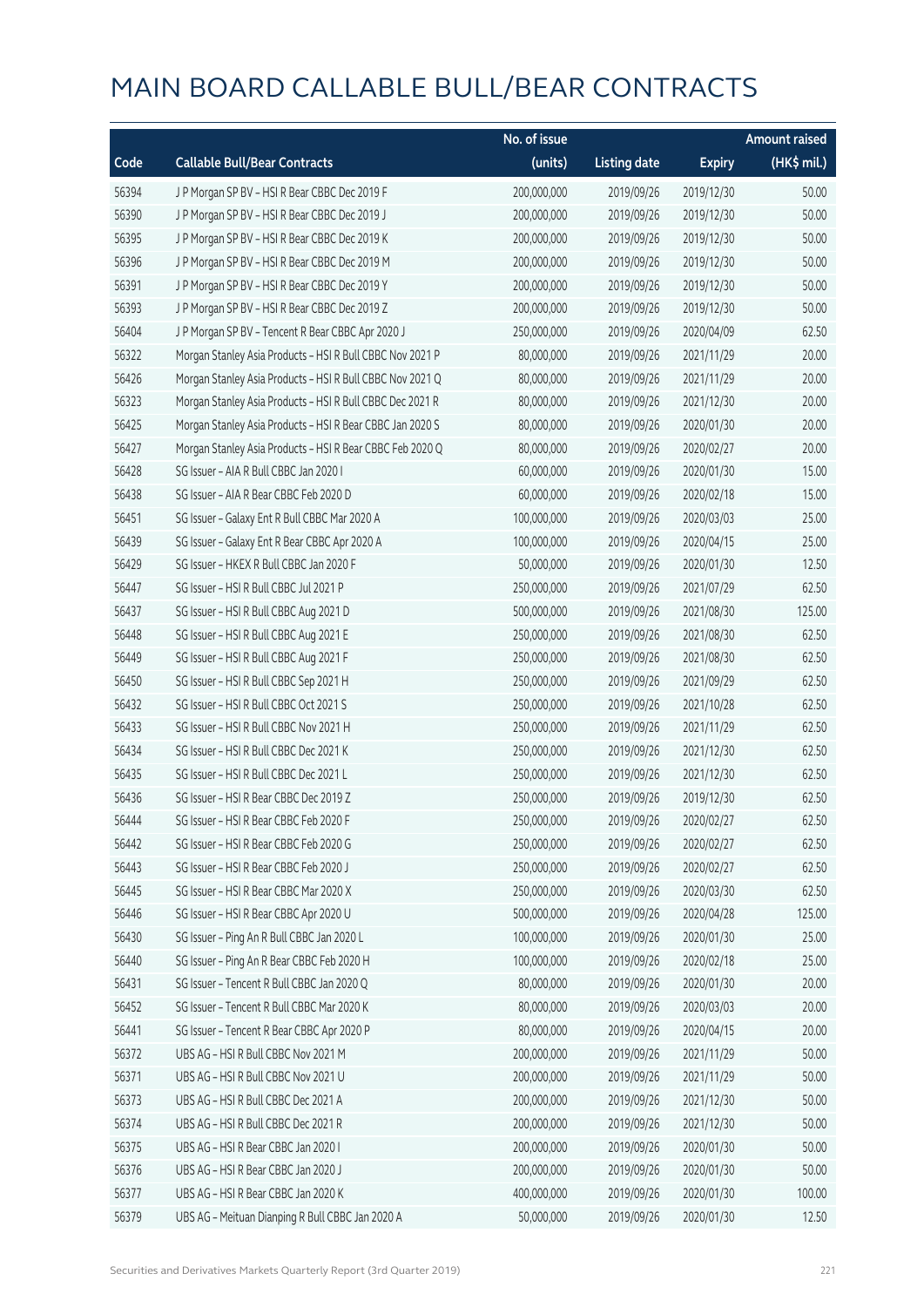|       |                                                            | No. of issue |                     |               | <b>Amount raised</b> |
|-------|------------------------------------------------------------|--------------|---------------------|---------------|----------------------|
| Code  | <b>Callable Bull/Bear Contracts</b>                        | (units)      | <b>Listing date</b> | <b>Expiry</b> | (HK\$ mil.)          |
| 56378 | UBS AG - Tencent R Bear CBBC Feb 2020 K                    | 40,000,000   | 2019/09/26          | 2020/02/20    | 10.00                |
| 56354 | Bank Vontobel - Geely Auto R Bull CBBC Jun 2020 A          | 40,000,000   | 2019/09/26          | 2020/06/05    | 10.00                |
| 56356 | Bank Vontobel - HKEX R Bull CBBC Jun 2020 B                | 40,000,000   | 2019/09/26          | 2020/06/19    | 10.00                |
| 56355 | Bank Vontobel - HSI N Bear CBBC Apr 2020 R                 | 80,000,000   | 2019/09/26          | 2020/04/28    | 20.00                |
| 56353 | Bank Vontobel - Meituan Dianping R Bear CBBC Aug 2020 A    | 60,000,000   | 2019/09/26          | 2020/08/14    | 18.00                |
| 56474 | BOCI Asia Ltd. - HSI R Bull CBBC Nov 2021 U                | 150,000,000  | 2019/09/27          | 2021/11/29    | 37.50                |
| 56475 | BOCI Asia Ltd. - HSI R Bull CBBC Nov 2021 V                | 150,000,000  | 2019/09/27          | 2021/11/29    | 37.50                |
| 56476 | BOCI Asia Ltd. - HSI R Bear CBBC Feb 2020 P                | 150,000,000  | 2019/09/27          | 2020/02/27    | 37.50                |
| 56477 | BOCI Asia Ltd. - HSI R Bear CBBC Feb 2020 Q                | 150,000,000  | 2019/09/27          | 2020/02/27    | 37.50                |
| 56490 | BNP Paribas Issuance B.V. - HSI R Bull CBBC Nov 2021 M     | 240,000,000  | 2019/09/27          | 2021/11/29    | 60.00                |
| 56492 | BNP Paribas Issuance B.V. - HSI R Bear CBBC Jan 2020 R     | 250,000,000  | 2019/09/27          | 2020/01/30    | 62.50                |
| 56493 | BNP Paribas Issuance B.V. - HSI R Bear CBBC Jan 2020 S     | 250,000,000  | 2019/09/27          | 2020/01/30    | 62.50                |
| 56494 | BNP Paribas Issuance B.V. - HSI R Bear CBBC Jan 2020 T     | 240,000,000  | 2019/09/27          | 2020/01/30    | 60.00                |
| 56491 | BNP Paribas Issuance B.V. - HSI R Bear CBBC Jan 2020 Z     | 250,000,000  | 2019/09/27          | 2020/01/30    | 62.50                |
| 56472 | BNP Paribas Issuance B.V. - Tencent R Bull CBBC Dec 2020 A | 50,000,000   | 2019/09/27          | 2020/12/30    | 12.50                |
| 56473 | BNP Paribas Issuance B.V. - Tencent R Bear CBBC Dec 2020 A | 50,000,000   | 2019/09/27          | 2020/12/30    | 12.50                |
| 56484 | Credit Suisse AG - AIA R Bear CBBC Feb 2020 D              | 70,000,000   | 2019/09/27          | 2020/02/27    | 17.50                |
| 56483 | Credit Suisse AG - HSI R Bull CBBC Oct 2021 A              | 200,000,000  | 2019/09/27          | 2021/10/28    | 50.00                |
| 56486 | Credit Suisse AG - HSI R Bull CBBC Oct 2021 R              | 200,000,000  | 2019/09/27          | 2021/10/28    | 50.00                |
| 56487 | Credit Suisse AG - HSI R Bear CBBC Jan 2020 U              | 200,000,000  | 2019/09/27          | 2020/01/30    | 50.00                |
| 56488 | Credit Suisse AG - HSI R Bear CBBC Jan 2020 V              | 200,000,000  | 2019/09/27          | 2020/01/30    | 50.00                |
| 56485 | Credit Suisse AG - Meituan Dianping R Bull CBBC Apr 2020 A | 40,000,000   | 2019/09/27          | 2020/04/28    | 10.00                |
| 56489 | Credit Suisse AG - Sunny Optical R Bear CBBC Feb 2020 B    | 40,000,000   | 2019/09/27          | 2020/02/27    | 10.00                |
| 56457 | Bank of East Asia - AIA R Bear CBBC May 2020 A             | 40,000,000   | 2019/09/27          | 2020/05/28    | 10.00                |
| 56462 | Bank of East Asia - Sinopec Corp R Bull CBBC May 2020 A    | 40,000,000   | 2019/09/27          | 2020/05/28    | 10.00                |
| 56458 | Bank of East Asia - Galaxy Ent R Bear CBBC May 2020 B      | 80,000,000   | 2019/09/27          | 2020/05/28    | 20.00                |
| 56460 | Bank of East Asia - HKEX R Bull CBBC May 2020 A            | 100,000,000  | 2019/09/27          | 2020/05/28    | 25.00                |
| 56459 | Bank of East Asia - HKEX R Bear CBBC May 2020 A            | 100,000,000  | 2019/09/27          | 2020/05/28    | 25.00                |
| 56456 | Bank of East Asia - Ping An R Bear CBBC May 2020 A         | 80,000,000   | 2019/09/27          | 2020/05/28    | 20.00                |
| 56463 | Bank of East Asia - Tencent R Bear CBBC May 2020 B         | 30,000,000   | 2019/09/27          | 2020/05/28    | 10.50                |
| 56461 | Bank of East Asia - Xiaomi R Bull CBBC May 2020 A          | 40,000,000   | 2019/09/27          | 2020/05/28    | 10.00                |
| 56478 | Goldman Sachs SP (Asia) - HSI R Bull CBBC Oct 2022 B       | 200,000,000  | 2019/09/27          | 2022/10/28    | 50.00                |
| 56504 | Goldman Sachs SP (Asia) - HSI R Bear CBBC Feb 2020 U       | 200,000,000  | 2019/09/27          | 2020/02/27    | 50.00                |
| 56502 | Goldman Sachs SP (Asia) - HSI R Bear CBBC Feb 2020 W       | 200,000,000  | 2019/09/27          | 2020/02/27    | 50.00                |
| 56503 | Goldman Sachs SP (Asia) - HSI R Bear CBBC Feb 2020 Y       | 200,000,000  | 2019/09/27          | 2020/02/27    | 50.00                |
| 56505 | Goldman Sachs SP (Asia) - Tencent R Bull CBBC Dec 2019 M   | 100,000,000  | 2019/09/27          | 2019/12/30    | 25.00                |
| 56469 | HK Bank - AIA R Bear CBBC Mar 2020 B                       | 40,000,000   | 2019/09/27          | 2020/03/16    | 10.00                |
| 56465 | HK Bank - CSOP A50 ETF R Bull CBBC May 2020 B              | 40,000,000   | 2019/09/27          | 2020/05/11    | 10.00                |
| 56464 | HK Bank - A50 China R Bull CBBC May 2020 B                 | 40,000,000   | 2019/09/27          | 2020/05/11    | 10.00                |
| 56471 | HK Bank - Galaxy Ent R Bull CBBC Jun 2020 B                | 60,000,000   | 2019/09/27          | 2020/06/22    | 15.00                |
| 56470 | HK Bank - HSI R Bull CBBC Dec 2020 F                       | 50,000,000   | 2019/09/27          | 2020/12/30    | 12.50                |
| 56468 | HK Bank - HSI R Bear CBBC Feb 2020 Z                       | 100,000,000  | 2019/09/27          | 2020/02/27    | 25.00                |
| 56466 | HK Bank - Ping An R Bull CBBC May 2020 A                   | 60,000,000   | 2019/09/27          | 2020/05/04    | 15.00                |
| 56467 | HK Bank - Sunny Optical R Bear CBBC Apr 2020 B             | 40,000,000   | 2019/09/27          | 2020/04/27    | 14.80                |
| 56455 | HK Bank - Tencent R Bull CBBC Mar 2020 O                   | 40,000,000   | 2019/09/27          | 2020/03/16    | 10.00                |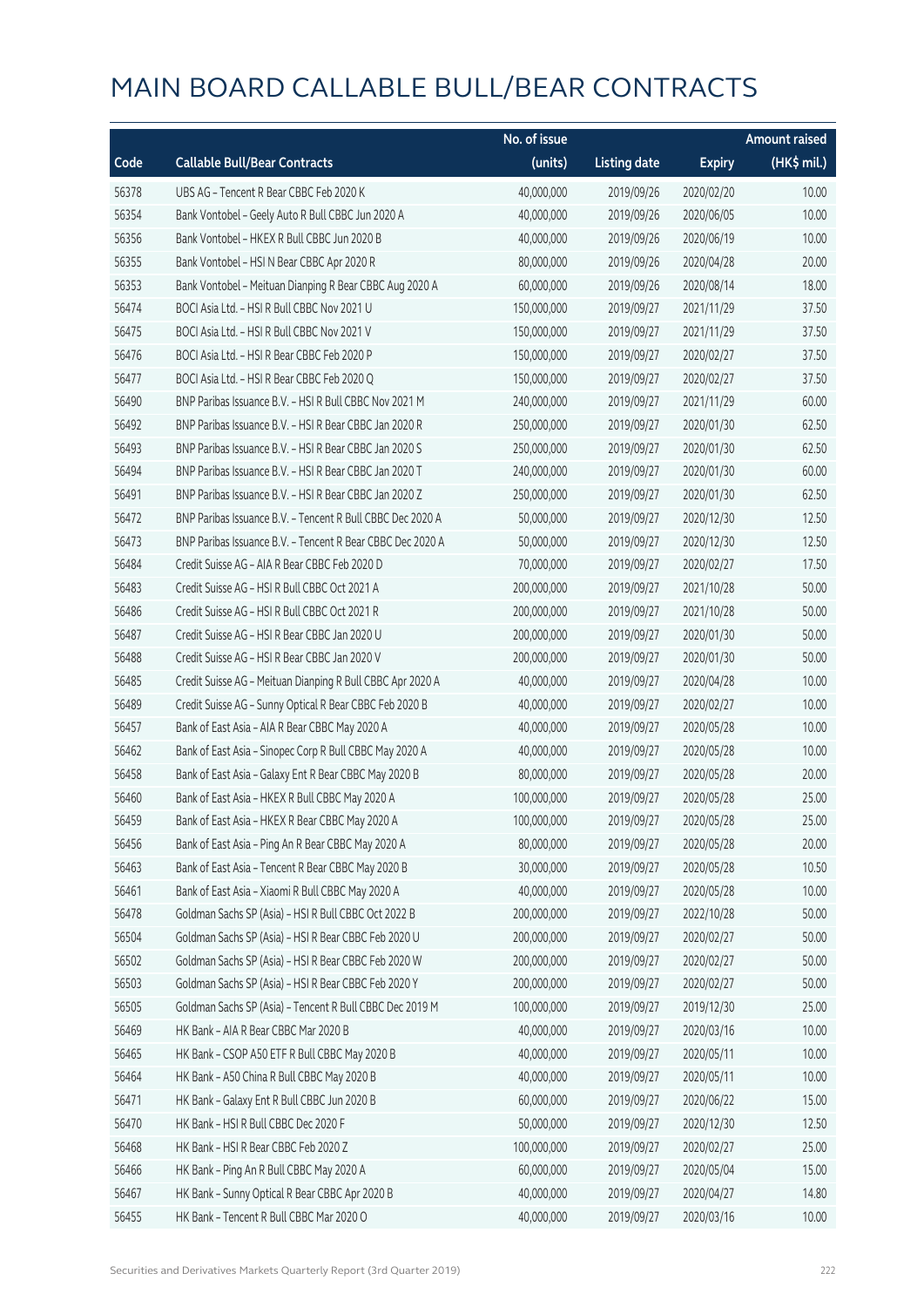|       |                                                             | No. of issue |                     |               | <b>Amount raised</b> |
|-------|-------------------------------------------------------------|--------------|---------------------|---------------|----------------------|
| Code  | <b>Callable Bull/Bear Contracts</b>                         | (units)      | <b>Listing date</b> | <b>Expiry</b> | (HK\$ mil.)          |
| 56515 | Haitong Int'l Sec - AAC Tech R Bear CBBC May 2020 A         | 90,000,000   | 2019/09/27          | 2020/05/05    | 22.50                |
| 56507 | Haitong Int'l Sec - HSI R Bull CBBC Oct 2021 F              | 100,000,000  | 2019/09/27          | 2021/10/28    | 25.00                |
| 56508 | Haitong Int'l Sec - HSI R Bull CBBC Oct 2021 G              | 100,000,000  | 2019/09/27          | 2021/10/28    | 25.00                |
| 56506 | Haitong Int'l Sec - HSI R Bull CBBC Oct 2021 Y              | 150,000,000  | 2019/09/27          | 2021/10/28    | 37.50                |
| 56509 | Haitong Int'l Sec - HSI R Bear CBBC Dec 2019 S              | 150,000,000  | 2019/09/27          | 2019/12/30    | 37.50                |
| 56510 | Haitong Int'l Sec - HSI R Bear CBBC Dec 2019 T              | 150,000,000  | 2019/09/27          | 2019/12/30    | 37.50                |
| 56511 | Haitong Int'l Sec - HSI R Bear CBBC Dec 2019 Y              | 150,000,000  | 2019/09/27          | 2019/12/30    | 37.50                |
| 56513 | Haitong Int'l Sec - Meituan Dianping R Bull CBBC Mar 2020 A | 60,000,000   | 2019/09/27          | 2020/03/17    | 15.00                |
| 56516 | Haitong Int'l Sec - Meituan Dianping R Bear CBBC May 2020 A | 60,000,000   | 2019/09/27          | 2020/05/05    | 15.00                |
| 56517 | Haitong Int'l Sec - Sunny Optical R Bear CBBC May 2020 A    | 40,000,000   | 2019/09/27          | 2020/05/06    | 10.00                |
| 56512 | Haitong Int'l Sec - Tencent R Bull CBBC Mar 2020 G          | 40,000,000   | 2019/09/27          | 2020/03/17    | 10.00                |
| 56514 | Haitong Int'l Sec - Tencent R Bear CBBC Apr 2020 R          | 40,000,000   | 2019/09/27          | 2020/04/15    | 10.00                |
| 56495 | J P Morgan SP BV - HSI R Bull CBBC Oct 2021 L               | 200,000,000  | 2019/09/27          | 2021/10/28    | 50.00                |
| 56496 | JP Morgan SP BV - HSIR Bull CBBC Oct 2021 S                 | 200,000,000  | 2019/09/27          | 2021/10/28    | 50.00                |
| 56497 | J P Morgan SP BV - HSI R Bull CBBC Nov 2021 Y               | 200,000,000  | 2019/09/27          | 2021/11/29    | 50.00                |
| 56500 | J P Morgan SP BV - HSI R Bear CBBC Jan 2020 B               | 200,000,000  | 2019/09/27          | 2020/01/30    | 50.00                |
| 56499 | J P Morgan SP BV - HSI R Bear CBBC Jan 2020 W               | 200,000,000  | 2019/09/27          | 2020/01/30    | 50.00                |
| 56498 | J P Morgan SP BV - HSI R Bear CBBC Jan 2020 Z               | 200,000,000  | 2019/09/27          | 2020/01/30    | 50.00                |
| 56501 | J P Morgan SP BV - Tencent R Bull CBBC Mar 2020 G           | 250,000,000  | 2019/09/27          | 2020/03/27    | 62.50                |
| 56541 | SG Issuer - AAC Tech R Bear CBBC Feb 2020 B                 | 100,000,000  | 2019/09/27          | 2020/02/28    | 25.00                |
| 56526 | SG Issuer - AIA R Bull CBBC Feb 2020 M                      | 60,000,000   | 2019/09/27          | 2020/02/20    | 15.00                |
| 56542 | SG Issuer - Geely Auto R Bull CBBC Feb 2020 D               | 40,000,000   | 2019/09/27          | 2020/02/28    | 10.00                |
| 56543 | SG Issuer - HKEX R Bull CBBC Apr 2020 E                     | 50,000,000   | 2019/09/27          | 2020/04/20    | 12.50                |
| 56530 | SG Issuer - HKEX R Bear CBBC Feb 2020 J                     | 50,000,000   | 2019/09/27          | 2020/02/13    | 12.50                |
| 56539 | SG Issuer - HSI R Bull CBBC Aug 2021 G                      | 250,000,000  | 2019/09/27          | 2021/08/30    | 62.50                |
| 56540 | SG Issuer - HSI R Bull CBBC Aug 2021 H                      | 250,000,000  | 2019/09/27          | 2021/08/30    | 62.50                |
| 56533 | SG Issuer - HSI R Bull CBBC Sep 2021 A                      | 250,000,000  | 2019/09/27          | 2021/09/29    | 62.50                |
| 56532 | SG Issuer - HSI R Bull CBBC Sep 2021 I                      | 250,000,000  | 2019/09/27          | 2021/09/29    | 62.50                |
| 56525 | SG Issuer - HSI R Bull CBBC Oct 2021 V                      | 250,000,000  | 2019/09/27          | 2021/10/28    | 62.50                |
| 56535 | SG Issuer - HSI R Bear CBBC Dec 2019 F                      | 250,000,000  | 2019/09/27          | 2019/12/30    | 62.50                |
| 56534 | SG Issuer - HSI R Bear CBBC Dec 2019 N                      | 250,000,000  | 2019/09/27          | 2019/12/30    | 62.50                |
| 56524 | SG Issuer - HSI R Bear CBBC Feb 2020 M                      | 250,000,000  | 2019/09/27          | 2020/02/27    | 62.50                |
| 56536 | SG Issuer - HSI R Bear CBBC Mar 2020 A                      | 250,000,000  | 2019/09/27          | 2020/03/30    | 62.50                |
| 56537 | SG Issuer - HSI R Bear CBBC Mar 2020 B                      | 250,000,000  | 2019/09/27          | 2020/03/30    | 62.50                |
| 56538 | SG Issuer - HSI R Bear CBBC Apr 2020 V                      | 250,000,000  | 2019/09/27          | 2020/04/28    | 62.50                |
| 56527 | SG Issuer - Ping An R Bull CBBC Feb 2020 M                  | 100,000,000  | 2019/09/27          | 2020/02/27    | 25.00                |
| 56544 | SG Issuer - Ping An R Bear CBBC Apr 2020 A                  | 100,000,000  | 2019/09/27          | 2020/04/20    | 25.00                |
| 56528 | SG Issuer - Sunny Optical R Bear CBBC Feb 2020 D            | 40,000,000   | 2019/09/27          | 2020/02/20    | 10.00                |
| 56529 | SG Issuer - Tencent R Bull CBBC Feb 2020 W                  | 80,000,000   | 2019/09/27          | 2020/02/27    | 20.00                |
| 56531 | SG Issuer - Tencent R Bear CBBC Mar 2020 U                  | 80,000,000   | 2019/09/27          | 2020/03/13    | 20.00                |
| 56545 | SG Issuer - Xiaomi R Bull CBBC Feb 2020 C                   | 60,000,000   | 2019/09/27          | 2020/02/28    | 15.00                |
| 56481 | UBS AG - HSI R Bull CBBC Nov 2021 Y                         | 200,000,000  | 2019/09/27          | 2021/11/29    | 50.00                |
| 56480 | UBS AG - HSI R Bull CBBC Dec 2021 W                         | 200,000,000  | 2019/09/27          | 2021/12/30    | 50.00                |
| 56482 | UBS AG - HSI R Bear CBBC Dec 2019 F                         | 200,000,000  | 2019/09/27          | 2019/12/30    | 50.00                |
| 56479 | UBS AG - HSI R Bear CBBC Dec 2019 R                         | 200,000,000  | 2019/09/27          | 2019/12/30    | 50.00                |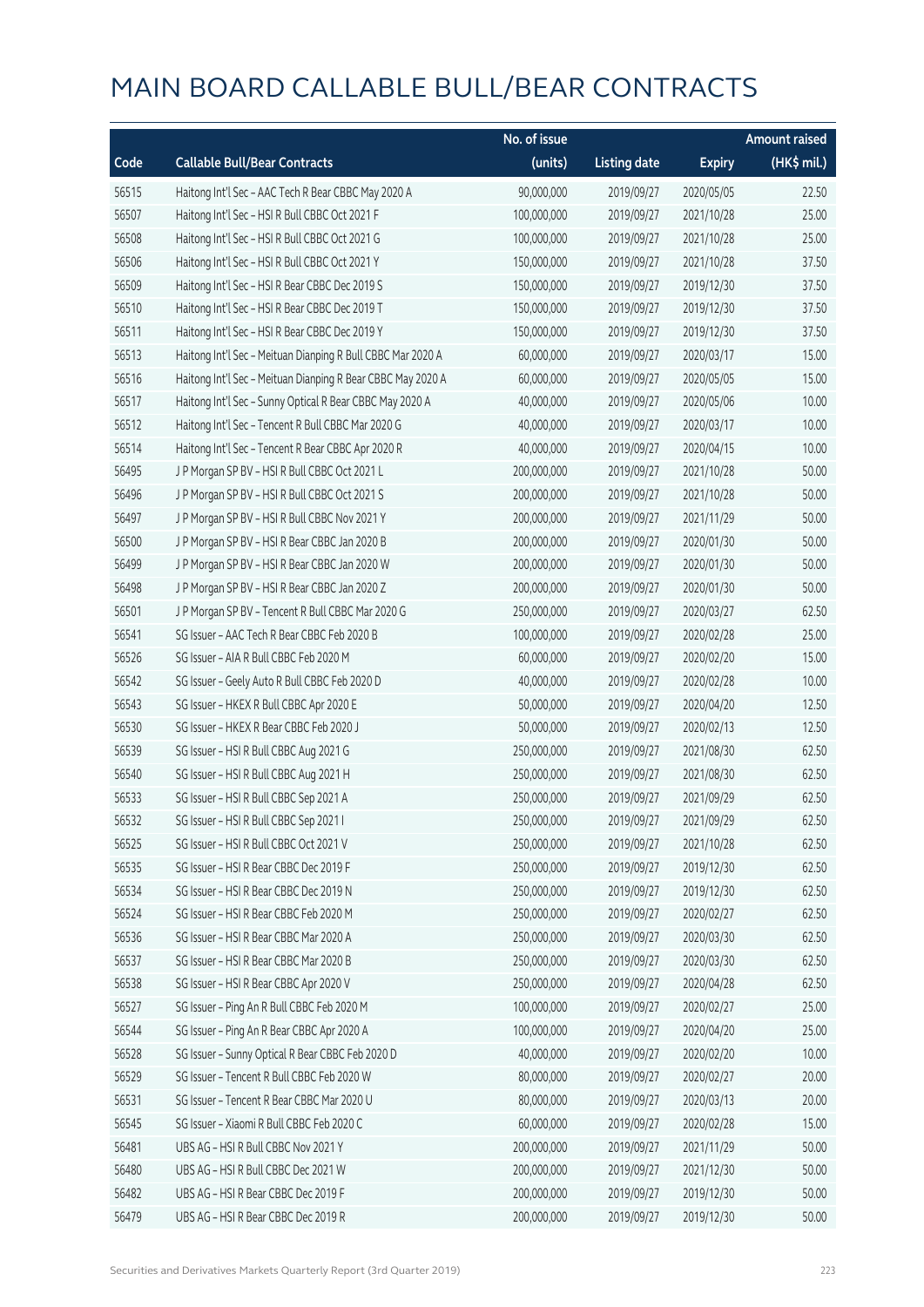|       |                                                          | No. of issue |                     |               | <b>Amount raised</b> |
|-------|----------------------------------------------------------|--------------|---------------------|---------------|----------------------|
| Code  | <b>Callable Bull/Bear Contracts</b>                      | (units)      | <b>Listing date</b> | <b>Expiry</b> | (HK\$ mil.)          |
| 56520 | Bank Vontobel - China Mobile R Bear CBBC Jun 2020 A      | 40,000,000   | 2019/09/27          | 2020/06/12    | 10.00                |
| 56522 | Bank Vontobel - HSI R Bull CBBC Apr 2020 A               | 80,000,000   | 2019/09/27          | 2020/04/28    | 20.00                |
| 56523 | Bank Vontobel - HSI R Bear CBBC Apr 2020 S               | 80,000,000   | 2019/09/27          | 2020/04/28    | 20.00                |
| 56521 | Bank Vontobel - Ping An R Bear CBBC Mar 2020 A           | 40,000,000   | 2019/09/27          | 2020/03/06    | 10.00                |
| 56519 | Bank Vontobel - Sunny Optical R Bear CBBC Jul 2020 B     | 40,000,000   | 2019/09/27          | 2020/07/17    | 13.24                |
| 56518 | Bank Vontobel - Tencent R Bull CBBC Apr 2020 C           | 40,000,000   | 2019/09/27          | 2020/04/24    | 14.84                |
| 56555 | BOCI Asia Ltd. - HSI R Bull CBBC Nov 2021 W              | 150,000,000  | 2019/09/30          | 2021/11/29    | 37.50                |
| 56562 | BOCI Asia Ltd. - HSI R Bull CBBC Nov 2021 X              | 150,000,000  | 2019/09/30          | 2021/11/29    | 37.50                |
| 56563 | BOCI Asia Ltd. - HSI R Bull CBBC Nov 2021 Y              | 150,000,000  | 2019/09/30          | 2021/11/29    | 37.50                |
| 56564 | BOCI Asia Ltd. - HSI R Bull CBBC Nov 2021 Z              | 150,000,000  | 2019/09/30          | 2021/11/29    | 37.50                |
| 56565 | BOCI Asia Ltd. - HSI R Bear CBBC Mar 2020 A              | 150,000,000  | 2019/09/30          | 2020/03/30    | 37.50                |
| 56566 | BOCI Asia Ltd. - HSI R Bear CBBC Mar 2020 B              | 150,000,000  | 2019/09/30          | 2020/03/30    | 37.50                |
| 56568 | BOCI Asia Ltd. - Meituan Dianping R Bull CBBC Feb 2020 A | 40,000,000   | 2019/09/30          | 2020/02/10    | 10.00                |
| 56567 | BNP Paribas Issuance B.V. - HSI R Bull CBBC Nov 2021 N   | 250,000,000  | 2019/09/30          | 2021/11/29    | 62.50                |
| 56569 | BNP Paribas Issuance B.V. - HSI R Bull CBBC Nov 2021 O   | 250,000,000  | 2019/09/30          | 2021/11/29    | 62.50                |
| 56597 | BNP Paribas Issuance B.V. - HSI R Bear CBBC Feb 2020 A   | 240,000,000  | 2019/09/30          | 2020/02/27    | 60.00                |
| 56570 | BNP Paribas Issuance B.V. - HSI R Bear CBBC Feb 2020 Y   | 250,000,000  | 2019/09/30          | 2020/02/27    | 62.50                |
| 56571 | BNP Paribas Issuance B.V. - HSI R Bear CBBC Feb 2020 Z   | 250,000,000  | 2019/09/30          | 2020/02/27    | 62.50                |
| 56632 | Credit Suisse AG - Galaxy Ent R Bear CBBC Apr 2020 C     | 50,000,000   | 2019/09/30          | 2020/04/28    | 12.50                |
| 56626 | Credit Suisse AG - HSI R Bull CBBC Sep 2021 A            | 200,000,000  | 2019/09/30          | 2021/09/29    | 50.00                |
| 56629 | Credit Suisse AG - HSI R Bull CBBC Sep 2021 J            | 200,000,000  | 2019/09/30          | 2021/09/29    | 50.00                |
| 56627 | Credit Suisse AG - HSI R Bull CBBC Oct 2021 T            | 200,000,000  | 2019/09/30          | 2021/10/28    | 50.00                |
| 56630 | Credit Suisse AG - HSI R Bear CBBC Dec 2019 S            | 200,000,000  | 2019/09/30          | 2019/12/30    | 50.00                |
| 56633 | Credit Suisse AG - HSI R Bear CBBC Dec 2019 T            | 200,000,000  | 2019/09/30          | 2019/12/30    | 50.00                |
| 56631 | Credit Suisse AG - HSI R Bear CBBC Apr 2020 Y            | 300,000,000  | 2019/09/30          | 2020/04/28    | 75.00                |
| 56634 | Credit Suisse AG - HSI R Bear CBBC Apr 2020 Z            | 300,000,000  | 2019/09/30          | 2020/04/28    | 75.00                |
| 56628 | Credit Suisse AG - Ping An R Bull CBBC Feb 2020 J        | 80,000,000   | 2019/09/30          | 2020/02/27    | 20.00                |
| 56550 | Goldman Sachs SP (Asia) - HSI R Bull CBBC Oct 2022 C     | 200,000,000  | 2019/09/30          | 2022/10/28    | 50.00                |
| 56551 | Goldman Sachs SP (Asia) - HSI R Bull CBBC Oct 2022 D     | 200,000,000  | 2019/09/30          | 2022/10/28    | 50.00                |
| 56582 | Goldman Sachs SP (Asia) - HSI R Bear CBBC Dec 2019 B     | 200,000,000  | 2019/09/30          | 2019/12/30    | 50.00                |
| 56583 | Goldman Sachs SP (Asia) - HSI R Bear CBBC Dec 2019 C     | 200,000,000  | 2019/09/30          | 2019/12/30    | 50.00                |
| 56580 | Goldman Sachs SP (Asia) - HSI R Bear CBBC Dec 2019 Y     | 200,000,000  | 2019/09/30          | 2019/12/30    | 50.00                |
| 56581 | Goldman Sachs SP (Asia) - HSI R Bear CBBC Dec 2019 Z     | 200,000,000  | 2019/09/30          | 2019/12/30    | 50.00                |
| 56584 | Goldman Sachs SP (Asia) - Tencent R Bear CBBC Feb 2020 H | 100,000,000  | 2019/09/30          | 2020/02/28    | 25.00                |
| 56552 | HK Bank - HSI R Bull CBBC Dec 2020 G                     | 100,000,000  | 2019/09/30          | 2020/12/30    | 25.00                |
| 56558 | HK Bank - HSI R Bear CBBC Feb 2020 G                     | 50,000,000   | 2019/09/30          | 2020/02/27    | 12.50                |
| 56556 | HK Bank - HSI R Bear CBBC Mar 2020 C                     | 50,000,000   | 2019/09/30          | 2020/03/30    | 12.50                |
| 56559 | HK Bank - SUNAC R Bull CBBC May 2020 B                   | 40,000,000   | 2019/09/30          | 2020/05/04    | 10.00                |
| 56561 | HK Bank - Sunny Optical R Bear CBBC Mar 2020 C           | 40,000,000   | 2019/09/30          | 2020/03/02    | 10.00                |
| 56557 | HK Bank - Tencent R Bull CBBC Jun 2020 B                 | 100,000,000  | 2019/09/30          | 2020/06/08    | 25.00                |
| 56560 | HK Bank - Tencent R Bear CBBC Apr 2020 G                 | 40,000,000   | 2019/09/30          | 2020/04/20    | 10.00                |
| 56588 | Haitong Int'l Sec - HKEX R Bull CBBC Mar 2020 B          | 40,000,000   | 2019/09/30          | 2020/03/13    | 10.00                |
| 56590 | Haitong Int'l Sec - HSI R Bull CBBC Oct 2021 D           | 150,000,000  | 2019/09/30          | 2021/10/28    | 37.50                |
| 56585 | Haitong Int'l Sec - HSI R Bull CBBC Oct 2021 M           | 150,000,000  | 2019/09/30          | 2021/10/28    | 37.50                |
| 56586 | Haitong Int'l Sec - HSI R Bull CBBC Oct 2021 O           | 150,000,000  | 2019/09/30          | 2021/10/28    | 37.50                |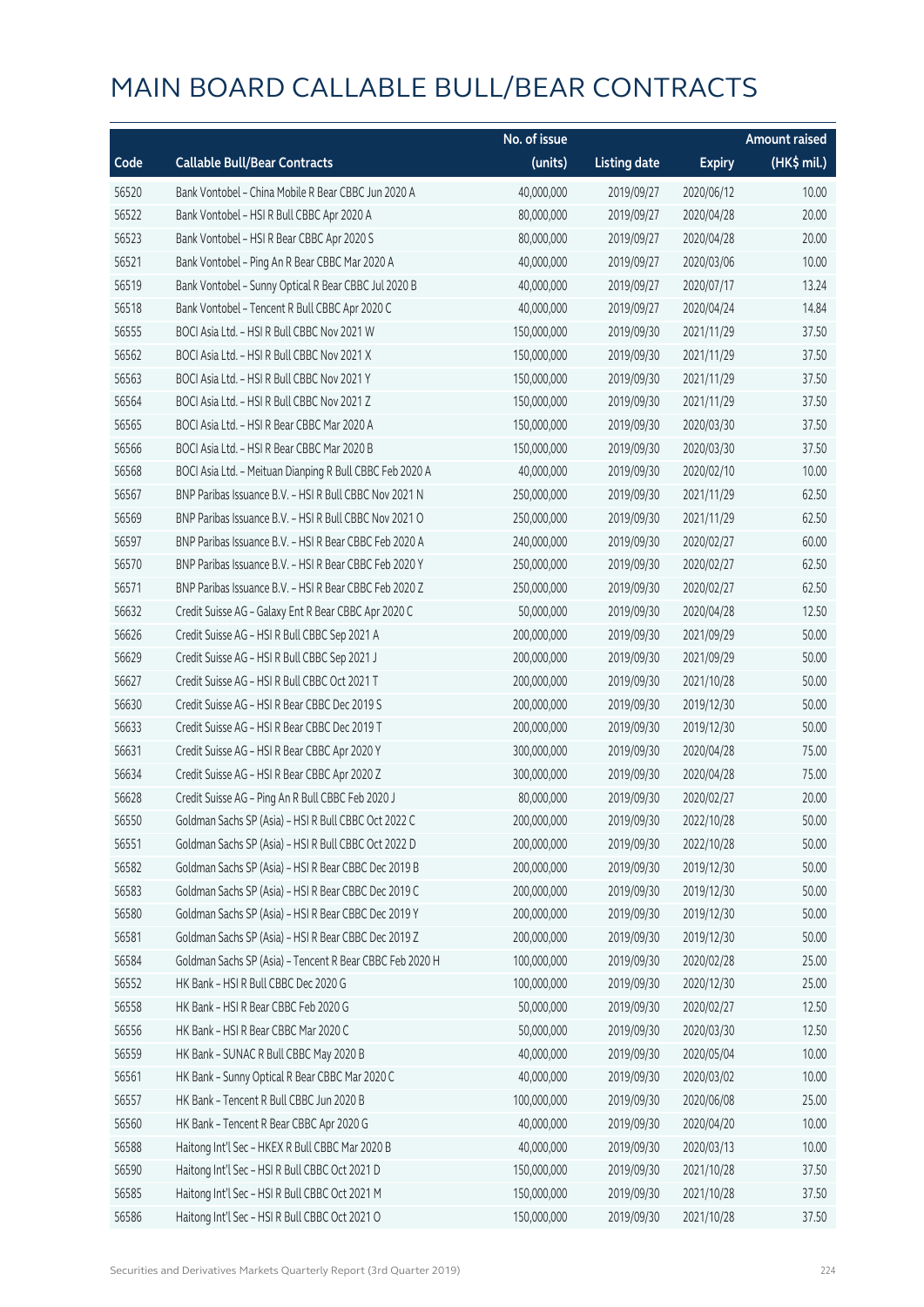|       |                                                              | No. of issue |                     |               | <b>Amount raised</b> |
|-------|--------------------------------------------------------------|--------------|---------------------|---------------|----------------------|
| Code  | <b>Callable Bull/Bear Contracts</b>                          | (units)      | <b>Listing date</b> | <b>Expiry</b> | (HK\$ mil.)          |
| 56589 | Haitong Int'l Sec - HSI R Bull CBBC Oct 2021 U               | 150,000,000  | 2019/09/30          | 2021/10/28    | 37.50                |
| 56591 | Haitong Int'l Sec - HSI R Bull CBBC Nov 2021 T               | 150,000,000  | 2019/09/30          | 2021/11/29    | 37.50                |
| 56592 | Haitong Int'l Sec - HSI R Bear CBBC Dec 2019 B               | 150,000,000  | 2019/09/30          | 2019/12/30    | 37.50                |
| 56587 | Haitong Int'l Sec - HSI R Bear CBBC Dec 2019 Z               | 200,000,000  | 2019/09/30          | 2019/12/30    | 50.00                |
| 56593 | Haitong Int'l Sec - HSI R Bear CBBC Feb 2020 N               | 150,000,000  | 2019/09/30          | 2020/02/27    | 37.50                |
| 56594 | Haitong Int'l Sec - HSI R Bear CBBC Feb 2020 O               | 150,000,000  | 2019/09/30          | 2020/02/27    | 37.50                |
| 56600 | J P Morgan SP BV - HKEX R Bull CBBC May 2020 D               | 150,000,000  | 2019/09/30          | 2020/05/15    | 37.50                |
| 56599 | J P Morgan SP BV - HKEX R Bear CBBC Apr 2020 D               | 150,000,000  | 2019/09/30          | 2020/04/17    | 37.50                |
| 56572 | J P Morgan SP BV - HSI R Bull CBBC Oct 2021 U                | 200,000,000  | 2019/09/30          | 2021/10/28    | 50.00                |
| 56579 | J P Morgan SP BV - HSI R Bull CBBC Nov 2021 C                | 200,000,000  | 2019/09/30          | 2021/11/29    | 50.00                |
| 56573 | J P Morgan SP BV - HSI R Bull CBBC Nov 2021 Z                | 200,000,000  | 2019/09/30          | 2021/11/29    | 50.00                |
| 56574 | J P Morgan SP BV - HSI R Bear CBBC Jan 2020 T                | 200,000,000  | 2019/09/30          | 2020/01/30    | 50.00                |
| 56577 | J P Morgan SP BV - HSI R Bear CBBC Feb 2020 V                | 200,000,000  | 2019/09/30          | 2020/02/27    | 50.00                |
| 56575 | J P Morgan SP BV - HSI R Bear CBBC Feb 2020 X                | 200,000,000  | 2019/09/30          | 2020/02/27    | 50.00                |
| 56576 | J P Morgan SP BV - HSI R Bear CBBC Feb 2020 Y                | 200,000,000  | 2019/09/30          | 2020/02/27    | 50.00                |
| 56578 | J P Morgan SP BV - HSI R Bear CBBC Mar 2020 R                | 200,000,000  | 2019/09/30          | 2020/03/30    | 50.00                |
| 56598 | J P Morgan SP BV - Tencent R Bear CBBC Apr 2020 K            | 50,000,000   | 2019/09/30          | 2020/04/09    | 12.50                |
| 56553 | Morgan Stanley Asia Products - HKEX R Bull CBBC Jun 2020 A   | 40,000,000   | 2019/09/30          | 2020/06/01    | 10.00                |
| 56554 | Morgan Stanley Asia Products - HSI R Bull CBBC Nov 2021 R    | 80,000,000   | 2019/09/30          | 2021/11/29    | 20.00                |
| 56603 | Morgan Stanley Asia Products - HSI R Bear CBBC Dec 2019 M    | 80,000,000   | 2019/09/30          | 2019/12/30    | 20.00                |
| 56605 | Morgan Stanley Asia Products - HSI R Bear CBBC Feb 2020 R    | 80,000,000   | 2019/09/30          | 2020/02/27    | 20.00                |
| 56604 | Morgan Stanley Asia Products - Ping An R Bull CBBC May2020 A | 40,000,000   | 2019/09/30          | 2020/05/08    | 10.00                |
| 56624 | SG Issuer - AIA R Bear CBBC Feb 2020 E                       | 60,000,000   | 2019/09/30          | 2020/02/20    | 15.00                |
| 56612 | SG Issuer - CSOP A50 ETF R Bull CBBC Mar 2020 Z              | 100,000,000  | 2019/09/30          | 2020/03/11    | 25.00                |
| 56606 | SG Issuer - HKEX R Bull CBBC Feb 2020 I                      | 50,000,000   | 2019/09/30          | 2020/02/18    | 12.50                |
| 56607 | SG Issuer - HSBC R Bear CBBC Feb 2020 B                      | 100,000,000  | 2019/09/30          | 2020/02/18    | 25.00                |
| 56617 | SG Issuer - HSI R Bull CBBC Jul 2021 O                       | 250,000,000  | 2019/09/30          | 2021/07/29    | 62.50                |
| 56622 | SG Issuer - HSI R Bull CBBC Jul 2021 Q                       | 250,000,000  | 2019/09/30          | 2021/07/29    | 62.50                |
| 56623 | SG Issuer - HSI R Bull CBBC Sep 2021 C                       | 250,000,000  | 2019/09/30          | 2021/09/29    | 62.50                |
| 56618 | SG Issuer - HSI R Bull CBBC Sep 2021 D                       | 250,000,000  | 2019/09/30          | 2021/09/29    | 62.50                |
| 56614 | SG Issuer - HSI R Bull CBBC Oct 2021 E                       | 250,000,000  | 2019/09/30          | 2021/10/28    | 62.50                |
| 56613 | SG Issuer - HSI R Bull CBBC Oct 2021 W                       | 250,000,000  | 2019/09/30          | 2021/10/28    | 62.50                |
| 56615 | SG Issuer - HSI R Bear CBBC Feb 2020 R                       | 250,000,000  | 2019/09/30          | 2020/02/27    | 62.50                |
| 56619 | SG Issuer - HSI R Bear CBBC Mar 2020 I                       | 250,000,000  | 2019/09/30          | 2020/03/30    | 62.50                |
| 56620 | SG Issuer - HSI R Bear CBBC Mar 2020 N                       | 250,000,000  | 2019/09/30          | 2020/03/30    | 62.50                |
| 56621 | SG Issuer - HSI R Bear CBBC Apr 2020 W                       | 250,000,000  | 2019/09/30          | 2020/04/28    | 62.50                |
| 56616 | SG Issuer - HSI R Bear CBBC May 2020 P                       | 500,000,000  | 2019/09/30          | 2020/05/28    | 125.00               |
| 56608 | SG Issuer - Meituan Dianping R Bull CBBC Feb 2020 D          | 100,000,000  | 2019/09/30          | 2020/02/18    | 25.00                |
| 56609 | SG Issuer - Ping An R Bull CBBC Mar 2020 F                   | 100,000,000  | 2019/09/30          | 2020/03/11    | 25.00                |
| 56625 | SG Issuer - SHK Ppt R Bear CBBC Feb 2020 A                   | 100,000,000  | 2019/09/30          | 2020/02/20    | 25.00                |
| 56610 | SG Issuer - Tencent R Bull CBBC Dec 2019 Y                   | 80,000,000   | 2019/09/30          | 2019/12/31    | 20.00                |
| 56611 | SG Issuer - Tencent R Bull CBBC Dec 2019 Z                   | 80,000,000   | 2019/09/30          | 2019/12/31    | 20.00                |
| 56548 | UBS AG - HKEX R Bull CBBC Jul 2020 B                         | 200,000,000  | 2019/09/30          | 2020/07/06    | 50.00                |
| 56547 | UBS AG - HSI R Bull CBBC Nov 2021 F                          | 200,000,000  | 2019/09/30          | 2021/11/29    | 50.00                |
| 56546 | UBS AG - HSI R Bull CBBC Nov 2021 Z                          | 200,000,000  | 2019/09/30          | 2021/11/29    | 50.00                |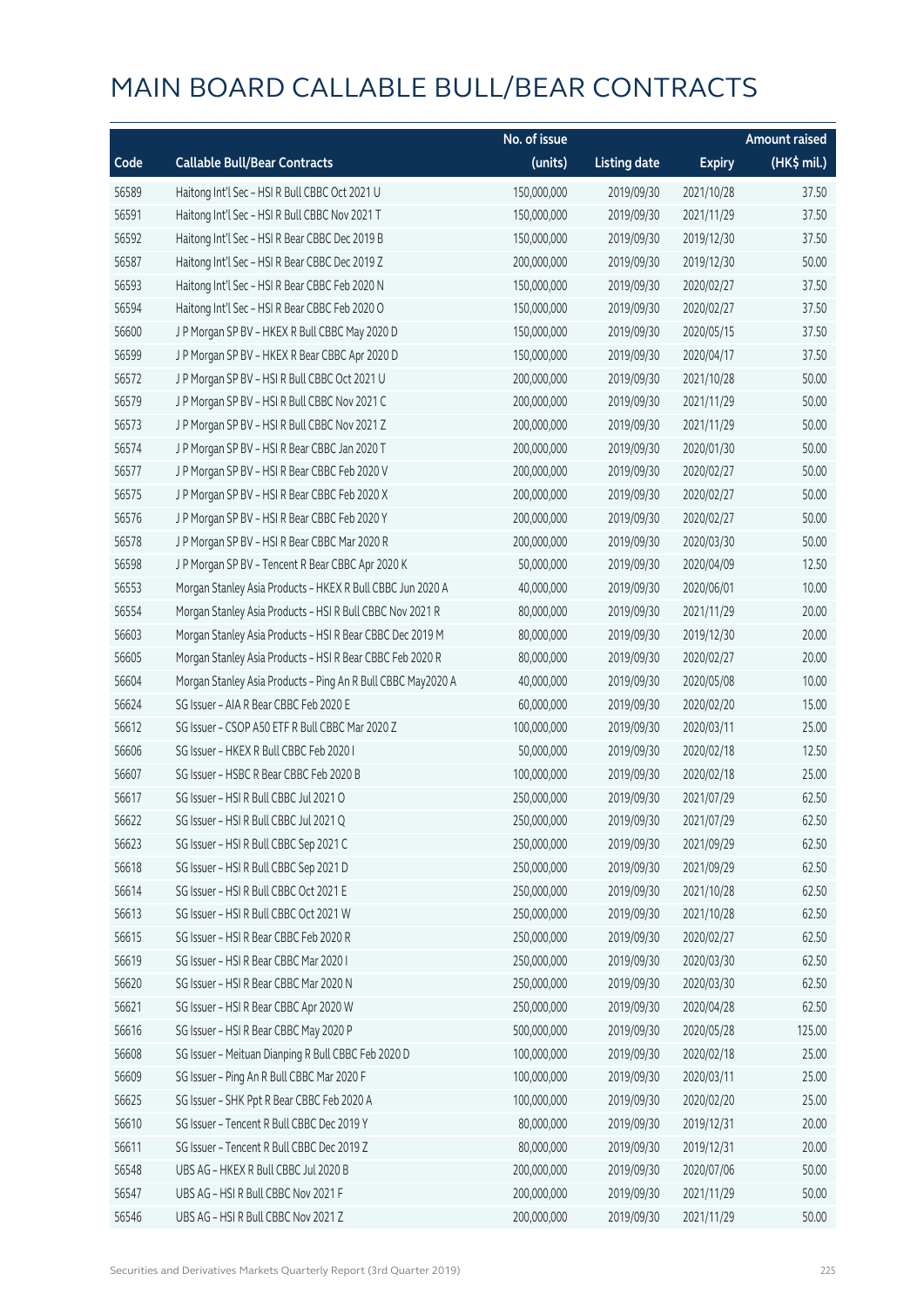|       |                                            | No. of issue |                     |               | <b>Amount raised</b> |
|-------|--------------------------------------------|--------------|---------------------|---------------|----------------------|
| Code  | <b>Callable Bull/Bear Contracts</b>        | (units)      | <b>Listing date</b> | <b>Expiry</b> | (HK\$ mil.)          |
| 56549 | UBS AG - HSI R Bull CBBC Dec 2021 S        | 200,000,000  | 2019/09/30          | 2021/12/30    | 50.00                |
| 56601 | UBS AG - HSI R Bear CBBC Jan 2020 O        | 200,000,000  | 2019/09/30          | 2020/01/30    | 50.00                |
| 56602 | UBS AG - HSI R Bear CBBC Jan 2020 P        | 200,000,000  | 2019/09/30          | 2020/01/30    | 50.00                |
| 56596 | Bank Vontobel - HSI R Bull CBBC May 2021 H | 80,000,000   | 2019/09/30          | 2021/05/28    | 20.00                |
| 56595 | Bank Vontobel - HSI R Bear CBBC Apr 2020 T | 80,000,000   | 2019/09/30          | 2020/04/28    | 20.00                |
| Total |                                            |              |                     |               | 246,999.38           |

# Further issue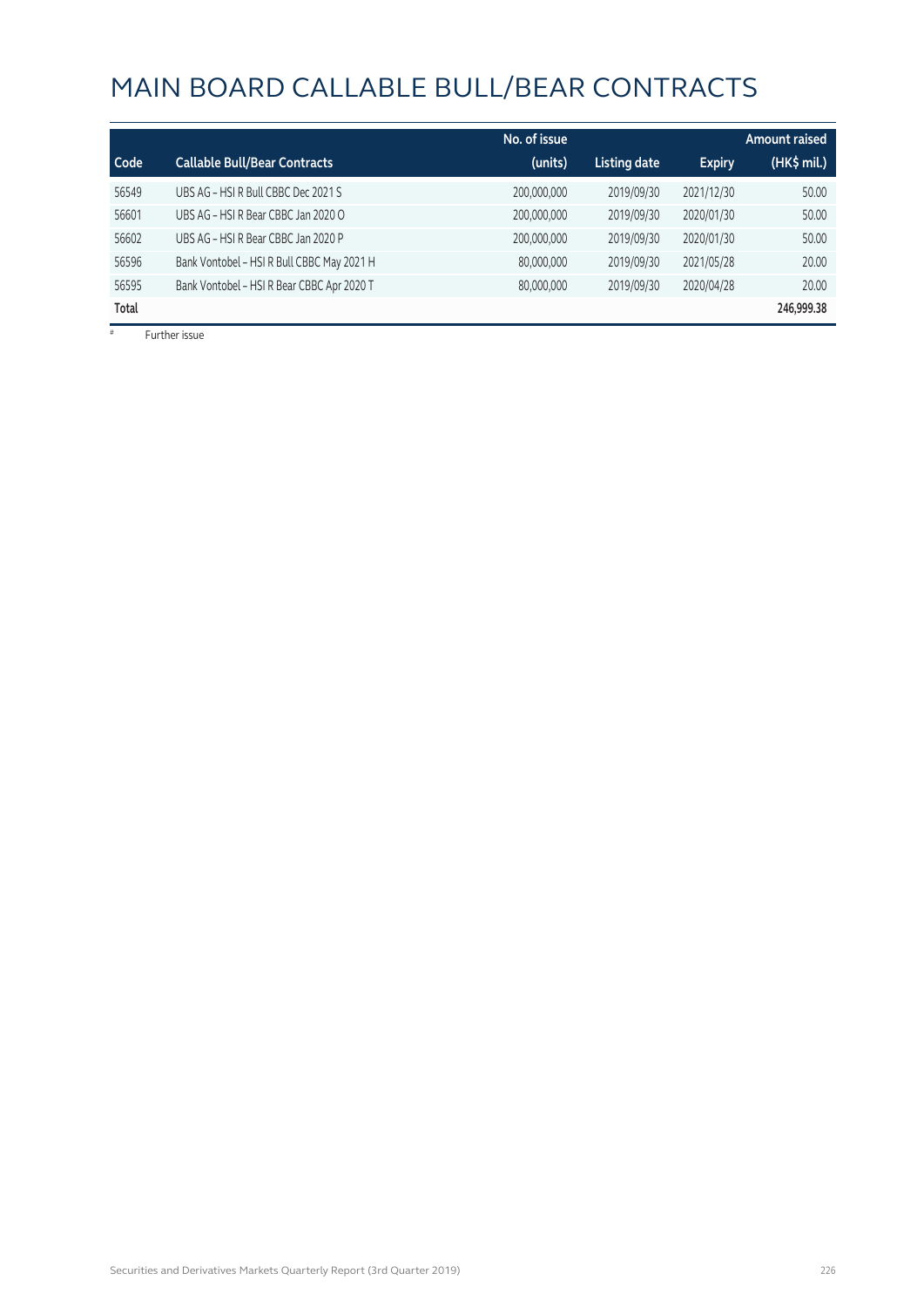# DR/ELI/TRADING ONLY STOCKS TRADING STATISTICS

#### **Depositary Receipt Trading Statistics**

|      |                | No. of issues | Turnover value (HK\$ mil.) |
|------|----------------|---------------|----------------------------|
| 2018 | Q3             |               | 16.09                      |
|      | Q4             |               | 28.59                      |
| 2019 | Q1             |               | 23.02                      |
|      | Q <sub>2</sub> |               | 29.27                      |
|      | Ο3             |               | 22.57                      |

## **Equity Linked Instrument Trading Statistics**

|      |                | No. of issues            | Turnover value (HK\$ mil.) |
|------|----------------|--------------------------|----------------------------|
| 2018 | Q <sub>3</sub> | $\overline{\phantom{0}}$ |                            |
|      | Q4             | $\overline{\phantom{0}}$ | $\overline{\phantom{0}}$   |
| 2019 | Q1             | $\overline{\phantom{0}}$ | $\overline{\phantom{0}}$   |
|      | Q <sub>2</sub> | $\overline{\phantom{0}}$ |                            |
|      | Q3             |                          | $\overline{\phantom{0}}$   |
|      |                |                          |                            |

#### **NASDAQ Stocks**

|      |    | No. of issues | Turnover value (HK\$ mil.) |
|------|----|---------------|----------------------------|
| 2018 | Q3 | 6             | 0.07                       |
|      | Q4 | 6             | 0.29                       |
| 2019 | Q1 | 6             | 2.87                       |
|      | Q2 | 6             | 0.07                       |
|      | Q3 | b             | $\overline{\phantom{0}}$   |

#### **iShares**

|      |    | No. of issues            | Turnover value (HK\$ mil.) |
|------|----|--------------------------|----------------------------|
| 2018 | Q3 |                          | $\overline{\phantom{0}}$   |
|      | Q4 |                          | $\overline{\phantom{0}}$   |
| 2019 | 01 | -                        | $\overline{\phantom{0}}$   |
|      | Q2 | $\overline{\phantom{0}}$ | $\overline{\phantom{0}}$   |
|      | Q3 | -                        | $\overline{\phantom{0}}$   |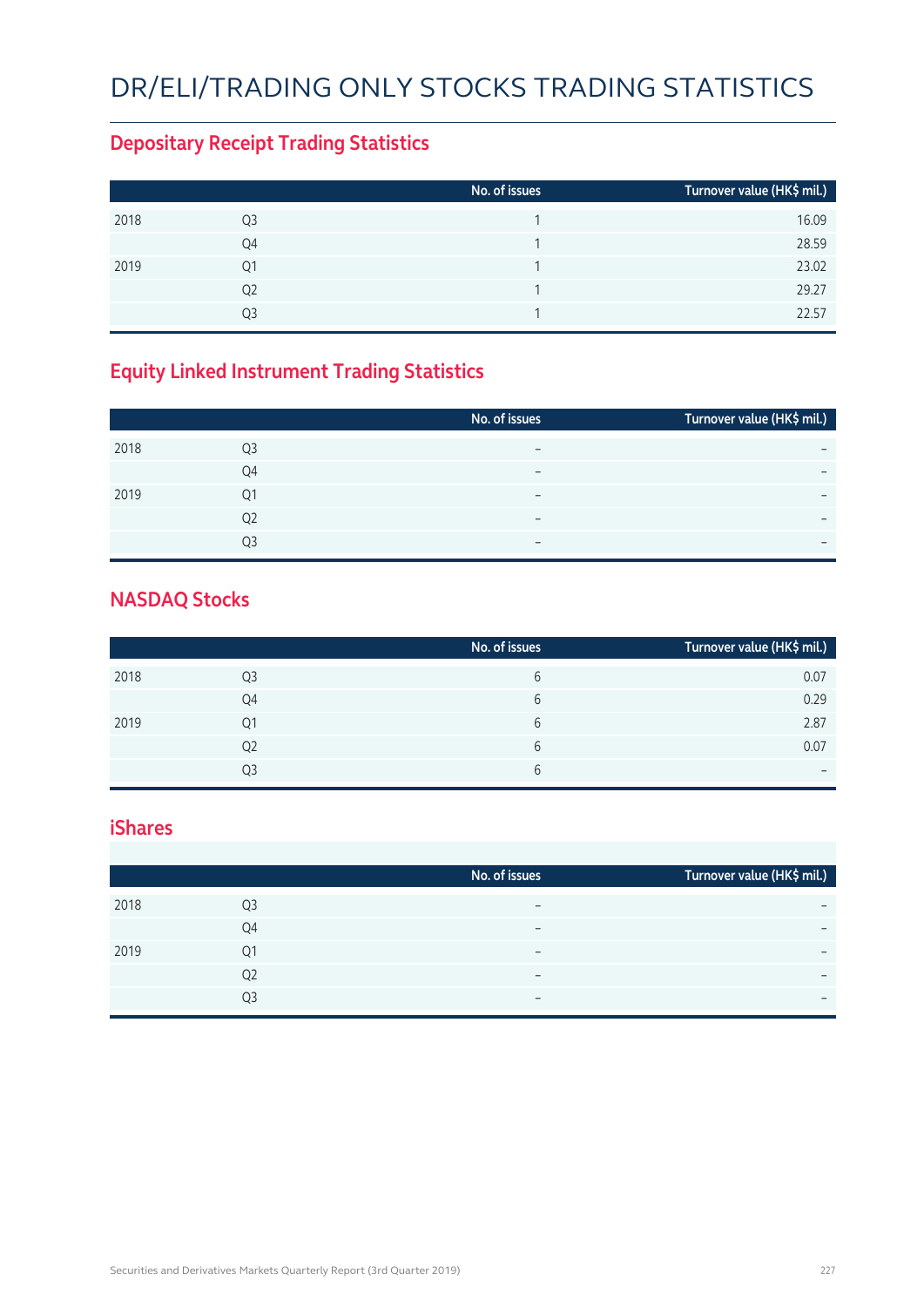#### **Equity Turnover – GEM**

|      |    | Share (Mil. shs) | Value (HK\$ mil.) | No. of deals |
|------|----|------------------|-------------------|--------------|
| 2018 | Q3 | 68,627.46        | 26,101.90         | 952,799      |
|      | Q4 | 73,427.70        | 19,482.19         | 864,331      |
| 2019 | Q1 | 50,803.56        | 15,250.68         | 706,122      |
|      | Q2 | 54,134.73        | 14,094.16         | 665,926      |
|      | Q3 | 41,935.73        | 9,838.81          | 478,917      |

## **Equity Trading Statistics – GEM**

|      |                | No. of<br>trading days | Average daily turnover<br>(HK\$ mil.) | Average value<br>per deal |
|------|----------------|------------------------|---------------------------------------|---------------------------|
| 2018 | Q <sub>3</sub> | 63                     | 414.32                                | 27,395                    |
|      | Q4             | 62                     | 314.23                                | 22,540                    |
| 2019 | Q1             | 60                     | 254.18                                | 21,598                    |
|      | Q <sub>2</sub> | 59                     | 238.88                                | 21,165                    |
|      | Q <sub>3</sub> | 65                     | 151.37                                | 20,544                    |

## **20 Most Advanced GEM Stocks**

for 3rd quarter 2019

|                |       |                          |                 | <b>Closing price</b> |        |
|----------------|-------|--------------------------|-----------------|----------------------|--------|
| Rank           | Code  | <b>Stock</b>             | End of Sep 2019 | End of Jun 2019      | $%$ up |
| 1              | 08059 | <b>GLORY FLAME</b>       | 0.165           | 0.069                | 139.13 |
| $\overline{2}$ | 08086 | <b>SINO VISION WW</b>    | 0.175           | 0.086                | 103.49 |
| 3              | 08219 | <b>HANVEY GROUP</b>      | 0.200           | 0.100                | 100.00 |
| 4              | 08513 | <b>IAG HOLDINGS</b>      | 0.310           | 0.155                | 100.00 |
| 5              | 08150 | <b>SEAMLESS GREEN</b>    | 0.077           | 0.039                | 97.44  |
| 6              | 08391 | <b>ELEGANCE PRINT</b>    | 0.540           | 0.275                | 96.36  |
| 7              | 08026 | <b>CB GLOBAL</b>         | 0.600           | 0.310                | 93.55  |
| 8              | 08295 | <b>ZZ CAP INTL</b>       | 0.680           | 0.360                | 88.89  |
| 9              | 08092 | <b>ITE HOLDINGS</b>      | 0.055           | 0.031                | 77.42  |
| 10             | 08191 | <b>HONG WEI ASIA</b>     | 0.250           | 0.143                | 74.83  |
| 11             | 08195 | <b>L&amp;A INTL HOLD</b> | 0.144           | 0.083                | 73.49  |
| 12             | 08510 | <b>TOPSTANDARDCORP</b>   | 0.246           | 0.146                | 68.49  |
| 13             | 08076 | SING LEE                 | 0.148           | 0.089                | 66.29  |
| 14             | 08413 | <b>ASIA GROCERY</b>      | 0.690           | 0.425                | 62.35  |
| 15             | 08282 | <b>GAMEONE</b>           | 0.440           | 0.290                | 51.72  |
| 16             | 08305 | <b>TONG KEE HLDG</b>     | 0.117           | 0.080                | 46.25  |
| 17             | 08385 | PROSPEROUSPRINT          | 0.245           | 0.168                | 45.83  |
| 18             | 08376 | <b>FINELANDSERVICE</b>   | 0.630           | 0.440                | 43.18  |
| 19             | 08089 | <b>CHINESE STRAT</b>     | 0.355           | 0.248                | 43.15  |
| 20             | 08383 | <b>LINOCRAFT HLDGS</b>   | 0.200           | 0.145                | 37.93  |

A Adjusted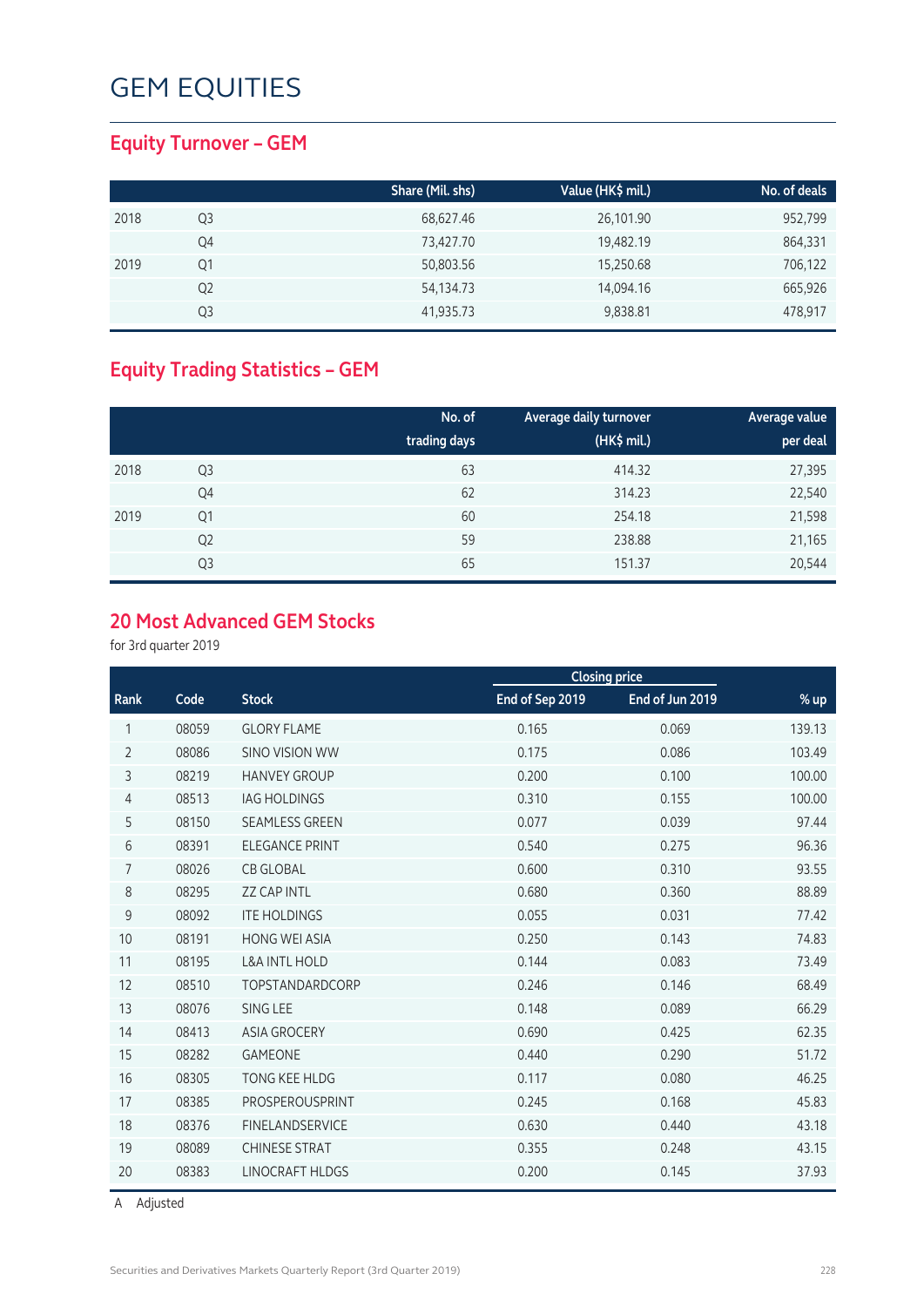#### **20 Most Declined GEM Stocks**

for 3rd quarter 2019

|                |       |                        |                 | <b>Closing price</b> |                            |
|----------------|-------|------------------------|-----------------|----------------------|----------------------------|
| Rank           | Code  | <b>Stock</b>           | End of Sep 2019 | End of Jun 2019      | % down                     |
| 1              | 08606 | <b>KINETIX SYSTEMS</b> | 0.094           | 0.500                | $-81.20$                   |
| $\overline{2}$ | 08266 | <b>ZHUOXIN INTL</b>    | 0.135           | 0.610                | $-77.87$                   |
| 3              | 08160 | <b>GOLDWAY EDU</b>     | 0.111           | 0.455                | $-75.60$                   |
| $\overline{4}$ | 08237 | <b>LINK HOLDINGS</b>   | 0.045           | 0.158                | $-71.52$                   |
| 5              | 08423 | CHI HO DEV             | 0.400           | 1.330                | $-69.92$                   |
| 6              | 08341 | <b>AESO HOLDING</b>    | 0.970           | 2.700                | $-64.07$                   |
| $\overline{7}$ | 08272 | C FOOD&BEV GP          | 0.168           | 0.400                | $-58.00$<br>$\overline{A}$ |
| 8              | 08021 | <b>WLS HOLDINGS</b>    | 0.018           | 0.042                | $-57.14$                   |
| 9              | 08109 | <b>KIRIN GROUP</b>     | 0.133           | 0.310                | $-57.10$                   |
| 10             | 08613 | <b>ORIENTAL PAY</b>    | 0.077           | 0.174                | $-55.75$                   |
| 11             | 08527 | <b>JLOGO HLDGS</b>     | 0.680           | 1.530                | $-55.56$                   |
| 12             | 08293 | SINGASIA HLDG          | 0.064           | 0.143                | $-55.24$                   |
| 13             | 08331 | <b>HANGKAN GROUP</b>   | 0.064           | 0.138                | $-53.62$                   |
| 14             | 08192 | <b>GLOBAL TOKEN</b>    | 0.030           | 0.062                | $-51.61$                   |
| 15             | 08139 | <b>CHANGAN RH</b>      | 5.280           | 10.700               | $-50.65$                   |
| 16             | 08445 | NOBLE ENG GP           | 0.122           | 0.245                | $-50.20$                   |
| 17             | 08265 | <b>CHINA TRUSTFUL</b>  | 0.300           | 0.600                | $-50.00$                   |
| 18             | 08259 | <b>HON CORP</b>        | 0.495           | 0.990                | $-50.00$                   |
| 19             | 08179 | <b>FOOD IDEA-NEW</b>   | 0.305           | 0.590                | $-48.31$<br>$\overline{A}$ |
| 20             | 08072 | ROMA GROUP             | 0.300           | 0.560                | $-46.43$<br>$\overline{A}$ |
|                |       |                        |                 |                      |                            |

A Adjusted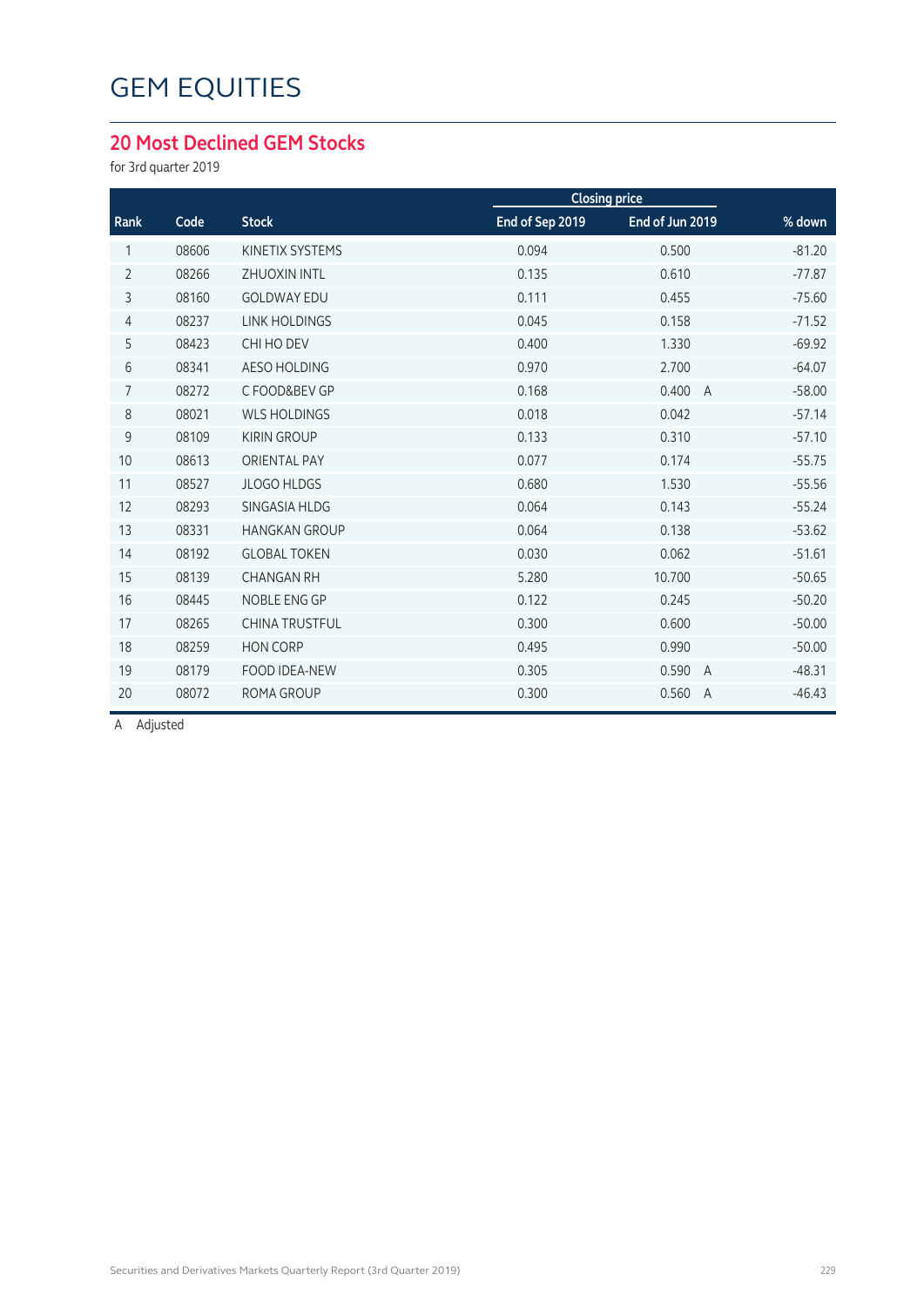## **20 Most Active GEM Stocks by Value**

for 3rd quarter 2019

| Rank           | Code  | <b>Stock</b>           | Turnover (HK\$ mil.) | % of total |
|----------------|-------|------------------------|----------------------|------------|
| 1              | 08469 | <b>SHENGYE CAPITAL</b> | 618.49               | 6.29       |
| $\overline{2}$ | 08083 | CHINA YOUZAN           | 536.25               | 5.45       |
| 3              | 08160 | <b>GOLDWAY EDU</b>     | 429.89               | 4.37       |
| $\overline{4}$ | 08156 | SINOPHARM TECH         | 403.28               | 4.10       |
| 5              | 08139 | <b>CHANGAN RH</b>      | 325.24               | 3.31       |
| 6              | 08293 | SINGASIA HLDG          | 240.02               | 2.44       |
| 7              | 08295 | <b>ZZ CAP INTL</b>     | 224.95               | 2.29       |
| 8              | 08162 | LOCO HK                | 218.78               | 2.22       |
| $\mathsf 9$    | 08022 | <b>EVERSHINE GP</b>    | 211.02               | 2.14       |
| 10             | 08612 | <b>WORLD SUPER</b>     | 203.79               | 2.07       |
| 11             | 08228 | <b>NATIONAL ARTS</b>   | 158.29               | 1.61       |
| 12             | 08491 | <b>COOL LINK</b>       | 156.46               | 1.59       |
| 13             | 08109 | <b>KIRIN GROUP</b>     | 141.12               | 1.43       |
| 14             | 08086 | <b>SINO VISION WW</b>  | 135.51               | 1.38       |
| 15             | 08089 | <b>CHINESE STRAT</b>   | 134.67               | 1.37       |
| 16             | 08147 | MILLENNIUM PG          | 133.20               | 1.35       |
| 17             | 08283 | ZHENG LI HLDG          | 119.35               | 1.21       |
| 18             | 08607 | <b>NARNIA GROUP</b>    | 118.97               | 1.21       |
| 19             | 08105 | <b>KINGSLEY EDU</b>    | 113.87               | 1.16       |
| 20             | 08436 | <b>TAKBO GROUP</b>     | 112.37               | 1.14       |
| Total          |       |                        | 4,735.49             | 48.13      |
|                |       |                        |                      |            |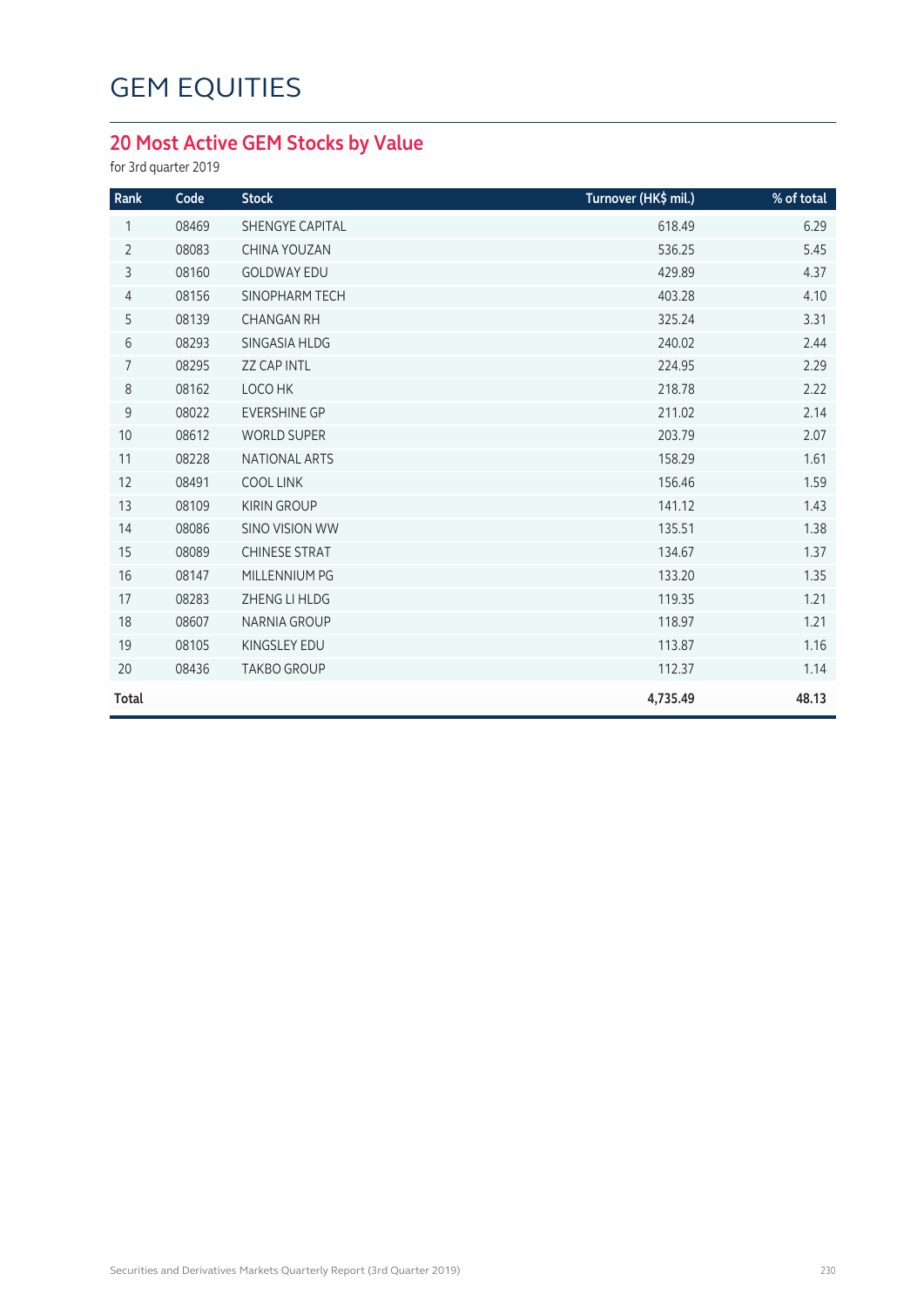## **20 Most Active GEM Stock by Shares**

for 3rd quarter 2019

| Rank           | Code  | <b>Stock</b>           | Turnover (Mil. shs) | % of total |
|----------------|-------|------------------------|---------------------|------------|
| 1              | 08153 | <b>CODE AGRI</b>       | 2,955.28            | 7.05       |
| $\overline{2}$ | 08179 | <b>FOOD IDEA-NEW</b>   | 2,943.63            | 7.02       |
| 3              | 08293 | SINGASIA HLDG          | 2,229.20            | 5.32       |
| $\overline{4}$ | 08021 | <b>WLS HOLDINGS</b>    | 2,109.50            | 5.03       |
| 5              | 08156 | SINOPHARM TECH         | 1,322.21            | 3.15       |
| $6\,$          | 08086 | SINO VISION WW         | 1,104.60            | 2.63       |
| $\overline{7}$ | 08083 | CHINA YOUZAN           | 1,095.43            | 2.61       |
| 8              | 08207 | <b>CHONGSING HLDGS</b> | 821.25              | 1.96       |
| $9\,$          | 08228 | <b>NATIONAL ARTS</b>   | 754.87              | 1.80       |
| 10             | 08160 | <b>GOLDWAY EDU</b>     | 692.61              | 1.65       |
| 11             | 08202 | <b>INNO-TECH HOLD</b>  | 680.93              | 1.62       |
| 12             | 08278 | <b>CMON</b>            | 633.33              | 1.51       |
| 13             | 08087 | CHINA 33MEDIA          | 568.66              | 1.36       |
| 14             | 08250 | SILK RD ENERGY         | 537.25              | 1.28       |
| 15             | 08219 | <b>HANVEY GROUP</b>    | 514.22              | 1.23       |
| 16             | 08178 | CHINA INFO TECH        | 497.09              | 1.19       |
| 17             | 08147 | MILLENNIUM PG          | 486.77              | 1.16       |
| 18             | 08613 | <b>ORIENTAL PAY</b>    | 462.01              | 1.10       |
| 19             | 08295 | <b>ZZ CAP INTL</b>     | 439.62              | 1.05       |
| 20             | 08351 | <b>LARRY JEWELRY</b>   | 433.12              | 1.03       |
| <b>Total</b>   |       |                        | 21,281.59           | 50.75      |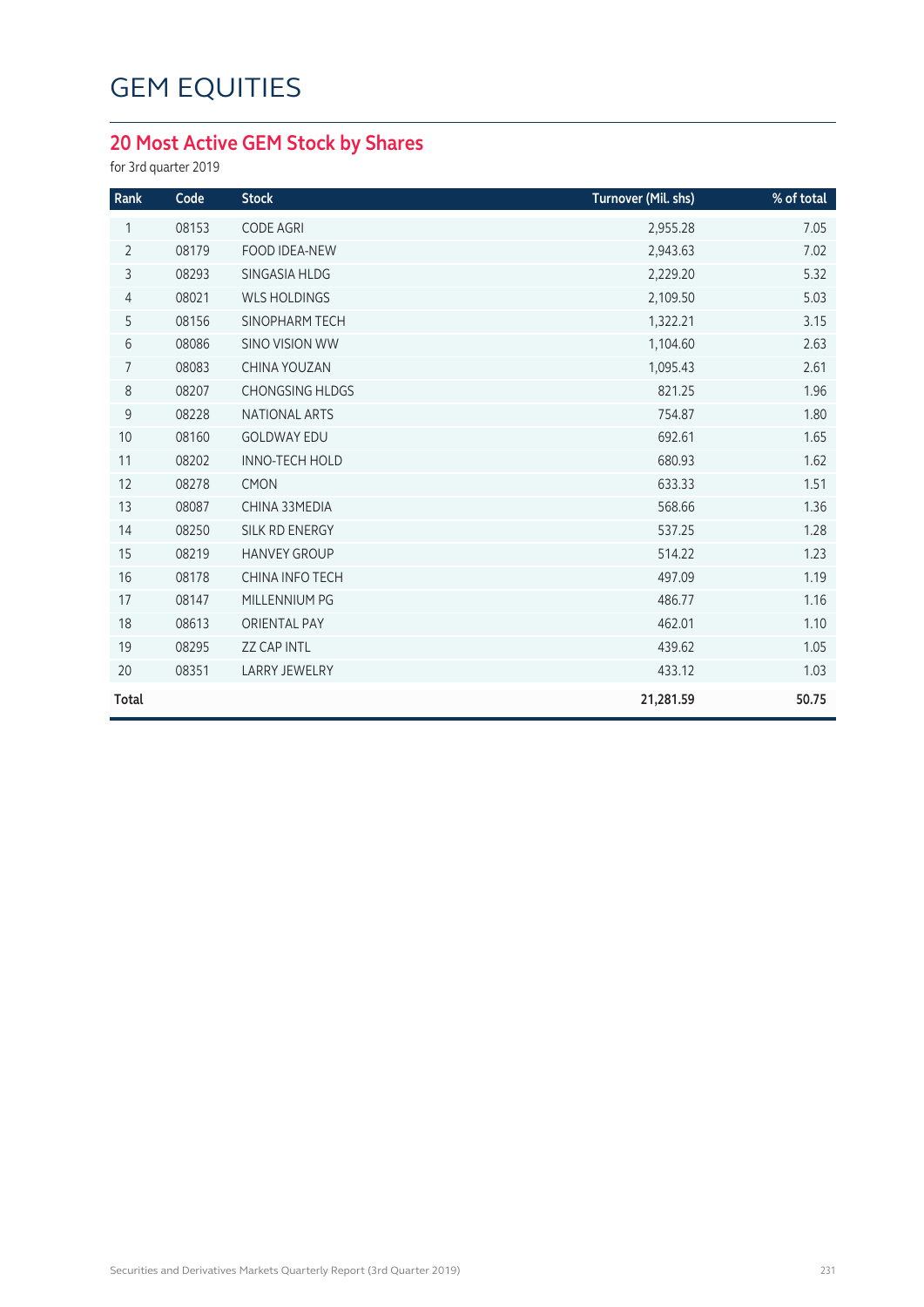#### **Market Capitalisation of Listed Companies for GEM**

as at the quarter end

|      |                | HK\$ mil.    |
|------|----------------|--------------|
| 2018 | Q <sub>3</sub> | 209,809.82   |
|      | Q4             | 186, 183. 32 |
| 2019 | Q1             | 166,890.33   |
|      | Q <sub>2</sub> | 134,992.16   |
|      | Q <sub>3</sub> | 121,267.37   |

### **Market Capitalisation by Hang Seng Industry Classification System \* – GEM**

Quarter-end figures



\* Hang Seng Industry Classification System (HSICS) is provided by Hang Seng Indexes Company Limited.

Note: New Hang Seng Industry Classification System took effect on 9 September 2013.

^ With effect from 9 September 2019, 'Consumer Goods' or 'Consumer Services' industries have been reorganized into 'Consumer Discretionary', 'Consumer Staples' and 'Healthcare' industries.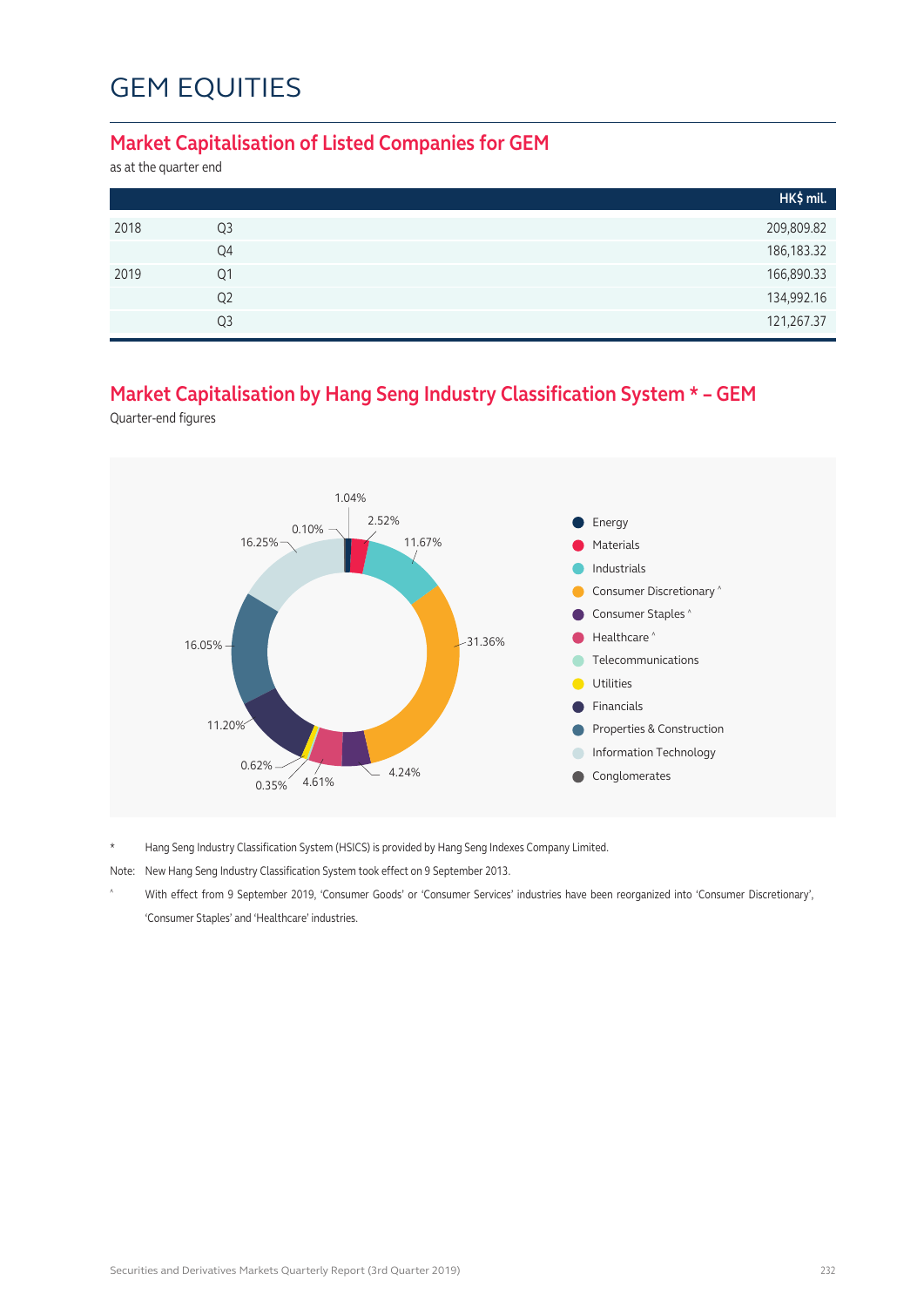## **50 Leading Companies by Market Capitalisation – GEM**

as at the 3rd quarter end 2019

|              |         |                                                             | <b>Market capitalisation</b> |                   |
|--------------|---------|-------------------------------------------------------------|------------------------------|-------------------|
| Rank         | Company |                                                             | (HK\$ mil.)                  | % of market total |
| 1            | 08083   | China Youzan Ltd.                                           | 7,732.90                     | 6.38              |
| 2            | 08469   | Sheng Ye Capital Ltd.                                       | 6,451.38                     | 5.32              |
| 3            | 08137   | Honbridge Holdings Ltd.                                     | 5,321.45                     | 4.39              |
| 4            | 08032   | Viva China Holdings Ltd.                                    | 4,964.03                     | 4.09              |
| 5            | 08279   | AGTech Holdings Ltd.                                        | 4,318.77                     | 3.56              |
| 6            | 08227   | Xi'an Haitian Antenna Technologies Co., Ltd. - H Shares     | 2,557.23                     | 2.11              |
| 7            | 08295   | ZZ Capital International Ltd.                               | 2,414.34                     | 1.99              |
| 8            | 08283   | Zheng Li Holdings Ltd.                                      | 1,940.00                     | 1.60              |
| 9            | 08619   | WAC Holdings Ltd.                                           | 1,910.40                     | 1.58              |
| 10           | 08057   | Madison Holdings Group Ltd.                                 | 1,583.78                     | 1.31              |
| 11           | 08053   | Pizu Group Holdings Ltd.                                    | 1,565.84                     | 1.29              |
| 12           | 08516   | Grand Talents Group Holdings Ltd.                           | 1,377.60                     | 1.14              |
| 13           | 08022   | Evershine Group Holdings Ltd.                               | 1,352.66                     | 1.12              |
| 14           | 08047   | China Ocean Fishing Holdings Ltd.                           | 1,352.31                     | 1.12              |
| 15           | 08176   | SuperRobotics Ltd.                                          | 1,336.42                     | 1.10              |
| 16           | 08246   | Zhonghua Gas Holdings Ltd.                                  | 1,310.16                     | 1.08              |
| 17           | 08167   | Neo Telemedia Ltd.                                          | 1,304.54                     | 1.08              |
| 18           | 08170   | China All Nation International Holdings Group Ltd.          | 1,295.28                     | 1.07              |
| 19           | 08037   | China Biotech Services Holdings Ltd.                        | 1,259.25                     | 1.04              |
| 20           | 08039   | KNK Holdings Ltd.                                           | 1,254.00                     | 1.03              |
| 21           | 08480   | Furniweb Holdings Ltd.                                      | 1,248.80                     | 1.03              |
| 22           | 08491   | Cool Link (Holdings) Ltd.                                   | 1,098.00                     | 0.91              |
| 23           | 08156   | Sinopharm Tech Holdings Ltd.                                | 1,047.76                     | 0.86              |
| 24           | 08228   | National Arts Entertainment and Culture Group Ltd.          | 930.26                       | 0.77              |
| 25           | 08026   | China Brilliant Global Ltd.                                 | 870.58                       | 0.72              |
| 26           | 08140   | BOSA Technology Holdings Ltd.                               | 824.00                       | 0.68              |
| 27           | 08265   | China Trustful Group Ltd.                                   | 820.86                       | 0.68              |
| 28           | 08082   | Sun Entertainment Group Ltd.                                | 815.92                       | 0.67              |
| 29           | 08413   | Asia Grocery Distribution Ltd.                              | 801.78                       | 0.66              |
| 30           | 08030   | Flying Financial Service Holdings Ltd.                      | 787.80                       | 0.65              |
| 31           | 08328   | Xinyi Automobile Glass Hong Kong Enterprises Ltd.           | 784.24                       | 0.65              |
| 32           | 08308   | Gudou Holdings Ltd.                                         | 784.00                       | 0.65              |
| 33           | 08016   | Changhong Jiahua Holdings Ltd.                              | 756.42                       | 0.62              |
| 34           | 08029   | Sun International Group Ltd.                                | 738.39                       | 0.61              |
| 35           | 08313   | ZACD Group Ltd.                                             | 670.00                       | 0.55              |
| 36           | 08095   | Beijing Beida Jade Bird Universal Sci-Tech Co. Ltd. - H Shs | 658.36                       | 0.54              |
| 37           | 08206   | Shentong Robot Education Group Co. Ltd.                     | 644.54                       | 0.53              |
| 38           | 08130   | Dadi International Group Ltd.                               | 634.56                       | 0.52              |
| 39           | 08005   | Yuxing InfoTech Investment Holdings Ltd.                    | 621.93                       | 0.51              |
| 40           | 08260   | Yin He Holdings Ltd.                                        | 604.42                       | 0.50              |
| 41           | 08425   | Hing Ming Holdings Ltd.                                     | 596.00                       | 0.49              |
| 42           | 08522   | Gain Plus Holdings Ltd.                                     | 595.20                       | 0.49              |
| 43           | 08055   | China E-Information Technology Group Ltd.                   | 592.70                       | 0.49              |
| 44           | 08086   | Sino Vision Worldwide Holdings Ltd.                         | 536.56                       | 0.44              |
| 45           | 08366   | Zhejiang United Investment Holdings Group Ltd.              | 481.05                       | 0.40              |
| 46           | 08041   | Luxey International (Holdings) Ltd.                         | 471.19                       | 0.39              |
| 47           | 08603   | Fameglow Holdings Ltd.                                      | 440.00                       | 0.36              |
| 48           | 08172   | Lajin Entertainment Network Group Ltd.                      | 437.75                       | 0.36              |
| 49           | 08171   | China Trends Holdings Ltd.                                  | 427.16                       | 0.35              |
| 50           | 08223   | Ziyuanyuan Holdings Group Ltd.                              | 424.00                       | 0.35              |
| <b>Total</b> |         |                                                             | 73,746.54                    | 60.81             |
| Market Total |         |                                                             | 121,267.37                   | 100.00            |
|              |         |                                                             |                              |                   |

Securities and Derivatives Markets Quarterly Report (3rd Quarter 2019) 233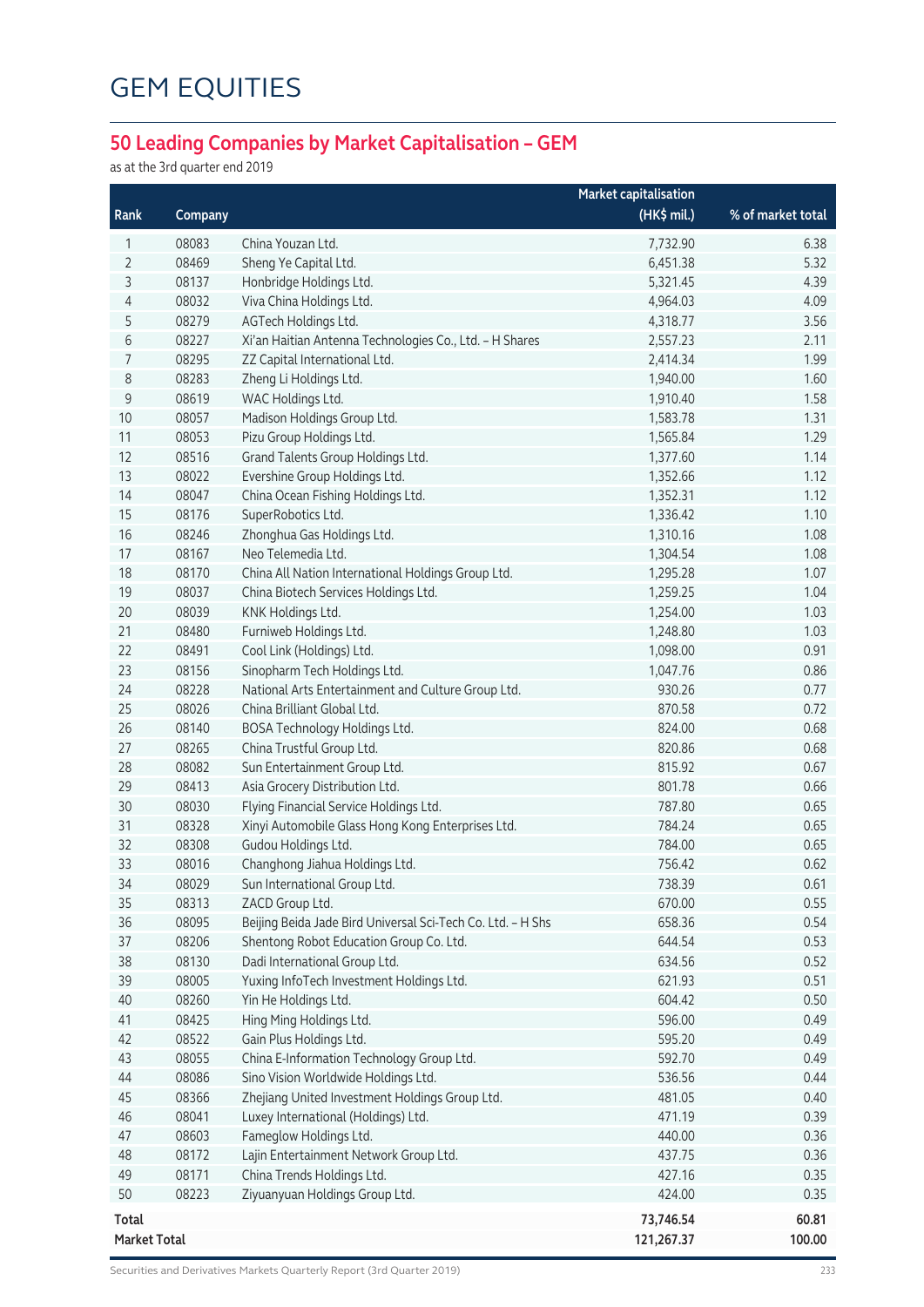#### **New Listing Statistics – equities for GEM**

| Funds raised (HK\$ mil.)<br>No. of newly listed companies |
|-----------------------------------------------------------|
| 1,171.93                                                  |
| 479.54                                                    |
| 348.15                                                    |
| 53.00                                                     |
| 154.50                                                    |
|                                                           |

#### **Newly Listed Companies for GEM**

for 3rd quarter 2019

| Code         | Company                          | Listing date |               | No. of issued shares $\;$ Funds raised (HK\$ mil.) |
|--------------|----------------------------------|--------------|---------------|----------------------------------------------------|
| 08612        | World Super Holdings Ltd.        | 2019/07/12   | 600.000.000   | 82.50                                              |
| 08668        | Ying Hai Group Holdings Co. Ltd. | 2019/09/26   | 1,200,000,000 | 72.00                                              |
| <b>Total</b> |                                  |              |               | 154.50                                             |

## **Withdrawal of Listed Companies – GEM**

for 3rd quarter 2019

| ξ |
|---|
|   |
|   |
| ξ |
|   |

\* Transfers of listing from GEM to Main Board pursuant to the revised Rule 9.24 of the GEM Listing Rules and to the new Chapter 9A of the Main Board Listing Rules effective from 1 July 2008.

§ Effective date of the transfer of listing from GEM to Main Board.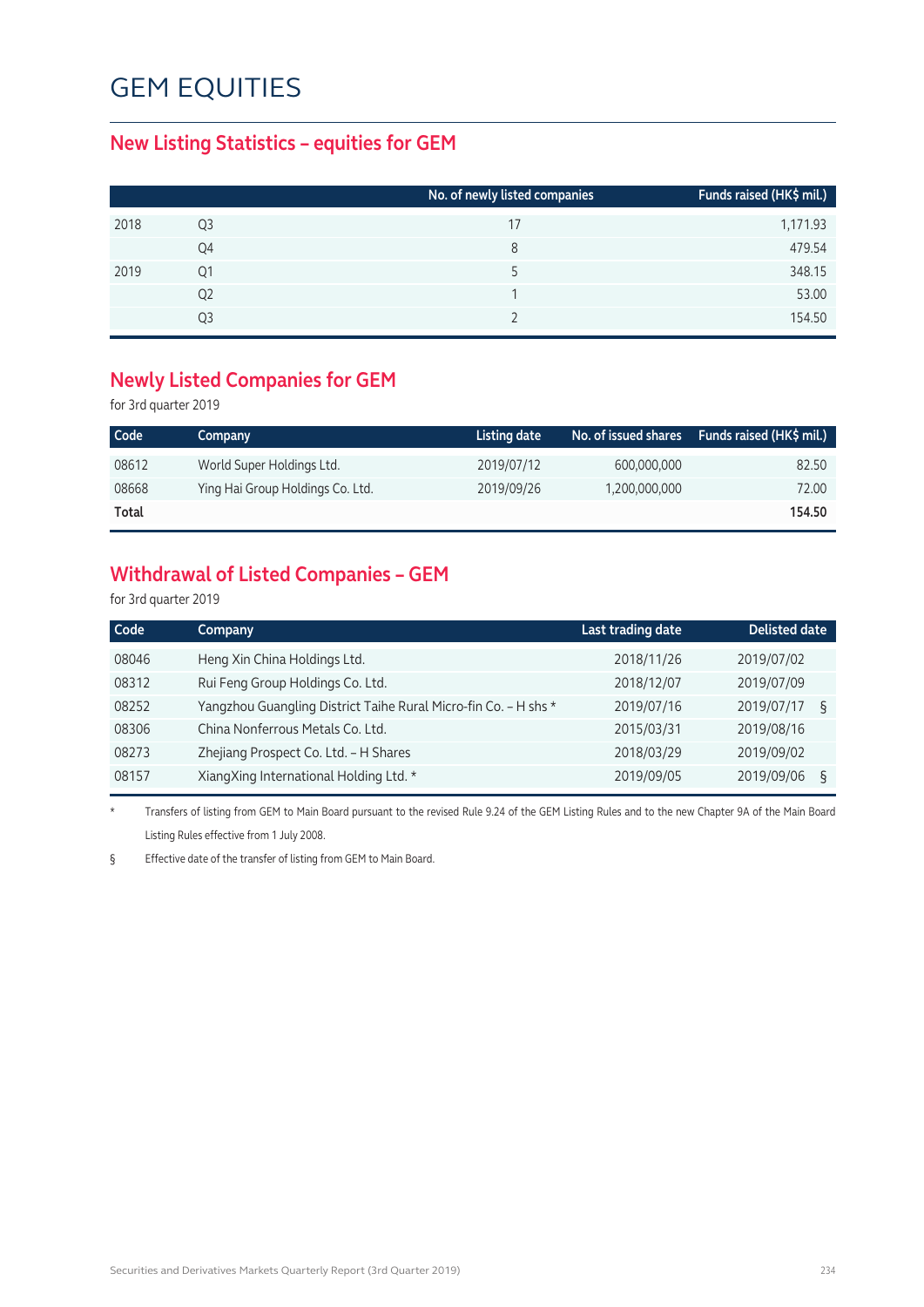#### **Company Name Changes for GEM**

for 3rd quarter 2019

| Old name                                        | New name                                                | <b>Effective date</b> | <b>Adoption date</b> |
|-------------------------------------------------|---------------------------------------------------------|-----------------------|----------------------|
| HMV Digital China Group Ltd.                    | China Creative Digital Entertainment Ltd.               | 2019/05/29            | 2019/07/04           |
| China Vanguard You Champion Holdings Ltd.       | Sinopharm Tech Holdings Ltd.                            | 2019/06/13            | 2019/07/09           |
| Dining Concepts Holdings Ltd.                   | Life Concepts Holdings Ltd.                             | 2019/06/19            | 2019/08/01           |
| Sage International Group Ltd.                   | Sun Entertainment Group Ltd.                            | 2019/07/10            | 2019/08/28           |
| Xi'an Haitiantian Holdings Co., Ltd. - H Shares | Xi'an Haitian Antenna Technologies Co., Ltd. - H Shares | 2019/07/23            | 2019/09/16           |
|                                                 |                                                         |                       |                      |

### **Bonus Issues/Bonus Warrants for GEM**

for 3rd quarter 2019

| Code | <b>Company</b> | <b>Particulars</b> | Ex-date |
|------|----------------|--------------------|---------|
| Nil  |                |                    |         |

## **Share Split/Consolidation for GEM**

for 3rd quarter 2019

| Code  | Company                               | <b>Particulars</b>      | <b>Effective date</b> |
|-------|---------------------------------------|-------------------------|-----------------------|
| 08272 | Chinese Food and Beverage Group Ltd.  | Consolidation 40 into 1 | 2019/07/18            |
| 08163 | Merdeka Financial Services Group Ltd. | Consolidation 10 into 1 | 2019/08/19            |
| 08072 | Roma Group Ltd.                       | Consolidation 20 into 1 | 2019/08/22            |
| 08179 | Food Idea Holdings Ltd.               | Consolidation 10 into 1 | 2019/09/02            |

### **Rights Issues & Open Offers for GEM**

for 3rd quarter 2019

| Month | Code  | Company                 | Ratio                 | Funds raised (HK\$ mil.) |
|-------|-------|-------------------------|-----------------------|--------------------------|
| Aug   | 08179 | Food Idea Holdings Ltd. | Rts 1 for 2 @\$0.0248 | 34.30                    |
| Total |       |                         |                       | 34.30                    |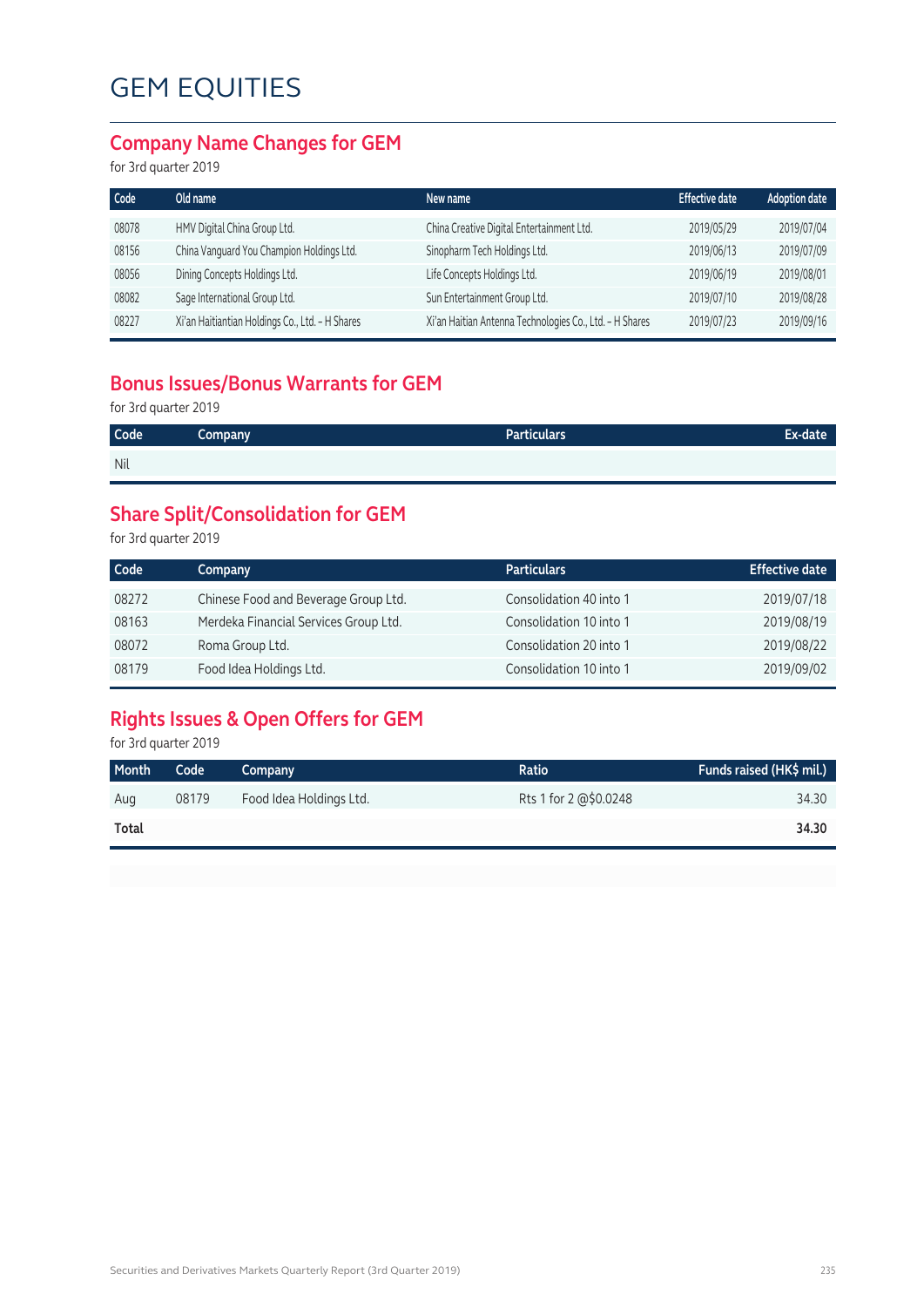## **Placing\***

|              |       |                      | No. of      |                      |                     |
|--------------|-------|----------------------|-------------|----------------------|---------------------|
|              |       |                      | new shares  | <b>Placing price</b> | <b>Funds raised</b> |
| Month        | Code  | Company              | placed      | (HK <sub>5</sub> )   | $(HK\$ mil.)        |
| 2019         |       |                      |             |                      |                     |
| Jul          | 08128 | CH GEOTHERMAL        | 250,000,000 | 0.0785               | 19.63               |
|              | 08005 | YUXING INFOTECH      | 270,000,000 | 0.3000               | 81.00               |
|              |       |                      |             |                      |                     |
| Aug          | 08089 | <b>CHINESE STRAT</b> | 46,800,000  | 0.2000               | 9.36                |
|              | 08163 | MERDEKA FIN          | 408,000,000 | 0.0160               | 6.53                |
|              | 08245 | ON REAL INT'L        | 150,000,000 | 0.0220               | 3.30                |
|              |       |                      |             |                      |                     |
| Sep          | 08420 | <b>NEXION TECH</b>   | 120,000,000 | 0.0900               | 10.80               |
| <b>Total</b> |       |                      |             |                      | 130.61              |

\* Due to the reporting time-lag, placing figures for the quarter are provisional.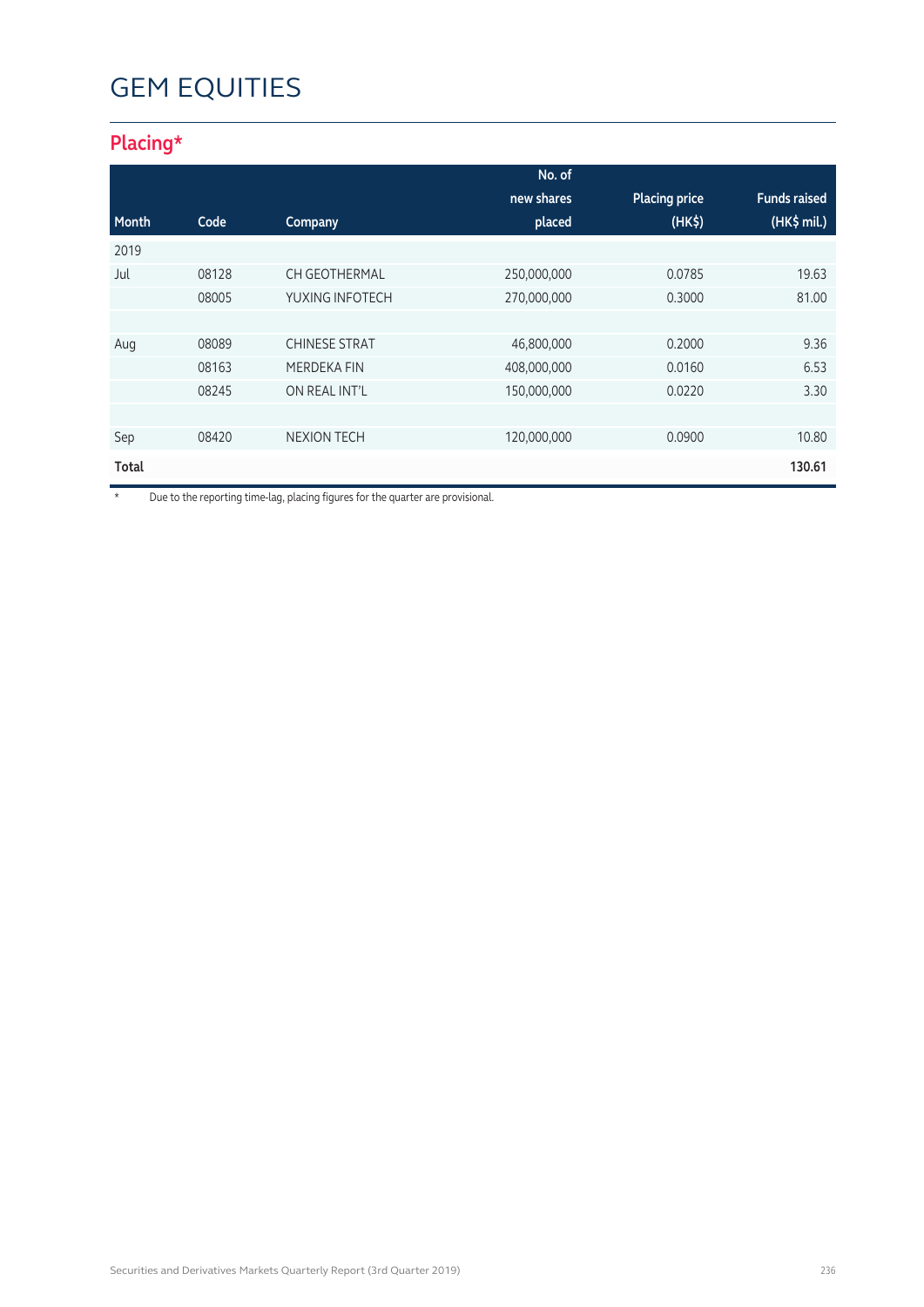## GEM WARRANTS

## **Warrant Trading and Market Value Statistics – GEM**

|      |    | <b>Number</b> | Turnover value (HK\$ mil.) | Market value (HK\$ mil.) |
|------|----|---------------|----------------------------|--------------------------|
| 2018 | Q3 |               | 0.00                       | 62.83                    |
|      | Q4 |               | 0.01                       | 62.83                    |
| 2019 | Q1 |               | 0.02                       | 62.83                    |
|      | Q2 |               | 0.00                       | 62.83                    |
|      | Q3 |               | 0.00                       | 62.83                    |

## **Newly Listed Equity GEM Warrants**

for 3rd quarter 2019

|             |                        | Initial issued |              |               | Amount raised |
|-------------|------------------------|----------------|--------------|---------------|---------------|
| <b>Code</b> | <b>Equity warrants</b> | amount (HK)    | Listing date | <b>Expiry</b> | (HK\$ mil.)   |
| Nil         |                        |                |              |               |               |
| Total       |                        |                |              |               | -             |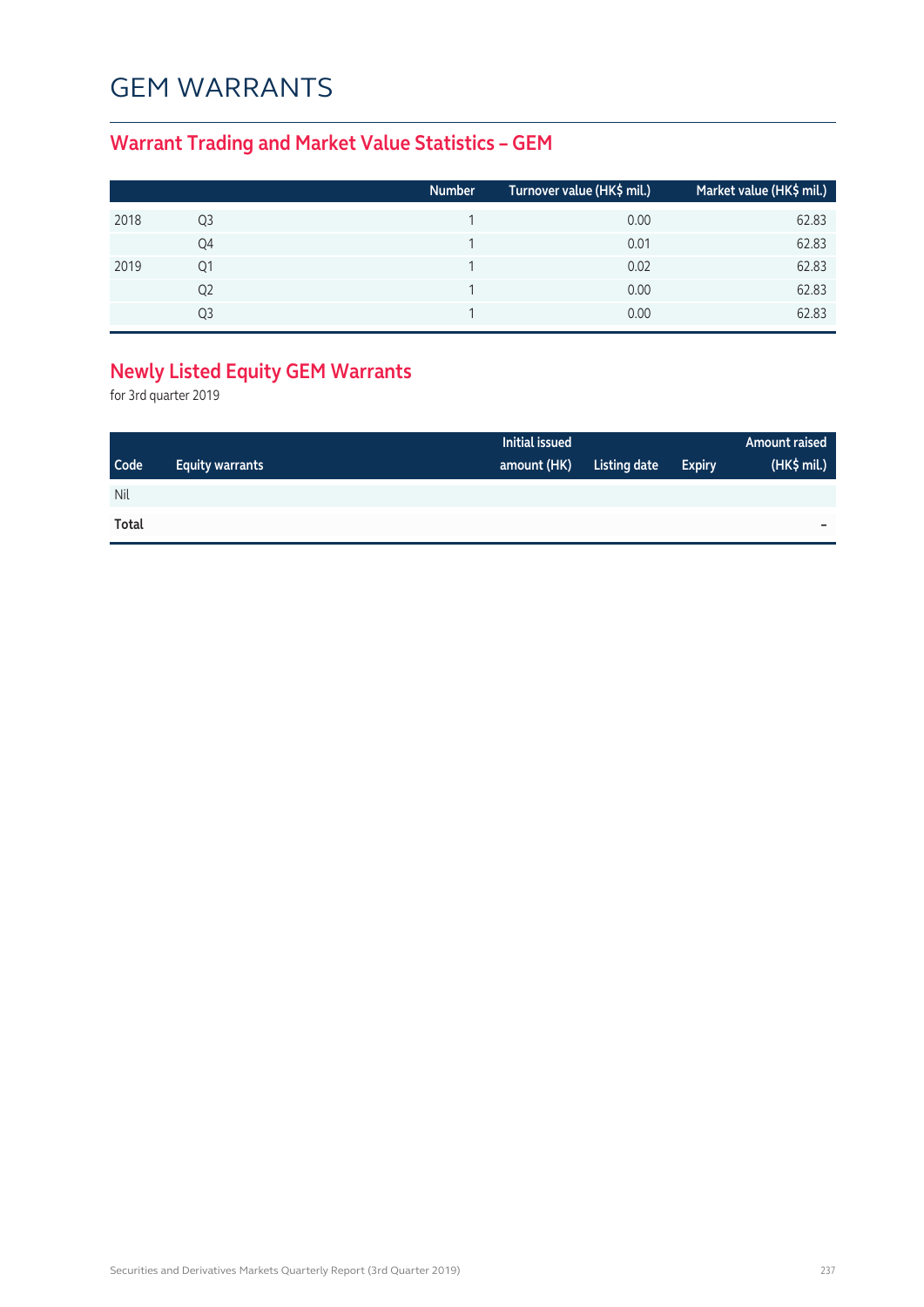## STOCK MARKET INDICES

#### **Hang Seng Index** Index Chart on Close HIGH(19/04/09)=30157.490 LOW(18/10/30)=24585.530 CLOSE(19/09/30)=26092.270  $- - - - - 10$  MAV  $- - - - - - 50$  MAV 07/18 08/18 09/18 10/18 11/18 12/18 01/19 02/19 03/19 04/19 05/19 06/19 07/19 08/19 09/19

#### **S&P/HKEX LargeCap Index**



#### **S&P/HKEX GEM Index**

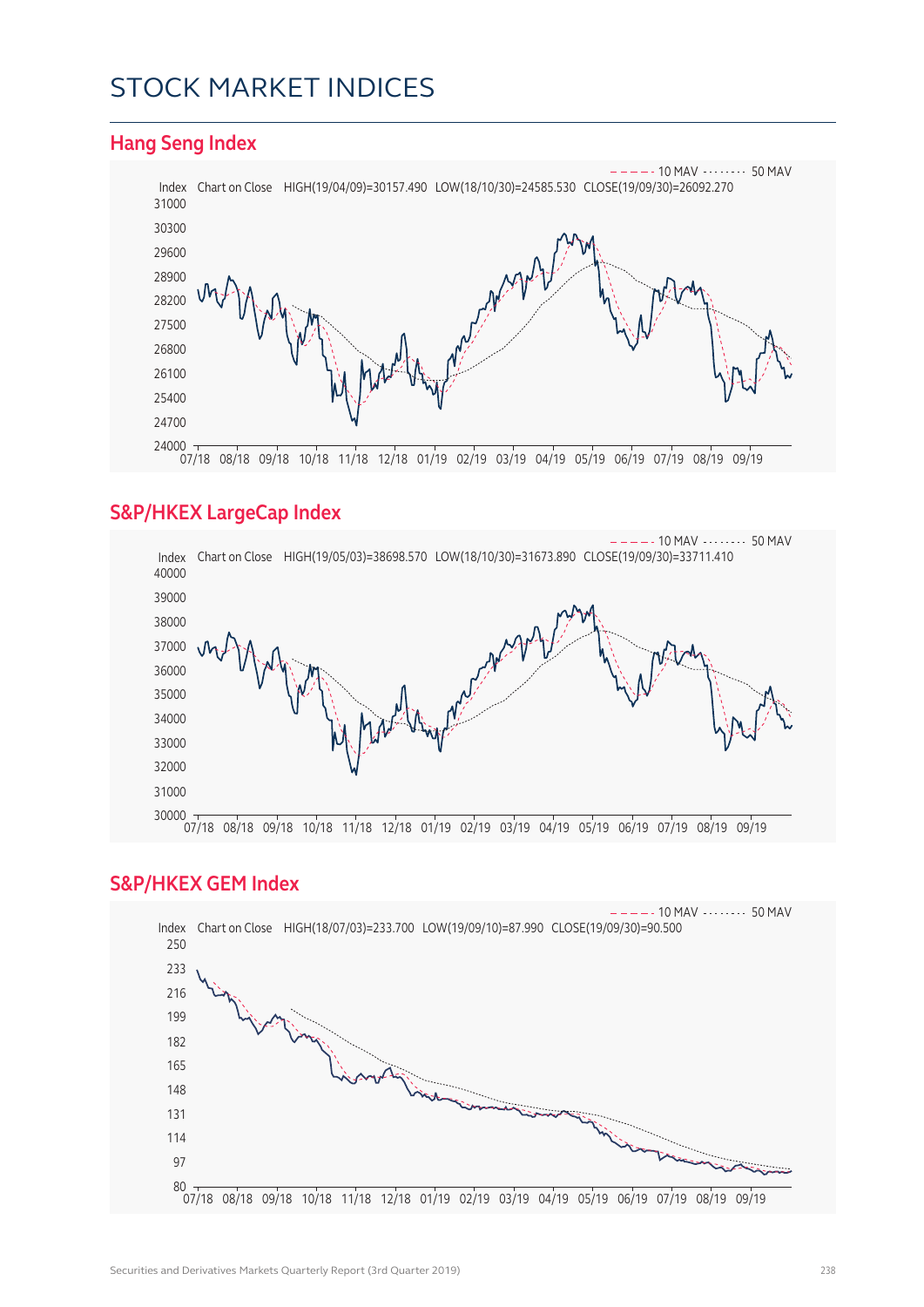# STOCK MARKET INDICES

## **Hong Kong Stock Market Indices**

|                                               | End of Sep 2019 | End of Jun 2019 |                                    |
|-----------------------------------------------|-----------------|-----------------|------------------------------------|
| <b>Index</b>                                  | <b>Close</b>    | <b>Close</b>    | Change %                           |
| S&P/HKEX LargeCap Index                       | 33711.41        | 36851.92        | 8.52%<br>$\overline{\phantom{0}}$  |
|                                               |                 |                 |                                    |
| S&P/HKEX GEM Index                            | 90.50           | 101.52          | 10.86%<br>$\overline{\phantom{0}}$ |
|                                               |                 |                 |                                    |
| <b>HANG SENG INDEX</b>                        | 26092.27        | 28542.62        | 8.58%<br>$\overline{\phantom{0}}$  |
| <b>SECTORIAL INDICES</b>                      |                 |                 |                                    |
| Finance                                       | 36394.01        | 40155.9         | 9.37%                              |
| <b>Utilities</b>                              | 55706.19        | 61149.26        | 8.90%                              |
| Properties                                    | 37301.89        | 42845.43        | 12.94%<br>$\overline{\phantom{0}}$ |
| Commerce & Industry                           | 14785.43        | 15720.52        | 5.95%<br>$\overline{\phantom{a}}$  |
|                                               |                 |                 |                                    |
| HANG SENG CHINA-AFFILIATED CORPORATIONS INDEX | 4147.85         | 4446.05         | 6.71%<br>$\overline{\phantom{a}}$  |
| HANG SENG CHINA ENTERPRISES INDEX             | 10200.97        | 10881.85        | 6.26%<br>$\overline{\phantom{m}}$  |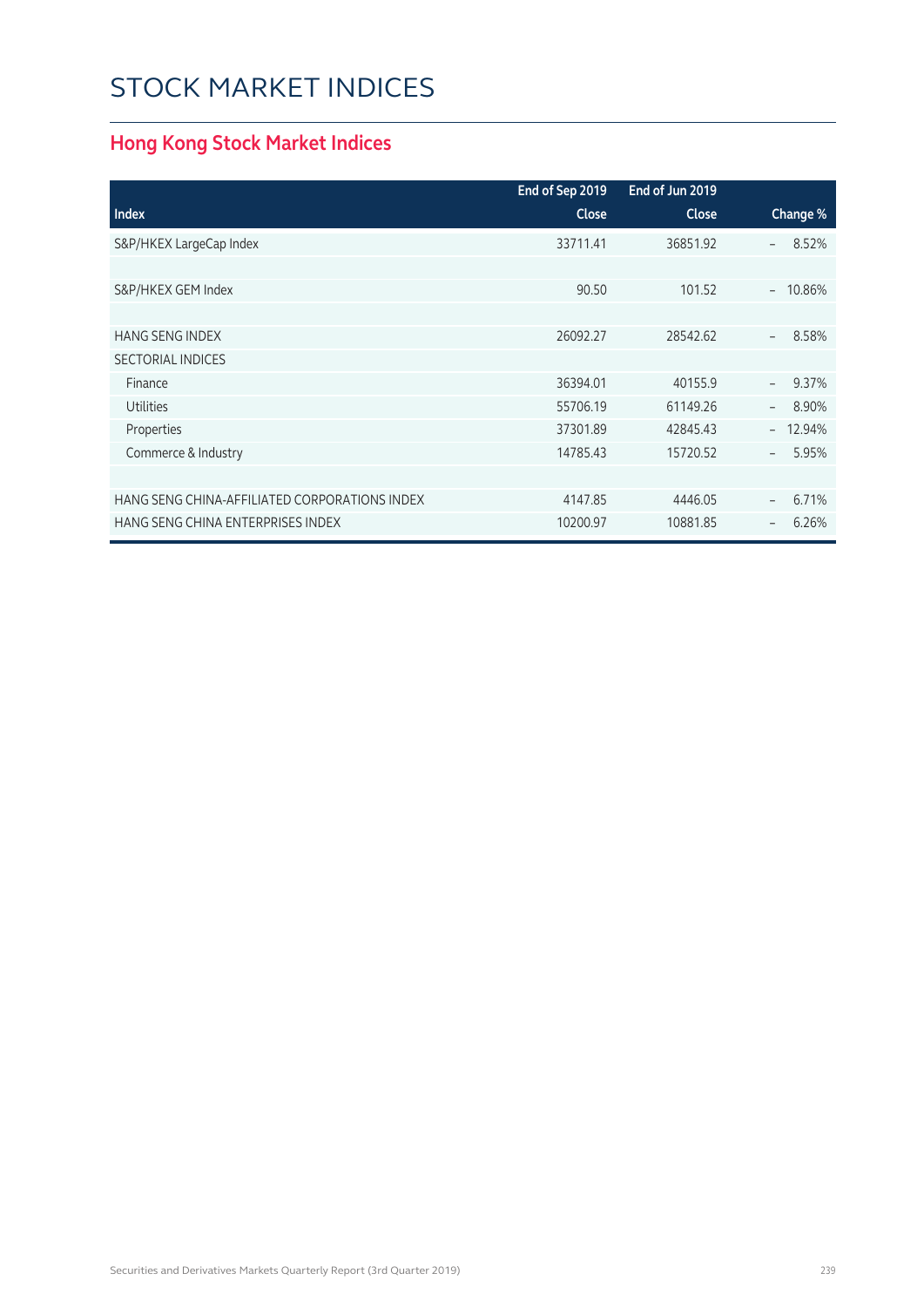# STOCK MARKET INDICES

#### **World Indices**

|                             | End of Sep 2019 | End of Jun 2019 |                                  |          |
|-----------------------------|-----------------|-----------------|----------------------------------|----------|
| Index                       | Close           | Close           |                                  | Change % |
| <b>HONG KONG</b>            |                 |                 |                                  |          |
| S&P/HKEX LargeCap Index     | 33711.41        | 36851.92        | $\overline{\phantom{a}}$         | 8.52%    |
| Hang Seng Index             | 26092.27        | 28542.62        | $\overline{\phantom{a}}$         | 8.58%    |
| <b>AUSTRALIA</b>            |                 |                 |                                  |          |
| All Ordinaries Index        | 6800.60         | 6699.20         | $\, +$                           | 1.51%    |
| <b>JAKARTA</b>              |                 |                 |                                  |          |
| Composite Index             | 6169.10         | 6358.63         | $\overline{\phantom{a}}$         | 2.98%    |
| <b>JAPAN</b>                |                 |                 |                                  |          |
| Nikkei (225)                | 21755.84        | 21275.92        | $\, +$                           | 2.26%    |
| <b>KOREA</b>                |                 |                 |                                  |          |
| KOSPI Index                 | 2063.05         | 2130.62         | $\overline{\phantom{a}}$         | 3.17%    |
| <b>KUALA LUMPUR</b>         |                 |                 |                                  |          |
| Composite Index             | 1583.91         | 1672.13         | $\overline{\phantom{m}}$         | 5.28%    |
| <b>MANILA</b>               |                 |                 |                                  |          |
| Composite Index             | 7779.07         | 7999.71         | $\overline{\phantom{0}}$         | 2.76%    |
| <b>NEW ZEALAND</b>          |                 |                 |                                  |          |
| <b>NZSE (50)</b>            | 10925.62        | 10501.10        | $\begin{array}{c} + \end{array}$ | 4.04%    |
| SHANGHAI                    |                 |                 |                                  |          |
| A Shares Index              | 3043.35         | 3119.99         | $\overline{\phantom{a}}$         | 2.46%    |
| <b>B Shares Index</b>       | 270.67          | 296.90          | $\overline{\phantom{a}}$         | 8.84%    |
| <b>SHENZHEN</b>             |                 |                 |                                  |          |
| A Shares Index              | 1668.45         | 1633.99         | $^{\mathrm{+}}$                  | 2.11%    |
| <b>B</b> Shares Index       | 942.52          | 963.25          | $\qquad \qquad -$                | 2.15%    |
| <b>SINGAPORE</b>            |                 |                 |                                  |          |
| <b>Straits Times Index</b>  | 3119.99         | 3321.61         | $\overline{\phantom{a}}$         | 6.07%    |
| <b>TAIWAN</b>               |                 |                 |                                  |          |
| Taipei Weighted Stock Index | 10829.68        | 10730.83        | $\begin{array}{c} + \end{array}$ | 0.92%    |
| THAILAND                    |                 |                 |                                  |          |
| SET Index                   | 1637.22         | 1730.34         |                                  | 5.38%    |
| <b>NEW YORK</b>             |                 |                 |                                  |          |
| <b>DJIA</b>                 | 26916.83        | 26599.96        | $\, +$                           | 1.19%    |
| Nasdaq Composite Index      | 7999.34         | 8006.24         |                                  | 0.09%    |
| <b>TORONTO</b>              |                 |                 |                                  |          |
| S&P/TSX Composite Index     | 16658.63        | 16382.20        | $\begin{array}{c} + \end{array}$ | 1.69%    |
| <b>GERMANY</b>              |                 |                 |                                  |          |
| DAX Kursindex               | 5545.79         | 5535.26         | $^+$                             | 0.19%    |
| LONDON                      |                 |                 |                                  |          |
| FTSE 100 Index              | 7408.21         | 7425.63         |                                  | 0.23%    |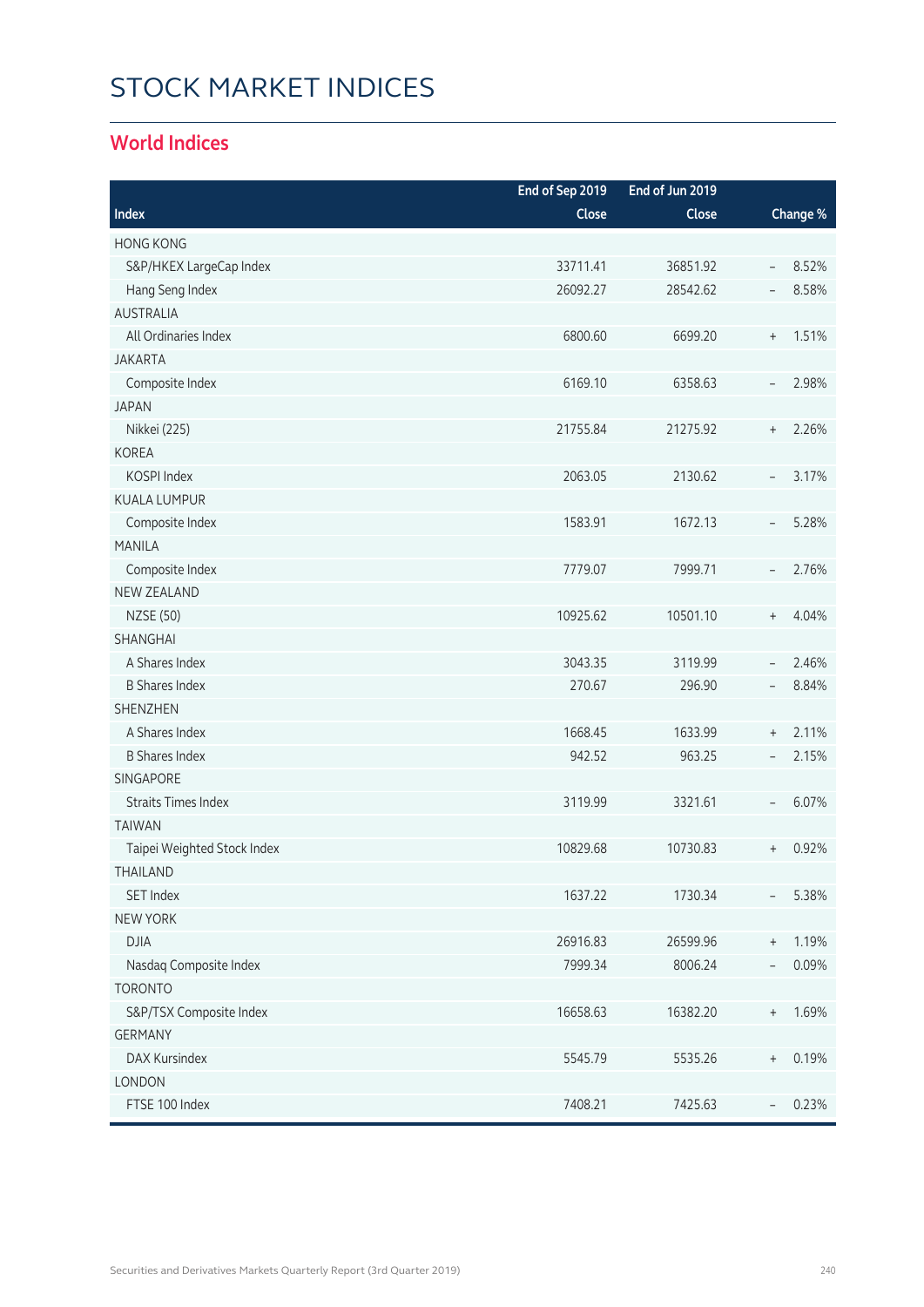## **Contract Volume by Derivatives Products**

|                                                               | <b>Contracts</b>      |                               |  |
|---------------------------------------------------------------|-----------------------|-------------------------------|--|
| <b>Derivatives product</b>                                    | 3rd Quarter 2019      | 3rd Quarter 2018              |  |
| Hang Seng Index Futures                                       | 13,100,989            | 14,812,594                    |  |
| Hang Seng Index Options                                       | 3,597,803             | 2,957,776                     |  |
| Weekly Hang Seng Index Options <sup>1</sup>                   | 9,209                 |                               |  |
| Mini-Hang Seng Index Futures                                  | 5,815,157             | 5,956,980                     |  |
| Mini-Hang Seng Index Options                                  | 971,837               | 563,247                       |  |
| HSI (Gross Total Return Index) Futures <sup>2</sup>           | 22                    |                               |  |
| HSI (Net Total Return Index) Futures <sup>3</sup>             | 9                     |                               |  |
| Hang Seng China Enterprises Index Futures                     | 8,483,368             | 9,481,964                     |  |
| Hang Seng China Enterprises Index Options                     | 5,239,933             | 6,057,190                     |  |
| Weekly Hang Seng China Enterprises Index Options <sup>4</sup> | 2,755                 |                               |  |
| Mini-Hang Seng China Enterprises Index Futures                | 929,164               | 1,239,169                     |  |
| Mini-Hang Seng China Enterprises Index Options                | 173,621               | 108,572                       |  |
| HSCEI (Gross Total Return Index) Futures <sup>5</sup>         | 0                     |                               |  |
| HSCEI (Net Total Return Index) Futures <sup>6</sup>           | $\mathbf 0$           |                               |  |
| Flexible Hang Seng Index Options                              | $\mathbf 0$           | $\overline{0}$                |  |
| Flexible Hang Seng China Enterprises Index Options            | 150                   | 500                           |  |
| <b>HSI Dividend Point Index Futures</b>                       | 4,175                 | 2,349                         |  |
| <b>HSCEI Dividend Point Index Futures</b>                     | 115,689               | 132,522                       |  |
| <b>HSI Volatility Index Futures</b>                           | 54                    | 0                             |  |
| MSCI AC Asia ex Japan NTR Index Futures                       | 78,228                | 2,165                         |  |
| CES China 120 Index Futures                                   | 16                    | 50                            |  |
| CES Gaming Top 10 Index Futures                               | $\mathbf 0$           | 47                            |  |
| Hang Seng Mainland Oil & Gas Index Futures                    | 5,772                 | 3,731                         |  |
| Hang Seng Mainland Banks Index Futures                        | 4,834                 | 1,086                         |  |
| Hang Seng Mainland Healthcare Index Futures                   | $\mathbf{0}$          | 9                             |  |
| Hang Seng Mainland Properties Index Futures                   | 3,704                 | 9,270                         |  |
| Hang Seng IT Hardware Index Futures                           | 0                     | 2                             |  |
| Hang Seng Software & Services Index Futures                   | $\mathbf 0$           | 4                             |  |
| <b>IBOVESPA Futures</b>                                       | $\mathbf 0$           | 0                             |  |
| <b>MICEX Index Futures</b>                                    | $\mathbf 0$           | $\mathbf 0$                   |  |
| S&P BSE Sensex Index Futures7                                 | $\Omega$              | $\mathbf 0$<br>$\overline{0}$ |  |
| FTSE/JSE Top40 Futures<br><b>Stock Futures</b>                |                       |                               |  |
|                                                               | 168,917<br>24,894,853 | 282,678                       |  |
| <b>Stock Options</b><br>Three-month HIBOR Futures             | 161                   | 28,766,745<br>160             |  |
| One-month HIBOR Futures                                       | 50                    | 29                            |  |
| RMB Currency Futures - USD/CNH Futures                        | 527,537               | 648,488                       |  |
| RMB Currency Options - USD/CNH Options                        | 4,589                 | 14,555                        |  |
| RMB Currency Futures - EUR/CNH Futures                        | 1,138                 | 3,387                         |  |
| RMB Currency Futures - JPY/CNH Futures                        | 892                   | 706                           |  |
| RMB Currency Futures - AUD/CNH Futures                        | 1,006                 | 640                           |  |
| RMB Currency Futures - CNH/USD Futures                        | 1,849                 | 3,480                         |  |
| <b>USD Gold Futures</b>                                       | 144,569               | 72,032                        |  |
| <b>CNH Gold Futures</b>                                       | 19,263                | 2,076                         |  |
| Iron Ore Futures - Monthly Contracts                          | 39,416                | 1,102                         |  |
| Iron Ore Futures - Quarterly Contracts                        | 0                     | $\overline{0}$                |  |
| <b>CNH London Aluminium Mini Futures</b>                      | 4                     | 7                             |  |
| <b>CNH London Zinc Mini Futures</b>                           | 21                    | 232                           |  |
| CNH London Copper Mini Futures                                | $\overline{2}$        | 18                            |  |
| <b>CNH London Lead Mini Futures</b>                           | $\mathbf 0$           | $\mathbf 0$                   |  |
| <b>CNH London Nickel Mini Futures</b>                         | 36                    | 10                            |  |
| <b>CNH London Tin Mini Futures</b>                            | $\mathbf{0}$          | $\mathbf{0}$                  |  |
| USD London Aluminium Mini Futures <sup>8</sup>                | 5,330                 |                               |  |
| USD London Zinc Mini Futures <sup>9</sup>                     | 0                     |                               |  |
| USD London Copper Mini Futures <sup>10</sup>                  | 10,860                |                               |  |
| USD London Lead Mini Futures <sup>11</sup>                    | 0                     |                               |  |
| USD London Nickel Mini Futures <sup>12</sup>                  | 217                   |                               |  |
| USD London Tin Mini Futures <sup>13</sup>                     | 10                    |                               |  |
| Total                                                         | 64,357,209            | 71,125,572                    |  |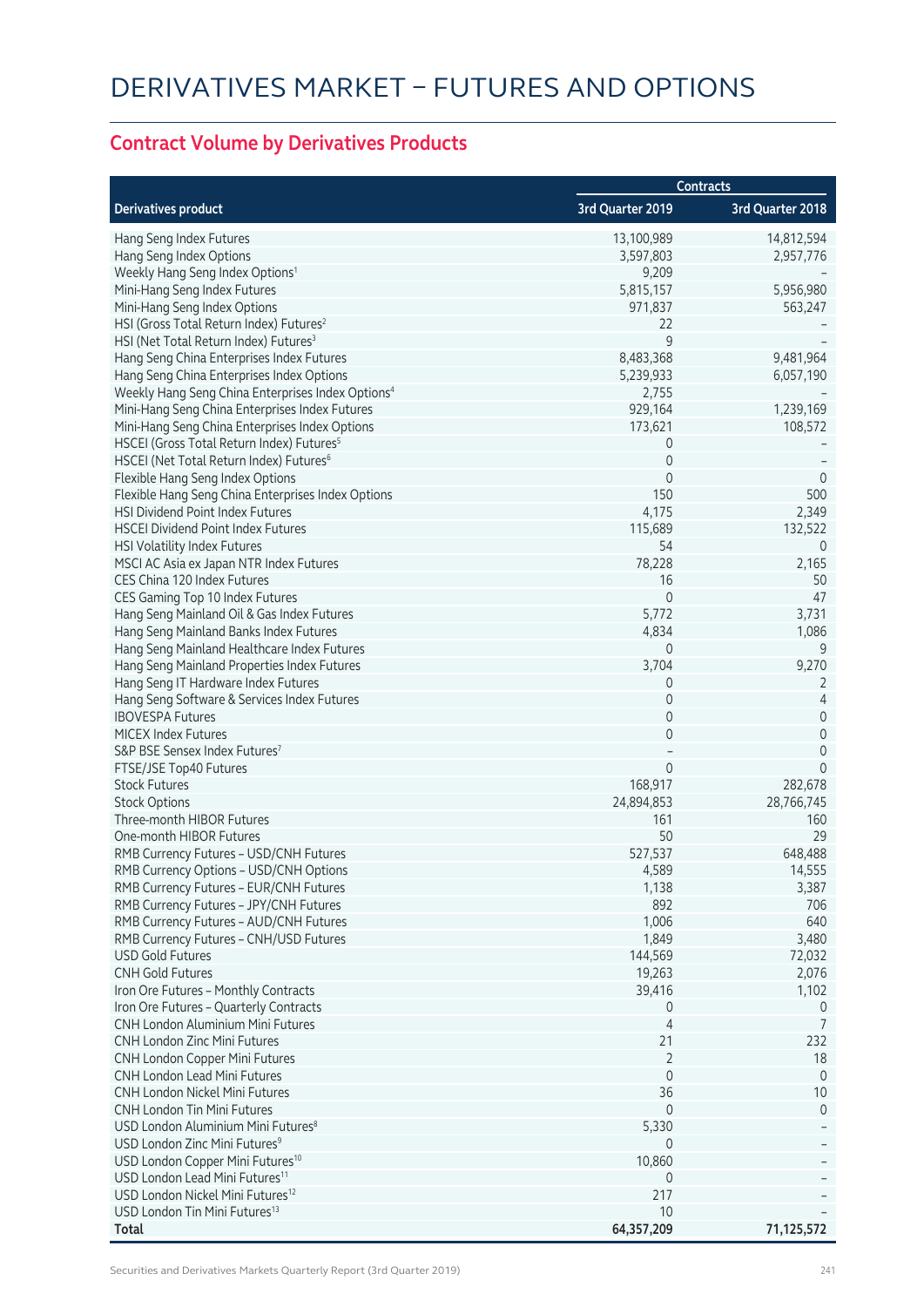## DERIVATIVES MARKET – FUTURES AND OPTIONS

- 1 Trading in Weekly Hang Seng Index Options commenced on 16 Sep 2019
- <sup>2</sup> Trading in HSI (Gross Total Return Index) Futures commenced on 05 Nov 2018<br><sup>3</sup> Trading in HSI (Not Total Deturn Index) Futures commenced on 05 Nov 2019
- <sup>3</sup> Trading in HSI (Net Total Return Index) Futures commenced on 05 Nov 2018
- <sup>4</sup> Trading in Weekly Hang Seng China Enterprises Index Options commenced on 16 Sep 2019
- <sup>5</sup> Trading in HSCEI (Gross Total Return Index) Futures commenced on 05 Nov 2018
- <sup>6</sup> Trading in HSCEI (Net Total Return Index) Futures commenced on 05 Nov 2018
- <sup>7</sup> Trading in S&P BSE Sensex Index Futures suspended with effect from 27 Jul 2018
- <sup>8</sup> Trading in USD London Aluminium Mini Futures commenced on 05 Aug 2019
- 9 Trading in USD London Zinc Mini Futures commenced on 05 Aug 2019
- <sup>10</sup> Trading in USD London Copper Mini Futures commenced on 05 Aug 2019
- <sup>11</sup> Trading in USD London Lead Mini Futures commenced on 05 Aug 2019
- <sup>12</sup> Trading in USD London Nickel Mini Futures commenced on 05 Aug 2019
- 13 Trading in USD London Tin Mini Futures commenced on 05 Aug 2019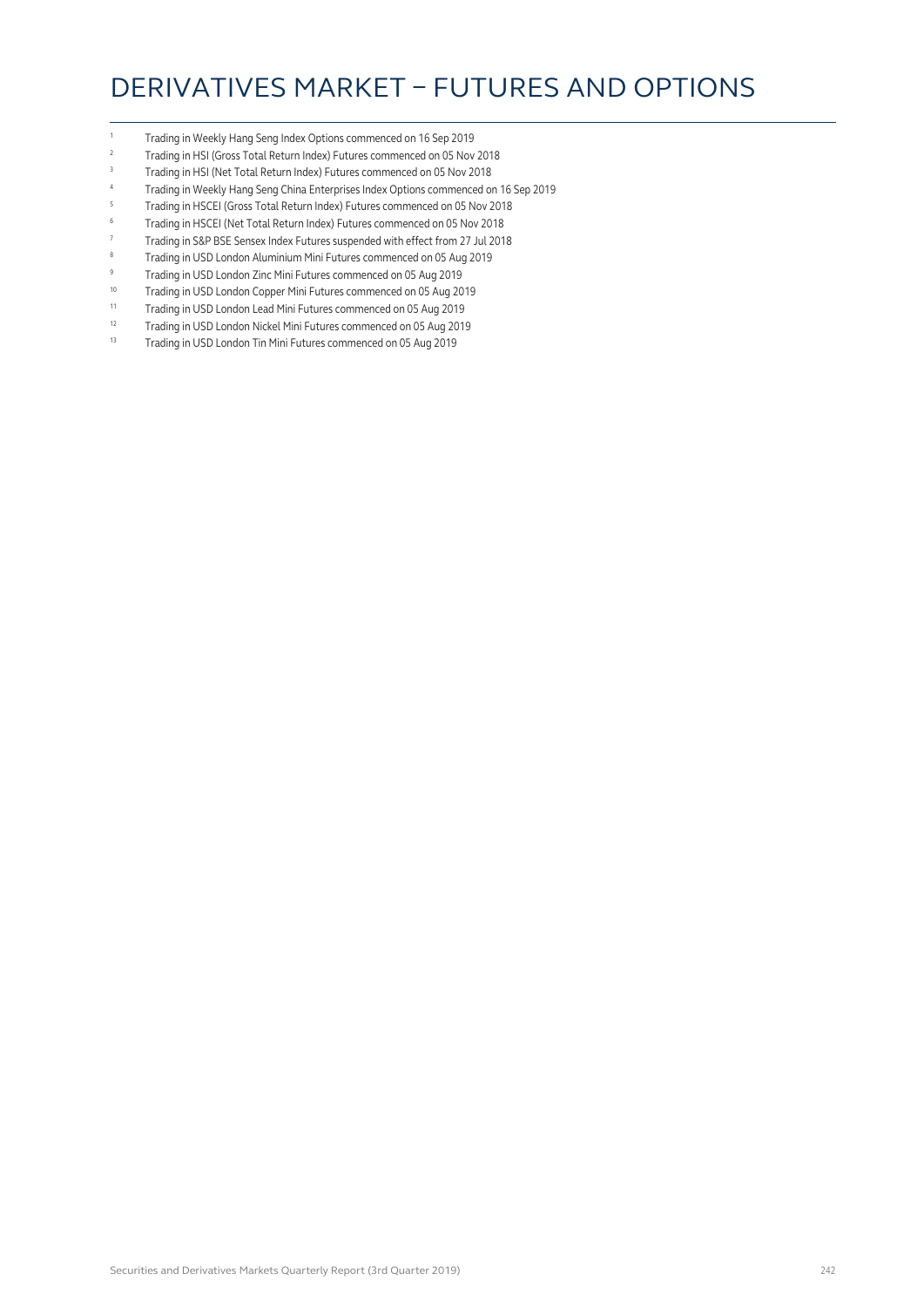## DERIVATIVES MARKET – FUTURES AND OPTIONS

#### **Hang Seng Index Futures – Contract Volume and Open Interest (contracts)**

|      |                | <b>Total</b><br>contract volume | Quarter-end<br>open interest |
|------|----------------|---------------------------------|------------------------------|
| 2018 | Q <sub>3</sub> | 14,812,594                      | 118,778                      |
|      | Q4             | 16,204,377                      | 133,924                      |
| 2019 | Q1             | 13,320,506                      | 143,478                      |
|      | Q <sub>2</sub> | 13,860,691                      | 132,110                      |
|      | Q3             | 13,100,989                      | 133,241                      |

#### **Mini Hang Seng Index Futures – Contract Volume and Open Interest (contracts)**

|      |                | <b>Total</b><br>contract volume | Quarter-end<br>open interest |
|------|----------------|---------------------------------|------------------------------|
|      |                |                                 |                              |
| 2018 | Q3             | 5,956,980                       | 14,116                       |
|      | Q4             | 7,148,037                       | 12,587                       |
| 2019 | Q1             | 5,641,143                       | 15,429                       |
|      | Q <sub>2</sub> | 5,779,500                       | 12,239                       |
|      | Q3             | 5,815,157                       | 11,387                       |

#### **Hang Seng Index Options – Contract Volume and Open Interest (contracts)**

|      |                | <b>Total</b><br>contract volume | Quarter-end<br>open interest |
|------|----------------|---------------------------------|------------------------------|
| 2018 | Q <sub>3</sub> | 2,957,776                       | 334,605                      |
|      | Q4             | 3,392,369                       | 279,856                      |
| 2019 | Q1             | 2,978,149                       | 259,679                      |
|      | Q <sub>2</sub> | 3,115,323                       | 260,915                      |
|      | Q <sub>3</sub> | 3,597,803                       | 304,858                      |

#### **Hang Seng China Enterprises Index Futures – Contract Volume and Open Interest (contracts)**

|      |                | <b>Total</b><br>contract volume | Quarter-end<br>open interest |
|------|----------------|---------------------------------|------------------------------|
| 2018 | Q <sub>3</sub> | 9,481,964                       | 382,593                      |
|      | Q4             | 10,296,311                      | 428,692                      |
| 2019 | Q1             | 8,891,576                       | 383,144                      |
|      | Q <sub>2</sub> | 8,895,438                       | 330,487                      |
|      | Q <sub>3</sub> | 8,483,368                       | 346,178                      |

#### **Stock Options Market Turnover and Open Interest (contracts)**

|      |                | <b>Total</b><br>Premium (HK\$ mil.) | <b>Total</b><br>contract volume | Quarter-end<br>open interest |
|------|----------------|-------------------------------------|---------------------------------|------------------------------|
| 2018 | Q3             | 21,588.94                           | 28,766,745                      | 8,465,878                    |
|      | Q4             | 26,126.32                           | 29,028,271                      | 7,213,486                    |
| 2019 | Q1             | 24,070.13                           | 31,683,747                      | 8,579,783                    |
|      | Q <sub>2</sub> | 22,663.96                           | 28,792,732                      | 7,893,237                    |
|      | Q <sub>3</sub> | 16,676.00                           | 24,894,853                      | 7,626,463                    |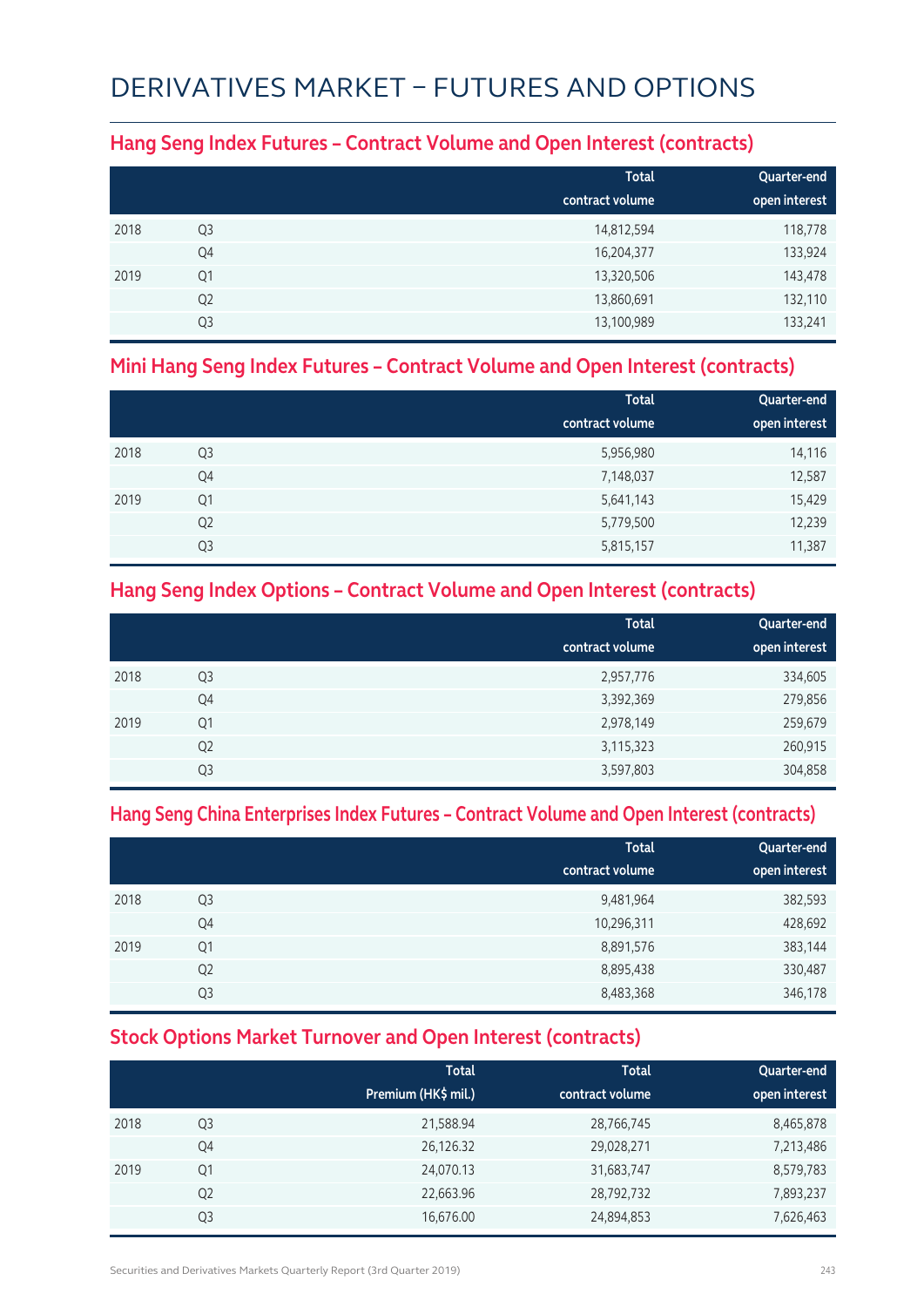## **Stock Options Premium by Class**

for 3rd Quarter 2019

| <b>Options class</b>   |            | Premium<br>(HK\$ mil.) | % of total |
|------------------------|------------|------------------------|------------|
|                        |            |                        |            |
| <b>ISHARES A50</b>     | A50        | 114.24                 | 0.69       |
| AAC TECH               | AAC        | 225.41                 | 1.35       |
| <b>CONCH CEMENT</b>    | ACC        | 67.21                  | 0.40       |
| AIA                    | AIA        | 961.46                 | 5.77       |
| <b>AIR CHINA</b>       | AIR        | 5.94                   | 0.04       |
| <b>CHALCO</b>          | ALC        | 2.97                   | 0.02       |
| CAM CSI300             | AMC        | 304.65                 | 1.83       |
| <b>BANKCOMM</b>        | <b>BCM</b> | 12.79                  | 0.08       |
| <b>BANK OF E ASIA</b>  | <b>BEA</b> | 3.89                   | 0.02       |
| <b>BOC HONG KONG</b>   | <b>BOC</b> | 51.68                  | 0.31       |
| <b>BUD APAC</b>        | <b>BUD</b> | 1.00                   | 0.01       |
| <b>BYD COMPANY</b>     | <b>BYD</b> | 72.69                  | 0.44       |
| <b>CHINA COMM CONS</b> | CCC        | 13.54                  | 0.08       |
| CHINA COAL             | <b>CCE</b> | 1.22                   | 0.01       |
| COSCO SHIP HOLD        | CCS        | 0.01                   | 0.00       |
| <b>CHINA CINDA</b>     | CDA        | 3.73                   | 0.02       |
| <b>CGN POWER</b>       | <b>CGN</b> | 1.26                   | 0.01       |
| <b>CHINA MOBILE</b>    | <b>CHT</b> | 448.53                 | 2.69       |
| <b>CHINA UNICOM</b>    | <b>CHU</b> | 48.28                  | 0.29       |
| <b>CITIC</b>           | <b>CIT</b> | 17.07                  | 0.10       |
| <b>CKH HOLDINGS</b>    | <b>CKH</b> | 106.44                 | 0.64       |
|                        | <b>CKP</b> | 132.22                 |            |
| <b>CK ASSET</b>        |            |                        | 0.79       |
| <b>CHINA LIFE</b>      | <b>CLI</b> | 262.83                 | 1.58       |
| <b>CLP HOLDINGS</b>    | <b>CLP</b> | 55.04                  | 0.33       |
| <b>CM BANK</b>         | CMB        | 181.31                 | 1.09       |
| <b>CNOOC</b>           | <b>CNC</b> | 206.02                 | 1.24       |
| <b>COUNTRY GARDEN</b>  | COG        | 103.38                 | 0.62       |
| <b>CHINA OVERSEAS</b>  | COL        | 92.91                  | 0.56       |
| <b>CATHAY PAC AIR</b>  | CPA        | 3.17                   | 0.02       |
| SINOPEC CORP           | CPC        | 245.21                 | 1.47       |
| <b>CPIC</b>            | CPI        | 142.65                 | 0.86       |
| <b>CHINA RAIL CONS</b> | <b>CRC</b> | 2.71                   | 0.02       |
| <b>CHINA RAILWAY</b>   | CRG        | 8.44                   | 0.05       |
| CHINA RES LAND         | CRL        | 79.06                  | 0.47       |
| CSOP A50 ETF           | <b>CSA</b> | 164.84                 | 0.99       |
| <b>CHINA SHENHUA</b>   | <b>CSE</b> | 35.58                  | 0.21       |
| <b>CSPC PHARMA</b>     | <b>CSP</b> | 103.53                 | 0.62       |
| <b>CITIC BANK</b>      | <b>CTB</b> | 3.89                   | 0.02       |
| CHINA TELECOM          | CTC        | 15.04                  | 0.09       |
| <b>CITIC SEC</b>       | <b>CTS</b> | 87.55                  | 0.53       |
| DONGFENG GROUP         | <b>DFM</b> | 10.76                  | 0.06       |
| EVERGRANDE             | EVG        | 169.44                 | 1.02       |
| <b>GAC GROUP</b>       | GAC        | 9.76                   | 0.06       |
| <b>GEELY AUTO</b>      | GAH        | 358.50                 | 2.15       |
| <b>GALAXY ENT</b>      | GLX        | 199.06                 | 1.19       |
| <b>GREATWALL MOTOR</b> | <b>GWM</b> | 14.68                  | 0.09       |
| <b>HAITONG SEC</b>     | HAI        | 48.01                  | 0.29       |
|                        |            |                        |            |
| <b>HSCEI ETF</b>       | <b>HCF</b> | 22.86                  | 0.14       |
| POWER ASSETS           | <b>HEH</b> | 19.96                  | 0.12       |
| <b>HKEX</b>            | <b>HEX</b> | 713.32                 | 4.28       |
| <b>HENGAN INT'L</b>    | <b>HGN</b> | 34.23                  | 0.21       |
| <b>HSBC HOLDINGS</b>   | <b>HKB</b> | 636.51                 | 3.82       |
| HK & CHINA GAS         | <b>HKG</b> | 45.50                  | 0.27       |
| <b>HENDERSON LAND</b>  | <b>HLD</b> | 69.00                  | 0.41       |
| <b>HUANENG POWER</b>   | <b>HNP</b> | 3.15                   | 0.02       |
| <b>HANG SENG BANK</b>  | <b>HSB</b> | 65.42                  | 0.39       |
| <b>JIANGXI COPPER</b>  | <b>JXC</b> | 8.31                   | 0.05       |
| <b>KUNLUN ENERGY</b>   | KLE        | 8.40                   | 0.05       |
| KINGSOFT               | <b>KSO</b> | 100.78                 | 0.60       |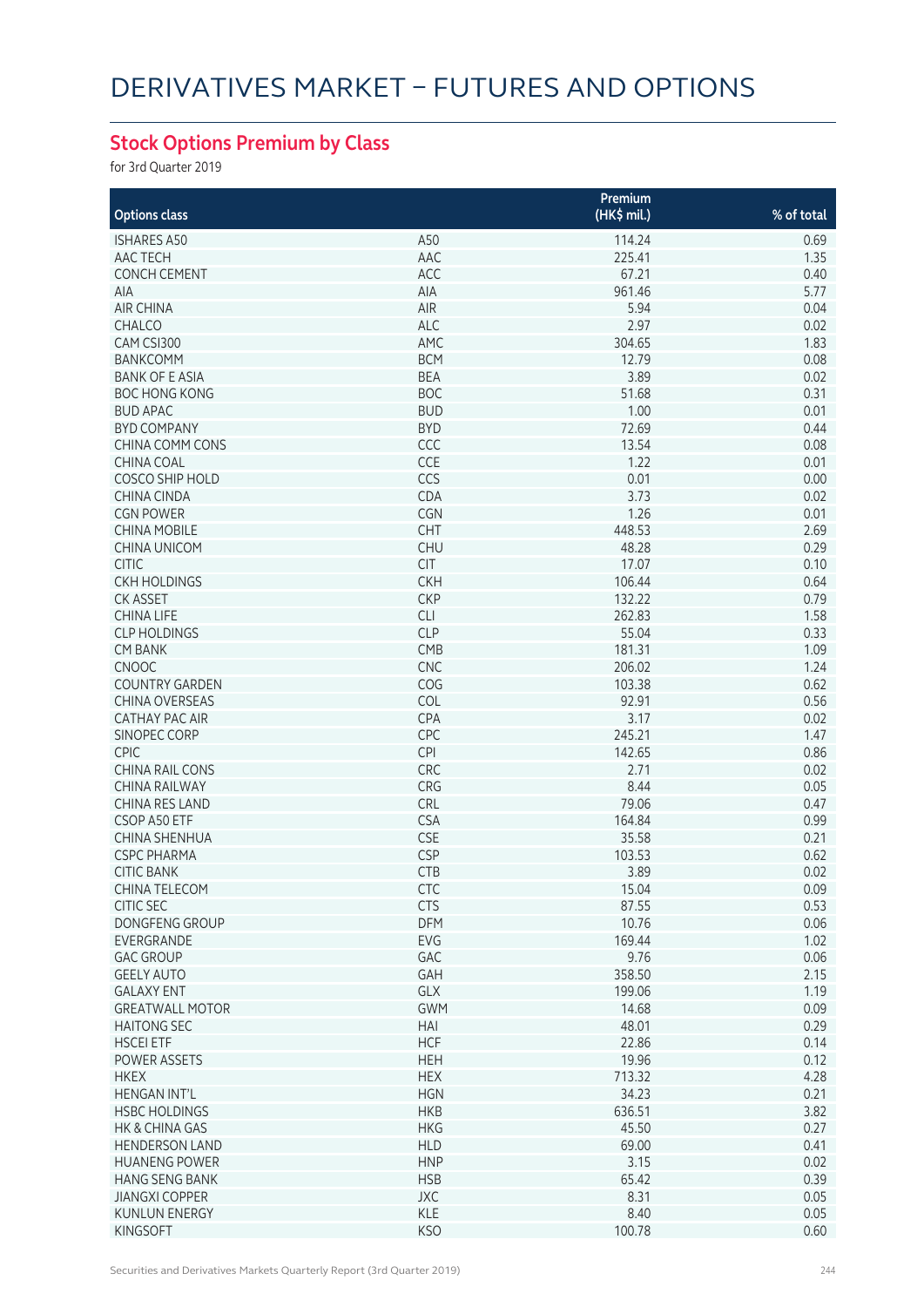# DERIVATIVES MARKET – FUTURES AND OPTIONS

|                           |            | Premium     |            |
|---------------------------|------------|-------------|------------|
| <b>Options class</b>      |            | (HK\$ mil.) | % of total |
| LENOVO GROUP              | LEN        | 27.00       | 0.16       |
| LI & FUNG                 | LIF        | 0.37        | 0.00       |
| <b>LINK REIT</b>          | <b>LNK</b> | 208.65      | 1.25       |
| MENGNIU DAIRY             | <b>MEN</b> | 49.53       | 0.30       |
| <b>MEITUAN-W</b>          | MET        | 329.91      | 1.98       |
| <b>MGM CHINA</b>          | <b>MGM</b> | 1.48        | 0.01       |
| <b>XIAOMI-W</b>           | <b>MIU</b> | 167.10      | 1.00       |
| <b>MINSHENG BANK</b>      | <b>MSB</b> | 12.94       | 0.08       |
| MTR CORPORATION           | <b>MTR</b> | 66.51       | 0.40       |
| <b>CNBM</b>               | <b>NBM</b> | 20.14       | 0.12       |
| <b>NCI</b>                | <b>NCL</b> | 81.87       | 0.49       |
| NEW WORLD DEV             | <b>NWD</b> | 40.30       | 0.24       |
| PING AN                   | PAI        | 1,940.37    | 11.64      |
| <b>PETROCHINA</b>         | PEC        | 138.94      | 0.83       |
| PICC P&C                  | PIC        | 18.60       | 0.11       |
| PICC GROUP                | PIN        | 2.81        | 0.02       |
| <b>GCL-POLY ENERGY</b>    | PLE        | 0.00        | 0.00       |
| <b>R&amp;F PROPERTIES</b> | <b>RFP</b> | 2.55        | 0.02       |
| <b>SANDS CHINA LTD</b>    | SAN        | 110.23      | 0.66       |
| <b>SHK PPT</b>            | <b>SHK</b> | 609.05      | 3.65       |
| <b>SUNNY OPTICAL</b>      | SNO        | 453.84      | 2.72       |
| <b>SINOPHARM</b>          | SNP        | 7.60        | 0.05       |
| <b>STANCHART</b>          | <b>STC</b> | 0.90        | 0.01       |
| <b>SUNAC</b>              | <b>SUN</b> | 91.53       | 0.55       |
| <b>SWIRE PACIFIC A</b>    | SWA        | 26.92       | 0.16       |
| <b>TENCENT</b>            | <b>TCH</b> | 4,210.79    | 25.25      |
| <b>TRACKER FUND</b>       | <b>TRF</b> | 3.53        | 0.02       |
| <b>CHINA VANKE</b>        | <b>VNK</b> | 15.19       | 0.09       |
| <b>WHARF HOLDINGS</b>     | WHL        | 4.90        | 0.03       |
| WANT WANT CHINA           | <b>WWC</b> | 3.70        | 0.02       |
| <b>ABC</b>                | <b>XAB</b> | 64.49       | 0.39       |
| <b>BANK OF CHINA</b>      | XBC        | 86.49       | 0.52       |
| CCB                       | XCC        | 454.31      | 2.72       |
| <b>ICBC</b>               | XIC        | 236.15      | 1.42       |
| <b>PSBC</b>               | <b>XPB</b> | 3.82        | 0.02       |
| <b>CHINA TOWER</b>        | <b>XTW</b> | 241.06      | 1.45       |
| YANZHOU COAL              | YZC        | 11.94       | 0.07       |
| <b>ZIJIN MINING</b>       | ZJM        | 3.45        | 0.02       |
| <b>Total</b>              |            | 16,676.00   | 100.00     |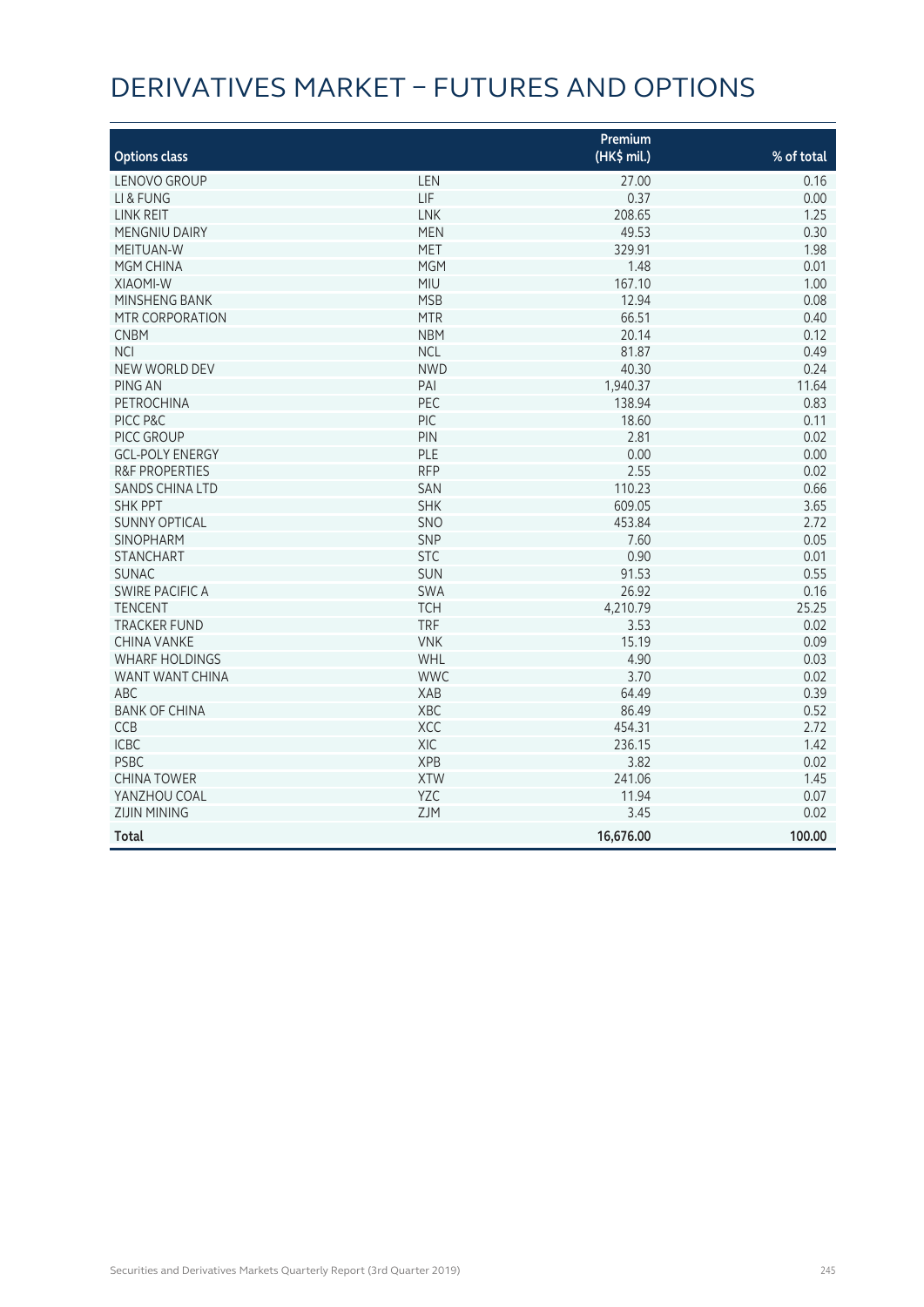## **Stock Options Contract Volume by Class**

for 3rd Quarter 2019

|                        |            | Contract  |            |
|------------------------|------------|-----------|------------|
| <b>Options class</b>   |            | volume    | % of total |
| <b>ISHARES A50</b>     | A50        | 87,084    | 0.35       |
|                        |            |           |            |
| AAC TECH               | AAC        | 177,450   | 0.71       |
| <b>CONCH CEMENT</b>    | ACC        | 132,578   | 0.53       |
| AIA                    | AIA        | 591,186   | 2.37       |
| <b>AIR CHINA</b>       | AIR        | 10,239    | 0.04       |
| <b>CHALCO</b>          | <b>ALC</b> | 13,438    | 0.05       |
| CAM CSI300             | AMC        | 167,392   | 0.67       |
| <b>BANKCOMM</b>        | <b>BCM</b> | 95,258    | 0.38       |
| <b>BANK OF E ASIA</b>  | <b>BEA</b> | 19,710    | 0.08       |
| <b>BOC HONG KONG</b>   | <b>BOC</b> | 190,410   | 0.76       |
| <b>BUD APAC</b>        | <b>BUD</b> | 11,118    | 0.04       |
| <b>BYD COMPANY</b>     | <b>BYD</b> | 126,146   | 0.51       |
| CHINA COMM CONS        | CCC        | 81,227    | 0.33       |
| CHINA COAL             | <b>CCE</b> | 14,757    | 0.06       |
| COSCO SHIP HOLD        | CCS        | 100       | 0.00       |
|                        | CDA        | 6,384     | 0.03       |
| <b>CHINA CINDA</b>     |            |           |            |
| <b>CGN POWER</b>       | CGN        | 2,326     | 0.01       |
| <b>CHINA MOBILE</b>    | <b>CHT</b> | 509,592   | 2.05       |
| <b>CHINA UNICOM</b>    | <b>CHU</b> | 107,499   | 0.43       |
| <b>CITIC</b>           | <b>CIT</b> | 48,899    | 0.20       |
| <b>CKH HOLDINGS</b>    | <b>CKH</b> | 159,150   | 0.64       |
| <b>CK ASSET</b>        | <b>CKP</b> | 103,613   | 0.42       |
| <b>CHINA LIFE</b>      | <b>CLI</b> | 577,987   | 2.32       |
| <b>CLP HOLDINGS</b>    | <b>CLP</b> | 93,735    | 0.38       |
| <b>CM BANK</b>         | CMB        | 413,049   | 1.66       |
| <b>CNOOC</b>           | <b>CNC</b> | 539,578   | 2.17       |
| <b>COUNTRY GARDEN</b>  | COG        | 68,676    | 0.28       |
| CHINA OVERSEAS         | COL        | 93,095    | 0.37       |
| <b>CATHAY PAC AIR</b>  | CPA        | 12,373    | 0.05       |
|                        | CPC        | 498,127   | 2.00       |
| SINOPEC CORP           |            |           |            |
| <b>CPIC</b>            | <b>CPI</b> | 238,831   | 0.96       |
| <b>CHINA RAIL CONS</b> | CRC        | 31,391    | 0.13       |
| <b>CHINA RAILWAY</b>   | CRG        | 42,067    | 0.17       |
| CHINA RES LAND         | CRL        | 68,970    | 0.28       |
| CSOP A50 ETF           | <b>CSA</b> | 138,190   | 0.56       |
| <b>CHINA SHENHUA</b>   | <b>CSE</b> | 178,382   | 0.72       |
| <b>CSPC PHARMA</b>     | <b>CSP</b> | 113,389   | 0.46       |
| <b>CITIC BANK</b>      | <b>CTB</b> | 36,484    | 0.15       |
| CHINA TELECOM          | CTC        | 62,784    | 0.25       |
| <b>CITIC SEC</b>       | <b>CTS</b> | 239,776   | 0.96       |
| DONGFENG GROUP         | <b>DFM</b> | 26,319    | 0.11       |
| EVERGRANDE             | EVG        | 148,500   | 0.60       |
| <b>GAC GROUP</b>       | GAC        | 10,594    | 0.04       |
| <b>GEELY AUTO</b>      | GAH        | 156,985   | 0.63       |
| <b>GALAXY ENT</b>      | GLX        | 156,784   | 0.63       |
|                        |            |           |            |
| <b>GREATWALL MOTOR</b> | <b>GWM</b> | 145,749   | 0.59       |
| <b>HAITONG SEC</b>     | HAI        | 86,429    | 0.35       |
| <b>HSCEI ETF</b>       | <b>HCF</b> | 18,270    | 0.07       |
| POWER ASSETS           | <b>HEH</b> | 58,509    | 0.24       |
| <b>HKEX</b>            | <b>HEX</b> | 1,376,779 | 5.53       |
| <b>HENGAN INT'L</b>    | <b>HGN</b> | 47,613    | 0.19       |
| <b>HSBC HOLDINGS</b>   | <b>HKB</b> | 1,180,643 | 4.74       |
| HK & CHINA GAS         | <b>HKG</b> | 145,140   | 0.58       |
| <b>HENDERSON LAND</b>  | <b>HLD</b> | 93,365    | 0.38       |
| <b>HUANENG POWER</b>   | <b>HNP</b> | 13,001    | 0.05       |
| <b>HANG SENG BANK</b>  | <b>HSB</b> | 202,436   | 0.81       |
| <b>JIANGXI COPPER</b>  | <b>JXC</b> | 39,359    | 0.16       |
| <b>KUNLUN ENERGY</b>   | KLE        | 25,964    | 0.10       |
| <b>KINGSOFT</b>        | <b>KSO</b> | 162,003   | 0.65       |
|                        |            |           |            |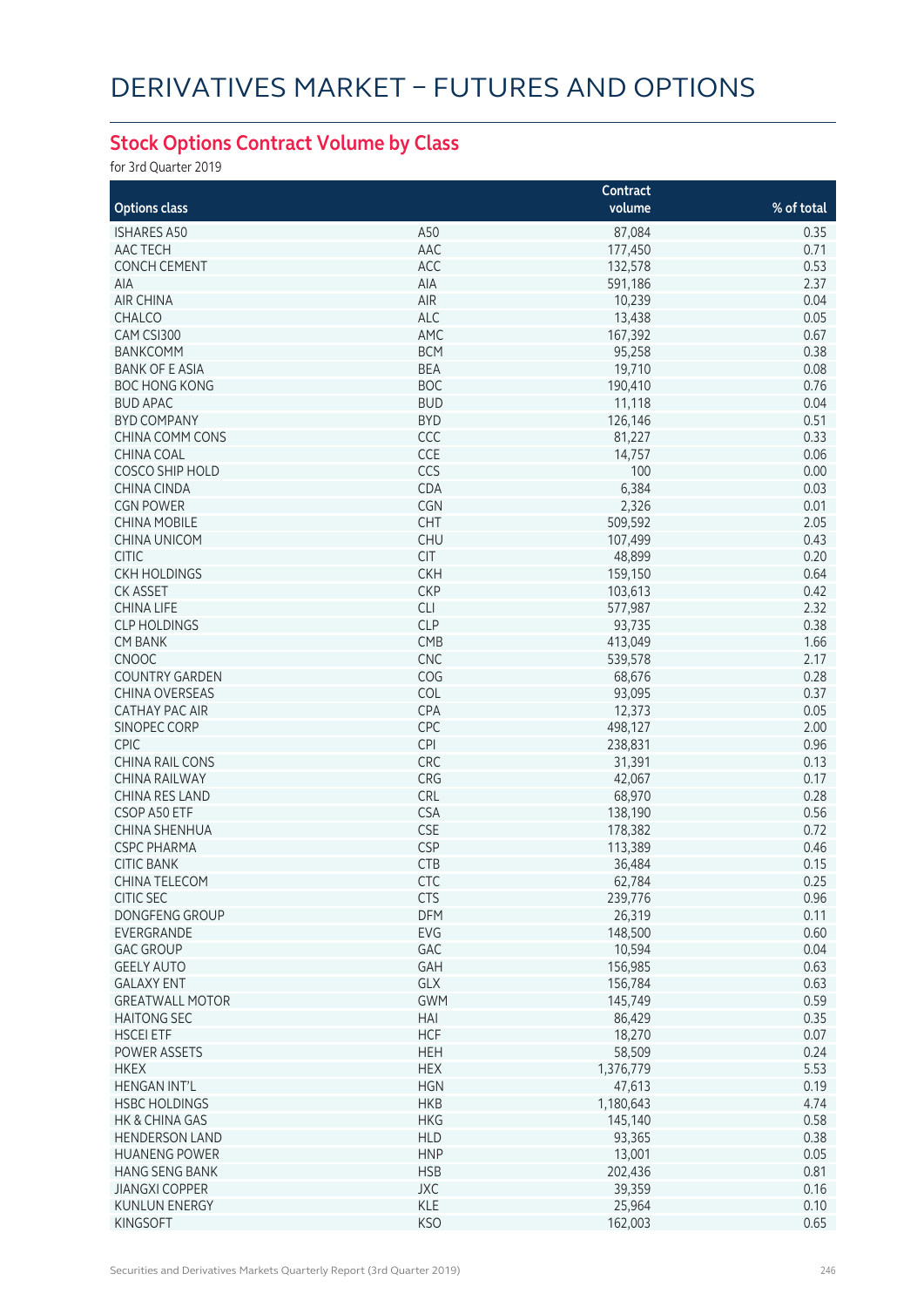# DERIVATIVES MARKET – FUTURES AND OPTIONS

|                           |            | Contract    |            |
|---------------------------|------------|-------------|------------|
| <b>Options class</b>      |            | volume      | % of total |
| LENOVO GROUP              | LEN        | 79,815      | 0.32       |
| LI & FUNG                 | LIF        | 3,340       | 0.01       |
| LINK REIT                 | <b>LNK</b> | 159,774     | 0.64       |
| MENGNIU DAIRY             | <b>MEN</b> | 95,166      | 0.38       |
| MEITUAN-W                 | <b>MET</b> | 361,530     | 1.45       |
| <b>MGM CHINA</b>          | <b>MGM</b> | 18,635      | 0.07       |
| <b>XIAOMI-W</b>           | MIU        | 514,951     | 2.07       |
| MINSHENG BANK             | <b>MSB</b> | 43,261      | 0.17       |
| MTR CORPORATION           | <b>MTR</b> | 161,440     | 0.65       |
| <b>CNBM</b>               | <b>NBM</b> | 66,896      | 0.27       |
| <b>NCI</b>                | <b>NCL</b> | 112,156     | 0.45       |
| NEW WORLD DEV             | <b>NWD</b> | 138,550     | 0.56       |
| PING AN                   | PAI        | 1,730,380   | 6.95       |
| <b>PETROCHINA</b>         | PEC        | 433,523     | 1.74       |
| PICC P&C                  | PIC        | 65,098      | 0.26       |
| PICC GROUP                | PIN        | 7,001       | 0.03       |
| <b>GCL-POLY ENERGY</b>    | PLE        | $\mathbf 0$ | 0.00       |
| <b>R&amp;F PROPERTIES</b> | <b>RFP</b> | 26,048      | 0.10       |
| <b>SANDS CHINA LTD</b>    | SAN        | 286,741     | 1.15       |
| <b>SHK PPT</b>            | <b>SHK</b> | 239,498     | 0.96       |
| <b>SUNNY OPTICAL</b>      | SNO        | 138,223     | 0.56       |
| <b>SINOPHARM</b>          | SNP        | 21,831      | 0.09       |
| <b>STANCHART</b>          | <b>STC</b> | 16,172      | 0.06       |
| <b>SUNAC</b>              | SUN        | 50,667      | 0.20       |
| SWIRE PACIFIC A           | SWA        | 29,342      | 0.12       |
| <b>TENCENT</b>            | <b>TCH</b> | 3,468,291   | 13.93      |
| <b>TRACKER FUND</b>       | <b>TRF</b> | 14,526      | 0.06       |
| <b>CHINA VANKE</b>        | <b>VNK</b> | 27,325      | 0.11       |
| <b>WHARF HOLDINGS</b>     | WHL        | 13,777      | 0.06       |
| WANT WANT CHINA           | <b>WWC</b> | 19,069      | 0.08       |
| ABC                       | <b>XAB</b> | 103,965     | 0.42       |
| <b>BANK OF CHINA</b>      | XBC        | 1,122,219   | 4.51       |
| CCB                       | XCC        | 2,956,968   | 11.88      |
| <b>ICBC</b>               | XIC        | 1,743,771   | 7.00       |
| <b>PSBC</b>               | <b>XPB</b> | 15,902      | 0.06       |
| <b>CHINA TOWER</b>        | <b>XTW</b> | 370,135     | 1.49       |
| YANZHOU COAL              | YZC        | 23,365      | 0.09       |
| <b>ZIJIN MINING</b>       | ZJM        | 18,620      | 0.07       |
| <b>Total</b>              |            | 24,894,853  | 100.00     |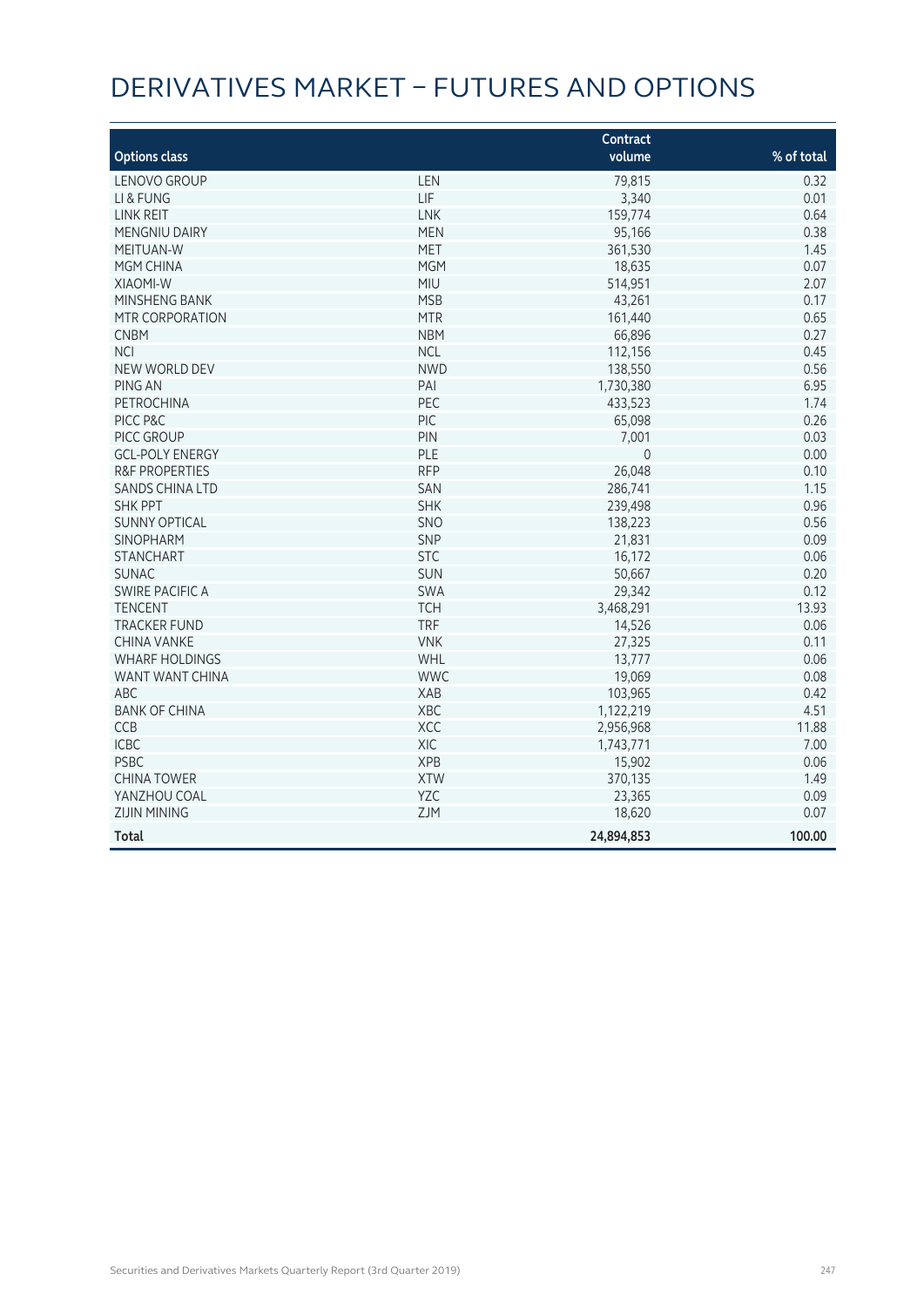## CLEARING & SETTLEMENT

#### **Average Daily Settlement Instructions (SIs) Settled in CCASS**

(both delivering and receiving SIs are counted)

|            |                |               | SIs by shares | SIs by value |
|------------|----------------|---------------|---------------|--------------|
| Year/Month |                | Number of SIs | (bil. shs)    | (HK\$bil.)   |
| 2018       | Q <sub>3</sub> | 95,037        | 47.84         | 246.88       |
|            | Q4             | 98,625        | 47.19         | 225.63       |
| 2019       | Q <sub>1</sub> | 101,072       | 47.72         | 234.62       |
|            | Q <sub>2</sub> | 99,874        | 51.17         | 272.38       |
|            | Q3             | 88,236        | 41.00         | 216.13       |

## **Average Daily Investor Settlement Instructions (ISIs) settled in CCASS**

(one sided ISIs are counted)

|            |                |                | <b>ISIs by shares</b> | <b>ISIs by value</b> |
|------------|----------------|----------------|-----------------------|----------------------|
| Year/month |                | Number of ISIs | (Mil shs)             | (HK\$ mil.)          |
| 2018       | Q <sub>3</sub> | 261            | 42.51                 | 179.44               |
|            | Q4             | 214            | 53.95                 | 187.92               |
| 2019       | Q <sub>1</sub> | 251            | 87.13                 | 109.56               |
|            | Q <sub>2</sub> | 247            | 344.24                | 167.32               |
|            | Q <sub>3</sub> | 221            | 78.80                 | 210.52               |

### **Securities under CCASS Custody**

(balances at quarter end)

|            |                |            | % of issued       |                     | % of market       |  |
|------------|----------------|------------|-------------------|---------------------|-------------------|--|
|            |                | Number of  | shares of         |                     | capitalisation of |  |
|            |                | shares     | admitted          | <b>Market value</b> | admitted          |  |
| Year/Month |                | (bil. shs) | <b>securities</b> | (HK\$ bil.)         | <b>securities</b> |  |
| 2018       | Q <sub>3</sub> | 6,587.30   | 75.87             | 20,139.79           | 58.33             |  |
|            | Q4             | 6,644.42   | 76.15             | 18,815.11           | 58.78             |  |
| 2019       | Q1             | 6,712.97   | 75.97             | 21,734.35           | 60.09             |  |
|            | Q <sub>2</sub> | 6,634.14   | 75.28             | 21,146.81           | 60.29             |  |
|            | Q <sub>3</sub> | 6,578.06   | 75.40             | 19,847.28           | 60.46             |  |

Share quantity and market value of securities in non-HKD currency are included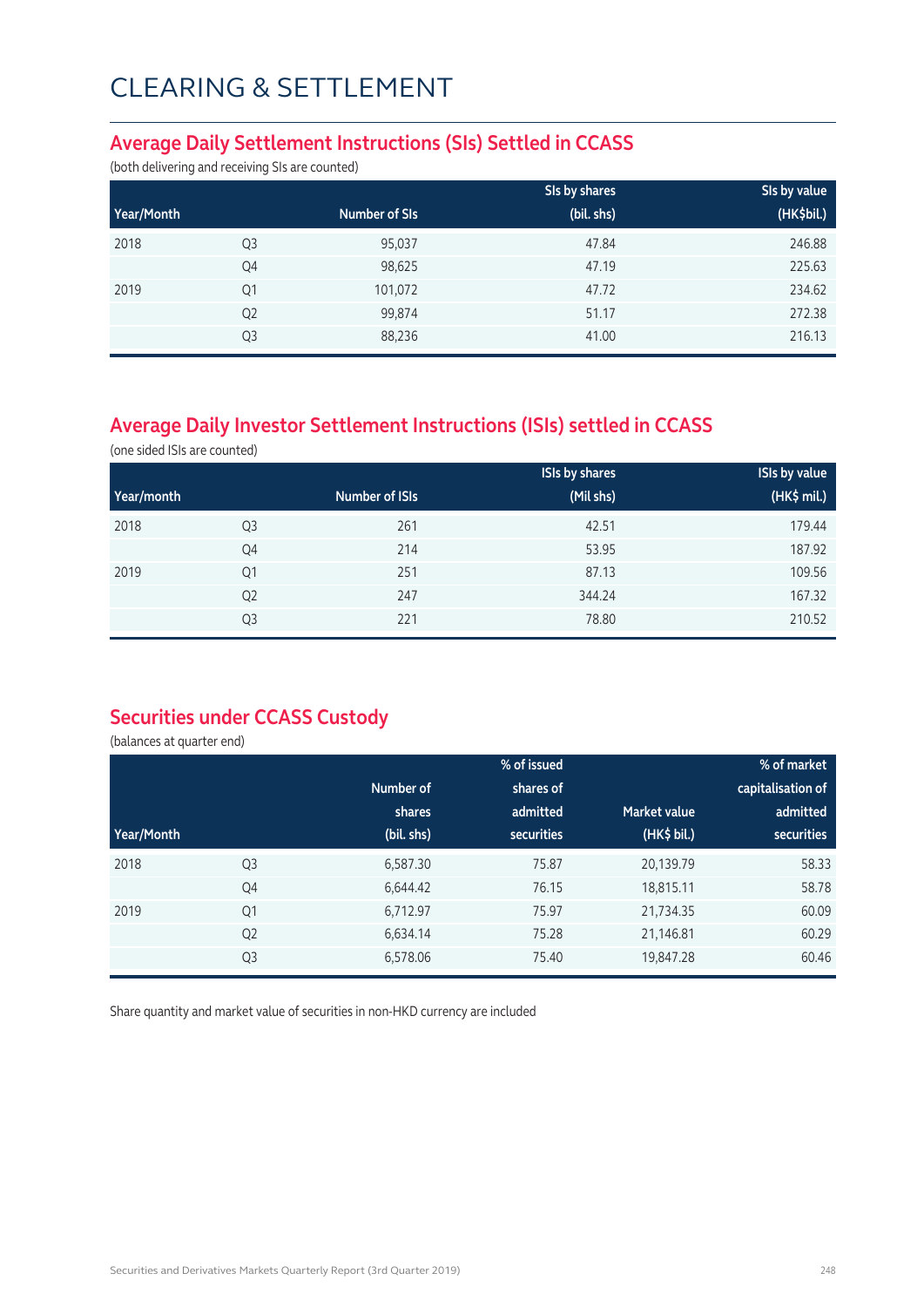#### **Average Daily Stock Exchange Trades Processed in CCASS**

(including CNS trades, isolated trades and cross trades)

|            |                | No. of CCASS | % of Exchange | No. of shares | % of market | Value of trades | % of market |
|------------|----------------|--------------|---------------|---------------|-------------|-----------------|-------------|
| Year/Month |                | trades       | trades        | (Mil. shs)    | turnover    | (HK\$ mil.)     | turnover    |
| 2018       | Q <sub>3</sub> | 1,491,219    | 100           | 203.640.60    | 100         | 91.633.38       | 100         |
|            | Q4             | 1,444,003    | 100           | 244.966.47    | 100         | 85,400.12       | 100         |
| 2019       | Q1             | 1,644,627    | 100           | 340,802.33    | 100         | 100.674.63      | 100         |
|            | Q <sub>2</sub> | 1,559,363    | 100           | 250.956.59    | 100         | 94,382.51       | 100         |
|            | Q <sub>3</sub> | 1,350,055    | 100           | 207.222.11    | 100         | 76,732.85       | 100         |

## **Average Daily Netting Efficiency of CNS Trades**

(in stock positions and share quantity)

|            |                |                 | <b>Netting</b> | No. of shares due | <b>Netting</b> |
|------------|----------------|-----------------|----------------|-------------------|----------------|
|            |                | No. of CNS      | efficiency     | for settlement    | efficiency     |
| Year/Month |                | stock positions | $(\%)$         | (Mil. shs)        | $(\%)$         |
| 2018       | Q <sub>3</sub> | 80,694          | 97.14          | 26,012.54         | 93.56          |
|            | Q4             | 80,124          | 97.02          | 27,640.56         | 94.02          |
| 2019       | Q <sub>1</sub> | 89,630          | 97.13          | 30,306.66         | 95.46          |
|            | Q <sub>2</sub> | 82,910          | 97.18          | 27,311.43         | 94.52          |
|            | Q <sub>3</sub> | 73,520          | 97.10          | 22,741.87         | 94.27          |

## **Average Daily Settlement Efficiency of CNS Stock Positions**

|            |                |       | Settlement efficiency (%) |  |  |
|------------|----------------|-------|---------------------------|--|--|
| Year/Month |                | S day | $S + 1$ day               |  |  |
| 2018       | Q <sub>3</sub> | 99.89 | 99.99                     |  |  |
|            | Q4             | 99.92 | 99.99                     |  |  |
| 2019       | Q1             | 99.92 | 99.99                     |  |  |
|            | Q <sub>2</sub> | 99.92 | 99.99                     |  |  |
|            | Q3             | 99.92 | 99.99                     |  |  |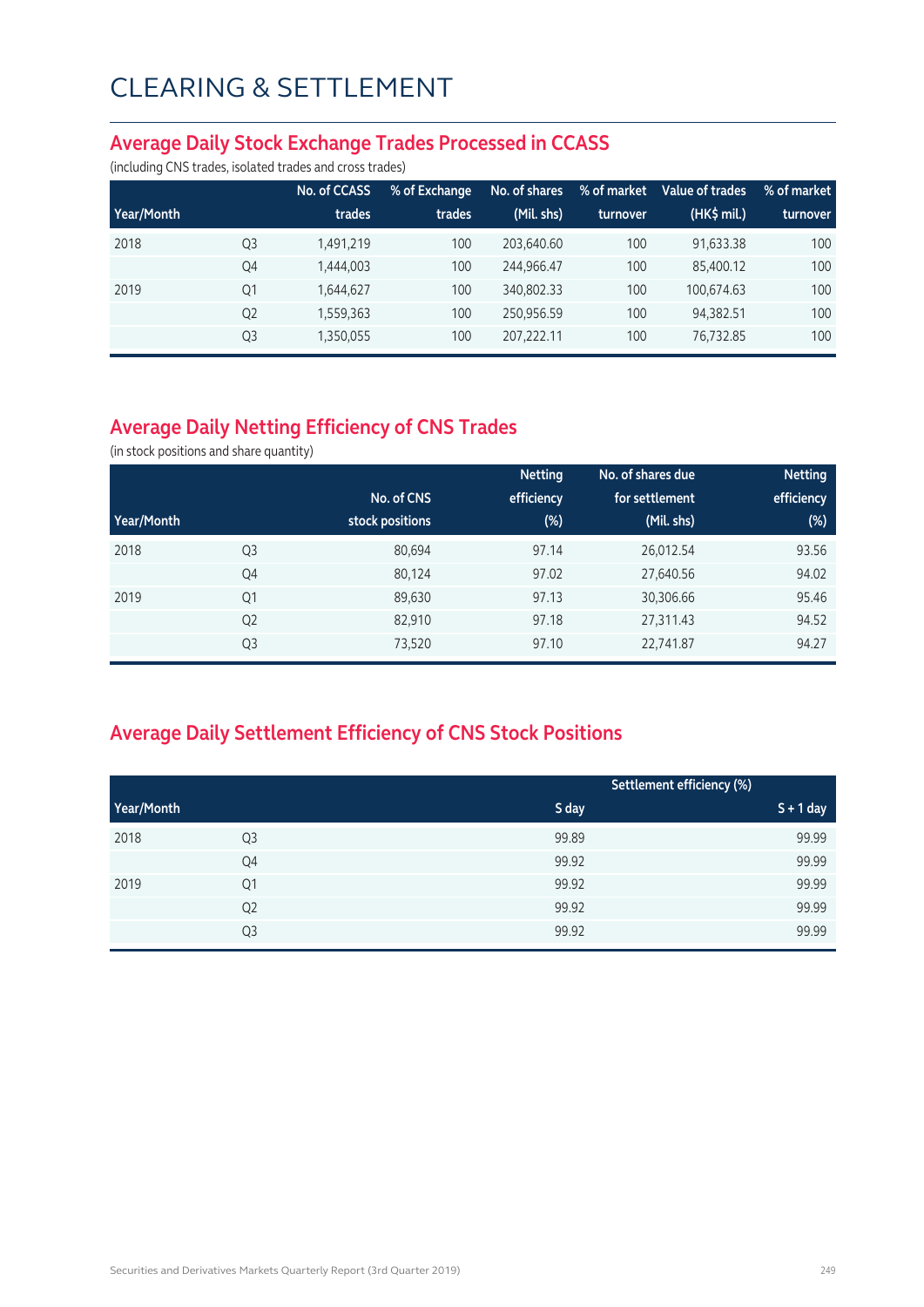# CLEARING & SETTLEMENT

## **Open Interest by Derivatives Products**

|                                                                                    |                     | <b>Contracts</b>    |
|------------------------------------------------------------------------------------|---------------------|---------------------|
| <b>Derivatives product</b>                                                         | 3rd Quarter 2019    | 3rd Quarter 2018    |
| Hang Seng Index Futures                                                            | 133,241             | 118,778             |
| Hang Seng Index Options                                                            | 304,858             | 334,605             |
| Weekly Hang Seng Index Options <sup>1</sup>                                        | 2,806               |                     |
| Mini-Hang Seng Index Futures                                                       | 11,387              | 14,116              |
| Mini-Hang Seng Index Options                                                       | 21,794              | 15,467              |
| HSI (Gross Total Return Index) Futures <sup>2</sup>                                | 0                   |                     |
| HSI (Net Total Return Index) Futures <sup>3</sup>                                  | 5                   |                     |
| Hang Seng China Enterprises Index Futures                                          | 346,178             | 382,593             |
| Hang Seng China Enterprises Index Options                                          | 2,609,241           | 2,961,648           |
| Weekly Hang Seng China Enterprises Index Options <sup>4</sup>                      | 1,232               |                     |
| Mini-Hang Seng China Enterprises Index Futures                                     | 3,999               | 4,076               |
| Mini-Hang Seng China Enterprises Index Options                                     | 15,666              | 9,473               |
| HSCEI (Gross Total Return Index) Futures <sup>5</sup>                              | 0                   |                     |
| HSCEI (Net Total Return Index) Futures <sup>6</sup>                                | $\mathbf 0$         |                     |
|                                                                                    | $\mathbf 0$         |                     |
| Flexible Hang Seng Index Options                                                   |                     | 0                   |
| Flexible Hang Seng China Enterprises Index Options                                 | 150                 | $\mathbf 0$         |
| <b>HSI Dividend Point Index Futures</b>                                            | 4,879               | 13,049              |
| <b>HSCEI Dividend Point Index Futures</b>                                          | 127,241             | 140,522             |
| HSI Volatility Index Futures                                                       | 0                   | 0                   |
| MSCI AC Asia ex Japan NTR Index Futures7                                           | 21,588              | 630                 |
| CES China 120 Index Futures                                                        | 5                   | 11                  |
| CES Gaming Top 10 Index Futures                                                    | $\mathbf 0$         | $\mathbf 0$         |
| Hang Seng Mainland Oil & Gas Index Futures                                         | 64                  | $\mathbf 0$         |
| Hang Seng Mainland Banks Index Futures                                             | 66                  | 16                  |
| Hang Seng Mainland Healthcare Index Futures                                        | $\mathbf 0$         | $\mathbf{0}$        |
| Hang Seng Mainland Properties Index Futures                                        | 94                  | 115                 |
| Hang Seng IT Hardware Index Futures                                                | 0                   | 0                   |
| Hang Seng Software & Services Index Futures                                        | $\mathbf 0$         | 0                   |
| <b>IBOVESPA Futures</b>                                                            | 0                   | 0                   |
| MICEX Index Futures                                                                | $\mathbf 0$         | $\mathbf 0$         |
| S&P BSE Sensex Index Futures <sup>8</sup>                                          |                     |                     |
| FTSE/JSE Top40 Futures                                                             | $\Omega$            | $\Omega$            |
| <b>Stock Futures</b>                                                               | 17,972              | 18,058              |
| <b>Stock Options</b>                                                               | 7,626,463           | 8,465,878           |
| Three-month HIBOR Futures                                                          | 115                 | 405                 |
| One-month HIBOR Futures                                                            | 15                  | 10                  |
| RMB Currency Futures - USD/CNH Futures                                             | 25,039              | 30,796              |
| RMB Currency Options - USD/CNH Options                                             | 4,140               | 8,689               |
| RMB Currency Futures - EUR/CNH Futures                                             | 265                 | 895                 |
| RMB Currency Futures - JPY/CNH Futures                                             | 180                 | 231                 |
| RMB Currency Futures - AUD/CNH Futures                                             | 130                 | 35                  |
| RMB Currency Futures - CNH/USD Futures                                             | 1,160               | 1,377               |
| <b>USD Gold Futures</b>                                                            | 891                 | 206                 |
| <b>CNH Gold Futures</b>                                                            | 20                  | 40                  |
| Iron Ore Futures - Monthly Contracts                                               | 2,101               | 426                 |
|                                                                                    | $\mathbf{0}$        | $\Omega$            |
| Iron Ore Futures - Quarterly Contracts<br><b>CNH London Aluminium Mini Futures</b> |                     |                     |
|                                                                                    | 0                   | 0                   |
| <b>CNH London Zinc Mini Futures</b>                                                | 0                   | 2                   |
| CNH London Copper Mini Futures                                                     | $\mathbf 0$         | 2                   |
| <b>CNH London Lead Mini Futures</b>                                                | $\mathbf 0$         | 0                   |
| <b>CNH London Nickel Mini Futures</b>                                              | $\mathbf{0}$        | $\mathsf{O}\xspace$ |
| <b>CNH London Tin Mini Futures</b>                                                 | $\mathbf{0}$        | 0                   |
| USD London Aluminium Mini Futures <sup>9</sup>                                     | 120                 |                     |
| USD London Zinc Mini Futures <sup>10</sup>                                         | $\mathbf 0$         |                     |
| USD London Copper Mini Futures <sup>11</sup>                                       | 91                  |                     |
| USD London Lead Mini Futures <sup>12</sup>                                         | $\mathsf{O}\xspace$ |                     |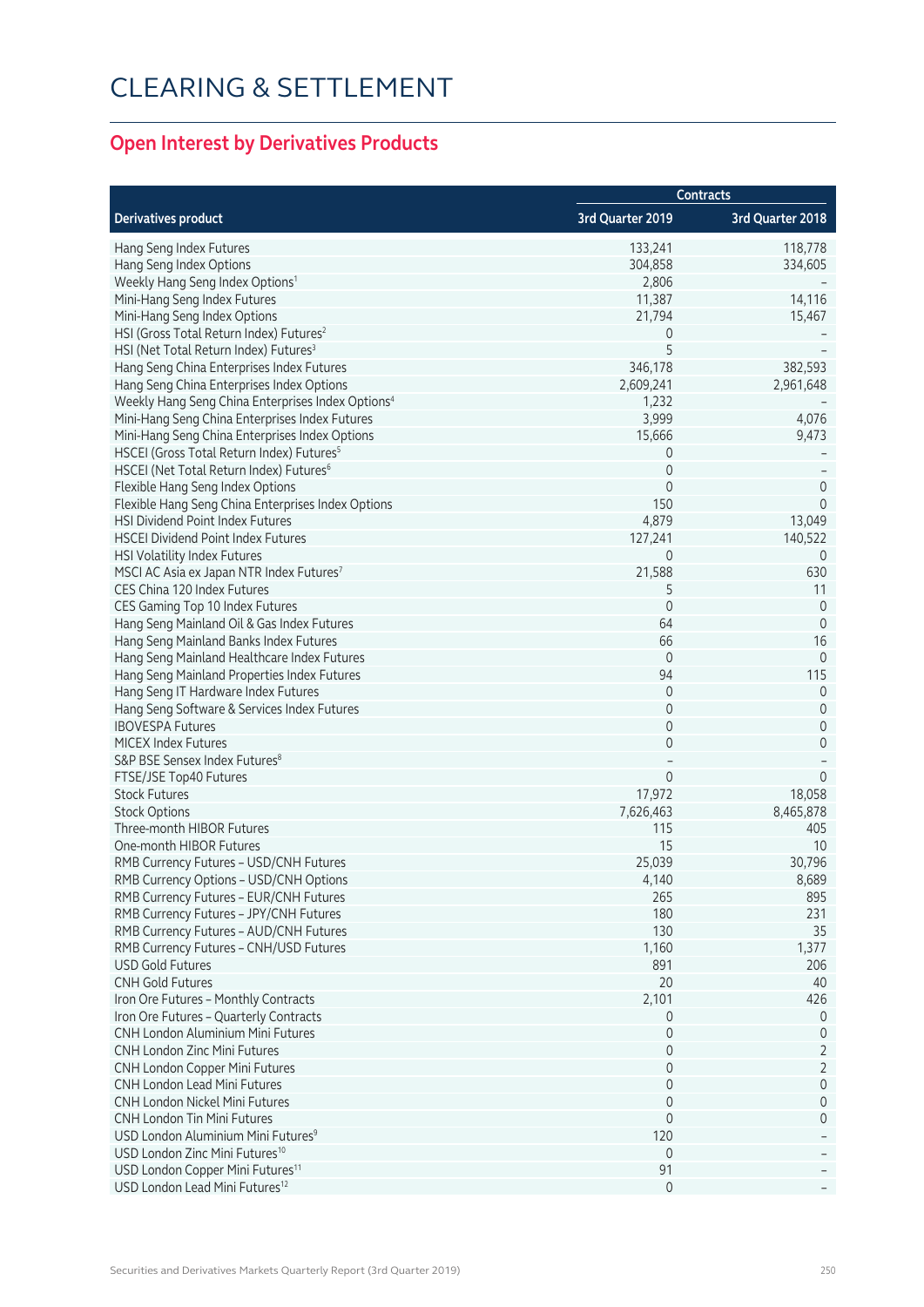## CLEARING & SETTLEMENT

|                                              | <b>Contracts</b> |                  |  |
|----------------------------------------------|------------------|------------------|--|
| Derivatives product                          | 3rd Quarter 2019 | 3rd Quarter 2018 |  |
| USD London Nickel Mini Futures <sup>13</sup> | 24               |                  |  |
| USD London Tin Mini Futures <sup>14</sup>    |                  |                  |  |
| Total                                        | 11,283,220       | 12,522,149       |  |

1 Trading in Weekly Hang Seng Index Options commenced on 16 Sep 2019

<sup>2</sup> Trading in HSI (Gross Total Return Index) Futures commenced on 05 Nov 2018

<sup>3</sup> Trading in HSI (Net Total Return Index) Futures commenced on 05 Nov 2018

<sup>4</sup> Trading in Weekly Hang Seng China Enterprises Index Options commenced on 16 Sep 2019

<sup>5</sup> Trading in HSCEI (Gross Total Return Index) Futures commenced on 05 Nov 2018

<sup>6</sup> Trading in HSCEI (Net Total Return Index) Futures commenced on 05 Nov 2018

<sup>7</sup> Trading in MSCI AC Asia ex Japan NTR Index Futures commenced on 11 Jun 2018

<sup>8</sup> Trading in S&P BSE Sensex Index Futures suspended with effect from 27 Jul 2018

<sup>9</sup> Trading in USD London Aluminium Mini Futures commenced on 05 Aug 2019

10 Trading in USD London Zinc Mini Futures commenced on 05 Aug 2019

<sup>11</sup> Trading in USD London Copper Mini Futures commenced on 05 Aug 2019<br><sup>12</sup> Trading in USD London Lead Mini Futures commenced on 05 Aug 2019

<sup>12</sup> Trading in USD London Lead Mini Futures commenced on 05 Aug 2019<br><sup>13</sup> Trading in USD London Nickel Mini Futures commenced on 05 Aug 2011

<sup>13</sup> Trading in USD London Nickel Mini Futures commenced on 05 Aug 2019

<sup>14</sup> Trading in USD London Tin Mini Futures commenced on 05 Aug 2019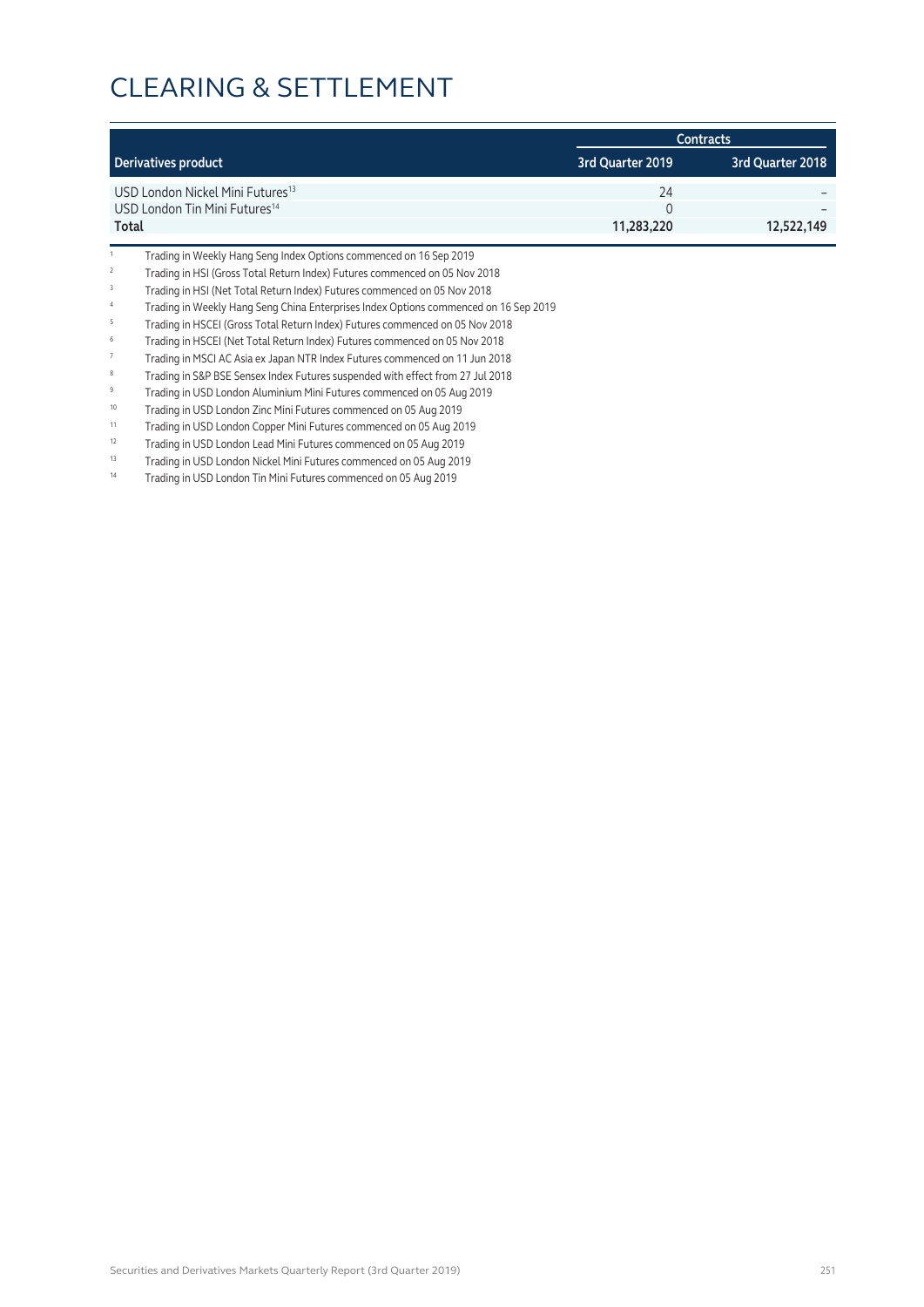# CLEARING & SETTLEMENT

#### **Stock Options Open Interest by Class**

as at the end of 3rd Quarter 2019

|                       |            | Open interest |            |
|-----------------------|------------|---------------|------------|
| <b>Options class</b>  |            | (contracts)   | % of total |
| <b>ISHARES A50</b>    | A50        | 29,098        | 0.38       |
| AAC TECH              | AAC        | 21,855        | 0.29       |
| <b>CONCH CEMENT</b>   | ACC        | 31,801        | 0.42       |
| AIA                   | AIA        | 108,667       | 1.42       |
| AIR CHINA             | AIR        | 2,155         | 0.03       |
| CHALCO                | ALC        | 6,200         | 0.08       |
| CAM CSI300            | AMC        | 51,043        | 0.67       |
| <b>BANKCOMM</b>       | <b>BCM</b> | 32,425        | 0.43       |
| <b>BANK OF E ASIA</b> | <b>BEA</b> | 8,159         | 0.11       |
| <b>BOC HONG KONG</b>  | <b>BOC</b> | 40,735        | 0.53       |
| <b>BUD APAC</b>       | <b>BUD</b> | 10,931        | 0.14       |
| <b>BYD COMPANY</b>    | <b>BYD</b> | 24,207        | 0.32       |
| CHINA COMM CONS       | CCC        | 22,101        | 0.29       |
| CHINA COAL            | CCE        | 5,449         | 0.07       |
| <b>CHINA CINDA</b>    | CDA        | 3,247         | 0.04       |
| <b>CGN POWER</b>      | CGN        | 1,430         | 0.02       |
| <b>CHINA MOBILE</b>   | CHT        | 123,723       | 1.62       |
| <b>CHINA UNICOM</b>   | <b>CHU</b> | 34,961        | 0.46       |
| <b>CITIC</b>          | CIT        | 17,710        | 0.23       |
| <b>CKH HOLDINGS</b>   | <b>CKH</b> | 37,653        | 0.49       |
| CK ASSET              | <b>CKP</b> | 21,171        | 0.28       |
| <b>CHINA LIFE</b>     | CLI        | 143,907       | 1.89       |
| <b>CLP HOLDINGS</b>   | <b>CLP</b> | 22,926        | 0.30       |
| <b>CM BANK</b>        | CMB        | 70,048        | 0.92       |
| CNOOC                 | CNC        | 138,223       | 1.81       |
| <b>COUNTRY GARDEN</b> | COG        | 20,018        | 0.26       |
| CHINA OVERSEAS        | COL        | 16,714        | 0.22       |
| CATHAY PAC AIR        | CPA        | 2,909         | 0.04       |
| SINOPEC CORP          | CPC        | 229,582       | 3.01       |
| CPIC                  | CPI        | 54,069        | 0.71       |
| CHINA RAIL CONS       | CRC        | 4,659         | 0.06       |
| CHINA RAILWAY         | CRG        | 10,330        | 0.14       |
| CHINA RES LAND        | CRL        | 15,117        | 0.20       |
| CSOP A50 ETF          | <b>CSA</b> | 30,703        | 0.40       |
| <b>CHINA SHENHUA</b>  | <b>CSE</b> | 67,850        | 0.89       |
| <b>CSPC PHARMA</b>    | <b>CSP</b> | 22,535        | 0.30       |
| <b>CITIC BANK</b>     | <b>CTB</b> | 19,844        | 0.26       |
| CHINA TELECOM         | CTC        | 33,196        | 0.44       |
| CITIC SEC             | <b>CTS</b> | 37,445        | 0.49       |
| DONGFENG GROUP        | <b>DFM</b> | 3,154         | 0.04       |
| EVERGRANDE            | EVG        | 39,803        | 0.52       |
| <b>GAC GROUP</b>      | GAC        | 3,070         | 0.04       |
| <b>GEELY AUTO</b>     | GAH        | 28,925        | 0.38       |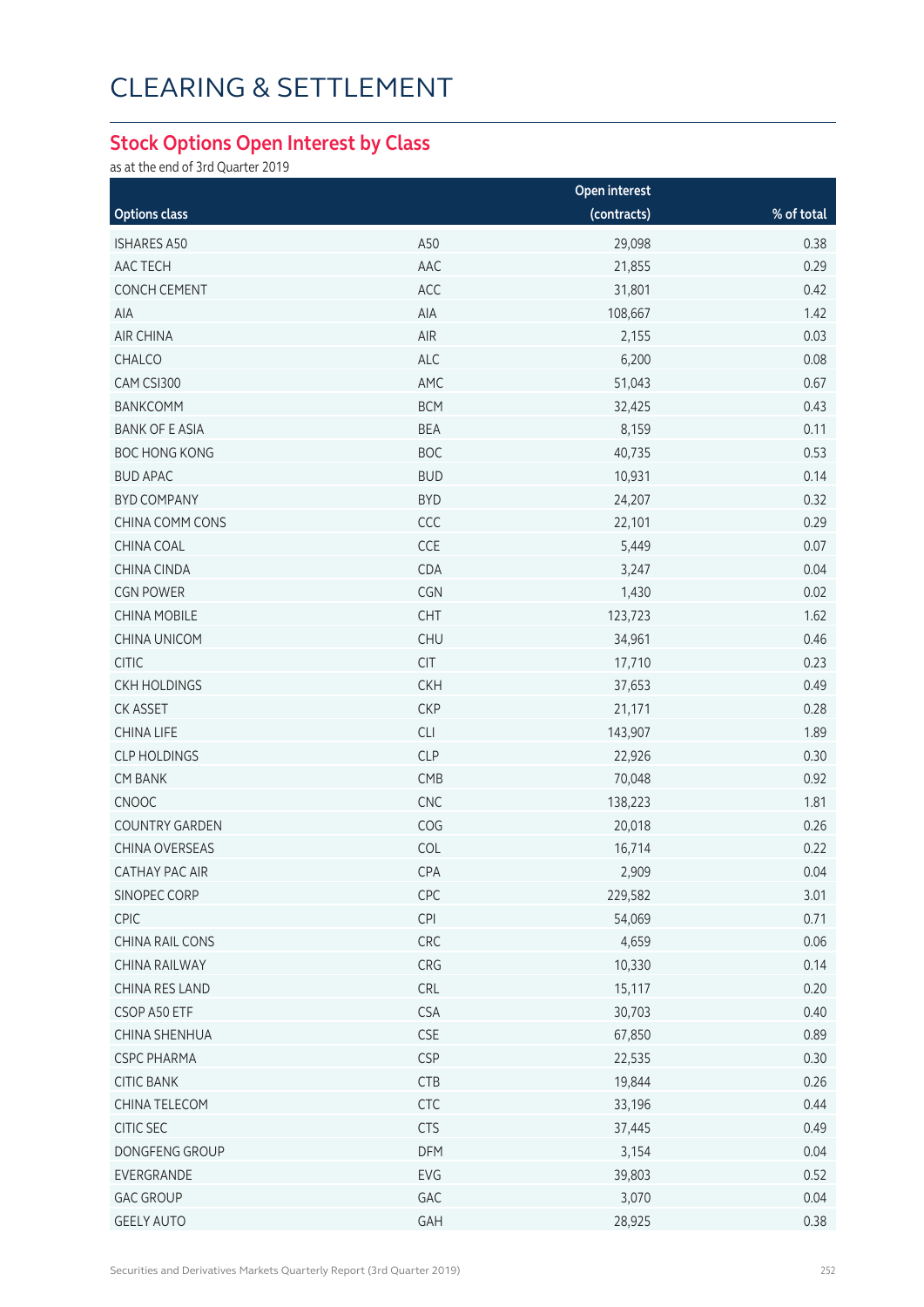# CLEARING & SETTLEMENT

|                        |             | <b>Open interest</b> |            |
|------------------------|-------------|----------------------|------------|
| <b>Options class</b>   |             | (contracts)          | % of total |
| <b>GALAXY ENT</b>      | GLX         | 28,509               | 0.37       |
| <b>GREATWALL MOTOR</b> | <b>GWM</b>  | 55,490               | 0.73       |
| <b>HAITONG SEC</b>     | HAI         | 16,545               | 0.22       |
| <b>HSCEI ETF</b>       | <b>HCF</b>  | 7,362                | 0.10       |
| POWER ASSETS           | <b>HEH</b>  | 12,063               | 0.16       |
| <b>HKEX</b>            | <b>HEX</b>  | 288,614              | 3.78       |
| <b>HENGAN INT'L</b>    | <b>HGN</b>  | 7,700                | 0.10       |
| <b>HSBC HOLDINGS</b>   | <b>HKB</b>  | 478,405              | 6.27       |
| HK & CHINA GAS         | <b>HKG</b>  | 43,749               | 0.57       |
| <b>HENDERSON LAND</b>  | <b>HLD</b>  | 17,369               | 0.23       |
| <b>HUANENG POWER</b>   | <b>HNP</b>  | 4,193                | 0.05       |
| <b>HANG SENG BANK</b>  | <b>HSB</b>  | 56,874               | 0.75       |
| <b>JIANGXI COPPER</b>  | JXC         | 10,647               | 0.14       |
| <b>KUNLUN ENERGY</b>   | <b>KLE</b>  | 3,095                | 0.04       |
| KINGSOFT               | <b>KSO</b>  | 21,605               | 0.28       |
| LENOVO GROUP           | LEN         | 33,659               | 0.44       |
| LI & FUNG              | ${\sf LIF}$ | 1,841                | 0.02       |
| LINK REIT              | <b>LNK</b>  | 19,886               | 0.26       |
| MENGNIU DAIRY          | <b>MEN</b>  | 12,282               | 0.16       |
| MEITUAN-W              | <b>MET</b>  | 101,836              | 1.34       |
| MGM CHINA              | <b>MGM</b>  | 5,066                | 0.07       |
| XIAOMI-W               | <b>MIU</b>  | 157,285              | 2.06       |
| MINSHENG BANK          | <b>MSB</b>  | 13,417               | 0.18       |
| MTR CORPORATION        | <b>MTR</b>  | 18,122               | 0.24       |
| <b>CNBM</b>            | <b>NBM</b>  | 10,054               | 0.13       |
| <b>NCI</b>             | NCL         | 22,002               | 0.29       |
| NEW WORLD DEV          | <b>NWD</b>  | 25,200               | 0.33       |
| PING AN                | PAI         | 603,794              | 7.92       |
| PETROCHINA             | PEC         | 198,696              | 2.61       |
| PICC P&C               | PIC         | 10,414               | 0.14       |
| PICC GROUP             | PIN         | 3,435                | 0.05       |
| R&F PROPERTIES         | <b>RFP</b>  | 5,554                | 0.07       |
| SANDS CHINA LTD        | SAN         | 67,830               | 0.89       |
| <b>SHK PPT</b>         | <b>SHK</b>  | 32,484               | 0.43       |
| <b>SUNNY OPTICAL</b>   | SNO         | 15,158               | 0.20       |
| SINOPHARM              | SNP         | 5,308                | 0.07       |
| <b>STANCHART</b>       | <b>STC</b>  | 3,534                | 0.05       |
| <b>SUNAC</b>           | SUN         | 14,295               | 0.19       |
| SWIRE PACIFIC A        | SWA         | 4,709                | 0.06       |
| TENCENT                | <b>TCH</b>  | 828,137              | 10.86      |
| <b>TRACKER FUND</b>    | <b>TRF</b>  | 3,495                | 0.05       |
| CHINA VANKE            | <b>VNK</b>  | 6,732                | 0.09       |
| <b>WHARF HOLDINGS</b>  | WHL         | 3,840                | 0.05       |
| WANT WANT CHINA        | <b>WWC</b>  | 7,723                | 0.10       |
| ABC                    | XAB         | 43,863               | 0.58       |
|                        |             |                      |            |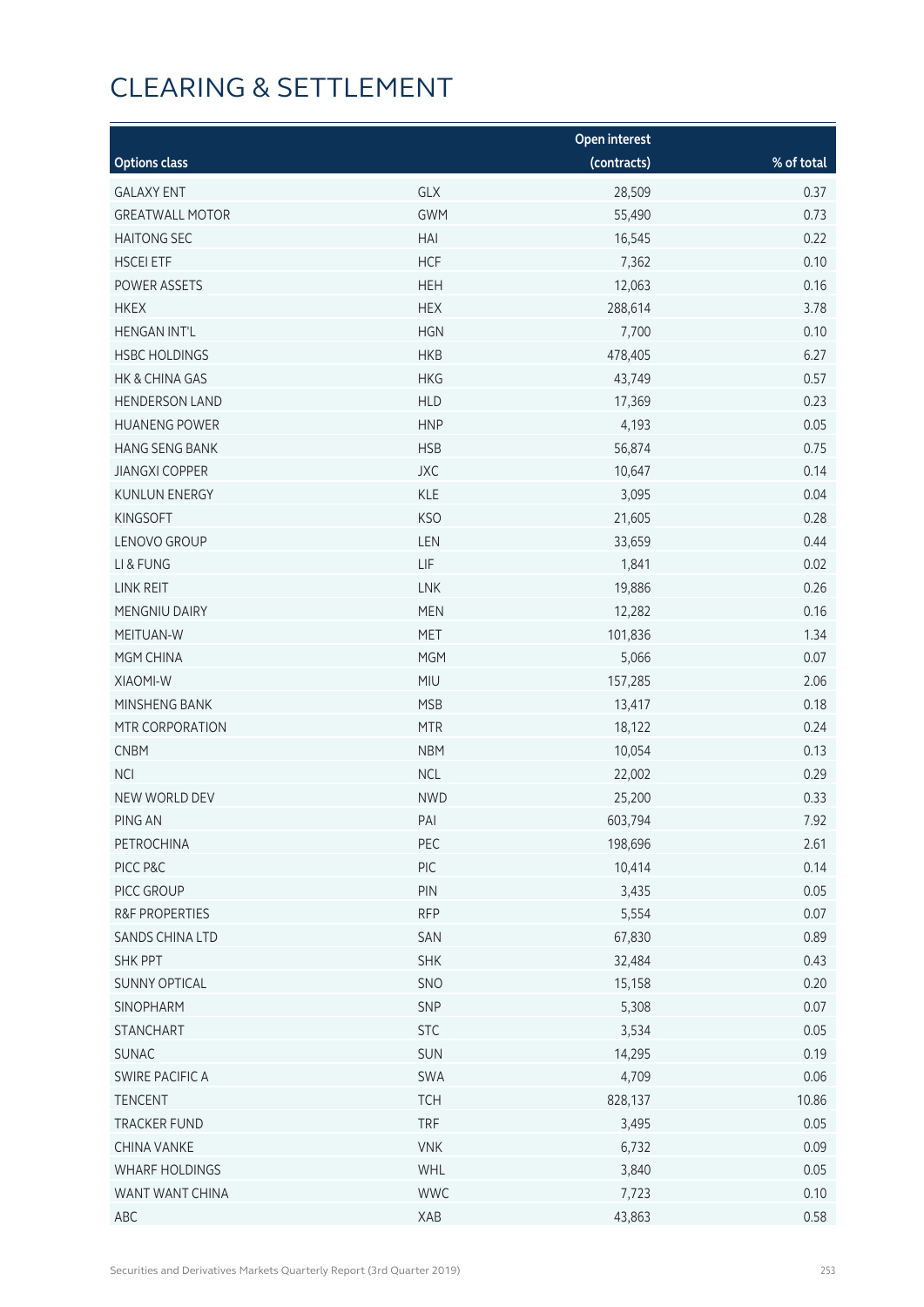# CLEARING & SETTLEMENT

|                      |            | Open interest |            |
|----------------------|------------|---------------|------------|
| <b>Options class</b> |            | (contracts)   | % of total |
| <b>BANK OF CHINA</b> | <b>XBC</b> | 837,860       | 10.99      |
| <b>CCB</b>           | <b>XCC</b> | 1,015,832     | 13.32      |
| <b>ICBC</b>          | XIC        | 689,414       | 9.04       |
| <b>PSBC</b>          | <b>XPB</b> | 7,557         | 0.10       |
| <b>CHINA TOWER</b>   | <b>XTW</b> | 84,233        | 1.10       |
| YANZHOU COAL         | <b>YZC</b> | 5,436         | 0.07       |
| <b>ZIJIN MINING</b>  | <b>ZJM</b> | 4,512         | 0.06       |
| Total                |            | 7,626,463     | 100.00     |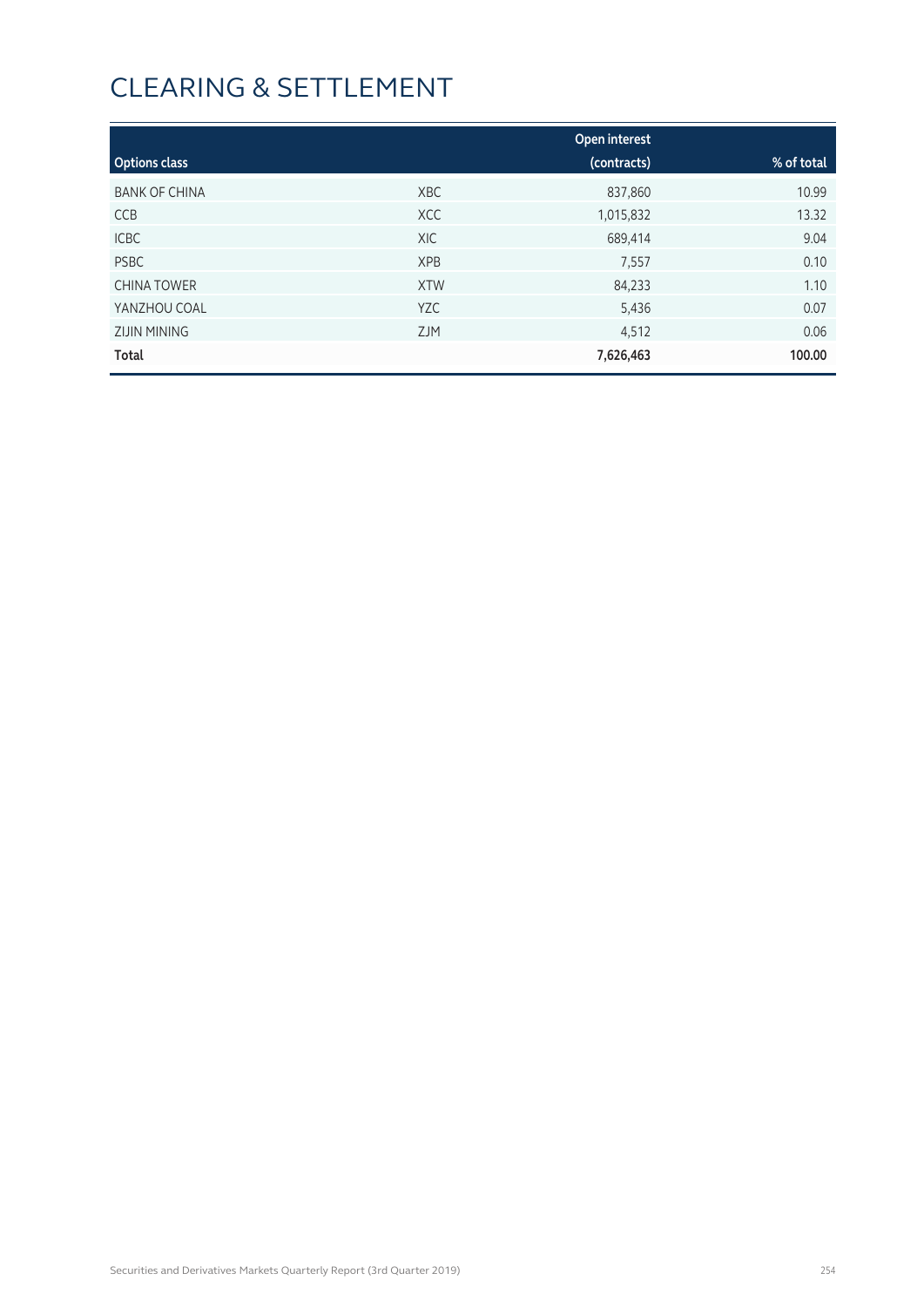## EXCHANGE PARTICIPANTS STATISTICS

### **Stock Exchange**

|      |                |                      | Exchange              | <b>Exchange</b> |                     |
|------|----------------|----------------------|-----------------------|-----------------|---------------------|
|      |                | No. of Trading       | <b>Participants -</b> | Participants -  | Non-Exchange        |
|      |                | <b>Right Holders</b> | <b>Trading</b>        | Non-Trading     | <b>Participants</b> |
| 2018 | Q3             | 685 (1082)           | 639 (1029)            | 31(38)          | 15(15)              |
|      | Q4             | 688 (1084)           | 640 (1028)            | 33(41)          | 15(15)              |
| 2019 | Q <sub>1</sub> | 695 (1090)           | 646 (1034)            | 34(41)          | 15(15)              |
|      | Q <sub>2</sub> | 706 (1101)           | 657 (1045)            | 34(41)          | 15(15)              |
|      | Q <sub>3</sub> | 712 (1107)           | 655 (1040)            | 42 (52)         | 15(15)              |

( ) No. of trading rights

### **Futures Exchange**

|      |                | No. of Trading<br><b>Right Holders</b> | Exchange<br><b>Participants -</b><br><b>Trading</b> | Exchange<br>Participants -<br>Non-Trading | Non-Exchange<br><b>Participants</b> |
|------|----------------|----------------------------------------|-----------------------------------------------------|-------------------------------------------|-------------------------------------|
| 2018 | Q <sub>3</sub> | 249 (271)                              | 194 (214)                                           | $\overline{\phantom{a}}$                  | 55 (57)                             |
|      | Q4             | 248 (270)                              | 194 (214)                                           | $\overline{\phantom{a}}$                  | 54 (56)                             |
| 2019 | Q <sub>1</sub> | 250 (272)                              | 195 (215)                                           | $\overline{\phantom{m}}$                  | 55 (57)                             |
|      | Q <sub>2</sub> | 250 (272)                              | 194 (214)                                           | $\overline{\phantom{m}}$                  | 56 (58)                             |
|      | Q <sub>3</sub> | 249 (271)                              | 193 (213)                                           | $\overline{\phantom{m}}$                  | 56 (58)                             |

Notes:

(1) The figures in blanket is the number of trading rights held.

(2) An Exchange Participant is a corporation who may trade on or through the Exchange and is licensed under the Securities and Futures Ordinance to carry on securities/futures/options dealing activity.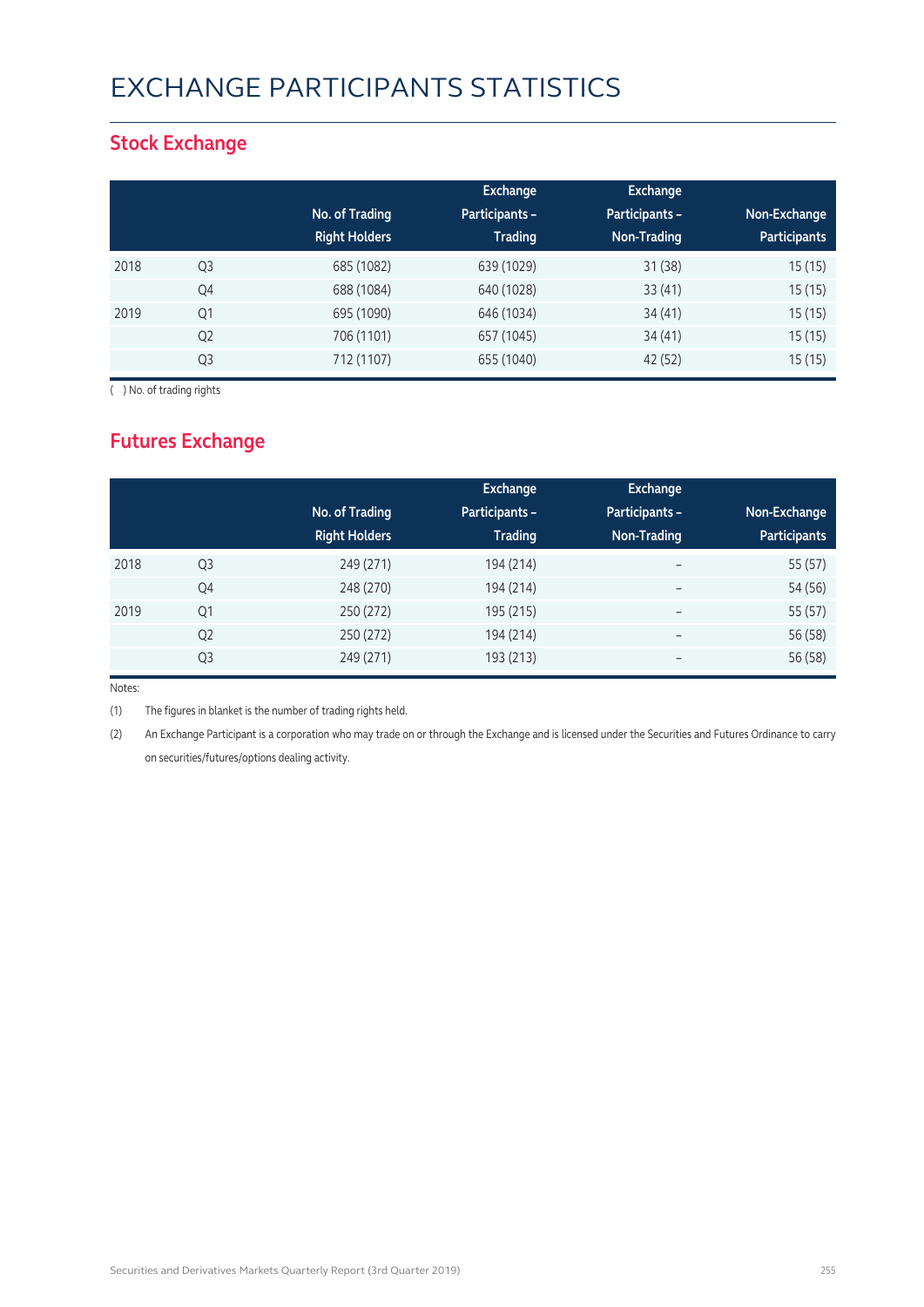### CLEARING PARTICIPANTS STATISTICS

### **HKCC Participants**

|            |                |                              | <b>General Clearing</b> |
|------------|----------------|------------------------------|-------------------------|
| Year/month |                | <b>Clearing Participants</b> | Participants            |
| 2018       | Q3             | 162                          | 9                       |
|            | Q4             | 162                          | Q                       |
| 2019       | Q1             | 163                          | Q                       |
|            | Q <sub>2</sub> | 160                          | Q                       |
|            | Q3             | 159                          | $\mathsf{Q}$            |

### **SEOCH Participants**

|            |                |                                     | <b>General Clearing</b> |
|------------|----------------|-------------------------------------|-------------------------|
| Year/month |                | <b>Direct Clearing Participants</b> | Participants            |
| 2018       | Q <sub>3</sub> | 63                                  | 9                       |
|            | Q4             | 63                                  | 9                       |
| 2019       | Q <sub>1</sub> | 64                                  | 9                       |
|            | Q <sub>2</sub> | 62                                  | 9                       |
|            | Q <sub>3</sub> | 64                                  | 9                       |

### **HKSCC Participants**

|            |                | <b>Direct Clearing</b> | <b>General Clearing</b> | Non-broker     |
|------------|----------------|------------------------|-------------------------|----------------|
| Year/month |                | Participants           | <b>Participants</b>     | Participants * |
| 2018       | Q <sub>3</sub> | 614                    | 9                       | 44             |
|            | Q4             | 616                    | 9                       | 44             |
| 2019       | Q1             | 624                    | 9                       | 44             |
|            | Q <sub>2</sub> | 633                    | 9                       | 44             |
|            | Q3             | 638                    | 9                       | 43             |

\* Non-broker participants include Clearing Agency Participants, Custodian Participants and Stock Pledgee Participants.